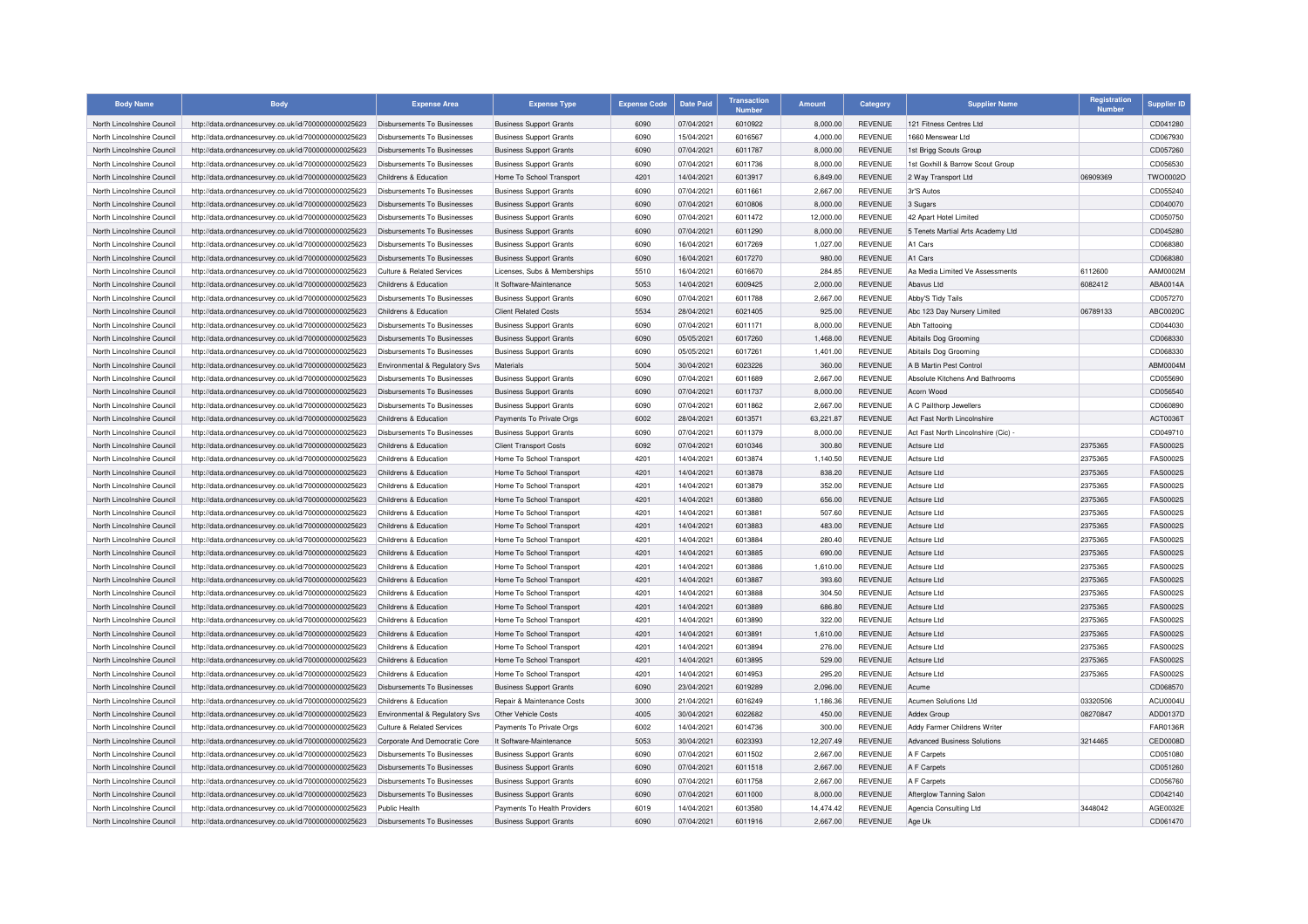| North Lincolnshire Council<br>07/04/2021<br>6011917<br>2,667.00<br><b>REVENUE</b><br>http://data.ordnancesurvey.co.uk/id/7000000000025623<br>Disbursements To Businesses<br><b>Business Support Grants</b><br>6090<br>Age Uk<br>07/04/2021<br>6011582<br>2,667.00<br>North Lincolnshire Council<br>http://data.ordnancesurvey.co.uk/id/7000000000025623<br>Disbursements To Businesses<br>6090<br><b>REVENUE</b><br><b>Business Support Grants</b><br>Age Uk Lindsey<br>6023385<br>North Lincolnshire Council<br>http://data.ordnancesurvey.co.uk/id/7000000000025623<br>Adult Social Care Capital<br>It Equipment<br>A098<br>30/04/2021<br>9,205.00<br>CAPITAL<br>Agilico Workplace Technologies (North) Ltd<br>Equipment Hire/Rent<br>14/04/2021<br>6013938<br><b>REVENUE</b><br>North Lincolnshire Council<br>http://data.ordnancesurvey.co.uk/id/7000000000025623<br>Corporate And Democratic Core<br>5002<br>4,541.90<br>Agilico Workplace Technologies (North) Ltd<br>North Lincolnshire Council<br>5002<br>14/04/2021<br>6014754<br>1,469.13<br><b>REVENUE</b><br>http://data.ordnancesurvey.co.uk/id/7000000000025623<br>Corporate And Democratic Core<br>Equipment Hire/Rent<br>Agilico Workplace Technologies (North) Ltd<br>14/04/2021<br>6013938<br><b>REVENUE</b><br>North Lincolnshire Council<br>http://data.ordnancesurvey.co.uk/id/7000000000025623<br>Corporate And Democratic Core<br>Gen Office Exp (Incl Postage)<br>5603<br>1,528.87<br>Agilico Workplace Technologies (North) Ltd<br>28/04/2021<br>6019822<br>506.86<br><b>REVENUE</b><br>Agilico Workplace Technologies (North) Ltd<br>North Lincolnshire Council<br>http://data.ordnancesurvey.co.uk/id/7000000000025623<br>Corporate And Democratic Core<br>Gen Office Exp (Incl Postage)<br>5603<br>http://data.ordnancesurvey.co.uk/id/7000000000025623<br>6090<br>07/04/2021<br>6011863<br>2,667.00<br><b>REVENUE</b><br>North Lincolnshire Council<br>Disbursements To Businesses<br><b>Business Support Grants</b><br>A. Gough Kitchen Supplies<br>Exhibitions/Events<br>5709<br>07/04/2021<br>6010248<br>2,750.00<br><b>REVENUE</b><br>A H Fraga<br>North Lincolnshire Council<br>http://data.ordnancesurvey.co.uk/id/7000000000025623<br>Culture & Related Services<br>North Lincolnshire Council<br>http://data.ordnancesurvey.co.uk/id/7000000000025623<br>5830<br>21/04/2021<br>6018510<br>4,200.00<br><b>REVENUE</b><br>Ahr Architects Ltd<br><b>Planning Services</b><br>Consultanc<br>North Lincolnshire Council<br>http://data.ordnancesurvey.co.uk/id/7000000000025623<br>Materials<br>5004<br>16/04/2021<br>6016518<br>990.00<br><b>REVENUE</b><br>Aidapt Bathrooms Ltd<br>Public Health<br><b>REVENUE</b><br>http://data.ordnancesurvey.co.uk/id/7000000000025623<br>Disbursements To Businesses<br><b>Business Support Grants</b><br>6090<br>07/04/2021<br>6011830<br>8,000.00<br>Aj'S Hair Studio<br>North Lincolnshire Council | 2118025<br>2118025<br>2118025<br>2118025<br>2118025<br>4347086 | CD061480<br>CD053750<br><b>UNI00521</b><br><b>UNI0052I</b><br><b>UNI0052I</b><br><b>UNI00521</b><br><b>UNI00521</b><br>CD060900 |
|------------------------------------------------------------------------------------------------------------------------------------------------------------------------------------------------------------------------------------------------------------------------------------------------------------------------------------------------------------------------------------------------------------------------------------------------------------------------------------------------------------------------------------------------------------------------------------------------------------------------------------------------------------------------------------------------------------------------------------------------------------------------------------------------------------------------------------------------------------------------------------------------------------------------------------------------------------------------------------------------------------------------------------------------------------------------------------------------------------------------------------------------------------------------------------------------------------------------------------------------------------------------------------------------------------------------------------------------------------------------------------------------------------------------------------------------------------------------------------------------------------------------------------------------------------------------------------------------------------------------------------------------------------------------------------------------------------------------------------------------------------------------------------------------------------------------------------------------------------------------------------------------------------------------------------------------------------------------------------------------------------------------------------------------------------------------------------------------------------------------------------------------------------------------------------------------------------------------------------------------------------------------------------------------------------------------------------------------------------------------------------------------------------------------------------------------------------------------------------------------------------------------------------------------------------------------------------------------------------------------------------------------------------------------------------------------------------------------------------------------------------------------------------------------------------------------------------------------------------------------------------------------------------------------------|----------------------------------------------------------------|---------------------------------------------------------------------------------------------------------------------------------|
|                                                                                                                                                                                                                                                                                                                                                                                                                                                                                                                                                                                                                                                                                                                                                                                                                                                                                                                                                                                                                                                                                                                                                                                                                                                                                                                                                                                                                                                                                                                                                                                                                                                                                                                                                                                                                                                                                                                                                                                                                                                                                                                                                                                                                                                                                                                                                                                                                                                                                                                                                                                                                                                                                                                                                                                                                                                                                                                              |                                                                |                                                                                                                                 |
|                                                                                                                                                                                                                                                                                                                                                                                                                                                                                                                                                                                                                                                                                                                                                                                                                                                                                                                                                                                                                                                                                                                                                                                                                                                                                                                                                                                                                                                                                                                                                                                                                                                                                                                                                                                                                                                                                                                                                                                                                                                                                                                                                                                                                                                                                                                                                                                                                                                                                                                                                                                                                                                                                                                                                                                                                                                                                                                              |                                                                |                                                                                                                                 |
|                                                                                                                                                                                                                                                                                                                                                                                                                                                                                                                                                                                                                                                                                                                                                                                                                                                                                                                                                                                                                                                                                                                                                                                                                                                                                                                                                                                                                                                                                                                                                                                                                                                                                                                                                                                                                                                                                                                                                                                                                                                                                                                                                                                                                                                                                                                                                                                                                                                                                                                                                                                                                                                                                                                                                                                                                                                                                                                              |                                                                |                                                                                                                                 |
|                                                                                                                                                                                                                                                                                                                                                                                                                                                                                                                                                                                                                                                                                                                                                                                                                                                                                                                                                                                                                                                                                                                                                                                                                                                                                                                                                                                                                                                                                                                                                                                                                                                                                                                                                                                                                                                                                                                                                                                                                                                                                                                                                                                                                                                                                                                                                                                                                                                                                                                                                                                                                                                                                                                                                                                                                                                                                                                              |                                                                |                                                                                                                                 |
|                                                                                                                                                                                                                                                                                                                                                                                                                                                                                                                                                                                                                                                                                                                                                                                                                                                                                                                                                                                                                                                                                                                                                                                                                                                                                                                                                                                                                                                                                                                                                                                                                                                                                                                                                                                                                                                                                                                                                                                                                                                                                                                                                                                                                                                                                                                                                                                                                                                                                                                                                                                                                                                                                                                                                                                                                                                                                                                              |                                                                |                                                                                                                                 |
|                                                                                                                                                                                                                                                                                                                                                                                                                                                                                                                                                                                                                                                                                                                                                                                                                                                                                                                                                                                                                                                                                                                                                                                                                                                                                                                                                                                                                                                                                                                                                                                                                                                                                                                                                                                                                                                                                                                                                                                                                                                                                                                                                                                                                                                                                                                                                                                                                                                                                                                                                                                                                                                                                                                                                                                                                                                                                                                              |                                                                |                                                                                                                                 |
|                                                                                                                                                                                                                                                                                                                                                                                                                                                                                                                                                                                                                                                                                                                                                                                                                                                                                                                                                                                                                                                                                                                                                                                                                                                                                                                                                                                                                                                                                                                                                                                                                                                                                                                                                                                                                                                                                                                                                                                                                                                                                                                                                                                                                                                                                                                                                                                                                                                                                                                                                                                                                                                                                                                                                                                                                                                                                                                              |                                                                |                                                                                                                                 |
|                                                                                                                                                                                                                                                                                                                                                                                                                                                                                                                                                                                                                                                                                                                                                                                                                                                                                                                                                                                                                                                                                                                                                                                                                                                                                                                                                                                                                                                                                                                                                                                                                                                                                                                                                                                                                                                                                                                                                                                                                                                                                                                                                                                                                                                                                                                                                                                                                                                                                                                                                                                                                                                                                                                                                                                                                                                                                                                              |                                                                |                                                                                                                                 |
|                                                                                                                                                                                                                                                                                                                                                                                                                                                                                                                                                                                                                                                                                                                                                                                                                                                                                                                                                                                                                                                                                                                                                                                                                                                                                                                                                                                                                                                                                                                                                                                                                                                                                                                                                                                                                                                                                                                                                                                                                                                                                                                                                                                                                                                                                                                                                                                                                                                                                                                                                                                                                                                                                                                                                                                                                                                                                                                              |                                                                | FRA0199A                                                                                                                        |
|                                                                                                                                                                                                                                                                                                                                                                                                                                                                                                                                                                                                                                                                                                                                                                                                                                                                                                                                                                                                                                                                                                                                                                                                                                                                                                                                                                                                                                                                                                                                                                                                                                                                                                                                                                                                                                                                                                                                                                                                                                                                                                                                                                                                                                                                                                                                                                                                                                                                                                                                                                                                                                                                                                                                                                                                                                                                                                                              |                                                                | AHR0001R                                                                                                                        |
|                                                                                                                                                                                                                                                                                                                                                                                                                                                                                                                                                                                                                                                                                                                                                                                                                                                                                                                                                                                                                                                                                                                                                                                                                                                                                                                                                                                                                                                                                                                                                                                                                                                                                                                                                                                                                                                                                                                                                                                                                                                                                                                                                                                                                                                                                                                                                                                                                                                                                                                                                                                                                                                                                                                                                                                                                                                                                                                              | 02464054                                                       | AID0003D                                                                                                                        |
|                                                                                                                                                                                                                                                                                                                                                                                                                                                                                                                                                                                                                                                                                                                                                                                                                                                                                                                                                                                                                                                                                                                                                                                                                                                                                                                                                                                                                                                                                                                                                                                                                                                                                                                                                                                                                                                                                                                                                                                                                                                                                                                                                                                                                                                                                                                                                                                                                                                                                                                                                                                                                                                                                                                                                                                                                                                                                                                              |                                                                | CD060330                                                                                                                        |
| North Lincolnshire Council<br>07/04/2021<br>6011153<br>2,667.00<br><b>REVENUE</b><br>A J.Woolliams T/A Yasmine<br>http://data.ordnancesurvey.co.uk/id/7000000000025623<br><b>Disbursements To Businesses</b><br><b>Business Support Grants</b><br>6090                                                                                                                                                                                                                                                                                                                                                                                                                                                                                                                                                                                                                                                                                                                                                                                                                                                                                                                                                                                                                                                                                                                                                                                                                                                                                                                                                                                                                                                                                                                                                                                                                                                                                                                                                                                                                                                                                                                                                                                                                                                                                                                                                                                                                                                                                                                                                                                                                                                                                                                                                                                                                                                                       |                                                                | CD043830                                                                                                                        |
| North Lincolnshire Council<br>http://data.ordnancesurvey.co.uk/id/7000000000025623<br>Disbursements To Businesses<br>6090<br>07/04/2021<br>6011618<br>12,000.00<br><b>REVENUE</b><br>A K Leisure Group Ltd<br><b>Business Support Grants</b>                                                                                                                                                                                                                                                                                                                                                                                                                                                                                                                                                                                                                                                                                                                                                                                                                                                                                                                                                                                                                                                                                                                                                                                                                                                                                                                                                                                                                                                                                                                                                                                                                                                                                                                                                                                                                                                                                                                                                                                                                                                                                                                                                                                                                                                                                                                                                                                                                                                                                                                                                                                                                                                                                 |                                                                | CD054560                                                                                                                        |
| 6011564<br><b>REVENUE</b><br>North Lincolnshire Council<br>http://data.ordnancesurvey.co.uk/id/7000000000025623<br>Disbursements To Businesses<br><b>Business Support Grants</b><br>6090<br>07/04/2021<br>2,667.00<br>Alan'S Watches                                                                                                                                                                                                                                                                                                                                                                                                                                                                                                                                                                                                                                                                                                                                                                                                                                                                                                                                                                                                                                                                                                                                                                                                                                                                                                                                                                                                                                                                                                                                                                                                                                                                                                                                                                                                                                                                                                                                                                                                                                                                                                                                                                                                                                                                                                                                                                                                                                                                                                                                                                                                                                                                                         |                                                                | CD053560                                                                                                                        |
| North Lincolnshire Council<br>http://data.ordnancesurvey.co.uk/id/7000000000025623<br><b>Disbursements To Businesses</b><br><b>Business Support Grants</b><br>6090<br>07/04/2021<br>6011491<br>8,000.00<br><b>REVENUE</b><br>Aleta'S Hair Design Ltd                                                                                                                                                                                                                                                                                                                                                                                                                                                                                                                                                                                                                                                                                                                                                                                                                                                                                                                                                                                                                                                                                                                                                                                                                                                                                                                                                                                                                                                                                                                                                                                                                                                                                                                                                                                                                                                                                                                                                                                                                                                                                                                                                                                                                                                                                                                                                                                                                                                                                                                                                                                                                                                                         |                                                                | CD050970                                                                                                                        |
| 6011636<br><b>REVENUE</b>                                                                                                                                                                                                                                                                                                                                                                                                                                                                                                                                                                                                                                                                                                                                                                                                                                                                                                                                                                                                                                                                                                                                                                                                                                                                                                                                                                                                                                                                                                                                                                                                                                                                                                                                                                                                                                                                                                                                                                                                                                                                                                                                                                                                                                                                                                                                                                                                                                                                                                                                                                                                                                                                                                                                                                                                                                                                                                    |                                                                |                                                                                                                                 |
| 07/04/2021<br>2,667.00<br>North Lincolnshire Council<br>http://data.ordnancesurvey.co.uk/id/7000000000025623<br>Disbursements To Businesses<br>6090<br>Alexandra Gifts Of Ashby<br><b>Business Support Grants</b>                                                                                                                                                                                                                                                                                                                                                                                                                                                                                                                                                                                                                                                                                                                                                                                                                                                                                                                                                                                                                                                                                                                                                                                                                                                                                                                                                                                                                                                                                                                                                                                                                                                                                                                                                                                                                                                                                                                                                                                                                                                                                                                                                                                                                                                                                                                                                                                                                                                                                                                                                                                                                                                                                                            |                                                                | CD054740                                                                                                                        |
| North Lincolnshire Council<br>http://data.ordnancesurvey.co.uk/id/7000000000025623<br>Disbursements To Businesses<br><b>Business Support Grants</b><br>6090<br>07/04/2021<br>6011195<br>8,000.00<br><b>REVENUE</b><br>Ali Aziz T/A Aroz Barbers                                                                                                                                                                                                                                                                                                                                                                                                                                                                                                                                                                                                                                                                                                                                                                                                                                                                                                                                                                                                                                                                                                                                                                                                                                                                                                                                                                                                                                                                                                                                                                                                                                                                                                                                                                                                                                                                                                                                                                                                                                                                                                                                                                                                                                                                                                                                                                                                                                                                                                                                                                                                                                                                              |                                                                | CD044270                                                                                                                        |
| 14/04/2021<br>6013983<br><b>REVENUE</b><br>North Lincolnshire Council<br>http://data.ordnancesurvey.co.uk/id/7000000000025623<br>Childrens & Education<br>Payments To Private Orgs<br>6002<br>5,778.90<br>Alison Fixte                                                                                                                                                                                                                                                                                                                                                                                                                                                                                                                                                                                                                                                                                                                                                                                                                                                                                                                                                                                                                                                                                                                                                                                                                                                                                                                                                                                                                                                                                                                                                                                                                                                                                                                                                                                                                                                                                                                                                                                                                                                                                                                                                                                                                                                                                                                                                                                                                                                                                                                                                                                                                                                                                                       |                                                                | FIX0036X                                                                                                                        |
| 07/04/2021<br>6011414<br><b>REVENUE</b><br>Alkborough Coronation Club & Inst Ltd<br>North Lincolnshire Council<br>http://data.ordnancesurvey.co.uk/id/7000000000025623<br>6090<br>8,000.00<br>Disbursements To Businesses<br><b>Business Support Grants</b>                                                                                                                                                                                                                                                                                                                                                                                                                                                                                                                                                                                                                                                                                                                                                                                                                                                                                                                                                                                                                                                                                                                                                                                                                                                                                                                                                                                                                                                                                                                                                                                                                                                                                                                                                                                                                                                                                                                                                                                                                                                                                                                                                                                                                                                                                                                                                                                                                                                                                                                                                                                                                                                                  |                                                                | CD050070                                                                                                                        |
| 6090<br>07/04/2021<br>6010852<br><b>REVENUE</b><br>North Lincolnshire Council<br>http://data.ordnancesurvey.co.uk/id/7000000000025623<br>Disbursements To Businesses<br><b>Business Support Grants</b><br>12,000.00<br>Allegro Gymnastic Academy                                                                                                                                                                                                                                                                                                                                                                                                                                                                                                                                                                                                                                                                                                                                                                                                                                                                                                                                                                                                                                                                                                                                                                                                                                                                                                                                                                                                                                                                                                                                                                                                                                                                                                                                                                                                                                                                                                                                                                                                                                                                                                                                                                                                                                                                                                                                                                                                                                                                                                                                                                                                                                                                             |                                                                | CD040560                                                                                                                        |
| 07/04/2021<br>12,000.00<br><b>REVENUE</b><br>North Lincolnshire Council<br>http://data.ordnancesurvey.co.uk/id/7000000000025623<br><b>Disbursements To Businesses</b><br><b>Business Support Grants</b><br>6090<br>6011539<br>Allegro Gymnastic Academy                                                                                                                                                                                                                                                                                                                                                                                                                                                                                                                                                                                                                                                                                                                                                                                                                                                                                                                                                                                                                                                                                                                                                                                                                                                                                                                                                                                                                                                                                                                                                                                                                                                                                                                                                                                                                                                                                                                                                                                                                                                                                                                                                                                                                                                                                                                                                                                                                                                                                                                                                                                                                                                                      |                                                                | CD053300                                                                                                                        |
| 5603<br>09/04/2021<br>6013653<br>1,189.11<br><b>REVENUE</b><br>Allied Publicity Services (Manchester) Ltd<br>North Lincolnshire Council<br>http://data.ordnancesurvey.co.uk/id/7000000000025623<br>Adult Social Care<br>Gen Office Exp (Incl Postage)                                                                                                                                                                                                                                                                                                                                                                                                                                                                                                                                                                                                                                                                                                                                                                                                                                                                                                                                                                                                                                                                                                                                                                                                                                                                                                                                                                                                                                                                                                                                                                                                                                                                                                                                                                                                                                                                                                                                                                                                                                                                                                                                                                                                                                                                                                                                                                                                                                                                                                                                                                                                                                                                        | 681528                                                         | APS0013S                                                                                                                        |
| Culture, Env, Reg & Planning Cap<br>A098<br>21/04/2021<br>6017329<br>CAPITAL<br>Allsee Technologies Ltd<br>North Lincolnshire Council<br>http://data.ordnancesurvey.co.uk/id/7000000000025623<br>It Equipment<br>870.00                                                                                                                                                                                                                                                                                                                                                                                                                                                                                                                                                                                                                                                                                                                                                                                                                                                                                                                                                                                                                                                                                                                                                                                                                                                                                                                                                                                                                                                                                                                                                                                                                                                                                                                                                                                                                                                                                                                                                                                                                                                                                                                                                                                                                                                                                                                                                                                                                                                                                                                                                                                                                                                                                                      |                                                                | ALL0156L                                                                                                                        |
| North Lincolnshire Council<br>07/04/2021<br>6011129<br>2,667.00<br><b>REVENUE</b><br>http://data.ordnancesurvey.co.uk/id/7000000000025623<br>Disbursements To Businesses<br><b>Business Support Grants</b><br>6090<br>Allwoods Limited                                                                                                                                                                                                                                                                                                                                                                                                                                                                                                                                                                                                                                                                                                                                                                                                                                                                                                                                                                                                                                                                                                                                                                                                                                                                                                                                                                                                                                                                                                                                                                                                                                                                                                                                                                                                                                                                                                                                                                                                                                                                                                                                                                                                                                                                                                                                                                                                                                                                                                                                                                                                                                                                                       | SC328848                                                       |                                                                                                                                 |
| North Lincolnshire Council<br>http://data.ordnancesurvey.co.uk/id/7000000000025623<br>6090<br>07/04/2021<br>6011203<br>8.000.00<br><b>REVENUE</b><br>Disbursements To Businesses<br><b>Business Support Grants</b><br>Altered Image                                                                                                                                                                                                                                                                                                                                                                                                                                                                                                                                                                                                                                                                                                                                                                                                                                                                                                                                                                                                                                                                                                                                                                                                                                                                                                                                                                                                                                                                                                                                                                                                                                                                                                                                                                                                                                                                                                                                                                                                                                                                                                                                                                                                                                                                                                                                                                                                                                                                                                                                                                                                                                                                                          |                                                                | CD043580                                                                                                                        |
|                                                                                                                                                                                                                                                                                                                                                                                                                                                                                                                                                                                                                                                                                                                                                                                                                                                                                                                                                                                                                                                                                                                                                                                                                                                                                                                                                                                                                                                                                                                                                                                                                                                                                                                                                                                                                                                                                                                                                                                                                                                                                                                                                                                                                                                                                                                                                                                                                                                                                                                                                                                                                                                                                                                                                                                                                                                                                                                              |                                                                | CD044380                                                                                                                        |
| 6090<br>07/04/2021<br>6011148<br>2,667.00<br><b>REVENUE</b><br>Althams Travel Services Ltd<br>North Lincolnshire Council<br>http://data.ordnancesurvey.co.uk/id/7000000000025623<br>Disbursements To Businesses<br><b>Business Support Grants</b>                                                                                                                                                                                                                                                                                                                                                                                                                                                                                                                                                                                                                                                                                                                                                                                                                                                                                                                                                                                                                                                                                                                                                                                                                                                                                                                                                                                                                                                                                                                                                                                                                                                                                                                                                                                                                                                                                                                                                                                                                                                                                                                                                                                                                                                                                                                                                                                                                                                                                                                                                                                                                                                                            |                                                                | CD043780                                                                                                                        |
| North Lincolnshire Council<br>6090<br>07/04/2021<br>6011149<br>2,667.00<br><b>REVENUE</b><br>Althams Travel Services Ltd<br>http://data.ordnancesurvey.co.uk/id/7000000000025623<br><b>Disbursements To Businesses</b><br><b>Business Support Grants</b>                                                                                                                                                                                                                                                                                                                                                                                                                                                                                                                                                                                                                                                                                                                                                                                                                                                                                                                                                                                                                                                                                                                                                                                                                                                                                                                                                                                                                                                                                                                                                                                                                                                                                                                                                                                                                                                                                                                                                                                                                                                                                                                                                                                                                                                                                                                                                                                                                                                                                                                                                                                                                                                                     |                                                                | CD043790                                                                                                                        |
| North Lincolnshire Council<br>http://data.ordnancesurvey.co.uk/id/7000000000025623<br>6090<br>07/04/2021<br>6011150<br>4.000.00<br><b>REVENUE</b><br>Althams Travel Services Ltd<br>Disbursements To Businesses<br><b>Business Support Grants</b>                                                                                                                                                                                                                                                                                                                                                                                                                                                                                                                                                                                                                                                                                                                                                                                                                                                                                                                                                                                                                                                                                                                                                                                                                                                                                                                                                                                                                                                                                                                                                                                                                                                                                                                                                                                                                                                                                                                                                                                                                                                                                                                                                                                                                                                                                                                                                                                                                                                                                                                                                                                                                                                                            |                                                                | CD043800                                                                                                                        |
| 07/04/2021<br><b>REVENUE</b><br>North Lincolnshire Council<br>http://data.ordnancesurvey.co.uk/id/7000000000025623<br><b>Disbursements To Businesses</b><br>6090<br>6011191<br>4,000.00<br>Altiorvita Trading Limited<br><b>Business Support Grants</b>                                                                                                                                                                                                                                                                                                                                                                                                                                                                                                                                                                                                                                                                                                                                                                                                                                                                                                                                                                                                                                                                                                                                                                                                                                                                                                                                                                                                                                                                                                                                                                                                                                                                                                                                                                                                                                                                                                                                                                                                                                                                                                                                                                                                                                                                                                                                                                                                                                                                                                                                                                                                                                                                      |                                                                | CD044230                                                                                                                        |
| North Lincolnshire Council<br>http://data.ordnancesurvey.co.uk/id/7000000000025623<br>Disbursements To Businesses<br>6090<br>07/04/2021<br>6011122<br>2,667.00<br><b>REVENUE</b><br>Alvin'S. All Kinds Of Everything<br><b>Business Support Grants</b>                                                                                                                                                                                                                                                                                                                                                                                                                                                                                                                                                                                                                                                                                                                                                                                                                                                                                                                                                                                                                                                                                                                                                                                                                                                                                                                                                                                                                                                                                                                                                                                                                                                                                                                                                                                                                                                                                                                                                                                                                                                                                                                                                                                                                                                                                                                                                                                                                                                                                                                                                                                                                                                                       |                                                                | CD043500                                                                                                                        |
| North Lincolnshire Council<br>http://data.ordnancesurvey.co.uk/id/7000000000025623<br>Childrens & Education<br>Payments To Private Orgs<br>6002<br>14/04/2021<br>6013984<br>7,824.60<br><b>REVENUE</b><br>Amanda Foley                                                                                                                                                                                                                                                                                                                                                                                                                                                                                                                                                                                                                                                                                                                                                                                                                                                                                                                                                                                                                                                                                                                                                                                                                                                                                                                                                                                                                                                                                                                                                                                                                                                                                                                                                                                                                                                                                                                                                                                                                                                                                                                                                                                                                                                                                                                                                                                                                                                                                                                                                                                                                                                                                                       |                                                                | FOL0034L                                                                                                                        |
| 07/04/2021<br>6011273<br><b>REVENUE</b><br>North Lincolnshire Council<br>Disbursements To Businesses<br>6090<br>8,000.00<br>Amanda Louise Academy Of Dance                                                                                                                                                                                                                                                                                                                                                                                                                                                                                                                                                                                                                                                                                                                                                                                                                                                                                                                                                                                                                                                                                                                                                                                                                                                                                                                                                                                                                                                                                                                                                                                                                                                                                                                                                                                                                                                                                                                                                                                                                                                                                                                                                                                                                                                                                                                                                                                                                                                                                                                                                                                                                                                                                                                                                                   |                                                                | CD045110                                                                                                                        |
| http://data.ordnancesurvey.co.uk/id/7000000000025623<br><b>Business Support Grants</b><br>North Lincolnshire Council<br>http://data.ordnancesurvey.co.uk/id/7000000000025623<br><b>Adult Social Care</b><br>Payments To Private Orgs<br>6002<br>09/04/2021<br>6013364<br>3,069.24<br><b>REVENUE</b><br>Amara Care                                                                                                                                                                                                                                                                                                                                                                                                                                                                                                                                                                                                                                                                                                                                                                                                                                                                                                                                                                                                                                                                                                                                                                                                                                                                                                                                                                                                                                                                                                                                                                                                                                                                                                                                                                                                                                                                                                                                                                                                                                                                                                                                                                                                                                                                                                                                                                                                                                                                                                                                                                                                            | 4459044                                                        | AMA0002A                                                                                                                        |
|                                                                                                                                                                                                                                                                                                                                                                                                                                                                                                                                                                                                                                                                                                                                                                                                                                                                                                                                                                                                                                                                                                                                                                                                                                                                                                                                                                                                                                                                                                                                                                                                                                                                                                                                                                                                                                                                                                                                                                                                                                                                                                                                                                                                                                                                                                                                                                                                                                                                                                                                                                                                                                                                                                                                                                                                                                                                                                                              |                                                                |                                                                                                                                 |
| North Lincolnshire Council<br>http://data.ordnancesurvey.co.uk/id/7000000000025623<br><b>Adult Social Care</b><br>Payments To Private Orgs<br>6002<br>09/04/2021<br>6013364<br>39,697.08<br><b>REVENUE</b><br>Amara Care<br>North Lincolnshire Council<br>6002                                                                                                                                                                                                                                                                                                                                                                                                                                                                                                                                                                                                                                                                                                                                                                                                                                                                                                                                                                                                                                                                                                                                                                                                                                                                                                                                                                                                                                                                                                                                                                                                                                                                                                                                                                                                                                                                                                                                                                                                                                                                                                                                                                                                                                                                                                                                                                                                                                                                                                                                                                                                                                                               | 4459044                                                        | AMA0002A                                                                                                                        |
| 14/04/2021<br>6015140<br><b>REVENUE</b><br>Amara Care<br>http://data.ordnancesurvey.co.uk/id/7000000000025623<br><b>Adult Social Care</b><br>Payments To Private Orgs<br>2,739.44                                                                                                                                                                                                                                                                                                                                                                                                                                                                                                                                                                                                                                                                                                                                                                                                                                                                                                                                                                                                                                                                                                                                                                                                                                                                                                                                                                                                                                                                                                                                                                                                                                                                                                                                                                                                                                                                                                                                                                                                                                                                                                                                                                                                                                                                                                                                                                                                                                                                                                                                                                                                                                                                                                                                            | 4459044                                                        | AMA0002A                                                                                                                        |
| North Lincolnshire Council<br>http://data.ordnancesurvey.co.uk/id/7000000000025623<br>Other Expenditure & Income<br>Payments To Private Orgs<br>6002<br>09/04/2021<br>6013364<br>7,139.28<br><b>REVENUE</b><br>Amara Care                                                                                                                                                                                                                                                                                                                                                                                                                                                                                                                                                                                                                                                                                                                                                                                                                                                                                                                                                                                                                                                                                                                                                                                                                                                                                                                                                                                                                                                                                                                                                                                                                                                                                                                                                                                                                                                                                                                                                                                                                                                                                                                                                                                                                                                                                                                                                                                                                                                                                                                                                                                                                                                                                                    | 4459044                                                        | AMA0002A                                                                                                                        |
| 09/04/2021<br>6010751<br><b>REVENUE</b><br>Amazon Payments Uk Ltd<br>North Lincolnshire Council<br>http://data.ordnancesurvey.co.uk/id/7000000000025623<br>Adult Social Care<br><b>Equipment Purchase</b><br>5001<br>379.80                                                                                                                                                                                                                                                                                                                                                                                                                                                                                                                                                                                                                                                                                                                                                                                                                                                                                                                                                                                                                                                                                                                                                                                                                                                                                                                                                                                                                                                                                                                                                                                                                                                                                                                                                                                                                                                                                                                                                                                                                                                                                                                                                                                                                                                                                                                                                                                                                                                                                                                                                                                                                                                                                                  |                                                                | AMA0016A                                                                                                                        |
| Adult Social Care<br>Equipment Purchase<br>5001<br>16/04/2021<br>6015307<br>249.99<br><b>REVENUE</b><br>Amazon Payments Uk Ltd<br>North Lincolnshire Council<br>http://data.ordnancesurvey.co.uk/id/7000000000025623                                                                                                                                                                                                                                                                                                                                                                                                                                                                                                                                                                                                                                                                                                                                                                                                                                                                                                                                                                                                                                                                                                                                                                                                                                                                                                                                                                                                                                                                                                                                                                                                                                                                                                                                                                                                                                                                                                                                                                                                                                                                                                                                                                                                                                                                                                                                                                                                                                                                                                                                                                                                                                                                                                         |                                                                | AMA0016A                                                                                                                        |
| Other Costs<br>07/04/2021<br>6009429<br>CAPITAL<br>North Lincolnshire Council<br>http://data.ordnancesurvey.co.uk/id/7000000000025623<br>Adult Social Care Capital<br>A085<br>530.00<br>Ambre-Stone Ltd                                                                                                                                                                                                                                                                                                                                                                                                                                                                                                                                                                                                                                                                                                                                                                                                                                                                                                                                                                                                                                                                                                                                                                                                                                                                                                                                                                                                                                                                                                                                                                                                                                                                                                                                                                                                                                                                                                                                                                                                                                                                                                                                                                                                                                                                                                                                                                                                                                                                                                                                                                                                                                                                                                                      | 11108770                                                       | <b>AMB0080B</b>                                                                                                                 |
| North Lincolnshire Council<br>http://data.ordnancesurvey.co.uk/id/7000000000025623<br>Other Costs<br>A085<br>07/04/2021<br>6009430<br>2.560.78<br>CAPITAL<br>Ambre-Stone Ltd<br>Adult Social Care Capital                                                                                                                                                                                                                                                                                                                                                                                                                                                                                                                                                                                                                                                                                                                                                                                                                                                                                                                                                                                                                                                                                                                                                                                                                                                                                                                                                                                                                                                                                                                                                                                                                                                                                                                                                                                                                                                                                                                                                                                                                                                                                                                                                                                                                                                                                                                                                                                                                                                                                                                                                                                                                                                                                                                    | 11108770                                                       | <b>AMB0080B</b>                                                                                                                 |
| Other Costs<br>A085<br>07/04/2021<br>6009432<br>CAPITAL<br>Ambre-Stone Ltd<br>North Lincolnshire Council<br>http://data.ordnancesurvey.co.uk/id/7000000000025623<br>Adult Social Care Capital<br>530.16                                                                                                                                                                                                                                                                                                                                                                                                                                                                                                                                                                                                                                                                                                                                                                                                                                                                                                                                                                                                                                                                                                                                                                                                                                                                                                                                                                                                                                                                                                                                                                                                                                                                                                                                                                                                                                                                                                                                                                                                                                                                                                                                                                                                                                                                                                                                                                                                                                                                                                                                                                                                                                                                                                                      | 11108770                                                       | <b>AMB0080B</b>                                                                                                                 |
| North Lincolnshire Council<br>Equipment Purchase<br>28/04/2021<br>6019757<br>3,122.20<br><b>REVENUE</b><br>http://data.ordnancesurvey.co.uk/id/7000000000025623<br>Central Services To Public<br>5001<br>Ambroplastics Ltd                                                                                                                                                                                                                                                                                                                                                                                                                                                                                                                                                                                                                                                                                                                                                                                                                                                                                                                                                                                                                                                                                                                                                                                                                                                                                                                                                                                                                                                                                                                                                                                                                                                                                                                                                                                                                                                                                                                                                                                                                                                                                                                                                                                                                                                                                                                                                                                                                                                                                                                                                                                                                                                                                                   | 00731878                                                       | AMB0037B                                                                                                                        |
| North Lincolnshire Council<br>http://data.ordnancesurvey.co.uk/id/7000000000025623<br>Disbursements To Businesses<br>6090<br>07/04/2021<br>6011042<br>8.000.00<br><b>REVENUE</b><br><b>Business Support Grants</b><br>American Top Nail                                                                                                                                                                                                                                                                                                                                                                                                                                                                                                                                                                                                                                                                                                                                                                                                                                                                                                                                                                                                                                                                                                                                                                                                                                                                                                                                                                                                                                                                                                                                                                                                                                                                                                                                                                                                                                                                                                                                                                                                                                                                                                                                                                                                                                                                                                                                                                                                                                                                                                                                                                                                                                                                                      |                                                                | CD042590                                                                                                                        |
| 09/04/2021<br>6013366<br><b>REVENUE</b><br>North Lincolnshire Council<br>Adult Social Care<br>Payments To Private Orgs<br>6002<br>1,084.92<br>Amphion Home Care Services Ltd<br>http://data.ordnancesurvey.co.uk/id/7000000000025623                                                                                                                                                                                                                                                                                                                                                                                                                                                                                                                                                                                                                                                                                                                                                                                                                                                                                                                                                                                                                                                                                                                                                                                                                                                                                                                                                                                                                                                                                                                                                                                                                                                                                                                                                                                                                                                                                                                                                                                                                                                                                                                                                                                                                                                                                                                                                                                                                                                                                                                                                                                                                                                                                         | 03480829                                                       | AMP0002P                                                                                                                        |
| North Lincolnshire Council<br>http://data.ordnancesurvey.co.uk/id/7000000000025623<br>Payments To Private Orgs<br>6002<br>09/04/2021<br>6013366<br>102,792.12<br><b>REVENUE</b><br>Amphion Home Care Services Ltd<br><b>Adult Social Care</b>                                                                                                                                                                                                                                                                                                                                                                                                                                                                                                                                                                                                                                                                                                                                                                                                                                                                                                                                                                                                                                                                                                                                                                                                                                                                                                                                                                                                                                                                                                                                                                                                                                                                                                                                                                                                                                                                                                                                                                                                                                                                                                                                                                                                                                                                                                                                                                                                                                                                                                                                                                                                                                                                                | 03480829                                                       | AMP0002P                                                                                                                        |
| North Lincolnshire Council<br>http://data.ordnancesurvey.co.uk/id/7000000000025623<br>Adult Social Care<br>Payments To Private Orgs<br>6002<br>14/04/2021<br>6015143<br>11,772.20<br><b>REVENUE</b><br>Amphion Home Care Services Ltd                                                                                                                                                                                                                                                                                                                                                                                                                                                                                                                                                                                                                                                                                                                                                                                                                                                                                                                                                                                                                                                                                                                                                                                                                                                                                                                                                                                                                                                                                                                                                                                                                                                                                                                                                                                                                                                                                                                                                                                                                                                                                                                                                                                                                                                                                                                                                                                                                                                                                                                                                                                                                                                                                        | 03480829                                                       | AMP0002P                                                                                                                        |
| 09/04/2021<br>6013366<br>REVENUE<br>North Lincolnshire Council<br>http://data.ordnancesurvey.co.uk/id/7000000000025623<br>Payments To Private Orgs<br>6002<br>25,883.20<br>Amphion Home Care Services Ltd<br>Other Expenditure & Income                                                                                                                                                                                                                                                                                                                                                                                                                                                                                                                                                                                                                                                                                                                                                                                                                                                                                                                                                                                                                                                                                                                                                                                                                                                                                                                                                                                                                                                                                                                                                                                                                                                                                                                                                                                                                                                                                                                                                                                                                                                                                                                                                                                                                                                                                                                                                                                                                                                                                                                                                                                                                                                                                      | 03480829                                                       | AMP0002P                                                                                                                        |
| North Lincolnshire Council<br>http://data.ordnancesurvey.co.uk/id/7000000000025623<br>Disbursements To Businesses<br><b>Business Support Grants</b><br>6090<br>07/04/2021<br>6011944<br>2,667.00<br><b>REVENUE</b><br>Am Tackle & Bait                                                                                                                                                                                                                                                                                                                                                                                                                                                                                                                                                                                                                                                                                                                                                                                                                                                                                                                                                                                                                                                                                                                                                                                                                                                                                                                                                                                                                                                                                                                                                                                                                                                                                                                                                                                                                                                                                                                                                                                                                                                                                                                                                                                                                                                                                                                                                                                                                                                                                                                                                                                                                                                                                       |                                                                | CD061760                                                                                                                        |
| North Lincolnshire Council<br>http://data.ordnancesurvey.co.uk/id/7000000000025623<br><b>Disbursements To Businesses</b><br><b>Business Support Grants</b><br>6090<br>07/04/2021<br>6011583<br>8,000.00<br><b>REVENUE</b><br>Amys Home Hair Limited                                                                                                                                                                                                                                                                                                                                                                                                                                                                                                                                                                                                                                                                                                                                                                                                                                                                                                                                                                                                                                                                                                                                                                                                                                                                                                                                                                                                                                                                                                                                                                                                                                                                                                                                                                                                                                                                                                                                                                                                                                                                                                                                                                                                                                                                                                                                                                                                                                                                                                                                                                                                                                                                          |                                                                | CD053760                                                                                                                        |
| 07/04/2021<br>6011002<br><b>REVENUE</b><br>North Lincolnshire Council<br>http://data.ordnancesurvey.co.uk/id/7000000000025623<br>Disbursements To Businesses<br>6090<br>8,000.00<br>Ancholme Valley Heritage Trust Ltd<br><b>Business Support Grants</b>                                                                                                                                                                                                                                                                                                                                                                                                                                                                                                                                                                                                                                                                                                                                                                                                                                                                                                                                                                                                                                                                                                                                                                                                                                                                                                                                                                                                                                                                                                                                                                                                                                                                                                                                                                                                                                                                                                                                                                                                                                                                                                                                                                                                                                                                                                                                                                                                                                                                                                                                                                                                                                                                     |                                                                | CD042160                                                                                                                        |
| North Lincolnshire Council<br>http://data.ordnancesurvey.co.uk/id/7000000000025623<br><b>Disbursements To Businesses</b><br><b>Business Support Grants</b><br>6090<br>07/04/2021<br>6011003<br>8,000.00<br><b>REVENUE</b><br>Ancholme Valley Heritage Trust Ltd                                                                                                                                                                                                                                                                                                                                                                                                                                                                                                                                                                                                                                                                                                                                                                                                                                                                                                                                                                                                                                                                                                                                                                                                                                                                                                                                                                                                                                                                                                                                                                                                                                                                                                                                                                                                                                                                                                                                                                                                                                                                                                                                                                                                                                                                                                                                                                                                                                                                                                                                                                                                                                                              |                                                                | CD042170                                                                                                                        |
| North Lincolnshire Council<br>http://data.ordnancesurvey.co.uk/id/7000000000025623<br>Disbursements To Businesses<br><b>Business Support Grants</b><br>6090<br>07/04/2021<br>6011779<br>2,667.00<br><b>REVENUE</b><br>A N Commercial                                                                                                                                                                                                                                                                                                                                                                                                                                                                                                                                                                                                                                                                                                                                                                                                                                                                                                                                                                                                                                                                                                                                                                                                                                                                                                                                                                                                                                                                                                                                                                                                                                                                                                                                                                                                                                                                                                                                                                                                                                                                                                                                                                                                                                                                                                                                                                                                                                                                                                                                                                                                                                                                                         |                                                                | CD056980                                                                                                                        |
| Payments To Private Orgs<br>30/04/2021<br>6023072<br><b>REVENUE</b><br>North Lincolnshire Council<br>http://data.ordnancesurvey.co.uk/id/7000000000025623<br>Childrens & Education<br>6002<br>12,600.00<br><b>Angel Solutions</b>                                                                                                                                                                                                                                                                                                                                                                                                                                                                                                                                                                                                                                                                                                                                                                                                                                                                                                                                                                                                                                                                                                                                                                                                                                                                                                                                                                                                                                                                                                                                                                                                                                                                                                                                                                                                                                                                                                                                                                                                                                                                                                                                                                                                                                                                                                                                                                                                                                                                                                                                                                                                                                                                                            |                                                                | ANG0061G                                                                                                                        |
| North Lincolnshire Council<br>http://data.ordnancesurvey.co.uk/id/7000000000025623<br>Disbursements To Businesses<br><b>Business Support Grants</b><br>6090<br>16/04/2021<br>6017258<br>1,468.00<br><b>REVENUE</b><br>Animal Heaven                                                                                                                                                                                                                                                                                                                                                                                                                                                                                                                                                                                                                                                                                                                                                                                                                                                                                                                                                                                                                                                                                                                                                                                                                                                                                                                                                                                                                                                                                                                                                                                                                                                                                                                                                                                                                                                                                                                                                                                                                                                                                                                                                                                                                                                                                                                                                                                                                                                                                                                                                                                                                                                                                          |                                                                | CD068320                                                                                                                        |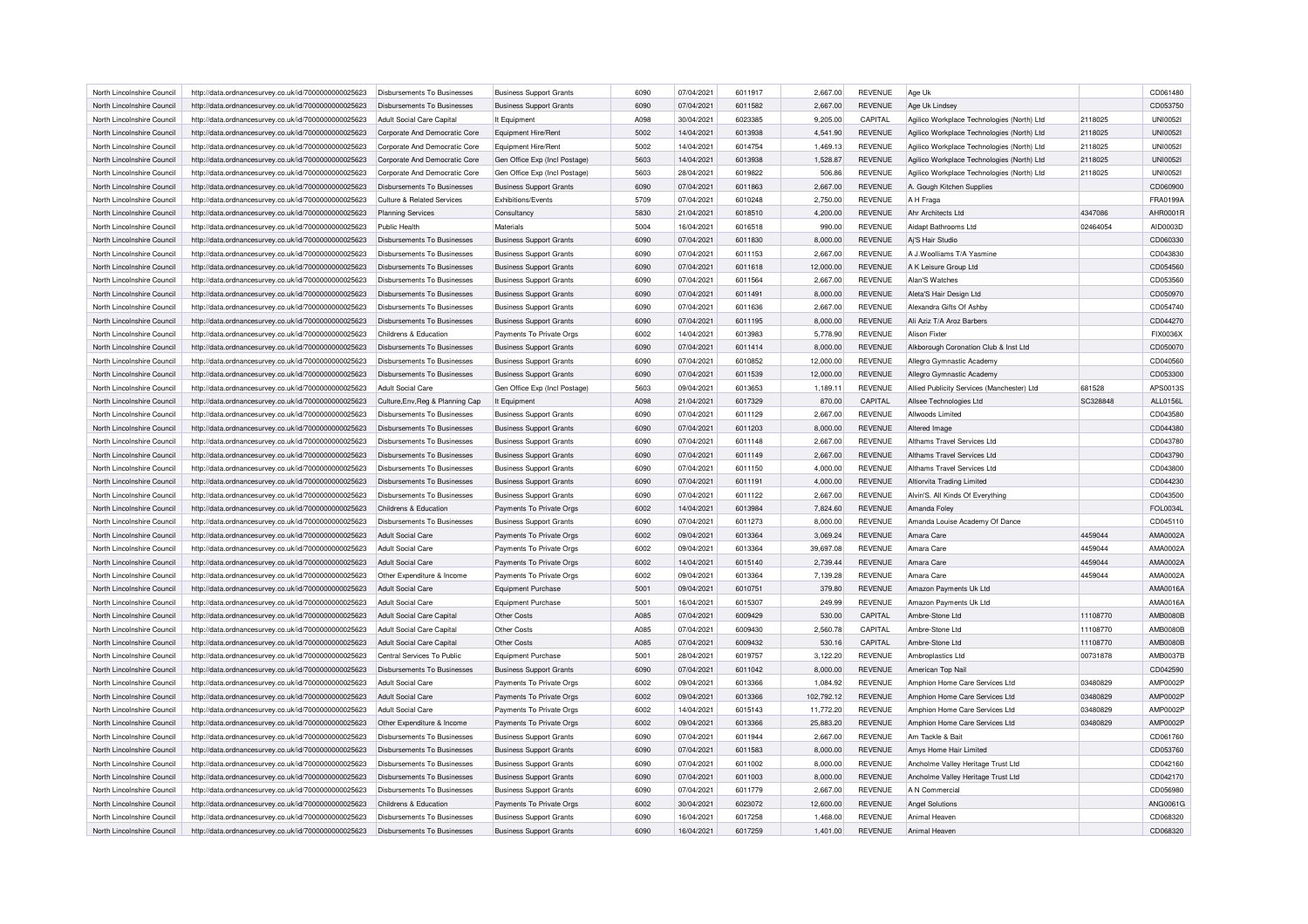| North Lincolnshire Council                               | http://data.ordnancesurvey.co.uk/id/7000000000025623 | Disbursements To Businesses        | <b>Business Support Grants</b> | 6090         | 07/04/2021               | 6011026            | 2,667.00     | <b>REVENUE</b>                   | Anna Belle Designs                              |          | CD042430             |
|----------------------------------------------------------|------------------------------------------------------|------------------------------------|--------------------------------|--------------|--------------------------|--------------------|--------------|----------------------------------|-------------------------------------------------|----------|----------------------|
| North Lincolnshire Council                               | http://data.ordnancesurvey.co.uk/id/7000000000025623 | Disbursements To Businesses        | <b>Business Support Grants</b> | 6090         | 07/04/2021               | 6011131            | 8,000.00     | <b>REVENUE</b>                   | Anna'S Nails Limited                            |          | CD043600             |
| North Lincolnshire Council                               | http://data.ordnancesurvey.co.uk/id/7000000000025623 | Disbursements To Businesses        | <b>Business Support Grants</b> | 6090         | 07/04/2021               | 6011050            | 8,000.00     | <b>REVENUE</b>                   | Ann Williams T/As Bramble Cottage               |          | CD042680             |
| North Lincolnshire Council                               | http://data.ordnancesurvey.co.uk/id/7000000000025623 | Disbursements To Businesses        | <b>Business Support Grants</b> | 6090         | 07/04/2021               | 6011459            | 2,667.00     | <b>REVENUE</b>                   | <b>Anson Components</b>                         |          | CD050590             |
| North Lincolnshire Council                               | http://data.ordnancesurvey.co.uk/id/7000000000025623 | Disbursements To Businesses        | <b>Business Support Grants</b> | 6090         | 07/04/2021               | 6011113            | 8,000.00     | <b>REVENUE</b>                   | Anthony Toner Hair Salon                        |          | CD043400             |
| North Lincolnshire Council                               | http://data.ordnancesurvey.co.uk/id/7000000000025623 | Disbursements To Businesses        | <b>Business Support Grants</b> | 6090         | 07/04/2021               | 6011318            | 2,667.00     | <b>REVENUE</b>                   | Ant Music                                       |          | CD045570             |
| North Lincolnshire Council                               | http://data.ordnancesurvey.co.uk/id/7000000000025623 | Disbursements To Businesses        | <b>Business Support Grants</b> | 6090         | 07/04/2021               | 6011320            | 2,667.00     | <b>REVENUE</b>                   | Ant Music                                       |          | CD045590             |
| North Lincolnshire Council                               | http://data.ordnancesurvey.co.uk/id/7000000000025623 | Disbursements To Businesses        | <b>Business Support Grants</b> | 6090         | 07/04/2021               | 6011360            | 8,000.00     | <b>REVENUE</b>                   | Ap2 Ltd Trading As Guys & Dolls                 |          | CD046000             |
| North Lincolnshire Council                               | http://data.ordnancesurvey.co.uk/id/7000000000025623 | Disbursements To Businesses        | <b>Business Support Grants</b> | 6090         | 07/04/2021               | 6011550            | 18,000.00    | <b>REVENUE</b>                   | Appleby Frodingham Sports & Social Club         |          | CD053410             |
| North Lincolnshire Council                               | http://data.ordnancesurvey.co.uk/id/7000000000025623 | Disbursements To Businesses        | <b>Business Support Grants</b> | 6090         | 07/04/2021               | 6011308            | 12,000.00    | <b>REVENUE</b>                   | Appleby Frodingham Sports & Social Club         |          | CD045460             |
| North Lincolnshire Council                               | http://data.ordnancesurvey.co.uk/id/7000000000025623 | Disbursements To Businesses        | <b>Business Support Grants</b> | 6090         | 07/04/2021               | 6011031            | 8,000.00     | <b>REVENUE</b>                   | Appleby Village Hall                            |          | CD042480             |
| North Lincolnshire Council                               |                                                      | Childrens & Education              | Payments To Private Orgs       | 6002         | 14/04/2021               | 6013957            | 25,106.75    | <b>REVENUE</b>                   | Apple Tree Day Nursery Ltd                      |          | APP0007P             |
|                                                          | http://data.ordnancesurvey.co.uk/id/7000000000025623 |                                    |                                |              |                          |                    |              |                                  |                                                 |          |                      |
| North Lincolnshire Council<br>North Lincolnshire Council | http://data.ordnancesurvey.co.uk/id/7000000000025623 | Childrens & Education              | Payments To Private Orgs       | 6002<br>6090 | 14/04/2021<br>07/04/2021 | 6013958<br>6011211 | 36,771.69    | <b>REVENUE</b><br><b>REVENUE</b> | Apple Tree Day Nursery Ltd<br>Applewhite Blinds | 04970406 | APP0024F<br>CD044460 |
|                                                          | http://data.ordnancesurvey.co.uk/id/7000000000025623 | Disbursements To Businesses        | <b>Business Support Grants</b> |              |                          |                    | 2,667.00     |                                  |                                                 |          |                      |
| North Lincolnshire Council                               | http://data.ordnancesurvey.co.uk/id/7000000000025623 | Environmental & Regulatory Svs     | Equipment Maint.& Repair       | 5003         | 28/04/2021               | 6020927            | 3,042.00     | <b>REVENUE</b>                   | Apps Uk Ltd                                     |          | APP0031P             |
| North Lincolnshire Council                               | http://data.ordnancesurvey.co.uk/id/7000000000025623 | <b>Disbursements To Businesses</b> | <b>Business Support Grants</b> | 6090         | 07/04/2021               | 6010892            | 12,000.00    | <b>REVENUE</b>                   | Aquanauts Swimming Ltd                          |          | CD040970             |
| North Lincolnshire Council                               | http://data.ordnancesurvey.co.uk/id/7000000000025623 | Culture & Related Services         | Clothing, Uniforms & Laundry   | 5301         | 21/04/2021               | 6014713            | 439.40       | <b>REVENUE</b>                   | Arco I td                                       | 133804   | ARC0001C             |
| North Lincolnshire Council                               | http://data.ordnancesurvey.co.uk/id/7000000000025623 | <b>Planning Services</b>           | It Software-Purchase           | 5051         | 09/04/2021               | 6013531            | 1,050.00     | <b>REVENUE</b>                   | Arcus Global Ltd                                | ARC0132  | ARC0132C             |
| North Lincolnshire Council                               | http://data.ordnancesurvey.co.uk/id/7000000000025623 | Disbursements To Businesses        | <b>Business Support Grants</b> | 6090         | 07/04/2021               | 6010981            | 8,000.00     | <b>REVENUE</b>                   | Arialtrail I td                                 |          | CD041920             |
| North Lincolnshire Council                               | http://data.ordnancesurvey.co.uk/id/7000000000025623 | Childrens & Education              | Advertising & Publicity        | 5610         | 09/04/2021               | 6010534            | 350.00       | <b>REVENUE</b>                   | Ark                                             |          | ARK0011K             |
| North Lincolnshire Council                               | http://data.ordnancesurvey.co.uk/id/7000000000025623 | Childrens & Education              | Other Professional Fees        | 5829         | 21/04/2021               | 6018308            | 350.00       | <b>REVENUE</b>                   | Ark                                             |          | ARK0011K             |
| North Lincolnshire Council                               | http://data.ordnancesurvey.co.uk/id/7000000000025623 | <b>Disbursements To Businesses</b> | <b>Business Support Grants</b> | 6090         | 28/04/2021               | 6022573            | 1,334.00     | <b>REVENUE</b>                   | Arlos Party Hire Limited                        |          | CD068770             |
| North Lincolnshire Council                               | http://data.ordnancesurvey.co.uk/id/7000000000025623 | Disbursements To Businesses        | <b>Business Support Grants</b> | 6090         | 28/04/2021               | 6022574            | 2,667.00     | <b>REVENUE</b>                   | Arlos Party Hire Limited                        |          | CD068770             |
| North Lincolnshire Council                               | http://data.ordnancesurvey.co.uk/id/7000000000025623 | Disbursements To Businesses        | <b>Business Support Grants</b> | 6090         | 28/04/2021               | 6022575            | 4,000.00     | <b>REVENUE</b>                   | Arlos Party Hire Limited                        |          | CD068770             |
| North Lincolnshire Council                               | http://data.ordnancesurvey.co.uk/id/7000000000025623 | Disbursements To Businesses        | <b>Business Support Grants</b> | 6090         | 28/04/2021               | 6022576            | 2,096.00     | <b>REVENUE</b>                   | Arlos Party Hire Limited                        |          | CD068770             |
| North Lincolnshire Council                               | http://data.ordnancesurvey.co.uk/id/7000000000025623 | <b>Disbursements To Businesses</b> | <b>Business Support Grants</b> | 6090         | 28/04/2021               | 6022577            | 2,001.00     | <b>REVENUE</b>                   | Arlos Party Hire Limited                        |          | CD068770             |
| North Lincolnshire Council                               | http://data.ordnancesurvey.co.uk/id/7000000000025623 | Disbursements To Businesses        | <b>Business Support Grants</b> | 6090         | 07/04/2021               | 6010935            | 8,000.00     | <b>REVENUE</b>                   | Arman Restaurant Ltd T/A Mumbai Lounge          |          | CD041430             |
| North Lincolnshire Council                               | http://data.ordnancesurvey.co.uk/id/7000000000025623 | <b>Housing Services</b>            | Other Supplies & Services      | 5799         | 14/04/2021               | 6014828            | 2,133.60     | <b>REVENUE</b>                   | <b>Arties Mill</b>                              |          | ART0028T             |
| North Lincolnshire Council                               | http://data.ordnancesurvey.co.uk/id/7000000000025623 | <b>Housing Services</b>            | Other Supplies & Services      | 5799         | 30/04/2021               | 6020974            | 1,981.20     | <b>REVENUE</b>                   | <b>Arties Mill</b>                              |          | ART0028T             |
| North Lincolnshire Council                               | http://data.ordnancesurvey.co.uk/id/7000000000025623 | <b>Housing Services</b>            | Other Supplies & Services      | 5799         | 30/04/2021               | 6023074            | 1,962.14     | <b>REVENUE</b>                   | Arties Mill                                     |          | ART0028T             |
| North Lincolnshire Council                               | http://data.ordnancesurvey.co.uk/id/7000000000025623 | Disbursements To Businesses        | <b>Business Support Grants</b> | 6090         | 07/04/2021               | 6010859            | 8,000.00     | <b>REVENUE</b>                   | Ash Bey Ltd                                     |          | CD040630             |
| North Lincolnshire Council                               | http://data.ordnancesurvey.co.uk/id/7000000000025623 | Disbursements To Businesses        | <b>Business Support Grants</b> | 6090         | 07/04/2021               | 6011696            | 18,000.00    | <b>REVENUE</b>                   | Ashbourne Hotel Limited                         |          | CD055970             |
| North Lincolnshire Council                               |                                                      | Disbursements To Businesses        |                                | 6090         | 07/04/2021               | 6011214            |              | REVENUE                          |                                                 |          | CD044490             |
|                                                          | http://data.ordnancesurvey.co.uk/id/7000000000025623 | Disbursements To Businesses        | <b>Business Support Grants</b> |              |                          |                    | 2,667.00     |                                  | Ashby Baby Centre                               |          |                      |
| North Lincolnshire Council                               | http://data.ordnancesurvey.co.uk/id/7000000000025623 |                                    | <b>Business Support Grants</b> | 6090         | 07/04/2021               | 6011120            | 8,000.00     | <b>REVENUE</b>                   | <b>Ashby Barbers</b>                            |          | CD043480             |
| North Lincolnshire Council                               | http://data.ordnancesurvey.co.uk/id/7000000000025623 | Disbursements To Businesses        | <b>Business Support Grants</b> | 6090         | 07/04/2021               | 6011229            | 2,667.00     | <b>REVENUE</b>                   | Ashby Bookshop                                  |          | CD044650             |
| North Lincolnshire Council                               | http://data.ordnancesurvey.co.uk/id/7000000000025623 | Disbursements To Businesses        | <b>Business Support Grants</b> | 6090         | 07/04/2021               | 6011490            | 2,667.00     | REVENUE                          | Ashby Carpets And Vinyls                        |          | CD050960             |
| North Lincolnshire Council                               | http://data.ordnancesurvey.co.uk/id/7000000000025623 | Disbursements To Businesses        | <b>Business Support Grants</b> | 6090         | 07/04/2021               | 6011575            | 8,000.00     | REVENUE                          | Ashby Community Association                     |          | CD053670             |
| North Lincolnshire Council                               | http://data.ordnancesurvey.co.uk/id/7000000000025623 | Disbursements To Businesses        | <b>Business Support Grants</b> | 6090         | 07/04/2021               | 6010888            | 12,000.00    | <b>REVENUE</b>                   | Ashby Decoy Golf Club                           |          | CD040930             |
| North Lincolnshire Council                               | http://data.ordnancesurvey.co.uk/id/7000000000025623 | Disbursements To Businesses        | <b>Business Support Grants</b> | 6090         | 07/04/2021               | 6011179            | 8,000.00     | <b>REVENUE</b>                   | Ashby Ink Limited                               |          | CD044110             |
| North Lincolnshire Council                               | http://data.ordnancesurvey.co.uk/id/7000000000025623 | <b>Adult Social Care</b>           | Payments To Private Orgs (Inv) | 6026         | 07/04/2021               | 6010505            | 6,352.12     | <b>REVENUE</b>                   | Ashby Meadows (Hica)                            |          | ISF0033F             |
| North Lincolnshire Council                               | http://data.ordnancesurvey.co.uk/id/7000000000025623 | Disbursements To Businesses        | <b>Business Support Grants</b> | 6090         | 07/04/2021               | 6010980            | 12,000.00    | <b>REVENUE</b>                   | Ashby Mill Road Club                            |          | CD041910             |
| North Lincolnshire Council                               | http://data.ordnancesurvey.co.uk/id/7000000000025623 | Adult Social Care                  | Payments To Health Providers   | 6019         | 23/04/2021               | 6019062            | 240.06       | <b>REVENUE</b>                   | Ashby Turn Primary Care Partners                |          | <b>ASH0208H</b>      |
| North Lincolnshire Council                               | http://data.ordnancesurvey.co.uk/id/7000000000025623 | Public Health                      | Payments To Health Providers   | 6019         | 23/04/2021               | 6019062            | 1,640.00     | REVENUE                          | Ashby Turn Primary Care Partners                |          | <b>ASH0208H</b>      |
| North Lincolnshire Council                               | http://data.ordnancesurvey.co.uk/id/7000000000025623 | Disbursements To Businesses        | <b>Business Support Grants</b> | 6090         | 07/04/2021               | 6011506            | 2,667.00     | <b>REVENUE</b>                   | A&S Home Furnishings                            |          | CD051120             |
| North Lincolnshire Council                               | http://data.ordnancesurvey.co.uk/id/7000000000025623 | Fin&Inv I&E                        | It Hardware-Maintenance        | 5052         | 09/04/2021               | 6013216            | $\mathbf{0}$ | <b>REVENUE</b>                   | Ask4 Business Ltd                               | 03614661 | <b>ASK0163K</b>      |
| North Lincolnshire Council                               | http://data.ordnancesurvey.co.uk/id/7000000000025623 | Fin&Inv I&F                        | Telephone Rent/Calls           | 5403         | 09/04/2021               | 6013216            | 1,984.00     | <b>REVENUE</b>                   | Ask4 Business Ltd                               | 03614661 | <b>ASK0163K</b>      |
| North Lincolnshire Council                               | http://data.ordnancesurvey.co.uk/id/7000000000025623 | Corporate And Democratic Core      | Course Fees/Training           | 2002         | 14/04/2021               | 6014832            | 1,250.00     | <b>REVENUE</b>                   | Association For Coaching Uk Ltd                 |          | ASS0016S             |
| North Lincolnshire Council                               | http://data.ordnancesurvey.co.uk/id/7000000000025623 | Corporate And Democratic Core      | Other Supplies & Services      | 5799         | 07/04/2021               | 6010748            | 1,764.00     | REVENUE                          | Association Of Democratic Services Officers     |          | ASS0017S             |
| North Lincolnshire Council                               | http://data.ordnancesurvey.co.uk/id/7000000000025623 | <b>Adult Social Care</b>           | Payments To Private Orgs       | 6002         | 09/04/2021               | 6013368            | 36,252.92    | <b>REVENUE</b>                   | A.T.C.S. Ltd                                    | 05057212 | ATC0006C             |
| North Lincolnshire Council                               | http://data.ordnancesurvey.co.uk/id/7000000000025623 | Adult Social Care                  | Payments To Private Orgs       | 6002         | 09/04/2021               | 6013368            | 13,023.12    | <b>REVENUE</b>                   | A.T.C.S. Ltd                                    | 05057212 | ATC0006C             |
| North Lincolnshire Council                               | http://data.ordnancesurvey.co.uk/id/7000000000025623 | Adult Social Care                  | Payments To Private Orgs       | 6002         | 14/04/2021               | 6015145            | 3,183.68     | <b>REVENUE</b>                   | A.T.C.S. Ltd                                    | 05057212 | ATC0006C             |
| North Lincolnshire Council                               | http://data.ordnancesurvey.co.uk/id/7000000000025623 | Other Expenditure & Income         | Payments To Private Orgs       | 6002         | 09/04/2021               | 6013368            | 11,235.84    | <b>REVENUE</b>                   | A.T.C.S. Ltd                                    | 05057212 | ATC0006C             |
| North Lincolnshire Council                               | http://data.ordnancesurvey.co.uk/id/7000000000025623 | Childrens & Education              | <b>Client Related Costs</b>    | 5534         | 21/04/2021               | 6017358            | 2,857.80     | <b>REVENUE</b>                   | <b>Atwal Property</b>                           |          | ATW0010W             |
| North Lincolnshire Council                               | http://data.ordnancesurvey.co.uk/id/7000000000025623 | Adult Social Care                  | Payments To Private Orgs       | 6002         | 09/04/2021               | 6013369            | 7,534.40     | <b>REVENUE</b>                   | <b>Autism Plus Accounts</b>                     |          | AUT0004T             |
| North Lincolnshire Council                               | http://data.ordnancesurvey.co.uk/id/7000000000025623 | Disbursements To Businesses        | <b>Business Support Grants</b> | 6090         | 07/04/2021               | 6011681            | 2.667.00     | <b>REVENUE</b>                   | Avitech (Mr.M.A.Ellis)                          |          | CD055570             |
| North Lincolnshire Council                               | http://data.ordnancesurvey.co.uk/id/7000000000025623 | Disbursements To Businesses        |                                | 6090         | 15/04/2021               | 6016560            | 8.000.00     | <b>REVENUE</b>                   | Axholme Assets Ltd                              |          | CD067850             |
|                                                          |                                                      |                                    | <b>Business Support Grants</b> |              |                          |                    |              |                                  |                                                 |          |                      |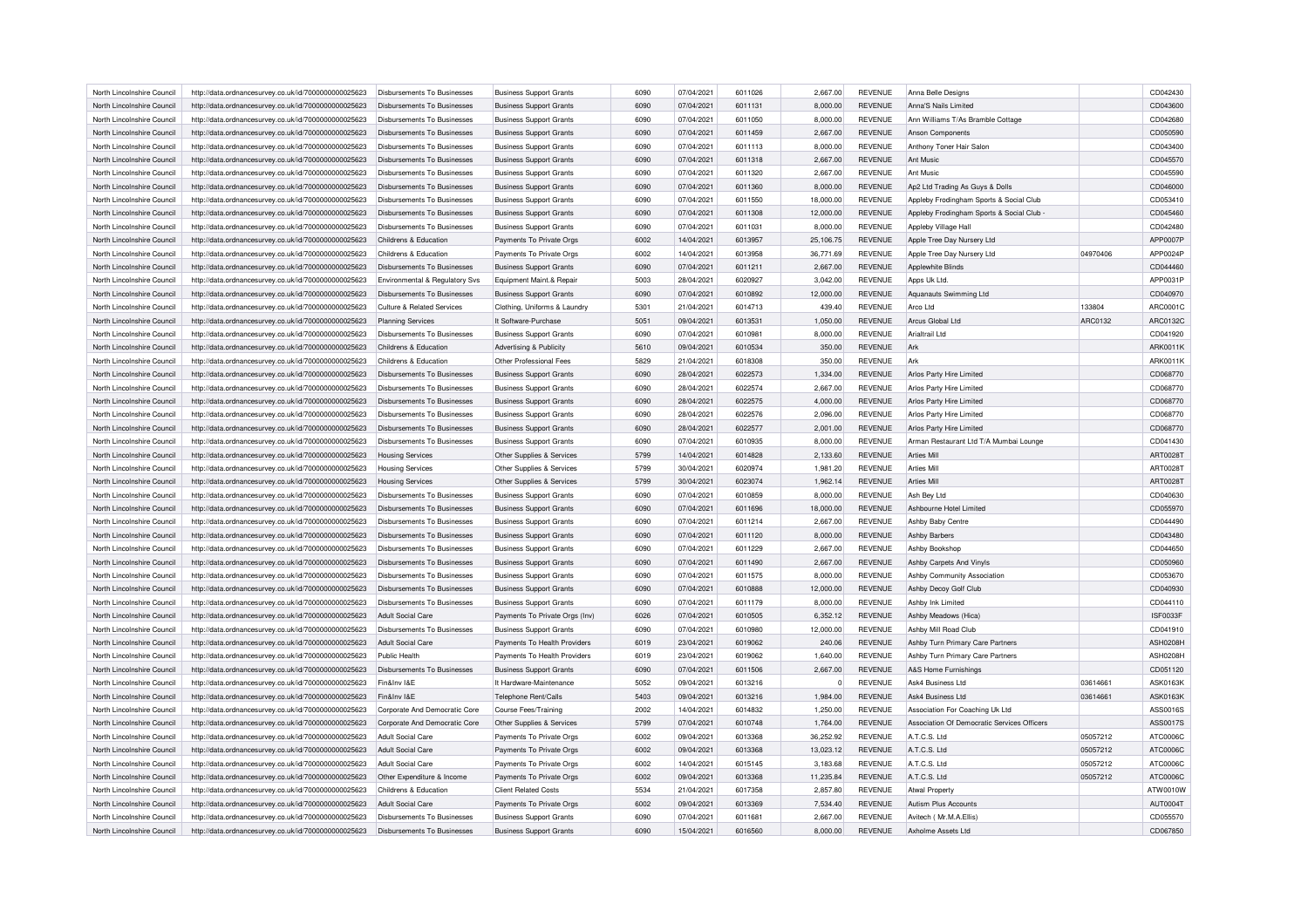| North Lincolnshire Council                               | http://data.ordnancesurvey.co.uk/id/7000000000025623 | Disbursements To Businesses                                | <b>Business Support Grants</b> | 6090 | 07/04/2021 | 6011457 | 2,667.00    | REVENUE        | Axholme Car Exchange Ltd                 |          | CD050570        |
|----------------------------------------------------------|------------------------------------------------------|------------------------------------------------------------|--------------------------------|------|------------|---------|-------------|----------------|------------------------------------------|----------|-----------------|
| North Lincolnshire Council                               | http://data.ordnancesurvey.co.uk/id/7000000000025623 | Disbursements To Businesses                                | <b>Business Support Grants</b> | 6090 | 07/04/2021 | 6011831 | 2,667.00    | <b>REVENUE</b> | Axholme Sewing                           |          | CD060340        |
| North Lincolnshire Council                               | http://data.ordnancesurvey.co.uk/id/7000000000025623 | Culture & Related Services                                 | It Software-Maintenance        | 5053 | 28/04/2021 | 6021216 | 41.079.24   | <b>REVENUE</b> | Axiell Ltd                               | 07680482 | CAR0323F        |
| North Lincolnshire Council                               | http://data.ordnancesurvey.co.uk/id/7000000000025623 | Childrens & Education                                      | <b>Legal Fees</b>              | 5823 | 16/04/2021 | 6016907 | 230.20      | <b>REVENUE</b> | <b>Aztec Translations</b>                |          | AZT0006T        |
| North Lincolnshire Council                               | http://data.ordnancesurvey.co.uk/id/7000000000025623 | Adult Social Care                                          | Other Vehicle Costs            | 4005 | 30/04/2021 | 6022687 | 242.00      | <b>REVENUE</b> | B A Bush & Sons Ltd                      |          | <b>BUS0283S</b> |
| North Lincolnshire Council                               | http://data.ordnancesurvey.co.uk/id/7000000000025623 | Culture & Related Services                                 | Other Vehicle Costs            | 4005 | 30/04/2021 | 6022696 | 343.40      | <b>REVENUE</b> | B A Bush & Sons Ltd                      |          | <b>BUS0283S</b> |
| North Lincolnshire Council                               | http://data.ordnancesurvey.co.uk/id/7000000000025623 | Environmental & Regulatory Svs                             | Other Vehicle Costs            | 4005 | 30/04/2021 | 6022686 | 438.32      | <b>REVENUE</b> | B A Bush & Sons Ltd                      |          | <b>BUS0283S</b> |
| North Lincolnshire Council                               | http://data.ordnancesurvey.co.uk/id/7000000000025623 | Environmental & Regulatory Svs                             | Other Vehicle Costs            | 4005 | 30/04/2021 | 6022688 | 209.14      | <b>REVENUE</b> | B A Bush & Sons Ltd                      |          | <b>BUS0283S</b> |
| North Lincolnshire Council                               | http://data.ordnancesurvey.co.uk/id/7000000000025623 | Environmental & Regulatory Svs                             | Other Vehicle Costs            | 4005 | 30/04/2021 | 6022689 | 236.19      | <b>REVENUE</b> | B A Bush & Sons Ltd                      |          | <b>BUS0283S</b> |
| North Lincolnshire Council                               | http://data.ordnancesurvey.co.uk/id/7000000000025623 | Environmental & Regulatory Svs                             | Other Vehicle Costs            | 4005 | 30/04/2021 | 6022690 | 237.00      | <b>REVENUE</b> | B A Bush & Sons Ltd                      |          | <b>BUS0283S</b> |
| North Lincolnshire Council                               | http://data.ordnancesurvey.co.uk/id/7000000000025623 | Environmental & Regulatory Svs                             | Other Vehicle Costs            | 4005 | 30/04/2021 | 6022692 | 380.00      | <b>REVENUE</b> | B A Bush & Sons Ltd                      |          | <b>BUS0283S</b> |
| North Lincolnshire Council                               | http://data.ordnancesurvey.co.uk/id/7000000000025623 | Environmental & Regulatory Svs                             | Other Vehicle Costs            | 4005 | 30/04/2021 | 6022694 | 209.24      | <b>REVENUE</b> | B A Bush & Sons Ltd                      |          | <b>BUS0283S</b> |
| North Lincolnshire Council                               |                                                      |                                                            | Other Vehicle Costs            | 4005 | 30/04/2021 | 6022707 |             | <b>REVENUE</b> | B A Bush & Sons Ltd                      |          | <b>BUS0283S</b> |
|                                                          | http://data.ordnancesurvey.co.uk/id/7000000000025623 | Environmental & Regulatory Svs                             |                                |      |            |         | 221.58      |                |                                          |          |                 |
| North Lincolnshire Council                               | http://data.ordnancesurvey.co.uk/id/7000000000025623 | Environmental & Regulatory Svs                             | Other Vehicle Costs            | 4005 | 30/04/2021 | 6022713 | 237.00      | <b>REVENUE</b> | B A Bush & Sons Ltd                      |          | <b>BUS0283S</b> |
| North Lincolnshire Council                               | http://data.ordnancesurvey.co.uk/id/7000000000025623 | Environmental & Regulatory Svs                             | Other Vehicle Costs            | 4005 | 30/04/2021 | 6022715 | 237.00      | <b>REVENUE</b> | B A Bush & Sons Ltd                      |          | <b>BUS0283S</b> |
| North Lincolnshire Council                               | http://data.ordnancesurvey.co.uk/id/7000000000025623 | Environmental & Regulatory Svs                             | Other Vehicle Costs            | 4005 | 30/04/2021 | 6022718 | 471.11      | <b>REVENUE</b> | B A Bush & Sons Ltd                      |          | <b>BUS0283S</b> |
| North Lincolnshire Council                               | http://data.ordnancesurvey.co.uk/id/7000000000025623 | Environmental & Regulatory Svs                             | Other Vehicle Costs            | 4005 | 30/04/2021 | 6022719 | 474.00      | <b>REVENUE</b> | B A Bush & Sons Ltd                      |          | <b>BUS0283S</b> |
| North Lincolnshire Council                               | http://data.ordnancesurvey.co.uk/id/7000000000025623 | Environmental & Regulatory Svs                             | Other Vehicle Costs            | 4005 | 30/04/2021 | 6022724 | 416.60      | <b>REVENUE</b> | B A Bush & Sons Ltd                      |          | <b>BUS0283S</b> |
| North Lincolnshire Council                               | http://data.ordnancesurvey.co.uk/id/7000000000025623 | Environmental & Regulatory Svs                             | Other Vehicle Costs            | 4005 | 30/04/2021 | 6022725 | 227.80      | <b>REVENUE</b> | B A Bush & Sons Ltd                      |          | <b>BUS0283S</b> |
| North Lincolnshire Council                               | http://data.ordnancesurvey.co.uk/id/7000000000025623 | Environmental & Regulatory Svs                             | Other Vehicle Costs            | 4005 | 30/04/2021 | 6022727 | 483.18      | <b>REVENUE</b> | B A Bush & Sons Ltd                      |          | <b>BUS0283S</b> |
| North Lincolnshire Council                               | http://data.ordnancesurvey.co.uk/id/7000000000025623 | Environmental & Regulatory Svs                             | Other Vehicle Costs            | 4005 | 30/04/2021 | 6022732 | 237.00      | <b>REVENUE</b> | B A Bush & Sons Ltd                      |          | <b>BUS0283S</b> |
| North Lincolnshire Council                               | http://data.ordnancesurvey.co.uk/id/7000000000025623 | Environmental & Regulatory Svs                             | Other Vehicle Costs            | 4005 | 30/04/2021 | 6022737 | 221.58      | <b>REVENUE</b> | B A Bush & Sons Ltd                      |          | <b>BUS0283S</b> |
| North Lincolnshire Council                               | http://data.ordnancesurvey.co.uk/id/7000000000025623 | Environmental & Regulatory Svs                             | Other Vehicle Costs            | 4005 | 05/05/2021 | 6022741 | 221.58      | <b>REVENUE</b> | B A Bush & Sons Ltd                      |          | <b>BUS0283S</b> |
| North Lincolnshire Council                               | http://data.ordnancesurvey.co.uk/id/7000000000025623 | Environmental & Regulatory Svs                             | Other Vehicle Costs            | 4005 | 05/05/2021 | 6022742 | 966.36      | <b>REVENUE</b> | B A Bush & Sons Ltd                      |          | <b>BUS0283S</b> |
| North Lincolnshire Council                               | http://data.ordnancesurvey.co.uk/id/7000000000025623 | <b>Highways &amp; Transport</b>                            | Other Vehicle Costs            | 4005 | 30/04/2021 | 6022723 | 237.00      | <b>REVENUE</b> | B A Bush & Sons Ltd                      |          | <b>BUS0283S</b> |
| North Lincolnshire Council                               | http://data.ordnancesurvey.co.uk/id/7000000000025623 | <b>Disbursements To Businesses</b>                         | <b>Business Support Grants</b> | 6090 | 15/04/2021 | 6016569 | 8,000.00    | <b>REVENUE</b> | Back In Harmony                          |          | CD067960        |
| North Lincolnshire Council                               | http://data.ordnancesurvey.co.uk/id/7000000000025623 | Disbursements To Businesses                                | <b>Business Support Grants</b> | 6090 | 07/04/2021 | 6011832 | 4,000.00    | <b>REVENUE</b> | Baden Powell And Sons Ltd                |          | CD060350        |
| North Lincolnshire Council                               | http://data.ordnancesurvey.co.uk/id/7000000000025623 | <b>Disbursements To Businesses</b>                         | <b>Business Support Grants</b> | 6090 | 07/04/2021 | 6011640 | 2,667.00    | <b>REVENUE</b> | <b>Balloons Galore</b>                   |          | CD054780        |
| North Lincolnshire Council                               | http://data.ordnancesurvey.co.uk/id/7000000000025623 | <b>Disbursements To Businesses</b>                         | <b>Business Support Grants</b> | 6090 | 07/04/2021 | 6010849 | 8,000.00    | <b>REVENUE</b> | Bardney Hall Ltd                         |          | CD040530        |
| North Lincolnshire Council                               | http://data.ordnancesurvey.co.uk/id/7000000000025623 | <b>Disbursements To Businesses</b>                         | <b>Business Support Grants</b> | 6090 | 07/04/2021 | 6011075 | 2,667.00    | <b>REVENUE</b> | Barnes Vape Lounge Ltd                   |          | CD042990        |
| North Lincolnshire Council                               | http://data.ordnancesurvey.co.uk/id/7000000000025623 | Childrens & Education                                      | Payments To Private Orgs       | 6002 | 28/04/2021 | 6021437 | 2,138.40    | <b>REVENUE</b> | Barnetby Under Fives Playgroup           |          | <b>BAR0021R</b> |
| North Lincolnshire Council                               | http://data.ordnancesurvey.co.uk/id/7000000000025623 | Childrens & Education                                      | Payments To Voluntary Orgs     | 6001 | 14/04/2021 | 6013961 | 17,369.10   | <b>REVENUE</b> | Barnetby Under Fives Playgroup           |          | <b>BAR0021R</b> |
| North Lincolnshire Council                               | http://data.ordnancesurvey.co.uk/id/7000000000025623 | Culture & Related Services                                 | Repair & Maintenance Costs     | 3000 | 30/04/2021 | 6023005 | 350.00      | <b>REVENUE</b> | <b>Barrier Security</b>                  |          | <b>BAR0421R</b> |
| North Lincolnshire Council                               | http://data.ordnancesurvey.co.uk/id/7000000000025623 | <b>Disbursements To Businesses</b>                         | <b>Business Support Grants</b> | 6090 | 07/04/2021 | 6011865 | 8,000.00    | <b>REVENUE</b> | Barringtons                              |          | CD060930        |
| North Lincolnshire Council                               | http://data.ordnancesurvey.co.uk/id/7000000000025623 | Childrens & Education                                      | Payments To Private Orgs       | 6002 | 30/04/2021 | 6023083 | 1,389.96    | <b>REVENUE</b> | Barrow Preschool Playgroup               |          | <b>BAR0072R</b> |
| North Lincolnshire Council                               | http://data.ordnancesurvey.co.uk/id/7000000000025623 | Childrens & Education                                      | Payments To Voluntary Orgs     | 6001 | 14/04/2021 | 6013962 | 20,548.80   | <b>REVENUE</b> | Barrow Preschool Playgroup               |          | <b>BAR0072R</b> |
| North Lincolnshire Council                               | http://data.ordnancesurvey.co.uk/id/7000000000025623 | <b>Disbursements To Businesses</b>                         | <b>Business Support Grants</b> | 6090 | 07/04/2021 | 6010815 | 8,000.00    | <b>REVENUE</b> | Barrow Squash Club                       |          | CD040160        |
| North Lincolnshire Council                               | http://data.ordnancesurvey.co.uk/id/7000000000025623 | Disbursements To Businesses                                | <b>Business Support Grants</b> | 6090 | 07/04/2021 | 6011646 | 2,667.00    | <b>REVENUE</b> | Barton Car Wash Limited                  |          | CD054840        |
| North Lincolnshire Council                               | http://data.ordnancesurvey.co.uk/id/7000000000025623 | Disbursements To Businesses                                | <b>Business Support Grants</b> | 6090 | 07/04/2021 | 6010839 | 8,000.00    | <b>REVENUE</b> | Barton Constitutional Club Ltd           |          | CD040420        |
| North Lincolnshire Council                               | http://data.ordnancesurvey.co.uk/id/7000000000025623 | <b>Disbursements To Businesses</b>                         | <b>Business Support Grants</b> | 6090 | 07/04/2021 | 6011130 | 2,667.00    | <b>REVENUE</b> | <b>Barton Imaging Centre</b>             |          | CD043590        |
| North Lincolnshire Council                               | http://data.ordnancesurvey.co.uk/id/7000000000025623 | <b>Disbursements To Businesses</b>                         | <b>Business Support Grants</b> | 6090 | 07/04/2021 | 6010913 | 8,000.00    | <b>REVENUE</b> | Barton Junior Football Club              |          | CD041190        |
| North Lincolnshire Council                               | http://data.ordnancesurvey.co.uk/id/7000000000025623 | Disbursements To Businesses                                | <b>Business Support Grants</b> | 6090 | 07/04/2021 | 6011059 | 8,000.00    | <b>REVENUE</b> | <b>Barton Laser Centre</b>               |          | CD042790        |
|                                                          |                                                      |                                                            |                                | 6090 | 07/04/2021 | 6011177 |             | <b>REVENUE</b> |                                          |          | CD044090        |
| North Lincolnshire Council<br>North Lincolnshire Council | http://data.ordnancesurvey.co.uk/id/7000000000025623 | Disbursements To Businesses<br>Disbursements To Businesses | <b>Business Support Grants</b> | 6090 |            | 6011764 | 2,667.00    | <b>REVENUE</b> | <b>Barton Pure Vape</b>                  |          |                 |
|                                                          | http://data.ordnancesurvey.co.uk/id/7000000000025623 |                                                            | <b>Business Support Grants</b> |      | 07/04/2021 |         | 2,667.00    |                | Barton Shoe Surgery                      |          | CD056820        |
| North Lincolnshire Council                               | http://data.ordnancesurvey.co.uk/id/7000000000025623 | Disbursements To Businesses                                | <b>Business Support Grants</b> | 6090 | 07/04/2021 | 6011085 | 4,000.00    | REVENUE        | <b>Barton Shopping Centre</b>            |          | CD043090        |
| North Lincolnshire Council                               | http://data.ordnancesurvey.co.uk/id/7000000000025623 | Disbursements To Businesses                                | <b>Business Support Grants</b> | 6090 | 07/04/2021 | 6011536 | 8,000.00    | <b>REVENUE</b> | <b>Barton Town Afc</b>                   |          | CD053270        |
| North Lincolnshire Council                               | http://data.ordnancesurvey.co.uk/id/7000000000025623 | Disbursements To Businesses                                | <b>Business Support Grants</b> | 6090 | 07/04/2021 | 6011542 | 8,000.00    | <b>REVENUE</b> | Barton Town Cricket Club                 |          | CD053330        |
| North Lincolnshire Council                               | http://data.ordnancesurvey.co.uk/id/7000000000025623 | Childrens & Education                                      | Payments To Private Orgs       | 6002 | 29/04/2021 | 6023189 | $-3,150.00$ | REVENUE        | Baysgarth School Fund                    |          | BAY0021Y        |
| North Lincolnshire Council                               | http://data.ordnancesurvey.co.uk/id/7000000000025623 | Childrens & Education                                      | Payments To Private Orgs       | 6002 | 29/04/2021 | 6023190 | $-3,150.00$ | <b>REVENUE</b> | Baysgarth School Fund                    |          | BAY0021Y        |
| North Lincolnshire Council                               | http://data.ordnancesurvey.co.uk/id/7000000000025623 | Disbursements To Businesses                                | <b>Business Support Grants</b> | 6090 | 07/04/2021 | 6011961 | 2,667.00    | <b>REVENUE</b> | Bc (Scunthorpe) Motors Ltd               |          | CD067240        |
| North Lincolnshire Council                               | http://data.ordnancesurvey.co.uk/id/7000000000025623 | Childrens & Education                                      | <b>Examination Fees</b>        | 5730 | 30/04/2021 | 6020466 | 255.00      | <b>REVENUE</b> | Bcs Learning & Development Ltd           | 1005485  | <b>BRI06641</b> |
| North Lincolnshire Council                               | http://data.ordnancesurvey.co.uk/id/7000000000025623 | Disbursements To Businesses                                | <b>Business Support Grants</b> | 6090 | 07/04/2021 | 6010939 | 12,000.00   | <b>REVENUE</b> | Bdk Leisure Ltd T/A Warners Lanes        |          | CD041470        |
| North Lincolnshire Council                               | http://data.ordnancesurvey.co.uk/id/7000000000025623 | Disbursements To Businesses                                | <b>Business Support Grants</b> | 6090 | 07/04/2021 | 6011112 | 8,000.00    | <b>REVENUE</b> | <b>Beautiful You</b>                     |          | CD043390        |
| North Lincolnshire Council                               | http://data.ordnancesurvey.co.uk/id/7000000000025623 | Disbursements To Businesses                                | <b>Business Support Grants</b> | 6090 | 07/04/2021 | 6011128 | 8,000.00    | <b>REVENUE</b> | <b>Beautilicious Tanning And Fitness</b> |          | CD043570        |
| North Lincolnshire Council                               | http://data.ordnancesurvey.co.uk/id/7000000000025623 | Disbursements To Businesses                                | <b>Business Support Grants</b> | 6090 | 07/04/2021 | 6011590 | 8.000.00    | <b>REVENUE</b> | <b>Beauty And Beyond</b>                 |          | CD053840        |
| North Lincolnshire Council                               | http://data.ordnancesurvey.co.uk/id/7000000000025623 | Disbursements To Businesses                                | <b>Business Support Grants</b> | 6090 | 07/04/2021 | 6011422 | 8.000.00    | <b>REVENUE</b> | <b>Beauty Attraction</b>                 |          | CD050160        |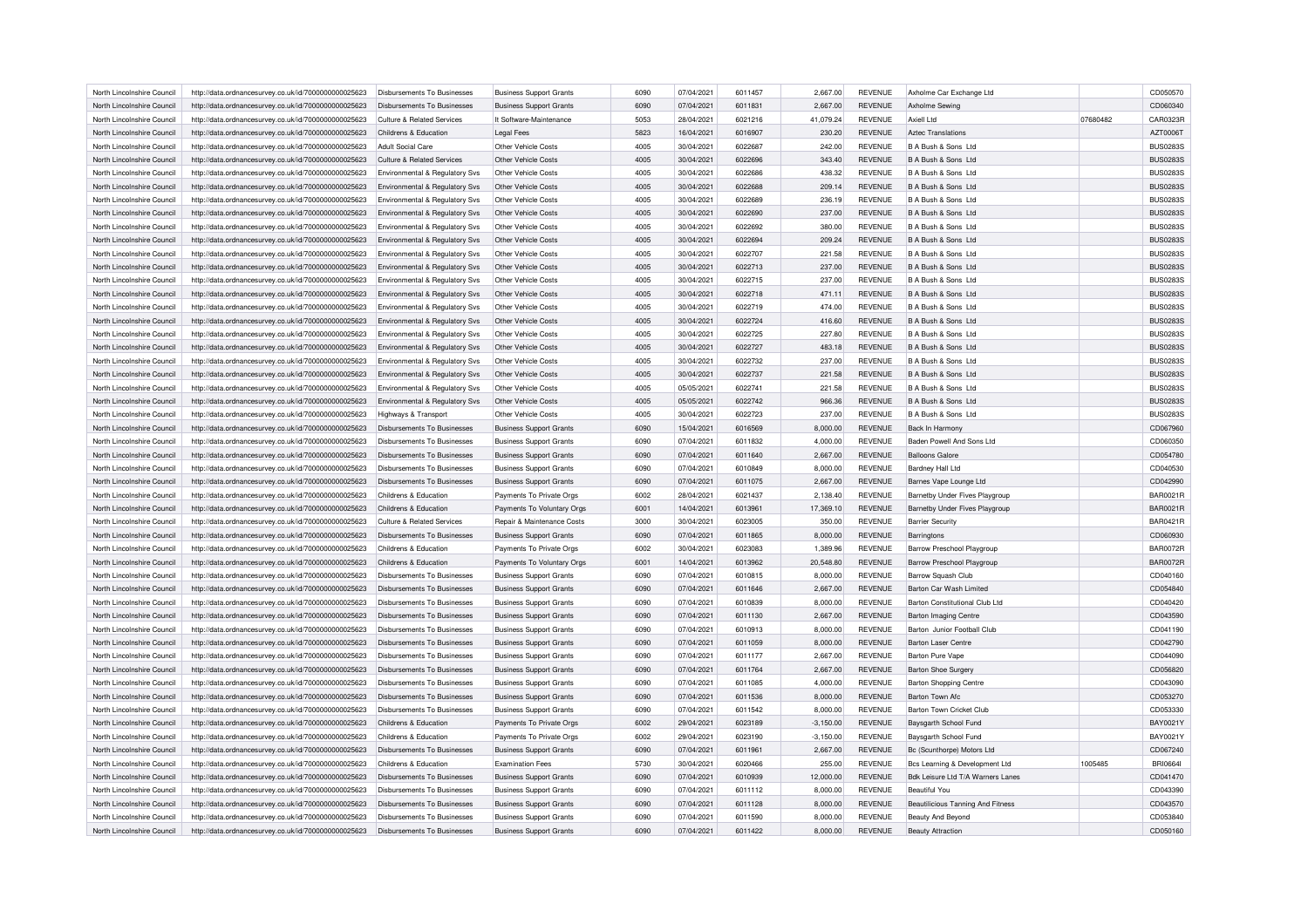| North Lincolnshire Council | http://data.ordnancesurvey.co.uk/id/7000000000025623 | Disbursements To Businesses           | <b>Business Support Grants</b> | 6090 | 07/04/2021 | 6011559 | 8,000.00  | <b>REVENUE</b> | Beauty By Galina                             |          | CD053510        |
|----------------------------|------------------------------------------------------|---------------------------------------|--------------------------------|------|------------|---------|-----------|----------------|----------------------------------------------|----------|-----------------|
| North Lincolnshire Council | http://data.ordnancesurvey.co.uk/id/7000000000025623 | Disbursements To Businesses           | <b>Business Support Grants</b> | 6090 | 23/04/2021 | 6019291 | 3,143.00  | <b>REVENUE</b> | Bedworld Factory Shop                        |          | CD068590        |
| North Lincolnshire Council | http://data.ordnancesurvey.co.uk/id/7000000000025623 | Culture & Related Services            | Exhibitions/Events             | 5709 | 14/04/2021 | 6014698 | 460.00    | <b>REVENUE</b> | Bee3d Ltd                                    |          | LIG0007G        |
| North Lincolnshire Council | http://data.ordnancesurvey.co.uk/id/7000000000025623 | <b>Disbursements To Businesses</b>    | <b>Business Support Grants</b> | 6090 | 07/04/2021 | 6011034 | 2,667.00  | <b>REVENUE</b> | Bela Moda Boutique                           |          | CD042510        |
| North Lincolnshire Council | http://data.ordnancesurvey.co.uk/id/7000000000025623 | Disbursements To Businesses           | <b>Business Support Grants</b> | 6090 | 07/04/2021 | 6011622 | 8,000.00  | <b>REVENUE</b> | Beldenn Inns I td                            |          | CD054600        |
| North Lincolnshire Council | http://data.ordnancesurvey.co.uk/id/7000000000025623 | Disbursements To Businesses           | <b>Business Support Grants</b> | 6090 | 07/04/2021 | 6011016 | 2,667.00  | <b>REVENUE</b> | Belgrave Lighting & Gifts Ltd                |          | CD042320        |
| North Lincolnshire Council | http://data.ordnancesurvey.co.uk/id/7000000000025623 | <b>Housing Services</b>               | Gen Office Exp (Incl Postage)  | 5603 | 14/04/2021 | 6014895 | 862.50    | REVENUE        | <b>Bella Properties</b>                      |          | <b>BEL0296L</b> |
| North Lincolnshire Council | http://data.ordnancesurvey.co.uk/id/7000000000025623 | Disbursements To Businesses           | <b>Business Support Grants</b> | 6090 | 07/04/2021 | 6010805 | 8,000.00  | <b>REVENUE</b> | <b>Belton Kitcher</b>                        |          | CD040060        |
| North Lincolnshire Council | http://data.ordnancesurvey.co.uk/id/7000000000025623 | Childrens & Education                 | Payments To Voluntary Orgs     | 6001 | 14/04/2021 | 6014028 | 9,155.52  | <b>REVENUE</b> | Belwood Playgroup                            |          | <b>PLA0049A</b> |
| North Lincolnshire Council | http://data.ordnancesurvey.co.uk/id/7000000000025623 | Highways & Transport                  | <b>Equipment Purchase</b>      | 5001 | 16/04/2021 | 6016516 | 1,685.00  | <b>REVENUE</b> | Bemrose Booth Ltd                            | 04891375 | HEN0031N        |
| North Lincolnshire Council | http://data.ordnancesurvey.co.uk/id/7000000000025623 | Highways & Transport                  | Foujoment Purchase             | 5001 | 16/04/2021 | 6016517 | 1.544.40  | <b>REVENUE</b> | Bemrose Booth Ltd                            | 04891375 | <b>HEN0031N</b> |
| North Lincolnshire Council | http://data.ordnancesurvey.co.uk/id/7000000000025623 | Disbursements To Businesses           | <b>Business Support Grants</b> | 6090 | 07/04/2021 | 6010899 | 8,000.00  | <b>REVENUE</b> | Bengal Spice Brigg Limited                   |          | CD041040        |
| North Lincolnshire Council | http://data.ordnancesurvey.co.uk/id/7000000000025623 | <b>Disbursements To Businesses</b>    | <b>Business Support Grants</b> | 6090 | 07/04/2021 | 6010958 | 8,000.00  | <b>REVENUE</b> | Bengal Village Restaurant Ltd                |          | CD041680        |
| North Lincolnshire Council | http://data.ordnancesurvey.co.uk/id/7000000000025623 | Disbursements To Businesses           | <b>Business Support Grants</b> | 6090 | 07/04/2021 | 6011690 | 8.000.00  | <b>REVENUE</b> | <b>Ben Russell Tattoos</b>                   |          | CD055700        |
| North Lincolnshire Council | http://data.ordnancesurvey.co.uk/id/7000000000025623 | Disbursements To Businesses           | <b>Business Support Grants</b> | 6090 | 07/04/2021 | 6011969 | 4,000.00  | <b>REVENUE</b> | Bensonsforbedsretail Ltd                     |          | CD067320        |
| North Lincolnshire Council | http://data.ordnancesurvey.co.uk/id/7000000000025623 | Highways & Transport                  | Equipment Maint.& Repair       | 5003 | 16/04/2021 | 6015823 | 226.69    | REVENUE        | Berendsen Uk Ltd                             | 00228604 | <b>SPR0001R</b> |
| North Lincolnshire Council | http://data.ordnancesurvey.co.uk/id/7000000000025623 | Disbursements To Businesses           | <b>Business Support Grants</b> | 6090 | 07/04/2021 | 6011004 | 8,000.00  | <b>REVENUE</b> | <b>Berkeley Barber</b>                       |          | CD042190        |
| North Lincolnshire Council | http://data.ordnancesurvey.co.uk/id/7000000000025623 | <b>Disbursements To Businesses</b>    | <b>Business Support Grants</b> | 6090 | 07/04/2021 | 6011055 | 2,667.00  | <b>REVENUE</b> | Bespoke Blinds (Lincolnshire) Ltd            |          | CD042730        |
|                            |                                                      |                                       |                                |      |            |         |           |                |                                              |          |                 |
| North Lincolnshire Council | http://data.ordnancesurvey.co.uk/id/7000000000025623 | Disbursements To Businesses           | <b>Business Support Grants</b> | 6090 | 07/04/2021 | 6011049 | 2,667.00  | <b>REVENUE</b> | <b>Bespoke Design Services</b>               |          | CD042670        |
| North Lincolnshire Council | http://data.ordnancesurvey.co.uk/id/7000000000025623 | Disbursements To Businesses           | <b>Business Support Grants</b> | 6090 | 07/04/2021 | 6011632 | 8,000.00  | <b>REVENUE</b> | <b>Best Cut Barbers</b>                      |          | CD054700        |
| North Lincolnshire Council | http://data.ordnancesurvey.co.uk/id/7000000000025623 | Disbursements To Businesses           | <b>Business Support Grants</b> | 6090 | 07/04/2021 | 6011635 | 2,667.00  | <b>REVENUE</b> | Best Wishes Of Barton                        |          | CD054730        |
| North Lincolnshire Council | http://data.ordnancesurvey.co.uk/id/7000000000025623 | <b>Disbursements To Businesses</b>    | <b>Business Support Grants</b> | 6090 | 07/04/2021 | 6011001 | 8,000.00  | REVENUE        | Bethany Hughes Nail & Beauty Artists Ltd     |          | CD042150        |
| North Lincolnshire Council | http://data.ordnancesurvey.co.uk/id/7000000000025623 | Disbursements To Businesses           | <b>Business Support Grants</b> | 6090 | 07/04/2021 | 6011833 | 8,000.00  | <b>REVENUE</b> | <b>Beverlev Hotel</b>                        |          | CD060360        |
| North Lincolnshire Council | http://data.ordnancesurvey.co.uk/id/7000000000025623 | Culture & Related Services            | Licenses, Subs & Memberships   | 5510 | 16/04/2021 | 6015318 | 4,180.00  | <b>REVENUE</b> | Bibliographic Data Services Ltd              | 154602   | <b>BIB0027B</b> |
| North Lincolnshire Council | http://data.ordnancesurvey.co.uk/id/7000000000025623 | Disbursements To Businesses           | <b>Business Support Grants</b> | 6090 | 07/04/2021 | 6011711 | 2,667.00  | <b>REVENUE</b> | <b>Biergate Canine</b>                       |          | CD056160        |
| North Lincolnshire Council | http://data.ordnancesurvey.co.uk/id/7000000000025623 | Disbursements To Businesses           | <b>Business Support Grants</b> | 6090 | 07/04/2021 | 6011197 | 2,667.00  | <b>REVENUE</b> | <b>Big Bird Crafts</b>                       |          | CD044310        |
| North Lincolnshire Council | http://data.ordnancesurvey.co.uk/id/7000000000025623 | Disbursements To Businesses           | <b>Business Support Grants</b> | 6090 | 07/04/2021 | 6011691 | 4,000.00  | REVENUE        | Bigclothing4u Limited                        |          | CD055710        |
| North Lincolnshire Council | http://data.ordnancesurvey.co.uk/id/7000000000025623 | <b>Disbursements To Businesses</b>    | <b>Business Support Grants</b> | 6090 | 07/04/2021 | 6010962 | 8,000.00  | REVENUE        | Big Dog Gym                                  |          | CD041720        |
| North Lincolnshire Council | http://data.ordnancesurvey.co.uk/id/7000000000025623 | Environmental & Regulatory Svs        | Other Professional Fees        | 5829 | 21/04/2021 | 6018333 | 138.57    | <b>REVENUE</b> | Biowise I td                                 | 04305295 | <b>BIO0014O</b> |
| North Lincolnshire Council | http://data.ordnancesurvey.co.uk/id/7000000000025623 | Environmental & Regulatory Svs        | Payments To Private Orgs       | 6002 | 21/04/2021 | 6016198 | 11,309.68 | <b>REVENUE</b> | <b>Biowise Ltd</b>                           | 04305295 | <b>BIO0014O</b> |
| North Lincolnshire Council | http://data.ordnancesurvey.co.uk/id/7000000000025623 | Environmental & Regulatory Svs        | Payments To Private Orgs       | 6002 | 21/04/2021 | 6018333 | 6,056.83  | <b>REVENUE</b> | <b>Biowise I to</b>                          | 04305295 | <b>BIO0014O</b> |
| North Lincolnshire Council | http://data.ordnancesurvey.co.uk/id/7000000000025623 | Environmental & Regulatory Svs        | Payments To Private Orgs       | 6002 | 21/04/2021 | 6018374 | 42,263.45 | <b>REVENUE</b> | <b>Biowise Ltd</b>                           | 04305295 | <b>BIO0014O</b> |
| North Lincolnshire Council | http://data.ordnancesurvey.co.uk/id/7000000000025623 | Children & Education Capital          | <b>Building/Construction</b>   | A082 | 28/04/2021 | 6019396 | 1,250.00  | CAPITAL        | Birtwhistle Landscaping Ltd                  | 4573946  | <b>BIR0077R</b> |
| North Lincolnshire Council | http://data.ordnancesurvey.co.uk/id/7000000000025623 | Disbursements To Businesses           | <b>Business Support Grants</b> | 6090 | 07/04/2021 | 6011864 | 2,667.00  | <b>REVENUE</b> | B&J Van Center Ltd                           |          | CD060920        |
| North Lincolnshire Council | http://data.ordnancesurvey.co.uk/id/7000000000025623 | Disbursements To Businesses           | <b>Business Support Grants</b> | 6090 | 07/04/2021 | 6011466 | 8,000.00  | <b>REVENUE</b> | <b>Black Bull Inn</b>                        |          | CD050680        |
| North Lincolnshire Council | http://data.ordnancesurvey.co.uk/id/7000000000025623 | Disbursements To Businesses           | <b>Business Support Grants</b> | 6090 | 07/04/2021 | 6011866 | 2,667.00  | <b>REVENUE</b> | <b>Bling And Things</b>                      |          | CD060940        |
| North Lincolnshire Council | http://data.ordnancesurvey.co.uk/id/7000000000025623 | Disbursements To Businesses           | <b>Business Support Grants</b> | 6090 | 07/04/2021 | 6011237 | 8,000.00  | <b>REVENUE</b> | <b>Blink Beauty Bar</b>                      |          | CD044740        |
| North Lincolnshire Council | http://data.ordnancesurvey.co.uk/id/7000000000025623 | <b>Disbursements To Businesses</b>    | <b>Business Support Grants</b> | 6090 | 07/04/2021 | 6010830 | 8,000.00  | <b>REVENUE</b> | Blink Bonny B & B                            |          | CD040320        |
| North Lincolnshire Council | http://data.ordnancesurvey.co.uk/id/7000000000025623 | Disbursements To Businesses           | <b>Business Support Grants</b> | 6090 | 07/04/2021 | 6011161 | 8,000.00  | <b>REVENUE</b> | <b>Bliss</b>                                 |          | CD043920        |
| North Lincolnshire Council | http://data.ordnancesurvey.co.uk/id/7000000000025623 | <b>Disbursements To Businesses</b>    | <b>Business Support Grants</b> | 6090 | 07/04/2021 | 6011052 | 8,000.00  | <b>REVENUE</b> | Bliss Hair And Beauty Salon                  |          | CD042700        |
| North Lincolnshire Council | http://data.ordnancesurvey.co.uk/id/7000000000025623 | Disbursements To Businesses           | <b>Business Support Grants</b> | 6090 | 07/04/2021 | 6010902 | 8,000.00  | <b>REVENUE</b> | Blood Sweat And Muscle Limited               |          | CD041070        |
| North Lincolnshire Council | http://data.ordnancesurvey.co.uk/id/7000000000025623 | Childrens & Education                 | Fees & Charges Income          | 9002 | 14/04/2021 | 6014819 | 400.00    | REVENUE        | <b>Blossom Social Care Training</b>          |          | <b>WRE0017E</b> |
| North Lincolnshire Council | http://data.ordnancesurvey.co.uk/id/7000000000025623 | Environmental & Regulatory Svs        | Payments To Voluntary Orgs     | 6001 | 28/04/2021 | 6019812 | 45,000.00 | <b>REVENUE</b> | Blue Door Support Service Cic                | 12409042 | <b>BLU0033U</b> |
| North Lincolnshire Council | http://data.ordnancesurvey.co.uk/id/7000000000025623 | Disbursements To Businesses           | <b>Business Support Grants</b> | 6090 | 07/04/2021 | 6011239 | 8,000.00  | <b>REVENUE</b> | <b>Blush Avenue</b>                          |          | CD044760        |
| North Lincolnshire Council | http://data.ordnancesurvey.co.uk/id/7000000000025623 | Disbursements To Businesses           | <b>Business Support Grants</b> | 6090 | 07/04/2021 | 6011008 | 8,000.00  | <b>REVENUE</b> | <b>Blush-Beaute</b>                          |          | CD042230        |
| North Lincolnshire Council | http://data.ordnancesurvey.co.uk/id/7000000000025623 | <b>Disbursements To Businesses</b>    | <b>Business Support Grants</b> | 6090 | 07/04/2021 | 6011409 | 8,000.00  | REVENUE        | Blyton Ice Cream (Brigg) Limited             |          | CD050020        |
| North Lincolnshire Council | http://data.ordnancesurvey.co.uk/id/7000000000025623 | <b>Disbursements To Businesses</b>    | <b>Business Support Grants</b> | 6090 | 07/04/2021 | 6011453 | 8,000.00  | <b>REVENUE</b> | Blyton Ice Cream ( Brumby Corner) Limtied    |          | CD050530        |
| North Lincolnshire Council | http://data.ordnancesurvey.co.uk/id/7000000000025623 | Disbursements To Businesses           | <b>Business Support Grants</b> | 6090 | 07/04/2021 | 6011867 | 2,667.00  | REVENUE        | Bms Direct 2u Ltd                            |          | CD060950        |
| North Lincolnshire Council | http://data.ordnancesurvey.co.uk/id/7000000000025623 | Culture & Related Services            | Books (Libraries+Schools Only) | 5005 | 14/04/2021 | 6015053 | 6,000.00  | REVENUE        | Bolinda Uk Ltd                               | 05086231 | <b>BOL0130L</b> |
| North Lincolnshire Council | http://data.ordnancesurvey.co.uk/id/7000000000025623 | Culture & Related Services            | Books (Libraries+Schools Only) | 5005 | 14/04/2021 | 6015054 | 4,800.00  | <b>REVENUE</b> | Bolinda Uk I td                              | 05086231 | <b>BOL0130L</b> |
| North Lincolnshire Council | http://data.ordnancesurvey.co.uk/id/7000000000025623 | Culture & Related Services            | Books (Libraries+Schools Only) | 5005 | 14/04/2021 | 6015055 | 500.00    | REVENUE        | <b>Bolinda Uk Ltd</b>                        | 05086231 | <b>BOL0130L</b> |
| North Lincolnshire Council | http://data.ordnancesurvey.co.uk/id/7000000000025623 | <b>Culture &amp; Related Services</b> | Books (Libraries+Schools Only) | 5005 | 14/04/2021 | 6015057 | 600.00    | REVENUE        | Bolinda Uk I td                              | 05086231 | <b>BOL0130L</b> |
| North Lincolnshire Council | http://data.ordnancesurvey.co.uk/id/7000000000025623 | Culture & Related Services            | Books (Libraries+Schools Only) | 5005 | 14/04/2021 | 6015059 | 298.78    | <b>REVENUE</b> | Bolinda Uk Ltd                               | 05086231 | <b>BOL0130L</b> |
|                            |                                                      |                                       |                                |      |            |         |           |                |                                              |          |                 |
| North Lincolnshire Council | http://data.ordnancesurvey.co.uk/id/7000000000025623 | Culture & Related Services            | Books (Libraries+Schools Only) | 5005 | 07/05/2021 | 6022647 | 500.00    | <b>REVENUE</b> | Bolinda Uk Ltd                               | 05086231 | <b>BOL0130L</b> |
| North Lincolnshire Council | http://data.ordnancesurvey.co.uk/id/7000000000025623 | Culture & Related Services            | Books (Libraries+Schools Only  | 5005 | 07/05/2021 | 6022648 | 500.00    | <b>REVENUE</b> | Bolinda Uk I to                              | 05086231 | <b>BOL0130L</b> |
| North Lincolnshire Council | http://data.ordnancesurvey.co.uk/id/7000000000025623 | Disbursements To Businesses           | <b>Business Support Grants</b> | 6090 | 15/04/2021 | 6016586 | 8.000.00  | <b>REVENUE</b> | Bon Appetit Specialised Wedding Caterers Ltd |          | CD068160        |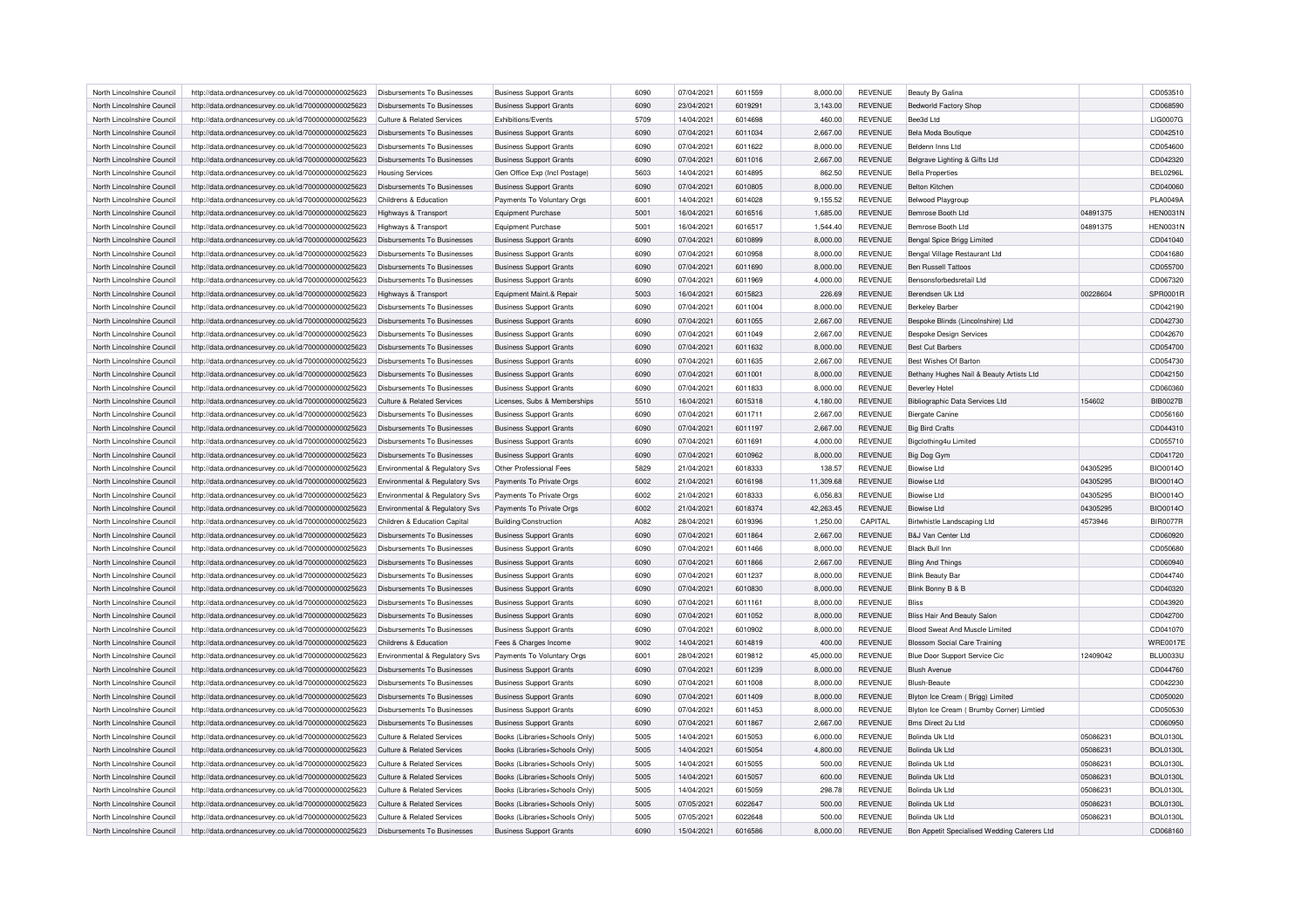| North Lincolnshire Council                               | http://data.ordnancesurvey.co.uk/id/7000000000025623                                                         | Childrens & Education                                      | Payments To Voluntary Orgs                                   | 6001 | 14/04/2021 | 6013963 | 12,798.30            | <b>REVENUE</b> | Bonby Pre-School                         |          | <b>BON0005N</b> |
|----------------------------------------------------------|--------------------------------------------------------------------------------------------------------------|------------------------------------------------------------|--------------------------------------------------------------|------|------------|---------|----------------------|----------------|------------------------------------------|----------|-----------------|
| North Lincolnshire Council                               | http://data.ordnancesurvey.co.uk/id/7000000000025623                                                         | Disbursements To Businesses                                | <b>Business Support Grants</b>                               | 6090 | 07/04/2021 | 6011789 | 8,000.00             | <b>REVENUE</b> | <b>Bonby Village Hall</b>                |          | CD057280        |
| North Lincolnshire Council                               | http://data.ordnancesurvey.co.uk/id/7000000000025623                                                         | Highways & Transport                                       | Stock Purchases & Adjustments                                | 5030 | 30/04/2021 | 6020947 | 450.00               | <b>REVENUE</b> | <b>Bonus Electrical Ltd</b>              | 1191139  | <b>BON0006N</b> |
| North Lincolnshire Council                               | http://data.ordnancesurvey.co.uk/id/7000000000025623                                                         | Disbursements To Businesses                                | <b>Business Support Grants</b>                               | 6090 | 07/04/2021 | 6011378 | 8,000.00             | <b>REVENUE</b> | Bottesford And Yaddlethorpe Education    |          | CD049700        |
| North Lincolnshire Council                               | http://data.ordnancesurvey.co.uk/id/7000000000025623                                                         | Disbursements To Businesses                                | <b>Business Support Grants</b>                               | 6090 | 07/04/2021 | 6011447 | 8,000.00             | <b>REVENUE</b> | Bottesford And Yaddlethorpe Village Hall |          | CD050460        |
| North Lincolnshire Council                               | http://data.ordnancesurvey.co.uk/id/7000000000025623                                                         | Childrens & Education                                      | Payments To Private Orgs                                     | 6002 | 14/04/2021 | 6013964 | 26,937.90            | <b>REVENUE</b> | <b>Bottesford Bunnies Ltd</b>            |          | <b>BOT0226T</b> |
| North Lincolnshire Council                               | http://data.ordnancesurvey.co.uk/id/7000000000025623                                                         | Childrens & Education                                      | Payments To Private Orgs                                     | 6002 | 28/04/2021 | 6021438 | 842.40               | <b>REVENUE</b> | <b>Bottesford Bunnies Ltd</b>            | 07315327 | <b>BOT0004T</b> |
| North Lincolnshire Council                               | http://data.ordnancesurvey.co.uk/id/7000000000025623                                                         | <b>Disbursements To Businesses</b>                         | <b>Business Support Grants</b>                               | 6090 | 07/04/2021 | 6011410 | 8,000.00             | <b>REVENUE</b> | <b>Bottesford Town Council</b>           |          | CD050030        |
| North Lincolnshire Council                               | http://data.ordnancesurvey.co.uk/id/7000000000025623                                                         | Disbursements To Businesses                                | <b>Business Support Grants</b>                               | 6090 | 07/04/2021 | 6010967 | 18,000.00            | <b>REVENUE</b> | Bottesford Town Football Club            |          | CD041780        |
| North Lincolnshire Council                               | http://data.ordnancesurvey.co.uk/id/7000000000025623                                                         | <b>Disbursements To Businesses</b>                         | <b>Business Support Grants</b>                               | 6090 | 07/04/2021 | 6010968 | 8,000.00             | <b>REVENUE</b> | Bottesford Town Football Club (Juniors)  |          | CD041790        |
| North Lincolnshire Council                               | http://data.ordnancesurvey.co.uk/id/7000000000025623                                                         | Childrens & Education                                      | Payments To Private Orgs                                     | 6002 | 29/04/2021 | 6023187 | $-2,520.00$          | <b>REVENUE</b> | Bowmandale Primary School                |          | <b>BOW0027W</b> |
| North Lincolnshire Council                               | http://data.ordnancesurvey.co.uk/id/7000000000025623                                                         | <b>Disbursements To Businesses</b>                         | <b>Business Support Grants</b>                               | 6090 | 07/04/2021 | 6011255 | 8,000.00             | <b>REVENUE</b> | <b>Bride Beautiful Limited</b>           |          | CD044920        |
| North Lincolnshire Council                               | http://data.ordnancesurvey.co.uk/id/7000000000025623                                                         | Disbursements To Businesses                                | <b>Business Support Grants</b>                               | 6090 | 07/04/2021 | 6011079 | 2,667.00             | <b>REVENUE</b> | <b>Bride Outlet</b>                      |          | CD043030        |
| North Lincolnshire Council                               | http://data.ordnancesurvey.co.uk/id/7000000000025623                                                         | <b>Disbursements To Businesses</b>                         | <b>Business Support Grants</b>                               | 6090 | 07/04/2021 | 6010865 | 8,000.00             | <b>REVENUE</b> | Bridge House Hotel (Scunthorpe) Ltd      |          | CD040690        |
| North Lincolnshire Council                               | http://data.ordnancesurvey.co.uk/id/7000000000025623                                                         | Disbursements To Businesses                                | <b>Business Support Grants</b>                               | 6090 | 07/04/2021 | 6011170 | 2,667.00             | <b>REVENUE</b> | <b>Brigg Beds</b>                        |          | CD044010        |
| North Lincolnshire Council                               | http://data.ordnancesurvey.co.uk/id/7000000000025623                                                         | Disbursements To Businesses                                | <b>Business Support Grants</b>                               | 6090 | 07/04/2021 | 6011834 | 8,000.00             | <b>REVENUE</b> | Brigg Bowling Club                       |          | CD060370        |
| North Lincolnshire Council                               | http://data.ordnancesurvey.co.uk/id/7000000000025623                                                         | Disbursements To Businesses                                | <b>Business Support Grants</b>                               | 6090 | 07/04/2021 | 6011407 | 8,000.00             | <b>REVENUE</b> | Brigg & District Servicemens Club        |          | CD050000        |
| North Lincolnshire Council                               | http://data.ordnancesurvey.co.uk/id/7000000000025623                                                         | <b>Disbursements To Businesses</b>                         | <b>Business Support Grants</b>                               | 6090 | 07/04/2021 | 6011734 | 8,000.00             | <b>REVENUE</b> | <b>Briggkickboxing And Fitness</b>       |          | CD056510        |
| North Lincolnshire Council                               |                                                                                                              |                                                            |                                                              | 6090 | 07/04/2021 | 6011529 | 12,000.00            | <b>REVENUE</b> |                                          |          | CD053200        |
| North Lincolnshire Council                               | http://data.ordnancesurvey.co.uk/id/7000000000025623                                                         | Disbursements To Businesses<br>Disbursements To Businesses | <b>Business Support Grants</b>                               | 6090 | 07/04/2021 | 6011613 | 8.000.00             | <b>REVENUE</b> | Brigg Lodges Lp<br>Brigg Marina Ltd      |          | CD054510        |
|                                                          | http://data.ordnancesurvey.co.uk/id/7000000000025623                                                         |                                                            | <b>Business Support Grants</b>                               |      |            | 6011752 |                      |                |                                          |          |                 |
| North Lincolnshire Council                               | http://data.ordnancesurvey.co.uk/id/7000000000025623                                                         | Disbursements To Businesses                                | <b>Business Support Grants</b>                               | 6090 | 07/04/2021 |         | 2,667.00             | <b>REVENUE</b> | <b>Brigg Office Supplies</b>             |          | CD056690        |
| North Lincolnshire Council                               | http://data.ordnancesurvey.co.uk/id/7000000000025623                                                         | Disbursements To Businesses                                | <b>Business Support Grants</b>                               | 6090 | 07/04/2021 | 6011477 | 8,000.00             | <b>REVENUE</b> | <b>Briggs Spice Limited</b>              |          | CD050820        |
| North Lincolnshire Council                               | http://data.ordnancesurvey.co.uk/id/7000000000025623                                                         | Disbursements To Businesses                                | <b>Business Support Grants</b>                               | 6090 | 07/04/2021 | 6011780 | 8,000.00             | <b>REVENUE</b> | Brigg Town Fc Cic                        |          | CD056990        |
| North Lincolnshire Council                               | http://data.ordnancesurvey.co.uk/id/7000000000025623                                                         | <b>Disbursements To Businesses</b>                         | <b>Business Support Grants</b>                               | 6090 | 07/04/2021 | 6011475 | 8,000.00             | <b>REVENUE</b> | Brigg Wado Ryu Karate Academy            |          | CD050780        |
| North Lincolnshire Council                               | http://data.ordnancesurvey.co.uk/id/7000000000025623                                                         | <b>Disbursements To Businesses</b>                         | <b>Business Support Grants</b>                               | 6090 | 07/04/2021 | 6011018 | 2,667.00             | <b>REVENUE</b> | Brigg Wool Shop                          |          | CD042340        |
| North Lincolnshire Council                               | http://data.ordnancesurvey.co.uk/id/7000000000025623                                                         | Disbursements To Businesses                                | <b>Business Support Grants</b>                               | 6090 | 07/04/2021 | 6011959 | 6.000.00             | <b>REVENUE</b> | <b>British Heart Foundation</b>          |          | CD067220        |
| North Lincolnshire Council                               | http://data.ordnancesurvey.co.uk/id/7000000000025623                                                         | Disbursements To Businesses                                | <b>Business Support Grants</b>                               | 6090 | 07/04/2021 | 6011950 | 4,000.00             | <b>REVENUE</b> | <b>British Red Cross</b>                 |          | CD067130        |
| North Lincolnshire Council                               | http://data.ordnancesurvey.co.uk/id/7000000000025623                                                         | Disbursements To Businesses                                | <b>Business Support Grants</b>                               | 6090 | 15/04/2021 | 6016546 | 2,667.00             | <b>REVENUE</b> | <b>British Red Cross</b>                 |          | CD067710        |
| North Lincolnshire Council                               | http://data.ordnancesurvey.co.uk/id/7000000000025623                                                         | <b>Disbursements To Businesses</b>                         | <b>Business Support Grants</b>                               | 6090 | 15/04/2021 | 6016555 | 2.667.00             | <b>REVENUE</b> | <b>British Red Cross</b>                 |          | CD067800        |
| North Lincolnshire Council                               | http://data.ordnancesurvey.co.uk/id/7000000000025623                                                         | Corporate And Democratic Core                              | Telephone Rent/Calls                                         | 5403 | 28/04/2021 | 6019813 | 352.61               | <b>REVENUE</b> | <b>British Telecom Plc</b>               | 1800000  | <b>BRI00201</b> |
| North Lincolnshire Council                               | http://data.ordnancesurvey.co.uk/id/7000000000025623                                                         | <b>Disbursements To Businesses</b>                         | <b>Business Support Grants</b>                               | 6090 | 07/04/2021 | 6011538 | 8,000.00             | <b>REVENUE</b> | <b>British Trolleybus Society</b>        |          | CD053290        |
| North Lincolnshire Council                               | http://data.ordnancesurvey.co.uk/id/7000000000025623                                                         | Disbursements To Businesses                                | <b>Business Support Grants</b>                               | 6090 | 07/04/2021 | 6011450 | 2.667.00             | <b>REVENUE</b> | <b>Brm Select Cars Ltd</b>               |          | CD050500        |
| North Lincolnshire Council                               | http://data.ordnancesurvey.co.uk/id/7000000000025623                                                         | Disbursements To Businesses                                | <b>Business Support Grants</b>                               | 6090 | 07/04/2021 | 6011252 | 8,000.00             | <b>REVENUE</b> | Broad'S And Beard'S                      |          | CD044890        |
| North Lincolnshire Council                               | http://data.ordnancesurvey.co.uk/id/7000000000025623                                                         | <b>Disbursements To Businesses</b>                         | <b>Business Support Grants</b>                               | 6090 | 07/04/2021 | 6010894 | 8,000.00             | <b>REVENUE</b> | <b>Broadway Cafe Services Limited</b>    |          | CD040990        |
| North Lincolnshire Council                               | http://data.ordnancesurvey.co.uk/id/7000000000025623                                                         | Disbursements To Businesses                                | <b>Business Support Grants</b>                               | 6090 | 07/04/2021 | 6011254 | 8,000.00             | <b>REVENUE</b> | <b>Bronzed Ltd</b>                       |          | CD044910        |
| North Lincolnshire Council                               | http://data.ordnancesurvey.co.uk/id/7000000000025623                                                         | <b>Disbursements To Businesses</b>                         | <b>Business Support Grants</b>                               | 6090 | 07/04/2021 | 6010818 | 8,000.00             | <b>REVENUE</b> | <b>Brook Lodge Country Cottage</b>       |          | CD040190        |
| North Lincolnshire Council                               | http://data.ordnancesurvey.co.uk/id/7000000000025623                                                         | Childrens & Education                                      | Equipment Maint.& Repair                                     | 5003 | 21/04/2021 | 6016250 | 90.74                | <b>REVENUE</b> | Brook & Mayo Ltd                         | 4625674  | <b>BRO0686C</b> |
| North Lincolnshire Council                               | http://data.ordnancesurvey.co.uk/id/7000000000025623                                                         | Culture & Related Services                                 | Repair & Maintenance Costs                                   | 3000 | 21/04/2021 | 6016250 | 98.54                | <b>REVENUE</b> | Brook & Mayo Ltd                         | 4625674  | <b>BRO0686O</b> |
| North Lincolnshire Council                               | http://data.ordnancesurvey.co.uk/id/7000000000025623                                                         | Disbursements To Businesses                                | <b>Business Support Grants</b>                               | 6090 | 07/04/2021 | 6011391 | 8,000.00             | <b>REVENUE</b> | <b>Brookside Country Park</b>            |          | CD049830        |
| North Lincolnshire Council                               | http://data.ordnancesurvey.co.uk/id/7000000000025623                                                         | <b>Disbursements To Businesses</b>                         | <b>Business Support Grants</b>                               | 6090 | 07/04/2021 | 6010995 | 12,000.00            | REVENUE        | <b>Broughton Town Council</b>            |          | CD042080        |
| North Lincolnshire Council                               | http://data.ordnancesurvey.co.uk/id/7000000000025623                                                         | Disbursements To Businesses                                | <b>Business Support Grants</b>                               | 6090 | 07/04/2021 | 6011868 | 8,000.00             | <b>REVENUE</b> | Broughton Village Hall                   |          | CD060960        |
| North Lincolnshire Council                               | http://data.ordnancesurvey.co.uk/id/7000000000025623                                                         | Disbursements To Businesses                                | <b>Business Support Grants</b>                               | 6090 | 07/04/2021 | 6011700 | 8,000.00             | <b>REVENUE</b> | Broughton Working Men'S Club             |          | CD056020        |
| North Lincolnshire Council                               | http://data.ordnancesurvey.co.uk/id/7000000000025623                                                         | Disbursements To Businesses                                | <b>Business Support Grants</b>                               | 6090 | 16/04/2021 | 6017242 | 1,468.00             | <b>REVENUE</b> | <b>Brumby Hall Events</b>                |          | CD054070        |
| North Lincolnshire Council                               | http://data.ordnancesurvey.co.uk/id/7000000000025623                                                         | Adult Social Care                                          | Late Payment Fixed Charge                                    | 5841 | 09/04/2021 | 6013539 | 40.00                | <b>REVENUE</b> | <b>Bt Payment Services Ltd</b>           | 1800000  | <b>BRI0210I</b> |
| North Lincolnshire Council                               | http://data.ordnancesurvey.co.uk/id/7000000000025623                                                         | Adult Social Care                                          | Telephone Rent/Calls                                         | 5403 | 09/04/2021 | 6013539 | 247.93               | <b>REVENUE</b> | <b>Bt Payment Services Ltd</b>           | 1800000  | <b>BRI02101</b> |
| North Lincolnshire Council                               | http://data.ordnancesurvey.co.uk/id/7000000000025623                                                         | Adult Social Care Capital                                  | Other Costs                                                  | A085 | 14/04/2021 | 6010753 | 699.00               | CAPITAL        | <b>Buddi Ltd</b>                         | 05308826 | <b>BUD0061D</b> |
| North Lincolnshire Council                               | http://data.ordnancesurvey.co.uk/id/7000000000025623                                                         | <b>Disbursements To Businesses</b>                         | <b>Business Support Grants</b>                               | 6090 | 07/04/2021 | 6010803 | 8,000.00             | <b>REVENUE</b> | Budleigh House B&B                       |          | CD040040        |
|                                                          |                                                                                                              | Disbursements To Businesses                                |                                                              | 6090 | 07/04/2021 | 6011790 |                      | <b>REVENUE</b> | <b>Burning Dreams</b>                    |          | CD057290        |
| North Lincolnshire Council<br>North Lincolnshire Council | http://data.ordnancesurvey.co.uk/id/7000000000025623<br>http://data.ordnancesurvey.co.uk/id/7000000000025623 | <b>Planning Services</b>                                   | <b>Business Support Grants</b><br>Payments To Voluntary Orgs | 6001 | 21/04/2021 | 6018049 | 2,667.00<br>4,429.00 | <b>REVENUE</b> | Burringham Parish Council                |          | <b>BUR0003F</b> |
| North Lincolnshire Council                               |                                                                                                              |                                                            |                                                              |      |            | 6021245 |                      | <b>REVENUE</b> |                                          |          |                 |
|                                                          | http://data.ordnancesurvey.co.uk/id/7000000000025623                                                         | <b>Planning Services</b>                                   | Payments To Voluntary Orgs                                   | 6001 | 28/04/2021 |         | 945.00               |                | Burringham Parish Council                |          | <b>BUR0003R</b> |
| North Lincolnshire Council                               | http://data.ordnancesurvey.co.uk/id/7000000000025623                                                         | Disbursements To Businesses                                | <b>Business Support Grants</b>                               | 6090 | 15/04/2021 | 6016541 | 8,000.00             | REVENUE        | Burringham Village Hall                  |          | CD067660        |
| North Lincolnshire Council                               | http://data.ordnancesurvey.co.uk/id/7000000000025623                                                         | Childrens & Education                                      | Payments To Private Orgs                                     | 6002 | 28/04/2021 | 6021746 | 4,951.60             | REVENUE        | <b>Burton Play</b>                       |          | <b>BUR0352F</b> |
| North Lincolnshire Council                               | http://data.ordnancesurvey.co.uk/id/7000000000025623                                                         | Childrens & Education                                      | Payments To Voluntary Orgs                                   | 6001 | 14/04/2021 | 6013967 | 21,361.95            | <b>REVENUE</b> | <b>Burton Play</b>                       |          | <b>BUR0352R</b> |
| North Lincolnshire Council                               | http://data.ordnancesurvey.co.uk/id/7000000000025623                                                         | Disbursements To Businesses                                | <b>Business Support Grants</b>                               | 6090 | 07/04/2021 | 6011076 | 8,000.00             | <b>REVENUE</b> | Burton Stather Village Hall              |          | CD043000        |
| North Lincolnshire Council                               | http://data.ordnancesurvey.co.uk/id/7000000000025623                                                         | Childrens & Education                                      | Payments To Private Orgs                                     | 6002 | 14/04/2021 | 6013968 | 30.041.31            | <b>REVENUE</b> | <b>Busi Bodies Day Nursery</b>           |          | <b>BUS0015S</b> |
| North Lincolnshire Council                               | http://data.ordnancesurvey.co.uk/id/7000000000025623                                                         | Childrens & Education                                      | Payments To Private Orgs                                     | 6002 | 14/04/2021 | 6013969 | 1.379.70             | <b>REVENUE</b> | <b>Busy Bea Childminding</b>             |          | <b>BUS0165S</b> |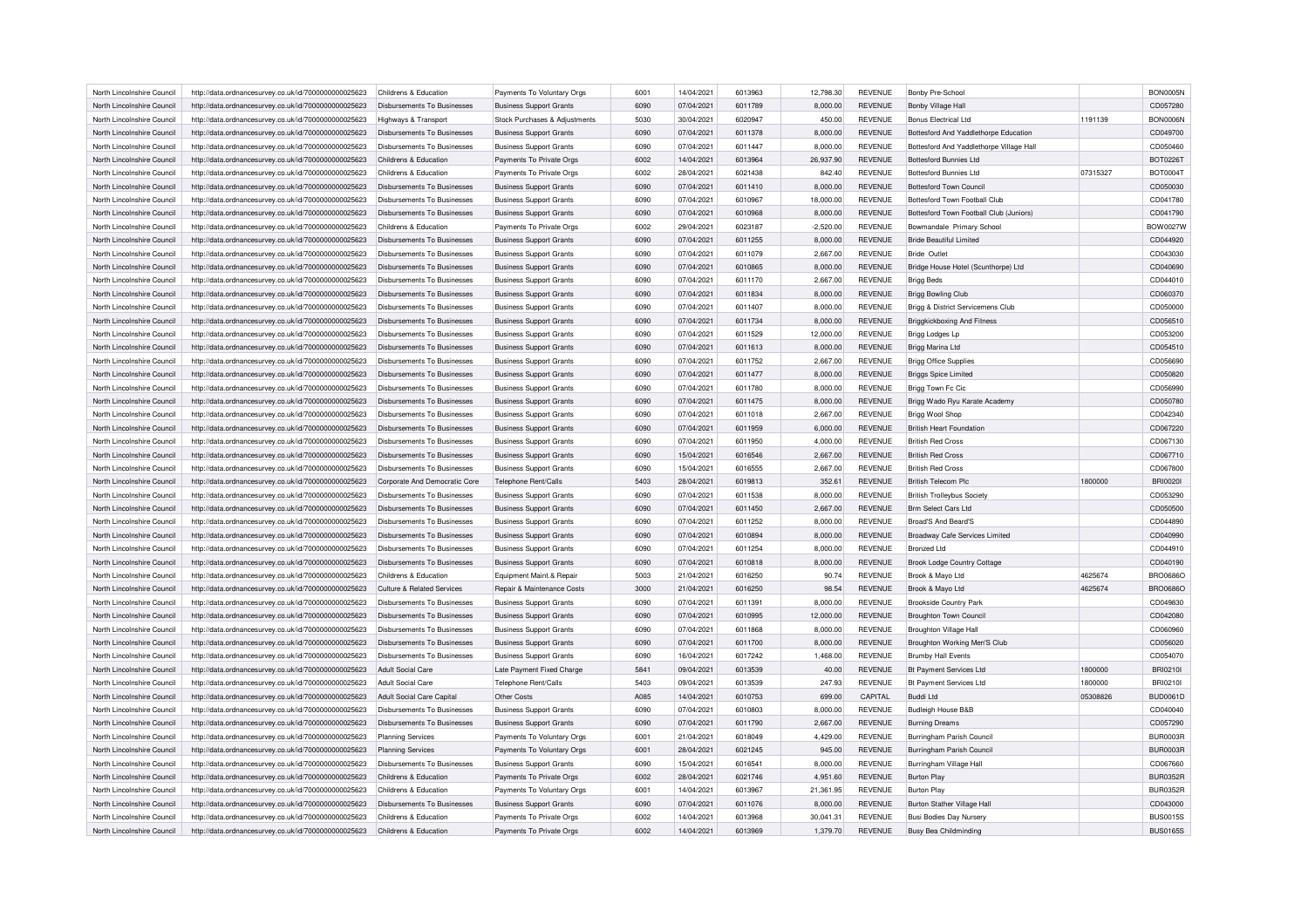| North Lincolnshire Council<br>http://data.ordnancesurvey.co.uk/id/7000000000025623<br>Disbursements To Businesses<br><b>Business Support Grants</b><br>6090<br>15/04/2021<br>6011781<br>2,667.00<br><b>REVENUE</b><br><b>Busy Bee</b><br>CD057000<br>CD054520<br>North Lincolnshire Council<br>http://data.ordnancesurvey.co.uk/id/7000000000025623<br>Disbursements To Businesses<br><b>Business Support Grants</b><br>6090<br>07/04/2021<br>6011614<br>8,000.00<br><b>REVENUE</b><br><b>Butchers Arms</b><br><b>Butlers Club</b><br>North Lincolnshire Council<br>07/04/2021<br>6011370<br><b>REVENUE</b><br>CD049620<br>http://data.ordnancesurvey.co.uk/id/7000000000025623<br>Disbursements To Businesses<br><b>Business Support Grants</b><br>6090<br>8,000.00<br>CD068760<br>North Lincolnshire Council<br>http://data.ordnancesurvey.co.uk/id/7000000000025623<br>Disbursements To Businesses<br><b>Business Support Grants</b><br>6090<br>28/04/2021<br>6022566<br>667.00<br><b>REVENUE</b><br>Butterswood Lodge<br>6022567<br><b>REVENUE</b><br>CD068760<br>North Lincolnshire Council<br>http://data.ordnancesurvey.co.uk/id/7000000000025623<br>Disbursements To Businesses<br><b>Business Support Grants</b><br>6090<br>28/04/2021<br>4,000.00<br>Butterswood Lodge<br>North Lincolnshire Council<br>http://data.ordnancesurvey.co.uk/id/7000000000025623<br>Disbursements To Businesses<br>6090<br>28/04/2021<br>6022568<br><b>REVENUE</b><br>CD068760<br><b>Business Support Grants</b><br>286.00<br>Butterswood Lodge<br>6022569<br>CD068760<br>North Lincolnshire Council<br>http://data.ordnancesurvey.co.uk/id/7000000000025623<br>Disbursements To Businesses<br><b>Business Support Grants</b><br>6090<br>28/04/2021<br>1,334.00<br><b>REVENUE</b><br><b>Butterswood Lodge</b><br>28/04/2021<br>6022570<br>CD068760<br>North Lincolnshire Council<br>http://data.ordnancesurvey.co.uk/id/7000000000025623<br>Disbursements To Businesses<br><b>Business Support Grants</b><br>6090<br>2,001.00<br><b>REVENUE</b><br>Butterswood Lodge<br>North Lincolnshire Council<br>28/04/2021<br>6022571<br><b>REVENUE</b><br>CD068760<br>http://data.ordnancesurvey.co.uk/id/7000000000025623<br>Disbursements To Businesses<br>6090<br>667.00<br><b>Butterswood Lodge</b><br><b>Business Support Grants</b><br>6090<br>6022572<br>CD068760<br>North Lincolnshire Council<br>http://data.ordnancesurvey.co.uk/id/7000000000025623<br>Disbursements To Businesses<br><b>Business Support Grants</b><br>28/04/2021<br>2,096.00<br><b>REVENUE</b><br><b>Butterswood Lodge</b><br>28/04/2021<br>6022491<br>18,000.00<br><b>REVENUE</b><br>CD060970<br>North Lincolnshire Council<br>http://data.ordnancesurvey.co.uk/id/7000000000025623<br>Disbursements To Businesses<br><b>Business Support Grants</b><br>6090<br><b>Buzz Group Limited</b><br>07/04/2021<br>6011678<br>CD055460<br>North Lincolnshire Council<br>http://data.ordnancesurvey.co.uk/id/7000000000025623<br>Disbursements To Businesses<br><b>Business Support Grants</b><br>6090<br>2,667.00<br><b>REVENUE</b><br><b>Bygone Bikes</b><br>6090<br>07/04/2021<br>6011966<br>CD067290<br>North Lincolnshire Council<br>http://data.ordnancesurvey.co.uk/id/7000000000025623<br>Disbursements To Businesses<br><b>Business Support Grants</b><br>8,000.00<br><b>REVENUE</b><br>C7 Properties<br>North Lincolnshire Council<br>07/04/2021<br>6010928<br>8,000.00<br><b>REVENUE</b><br>Cafe 1906 Ltd<br>CD041360<br>http://data.ordnancesurvey.co.uk/id/7000000000025623<br>Disbursements To Businesses<br><b>Business Support Grants</b><br>6090<br>07/04/2021<br>6011598<br>Café 20<br>CD054350<br>North Lincolnshire Council<br>Disbursements To Businesses<br>6090<br>8,000.00<br><b>REVENUE</b><br>http://data.ordnancesurvey.co.uk/id/7000000000025623<br><b>Business Support Grants</b><br>North Lincolnshire Council<br><b>Business Support Grants</b><br>6090<br>07/04/2021<br>6010883<br>12,000.00<br><b>REVENUE</b><br>Cafe Indiependent Ltd.<br>CD040880<br>http://data.ordnancesurvey.co.uk/id/7000000000025623<br><b>Disbursements To Businesses</b><br>North Lincolnshire Council<br>http://data.ordnancesurvey.co.uk/id/7000000000025623<br>Disbursements To Businesses<br>6090<br>07/04/2021<br>6010819<br>12,000.00<br><b>REVENUE</b><br>Cafe Jazz<br>CD040200<br><b>Business Support Grants</b><br><b>REVENUE</b><br>Cafe Mews Ltd<br>CD040170<br>North Lincolnshire Council<br>http://data.ordnancesurvey.co.uk/id/7000000000025623<br>Disbursements To Businesses<br><b>Business Support Grants</b><br>6090<br>07/04/2021<br>6010816<br>8,000.00<br>North Lincolnshire Council<br>http://data.ordnancesurvey.co.uk/id/7000000000025623<br><b>Disbursements To Businesses</b><br><b>Business Support Grants</b><br>6090<br>07/04/2021<br>6011285<br>8,000.00<br><b>REVENUE</b><br>Cafe X Ravendale Ltd<br>CD045230<br>CD068550<br>North Lincolnshire Council<br>http://data.ordnancesurvey.co.uk/id/7000000000025623<br>Disbursements To Businesses<br><b>Business Support Grants</b><br>6090<br>23/04/2021<br>6019284<br>2,096.00<br><b>REVENUE</b><br>Cameron Huggins Blacksmith<br><b>REVENUE</b><br>Camp Sparta Ltd<br>CD040980<br>North Lincolnshire Council<br>http://data.ordnancesurvey.co.uk/id/7000000000025623<br>Disbursements To Businesses<br><b>Business Support Grants</b><br>6090<br>07/04/2021<br>6010893<br>8,000.00<br>CD061430<br>North Lincolnshire Council<br>http://data.ordnancesurvey.co.uk/id/7000000000025623<br>Disbursements To Businesses<br><b>Business Support Grants</b><br>6090<br>07/04/2021<br>6011912<br>4,000.00<br><b>REVENUE</b><br>Cancer Research Uk<br>CAN0085N<br>North Lincolnshire Council<br>http://data.ordnancesurvey.co.uk/id/7000000000025623<br>Corporate And Democratic Core<br>Recruitment Costs And Dbs<br>2004<br>23/04/2021<br>6019056<br>294.50<br><b>REVENUE</b><br>Cantium Business Solutions Ltd<br>11242115<br>CAP0021P<br>It Software-Maintenance<br>5053<br>07/04/2021<br>6009427<br>239,015.99<br><b>REVENUE</b><br>Capita Business Services Ltd<br>2299747<br>North Lincolnshire Council<br>http://data.ordnancesurvey.co.uk/id/7000000000025623<br>Childrens & Education<br>CAP0021P<br>North Lincolnshire Council<br>http://data.ordnancesurvey.co.uk/id/7000000000025623<br>Corporate And Democratic Core<br>Equipment Maint.& Repair<br>5003<br>21/04/2021<br>6017301<br>10,500.00<br><b>REVENUE</b><br>Capita Business Services Ltd<br>2299747<br>6017303<br>CAP0021P<br>North Lincolnshire Council<br>http://data.ordnancesurvey.co.uk/id/7000000000025623<br>Corporate And Democratic Core<br>Equipment Maint.& Repair<br>5003<br>21/04/2021<br>14,251.64<br><b>REVENUE</b><br>Capita Business Services Ltd<br>2299747<br>CAP0021P<br>North Lincolnshire Council<br>09/04/2021<br>6013349<br>10,746.80<br><b>REVENUE</b><br>Capita Business Services Ltd<br>2299747<br>http://data.ordnancesurvey.co.uk/id/7000000000025623<br><b>Planning Services</b><br>Pay - Agency<br>0131<br>5053<br><b>CAP0265P</b><br>North Lincolnshire Council<br>http://data.ordnancesurvey.co.uk/id/7000000000025623<br>Childrens & Education<br>It Software-Maintenance<br>14/04/2021<br>6014837<br>48,604.76<br><b>REVENUE</b><br>Capita Ess Ltd<br>12595779<br>CAP0265P<br>North Lincolnshire Council<br>http://data.ordnancesurvey.co.uk/id/7000000000025623<br>Childrens & Education<br>It Software-Maintenance<br>5053<br>30/04/2021<br>6022637<br>1,827.36<br><b>REVENUE</b><br>Capita Ess Ltd<br>12595779<br>North Lincolnshire Council<br>0131<br>07/04/2021<br>6010521<br>519.27<br><b>REVENUE</b><br>Capita Symonds Ltd<br>02018542<br><b>SYM0008M</b><br>http://data.ordnancesurvey.co.uk/id/7000000000025623<br><b>Planning Services</b><br>Pay - Agency<br>CD056290<br>North Lincolnshire Council<br>http://data.ordnancesurvey.co.uk/id/7000000000025623<br>Disbursements To Businesses<br><b>Business Support Grants</b><br>6090<br>07/04/2021<br>6011723<br>2,667.00<br><b>REVENUE</b><br>Carandcaravancobrigg Ltd<br>15/04/2021<br>6016554<br><b>REVENUE</b><br>CD067790<br>North Lincolnshire Council<br>http://data.ordnancesurvey.co.uk/id/7000000000025623<br>Disbursements To Businesses<br><b>Business Support Grants</b><br>6090<br>2,667.00<br>Cardone Ltd<br>6016550<br><b>REVENUE</b><br>CD067750<br>North Lincolnshire Council<br>http://data.ordnancesurvey.co.uk/id/7000000000025623<br>Disbursements To Businesses<br><b>Business Support Grants</b><br>6090<br>15/04/2021<br>4,000.00<br>Cardzone I td<br>6002<br>6013371<br>CAR0337F<br>North Lincolnshire Council<br>http://data.ordnancesurvey.co.uk/id/7000000000025623<br><b>Adult Social Care</b><br>Payments To Private Orgs<br>09/04/2021<br>1,149.12<br><b>REVENUE</b><br>Care Plus Care Ltd<br>14/04/2021<br>6015159<br><b>REVENUE</b><br>CAR0337F<br>North Lincolnshire Council<br>http://data.ordnancesurvey.co.uk/id/7000000000025623<br>Adult Social Care<br>Payments To Private Orgs<br>6002<br>3,775.99<br>Care Plus Care Ltd<br>09/04/2021<br>6013372<br><b>REVENUE</b><br><b>CAR0542F</b><br>North Lincolnshire Council<br>http://data.ordnancesurvey.co.uk/id/7000000000025623<br>Adult Social Care<br>Payments To Private Orgs<br>6002<br>1,869.92<br>Care Plus Care (Uk) Ltd (Isle)<br>6015160<br>CAR0542F<br>North Lincolnshire Council<br>http://data.ordnancesurvey.co.uk/id/7000000000025623<br>Adult Social Care<br>Payments To Private Orgs<br>6002<br>14/04/2021<br>2,665.40<br><b>REVENUE</b><br>Care Plus Care (Uk) Ltd (Isle)<br>North Lincolnshire Council<br>http://data.ordnancesurvey.co.uk/id/7000000000025623<br>Adult Social Care<br>Payments To Private Orgs<br>6002<br>08/04/2021<br>6013383<br>532.00<br><b>REVENUE</b><br>Carers' Support Centre<br>ISF0003F<br>6013370<br>CAR0131F<br>North Lincolnshire Council<br>http://data.ordnancesurvey.co.uk/id/7000000000025623<br>Adult Social Care<br>Payments To Private Orgs<br>6002<br>09/04/2021<br><b>REVENUE</b><br>Carers' Support Centre<br>570.00<br>North Lincolnshire Council<br>Payments To Private Orgs<br>6002<br>14/04/2021<br>6015158<br>5,330.81<br><b>REVENUE</b><br>Carers' Support Centre<br>http://data.ordnancesurvey.co.uk/id/7000000000025623<br><b>Adult Social Care</b><br>North Lincolnshire Council<br>http://data.ordnancesurvey.co.uk/id/7000000000025623<br>Childrens & Education<br>Payments To Private Orgs<br>6002<br>14/04/2021<br>6014026<br>926.10<br><b>REVENUE</b><br>Carlie Peake<br><b>PEA0152A</b><br>Carlton Financial Strategies Ltd<br>CD040750<br>North Lincolnshire Council<br>http://data.ordnancesurvey.co.uk/id/7000000000025623<br>Disbursements To Businesses<br>6090<br>07/04/2021<br>6010871<br><b>REVENUE</b><br><b>Business Support Grants</b><br>8,000.00<br>North Lincolnshire Council<br>http://data.ordnancesurvey.co.uk/id/7000000000025623<br>Disbursements To Businesses<br>6090<br>07/04/2021<br>6011663<br>2,667.00<br><b>REVENUE</b><br>Car Park Valeting<br>CD055260<br><b>Business Support Grants</b><br>North Lincolnshire Council<br>http://data.ordnancesurvey.co.uk/id/7000000000025623<br>Disbursements To Businesses<br>6090<br>07/04/2021<br>6011962<br>8,000.00<br><b>REVENUE</b><br><b>Carpenters Lodge</b><br>CD067250<br><b>Business Support Grants</b><br>07/04/2021<br>6011241<br><b>REVENUE</b><br>CD044780<br>North Lincolnshire Council<br>http://data.ordnancesurvey.co.uk/id/7000000000025623<br>Disbursements To Businesses<br>6090<br>2,667.00<br>Carries<br><b>Business Support Grants</b><br>North Lincolnshire Council<br>http://data.ordnancesurvey.co.uk/id/7000000000025623<br>Disbursements To Businesses<br><b>Business Support Grants</b><br>6090<br>07/04/2021<br>6011597<br>8,000.00<br><b>REVENUE</b><br>Carver'S Fish & Chips Restaurant<br>CD054340<br>North Lincolnshire Council<br>http://data.ordnancesurvey.co.uk/id/7000000000025623<br>Disbursements To Businesses<br><b>Business Support Grants</b><br>6090<br>07/04/2021<br>6011910<br>2,667.00<br><b>REVENUE</b><br>Car Wash At The Gables<br>CD061410<br>07/04/2021<br>6011942<br><b>REVENUE</b><br>Cash 4 Clothes<br>CD061740<br>North Lincolnshire Council<br>http://data.ordnancesurvey.co.uk/id/7000000000025623<br>Disbursements To Businesses<br><b>Business Support Grants</b><br>6090<br>2,667.00<br>North Lincolnshire Council<br>http://data.ordnancesurvey.co.uk/id/7000000000025623<br>Disbursements To Businesses<br><b>Business Support Grants</b><br>6090<br>07/04/2021<br>6011638<br>2,667.00<br><b>REVENUE</b><br>Cash 4 Gold<br>CD054760<br>Cashxchanges & Acco'S Ltd<br>CD045720<br>North Lincolnshire Council<br>http://data.ordnancesurvey.co.uk/id/7000000000025623<br>Disbursements To Businesses<br><b>Business Support Grants</b><br>6090<br>07/04/2021<br>6011332<br>2,667.00<br><b>REVENUE</b><br>CAS0095S<br>North Lincolnshire Council<br>Payments To Private Orgs<br>14/04/2021<br>6013972<br><b>REVENUE</b><br>Castledyke Ltd<br>http://data.ordnancesurvey.co.uk/id/7000000000025623<br>Childrens & Education<br>6002<br>21,342.42<br>CAS0042S<br>North Lincolnshire Council<br>http://data.ordnancesurvey.co.uk/id/7000000000025623<br>Childrens & Education<br>Home To School Transport<br>4201<br>07/04/2021<br>6010345<br>1,950.00<br><b>REVENUE</b><br><b>Castles Education Llp</b><br>OC415116<br>CAS0042S<br>North Lincolnshire Council<br>http://data.ordnancesurvey.co.uk/id/7000000000025623<br>Childrens & Education<br>Payments To Private Orgs<br>6002<br>07/04/2021<br>6010345<br>10,833.55<br><b>REVENUE</b><br><b>Castles Education Llp</b><br>OC415116<br>CAS0042S<br>North Lincolnshire Council<br>Childrens & Education<br>Payments To Private Orgs<br>6002<br>09/04/2021<br>6013578<br>6,825.00<br><b>REVENUE</b><br><b>Castles Education Lip</b><br>OC415116<br>http://data.ordnancesurvey.co.uk/id/7000000000025623<br>CAS0042S<br>North Lincolnshire Council<br>http://data.ordnancesurvey.co.uk/id/7000000000025623<br>Childrens & Education<br>Payments To Private Orgs<br>6002<br>09/04/2021<br>6013581<br>6,825.00<br><b>REVENUE</b><br><b>Castles Education Llp</b><br>OC415116<br>North Lincolnshire Council<br>http://data.ordnancesurvey.co.uk/id/7000000000025623<br>Payments To Private Orgs<br>6002<br>09/04/2021<br>6013583<br>6,825.00<br><b>REVENUE</b><br><b>Castles Education Llp</b><br>OC415116<br>Childrens & Education |  |  |  |  |  |  |          |
|--------------------------------------------------------------------------------------------------------------------------------------------------------------------------------------------------------------------------------------------------------------------------------------------------------------------------------------------------------------------------------------------------------------------------------------------------------------------------------------------------------------------------------------------------------------------------------------------------------------------------------------------------------------------------------------------------------------------------------------------------------------------------------------------------------------------------------------------------------------------------------------------------------------------------------------------------------------------------------------------------------------------------------------------------------------------------------------------------------------------------------------------------------------------------------------------------------------------------------------------------------------------------------------------------------------------------------------------------------------------------------------------------------------------------------------------------------------------------------------------------------------------------------------------------------------------------------------------------------------------------------------------------------------------------------------------------------------------------------------------------------------------------------------------------------------------------------------------------------------------------------------------------------------------------------------------------------------------------------------------------------------------------------------------------------------------------------------------------------------------------------------------------------------------------------------------------------------------------------------------------------------------------------------------------------------------------------------------------------------------------------------------------------------------------------------------------------------------------------------------------------------------------------------------------------------------------------------------------------------------------------------------------------------------------------------------------------------------------------------------------------------------------------------------------------------------------------------------------------------------------------------------------------------------------------------------------------------------------------------------------------------------------------------------------------------------------------------------------------------------------------------------------------------------------------------------------------------------------------------------------------------------------------------------------------------------------------------------------------------------------------------------------------------------------------------------------------------------------------------------------------------------------------------------------------------------------------------------------------------------------------------------------------------------------------------------------------------------------------------------------------------------------------------------------------------------------------------------------------------------------------------------------------------------------------------------------------------------------------------------------------------------------------------------------------------------------------------------------------------------------------------------------------------------------------------------------------------------------------------------------------------------------------------------------------------------------------------------------------------------------------------------------------------------------------------------------------------------------------------------------------------------------------------------------------------------------------------------------------------------------------------------------------------------------------------------------------------------------------------------------------------------------------------------------------------------------------------------------------------------------------------------------------------------------------------------------------------------------------------------------------------------------------------------------------------------------------------------------------------------------------------------------------------------------------------------------------------------------------------------------------------------------------------------------------------------------------------------------------------------------------------------------------------------------------------------------------------------------------------------------------------------------------------------------------------------------------------------------------------------------------------------------------------------------------------------------------------------------------------------------------------------------------------------------------------------------------------------------------------------------------------------------------------------------------------------------------------------------------------------------------------------------------------------------------------------------------------------------------------------------------------------------------------------------------------------------------------------------------------------------------------------------------------------------------------------------------------------------------------------------------------------------------------------------------------------------------------------------------------------------------------------------------------------------------------------------------------------------------------------------------------------------------------------------------------------------------------------------------------------------------------------------------------------------------------------------------------------------------------------------------------------------------------------------------------------------------------------------------------------------------------------------------------------------------------------------------------------------------------------------------------------------------------------------------------------------------------------------------------------------------------------------------------------------------------------------------------------------------------------------------------------------------------------------------------------------------------------------------------------------------------------------------------------------------------------------------------------------------------------------------------------------------------------------------------------------------------------------------------------------------------------------------------------------------------------------------------------------------------------------------------------------------------------------------------------------------------------------------------------------------------------------------------------------------------------------------------------------------------------------------------------------------------------------------------------------------------------------------------------------------------------------------------------------------------------------------------------------------------------------------------------------------------------------------------------------------------------------------------------------------------------------------------------------------------------------------------------------------------------------------------------------------------------------------------------------------------------------------------------------------------------------------------------------------------------------------------------------------------------------------------------------------------------------------------------------------------------------------------------------------------------------------------------------------------------------------------------------------------------------------------------------------------------------------------------------------------------------------------------------------------------------------------------------------------------------------------------------------------------------------------------------------------------------------------------------------------------------------------------------------------------------------------------------------------------------------------------------------------------------------------------------------------------------------------------------------------------------------------------------------------------------------------------------------------------------------------------------------------------------------------------------------------------------------------------------------------------------------------------------------------------------------------------------------------------------------------------------------------------------------------------------------------------------------------------------------------------------------------------------------------------------------------------------------------------------------------------------------------------------------------------------------------------------------------------------------------------------------------------------------------------------------------------------------------------------------------------------------------------------------------------------------------------------------------------------------------------------------------------------------------------------------------------------------------------------------------------------------------------------------------------------------------------------------------------------------------------------------------------------------------------------------------------------------------------------------------------------------------------------------------------------------------------------------------------------------------------------------------------------------------------------------------------------------------------------------------------------------------------------------------------------------------------------------------------------------------------------------------------------------------------------------------------------------------------------------------------------------------------------------------------------------------------------------------------------------------------------------------------------------------------------------------------------------------------------------------------------------------------------------------------------------------------------------------------------------------------------------------------------------------------------------------------------------------------------------------------------------------------------------------------------------------------------------------------------------------------------------------------------------------------------------------------------------------------------------------------------------------------------------------------------------------------------------------------------------------------------------------------------------------------------------------------------------------------------------------------------------------------------------------------------------------------------------------------------------------------------------------------------------------------------------------------------------------------------------------------------------------------------------------------------------------------------------------------------------------------------------------------------------------------------------------------------------------------------------------------------------------------------------------------------------------------------------------------------------------------------------------------------------------------------------------------------------------------------------------------------------------------------------------------------------------------------------------------------------------------------------------------------------------------------------------------------------------------------------------------------------------------------------------------------------------------------------------------------------------------------------------------------------------------------------------------------------------------------------------------------------------------------------------------------------------------------------------------------------------------------------------------------------------------------------------------------------------------------------------------------------------------------------------------------------------------------------------------------------------------------------------------------------------------------------------------------------------------------------------------------------------------------------------------------------------------------------------------------------------------------------------|--|--|--|--|--|--|----------|
|                                                                                                                                                                                                                                                                                                                                                                                                                                                                                                                                                                                                                                                                                                                                                                                                                                                                                                                                                                                                                                                                                                                                                                                                                                                                                                                                                                                                                                                                                                                                                                                                                                                                                                                                                                                                                                                                                                                                                                                                                                                                                                                                                                                                                                                                                                                                                                                                                                                                                                                                                                                                                                                                                                                                                                                                                                                                                                                                                                                                                                                                                                                                                                                                                                                                                                                                                                                                                                                                                                                                                                                                                                                                                                                                                                                                                                                                                                                                                                                                                                                                                                                                                                                                                                                                                                                                                                                                                                                                                                                                                                                                                                                                                                                                                                                                                                                                                                                                                                                                                                                                                                                                                                                                                                                                                                                                                                                                                                                                                                                                                                                                                                                                                                                                                                                                                                                                                                                                                                                                                                                                                                                                                                                                                                                                                                                                                                                                                                                                                                                                                                                                                                                                                                                                                                                                                                                                                                                                                                                                                                                                                                                                                                                                                                                                                                                                                                                                                                                                                                                                                                                                                                                                                                                                                                                                                                                                                                                                                                                                                                                                                                                                                                                                                                                                                                                                                                                                                                                                                                                                                                                                                                                                                                                                                                                                                                                                                                                                                                                                                                                                                                                                                                                                                                                                                                                                                                                                                                                                                                                                                                                                                                                                                                                                                                                                                                                                                                                                                                                                                                                                                                                                                                                                                                                                                                                                                                                                                                                                                                                                                                                                                                                                                                                                                                                                                                                                                                                                                                                                                                                                                                                                                                                                                                                                                                                                                                                                                                                                                                                                                                                                                                                                                                                                                                                                                                                                                                                                                                                                                                                                                                                                                                                                                                                                                                                                                                                                                                                                                                                                                                                                                                                                                                                                                                                                                                                                                                                                                                                                                                                                                                                                                                                                                                                                                                                                                                                                                                                                                                                                                                                                                                                                                                                                                                                                                                                                                                                                                                                                                                                                                                                                                                                                                                                                                                                                                                                                                                                                                      |  |  |  |  |  |  |          |
|                                                                                                                                                                                                                                                                                                                                                                                                                                                                                                                                                                                                                                                                                                                                                                                                                                                                                                                                                                                                                                                                                                                                                                                                                                                                                                                                                                                                                                                                                                                                                                                                                                                                                                                                                                                                                                                                                                                                                                                                                                                                                                                                                                                                                                                                                                                                                                                                                                                                                                                                                                                                                                                                                                                                                                                                                                                                                                                                                                                                                                                                                                                                                                                                                                                                                                                                                                                                                                                                                                                                                                                                                                                                                                                                                                                                                                                                                                                                                                                                                                                                                                                                                                                                                                                                                                                                                                                                                                                                                                                                                                                                                                                                                                                                                                                                                                                                                                                                                                                                                                                                                                                                                                                                                                                                                                                                                                                                                                                                                                                                                                                                                                                                                                                                                                                                                                                                                                                                                                                                                                                                                                                                                                                                                                                                                                                                                                                                                                                                                                                                                                                                                                                                                                                                                                                                                                                                                                                                                                                                                                                                                                                                                                                                                                                                                                                                                                                                                                                                                                                                                                                                                                                                                                                                                                                                                                                                                                                                                                                                                                                                                                                                                                                                                                                                                                                                                                                                                                                                                                                                                                                                                                                                                                                                                                                                                                                                                                                                                                                                                                                                                                                                                                                                                                                                                                                                                                                                                                                                                                                                                                                                                                                                                                                                                                                                                                                                                                                                                                                                                                                                                                                                                                                                                                                                                                                                                                                                                                                                                                                                                                                                                                                                                                                                                                                                                                                                                                                                                                                                                                                                                                                                                                                                                                                                                                                                                                                                                                                                                                                                                                                                                                                                                                                                                                                                                                                                                                                                                                                                                                                                                                                                                                                                                                                                                                                                                                                                                                                                                                                                                                                                                                                                                                                                                                                                                                                                                                                                                                                                                                                                                                                                                                                                                                                                                                                                                                                                                                                                                                                                                                                                                                                                                                                                                                                                                                                                                                                                                                                                                                                                                                                                                                                                                                                                                                                                                                                                                                                                                      |  |  |  |  |  |  |          |
|                                                                                                                                                                                                                                                                                                                                                                                                                                                                                                                                                                                                                                                                                                                                                                                                                                                                                                                                                                                                                                                                                                                                                                                                                                                                                                                                                                                                                                                                                                                                                                                                                                                                                                                                                                                                                                                                                                                                                                                                                                                                                                                                                                                                                                                                                                                                                                                                                                                                                                                                                                                                                                                                                                                                                                                                                                                                                                                                                                                                                                                                                                                                                                                                                                                                                                                                                                                                                                                                                                                                                                                                                                                                                                                                                                                                                                                                                                                                                                                                                                                                                                                                                                                                                                                                                                                                                                                                                                                                                                                                                                                                                                                                                                                                                                                                                                                                                                                                                                                                                                                                                                                                                                                                                                                                                                                                                                                                                                                                                                                                                                                                                                                                                                                                                                                                                                                                                                                                                                                                                                                                                                                                                                                                                                                                                                                                                                                                                                                                                                                                                                                                                                                                                                                                                                                                                                                                                                                                                                                                                                                                                                                                                                                                                                                                                                                                                                                                                                                                                                                                                                                                                                                                                                                                                                                                                                                                                                                                                                                                                                                                                                                                                                                                                                                                                                                                                                                                                                                                                                                                                                                                                                                                                                                                                                                                                                                                                                                                                                                                                                                                                                                                                                                                                                                                                                                                                                                                                                                                                                                                                                                                                                                                                                                                                                                                                                                                                                                                                                                                                                                                                                                                                                                                                                                                                                                                                                                                                                                                                                                                                                                                                                                                                                                                                                                                                                                                                                                                                                                                                                                                                                                                                                                                                                                                                                                                                                                                                                                                                                                                                                                                                                                                                                                                                                                                                                                                                                                                                                                                                                                                                                                                                                                                                                                                                                                                                                                                                                                                                                                                                                                                                                                                                                                                                                                                                                                                                                                                                                                                                                                                                                                                                                                                                                                                                                                                                                                                                                                                                                                                                                                                                                                                                                                                                                                                                                                                                                                                                                                                                                                                                                                                                                                                                                                                                                                                                                                                                                                                                      |  |  |  |  |  |  |          |
|                                                                                                                                                                                                                                                                                                                                                                                                                                                                                                                                                                                                                                                                                                                                                                                                                                                                                                                                                                                                                                                                                                                                                                                                                                                                                                                                                                                                                                                                                                                                                                                                                                                                                                                                                                                                                                                                                                                                                                                                                                                                                                                                                                                                                                                                                                                                                                                                                                                                                                                                                                                                                                                                                                                                                                                                                                                                                                                                                                                                                                                                                                                                                                                                                                                                                                                                                                                                                                                                                                                                                                                                                                                                                                                                                                                                                                                                                                                                                                                                                                                                                                                                                                                                                                                                                                                                                                                                                                                                                                                                                                                                                                                                                                                                                                                                                                                                                                                                                                                                                                                                                                                                                                                                                                                                                                                                                                                                                                                                                                                                                                                                                                                                                                                                                                                                                                                                                                                                                                                                                                                                                                                                                                                                                                                                                                                                                                                                                                                                                                                                                                                                                                                                                                                                                                                                                                                                                                                                                                                                                                                                                                                                                                                                                                                                                                                                                                                                                                                                                                                                                                                                                                                                                                                                                                                                                                                                                                                                                                                                                                                                                                                                                                                                                                                                                                                                                                                                                                                                                                                                                                                                                                                                                                                                                                                                                                                                                                                                                                                                                                                                                                                                                                                                                                                                                                                                                                                                                                                                                                                                                                                                                                                                                                                                                                                                                                                                                                                                                                                                                                                                                                                                                                                                                                                                                                                                                                                                                                                                                                                                                                                                                                                                                                                                                                                                                                                                                                                                                                                                                                                                                                                                                                                                                                                                                                                                                                                                                                                                                                                                                                                                                                                                                                                                                                                                                                                                                                                                                                                                                                                                                                                                                                                                                                                                                                                                                                                                                                                                                                                                                                                                                                                                                                                                                                                                                                                                                                                                                                                                                                                                                                                                                                                                                                                                                                                                                                                                                                                                                                                                                                                                                                                                                                                                                                                                                                                                                                                                                                                                                                                                                                                                                                                                                                                                                                                                                                                                                                                                                      |  |  |  |  |  |  |          |
|                                                                                                                                                                                                                                                                                                                                                                                                                                                                                                                                                                                                                                                                                                                                                                                                                                                                                                                                                                                                                                                                                                                                                                                                                                                                                                                                                                                                                                                                                                                                                                                                                                                                                                                                                                                                                                                                                                                                                                                                                                                                                                                                                                                                                                                                                                                                                                                                                                                                                                                                                                                                                                                                                                                                                                                                                                                                                                                                                                                                                                                                                                                                                                                                                                                                                                                                                                                                                                                                                                                                                                                                                                                                                                                                                                                                                                                                                                                                                                                                                                                                                                                                                                                                                                                                                                                                                                                                                                                                                                                                                                                                                                                                                                                                                                                                                                                                                                                                                                                                                                                                                                                                                                                                                                                                                                                                                                                                                                                                                                                                                                                                                                                                                                                                                                                                                                                                                                                                                                                                                                                                                                                                                                                                                                                                                                                                                                                                                                                                                                                                                                                                                                                                                                                                                                                                                                                                                                                                                                                                                                                                                                                                                                                                                                                                                                                                                                                                                                                                                                                                                                                                                                                                                                                                                                                                                                                                                                                                                                                                                                                                                                                                                                                                                                                                                                                                                                                                                                                                                                                                                                                                                                                                                                                                                                                                                                                                                                                                                                                                                                                                                                                                                                                                                                                                                                                                                                                                                                                                                                                                                                                                                                                                                                                                                                                                                                                                                                                                                                                                                                                                                                                                                                                                                                                                                                                                                                                                                                                                                                                                                                                                                                                                                                                                                                                                                                                                                                                                                                                                                                                                                                                                                                                                                                                                                                                                                                                                                                                                                                                                                                                                                                                                                                                                                                                                                                                                                                                                                                                                                                                                                                                                                                                                                                                                                                                                                                                                                                                                                                                                                                                                                                                                                                                                                                                                                                                                                                                                                                                                                                                                                                                                                                                                                                                                                                                                                                                                                                                                                                                                                                                                                                                                                                                                                                                                                                                                                                                                                                                                                                                                                                                                                                                                                                                                                                                                                                                                                                                                                      |  |  |  |  |  |  |          |
|                                                                                                                                                                                                                                                                                                                                                                                                                                                                                                                                                                                                                                                                                                                                                                                                                                                                                                                                                                                                                                                                                                                                                                                                                                                                                                                                                                                                                                                                                                                                                                                                                                                                                                                                                                                                                                                                                                                                                                                                                                                                                                                                                                                                                                                                                                                                                                                                                                                                                                                                                                                                                                                                                                                                                                                                                                                                                                                                                                                                                                                                                                                                                                                                                                                                                                                                                                                                                                                                                                                                                                                                                                                                                                                                                                                                                                                                                                                                                                                                                                                                                                                                                                                                                                                                                                                                                                                                                                                                                                                                                                                                                                                                                                                                                                                                                                                                                                                                                                                                                                                                                                                                                                                                                                                                                                                                                                                                                                                                                                                                                                                                                                                                                                                                                                                                                                                                                                                                                                                                                                                                                                                                                                                                                                                                                                                                                                                                                                                                                                                                                                                                                                                                                                                                                                                                                                                                                                                                                                                                                                                                                                                                                                                                                                                                                                                                                                                                                                                                                                                                                                                                                                                                                                                                                                                                                                                                                                                                                                                                                                                                                                                                                                                                                                                                                                                                                                                                                                                                                                                                                                                                                                                                                                                                                                                                                                                                                                                                                                                                                                                                                                                                                                                                                                                                                                                                                                                                                                                                                                                                                                                                                                                                                                                                                                                                                                                                                                                                                                                                                                                                                                                                                                                                                                                                                                                                                                                                                                                                                                                                                                                                                                                                                                                                                                                                                                                                                                                                                                                                                                                                                                                                                                                                                                                                                                                                                                                                                                                                                                                                                                                                                                                                                                                                                                                                                                                                                                                                                                                                                                                                                                                                                                                                                                                                                                                                                                                                                                                                                                                                                                                                                                                                                                                                                                                                                                                                                                                                                                                                                                                                                                                                                                                                                                                                                                                                                                                                                                                                                                                                                                                                                                                                                                                                                                                                                                                                                                                                                                                                                                                                                                                                                                                                                                                                                                                                                                                                                                                                                      |  |  |  |  |  |  |          |
|                                                                                                                                                                                                                                                                                                                                                                                                                                                                                                                                                                                                                                                                                                                                                                                                                                                                                                                                                                                                                                                                                                                                                                                                                                                                                                                                                                                                                                                                                                                                                                                                                                                                                                                                                                                                                                                                                                                                                                                                                                                                                                                                                                                                                                                                                                                                                                                                                                                                                                                                                                                                                                                                                                                                                                                                                                                                                                                                                                                                                                                                                                                                                                                                                                                                                                                                                                                                                                                                                                                                                                                                                                                                                                                                                                                                                                                                                                                                                                                                                                                                                                                                                                                                                                                                                                                                                                                                                                                                                                                                                                                                                                                                                                                                                                                                                                                                                                                                                                                                                                                                                                                                                                                                                                                                                                                                                                                                                                                                                                                                                                                                                                                                                                                                                                                                                                                                                                                                                                                                                                                                                                                                                                                                                                                                                                                                                                                                                                                                                                                                                                                                                                                                                                                                                                                                                                                                                                                                                                                                                                                                                                                                                                                                                                                                                                                                                                                                                                                                                                                                                                                                                                                                                                                                                                                                                                                                                                                                                                                                                                                                                                                                                                                                                                                                                                                                                                                                                                                                                                                                                                                                                                                                                                                                                                                                                                                                                                                                                                                                                                                                                                                                                                                                                                                                                                                                                                                                                                                                                                                                                                                                                                                                                                                                                                                                                                                                                                                                                                                                                                                                                                                                                                                                                                                                                                                                                                                                                                                                                                                                                                                                                                                                                                                                                                                                                                                                                                                                                                                                                                                                                                                                                                                                                                                                                                                                                                                                                                                                                                                                                                                                                                                                                                                                                                                                                                                                                                                                                                                                                                                                                                                                                                                                                                                                                                                                                                                                                                                                                                                                                                                                                                                                                                                                                                                                                                                                                                                                                                                                                                                                                                                                                                                                                                                                                                                                                                                                                                                                                                                                                                                                                                                                                                                                                                                                                                                                                                                                                                                                                                                                                                                                                                                                                                                                                                                                                                                                                                                                                      |  |  |  |  |  |  |          |
|                                                                                                                                                                                                                                                                                                                                                                                                                                                                                                                                                                                                                                                                                                                                                                                                                                                                                                                                                                                                                                                                                                                                                                                                                                                                                                                                                                                                                                                                                                                                                                                                                                                                                                                                                                                                                                                                                                                                                                                                                                                                                                                                                                                                                                                                                                                                                                                                                                                                                                                                                                                                                                                                                                                                                                                                                                                                                                                                                                                                                                                                                                                                                                                                                                                                                                                                                                                                                                                                                                                                                                                                                                                                                                                                                                                                                                                                                                                                                                                                                                                                                                                                                                                                                                                                                                                                                                                                                                                                                                                                                                                                                                                                                                                                                                                                                                                                                                                                                                                                                                                                                                                                                                                                                                                                                                                                                                                                                                                                                                                                                                                                                                                                                                                                                                                                                                                                                                                                                                                                                                                                                                                                                                                                                                                                                                                                                                                                                                                                                                                                                                                                                                                                                                                                                                                                                                                                                                                                                                                                                                                                                                                                                                                                                                                                                                                                                                                                                                                                                                                                                                                                                                                                                                                                                                                                                                                                                                                                                                                                                                                                                                                                                                                                                                                                                                                                                                                                                                                                                                                                                                                                                                                                                                                                                                                                                                                                                                                                                                                                                                                                                                                                                                                                                                                                                                                                                                                                                                                                                                                                                                                                                                                                                                                                                                                                                                                                                                                                                                                                                                                                                                                                                                                                                                                                                                                                                                                                                                                                                                                                                                                                                                                                                                                                                                                                                                                                                                                                                                                                                                                                                                                                                                                                                                                                                                                                                                                                                                                                                                                                                                                                                                                                                                                                                                                                                                                                                                                                                                                                                                                                                                                                                                                                                                                                                                                                                                                                                                                                                                                                                                                                                                                                                                                                                                                                                                                                                                                                                                                                                                                                                                                                                                                                                                                                                                                                                                                                                                                                                                                                                                                                                                                                                                                                                                                                                                                                                                                                                                                                                                                                                                                                                                                                                                                                                                                                                                                                                                                                                      |  |  |  |  |  |  |          |
|                                                                                                                                                                                                                                                                                                                                                                                                                                                                                                                                                                                                                                                                                                                                                                                                                                                                                                                                                                                                                                                                                                                                                                                                                                                                                                                                                                                                                                                                                                                                                                                                                                                                                                                                                                                                                                                                                                                                                                                                                                                                                                                                                                                                                                                                                                                                                                                                                                                                                                                                                                                                                                                                                                                                                                                                                                                                                                                                                                                                                                                                                                                                                                                                                                                                                                                                                                                                                                                                                                                                                                                                                                                                                                                                                                                                                                                                                                                                                                                                                                                                                                                                                                                                                                                                                                                                                                                                                                                                                                                                                                                                                                                                                                                                                                                                                                                                                                                                                                                                                                                                                                                                                                                                                                                                                                                                                                                                                                                                                                                                                                                                                                                                                                                                                                                                                                                                                                                                                                                                                                                                                                                                                                                                                                                                                                                                                                                                                                                                                                                                                                                                                                                                                                                                                                                                                                                                                                                                                                                                                                                                                                                                                                                                                                                                                                                                                                                                                                                                                                                                                                                                                                                                                                                                                                                                                                                                                                                                                                                                                                                                                                                                                                                                                                                                                                                                                                                                                                                                                                                                                                                                                                                                                                                                                                                                                                                                                                                                                                                                                                                                                                                                                                                                                                                                                                                                                                                                                                                                                                                                                                                                                                                                                                                                                                                                                                                                                                                                                                                                                                                                                                                                                                                                                                                                                                                                                                                                                                                                                                                                                                                                                                                                                                                                                                                                                                                                                                                                                                                                                                                                                                                                                                                                                                                                                                                                                                                                                                                                                                                                                                                                                                                                                                                                                                                                                                                                                                                                                                                                                                                                                                                                                                                                                                                                                                                                                                                                                                                                                                                                                                                                                                                                                                                                                                                                                                                                                                                                                                                                                                                                                                                                                                                                                                                                                                                                                                                                                                                                                                                                                                                                                                                                                                                                                                                                                                                                                                                                                                                                                                                                                                                                                                                                                                                                                                                                                                                                                                                                                      |  |  |  |  |  |  |          |
|                                                                                                                                                                                                                                                                                                                                                                                                                                                                                                                                                                                                                                                                                                                                                                                                                                                                                                                                                                                                                                                                                                                                                                                                                                                                                                                                                                                                                                                                                                                                                                                                                                                                                                                                                                                                                                                                                                                                                                                                                                                                                                                                                                                                                                                                                                                                                                                                                                                                                                                                                                                                                                                                                                                                                                                                                                                                                                                                                                                                                                                                                                                                                                                                                                                                                                                                                                                                                                                                                                                                                                                                                                                                                                                                                                                                                                                                                                                                                                                                                                                                                                                                                                                                                                                                                                                                                                                                                                                                                                                                                                                                                                                                                                                                                                                                                                                                                                                                                                                                                                                                                                                                                                                                                                                                                                                                                                                                                                                                                                                                                                                                                                                                                                                                                                                                                                                                                                                                                                                                                                                                                                                                                                                                                                                                                                                                                                                                                                                                                                                                                                                                                                                                                                                                                                                                                                                                                                                                                                                                                                                                                                                                                                                                                                                                                                                                                                                                                                                                                                                                                                                                                                                                                                                                                                                                                                                                                                                                                                                                                                                                                                                                                                                                                                                                                                                                                                                                                                                                                                                                                                                                                                                                                                                                                                                                                                                                                                                                                                                                                                                                                                                                                                                                                                                                                                                                                                                                                                                                                                                                                                                                                                                                                                                                                                                                                                                                                                                                                                                                                                                                                                                                                                                                                                                                                                                                                                                                                                                                                                                                                                                                                                                                                                                                                                                                                                                                                                                                                                                                                                                                                                                                                                                                                                                                                                                                                                                                                                                                                                                                                                                                                                                                                                                                                                                                                                                                                                                                                                                                                                                                                                                                                                                                                                                                                                                                                                                                                                                                                                                                                                                                                                                                                                                                                                                                                                                                                                                                                                                                                                                                                                                                                                                                                                                                                                                                                                                                                                                                                                                                                                                                                                                                                                                                                                                                                                                                                                                                                                                                                                                                                                                                                                                                                                                                                                                                                                                                                                                                                      |  |  |  |  |  |  |          |
|                                                                                                                                                                                                                                                                                                                                                                                                                                                                                                                                                                                                                                                                                                                                                                                                                                                                                                                                                                                                                                                                                                                                                                                                                                                                                                                                                                                                                                                                                                                                                                                                                                                                                                                                                                                                                                                                                                                                                                                                                                                                                                                                                                                                                                                                                                                                                                                                                                                                                                                                                                                                                                                                                                                                                                                                                                                                                                                                                                                                                                                                                                                                                                                                                                                                                                                                                                                                                                                                                                                                                                                                                                                                                                                                                                                                                                                                                                                                                                                                                                                                                                                                                                                                                                                                                                                                                                                                                                                                                                                                                                                                                                                                                                                                                                                                                                                                                                                                                                                                                                                                                                                                                                                                                                                                                                                                                                                                                                                                                                                                                                                                                                                                                                                                                                                                                                                                                                                                                                                                                                                                                                                                                                                                                                                                                                                                                                                                                                                                                                                                                                                                                                                                                                                                                                                                                                                                                                                                                                                                                                                                                                                                                                                                                                                                                                                                                                                                                                                                                                                                                                                                                                                                                                                                                                                                                                                                                                                                                                                                                                                                                                                                                                                                                                                                                                                                                                                                                                                                                                                                                                                                                                                                                                                                                                                                                                                                                                                                                                                                                                                                                                                                                                                                                                                                                                                                                                                                                                                                                                                                                                                                                                                                                                                                                                                                                                                                                                                                                                                                                                                                                                                                                                                                                                                                                                                                                                                                                                                                                                                                                                                                                                                                                                                                                                                                                                                                                                                                                                                                                                                                                                                                                                                                                                                                                                                                                                                                                                                                                                                                                                                                                                                                                                                                                                                                                                                                                                                                                                                                                                                                                                                                                                                                                                                                                                                                                                                                                                                                                                                                                                                                                                                                                                                                                                                                                                                                                                                                                                                                                                                                                                                                                                                                                                                                                                                                                                                                                                                                                                                                                                                                                                                                                                                                                                                                                                                                                                                                                                                                                                                                                                                                                                                                                                                                                                                                                                                                                                                                                      |  |  |  |  |  |  |          |
|                                                                                                                                                                                                                                                                                                                                                                                                                                                                                                                                                                                                                                                                                                                                                                                                                                                                                                                                                                                                                                                                                                                                                                                                                                                                                                                                                                                                                                                                                                                                                                                                                                                                                                                                                                                                                                                                                                                                                                                                                                                                                                                                                                                                                                                                                                                                                                                                                                                                                                                                                                                                                                                                                                                                                                                                                                                                                                                                                                                                                                                                                                                                                                                                                                                                                                                                                                                                                                                                                                                                                                                                                                                                                                                                                                                                                                                                                                                                                                                                                                                                                                                                                                                                                                                                                                                                                                                                                                                                                                                                                                                                                                                                                                                                                                                                                                                                                                                                                                                                                                                                                                                                                                                                                                                                                                                                                                                                                                                                                                                                                                                                                                                                                                                                                                                                                                                                                                                                                                                                                                                                                                                                                                                                                                                                                                                                                                                                                                                                                                                                                                                                                                                                                                                                                                                                                                                                                                                                                                                                                                                                                                                                                                                                                                                                                                                                                                                                                                                                                                                                                                                                                                                                                                                                                                                                                                                                                                                                                                                                                                                                                                                                                                                                                                                                                                                                                                                                                                                                                                                                                                                                                                                                                                                                                                                                                                                                                                                                                                                                                                                                                                                                                                                                                                                                                                                                                                                                                                                                                                                                                                                                                                                                                                                                                                                                                                                                                                                                                                                                                                                                                                                                                                                                                                                                                                                                                                                                                                                                                                                                                                                                                                                                                                                                                                                                                                                                                                                                                                                                                                                                                                                                                                                                                                                                                                                                                                                                                                                                                                                                                                                                                                                                                                                                                                                                                                                                                                                                                                                                                                                                                                                                                                                                                                                                                                                                                                                                                                                                                                                                                                                                                                                                                                                                                                                                                                                                                                                                                                                                                                                                                                                                                                                                                                                                                                                                                                                                                                                                                                                                                                                                                                                                                                                                                                                                                                                                                                                                                                                                                                                                                                                                                                                                                                                                                                                                                                                                                                                                                      |  |  |  |  |  |  |          |
|                                                                                                                                                                                                                                                                                                                                                                                                                                                                                                                                                                                                                                                                                                                                                                                                                                                                                                                                                                                                                                                                                                                                                                                                                                                                                                                                                                                                                                                                                                                                                                                                                                                                                                                                                                                                                                                                                                                                                                                                                                                                                                                                                                                                                                                                                                                                                                                                                                                                                                                                                                                                                                                                                                                                                                                                                                                                                                                                                                                                                                                                                                                                                                                                                                                                                                                                                                                                                                                                                                                                                                                                                                                                                                                                                                                                                                                                                                                                                                                                                                                                                                                                                                                                                                                                                                                                                                                                                                                                                                                                                                                                                                                                                                                                                                                                                                                                                                                                                                                                                                                                                                                                                                                                                                                                                                                                                                                                                                                                                                                                                                                                                                                                                                                                                                                                                                                                                                                                                                                                                                                                                                                                                                                                                                                                                                                                                                                                                                                                                                                                                                                                                                                                                                                                                                                                                                                                                                                                                                                                                                                                                                                                                                                                                                                                                                                                                                                                                                                                                                                                                                                                                                                                                                                                                                                                                                                                                                                                                                                                                                                                                                                                                                                                                                                                                                                                                                                                                                                                                                                                                                                                                                                                                                                                                                                                                                                                                                                                                                                                                                                                                                                                                                                                                                                                                                                                                                                                                                                                                                                                                                                                                                                                                                                                                                                                                                                                                                                                                                                                                                                                                                                                                                                                                                                                                                                                                                                                                                                                                                                                                                                                                                                                                                                                                                                                                                                                                                                                                                                                                                                                                                                                                                                                                                                                                                                                                                                                                                                                                                                                                                                                                                                                                                                                                                                                                                                                                                                                                                                                                                                                                                                                                                                                                                                                                                                                                                                                                                                                                                                                                                                                                                                                                                                                                                                                                                                                                                                                                                                                                                                                                                                                                                                                                                                                                                                                                                                                                                                                                                                                                                                                                                                                                                                                                                                                                                                                                                                                                                                                                                                                                                                                                                                                                                                                                                                                                                                                                                                                                      |  |  |  |  |  |  |          |
|                                                                                                                                                                                                                                                                                                                                                                                                                                                                                                                                                                                                                                                                                                                                                                                                                                                                                                                                                                                                                                                                                                                                                                                                                                                                                                                                                                                                                                                                                                                                                                                                                                                                                                                                                                                                                                                                                                                                                                                                                                                                                                                                                                                                                                                                                                                                                                                                                                                                                                                                                                                                                                                                                                                                                                                                                                                                                                                                                                                                                                                                                                                                                                                                                                                                                                                                                                                                                                                                                                                                                                                                                                                                                                                                                                                                                                                                                                                                                                                                                                                                                                                                                                                                                                                                                                                                                                                                                                                                                                                                                                                                                                                                                                                                                                                                                                                                                                                                                                                                                                                                                                                                                                                                                                                                                                                                                                                                                                                                                                                                                                                                                                                                                                                                                                                                                                                                                                                                                                                                                                                                                                                                                                                                                                                                                                                                                                                                                                                                                                                                                                                                                                                                                                                                                                                                                                                                                                                                                                                                                                                                                                                                                                                                                                                                                                                                                                                                                                                                                                                                                                                                                                                                                                                                                                                                                                                                                                                                                                                                                                                                                                                                                                                                                                                                                                                                                                                                                                                                                                                                                                                                                                                                                                                                                                                                                                                                                                                                                                                                                                                                                                                                                                                                                                                                                                                                                                                                                                                                                                                                                                                                                                                                                                                                                                                                                                                                                                                                                                                                                                                                                                                                                                                                                                                                                                                                                                                                                                                                                                                                                                                                                                                                                                                                                                                                                                                                                                                                                                                                                                                                                                                                                                                                                                                                                                                                                                                                                                                                                                                                                                                                                                                                                                                                                                                                                                                                                                                                                                                                                                                                                                                                                                                                                                                                                                                                                                                                                                                                                                                                                                                                                                                                                                                                                                                                                                                                                                                                                                                                                                                                                                                                                                                                                                                                                                                                                                                                                                                                                                                                                                                                                                                                                                                                                                                                                                                                                                                                                                                                                                                                                                                                                                                                                                                                                                                                                                                                                                                                                      |  |  |  |  |  |  |          |
|                                                                                                                                                                                                                                                                                                                                                                                                                                                                                                                                                                                                                                                                                                                                                                                                                                                                                                                                                                                                                                                                                                                                                                                                                                                                                                                                                                                                                                                                                                                                                                                                                                                                                                                                                                                                                                                                                                                                                                                                                                                                                                                                                                                                                                                                                                                                                                                                                                                                                                                                                                                                                                                                                                                                                                                                                                                                                                                                                                                                                                                                                                                                                                                                                                                                                                                                                                                                                                                                                                                                                                                                                                                                                                                                                                                                                                                                                                                                                                                                                                                                                                                                                                                                                                                                                                                                                                                                                                                                                                                                                                                                                                                                                                                                                                                                                                                                                                                                                                                                                                                                                                                                                                                                                                                                                                                                                                                                                                                                                                                                                                                                                                                                                                                                                                                                                                                                                                                                                                                                                                                                                                                                                                                                                                                                                                                                                                                                                                                                                                                                                                                                                                                                                                                                                                                                                                                                                                                                                                                                                                                                                                                                                                                                                                                                                                                                                                                                                                                                                                                                                                                                                                                                                                                                                                                                                                                                                                                                                                                                                                                                                                                                                                                                                                                                                                                                                                                                                                                                                                                                                                                                                                                                                                                                                                                                                                                                                                                                                                                                                                                                                                                                                                                                                                                                                                                                                                                                                                                                                                                                                                                                                                                                                                                                                                                                                                                                                                                                                                                                                                                                                                                                                                                                                                                                                                                                                                                                                                                                                                                                                                                                                                                                                                                                                                                                                                                                                                                                                                                                                                                                                                                                                                                                                                                                                                                                                                                                                                                                                                                                                                                                                                                                                                                                                                                                                                                                                                                                                                                                                                                                                                                                                                                                                                                                                                                                                                                                                                                                                                                                                                                                                                                                                                                                                                                                                                                                                                                                                                                                                                                                                                                                                                                                                                                                                                                                                                                                                                                                                                                                                                                                                                                                                                                                                                                                                                                                                                                                                                                                                                                                                                                                                                                                                                                                                                                                                                                                                                                                                      |  |  |  |  |  |  |          |
|                                                                                                                                                                                                                                                                                                                                                                                                                                                                                                                                                                                                                                                                                                                                                                                                                                                                                                                                                                                                                                                                                                                                                                                                                                                                                                                                                                                                                                                                                                                                                                                                                                                                                                                                                                                                                                                                                                                                                                                                                                                                                                                                                                                                                                                                                                                                                                                                                                                                                                                                                                                                                                                                                                                                                                                                                                                                                                                                                                                                                                                                                                                                                                                                                                                                                                                                                                                                                                                                                                                                                                                                                                                                                                                                                                                                                                                                                                                                                                                                                                                                                                                                                                                                                                                                                                                                                                                                                                                                                                                                                                                                                                                                                                                                                                                                                                                                                                                                                                                                                                                                                                                                                                                                                                                                                                                                                                                                                                                                                                                                                                                                                                                                                                                                                                                                                                                                                                                                                                                                                                                                                                                                                                                                                                                                                                                                                                                                                                                                                                                                                                                                                                                                                                                                                                                                                                                                                                                                                                                                                                                                                                                                                                                                                                                                                                                                                                                                                                                                                                                                                                                                                                                                                                                                                                                                                                                                                                                                                                                                                                                                                                                                                                                                                                                                                                                                                                                                                                                                                                                                                                                                                                                                                                                                                                                                                                                                                                                                                                                                                                                                                                                                                                                                                                                                                                                                                                                                                                                                                                                                                                                                                                                                                                                                                                                                                                                                                                                                                                                                                                                                                                                                                                                                                                                                                                                                                                                                                                                                                                                                                                                                                                                                                                                                                                                                                                                                                                                                                                                                                                                                                                                                                                                                                                                                                                                                                                                                                                                                                                                                                                                                                                                                                                                                                                                                                                                                                                                                                                                                                                                                                                                                                                                                                                                                                                                                                                                                                                                                                                                                                                                                                                                                                                                                                                                                                                                                                                                                                                                                                                                                                                                                                                                                                                                                                                                                                                                                                                                                                                                                                                                                                                                                                                                                                                                                                                                                                                                                                                                                                                                                                                                                                                                                                                                                                                                                                                                                                                                                                      |  |  |  |  |  |  |          |
|                                                                                                                                                                                                                                                                                                                                                                                                                                                                                                                                                                                                                                                                                                                                                                                                                                                                                                                                                                                                                                                                                                                                                                                                                                                                                                                                                                                                                                                                                                                                                                                                                                                                                                                                                                                                                                                                                                                                                                                                                                                                                                                                                                                                                                                                                                                                                                                                                                                                                                                                                                                                                                                                                                                                                                                                                                                                                                                                                                                                                                                                                                                                                                                                                                                                                                                                                                                                                                                                                                                                                                                                                                                                                                                                                                                                                                                                                                                                                                                                                                                                                                                                                                                                                                                                                                                                                                                                                                                                                                                                                                                                                                                                                                                                                                                                                                                                                                                                                                                                                                                                                                                                                                                                                                                                                                                                                                                                                                                                                                                                                                                                                                                                                                                                                                                                                                                                                                                                                                                                                                                                                                                                                                                                                                                                                                                                                                                                                                                                                                                                                                                                                                                                                                                                                                                                                                                                                                                                                                                                                                                                                                                                                                                                                                                                                                                                                                                                                                                                                                                                                                                                                                                                                                                                                                                                                                                                                                                                                                                                                                                                                                                                                                                                                                                                                                                                                                                                                                                                                                                                                                                                                                                                                                                                                                                                                                                                                                                                                                                                                                                                                                                                                                                                                                                                                                                                                                                                                                                                                                                                                                                                                                                                                                                                                                                                                                                                                                                                                                                                                                                                                                                                                                                                                                                                                                                                                                                                                                                                                                                                                                                                                                                                                                                                                                                                                                                                                                                                                                                                                                                                                                                                                                                                                                                                                                                                                                                                                                                                                                                                                                                                                                                                                                                                                                                                                                                                                                                                                                                                                                                                                                                                                                                                                                                                                                                                                                                                                                                                                                                                                                                                                                                                                                                                                                                                                                                                                                                                                                                                                                                                                                                                                                                                                                                                                                                                                                                                                                                                                                                                                                                                                                                                                                                                                                                                                                                                                                                                                                                                                                                                                                                                                                                                                                                                                                                                                                                                                                                                                      |  |  |  |  |  |  |          |
|                                                                                                                                                                                                                                                                                                                                                                                                                                                                                                                                                                                                                                                                                                                                                                                                                                                                                                                                                                                                                                                                                                                                                                                                                                                                                                                                                                                                                                                                                                                                                                                                                                                                                                                                                                                                                                                                                                                                                                                                                                                                                                                                                                                                                                                                                                                                                                                                                                                                                                                                                                                                                                                                                                                                                                                                                                                                                                                                                                                                                                                                                                                                                                                                                                                                                                                                                                                                                                                                                                                                                                                                                                                                                                                                                                                                                                                                                                                                                                                                                                                                                                                                                                                                                                                                                                                                                                                                                                                                                                                                                                                                                                                                                                                                                                                                                                                                                                                                                                                                                                                                                                                                                                                                                                                                                                                                                                                                                                                                                                                                                                                                                                                                                                                                                                                                                                                                                                                                                                                                                                                                                                                                                                                                                                                                                                                                                                                                                                                                                                                                                                                                                                                                                                                                                                                                                                                                                                                                                                                                                                                                                                                                                                                                                                                                                                                                                                                                                                                                                                                                                                                                                                                                                                                                                                                                                                                                                                                                                                                                                                                                                                                                                                                                                                                                                                                                                                                                                                                                                                                                                                                                                                                                                                                                                                                                                                                                                                                                                                                                                                                                                                                                                                                                                                                                                                                                                                                                                                                                                                                                                                                                                                                                                                                                                                                                                                                                                                                                                                                                                                                                                                                                                                                                                                                                                                                                                                                                                                                                                                                                                                                                                                                                                                                                                                                                                                                                                                                                                                                                                                                                                                                                                                                                                                                                                                                                                                                                                                                                                                                                                                                                                                                                                                                                                                                                                                                                                                                                                                                                                                                                                                                                                                                                                                                                                                                                                                                                                                                                                                                                                                                                                                                                                                                                                                                                                                                                                                                                                                                                                                                                                                                                                                                                                                                                                                                                                                                                                                                                                                                                                                                                                                                                                                                                                                                                                                                                                                                                                                                                                                                                                                                                                                                                                                                                                                                                                                                                                                                                                      |  |  |  |  |  |  |          |
|                                                                                                                                                                                                                                                                                                                                                                                                                                                                                                                                                                                                                                                                                                                                                                                                                                                                                                                                                                                                                                                                                                                                                                                                                                                                                                                                                                                                                                                                                                                                                                                                                                                                                                                                                                                                                                                                                                                                                                                                                                                                                                                                                                                                                                                                                                                                                                                                                                                                                                                                                                                                                                                                                                                                                                                                                                                                                                                                                                                                                                                                                                                                                                                                                                                                                                                                                                                                                                                                                                                                                                                                                                                                                                                                                                                                                                                                                                                                                                                                                                                                                                                                                                                                                                                                                                                                                                                                                                                                                                                                                                                                                                                                                                                                                                                                                                                                                                                                                                                                                                                                                                                                                                                                                                                                                                                                                                                                                                                                                                                                                                                                                                                                                                                                                                                                                                                                                                                                                                                                                                                                                                                                                                                                                                                                                                                                                                                                                                                                                                                                                                                                                                                                                                                                                                                                                                                                                                                                                                                                                                                                                                                                                                                                                                                                                                                                                                                                                                                                                                                                                                                                                                                                                                                                                                                                                                                                                                                                                                                                                                                                                                                                                                                                                                                                                                                                                                                                                                                                                                                                                                                                                                                                                                                                                                                                                                                                                                                                                                                                                                                                                                                                                                                                                                                                                                                                                                                                                                                                                                                                                                                                                                                                                                                                                                                                                                                                                                                                                                                                                                                                                                                                                                                                                                                                                                                                                                                                                                                                                                                                                                                                                                                                                                                                                                                                                                                                                                                                                                                                                                                                                                                                                                                                                                                                                                                                                                                                                                                                                                                                                                                                                                                                                                                                                                                                                                                                                                                                                                                                                                                                                                                                                                                                                                                                                                                                                                                                                                                                                                                                                                                                                                                                                                                                                                                                                                                                                                                                                                                                                                                                                                                                                                                                                                                                                                                                                                                                                                                                                                                                                                                                                                                                                                                                                                                                                                                                                                                                                                                                                                                                                                                                                                                                                                                                                                                                                                                                                                                                                      |  |  |  |  |  |  |          |
|                                                                                                                                                                                                                                                                                                                                                                                                                                                                                                                                                                                                                                                                                                                                                                                                                                                                                                                                                                                                                                                                                                                                                                                                                                                                                                                                                                                                                                                                                                                                                                                                                                                                                                                                                                                                                                                                                                                                                                                                                                                                                                                                                                                                                                                                                                                                                                                                                                                                                                                                                                                                                                                                                                                                                                                                                                                                                                                                                                                                                                                                                                                                                                                                                                                                                                                                                                                                                                                                                                                                                                                                                                                                                                                                                                                                                                                                                                                                                                                                                                                                                                                                                                                                                                                                                                                                                                                                                                                                                                                                                                                                                                                                                                                                                                                                                                                                                                                                                                                                                                                                                                                                                                                                                                                                                                                                                                                                                                                                                                                                                                                                                                                                                                                                                                                                                                                                                                                                                                                                                                                                                                                                                                                                                                                                                                                                                                                                                                                                                                                                                                                                                                                                                                                                                                                                                                                                                                                                                                                                                                                                                                                                                                                                                                                                                                                                                                                                                                                                                                                                                                                                                                                                                                                                                                                                                                                                                                                                                                                                                                                                                                                                                                                                                                                                                                                                                                                                                                                                                                                                                                                                                                                                                                                                                                                                                                                                                                                                                                                                                                                                                                                                                                                                                                                                                                                                                                                                                                                                                                                                                                                                                                                                                                                                                                                                                                                                                                                                                                                                                                                                                                                                                                                                                                                                                                                                                                                                                                                                                                                                                                                                                                                                                                                                                                                                                                                                                                                                                                                                                                                                                                                                                                                                                                                                                                                                                                                                                                                                                                                                                                                                                                                                                                                                                                                                                                                                                                                                                                                                                                                                                                                                                                                                                                                                                                                                                                                                                                                                                                                                                                                                                                                                                                                                                                                                                                                                                                                                                                                                                                                                                                                                                                                                                                                                                                                                                                                                                                                                                                                                                                                                                                                                                                                                                                                                                                                                                                                                                                                                                                                                                                                                                                                                                                                                                                                                                                                                                                                                                      |  |  |  |  |  |  |          |
|                                                                                                                                                                                                                                                                                                                                                                                                                                                                                                                                                                                                                                                                                                                                                                                                                                                                                                                                                                                                                                                                                                                                                                                                                                                                                                                                                                                                                                                                                                                                                                                                                                                                                                                                                                                                                                                                                                                                                                                                                                                                                                                                                                                                                                                                                                                                                                                                                                                                                                                                                                                                                                                                                                                                                                                                                                                                                                                                                                                                                                                                                                                                                                                                                                                                                                                                                                                                                                                                                                                                                                                                                                                                                                                                                                                                                                                                                                                                                                                                                                                                                                                                                                                                                                                                                                                                                                                                                                                                                                                                                                                                                                                                                                                                                                                                                                                                                                                                                                                                                                                                                                                                                                                                                                                                                                                                                                                                                                                                                                                                                                                                                                                                                                                                                                                                                                                                                                                                                                                                                                                                                                                                                                                                                                                                                                                                                                                                                                                                                                                                                                                                                                                                                                                                                                                                                                                                                                                                                                                                                                                                                                                                                                                                                                                                                                                                                                                                                                                                                                                                                                                                                                                                                                                                                                                                                                                                                                                                                                                                                                                                                                                                                                                                                                                                                                                                                                                                                                                                                                                                                                                                                                                                                                                                                                                                                                                                                                                                                                                                                                                                                                                                                                                                                                                                                                                                                                                                                                                                                                                                                                                                                                                                                                                                                                                                                                                                                                                                                                                                                                                                                                                                                                                                                                                                                                                                                                                                                                                                                                                                                                                                                                                                                                                                                                                                                                                                                                                                                                                                                                                                                                                                                                                                                                                                                                                                                                                                                                                                                                                                                                                                                                                                                                                                                                                                                                                                                                                                                                                                                                                                                                                                                                                                                                                                                                                                                                                                                                                                                                                                                                                                                                                                                                                                                                                                                                                                                                                                                                                                                                                                                                                                                                                                                                                                                                                                                                                                                                                                                                                                                                                                                                                                                                                                                                                                                                                                                                                                                                                                                                                                                                                                                                                                                                                                                                                                                                                                                                                                                      |  |  |  |  |  |  |          |
|                                                                                                                                                                                                                                                                                                                                                                                                                                                                                                                                                                                                                                                                                                                                                                                                                                                                                                                                                                                                                                                                                                                                                                                                                                                                                                                                                                                                                                                                                                                                                                                                                                                                                                                                                                                                                                                                                                                                                                                                                                                                                                                                                                                                                                                                                                                                                                                                                                                                                                                                                                                                                                                                                                                                                                                                                                                                                                                                                                                                                                                                                                                                                                                                                                                                                                                                                                                                                                                                                                                                                                                                                                                                                                                                                                                                                                                                                                                                                                                                                                                                                                                                                                                                                                                                                                                                                                                                                                                                                                                                                                                                                                                                                                                                                                                                                                                                                                                                                                                                                                                                                                                                                                                                                                                                                                                                                                                                                                                                                                                                                                                                                                                                                                                                                                                                                                                                                                                                                                                                                                                                                                                                                                                                                                                                                                                                                                                                                                                                                                                                                                                                                                                                                                                                                                                                                                                                                                                                                                                                                                                                                                                                                                                                                                                                                                                                                                                                                                                                                                                                                                                                                                                                                                                                                                                                                                                                                                                                                                                                                                                                                                                                                                                                                                                                                                                                                                                                                                                                                                                                                                                                                                                                                                                                                                                                                                                                                                                                                                                                                                                                                                                                                                                                                                                                                                                                                                                                                                                                                                                                                                                                                                                                                                                                                                                                                                                                                                                                                                                                                                                                                                                                                                                                                                                                                                                                                                                                                                                                                                                                                                                                                                                                                                                                                                                                                                                                                                                                                                                                                                                                                                                                                                                                                                                                                                                                                                                                                                                                                                                                                                                                                                                                                                                                                                                                                                                                                                                                                                                                                                                                                                                                                                                                                                                                                                                                                                                                                                                                                                                                                                                                                                                                                                                                                                                                                                                                                                                                                                                                                                                                                                                                                                                                                                                                                                                                                                                                                                                                                                                                                                                                                                                                                                                                                                                                                                                                                                                                                                                                                                                                                                                                                                                                                                                                                                                                                                                                                                                                                      |  |  |  |  |  |  |          |
|                                                                                                                                                                                                                                                                                                                                                                                                                                                                                                                                                                                                                                                                                                                                                                                                                                                                                                                                                                                                                                                                                                                                                                                                                                                                                                                                                                                                                                                                                                                                                                                                                                                                                                                                                                                                                                                                                                                                                                                                                                                                                                                                                                                                                                                                                                                                                                                                                                                                                                                                                                                                                                                                                                                                                                                                                                                                                                                                                                                                                                                                                                                                                                                                                                                                                                                                                                                                                                                                                                                                                                                                                                                                                                                                                                                                                                                                                                                                                                                                                                                                                                                                                                                                                                                                                                                                                                                                                                                                                                                                                                                                                                                                                                                                                                                                                                                                                                                                                                                                                                                                                                                                                                                                                                                                                                                                                                                                                                                                                                                                                                                                                                                                                                                                                                                                                                                                                                                                                                                                                                                                                                                                                                                                                                                                                                                                                                                                                                                                                                                                                                                                                                                                                                                                                                                                                                                                                                                                                                                                                                                                                                                                                                                                                                                                                                                                                                                                                                                                                                                                                                                                                                                                                                                                                                                                                                                                                                                                                                                                                                                                                                                                                                                                                                                                                                                                                                                                                                                                                                                                                                                                                                                                                                                                                                                                                                                                                                                                                                                                                                                                                                                                                                                                                                                                                                                                                                                                                                                                                                                                                                                                                                                                                                                                                                                                                                                                                                                                                                                                                                                                                                                                                                                                                                                                                                                                                                                                                                                                                                                                                                                                                                                                                                                                                                                                                                                                                                                                                                                                                                                                                                                                                                                                                                                                                                                                                                                                                                                                                                                                                                                                                                                                                                                                                                                                                                                                                                                                                                                                                                                                                                                                                                                                                                                                                                                                                                                                                                                                                                                                                                                                                                                                                                                                                                                                                                                                                                                                                                                                                                                                                                                                                                                                                                                                                                                                                                                                                                                                                                                                                                                                                                                                                                                                                                                                                                                                                                                                                                                                                                                                                                                                                                                                                                                                                                                                                                                                                                                                                      |  |  |  |  |  |  |          |
|                                                                                                                                                                                                                                                                                                                                                                                                                                                                                                                                                                                                                                                                                                                                                                                                                                                                                                                                                                                                                                                                                                                                                                                                                                                                                                                                                                                                                                                                                                                                                                                                                                                                                                                                                                                                                                                                                                                                                                                                                                                                                                                                                                                                                                                                                                                                                                                                                                                                                                                                                                                                                                                                                                                                                                                                                                                                                                                                                                                                                                                                                                                                                                                                                                                                                                                                                                                                                                                                                                                                                                                                                                                                                                                                                                                                                                                                                                                                                                                                                                                                                                                                                                                                                                                                                                                                                                                                                                                                                                                                                                                                                                                                                                                                                                                                                                                                                                                                                                                                                                                                                                                                                                                                                                                                                                                                                                                                                                                                                                                                                                                                                                                                                                                                                                                                                                                                                                                                                                                                                                                                                                                                                                                                                                                                                                                                                                                                                                                                                                                                                                                                                                                                                                                                                                                                                                                                                                                                                                                                                                                                                                                                                                                                                                                                                                                                                                                                                                                                                                                                                                                                                                                                                                                                                                                                                                                                                                                                                                                                                                                                                                                                                                                                                                                                                                                                                                                                                                                                                                                                                                                                                                                                                                                                                                                                                                                                                                                                                                                                                                                                                                                                                                                                                                                                                                                                                                                                                                                                                                                                                                                                                                                                                                                                                                                                                                                                                                                                                                                                                                                                                                                                                                                                                                                                                                                                                                                                                                                                                                                                                                                                                                                                                                                                                                                                                                                                                                                                                                                                                                                                                                                                                                                                                                                                                                                                                                                                                                                                                                                                                                                                                                                                                                                                                                                                                                                                                                                                                                                                                                                                                                                                                                                                                                                                                                                                                                                                                                                                                                                                                                                                                                                                                                                                                                                                                                                                                                                                                                                                                                                                                                                                                                                                                                                                                                                                                                                                                                                                                                                                                                                                                                                                                                                                                                                                                                                                                                                                                                                                                                                                                                                                                                                                                                                                                                                                                                                                                                                                                      |  |  |  |  |  |  |          |
|                                                                                                                                                                                                                                                                                                                                                                                                                                                                                                                                                                                                                                                                                                                                                                                                                                                                                                                                                                                                                                                                                                                                                                                                                                                                                                                                                                                                                                                                                                                                                                                                                                                                                                                                                                                                                                                                                                                                                                                                                                                                                                                                                                                                                                                                                                                                                                                                                                                                                                                                                                                                                                                                                                                                                                                                                                                                                                                                                                                                                                                                                                                                                                                                                                                                                                                                                                                                                                                                                                                                                                                                                                                                                                                                                                                                                                                                                                                                                                                                                                                                                                                                                                                                                                                                                                                                                                                                                                                                                                                                                                                                                                                                                                                                                                                                                                                                                                                                                                                                                                                                                                                                                                                                                                                                                                                                                                                                                                                                                                                                                                                                                                                                                                                                                                                                                                                                                                                                                                                                                                                                                                                                                                                                                                                                                                                                                                                                                                                                                                                                                                                                                                                                                                                                                                                                                                                                                                                                                                                                                                                                                                                                                                                                                                                                                                                                                                                                                                                                                                                                                                                                                                                                                                                                                                                                                                                                                                                                                                                                                                                                                                                                                                                                                                                                                                                                                                                                                                                                                                                                                                                                                                                                                                                                                                                                                                                                                                                                                                                                                                                                                                                                                                                                                                                                                                                                                                                                                                                                                                                                                                                                                                                                                                                                                                                                                                                                                                                                                                                                                                                                                                                                                                                                                                                                                                                                                                                                                                                                                                                                                                                                                                                                                                                                                                                                                                                                                                                                                                                                                                                                                                                                                                                                                                                                                                                                                                                                                                                                                                                                                                                                                                                                                                                                                                                                                                                                                                                                                                                                                                                                                                                                                                                                                                                                                                                                                                                                                                                                                                                                                                                                                                                                                                                                                                                                                                                                                                                                                                                                                                                                                                                                                                                                                                                                                                                                                                                                                                                                                                                                                                                                                                                                                                                                                                                                                                                                                                                                                                                                                                                                                                                                                                                                                                                                                                                                                                                                                                                                                      |  |  |  |  |  |  |          |
|                                                                                                                                                                                                                                                                                                                                                                                                                                                                                                                                                                                                                                                                                                                                                                                                                                                                                                                                                                                                                                                                                                                                                                                                                                                                                                                                                                                                                                                                                                                                                                                                                                                                                                                                                                                                                                                                                                                                                                                                                                                                                                                                                                                                                                                                                                                                                                                                                                                                                                                                                                                                                                                                                                                                                                                                                                                                                                                                                                                                                                                                                                                                                                                                                                                                                                                                                                                                                                                                                                                                                                                                                                                                                                                                                                                                                                                                                                                                                                                                                                                                                                                                                                                                                                                                                                                                                                                                                                                                                                                                                                                                                                                                                                                                                                                                                                                                                                                                                                                                                                                                                                                                                                                                                                                                                                                                                                                                                                                                                                                                                                                                                                                                                                                                                                                                                                                                                                                                                                                                                                                                                                                                                                                                                                                                                                                                                                                                                                                                                                                                                                                                                                                                                                                                                                                                                                                                                                                                                                                                                                                                                                                                                                                                                                                                                                                                                                                                                                                                                                                                                                                                                                                                                                                                                                                                                                                                                                                                                                                                                                                                                                                                                                                                                                                                                                                                                                                                                                                                                                                                                                                                                                                                                                                                                                                                                                                                                                                                                                                                                                                                                                                                                                                                                                                                                                                                                                                                                                                                                                                                                                                                                                                                                                                                                                                                                                                                                                                                                                                                                                                                                                                                                                                                                                                                                                                                                                                                                                                                                                                                                                                                                                                                                                                                                                                                                                                                                                                                                                                                                                                                                                                                                                                                                                                                                                                                                                                                                                                                                                                                                                                                                                                                                                                                                                                                                                                                                                                                                                                                                                                                                                                                                                                                                                                                                                                                                                                                                                                                                                                                                                                                                                                                                                                                                                                                                                                                                                                                                                                                                                                                                                                                                                                                                                                                                                                                                                                                                                                                                                                                                                                                                                                                                                                                                                                                                                                                                                                                                                                                                                                                                                                                                                                                                                                                                                                                                                                                                                                                                      |  |  |  |  |  |  |          |
|                                                                                                                                                                                                                                                                                                                                                                                                                                                                                                                                                                                                                                                                                                                                                                                                                                                                                                                                                                                                                                                                                                                                                                                                                                                                                                                                                                                                                                                                                                                                                                                                                                                                                                                                                                                                                                                                                                                                                                                                                                                                                                                                                                                                                                                                                                                                                                                                                                                                                                                                                                                                                                                                                                                                                                                                                                                                                                                                                                                                                                                                                                                                                                                                                                                                                                                                                                                                                                                                                                                                                                                                                                                                                                                                                                                                                                                                                                                                                                                                                                                                                                                                                                                                                                                                                                                                                                                                                                                                                                                                                                                                                                                                                                                                                                                                                                                                                                                                                                                                                                                                                                                                                                                                                                                                                                                                                                                                                                                                                                                                                                                                                                                                                                                                                                                                                                                                                                                                                                                                                                                                                                                                                                                                                                                                                                                                                                                                                                                                                                                                                                                                                                                                                                                                                                                                                                                                                                                                                                                                                                                                                                                                                                                                                                                                                                                                                                                                                                                                                                                                                                                                                                                                                                                                                                                                                                                                                                                                                                                                                                                                                                                                                                                                                                                                                                                                                                                                                                                                                                                                                                                                                                                                                                                                                                                                                                                                                                                                                                                                                                                                                                                                                                                                                                                                                                                                                                                                                                                                                                                                                                                                                                                                                                                                                                                                                                                                                                                                                                                                                                                                                                                                                                                                                                                                                                                                                                                                                                                                                                                                                                                                                                                                                                                                                                                                                                                                                                                                                                                                                                                                                                                                                                                                                                                                                                                                                                                                                                                                                                                                                                                                                                                                                                                                                                                                                                                                                                                                                                                                                                                                                                                                                                                                                                                                                                                                                                                                                                                                                                                                                                                                                                                                                                                                                                                                                                                                                                                                                                                                                                                                                                                                                                                                                                                                                                                                                                                                                                                                                                                                                                                                                                                                                                                                                                                                                                                                                                                                                                                                                                                                                                                                                                                                                                                                                                                                                                                                                                                                                      |  |  |  |  |  |  |          |
|                                                                                                                                                                                                                                                                                                                                                                                                                                                                                                                                                                                                                                                                                                                                                                                                                                                                                                                                                                                                                                                                                                                                                                                                                                                                                                                                                                                                                                                                                                                                                                                                                                                                                                                                                                                                                                                                                                                                                                                                                                                                                                                                                                                                                                                                                                                                                                                                                                                                                                                                                                                                                                                                                                                                                                                                                                                                                                                                                                                                                                                                                                                                                                                                                                                                                                                                                                                                                                                                                                                                                                                                                                                                                                                                                                                                                                                                                                                                                                                                                                                                                                                                                                                                                                                                                                                                                                                                                                                                                                                                                                                                                                                                                                                                                                                                                                                                                                                                                                                                                                                                                                                                                                                                                                                                                                                                                                                                                                                                                                                                                                                                                                                                                                                                                                                                                                                                                                                                                                                                                                                                                                                                                                                                                                                                                                                                                                                                                                                                                                                                                                                                                                                                                                                                                                                                                                                                                                                                                                                                                                                                                                                                                                                                                                                                                                                                                                                                                                                                                                                                                                                                                                                                                                                                                                                                                                                                                                                                                                                                                                                                                                                                                                                                                                                                                                                                                                                                                                                                                                                                                                                                                                                                                                                                                                                                                                                                                                                                                                                                                                                                                                                                                                                                                                                                                                                                                                                                                                                                                                                                                                                                                                                                                                                                                                                                                                                                                                                                                                                                                                                                                                                                                                                                                                                                                                                                                                                                                                                                                                                                                                                                                                                                                                                                                                                                                                                                                                                                                                                                                                                                                                                                                                                                                                                                                                                                                                                                                                                                                                                                                                                                                                                                                                                                                                                                                                                                                                                                                                                                                                                                                                                                                                                                                                                                                                                                                                                                                                                                                                                                                                                                                                                                                                                                                                                                                                                                                                                                                                                                                                                                                                                                                                                                                                                                                                                                                                                                                                                                                                                                                                                                                                                                                                                                                                                                                                                                                                                                                                                                                                                                                                                                                                                                                                                                                                                                                                                                                                                                                      |  |  |  |  |  |  |          |
|                                                                                                                                                                                                                                                                                                                                                                                                                                                                                                                                                                                                                                                                                                                                                                                                                                                                                                                                                                                                                                                                                                                                                                                                                                                                                                                                                                                                                                                                                                                                                                                                                                                                                                                                                                                                                                                                                                                                                                                                                                                                                                                                                                                                                                                                                                                                                                                                                                                                                                                                                                                                                                                                                                                                                                                                                                                                                                                                                                                                                                                                                                                                                                                                                                                                                                                                                                                                                                                                                                                                                                                                                                                                                                                                                                                                                                                                                                                                                                                                                                                                                                                                                                                                                                                                                                                                                                                                                                                                                                                                                                                                                                                                                                                                                                                                                                                                                                                                                                                                                                                                                                                                                                                                                                                                                                                                                                                                                                                                                                                                                                                                                                                                                                                                                                                                                                                                                                                                                                                                                                                                                                                                                                                                                                                                                                                                                                                                                                                                                                                                                                                                                                                                                                                                                                                                                                                                                                                                                                                                                                                                                                                                                                                                                                                                                                                                                                                                                                                                                                                                                                                                                                                                                                                                                                                                                                                                                                                                                                                                                                                                                                                                                                                                                                                                                                                                                                                                                                                                                                                                                                                                                                                                                                                                                                                                                                                                                                                                                                                                                                                                                                                                                                                                                                                                                                                                                                                                                                                                                                                                                                                                                                                                                                                                                                                                                                                                                                                                                                                                                                                                                                                                                                                                                                                                                                                                                                                                                                                                                                                                                                                                                                                                                                                                                                                                                                                                                                                                                                                                                                                                                                                                                                                                                                                                                                                                                                                                                                                                                                                                                                                                                                                                                                                                                                                                                                                                                                                                                                                                                                                                                                                                                                                                                                                                                                                                                                                                                                                                                                                                                                                                                                                                                                                                                                                                                                                                                                                                                                                                                                                                                                                                                                                                                                                                                                                                                                                                                                                                                                                                                                                                                                                                                                                                                                                                                                                                                                                                                                                                                                                                                                                                                                                                                                                                                                                                                                                                                                                                                      |  |  |  |  |  |  |          |
|                                                                                                                                                                                                                                                                                                                                                                                                                                                                                                                                                                                                                                                                                                                                                                                                                                                                                                                                                                                                                                                                                                                                                                                                                                                                                                                                                                                                                                                                                                                                                                                                                                                                                                                                                                                                                                                                                                                                                                                                                                                                                                                                                                                                                                                                                                                                                                                                                                                                                                                                                                                                                                                                                                                                                                                                                                                                                                                                                                                                                                                                                                                                                                                                                                                                                                                                                                                                                                                                                                                                                                                                                                                                                                                                                                                                                                                                                                                                                                                                                                                                                                                                                                                                                                                                                                                                                                                                                                                                                                                                                                                                                                                                                                                                                                                                                                                                                                                                                                                                                                                                                                                                                                                                                                                                                                                                                                                                                                                                                                                                                                                                                                                                                                                                                                                                                                                                                                                                                                                                                                                                                                                                                                                                                                                                                                                                                                                                                                                                                                                                                                                                                                                                                                                                                                                                                                                                                                                                                                                                                                                                                                                                                                                                                                                                                                                                                                                                                                                                                                                                                                                                                                                                                                                                                                                                                                                                                                                                                                                                                                                                                                                                                                                                                                                                                                                                                                                                                                                                                                                                                                                                                                                                                                                                                                                                                                                                                                                                                                                                                                                                                                                                                                                                                                                                                                                                                                                                                                                                                                                                                                                                                                                                                                                                                                                                                                                                                                                                                                                                                                                                                                                                                                                                                                                                                                                                                                                                                                                                                                                                                                                                                                                                                                                                                                                                                                                                                                                                                                                                                                                                                                                                                                                                                                                                                                                                                                                                                                                                                                                                                                                                                                                                                                                                                                                                                                                                                                                                                                                                                                                                                                                                                                                                                                                                                                                                                                                                                                                                                                                                                                                                                                                                                                                                                                                                                                                                                                                                                                                                                                                                                                                                                                                                                                                                                                                                                                                                                                                                                                                                                                                                                                                                                                                                                                                                                                                                                                                                                                                                                                                                                                                                                                                                                                                                                                                                                                                                                                                                                      |  |  |  |  |  |  |          |
|                                                                                                                                                                                                                                                                                                                                                                                                                                                                                                                                                                                                                                                                                                                                                                                                                                                                                                                                                                                                                                                                                                                                                                                                                                                                                                                                                                                                                                                                                                                                                                                                                                                                                                                                                                                                                                                                                                                                                                                                                                                                                                                                                                                                                                                                                                                                                                                                                                                                                                                                                                                                                                                                                                                                                                                                                                                                                                                                                                                                                                                                                                                                                                                                                                                                                                                                                                                                                                                                                                                                                                                                                                                                                                                                                                                                                                                                                                                                                                                                                                                                                                                                                                                                                                                                                                                                                                                                                                                                                                                                                                                                                                                                                                                                                                                                                                                                                                                                                                                                                                                                                                                                                                                                                                                                                                                                                                                                                                                                                                                                                                                                                                                                                                                                                                                                                                                                                                                                                                                                                                                                                                                                                                                                                                                                                                                                                                                                                                                                                                                                                                                                                                                                                                                                                                                                                                                                                                                                                                                                                                                                                                                                                                                                                                                                                                                                                                                                                                                                                                                                                                                                                                                                                                                                                                                                                                                                                                                                                                                                                                                                                                                                                                                                                                                                                                                                                                                                                                                                                                                                                                                                                                                                                                                                                                                                                                                                                                                                                                                                                                                                                                                                                                                                                                                                                                                                                                                                                                                                                                                                                                                                                                                                                                                                                                                                                                                                                                                                                                                                                                                                                                                                                                                                                                                                                                                                                                                                                                                                                                                                                                                                                                                                                                                                                                                                                                                                                                                                                                                                                                                                                                                                                                                                                                                                                                                                                                                                                                                                                                                                                                                                                                                                                                                                                                                                                                                                                                                                                                                                                                                                                                                                                                                                                                                                                                                                                                                                                                                                                                                                                                                                                                                                                                                                                                                                                                                                                                                                                                                                                                                                                                                                                                                                                                                                                                                                                                                                                                                                                                                                                                                                                                                                                                                                                                                                                                                                                                                                                                                                                                                                                                                                                                                                                                                                                                                                                                                                                                                                                      |  |  |  |  |  |  |          |
|                                                                                                                                                                                                                                                                                                                                                                                                                                                                                                                                                                                                                                                                                                                                                                                                                                                                                                                                                                                                                                                                                                                                                                                                                                                                                                                                                                                                                                                                                                                                                                                                                                                                                                                                                                                                                                                                                                                                                                                                                                                                                                                                                                                                                                                                                                                                                                                                                                                                                                                                                                                                                                                                                                                                                                                                                                                                                                                                                                                                                                                                                                                                                                                                                                                                                                                                                                                                                                                                                                                                                                                                                                                                                                                                                                                                                                                                                                                                                                                                                                                                                                                                                                                                                                                                                                                                                                                                                                                                                                                                                                                                                                                                                                                                                                                                                                                                                                                                                                                                                                                                                                                                                                                                                                                                                                                                                                                                                                                                                                                                                                                                                                                                                                                                                                                                                                                                                                                                                                                                                                                                                                                                                                                                                                                                                                                                                                                                                                                                                                                                                                                                                                                                                                                                                                                                                                                                                                                                                                                                                                                                                                                                                                                                                                                                                                                                                                                                                                                                                                                                                                                                                                                                                                                                                                                                                                                                                                                                                                                                                                                                                                                                                                                                                                                                                                                                                                                                                                                                                                                                                                                                                                                                                                                                                                                                                                                                                                                                                                                                                                                                                                                                                                                                                                                                                                                                                                                                                                                                                                                                                                                                                                                                                                                                                                                                                                                                                                                                                                                                                                                                                                                                                                                                                                                                                                                                                                                                                                                                                                                                                                                                                                                                                                                                                                                                                                                                                                                                                                                                                                                                                                                                                                                                                                                                                                                                                                                                                                                                                                                                                                                                                                                                                                                                                                                                                                                                                                                                                                                                                                                                                                                                                                                                                                                                                                                                                                                                                                                                                                                                                                                                                                                                                                                                                                                                                                                                                                                                                                                                                                                                                                                                                                                                                                                                                                                                                                                                                                                                                                                                                                                                                                                                                                                                                                                                                                                                                                                                                                                                                                                                                                                                                                                                                                                                                                                                                                                                                                                                                      |  |  |  |  |  |  |          |
|                                                                                                                                                                                                                                                                                                                                                                                                                                                                                                                                                                                                                                                                                                                                                                                                                                                                                                                                                                                                                                                                                                                                                                                                                                                                                                                                                                                                                                                                                                                                                                                                                                                                                                                                                                                                                                                                                                                                                                                                                                                                                                                                                                                                                                                                                                                                                                                                                                                                                                                                                                                                                                                                                                                                                                                                                                                                                                                                                                                                                                                                                                                                                                                                                                                                                                                                                                                                                                                                                                                                                                                                                                                                                                                                                                                                                                                                                                                                                                                                                                                                                                                                                                                                                                                                                                                                                                                                                                                                                                                                                                                                                                                                                                                                                                                                                                                                                                                                                                                                                                                                                                                                                                                                                                                                                                                                                                                                                                                                                                                                                                                                                                                                                                                                                                                                                                                                                                                                                                                                                                                                                                                                                                                                                                                                                                                                                                                                                                                                                                                                                                                                                                                                                                                                                                                                                                                                                                                                                                                                                                                                                                                                                                                                                                                                                                                                                                                                                                                                                                                                                                                                                                                                                                                                                                                                                                                                                                                                                                                                                                                                                                                                                                                                                                                                                                                                                                                                                                                                                                                                                                                                                                                                                                                                                                                                                                                                                                                                                                                                                                                                                                                                                                                                                                                                                                                                                                                                                                                                                                                                                                                                                                                                                                                                                                                                                                                                                                                                                                                                                                                                                                                                                                                                                                                                                                                                                                                                                                                                                                                                                                                                                                                                                                                                                                                                                                                                                                                                                                                                                                                                                                                                                                                                                                                                                                                                                                                                                                                                                                                                                                                                                                                                                                                                                                                                                                                                                                                                                                                                                                                                                                                                                                                                                                                                                                                                                                                                                                                                                                                                                                                                                                                                                                                                                                                                                                                                                                                                                                                                                                                                                                                                                                                                                                                                                                                                                                                                                                                                                                                                                                                                                                                                                                                                                                                                                                                                                                                                                                                                                                                                                                                                                                                                                                                                                                                                                                                                                                                                                      |  |  |  |  |  |  |          |
|                                                                                                                                                                                                                                                                                                                                                                                                                                                                                                                                                                                                                                                                                                                                                                                                                                                                                                                                                                                                                                                                                                                                                                                                                                                                                                                                                                                                                                                                                                                                                                                                                                                                                                                                                                                                                                                                                                                                                                                                                                                                                                                                                                                                                                                                                                                                                                                                                                                                                                                                                                                                                                                                                                                                                                                                                                                                                                                                                                                                                                                                                                                                                                                                                                                                                                                                                                                                                                                                                                                                                                                                                                                                                                                                                                                                                                                                                                                                                                                                                                                                                                                                                                                                                                                                                                                                                                                                                                                                                                                                                                                                                                                                                                                                                                                                                                                                                                                                                                                                                                                                                                                                                                                                                                                                                                                                                                                                                                                                                                                                                                                                                                                                                                                                                                                                                                                                                                                                                                                                                                                                                                                                                                                                                                                                                                                                                                                                                                                                                                                                                                                                                                                                                                                                                                                                                                                                                                                                                                                                                                                                                                                                                                                                                                                                                                                                                                                                                                                                                                                                                                                                                                                                                                                                                                                                                                                                                                                                                                                                                                                                                                                                                                                                                                                                                                                                                                                                                                                                                                                                                                                                                                                                                                                                                                                                                                                                                                                                                                                                                                                                                                                                                                                                                                                                                                                                                                                                                                                                                                                                                                                                                                                                                                                                                                                                                                                                                                                                                                                                                                                                                                                                                                                                                                                                                                                                                                                                                                                                                                                                                                                                                                                                                                                                                                                                                                                                                                                                                                                                                                                                                                                                                                                                                                                                                                                                                                                                                                                                                                                                                                                                                                                                                                                                                                                                                                                                                                                                                                                                                                                                                                                                                                                                                                                                                                                                                                                                                                                                                                                                                                                                                                                                                                                                                                                                                                                                                                                                                                                                                                                                                                                                                                                                                                                                                                                                                                                                                                                                                                                                                                                                                                                                                                                                                                                                                                                                                                                                                                                                                                                                                                                                                                                                                                                                                                                                                                                                                                                                                      |  |  |  |  |  |  |          |
|                                                                                                                                                                                                                                                                                                                                                                                                                                                                                                                                                                                                                                                                                                                                                                                                                                                                                                                                                                                                                                                                                                                                                                                                                                                                                                                                                                                                                                                                                                                                                                                                                                                                                                                                                                                                                                                                                                                                                                                                                                                                                                                                                                                                                                                                                                                                                                                                                                                                                                                                                                                                                                                                                                                                                                                                                                                                                                                                                                                                                                                                                                                                                                                                                                                                                                                                                                                                                                                                                                                                                                                                                                                                                                                                                                                                                                                                                                                                                                                                                                                                                                                                                                                                                                                                                                                                                                                                                                                                                                                                                                                                                                                                                                                                                                                                                                                                                                                                                                                                                                                                                                                                                                                                                                                                                                                                                                                                                                                                                                                                                                                                                                                                                                                                                                                                                                                                                                                                                                                                                                                                                                                                                                                                                                                                                                                                                                                                                                                                                                                                                                                                                                                                                                                                                                                                                                                                                                                                                                                                                                                                                                                                                                                                                                                                                                                                                                                                                                                                                                                                                                                                                                                                                                                                                                                                                                                                                                                                                                                                                                                                                                                                                                                                                                                                                                                                                                                                                                                                                                                                                                                                                                                                                                                                                                                                                                                                                                                                                                                                                                                                                                                                                                                                                                                                                                                                                                                                                                                                                                                                                                                                                                                                                                                                                                                                                                                                                                                                                                                                                                                                                                                                                                                                                                                                                                                                                                                                                                                                                                                                                                                                                                                                                                                                                                                                                                                                                                                                                                                                                                                                                                                                                                                                                                                                                                                                                                                                                                                                                                                                                                                                                                                                                                                                                                                                                                                                                                                                                                                                                                                                                                                                                                                                                                                                                                                                                                                                                                                                                                                                                                                                                                                                                                                                                                                                                                                                                                                                                                                                                                                                                                                                                                                                                                                                                                                                                                                                                                                                                                                                                                                                                                                                                                                                                                                                                                                                                                                                                                                                                                                                                                                                                                                                                                                                                                                                                                                                                                                                                      |  |  |  |  |  |  |          |
|                                                                                                                                                                                                                                                                                                                                                                                                                                                                                                                                                                                                                                                                                                                                                                                                                                                                                                                                                                                                                                                                                                                                                                                                                                                                                                                                                                                                                                                                                                                                                                                                                                                                                                                                                                                                                                                                                                                                                                                                                                                                                                                                                                                                                                                                                                                                                                                                                                                                                                                                                                                                                                                                                                                                                                                                                                                                                                                                                                                                                                                                                                                                                                                                                                                                                                                                                                                                                                                                                                                                                                                                                                                                                                                                                                                                                                                                                                                                                                                                                                                                                                                                                                                                                                                                                                                                                                                                                                                                                                                                                                                                                                                                                                                                                                                                                                                                                                                                                                                                                                                                                                                                                                                                                                                                                                                                                                                                                                                                                                                                                                                                                                                                                                                                                                                                                                                                                                                                                                                                                                                                                                                                                                                                                                                                                                                                                                                                                                                                                                                                                                                                                                                                                                                                                                                                                                                                                                                                                                                                                                                                                                                                                                                                                                                                                                                                                                                                                                                                                                                                                                                                                                                                                                                                                                                                                                                                                                                                                                                                                                                                                                                                                                                                                                                                                                                                                                                                                                                                                                                                                                                                                                                                                                                                                                                                                                                                                                                                                                                                                                                                                                                                                                                                                                                                                                                                                                                                                                                                                                                                                                                                                                                                                                                                                                                                                                                                                                                                                                                                                                                                                                                                                                                                                                                                                                                                                                                                                                                                                                                                                                                                                                                                                                                                                                                                                                                                                                                                                                                                                                                                                                                                                                                                                                                                                                                                                                                                                                                                                                                                                                                                                                                                                                                                                                                                                                                                                                                                                                                                                                                                                                                                                                                                                                                                                                                                                                                                                                                                                                                                                                                                                                                                                                                                                                                                                                                                                                                                                                                                                                                                                                                                                                                                                                                                                                                                                                                                                                                                                                                                                                                                                                                                                                                                                                                                                                                                                                                                                                                                                                                                                                                                                                                                                                                                                                                                                                                                                                                                                      |  |  |  |  |  |  |          |
|                                                                                                                                                                                                                                                                                                                                                                                                                                                                                                                                                                                                                                                                                                                                                                                                                                                                                                                                                                                                                                                                                                                                                                                                                                                                                                                                                                                                                                                                                                                                                                                                                                                                                                                                                                                                                                                                                                                                                                                                                                                                                                                                                                                                                                                                                                                                                                                                                                                                                                                                                                                                                                                                                                                                                                                                                                                                                                                                                                                                                                                                                                                                                                                                                                                                                                                                                                                                                                                                                                                                                                                                                                                                                                                                                                                                                                                                                                                                                                                                                                                                                                                                                                                                                                                                                                                                                                                                                                                                                                                                                                                                                                                                                                                                                                                                                                                                                                                                                                                                                                                                                                                                                                                                                                                                                                                                                                                                                                                                                                                                                                                                                                                                                                                                                                                                                                                                                                                                                                                                                                                                                                                                                                                                                                                                                                                                                                                                                                                                                                                                                                                                                                                                                                                                                                                                                                                                                                                                                                                                                                                                                                                                                                                                                                                                                                                                                                                                                                                                                                                                                                                                                                                                                                                                                                                                                                                                                                                                                                                                                                                                                                                                                                                                                                                                                                                                                                                                                                                                                                                                                                                                                                                                                                                                                                                                                                                                                                                                                                                                                                                                                                                                                                                                                                                                                                                                                                                                                                                                                                                                                                                                                                                                                                                                                                                                                                                                                                                                                                                                                                                                                                                                                                                                                                                                                                                                                                                                                                                                                                                                                                                                                                                                                                                                                                                                                                                                                                                                                                                                                                                                                                                                                                                                                                                                                                                                                                                                                                                                                                                                                                                                                                                                                                                                                                                                                                                                                                                                                                                                                                                                                                                                                                                                                                                                                                                                                                                                                                                                                                                                                                                                                                                                                                                                                                                                                                                                                                                                                                                                                                                                                                                                                                                                                                                                                                                                                                                                                                                                                                                                                                                                                                                                                                                                                                                                                                                                                                                                                                                                                                                                                                                                                                                                                                                                                                                                                                                                                                                                                      |  |  |  |  |  |  |          |
|                                                                                                                                                                                                                                                                                                                                                                                                                                                                                                                                                                                                                                                                                                                                                                                                                                                                                                                                                                                                                                                                                                                                                                                                                                                                                                                                                                                                                                                                                                                                                                                                                                                                                                                                                                                                                                                                                                                                                                                                                                                                                                                                                                                                                                                                                                                                                                                                                                                                                                                                                                                                                                                                                                                                                                                                                                                                                                                                                                                                                                                                                                                                                                                                                                                                                                                                                                                                                                                                                                                                                                                                                                                                                                                                                                                                                                                                                                                                                                                                                                                                                                                                                                                                                                                                                                                                                                                                                                                                                                                                                                                                                                                                                                                                                                                                                                                                                                                                                                                                                                                                                                                                                                                                                                                                                                                                                                                                                                                                                                                                                                                                                                                                                                                                                                                                                                                                                                                                                                                                                                                                                                                                                                                                                                                                                                                                                                                                                                                                                                                                                                                                                                                                                                                                                                                                                                                                                                                                                                                                                                                                                                                                                                                                                                                                                                                                                                                                                                                                                                                                                                                                                                                                                                                                                                                                                                                                                                                                                                                                                                                                                                                                                                                                                                                                                                                                                                                                                                                                                                                                                                                                                                                                                                                                                                                                                                                                                                                                                                                                                                                                                                                                                                                                                                                                                                                                                                                                                                                                                                                                                                                                                                                                                                                                                                                                                                                                                                                                                                                                                                                                                                                                                                                                                                                                                                                                                                                                                                                                                                                                                                                                                                                                                                                                                                                                                                                                                                                                                                                                                                                                                                                                                                                                                                                                                                                                                                                                                                                                                                                                                                                                                                                                                                                                                                                                                                                                                                                                                                                                                                                                                                                                                                                                                                                                                                                                                                                                                                                                                                                                                                                                                                                                                                                                                                                                                                                                                                                                                                                                                                                                                                                                                                                                                                                                                                                                                                                                                                                                                                                                                                                                                                                                                                                                                                                                                                                                                                                                                                                                                                                                                                                                                                                                                                                                                                                                                                                                                                                                                      |  |  |  |  |  |  |          |
|                                                                                                                                                                                                                                                                                                                                                                                                                                                                                                                                                                                                                                                                                                                                                                                                                                                                                                                                                                                                                                                                                                                                                                                                                                                                                                                                                                                                                                                                                                                                                                                                                                                                                                                                                                                                                                                                                                                                                                                                                                                                                                                                                                                                                                                                                                                                                                                                                                                                                                                                                                                                                                                                                                                                                                                                                                                                                                                                                                                                                                                                                                                                                                                                                                                                                                                                                                                                                                                                                                                                                                                                                                                                                                                                                                                                                                                                                                                                                                                                                                                                                                                                                                                                                                                                                                                                                                                                                                                                                                                                                                                                                                                                                                                                                                                                                                                                                                                                                                                                                                                                                                                                                                                                                                                                                                                                                                                                                                                                                                                                                                                                                                                                                                                                                                                                                                                                                                                                                                                                                                                                                                                                                                                                                                                                                                                                                                                                                                                                                                                                                                                                                                                                                                                                                                                                                                                                                                                                                                                                                                                                                                                                                                                                                                                                                                                                                                                                                                                                                                                                                                                                                                                                                                                                                                                                                                                                                                                                                                                                                                                                                                                                                                                                                                                                                                                                                                                                                                                                                                                                                                                                                                                                                                                                                                                                                                                                                                                                                                                                                                                                                                                                                                                                                                                                                                                                                                                                                                                                                                                                                                                                                                                                                                                                                                                                                                                                                                                                                                                                                                                                                                                                                                                                                                                                                                                                                                                                                                                                                                                                                                                                                                                                                                                                                                                                                                                                                                                                                                                                                                                                                                                                                                                                                                                                                                                                                                                                                                                                                                                                                                                                                                                                                                                                                                                                                                                                                                                                                                                                                                                                                                                                                                                                                                                                                                                                                                                                                                                                                                                                                                                                                                                                                                                                                                                                                                                                                                                                                                                                                                                                                                                                                                                                                                                                                                                                                                                                                                                                                                                                                                                                                                                                                                                                                                                                                                                                                                                                                                                                                                                                                                                                                                                                                                                                                                                                                                                                                                                                                      |  |  |  |  |  |  |          |
|                                                                                                                                                                                                                                                                                                                                                                                                                                                                                                                                                                                                                                                                                                                                                                                                                                                                                                                                                                                                                                                                                                                                                                                                                                                                                                                                                                                                                                                                                                                                                                                                                                                                                                                                                                                                                                                                                                                                                                                                                                                                                                                                                                                                                                                                                                                                                                                                                                                                                                                                                                                                                                                                                                                                                                                                                                                                                                                                                                                                                                                                                                                                                                                                                                                                                                                                                                                                                                                                                                                                                                                                                                                                                                                                                                                                                                                                                                                                                                                                                                                                                                                                                                                                                                                                                                                                                                                                                                                                                                                                                                                                                                                                                                                                                                                                                                                                                                                                                                                                                                                                                                                                                                                                                                                                                                                                                                                                                                                                                                                                                                                                                                                                                                                                                                                                                                                                                                                                                                                                                                                                                                                                                                                                                                                                                                                                                                                                                                                                                                                                                                                                                                                                                                                                                                                                                                                                                                                                                                                                                                                                                                                                                                                                                                                                                                                                                                                                                                                                                                                                                                                                                                                                                                                                                                                                                                                                                                                                                                                                                                                                                                                                                                                                                                                                                                                                                                                                                                                                                                                                                                                                                                                                                                                                                                                                                                                                                                                                                                                                                                                                                                                                                                                                                                                                                                                                                                                                                                                                                                                                                                                                                                                                                                                                                                                                                                                                                                                                                                                                                                                                                                                                                                                                                                                                                                                                                                                                                                                                                                                                                                                                                                                                                                                                                                                                                                                                                                                                                                                                                                                                                                                                                                                                                                                                                                                                                                                                                                                                                                                                                                                                                                                                                                                                                                                                                                                                                                                                                                                                                                                                                                                                                                                                                                                                                                                                                                                                                                                                                                                                                                                                                                                                                                                                                                                                                                                                                                                                                                                                                                                                                                                                                                                                                                                                                                                                                                                                                                                                                                                                                                                                                                                                                                                                                                                                                                                                                                                                                                                                                                                                                                                                                                                                                                                                                                                                                                                                                                                                                      |  |  |  |  |  |  |          |
|                                                                                                                                                                                                                                                                                                                                                                                                                                                                                                                                                                                                                                                                                                                                                                                                                                                                                                                                                                                                                                                                                                                                                                                                                                                                                                                                                                                                                                                                                                                                                                                                                                                                                                                                                                                                                                                                                                                                                                                                                                                                                                                                                                                                                                                                                                                                                                                                                                                                                                                                                                                                                                                                                                                                                                                                                                                                                                                                                                                                                                                                                                                                                                                                                                                                                                                                                                                                                                                                                                                                                                                                                                                                                                                                                                                                                                                                                                                                                                                                                                                                                                                                                                                                                                                                                                                                                                                                                                                                                                                                                                                                                                                                                                                                                                                                                                                                                                                                                                                                                                                                                                                                                                                                                                                                                                                                                                                                                                                                                                                                                                                                                                                                                                                                                                                                                                                                                                                                                                                                                                                                                                                                                                                                                                                                                                                                                                                                                                                                                                                                                                                                                                                                                                                                                                                                                                                                                                                                                                                                                                                                                                                                                                                                                                                                                                                                                                                                                                                                                                                                                                                                                                                                                                                                                                                                                                                                                                                                                                                                                                                                                                                                                                                                                                                                                                                                                                                                                                                                                                                                                                                                                                                                                                                                                                                                                                                                                                                                                                                                                                                                                                                                                                                                                                                                                                                                                                                                                                                                                                                                                                                                                                                                                                                                                                                                                                                                                                                                                                                                                                                                                                                                                                                                                                                                                                                                                                                                                                                                                                                                                                                                                                                                                                                                                                                                                                                                                                                                                                                                                                                                                                                                                                                                                                                                                                                                                                                                                                                                                                                                                                                                                                                                                                                                                                                                                                                                                                                                                                                                                                                                                                                                                                                                                                                                                                                                                                                                                                                                                                                                                                                                                                                                                                                                                                                                                                                                                                                                                                                                                                                                                                                                                                                                                                                                                                                                                                                                                                                                                                                                                                                                                                                                                                                                                                                                                                                                                                                                                                                                                                                                                                                                                                                                                                                                                                                                                                                                                                                                                      |  |  |  |  |  |  |          |
|                                                                                                                                                                                                                                                                                                                                                                                                                                                                                                                                                                                                                                                                                                                                                                                                                                                                                                                                                                                                                                                                                                                                                                                                                                                                                                                                                                                                                                                                                                                                                                                                                                                                                                                                                                                                                                                                                                                                                                                                                                                                                                                                                                                                                                                                                                                                                                                                                                                                                                                                                                                                                                                                                                                                                                                                                                                                                                                                                                                                                                                                                                                                                                                                                                                                                                                                                                                                                                                                                                                                                                                                                                                                                                                                                                                                                                                                                                                                                                                                                                                                                                                                                                                                                                                                                                                                                                                                                                                                                                                                                                                                                                                                                                                                                                                                                                                                                                                                                                                                                                                                                                                                                                                                                                                                                                                                                                                                                                                                                                                                                                                                                                                                                                                                                                                                                                                                                                                                                                                                                                                                                                                                                                                                                                                                                                                                                                                                                                                                                                                                                                                                                                                                                                                                                                                                                                                                                                                                                                                                                                                                                                                                                                                                                                                                                                                                                                                                                                                                                                                                                                                                                                                                                                                                                                                                                                                                                                                                                                                                                                                                                                                                                                                                                                                                                                                                                                                                                                                                                                                                                                                                                                                                                                                                                                                                                                                                                                                                                                                                                                                                                                                                                                                                                                                                                                                                                                                                                                                                                                                                                                                                                                                                                                                                                                                                                                                                                                                                                                                                                                                                                                                                                                                                                                                                                                                                                                                                                                                                                                                                                                                                                                                                                                                                                                                                                                                                                                                                                                                                                                                                                                                                                                                                                                                                                                                                                                                                                                                                                                                                                                                                                                                                                                                                                                                                                                                                                                                                                                                                                                                                                                                                                                                                                                                                                                                                                                                                                                                                                                                                                                                                                                                                                                                                                                                                                                                                                                                                                                                                                                                                                                                                                                                                                                                                                                                                                                                                                                                                                                                                                                                                                                                                                                                                                                                                                                                                                                                                                                                                                                                                                                                                                                                                                                                                                                                                                                                                                                                                                      |  |  |  |  |  |  | CAR0131R |
|                                                                                                                                                                                                                                                                                                                                                                                                                                                                                                                                                                                                                                                                                                                                                                                                                                                                                                                                                                                                                                                                                                                                                                                                                                                                                                                                                                                                                                                                                                                                                                                                                                                                                                                                                                                                                                                                                                                                                                                                                                                                                                                                                                                                                                                                                                                                                                                                                                                                                                                                                                                                                                                                                                                                                                                                                                                                                                                                                                                                                                                                                                                                                                                                                                                                                                                                                                                                                                                                                                                                                                                                                                                                                                                                                                                                                                                                                                                                                                                                                                                                                                                                                                                                                                                                                                                                                                                                                                                                                                                                                                                                                                                                                                                                                                                                                                                                                                                                                                                                                                                                                                                                                                                                                                                                                                                                                                                                                                                                                                                                                                                                                                                                                                                                                                                                                                                                                                                                                                                                                                                                                                                                                                                                                                                                                                                                                                                                                                                                                                                                                                                                                                                                                                                                                                                                                                                                                                                                                                                                                                                                                                                                                                                                                                                                                                                                                                                                                                                                                                                                                                                                                                                                                                                                                                                                                                                                                                                                                                                                                                                                                                                                                                                                                                                                                                                                                                                                                                                                                                                                                                                                                                                                                                                                                                                                                                                                                                                                                                                                                                                                                                                                                                                                                                                                                                                                                                                                                                                                                                                                                                                                                                                                                                                                                                                                                                                                                                                                                                                                                                                                                                                                                                                                                                                                                                                                                                                                                                                                                                                                                                                                                                                                                                                                                                                                                                                                                                                                                                                                                                                                                                                                                                                                                                                                                                                                                                                                                                                                                                                                                                                                                                                                                                                                                                                                                                                                                                                                                                                                                                                                                                                                                                                                                                                                                                                                                                                                                                                                                                                                                                                                                                                                                                                                                                                                                                                                                                                                                                                                                                                                                                                                                                                                                                                                                                                                                                                                                                                                                                                                                                                                                                                                                                                                                                                                                                                                                                                                                                                                                                                                                                                                                                                                                                                                                                                                                                                                                                                                                      |  |  |  |  |  |  |          |
|                                                                                                                                                                                                                                                                                                                                                                                                                                                                                                                                                                                                                                                                                                                                                                                                                                                                                                                                                                                                                                                                                                                                                                                                                                                                                                                                                                                                                                                                                                                                                                                                                                                                                                                                                                                                                                                                                                                                                                                                                                                                                                                                                                                                                                                                                                                                                                                                                                                                                                                                                                                                                                                                                                                                                                                                                                                                                                                                                                                                                                                                                                                                                                                                                                                                                                                                                                                                                                                                                                                                                                                                                                                                                                                                                                                                                                                                                                                                                                                                                                                                                                                                                                                                                                                                                                                                                                                                                                                                                                                                                                                                                                                                                                                                                                                                                                                                                                                                                                                                                                                                                                                                                                                                                                                                                                                                                                                                                                                                                                                                                                                                                                                                                                                                                                                                                                                                                                                                                                                                                                                                                                                                                                                                                                                                                                                                                                                                                                                                                                                                                                                                                                                                                                                                                                                                                                                                                                                                                                                                                                                                                                                                                                                                                                                                                                                                                                                                                                                                                                                                                                                                                                                                                                                                                                                                                                                                                                                                                                                                                                                                                                                                                                                                                                                                                                                                                                                                                                                                                                                                                                                                                                                                                                                                                                                                                                                                                                                                                                                                                                                                                                                                                                                                                                                                                                                                                                                                                                                                                                                                                                                                                                                                                                                                                                                                                                                                                                                                                                                                                                                                                                                                                                                                                                                                                                                                                                                                                                                                                                                                                                                                                                                                                                                                                                                                                                                                                                                                                                                                                                                                                                                                                                                                                                                                                                                                                                                                                                                                                                                                                                                                                                                                                                                                                                                                                                                                                                                                                                                                                                                                                                                                                                                                                                                                                                                                                                                                                                                                                                                                                                                                                                                                                                                                                                                                                                                                                                                                                                                                                                                                                                                                                                                                                                                                                                                                                                                                                                                                                                                                                                                                                                                                                                                                                                                                                                                                                                                                                                                                                                                                                                                                                                                                                                                                                                                                                                                                                                                                                      |  |  |  |  |  |  |          |
|                                                                                                                                                                                                                                                                                                                                                                                                                                                                                                                                                                                                                                                                                                                                                                                                                                                                                                                                                                                                                                                                                                                                                                                                                                                                                                                                                                                                                                                                                                                                                                                                                                                                                                                                                                                                                                                                                                                                                                                                                                                                                                                                                                                                                                                                                                                                                                                                                                                                                                                                                                                                                                                                                                                                                                                                                                                                                                                                                                                                                                                                                                                                                                                                                                                                                                                                                                                                                                                                                                                                                                                                                                                                                                                                                                                                                                                                                                                                                                                                                                                                                                                                                                                                                                                                                                                                                                                                                                                                                                                                                                                                                                                                                                                                                                                                                                                                                                                                                                                                                                                                                                                                                                                                                                                                                                                                                                                                                                                                                                                                                                                                                                                                                                                                                                                                                                                                                                                                                                                                                                                                                                                                                                                                                                                                                                                                                                                                                                                                                                                                                                                                                                                                                                                                                                                                                                                                                                                                                                                                                                                                                                                                                                                                                                                                                                                                                                                                                                                                                                                                                                                                                                                                                                                                                                                                                                                                                                                                                                                                                                                                                                                                                                                                                                                                                                                                                                                                                                                                                                                                                                                                                                                                                                                                                                                                                                                                                                                                                                                                                                                                                                                                                                                                                                                                                                                                                                                                                                                                                                                                                                                                                                                                                                                                                                                                                                                                                                                                                                                                                                                                                                                                                                                                                                                                                                                                                                                                                                                                                                                                                                                                                                                                                                                                                                                                                                                                                                                                                                                                                                                                                                                                                                                                                                                                                                                                                                                                                                                                                                                                                                                                                                                                                                                                                                                                                                                                                                                                                                                                                                                                                                                                                                                                                                                                                                                                                                                                                                                                                                                                                                                                                                                                                                                                                                                                                                                                                                                                                                                                                                                                                                                                                                                                                                                                                                                                                                                                                                                                                                                                                                                                                                                                                                                                                                                                                                                                                                                                                                                                                                                                                                                                                                                                                                                                                                                                                                                                                                                                                      |  |  |  |  |  |  |          |
|                                                                                                                                                                                                                                                                                                                                                                                                                                                                                                                                                                                                                                                                                                                                                                                                                                                                                                                                                                                                                                                                                                                                                                                                                                                                                                                                                                                                                                                                                                                                                                                                                                                                                                                                                                                                                                                                                                                                                                                                                                                                                                                                                                                                                                                                                                                                                                                                                                                                                                                                                                                                                                                                                                                                                                                                                                                                                                                                                                                                                                                                                                                                                                                                                                                                                                                                                                                                                                                                                                                                                                                                                                                                                                                                                                                                                                                                                                                                                                                                                                                                                                                                                                                                                                                                                                                                                                                                                                                                                                                                                                                                                                                                                                                                                                                                                                                                                                                                                                                                                                                                                                                                                                                                                                                                                                                                                                                                                                                                                                                                                                                                                                                                                                                                                                                                                                                                                                                                                                                                                                                                                                                                                                                                                                                                                                                                                                                                                                                                                                                                                                                                                                                                                                                                                                                                                                                                                                                                                                                                                                                                                                                                                                                                                                                                                                                                                                                                                                                                                                                                                                                                                                                                                                                                                                                                                                                                                                                                                                                                                                                                                                                                                                                                                                                                                                                                                                                                                                                                                                                                                                                                                                                                                                                                                                                                                                                                                                                                                                                                                                                                                                                                                                                                                                                                                                                                                                                                                                                                                                                                                                                                                                                                                                                                                                                                                                                                                                                                                                                                                                                                                                                                                                                                                                                                                                                                                                                                                                                                                                                                                                                                                                                                                                                                                                                                                                                                                                                                                                                                                                                                                                                                                                                                                                                                                                                                                                                                                                                                                                                                                                                                                                                                                                                                                                                                                                                                                                                                                                                                                                                                                                                                                                                                                                                                                                                                                                                                                                                                                                                                                                                                                                                                                                                                                                                                                                                                                                                                                                                                                                                                                                                                                                                                                                                                                                                                                                                                                                                                                                                                                                                                                                                                                                                                                                                                                                                                                                                                                                                                                                                                                                                                                                                                                                                                                                                                                                                                                                                                                      |  |  |  |  |  |  |          |
|                                                                                                                                                                                                                                                                                                                                                                                                                                                                                                                                                                                                                                                                                                                                                                                                                                                                                                                                                                                                                                                                                                                                                                                                                                                                                                                                                                                                                                                                                                                                                                                                                                                                                                                                                                                                                                                                                                                                                                                                                                                                                                                                                                                                                                                                                                                                                                                                                                                                                                                                                                                                                                                                                                                                                                                                                                                                                                                                                                                                                                                                                                                                                                                                                                                                                                                                                                                                                                                                                                                                                                                                                                                                                                                                                                                                                                                                                                                                                                                                                                                                                                                                                                                                                                                                                                                                                                                                                                                                                                                                                                                                                                                                                                                                                                                                                                                                                                                                                                                                                                                                                                                                                                                                                                                                                                                                                                                                                                                                                                                                                                                                                                                                                                                                                                                                                                                                                                                                                                                                                                                                                                                                                                                                                                                                                                                                                                                                                                                                                                                                                                                                                                                                                                                                                                                                                                                                                                                                                                                                                                                                                                                                                                                                                                                                                                                                                                                                                                                                                                                                                                                                                                                                                                                                                                                                                                                                                                                                                                                                                                                                                                                                                                                                                                                                                                                                                                                                                                                                                                                                                                                                                                                                                                                                                                                                                                                                                                                                                                                                                                                                                                                                                                                                                                                                                                                                                                                                                                                                                                                                                                                                                                                                                                                                                                                                                                                                                                                                                                                                                                                                                                                                                                                                                                                                                                                                                                                                                                                                                                                                                                                                                                                                                                                                                                                                                                                                                                                                                                                                                                                                                                                                                                                                                                                                                                                                                                                                                                                                                                                                                                                                                                                                                                                                                                                                                                                                                                                                                                                                                                                                                                                                                                                                                                                                                                                                                                                                                                                                                                                                                                                                                                                                                                                                                                                                                                                                                                                                                                                                                                                                                                                                                                                                                                                                                                                                                                                                                                                                                                                                                                                                                                                                                                                                                                                                                                                                                                                                                                                                                                                                                                                                                                                                                                                                                                                                                                                                                                                                                      |  |  |  |  |  |  |          |
|                                                                                                                                                                                                                                                                                                                                                                                                                                                                                                                                                                                                                                                                                                                                                                                                                                                                                                                                                                                                                                                                                                                                                                                                                                                                                                                                                                                                                                                                                                                                                                                                                                                                                                                                                                                                                                                                                                                                                                                                                                                                                                                                                                                                                                                                                                                                                                                                                                                                                                                                                                                                                                                                                                                                                                                                                                                                                                                                                                                                                                                                                                                                                                                                                                                                                                                                                                                                                                                                                                                                                                                                                                                                                                                                                                                                                                                                                                                                                                                                                                                                                                                                                                                                                                                                                                                                                                                                                                                                                                                                                                                                                                                                                                                                                                                                                                                                                                                                                                                                                                                                                                                                                                                                                                                                                                                                                                                                                                                                                                                                                                                                                                                                                                                                                                                                                                                                                                                                                                                                                                                                                                                                                                                                                                                                                                                                                                                                                                                                                                                                                                                                                                                                                                                                                                                                                                                                                                                                                                                                                                                                                                                                                                                                                                                                                                                                                                                                                                                                                                                                                                                                                                                                                                                                                                                                                                                                                                                                                                                                                                                                                                                                                                                                                                                                                                                                                                                                                                                                                                                                                                                                                                                                                                                                                                                                                                                                                                                                                                                                                                                                                                                                                                                                                                                                                                                                                                                                                                                                                                                                                                                                                                                                                                                                                                                                                                                                                                                                                                                                                                                                                                                                                                                                                                                                                                                                                                                                                                                                                                                                                                                                                                                                                                                                                                                                                                                                                                                                                                                                                                                                                                                                                                                                                                                                                                                                                                                                                                                                                                                                                                                                                                                                                                                                                                                                                                                                                                                                                                                                                                                                                                                                                                                                                                                                                                                                                                                                                                                                                                                                                                                                                                                                                                                                                                                                                                                                                                                                                                                                                                                                                                                                                                                                                                                                                                                                                                                                                                                                                                                                                                                                                                                                                                                                                                                                                                                                                                                                                                                                                                                                                                                                                                                                                                                                                                                                                                                                                                                                                      |  |  |  |  |  |  |          |
|                                                                                                                                                                                                                                                                                                                                                                                                                                                                                                                                                                                                                                                                                                                                                                                                                                                                                                                                                                                                                                                                                                                                                                                                                                                                                                                                                                                                                                                                                                                                                                                                                                                                                                                                                                                                                                                                                                                                                                                                                                                                                                                                                                                                                                                                                                                                                                                                                                                                                                                                                                                                                                                                                                                                                                                                                                                                                                                                                                                                                                                                                                                                                                                                                                                                                                                                                                                                                                                                                                                                                                                                                                                                                                                                                                                                                                                                                                                                                                                                                                                                                                                                                                                                                                                                                                                                                                                                                                                                                                                                                                                                                                                                                                                                                                                                                                                                                                                                                                                                                                                                                                                                                                                                                                                                                                                                                                                                                                                                                                                                                                                                                                                                                                                                                                                                                                                                                                                                                                                                                                                                                                                                                                                                                                                                                                                                                                                                                                                                                                                                                                                                                                                                                                                                                                                                                                                                                                                                                                                                                                                                                                                                                                                                                                                                                                                                                                                                                                                                                                                                                                                                                                                                                                                                                                                                                                                                                                                                                                                                                                                                                                                                                                                                                                                                                                                                                                                                                                                                                                                                                                                                                                                                                                                                                                                                                                                                                                                                                                                                                                                                                                                                                                                                                                                                                                                                                                                                                                                                                                                                                                                                                                                                                                                                                                                                                                                                                                                                                                                                                                                                                                                                                                                                                                                                                                                                                                                                                                                                                                                                                                                                                                                                                                                                                                                                                                                                                                                                                                                                                                                                                                                                                                                                                                                                                                                                                                                                                                                                                                                                                                                                                                                                                                                                                                                                                                                                                                                                                                                                                                                                                                                                                                                                                                                                                                                                                                                                                                                                                                                                                                                                                                                                                                                                                                                                                                                                                                                                                                                                                                                                                                                                                                                                                                                                                                                                                                                                                                                                                                                                                                                                                                                                                                                                                                                                                                                                                                                                                                                                                                                                                                                                                                                                                                                                                                                                                                                                                                                                                      |  |  |  |  |  |  |          |
|                                                                                                                                                                                                                                                                                                                                                                                                                                                                                                                                                                                                                                                                                                                                                                                                                                                                                                                                                                                                                                                                                                                                                                                                                                                                                                                                                                                                                                                                                                                                                                                                                                                                                                                                                                                                                                                                                                                                                                                                                                                                                                                                                                                                                                                                                                                                                                                                                                                                                                                                                                                                                                                                                                                                                                                                                                                                                                                                                                                                                                                                                                                                                                                                                                                                                                                                                                                                                                                                                                                                                                                                                                                                                                                                                                                                                                                                                                                                                                                                                                                                                                                                                                                                                                                                                                                                                                                                                                                                                                                                                                                                                                                                                                                                                                                                                                                                                                                                                                                                                                                                                                                                                                                                                                                                                                                                                                                                                                                                                                                                                                                                                                                                                                                                                                                                                                                                                                                                                                                                                                                                                                                                                                                                                                                                                                                                                                                                                                                                                                                                                                                                                                                                                                                                                                                                                                                                                                                                                                                                                                                                                                                                                                                                                                                                                                                                                                                                                                                                                                                                                                                                                                                                                                                                                                                                                                                                                                                                                                                                                                                                                                                                                                                                                                                                                                                                                                                                                                                                                                                                                                                                                                                                                                                                                                                                                                                                                                                                                                                                                                                                                                                                                                                                                                                                                                                                                                                                                                                                                                                                                                                                                                                                                                                                                                                                                                                                                                                                                                                                                                                                                                                                                                                                                                                                                                                                                                                                                                                                                                                                                                                                                                                                                                                                                                                                                                                                                                                                                                                                                                                                                                                                                                                                                                                                                                                                                                                                                                                                                                                                                                                                                                                                                                                                                                                                                                                                                                                                                                                                                                                                                                                                                                                                                                                                                                                                                                                                                                                                                                                                                                                                                                                                                                                                                                                                                                                                                                                                                                                                                                                                                                                                                                                                                                                                                                                                                                                                                                                                                                                                                                                                                                                                                                                                                                                                                                                                                                                                                                                                                                                                                                                                                                                                                                                                                                                                                                                                                                                                                      |  |  |  |  |  |  |          |
|                                                                                                                                                                                                                                                                                                                                                                                                                                                                                                                                                                                                                                                                                                                                                                                                                                                                                                                                                                                                                                                                                                                                                                                                                                                                                                                                                                                                                                                                                                                                                                                                                                                                                                                                                                                                                                                                                                                                                                                                                                                                                                                                                                                                                                                                                                                                                                                                                                                                                                                                                                                                                                                                                                                                                                                                                                                                                                                                                                                                                                                                                                                                                                                                                                                                                                                                                                                                                                                                                                                                                                                                                                                                                                                                                                                                                                                                                                                                                                                                                                                                                                                                                                                                                                                                                                                                                                                                                                                                                                                                                                                                                                                                                                                                                                                                                                                                                                                                                                                                                                                                                                                                                                                                                                                                                                                                                                                                                                                                                                                                                                                                                                                                                                                                                                                                                                                                                                                                                                                                                                                                                                                                                                                                                                                                                                                                                                                                                                                                                                                                                                                                                                                                                                                                                                                                                                                                                                                                                                                                                                                                                                                                                                                                                                                                                                                                                                                                                                                                                                                                                                                                                                                                                                                                                                                                                                                                                                                                                                                                                                                                                                                                                                                                                                                                                                                                                                                                                                                                                                                                                                                                                                                                                                                                                                                                                                                                                                                                                                                                                                                                                                                                                                                                                                                                                                                                                                                                                                                                                                                                                                                                                                                                                                                                                                                                                                                                                                                                                                                                                                                                                                                                                                                                                                                                                                                                                                                                                                                                                                                                                                                                                                                                                                                                                                                                                                                                                                                                                                                                                                                                                                                                                                                                                                                                                                                                                                                                                                                                                                                                                                                                                                                                                                                                                                                                                                                                                                                                                                                                                                                                                                                                                                                                                                                                                                                                                                                                                                                                                                                                                                                                                                                                                                                                                                                                                                                                                                                                                                                                                                                                                                                                                                                                                                                                                                                                                                                                                                                                                                                                                                                                                                                                                                                                                                                                                                                                                                                                                                                                                                                                                                                                                                                                                                                                                                                                                                                                                                                                                      |  |  |  |  |  |  |          |
|                                                                                                                                                                                                                                                                                                                                                                                                                                                                                                                                                                                                                                                                                                                                                                                                                                                                                                                                                                                                                                                                                                                                                                                                                                                                                                                                                                                                                                                                                                                                                                                                                                                                                                                                                                                                                                                                                                                                                                                                                                                                                                                                                                                                                                                                                                                                                                                                                                                                                                                                                                                                                                                                                                                                                                                                                                                                                                                                                                                                                                                                                                                                                                                                                                                                                                                                                                                                                                                                                                                                                                                                                                                                                                                                                                                                                                                                                                                                                                                                                                                                                                                                                                                                                                                                                                                                                                                                                                                                                                                                                                                                                                                                                                                                                                                                                                                                                                                                                                                                                                                                                                                                                                                                                                                                                                                                                                                                                                                                                                                                                                                                                                                                                                                                                                                                                                                                                                                                                                                                                                                                                                                                                                                                                                                                                                                                                                                                                                                                                                                                                                                                                                                                                                                                                                                                                                                                                                                                                                                                                                                                                                                                                                                                                                                                                                                                                                                                                                                                                                                                                                                                                                                                                                                                                                                                                                                                                                                                                                                                                                                                                                                                                                                                                                                                                                                                                                                                                                                                                                                                                                                                                                                                                                                                                                                                                                                                                                                                                                                                                                                                                                                                                                                                                                                                                                                                                                                                                                                                                                                                                                                                                                                                                                                                                                                                                                                                                                                                                                                                                                                                                                                                                                                                                                                                                                                                                                                                                                                                                                                                                                                                                                                                                                                                                                                                                                                                                                                                                                                                                                                                                                                                                                                                                                                                                                                                                                                                                                                                                                                                                                                                                                                                                                                                                                                                                                                                                                                                                                                                                                                                                                                                                                                                                                                                                                                                                                                                                                                                                                                                                                                                                                                                                                                                                                                                                                                                                                                                                                                                                                                                                                                                                                                                                                                                                                                                                                                                                                                                                                                                                                                                                                                                                                                                                                                                                                                                                                                                                                                                                                                                                                                                                                                                                                                                                                                                                                                                                                                                                      |  |  |  |  |  |  |          |
|                                                                                                                                                                                                                                                                                                                                                                                                                                                                                                                                                                                                                                                                                                                                                                                                                                                                                                                                                                                                                                                                                                                                                                                                                                                                                                                                                                                                                                                                                                                                                                                                                                                                                                                                                                                                                                                                                                                                                                                                                                                                                                                                                                                                                                                                                                                                                                                                                                                                                                                                                                                                                                                                                                                                                                                                                                                                                                                                                                                                                                                                                                                                                                                                                                                                                                                                                                                                                                                                                                                                                                                                                                                                                                                                                                                                                                                                                                                                                                                                                                                                                                                                                                                                                                                                                                                                                                                                                                                                                                                                                                                                                                                                                                                                                                                                                                                                                                                                                                                                                                                                                                                                                                                                                                                                                                                                                                                                                                                                                                                                                                                                                                                                                                                                                                                                                                                                                                                                                                                                                                                                                                                                                                                                                                                                                                                                                                                                                                                                                                                                                                                                                                                                                                                                                                                                                                                                                                                                                                                                                                                                                                                                                                                                                                                                                                                                                                                                                                                                                                                                                                                                                                                                                                                                                                                                                                                                                                                                                                                                                                                                                                                                                                                                                                                                                                                                                                                                                                                                                                                                                                                                                                                                                                                                                                                                                                                                                                                                                                                                                                                                                                                                                                                                                                                                                                                                                                                                                                                                                                                                                                                                                                                                                                                                                                                                                                                                                                                                                                                                                                                                                                                                                                                                                                                                                                                                                                                                                                                                                                                                                                                                                                                                                                                                                                                                                                                                                                                                                                                                                                                                                                                                                                                                                                                                                                                                                                                                                                                                                                                                                                                                                                                                                                                                                                                                                                                                                                                                                                                                                                                                                                                                                                                                                                                                                                                                                                                                                                                                                                                                                                                                                                                                                                                                                                                                                                                                                                                                                                                                                                                                                                                                                                                                                                                                                                                                                                                                                                                                                                                                                                                                                                                                                                                                                                                                                                                                                                                                                                                                                                                                                                                                                                                                                                                                                                                                                                                                                                                                                      |  |  |  |  |  |  |          |
|                                                                                                                                                                                                                                                                                                                                                                                                                                                                                                                                                                                                                                                                                                                                                                                                                                                                                                                                                                                                                                                                                                                                                                                                                                                                                                                                                                                                                                                                                                                                                                                                                                                                                                                                                                                                                                                                                                                                                                                                                                                                                                                                                                                                                                                                                                                                                                                                                                                                                                                                                                                                                                                                                                                                                                                                                                                                                                                                                                                                                                                                                                                                                                                                                                                                                                                                                                                                                                                                                                                                                                                                                                                                                                                                                                                                                                                                                                                                                                                                                                                                                                                                                                                                                                                                                                                                                                                                                                                                                                                                                                                                                                                                                                                                                                                                                                                                                                                                                                                                                                                                                                                                                                                                                                                                                                                                                                                                                                                                                                                                                                                                                                                                                                                                                                                                                                                                                                                                                                                                                                                                                                                                                                                                                                                                                                                                                                                                                                                                                                                                                                                                                                                                                                                                                                                                                                                                                                                                                                                                                                                                                                                                                                                                                                                                                                                                                                                                                                                                                                                                                                                                                                                                                                                                                                                                                                                                                                                                                                                                                                                                                                                                                                                                                                                                                                                                                                                                                                                                                                                                                                                                                                                                                                                                                                                                                                                                                                                                                                                                                                                                                                                                                                                                                                                                                                                                                                                                                                                                                                                                                                                                                                                                                                                                                                                                                                                                                                                                                                                                                                                                                                                                                                                                                                                                                                                                                                                                                                                                                                                                                                                                                                                                                                                                                                                                                                                                                                                                                                                                                                                                                                                                                                                                                                                                                                                                                                                                                                                                                                                                                                                                                                                                                                                                                                                                                                                                                                                                                                                                                                                                                                                                                                                                                                                                                                                                                                                                                                                                                                                                                                                                                                                                                                                                                                                                                                                                                                                                                                                                                                                                                                                                                                                                                                                                                                                                                                                                                                                                                                                                                                                                                                                                                                                                                                                                                                                                                                                                                                                                                                                                                                                                                                                                                                                                                                                                                                                                                                                                                      |  |  |  |  |  |  |          |
|                                                                                                                                                                                                                                                                                                                                                                                                                                                                                                                                                                                                                                                                                                                                                                                                                                                                                                                                                                                                                                                                                                                                                                                                                                                                                                                                                                                                                                                                                                                                                                                                                                                                                                                                                                                                                                                                                                                                                                                                                                                                                                                                                                                                                                                                                                                                                                                                                                                                                                                                                                                                                                                                                                                                                                                                                                                                                                                                                                                                                                                                                                                                                                                                                                                                                                                                                                                                                                                                                                                                                                                                                                                                                                                                                                                                                                                                                                                                                                                                                                                                                                                                                                                                                                                                                                                                                                                                                                                                                                                                                                                                                                                                                                                                                                                                                                                                                                                                                                                                                                                                                                                                                                                                                                                                                                                                                                                                                                                                                                                                                                                                                                                                                                                                                                                                                                                                                                                                                                                                                                                                                                                                                                                                                                                                                                                                                                                                                                                                                                                                                                                                                                                                                                                                                                                                                                                                                                                                                                                                                                                                                                                                                                                                                                                                                                                                                                                                                                                                                                                                                                                                                                                                                                                                                                                                                                                                                                                                                                                                                                                                                                                                                                                                                                                                                                                                                                                                                                                                                                                                                                                                                                                                                                                                                                                                                                                                                                                                                                                                                                                                                                                                                                                                                                                                                                                                                                                                                                                                                                                                                                                                                                                                                                                                                                                                                                                                                                                                                                                                                                                                                                                                                                                                                                                                                                                                                                                                                                                                                                                                                                                                                                                                                                                                                                                                                                                                                                                                                                                                                                                                                                                                                                                                                                                                                                                                                                                                                                                                                                                                                                                                                                                                                                                                                                                                                                                                                                                                                                                                                                                                                                                                                                                                                                                                                                                                                                                                                                                                                                                                                                                                                                                                                                                                                                                                                                                                                                                                                                                                                                                                                                                                                                                                                                                                                                                                                                                                                                                                                                                                                                                                                                                                                                                                                                                                                                                                                                                                                                                                                                                                                                                                                                                                                                                                                                                                                                                                                                                                                      |  |  |  |  |  |  |          |
|                                                                                                                                                                                                                                                                                                                                                                                                                                                                                                                                                                                                                                                                                                                                                                                                                                                                                                                                                                                                                                                                                                                                                                                                                                                                                                                                                                                                                                                                                                                                                                                                                                                                                                                                                                                                                                                                                                                                                                                                                                                                                                                                                                                                                                                                                                                                                                                                                                                                                                                                                                                                                                                                                                                                                                                                                                                                                                                                                                                                                                                                                                                                                                                                                                                                                                                                                                                                                                                                                                                                                                                                                                                                                                                                                                                                                                                                                                                                                                                                                                                                                                                                                                                                                                                                                                                                                                                                                                                                                                                                                                                                                                                                                                                                                                                                                                                                                                                                                                                                                                                                                                                                                                                                                                                                                                                                                                                                                                                                                                                                                                                                                                                                                                                                                                                                                                                                                                                                                                                                                                                                                                                                                                                                                                                                                                                                                                                                                                                                                                                                                                                                                                                                                                                                                                                                                                                                                                                                                                                                                                                                                                                                                                                                                                                                                                                                                                                                                                                                                                                                                                                                                                                                                                                                                                                                                                                                                                                                                                                                                                                                                                                                                                                                                                                                                                                                                                                                                                                                                                                                                                                                                                                                                                                                                                                                                                                                                                                                                                                                                                                                                                                                                                                                                                                                                                                                                                                                                                                                                                                                                                                                                                                                                                                                                                                                                                                                                                                                                                                                                                                                                                                                                                                                                                                                                                                                                                                                                                                                                                                                                                                                                                                                                                                                                                                                                                                                                                                                                                                                                                                                                                                                                                                                                                                                                                                                                                                                                                                                                                                                                                                                                                                                                                                                                                                                                                                                                                                                                                                                                                                                                                                                                                                                                                                                                                                                                                                                                                                                                                                                                                                                                                                                                                                                                                                                                                                                                                                                                                                                                                                                                                                                                                                                                                                                                                                                                                                                                                                                                                                                                                                                                                                                                                                                                                                                                                                                                                                                                                                                                                                                                                                                                                                                                                                                                                                                                                                                                                                                                      |  |  |  |  |  |  |          |
|                                                                                                                                                                                                                                                                                                                                                                                                                                                                                                                                                                                                                                                                                                                                                                                                                                                                                                                                                                                                                                                                                                                                                                                                                                                                                                                                                                                                                                                                                                                                                                                                                                                                                                                                                                                                                                                                                                                                                                                                                                                                                                                                                                                                                                                                                                                                                                                                                                                                                                                                                                                                                                                                                                                                                                                                                                                                                                                                                                                                                                                                                                                                                                                                                                                                                                                                                                                                                                                                                                                                                                                                                                                                                                                                                                                                                                                                                                                                                                                                                                                                                                                                                                                                                                                                                                                                                                                                                                                                                                                                                                                                                                                                                                                                                                                                                                                                                                                                                                                                                                                                                                                                                                                                                                                                                                                                                                                                                                                                                                                                                                                                                                                                                                                                                                                                                                                                                                                                                                                                                                                                                                                                                                                                                                                                                                                                                                                                                                                                                                                                                                                                                                                                                                                                                                                                                                                                                                                                                                                                                                                                                                                                                                                                                                                                                                                                                                                                                                                                                                                                                                                                                                                                                                                                                                                                                                                                                                                                                                                                                                                                                                                                                                                                                                                                                                                                                                                                                                                                                                                                                                                                                                                                                                                                                                                                                                                                                                                                                                                                                                                                                                                                                                                                                                                                                                                                                                                                                                                                                                                                                                                                                                                                                                                                                                                                                                                                                                                                                                                                                                                                                                                                                                                                                                                                                                                                                                                                                                                                                                                                                                                                                                                                                                                                                                                                                                                                                                                                                                                                                                                                                                                                                                                                                                                                                                                                                                                                                                                                                                                                                                                                                                                                                                                                                                                                                                                                                                                                                                                                                                                                                                                                                                                                                                                                                                                                                                                                                                                                                                                                                                                                                                                                                                                                                                                                                                                                                                                                                                                                                                                                                                                                                                                                                                                                                                                                                                                                                                                                                                                                                                                                                                                                                                                                                                                                                                                                                                                                                                                                                                                                                                                                                                                                                                                                                                                                                                                                                                                                                      |  |  |  |  |  |  |          |
|                                                                                                                                                                                                                                                                                                                                                                                                                                                                                                                                                                                                                                                                                                                                                                                                                                                                                                                                                                                                                                                                                                                                                                                                                                                                                                                                                                                                                                                                                                                                                                                                                                                                                                                                                                                                                                                                                                                                                                                                                                                                                                                                                                                                                                                                                                                                                                                                                                                                                                                                                                                                                                                                                                                                                                                                                                                                                                                                                                                                                                                                                                                                                                                                                                                                                                                                                                                                                                                                                                                                                                                                                                                                                                                                                                                                                                                                                                                                                                                                                                                                                                                                                                                                                                                                                                                                                                                                                                                                                                                                                                                                                                                                                                                                                                                                                                                                                                                                                                                                                                                                                                                                                                                                                                                                                                                                                                                                                                                                                                                                                                                                                                                                                                                                                                                                                                                                                                                                                                                                                                                                                                                                                                                                                                                                                                                                                                                                                                                                                                                                                                                                                                                                                                                                                                                                                                                                                                                                                                                                                                                                                                                                                                                                                                                                                                                                                                                                                                                                                                                                                                                                                                                                                                                                                                                                                                                                                                                                                                                                                                                                                                                                                                                                                                                                                                                                                                                                                                                                                                                                                                                                                                                                                                                                                                                                                                                                                                                                                                                                                                                                                                                                                                                                                                                                                                                                                                                                                                                                                                                                                                                                                                                                                                                                                                                                                                                                                                                                                                                                                                                                                                                                                                                                                                                                                                                                                                                                                                                                                                                                                                                                                                                                                                                                                                                                                                                                                                                                                                                                                                                                                                                                                                                                                                                                                                                                                                                                                                                                                                                                                                                                                                                                                                                                                                                                                                                                                                                                                                                                                                                                                                                                                                                                                                                                                                                                                                                                                                                                                                                                                                                                                                                                                                                                                                                                                                                                                                                                                                                                                                                                                                                                                                                                                                                                                                                                                                                                                                                                                                                                                                                                                                                                                                                                                                                                                                                                                                                                                                                                                                                                                                                                                                                                                                                                                                                                                                                                                                                                                      |  |  |  |  |  |  |          |
|                                                                                                                                                                                                                                                                                                                                                                                                                                                                                                                                                                                                                                                                                                                                                                                                                                                                                                                                                                                                                                                                                                                                                                                                                                                                                                                                                                                                                                                                                                                                                                                                                                                                                                                                                                                                                                                                                                                                                                                                                                                                                                                                                                                                                                                                                                                                                                                                                                                                                                                                                                                                                                                                                                                                                                                                                                                                                                                                                                                                                                                                                                                                                                                                                                                                                                                                                                                                                                                                                                                                                                                                                                                                                                                                                                                                                                                                                                                                                                                                                                                                                                                                                                                                                                                                                                                                                                                                                                                                                                                                                                                                                                                                                                                                                                                                                                                                                                                                                                                                                                                                                                                                                                                                                                                                                                                                                                                                                                                                                                                                                                                                                                                                                                                                                                                                                                                                                                                                                                                                                                                                                                                                                                                                                                                                                                                                                                                                                                                                                                                                                                                                                                                                                                                                                                                                                                                                                                                                                                                                                                                                                                                                                                                                                                                                                                                                                                                                                                                                                                                                                                                                                                                                                                                                                                                                                                                                                                                                                                                                                                                                                                                                                                                                                                                                                                                                                                                                                                                                                                                                                                                                                                                                                                                                                                                                                                                                                                                                                                                                                                                                                                                                                                                                                                                                                                                                                                                                                                                                                                                                                                                                                                                                                                                                                                                                                                                                                                                                                                                                                                                                                                                                                                                                                                                                                                                                                                                                                                                                                                                                                                                                                                                                                                                                                                                                                                                                                                                                                                                                                                                                                                                                                                                                                                                                                                                                                                                                                                                                                                                                                                                                                                                                                                                                                                                                                                                                                                                                                                                                                                                                                                                                                                                                                                                                                                                                                                                                                                                                                                                                                                                                                                                                                                                                                                                                                                                                                                                                                                                                                                                                                                                                                                                                                                                                                                                                                                                                                                                                                                                                                                                                                                                                                                                                                                                                                                                                                                                                                                                                                                                                                                                                                                                                                                                                                                                                                                                                                                                                                      |  |  |  |  |  |  | CAS0042S |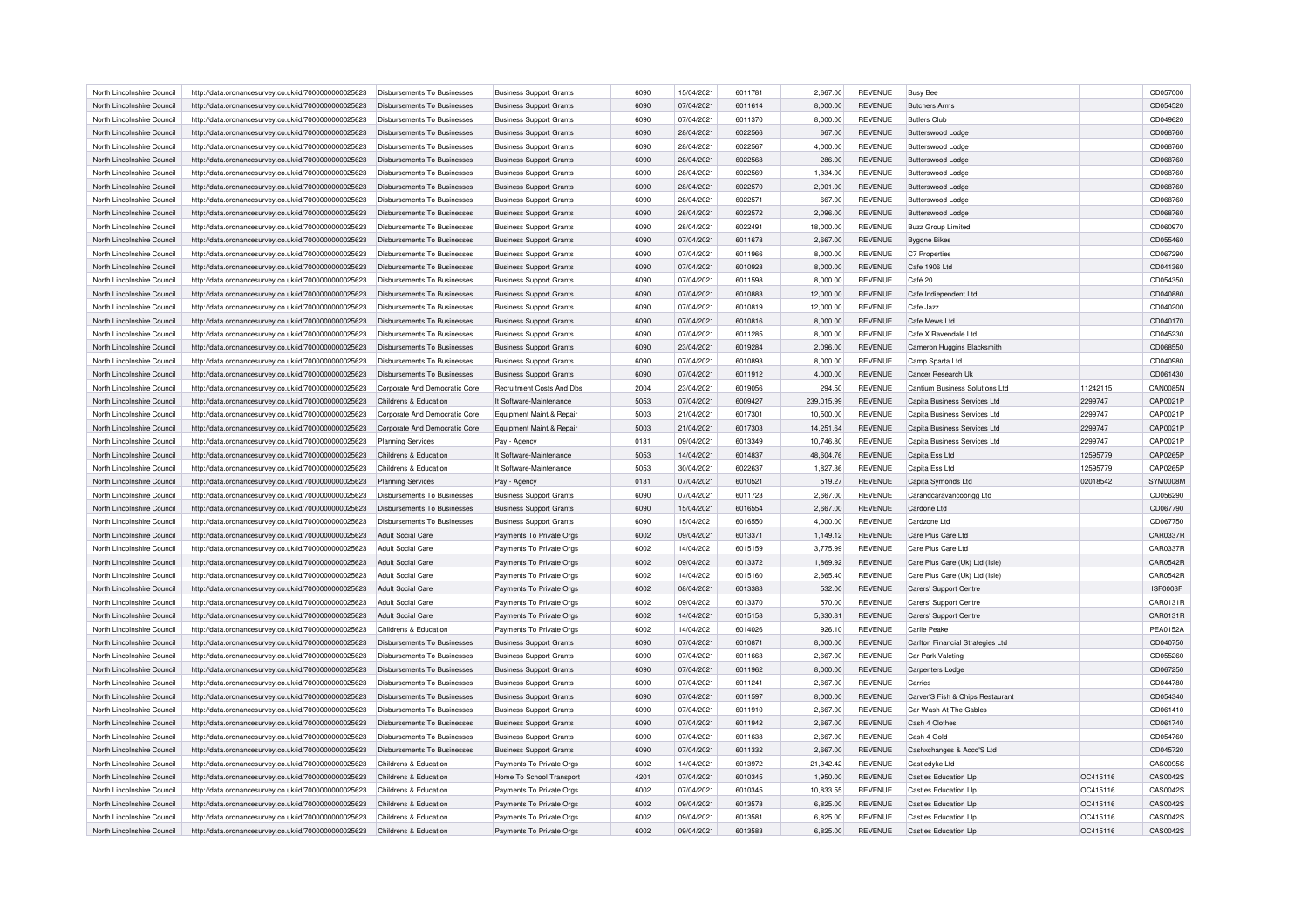| North Lincolnshire Council | http://data.ordnancesurvey.co.uk/id/7000000000025623 | Childrens & Education                     | Payments To Private Orgs           | 6002 | 09/04/2021 | 6013584 | 4,995.00    | <b>REVENUE</b> | <b>Castles Education Llp</b> | OC415116 | CAS0042S        |
|----------------------------|------------------------------------------------------|-------------------------------------------|------------------------------------|------|------------|---------|-------------|----------------|------------------------------|----------|-----------------|
| North Lincolnshire Council | http://data.ordnancesurvey.co.uk/id/7000000000025623 | Childrens & Education                     | Payments To Private Orgs           | 6002 | 09/04/2021 | 6013585 | 8,775.00    | <b>REVENUE</b> | <b>Castles Education Lip</b> | OC415116 | CAS0042S        |
| North Lincolnshire Council |                                                      | Childrens & Education                     |                                    | 6002 |            | 6013586 |             | <b>REVENUE</b> | Castles Education Llp        |          | CAS0042S        |
|                            | http://data.ordnancesurvey.co.uk/id/7000000000025623 |                                           | Payments To Private Orgs           |      | 09/04/2021 |         | 4,455.00    |                |                              | OC415116 |                 |
| North Lincolnshire Council | http://data.ordnancesurvey.co.uk/id/7000000000025623 | Childrens & Education                     | Payments To Private Orgs           | 6002 | 09/04/2021 | 6013587 | 6,825.00    | <b>REVENUE</b> | <b>Castles Education Lip</b> | OC415116 | CAS0042S        |
| North Lincolnshire Council | http://data.ordnancesurvey.co.uk/id/7000000000025623 | Childrens & Education                     | Payments To Private Orgs           | 6002 | 09/04/2021 | 6013588 | 6,825.00    | <b>REVENUE</b> | <b>Castles Education Lip</b> | OC415116 | CAS0042S        |
| North Lincolnshire Council | http://data.ordnancesurvey.co.uk/id/7000000000025623 | Childrens & Education                     | Payments To Private Orgs           | 6002 | 09/04/2021 | 6013589 | 6,825.00    | <b>REVENUE</b> | <b>Castles Education Llp</b> | OC415116 | CAS0042S        |
| North Lincolnshire Council | http://data.ordnancesurvey.co.uk/id/7000000000025623 | Childrens & Education                     | Payments To Private Orgs           | 6002 | 14/04/2021 | 6013922 | 5,940.00    | <b>REVENUE</b> | <b>Castles Education Lip</b> | OC415116 | CAS0042S        |
| North Lincolnshire Council | http://data.ordnancesurvey.co.uk/id/7000000000025623 | Childrens & Education                     | Payments To Private Orgs           | 6002 | 28/04/2021 | 6020958 | 12,810.00   | <b>REVENUE</b> | <b>Castles Education Llp</b> | OC415116 | CAS0042S        |
| North Lincolnshire Council | http://data.ordnancesurvey.co.uk/id/7000000000025623 | Childrens & Education                     | Payments To Private Orgs           | 6002 | 28/04/2021 | 6020961 | 10.833.55   | <b>REVENUE</b> | <b>Castles Education Llp</b> | OC415116 | CAS0042S        |
| North Lincolnshire Council | http://data.ordnancesurvey.co.uk/id/7000000000025623 | Childrens & Education                     | Payments To Private Orgs           | 6002 | 28/04/2021 | 3809903 | 12,600.00   | <b>REVENUE</b> | Castles Education Lip        | OC415116 | CAS0042S        |
| North Lincolnshire Council | http://data.ordnancesurvey.co.uk/id/7000000000025623 | Childrens & Education                     | Payments To Private Orgs           | 6002 | 28/04/2021 | 6020965 | 10.833.55   | <b>REVENUE</b> | <b>Castles Education Llp</b> | OC415116 | CAS0042S        |
| North Lincolnshire Council | http://data.ordnancesurvey.co.uk/id/7000000000025623 | Childrens & Education                     | Payments To Private Orgs           | 6002 | 28/04/2021 | 6020969 | 7,713.34    | <b>REVENUE</b> | <b>Castles Education Llp</b> | OC415116 | CAS0042S        |
| North Lincolnshire Council | http://data.ordnancesurvey.co.uk/id/7000000000025623 | Adult Social Care                         | Water (Meter/Rate) & Sewerage      | 3221 | 05/05/2021 | 6021494 | 358.71      | <b>REVENUE</b> | Castle Water Ltd             | SC475583 | CAS0200S        |
| North Lincolnshire Council | http://data.ordnancesurvey.co.uk/id/7000000000025623 | Childrens & Education                     | Water (Meter/Rate) & Sewerage      | 3221 | 05/05/2021 | 6021650 | 294.92      | <b>REVENUE</b> | Castle Water Ltd             | SC475583 | CAS0200S        |
| North Lincolnshire Council | http://data.ordnancesurvey.co.uk/id/7000000000025623 | Childrens & Education                     | Water (Meter/Rate) & Sewerage      | 3221 | 05/05/2021 | 6021694 | 880.89      | <b>REVENUE</b> | Castle Water Ltd             | SC475583 | CAS0200S        |
|                            |                                                      |                                           |                                    |      |            |         |             |                |                              |          |                 |
| North Lincolnshire Council | http://data.ordnancesurvey.co.uk/id/7000000000025623 | Corporate And Democratic Core             | Water (Meter/Rate) & Sewerage      | 3221 | 05/05/2021 | 6021571 | 646.78      | <b>REVENUE</b> | Castle Water Ltd             | SC475583 | CAS0200S        |
| North Lincolnshire Council | http://data.ordnancesurvey.co.uk/id/7000000000025623 | Corporate And Democratic Core             | Water (Meter/Rate) & Sewerage      | 3221 | 05/05/2021 | 6021598 | $-5,568.45$ | <b>REVENUE</b> | Castle Water Ltd             | SC475583 | CAS0200S        |
| North Lincolnshire Council | http://data.ordnancesurvey.co.uk/id/7000000000025623 | <b>Culture &amp; Related Services</b>     | Water (Meter/Rate) & Sewerage      | 3221 | 05/05/2021 | 6021498 | 673.03      | <b>REVENUE</b> | Castle Water Ltd             | SC475583 | CAS0200S        |
| North Lincolnshire Council | http://data.ordnancesurvey.co.uk/id/7000000000025623 | <b>Culture &amp; Related Services</b>     | Water (Meter/Rate) & Sewerage      | 3221 | 05/05/2021 | 6021606 | $-3,208.21$ | <b>REVENUE</b> | Castle Water Ltd             | SC475583 | CAS0200S        |
| North Lincolnshire Council | http://data.ordnancesurvey.co.uk/id/7000000000025623 | Environmental & Regulatory Svs            | Water (Meter/Rate) & Sewerage      | 3221 | 05/05/2021 | 6021475 | 2,318.22    | <b>REVENUE</b> | Castle Water Ltd             | SC475583 | CAS0200S        |
| North Lincolnshire Council | http://data.ordnancesurvey.co.uk/id/7000000000025623 | Environmental & Regulatory Svs            | Water (Meter/Rate) & Sewerage      | 3221 | 05/05/2021 | 6021476 | 1,207.37    | <b>REVENUE</b> | Castle Water Ltd             | SC475583 | CAS0200S        |
| North Lincolnshire Council | http://data.ordnancesurvey.co.uk/id/7000000000025623 | <b>Environmental &amp; Regulatory Svs</b> | Water (Meter/Rate) & Sewerage      | 3221 | 05/05/2021 | 6021518 | 459.44      | <b>REVENUE</b> | Castle Water Ltd             | SC475583 | CAS0200S        |
| North Lincolnshire Council | http://data.ordnancesurvey.co.uk/id/7000000000025623 | Environmental & Regulatory Svs            | Water (Meter/Rate) & Sewerage      | 3221 | 05/05/2021 | 6021521 | 710.97      | <b>REVENUE</b> | Castle Water Ltd             | SC475583 | CAS0200S        |
| North Lincolnshire Council | http://data.ordnancesurvey.co.uk/id/7000000000025623 | Environmental & Regulatory Svs            | Water (Meter/Rate) & Sewerage      | 3221 | 05/05/2021 | 6021596 | 1,179.35    | <b>REVENUE</b> | Castle Water Ltd             | SC475583 | CAS0200S        |
| North Lincolnshire Council | http://data.ordnancesurvey.co.uk/id/7000000000025623 | Environmental & Regulatory Svs            | Water (Meter/Rate) & Sewerage      | 3221 | 05/05/2021 | 6021612 | $-1,002.21$ | <b>REVENUE</b> | Castle Water I td            | SC475583 | CAS0200S        |
| North Lincolnshire Council | http://data.ordnancesurvey.co.uk/id/7000000000025623 | <b>Environmental &amp; Regulatory Svs</b> | Water (Meter/Rate) & Sewerage      | 3221 | 05/05/2021 | 6023137 | 2,569.52    | <b>REVENUE</b> | Castle Water Ltd             | SC475583 | CAS0200S        |
| North Lincolnshire Council | http://data.ordnancesurvey.co.uk/id/7000000000025623 | Highways & Transport                      | Water (Meter/Rate) & Sewerage      | 3221 | 05/05/2021 | 6021585 | 302.36      | <b>REVENUE</b> | Castle Water Ltd             | SC475583 | CAS0200S        |
| North Lincolnshire Council | http://data.ordnancesurvey.co.uk/id/7000000000025623 | Highways & Transport                      | Water (Meter/Rate) & Sewerage      | 3221 | 05/05/2021 | 6021586 | $-2,324.41$ | <b>REVENUE</b> | Castle Water Ltd             | SC475583 | CAS0200S        |
| North Lincolnshire Council | http://data.ordnancesurvey.co.uk/id/7000000000025623 | <b>Highways &amp; Transport</b>           | Water (Meter/Rate) & Sewerage      | 3221 | 05/05/2021 | 6021623 | 302.36      | <b>REVENUE</b> | Castle Water Ltd             | SC475583 | CAS0200S        |
| North Lincolnshire Council | http://data.ordnancesurvey.co.uk/id/7000000000025623 | Highways & Transport                      | Water (Meter/Rate) & Sewerage      | 3221 | 05/05/2021 | 6021624 | 302.36      | <b>REVENUE</b> | Castle Water Ltd             | SC475583 | CAS0200S        |
| North Lincolnshire Council | http://data.ordnancesurvey.co.uk/id/7000000000025623 | Highways & Transport                      | Water (Meter/Rate) & Sewerage      | 3221 | 05/05/2021 | 6021637 | 702.38      | <b>REVENUE</b> | Castle Water Ltd             | SC475583 | CAS0200S        |
| North Lincolnshire Council | http://data.ordnancesurvey.co.uk/id/7000000000025623 | Non Distributed Costs                     | Water (Meter/Rate) & Sewerage      | 3221 | 05/05/2021 | 6021507 | 302.36      | <b>REVENUE</b> | Castle Water Ltd             | SC475583 | CAS0200S        |
| North Lincolnshire Council | http://data.ordnancesurvey.co.uk/id/7000000000025623 | Non Distributed Costs                     | Water (Meter/Rate) & Sewerage      | 3221 | 05/05/2021 | 6021523 | 465.25      | <b>REVENUE</b> | Castle Water Ltd             | SC475583 | CAS0200S        |
| North Lincolnshire Council | http://data.ordnancesurvey.co.uk/id/7000000000025623 | Adult Social Care                         | <b>Client Related Costs</b>        | 5534 | 21/04/2021 | 6018408 | 46.00       | <b>REVENUE</b> | Cat Csh Card Imprest         |          | <b>NOR0754R</b> |
| North Lincolnshire Council | http://data.ordnancesurvey.co.uk/id/7000000000025623 | <b>Adult Social Care</b>                  | <b>Course Fees/Training</b>        | 2002 | 21/04/2021 | 6018408 | 960.00      | <b>REVENUE</b> | Cat Csh Card Imprest         |          | <b>NOR0754R</b> |
| North Lincolnshire Council | http://data.ordnancesurvey.co.uk/id/7000000000025623 | <b>Adult Social Care</b>                  | <b>Equipment Purchase</b>          | 5001 | 21/04/2021 | 6018408 | 364.13      | <b>REVENUE</b> | Cat Csh Card Imprest         |          | <b>NOR0754R</b> |
|                            |                                                      |                                           |                                    | 5603 |            | 6018408 |             |                |                              |          |                 |
| North Lincolnshire Council | http://data.ordnancesurvey.co.uk/id/7000000000025623 | <b>Adult Social Care</b>                  | Gen Office Exp (Incl Postage)      |      | 21/04/2021 |         | 66.00       | <b>REVENUE</b> | Cat Csh Card Imprest         |          | <b>NOR0754R</b> |
| North Lincolnshire Council | http://data.ordnancesurvey.co.uk/id/7000000000025623 | <b>Adult Social Care</b>                  | Other Professional Fees            | 5829 | 21/04/2021 | 6018408 | 3.00        | <b>REVENUE</b> | Cat Csh Card Imprest         |          | <b>NOR0754R</b> |
| North Lincolnshire Council | http://data.ordnancesurvey.co.uk/id/7000000000025623 | <b>Adult Social Care</b>                  | Payments To Private Orgs           | 6002 | 21/04/2021 | 6018408 | 95.00       | <b>REVENUE</b> | Cat Csh Card Imprest         |          | <b>NOR0754R</b> |
| North Lincolnshire Council | http://data.ordnancesurvey.co.uk/id/7000000000025623 | Childrens & Education                     | <b>Client Related Costs</b>        | 5534 | 21/04/2021 | 6018408 | 2,132.11    | <b>REVENUE</b> | Cat Csh Card Imprest         |          | <b>NOR0754R</b> |
| North Lincolnshire Council | http://data.ordnancesurvey.co.uk/id/7000000000025623 | Childrens & Education                     | <b>Equipment Purchase</b>          | 5001 | 21/04/2021 | 6018408 | 52.47       | <b>REVENUE</b> | Cat Csh Card Imprest         |          | <b>NOR0754R</b> |
| North Lincolnshire Council | http://data.ordnancesurvey.co.uk/id/7000000000025623 | Childrens & Education                     | Gen Office Exp (Incl Postage)      | 5603 | 21/04/2021 | 6018408 | 11.00       | <b>REVENUE</b> | Cat Csh Card Imprest         |          | <b>NOR0754R</b> |
| North Lincolnshire Council | http://data.ordnancesurvey.co.uk/id/7000000000025623 | Childrens & Education                     | Home To School Transport           | 4201 | 21/04/2021 | 6018408 | 432.00      | REVENUE        | Cat Csh Card Imprest         |          | <b>NOR0754R</b> |
| North Lincolnshire Council | http://data.ordnancesurvey.co.uk/id/7000000000025623 | Childrens & Education                     | Payments To Private Orgs           | 6002 | 21/04/2021 | 6018408 | 40.00       | <b>REVENUE</b> | Cat Csh Card Imprest         |          | <b>NOR0754R</b> |
| North Lincolnshire Council | http://data.ordnancesurvey.co.uk/id/7000000000025623 | Corporate And Democratic Core             | Gen Office Exp (Incl Postage)      | 5603 | 21/04/2021 | 6018408 | 330.82      | <b>REVENUE</b> | Cat Csh Card Imprest         |          | <b>NOR0754R</b> |
| North Lincolnshire Council | http://data.ordnancesurvey.co.uk/id/7000000000025623 | Corporate And Democratic Core             | It Hardware-Maintenance            | 5052 | 21/04/2021 | 6018408 | 193.68      | <b>REVENUE</b> | Cat Csh Card Imprest         |          | <b>NOR0754R</b> |
| North Lincolnshire Council | http://data.ordnancesurvey.co.uk/id/7000000000025623 | Corporate And Democratic Core             | It Hardware - Purchase             | 5050 | 21/04/2021 | 6018408 | 501.60      | <b>REVENUE</b> | Cat Csh Card Imprest         |          | <b>NOR0754R</b> |
| North Lincolnshire Council | http://data.ordnancesurvey.co.uk/id/7000000000025623 | Corporate And Democratic Core             | It Software-Purchase               | 5051 | 21/04/2021 | 6018408 | 1.835.96    | <b>REVENUE</b> | Cat Csh Card Imprest         |          | <b>NOR0754R</b> |
| North Lincolnshire Council | http://data.ordnancesurvey.co.uk/id/7000000000025623 | Corporate And Democratic Core             | Materials                          | 5004 | 21/04/2021 | 6018408 | 75.00       | <b>REVENUE</b> | Cat Csh Card Imprest         |          | <b>NOR0754R</b> |
| North Lincolnshire Council | http://data.ordnancesurvey.co.uk/id/7000000000025623 | Corporate And Democratic Core             | Other Supplies & Services          | 5799 | 21/04/2021 | 6018408 | 156.63      | <b>REVENUE</b> | Cat Csh Card Imprest         |          | <b>NOR0754R</b> |
| North Lincolnshire Council | http://data.ordnancesurvey.co.uk/id/7000000000025623 | Corporate And Democratic Core             | Telephone Rent/Calls               | 5403 | 21/04/2021 | 6018408 | 299.99      | <b>REVENUE</b> | Cat Csh Card Imprest         |          | <b>NOR0754R</b> |
| North Lincolnshire Council | http://data.ordnancesurvey.co.uk/id/7000000000025623 | <b>Housing Services</b>                   | <b>Client Related Costs</b>        | 5534 | 21/04/2021 | 6018408 | 245.83      | <b>REVENUE</b> | Cat Csh Card Imprest         |          | <b>NOR0754R</b> |
| North Lincolnshire Council | http://data.ordnancesurvey.co.uk/id/7000000000025623 | Non Distributed Costs                     | <b>Equipment Purchase</b>          | 5001 | 21/04/2021 | 6018408 | 149.98      | <b>REVENUE</b> | Cat Csh Card Imprest         |          | <b>NOR0754R</b> |
| North Lincolnshire Council | http://data.ordnancesurvey.co.uk/id/7000000000025623 | <b>Planning Services</b>                  | Other Supplies & Services          | 5799 | 21/04/2021 | 6018408 | 33.00       | <b>REVENUE</b> | Cat Csh Card Imprest         |          | <b>NOR0754R</b> |
| North Lincolnshire Council | http://data.ordnancesurvey.co.uk/id/7000000000025623 | Public Health                             | <b>Advertising &amp; Publicity</b> | 5610 | 21/04/2021 | 6018408 | 197.00      | <b>REVENUE</b> | Cat Csh Card Imprest         |          | <b>NOR0754R</b> |
| North Lincolnshire Council | http://data.ordnancesurvey.co.uk/id/7000000000025623 | Support Servs Capital                     | Other Contracts                    | A099 | 21/04/2021 | 6018408 | 37.46       | CAPITAL        | Cat Csh Card Imprest         |          | <b>NOR0754R</b> |
|                            |                                                      |                                           |                                    |      |            |         |             |                |                              |          |                 |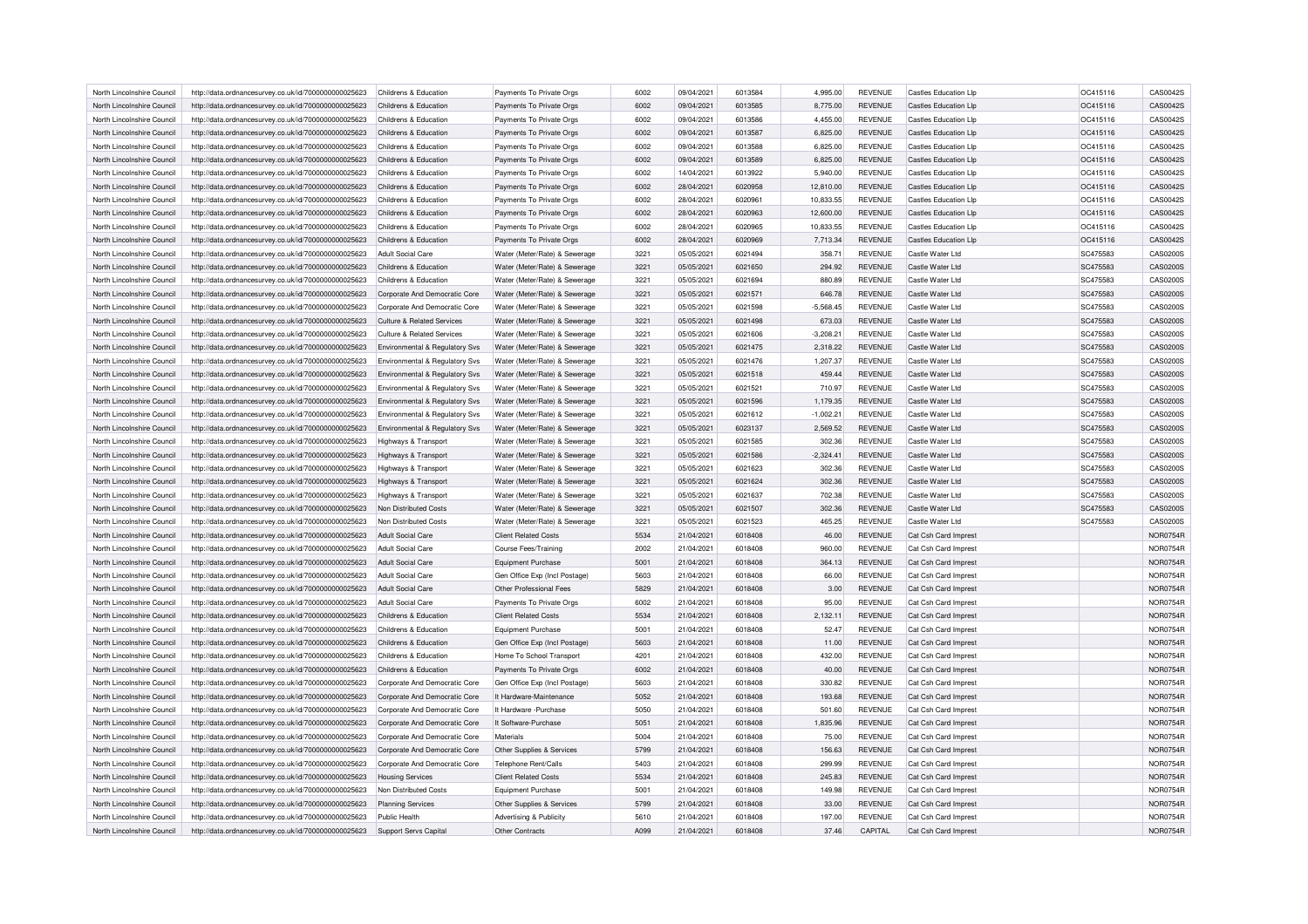| North Lincolnshire Council | http://data.ordnancesurvey.co.uk/id/7000000000025623 | Childrens & Education              | Payments To Private Orgs                                      | 6002 | 28/04/2021               | 6021227            | 38,128.00 | <b>REVENUE</b>                   | Cedar House School                  |          | CED0004D        |
|----------------------------|------------------------------------------------------|------------------------------------|---------------------------------------------------------------|------|--------------------------|--------------------|-----------|----------------------------------|-------------------------------------|----------|-----------------|
| North Lincolnshire Council | http://data.ordnancesurvey.co.uk/id/7000000000025623 | Disbursements To Businesses        | <b>Business Support Grants</b>                                | 6090 | 07/04/2021               | 6011835            | 2,667.00  | <b>REVENUE</b>                   | Celeb Accessories Ltd               |          | CD060380        |
| North Lincolnshire Council | http://data.ordnancesurvey.co.uk/id/7000000000025623 | Corporate And Democratic Core      | It Software-Maintenance                                       | 5053 | 16/04/2021               | 6016902            | 41,086.97 | REVENUE                          | Celerity Ltd                        | 04475496 | CEL0063L        |
| North Lincolnshire Council | http://data.ordnancesurvey.co.uk/id/7000000000025623 | Disbursements To Businesses        | <b>Business Support Grants</b>                                | 6090 | 07/04/2021               | 6011262            | 8,000.00  | <b>REVENUE</b>                   | Celeste                             |          | CD045000        |
| North Lincolnshire Council | http://data.ordnancesurvey.co.uk/id/7000000000025623 | Disbursements To Businesses        | <b>Business Support Grants</b>                                | 6090 | 07/04/2021               | 6011202            | 12,000.00 | <b>REVENUE</b>                   | Central Community Centre            |          | CD044370        |
| North Lincolnshire Council | http://data.ordnancesurvey.co.uk/id/7000000000025623 | Adult Social Care                  | Clothing, Uniforms & Laundry                                  | 5301 | 16/04/2021               | 6015313            | 674.09    | REVENUE                          | Central Laundry Ltd                 | 06765045 | <b>CEN0085N</b> |
| North Lincolnshire Council | http://data.ordnancesurvey.co.uk/id/7000000000025623 | <b>Adult Social Care</b>           | Clothing, Uniforms & Laundry                                  | 5301 | 30/04/2021               | 6022983            | 780.60    | <b>REVENUE</b>                   | Central Laundry Ltd                 | 06765045 | <b>CEN0085N</b> |
| North Lincolnshire Council | http://data.ordnancesurvey.co.uk/id/7000000000025623 | Adult Social Care                  | Payments To Private Orgs                                      | 6002 | 16/04/2021               | 6015273            | 446.67    | <b>REVENUE</b>                   | Central Laundry Ltd                 | 06765045 | <b>CEN0085N</b> |
| North Lincolnshire Council | http://data.ordnancesurvey.co.uk/id/7000000000025623 | <b>Adult Social Care</b>           | Payments To Private Orgs                                      | 6002 | 16/04/2021               | 6015276            | 273.13    | <b>REVENUE</b>                   | Central Laundry Ltd                 | 06765045 | <b>CEN0085N</b> |
| North Lincolnshire Council | http://data.ordnancesurvey.co.uk/id/7000000000025623 | <b>Adult Social Care</b>           | Payments To Health Providers                                  | 6019 | 16/04/2021               | 6016169            | 435.39    | REVENUE                          | Central Surgery                     |          | <b>DIC0005C</b> |
| North Lincolnshire Council | http://data.ordnancesurvey.co.uk/id/7000000000025623 | Disbursements To Businesses        | <b>Business Support Grants</b>                                | 6090 | 07/04/2021               | 6011145            | 8.000.00  | <b>REVENUE</b>                   | Ceranos                             |          | CD043740        |
| North Lincolnshire Council | http://data.ordnancesurvey.co.uk/id/7000000000025623 | Disbursements To Businesses        | <b>Business Support Grants</b>                                | 6090 | 07/04/2021               | 6011909            | 2,667.00  | <b>REVENUE</b>                   | Certafide Ltd T/A Vendemia          |          | CD061400        |
| North Lincolnshire Council | http://data.ordnancesurvey.co.uk/id/7000000000025623 | Culture & Related Services         | Fuel                                                          | 4001 | 14/04/2021               | 6007745            | 706.13    | <b>REVENUE</b>                   | Certas Energy                       | 04168225 | <b>CAR0127F</b> |
| North Lincolnshire Council | http://data.ordnancesurvey.co.uk/id/7000000000025623 | Environmental & Regulatory Svs     | Fuel                                                          | 4001 | 28/04/2021               | 6020934            | 2,002.00  | <b>REVENUE</b>                   | Certas Energy                       | 04168225 | CAR0127R        |
| North Lincolnshire Council | http://data.ordnancesurvey.co.uk/id/7000000000025623 | Highways & Transport               | Fuel                                                          | 4001 | 21/04/2021               | 6018114            | 33,736.50 | <b>REVENUE</b>                   | Certas Energy                       | 04168225 | <b>CAR0127F</b> |
| North Lincolnshire Council | http://data.ordnancesurvey.co.uk/id/7000000000025623 | Highways & Transport               | Fuel                                                          | 4001 | 30/04/2021               | 6022745            | 33,385.23 | <b>REVENUE</b>                   | Certas Energy                       | 04168225 | <b>CAR0127R</b> |
| North Lincolnshire Council | http://data.ordnancesurvey.co.uk/id/7000000000025623 | Disbursements To Businesses        | <b>Business Support Grants</b>                                | 6090 | 07/04/2021               | 6011503            | 8,000.00  | <b>REVENUE</b>                   | Cert Ltd                            |          | CD051090        |
|                            |                                                      |                                    |                                                               | 6090 |                          |                    |           |                                  |                                     |          | CD042740        |
| North Lincolnshire Council | http://data.ordnancesurvey.co.uk/id/7000000000025623 | Disbursements To Businesses        | <b>Business Support Grants</b><br><b>Client Related Costs</b> | 5534 | 07/04/2021<br>09/04/2021 | 6011056<br>6010739 | 8,000.00  | <b>REVENUE</b><br><b>REVENUE</b> | Chameleon Hair And Beauty           | 10624046 | CHA0547A        |
| North Lincolnshire Council | http://data.ordnancesurvey.co.uk/id/7000000000025623 | Other Expenditure & Income         |                                                               |      |                          |                    | 2,910.00  |                                  | <b>Changing Lives</b>               |          |                 |
| North Lincolnshire Council | http://data.ordnancesurvey.co.uk/id/7000000000025623 | Other Expenditure & Income         | <b>Client Related Costs</b>                                   | 5534 | 14/04/2021               | 6014851            | 1,200.00  | <b>REVENUE</b>                   | <b>Changing Lives</b>               | 10624046 | CHA0547A        |
| North Lincolnshire Council | http://data.ordnancesurvey.co.uk/id/7000000000025623 | Disbursements To Businesses        | <b>Business Support Grants</b>                                | 6090 | 07/04/2021               | 6011616            | 8,000.00  | REVENUE                          | Chao Baan Ltd                       |          | CD054540        |
| North Lincolnshire Council | http://data.ordnancesurvey.co.uk/id/7000000000025623 | <b>Disbursements To Businesses</b> | <b>Business Support Grants</b>                                | 6090 | 07/04/2021               | 6011057            | 8,000.00  | <b>REVENUE</b>                   | <b>Chaplins Barbers</b>             |          | CD042750        |
| North Lincolnshire Council | http://data.ordnancesurvey.co.uk/id/7000000000025623 | Disbursements To Businesses        | <b>Business Support Grants</b>                                | 6090 | 07/04/2021               | 6011058            | 8,000.00  | <b>REVENUE</b>                   | <b>Chaplins Barbers</b>             |          | CD042760        |
| North Lincolnshire Council | http://data.ordnancesurvey.co.uk/id/7000000000025623 | Highways & Transport               | Stock Purchases & Adjustments                                 | 5030 | 28/04/2021               | 6014865            | 1,570.00  | REVENUE                          | <b>Charles Endirect Ltd</b>         | 01855059 | CHA0183A        |
| North Lincolnshire Council | http://data.ordnancesurvey.co.uk/id/7000000000025623 | Disbursements To Businesses        | <b>Business Support Grants</b>                                | 6090 | 07/04/2021               | 6011102            | 2,667.00  | <b>REVENUE</b>                   | <b>Charles Richard Menswear</b>     |          | CD043280        |
| North Lincolnshire Council | http://data.ordnancesurvey.co.uk/id/7000000000025623 | Disbursements To Businesses        | <b>Business Support Grants</b>                                | 6090 | 07/04/2021               | 6011419            | 8.000.00  | <b>REVENUE</b>                   | Charlie Everitt Hairdressing        |          | CD050130        |
| North Lincolnshire Council | http://data.ordnancesurvey.co.uk/id/7000000000025623 | Disbursements To Businesses        | <b>Business Support Grants</b>                                | 6090 | 07/04/2021               | 6011247            | 2,667.00  | <b>REVENUE</b>                   | Charlie-Lu'S Interiors And Gifts    |          | CD044840        |
| North Lincolnshire Council | http://data.ordnancesurvey.co.uk/id/7000000000025623 | <b>Disbursements To Businesses</b> | <b>Business Support Grants</b>                                | 6090 | 07/04/2021               | 6011464            | 8,000.00  | <b>REVENUE</b>                   | Charlies Pearl Llp T/A Charlies Bar |          | CD050660        |
| North Lincolnshire Council | http://data.ordnancesurvey.co.uk/id/7000000000025623 | Disbursements To Businesses        | <b>Business Support Grants</b>                                | 6090 | 07/04/2021               | 6010914            | 12.000.00 | <b>REVENUE</b>                   | Cheeky Chimps Scunthorpe Ltd        |          | CD041200        |
| North Lincolnshire Council | http://data.ordnancesurvey.co.uk/id/7000000000025623 | Environmental & Regulatory Svs     | <b>Equipment Purchase</b>                                     | 5001 | 28/04/2021               | 6020916            | 1,781.30  | REVENUE                          | <b>Chemetall Plc</b>                |          | CHE0158E        |
| North Lincolnshire Council | http://data.ordnancesurvey.co.uk/id/7000000000025623 | Disbursements To Businesses        | <b>Business Support Grants</b>                                | 6090 | 07/04/2021               | 6011077            | 8,000.00  | <b>REVENUE</b>                   | Cheryl Gomez Massage                |          | CD043010        |
| North Lincolnshire Council | http://data.ordnancesurvey.co.uk/id/7000000000025623 | Adult Social Care                  | Payments To Private Orgs                                      | 6002 | 09/04/2021               | 6013373            | 39,894.70 | <b>REVENUE</b>                   | Chestnut Homecare Ltd               | 06793399 | CHE0222E        |
| North Lincolnshire Council | http://data.ordnancesurvey.co.uk/id/7000000000025623 | Adult Social Care                  | Payments To Private Orgs                                      | 6002 | 14/04/2021               | 6015167            | 3,775.99  | <b>REVENUE</b>                   | Chestnut Homecare Ltd               | 06793399 | CHE0222E        |
| North Lincolnshire Council | http://data.ordnancesurvey.co.uk/id/7000000000025623 | Disbursements To Businesses        | <b>Business Support Grants</b>                                | 6090 | 15/04/2021               | 6016587            | 2,667.00  | <b>REVENUE</b>                   | Chicago Classic                     |          | CD068170        |
| North Lincolnshire Council | http://data.ordnancesurvey.co.uk/id/7000000000025623 | <b>Disbursements To Businesses</b> | <b>Business Support Grants</b>                                | 6090 | 15/04/2021               | 6016588            | 1,334.00  | <b>REVENUE</b>                   | Chicago Classic                     |          | CD068170        |
| North Lincolnshire Council | http://data.ordnancesurvey.co.uk/id/7000000000025623 | Disbursements To Businesses        | <b>Business Support Grants</b>                                | 6090 | 15/04/2021               | 6016589            | 2,001.00  | <b>REVENUE</b>                   | Chicago Classic                     |          | CD068170        |
| North Lincolnshire Council | http://data.ordnancesurvey.co.uk/id/7000000000025623 | Disbursements To Businesses        | <b>Business Support Grants</b>                                | 6090 | 15/04/2021               | 6016590            | 2,096.00  | <b>REVENUE</b>                   | Chicago Classic                     |          | CD068170        |
| North Lincolnshire Council | http://data.ordnancesurvey.co.uk/id/7000000000025623 | Disbursements To Businesses        | <b>Business Support Grants</b>                                | 6090 | 15/04/2021               | 6016591            | 4,000.00  | <b>REVENUE</b>                   | Chicago Classic                     |          | CD068170        |
| North Lincolnshire Council | http://data.ordnancesurvey.co.uk/id/7000000000025623 | Childrens & Education              | Payments To Private Orgs                                      | 6002 | 07/04/2021               | 6009457            | 4,861.00  | <b>REVENUE</b>                   | Children'S Links                    | 3484661  | CHI0281         |
| North Lincolnshire Council | http://data.ordnancesurvey.co.uk/id/7000000000025623 | Disbursements To Businesses        | <b>Business Support Grants</b>                                | 6090 | 07/04/2021               | 6011395            | 8,000.00  | <b>REVENUE</b>                   | China Royal Restaurant              |          | CD049870        |
| North Lincolnshire Council | http://data.ordnancesurvey.co.uk/id/7000000000025623 | Highways & Transport               | Other Professional Fees                                       | 5829 | 21/04/2021               | 6017345            | 242.85    | <b>REVENUE</b>                   | Chipside Ltd                        | 04049461 | CHI01341        |
| North Lincolnshire Council | http://data.ordnancesurvey.co.uk/id/7000000000025623 | Childrens & Education              | Other Professional Fees                                       | 5829 | 09/04/2021               | 6013480            | 666.25    | <b>REVENUE</b>                   | Christopher Barton                  |          | <b>BAR0895R</b> |
| North Lincolnshire Council | http://data.ordnancesurvey.co.uk/id/7000000000025623 | Disbursements To Businesses        | <b>Business Support Grants</b>                                | 6090 | 07/04/2021               | 6011030            | 8,000.00  | <b>REVENUE</b>                   | Chrloumia Hair & Beauty             |          | CD042470        |
| North Lincolnshire Council | http://data.ordnancesurvey.co.uk/id/7000000000025623 | Corporate And Democratic Core      | Licenses, Subs & Memberships                                  | 5510 | 16/04/2021               | 6016514            | 2.071.00  | <b>REVENUE</b>                   | Cinfa Business I td                 | 2376684  | CIP0003P        |
| North Lincolnshire Council | http://data.ordnancesurvey.co.uk/id/7000000000025623 | <b>Adult Social Care</b>           | Payments To Health Providers                                  | 6019 | 07/04/2021               | 6007907            | 448.00    | <b>REVENUE</b>                   | City Health Care Partnership Cic    |          | <b>HUL0022L</b> |
| North Lincolnshire Council | http://data.ordnancesurvey.co.uk/id/7000000000025623 | <b>Disbursements To Businesses</b> | <b>Business Support Grants</b>                                | 6090 | 07/04/2021               | 6011375            | 8,000.00  | <b>REVENUE</b>                   | City Of Hull Band                   |          | CD049670        |
| North Lincolnshire Council | http://data.ordnancesurvey.co.uk/id/7000000000025623 | Corporate And Democratic Core      | <b>Course Fees/Training</b>                                   | 2002 | 23/04/2021               | 6019229            | 5.000.00  | <b>REVENUE</b>                   | City Of York Council                |          | CIT0043T        |
| North Lincolnshire Council | http://data.ordnancesurvey.co.uk/id/7000000000025623 | Fin&Inv I&E                        | It Software-Maintenance                                       | 5053 | 07/04/2021               | 6010370            | 13,000.00 | <b>REVENUE</b>                   | Civica Uk Limited                   | 1628868  | <b>CIV0093V</b> |
| North Lincolnshire Council | http://data.ordnancesurvey.co.uk/id/7000000000025623 | Corporate And Democratic Core      | It Software-Maintenance                                       | 5053 | 30/04/2021               | 6021349            | 30,000.00 | <b>REVENUE</b>                   | Civica Uk Ltd                       | 1628868  | <b>CIV0010V</b> |
| North Lincolnshire Council | http://data.ordnancesurvey.co.uk/id/7000000000025623 | Corporate And Democratic Core      | Other Supplies & Services                                     | 5799 | 21/04/2021               | 6014990            | 3,000.00  | <b>REVENUE</b>                   | Civica Uk Ltd                       | 1628868  | <b>CIV0010V</b> |
|                            |                                                      |                                    |                                                               |      | 14/04/2021               | 6014633            |           | <b>REVENUE</b>                   | Civica Uk Ltd                       | 1628868  |                 |
| North Lincolnshire Council | http://data.ordnancesurvey.co.uk/id/7000000000025623 | <b>Housing Services</b>            | It Software-Maintenance                                       | 5053 |                          |                    | 33,323.45 |                                  |                                     |          | <b>CIV0010V</b> |
| North Lincolnshire Council | http://data.ordnancesurvey.co.uk/id/7000000000025623 | Disbursements To Businesses        | <b>Business Support Grants</b>                                | 6090 | 07/04/2021               | 6011160            | 8,000.00  | <b>REVENUE</b>                   | Claire Johnson                      |          | CD043910        |
| North Lincolnshire Council | http://data.ordnancesurvey.co.uk/id/7000000000025623 | <b>Disbursements To Businesses</b> | <b>Business Support Grants</b>                                | 6090 | 07/04/2021               | 6011925            | 4,000.00  | <b>REVENUE</b>                   | Claire'S Accessories Uk Ltd         |          | CD061560        |
| North Lincolnshire Council | http://data.ordnancesurvey.co.uk/id/7000000000025623 | Childrens & Education              | Payments To Private Orgs                                      | 6002 | 14/04/2021               | 6013973            | 1,852.20  | <b>REVENUE</b>                   | Claire'S Childcare                  |          | <b>CLA0117A</b> |
| North Lincolnshire Council | http://data.ordnancesurvey.co.uk/id/7000000000025623 | Disbursements To Businesses        | <b>Business Support Grants</b>                                | 6090 | 07/04/2021               | 6010947            | 8,000.00  | <b>REVENUE</b>                   | <b>Clamart Ltd</b>                  |          | CD041570        |
| North Lincolnshire Council | http://data.ordnancesurvey.co.uk/id/7000000000025623 | <b>Housing Services</b>            | Other Supplies & Services                                     | 5799 | 23/04/2021               | 6014992            | 350.00    | <b>REVENUE</b>                   | Clamart I td                        |          | <b>CLA0599A</b> |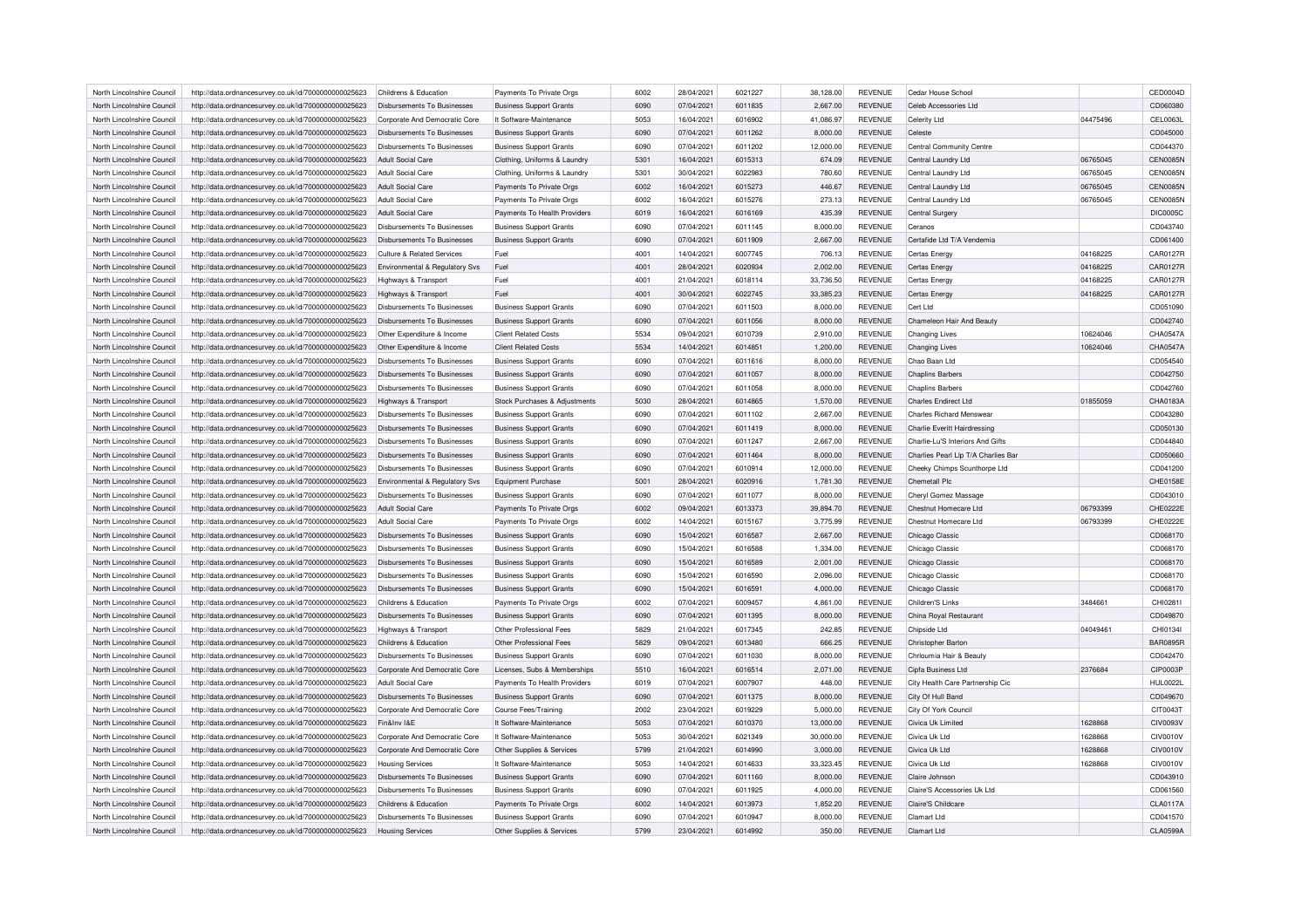| North Lincolnshire Council | http://data.ordnancesurvey.co.uk/id/7000000000025623 | <b>Housing Services</b>            | Other Supplies & Services      | 5799 | 23/04/2021 | 6014993 | 350.00    | <b>REVENUE</b> | Clamart Ltd                               |          | <b>CLA0599A</b> |
|----------------------------|------------------------------------------------------|------------------------------------|--------------------------------|------|------------|---------|-----------|----------------|-------------------------------------------|----------|-----------------|
| North Lincolnshire Council | http://data.ordnancesurvey.co.uk/id/7000000000025623 | <b>Housing Services</b>            | Other Supplies & Services      | 5799 | 23/04/2021 | 6014994 | 350.00    | <b>REVENUE</b> | Clamart Ltd                               |          | <b>CLA0599A</b> |
| North Lincolnshire Council | http://data.ordnancesurvey.co.uk/id/7000000000025623 | Disbursements To Businesses        | <b>Business Support Grants</b> | 6090 | 07/04/2021 | 6011662 | 2,667.00  | <b>REVENUE</b> | Claranova                                 |          | CD055250        |
| North Lincolnshire Council | http://data.ordnancesurvey.co.uk/id/7000000000025623 | Childrens & Education              | Payments To Private Orgs       | 6002 | 23/04/2021 | 6018537 | 670.32    | <b>REVENUE</b> | <b>Clare Drayton</b>                      |          | <b>CLA0636A</b> |
| North Lincolnshire Council | http://data.ordnancesurvey.co.uk/id/7000000000025623 | Disbursements To Businesses        | <b>Business Support Grants</b> | 6090 | 07/04/2021 | 6011470 | 12,000.00 | <b>REVENUE</b> | Class 6 Ba                                |          | CD050720        |
| North Lincolnshire Council | http://data.ordnancesurvey.co.uk/id/7000000000025623 | Disbursements To Businesses        | <b>Business Support Grants</b> | 6090 | 07/04/2021 | 6011483 | 8,000.00  | <b>REVENUE</b> | Clayovenscunthorpe Ltd                    |          | CD050880        |
| North Lincolnshire Council | http://data.ordnancesurvey.co.uk/id/7000000000025623 | Disbursements To Businesses        | <b>Business Support Grants</b> | 6090 | 07/04/2021 | 6011401 | 8,000.00  | <b>REVENUE</b> | Claytons Corner                           |          | CD049940        |
| North Lincolnshire Council | http://data.ordnancesurvey.co.uk/id/7000000000025623 | Disbursements To Businesses        | <b>Business Support Grants</b> | 6090 | 07/04/2021 | 6011288 | 8,000.00  | <b>REVENUE</b> | Cleatham Hall Hotel Lip                   |          | CD045260        |
| North Lincolnshire Council | http://data.ordnancesurvey.co.uk/id/7000000000025623 | Disbursements To Businesses        | <b>Business Support Grants</b> | 6090 | 07/04/2021 | 6011869 | 8,000.00  | <b>REVENUE</b> | Clever Cuts, T A Billys Clip Design       |          | CD060980        |
| North Lincolnshire Council | http://data.ordnancesurvey.co.uk/id/7000000000025623 | Disbursements To Businesses        | <b>Business Support Grants</b> | 6090 | 07/04/2021 | 6011344 | 2,667.00  | <b>REVENUE</b> | <b>Clever Phones Ltd</b>                  |          | CD045840        |
| North Lincolnshire Council | http://data.ordnancesurvey.co.uk/id/7000000000025623 | Childrens & Education              | Other Supplies & Services      | 5799 | 16/04/2021 | 6016668 | 4,275.00  | <b>REVENUE</b> | Click Cms Ltd                             | 12785486 | CLI0174         |
| North Lincolnshire Council |                                                      | Adult Social Care                  | <b>Client Related Costs</b>    | 5534 | 14/04/2021 | 6014674 | 28.80     | <b>REVENUE</b> | <b>Click Travel Limited</b>               | 03770815 | <b>CLI0015I</b> |
|                            | http://data.ordnancesurvey.co.uk/id/7000000000025623 |                                    |                                |      |            |         |           |                |                                           |          |                 |
| North Lincolnshire Council | http://data.ordnancesurvey.co.uk/id/7000000000025623 | Adult Social Care                  | <b>Client Transport Costs</b>  | 6092 | 14/04/2021 | 6014674 | 296.70    | <b>REVENUE</b> | <b>Click Travel Limited</b>               | 03770815 | CLI0015I        |
| North Lincolnshire Council | http://data.ordnancesurvey.co.uk/id/7000000000025623 | Childrens & Education              | <b>Client Transport Costs</b>  | 6092 | 14/04/2021 | 6014674 | 894.40    | <b>REVENUE</b> | <b>Click Travel Limited</b>               | 03770815 | CLI0015I        |
| North Lincolnshire Council | http://data.ordnancesurvey.co.uk/id/7000000000025623 | Corporate And Democratic Core      | Rail & Other Fares             | 4121 | 14/04/2021 | 6014674 | 34.90     | <b>REVENUE</b> | <b>Click Travel Limited</b>               | 03770815 | CLI0015I        |
| North Lincolnshire Council | http://data.ordnancesurvey.co.uk/id/7000000000025623 | <b>Adult Social Care</b>           | Payments To Private Orgs       | 6002 | 30/04/2021 | 6022974 | 591.60    | <b>REVENUE</b> | Cloverleaf Advocacy 2000 Ltd              | 3790911  | CLO0101O        |
| North Lincolnshire Council | http://data.ordnancesurvey.co.uk/id/7000000000025623 | Adult Social Care                  | Payments To Private Orgs       | 6002 | 30/04/2021 | 6023088 | 311.53    | <b>REVENUE</b> | Cloverleaf Advocacy 2000 Ltd              | 3790911  | CLO0101O        |
| North Lincolnshire Council | http://data.ordnancesurvey.co.uk/id/7000000000025623 | Childrens & Education              | Materials                      | 5004 | 23/04/2021 | 6018117 | 797.98    | <b>REVENUE</b> | Clugston Distribution Services Ltd        | 5517733  | <b>CLU0013U</b> |
| North Lincolnshire Council | http://data.ordnancesurvey.co.uk/id/7000000000025623 | Environmental & Regulatory Svs     | Materials                      | 5004 | 21/04/2021 | 6018116 | 232.10    | <b>REVENUE</b> | <b>Clugston Distribution Services Ltd</b> | 5517733  | <b>CLU0013U</b> |
| North Lincolnshire Council | http://data.ordnancesurvey.co.uk/id/7000000000025623 | Environmental & Regulatory Svs     | Materials                      | 5004 | 28/04/2021 | 6018119 | 342.00    | <b>REVENUE</b> | <b>Clugston Distribution Services Ltd</b> | 5517733  | <b>CLU0013U</b> |
| North Lincolnshire Council | http://data.ordnancesurvey.co.uk/id/7000000000025623 | Environmental & Regulatory Svs     | Materials                      | 5004 | 30/04/2021 | 6022747 | 213.15    | <b>REVENUE</b> | Clugston Distribution Services Ltd        | 5517733  | <b>CLU0013U</b> |
| North Lincolnshire Council | http://data.ordnancesurvey.co.uk/id/7000000000025623 | <b>Housing Services</b>            | Other Supplies & Services      | 5799 | 30/04/2021 | 6016229 | 3,639.20  | <b>REVENUE</b> | Cng Energy Ltd                            |          | <b>CNG0001G</b> |
| North Lincolnshire Council | http://data.ordnancesurvey.co.uk/id/7000000000025623 | <b>Disbursements To Businesses</b> | <b>Business Support Grants</b> | 6090 | 07/04/2021 | 6011292 | 8,000.00  | <b>REVENUE</b> | Cobblers                                  |          | CD045300        |
| North Lincolnshire Council | http://data.ordnancesurvey.co.uk/id/7000000000025623 | <b>Disbursements To Businesses</b> | <b>Business Support Grants</b> | 6090 | 07/04/2021 | 6010997 | 2,667.00  | <b>REVENUE</b> | Cobweb Crystal                            |          | CD042100        |
| North Lincolnshire Council | http://data.ordnancesurvey.co.uk/id/7000000000025623 | Disbursements To Businesses        | <b>Business Support Grants</b> | 6090 | 07/04/2021 | 6010964 | 2,667.00  | <b>REVENUE</b> | Cocktails Ltd                             |          | CD041740        |
| North Lincolnshire Council | http://data.ordnancesurvey.co.uk/id/7000000000025623 | Disbursements To Businesses        | <b>Business Support Grants</b> | 6090 | 07/04/2021 | 6011124 | 4,000.00  | <b>REVENUE</b> | Coe & Co Fine Jewellery Ltd               |          | CD043520        |
| North Lincolnshire Council | http://data.ordnancesurvey.co.uk/id/7000000000025623 | Disbursements To Businesses        | <b>Business Support Grants</b> | 6090 | 07/04/2021 | 6011125 | 4,000.00  | <b>REVENUE</b> | Coe & Co Fine Jewellery Ltd               |          | CD043530        |
| North Lincolnshire Council |                                                      | Disbursements To Businesses        |                                | 6090 | 07/04/2021 | 6011545 |           | <b>REVENUE</b> | Coffee And Cream Ltd                      |          | CD053360        |
| North Lincolnshire Council | http://data.ordnancesurvey.co.uk/id/7000000000025623 | Disbursements To Businesses        | <b>Business Support Grants</b> | 6090 |            | 6010825 | 8,000.00  | <b>REVENUE</b> | Coffee At 43 Ltd                          |          |                 |
|                            | http://data.ordnancesurvey.co.uk/id/7000000000025623 |                                    | <b>Business Support Grants</b> |      | 07/04/2021 |         | 8,000.00  |                |                                           |          | CD040270        |
| North Lincolnshire Council | http://data.ordnancesurvey.co.uk/id/7000000000025623 | Childrens & Education              | <b>Client Related Costs</b>    | 5534 | 21/04/2021 | 6017359 | 3,150.00  | <b>REVENUE</b> | Cog Community Ltd                         |          | COG0023G        |
| North Lincolnshire Council | http://data.ordnancesurvey.co.uk/id/7000000000025623 | Disbursements To Businesses        | <b>Business Support Grants</b> | 6090 | 07/04/2021 | 6011791 | 8,000.00  | <b>REVENUE</b> | Cole Street Club & Institute              |          | CD057300        |
| North Lincolnshire Council | http://data.ordnancesurvey.co.uk/id/7000000000025623 | Disbursements To Businesses        | <b>Business Support Grants</b> | 6090 | 07/04/2021 | 6011188 | 2,667.00  | <b>REVENUE</b> | Colin Willoughby Motorcycles              |          | CD044200        |
| North Lincolnshire Council | http://data.ordnancesurvey.co.uk/id/7000000000025623 | Disbursements To Businesses        | <b>Business Support Grants</b> | 6090 | 07/04/2021 | 6011482 | 8.000.00  | <b>REVENUE</b> | Colosseo Restaurant                       |          | CD050870        |
| North Lincolnshire Council | http://data.ordnancesurvey.co.uk/id/7000000000025623 | Disbursements To Businesses        | <b>Business Support Grants</b> | 6090 | 07/04/2021 | 6011369 | 8,000.00  | <b>REVENUE</b> | Columbia Coffee Lounge                    |          | CD049610        |
| North Lincolnshire Council | http://data.ordnancesurvey.co.uk/id/7000000000025623 | Adult Social Care                  | Pay - Agency                   | 0131 | 01/04/2021 | 6009093 | 32,056.84 | <b>REVENUE</b> | Comensura Ltd                             | 04085767 | COM0313M        |
| North Lincolnshire Council | http://data.ordnancesurvey.co.uk/id/7000000000025623 | Adult Social Care                  | Pay - Agency                   | 0131 | 01/04/2021 | 6009093 | 4.271.59  | <b>REVENUE</b> | Comensura Ltd                             | 04085767 | COM0313M        |
| North Lincolnshire Council | http://data.ordnancesurvey.co.uk/id/7000000000025623 | Adult Social Care                  | Pay - Agency                   | 0131 | 09/04/2021 | 6010771 | 9,324.11  | REVENUE        | Comensura Ltd                             | 04085767 | COM0313M        |
| North Lincolnshire Council | http://data.ordnancesurvey.co.uk/id/7000000000025623 | <b>Adult Social Care</b>           | Pay - Agency                   | 0131 | 09/04/2021 | 6010771 | 1,144.33  | <b>REVENUE</b> | Comensura Ltd                             | 04085767 | COM0313M        |
| North Lincolnshire Council | http://data.ordnancesurvey.co.uk/id/7000000000025623 | Adult Social Care                  | Pay - Agency                   | 0131 | 23/04/2021 | 6019074 | 3,067.35  | <b>REVENUE</b> | Comensura Ltd                             | 04085767 | COM0313M        |
| North Lincolnshire Council | http://data.ordnancesurvey.co.uk/id/7000000000025623 | <b>Adult Social Care</b>           | Pay - Agency                   | 0131 | 23/04/2021 | 6019074 | 40,472.84 | <b>REVENUE</b> | Comensura Ltd                             | 04085767 | COM0313M        |
| North Lincolnshire Council | http://data.ordnancesurvey.co.uk/id/7000000000025623 | Adult Social Care                  | Pay - Agency                   | 0131 | 23/04/2021 | 6019077 | 22,295.90 | <b>REVENUE</b> | Comensura Ltd                             | 04085767 | COM0313M        |
| North Lincolnshire Council | http://data.ordnancesurvey.co.uk/id/7000000000025623 | <b>Adult Social Care</b>           | Pay - Agency                   | 0131 | 23/04/2021 | 6019077 | 1,207.20  | <b>REVENUE</b> | Comensura Ltd                             | 04085767 | COM0313M        |
| North Lincolnshire Council | http://data.ordnancesurvey.co.uk/id/7000000000025623 | Adult Social Care                  | Pay - Agency                   | 0131 | 30/04/2021 | 6023096 | 21,477.37 | <b>REVENUE</b> | Comensura Ltd                             | 04085767 | COM0313M        |
| North Lincolnshire Council | http://data.ordnancesurvey.co.uk/id/7000000000025623 | Childrens & Education              | Pay - Agency                   | 0131 | 01/04/2021 | 6009093 | 396.19    | <b>REVENUE</b> | Comensura I td                            | 04085767 | COM0313M        |
| North Lincolnshire Council |                                                      | Childrens & Education              |                                | 0131 | 01/04/2021 | 6009093 | 488.40    | <b>REVENUE</b> | Comensura I td                            | 04085767 | COM0313M        |
|                            | http://data.ordnancesurvey.co.uk/id/7000000000025623 |                                    | Pay - Agency                   |      |            |         |           |                |                                           |          |                 |
| North Lincolnshire Council | http://data.ordnancesurvey.co.uk/id/7000000000025623 | Childrens & Education              | Pay - Agency                   | 0131 | 09/04/2021 | 6010771 | 396.00    | <b>REVENUE</b> | Comensura Ltd                             | 04085767 | COM0313M        |
| North Lincolnshire Council | http://data.ordnancesurvey.co.uk/id/7000000000025623 | Childrens & Education              | Pay - Agency                   | 0131 | 23/04/2021 | 6019074 | 297.00    | <b>REVENUE</b> | Comensura I td                            | 04085767 | COM0313M        |
| North Lincolnshire Council | http://data.ordnancesurvey.co.uk/id/7000000000025623 | Childrens & Education              | Pay - Agency                   | 0131 | 23/04/2021 | 6019077 | 707.50    | <b>REVENUE</b> | Comensura I td                            | 04085767 | COM0313M        |
| North Lincolnshire Council | http://data.ordnancesurvey.co.uk/id/7000000000025623 | Childrens & Education              | Pay - Agency                   | 0131 | 30/04/2021 | 6023096 | 707.50    | <b>REVENUE</b> | Comensura Ltd                             | 04085767 | COM0313M        |
| North Lincolnshire Council | http://data.ordnancesurvey.co.uk/id/7000000000025623 | Corporate And Democratic Core      | Pay - Agency                   | 0131 | 01/04/2021 | 6009093 | 7,713.78  | <b>REVENUE</b> | Comensura Ltd                             | 04085767 | COM0313M        |
| North Lincolnshire Council | http://data.ordnancesurvey.co.uk/id/7000000000025623 | Corporate And Democratic Core      | Pay - Agency                   | 0131 | 09/04/2021 | 6010771 | 1.438.87  | <b>REVENUE</b> | Comensura Ltd                             | 04085767 | COM0313M        |
| North Lincolnshire Council | http://data.ordnancesurvey.co.uk/id/7000000000025623 | Corporate And Democratic Core      | Pay - Agency                   | 0131 | 23/04/2021 | 6019074 | 7,791.78  | <b>REVENUE</b> | Comensura Ltd                             | 04085767 | COM0313M        |
| North Lincolnshire Council | http://data.ordnancesurvey.co.uk/id/7000000000025623 | Corporate And Democratic Core      | Pay - Agency                   | 0131 | 23/04/2021 | 6019077 | 5,018.04  | <b>REVENUE</b> | Comensura Ltd                             | 04085767 | COM0313M        |
| North Lincolnshire Council | http://data.ordnancesurvey.co.uk/id/7000000000025623 | Corporate And Democratic Core      | Pay - Agency                   | 0131 | 30/04/2021 | 6023096 | 6.264.35  | <b>REVENUE</b> | Comensura Ltd                             | 04085767 | COM0313M        |
| North Lincolnshire Council | http://data.ordnancesurvey.co.uk/id/7000000000025623 | Environmental & Regulatory Svs     | Pay - Agency                   | 0131 | 01/04/2021 | 6009093 | 6,211.36  | <b>REVENUE</b> | Comensura I td                            | 04085767 | COM0313M        |
| North Lincolnshire Council | http://data.ordnancesurvey.co.uk/id/7000000000025623 | Environmental & Regulatory Svs     | Pay - Agency                   | 0131 | 01/04/2021 | 6009093 | 3,426.94  | <b>REVENUE</b> | Comensura Ltd                             | 04085767 | COM0313M        |
|                            |                                                      |                                    |                                |      |            |         |           |                |                                           |          |                 |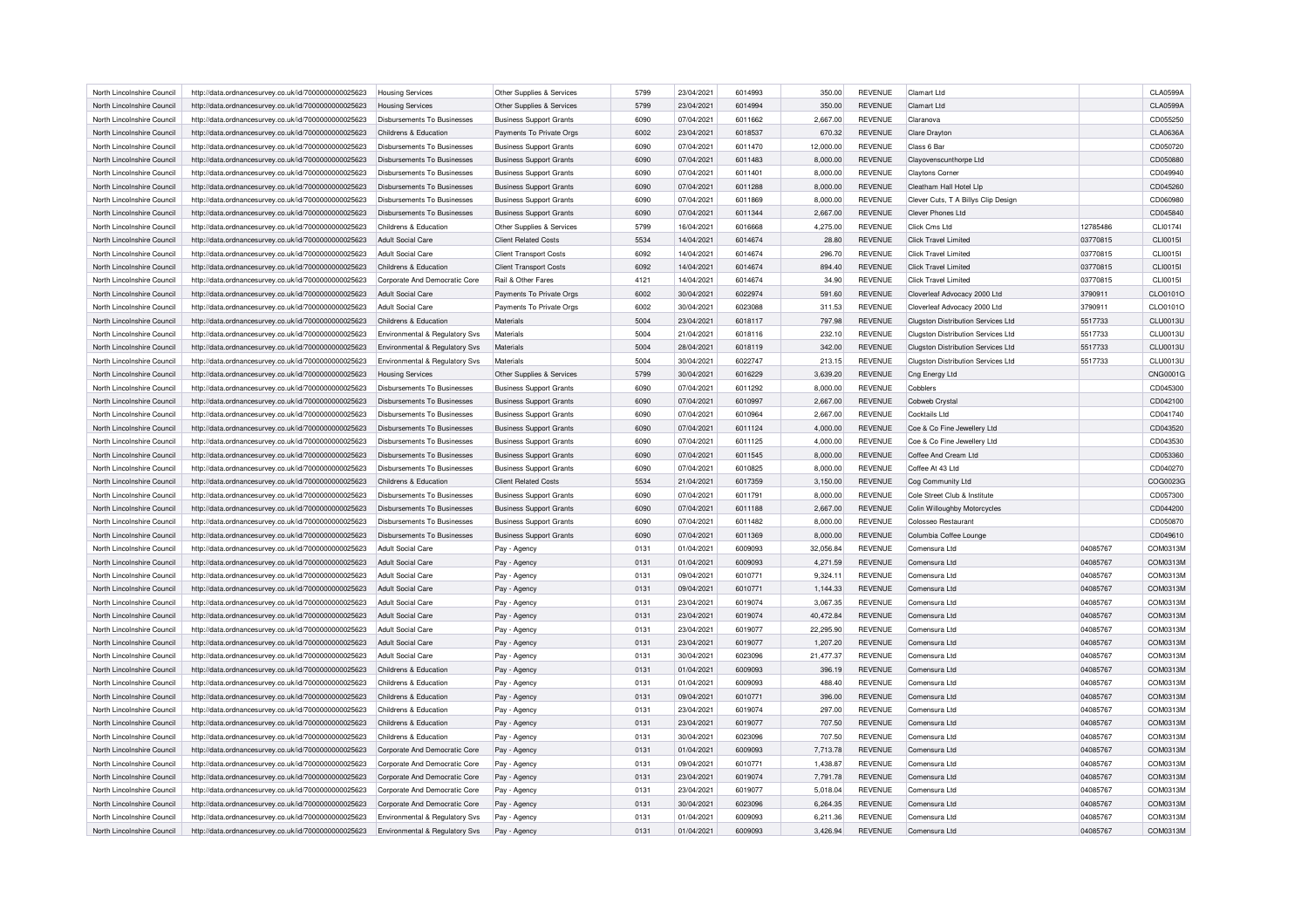| North Lincolnshire Council |                                                                                                              |                                    |                                |      |            |         |           |                |                                             |          |          |
|----------------------------|--------------------------------------------------------------------------------------------------------------|------------------------------------|--------------------------------|------|------------|---------|-----------|----------------|---------------------------------------------|----------|----------|
|                            | http://data.ordnancesurvey.co.uk/id/7000000000025623                                                         | Environmental & Regulatory Svs     | Pay - Agency                   | 0131 | 09/04/2021 | 6010771 | 3,076.38  | <b>REVENUE</b> | Comensura Ltd                               | 04085767 | COM0313M |
| North Lincolnshire Council | http://data.ordnancesurvey.co.uk/id/7000000000025623                                                         | Environmental & Regulatory Svs     | Pay - Agency                   | 0131 | 23/04/2021 | 6019074 | 4,981.71  | <b>REVENUE</b> | Comensura Ltd                               | 04085767 | COM0313M |
| North Lincolnshire Council | http://data.ordnancesurvey.co.uk/id/7000000000025623                                                         | Environmental & Regulatory Svs     | Pay - Agency                   | 0131 | 23/04/2021 | 6019074 | 5.322.24  | <b>REVENUE</b> | Comensura Ltd                               | 04085767 | COM0313M |
| North Lincolnshire Council | http://data.ordnancesurvey.co.uk/id/7000000000025623                                                         | Environmental & Regulatory Svs     | Pay - Agency                   | 0131 | 23/04/2021 | 6019077 | 3,663.24  | <b>REVENUE</b> | Comensura Ltd                               | 04085767 | COM0313M |
| North Lincolnshire Council | http://data.ordnancesurvey.co.uk/id/7000000000025623                                                         | Environmental & Regulatory Svs     | Pay - Agency                   | 0131 | 23/04/2021 | 6019077 | 6,980.58  | <b>REVENUE</b> | Comensura Ltd                               | 04085767 | COM0313M |
| North Lincolnshire Council | http://data.ordnancesurvey.co.uk/id/7000000000025623                                                         | Environmental & Regulatory Svs     | Pay - Agency                   | 0131 | 30/04/2021 | 6023096 | 1,610.28  | <b>REVENUE</b> | Comensura Ltd                               | 04085767 | COM0313M |
| North Lincolnshire Council | http://data.ordnancesurvey.co.uk/id/7000000000025623                                                         | Environmental & Regulatory Svs     | Pay - Agency                   | 0131 | 30/04/2021 | 6023096 | 1,428.36  | <b>REVENUE</b> | Comensura Ltd                               | 04085767 | COM0313M |
| North Lincolnshire Council | http://data.ordnancesurvey.co.uk/id/7000000000025623                                                         | Public Health                      | Pay - Agency                   | 0131 | 09/04/2021 | 6010771 | 2,365.61  | <b>REVENUE</b> | Comensura Ltd                               | 04085767 | COM0313M |
| North Lincolnshire Council | http://data.ordnancesurvey.co.uk/id/7000000000025623                                                         | Public Health                      | Pay - Agency                   | 0131 | 23/04/2021 | 6019074 | 3,198.80  | <b>REVENUE</b> | Comensura Ltd                               | 04085767 | COM0313M |
| North Lincolnshire Council | http://data.ordnancesurvey.co.uk/id/7000000000025623                                                         | Public Health                      | Pay - Agency                   | 0131 | 23/04/2021 | 6019077 | 1,192.95  | <b>REVENUE</b> | Comensura I td                              | 04085767 | COM0313M |
| North Lincolnshire Council | http://data.ordnancesurvey.co.uk/id/7000000000025623                                                         | Public Health                      | Pay - Agency                   | 0131 | 30/04/2021 | 6023096 | 4,230.08  | <b>REVENUE</b> | Comensura Ltd                               | 04085767 | COM0313M |
| North Lincolnshire Council | http://data.ordnancesurvey.co.uk/id/7000000000025623                                                         | Disbursements To Businesses        | <b>Business Support Grants</b> | 6090 | 16/04/2021 | 6017264 | 1,401.00  | <b>REVENUE</b> | Comfy Kitty Cattery                         |          | CD068350 |
| North Lincolnshire Council | http://data.ordnancesurvey.co.uk/id/7000000000025623                                                         | <b>Disbursements To Businesses</b> | <b>Business Support Grants</b> | 6090 | 16/04/2021 | 6017265 | 1,468.00  | <b>REVENUE</b> | Comfy Kitty Cattery                         |          | CD068350 |
| North Lincolnshire Council | http://data.ordnancesurvey.co.uk/id/7000000000025623                                                         | Childrens & Education              | Payments To Private Orgs       | 6002 | 07/04/2021 | 6010347 | 465.00    | <b>REVENUE</b> | Community Accord                            |          | COM0298M |
| North Lincolnshire Council | http://data.ordnancesurvey.co.uk/id/7000000000025623                                                         | <b>Disbursements To Businesses</b> | <b>Business Support Grants</b> | 6090 | 07/04/2021 | 6011071 | 8,000.00  | <b>REVENUE</b> | Community Barber Shop                       |          | CD042950 |
| North Lincolnshire Council | http://data.ordnancesurvey.co.uk/id/7000000000025623                                                         | Disbursements To Businesses        | <b>Business Support Grants</b> | 6090 | 07/04/2021 | 6010901 | 8.000.00  | <b>REVENUE</b> | Community Heritage Arts & Media Project Ltd |          | CD041060 |
| North Lincolnshire Council | http://data.ordnancesurvey.co.uk/id/7000000000025623                                                         | Adult Social Care                  | Other Professional Fees        | 5829 | 09/04/2021 | 6010535 | 288.00    | <b>REVENUE</b> | Complete Care Uk Ltd                        |          | COM0520M |
| North Lincolnshire Council |                                                                                                              | <b>Adult Social Care Capital</b>   | Furniture & Fittings           | A097 |            | 6018850 |           | CAPITAL        |                                             | 3045607  | AQU0001U |
|                            | http://data.ordnancesurvey.co.uk/id/7000000000025623                                                         |                                    |                                |      | 23/04/2021 |         | 1,651.90  |                | Complete Office Solutions (Uk) Ltd          |          |          |
| North Lincolnshire Council | http://data.ordnancesurvey.co.uk/id/7000000000025623                                                         | Culture, Env, Reg & Planning Cap   | Furniture & Fittings           | A097 | 09/04/2021 | 6013468 | 278.00    | CAPITAL        | Complete Office Solutions (Uk) Ltd          | 3045607  | AQU0001U |
| North Lincolnshire Council | http://data.ordnancesurvey.co.uk/id/7000000000025623                                                         | Culture, Env, Reg & Planning Cap   | Furniture & Fittings           | A097 | 09/04/2021 | 6013472 | 15.081.15 | CAPITAL        | Complete Office Solutions (Uk) Ltd          | 3045607  | AQU0001U |
| North Lincolnshire Council | http://data.ordnancesurvey.co.uk/id/7000000000025623                                                         | Non Distributed Costs              | Other Supplies & Services      | 5799 | 09/04/2021 | 6013469 | 2,100.00  | <b>REVENUE</b> | Complete Office Solutions (Uk) Ltd          | 3045607  | AQU0001U |
| North Lincolnshire Council | http://data.ordnancesurvey.co.uk/id/7000000000025623                                                         | Non Distributed Costs              | Other Supplies & Services      | 5799 | 09/04/2021 | 6013474 | 2,800.00  | <b>REVENUE</b> | Complete Office Solutions (Uk) Ltd          | 3045607  | AQU0001U |
| North Lincolnshire Council | http://data.ordnancesurvey.co.uk/id/7000000000025623                                                         | Childrens & Education              | Payments To Private Orgs       | 6002 | 14/04/2021 | 6013975 | 39,421.36 | <b>REVENUE</b> | Coneygarth Farm Day Nursery                 |          | CON0013N |
| North Lincolnshire Council | http://data.ordnancesurvey.co.uk/id/7000000000025623                                                         | Childrens & Education              | Payments To Private Orgs       | 6002 | 28/04/2021 | 6021439 | 3,180.87  | <b>REVENUE</b> | Coneygarth Farm Day Nursery                 |          | CON0013N |
| North Lincolnshire Council | http://data.ordnancesurvey.co.uk/id/7000000000025623                                                         | Childrens & Education              | It Software-Maintenance        | 5053 | 07/04/2021 | 6009584 | 16,800.00 | <b>REVENUE</b> | Confirm Solutions Limited                   | 12838751 | CON0399N |
| North Lincolnshire Council | http://data.ordnancesurvey.co.uk/id/7000000000025623                                                         | Disbursements To Businesses        | <b>Business Support Grants</b> | 6090 | 07/04/2021 | 6011406 | 18,000.00 | <b>REVENUE</b> | Conon Properties Ltd                        |          | CD049990 |
| North Lincolnshire Council | http://data.ordnancesurvey.co.uk/id/7000000000025623                                                         | Childrens & Education              | Other Premises Costs           | 3390 | 23/04/2021 | 6019388 | 390.00    | <b>REVENUE</b> | Containerking Ltd                           | 3402386  | CON0338N |
| North Lincolnshire Council | http://data.ordnancesurvey.co.uk/id/7000000000025623                                                         | Childrens & Education              | <b>Other Premises Costs</b>    | 3390 | 30/04/2021 | 6023285 | 396.00    | <b>REVENUE</b> | Containerking Ltd                           | 3402386  | CON0338N |
| North Lincolnshire Council | http://data.ordnancesurvey.co.uk/id/7000000000025623                                                         | Childrens & Education              | <b>Other Premises Costs</b>    | 3390 | 30/04/2021 | 6023286 | 312.00    | <b>REVENUE</b> | Containerking Ltd                           | 3402386  | CON0338N |
| North Lincolnshire Council | http://data.ordnancesurvey.co.uk/id/7000000000025623                                                         | Non Distributed Costs              | Other Supplies & Services      | 5799 |            | 6018389 | 864.00    | <b>REVENUE</b> | Containerking Ltd                           |          |          |
|                            |                                                                                                              |                                    |                                |      | 21/04/2021 |         |           |                |                                             | 3402386  | CON0338N |
| North Lincolnshire Council | http://data.ordnancesurvey.co.uk/id/7000000000025623                                                         | <b>Disbursements To Businesses</b> | <b>Business Support Grants</b> | 6090 | 07/04/2021 | 6011243 | 2,667.00  | <b>REVENUE</b> | Conway Smith Photography                    |          | CD044800 |
| North Lincolnshire Council | http://data.ordnancesurvey.co.uk/id/7000000000025623                                                         | Childrens & Education              | <b>Client Related Costs</b>    | 5534 | 30/04/2021 | 6023395 | 1.380.50  | <b>REVENUE</b> | Corambaaf                                   | 09697712 | COR0183R |
| North Lincolnshire Council | http://data.ordnancesurvey.co.uk/id/7000000000025623                                                         | <b>Disbursements To Businesses</b> | <b>Business Support Grants</b> | 6090 | 07/04/2021 | 6011363 | 8,000.00  | <b>REVENUE</b> | Corner House Beauty And Hair                |          | CD046030 |
| North Lincolnshire Council |                                                                                                              | <b>Adult Social Care</b>           | Gas                            | 3101 | 30/04/2021 | 6019711 | 1,000.79  | <b>REVENUE</b> | Corona Energy Retail 4 Ltd                  | 2798334  | COR0300R |
| North Lincolnshire Council | http://data.ordnancesurvey.co.uk/id/7000000000025623<br>http://data.ordnancesurvey.co.uk/id/7000000000025623 | <b>Adult Social Care</b>           | Gas                            | 3101 | 30/04/2021 | 6019719 | 819.44    | <b>REVENUE</b> | Corona Energy Retail 4 Ltd                  | 2798334  | COR0300R |
| North Lincolnshire Council |                                                                                                              |                                    | Gas                            | 3101 |            | 6019735 |           | <b>REVENUE</b> |                                             |          |          |
|                            | http://data.ordnancesurvey.co.uk/id/7000000000025623                                                         | <b>Adult Social Care</b>           |                                |      | 30/04/2021 |         | 490.48    |                | Corona Energy Retail 4 Ltd                  | 2798334  | COR0300R |
| North Lincolnshire Council | http://data.ordnancesurvey.co.uk/id/7000000000025623                                                         | Childrens & Education              | Gas                            | 3101 | 28/04/2021 | 6019730 | 583.66    | <b>REVENUE</b> | Corona Energy Retail 4 Ltd                  | 2798334  | COR0300R |
| North Lincolnshire Council | http://data.ordnancesurvey.co.uk/id/7000000000025623                                                         | Childrens & Education              | Gas                            | 3101 | 30/04/2021 | 6019651 | 473.55    | <b>REVENUE</b> | Corona Energy Retail 4 Ltd                  | 2798334  | COR0300R |
| North Lincolnshire Council | http://data.ordnancesurvey.co.uk/id/7000000000025623                                                         | Childrens & Education              | Gas                            | 3101 | 30/04/2021 | 6019691 |           | <b>REVENUE</b> | Corona Energy Retail 4 Ltd                  | 2798334  | COR0300R |
| North Lincolnshire Council | http://data.ordnancesurvey.co.uk/id/7000000000025623                                                         | Childrens & Education              | Gas                            | 3101 | 30/04/2021 | 6019724 | 415.99    | <b>REVENUE</b> | Corona Energy Retail 4 Ltd                  | 2798334  | COR0300R |
| North Lincolnshire Council | http://data.ordnancesurvey.co.uk/id/7000000000025623                                                         | Childrens & Education              | Gas                            | 3101 | 30/04/2021 | 6019737 | 308.37    | <b>REVENUE</b> | Corona Energy Retail 4 Ltd                  | 2798334  | COR0300R |
| North Lincolnshire Council | http://data.ordnancesurvey.co.uk/id/7000000000025623                                                         | Childrens & Education              | Gas                            | 3101 | 30/04/2021 | 6019745 | 392.03    | <b>REVENUE</b> | Corona Energy Retail 4 Ltd                  | 2798334  | COR0300R |
| North Lincolnshire Council | http://data.ordnancesurvey.co.uk/id/7000000000025623                                                         | Childrens & Education              | Gas                            | 3101 | 30/04/2021 | 6023211 | 301.64    | <b>REVENUE</b> | Corona Energy Retail 4 Ltd                  | 2798334  | COR0300R |
| North Lincolnshire Council | http://data.ordnancesurvey.co.uk/id/7000000000025623                                                         | Childrens & Education              | Gas                            | 3101 | 30/04/2021 | 6023212 | 395.42    | <b>REVENUE</b> | Corona Energy Retail 4 Ltd                  | 2798334  | COR0300R |
| North Lincolnshire Council | http://data.ordnancesurvey.co.uk/id/7000000000025623                                                         | Childrens & Education              | Gas                            | 3101 | 30/04/2021 | 6023213 | 480.82    | <b>REVENUE</b> | Corona Energy Retail 4 Ltd                  | 2798334  | COR0300R |
| North Lincolnshire Council | http://data.ordnancesurvey.co.uk/id/7000000000025623                                                         | Corporate And Democratic Core      | Gas                            | 3101 | 30/04/2021 | 6019655 | 771.53    | <b>REVENUE</b> | Corona Energy Retail 4 Ltd                  | 2798334  | COR0300R |
| North Lincolnshire Council | http://data.ordnancesurvey.co.uk/id/7000000000025623                                                         | Corporate And Democratic Core      | Gas                            | 3101 | 30/04/2021 | 6019694 | 2,343.70  | <b>REVENUE</b> | Corona Energy Retail 4 Ltd                  | 2798334  | COR0300R |
| North Lincolnshire Council | http://data.ordnancesurvey.co.uk/id/7000000000025623                                                         | Corporate And Democratic Core      | Gas                            | 3101 | 30/04/2021 | 6019715 | 676.90    | <b>REVENUE</b> | Corona Energy Retail 4 Ltd                  | 2798334  | COR0300R |
| North Lincolnshire Council | http://data.ordnancesurvey.co.uk/id/7000000000025623                                                         | Corporate And Democratic Core      | Gas                            | 3101 | 30/04/2021 | 6019739 | 707.26    | <b>REVENUE</b> | Corona Energy Retail 4 Ltd                  | 2798334  | COR0300R |
| North Lincolnshire Council | http://data.ordnancesurvey.co.uk/id/7000000000025623                                                         | Culture & Related Services         | Gas                            | 3101 | 30/04/2021 | 6019654 | 353.16    | <b>REVENUE</b> | Corona Energy Retail 4 Ltd                  | 2798334  | COR0300R |
| North Lincolnshire Council | http://data.ordnancesurvey.co.uk/id/7000000000025623                                                         | Culture & Related Services         | Gas                            | 3101 | 30/04/2021 | 6019663 | 284.77    | <b>REVENUE</b> | Corona Energy Retail 4 Ltd                  | 2798334  | COR0300R |
| North Lincolnshire Council | http://data.ordnancesurvey.co.uk/id/7000000000025623                                                         | Culture & Related Services         | Gas                            | 3101 | 30/04/2021 | 6019667 | 690.05    | <b>REVENUE</b> | Corona Energy Retail 4 Ltd                  | 2798334  | COR0300R |
| North Lincolnshire Council | http://data.ordnancesurvey.co.uk/id/7000000000025623                                                         | Culture & Related Services         | Gas                            | 3101 | 30/04/2021 | 6019675 | 304.80    | <b>REVENUE</b> | Corona Energy Retail 4 Ltd                  | 2798334  | COR0300R |
| North Lincolnshire Council | http://data.ordnancesurvey.co.uk/id/7000000000025623                                                         | Culture & Related Services         | Gas                            | 3101 | 30/04/2021 | 6019685 | 1.663.48  | <b>REVENUE</b> | Corona Energy Retail 4 Ltd                  | 2798334  | COR0300R |
| North Lincolnshire Council | http://data.ordnancesurvey.co.uk/id/7000000000025623                                                         | Culture & Related Services         | Gas                            | 3101 | 30/04/2021 | 6019688 | 1.362.10  | <b>REVENUE</b> | Corona Energy Retail 4 Ltd                  | 2798334  | COR0300R |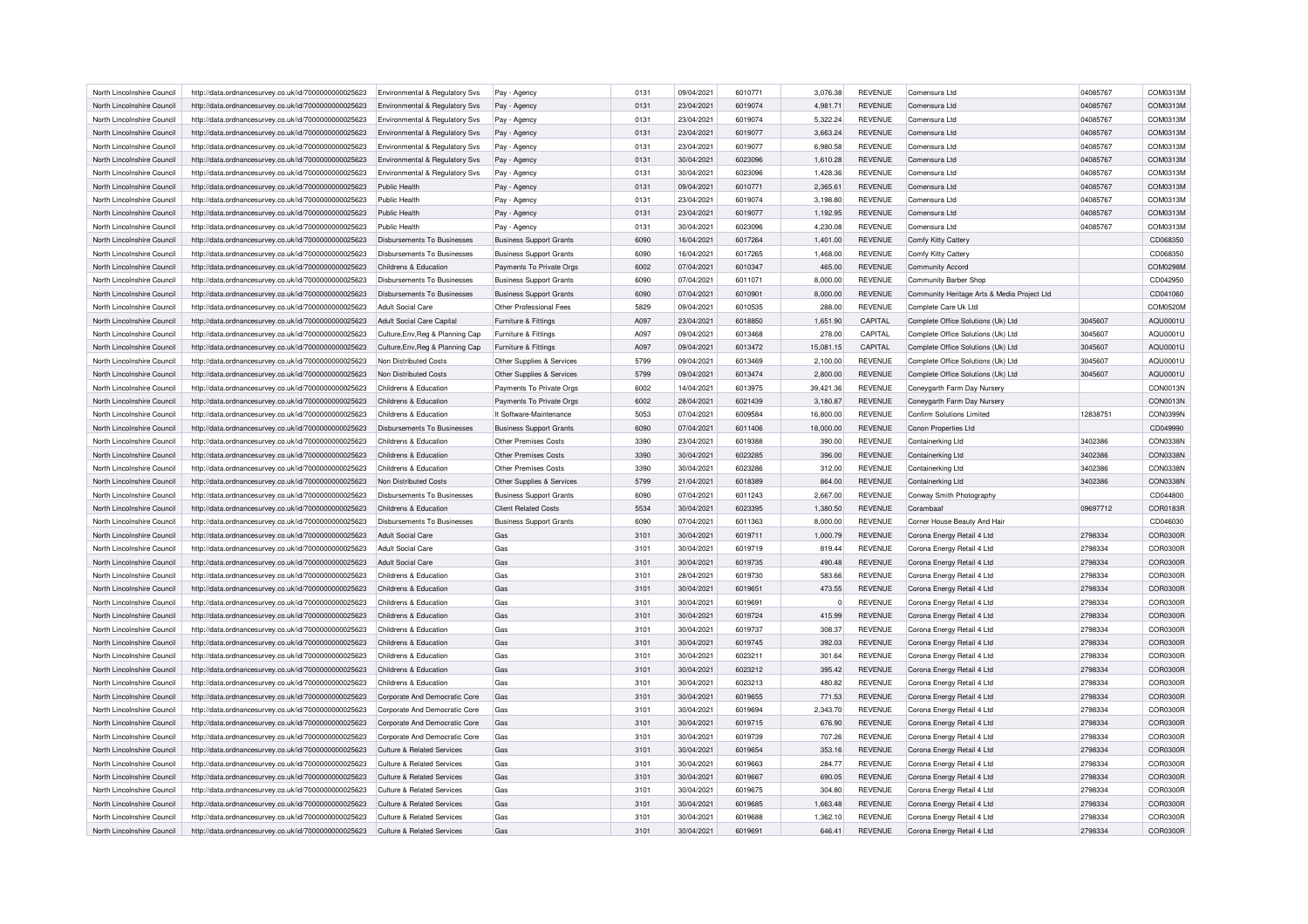| North Lincolnshire Council | http://data.ordnancesurvey.co.uk/id/7000000000025623 | Culture & Related Services                 | Gas                                                        | 3101 | 30/04/2021 | 6019716 | 294.89         | <b>REVENUE</b> | Corona Energy Retail 4 Ltd                   | 2798334  | COR0300R |
|----------------------------|------------------------------------------------------|--------------------------------------------|------------------------------------------------------------|------|------------|---------|----------------|----------------|----------------------------------------------|----------|----------|
| North Lincolnshire Council | http://data.ordnancesurvey.co.uk/id/7000000000025623 | <b>Culture &amp; Related Services</b>      | Gas                                                        | 3101 | 30/04/2021 | 6019726 | 759.03         | <b>REVENUE</b> | Corona Energy Retail 4 Ltd                   | 2798334  | COR0300R |
| North Lincolnshire Council | http://data.ordnancesurvey.co.uk/id/7000000000025623 | Culture & Related Services                 | Gas                                                        | 3101 | 30/04/2021 | 6019727 | 498.54         | <b>REVENUE</b> | Corona Energy Retail 4 Ltd                   | 2798334  | COR0300R |
| North Lincolnshire Council | http://data.ordnancesurvey.co.uk/id/7000000000025623 | Culture & Related Services                 | Gas                                                        | 3101 | 30/04/2021 | 6019731 | 314.70         | <b>REVENUE</b> | Corona Energy Retail 4 Ltd                   | 2798334  | COR0300R |
| North Lincolnshire Council | http://data.ordnancesurvey.co.uk/id/7000000000025623 | <b>Culture &amp; Related Services</b>      | Gas                                                        | 3101 | 30/04/2021 | 6019736 | 343.70         | <b>REVENUE</b> | Corona Energy Retail 4 Ltd                   | 2798334  | COR0300R |
| North Lincolnshire Council | http://data.ordnancesurvey.co.uk/id/7000000000025623 | Culture & Related Services                 | Gas                                                        | 3101 | 30/04/2021 | 6019740 | 2.122.21       | <b>REVENUE</b> | Corona Energy Retail 4 Ltd                   | 2798334  | COR0300R |
| North Lincolnshire Council | http://data.ordnancesurvey.co.uk/id/7000000000025623 | <b>Culture &amp; Related Services</b>      | Gas                                                        | 3101 | 30/04/2021 | 6023135 | 472.69         | <b>REVENUE</b> | Corona Energy Retail 4 Ltd                   | 2798334  | COR0300R |
| North Lincolnshire Council | http://data.ordnancesurvey.co.uk/id/7000000000025623 | <b>Environmental &amp; Regulatory Sys</b>  | Gas                                                        | 3101 | 30/04/2021 | 6019720 | 317.37         | <b>REVENUE</b> | Corona Energy Retail 4 Ltd                   | 2798334  | COR0300R |
| North Lincolnshire Council | http://data.ordnancesurvey.co.uk/id/7000000000025623 | Environmental & Regulatory Svs             | Gas                                                        | 3101 | 30/04/2021 | 6019732 | 530.06         | <b>REVENUE</b> | Corona Energy Retail 4 Ltd                   | 2798334  | COR0300R |
| North Lincolnshire Council | http://data.ordnancesurvey.co.uk/id/7000000000025623 | Environmental & Regulatory Svs             | Gas                                                        | 3101 | 30/04/2021 | 6019742 | 450.70         | <b>REVENUE</b> | Corona Energy Retail 4 Ltd                   | 2798334  | COR0300R |
| North Lincolnshire Council | http://data.ordnancesurvey.co.uk/id/7000000000025623 | Environmental & Regulatory Svs             | Gas                                                        | 3101 | 30/04/2021 | 6019743 | 2,053.05       | <b>REVENUE</b> | Corona Energy Retail 4 Ltd                   | 2798334  | COR0300R |
| North Lincolnshire Council | http://data.ordnancesurvey.co.uk/id/7000000000025623 | Fin&Inv I&E                                | Gas                                                        | 3101 | 30/04/2021 | 6019666 | 136.67         | <b>REVENUE</b> | Corona Energy Retail 4 Ltd                   | 2798334  | COR0300R |
| North Lincolnshire Council |                                                      | Fin&Inv I&E                                | Gas                                                        | 3101 | 30/04/2021 | 6019666 | 290.42         | <b>REVENUE</b> |                                              | 2798334  | COR0300R |
|                            | http://data.ordnancesurvey.co.uk/id/7000000000025623 |                                            |                                                            |      |            |         |                |                | Corona Energy Retail 4 Ltd                   |          |          |
| North Lincolnshire Council | http://data.ordnancesurvey.co.uk/id/7000000000025623 | Fin&Inv I&E                                | Gas                                                        | 3101 | 30/04/2021 | 6019673 | $\overline{0}$ | <b>REVENUE</b> | Corona Energy Retail 4 Ltd                   | 2798334  | COR0300R |
| North Lincolnshire Council | http://data.ordnancesurvey.co.uk/id/7000000000025623 | Fin&Inv I&E                                | Gas                                                        | 3101 | 30/04/2021 | 6019689 | 563.94         | <b>REVENUE</b> | Corona Energy Retail 4 Ltd                   | 2798334  | COR0300R |
| North Lincolnshire Council | http://data.ordnancesurvey.co.uk/id/7000000000025623 | Fin&Inv I&E                                | Gas                                                        | 3101 | 30/04/2021 | 6019741 | 304.05         | <b>REVENUE</b> | Corona Energy Retail 4 Ltd                   | 2798334  | COR0300R |
| North Lincolnshire Council | http://data.ordnancesurvey.co.uk/id/7000000000025623 | Fin&Inv I&E                                | Gas                                                        | 3101 | 30/04/2021 | 6023216 | 300.13         | <b>REVENUE</b> | Corona Energy Retail 4 Ltd                   | 2798334  | COR0300R |
| North Lincolnshire Council | http://data.ordnancesurvey.co.uk/id/7000000000025623 | Fin&Inv I&E                                | Gas                                                        | 3101 | 30/04/2021 | 6023217 | 344.97         | <b>REVENUE</b> | Corona Energy Retail 4 Ltd                   | 2798334  | COR0300R |
| North Lincolnshire Council | http://data.ordnancesurvey.co.uk/id/7000000000025623 | Highways & Transport                       | Gas                                                        | 3101 | 30/04/2021 | 6019723 | 816.21         | <b>REVENUE</b> | Corona Energy Retail 4 Ltd                   | 2798334  | COR0300R |
| North Lincolnshire Council | http://data.ordnancesurvey.co.uk/id/7000000000025623 | Non Distributed Costs                      | Gas                                                        | 3101 | 30/04/2021 | 6019673 | 758.35         | <b>REVENUE</b> | Corona Energy Retail 4 Ltd                   | 2798334  | COR0300R |
| North Lincolnshire Council | http://data.ordnancesurvey.co.uk/id/7000000000025623 | Non Distributed Costs                      | Gas                                                        | 3101 | 30/04/2021 | 6019701 | 935.47         | <b>REVENUE</b> | Corona Energy Retail 4 Ltd                   | 2798334  | COR0300R |
| North Lincolnshire Council | http://data.ordnancesurvey.co.uk/id/7000000000025623 | Non Distributed Costs                      | Gas                                                        | 3101 | 30/04/2021 | 6019722 | 436.44         | <b>REVENUE</b> | Corona Energy Retail 4 Ltd                   | 2798334  | COR0300R |
| North Lincolnshire Council | http://data.ordnancesurvey.co.uk/id/7000000000025623 | Non Distributed Costs                      | Gas                                                        | 3101 | 30/04/2021 | 6019728 | 882.03         | <b>REVENUE</b> | Corona Energy Retail 4 Ltd                   | 2798334  | COR0300R |
| North Lincolnshire Council | http://data.ordnancesurvey.co.uk/id/7000000000025623 | Non Distributed Costs                      | Gas                                                        | 3101 | 30/04/2021 | 6019747 | 279.14         | <b>REVENUE</b> | Corona Energy Retail 4 Ltd                   | 2798334  | COR0300R |
| North Lincolnshire Council | http://data.ordnancesurvey.co.uk/id/7000000000025623 | <b>Disbursements To Businesses</b>         | <b>Business Support Grants</b>                             | 6090 | 07/04/2021 | 6011746 | 2,667.00       | <b>REVENUE</b> | Corridans                                    |          | CD056630 |
| North Lincolnshire Council | http://data.ordnancesurvey.co.uk/id/7000000000025623 | <b>Disbursements To Businesses</b>         | <b>Business Support Grants</b>                             | 6090 | 07/04/2021 | 6011476 | 8,000.00       | <b>REVENUE</b> | Cosarove                                     |          | CD050810 |
| North Lincolnshire Council | http://data.ordnancesurvey.co.uk/id/7000000000025623 | Disbursements To Businesses                | <b>Business Support Grants</b>                             | 6090 | 01/04/2021 | 6009138 | 3,143.00       | <b>REVENUE</b> | Costa Coffee T/A J & S Venture Ltd           |          | CD068050 |
| North Lincolnshire Council | http://data.ordnancesurvey.co.uk/id/7000000000025623 | <b>Disbursements To Businesses</b>         | <b>Business Support Grants</b>                             | 6090 | 01/04/2021 | 6009139 | 250.00         | <b>REVENUE</b> | Costa Coffee T/A J & S Venture Ltd           |          | CD068050 |
| North Lincolnshire Council | http://data.ordnancesurvey.co.uk/id/7000000000025623 | <b>Disbursements To Businesses</b>         | <b>Business Support Grants</b>                             | 6090 | 01/04/2021 | 6009140 | 3,000.00       | <b>REVENUE</b> | Costa Coffee T/A J & S Venture Ltd           |          | CD068050 |
| North Lincolnshire Council | http://data.ordnancesurvey.co.uk/id/7000000000025623 | Disbursements To Businesses                | <b>Business Support Grants</b>                             | 6090 | 01/04/2021 | 6009141 | 429.00         | <b>REVENUE</b> | Costa Coffee T/A J & S Venture Ltd           |          | CD068050 |
| North Lincolnshire Council | http://data.ordnancesurvey.co.uk/id/7000000000025623 | <b>Disbursements To Businesses</b>         | <b>Business Support Grants</b>                             | 6090 | 01/04/2021 | 6009142 | 2,000.00       | <b>REVENUE</b> | Costa Coffee T/A J & S Venture Ltd           |          | CD068050 |
| North Lincolnshire Council | http://data.ordnancesurvey.co.uk/id/7000000000025623 | <b>Disbursements To Businesses</b>         | <b>Business Support Grants</b>                             | 6090 | 01/04/2021 | 6009143 | 1,000.00       | <b>REVENUE</b> | Costa Coffee T/A J & S Venture Ltd           |          | CD068050 |
| North Lincolnshire Council | http://data.ordnancesurvey.co.uk/id/7000000000025623 | Disbursements To Businesses                | <b>Business Support Grants</b>                             | 6090 | 01/04/2021 | 6009144 | 1,000.00       | <b>REVENUE</b> | Costa Coffee T/A J & S Venture Ltd           |          | CD068050 |
| North Lincolnshire Council | http://data.ordnancesurvey.co.uk/id/7000000000025623 | <b>Disbursements To Businesses</b>         | <b>Business Support Grants</b>                             | 6090 | 01/04/2021 | 6009145 | 6,000.00       | <b>REVENUE</b> | Costa Coffee T/A J & S Venture Ltd           |          | CD068050 |
| North Lincolnshire Council | http://data.ordnancesurvey.co.uk/id/7000000000025623 | <b>Disbursements To Businesses</b>         | <b>Business Support Grants</b>                             | 6090 | 15/04/2021 | 6016578 | 12,000.00      | <b>REVENUE</b> | Costa Coffee T/A J & S Venture Ltd           |          | CD068050 |
| North Lincolnshire Council | http://data.ordnancesurvey.co.uk/id/7000000000025623 | Childrens & Education                      | <b>Client Related Costs</b>                                | 5534 | 05/05/2021 | 6023413 | 912.00         | <b>REVENUE</b> | Country Kids Nursery                         |          | COU0312U |
| North Lincolnshire Council | http://data.ordnancesurvey.co.uk/id/7000000000025623 | <b>Disbursements To Businesses</b>         | <b>Business Support Grants</b>                             | 6090 | 07/04/2021 | 6011591 | 2,667.00       | <b>REVENUE</b> | County Antiques And Interiors                |          | CD053850 |
| North Lincolnshire Council | http://data.ordnancesurvey.co.uk/id/7000000000025623 | Disbursements To Businesses                | <b>Business Support Grants</b>                             | 6090 | 21/04/2021 | 6018434 | 12,000.00      | <b>REVENUE</b> | County Gy Ltd                                |          | CD041330 |
| North Lincolnshire Council | http://data.ordnancesurvey.co.uk/id/7000000000025623 | Disbursements To Businesses                | <b>Business Support Grants</b>                             | 6090 | 21/04/2021 | 6018435 | 12,000.00      | <b>REVENUE</b> | County Gy Ltd                                |          | CD041340 |
| North Lincolnshire Council | http://data.ordnancesurvey.co.uk/id/7000000000025623 | <b>Disbursements To Businesses</b>         | <b>Business Support Grants</b>                             | 6090 | 07/04/2021 | 6011952 | 4,000.00       | <b>REVENUE</b> | <b>Courtesy Shoes Ltd</b>                    |          | CD067150 |
| North Lincolnshire Council | http://data.ordnancesurvey.co.uk/id/7000000000025623 | Adult Social Care                          |                                                            | 5003 | 30/04/2021 | 6022994 | 1,902.68       | <b>REVENUE</b> |                                              | 4319825  | COU0216U |
| North Lincolnshire Council | http://data.ordnancesurvey.co.uk/id/7000000000025623 | Disbursements To Businesses                | Equipment Maint.& Repair<br><b>Business Support Grants</b> | 6090 | 07/04/2021 | 6011754 | 2,667.00       | <b>REVENUE</b> | Courtney-Thorne<br>Cozee Ltd                 |          | CD056710 |
|                            |                                                      |                                            |                                                            | 5709 | 07/05/2021 | 6022672 | 1,500.00       | <b>REVENUE</b> |                                              |          | CRA0275A |
| North Lincolnshire Council | http://data.ordnancesurvey.co.uk/id/7000000000025623 | <b>Culture &amp; Related Services</b>      | Exhibitions/Events                                         |      |            |         |                |                | <b>Crafts Council</b>                        |          |          |
| North Lincolnshire Council | http://data.ordnancesurvey.co.uk/id/7000000000025623 | Disbursements To Businesses                | <b>Business Support Grants</b>                             | 6090 | 07/04/2021 | 6011316 | 2,667.00       | <b>REVENUE</b> | Cram Vape Ltd                                |          | CD045550 |
| North Lincolnshire Council | http://data.ordnancesurvey.co.uk/id/7000000000025623 | Disbursements To Businesses                | <b>Business Support Grants</b>                             | 6090 | 07/04/2021 | 6011500 | 2,667.00       | <b>REVENUE</b> | Crawford Lawnmowers Ltd                      |          | CD051060 |
| North Lincolnshire Council | http://data.ordnancesurvey.co.uk/id/7000000000025623 | <b>Disbursements To Businesses</b>         | <b>Business Support Grants</b>                             | 6090 | 07/04/2021 | 6011908 | 2,667.00       | <b>REVENUE</b> | Crawfords Countyside Salvage                 |          | CD061390 |
| North Lincolnshire Council | http://data.ordnancesurvey.co.uk/id/7000000000025623 | <b>Disbursements To Businesses</b>         | <b>Business Support Grants</b>                             | 6090 | 07/04/2021 | 6011451 | 2,667.00       | <b>REVENUE</b> | <b>Crawfords Shooting Supplies</b>           |          | CD050510 |
| North Lincolnshire Council | http://data.ordnancesurvey.co.uk/id/7000000000025623 | Disbursements To Businesses                | <b>Business Support Grants</b>                             | 6090 | 07/04/2021 | 6011142 | 8,000.00       | <b>REVENUE</b> | Create Hair Studio                           |          | CD043710 |
| North Lincolnshire Council | http://data.ordnancesurvey.co.uk/id/7000000000025623 | <b>Adult Social Care</b>                   | Payments To Private Orgs                                   | 6002 | 09/04/2021 | 6013376 | 119,447.19     | <b>REVENUE</b> | <b>Creative Support</b>                      |          | CRE0144E |
| North Lincolnshire Council | http://data.ordnancesurvey.co.uk/id/7000000000025623 | Adult Social Care                          | Payments To Private Orgs                                   | 6002 | 09/04/2021 | 6013376 | 10,930.29      | <b>REVENUE</b> | <b>Creative Support</b>                      |          | CRE0144E |
| North Lincolnshire Council | http://data.ordnancesurvey.co.uk/id/7000000000025623 | Adult Social Care                          | Payments To Private Orgs                                   | 6002 | 14/04/2021 | 6015171 | 5,552.92       | <b>REVENUE</b> | <b>Creative Support</b>                      |          | CRE0144E |
| North Lincolnshire Council | http://data.ordnancesurvey.co.uk/id/7000000000025623 | <b>Adult Social Care</b>                   | Payments To Private Orgs                                   | 6002 | 21/04/2021 | 6018404 | 20,565.78      | <b>REVENUE</b> | <b>Creative Support</b>                      |          | CRE0169E |
| North Lincolnshire Council | http://data.ordnancesurvey.co.uk/id/7000000000025623 | <b>Adult Social Care</b>                   | Payments To Private Orgs                                   | 6002 | 23/04/2021 | 6019171 | 20,565.78      | <b>REVENUE</b> | <b>Creative Support</b>                      |          | CRE0169E |
| North Lincolnshire Council | http://data.ordnancesurvey.co.uk/id/7000000000025623 | Other Expenditure & Income                 | Payments To Private Orgs                                   | 6002 | 09/04/2021 | 6013376 | 29,235.28      | <b>REVENUE</b> | <b>Creative Support</b>                      |          | CRE0144E |
| North Lincolnshire Council | http://data.ordnancesurvey.co.uk/id/7000000000025623 | Childrens & Education                      | <b>Client Related Costs</b>                                | 5534 | 06/05/2021 | 6016673 | 320.00         | <b>REVENUE</b> | Creative Therapy For Children & Young People |          | CD064600 |
| North Lincolnshire Council | http://data.ordnancesurvey.co.uk/id/7000000000025623 | <b>Environmental &amp; Requlatory Sys.</b> | Consultancy                                                | 5830 | 07/04/2021 | 6010288 | 2.025.00       | <b>REVENUE</b> | Crick Smith I td                             | 10730024 | CRI0087I |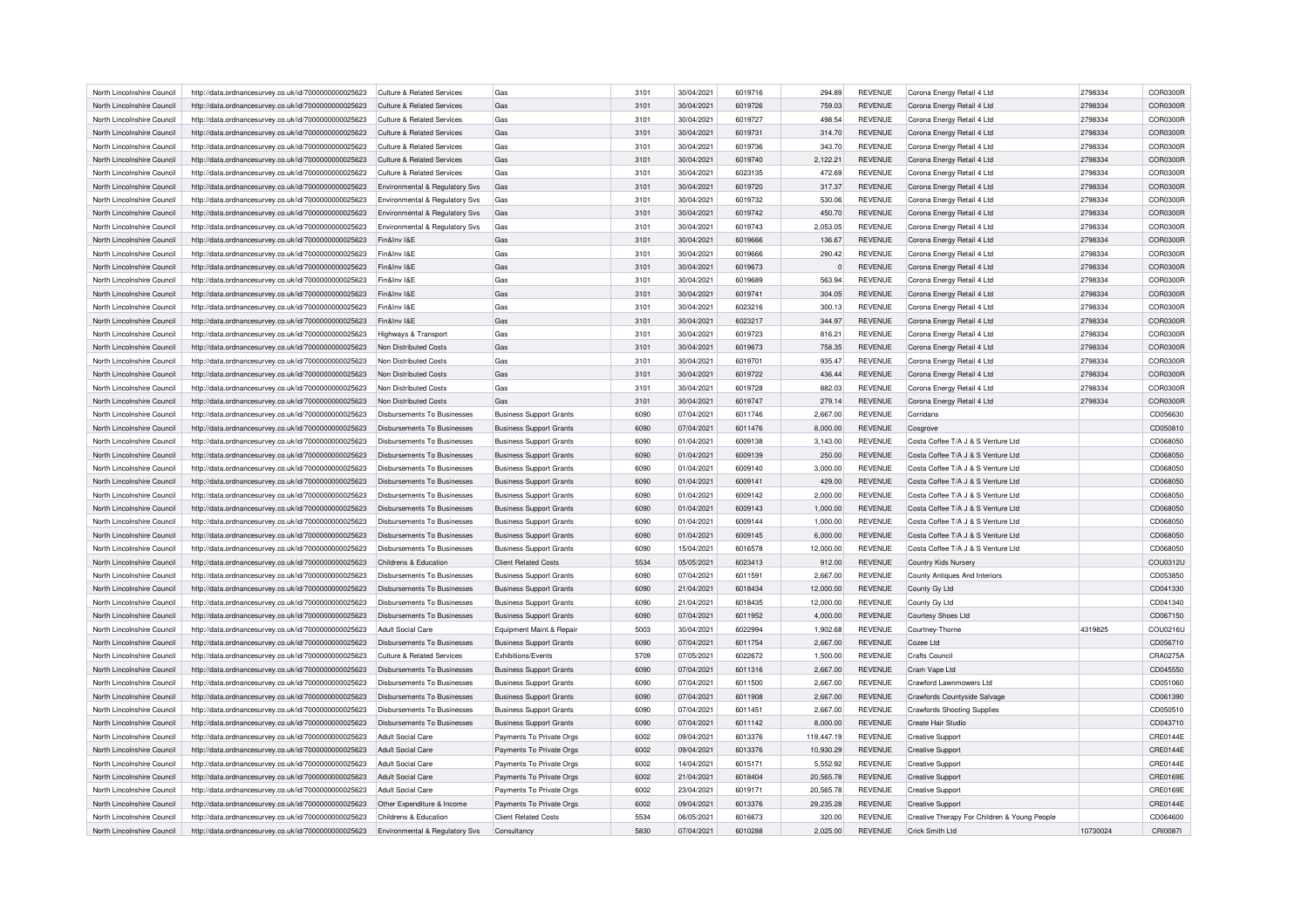| North Lincolnshire Council | http://data.ordnancesurvey.co.uk/id/7000000000025623                                                         | Environmental & Regulatory Svs     | Stock Purchases & Adjustments                                    | 5030 | 30/04/2021 | 6020919 | 2,456.52  | <b>REVENUE</b> | Cromwell Polythene Ltd                    | 2230104  | CRO0048O        |
|----------------------------|--------------------------------------------------------------------------------------------------------------|------------------------------------|------------------------------------------------------------------|------|------------|---------|-----------|----------------|-------------------------------------------|----------|-----------------|
| North Lincolnshire Council | http://data.ordnancesurvey.co.uk/id/7000000000025623                                                         | Disbursements To Businesses        | <b>Business Support Grants</b>                                   | 6090 | 07/04/2021 | 6011494 | 8,000.00  | <b>REVENUE</b> | <b>Crosby Barber</b>                      |          | CD051000        |
| North Lincolnshire Council | http://data.ordnancesurvey.co.uk/id/7000000000025623                                                         | Disbursements To Businesses        | <b>Business Support Grants</b>                                   | 6090 | 07/04/2021 | 6011674 | 8,000.00  | <b>REVENUE</b> | Crosby Bed And Breakfast                  |          | CD055410        |
| North Lincolnshire Council | http://data.ordnancesurvey.co.uk/id/7000000000025623                                                         | Disbursements To Businesses        | <b>Business Support Grants</b>                                   | 6090 | 07/04/2021 | 6011224 | 2,667.00  | <b>REVENUE</b> | <b>Crosby Community Associationg</b>      |          | CD044590        |
| North Lincolnshire Council | http://data.ordnancesurvey.co.uk/id/7000000000025623                                                         | Disbursements To Businesses        | <b>Business Support Grants</b>                                   | 6090 | 07/04/2021 | 6011927 | 8,000.00  | <b>REVENUE</b> | Crosby Utd Junior Football Club           |          | CD061580        |
| North Lincolnshire Council | http://data.ordnancesurvey.co.uk/id/7000000000025623                                                         | Disbursements To Businesses        | <b>Business Support Grants</b>                                   | 6090 | 07/04/2021 | 6011543 | 8,000.00  | <b>REVENUE</b> | Crossfit Scunthorpe                       |          | CD053340        |
| North Lincolnshire Council | http://data.ordnancesurvey.co.uk/id/7000000000025623                                                         | Disbursements To Businesses        | <b>Business Support Grants</b>                                   | 6090 | 07/04/2021 | 6011371 | 8,000.00  | <b>REVENUE</b> | Cross Keys Inn                            |          | CD049630        |
| North Lincolnshire Council | http://data.ordnancesurvey.co.uk/id/7000000000025623                                                         | Disbursements To Businesses        | <b>Business Support Grants</b>                                   | 6090 | 23/04/2021 | 6019244 | 467.00    | <b>REVENUE</b> | Crowle Bowls Club                         |          | CD068470        |
| North Lincolnshire Council | http://data.ordnancesurvey.co.uk/id/7000000000025623                                                         | Disbursements To Businesses        | <b>Business Support Grants</b>                                   | 6090 | 23/04/2021 | 6019246 | 1,334.00  | <b>REVENUE</b> | Crowle Bowls Club                         |          | CD068470        |
| North Lincolnshire Council | http://data.ordnancesurvey.co.uk/id/7000000000025623                                                         | <b>Disbursements To Businesses</b> | <b>Business Support Grants</b>                                   | 6090 | 23/04/2021 | 6019247 | 2,001.00  | <b>REVENUE</b> | Crowle Bowls Club                         |          | CD068470        |
| North Lincolnshire Council | http://data.ordnancesurvey.co.uk/id/7000000000025623                                                         | Disbursements To Businesses        | <b>Business Support Grants</b>                                   | 6090 | 23/04/2021 | 6019248 | 2,096.00  | <b>REVENUE</b> | Crowle Bowls Club                         |          | CD068470        |
| North Lincolnshire Council |                                                                                                              | Disbursements To Businesses        |                                                                  | 6090 | 23/04/2021 | 6019249 | 4,000.00  | <b>REVENUE</b> | Crowle Bowls Club                         |          | CD068470        |
| North Lincolnshire Council | http://data.ordnancesurvey.co.uk/id/7000000000025623<br>http://data.ordnancesurvey.co.uk/id/7000000000025623 | <b>Disbursements To Businesses</b> | <b>Business Support Grants</b><br><b>Business Support Grants</b> | 6090 | 23/04/2021 | 6019250 | 467.00    | <b>REVENUE</b> | Crowle Bowls Club                         |          | CD068470        |
|                            |                                                                                                              |                                    |                                                                  |      |            |         |           |                |                                           |          | CD068470        |
| North Lincolnshire Council | http://data.ordnancesurvey.co.uk/id/7000000000025623                                                         | Disbursements To Businesses        | <b>Business Support Grants</b>                                   | 6090 | 23/04/2021 | 6019251 | 8,000.00  | <b>REVENUE</b> | Crowle Bowls Club                         |          |                 |
| North Lincolnshire Council | http://data.ordnancesurvey.co.uk/id/7000000000025623                                                         | Disbursements To Businesses        | <b>Business Support Grants</b>                                   | 6090 | 07/04/2021 | 6011870 | 8,000.00  | <b>REVENUE</b> | Crowle Boxing Club - Mr Mark Lappin       |          | CD060990        |
| North Lincolnshire Council | http://data.ordnancesurvey.co.uk/id/7000000000025623                                                         | <b>Disbursements To Businesses</b> | <b>Business Support Grants</b>                                   | 6090 | 07/04/2021 | 6011657 | 8,000.00  | <b>REVENUE</b> | Crowle Community Hall                     |          | CD055200        |
| North Lincolnshire Council | http://data.ordnancesurvey.co.uk/id/7000000000025623                                                         | Disbursements To Businesses        | <b>Business Support Grants</b>                                   | 6090 | 07/04/2021 | 6010999 | 8,000.00  | <b>REVENUE</b> | Crowle & Ealand Playing Field Association |          | CD042130        |
| North Lincolnshire Council | http://data.ordnancesurvey.co.uk/id/7000000000025623                                                         | Disbursements To Businesses        | <b>Business Support Grants</b>                                   | 6090 | 07/04/2021 | 6010850 | 8,000.00  | <b>REVENUE</b> | Crowle Liberal Working Mens               |          | CD040540        |
| North Lincolnshire Council | http://data.ordnancesurvey.co.uk/id/7000000000025623                                                         | Culture & Related Services         | Other Supplies & Services                                        | 5799 | 16/04/2021 | 6016063 | 395.72    | <b>REVENUE</b> | Crowle Peatland Railway                   |          | CRO0463O        |
| North Lincolnshire Council | http://data.ordnancesurvey.co.uk/id/7000000000025623                                                         | Disbursements To Businesses        | <b>Business Support Grants</b>                                   | 6090 | 15/04/2021 | 6016561 | 8,000.00  | <b>REVENUE</b> | <b>Crowle Peatland Railway</b>            |          | CD067860        |
| North Lincolnshire Council | http://data.ordnancesurvey.co.uk/id/7000000000025623                                                         | <b>Planning Services</b>           | Payments To Voluntary Orgs                                       | 6001 | 05/05/2021 | 6018832 | 6,977.00  | <b>REVENUE</b> | Crowle Towc Colts Fc Mens                 |          | CRO0395O        |
| North Lincolnshire Council | http://data.ordnancesurvey.co.uk/id/7000000000025623                                                         | <b>Disbursements To Businesses</b> | <b>Business Support Grants</b>                                   | 6090 | 07/04/2021 | 6011185 | 8,000.00  | <b>REVENUE</b> | <b>Crowning Glory</b>                     |          | CD044170        |
| North Lincolnshire Council | http://data.ordnancesurvey.co.uk/id/7000000000025623                                                         | Disbursements To Businesses        | <b>Business Support Grants</b>                                   | 6090 | 07/04/2021 | 6010842 | 8,000.00  | <b>REVENUE</b> | Croxton House Bed And Breakfast           |          | CD040450        |
| North Lincolnshire Council | http://data.ordnancesurvey.co.uk/id/7000000000025623                                                         | Disbursements To Businesses        | <b>Business Support Grants</b>                                   | 6090 | 07/04/2021 | 6011187 | 4,000.00  | <b>REVENUE</b> | Crystal Scunthorpe Ltd                    |          | CD044190        |
| North Lincolnshire Council | http://data.ordnancesurvey.co.uk/id/7000000000025623                                                         | Disbursements To Businesses        | <b>Business Support Grants</b>                                   | 6090 | 07/04/2021 | 6011525 | 2,667.00  | <b>REVENUE</b> | <b>Ctd Enterprises Ltd</b>                |          | CD051330        |
| North Lincolnshire Council | http://data.ordnancesurvey.co.uk/id/7000000000025623                                                         | Highways & Transport               | Other Vehicle Costs                                              | 4005 | 21/04/2021 | 6018123 | 2,318.25  | <b>REVENUE</b> | Ctrack Ltd                                | 04643588 | CTR0001R        |
| North Lincolnshire Council | http://data.ordnancesurvey.co.uk/id/7000000000025623                                                         | Highways & Transport               | Other Vehicle Costs                                              | 4005 | 21/04/2021 | 6018127 | 2,318.25  | <b>REVENUE</b> | <b>Ctrack Ltd</b>                         | 04643588 | CTR0001R        |
| North Lincolnshire Council | http://data.ordnancesurvey.co.uk/id/7000000000025623                                                         | <b>Disbursements To Businesses</b> | <b>Business Support Grants</b>                                   | 6090 | 15/04/2021 | 6016562 | 2,667.00  | REVENUE        | <b>Cube Fitted Furniture</b>              |          | CD067870        |
| North Lincolnshire Council | http://data.ordnancesurvey.co.uk/id/7000000000025623                                                         | Disbursements To Businesses        | <b>Business Support Grants</b>                                   | 6090 | 07/04/2021 | 6011792 | 8,000.00  | <b>REVENUE</b> | Cuppacoff Ltd                             |          | CD057310        |
| North Lincolnshire Council | http://data.ordnancesurvey.co.uk/id/7000000000025623                                                         | Disbursements To Businesses        | <b>Business Support Grants</b>                                   | 6090 | 07/04/2021 | 6011259 | 2,667.00  | <b>REVENUE</b> | Cure Dm                                   |          | CD044960        |
| North Lincolnshire Council | http://data.ordnancesurvey.co.uk/id/7000000000025623                                                         | Disbursements To Businesses        | <b>Business Support Grants</b>                                   | 6090 | 07/04/2021 | 601128  | 8,000.00  | <b>REVENUE</b> | Curry Leaf Indian Restaurant Limited      |          | CD045190        |
| North Lincolnshire Council | http://data.ordnancesurvey.co.uk/id/7000000000025623                                                         | Childrens & Education              | <b>Client Related Costs</b>                                      | 5534 | 14/04/2021 | 6014945 | 346.65    | <b>REVENUE</b> | Currys Ltd                                |          | CUR0006R        |
| North Lincolnshire Council | http://data.ordnancesurvey.co.uk/id/7000000000025623                                                         | Disbursements To Businesses        | <b>Business Support Grants</b>                                   | 6090 | 07/04/2021 | 6011495 | 8,000.00  | <b>REVENUE</b> | Curtis Hair Studio                        |          | CD051010        |
| North Lincolnshire Council | http://data.ordnancesurvey.co.uk/id/7000000000025623                                                         | Disbursements To Businesses        | <b>Business Support Grants</b>                                   | 6090 | 07/04/2021 | 6011547 | 12,000.00 | REVENUE        | Curtis Of Lincoln Ltd                     |          | CD053380        |
| North Lincolnshire Council | http://data.ordnancesurvey.co.uk/id/7000000000025623                                                         | Childrens & Education              | Payments To Private Orgs                                         | 6002 | 30/04/2021 | 6023353 | 3,657.00  | <b>REVENUE</b> | Cygnet (Nw) Ltd                           | 4059699  | CYG0006G        |
| North Lincolnshire Council | http://data.ordnancesurvey.co.uk/id/7000000000025623                                                         | Childrens & Education              | Payments To Private Orgs                                         | 6002 | 30/04/2021 | 6023354 | 2,544.00  | <b>REVENUE</b> | Cygnet (Nw) Ltd                           | 4059699  | CYG0006G        |
| North Lincolnshire Council | http://data.ordnancesurvey.co.uk/id/7000000000025623                                                         | <b>Adult Social Care</b>           | Payments To Health Providers                                     | 6019 | 14/04/2021 | 6013582 | 5,500.00  | <b>REVENUE</b> | Cyngor Alcohol Information Service (Cais) |          | CYN0003N        |
|                            |                                                                                                              |                                    |                                                                  |      |            |         |           |                |                                           |          |                 |
| North Lincolnshire Council | http://data.ordnancesurvey.co.uk/id/7000000000025623                                                         | Disbursements To Businesses        | <b>Business Support Grants</b>                                   | 6090 | 07/04/2021 | 6011710 | 2,667.00  | <b>REVENUE</b> | Daisy Chain Florist                       |          | CD056150        |
| North Lincolnshire Council | http://data.ordnancesurvey.co.uk/id/7000000000025623                                                         | Childrens & Education              | Telephone Rent/Calls                                             | 5403 | 30/04/2021 | 6023280 | 523.29    | <b>REVENUE</b> | Daisy Communications Ltd                  | 4145329  | DAI00091        |
| North Lincolnshire Council | http://data.ordnancesurvey.co.uk/id/7000000000025623                                                         | Corporate And Democratic Core      | Telephone Rent/Calls                                             | 5403 | 30/04/2021 | 6023280 | 16,798.43 | <b>REVENUE</b> | Daisy Communications Ltd                  | 4145329  | DAI00091        |
| North Lincolnshire Council | http://data.ordnancesurvey.co.uk/id/7000000000025623                                                         | Environmental & Regulatory Svs     | Telephone Rent/Calls                                             | 5403 | 21/04/2021 | 6018052 | 623.05    | <b>REVENUE</b> | Daisy Communications Ltd                  | 4145329  | <b>DAI0009I</b> |
| North Lincolnshire Council | http://data.ordnancesurvey.co.uk/id/7000000000025623                                                         | <b>Disbursements To Businesses</b> | <b>Business Support Grants</b>                                   | 6090 | 07/04/2021 | 6011301 | 12,000.00 | <b>REVENUE</b> | Dandi'S Diner Ltd                         |          | CD045390        |
| North Lincolnshire Council | http://data.ordnancesurvey.co.uk/id/7000000000025623                                                         | Disbursements To Businesses        | <b>Business Support Grants</b>                                   | 6090 | 07/04/2021 | 6011643 | 8.000.00  | <b>REVENUE</b> | Daniel Antcliff Ltd                       |          | CD054810        |
| North Lincolnshire Council | http://data.ordnancesurvey.co.uk/id/7000000000025623                                                         | Disbursements To Businesses        | <b>Business Support Grants</b>                                   | 6090 | 07/04/2021 | 6011593 | 2,667.00  | <b>REVENUE</b> | Danton Fireplaces Ltd                     |          | CD053870        |
| North Lincolnshire Council | http://data.ordnancesurvey.co.uk/id/7000000000025623                                                         | Disbursements To Businesses        | <b>Business Support Grants</b>                                   | 6090 | 07/04/2021 | 6011462 | 8,000.00  | <b>REVENUE</b> | Dark Tribe Brewery Ltd                    |          | CD050620        |
| North Lincolnshire Council | http://data.ordnancesurvey.co.uk/id/7000000000025623                                                         | Childrens & Education              | <b>Legal Fees</b>                                                | 5823 | 16/04/2021 | 6016904 | 362.70    | <b>REVENUE</b> | David Briggs Associates Ltd               |          | DAV0244V        |
| North Lincolnshire Council | http://data.ordnancesurvey.co.uk/id/7000000000025623                                                         | Disbursements To Businesses        | <b>Business Support Grants</b>                                   | 6090 | 07/04/2021 | 6011677 | 2,667.00  | <b>REVENUE</b> | David Lee Photography Limited             |          | CD055440        |
| North Lincolnshire Council | http://data.ordnancesurvey.co.uk/id/7000000000025623                                                         | <b>Planning Services</b>           | <b>Other Premises Costs</b>                                      | 3390 | 14/04/2021 | 6013941 | 13,105.20 | <b>REVENUE</b> | David Samuel Management Ltd               |          | <b>SAM0300M</b> |
| North Lincolnshire Council | http://data.ordnancesurvey.co.uk/id/7000000000025623                                                         | Disbursements To Businesses        | <b>Business Support Grants</b>                                   | 6090 | 07/04/2021 | 6011217 | 2.667.00  | <b>REVENUE</b> | David Stirling T/A Stirling Photography   |          | CD044520        |
| North Lincolnshire Council | http://data.ordnancesurvey.co.uk/id/7000000000025623                                                         | Disbursements To Businesses        | <b>Business Support Grants</b>                                   | 6090 | 16/04/2021 | 6017244 | 934.00    | <b>REVENUE</b> | David Wardle T/A Jd Catering              |          | CD060700        |
| North Lincolnshire Council | http://data.ordnancesurvey.co.uk/id/7000000000025623                                                         | Environmental & Regulatory Svs     | <b>Equipment Purchase</b>                                        | 5001 | 30/04/2021 | 6022748 | 298.88    | <b>REVENUE</b> | Dawson Rentals Sweepers                   |          | DAW0036W        |
| North Lincolnshire Council | http://data.ordnancesurvey.co.uk/id/7000000000025623                                                         | Environmental & Regulatory Svs     | Other Vehicle Costs                                              | 4005 | 21/04/2021 | 6018129 | 3.956.00  | <b>REVENUE</b> | <b>Dawson Rentals Sweepers</b>            |          | DAW0036W        |
| North Lincolnshire Council | http://data.ordnancesurvey.co.uk/id/7000000000025623                                                         | Environmental & Regulatory Svs     | Other Vehicle Costs                                              | 4005 | 21/04/2021 | 6018130 | 3,128.00  | <b>REVENUE</b> | <b>Dawson Rentals Sweepers</b>            |          | DAW0036W        |
| North Lincolnshire Council | http://data.ordnancesurvey.co.uk/id/7000000000025623                                                         | Environmental & Regulatory Svs     | Other Vehicle Costs                                              | 4005 | 21/04/2021 | 6018131 | 322.00    | <b>REVENUE</b> | Dawson Rentals Sweepers                   |          | DAW0036W        |
| North Lincolnshire Council | http://data.ordnancesurvey.co.uk/id/7000000000025623                                                         | Culture & Related Services         | Materials                                                        | 5004 | 30/04/2021 | 6020937 | 3.240.00  | <b>REVENUE</b> | Dean Heycock Carpentry Ltd                |          | <b>DEA0137A</b> |
| North Lincolnshire Council | http://data.ordnancesurvey.co.uk/id/7000000000025623                                                         | Disbursements To Businesses        | <b>Business Support Grants</b>                                   | 6090 | 07/04/2021 | 6011527 | 2.667.00  | <b>REVENUE</b> | Dean Wray Carpets                         |          | CD051350        |
|                            |                                                                                                              |                                    |                                                                  |      |            |         |           |                |                                           |          |                 |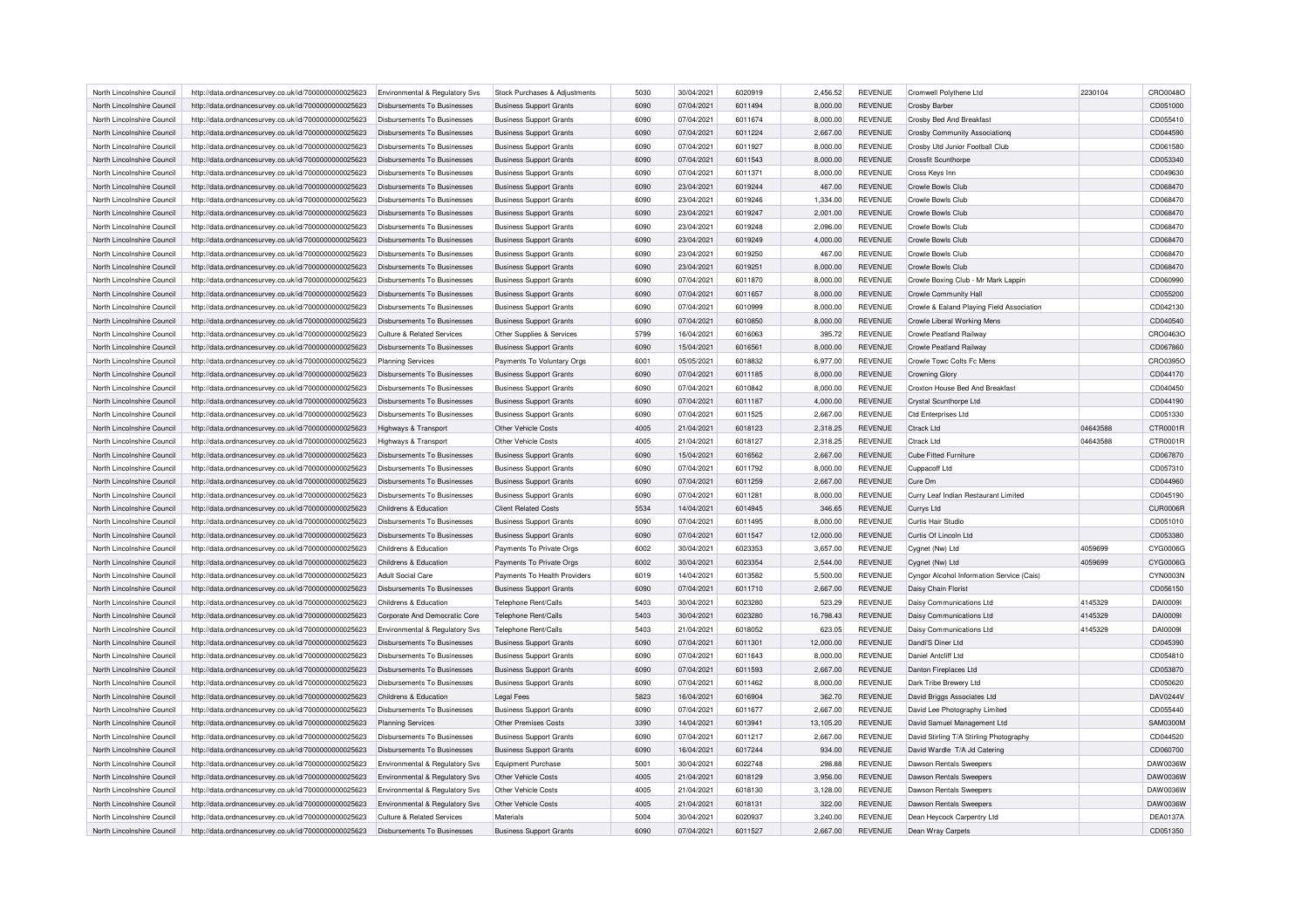| North Lincolnshire Council | http://data.ordnancesurvey.co.uk/id/7000000000025623 | Disbursements To Businesses        | <b>Business Support Grants</b> | 6090 | 07/04/2021 | 6011521 | 2,667.00   | <b>REVENUE</b> | Dean Wray Carpets Of Brigg                  |          | CD051290        |
|----------------------------|------------------------------------------------------|------------------------------------|--------------------------------|------|------------|---------|------------|----------------|---------------------------------------------|----------|-----------------|
| North Lincolnshire Council | http://data.ordnancesurvey.co.uk/id/7000000000025623 | Disbursements To Businesses        | <b>Business Support Grants</b> | 6090 | 07/04/2021 | 6011156 | 8,000.00   | <b>REVENUE</b> | Decadence Beauty Boutique Ltd               |          | CD043870        |
| North Lincolnshire Council | http://data.ordnancesurvey.co.uk/id/7000000000025623 | Disbursements To Businesses        | <b>Business Support Grants</b> | 6090 | 07/04/2021 | 6011727 | 6,000.00   | <b>REVENUE</b> | Decidebloom Limited T/A Stoneacre           |          | CD056330        |
| North Lincolnshire Council | http://data.ordnancesurvey.co.uk/id/7000000000025623 | Disbursements To Businesses        | <b>Business Support Grants</b> | 6090 | 07/04/2021 | 6011585 | 2,667.00   | <b>REVENUE</b> | Delchris Interiors                          |          | CD053780        |
| North Lincolnshire Council | http://data.ordnancesurvey.co.uk/id/7000000000025623 | Disbursements To Businesses        | <b>Business Support Grants</b> | 6090 | 07/04/2021 | 6011612 | 18,000.00  | <b>REVENUE</b> | Delta Forest Pines Op Co Limited            |          | CD054500        |
| North Lincolnshire Council | http://data.ordnancesurvey.co.uk/id/7000000000025623 | Disbursements To Businesses        | <b>Business Support Grants</b> | 6090 | 07/04/2021 | 6011919 | 6,000.00   | <b>REVENUE</b> | Delta Salvage Ltd                           |          | CD061500        |
| North Lincolnshire Council | http://data.ordnancesurvey.co.uk/id/7000000000025623 | Corporate And Democratic Core      | Repair & Maintenance Costs     | 3000 | 30/04/2021 | 6023010 | 270.00     | <b>REVENUE</b> | Delta Security Systems Ltd                  | 06373017 | DEL0004L        |
| North Lincolnshire Council | http://data.ordnancesurvey.co.uk/id/7000000000025623 | Childrens & Education              | Payments To Private Orgs       | 6002 | 14/04/2021 | 6013976 | 8,240.40   | <b>REVENUE</b> | Demeter House (England) Ltd                 | 5774107  | <b>DEM0021M</b> |
| North Lincolnshire Council | http://data.ordnancesurvey.co.uk/id/7000000000025623 | Childrens & Education              | Payments To Private Orgs       | 6002 | 30/04/2021 | 6023257 | 444,133.33 | <b>REVENUE</b> | Demeter House (England) Ltd                 | 5774107  | DEM0021N        |
| North Lincolnshire Council | http://data.ordnancesurvey.co.uk/id/7000000000025623 | Disbursements To Businesses        | <b>Business Support Grants</b> | 6090 | 07/04/2021 | 6011749 | 2,667.00   | <b>REVENUE</b> | <b>Denim Discounts</b>                      |          | CD056660        |
| North Lincolnshire Council | http://data.ordnancesurvey.co.uk/id/7000000000025623 | Environmental & Regulatory Svs     | Materials                      | 5004 | 21/04/2021 | 6018132 | 1,924.63   | <b>REVENUE</b> | Dennis Eagle Ltd                            | 3794455  | <b>DNE0001E</b> |
|                            |                                                      |                                    |                                |      |            |         |            |                |                                             |          |                 |
| North Lincolnshire Council | http://data.ordnancesurvey.co.uk/id/7000000000025623 | Disbursements To Businesses        | <b>Business Support Grants</b> | 6090 | 07/04/2021 | 6011420 | 2,667.00   | <b>REVENUE</b> | Designer Discount Store                     |          | CD050140        |
| North Lincolnshire Council | http://data.ordnancesurvey.co.uk/id/7000000000025623 | Disbursements To Businesses        | <b>Business Support Grants</b> | 6090 | 07/04/2021 | 6011904 | 2,667.00   | <b>REVENUE</b> | Designs By Reflections                      |          | CD061350        |
| North Lincolnshire Council | http://data.ordnancesurvey.co.uk/id/7000000000025623 | <b>Disbursements To Businesses</b> | <b>Business Support Grants</b> | 6090 | 07/04/2021 | 6011713 | 2,667.00   | <b>REVENUE</b> | Desk Top Publications Ltd                   |          | CD056180        |
| North Lincolnshire Council | http://data.ordnancesurvey.co.uk/id/7000000000025623 | Disbursements To Businesses        | <b>Business Support Grants</b> | 6090 | 01/04/2021 | 6009150 | 2,096.00   | <b>REVENUE</b> | Dhh Fencing Ltd                             |          | CD068070        |
| North Lincolnshire Council | http://data.ordnancesurvey.co.uk/id/7000000000025623 | Disbursements To Businesses        | <b>Business Support Grants</b> | 6090 | 01/04/2021 | 6009151 | 1,334.00   | <b>REVENUE</b> | Dhh Fencing Ltd                             |          | CD068070        |
| North Lincolnshire Council | http://data.ordnancesurvey.co.uk/id/7000000000025623 | Disbursements To Businesses        | <b>Business Support Grants</b> | 6090 | 01/04/2021 | 6009152 | 2,001.00   | <b>REVENUE</b> | Dhh Fencing I td                            |          | CD068070        |
| North Lincolnshire Council | http://data.ordnancesurvey.co.uk/id/7000000000025623 | <b>Disbursements To Businesses</b> | <b>Business Support Grants</b> | 6090 | 01/04/2021 | 6009153 | 4,000.00   | <b>REVENUE</b> | Dhh Fencing Ltd                             |          | CD068070        |
| North Lincolnshire Council | http://data.ordnancesurvey.co.uk/id/7000000000025623 | Disbursements To Businesses        | <b>Business Support Grants</b> | 6090 | 15/04/2021 | 6016580 | 2,667.00   | <b>REVENUE</b> | Dhh Fencing Ltd                             |          | CD068070        |
| North Lincolnshire Council | http://data.ordnancesurvey.co.uk/id/7000000000025623 | Disbursements To Businesses        | <b>Business Support Grants</b> | 6090 | 15/04/2021 | 6016592 | 8.000.00   | <b>REVENUE</b> | Diamond Aesthetics And Beauty               |          | CD068180        |
| North Lincolnshire Council | http://data.ordnancesurvey.co.uk/id/7000000000025623 | Disbursements To Businesses        | <b>Business Support Grants</b> | 6090 | 07/04/2021 | 6011253 | 8,000.00   | <b>REVENUE</b> | Diamond Jubilee Town Hal                    |          | CD044900        |
| North Lincolnshire Council | http://data.ordnancesurvey.co.uk/id/7000000000025623 | Disbursements To Businesses        | <b>Business Support Grants</b> | 6090 | 07/04/2021 | 6011964 | 8,000.00   | <b>REVENUE</b> | Diamond Life                                |          | CD067270        |
| North Lincolnshire Council | http://data.ordnancesurvey.co.uk/id/7000000000025623 | <b>Disbursements To Businesses</b> | <b>Business Support Grants</b> | 6090 | 15/04/2021 | 6016559 | 8,000.00   | <b>REVENUE</b> | Diamond Life                                |          | CD067840        |
| North Lincolnshire Council | http://data.ordnancesurvey.co.uk/id/7000000000025623 | Disbursements To Businesses        | <b>Business Support Grants</b> | 6090 | 07/04/2021 | 6011837 | 8,000.00   | <b>REVENUE</b> | Diamond Life Limited                        |          | CD060400        |
| North Lincolnshire Council | http://data.ordnancesurvey.co.uk/id/7000000000025623 | Childrens & Education              | Payments To Private Orgs       | 6002 | 14/04/2021 | 6013993 | 381.04     | <b>REVENUE</b> | Diana Hawryluk                              |          | <b>HAW0094W</b> |
| North Lincolnshire Council | http://data.ordnancesurvey.co.uk/id/7000000000025623 | Disbursements To Businesses        | <b>Business Support Grants</b> | 6090 | 07/04/2021 | 6011836 | 8.000.00   | <b>REVENUE</b> | D.I.B Holdings Llp                          |          | CD060390        |
| North Lincolnshire Council |                                                      | Public Health                      |                                | 5799 | 07/04/2021 | 6010245 |            | <b>REVENUE</b> |                                             |          | DIG0037G        |
|                            | http://data.ordnancesurvey.co.uk/id/7000000000025623 |                                    | Other Supplies & Services      |      |            |         | 14,950.00  |                | <b>Digital Coproduction Limited</b>         |          |                 |
| North Lincolnshire Council | http://data.ordnancesurvey.co.uk/id/7000000000025623 | <b>Disbursements To Businesses</b> | <b>Business Support Grants</b> | 6090 | 07/04/2021 | 6011871 | 2,667.00   | <b>REVENUE</b> | Direct Factory Kitchens (Scunthorpe) Ltd    |          | CD061000        |
| North Lincolnshire Council | http://data.ordnancesurvey.co.uk/id/7000000000025623 | Disbursements To Businesses        | <b>Business Support Grants</b> | 6090 | 07/04/2021 | 6011872 | 2.667.00   | <b>REVENUE</b> | Direct Factory Kitchens (Scunthorpe) Ltd    |          | CD061010        |
| North Lincolnshire Council | http://data.ordnancesurvey.co.uk/id/7000000000025623 | <b>Disbursements To Businesses</b> | <b>Business Support Grants</b> | 6090 | 07/04/2021 | 6011873 | 2,667.00   | <b>REVENUE</b> | Direct Factory Kitchens (Scunthorpe) Ltc    |          | CD061020        |
| North Lincolnshire Council | http://data.ordnancesurvey.co.uk/id/7000000000025623 | Disbursements To Businesses        | <b>Business Support Grants</b> | 6090 | 07/04/2021 | 6010933 | 12,000.00  | <b>REVENUE</b> | Directions Dance Community Interest Company |          | CD041410        |
| North Lincolnshire Council | http://data.ordnancesurvey.co.uk/id/7000000000025623 | Adult Social Care                  | Other Professional Fees        | 5829 | 16/04/2021 | 6016098 | 368.33     | <b>REVENUE</b> | <b>Disability Sheffield</b>                 |          | <b>DIS0026S</b> |
| North Lincolnshire Council | http://data.ordnancesurvey.co.uk/id/7000000000025623 | Disbursements To Businesses        | <b>Business Support Grants</b> | 6090 | 07/04/2021 | 6011838 | 2,667.00   | <b>REVENUE</b> | Discount Sportswear Hub                     |          | CD060410        |
| North Lincolnshire Council | http://data.ordnancesurvey.co.uk/id/7000000000025623 | <b>Disbursements To Businesses</b> | <b>Business Support Grants</b> | 6090 | 07/04/2021 | 6010937 | 8,000.00   | <b>REVENUE</b> | <b>Divergent Fitness</b>                    |          | CD041450        |
| North Lincolnshire Council | http://data.ordnancesurvey.co.uk/id/7000000000025623 | Childrens & Education              | Payments To Private Orgs       | 6002 | 14/04/2021 | 6013999 | 5,786.10   | <b>REVENUE</b> | D Johns                                     |          | <b>JOH0680H</b> |
| North Lincolnshire Council | http://data.ordnancesurvey.co.uk/id/7000000000025623 | <b>Disbursements To Businesses</b> | <b>Business Support Grants</b> | 6090 | 23/04/2021 | 6019282 | 2,096.00   | <b>REVENUE</b> | Djrj Ltd                                    |          | CD068530        |
| North Lincolnshire Council | http://data.ordnancesurvey.co.uk/id/7000000000025623 | Disbursements To Businesses        | <b>Business Support Grants</b> | 6090 | 07/04/2021 | 6011565 | 4,000.00   | <b>REVENUE</b> | Dis Retail Limited                          |          | CD053570        |
| North Lincolnshire Council | http://data.ordnancesurvey.co.uk/id/7000000000025623 | Disbursements To Businesses        | <b>Business Support Grants</b> | 6090 | 07/04/2021 | 6011611 | 8,000.00   | <b>REVENUE</b> | <b>Dk Fitness</b>                           |          | CD054490        |
| North Lincolnshire Council | http://data.ordnancesurvey.co.uk/id/7000000000025623 | Disbursements To Businesses        | <b>Business Support Grants</b> | 6090 | 07/04/2021 | 6011104 | 4,000.00   | <b>REVENUE</b> | Dmw Furniture                               |          | CD043300        |
| North Lincolnshire Council | http://data.ordnancesurvey.co.uk/id/7000000000025623 | Highways & Transport               | <b>Course Fees/Training</b>    | 2002 | 16/04/2021 | 6015822 | 425.00     | <b>REVENUE</b> | Dn Colleges Group                           |          | <b>NOR0007R</b> |
| North Lincolnshire Council | http://data.ordnancesurvey.co.uk/id/7000000000025623 | Non Distributed Costs              | Payments To Private Orgs       | 6002 | 16/04/2021 | 6016039 | 82,369.00  | <b>REVENUE</b> | Dn Colleges Group                           |          | <b>NOR0947R</b> |
| North Lincolnshire Council | http://data.ordnancesurvey.co.uk/id/7000000000025623 | Disbursements To Businesses        | <b>Business Support Grants</b> | 6090 | 07/04/2021 | 6011389 | 12,000.00  | REVENUE        | Dog & Rat Inn                               |          | CD049810        |
| North Lincolnshire Council | http://data.ordnancesurvey.co.uk/id/7000000000025623 | <b>Adult Social Care</b>           | Payments To Health Providers   | 6019 | 23/04/2021 | 6019060 | 625.00     | REVENUE        | Doncaster & Bassetlaw Hospitals Nhs Trust   |          | <b>DON0232N</b> |
|                            |                                                      |                                    |                                |      |            |         |            |                |                                             |          |                 |
| North Lincolnshire Council | http://data.ordnancesurvey.co.uk/id/7000000000025623 | Childrens & Education              | Payments To Private Orgs       | 6002 | 30/04/2021 | 6023348 | 27,266.67  | <b>REVENUE</b> | Doncaster Deaf Trust                        |          | <b>DON0228N</b> |
| North Lincolnshire Council | http://data.ordnancesurvey.co.uk/id/7000000000025623 | Disbursements To Businesses        | <b>Business Support Grants</b> | 6090 | 07/04/2021 | 6011793 | 4,000.00   | REVENUE        | Done Brothers (Cash Betting) Limited        |          | CD057320        |
| North Lincolnshire Council | http://data.ordnancesurvey.co.uk/id/7000000000025623 | <b>Disbursements To Businesses</b> | <b>Business Support Grants</b> | 6090 | 07/04/2021 | 6011924 | 2,667.00   | REVENUE        | Done Brothers (Cash Betting) Limited        |          | CD061550        |
| North Lincolnshire Council | http://data.ordnancesurvey.co.uk/id/7000000000025623 | <b>Disbursements To Businesses</b> | <b>Business Support Grants</b> | 6090 | 07/04/2021 | 6011930 | 4,000.00   | <b>REVENUE</b> | Done Brothers (Cash Betting) Limited        |          | CD061610        |
| North Lincolnshire Council | http://data.ordnancesurvey.co.uk/id/7000000000025623 | <b>Disbursements To Businesses</b> | <b>Business Support Grants</b> | 6090 | 07/04/2021 | 6011931 | 2,667.00   | REVENUE        | Done Brothers (Cash Betting) Limited        |          | CD061620        |
| North Lincolnshire Council | http://data.ordnancesurvey.co.uk/id/7000000000025623 | Disbursements To Businesses        | <b>Business Support Grants</b> | 6090 | 07/04/2021 | 6011932 | 2,667.00   | <b>REVENUE</b> | Done Brothers (Cash Betting) Limited        |          | CD061630        |
| North Lincolnshire Council | http://data.ordnancesurvey.co.uk/id/7000000000025623 | Childrens & Education              | Payments To Private Orgs       | 6002 | 14/04/2021 | 6013977 | 1,204.65   | <b>REVENUE</b> | Donna Ducker Childminding                   |          | <b>DUC0041C</b> |
| North Lincolnshire Council | http://data.ordnancesurvey.co.uk/id/7000000000025623 | Childrens & Education              | <b>Client Related Costs</b>    | 5534 | 14/04/2021 | 6014876 | 375.00     | REVENUE        | Do-Re-Mi Nursery                            |          | WIN0044N        |
| North Lincolnshire Council | http://data.ordnancesurvey.co.uk/id/7000000000025623 | Childrens & Education              | Payments To Private Orgs       | 6002 | 23/04/2021 | 6018892 | 5,911.50   | <b>REVENUE</b> | Do-Re-Mi Nursery                            |          | <b>WIN0044N</b> |
| North Lincolnshire Council | http://data.ordnancesurvey.co.uk/id/7000000000025623 | Disbursements To Businesses        | <b>Business Support Grants</b> | 6090 | 07/04/2021 | 6011321 | 8,000.00   | <b>REVENUE</b> | Dragonart Tattoo Studio                     |          | CD045600        |
| North Lincolnshire Council | http://data.ordnancesurvey.co.uk/id/7000000000025623 | Disbursements To Businesses        | <b>Business Support Grants</b> | 6090 | 07/04/2021 | 6011794 | 2,667.00   | <b>REVENUE</b> | <b>Drip Hacks Limited</b>                   |          | CD057330        |
| North Lincolnshire Council | http://data.ordnancesurvey.co.uk/id/7000000000025623 | Adult Social Care Capital          | Other Costs                    | A085 | 07/04/2021 | 6009431 | 224.95     | CAPITAL        | Drive Devilbiss Healthcare Limited          | 4301005  | <b>DRI0008</b>  |
| North Lincolnshire Council | http://data.ordnancesurvey.co.uk/id/7000000000025623 | Adult Social Care Capital          | Other Costs                    | A085 | 07/04/2021 | 6009433 | 2.394.30   | CAPITAL        | Drive Devilbiss Healthcare Limited          | 4301005  | <b>DRI0008I</b> |
|                            |                                                      |                                    |                                |      |            |         |            |                |                                             |          |                 |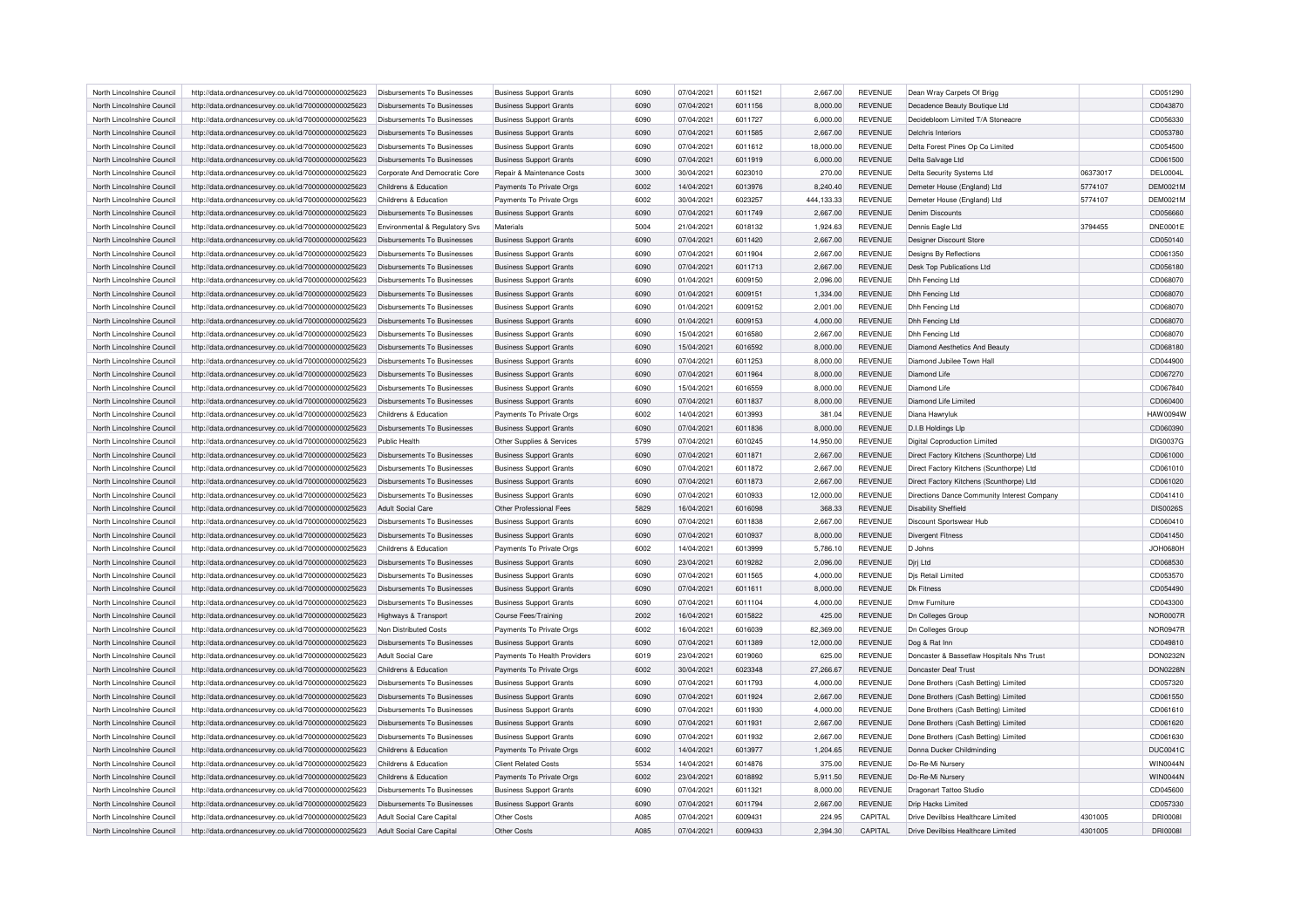| North Lincolnshire Council                               | http://data.ordnancesurvey.co.uk/id/7000000000025623                                                         | Adult Social Care Capital                                  | Other Costs                                                      | A085 | 21/04/2021               | 6017372 | 1,539.20           | CAPITAL        | Drive Devilbiss Healthcare Limited         | 4301005  | <b>DRI0008I</b> |
|----------------------------------------------------------|--------------------------------------------------------------------------------------------------------------|------------------------------------------------------------|------------------------------------------------------------------|------|--------------------------|---------|--------------------|----------------|--------------------------------------------|----------|-----------------|
| North Lincolnshire Council                               | http://data.ordnancesurvey.co.uk/id/7000000000025623                                                         | Adult Social Care Capital                                  | Other Costs                                                      | A085 | 21/04/2021               | 6017378 | 440.20             | CAPITAL        | Drive Devilbiss Healthcare Limited         | 4301005  | <b>DRI0008I</b> |
| North Lincolnshire Council                               | http://data.ordnancesurvey.co.uk/id/7000000000025623                                                         | Highways & Transport                                       | Other Supplies & Services                                        | 5799 | 21/04/2021               | 6018133 | 4.080.70           | <b>REVENUE</b> | Drivercheck                                | SC292381 | <b>DRI0078I</b> |
| North Lincolnshire Council                               | http://data.ordnancesurvey.co.uk/id/7000000000025623                                                         | <b>Adult Social Care</b>                                   | Payments To Health Providers                                     | 6019 | 14/04/2021               | 6013575 | 423.79             | <b>REVENUE</b> | Dr M J Dwyer & Partners                    |          | DWY0001\        |
| North Lincolnshire Council                               | http://data.ordnancesurvey.co.uk/id/7000000000025623                                                         | Childrens & Education                                      | <b>Legal Fees</b>                                                | 5823 | 30/04/2021               | 6022975 | 367.20             | <b>REVENUE</b> | Dr Russell D Keenan                        |          | <b>RUS0111S</b> |
| North Lincolnshire Council                               | http://data.ordnancesurvey.co.uk/id/7000000000025623                                                         | Environmental & Regulatory Svs                             | Other Professional Fees                                          | 5829 | 09/04/2021               | 6010719 | 435.00             | <b>REVENUE</b> | Dr Sanjeev Jalihal                         |          | JAL0004L        |
| North Lincolnshire Council                               | http://data.ordnancesurvey.co.uk/id/7000000000025623                                                         | Environmental & Regulatory Svs                             | Other Professional Fees                                          | 5829 | 16/04/2021               | 6013873 | 450.00             | <b>REVENUE</b> | Dr Sanjeev Jalihal                         |          | <b>JAL0004L</b> |
| North Lincolnshire Council                               | http://data.ordnancesurvey.co.uk/id/7000000000025623                                                         | Environmental & Regulatory Svs                             | Other Professional Fees                                          | 5829 | 09/04/2021               | 6010721 | 1,605.00           | <b>REVENUE</b> | Dr T Mahmood Anwar                         |          | MAH0003H        |
| North Lincolnshire Council                               | http://data.ordnancesurvey.co.uk/id/7000000000025623                                                         | Environmental & Regulatory Svs                             | Other Professional Fees                                          | 5829 | 14/04/2021               | 6013872 | 1,590.00           | <b>REVENUE</b> | Dr T Mahmood Anwar                         |          | MAH0003H        |
| North Lincolnshire Council                               | http://data.ordnancesurvey.co.uk/id/7000000000025623                                                         | <b>Disbursements To Businesses</b>                         | <b>Business Support Grants</b>                                   | 6090 | 07/04/2021               | 6011329 | 8,000.00           | <b>REVENUE</b> | <b>Dual Drum Tuition</b>                   |          | CD045690        |
| North Lincolnshire Council                               | http://data.ordnancesurvey.co.uk/id/7000000000025623                                                         | <b>Disbursements To Businesses</b>                         | <b>Business Support Grants</b>                                   | 6090 | 07/04/2021               | 6010905 | 8,000.00           | <b>REVENUE</b> | Duck Egg Theatre Company Ltd               |          | CD041100        |
| North Lincolnshire Council                               | http://data.ordnancesurvey.co.uk/id/7000000000025623                                                         | <b>Disbursements To Businesses</b>                         | <b>Business Support Grants</b>                                   | 6090 | 07/04/2021               | 6011915 | 8,000.00           | <b>REVENUE</b> | Duke William (Haxey) Ltd                   |          | CD061460        |
| North Lincolnshire Council                               | http://data.ordnancesurvey.co.uk/id/7000000000025623                                                         | Disbursements To Businesses                                | <b>Business Support Grants</b>                                   | 6090 | 01/04/2021               | 6009118 | 9,000.00           | <b>REVENUE</b> | Dunelm (Soft Furnishings) Ltd              |          | CD068010        |
| North Lincolnshire Council                               | http://data.ordnancesurvey.co.uk/id/7000000000025623                                                         | <b>Disbursements To Businesses</b>                         | <b>Business Support Grants</b>                                   | 6090 | 01/04/2021               | 6009119 | 4,714.00           | <b>REVENUE</b> | Dunelm (Soft Furnishings) Ltd              |          | CD068010        |
| North Lincolnshire Council                               | http://data.ordnancesurvey.co.uk/id/7000000000025623                                                         | Disbursements To Businesses                                | <b>Business Support Grants</b>                                   | 6090 | 01/04/2021               | 6009120 | 4,500.00           | <b>REVENUE</b> | Dunelm (Soft Furnishings) Ltd              |          | CD068010        |
| North Lincolnshire Council                               | http://data.ordnancesurvey.co.uk/id/7000000000025623                                                         | Disbursements To Businesses                                | <b>Business Support Grants</b>                                   | 6090 | 01/04/2021               | 6009121 | 3,000.00           | <b>REVENUE</b> | Dunelm (Soft Furnishings) Ltd              |          | CD068010        |
| North Lincolnshire Council                               | http://data.ordnancesurvey.co.uk/id/7000000000025623                                                         | Disbursements To Businesses                                | <b>Business Support Grants</b>                                   | 6090 | 15/04/2021               | 6016574 | 6,000.00           | <b>REVENUE</b> | Dunelm (Soft Furnishings) Ltd              |          | CD068010        |
| North Lincolnshire Council                               | http://data.ordnancesurvey.co.uk/id/7000000000025623                                                         | <b>Disbursements To Businesses</b>                         | <b>Business Support Grants</b>                                   | 6090 | 01/04/2021               | 6009103 | 4,000.00           | <b>REVENUE</b> | Ealand Victoty Hall                        |          | CD067990        |
|                                                          |                                                                                                              |                                                            |                                                                  | 6090 | 01/04/2021               | 6009104 |                    | <b>REVENUE</b> |                                            |          | CD067990        |
| North Lincolnshire Council<br>North Lincolnshire Council | http://data.ordnancesurvey.co.uk/id/7000000000025623<br>http://data.ordnancesurvey.co.uk/id/7000000000025623 | Disbursements To Businesses<br>Disbursements To Businesses | <b>Business Support Grants</b><br><b>Business Support Grants</b> | 6090 | 01/04/2021               | 6009105 | 467.00<br>467.00   | <b>REVENUE</b> | Ealand Victoty Hall<br>Ealand Victoty Hall |          | CD067990        |
|                                                          |                                                                                                              |                                                            |                                                                  |      |                          |         |                    |                |                                            |          |                 |
| North Lincolnshire Council                               | http://data.ordnancesurvey.co.uk/id/7000000000025623                                                         | Disbursements To Businesses                                | <b>Business Support Grants</b>                                   | 6090 | 01/04/2021               | 6009106 | 2,096.00           | <b>REVENUE</b> | Ealand Victoty Hall                        |          | CD067990        |
| North Lincolnshire Council                               | http://data.ordnancesurvey.co.uk/id/7000000000025623                                                         | Disbursements To Businesses                                | <b>Business Support Grants</b>                                   | 6090 | 01/04/2021               | 6009107 | 2,001.00           | <b>REVENUE</b> | Ealand Victoty Hall                        |          | CD067990        |
| North Lincolnshire Council                               | http://data.ordnancesurvey.co.uk/id/7000000000025623                                                         | Disbursements To Businesses                                | <b>Business Support Grants</b>                                   | 6090 | 01/04/2021               | 6009109 | 1,334.00           | <b>REVENUE</b> | Ealand Victoty Hall                        |          | CD067990        |
| North Lincolnshire Council                               | http://data.ordnancesurvey.co.uk/id/7000000000025623                                                         | <b>Disbursements To Businesses</b>                         | <b>Business Support Grants</b>                                   | 6090 | 15/04/2021               | 6016572 | 8,000.00           | <b>REVENUE</b> | Ealand Victoty Hall                        |          | CD067990        |
| North Lincolnshire Council                               | http://data.ordnancesurvey.co.uk/id/7000000000025623                                                         | Culture & Related Services                                 | Other Supplies & Services                                        | 5799 | 16/04/2021               | 6014798 | 650.00             | <b>REVENUE</b> | E A Littlewood                             |          | <b>LIT0008T</b> |
| North Lincolnshire Council                               | http://data.ordnancesurvey.co.uk/id/7000000000025623                                                         | Disbursements To Businesses                                | <b>Business Support Grants</b>                                   | 6090 | 07/04/2021               | 6011325 | 8.000.00           | <b>REVENUE</b> | Earth Hair Studio                          |          | CD045650        |
| North Lincolnshire Council                               | http://data.ordnancesurvey.co.uk/id/7000000000025623                                                         | Disbursements To Businesses                                | <b>Business Support Grants</b>                                   | 6090 | 07/04/2021               | 6011648 | 6,000.00           | <b>REVENUE</b> | Easterly Road Carpets Ltd                  |          | CD054860        |
| North Lincolnshire Council                               | http://data.ordnancesurvey.co.uk/id/7000000000025623                                                         | <b>Planning Services</b>                                   | Other Professional Fees                                          | 5829 | 16/04/2021               | 6016216 | 1,583.33           | <b>REVENUE</b> | Easters & Son Commercial Services Ltd      |          | <b>EAS0590S</b> |
| North Lincolnshire Council                               | http://data.ordnancesurvey.co.uk/id/7000000000025623                                                         | Planning Services                                          | Other Professional Fees                                          | 5829 | 21/04/2021               | 6018344 | 259.00             | <b>REVENUE</b> | Easters & Son Commercial Services Ltd      |          | <b>EAS0590S</b> |
| North Lincolnshire Council                               | http://data.ordnancesurvey.co.uk/id/7000000000025623                                                         | <b>Planning Services</b>                                   | Other Professional Fees                                          | 5829 | 21/04/2021               | 6018355 | 2,572.83           | <b>REVENUE</b> | Easters & Son Commercial Services Ltd      |          | <b>EAS0590S</b> |
| North Lincolnshire Council                               | http://data.ordnancesurvey.co.uk/id/7000000000025623                                                         | Corporate And Democratic Core                              | Course Fees/Training                                             | 2002 | 14/04/2021               | 6014986 | 1,200.00           | <b>REVENUE</b> | Eastgb Ltd                                 | 5467831  | EAS0265S        |
| North Lincolnshire Council                               | http://data.ordnancesurvey.co.uk/id/7000000000025623                                                         | <b>Planning Services</b>                                   | Payments To Voluntary Orgs                                       | 6001 | 16/04/2021               | 6016034 | 300.00             | <b>REVENUE</b> | Eastoft Parish Council                     |          | EAS0124S        |
| North Lincolnshire Council                               | http://data.ordnancesurvey.co.uk/id/7000000000025623                                                         | Environmental & Regulatory Svs                             | Payments To Joint Units                                          | 6004 | 21/04/2021               | 6017365 | 1,840.00           | <b>REVENUE</b> | East Riding Of Yorkshire Council           |          | EAS0126S        |
| North Lincolnshire Council                               | http://data.ordnancesurvey.co.uk/id/7000000000025623                                                         | Highways & Transport                                       | <b>Legal Fees</b>                                                | 5823 | 28/04/2021               | 6016082 | 1,000.00           | <b>REVENUE</b> | East Riding Of Yorkshire Council           |          | EAS0155S        |
| North Lincolnshire Council                               | http://data.ordnancesurvey.co.uk/id/7000000000025623                                                         | <b>Disbursements To Businesses</b>                         | <b>Business Support Grants</b>                                   | 6090 | 07/04/2021               | 6010862 | 8,000.00           | <b>REVENUE</b> | East Trent Ltd                             |          | CD040660        |
| North Lincolnshire Council                               | http://data.ordnancesurvey.co.uk/id/7000000000025623                                                         | Highways & Transport                                       | <b>Concessionary Fares</b>                                       | 6010 | 09/04/2021               | 6013523 | 4,189.78           | <b>REVENUE</b> | East Yorkshire Motor Services Ltd          | 216628   | EAS0120S        |
| North Lincolnshire Council                               | http://data.ordnancesurvey.co.uk/id/7000000000025623                                                         | <b>Disbursements To Businesses</b>                         | <b>Business Support Grants</b>                                   | 6090 | 07/04/2021               | 6011937 | 4,000.00           | <b>REVENUE</b> | Ebony & Ivory Garage Ltd.                  |          | CD061690        |
| North Lincolnshire Council                               | http://data.ordnancesurvey.co.uk/id/7000000000025623                                                         | Disbursements To Businesses                                | <b>Business Support Grants</b>                                   | 6090 | 07/04/2021               | 6011936 | 4,000.00           | <b>REVENUE</b> | Ebony & Ivory Motors Ltd.                  |          | CD061680        |
| North Lincolnshire Council                               | http://data.ordnancesurvey.co.uk/id/7000000000025623                                                         | Disbursements To Businesses                                | <b>Business Support Grants</b>                                   | 6090 | 07/04/2021               | 6011221 | 2,667.00           | <b>REVENUE</b> | E Cigarette Outlet (Uk) Ltd                |          | CD044560        |
| North Lincolnshire Council                               | http://data.ordnancesurvey.co.uk/id/7000000000025623                                                         | <b>Disbursements To Businesses</b>                         | <b>Business Support Grants</b>                                   | 6090 | 07/04/2021               | 6011222 | 2,667.00           | REVENUE        | E Cigarette Outlet (Uk) Ltd                |          | CD044570        |
| North Lincolnshire Council                               | http://data.ordnancesurvey.co.uk/id/7000000000025623                                                         | <b>Disbursements To Businesses</b>                         | <b>Business Support Grants</b>                                   | 6090 | 07/04/2021               | 6011362 | 2,667.00           | REVENUE        | Ecigworld                                  |          | CD046020        |
| North Lincolnshire Council                               | http://data.ordnancesurvey.co.uk/id/7000000000025623                                                         | Disbursements To Businesses                                | <b>Business Support Grants</b>                                   | 6090 | 28/04/2021               | 6022551 | 2,001.00           | REVENUE        | Eclipse World Ltd                          |          | CD068730        |
| North Lincolnshire Council                               | http://data.ordnancesurvey.co.uk/id/7000000000025623                                                         | Disbursements To Businesses                                | <b>Business Support Grants</b>                                   | 6090 | 28/04/2021               | 6022552 | 4,000.00           | REVENUE        | Eclipse World Ltd                          |          | CD068730        |
| North Lincolnshire Council                               | http://data.ordnancesurvey.co.uk/id/7000000000025623                                                         | Disbursements To Businesses                                | <b>Business Support Grants</b>                                   | 6090 | 28/04/2021               | 6022553 | 2,667.00           | <b>REVENUE</b> | Eclipse World Ltd                          |          | CD068730        |
| North Lincolnshire Council                               | http://data.ordnancesurvey.co.uk/id/7000000000025623                                                         | Disbursements To Businesses                                | <b>Business Support Grants</b>                                   | 6090 | 28/04/2021               | 6022554 | 2,096.00           | REVENUE        | Eclipse World Ltd                          |          | CD068730        |
| North Lincolnshire Council                               | http://data.ordnancesurvey.co.uk/id/7000000000025623                                                         | <b>Disbursements To Businesses</b>                         | <b>Business Support Grants</b>                                   | 6090 | 28/04/2021               | 6022555 | 1,334.00           | REVENUE        | Eclipse World Ltd                          |          | CD068730        |
| North Lincolnshire Council                               | http://data.ordnancesurvey.co.uk/id/7000000000025623                                                         | Environmental & Regulatory Svs                             | Repair & Maintenance Costs                                       | 3000 | 21/04/2021               | 6018423 | 25,794.75          | <b>REVENUE</b> | E C Surfacing Ltd                          | 07080098 | <b>ECS0006S</b> |
| North Lincolnshire Council                               | http://data.ordnancesurvey.co.uk/id/7000000000025623                                                         | Disbursements To Businesses                                | <b>Business Support Grants</b>                                   | 6090 | 07/04/2021               | 6011426 | 2,667.00           | REVENUE        | Eddie Nolan Photoigraphy                   |          | CD050220        |
| North Lincolnshire Council                               | http://data.ordnancesurvey.co.uk/id/7000000000025623                                                         | Disbursements To Businesses                                | <b>Business Support Grants</b>                                   | 6090 | 07/04/2021               | 6011123 | 8,000.00           | <b>REVENUE</b> | Fden Hai                                   |          | CD043510        |
| North Lincolnshire Council                               | http://data.ordnancesurvey.co.uk/id/7000000000025623                                                         | <b>Disbursements To Businesses</b>                         | <b>Business Support Grants</b>                                   | 6090 | 07/04/2021               | 6010813 | 8,000.00           | <b>REVENUE</b> | Educaiton With A  Cic                      |          | CD040140        |
| North Lincolnshire Council                               | http://data.ordnancesurvey.co.uk/id/7000000000025623                                                         | Disbursements To Businesses                                | <b>Business Support Grants</b>                                   | 6090 | 07/04/2021               | 6011204 | 8,000.00           | <b>REVENUE</b> | <b>Edwards Gents Barbers</b>               |          | CD044390        |
| North Lincolnshire Council                               | http://data.ordnancesurvey.co.uk/id/7000000000025623                                                         | <b>Disbursements To Businesses</b>                         | <b>Business Support Grants</b>                                   | 6090 | 07/04/2021               | 6011768 | 2,667.00           | REVENUE        | Elaine'S Grooming Parlour                  |          | CD056870        |
| North Lincolnshire Council                               | http://data.ordnancesurvey.co.uk/id/7000000000025623                                                         | Highways & Transport                                       | Equipment Hire/Rent                                              | 5002 | 09/04/2021               | 6001231 | 455.00             | <b>REVENUE</b> | Flev8                                      | 5902099  | <b>ELE0071E</b> |
| North Lincolnshire Council                               |                                                                                                              |                                                            |                                                                  | 5002 |                          | 6008995 |                    | <b>REVENUE</b> | Elev8                                      | 5902099  | ELE0071E        |
| North Lincolnshire Council                               | http://data.ordnancesurvey.co.uk/id/7000000000025623                                                         | Highways & Transport                                       | Equipment Hire/Rent<br><b>Business Support Grants</b>            | 6090 | 30/04/2021<br>07/04/2021 | 6011220 | 500.00<br>2.667.00 | <b>REVENUE</b> | Elite Auto Care                            |          | CD044550        |
|                                                          | http://data.ordnancesurvey.co.uk/id/7000000000025623                                                         | <b>Disbursements To Businesses</b>                         |                                                                  |      |                          |         |                    |                |                                            |          | ISF0009F        |
| North Lincolnshire Council                               | http://data.ordnancesurvey.co.uk/id/7000000000025623                                                         | Adult Social Care                                          | Payments To Private Orgs                                         | 6002 | 08/04/2021               | 6013384 | 2.447.20           | <b>REVENUE</b> | Elite Care Solutions Ltd                   | 07128156 |                 |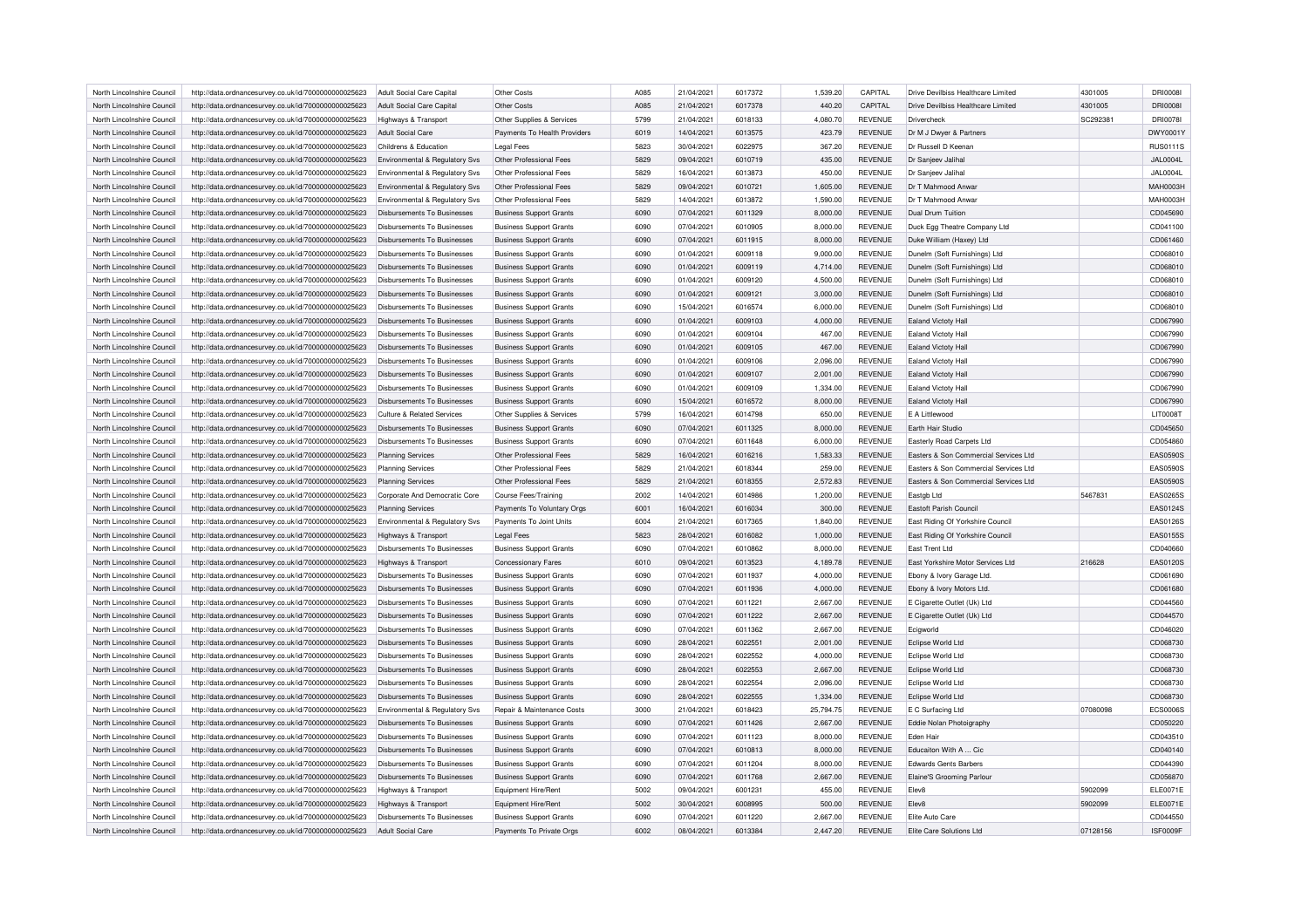| North Lincolnshire Council | http://data.ordnancesurvey.co.uk/id/7000000000025623 | Adult Social Care                         | Payments To Private Orgs       | 6002 | 08/04/2021 | 6013384 | 134.40      | <b>REVENUE</b> | Elite Care Solutions Ltd                | 07128156 | ISF0009F        |
|----------------------------|------------------------------------------------------|-------------------------------------------|--------------------------------|------|------------|---------|-------------|----------------|-----------------------------------------|----------|-----------------|
| North Lincolnshire Council | http://data.ordnancesurvey.co.uk/id/7000000000025623 | Disbursements To Businesses               | <b>Business Support Grants</b> | 6090 | 07/04/2021 | 6011914 | 2,667.00    | <b>REVENUE</b> | Elite Discount Tile Warehouse           |          | CD061450        |
| North Lincolnshire Council | http://data.ordnancesurvey.co.uk/id/7000000000025623 | Disbursements To Businesses               | <b>Business Support Grants</b> | 6090 | 28/04/2021 | 6022578 | 2,001.00    | <b>REVENUE</b> | Elite Hand Car Wash Scunthorpe Limited  |          | CD068780        |
| North Lincolnshire Council | http://data.ordnancesurvey.co.uk/id/7000000000025623 | Disbursements To Businesses               | <b>Business Support Grants</b> | 6090 | 28/04/2021 | 6022579 | 4,000.00    | <b>REVENUE</b> | Elite Hand Car Wash Scunthorpe Limited  |          | CD068780        |
| North Lincolnshire Council | http://data.ordnancesurvey.co.uk/id/7000000000025623 | Disbursements To Businesses               | <b>Business Support Grants</b> | 6090 | 28/04/2021 | 6022580 | 1,334.00    | <b>REVENUE</b> | Elite Hand Car Wash Scunthorpe Limited  |          | CD068780        |
| North Lincolnshire Council | http://data.ordnancesurvey.co.uk/id/7000000000025623 | Disbursements To Businesses               | <b>Business Support Grants</b> | 6090 | 28/04/2021 | 6022581 | 2,667.00    | <b>REVENUE</b> | Elite Hand Car Wash Scunthorpe Limited  |          | CD068780        |
| North Lincolnshire Council | http://data.ordnancesurvey.co.uk/id/7000000000025623 | Disbursements To Businesses               | <b>Business Support Grants</b> | 6090 | 28/04/2021 | 6022582 | 2,096.00    | <b>REVENUE</b> | Elite Hand Car Wash Scunthorpe Limited  |          | CD068780        |
| North Lincolnshire Council | http://data.ordnancesurvey.co.uk/id/7000000000025623 | Disbursements To Businesses               | <b>Business Support Grants</b> | 6090 | 07/04/2021 | 6011038 | 2,667.00    | <b>REVENUE</b> | Elizabeth Kate Bridal                   |          | CD042550        |
| North Lincolnshire Council | http://data.ordnancesurvey.co.uk/id/7000000000025623 | Disbursements To Businesses               | <b>Business Support Grants</b> | 6090 | 16/04/2021 | 6017268 | 1,027.00    | <b>REVENUE</b> | Elizabeth Rose Photographer             |          | CD068370        |
| North Lincolnshire Council | http://data.ordnancesurvey.co.uk/id/7000000000025623 | Childrens & Education                     | <b>Client Related Costs</b>    | 5534 | 14/04/2021 | 6014944 | 254.17      | <b>REVENUE</b> | Ellgia Ltd                              | 860123   | <b>BEL0020L</b> |
| North Lincolnshire Council | http://data.ordnancesurvey.co.uk/id/7000000000025623 | Environmental & Regulatory Svs            | Other Professional Fees        | 5829 | 30/04/2021 | 6023202 | 3,239.31    | <b>REVENUE</b> | Ellgia Scunthorpe                       | 860123   | <b>BEL0170L</b> |
| North Lincolnshire Council | http://data.ordnancesurvey.co.uk/id/7000000000025623 | Environmental & Regulatory Svs            | Payments To Private Orgs       | 6002 | 21/04/2021 | 6016236 | 29,815.36   | <b>REVENUE</b> | Ellgia Scunthorpe                       | 860123   | <b>BEL0170L</b> |
| North Lincolnshire Council | http://data.ordnancesurvey.co.uk/id/7000000000025623 | Environmental & Regulatory Svs            | Payments To Private Orgs       | 6002 | 21/04/2021 | 6016237 | 1,979.83    | <b>REVENUE</b> | Ellgia Scunthorpe                       | 860123   | <b>BEL0170L</b> |
| North Lincolnshire Council | http://data.ordnancesurvey.co.uk/id/7000000000025623 | Environmental & Regulatory Svs            | Payments To Private Orgs       | 6002 | 21/04/2021 | 6018342 | 1,270.23    | <b>REVENUE</b> | Ellgia Scunthorpe                       | 860123   | <b>BEL0170L</b> |
| North Lincolnshire Council | http://data.ordnancesurvey.co.uk/id/7000000000025623 | Environmental & Regulatory Svs            | Payments To Private Orgs       | 6002 | 28/04/2021 | 6020949 | 1,299.22    | <b>REVENUE</b> | Ellgia Scunthorpe                       | 860123   | <b>BEL0170L</b> |
| North Lincolnshire Council | http://data.ordnancesurvey.co.uk/id/7000000000025623 | Environmental & Regulatory Svs            | Payments To Private Orgs       | 6002 | 28/04/2021 | 6020951 | 3,041.16    | REVENUE        | Ellgia Scunthorpe                       | 860123   | <b>BEL0170L</b> |
| North Lincolnshire Council | http://data.ordnancesurvey.co.uk/id/7000000000025623 | Environmental & Regulatory Svs            | Payments To Private Orgs       | 6002 | 28/04/2021 | 6020953 | 998.90      | <b>REVENUE</b> | Ellgia Scunthorpe                       | 860123   | <b>BEL0170L</b> |
| North Lincolnshire Council | http://data.ordnancesurvey.co.uk/id/7000000000025623 | Environmental & Regulatory Svs            | Payments To Private Orgs       | 6002 | 28/04/2021 | 6020954 | 693.62      | <b>REVENUE</b> | Ellgia Scunthorpe                       | 860123   | <b>BEL0170L</b> |
| North Lincolnshire Council | http://data.ordnancesurvey.co.uk/id/7000000000025623 | Disbursements To Businesses               | <b>Business Support Grants</b> | 6090 | 07/04/2021 | 6011047 | 8,000.00    | <b>REVENUE</b> | Ellis'S Hair And Beauty                 |          | CD042650        |
| North Lincolnshire Council | http://data.ordnancesurvey.co.uk/id/7000000000025623 | Disbursements To Businesses               | <b>Business Support Grants</b> | 6090 | 28/04/2021 | 6022556 | 4.000.00    | <b>REVENUE</b> | <b>Elmwood Flooring</b>                 |          | CD068740        |
| North Lincolnshire Council | http://data.ordnancesurvey.co.uk/id/7000000000025623 | Disbursements To Businesses               | <b>Business Support Grants</b> | 6090 | 28/04/2021 | 6022557 | 2,001.00    | <b>REVENUE</b> | Elmwood Flooring                        |          | CD068740        |
| North Lincolnshire Council | http://data.ordnancesurvey.co.uk/id/7000000000025623 | Disbursements To Businesses               | <b>Business Support Grants</b> | 6090 | 28/04/2021 | 6022558 | 1,334.00    | <b>REVENUE</b> | Elmwood Flooring                        |          | CD068740        |
| North Lincolnshire Council | http://data.ordnancesurvey.co.uk/id/7000000000025623 | Disbursements To Businesses               | <b>Business Support Grants</b> | 6090 | 28/04/2021 | 6022559 | 2.096.00    | <b>REVENUE</b> | Elmwood Flooring                        |          | CD068740        |
| North Lincolnshire Council |                                                      | Disbursements To Businesses               |                                | 6090 | 07/04/2021 | 6011733 |             | <b>REVENUE</b> |                                         |          | CD056500        |
|                            | http://data.ordnancesurvey.co.uk/id/7000000000025623 |                                           | <b>Business Support Grants</b> |      |            |         | 8,000.00    |                | <b>Elsham Activity Centre</b>           |          |                 |
| North Lincolnshire Council | http://data.ordnancesurvey.co.uk/id/7000000000025623 | <b>Disbursements To Businesses</b>        | <b>Business Support Grants</b> | 6090 | 07/04/2021 | 6010860 | 18,000.00   | <b>REVENUE</b> | Elsham Golf Club                        |          | CD040640        |
| North Lincolnshire Council | http://data.ordnancesurvey.co.uk/id/7000000000025623 | Disbursements To Businesses               | <b>Business Support Grants</b> | 6090 | 07/04/2021 | 6011063 | 8,000.00    | <b>REVENUE</b> | Elsham Village Hall Committee           |          | CD042850        |
| North Lincolnshire Council | http://data.ordnancesurvey.co.uk/id/7000000000025623 | Disbursements To Businesses               | <b>Business Support Grants</b> | 6090 | 07/04/2021 | 6010915 | 12,000.00   | <b>REVENUE</b> | Eltoro Cafe                             |          | CD041210        |
| North Lincolnshire Council | http://data.ordnancesurvey.co.uk/id/7000000000025623 | Disbursements To Businesses               | <b>Business Support Grants</b> | 6090 | 07/04/2021 | 6011703 | 8,000.00    | <b>REVENUE</b> | Elwes 1989 Childrens Trust              |          | CD056050        |
| North Lincolnshire Council | http://data.ordnancesurvey.co.uk/id/7000000000025623 | Disbursements To Businesses               | <b>Business Support Grants</b> | 6090 | 07/04/2021 | 6011361 | 4.000.00    | <b>REVENUE</b> | E & M Carpets And Furniture Ltd         |          | CD046010        |
| North Lincolnshire Council | http://data.ordnancesurvey.co.uk/id/7000000000025623 | <b>Adult Social Care</b>                  | Payments To Private Orgs       | 6002 | 09/04/2021 | 6013380 | $-1,729.27$ | <b>REVENUE</b> | Emerald Care Services (North Lincs) Ltd | 08136830 | <b>EME0032E</b> |
| North Lincolnshire Council | http://data.ordnancesurvey.co.uk/id/7000000000025623 | Adult Social Care                         | Payments To Private Orgs       | 6002 | 09/04/2021 | 6013380 | 9,884.57    | <b>REVENUE</b> | Emerald Care Services (North Lincs) Ltd | 08136830 | <b>EME0032E</b> |
| North Lincolnshire Council | http://data.ordnancesurvey.co.uk/id/7000000000025623 | Adult Social Care                         | Payments To Private Orgs       | 6002 | 14/04/2021 | 6015177 | 6.071.20    | <b>REVENUE</b> | Emerald Care Services (North Lincs) Ltd | 08136830 | <b>EME0032E</b> |
| North Lincolnshire Council | http://data.ordnancesurvey.co.uk/id/7000000000025623 | Childrens & Education                     | Payments To Private Orgs       | 6002 | 09/04/2021 | 6013540 | 579.50      | <b>REVENUE</b> | Emerald Care Services (North Lincs) Ltd | 08136830 | <b>EME0032E</b> |
| North Lincolnshire Council | http://data.ordnancesurvey.co.uk/id/7000000000025623 | Childrens & Education                     | Payments To Private Orgs       | 6002 | 09/04/2021 | 6013541 | 465.50      | <b>REVENUE</b> | Emerald Care Services (North Lincs) Ltd | 08136830 | <b>EME0032E</b> |
| North Lincolnshire Council | http://data.ordnancesurvey.co.uk/id/7000000000025623 | Other Expenditure & Income                | Payments To Private Orgs       | 6002 | 09/04/2021 | 6013380 | $-2,329.60$ | REVENUE        | Emerald Care Services (North Lincs) Ltd | 08136830 | <b>EME0032E</b> |
| North Lincolnshire Council | http://data.ordnancesurvey.co.uk/id/7000000000025623 | Disbursements To Businesses               | <b>Business Support Grants</b> | 6090 | 07/04/2021 | 6011193 | 8,000.00    | <b>REVENUE</b> | Emily'S Nail'S                          |          | CD044250        |
| North Lincolnshire Council | http://data.ordnancesurvey.co.uk/id/7000000000025623 | Childrens & Education                     | Payments To Private Orgs       | 6002 | 14/04/2021 | 6013974 | 1,527.51    | REVENUE        | Emma C Cobb                             |          | COB0002B        |
| North Lincolnshire Council | http://data.ordnancesurvey.co.uk/id/7000000000025623 | Disbursements To Businesses               | <b>Business Support Grants</b> | 6090 | 07/04/2021 | 6011277 | 8,000.00    | <b>REVENUE</b> | Emma'S Pilates And Well-Being           |          | CD045150        |
| North Lincolnshire Council | http://data.ordnancesurvey.co.uk/id/7000000000025623 | Disbursements To Businesses               | <b>Business Support Grants</b> | 6090 | 07/04/2021 | 6011607 | 8,000.00    | <b>REVENUE</b> | Encore B&B                              |          | CD054450        |
| North Lincolnshire Council | http://data.ordnancesurvey.co.uk/id/7000000000025623 | Corporate And Democratic Core             | It Hardware - Purchase         | 5050 | 05/05/2021 | 6019085 | 2,005.50    | <b>REVENUE</b> | <b>End2end Services Limited</b>         |          | <b>END0042D</b> |
| North Lincolnshire Council | http://data.ordnancesurvey.co.uk/id/7000000000025623 | Corporate And Democratic Core             | It Software-Maintenance        | 5053 | 14/04/2021 | 6009447 | 2,656.00    | REVENUE        | <b>End2end Services Limited</b>         |          | <b>END0042D</b> |
| North Lincolnshire Council | http://data.ordnancesurvey.co.uk/id/7000000000025623 | Environmental & Regulatory Svs            | Licences                       | 4002 | 21/04/2021 | 6018111 | 1,109.00    | REVENUE        | <b>Environment Agency</b>               |          | ENV0056\        |
| North Lincolnshire Council | http://data.ordnancesurvey.co.uk/id/7000000000025623 | Environmental & Regulatory Svs            | Licences                       | 4002 | 21/04/2021 | 6018112 | 1,109.00    | <b>REVENUE</b> | <b>Environment Agency</b>               |          | <b>ENV0056V</b> |
| North Lincolnshire Council | http://data.ordnancesurvey.co.uk/id/7000000000025623 | Environmental & Regulatory Svs            | Licences                       | 4002 | 21/04/2021 | 6018113 | 1,109.00    | <b>REVENUE</b> | <b>Environment Agency</b>               |          | <b>ENV0056V</b> |
| North Lincolnshire Council | http://data.ordnancesurvey.co.uk/id/7000000000025623 | Environmental & Regulatory Svs            | Licences                       | 4002 | 21/04/2021 | 6018297 | 1,219.90    | <b>REVENUE</b> | <b>Environment Agency</b>               |          | ENV0056\        |
| North Lincolnshire Council | http://data.ordnancesurvey.co.uk/id/7000000000025623 | Environmental & Regulatory Svs            | Licences                       | 4002 | 21/04/2021 | 6018300 | 1,109.00    | <b>REVENUE</b> | <b>Environment Agency</b>               |          | <b>ENV0056V</b> |
| North Lincolnshire Council | http://data.ordnancesurvey.co.uk/id/7000000000025623 | Environmental & Regulatory Svs            | Licences                       | 4002 | 21/04/2021 | 6018302 | 1,219.90    | REVENUE        | <b>Environment Agency</b>               |          | <b>ENV0056V</b> |
| North Lincolnshire Council | http://data.ordnancesurvey.co.uk/id/7000000000025623 | Environmental & Regulatory Svs            | Licences                       | 4002 | 21/04/2021 | 6018303 | 1,109.00    | REVENUE        | <b>Environment Agency</b>               |          | ENV0056\        |
| North Lincolnshire Council | http://data.ordnancesurvey.co.uk/id/7000000000025623 | Environmental & Regulatory Svs            | Licences                       | 4002 | 21/04/2021 | 6018304 | 1,109.00    | REVENUE        | <b>Environment Agency</b>               |          | <b>ENV0056V</b> |
| North Lincolnshire Council | http://data.ordnancesurvey.co.uk/id/7000000000025623 | Environmental & Regulatory Svs            | Licences                       | 4002 | 21/04/2021 | 6018306 | 2,731.25    | <b>REVENUE</b> | <b>Environment Agency</b>               |          | <b>ENV0056V</b> |
| North Lincolnshire Council | http://data.ordnancesurvey.co.uk/id/7000000000025623 | Environmental & Regulatory Svs            | Licences                       | 4002 | 21/04/2021 | 6018307 | 2,370.25    | <b>REVENUE</b> | <b>Environment Agency</b>               |          | ENV0056\        |
| North Lincolnshire Council | http://data.ordnancesurvey.co.uk/id/7000000000025623 | <b>Environmental &amp; Regulatory Svs</b> | Other Supplies & Services      | 5799 | 09/04/2021 | 601352  | 5,475.00    | <b>REVENUE</b> | Envirotech Europe Ltd                   | SC367372 | <b>ENV0168V</b> |
| North Lincolnshire Council | http://data.ordnancesurvey.co.uk/id/7000000000025623 | Environmental & Regulatory Svs            | Other Supplies & Services      | 5799 | 07/04/2021 | 6010293 | 3,891.38    | <b>REVENUE</b> | Enviro Technology Services Plc          |          | <b>ENV0009V</b> |
| North Lincolnshire Council | http://data.ordnancesurvey.co.uk/id/7000000000025623 | Environmental & Regulatory Svs            | Payments To Private Orgs       | 6002 | 21/04/2021 | 6018375 | 613.00      | REVENUE        | Envirotyre Uk Ltd                       | 04521597 | <b>ENV0014V</b> |
| North Lincolnshire Council | http://data.ordnancesurvey.co.uk/id/7000000000025623 | Disbursements To Businesses               | <b>Business Support Grants</b> | 6090 | 07/04/2021 | 6011592 | 8.000.00    | REVENUE        | <b>Envy Hair And Beauty</b>             |          | CD053860        |
| North Lincolnshire Council | http://data.ordnancesurvey.co.uk/id/7000000000025623 | Disbursements To Businesses               | <b>Business Support Grants</b> | 6090 | 07/04/2021 | 6011610 | 8.000.00    | <b>REVENUE</b> | E-Plane Ltd                             |          | CD054480        |
|                            |                                                      |                                           |                                |      |            |         |             |                |                                         |          |                 |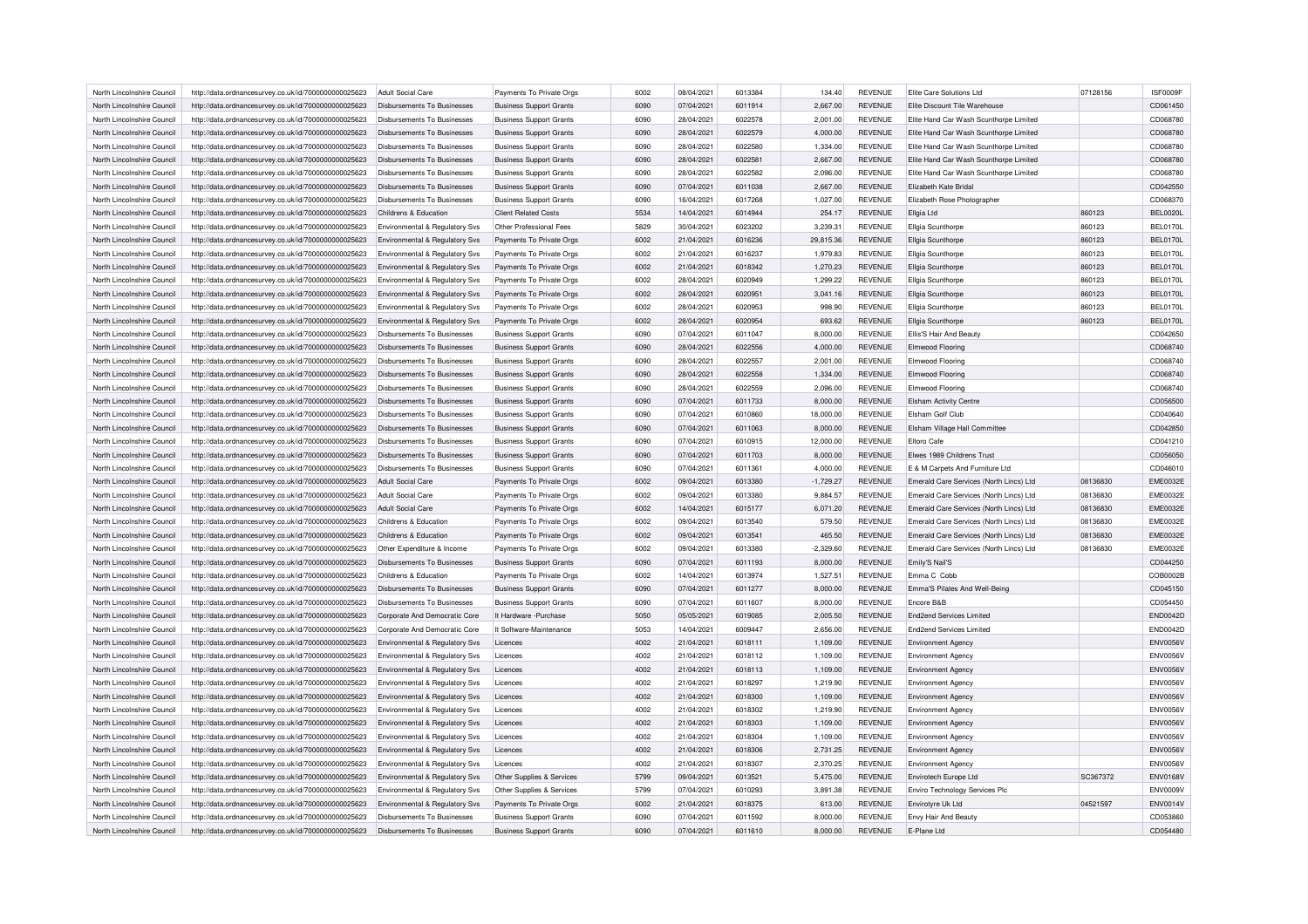| North Lincolnshire Council | http://data.ordnancesurvey.co.uk/id/7000000000025623 | Disbursements To Businesses                       | <b>Business Support Grants</b> | 6090 | 07/04/2021 | 6010843 | 12,000.00  | <b>REVENUE</b> | Epworth Equestrian Limited         |          | CD040460        |
|----------------------------|------------------------------------------------------|---------------------------------------------------|--------------------------------|------|------------|---------|------------|----------------|------------------------------------|----------|-----------------|
| North Lincolnshire Council | http://data.ordnancesurvey.co.uk/id/7000000000025623 | Disbursements To Businesses                       | <b>Business Support Grants</b> | 6090 | 07/04/2021 | 6011732 | 8,000.00   | <b>REVENUE</b> | Epworth Fields Holiday Park        |          | CD056490        |
| North Lincolnshire Council | http://data.ordnancesurvey.co.uk/id/7000000000025623 | Disbursements To Businesses                       | <b>Business Support Grants</b> | 6090 | 07/04/2021 | 6010986 | 12,000.00  | <b>REVENUE</b> | Epworth Old Rectory                |          | CD041970        |
| North Lincolnshire Council | http://data.ordnancesurvey.co.uk/id/7000000000025623 | Childrens & Education                             | Payments To Voluntary Orgs     | 6001 | 14/04/2021 | 6013978 | 7,488.54   | <b>REVENUE</b> | Epworth Thurlow Pre-School         |          | EPW0018W        |
| North Lincolnshire Council | http://data.ordnancesurvey.co.uk/id/7000000000025623 | Disbursements To Businesses                       | <b>Business Support Grants</b> | 6090 | 07/04/2021 | 6011874 | 8,000.00   | <b>REVENUE</b> | Epworth War Memorial Field         |          | CD061030        |
| North Lincolnshire Council | http://data.ordnancesurvey.co.uk/id/7000000000025623 | Corporate And Democratic Core                     | It Software-Purchase           | 5051 | 28/04/2021 | 6019397 | 4,875.16   | <b>REVENUE</b> | Equisys Timemaster Ltd             | 03700038 | <b>ORI0008I</b> |
| North Lincolnshire Council | http://data.ordnancesurvey.co.uk/id/7000000000025623 | Culture & Related Services                        | Cleaning Costs/ Materials      | 3301 | 30/04/2021 | 6019391 | 117.95     | <b>REVENUE</b> | Eryc - Supplies                    |          | EAS0125S        |
| North Lincolnshire Council | http://data.ordnancesurvey.co.uk/id/7000000000025623 | <b>Culture &amp; Related Services</b>             | Repair & Maintenance Costs     | 3000 | 30/04/2021 | 6019391 | 103.67     | <b>REVENUE</b> | Eryc - Supplies                    |          | EAS0125S        |
| North Lincolnshire Council | http://data.ordnancesurvey.co.uk/id/7000000000025623 | <b>Culture &amp; Related Services</b>             | Stock Purchases & Adjustments  | 5030 | 30/04/2021 | 6019391 | 16.31      | <b>REVENUE</b> | Eryc - Supplies                    |          | EAS0125S        |
| North Lincolnshire Council | http://data.ordnancesurvey.co.uk/id/7000000000025623 | Culture, Env, Reg & Planning Cap                  | <b>Building/Construction</b>   | A082 | 30/04/2021 | 6022973 | 240,005.71 | CAPITAL        | <b>Esh Construction Ltd</b>        | 2529939  | <b>ESH0002H</b> |
| North Lincolnshire Council | http://data.ordnancesurvey.co.uk/id/7000000000025623 | Disbursements To Businesses                       | <b>Business Support Grants</b> | 6090 | 15/04/2021 | 6016564 | 4,000.00   | <b>REVENUE</b> | <b>Esquire Retail Ltd</b>          |          | CD067890        |
| North Lincolnshire Council | http://data.ordnancesurvey.co.uk/id/7000000000025623 | Disbursements To Businesses                       | <b>Business Support Grants</b> | 6090 | 07/04/2021 | 6011036 | 8,000.00   | <b>REVENUE</b> | <b>Essential Nails</b>             |          | CD042530        |
| North Lincolnshire Council | http://data.ordnancesurvey.co.uk/id/7000000000025623 | Disbursements To Businesses                       | <b>Business Support Grants</b> | 6090 | 07/04/2021 | 6011639 | 8,000.00   | <b>REVENUE</b> | <b>Essentials Of Beauty</b>        |          | CD054770        |
| North Lincolnshire Council | http://data.ordnancesurvey.co.uk/id/7000000000025623 | Culture & Related Services                        | Other Professional Fees        | 5829 | 30/04/2021 | 6023315 | 475.00     | <b>REVENUE</b> | <b>Esther Cawley</b>               |          | CRA0060A        |
| North Lincolnshire Council | http://data.ordnancesurvey.co.uk/id/7000000000025623 | Environmental & Regulatory Svs                    | Materials                      | 5004 | 28/04/2021 | 6018134 | 334.40     | <b>REVENUE</b> | Ets (Uk) Ltd                       |          | ETS0002S        |
| North Lincolnshire Council | http://data.ordnancesurvey.co.uk/id/7000000000025623 | <b>Disbursements To Businesses</b>                | <b>Business Support Grants</b> | 6090 | 07/04/2021 | 6011032 | 8,000.00   | <b>REVENUE</b> | Eva Jane                           |          | CD042490        |
| North Lincolnshire Council | http://data.ordnancesurvey.co.uk/id/7000000000025623 | <b>Disbursements To Businesses</b>                | <b>Business Support Grants</b> | 6090 | 07/04/2021 | 6011756 | 2,667.00   | <b>REVENUE</b> | Events Lingerie Ltd                |          | CD056740        |
| North Lincolnshire Council | http://data.ordnancesurvey.co.uk/id/7000000000025623 | Fin&Inv I&F                                       | <b>Other Premises Costs</b>    | 3390 | 14/04/2021 | 6013947 | 240.00     | <b>REVENUE</b> | Evergreen Construction             |          | CON1099N        |
| North Lincolnshire Council | http://data.ordnancesurvey.co.uk/id/7000000000025623 | Disbursements To Businesses                       | <b>Business Support Grants</b> | 6090 | 07/04/2021 | 6011097 | 2,667.00   | <b>REVENUE</b> | <b>Excel Car Sales</b>             |          | CD043200        |
| North Lincolnshire Council | http://data.ordnancesurvey.co.uk/id/7000000000025623 | <b>Disbursements To Businesses</b>                | <b>Business Support Grants</b> | 6090 | 07/04/2021 | 6011337 | 8,000.00   | <b>REVENUE</b> | <b>Exclusively Yours</b>           |          | CD045770        |
| North Lincolnshire Council |                                                      | Disbursements To Businesses                       |                                | 6090 | 07/04/2021 | 6010969 |            | <b>REVENUE</b> | <b>Exotic Thai Restaurant</b>      |          | CD041800        |
|                            | http://data.ordnancesurvey.co.uk/id/7000000000025623 |                                                   | <b>Business Support Grants</b> | 6090 |            |         | 8,000.00   |                |                                    |          | CD042690        |
| North Lincolnshire Council | http://data.ordnancesurvey.co.uk/id/7000000000025623 | <b>Disbursements To Businesses</b><br>Fin&Inv I&F | <b>Business Support Grants</b> |      | 07/04/2021 | 6011051 | 8,000.00   | <b>REVENUE</b> | Expressions Cutting Company Ltd    |          |                 |
| North Lincolnshire Council | http://data.ordnancesurvey.co.uk/id/7000000000025623 |                                                   | Other Supplies & Services      | 5799 | 09/04/2021 | 6010741 | 582.00     | <b>REVENUE</b> | Eye Watch Security Ltd             | 04480210 | EYE0006E        |
| North Lincolnshire Council | http://data.ordnancesurvey.co.uk/id/7000000000025623 | Childrens & Education                             | Home To School Transport       | 4201 | 16/04/2021 | 6017016 | 646.00     | <b>REVENUE</b> | Fab Cab                            |          | RAH0120H        |
| North Lincolnshire Council | http://data.ordnancesurvey.co.uk/id/7000000000025623 | Disbursements To Businesses                       | <b>Business Support Grants</b> | 6090 | 07/04/2021 | 6011514 | 8,000.00   | <b>REVENUE</b> | Face2face Beauty                   |          | CD051210        |
| North Lincolnshire Council | http://data.ordnancesurvey.co.uk/id/7000000000025623 | Disbursements To Businesses                       | <b>Business Support Grants</b> | 6090 | 07/04/2021 | 6011567 | 2,667.00   | <b>REVENUE</b> | Factorydirectfurniture             |          | CD053590        |
| North Lincolnshire Council | http://data.ordnancesurvey.co.uk/id/7000000000025623 | <b>Housing Services</b>                           | <b>Client Related Costs</b>    | 5534 | 16/04/2021 | 6015324 | 470.00     | <b>REVENUE</b> | Factory Direct Furniture Co        |          | <b>FAC0004C</b> |
| North Lincolnshire Council | http://data.ordnancesurvey.co.uk/id/7000000000025623 | <b>Housing Services</b>                           | <b>Client Related Costs</b>    | 5534 | 16/04/2021 | 6015326 | 480.00     | <b>REVENUE</b> | Factory Direct Furniture Co        |          | FAC0004C        |
| North Lincolnshire Council | http://data.ordnancesurvey.co.uk/id/7000000000025623 | <b>Housing Services</b>                           | <b>Client Related Costs</b>    | 5534 | 16/04/2021 | 6015327 | 310.00     | <b>REVENUE</b> | Factory Direct Furniture Co        |          | FAC0004C        |
| North Lincolnshire Council | http://data.ordnancesurvey.co.uk/id/7000000000025623 | <b>Housing Services</b>                           | <b>Client Related Costs</b>    | 5534 | 30/04/2021 | 6021443 | 1,200.00   | <b>REVENUE</b> | Factory Direct Furniture Co        |          | FAC0004C        |
| North Lincolnshire Council | http://data.ordnancesurvey.co.uk/id/7000000000025623 | Environmental & Regulatory Svs                    | Equipment Maint.& Repair       | 5003 | 09/04/2021 | 6013520 | 7,589.50   | REVENUE        | Facultatieve Technologies Ltd      | 633222   | FAC0013C        |
| North Lincolnshire Council | http://data.ordnancesurvey.co.uk/id/7000000000025623 | Environmental & Regulatory Svs                    | Equipment Maint.& Repair       | 5003 | 05/05/2021 | 6023230 | 7,589.50   | <b>REVENUE</b> | Facultatieve Technologies Ltd      | 633222   | FAC0013C        |
| North Lincolnshire Council | http://data.ordnancesurvey.co.uk/id/7000000000025623 | Disbursements To Businesses                       | <b>Business Support Grants</b> | 6090 | 07/04/2021 | 6011626 | 8.000.00   | <b>REVENUE</b> | Fades & Shades / K1                |          | CD054640        |
| North Lincolnshire Council | http://data.ordnancesurvey.co.uk/id/7000000000025623 | Disbursements To Businesses                       | <b>Business Support Grants</b> | 6090 | 07/04/2021 | 6011693 | 2,667.00   | <b>REVENUE</b> | Fairs Lloyd Travel Ltd             |          | CD055750        |
| North Lincolnshire Council | http://data.ordnancesurvey.co.uk/id/7000000000025623 | <b>Disbursements To Businesses</b>                | <b>Business Support Grants</b> | 6090 | 07/04/2021 | 6011907 | 8,000.00   | <b>REVENUE</b> | Falisha Ltd Dine Bangla            |          | CD061380        |
| North Lincolnshire Council | http://data.ordnancesurvey.co.uk/id/7000000000025623 | Disbursements To Businesses                       | <b>Business Support Grants</b> | 6090 | 07/04/2021 | 6011774 | 2.667.00   | <b>REVENUE</b> | Family Autos Ltd                   |          | CD056930        |
| North Lincolnshire Council | http://data.ordnancesurvey.co.uk/id/7000000000025623 | Disbursements To Businesses                       | <b>Business Support Grants</b> | 6090 | 07/04/2021 | 6011216 | 8,000.00   | REVENUE        | Family Of Hair Ltd                 |          | CD044510        |
| North Lincolnshire Council | http://data.ordnancesurvey.co.uk/id/7000000000025623 | Disbursements To Businesses                       | <b>Business Support Grants</b> | 6090 | 07/04/2021 | 6011043 | 2,667.00   | <b>REVENUE</b> | Festix                             |          | CD042600        |
| North Lincolnshire Council | http://data.ordnancesurvey.co.uk/id/7000000000025623 | Disbursements To Businesses                       | <b>Business Support Grants</b> | 6090 | 07/04/2021 | 6011668 | 2,667.00   | <b>REVENUE</b> | <b>Fcs Sports Limited</b>          |          | CD055350        |
| North Lincolnshire Council | http://data.ordnancesurvey.co.uk/id/7000000000025623 | <b>Disbursements To Businesses</b>                | <b>Business Support Grants</b> | 6090 | 07/04/2021 | 6010949 | 8,000.00   | <b>REVENUE</b> | Fedora S Club                      |          | CD041590        |
| North Lincolnshire Council | http://data.ordnancesurvey.co.uk/id/7000000000025623 | Childrens & Education                             | Payments To Private Orgs       | 6002 | 09/04/2021 | 6013249 | 3,360.00   | <b>REVENUE</b> | Fellowship Of Inspection Nominees  | 10850428 | <b>FEL0006L</b> |
| North Lincolnshire Council | http://data.ordnancesurvey.co.uk/id/7000000000025623 | <b>Disbursements To Businesses</b>                | <b>Business Support Grants</b> | 6090 | 07/04/2021 | 6010990 | 8,000.00   | <b>REVENUE</b> | Fenestra Centre                    |          | CD042020        |
| North Lincolnshire Council | http://data.ordnancesurvey.co.uk/id/7000000000025623 | Disbursements To Businesses                       | <b>Business Support Grants</b> | 6090 | 07/04/2021 | 6010903 | 12,000.00  | <b>REVENUE</b> | Fenix Active Ltd T/A Fit4less      |          | CD041080        |
| North Lincolnshire Council | http://data.ordnancesurvey.co.uk/id/7000000000025623 | Disbursements To Businesses                       | <b>Business Support Grants</b> | 6090 | 07/04/2021 | 6010900 | 8,000.00   | <b>REVENUE</b> | Ferry Boat Properties Ltd          |          | CD041050        |
| North Lincolnshire Council | http://data.ordnancesurvey.co.uk/id/7000000000025623 | Disbursements To Businesses                       | <b>Business Support Grants</b> | 6090 | 07/04/2021 | 6011602 | 8,000.00   | <b>REVENUE</b> | Ferry House Inn                    |          | CD054390        |
| North Lincolnshire Council | http://data.ordnancesurvey.co.uk/id/7000000000025623 | Childrens & Education                             | It Software-Maintenance        | 5053 | 14/04/2021 | 6014890 | 16,240.84  | <b>REVENUE</b> | Fft Education Ltd                  |          | <b>FIS0101S</b> |
| North Lincolnshire Council | http://data.ordnancesurvey.co.uk/id/7000000000025623 | <b>Disbursements To Businesses</b>                | <b>Business Support Grants</b> | 6090 | 15/04/2021 | 6016545 | 4,000.00   | <b>REVENUE</b> | F.Hinds Ltd                        |          | CD067700        |
| North Lincolnshire Council | http://data.ordnancesurvey.co.uk/id/7000000000025623 | Childrens & Education                             | Payments To Private Orgs       | 6002 | 14/04/2021 | 6013982 | 43,919.07  | <b>REVENUE</b> | Fieldview Day Nursery              |          | <b>FIE0045E</b> |
| North Lincolnshire Council | http://data.ordnancesurvey.co.uk/id/7000000000025623 | Adult Social Care                                 | Payments To Private Orgs       | 6002 | 30/04/2021 | 6018891 | 490.00     | REVENUE        | Finders Genealogists Ltd           | 03501521 | <b>GEN0099N</b> |
| North Lincolnshire Council | http://data.ordnancesurvey.co.uk/id/7000000000025623 | <b>Disbursements To Businesses</b>                | <b>Business Support Grants</b> | 6090 | 07/04/2021 | 6011778 | 2,667.00   | <b>REVENUE</b> | Finicola Italian Foods             |          | CD056970        |
| North Lincolnshire Council | http://data.ordnancesurvey.co.uk/id/7000000000025623 | Disbursements To Businesses                       | <b>Business Support Grants</b> | 6090 | 07/04/2021 | 6011775 | 2.667.00   | <b>REVENUE</b> | Finity It Ltd                      |          | CD056940        |
| North Lincolnshire Council | http://data.ordnancesurvey.co.uk/id/7000000000025623 | Disbursements To Businesses                       | <b>Business Support Grants</b> | 6090 | 07/04/2021 | 6011126 | 2,667.00   | <b>REVENUE</b> | Fireplace & Timber Products Ltd    |          | CD043540        |
| North Lincolnshire Council | http://data.ordnancesurvey.co.uk/id/7000000000025623 | Disbursements To Businesses                       | <b>Business Support Grants</b> | 6090 | 07/04/2021 | 6011073 | 4,000.00   | REVENUE        | Firmbarn Ltd                       |          | CD042970        |
| North Lincolnshire Council | http://data.ordnancesurvey.co.uk/id/7000000000025623 | Disbursements To Businesses                       | <b>Business Support Grants</b> | 6090 | 07/04/2021 | 6011796 | 4.000.00   | <b>REVENUE</b> | First4tiles Ltd                    |          | CD057350        |
| North Lincolnshire Council | http://data.ordnancesurvey.co.uk/id/7000000000025623 | Disbursements To Businesses                       | <b>Business Support Grants</b> | 6090 | 07/04/2021 | 6011795 | 4,000.00   | REVENUE        | First Choice Flooring & Beds       |          | CD057340        |
| North Lincolnshire Council | http://data.ordnancesurvey.co.uk/id/7000000000025623 | Childrens & Education                             | Payments To Private Orgs       | 6002 | 09/04/2021 | 6013568 | 352.00     | <b>REVENUE</b> | First Class Tailored Solutions Ltd | 07819183 | FIR0124R        |
|                            |                                                      |                                                   |                                |      |            |         |            |                |                                    |          |                 |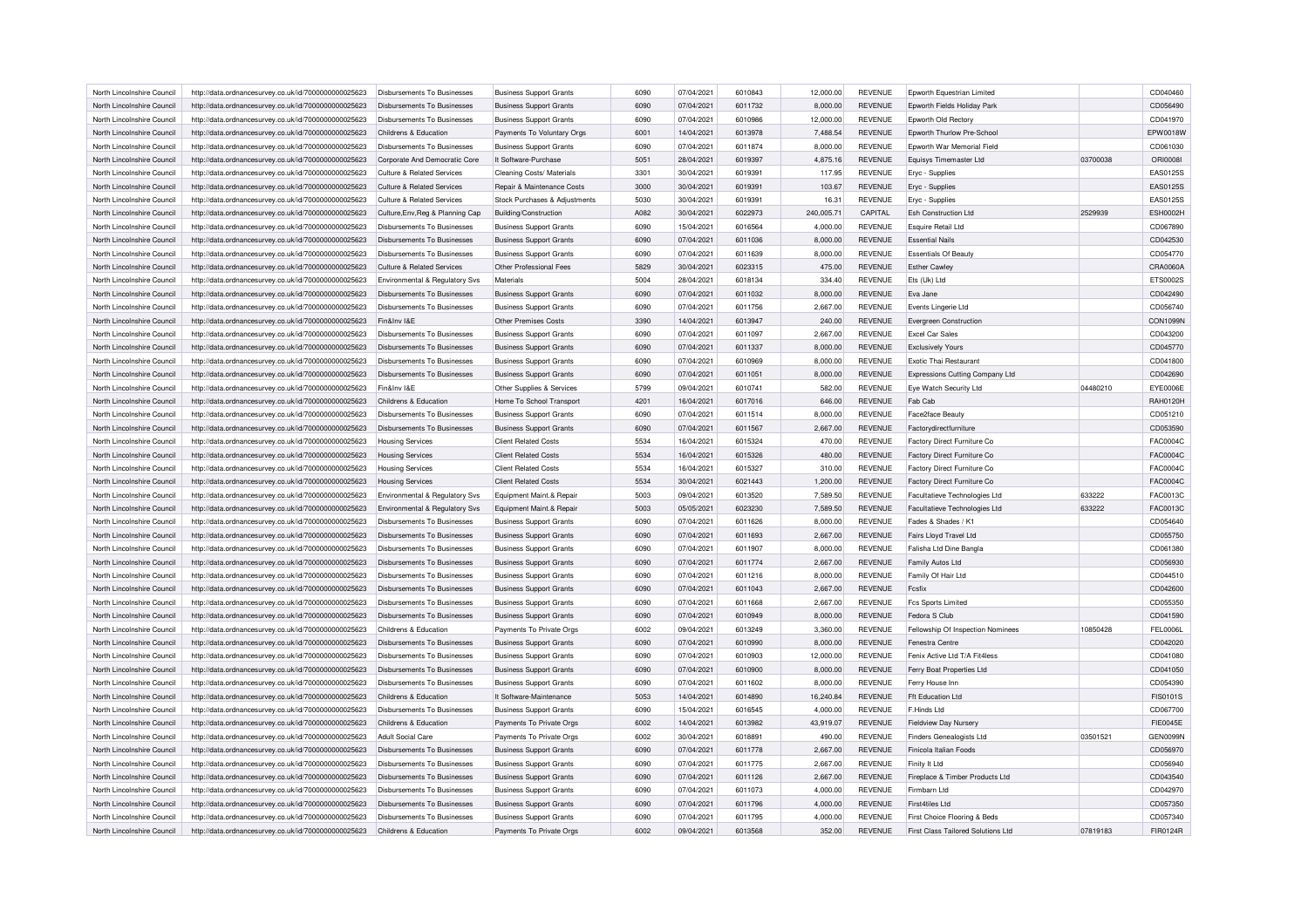| North Lincolnshire Council                               | http://data.ordnancesurvey.co.uk/id/7000000000025623 | Childrens & Education                     | Payments To Private Orgs | 6002 | 09/04/2021 | 6013569 | 330.00             | <b>REVENUE</b> | First Class Tailored Solutions Ltd  | 07819183 | FIR0124R        |
|----------------------------------------------------------|------------------------------------------------------|-------------------------------------------|--------------------------|------|------------|---------|--------------------|----------------|-------------------------------------|----------|-----------------|
| North Lincolnshire Council                               | http://data.ordnancesurvey.co.uk/id/7000000000025623 | Childrens & Education                     | Payments To Private Orgs | 6002 | 09/04/2021 | 6013570 | 330.00             | <b>REVENUE</b> | First Class Tailored Solutions Ltd  | 07819183 | FIR0124R        |
| North Lincolnshire Council                               | http://data.ordnancesurvey.co.uk/id/7000000000025623 | Childrens & Education                     | Payments To Private Orgs | 6002 | 28/04/2021 | 6020861 | 220.00             | <b>REVENUE</b> | First Class Tailored Solutions Ltd  | 07819183 | FIR0124R        |
| North Lincolnshire Council                               | http://data.ordnancesurvey.co.uk/id/7000000000025623 | Childrens & Education                     | Payments To Private Orgs | 6002 | 28/04/2021 | 6020864 | 352.00             | <b>REVENUE</b> | First Class Tailored Solutions Ltd. | 07819183 | FIR0124R        |
| North Lincolnshire Council                               | http://data.ordnancesurvey.co.uk/id/7000000000025623 | Childrens & Education                     | Payments To Private Orgs | 6002 | 28/04/2021 | 6020865 | 330.00             | <b>REVENUE</b> | First Class Tailored Solutions Ltd  | 07819183 | FIR0124R        |
| North Lincolnshire Council                               | http://data.ordnancesurvey.co.uk/id/7000000000025623 | Childrens & Education                     | Payments To Private Orgs | 6002 | 30/04/2021 | 6023306 | 330.00             | <b>REVENUE</b> | First Class Tailored Solutions Ltd  | 07819183 | FIR0124R        |
| North Lincolnshire Council                               | http://data.ordnancesurvey.co.uk/id/7000000000025623 | Childrens & Education                     | Payments To Private Orgs | 6002 | 30/04/2021 | 6023308 | 352.00             | <b>REVENUE</b> | First Class Tailored Solutions Ltd  | 07819183 | FIR0124R        |
| North Lincolnshire Council                               | http://data.ordnancesurvey.co.uk/id/7000000000025623 | Childrens & Education                     | Payments To Private Orgs | 6002 | 30/04/2021 | 6023309 | 330.00             | <b>REVENUE</b> | First Class Tailored Solutions Ltd  | 07819183 | FIR0124R        |
| North Lincolnshire Council                               | http://data.ordnancesurvey.co.uk/id/7000000000025623 | Highways & Transport                      | Equipment Hire/Rent      | 5002 | 16/04/2021 | 6015758 | 368.25             | <b>REVENUE</b> | Fleetclean I td                     | 01381865 | <b>FLE0007E</b> |
| North Lincolnshire Council                               | http://data.ordnancesurvey.co.uk/id/7000000000025623 | Highways & Transport                      | Equipment Purchase       | 5001 | 16/04/2021 | 6015757 | 399.90             | <b>REVENUE</b> | Fleetclean I td                     | 01381865 | <b>FLE0007E</b> |
| North Lincolnshire Council                               | http://data.ordnancesurvey.co.uk/id/7000000000025623 | Childrens & Education                     | Materials                | 5004 | 21/04/2021 | 6018149 | 239.63             | <b>REVENUE</b> | Fleet Factors Ltd                   | 01231325 | <b>FLE0026E</b> |
| North Lincolnshire Council                               | http://data.ordnancesurvey.co.uk/id/7000000000025623 | Childrens & Education                     | Materials                | 5004 | 21/04/2021 | 6018165 | 218.87             | <b>REVENUE</b> | Fleet Factors Ltd                   | 01231325 | <b>FLE0026E</b> |
| North Lincolnshire Council                               |                                                      | Childrens & Education                     | Materials                | 5004 | 21/04/2021 | 6018169 | 1,600.00           | <b>REVENUE</b> | Fleet Factors I td                  | 01231325 | <b>FLE0026E</b> |
|                                                          | http://data.ordnancesurvey.co.uk/id/7000000000025623 |                                           |                          | 5004 |            |         |                    |                |                                     |          |                 |
| North Lincolnshire Council                               | http://data.ordnancesurvey.co.uk/id/7000000000025623 | Childrens & Education                     | Materials                |      | 30/04/2021 | 6022775 | 771.33             | <b>REVENUE</b> | Fleet Factors Ltd                   | 01231325 | <b>FLE0026E</b> |
| North Lincolnshire Council                               | http://data.ordnancesurvey.co.uk/id/7000000000025623 | <b>Culture &amp; Related Services</b>     | Materials                | 5004 | 21/04/2021 | 6018177 | 261.46             | <b>REVENUE</b> | Fleet Factors I td                  | 01231325 | <b>FLE0026E</b> |
| North Lincolnshire Council                               | http://data.ordnancesurvey.co.uk/id/7000000000025623 | Culture & Related Services                | Materials                | 5004 | 23/04/2021 | 6018195 | 610.00             | <b>REVENUE</b> | Fleet Factors Ltd                   | 01231325 | <b>FLE0026E</b> |
| North Lincolnshire Council                               | http://data.ordnancesurvey.co.uk/id/7000000000025623 | Culture & Related Services                | Materials                | 5004 | 30/04/2021 | 6022757 | 1,298.82           | <b>REVENUE</b> | Fleet Factors I td                  | 01231325 | <b>FLE0026E</b> |
| North Lincolnshire Council                               | http://data.ordnancesurvey.co.uk/id/7000000000025623 | <b>Environmental &amp; Regulatory Svs</b> | Materials                | 5004 | 16/04/2021 | 6015759 | 257.65             | <b>REVENUE</b> | Fleet Factors Ltd                   | 01231325 | <b>FLE0026E</b> |
| North Lincolnshire Council                               | http://data.ordnancesurvey.co.uk/id/7000000000025623 | Environmental & Regulatory Svs            | Materials                | 5004 | 16/04/2021 | 6015763 | 575.75             | <b>REVENUE</b> | Fleet Factors Ltd                   | 01231325 | <b>FLE0026E</b> |
| North Lincolnshire Council                               | http://data.ordnancesurvey.co.uk/id/7000000000025623 | Environmental & Regulatory Svs            | Materials                | 5004 | 16/04/2021 | 6015767 | 544.20             | <b>REVENUE</b> | Fleet Factors Ltd                   | 01231325 | <b>FLE0026E</b> |
| North Lincolnshire Council                               | http://data.ordnancesurvey.co.uk/id/7000000000025623 | <b>Environmental &amp; Regulatory Svs</b> | Materials                | 5004 | 16/04/2021 | 6015780 | 300.57             | <b>REVENUE</b> | Fleet Factors Ltd                   | 01231325 | <b>FLE0026E</b> |
| North Lincolnshire Council                               | http://data.ordnancesurvey.co.uk/id/7000000000025623 | Environmental & Regulatory Svs            | Materials                | 5004 | 16/04/2021 | 6015792 | 230.83             | <b>REVENUE</b> | Fleet Factors Ltd                   | 01231325 | <b>FLE0026E</b> |
| North Lincolnshire Council                               | http://data.ordnancesurvey.co.uk/id/7000000000025623 | Environmental & Regulatory Svs            | Materials                | 5004 | 16/04/2021 | 6015798 | 305.73             | <b>REVENUE</b> | Fleet Factors Ltd                   | 01231325 | <b>FLE0026E</b> |
| North Lincolnshire Council                               | http://data.ordnancesurvey.co.uk/id/7000000000025623 | Environmental & Regulatory Svs            | Materials                | 5004 | 16/04/2021 | 6015805 | 230.52             | <b>REVENUE</b> | Fleet Factors Ltd                   | 01231325 | <b>FLE0026E</b> |
| North Lincolnshire Council                               | http://data.ordnancesurvey.co.uk/id/7000000000025623 | Environmental & Regulatory Svs            | Materials                | 5004 | 16/04/2021 | 6015807 | 544.20             | <b>REVENUE</b> | <b>Fleet Factors Ltd</b>            | 01231325 | <b>FLE0026E</b> |
| North Lincolnshire Council                               | http://data.ordnancesurvey.co.uk/id/7000000000025623 | Environmental & Regulatory Svs            | Materials                | 5004 | 21/04/2021 | 6018135 | 806.62             | <b>REVENUE</b> | Fleet Factors Ltd                   | 01231325 | <b>FLE0026E</b> |
| North Lincolnshire Council                               | http://data.ordnancesurvey.co.uk/id/7000000000025623 | Environmental & Regulatory Svs            | Materials                | 5004 | 21/04/2021 | 6018138 | 239.86             | <b>REVENUE</b> | <b>Fleet Factors Ltd</b>            | 01231325 | <b>FLE0026E</b> |
| North Lincolnshire Council                               | http://data.ordnancesurvey.co.uk/id/7000000000025623 | Environmental & Regulatory Svs            | Materials                | 5004 | 21/04/2021 | 6018141 | 714.09             | <b>REVENUE</b> | <b>Fleet Factors Ltd</b>            | 01231325 | <b>FLE0026E</b> |
| North Lincolnshire Council                               | http://data.ordnancesurvey.co.uk/id/7000000000025623 | Environmental & Regulatory Svs            | Materials                | 5004 | 21/04/2021 | 6018143 | 238.83             | <b>REVENUE</b> | Fleet Factors Ltd                   | 01231325 | <b>FLE0026E</b> |
| North Lincolnshire Council                               | http://data.ordnancesurvey.co.uk/id/7000000000025623 | Environmental & Regulatory Svs            | Materials                | 5004 | 21/04/2021 | 6018146 | 336.24             | <b>REVENUE</b> | Fleet Factors Ltd                   | 01231325 | <b>FLE0026E</b> |
| North Lincolnshire Council                               | http://data.ordnancesurvey.co.uk/id/7000000000025623 | Environmental & Regulatory Svs            | Materials                | 5004 | 21/04/2021 | 6018152 | 299.98             | <b>REVENUE</b> | Fleet Factors I td                  | 01231325 | <b>FLE0026E</b> |
| North Lincolnshire Council                               | http://data.ordnancesurvey.co.uk/id/7000000000025623 | Environmental & Regulatory Sys            | Materials                | 5004 | 21/04/2021 | 6018160 | 251.78             | <b>REVENUE</b> | Fleet Factors Ltd                   | 01231325 | <b>FLE0026E</b> |
| North Lincolnshire Council                               | http://data.ordnancesurvey.co.uk/id/7000000000025623 | Environmental & Regulatory Svs            | Materials                | 5004 | 21/04/2021 | 6018164 | 233.20             | <b>REVENUE</b> | Fleet Factors Ltd                   | 01231325 | <b>FLE0026E</b> |
| North Lincolnshire Council                               | http://data.ordnancesurvey.co.uk/id/7000000000025623 | Environmental & Regulatory Svs            | Materials                | 5004 | 21/04/2021 | 6018178 | 795.00             | <b>REVENUE</b> | Fleet Factors I td                  | 01231325 | <b>FLE0026E</b> |
| North Lincolnshire Council                               | http://data.ordnancesurvey.co.uk/id/7000000000025623 | Environmental & Regulatory Svs            | Materials                | 5004 | 21/04/2021 | 6018189 | 244.72             | <b>REVENUE</b> | Fleet Factors Ltd                   | 01231325 | <b>FLE0026E</b> |
| North Lincolnshire Council                               | http://data.ordnancesurvey.co.uk/id/7000000000025623 | Environmental & Regulatory Svs            | Materials                | 5004 | 30/04/2021 | 6022759 | 590.00             | <b>REVENUE</b> | Fleet Factors Ltd                   | 01231325 | <b>FLE0026E</b> |
| North Lincolnshire Council                               | http://data.ordnancesurvey.co.uk/id/7000000000025623 | Environmental & Regulatory Sys            | Materials                | 5004 | 30/04/2021 | 6022760 | 363.85             | <b>REVENUE</b> | Fleet Factors I td                  | 01231325 | <b>FLE0026E</b> |
| North Lincolnshire Council                               | http://data.ordnancesurvey.co.uk/id/7000000000025623 | <b>Environmental &amp; Regulatory Svs</b> | Materials                | 5004 | 30/04/2021 | 6022765 | 457.22             | <b>REVENUE</b> | Fleet Factors Ltd                   | 01231325 | <b>FLE0026E</b> |
| North Lincolnshire Council                               | http://data.ordnancesurvey.co.uk/id/7000000000025623 | Environmental & Regulatory Svs            | Materials                | 5004 | 30/04/2021 | 6022776 | 1,250.00           | <b>REVENUE</b> | <b>Fleet Factors Ltd</b>            | 01231325 | <b>FLE0026E</b> |
|                                                          |                                                      |                                           | Materials                | 5004 | 30/04/2021 | 6022778 |                    | <b>REVENUE</b> | <b>Fleet Factors Ltd</b>            | 01231325 | <b>FLE0026E</b> |
| North Lincolnshire Council<br>North Lincolnshire Council | http://data.ordnancesurvey.co.uk/id/7000000000025623 | Environmental & Regulatory Svs            | Materials                | 5004 | 30/04/2021 | 6022793 | 1,250.00<br>530.00 | <b>REVENUE</b> | Fleet Factors I td                  | 01231325 | <b>FLE0026E</b> |
| North Lincolnshire Council                               | http://data.ordnancesurvey.co.uk/id/7000000000025623 | Environmental & Regulatory Svs            | Materials                | 5004 | 30/04/2021 | 6022796 | 1.267.54           | <b>REVENUE</b> | Fleet Factors Ltd                   | 01231325 | <b>FLE0026E</b> |
|                                                          | http://data.ordnancesurvey.co.uk/id/7000000000025623 | Environmental & Regulatory Svs            |                          |      |            |         |                    |                |                                     |          |                 |
| North Lincolnshire Council                               | http://data.ordnancesurvey.co.uk/id/7000000000025623 | Environmental & Regulatory Svs            | Materials                | 5004 | 05/05/2021 | 6022799 | 475.78             | <b>REVENUE</b> | <b>Fleet Factors Ltd</b>            | 01231325 | <b>FLE0026E</b> |
| North Lincolnshire Council                               | http://data.ordnancesurvey.co.uk/id/7000000000025623 | Environmental & Regulatory Svs            | Materials                | 5004 | 05/05/2021 | 6022806 | 363.85             | <b>REVENUE</b> | <b>Fleet Factors Ltd</b>            | 01231325 | <b>FLE0026E</b> |
| North Lincolnshire Council                               | http://data.ordnancesurvey.co.uk/id/7000000000025623 | Environmental & Regulatory Svs            | Materials                | 5004 | 05/05/2021 | 6022807 | 325.91             | <b>REVENUE</b> | Fleet Factors Ltd                   | 01231325 | <b>FLE0026E</b> |
| North Lincolnshire Council                               | http://data.ordnancesurvey.co.uk/id/7000000000025623 | Environmental & Regulatory Svs            | Materials                | 5004 | 05/05/2021 | 6022809 | 401.34             | <b>REVENUE</b> | <b>Fleet Factors Ltd</b>            | 01231325 | <b>FLE0026E</b> |
| North Lincolnshire Council                               | http://data.ordnancesurvey.co.uk/id/7000000000025623 | Environmental & Regulatory Svs            | Materials                | 5004 | 05/05/2021 | 6022810 | 361.02             | <b>REVENUE</b> | <b>Fleet Factors Ltd</b>            | 01231325 | <b>FLE0026E</b> |
| North Lincolnshire Council                               | http://data.ordnancesurvey.co.uk/id/7000000000025623 | Environmental & Regulatory Svs            | Other Vehicle Costs      | 4005 | 21/04/2021 | 6018145 | 336.24             | <b>REVENUE</b> | Fleet Factors Ltd                   | 01231325 | <b>FLE0026E</b> |
| North Lincolnshire Council                               | http://data.ordnancesurvey.co.uk/id/7000000000025623 | Highways & Transport                      | Fuel                     | 4001 | 16/04/2021 | 6015809 | 869.42             | <b>REVENUE</b> | <b>Fleet Factors Ltd</b>            | 01231325 | <b>FLE0026E</b> |
| North Lincolnshire Council                               | http://data.ordnancesurvey.co.uk/id/7000000000025623 | Highways & Transport                      | Materials                | 5004 | 16/04/2021 | 6015779 | 1,558.16           | <b>REVENUE</b> | Fleet Factors Ltd                   | 01231325 | <b>FLE0026E</b> |
| North Lincolnshire Council                               | http://data.ordnancesurvey.co.uk/id/7000000000025623 | <b>Highways &amp; Transport</b>           | Materials                | 5004 | 16/04/2021 | 6015782 | 1.300.00           | <b>REVENUE</b> | Fleet Factors Ltd                   | 01231325 | <b>FLE0026E</b> |
| North Lincolnshire Council                               | http://data.ordnancesurvey.co.uk/id/7000000000025623 | Highways & Transport                      | Materials                | 5004 | 16/04/2021 | 6015783 | 3,071.00           | <b>REVENUE</b> | <b>Fleet Factors Ltd</b>            | 01231325 | <b>FLE0026E</b> |
| North Lincolnshire Council                               | http://data.ordnancesurvey.co.uk/id/7000000000025623 | <b>Highways &amp; Transport</b>           | Materials                | 5004 | 21/04/2021 | 6018155 | 295.48             | <b>REVENUE</b> | Fleet Factors Ltd                   | 01231325 | <b>FLE0026E</b> |
| North Lincolnshire Council                               | http://data.ordnancesurvey.co.uk/id/7000000000025623 | Highways & Transport                      | Materials                | 5004 | 23/04/2021 | 6018207 | 288.32             | <b>REVENUE</b> | Fleet Factors Ltd                   | 01231325 | <b>FLE0026E</b> |
| North Lincolnshire Council                               | http://data.ordnancesurvey.co.uk/id/7000000000025623 | Highways & Transport                      | Materials                | 5004 | 30/04/2021 | 6022761 | 211.88             | <b>REVENUE</b> | Fleet Factors I td                  | 01231325 | <b>FLE0026E</b> |
| North Lincolnshire Council                               | http://data.ordnancesurvey.co.uk/id/7000000000025623 | Highways & Transport                      | Materials                | 5004 | 30/04/2021 | 6022786 | 260.34             | <b>REVENUE</b> | Fleet Factors Ltd                   | 01231325 | <b>FLE0026E</b> |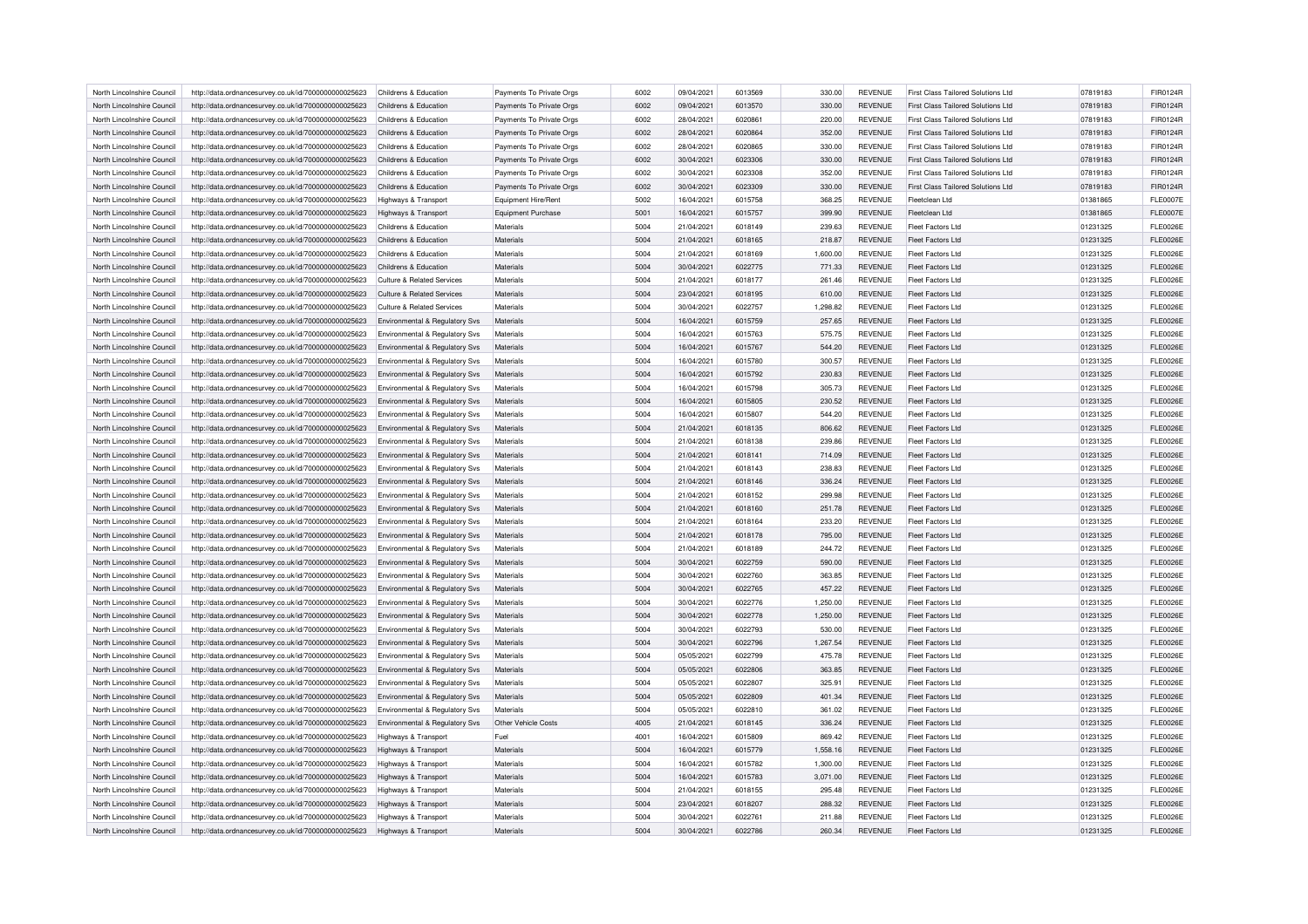| North Lincolnshire Council                               | http://data.ordnancesurvey.co.uk/id/7000000000025623 | Highways & Transport               | Materials                                                | 5004 | 07/05/2021               | 6022819 | 1,349.59         | <b>REVENUE</b> | Fleet Factors Ltd                | 01231325 | <b>FLE0026E</b>                    |
|----------------------------------------------------------|------------------------------------------------------|------------------------------------|----------------------------------------------------------|------|--------------------------|---------|------------------|----------------|----------------------------------|----------|------------------------------------|
| North Lincolnshire Council                               | http://data.ordnancesurvey.co.uk/id/7000000000025623 | Highways & Transport               | Materials                                                | 5004 | 07/05/2021               | 6022822 | 430.78           | <b>REVENUE</b> | <b>Fleet Factors Ltd</b>         | 01231325 | <b>FLE0026E</b>                    |
| North Lincolnshire Council                               | http://data.ordnancesurvey.co.uk/id/7000000000025623 | Highways & Transport               | Stock Purchases & Adjustments                            | 5030 | 30/04/2021               | 6022753 | 369.80           | <b>REVENUE</b> | Fleet Factors Ltd                | 01231325 | <b>FLE0026E</b>                    |
| North Lincolnshire Council                               | http://data.ordnancesurvey.co.uk/id/7000000000025623 | Highways & Transport               | Stock Purchases & Adjustments                            | 5030 | 30/04/2021               | 6022754 | 237.12           | <b>REVENUE</b> | <b>Fleet Factors Ltd</b>         | 01231325 | <b>FLE0026E</b>                    |
| North Lincolnshire Council                               | http://data.ordnancesurvey.co.uk/id/7000000000025623 | Disbursements To Businesses        | <b>Business Support Grants</b>                           | 6090 | 07/04/2021               | 6011460 | 2,667.00         | <b>REVENUE</b> | Floors Galore Ltd                |          | CD050600                           |
| North Lincolnshire Council                               | http://data.ordnancesurvey.co.uk/id/7000000000025623 | <b>Disbursements To Businesses</b> | <b>Business Support Grants</b>                           | 6090 | 07/04/2021               | 6011168 | 2,667.00         | <b>REVENUE</b> | <b>Floral Designs Florist</b>    |          | CD043990                           |
| North Lincolnshire Council                               | http://data.ordnancesurvey.co.uk/id/7000000000025623 | Childrens & Education              | Home To School Transport                                 | 4201 | 30/04/2021               | 6023358 | 3,000.00         | <b>REVENUE</b> | Flourish With Us Ltd             | 12005316 | FLO0013O                           |
| North Lincolnshire Council                               | http://data.ordnancesurvey.co.uk/id/7000000000025623 | Childrens & Education              | Home To School Transport                                 | 4201 | 30/04/2021               | 6023359 | 4,500.00         | <b>REVENUE</b> | Flourish With Us Ltd             | 12005316 | FLO0013O                           |
| North Lincolnshire Council                               | http://data.ordnancesurvey.co.uk/id/7000000000025623 | Childrens & Education              | Payments To Private Orgs                                 | 6002 | 21/04/2021               | 6018069 | 9,600.00         | <b>REVENUE</b> | Flourish With Us Ltd             | 12005316 | FLO0013O                           |
| North Lincolnshire Council                               | http://data.ordnancesurvey.co.uk/id/7000000000025623 | Childrens & Education              | Payments To Private Orgs                                 | 6002 | 21/04/2021               | 6018072 | 9,600.00         | <b>REVENUE</b> | Flourish With Us Ltd             | 12005316 | FLO0013O                           |
| North Lincolnshire Council                               | http://data.ordnancesurvey.co.uk/id/7000000000025623 | Disbursements To Businesses        | <b>Business Support Grants</b>                           | 6090 | 07/04/2021               | 6011346 | 2,667.00         | <b>REVENUE</b> | Flowers By Rasa                  |          | CD045860                           |
| North Lincolnshire Council                               | http://data.ordnancesurvey.co.uk/id/7000000000025623 | <b>Disbursements To Businesses</b> | <b>Business Support Grants</b>                           | 6090 | 07/04/2021               | 6011172 | 2,667.00         | <b>REVENUE</b> | Flower Theatre                   |          | CD044040                           |
| North Lincolnshire Council                               | http://data.ordnancesurvey.co.uk/id/7000000000025623 | Disbursements To Businesses        | <b>Business Support Grants</b>                           | 6090 | 07/04/2021               | 6011918 | 2,667.00         | <b>REVENUE</b> | Focus Caravans Ltd.              |          | CD061490                           |
| North Lincolnshire Council                               | http://data.ordnancesurvey.co.uk/id/7000000000025623 | Disbursements To Businesses        | <b>Business Support Grants</b>                           | 6090 | 07/04/2021               | 6011707 | 2,667.00         | <b>REVENUE</b> | Fonemart                         |          | CD056110                           |
| North Lincolnshire Council                               | http://data.ordnancesurvey.co.uk/id/7000000000025623 | N Lincs Gf Balance Sheet           | Insurance-Combined Liability                             | L493 | 16/04/2021               | 6016529 | $\Omega$         | CAPITAL        | <b>Forbes Solicitors</b>         |          | <b>FOR0452F</b>                    |
| North Lincolnshire Council                               | http://data.ordnancesurvey.co.uk/id/7000000000025623 | N Lincs Gf Balance Sheet           | Insurance-Combined Liability                             | L493 | 16/04/2021               | 6016530 | $\Omega$         | CAPITAL        | <b>Forbes Solicitors</b>         |          | <b>FOR0452F</b>                    |
| North Lincolnshire Council                               | http://data.ordnancesurvey.co.uk/id/7000000000025623 | N Lincs Gf Balance Sheet           | Insurance-Combined Liability                             | L493 | 16/04/2021               | 6016531 | $\Omega$         | CAPITAL        | <b>Forbes Solicitors</b>         |          | <b>FOR0452F</b>                    |
| North Lincolnshire Council                               | http://data.ordnancesurvey.co.uk/id/7000000000025623 | Childrens & Education              | <b>Legal Fees</b>                                        | 5823 | 30/04/2021               | 6022978 | 1,785.01         | <b>REVENUE</b> | Foresight Clinical Services Ltd  | 06354163 | FOR0132F                           |
|                                                          |                                                      |                                    | <b>Business Support Grants</b>                           | 6090 | 07/04/2021               | 6011115 | 8,000.00         | <b>REVENUE</b> | Forget Me Not Therapies          |          | CD043420                           |
| North Lincolnshire Council<br>North Lincolnshire Council | http://data.ordnancesurvey.co.uk/id/7000000000025623 | Disbursements To Businesses        | Vehicle Hire                                             | 4101 | 21/04/2021               | 6018213 | 261.05           | <b>REVENUE</b> | Forktruck Solutions Ltd          | 4032332  | FOR0059R                           |
|                                                          | http://data.ordnancesurvey.co.uk/id/7000000000025623 | Environmental & Regulatory Svs     |                                                          |      |                          |         |                  |                |                                  |          |                                    |
| North Lincolnshire Council                               | http://data.ordnancesurvey.co.uk/id/7000000000025623 | Highways & Transport               | Materials                                                | 5004 | 16/04/2021               | 6015812 | 393.02           | REVENUE        | <b>Forktruck Solutions Ltd</b>   | 4032332  | <b>FOR0059F</b>                    |
| North Lincolnshire Council                               | http://data.ordnancesurvey.co.uk/id/7000000000025623 | Highways & Transport               | Materials                                                | 5004 | 16/04/2021               | 6015813 | 316.88           | <b>REVENUE</b> | Forktruck Solutions Ltd          | 4032332  | FOR0059F                           |
| North Lincolnshire Council                               | http://data.ordnancesurvey.co.uk/id/7000000000025623 | Highways & Transport               | Materials                                                | 5004 | 16/04/2021               | 6015814 | 244.75           | <b>REVENUE</b> | Forktruck Solutions Ltd          | 4032332  | FOR0059R                           |
| North Lincolnshire Council                               | http://data.ordnancesurvey.co.uk/id/7000000000025623 | Childrens & Education              | <b>Client Related Costs</b>                              | 5534 | 09/04/2021               | 6010533 | 1,190.00         | <b>REVENUE</b> | Fortis Therapy & Training Ltd    | 8148553  | <b>MEN0061N</b>                    |
| North Lincolnshire Council                               | http://data.ordnancesurvey.co.uk/id/7000000000025623 | Childrens & Education              | <b>Client Related Costs</b>                              | 5534 | 14/04/2021               | 6014862 | 300.00           | REVENUE        | Fortis Therapy & Training Ltd    | 8148553  | <b>MEN0061N</b>                    |
| North Lincolnshire Council                               | http://data.ordnancesurvey.co.uk/id/7000000000025623 | Childrens & Education              | <b>Client Related Costs</b>                              | 5534 | 16/04/2021               | 6016048 | 1.020.00         | <b>REVENUE</b> | Fortis Therapy & Training Ltd    | 8148553  | <b>MEN0061N</b>                    |
| North Lincolnshire Council                               | http://data.ordnancesurvey.co.uk/id/7000000000025623 | Other Expenditure & Income         | <b>Client Related Costs</b>                              | 5534 | 16/04/2021               | 6016047 | 540.00           | <b>REVENUE</b> | Fortis Therapy & Training Ltd    | 8148553  | <b>MEN0061N</b>                    |
| North Lincolnshire Council                               | http://data.ordnancesurvey.co.uk/id/7000000000025623 | Disbursements To Businesses        | <b>Business Support Grants</b>                           | 6090 | 07/04/2021               | 6011338 | 2,667.00         | <b>REVENUE</b> | Fountain Court Florist           |          | CD045780                           |
| North Lincolnshire Council                               | http://data.ordnancesurvey.co.uk/id/7000000000025623 | Disbursements To Businesses        | <b>Business Support Grants</b>                           | 6090 | 07/04/2021               | 6011683 | 8.000.00         | <b>REVENUE</b> | Fourways Fisheries               |          | CD055620                           |
| North Lincolnshire Council                               | http://data.ordnancesurvey.co.uk/id/7000000000025623 | <b>Disbursements To Businesses</b> | <b>Business Support Grants</b>                           | 6090 | 07/04/2021               | 6011109 | 2,667.00         | <b>REVENUE</b> | Fowler Brothers                  |          | CD043360                           |
| North Lincolnshire Council                               | http://data.ordnancesurvey.co.uk/id/7000000000025623 | Culture & Related Services         | Materials                                                | 5004 | 21/04/2021               | 6018217 | 227.00           | <b>REVENUE</b> | Fox Auto Electrical Ltd          | 7903391  | FOX0061X                           |
| North Lincolnshire Council                               | http://data.ordnancesurvey.co.uk/id/7000000000025623 | Environmental & Regulatory Svs     | Materials                                                | 5004 | 16/04/2021               | 6015815 | 239.50           | <b>REVENUE</b> | Fox Auto Electrical Ltd          | 7903391  | FOX0061X                           |
| North Lincolnshire Council                               | http://data.ordnancesurvey.co.uk/id/7000000000025623 | Environmental & Regulatory Svs     | Materials                                                | 5004 | 30/04/2021               | 6022830 | 248.50           | <b>REVENUE</b> | Fox Auto Electrical Ltd          | 7903391  | FOX0061X                           |
| North Lincolnshire Council                               | http://data.ordnancesurvey.co.uk/id/7000000000025623 | Disbursements To Businesses        | <b>Business Support Grants</b>                           | 6090 | 07/04/2021               | 6010920 | 8,000.00         | <b>REVENUE</b> | Foxhills Institute               |          | CD041260                           |
| North Lincolnshire Council                               | http://data.ordnancesurvey.co.uk/id/7000000000025623 | Childrens & Education              | <b>Client Related Costs</b>                              | 5534 | 21/04/2021               | 6017360 | 3,900.00         | <b>REVENUE</b> | Fox Red Living Ltd               | 11098298 | FOX0150X                           |
| North Lincolnshire Council                               | http://data.ordnancesurvey.co.uk/id/7000000000025623 | Culture, Env, Reg & Planning Cap   | Consultants                                              | A087 | 30/04/2021               | 6023119 | 238.50           | CAPITAL        | Fpc Environment & Design Ltd     |          | FPC0120C                           |
| North Lincolnshire Council                               | http://data.ordnancesurvey.co.uk/id/7000000000025623 | Culture, Env, Reg & Planning Cap   | Consultants                                              | A087 | 30/04/2021               | 6023126 | 1,751.64         | CAPITAL        | Fpc Environment & Design Ltd     |          | FPC0120C                           |
| North Lincolnshire Council                               | http://data.ordnancesurvey.co.uk/id/7000000000025623 | Corporate And Democratic Core      | <b>Legal Fees</b>                                        | 5823 | 09/04/2021               | 6013258 | 650.00           | <b>REVENUE</b> | <b>Francesca Steels</b>          |          | STE0399E                           |
| North Lincolnshire Council                               | http://data.ordnancesurvey.co.uk/id/7000000000025623 | Corporate And Democratic Core      | <b>Legal Fees</b>                                        | 5823 | 09/04/2021               | 6013259 | 340.00           | <b>REVENUE</b> | <b>Francesca Steels</b>          |          | STE0399E                           |
| North Lincolnshire Council                               | http://data.ordnancesurvey.co.uk/id/7000000000025623 | Corporate And Democratic Core      | <b>Legal Fees</b>                                        | 5823 | 09/04/2021               | 6013345 | 450.00           | <b>REVENUE</b> | <b>Francesca Steels</b>          |          | STE0399E                           |
| North Lincolnshire Council                               | http://data.ordnancesurvey.co.uk/id/7000000000025623 | Corporate And Democratic Core      | <b>Legal Fees</b>                                        | 5823 | 16/04/2021               | 6016241 | 690.00           | <b>REVENUE</b> | <b>Francesca Steels</b>          |          | STE0399E                           |
| North Lincolnshire Council                               | http://data.ordnancesurvey.co.uk/id/7000000000025623 | Disbursements To Businesses        | <b>Business Support Grants</b>                           | 6090 | 07/04/2021               | 6011396 | 8,000.00         | <b>REVENUE</b> | Frank Morgan School Of Flying    |          | CD049880                           |
| North Lincolnshire Council                               | http://data.ordnancesurvey.co.uk/id/7000000000025623 | <b>Disbursements To Businesses</b> | <b>Business Support Grants</b>                           | 6090 | 07/04/2021               | 6011336 | 2,667.00         | <b>REVENUE</b> | <b>Frears Wheels</b>             |          | CD045760                           |
| North Lincolnshire Council                               | http://data.ordnancesurvey.co.uk/id/7000000000025623 | Disbursements To Businesses        | <b>Business Support Grants</b>                           | 6090 | 07/04/2021               | 6011704 | 8,000.00         | <b>REVENUE</b> | Fred Wooffitt Memorial Hall      |          | CD056080                           |
| North Lincolnshire Council                               | http://data.ordnancesurvey.co.uk/id/7000000000025623 | Disbursements To Businesses        | <b>Business Support Grants</b>                           | 6090 | 07/04/2021               | 6011041 | 8,000.00         | <b>REVENUE</b> | Frenchys                         |          | CD042580                           |
| North Lincolnshire Council                               | http://data.ordnancesurvey.co.uk/id/7000000000025623 | <b>Disbursements To Businesses</b> | <b>Business Support Grants</b>                           | 6090 | 07/04/2021               | 6011127 | 8,000.00         | <b>REVENUE</b> | Frodingham Community Association |          | CD043560                           |
| North Lincolnshire Council                               | http://data.ordnancesurvey.co.uk/id/7000000000025623 | Disbursements To Businesses        | <b>Business Support Grants</b>                           | 6090 | 07/04/2021               | 6011797 | 8,000.00         | <b>REVENUE</b> | Frodingham Road Club             |          | CD057360                           |
| North Lincolnshire Council                               | http://data.ordnancesurvey.co.uk/id/7000000000025623 | Disbursements To Businesses        | <b>Business Support Grants</b>                           | 6090 | 07/04/2021               | 6010863 | 12,000.00        | <b>REVENUE</b> | <b>Funforest Limited</b>         |          | CD040670                           |
| North Lincolnshire Council                               | http://data.ordnancesurvey.co.uk/id/7000000000025623 | <b>Disbursements To Businesses</b> | <b>Business Support Grants</b>                           | 6090 | 07/04/2021               | 6011263 | 2,667.00         | <b>REVENUE</b> | Fur Dos Dog Grooming             |          | CD045010                           |
| North Lincolnshire Council                               | http://data.ordnancesurvey.co.uk/id/7000000000025623 | Fin&Inv I&F                        | Repair & Maintenance Costs                               | 3000 | 07/04/2021               | 6010284 | 2,113.20         | <b>REVENUE</b> | F W S Consultants Ltd            | 3944252  | <b>FWS0001S</b>                    |
| North Lincolnshire Council                               |                                                      | Fin&Inv I&E                        |                                                          | 3000 |                          | 6010285 |                  | <b>REVENUE</b> | F W S Consultants Ltd            | 3944252  |                                    |
|                                                          | http://data.ordnancesurvey.co.uk/id/7000000000025623 | Fin&Inv I&F                        | Repair & Maintenance Costs<br>Repair & Maintenance Costs | 3000 | 07/04/2021<br>07/04/2021 | 6010286 | 848.19<br>696.98 | <b>REVENUE</b> | F W S Consultants Ltd            | 3944252  | <b>FWS0001S</b><br><b>FWS0001S</b> |
| North Lincolnshire Council<br>North Lincolnshire Council | http://data.ordnancesurvey.co.uk/id/7000000000025623 | Fin&Inv I&E                        |                                                          | 3000 |                          | 6010287 |                  | <b>REVENUE</b> |                                  |          |                                    |
|                                                          | http://data.ordnancesurvey.co.uk/id/7000000000025623 |                                    | Repair & Maintenance Costs                               |      | 07/04/2021               |         | 907.20           |                | F W S Consultants Ltd            | 3944252  | <b>FWS0001S</b>                    |
| North Lincolnshire Council                               | http://data.ordnancesurvey.co.uk/id/7000000000025623 | Fin&Inv I&E                        | Repair & Maintenance Costs                               | 3000 | 16/04/2021               | 6015320 | 1,285.78         | <b>REVENUE</b> | F W S Consultants Ltd            | 3944252  | FWS0001S                           |
| North Lincolnshire Council                               | http://data.ordnancesurvey.co.uk/id/7000000000025623 | Disbursements To Businesses        | <b>Business Support Grants</b>                           | 6090 | 07/04/2021               | 6011083 | 2.667.00         | <b>REVENUE</b> | Gails Handbags                   |          | CD043070                           |
| North Lincolnshire Council                               | http://data.ordnancesurvey.co.uk/id/7000000000025623 | Disbursements To Businesses        | <b>Business Support Grants</b>                           | 6090 | 07/04/2021               | 6011929 | 2.667.00         | <b>REVENUE</b> | Galerie Des Fleurs               |          | CD061600                           |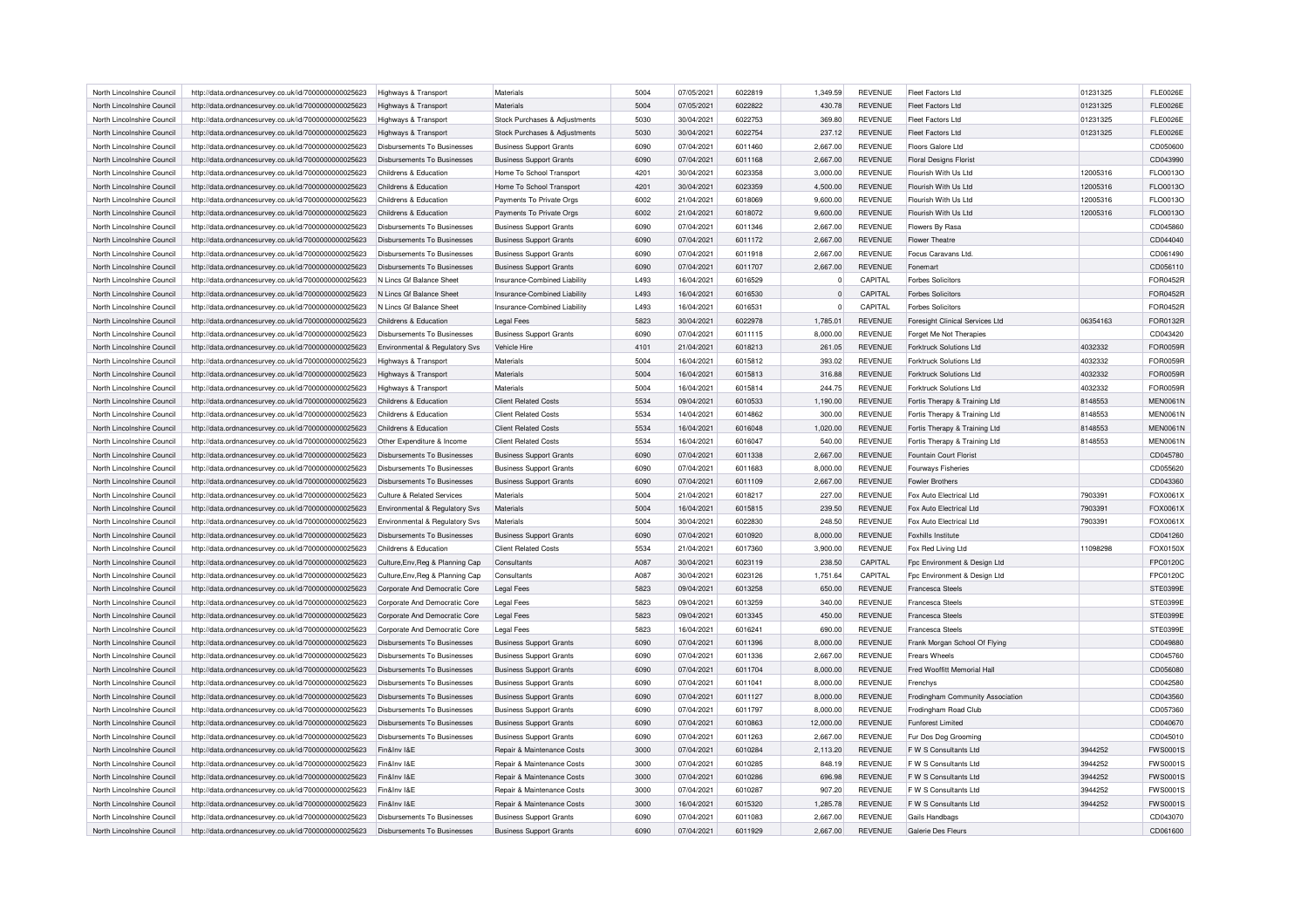| North Lincolnshire Council                               | http://data.ordnancesurvey.co.uk/id/7000000000025623 | Environmental & Regulatory Svs                             | Materials                      | 5004 | 16/04/2021 | 6015819 | 235.00    | <b>REVENUE</b>                   | Gallows Wood Service Station Ltd      |          | GAL0001L        |
|----------------------------------------------------------|------------------------------------------------------|------------------------------------------------------------|--------------------------------|------|------------|---------|-----------|----------------------------------|---------------------------------------|----------|-----------------|
| North Lincolnshire Council                               | http://data.ordnancesurvey.co.uk/id/7000000000025623 | Environmental & Regulatory Svs                             | <b>Materials</b>               | 5004 | 21/04/2021 | 6018229 | 345.00    | <b>REVENUE</b>                   | Gallows Wood Service Station Ltd      |          | GAL0001L        |
| North Lincolnshire Council                               | http://data.ordnancesurvey.co.uk/id/7000000000025623 | Corporate And Democratic Core                              | Telephone Rent/Calls           | 5403 | 28/04/2021 | 6019819 | 5,792.86  | <b>REVENUE</b>                   | Gamma Business Communications Ltd     | 04340834 | GAM0150M        |
| North Lincolnshire Council                               | http://data.ordnancesurvey.co.uk/id/7000000000025623 | Disbursements To Businesses                                | <b>Business Support Grants</b> | 6090 | 07/04/2021 | 6010926 | 8,000.00  | <b>REVENUE</b>                   | Gam Management Ltd                    |          | CD041320        |
| North Lincolnshire Council                               | http://data.ordnancesurvey.co.uk/id/7000000000025623 | <b>Planning Services</b>                                   | Payments To Voluntary Orgs     | 6001 | 16/04/2021 | 6016037 | 1,500.00  | <b>REVENUE</b>                   | Garthorpe & Fockerby Parish Council   |          | GAR0279F        |
| North Lincolnshire Council                               | http://data.ordnancesurvey.co.uk/id/7000000000025623 | <b>Planning Services</b>                                   | Payments To Voluntary Orgs     | 6001 | 21/04/2021 | 6018060 | 3,000.00  | <b>REVENUE</b>                   | Garthorpe Sport & Community Centre    |          | LLO0032O        |
| North Lincolnshire Council                               | http://data.ordnancesurvey.co.uk/id/7000000000025623 | <b>Disbursements To Businesses</b>                         | <b>Business Support Grants</b> | 6090 | 07/04/2021 | 6011248 | 8,000.00  | <b>REVENUE</b>                   | Garthorpe Village Hall                |          | CD044850        |
| North Lincolnshire Council                               | http://data.ordnancesurvey.co.uk/id/7000000000025623 | Childrens & Education                                      | Payments To Private Orgs       | 6002 | 14/04/2021 | 6014025 | 2.424.60  | <b>REVENUE</b>                   | <b>Gayle Parker</b>                   |          | <b>PAR0491R</b> |
| North Lincolnshire Council                               | http://data.ordnancesurvey.co.uk/id/7000000000025623 | Corporate And Democratic Core                              | <b>Legal Fees</b>              | 5823 | 09/04/2021 | 6013350 | 690.00    | <b>REVENUE</b>                   | Gaynor Hall                           |          | <b>HAL0349L</b> |
| North Lincolnshire Council                               | http://data.ordnancesurvey.co.uk/id/7000000000025623 | Corporate And Democratic Core                              | <b>Legal Fees</b>              | 5823 | 16/04/2021 | 6016243 | 970.00    | <b>REVENUE</b>                   | Gaynor Hall                           |          | <b>HAL0349L</b> |
| North Lincolnshire Council                               | http://data.ordnancesurvey.co.uk/id/7000000000025623 | <b>Disbursements To Businesses</b>                         | <b>Business Support Grants</b> | 6090 | 07/04/2021 | 6011276 | 12,000.00 | <b>REVENUE</b>                   | <b>Gdianney Ltd</b>                   |          | CD045140        |
| North Lincolnshire Council                               | http://data.ordnancesurvey.co.uk/id/7000000000025623 | <b>Disbursements To Businesses</b>                         | <b>Business Support Grants</b> | 6090 | 21/04/2021 | 6018444 | 2,096.00  | <b>REVENUE</b>                   | Gemini Storage Solutions              |          | CD068420        |
| North Lincolnshire Council                               | http://data.ordnancesurvey.co.uk/id/7000000000025623 | <b>Disbursements To Businesses</b>                         | <b>Business Support Grants</b> | 6090 | 21/04/2021 | 6018445 | 4,000.00  | <b>REVENUE</b>                   | Gemini Storage Solutions              |          | CD068420        |
| North Lincolnshire Council                               | http://data.ordnancesurvey.co.uk/id/7000000000025623 | Disbursements To Businesses                                | <b>Business Support Grants</b> | 6090 | 21/04/2021 | 6018446 | 1,334.00  | <b>REVENUE</b>                   | Gemini Storage Solutions              |          | CD068420        |
| North Lincolnshire Council                               | http://data.ordnancesurvey.co.uk/id/7000000000025623 | Disbursements To Businesses                                | <b>Business Support Grants</b> | 6090 | 21/04/2021 | 6018447 | 2,001.00  | <b>REVENUE</b>                   | Gemini Storage Solutions              |          | CD068420        |
| North Lincolnshire Council                               | http://data.ordnancesurvey.co.uk/id/7000000000025623 | <b>Disbursements To Businesses</b>                         | <b>Business Support Grants</b> | 6090 | 07/04/2021 | 6011667 | 2,667.00  | <b>REVENUE</b>                   | Gem International Trading Company Ltd |          | CD055340        |
| North Lincolnshire Council                               | http://data.ordnancesurvey.co.uk/id/7000000000025623 | <b>Disbursements To Businesses</b>                         | <b>Business Support Grants</b> | 6090 | 07/04/2021 | 6011180 | 8,000.00  | <b>REVENUE</b>                   | Gentlemen'S Barbar                    |          | CD044120        |
| North Lincolnshire Council                               | http://data.ordnancesurvey.co.uk/id/7000000000025623 | <b>Disbursements To Businesses</b>                         | <b>Business Support Grants</b> | 6090 | 07/04/2021 | 6011359 | 8,000.00  | <b>REVENUE</b>                   | Gents Barber Brigg                    |          | CD045990        |
| North Lincolnshire Council                               | http://data.ordnancesurvey.co.uk/id/7000000000025623 | Disbursements To Businesses                                | <b>Business Support Grants</b> | 6090 | 06/04/2021 | 6010274 | 9,000.00  | <b>REVENUE</b>                   | Genus Uk I to                         |          | CD068140        |
| North Lincolnshire Council                               | http://data.ordnancesurvey.co.uk/id/7000000000025623 | Disbursements To Businesses                                | <b>Business Support Grants</b> | 6090 | 06/04/2021 | 6010275 | 4.500.00  | <b>REVENUE</b>                   | Genus Uk Ltd                          |          | CD068140        |
| North Lincolnshire Council                               |                                                      | <b>Disbursements To Businesses</b>                         |                                | 6090 | 06/04/2021 | 6010276 |           | <b>REVENUE</b>                   | Genus Uk Ltd                          |          | CD068140        |
|                                                          | http://data.ordnancesurvey.co.uk/id/7000000000025623 |                                                            | <b>Business Support Grants</b> |      |            |         | 3,000.00  |                                  |                                       |          |                 |
| North Lincolnshire Council                               | http://data.ordnancesurvey.co.uk/id/7000000000025623 | <b>Disbursements To Businesses</b>                         | <b>Business Support Grants</b> | 6090 | 06/04/2021 | 6010277 | 4,714.00  | <b>REVENUE</b>                   | Genus Uk Ltd                          |          | CD068140        |
| North Lincolnshire Council                               | http://data.ordnancesurvey.co.uk/id/7000000000025623 | <b>Disbursements To Businesses</b>                         | <b>Business Support Grants</b> | 6090 | 07/04/2021 | 6011040 | 8,000.00  | <b>REVENUE</b>                   | George'S Barbers                      |          | CD042570        |
| North Lincolnshire Council                               | http://data.ordnancesurvey.co.uk/id/7000000000025623 | Disbursements To Businesses                                | <b>Business Support Grants</b> | 6090 | 07/04/2021 | 6011384 | 8,000.00  | <b>REVENUE</b>                   | Georgia'S Bakes And Tearoom           |          | CD049760        |
| North Lincolnshire Council                               | http://data.ordnancesurvey.co.uk/id/7000000000025623 | <b>Disbursements To Businesses</b>                         | <b>Business Support Grants</b> | 6090 | 23/04/2021 | 6019290 | 2,667.00  | <b>REVENUE</b>                   | Georgies Dog Grooming                 |          | CD068580        |
| North Lincolnshire Council                               | http://data.ordnancesurvey.co.uk/id/7000000000025623 | Highways & Transport                                       | <b>Equipment Purchase</b>      | 5001 | 16/04/2021 | 6013488 | 543.10    | <b>REVENUE</b>                   | G & G Signs                           | 01778323 | SIG0009G        |
| North Lincolnshire Council                               | http://data.ordnancesurvey.co.uk/id/7000000000025623 | Highways & Transport                                       | Materials                      | 5004 | 16/04/2021 | 6014831 | $\Omega$  | <b>REVENUE</b>                   | G & G Signs                           | 01778323 | SIG0009G        |
| North Lincolnshire Council                               | http://data.ordnancesurvey.co.uk/id/7000000000025623 | Disbursements To Businesses                                | <b>Business Support Grants</b> | 6090 | 07/04/2021 | 6011956 | 8,000.00  | <b>REVENUE</b>                   | Gh <sub>2</sub>                       |          | CD067190        |
| North Lincolnshire Council                               | http://data.ordnancesurvey.co.uk/id/7000000000025623 | <b>Disbursements To Businesses</b>                         | <b>Business Support Grants</b> | 6090 | 07/04/2021 | 6011151 | 2,667.00  | <b>REVENUE</b>                   | Gigi Boutique                         |          | CD043810        |
| North Lincolnshire Council                               | http://data.ordnancesurvey.co.uk/id/7000000000025623 | Disbursements To Businesses                                | <b>Business Support Grants</b> | 6090 | 07/04/2021 | 6011798 | 8,000.00  | <b>REVENUE</b>                   | Gigi Scunthorpe Ltd                   |          | CD057370        |
| North Lincolnshire Council                               | http://data.ordnancesurvey.co.uk/id/7000000000025623 | <b>Disbursements To Businesses</b>                         | <b>Business Support Grants</b> | 6090 | 07/04/2021 | 6011377 | 8,000.00  | <b>REVENUE</b>                   | Gills Vintage Tearoom Ltd             |          | CD049690        |
| North Lincolnshire Council                               | http://data.ordnancesurvey.co.uk/id/7000000000025623 | Highways & Transport                                       | Other Supplies & Services      | 5799 | 30/04/2021 | 6016682 | 14,156.89 | <b>REVENUE</b>                   | Ginger Lehmann                        | 05844012 | <b>GIN0008N</b> |
| North Lincolnshire Council                               | http://data.ordnancesurvey.co.uk/id/7000000000025623 | Disbursements To Businesses                                | <b>Business Support Grants</b> | 6090 | 15/04/2021 | 6016566 | 2,667.00  | <b>REVENUE</b>                   | <b>Gk Car Parts Ltd</b>               |          | CD067920        |
| North Lincolnshire Council                               | http://data.ordnancesurvey.co.uk/id/7000000000025623 | Disbursements To Businesses                                | <b>Business Support Grants</b> | 6090 | 07/04/2021 | 6011099 | 8,000.00  | <b>REVENUE</b>                   | #Glam Beauty Studio                   |          | CD043220        |
| North Lincolnshire Council                               | http://data.ordnancesurvey.co.uk/id/7000000000025623 | <b>Disbursements To Businesses</b>                         | <b>Business Support Grants</b> | 6090 | 07/04/2021 | 6010959 | 8,000.00  | <b>REVENUE</b>                   | Glanford And Scunthorpe Canoe Club    |          | CD041690        |
| North Lincolnshire Council                               | http://data.ordnancesurvey.co.uk/id/7000000000025623 | Disbursements To Businesses                                | <b>Business Support Grants</b> | 6090 | 07/04/2021 | 6011699 | 8,000.00  | <b>REVENUE</b>                   | Glanford Boat Club                    |          | CD056010        |
| North Lincolnshire Council                               | http://data.ordnancesurvey.co.uk/id/7000000000025623 | Disbursements To Businesses                                | <b>Business Support Grants</b> | 6090 | 07/04/2021 | 6010923 | 8,000.00  | <b>REVENUE</b>                   | Glaze Pottery Painting Coffee Shop    |          | CD041290        |
| North Lincolnshire Council                               | http://data.ordnancesurvey.co.uk/id/7000000000025623 | <b>Disbursements To Businesses</b>                         | <b>Business Support Grants</b> | 6090 | 07/04/2021 | 6011675 | 8,000.00  | <b>REVENUE</b>                   | Glenny'S Bar Limited                  |          | CD055420        |
| North Lincolnshire Council                               | http://data.ordnancesurvey.co.uk/id/7000000000025623 | Corporate And Democratic Core                              | Fees & Charges Income          | 9002 | 14/04/2021 | 6014925 | $-41.97$  | <b>REVENUE</b>                   | <b>GMB</b>                            |          | <b>GMB0003E</b> |
| North Lincolnshire Council                               | http://data.ordnancesurvey.co.uk/id/7000000000025623 | <b>Disbursements To Businesses</b>                         | <b>Business Support Grants</b> | 6090 | 07/04/2021 | 6011548 | 8,000.00  | <b>REVENUE</b>                   | <b>Goathill Equine Seevices</b>       |          | CD053390        |
| North Lincolnshire Council                               | http://data.ordnancesurvey.co.uk/id/7000000000025623 | <b>Disbursements To Businesses</b>                         | <b>Business Support Grants</b> | 6090 | 07/04/2021 | 6011017 | 8,000.00  | <b>REVENUE</b>                   | Godiva Hair Extensions                |          | CD042330        |
| North Lincolnshire Council                               | http://data.ordnancesurvey.co.uk/id/7000000000025623 | <b>Disbursements To Businesses</b>                         | <b>Business Support Grants</b> | 6090 | 07/04/2021 | 6011019 | 8,000.00  | <b>REVENUE</b>                   | Godiva Hair Loss & Wig Specialists    |          | CD042350        |
| North Lincolnshire Council                               | http://data.ordnancesurvey.co.uk/id/7000000000025623 | Disbursements To Businesses                                | <b>Business Support Grants</b> | 6090 | 07/04/2021 | 6011327 | 8,000.00  | <b>REVENUE</b>                   | Golden Scissors                       |          | CD045670        |
| North Lincolnshire Council                               | http://data.ordnancesurvey.co.uk/id/7000000000025623 | Disbursements To Businesses                                | <b>Business Support Grants</b> | 6090 | 07/04/2021 | 6010881 | 8,000.00  | <b>REVENUE</b>                   | Gooch Judo Kwai                       |          | CD040860        |
| North Lincolnshire Council                               | http://data.ordnancesurvey.co.uk/id/7000000000025623 | Culture & Related Services                                 | <b>Course Fees/Training</b>    | 2002 | 09/04/2021 | 6010330 | 630.00    | <b>REVENUE</b>                   | Goole Training                        |          | GOO0249C        |
| North Lincolnshire Council                               | http://data.ordnancesurvey.co.uk/id/7000000000025623 | Culture & Related Services                                 | <b>Course Fees/Training</b>    | 2002 | 09/04/2021 | 6010332 | 780.00    | <b>REVENUE</b>                   | Goole Training                        |          | GOO0249C        |
| North Lincolnshire Council                               | http://data.ordnancesurvey.co.uk/id/7000000000025623 | <b>Culture &amp; Related Services</b>                      | <b>Course Fees/Training</b>    | 2002 | 28/04/2021 | 6010331 | 825.00    | <b>REVENUE</b>                   | Goole Training                        |          | GOO0249C        |
| North Lincolnshire Council                               | http://data.ordnancesurvey.co.uk/id/7000000000025623 | Culture & Related Services                                 | <b>Course Fees/Training</b>    | 2002 | 28/04/2021 | 6020878 | 780.00    | <b>REVENUE</b>                   | <b>Goole Training</b>                 |          | GOO0249O        |
|                                                          |                                                      |                                                            |                                | 6090 | 16/04/2021 | 6017262 |           |                                  |                                       |          | CD068340        |
| North Lincolnshire Council<br>North Lincolnshire Council | http://data.ordnancesurvey.co.uk/id/7000000000025623 | Disbursements To Businesses<br>Disbursements To Businesses | <b>Business Support Grants</b> | 6090 |            | 6017263 | 1,401.00  | <b>REVENUE</b><br><b>REVENUE</b> | Gordon May'S Cattery                  |          |                 |
|                                                          | http://data.ordnancesurvey.co.uk/id/7000000000025623 |                                                            | <b>Business Support Grants</b> |      | 16/04/2021 |         | 1,468.00  |                                  | Gordon May'S Cattery                  |          | CD068340        |
| North Lincolnshire Council                               | http://data.ordnancesurvey.co.uk/id/7000000000025623 | Public Health                                              | Equipment Purchase             | 5001 | 20/05/2021 | 6015063 | $-445.00$ | <b>REVENUE</b>                   | Go Twenty Seven Ltd                   | 1179033  | GOT0027T        |
| North Lincolnshire Council                               | http://data.ordnancesurvey.co.uk/id/7000000000025623 | Childrens & Education                                      | Payments To Voluntary Orgs     | 6001 | 14/04/2021 | 6013987 | 914.20    | REVENUE                          | Goxhill Out Of School Club            |          | GOX0020>        |
| North Lincolnshire Council                               | http://data.ordnancesurvey.co.uk/id/7000000000025623 | Childrens & Education                                      | Payments To Private Orgs       | 6002 | 14/04/2021 | 6013986 | 4,943.38  | <b>REVENUE</b>                   | Goxhill Pre-School                    |          | GOX0012X        |
| North Lincolnshire Council                               | http://data.ordnancesurvey.co.uk/id/7000000000025623 | Childrens & Education                                      | Payments To Private Orgs       | 6002 | 28/04/2021 | 6021440 | 2.138.40  | <b>REVENUE</b>                   | Goxhill Pre-School                    |          | GOX0012X        |
| North Lincolnshire Council                               | http://data.ordnancesurvey.co.uk/id/7000000000025623 | Disbursements To Businesses                                | <b>Business Support Grants</b> | 6090 | 07/04/2021 | 6011637 | 8,000.00  | <b>REVENUE</b>                   | G P Training Centres                  |          | CD054750        |
| North Lincolnshire Council                               | http://data.ordnancesurvey.co.uk/id/7000000000025623 | Culture & Related Services                                 | Repair & Maintenance Costs     | 3000 | 30/04/2021 | 6023067 | 390.00    | REVENUE                          | Grade 3 Limited                       | 4693854  | GRA0389A        |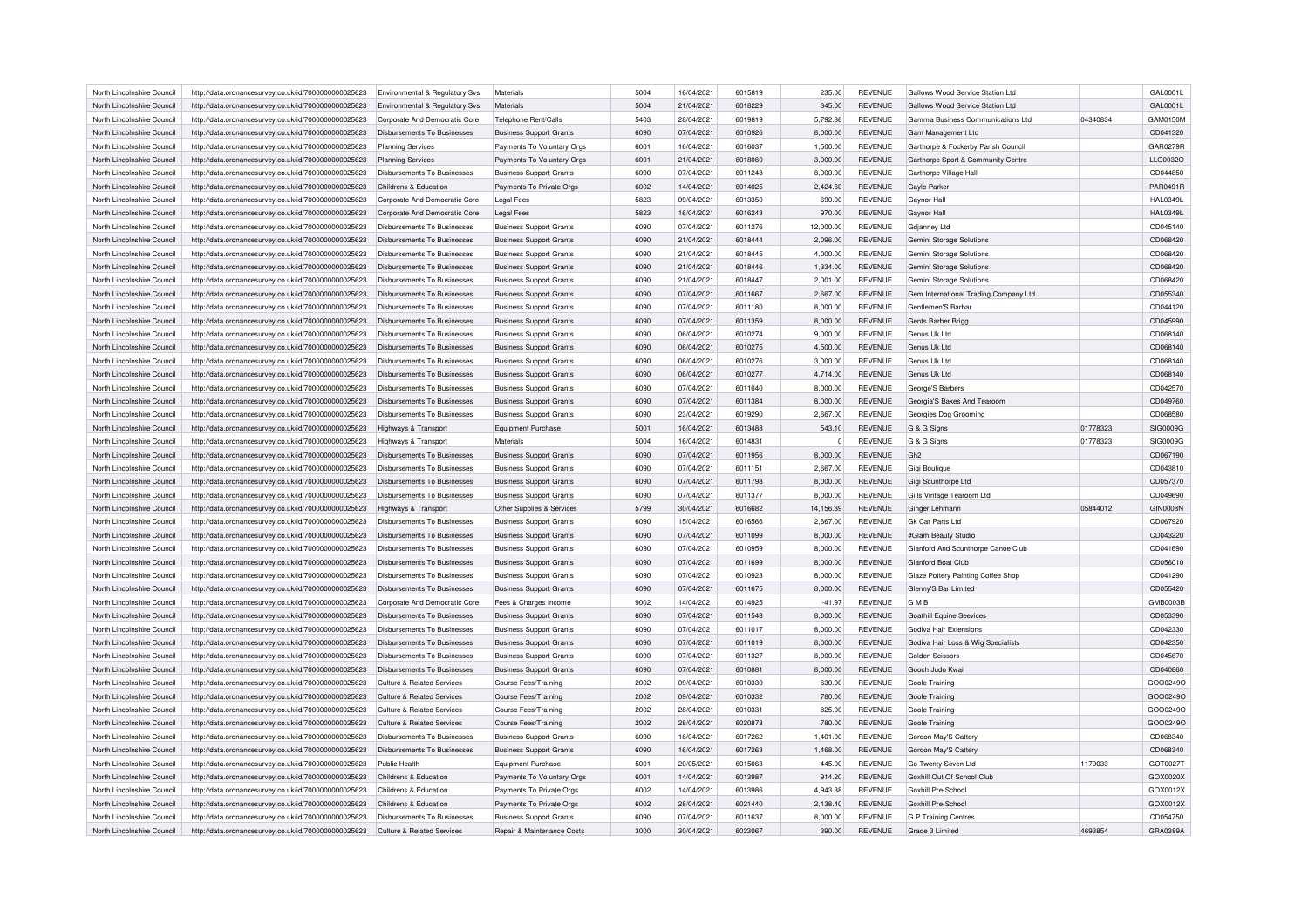| North Lincolnshire Council | http://data.ordnancesurvey.co.uk/id/7000000000025623                                                         | Environmental & Regulatory Svs     | Repair & Maintenance Costs                                       | 3000 | 30/04/2021 | 6023069 | 245.00               | <b>REVENUE</b> | Grade 3 Limited                               | 4693854  | GRA0389A        |
|----------------------------|--------------------------------------------------------------------------------------------------------------|------------------------------------|------------------------------------------------------------------|------|------------|---------|----------------------|----------------|-----------------------------------------------|----------|-----------------|
| North Lincolnshire Council | http://data.ordnancesurvey.co.uk/id/7000000000025623                                                         | Environmental & Regulatory Svs     | Repair & Maintenance Costs                                       | 3000 | 30/04/2021 | 6023071 | 245.00               | <b>REVENUE</b> | Grade 3 Limited                               | 4693854  | GRA0389A        |
| North Lincolnshire Council | http://data.ordnancesurvey.co.uk/id/7000000000025623                                                         | Disbursements To Businesses        | <b>Business Support Grants</b>                                   | 6090 | 07/04/2021 | 6011398 | 8,000.00             | <b>REVENUE</b> | Grahams Bakery Ltd                            |          | CD049900        |
| North Lincolnshire Council | http://data.ordnancesurvey.co.uk/id/7000000000025623                                                         | Environmental & Regulatory Svs     | Other Professional Fees                                          | 5829 | 14/04/2021 | 6014814 | 453.00               | <b>REVENUE</b> | Granart I td                                  | 2633289  | GRA0288A        |
| North Lincolnshire Council | http://data.ordnancesurvey.co.uk/id/7000000000025623                                                         | Environmental & Regulatory Svs     | Other Professional Fees                                          | 5829 | 14/04/2021 | 6014815 | 1,235.00             | <b>REVENUE</b> | Granart I td                                  | 2633289  | GRA0288A        |
| North Lincolnshire Council | http://data.ordnancesurvey.co.uk/id/7000000000025623                                                         | <b>Disbursements To Businesses</b> | <b>Business Support Grants</b>                                   | 6090 | 07/04/2021 | 6010878 | 8,000.00             | <b>REVENUE</b> | Grandad'S Shed Ltd                            |          | CD040830        |
| North Lincolnshire Council | http://data.ordnancesurvey.co.uk/id/7000000000025623                                                         | Disbursements To Businesses        | <b>Business Support Grants</b>                                   | 6090 | 07/04/2021 | 6011353 | 12,000.00            | <b>REVENUE</b> | Grange Farm Community Centre                  |          | CD045930        |
| North Lincolnshire Council | http://data.ordnancesurvey.co.uk/id/7000000000025623                                                         | <b>Disbursements To Businesses</b> | <b>Business Support Grants</b>                                   | 6090 | 21/04/2021 | 6018436 | 8,000.00             | <b>REVENUE</b> | Grange Park Golf And Leisure                  |          | CD041530        |
| North Lincolnshire Council | http://data.ordnancesurvey.co.uk/id/7000000000025623                                                         | Disbursements To Businesses        | <b>Business Support Grants</b>                                   | 6090 | 21/04/2021 | 6018437 | 8,000.00             | <b>REVENUE</b> | Grange Park Golf And Leisure                  |          | CD041540        |
| North Lincolnshire Council | http://data.ordnancesurvey.co.uk/id/7000000000025623                                                         | Disbursements To Businesses        | <b>Business Support Grants</b>                                   | 6090 | 21/04/2021 | 6018439 | 12,000.00            | <b>REVENUE</b> | Grange Park Golf And Leisure                  |          | CD049930        |
| North Lincolnshire Council | http://data.ordnancesurvey.co.uk/id/7000000000025623                                                         | Disbursements To Businesses        | <b>Business Support Grants</b>                                   | 6090 | 21/04/2021 | 6018440 | 8,000.00             | <b>REVENUE</b> | Grange Park Golf And Leisure Ltd              |          | CD050790        |
| North Lincolnshire Council | http://data.ordnancesurvey.co.uk/id/7000000000025623                                                         | <b>Disbursements To Businesses</b> | <b>Business Support Grants</b>                                   | 6090 | 21/04/2021 | 6018441 | 8,000.00             | <b>REVENUE</b> | Grange Park Golf And Leisure Ltd              |          | CD050800        |
| North Lincolnshire Council | http://data.ordnancesurvey.co.uk/id/7000000000025623                                                         | Culture, Env, Reg & Planning Cap   | <b>Building/Construction</b>                                     | A082 | 30/04/2021 | 6023006 | 7,726.35             | CAPITAL        | Grantham Industries Ltd T/A Gbm Demol & Earth |          | GBM0001M        |
| North Lincolnshire Council | http://data.ordnancesurvey.co.uk/id/7000000000025623                                                         | Disbursements To Businesses        | <b>Business Support Grants</b>                                   | 6090 | 07/04/2021 | 6011688 | 2,667.00             | <b>REVENUE</b> | Gray & Ginger                                 |          | CD055680        |
| North Lincolnshire Council | http://data.ordnancesurvey.co.uk/id/7000000000025623                                                         | Adult Social Care                  | Payments To Private Orgs                                         | 6002 | 08/04/2021 | 6013388 | 1,864.68             | <b>REVENUE</b> | Gray Healthcare Ltd                           | 0638259  | <b>ISF0032F</b> |
| North Lincolnshire Council |                                                                                                              | Disbursements To Businesses        |                                                                  | 6090 | 07/04/2021 | 6011799 | 2,667.00             | <b>REVENUE</b> | <b>Greendale Florists</b>                     |          | CD057380        |
| North Lincolnshire Council | http://data.ordnancesurvey.co.uk/id/7000000000025623<br>http://data.ordnancesurvey.co.uk/id/7000000000025623 | <b>Disbursements To Businesses</b> | <b>Business Support Grants</b><br><b>Business Support Grants</b> | 6090 | 07/04/2021 | 6011744 | 18,000.00            | <b>REVENUE</b> | Greene King Brewing And Retailing Limited     |          | CD056610        |
|                            |                                                                                                              |                                    |                                                                  | 6090 |            | 6011745 |                      |                |                                               |          |                 |
| North Lincolnshire Council | http://data.ordnancesurvey.co.uk/id/7000000000025623                                                         | <b>Disbursements To Businesses</b> | <b>Business Support Grants</b>                                   |      | 07/04/2021 |         | 18,000.00            | <b>REVENUE</b> | Greene King Brewing And Retailing Limited     |          | CD056620        |
| North Lincolnshire Council | http://data.ordnancesurvey.co.uk/id/7000000000025623                                                         | Disbursements To Businesses        | <b>Business Support Grants</b>                                   | 6090 | 07/04/2021 | 6011877 | 18,000.00            | <b>REVENUE</b> | Greene King Brewing And Retailing Limited     |          | CD061060        |
| North Lincolnshire Council | http://data.ordnancesurvey.co.uk/id/7000000000025623                                                         | <b>Disbursements To Businesses</b> | <b>Business Support Grants</b>                                   | 6090 | 07/04/2021 | 6011878 | 18,000.00            | <b>REVENUE</b> | Greene King Ltd                               |          | CD061070        |
| North Lincolnshire Council | http://data.ordnancesurvey.co.uk/id/7000000000025623                                                         | Disbursements To Businesses        | <b>Business Support Grants</b>                                   | 6090 | 07/04/2021 | 6010872 | 8,000.00             | <b>REVENUE</b> | Greenfield Pet Shop Limited                   |          | CD040770        |
| North Lincolnshire Council | http://data.ordnancesurvey.co.uk/id/7000000000025623                                                         | <b>Disbursements To Businesses</b> | <b>Business Support Grants</b>                                   | 6090 | 07/04/2021 | 6011876 | 18,000.00            | <b>REVENUE</b> | Green King Ltd                                |          | CD061050        |
| North Lincolnshire Council | http://data.ordnancesurvey.co.uk/id/7000000000025623                                                         | Disbursements To Businesses        | <b>Business Support Grants</b>                                   | 6090 | 07/04/2021 | 6011875 | 4,000.00             | <b>REVENUE</b> | Gr & Mmblackledge Plc T/A Bodycare            |          | CD061040        |
| North Lincolnshire Council | http://data.ordnancesurvey.co.uk/id/7000000000025623                                                         | Disbursements To Businesses        | <b>Business Support Grants</b>                                   | 6090 | 28/04/2021 | 6022601 | 8,000.00             | <b>REVENUE</b> | Grosvenor House Properties Ltd                |          | CD068820        |
| North Lincolnshire Council | http://data.ordnancesurvey.co.uk/id/7000000000025623                                                         | Culture & Related Services         | Materials                                                        | 5004 | 21/04/2021 | 6016081 | 1,812.50             | <b>REVENUE</b> | <b>Growing Solutions Ltd</b>                  |          | GRO0150C        |
| North Lincolnshire Council | http://data.ordnancesurvey.co.uk/id/7000000000025623                                                         | Environmental & Regulatory Svs     | <b>Equipment Purchase</b>                                        | 5001 | 21/04/2021 | 6018469 | 660.00               | <b>REVENUE</b> | G T Cleaning Machines Ltd                     | 04194750 | GTC0001C        |
| North Lincolnshire Council | http://data.ordnancesurvey.co.uk/id/7000000000025623                                                         | Fin&Inv I&E                        | Equipment Purchase                                               | 5001 | 21/04/2021 | 6018470 | 5,995.00             | <b>REVENUE</b> | G T Cleaning Machines Ltd                     | 04194750 | GTC0001C        |
| North Lincolnshire Council | http://data.ordnancesurvey.co.uk/id/7000000000025623                                                         | Adult Social Care                  | Equipment Hire/Rent                                              | 5002 | 16/04/2021 | 6016101 | 306.00               | <b>REVENUE</b> | Guardian24                                    |          | GUA0032A        |
| North Lincolnshire Council | http://data.ordnancesurvey.co.uk/id/7000000000025623                                                         | Childrens & Education              | Payments To Voluntary Orgs                                       | 6001 | 14/04/2021 | 6013988 | 17,185.80            | <b>REVENUE</b> | Gunness & Burringham Playgroup                |          | <b>GUN0025N</b> |
| North Lincolnshire Council | http://data.ordnancesurvey.co.uk/id/7000000000025623                                                         | <b>Disbursements To Businesses</b> | <b>Business Support Grants</b>                                   | 6090 | 07/04/2021 | 6011933 | 8,000.00             | <b>REVENUE</b> | Gunness Village Hall                          |          | CD061640        |
| North Lincolnshire Council | http://data.ordnancesurvey.co.uk/id/7000000000025623                                                         | Disbursements To Businesses        | <b>Business Support Grants</b>                                   | 6090 | 07/04/2021 | 6011418 | 2,667.00             | <b>REVENUE</b> | <b>Guy Whitney Goldsmith</b>                  |          | CD050120        |
| North Lincolnshire Council | http://data.ordnancesurvey.co.uk/id/7000000000025623                                                         | <b>Disbursements To Businesses</b> | <b>Business Support Grants</b>                                   | 6090 | 07/04/2021 | 6010844 | 18,000.00            | <b>REVENUE</b> | H&A Bella Ltd                                 |          | CD040480        |
| North Lincolnshire Council | http://data.ordnancesurvey.co.uk/id/7000000000025623                                                         | Disbursements To Businesses        | <b>Business Support Grants</b>                                   | 6090 | 07/04/2021 | 6011103 | 8,000.00             | <b>REVENUE</b> | Hair At Salvatore                             |          | CD043290        |
| North Lincolnshire Council | http://data.ordnancesurvey.co.uk/id/7000000000025623                                                         | Disbursements To Businesses        | <b>Business Support Grants</b>                                   | 6090 | 07/04/2021 | 6011141 | 8,000.00             | <b>REVENUE</b> | Hair By Claire                                |          | CD043700        |
| North Lincolnshire Council | http://data.ordnancesurvey.co.uk/id/7000000000025623                                                         | Disbursements To Businesses        | <b>Business Support Grants</b>                                   | 6090 | 07/04/2021 | 6011183 | 8,000.00             | <b>REVENUE</b> | Hair By Kirby Blythe                          |          | CD044150        |
| North Lincolnshire Council | http://data.ordnancesurvey.co.uk/id/7000000000025623                                                         | <b>Disbursements To Businesses</b> | <b>Business Support Grants</b>                                   | 6090 | 07/04/2021 | 6011009 | 8,000.00             | <b>REVENUE</b> | Hair By Peter Ltd                             |          | CD042240        |
| North Lincolnshire Council | http://data.ordnancesurvey.co.uk/id/7000000000025623                                                         | Disbursements To Businesses        | <b>Business Support Grants</b>                                   | 6090 | 07/04/2021 | 6011570 | 8,000.00             | <b>REVENUE</b> | Hair By Rena                                  |          | CD053620        |
| North Lincolnshire Council | http://data.ordnancesurvey.co.uk/id/7000000000025623                                                         | Disbursements To Businesses        | <b>Business Support Grants</b>                                   | 6090 | 29/04/2021 | 6023146 | 1,468.00             | <b>REVENUE</b> | Hair By Sally                                 |          | CD046080        |
| North Lincolnshire Council | http://data.ordnancesurvey.co.uk/id/7000000000025623                                                         | Disbursements To Businesses        | <b>Business Support Grants</b>                                   | 6090 | 07/04/2021 | 6011572 | 8,000.00             | <b>REVENUE</b> | Hair Care                                     |          | CD053640        |
| North Lincolnshire Council | http://data.ordnancesurvey.co.uk/id/7000000000025623                                                         | Disbursements To Businesses        | <b>Business Support Grants</b>                                   | 6090 | 07/04/2021 | 6011665 | 8,000.00             | <b>REVENUE</b> | Hairflair                                     |          | CD055280        |
| North Lincolnshire Council | http://data.ordnancesurvey.co.uk/id/7000000000025623                                                         | Disbursements To Businesses        | <b>Business Support Grants</b>                                   | 6090 | 07/04/2021 | 6011251 | 8.000.00             | <b>REVENUE</b> | <b>Hair Razors</b>                            |          | CD044880        |
| North Lincolnshire Council |                                                                                                              | <b>Disbursements To Businesses</b> |                                                                  | 6090 | 07/04/2021 | 6011763 |                      | <b>REVENUE</b> | Hair Studio & Massage Clinic                  |          | CD056810        |
| North Lincolnshire Council | http://data.ordnancesurvey.co.uk/id/7000000000025623                                                         | Disbursements To Businesses        | <b>Business Support Grants</b>                                   | 6090 | 07/04/2021 | 6011424 | 8,000.00<br>8,000.00 | <b>REVENUE</b> | Hair With Di                                  |          | CD050190        |
| North Lincolnshire Council | http://data.ordnancesurvey.co.uk/id/7000000000025623<br>http://data.ordnancesurvey.co.uk/id/7000000000025623 | <b>Adult Social Care</b>           | <b>Business Support Grants</b><br>Payments To Private Orgs       | 6002 | 09/04/2021 | 6013363 | 2,868.80             | <b>REVENUE</b> | Hales Group Ltd                               | 04738023 | ABB0054B        |
|                            |                                                                                                              |                                    |                                                                  |      |            |         |                      |                |                                               |          |                 |
| North Lincolnshire Council | http://data.ordnancesurvey.co.uk/id/7000000000025623                                                         | Adult Social Care                  | Payments To Private Orgs                                         | 6002 | 09/04/2021 | 6013363 | 81,200.66            | <b>REVENUE</b> | Hales Group Ltd                               | 04738023 | ABB0054B        |
| North Lincolnshire Council | http://data.ordnancesurvey.co.uk/id/7000000000025623                                                         | <b>Adult Social Care</b>           | Payments To Private Orgs                                         | 6002 | 14/04/2021 | 6015137 | 10,143.34            | <b>REVENUE</b> | Hales Group Ltd                               | 04738023 | ABB0054B        |
| North Lincolnshire Council | http://data.ordnancesurvey.co.uk/id/7000000000025623                                                         | <b>Adult Social Care</b>           | Payments To Private Orgs (Inv)                                   | 6026 | 21/04/2021 | 6018393 | 6,352.12             | <b>REVENUE</b> | Hales Group Ltd                               | 03756814 | <b>HAL0160L</b> |
| North Lincolnshire Council | http://data.ordnancesurvey.co.uk/id/7000000000025623                                                         | Other Expenditure & Income         | Payments To Private Orgs                                         | 6002 | 09/04/2021 | 6013363 | 1,596.41             | <b>REVENUE</b> | Hales Group Ltd                               | 04738023 | ABB0054B        |
| North Lincolnshire Council | http://data.ordnancesurvey.co.uk/id/7000000000025623                                                         | Disbursements To Businesses        | <b>Business Support Grants</b>                                   | 6090 | 07/04/2021 | 6010916 | 2,667.00             | <b>REVENUE</b> | Halina Szymczak                               |          | CD041220        |
| North Lincolnshire Council | http://data.ordnancesurvey.co.uk/id/7000000000025623                                                         | Public Health                      | <b>Course Fees/Training</b>                                      | 2002 | 07/04/2021 | 6007915 | 300.00               | <b>REVENUE</b> | <b>Hallcross Medical Services</b>             |          | <b>HAL0103L</b> |
| North Lincolnshire Council | http://data.ordnancesurvey.co.uk/id/7000000000025623                                                         | Disbursements To Businesses        | <b>Business Support Grants</b>                                   | 6090 | 07/04/2021 | 6011094 | 8,000.00             | <b>REVENUE</b> | Halo                                          |          | CD043170        |
| North Lincolnshire Council | http://data.ordnancesurvey.co.uk/id/7000000000025623                                                         | <b>Disbursements To Businesses</b> | <b>Business Support Grants</b>                                   | 6090 | 07/04/2021 | 6011341 | 2,667.00             | <b>REVENUE</b> | <b>Handcrafted Kitchens</b>                   |          | CD045810        |
| North Lincolnshire Council | http://data.ordnancesurvey.co.uk/id/7000000000025623                                                         | Disbursements To Businesses        | <b>Business Support Grants</b>                                   | 6090 | 07/04/2021 | 6010866 | 8,000.00             | <b>REVENUE</b> | Happy Cafe                                    |          | CD040700        |
| North Lincolnshire Council | http://data.ordnancesurvey.co.uk/id/7000000000025623                                                         | Childrens & Education              | Payments To Private Orgs                                         | 6002 | 14/04/2021 | 6013991 | 26,741.34            | <b>REVENUE</b> | Happy Days Day Nursery                        |          | <b>HAP0008P</b> |
| North Lincolnshire Council | http://data.ordnancesurvey.co.uk/id/7000000000025623                                                         | Childrens & Education              | Payments To Private Orgs                                         | 6002 | 28/04/2021 | 6021441 | 1,603.80             | <b>REVENUE</b> | Happy Days Day Nursery                        |          | <b>HAP0008F</b> |
| North Lincolnshire Council | http://data.ordnancesurvey.co.uk/id/7000000000025623                                                         | Childrens & Education              | Payments To Private Orgs                                         | 6002 | 14/04/2021 | 6013989 | 2,872.80             | <b>REVENUE</b> | Happy Stars Day Nursery                       |          | <b>HAP0006P</b> |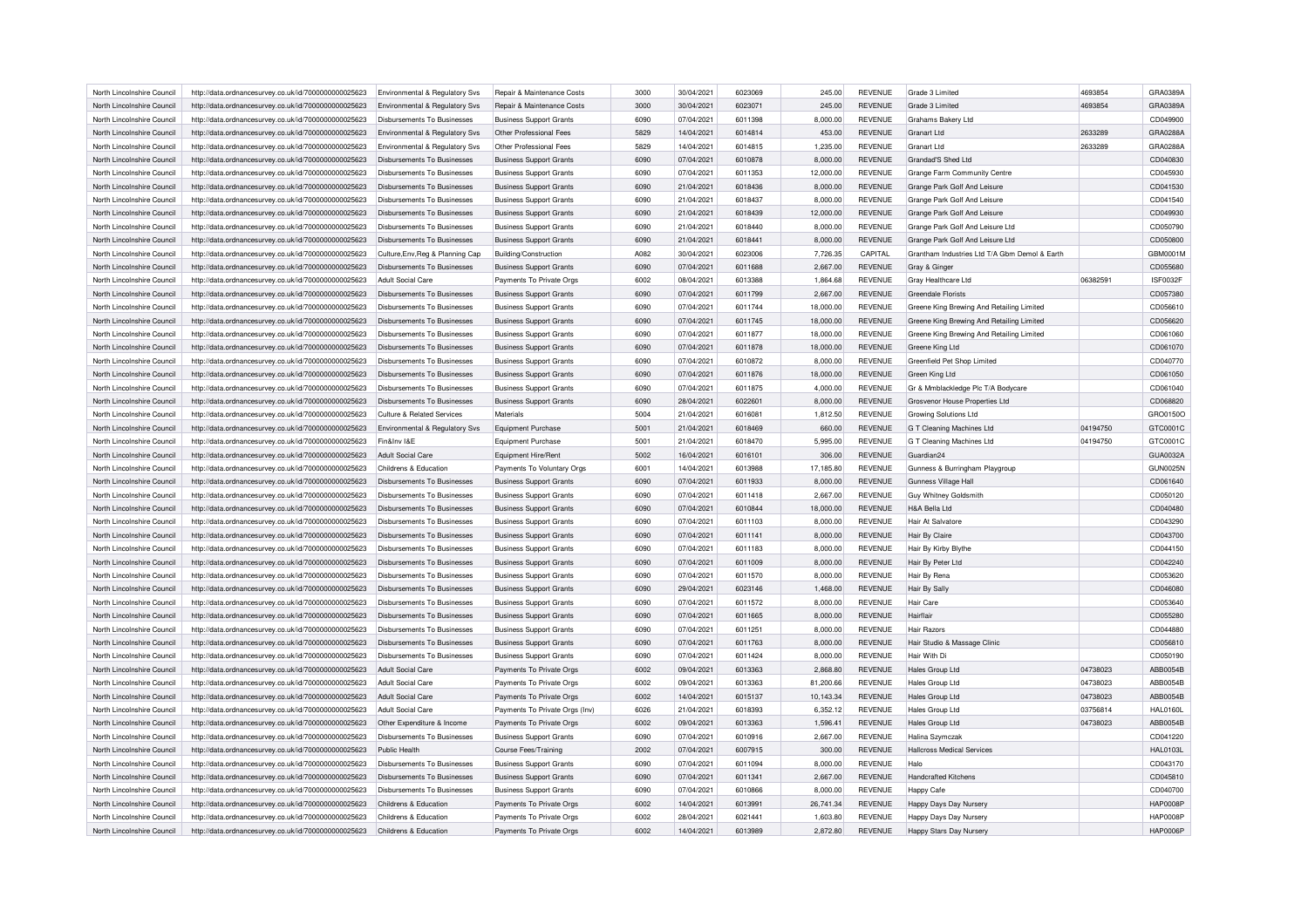| North Lincolnshire Council                               | http://data.ordnancesurvey.co.uk/id/7000000000025623 | Childrens & Education                                   | Payments To Private Orgs       | 6002 | 14/04/2021 | 6013990 | 59,714.93            | <b>REVENUE</b> | Happy Stars Day Nursery                |          | <b>HAP0006P</b> |
|----------------------------------------------------------|------------------------------------------------------|---------------------------------------------------------|--------------------------------|------|------------|---------|----------------------|----------------|----------------------------------------|----------|-----------------|
| North Lincolnshire Council                               | http://data.ordnancesurvey.co.uk/id/7000000000025623 | Childrens & Education                                   | Payments To Private Orgs       | 6002 | 28/04/2021 | 6021442 | 2,138.40             | <b>REVENUE</b> | Happy Stars Day Nursery                |          | <b>HAP0006P</b> |
| North Lincolnshire Council                               | http://data.ordnancesurvey.co.uk/id/7000000000025623 | Disbursements To Businesses                             | <b>Business Support Grants</b> | 6090 | 28/04/2021 | 6022530 | 1,334.00             | <b>REVENUE</b> | Harmony Hair And Beauty                |          | CD068700        |
| North Lincolnshire Council                               | http://data.ordnancesurvey.co.uk/id/7000000000025623 | Disbursements To Businesses                             | <b>Business Support Grants</b> | 6090 | 28/04/2021 | 6022531 | 2,096.00             | <b>REVENUE</b> | Harmony Hair And Beauty                |          | CD068700        |
| North Lincolnshire Council                               | http://data.ordnancesurvey.co.uk/id/7000000000025623 | <b>Disbursements To Businesses</b>                      | <b>Business Support Grants</b> | 6090 | 28/04/2021 | 6022532 | 2,001.00             | <b>REVENUE</b> | Harmony Hair And Beauty                |          | CD068700        |
| North Lincolnshire Council                               | http://data.ordnancesurvey.co.uk/id/7000000000025623 | Disbursements To Businesses                             | <b>Business Support Grants</b> | 6090 | 28/04/2021 | 6022533 | 4,000.00             | <b>REVENUE</b> | Harmony Hair And Beauty                |          | CD068700        |
| North Lincolnshire Council                               | http://data.ordnancesurvey.co.uk/id/7000000000025623 | Disbursements To Businesses                             | <b>Business Support Grants</b> | 6090 | 07/04/2021 | 6011655 | 8,000.00             | <b>REVENUE</b> | Harrys Bar                             |          | CD055180        |
| North Lincolnshire Council                               | http://data.ordnancesurvey.co.uk/id/7000000000025623 | <b>Culture &amp; Related Services</b>                   | Provisions                     | 5201 | 23/04/2021 | 6018391 | 252.40               | <b>REVENUE</b> | Hartnoll Ltd                           | 01581953 | <b>HAR0354R</b> |
| North Lincolnshire Council                               | http://data.ordnancesurvey.co.uk/id/7000000000025623 | Highways & Transport                                    | Other Supplies & Services      | 5799 | 30/04/2021 | 6008706 | 499.50               | <b>REVENUE</b> | Hatton Traffic Management Limited      | 1272806  | <b>HAT0008T</b> |
| North Lincolnshire Council                               | http://data.ordnancesurvey.co.uk/id/7000000000025623 | Highways & Transport                                    | Other Supplies & Services      | 5799 | 30/04/2021 | 6008707 | 2,038.00             | <b>REVENUE</b> | Hatton Traffic Management Limited      | 1272806  | <b>HAT0008T</b> |
| North Lincolnshire Council                               | http://data.ordnancesurvey.co.uk/id/7000000000025623 | <b>Disbursements To Businesses</b>                      | <b>Business Support Grants</b> | 6090 | 07/04/2021 | 6010802 | 8,000.00             | <b>REVENUE</b> | Hattys Tearoom Lip                     |          | CD040020        |
| North Lincolnshire Council                               | http://data.ordnancesurvey.co.uk/id/7000000000025623 | <b>Disbursements To Businesses</b>                      | <b>Business Support Grants</b> | 6090 | 15/04/2021 | 6016538 | 8,000.00             | <b>REVENUE</b> | Haxey Playing Fields Association       |          | CD067630        |
| North Lincolnshire Council                               | http://data.ordnancesurvey.co.uk/id/7000000000025623 | Childrens & Education                                   | Payments To Voluntary Orgs     | 6001 | 14/04/2021 | 6013994 | 8,500.14             | <b>REVENUE</b> | Haxey Pre-School Cic                   |          | HAX0008X        |
|                                                          |                                                      |                                                         |                                | 6002 | 28/04/2021 | 6021226 |                      |                |                                        |          | <b>HAX0006X</b> |
| North Lincolnshire Council                               | http://data.ordnancesurvey.co.uk/id/7000000000025623 | Childrens & Education                                   | Payments To Private Orgs       |      |            |         | 1,080.00             | <b>REVENUE</b> | <b>Haxey Study Centre</b>              |          |                 |
| North Lincolnshire Council                               | http://data.ordnancesurvey.co.uk/id/7000000000025623 | Disbursements To Businesses                             | <b>Business Support Grants</b> | 6090 | 07/04/2021 | 6011800 | 4,000.00             | <b>REVENUE</b> | Hays Travel Ltd                        |          | CD057390        |
| North Lincolnshire Council                               | http://data.ordnancesurvey.co.uk/id/7000000000025623 | Disbursements To Businesses                             | <b>Business Support Grants</b> | 6090 | 16/04/2021 | 6016956 | $-1,401.00$          | <b>REVENUE</b> | Head 2 Toe                             |          | CD058740        |
| North Lincolnshire Council                               | http://data.ordnancesurvey.co.uk/id/7000000000025623 | Disbursements To Businesses                             | <b>Business Support Grants</b> | 6090 | 16/04/2021 | 6016957 | $-1,468.00$          | <b>REVENUE</b> | Head 2 Toe                             |          | CD058740        |
| North Lincolnshire Council                               | http://data.ordnancesurvey.co.uk/id/7000000000025623 | <b>Disbursements To Businesses</b>                      | <b>Business Support Grants</b> | 6090 | 16/04/2021 | 6016958 | $-1,468.00$          | <b>REVENUE</b> | Head 2 Toe                             |          | CD058740        |
| North Lincolnshire Council                               | http://data.ordnancesurvey.co.uk/id/7000000000025623 | Disbursements To Businesses                             | <b>Business Support Grants</b> | 6090 | 04/05/2021 | 6017273 | 1,401.00             | <b>REVENUE</b> | Head 2 Toe                             |          | CD068400        |
| North Lincolnshire Council                               | http://data.ordnancesurvey.co.uk/id/7000000000025623 | Disbursements To Businesses                             | <b>Business Support Grants</b> | 6090 | 04/05/2021 | 6017274 | 1,468.00             | <b>REVENUE</b> | Head 2 Toe                             |          | CD068400        |
| North Lincolnshire Council                               | http://data.ordnancesurvey.co.uk/id/7000000000025623 | Disbursements To Businesses                             | <b>Business Support Grants</b> | 6090 | 07/04/2021 | 6011319 | 8,000.00             | <b>REVENUE</b> | Headkandi                              |          | CD045580        |
| North Lincolnshire Council                               | http://data.ordnancesurvey.co.uk/id/7000000000025623 | Disbursements To Businesses                             | <b>Business Support Grants</b> | 6090 | 07/04/2021 | 6011578 | 8,000.00             | <b>REVENUE</b> | <b>Head Quarterz</b>                   |          | CD053700        |
| North Lincolnshire Council                               | http://data.ordnancesurvey.co.uk/id/7000000000025623 | Disbursements To Businesses                             | <b>Business Support Grants</b> | 6090 | 07/04/2021 | 6011035 | 6.000.00             | <b>REVENUE</b> | <b>Headrock Retail Ltd</b>             |          | CD042520        |
| North Lincolnshire Council                               | http://data.ordnancesurvey.co.uk/id/7000000000025623 | Disbursements To Businesses                             | <b>Business Support Grants</b> | 6090 | 07/04/2021 | 6011199 | 8,000.00             | <b>REVENUE</b> | Heart & Sole Reflexology Clinic        |          | CD044330        |
| North Lincolnshire Council                               | http://data.ordnancesurvey.co.uk/id/7000000000025623 | <b>Disbursements To Businesses</b>                      | <b>Business Support Grants</b> | 6090 | 07/04/2021 | 6011246 | 8,000.00             | <b>REVENUE</b> | Heidi'S Salon                          |          | CD044830        |
| North Lincolnshire Council                               | http://data.ordnancesurvey.co.uk/id/7000000000025623 | <b>Environmental &amp; Regulatory Svs</b>               | Materials                      | 5004 | 16/04/2021 | 6015754 | 243.75               | <b>REVENUE</b> | Heil Farid European Company Limited    | SC053003 | <b>FAR0008F</b> |
| North Lincolnshire Council                               | http://data.ordnancesurvey.co.uk/id/7000000000025623 | Environmental & Regulatory Svs                          | Materials                      | 5004 | 16/04/2021 | 6015755 | 292.50               | REVENUE        | Heil Farid European Company Limited    | SC053003 | <b>FAR0008F</b> |
| North Lincolnshire Council                               | http://data.ordnancesurvey.co.uk/id/7000000000025623 | Environmental & Regulatory Svs                          | Materials                      | 5004 | 30/04/2021 | 6022751 | 341.25               | <b>REVENUE</b> | Heil Farid European Company Limited    | SC053003 | <b>FAR0008F</b> |
| North Lincolnshire Council                               | http://data.ordnancesurvey.co.uk/id/7000000000025623 | Environmental & Regulatory Svs                          | Materials                      | 5004 | 30/04/2021 | 6022752 | 1.086.05             | <b>REVENUE</b> | Heil Farid European Company Limited    | SC053003 | <b>FAR0008R</b> |
| North Lincolnshire Council                               | http://data.ordnancesurvey.co.uk/id/7000000000025623 | <b>Disbursements To Businesses</b>                      | <b>Business Support Grants</b> | 6090 | 15/04/2021 | 6016593 | 4,000.00             | REVENUE        | Hekmatullah Javed                      |          | CD068190        |
| North Lincolnshire Council                               | http://data.ordnancesurvey.co.uk/id/7000000000025623 | Childrens & Education                                   | Payments To Private Orgs       | 6002 | 14/04/2021 | 6013956 | 453.60               | <b>REVENUE</b> | Helen Allen                            |          | ALL0291L        |
| North Lincolnshire Council                               | http://data.ordnancesurvey.co.uk/id/7000000000025623 | Disbursements To Businesses                             | <b>Business Support Grants</b> | 6090 | 07/04/2021 | 6011659 | 8.000.00             | <b>REVENUE</b> | Hellenic Coffee Lounge                 |          | CD055220        |
|                                                          |                                                      |                                                         |                                | 6090 |            | 6011576 |                      | <b>REVENUE</b> | Help The Mental Health Charity         |          | CD053680        |
| North Lincolnshire Council                               | http://data.ordnancesurvey.co.uk/id/7000000000025623 | Disbursements To Businesses                             | <b>Business Support Grants</b> |      | 07/04/2021 |         | 2,667.00             |                |                                        |          |                 |
| North Lincolnshire Council                               | http://data.ordnancesurvey.co.uk/id/7000000000025623 | <b>Disbursements To Businesses</b>                      | <b>Business Support Grants</b> | 6090 | 07/04/2021 | 6011577 | 4,000.00             | <b>REVENUE</b> | Help The Mental Health Charity         |          | CD053690        |
| North Lincolnshire Council                               | http://data.ordnancesurvey.co.uk/id/7000000000025623 | <b>Culture &amp; Related Services</b>                   | Payments To Private Orgs       | 6002 | 30/04/2021 | 6020860 | 1,452.00             | <b>REVENUE</b> | Heritage Lincolnshire                  | 2554738  | <b>HER0165R</b> |
| North Lincolnshire Council                               | http://data.ordnancesurvey.co.uk/id/7000000000025623 | <b>Disbursements To Businesses</b>                      | <b>Business Support Grants</b> | 6090 | 07/04/2021 | 6011072 | 8,000.00             | REVENUE        | Hers 'N' Sirs                          |          | CD042960        |
| North Lincolnshire Council                               | http://data.ordnancesurvey.co.uk/id/7000000000025623 | Disbursements To Businesses                             | <b>Business Support Grants</b> | 6090 | 07/04/2021 | 6011946 | 12,000.00            | <b>REVENUE</b> | Heslam Park Club                       |          | CD066970        |
| North Lincolnshire Council                               | http://data.ordnancesurvey.co.uk/id/7000000000025623 | Childrens & Education                                   | <b>Client Related Costs</b>    | 5534 | 16/04/2021 | 6016043 | 241.50               | <b>REVENUE</b> | He Words Ltd                           | 03464388 | <b>HEW0030W</b> |
| North Lincolnshire Council                               | http://data.ordnancesurvey.co.uk/id/7000000000025623 | Childrens & Education                                   | Other Supplies & Services      | 5799 | 09/04/2021 | 6010530 | 233.50               | <b>REVENUE</b> | He Words Ltd                           | 03464388 | <b>HEW0030W</b> |
| North Lincolnshire Council                               | http://data.ordnancesurvey.co.uk/id/7000000000025623 | Childrens & Education                                   | Other Supplies & Services      | 5799 | 16/04/2021 | 6016044 | 526.24               | <b>REVENUE</b> | He Words Ltd                           | 03464388 | <b>HEW0030W</b> |
| North Lincolnshire Council                               | http://data.ordnancesurvey.co.uk/id/7000000000025623 | Childrens & Education                                   | Other Supplies & Services      | 5799 | 21/04/2021 | 6017340 | 241.50               | REVENUE        | He Words Ltd                           | 03464388 | <b>HEW0030W</b> |
| North Lincolnshire Council                               | http://data.ordnancesurvey.co.uk/id/7000000000025623 | Childrens & Education                                   | <b>Client Related Costs</b>    | 5534 | 16/04/2021 | 6015330 | 293.00               | REVENUE        | <b>H&amp;H Equestrian</b>              | 12272162 | HHE0002E        |
| North Lincolnshire Council                               | http://data.ordnancesurvey.co.uk/id/7000000000025623 | Disbursements To Businesses                             | <b>Business Support Grants</b> | 6090 | 07/04/2021 | 6011782 | 8,000.00             | <b>REVENUE</b> | <b>H&amp;H Equestrian Services Ltd</b> |          | CD057010        |
| North Lincolnshire Council                               | http://data.ordnancesurvey.co.uk/id/7000000000025623 | Disbursements To Businesses                             | <b>Business Support Grants</b> | 6090 | 07/04/2021 | 6011152 | 4,000.00             | <b>REVENUE</b> | <b>Hhh Enterprises Limited</b>         |          | CD043820        |
| North Lincolnshire Council                               | http://data.ordnancesurvey.co.uk/id/7000000000025623 | Disbursements To Businesses                             | <b>Business Support Grants</b> | 6090 | 01/04/2021 | 6009110 | 467.00               | REVENUE        | <b>Hibaldstow Village Hall</b>         |          | CD068000        |
| North Lincolnshire Council                               | http://data.ordnancesurvey.co.uk/id/7000000000025623 | <b>Disbursements To Businesses</b>                      | <b>Business Support Grants</b> | 6090 | 01/04/2021 | 6009112 | 1,334.00             | <b>REVENUE</b> | <b>Hibaldstow Village Hall</b>         |          | CD068000        |
| North Lincolnshire Council                               | http://data.ordnancesurvey.co.uk/id/7000000000025623 | <b>Disbursements To Businesses</b>                      | <b>Business Support Grants</b> | 6090 | 01/04/2021 | 6009113 | 2,001.00             | REVENUE        | <b>Hibaldstow Village Hall</b>         |          | CD068000        |
| North Lincolnshire Council                               | http://data.ordnancesurvey.co.uk/id/7000000000025623 | Disbursements To Businesses                             | <b>Business Support Grants</b> | 6090 | 01/04/2021 | 6009114 | 2,096.00             | REVENUE        | <b>Hibaldstow Village Hall</b>         |          | CD068000        |
| North Lincolnshire Council                               | http://data.ordnancesurvey.co.uk/id/7000000000025623 | Disbursements To Businesses                             | <b>Business Support Grants</b> | 6090 | 01/04/2021 | 6009115 | 4,000.00             | <b>REVENUE</b> | <b>Hibaldstow Village Hall</b>         |          | CD068000        |
| North Lincolnshire Council                               | http://data.ordnancesurvey.co.uk/id/7000000000025623 | <b>Disbursements To Businesses</b>                      | <b>Business Support Grants</b> | 6090 | 01/04/2021 | 6009117 | 467.00               | <b>REVENUE</b> | <b>Hibaldstow Village Hall</b>         |          | CD068000        |
| North Lincolnshire Council                               | http://data.ordnancesurvey.co.uk/id/7000000000025623 | Disbursements To Businesses                             | <b>Business Support Grants</b> | 6090 | 15/04/2021 | 6016573 | 8,000.00             | REVENUE        | <b>Hibaldstow Village Hall</b>         |          | CD068000        |
|                                                          |                                                      |                                                         |                                | 6090 | 07/04/2021 | 6010846 |                      | <b>REVENUE</b> | <b>Hibaldstow War Memorial Club</b>    |          | CD040500        |
| North Lincolnshire Council<br>North Lincolnshire Council | http://data.ordnancesurvey.co.uk/id/7000000000025623 | <b>Disbursements To Businesses</b><br>Adult Social Care | <b>Business Support Grants</b> | 6002 | 08/04/2021 | 6013385 | 8,000.00<br>1,382.56 | <b>REVENUE</b> | Hica Ltd                               |          | ISF0010F        |
|                                                          | http://data.ordnancesurvey.co.uk/id/7000000000025623 |                                                         | Payments To Private Orgs       |      |            |         |                      |                |                                        |          |                 |
| North Lincolnshire Council                               | http://data.ordnancesurvey.co.uk/id/7000000000025623 | Disbursements To Businesses                             | <b>Business Support Grants</b> | 6090 | 07/04/2021 | 6011515 | 2,667.00             | <b>REVENUE</b> | Hidden Garden                          |          | CD051230        |
| North Lincolnshire Council                               | http://data.ordnancesurvey.co.uk/id/7000000000025623 | Disbursements To Businesses                             | <b>Business Support Grants</b> | 6090 | 07/04/2021 | 6011801 | 8.000.00             | <b>REVENUE</b> | <b>Highfield House</b>                 |          | CD057400        |
| North Lincolnshire Council                               | http://data.ordnancesurvey.co.uk/id/7000000000025623 | Disbursements To Businesses                             | <b>Business Support Grants</b> | 6090 | 07/04/2021 | 6011660 | 12.000.00            | <b>REVENUE</b> | High Mugs Ltd                          |          | CD055230        |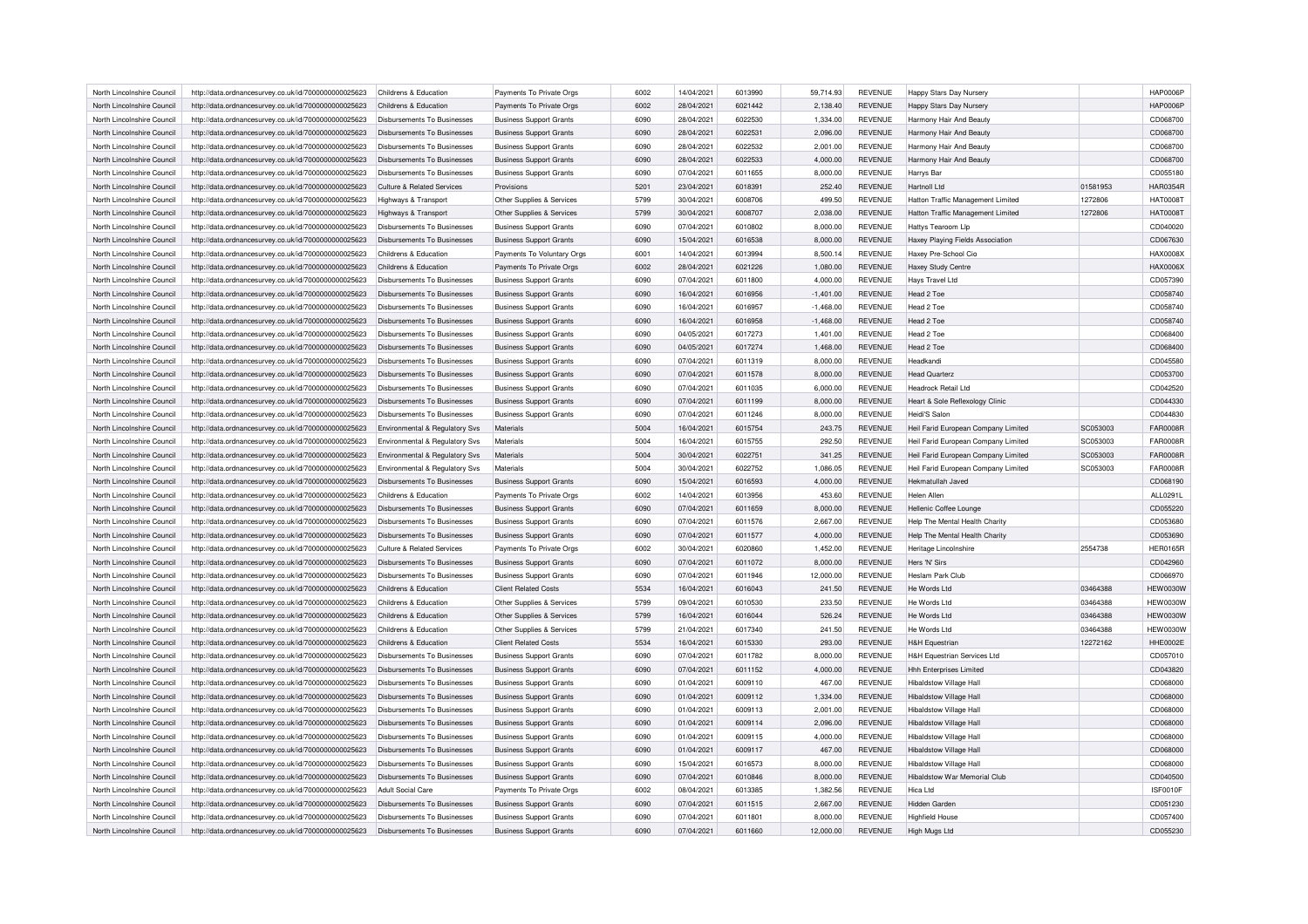| North Lincolnshire Council | http://data.ordnancesurvey.co.uk/id/7000000000025623 | Childrens & Education                 | <b>Client Related Costs</b>    | 5534 | 14/04/2021 | 6014856 | 1,721.50    | <b>REVENUE</b> | Hill Builders (Humberside) Ltd            | 1876857  | HIL0003L        |
|----------------------------|------------------------------------------------------|---------------------------------------|--------------------------------|------|------------|---------|-------------|----------------|-------------------------------------------|----------|-----------------|
| North Lincolnshire Council | http://data.ordnancesurvey.co.uk/id/7000000000025623 | Childrens & Education                 | Repair & Maintenance Costs     | 3000 | 21/04/2021 | 6016251 | 57.20       | <b>REVENUE</b> | Hill Builders (Humberside) Ltd            | 1876857  | HIL0003L        |
| North Lincolnshire Council | http://data.ordnancesurvey.co.uk/id/7000000000025623 | Culture & Related Services            | Equipment Maint.& Repair       | 5003 | 21/04/2021 | 6016251 | 1,197.00    | <b>REVENUE</b> | Hill Builders (Humberside) Ltd            | 1876857  | HIL0003L        |
| North Lincolnshire Council | http://data.ordnancesurvey.co.uk/id/7000000000025623 | Culture & Related Services            | Repair & Maintenance Costs     | 3000 | 21/04/2021 | 6016251 | 3,453.82    | <b>REVENUE</b> | Hill Builders (Humberside) Ltd            | 1876857  | HIL0003L        |
| North Lincolnshire Council | http://data.ordnancesurvey.co.uk/id/7000000000025623 | Childrens & Education                 | Payments To Private Orgs       | 6002 | 21/04/2021 | 6018067 | 382.00      | <b>REVENUE</b> | Hill House School                         |          | <b>HIL0630L</b> |
| North Lincolnshire Council | http://data.ordnancesurvey.co.uk/id/7000000000025623 | Disbursements To Businesses           | <b>Business Support Grants</b> | 6090 | 07/04/2021 | 6011670 | 12,000.00   | <b>REVENUE</b> | Hilltop Light Ltd                         |          | CD055370        |
| North Lincolnshire Council | http://data.ordnancesurvey.co.uk/id/7000000000025623 | Disbursements To Businesses           | <b>Business Support Grants</b> | 6090 | 07/04/2021 | 6010994 | 8,000.00    | <b>REVENUE</b> | Hirst Priory                              |          | CD042070        |
| North Lincolnshire Council | http://data.ordnancesurvey.co.uk/id/7000000000025623 | Disbursements To Businesses           | <b>Business Support Grants</b> | 6090 | 07/04/2021 | 6011465 | 12,000.00   | <b>REVENUE</b> | <b>Hirst Priory Golf Course</b>           |          | CD050670        |
| North Lincolnshire Council | http://data.ordnancesurvey.co.uk/id/7000000000025623 | Disbursements To Businesses           | <b>Business Support Grants</b> | 6090 | 07/04/2021 | 6011522 | 8,000.00    | <b>REVENUE</b> | <b>His And Hairs</b>                      |          | CD051300        |
| North Lincolnshire Council | http://data.ordnancesurvey.co.uk/id/7000000000025623 | Disbursements To Businesses           | <b>Business Support Grants</b> | 6090 | 07/04/2021 | 6011742 | 8,000.00    | REVENUE        | Historic Motor And Sail Cic               |          | CD056590        |
| North Lincolnshire Council | http://data.ordnancesurvey.co.uk/id/7000000000025623 | Disbursements To Businesses           | <b>Business Support Grants</b> | 6090 | 15/04/2021 | 6016568 | 2,667.00    | <b>REVENUE</b> | <b>Hiw Motors Ltd</b>                     |          | CD067950        |
| North Lincolnshire Council | http://data.ordnancesurvey.co.uk/id/7000000000025623 | <b>Housing Services</b>               | Fees & Charges Income          | 9002 | 28/04/2021 | 6019841 | $-2,987.66$ | <b>REVENUE</b> | Hobson & Porter Ltd                       |          | <b>HOB0001B</b> |
| North Lincolnshire Council | http://data.ordnancesurvey.co.uk/id/7000000000025623 | <b>Housing Services</b>               | Fees & Charges Income          | 9002 | 28/04/2021 | 6019843 | $-968.89$   | <b>REVENUE</b> | Hobson & Porter Ltd                       |          | <b>HOB0001E</b> |
| North Lincolnshire Council | http://data.ordnancesurvey.co.uk/id/7000000000025623 | <b>Disbursements To Businesses</b>    | <b>Business Support Grants</b> | 6090 | 07/04/2021 | 6010867 | 8,000.00    | <b>REVENUE</b> | <b>Holcombe Guest House</b>               |          | CD040710        |
| North Lincolnshire Council | http://data.ordnancesurvey.co.uk/id/7000000000025623 | Disbursements To Businesses           | <b>Business Support Grants</b> | 6090 | 01/04/2021 | 6009130 | 2,096.00    | <b>REVENUE</b> | Holiday Let At Marshland                  |          | CD068040        |
| North Lincolnshire Council | http://data.ordnancesurvey.co.uk/id/7000000000025623 | <b>Disbursements To Businesses</b>    | <b>Business Support Grants</b> | 6090 | 01/04/2021 | 6009131 | 667.00      | <b>REVENUE</b> | Holiday Let At Marshland                  |          | CD068040        |
| North Lincolnshire Council | http://data.ordnancesurvey.co.uk/id/7000000000025623 | <b>Disbursements To Businesses</b>    | <b>Business Support Grants</b> | 6090 | 01/04/2021 | 6009132 | 2.001.00    | <b>REVENUE</b> | Holiday Let At Marshland                  |          | CD068040        |
| North Lincolnshire Council | http://data.ordnancesurvey.co.uk/id/7000000000025623 | Disbursements To Businesses           | <b>Business Support Grants</b> | 6090 | 01/04/2021 | 6009133 | 667.00      | <b>REVENUE</b> | Holiday Let At Marshland                  |          | CD068040        |
| North Lincolnshire Council | http://data.ordnancesurvey.co.uk/id/7000000000025623 | Disbursements To Businesses           | <b>Business Support Grants</b> | 6090 | 01/04/2021 | 6009134 | 286.00      | <b>REVENUE</b> | Holiday Let At Marshland                  |          | CD068040        |
| North Lincolnshire Council | http://data.ordnancesurvey.co.uk/id/7000000000025623 | Disbursements To Businesses           | <b>Business Support Grants</b> | 6090 | 01/04/2021 | 6009135 | 4,000.00    | <b>REVENUE</b> | Holiday Let At Marshland                  |          | CD068040        |
| North Lincolnshire Council |                                                      | Disbursements To Businesses           |                                | 6090 | 01/04/2021 | 6009136 | 1,334.00    | <b>REVENUE</b> | Holiday Let At Marshland                  |          | CD068040        |
|                            | http://data.ordnancesurvey.co.uk/id/7000000000025623 |                                       | <b>Business Support Grants</b> |      |            |         |             |                |                                           |          |                 |
| North Lincolnshire Council | http://data.ordnancesurvey.co.uk/id/7000000000025623 | Disbursements To Businesses           | <b>Business Support Grants</b> | 6090 | 15/04/2021 | 6016577 | 8,000.00    | <b>REVENUE</b> | Holiday Let At Marshland                  |          | CD068040        |
| North Lincolnshire Council | http://data.ordnancesurvey.co.uk/id/7000000000025623 | <b>Adult Social Care</b>              | Repair & Maintenance Costs     | 3000 | 21/04/2021 | 6016252 | 44.28       | <b>REVENUE</b> | <b>Holls Electrical Ltd</b>               | 1421429  | <b>HOL0021L</b> |
| North Lincolnshire Council | http://data.ordnancesurvey.co.uk/id/7000000000025623 | Adult Social Care                     | Repair & Maintenance Costs     | 3000 | 21/04/2021 | 6016252 | 127.64      | <b>REVENUE</b> | <b>Holls Electrical Ltd</b>               | 1421429  | HOL0021L        |
| North Lincolnshire Council | http://data.ordnancesurvey.co.uk/id/7000000000025623 | Childrens & Education                 | Repair & Maintenance Costs     | 3000 | 30/04/2021 | 6023075 | 245.83      | <b>REVENUE</b> | <b>Holls Electrical Ltd</b>               | 1421429  | <b>HOL0021L</b> |
| North Lincolnshire Council | http://data.ordnancesurvey.co.uk/id/7000000000025623 | Environmental & Regulatory Svs        | Repair & Maintenance Costs     | 3000 | 21/04/2021 | 6016252 | 93.59       | <b>REVENUE</b> | <b>Holls Electrical Ltd</b>               | 1421429  | <b>HOL0021L</b> |
| North Lincolnshire Council | http://data.ordnancesurvey.co.uk/id/7000000000025623 | Fin&Inv I&E                           | Repair & Maintenance Costs     | 3000 | 21/04/2021 | 6016252 | 54.47       | <b>REVENUE</b> | Holls Flectrical Ltd                      | 1421429  | <b>HOL0021L</b> |
| North Lincolnshire Council | http://data.ordnancesurvey.co.uk/id/7000000000025623 | Highways & Transport                  | Repair & Maintenance Costs     | 3000 | 21/04/2021 | 6016252 | 1,548.19    | <b>REVENUE</b> | Holls Electrical Ltd                      | 1421429  | <b>HOL0021L</b> |
| North Lincolnshire Council | http://data.ordnancesurvey.co.uk/id/7000000000025623 | <b>Planning Services</b>              | Repair & Maintenance Costs     | 3000 | 21/04/2021 | 6016252 | 174.38      | <b>REVENUE</b> | Holls Flectrical Ltd                      | 1421429  | <b>HOL0021L</b> |
| North Lincolnshire Council | http://data.ordnancesurvey.co.uk/id/7000000000025623 | Disbursements To Businesses           | <b>Business Support Grants</b> | 6090 | 07/04/2021 | 6011356 | 8,000.00    | <b>REVENUE</b> | <b>Hollywood Nails North</b>              |          | CD045960        |
| North Lincolnshire Council | http://data.ordnancesurvey.co.uk/id/7000000000025623 | Disbursements To Businesses           | <b>Business Support Grants</b> | 6090 | 07/04/2021 | 6011532 | 12,000.00   | <b>REVENUE</b> | Holme Hall Golf Club Limited              |          | CD053230        |
| North Lincolnshire Council | http://data.ordnancesurvey.co.uk/id/7000000000025623 | Disbursements To Businesses           | <b>Business Support Grants</b> | 6090 | 07/04/2021 | 6011066 | 8,000.00    | <b>REVENUE</b> | Holy Mountain Ltd                         |          | CD042880        |
| North Lincolnshire Council | http://data.ordnancesurvey.co.uk/id/7000000000025623 | Childrens & Education                 | Payments To Private Orgs       | 6002 | 14/04/2021 | 6013996 | 4,800.60    | <b>REVENUE</b> | Home Comforts Childminding                |          | <b>HOM0132M</b> |
| North Lincolnshire Council | http://data.ordnancesurvey.co.uk/id/7000000000025623 | Disbursements To Businesses           | <b>Business Support Grants</b> | 6090 | 07/04/2021 | 6011671 | 8,000.00    | REVENUE        | Honey Pot Cafe                            |          | CD055380        |
| North Lincolnshire Council | http://data.ordnancesurvey.co.uk/id/7000000000025623 | Disbursements To Businesses           | <b>Business Support Grants</b> | 6090 | 07/04/2021 | 6011213 | 4,000.00    | <b>REVENUE</b> | Hoptons Of Epworth Ltd T/A Saveonusedcars |          | CD044480        |
| North Lincolnshire Council | http://data.ordnancesurvey.co.uk/id/7000000000025623 | <b>Culture &amp; Related Services</b> | Provisions                     | 5201 | 30/04/2021 | 6021318 | 433.74      | <b>REVENUE</b> | <b>Hopwells Limited</b>                   | 01404481 | <b>HOP0104P</b> |
| North Lincolnshire Council | http://data.ordnancesurvey.co.uk/id/7000000000025623 | Fin&Inv I&F                           | Provisions                     | 5201 | 28/04/2021 | 6021029 | 391.70      | <b>REVENUE</b> | <b>Hopwells Limited</b>                   | 01404481 | HOP0104F        |
| North Lincolnshire Council | http://data.ordnancesurvey.co.uk/id/7000000000025623 | Fin&Inv I&E                           | Provisions                     | 5201 | 28/04/2021 | 6021030 | 273.20      | <b>REVENUE</b> | <b>Hopwells Limited</b>                   | 01404481 | <b>HOP0104P</b> |
| North Lincolnshire Council | http://data.ordnancesurvey.co.uk/id/7000000000025623 | Fin&Inv I&E                           | Provisions                     | 5201 | 28/04/2021 | 6021048 | 292.37      | <b>REVENUE</b> | <b>Hopwells Limited</b>                   | 01404481 | <b>HOP0104P</b> |
| North Lincolnshire Council | http://data.ordnancesurvey.co.uk/id/7000000000025623 | Disbursements To Businesses           | <b>Business Support Grants</b> | 6090 | 07/04/2021 | 6010909 | 12,000.00   | <b>REVENUE</b> | Horn Inn Wine And Dine Co Ltd             |          | CD041150        |
| North Lincolnshire Council | http://data.ordnancesurvey.co.uk/id/7000000000025623 | Disbursements To Businesses           | <b>Business Support Grants</b> | 6090 | 07/04/2021 | 6011879 | 2.667.00    | <b>REVENUE</b> | Horvath Employment Solution Ltd           |          | CD061080        |
| North Lincolnshire Council | http://data.ordnancesurvey.co.uk/id/7000000000025623 | Disbursements To Businesses           | <b>Business Support Grants</b> | 6090 | 07/04/2021 | 6011228 | 2,667.00    | <b>REVENUE</b> | <b>Hospice Shop</b>                       |          | CD044640        |
| North Lincolnshire Council | http://data.ordnancesurvey.co.uk/id/7000000000025623 | <b>Housing Services</b>               | Other Supplies & Services      | 5799 | 21/04/2021 | 6018346 | 450.00      | <b>REVENUE</b> | Hotel One Ltd (T/A Nightel)               |          | <b>HOT0057T</b> |
| North Lincolnshire Council | http://data.ordnancesurvey.co.uk/id/7000000000025623 | <b>Housing Services</b>               | Other Supplies & Services      | 5799 | 21/04/2021 | 6018347 | 450.00      | <b>REVENUE</b> | Hotel One Ltd (T/A Nightel)               |          | <b>HOT0057T</b> |
| North Lincolnshire Council | http://data.ordnancesurvey.co.uk/id/7000000000025623 | <b>Housing Services</b>               | <b>Course Fees/Training</b>    | 2002 | 16/04/2021 | 6015322 | 1,000.00    | <b>REVENUE</b> | Housing Reviews Ltd                       |          | <b>HOU0037U</b> |
| North Lincolnshire Council | http://data.ordnancesurvey.co.uk/id/7000000000025623 | Adult Social Care                     | Payments To Private Orgs       | 6002 | 08/04/2021 | 6013386 | 7,519.80    | <b>REVENUE</b> | Housing & Support Solutions Ltd           | 04383479 | <b>ISF0014F</b> |
| North Lincolnshire Council | http://data.ordnancesurvey.co.uk/id/7000000000025623 | <b>Adult Social Care</b>              | Payments To Private Orgs       | 6002 | 09/04/2021 | 6013382 | 22,780.18   | <b>REVENUE</b> | Housing & Support Solutions Ltd           | 04383479 | <b>HOU0264U</b> |
| North Lincolnshire Council | http://data.ordnancesurvey.co.uk/id/7000000000025623 | <b>Adult Social Care</b>              | Payments To Private Orgs       | 6002 | 09/04/2021 | 6013382 | 19,579.72   | <b>REVENUE</b> | Housing & Support Solutions Ltd           | 04383479 | <b>HOU0264L</b> |
| North Lincolnshire Council | http://data.ordnancesurvey.co.uk/id/7000000000025623 | <b>Housing Services</b>               | <b>Client Related Costs</b>    | 5534 | 30/04/2021 | 6023077 | 394.56      | <b>REVENUE</b> | Howdens Joinery Co                        |          | <b>HOW0056V</b> |
| North Lincolnshire Council | http://data.ordnancesurvey.co.uk/id/7000000000025623 | Disbursements To Businesses           | <b>Business Support Grants</b> | 6090 | 07/04/2021 | 6011408 | 8,000.00    | <b>REVENUE</b> | Howsham Grange Ltd                        |          | CD050010        |
| North Lincolnshire Council | http://data.ordnancesurvey.co.uk/id/7000000000025623 | Disbursements To Businesses           | <b>Business Support Grants</b> | 6090 | 01/04/2021 | 6009094 | 3,000.00    | <b>REVENUE</b> | H Samuel Limited C/O Signet Trading Ltd   |          | CD067970        |
| North Lincolnshire Council | http://data.ordnancesurvey.co.uk/id/7000000000025623 | Disbursements To Businesses           | <b>Business Support Grants</b> | 6090 | 01/04/2021 | 6009095 | 6,000.00    | <b>REVENUE</b> | H Samuel Limited C/O Signet Trading Ltd   |          | CD067970        |
| North Lincolnshire Council | http://data.ordnancesurvey.co.uk/id/7000000000025623 | <b>Disbursements To Businesses</b>    | <b>Business Support Grants</b> | 6090 | 01/04/2021 | 6009096 | 2,000.00    | <b>REVENUE</b> | H Samuel Limited C/O Signet Trading Ltd   |          | CD067970        |
| North Lincolnshire Council | http://data.ordnancesurvey.co.uk/id/7000000000025623 | Disbursements To Businesses           | <b>Business Support Grants</b> | 6090 | 01/04/2021 | 6009097 | 3,143.00    | <b>REVENUE</b> | H Samuel Limited C/O Signet Trading Ltd   |          | CD067970        |
| North Lincolnshire Council | http://data.ordnancesurvey.co.uk/id/7000000000025623 | Disbursements To Businesses           | <b>Business Support Grants</b> | 6090 | 15/04/2021 | 6016570 | 4,000.00    | <b>REVENUE</b> | H Samuel Limited C/O Signet Trading Ltd   |          | CD067970        |
| North Lincolnshire Council | http://data.ordnancesurvey.co.uk/id/7000000000025623 |                                       | Course Fees/Training           | 2002 | 28/04/2021 | 6021390 | 743.75      | <b>REVENUE</b> | Hull City Council                         |          | <b>KIN0002N</b> |
|                            |                                                      | Childrens & Education                 |                                |      |            |         |             |                |                                           |          |                 |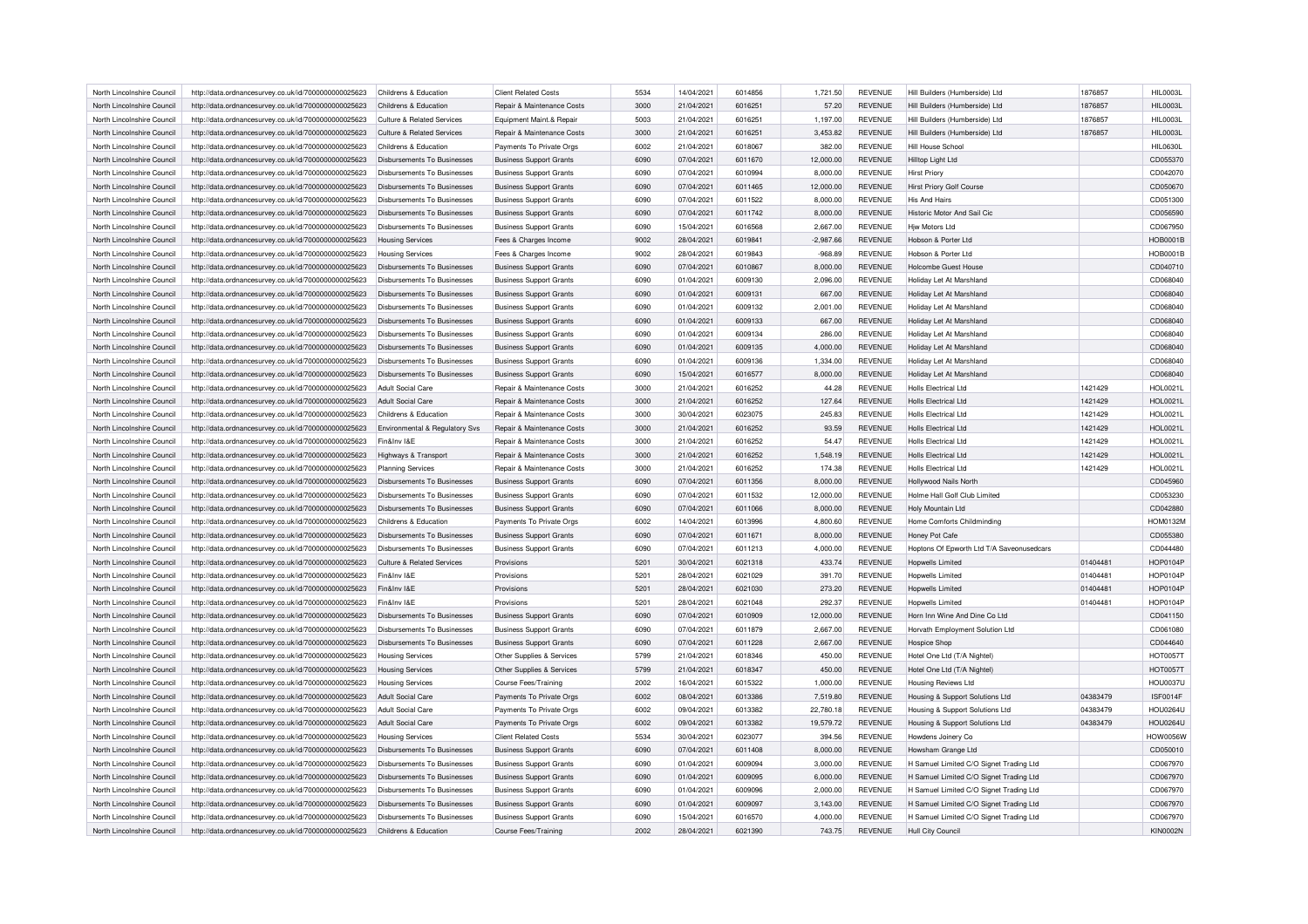| North Lincolnshire Council | http://data.ordnancesurvey.co.uk/id/7000000000025623 | Childrens & Education                 | Payments To Other La'S                | 6003          | 14/04/2021 | 6015047 | 26,127.10    | <b>REVENUE</b> | Hull City Council                |         | <b>KIN0002N</b> |
|----------------------------|------------------------------------------------------|---------------------------------------|---------------------------------------|---------------|------------|---------|--------------|----------------|----------------------------------|---------|-----------------|
| North Lincolnshire Council | http://data.ordnancesurvey.co.uk/id/7000000000025623 | Childrens & Education                 | Payments To Other La'S                | 6003          | 14/04/2021 | 6015048 | 63,866.00    | <b>REVENUE</b> | <b>Hull City Council</b>         |         | <b>KIN0002N</b> |
| North Lincolnshire Council | http://data.ordnancesurvey.co.uk/id/7000000000025623 | Fin&Inv I&E                           | Other Supplies & Services             | 5799          | 28/04/2021 | 6019754 | 708.65       | <b>REVENUE</b> | <b>Hull City Council</b>         |         | <b>KIN0002N</b> |
| North Lincolnshire Council | http://data.ordnancesurvey.co.uk/id/7000000000025623 | Fin&Inv I&E                           | Other Supplies & Services             | 5799          | 28/04/2021 | 6019782 | 458.05       | <b>REVENUE</b> | <b>Hull City Council</b>         |         | <b>KIN0002N</b> |
| North Lincolnshire Council | http://data.ordnancesurvey.co.uk/id/7000000000025623 | Fin&Inv I&E                           | Other Supplies & Services             | 5799          | 28/04/2021 | 6019783 | 1,500.70     | <b>REVENUE</b> | <b>Hull City Council</b>         |         | <b>KIN0002N</b> |
| North Lincolnshire Council | http://data.ordnancesurvey.co.uk/id/7000000000025623 | Non Distributed Costs                 | Payments To Other La'S                | 6003          | 09/04/2021 | 6013225 | 35,929.00    | <b>REVENUE</b> | Hull City Council                |         | <b>KIN0002N</b> |
| North Lincolnshire Council | http://data.ordnancesurvey.co.uk/id/7000000000025623 | Disbursements To Businesses           | <b>Business Support Grants</b>        | 6090          | 07/04/2021 | 6011488 | 2,667.00     | <b>REVENUE</b> | Humber Carpets And Floors        |         | CD050930        |
| North Lincolnshire Council | http://data.ordnancesurvey.co.uk/id/7000000000025623 | Public Health                         | Materials                             | 5004          | 14/04/2021 | 6013477 | 237.70       | <b>REVENUE</b> | Humber Merchants I td            | 1045179 | HUM0003M        |
| North Lincolnshire Council | http://data.ordnancesurvey.co.uk/id/7000000000025623 | Public Health                         | Materials                             | 5004          | 12/05/2021 | 6016675 | 259.85       | <b>REVENUE</b> | <b>Humber Merchants Ltd</b>      | 1045179 | HUM0003M        |
| North Lincolnshire Council | http://data.ordnancesurvey.co.uk/id/7000000000025623 | Culture & Related Services            | Equipment Maint.& Repair              | 5003          | 28/04/2021 | 5989080 | 392.46       | REVENUE        | Humberside Aid Plant Hire Ltd    | 1207398 | <b>HUM0020M</b> |
| North Lincolnshire Council | http://data.ordnancesurvey.co.uk/id/7000000000025623 | <b>Culture &amp; Related Services</b> | Equipment Maint.& Repair              | 5003          | 28/04/2021 | 5989093 | 421.40       | <b>REVENUE</b> | Humberside Aid Plant Hire Ltd    | 1207398 | <b>HUM0020M</b> |
| North Lincolnshire Council | http://data.ordnancesurvey.co.uk/id/7000000000025623 | Highways & Transport                  | Equipment Hire/Rent                   | 5002          | 14/04/2021 | 5993303 | 1,247.00     | <b>REVENUE</b> | Humberside Aid Plant Hire Ltd    | 1207398 | <b>HUM0020M</b> |
| North Lincolnshire Council | http://data.ordnancesurvey.co.uk/id/7000000000025623 | Highways & Transport                  | Equipment Hire/Rent                   | 5002          | 14/04/2021 | 5993322 | 240.00       | <b>REVENUE</b> | Humberside Aid Plant Hire Ltd    | 1207398 | <b>HUM0020M</b> |
| North Lincolnshire Council | http://data.ordnancesurvey.co.uk/id/7000000000025623 | Highways & Transport                  | Equipment Hire/Rent                   | 5002          | 14/04/2021 | 5993324 | 1,040.00     | REVENUE        | Humberside Aid Plant Hire Ltd    | 1207398 | HUM0020M        |
| North Lincolnshire Council | http://data.ordnancesurvey.co.uk/id/7000000000025623 | Highways & Transport                  | Equipment Hire/Rent                   | 5002          | 14/04/2021 | 5996305 | 455.40       | <b>REVENUE</b> | Humberside Aid Plant Hire Ltd    | 1207398 | <b>HUM0020M</b> |
| North Lincolnshire Council | http://data.ordnancesurvey.co.uk/id/7000000000025623 | Highways & Transport                  | Equipment Hire/Rent                   | 5002          | 28/04/2021 | 5993295 | 246.00       | <b>REVENUE</b> | Humberside Aid Plant Hire Ltd    | 1207398 | <b>HUM0020M</b> |
| North Lincolnshire Council | http://data.ordnancesurvey.co.uk/id/7000000000025623 |                                       | <b>Equipment Purchase</b>             | 5001          | 14/04/2021 | 5993303 | $\mathbf 0$  | REVENUE        | Humberside Aid Plant Hire Ltd    | 1207398 | <b>HUM0020M</b> |
|                            |                                                      | Highways & Transport                  |                                       |               |            |         |              |                |                                  |         |                 |
| North Lincolnshire Council | http://data.ordnancesurvey.co.uk/id/7000000000025623 | Council Tax Income Account            | Major Preceptors                      | <b>MAJPRE</b> | 16/04/2021 | 6015938 | 290,206.70   |                | Humberside Fire Authority        |         | <b>HUM0111M</b> |
| North Lincolnshire Council | http://data.ordnancesurvey.co.uk/id/7000000000025623 | Council Tax Income Account            | Major Preceptors                      | MAJPRE        | 19/05/2021 | 6015939 | 365,476.71   |                | Humberside Fire Authority        |         | <b>HUM0111M</b> |
| North Lincolnshire Council | http://data.ordnancesurvey.co.uk/id/7000000000025623 | Council Tax Income Account            | Major Preceptors                      | <b>MAJPRE</b> | 16/06/2021 | 6015941 | 365,476.71   |                | Humberside Fire Authority        |         | <b>HUM0111M</b> |
| North Lincolnshire Council | http://data.ordnancesurvey.co.uk/id/7000000000025623 | Council Tax Income Account            | Major Preceptors                      | MAJPRE        | 21/07/2021 | 6015943 | 365,476.71   |                | Humberside Fire Authority        |         | <b>HUM0111M</b> |
| North Lincolnshire Council | http://data.ordnancesurvey.co.uk/id/7000000000025623 | Council Tax Income Account            | Major Preceptors                      | <b>MAJPRE</b> | 23/08/2021 | 6015945 | 365,476.71   |                | Humberside Fire Authority        |         | <b>HUM0111M</b> |
| North Lincolnshire Council | http://data.ordnancesurvey.co.uk/id/7000000000025623 | Council Tax Income Account            | Major Preceptors                      | MAJPRE        | 21/09/2021 | 6015947 | 365,476.71   |                | Humberside Fire Authority        |         | <b>HUM0111M</b> |
| North Lincolnshire Council | http://data.ordnancesurvey.co.uk/id/7000000000025623 | Council Tax Income Account            | Major Preceptors                      | <b>MAJPRE</b> | 21/10/2021 | 6015949 | 365,476.71   |                | Humberside Fire Authority        |         | <b>HUM0111M</b> |
| North Lincolnshire Council | http://data.ordnancesurvey.co.uk/id/7000000000025623 | Council Tax Income Account            | Major Preceptors                      | MAJPRE        | 22/11/2021 | 6015951 | 365,476.71   |                | Humberside Fire Authority        |         | <b>HUM0111M</b> |
| North Lincolnshire Council | http://data.ordnancesurvey.co.uk/id/7000000000025623 | Council Tax Income Account            | <b>Major Preceptors</b>               | <b>MAJPRE</b> | 21/12/2021 | 6015953 | 365,476.71   |                | Humberside Fire Authority        |         | <b>HUM0111M</b> |
| North Lincolnshire Council | http://data.ordnancesurvey.co.uk/id/7000000000025623 | Council Tax Income Account            | Major Preceptors                      | MA.IPRE       | 21/01/2022 | 6015955 | 365,476.71   |                | Humberside Fire Authority        |         | <b>HUM0111M</b> |
| North Lincolnshire Council | http://data.ordnancesurvey.co.uk/id/7000000000025623 | Council Tax Income Account            | Major Preceptors                      | <b>MAJPRE</b> | 21/02/2022 | 6015957 | 365,476.71   |                | Humberside Fire Authority        |         | <b>HUM0111M</b> |
| North Lincolnshire Council | http://data.ordnancesurvey.co.uk/id/7000000000025623 | Council Tax Income Account            | <b>Major Preceptors</b>               | MAJPRE        | 21/03/2022 | 6015959 | 365,476.71   |                | Humberside Fire Authority        |         | <b>HUM0111M</b> |
| North Lincolnshire Council | http://data.ordnancesurvey.co.uk/id/7000000000025623 | Funding                               | <b>Business Rate Retention Expend</b> | 6501          | 16/04/2021 | 6015961 | 45,832.00    | <b>REVENUE</b> | Humberside Fire Authority        |         | <b>HUM0111M</b> |
| North Lincolnshire Council | http://data.ordnancesurvey.co.uk/id/7000000000025623 | Funding                               | <b>Business Rate Retention Expend</b> | 6501          | 19/05/2021 | 6015940 | 45,833.00    | <b>REVENUE</b> | Humberside Fire Authority        |         | <b>HUM0111M</b> |
| North Lincolnshire Council | http://data.ordnancesurvey.co.uk/id/7000000000025623 | Funding                               | <b>Business Rate Retention Expend</b> | 6501          | 16/06/2021 | 6015942 | 45,833.00    | REVENUE        | Humberside Fire Authority        |         | HUM0111M        |
| North Lincolnshire Council | http://data.ordnancesurvey.co.uk/id/7000000000025623 | Funding                               | <b>Business Rate Retention Expend</b> | 6501          | 21/07/2021 | 6015944 | 45.833.00    | <b>REVENUE</b> | Humberside Fire Authority        |         | <b>HUM0111M</b> |
| North Lincolnshire Council |                                                      |                                       | <b>Business Rate Retention Expend</b> | 6501          | 23/08/2021 | 6015946 | 45,833.00    | REVENUE        |                                  |         | <b>HUM0111M</b> |
|                            | http://data.ordnancesurvey.co.uk/id/7000000000025623 | Funding                               |                                       |               |            |         |              |                | Humberside Fire Authority        |         |                 |
| North Lincolnshire Council | http://data.ordnancesurvey.co.uk/id/7000000000025623 | Funding                               | <b>Business Rate Retention Expend</b> | 6501          | 21/09/2021 | 6015948 | 45,833.00    | <b>REVENUE</b> | Humberside Fire Authority        |         | HUM0111M        |
| North Lincolnshire Council | http://data.ordnancesurvey.co.uk/id/7000000000025623 | Funding                               | <b>Business Rate Retention Expend</b> | 6501          | 21/10/2021 | 6015950 | 45.833.00    | <b>REVENUE</b> | Humberside Fire Authority        |         | <b>HUM0111M</b> |
| North Lincolnshire Council | http://data.ordnancesurvey.co.uk/id/7000000000025623 | Funding                               | <b>Business Rate Retention Expend</b> | 6501          | 22/11/2021 | 6015952 | 45,833.00    | <b>REVENUE</b> | Humberside Fire Authority        |         | <b>HUM0111M</b> |
| North Lincolnshire Council | http://data.ordnancesurvey.co.uk/id/7000000000025623 | Funding                               | <b>Business Rate Retention Expend</b> | 6501          | 21/12/2021 | 6015954 | 45,833.00    | REVENUE        | Humberside Fire Authority        |         | <b>HUM0111M</b> |
| North Lincolnshire Council | http://data.ordnancesurvey.co.uk/id/7000000000025623 | Funding                               | <b>Business Rate Retention Expend</b> | 6501          | 21/01/2022 | 6015956 | 45,833.00    | <b>REVENUE</b> | Humberside Fire Authority        |         | <b>HUM0111M</b> |
| North Lincolnshire Council | http://data.ordnancesurvey.co.uk/id/7000000000025623 | Funding                               | <b>Business Rate Retention Expend</b> | 6501          | 21/02/2022 | 6015958 | 45,833.00    | <b>REVENUE</b> | Humberside Fire Authority        |         | <b>HUM0111M</b> |
| North Lincolnshire Council | http://data.ordnancesurvey.co.uk/id/7000000000025623 | Funding                               | <b>Business Rate Retention Expend</b> | 6501          | 21/03/2022 | 6015960 | 45,833.00    | <b>REVENUE</b> | Humberside Fire Authority        |         | <b>HUM0111M</b> |
| North Lincolnshire Council | http://data.ordnancesurvey.co.uk/id/7000000000025623 | Fin&Inv I&E                           | Other Supplies & Services             | 5799          | 09/04/2021 | 6010536 | 1,851.77     | REVENUE        | Humberside International Airport |         | <b>HUM0039M</b> |
| North Lincolnshire Council | http://data.ordnancesurvey.co.uk/id/7000000000025623 | Fin&Inv I&E                           | Other Supplies & Services             | 5799          | 09/04/2021 | 6010537 | 947.56       | <b>REVENUE</b> | Humberside International Airpor  |         | <b>HUM0039N</b> |
| North Lincolnshire Council | http://data.ordnancesurvey.co.uk/id/7000000000025623 | Fin&Inv I&F                           | Rents                                 | 3201          | 21/04/2021 | 6017306 | 5,625.00     | REVENUE        | Humberside International Airport |         | HUM0039M        |
| North Lincolnshire Council | http://data.ordnancesurvey.co.uk/id/7000000000025623 | Fin&Inv I&F                           | Rents                                 | 3201          | 30/04/2021 | 6023080 | 8,375.00     | <b>REVENUE</b> | Humberside International Airport |         | HUM0039M        |
| North Lincolnshire Council | http://data.ordnancesurvey.co.uk/id/7000000000025623 | Council Tax Income Account            | Major Preceptors                      | <b>MAJPRE</b> | 16/04/2021 | 6015967 | 807,791.78   |                | Humberside Police Authority      |         | <b>HUM0198M</b> |
| North Lincolnshire Council | http://data.ordnancesurvey.co.uk/id/7000000000025623 | Council Tax Income Account            | Major Preceptors                      | MAJPRE        | 19/05/2021 | 6015962 | 1,006,084.78 |                | Humberside Police Authority      |         | <b>HUM0198M</b> |
| North Lincolnshire Council | http://data.ordnancesurvey.co.uk/id/7000000000025623 | Council Tax Income Account            | Major Preceptors                      | <b>MAJPRE</b> | 16/06/2021 | 6015963 | 1,006,084.78 |                | Humberside Police Authority      |         | <b>HUM0198M</b> |
| North Lincolnshire Council | http://data.ordnancesurvey.co.uk/id/7000000000025623 | Council Tax Income Account            | Major Preceptors                      | MAJPRE        | 21/07/2021 | 6015964 | 1,006,084.78 |                | Humberside Police Authority      |         | <b>HUM0198M</b> |
| North Lincolnshire Council | http://data.ordnancesurvey.co.uk/id/7000000000025623 | Council Tax Income Account            | Major Preceptors                      | <b>MAJPRE</b> | 23/08/2021 | 6015965 | 1,006,084.78 |                | Humberside Police Authority      |         | <b>HUM0198M</b> |
| North Lincolnshire Council | http://data.ordnancesurvey.co.uk/id/7000000000025623 | Council Tax Income Account            | Major Preceptors                      | <b>MAJPRE</b> | 21/09/2021 | 6015966 | 1.006.084.78 |                | Humberside Police Authority      |         | <b>HUM0198M</b> |
| North Lincolnshire Council |                                                      |                                       |                                       | <b>MAJPRE</b> |            | 6015973 |              |                |                                  |         | <b>HUM0198M</b> |
|                            | http://data.ordnancesurvey.co.uk/id/7000000000025623 | Council Tax Income Account            | Major Preceptors                      |               | 21/10/2021 |         | 1,006,084.78 |                | Humberside Police Authority      |         |                 |
| North Lincolnshire Council | http://data.ordnancesurvey.co.uk/id/7000000000025623 | Council Tax Income Account            | Major Preceptors                      | MAJPRE        | 22/11/2021 | 6015968 | 1,006,084.78 |                | Humberside Police Authority      |         | <b>HUM0198M</b> |
| North Lincolnshire Council | http://data.ordnancesurvey.co.uk/id/7000000000025623 | Council Tax Income Account            | Major Preceptors                      | <b>MAJPRE</b> | 21/12/2021 | 6015969 | 1.006.084.78 |                | Humberside Police Authority      |         | <b>HUM0198M</b> |
| North Lincolnshire Council | http://data.ordnancesurvey.co.uk/id/7000000000025623 | Council Tax Income Account            | Major Preceptors                      | MA.IPRE       | 21/01/2022 | 6015970 | 1,006,084.78 |                | Humberside Police Authority      |         | <b>HUM0198M</b> |
| North Lincolnshire Council | http://data.ordnancesurvey.co.uk/id/7000000000025623 | Council Tax Income Account            | Major Preceptors                      | <b>MAJPRE</b> | 21/02/2022 | 6015971 | 1,006,084.78 |                | Humberside Police Authority      |         | <b>HUM0198M</b> |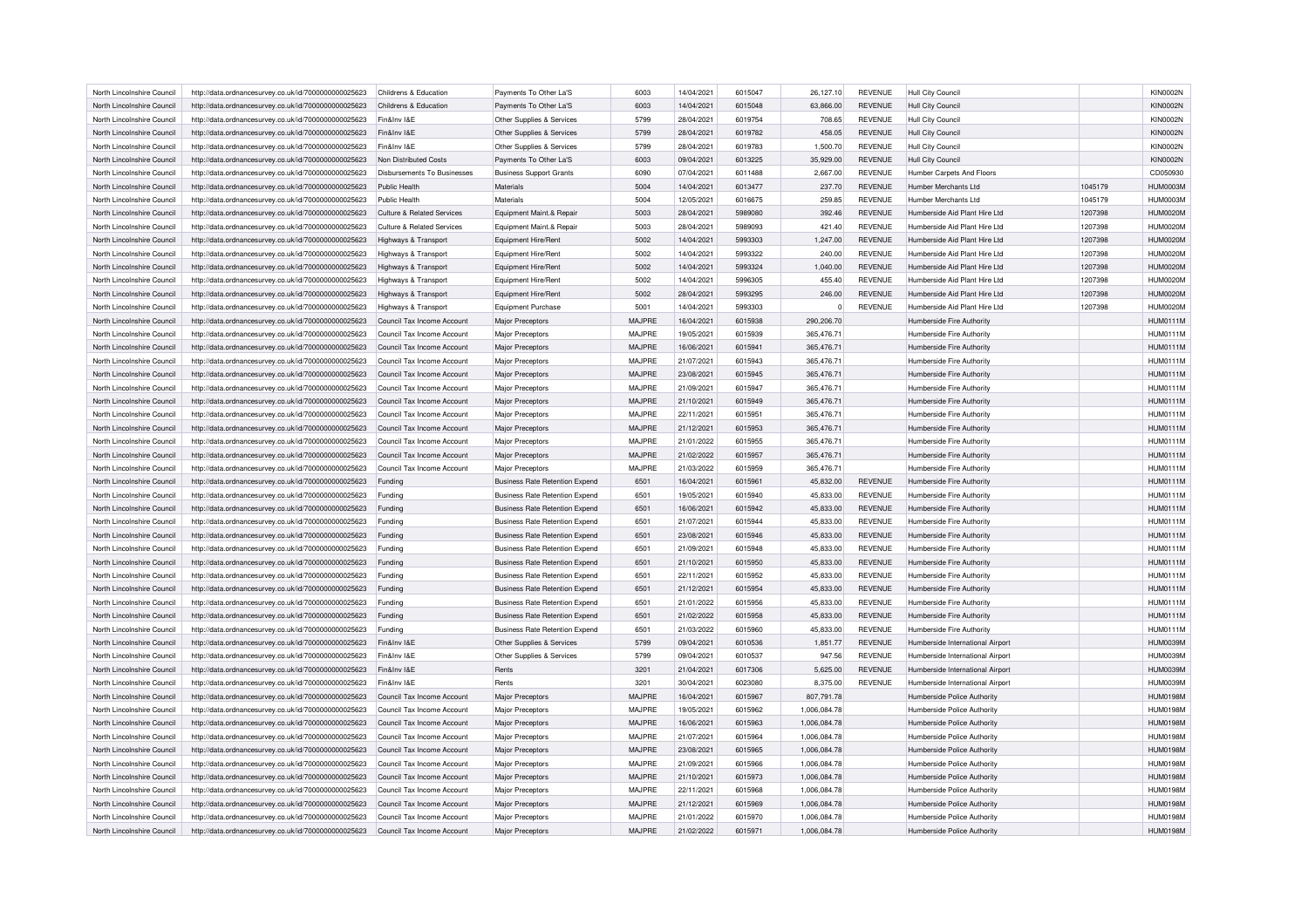| North Lincolnshire Council | http://data.ordnancesurvey.co.uk/id/7000000000025623 | Council Tax Income Account                             | Major Preceptors               | <b>MAJPRE</b> | 21/03/2022 | 6015972           | 1,006,084.78 |                    | <b>Humberside Police Authority</b>         |          | <b>HUM0198M</b> |
|----------------------------|------------------------------------------------------|--------------------------------------------------------|--------------------------------|---------------|------------|-------------------|--------------|--------------------|--------------------------------------------|----------|-----------------|
| North Lincolnshire Council | http://data.ordnancesurvey.co.uk/id/7000000000025623 | Culture, Env, Reg & Planning Cap                       | <b>External Fees</b>           | A083          | 28/04/2021 | 6021744           | 37,974.00    | CAPITAL            | Humberside Police Authority                |          | <b>HUM0198M</b> |
| North Lincolnshire Council | http://data.ordnancesurvey.co.uk/id/7000000000025623 | Disbursements To Businesses                            | <b>Business Support Grants</b> | 6090          | 07/04/2021 | 6011350           | 2,667.00     | <b>REVENUE</b>     | Humberside Upholstery                      |          | CD045900        |
| North Lincolnshire Council | http://data.ordnancesurvey.co.uk/id/7000000000025623 | Disbursements To Businesses                            | <b>Business Support Grants</b> | 6090          | 07/04/2021 | 6011839           | 2,667.00     | <b>REVENUE</b>     | <b>Huxford Electrica</b>                   |          | CD060430        |
| North Lincolnshire Council | http://data.ordnancesurvey.co.uk/id/7000000000025623 | Fin&Inv I&F                                            | Grounds Maintenance            | 3010          | 30/04/2021 | 6020967           | 1,094.00     | <b>REVENUE</b>     | Hydrainer Pump Hire Ltd                    | 1522204  | <b>HYD0065D</b> |
| North Lincolnshire Council | http://data.ordnancesurvey.co.uk/id/7000000000025623 | Disbursements To Businesses                            | <b>Business Support Grants</b> | 6090          | 07/04/2021 | 6010837           | 12,000.00    | <b>REVENUE</b>     | lab Catering Limited                       |          | CD040400        |
| North Lincolnshire Council | http://data.ordnancesurvey.co.uk/id/7000000000025623 | Culture & Related Services                             | Equipment Maint.& Repair       | 5003          | 21/04/2021 | 6016253           | 158.56       | <b>REVENUE</b>     | lag Developments Ltd                       | 05073636 | IGA0021A        |
| North Lincolnshire Council | http://data.ordnancesurvey.co.uk/id/7000000000025623 | Culture & Related Services                             | Repair & Maintenance Costs     | 3000          | 21/04/2021 | 6016253           | 277.71       | <b>REVENUE</b>     | lag Developments Ltd                       | 05073636 | IGA0021A        |
| North Lincolnshire Council | http://data.ordnancesurvey.co.uk/id/7000000000025623 | Environmental & Regulatory Svs                         | Repair & Maintenance Costs     | 3000          | 21/04/2021 | 6016253           | 201.95       | <b>REVENUE</b>     | lag Developments Ltd                       | 05073636 | IGA0021A        |
| North Lincolnshire Council | http://data.ordnancesurvey.co.uk/id/7000000000025623 | Disbursements To Businesses                            | <b>Business Support Grants</b> | 6090          | 07/04/2021 | 6011802           | 2,667.00     | <b>REVENUE</b>     | Ian Draper Kitchen                         |          | CD057410        |
| North Lincolnshire Council | http://data.ordnancesurvey.co.uk/id/7000000000025623 | Disbursements To Businesses                            | <b>Business Support Grants</b> | 6090          | 07/04/2021 | 6011021           | 8,000.00     | <b>REVENUE</b>     | Ian Petrie Tattoo Artist                   |          | CD042370        |
|                            |                                                      |                                                        |                                |               |            |                   |              |                    |                                            |          |                 |
| North Lincolnshire Council | http://data.ordnancesurvey.co.uk/id/7000000000025623 | Environmental & Regulatory Svs                         | Gen Office Exp (Incl Postage)  | 5603          | 28/04/2021 | 6021399           | 455.00       | <b>REVENUE</b>     | Iccm                                       |          | <b>IBC0004C</b> |
| North Lincolnshire Council | http://data.ordnancesurvey.co.uk/id/7000000000025623 | Central Services To Public                             | It Software-Maintenance        | 5053          | 09/04/2021 | 6013403           | 13,715.69    | <b>REVENUE</b>     | <b>Idox Software Ltd</b>                   | 02933889 | IDO0120O        |
| North Lincolnshire Council | http://data.ordnancesurvey.co.uk/id/7000000000025623 | Corporate And Democratic Core                          | It Software-Purchase           | 5051          | 16/04/2021 | 6016054           | 5,997.60     | <b>REVENUE</b>     | Iken Business I td                         | 02776536 | <b>IKE0055E</b> |
| North Lincolnshire Council | http://data.ordnancesurvey.co.uk/id/7000000000025623 | Childrens & Education                                  | Payments To Private Orgs       | 6002          | 14/04/2021 | 6013998           | 20,506.80    | <b>REVENUE</b>     | I Learn Education Crowle                   |          | ILE0012E        |
| North Lincolnshire Council | http://data.ordnancesurvey.co.uk/id/7000000000025623 | Childrens & Education                                  | Payments To Private Orgs       | 6002          | 14/04/2021 | 6013955           | 32,511.58    | <b>REVENUE</b>     | I Learn Education Ltd                      | 08785045 | ABC0063C        |
| North Lincolnshire Council | http://data.ordnancesurvey.co.uk/id/7000000000025623 | Childrens & Education                                  | Payments To Private Orgs       | 6002          | 14/04/2021 | 6013997           | 35,548.12    | <b>REVENUE</b>     | I Learn Education Ltd                      |          | ILE0004E        |
| North Lincolnshire Council | http://data.ordnancesurvey.co.uk/id/7000000000025623 | Childrens & Education                                  | Payments To Private Orgs       | 6002          | 28/04/2021 | 6021444           | 1,603.80     | REVENUE            | I Learn Education Ltd                      | 08785045 | ABC0063C        |
| North Lincolnshire Council | http://data.ordnancesurvey.co.uk/id/7000000000025623 | Childrens & Education                                  | Payments To Private Orgs       | 6002          | 28/04/2021 | 6021445           | 3,976.05     | <b>REVENUE</b>     | Learn Education Ltd                        |          | ILE0004E        |
| North Lincolnshire Council | http://data.ordnancesurvey.co.uk/id/7000000000025623 | Disbursements To Businesses                            | <b>Business Support Grants</b> | 6090          | 07/04/2021 | 6011093           | 8,000.00     | REVENUE            | <b>Illustrated</b> Ink                     |          | CD043160        |
| North Lincolnshire Council | http://data.ordnancesurvey.co.uk/id/7000000000025623 | Disbursements To Businesses                            | <b>Business Support Grants</b> | 6090          | 07/04/2021 | 6011558           | 8,000.00     | <b>REVENUE</b>     | Imad Salah                                 |          | CD053500        |
| North Lincolnshire Council | http://data.ordnancesurvey.co.uk/id/7000000000025623 | <b>Disbursements To Businesses</b>                     | <b>Business Support Grants</b> | 6090          | 07/04/2021 | 6011192           | 8,000.00     | REVENUE            | Imagehai                                   |          | CD044240        |
| North Lincolnshire Council | http://data.ordnancesurvey.co.uk/id/7000000000025623 | <b>Disbursements To Businesses</b>                     | <b>Business Support Grants</b> | 6090          | 07/04/2021 | 6011469           | 8,000.00     | <b>REVENUE</b>     | Imaginarium Restaurant Limited             |          | CD050710        |
| North Lincolnshire Council | http://data.ordnancesurvey.co.uk/id/7000000000025623 | Disbursements To Businesses                            | <b>Business Support Grants</b> | 6090          | 07/04/2021 | 6011880           | 2,667.00     | REVENUE            | Imperial Car Centre                        |          | CD061090        |
| North Lincolnshire Council | http://data.ordnancesurvey.co.uk/id/7000000000025623 | Childrens & Education                                  | Materials                      | 5004          | 30/04/2021 | 6018246           | 460.63       | <b>REVENUE</b>     | Imperial Commercials Ltd                   | 653665   | <b>LEX0001X</b> |
| North Lincolnshire Council | http://data.ordnancesurvey.co.uk/id/7000000000025623 | Environmental & Regulatory Svs                         | Materials                      | 5004          | 30/04/2021 | 6018248           | 222.50       | REVENUE            | Imperial Commercials Ltd                   | 653665   | LEX0001X        |
| North Lincolnshire Council | http://data.ordnancesurvey.co.uk/id/7000000000025623 | Disbursements To Businesses                            | <b>Business Support Grants</b> | 6090          | 07/04/2021 | 6011006           | 8,000.00     | <b>REVENUE</b>     | Imperial Hall User Committee               |          | CD042210        |
| North Lincolnshire Council | http://data.ordnancesurvey.co.uk/id/7000000000025623 | Corporate And Democratic Core                          | Licenses, Subs & Memberships   | 5510          | 16/04/2021 | 6015310           | 2,125.00     | REVENUE            | Improvement And Development Agency (Idea)  | 3675577  | <b>IDE0010E</b> |
| North Lincolnshire Council | http://data.ordnancesurvey.co.uk/id/7000000000025623 | Childrens & Education                                  | Payments To Private Orgs       | 6002          | 29/04/2021 | 6023193           | 12,799.92    | <b>REVENUE</b>     | Independent Childcare Group Of Schools Ltd |          | CAM0185M        |
| North Lincolnshire Council | http://data.ordnancesurvey.co.uk/id/7000000000025623 | Childrens & Education                                  | Payments To Private Orgs       | 6002          | 30/04/2021 | 6019816           | 14,171.34    | REVENUE            | Independent Childcare Group Of Schools Ltd |          | CAM0185M        |
| North Lincolnshire Council | http://data.ordnancesurvey.co.uk/id/7000000000025623 | Childrens & Education                                  | Payments To Private Orgs       | 6002          | 30/04/2021 | 6019818           | $-12,799.92$ | <b>REVENUE</b>     | Independent Childcare Group Of Schools Ltd |          | CAM0185M        |
| North Lincolnshire Council | http://data.ordnancesurvey.co.uk/id/7000000000025623 | Disbursements To Businesses                            | <b>Business Support Grants</b> | 6090          | 16/04/2021 | 6017275           | 1,468.00     | <b>REVENUE</b>     | In Export Limited                          |          | CD068410        |
| North Lincolnshire Council | http://data.ordnancesurvey.co.uk/id/7000000000025623 | Disbursements To Businesses                            | <b>Business Support Grants</b> | 6090          | 16/04/2021 | 6017276           | 1,401.00     | <b>REVENUE</b>     | In Export Limited                          |          | CD068410        |
| North Lincolnshire Council | http://data.ordnancesurvey.co.uk/id/7000000000025623 | Disbursements To Businesses                            | <b>Business Support Grants</b> | 6090          | 16/04/2021 | 6016964           | $-1,401.00$  | REVENUE            | In Export Limited                          |          | CD056450        |
| North Lincolnshire Council | http://data.ordnancesurvey.co.uk/id/7000000000025623 | Disbursements To Businesses                            | <b>Business Support Grants</b> | 6090          | 16/04/2021 | 6016965           | $-934.00$    | <b>REVENUE</b>     | In Export Limited                          |          | CD056450        |
| North Lincolnshire Council | http://data.ordnancesurvey.co.uk/id/7000000000025623 | Disbursements To Businesses                            | <b>Business Support Grants</b> | 6090          | 29/04/2021 | 6023150           | 934.00       | REVENUE            | In Export Limited                          |          | CD068410        |
| North Lincolnshire Council | http://data.ordnancesurvey.co.uk/id/7000000000025623 | <b>Disbursements To Businesses</b>                     | <b>Business Support Grants</b> | 6090          | 07/04/2021 | 6011687           | 4,000.00     | <b>REVENUE</b>     | Infocus Id Ltd                             |          | CD055670        |
| North Lincolnshire Council | http://data.ordnancesurvey.co.uk/id/7000000000025623 | Disbursements To Businesses                            | <b>Business Support Grants</b> | 6090          | 07/04/2021 | 6010963           | 8,000.00     | <b>REVENUE</b>     | Ingleby Arms Limited                       |          | CD041730        |
| North Lincolnshire Council | http://data.ordnancesurvey.co.uk/id/7000000000025623 | <b>Disbursements To Businesses</b>                     | <b>Business Support Grants</b> | 6090          | 07/04/2021 | 6011027           | 2,667.00     | <b>REVENUE</b>     | <b>Inner Peace</b>                         |          | CD042440        |
| North Lincolnshire Council | http://data.ordnancesurvey.co.uk/id/7000000000025623 | <b>Disbursements To Businesses</b>                     | <b>Business Support Grants</b> | 6090          | 07/04/2021 | 6010955           | 8,000.00     | REVENUE            | Inspiring Family Solutions Cic             |          | CD041650        |
| North Lincolnshire Council | http://data.ordnancesurvey.co.uk/id/7000000000025623 |                                                        | Stock Purchases & Adjustments  | 5030          | 21/04/2021 | 6014835           | 1,001.28     | <b>REVENUE</b>     | Instarmac Group Plc                        | 1324925  | <b>INS0024S</b> |
| North Lincolnshire Council | http://data.ordnancesurvey.co.uk/id/7000000000025623 | Highways & Transport<br>Environmental & Regulatory Svs | Licenses, Subs & Memberships   | 5510          | 28/04/2021 | 6017307           | 465.00       | REVENUE            | Institute Of Licensing Ltd                 | 05710898 | <b>INS0270S</b> |
| North Lincolnshire Council | http://data.ordnancesurvey.co.uk/id/7000000000025623 | Other Expenditure & Income                             | <b>Client Related Costs</b>    | 5534          | 14/04/2021 | 6014861           | 440.00       | REVENUE            | <b>Integrate Families</b>                  | OC425723 | <b>INT0330T</b> |
|                            |                                                      |                                                        |                                |               |            |                   |              |                    |                                            |          |                 |
| North Lincolnshire Council | http://data.ordnancesurvey.co.uk/id/7000000000025623 | Disbursements To Businesses                            | <b>Business Support Grants</b> | 6090<br>A085  | 29/04/2021 | 6023149           | 1,468.00     | REVENUE<br>CAPITAL | Intertidal Limited                         |          | CD056440        |
| North Lincolnshire Council | http://data.ordnancesurvey.co.uk/id/7000000000025623 | Adult Social Care Capital                              | Other Costs                    | 5053          | 21/04/2021 | 6017375<br>602267 | 1,250.00     |                    | Invacare Ltd                               | 5178693  | <b>INV0022V</b> |
| North Lincolnshire Council | http://data.ordnancesurvey.co.uk/id/7000000000025623 | <b>Adult Social Care</b>                               | It Software-Maintenance        |               | 30/04/2021 |                   | 12,350.00    | REVENUE            | In Your Element Ltd                        |          | <b>INY0037Y</b> |
| North Lincolnshire Council | http://data.ordnancesurvey.co.uk/id/7000000000025623 | <b>Disbursements To Businesses</b>                     | <b>Business Support Grants</b> | 6090          | 07/04/2021 | 6011303           | 8,000.00     | <b>REVENUE</b>     | Iron Freaks Gym And Fitness Ltd            |          | CD045410        |
| North Lincolnshire Council | http://data.ordnancesurvey.co.uk/id/7000000000025623 | Highways & Transport                                   | <b>Concessionary Fares</b>     | 6010          | 09/04/2021 | 6013524           | 5,405.73     | REVENUE            | <b>Isle Coaches</b>                        |          | COA0039A        |
| North Lincolnshire Council | http://data.ordnancesurvey.co.uk/id/7000000000025623 | <b>Disbursements To Businesses</b>                     | <b>Business Support Grants</b> | 6090          | 07/04/2021 | 6011766           | 2,667.00     | REVENUE            | Isle Dog Groom                             |          | CD056840        |
| North Lincolnshire Council | http://data.ordnancesurvey.co.uk/id/7000000000025623 | Childrens & Education                                  | Payments To Private Orgs       | 6002          | 28/04/2021 | 6020863           | 5,226.32     | <b>REVENUE</b>     | <b>Isle Education Trust</b>                | 07814150 | <b>ISL0029L</b> |
| North Lincolnshire Council | http://data.ordnancesurvey.co.uk/id/7000000000025623 | Childrens & Education                                  | Payments To Private Orgs       | 6002          | 28/04/2021 | 6020863           | 1,223.40     | <b>REVENUE</b>     | <b>Isle Education Trust</b>                | 07814150 | <b>ISL0029L</b> |
| North Lincolnshire Council | http://data.ordnancesurvey.co.uk/id/7000000000025623 | <b>Culture &amp; Related Services</b>                  | Equipment Maint.& Repair       | 5003          | 16/04/2021 | 6016201           | 993.92       | REVENUE            | Isle Education Trust Enterprises Limited   | 07814150 | <b>ISL0101L</b> |
| North Lincolnshire Council | http://data.ordnancesurvey.co.uk/id/7000000000025623 | Disbursements To Businesses                            | <b>Business Support Grants</b> | 6090          | 07/04/2021 | 6011438           | 8,000.00     | <b>REVENUE</b>     | Isle Ink Tattoo Studio                     |          | CD050350        |
| North Lincolnshire Council | http://data.ordnancesurvey.co.uk/id/7000000000025623 | Disbursements To Businesses                            | <b>Business Support Grants</b> | 6090          | 07/04/2021 | 6011412           | 8,000.00     | REVENUE            | Isle Of Axholme Masonic Hall Ltd           |          | CD050050        |
| North Lincolnshire Council | http://data.ordnancesurvey.co.uk/id/7000000000025623 | Disbursements To Businesses                            | <b>Business Support Grants</b> | 6090          | 07/04/2021 | 6011444           | 2.667.00     | <b>REVENUE</b>     | Isn'T She Lovely                           |          | CD050420        |
| North Lincolnshire Council | http://data.ordnancesurvey.co.uk/id/7000000000025623 | Disbursements To Businesses                            | <b>Business Support Grants</b> | 6090          | 07/04/2021 | 6011478           | 8.000.00     | <b>REVENUE</b>     | Jaaz Pavilion                              |          | CD050830        |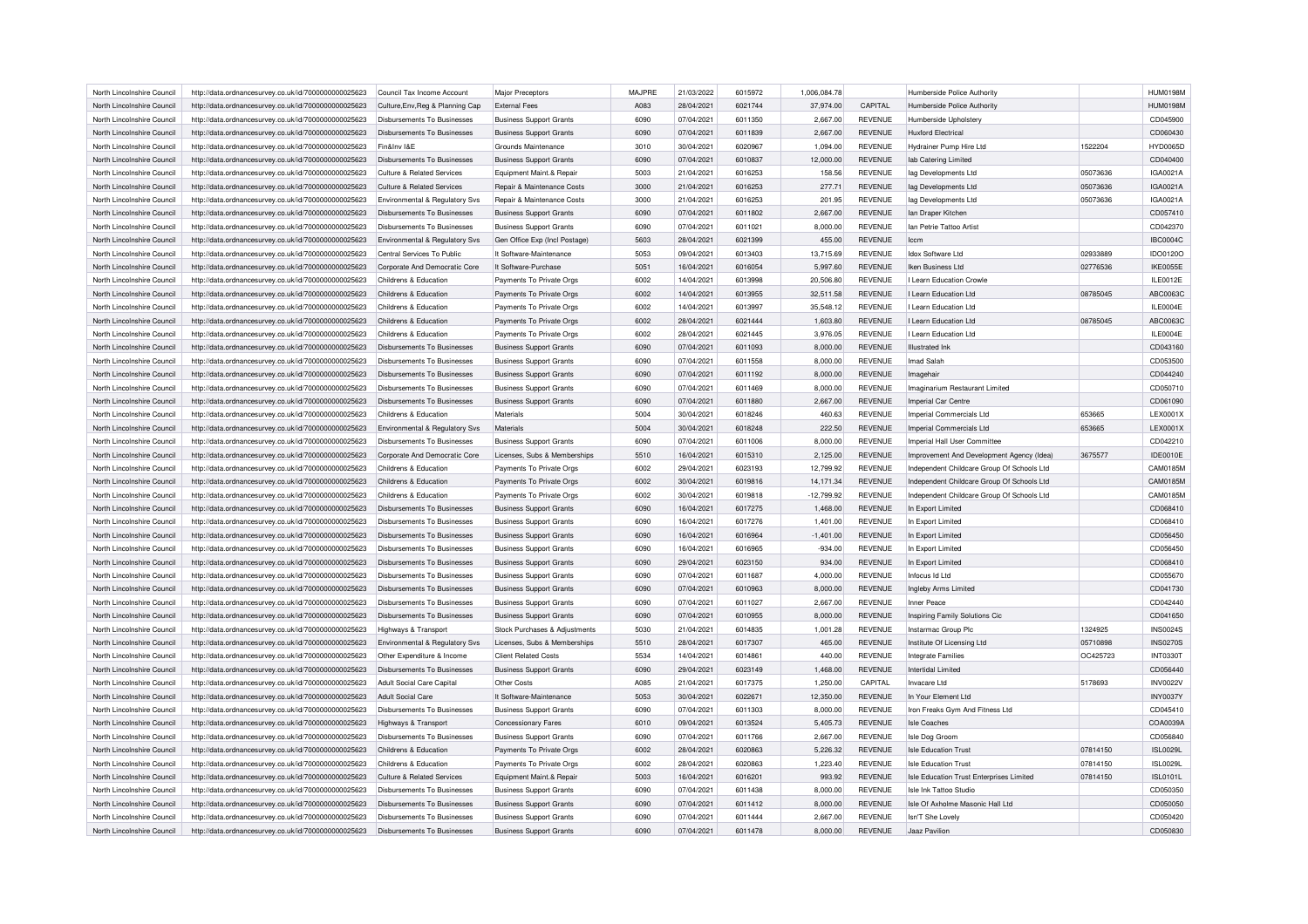| North Lincolnshire Council                               | http://data.ordnancesurvey.co.uk/id/7000000000025623                                                         | Highways & Transport                                        | Clothing, Uniforms & Laundry                               | 5301         | 21/04/2021               | 6018232            | 453.00             | <b>REVENUE</b>                   | Jacksons Workwear Rental Ltd                | 193856   | <b>JAC0171C</b>             |
|----------------------------------------------------------|--------------------------------------------------------------------------------------------------------------|-------------------------------------------------------------|------------------------------------------------------------|--------------|--------------------------|--------------------|--------------------|----------------------------------|---------------------------------------------|----------|-----------------------------|
| North Lincolnshire Council                               | http://data.ordnancesurvey.co.uk/id/7000000000025623                                                         | Disbursements To Businesses                                 | <b>Business Support Grants</b>                             | 6090         | 21/04/2021               | 6018438            | 8,000.00           | <b>REVENUE</b>                   | James The Barber                            |          | CD044970                    |
| North Lincolnshire Council                               | http://data.ordnancesurvey.co.uk/id/7000000000025623                                                         | Disbursements To Businesses                                 | <b>Business Support Grants</b>                             | 6090         | 07/04/2021               | 6011760            | 2,667.00           | <b>REVENUE</b>                   | Jamie Hickson Upvc Ltd                      |          | CD056780                    |
| North Lincolnshire Council                               | http://data.ordnancesurvey.co.uk/id/7000000000025623                                                         | <b>Culture &amp; Related Services</b>                       | Exhibitions/Events                                         | 5709         | 14/04/2021               | 6013926            | 300.00             | <b>REVENUE</b>                   | Jamie'S Party Productions                   |          | JPP0001P                    |
| North Lincolnshire Council                               | http://data.ordnancesurvey.co.uk/id/7000000000025623                                                         | Disbursements To Businesses                                 | <b>Business Support Grants</b>                             | 6090         | 07/04/2021               | 6010989            | 2,667.00           | <b>REVENUE</b>                   | Jamies Sweet Emporium                       |          | CD042010                    |
| North Lincolnshire Council                               | http://data.ordnancesurvey.co.uk/id/7000000000025623                                                         | Adult Social Care                                           | Course Fees/Training                                       | 2002         | 16/04/2021               | 6016221            | 1,200.00           | <b>REVENUE</b>                   | Jan Horwath                                 |          | <b>HOR0216F</b>             |
| North Lincolnshire Council                               | http://data.ordnancesurvey.co.uk/id/7000000000025623                                                         | Disbursements To Businesses                                 | <b>Business Support Grants</b>                             | 6090         | 07/04/2021               | 6011840            | 8,000.00           | <b>REVENUE</b>                   | Janis Hairfashions                          |          | CD060440                    |
| North Lincolnshire Council                               | http://data.ordnancesurvey.co.uk/id/7000000000025623                                                         | <b>Adult Social Care</b>                                    | <b>Equipment Purchase</b>                                  | 5001         | 09/04/2021               | 6010770            | 1,280.02           | <b>REVENUE</b>                   | Jasmine Healthcare                          |          | <b>JAS0020S</b>             |
| North Lincolnshire Council                               | http://data.ordnancesurvey.co.uk/id/7000000000025623                                                         | Disbursements To Businesses                                 | <b>Business Support Grants</b>                             | 6090         | 07/04/2021               | 6011061            | 8,000.00           | <b>REVENUE</b>                   | Javed Khan T/A Bismillah United             |          | CD042820                    |
| North Lincolnshire Council                               | http://data.ordnancesurvey.co.uk/id/7000000000025623                                                         | Disbursements To Businesses                                 | <b>Business Support Grants</b>                             | 6090         | 07/04/2021               | 6011068            | 2,667.00           | <b>REVENUE</b>                   | Jaylaurs Sewing Studios                     |          | CD042900                    |
| North Lincolnshire Council                               | http://data.ordnancesurvey.co.uk/id/7000000000025623                                                         | Disbursements To Businesses                                 | <b>Business Support Grants</b>                             | 6090         | 07/04/2021               | 6011587            | 2,667.00           | <b>REVENUE</b>                   | J B Wallhead & Sons                         |          | CD053800                    |
| North Lincolnshire Council                               | http://data.ordnancesurvey.co.uk/id/7000000000025623                                                         | Disbursements To Businesses                                 | <b>Business Support Grants</b>                             | 6090         | 07/04/2021               | 6010965            | 18,000.00          | <b>REVENUE</b>                   | J D Wetherspoon Plc (T/A The Blue Bell Inn) |          | CD041760                    |
| North Lincolnshire Council                               | http://data.ordnancesurvey.co.uk/id/7000000000025623                                                         | Disbursements To Businesses                                 | <b>Business Support Grants</b>                             | 6090         | 07/04/2021               | 6010966            | 18,000.00          | <b>REVENUE</b>                   | J D Wetherspoon Plc (T/A The White Horse)   |          | CD041770                    |
| North Lincolnshire Council                               |                                                                                                              | Disbursements To Businesses                                 |                                                            | 6090         |                          | 6011708            |                    | <b>REVENUE</b>                   |                                             |          |                             |
|                                                          | http://data.ordnancesurvey.co.uk/id/7000000000025623                                                         |                                                             | <b>Business Support Grants</b>                             |              | 07/04/2021               |                    | 2,667.00           |                                  | Jeff Taylor Motors Ltd                      |          | CD056120                    |
| North Lincolnshire Council                               | http://data.ordnancesurvey.co.uk/id/7000000000025623                                                         | Disbursements To Businesses                                 | <b>Business Support Grants</b>                             | 6090         | 07/04/2021               | 6011392            | 8,000.00           | <b>REVENUE</b>                   | Jennifer'S Coffee Lounge                    |          | CD049840                    |
| North Lincolnshire Council                               | http://data.ordnancesurvey.co.uk/id/7000000000025623                                                         | Disbursements To Businesses                                 | <b>Business Support Grants</b>                             | 6090         | 07/04/2021               | 6011194            | 2,667.00           | <b>REVENUE</b>                   | Jennifur'S                                  |          | CD044260                    |
| North Lincolnshire Council                               | http://data.ordnancesurvey.co.uk/id/7000000000025623                                                         | <b>Disbursements To Businesses</b>                          | <b>Business Support Grants</b>                             | 6090         | 07/04/2021               | 6011803            | 8,000.00           | <b>REVENUE</b>                   | Jennys Nails                                |          | CD057420                    |
| North Lincolnshire Council                               | http://data.ordnancesurvey.co.uk/id/7000000000025623                                                         | Fin&Inv I&E                                                 | Repair & Maintenance Costs                                 | 3000         | 30/04/2021               | 6022488            | 2,364.24           | <b>REVENUE</b>                   | J E Vickers & Sons                          |          | <b>VIC0036C</b>             |
| North Lincolnshire Council                               | http://data.ordnancesurvey.co.uk/id/7000000000025623                                                         | Childrens & Education                                       | Payments To Private Orgs                                   | 6002         | 14/04/2021               | 6014888            | 2,600.00           | <b>REVENUE</b>                   | J Hesketh                                   |          | <b>HES0004S</b>             |
| North Lincolnshire Council                               | http://data.ordnancesurvey.co.uk/id/7000000000025623                                                         | <b>Disbursements To Businesses</b>                          | <b>Business Support Grants</b>                             | 6090         | 07/04/2021               | 6011935            | 8,000.00           | <b>REVENUE</b>                   | J H & T Finch T/A Finch Farms               |          | CD061660                    |
| North Lincolnshire Council                               | http://data.ordnancesurvey.co.uk/id/7000000000025623                                                         | Disbursements To Businesses                                 | <b>Business Support Grants</b>                             | 6090         | 07/04/2021               | 6011315            | 8,000.00           | <b>REVENUE</b>                   | J Jackson T/A The Studio                    |          | CD045540                    |
| North Lincolnshire Council                               | http://data.ordnancesurvey.co.uk/id/7000000000025623                                                         | <b>Disbursements To Businesses</b>                          | <b>Business Support Grants</b>                             | 6090         | 07/04/2021               | 6011881            | 8,000.00           | <b>REVENUE</b>                   | Ji Equestrian Services                      |          | CD061100                    |
| North Lincolnshire Council                               | http://data.ordnancesurvey.co.uk/id/7000000000025623                                                         | Disbursements To Businesses                                 | <b>Business Support Grants</b>                             | 6090         | 07/04/2021               | 6011365            | 2,667.00           | <b>REVENUE</b>                   | J K Agency Ltd T/A Messingham Carpets       |          | CD046050                    |
| North Lincolnshire Council                               | http://data.ordnancesurvey.co.uk/id/7000000000025623                                                         | Adult Social Care                                           | Equipment Maint.& Repair                                   | 5003         | 16/04/2021               | 6015301            | 4,033.08           | <b>REVENUE</b>                   | Jla Total Care Ltd                          | 02951461 | <b>LAU0014U</b>             |
| North Lincolnshire Council                               | http://data.ordnancesurvey.co.uk/id/7000000000025623                                                         | Adult Social Care                                           | Payments To Private Orgs                                   | 6002         | 08/04/2021               | 6013389            | 24,687.80          | <b>REVENUE</b>                   | Jme Care Ltd                                | 07516089 | <b>ISF0035F</b>             |
| North Lincolnshire Council                               | http://data.ordnancesurvey.co.uk/id/7000000000025623                                                         | <b>Disbursements To Businesses</b>                          | <b>Business Support Grants</b>                             | 6090         | 15/04/2021               | 6016556            | 2,667.00           | <b>REVENUE</b>                   | Joanna Leigh Couture                        |          | CD067810                    |
| North Lincolnshire Council                               | http://data.ordnancesurvey.co.uk/id/7000000000025623                                                         | Disbursements To Businesses                                 | <b>Business Support Grants</b>                             | 6090         | 16/04/2021               | 6017245            | 534.00             | <b>REVENUE</b>                   | Joanne Frances Advanced Beauty              |          | CD068250                    |
| North Lincolnshire Council                               | http://data.ordnancesurvey.co.uk/id/7000000000025623                                                         | Childrens & Education                                       | Payments To Private Orgs                                   | 6002         | 14/04/2021               | 6013992            | 2,419.20           | <b>REVENUE</b>                   | Joanne Hargrave                             |          | <b>HAR0767R</b>             |
| North Lincolnshire Council                               | http://data.ordnancesurvey.co.uk/id/7000000000025623                                                         | <b>Highways &amp; Transport</b>                             | Stock Purchases & Adjustments                              | 5030         | 28/04/2021               | 6016084            | 519.60             | <b>REVENUE</b>                   | Jobling Purser Ltd                          | 02681119 | <b>JOB0007B</b>             |
| North Lincolnshire Council                               | http://data.ordnancesurvey.co.uk/id/7000000000025623                                                         | Culture & Related Services                                  | <b>Exhibitions/Fvents</b>                                  | 5709         | 16/04/2021               | 6015747            | 569.90             | <b>REVENUE</b>                   | John Espin Signs Ltd                        | 05305298 | ESP0003P                    |
| North Lincolnshire Council                               | http://data.ordnancesurvey.co.uk/id/7000000000025623                                                         | Disbursements To Businesses                                 | <b>Business Support Grants</b>                             | 6090         | 07/04/2021               | 6011339            | 2,667.00           | <b>REVENUE</b>                   | John Fountain                               |          | CD045790                    |
| North Lincolnshire Council                               | http://data.ordnancesurvey.co.uk/id/7000000000025623                                                         | <b>Disbursements To Businesses</b>                          | <b>Business Support Grants</b>                             | 6090         | 07/04/2021               | 6011601            | 8,000.00           | <b>REVENUE</b>                   | Johnny Macs Burger & Coffee Bar             |          | CD054380                    |
| North Lincolnshire Council                               | http://data.ordnancesurvey.co.uk/id/7000000000025623                                                         | Disbursements To Businesses                                 | <b>Business Support Grants</b>                             | 6090         | 07/04/2021               | 6011175            | 2.667.00           | <b>REVENUE</b>                   | John Patrick Car Sales                      |          | CD044070                    |
|                                                          |                                                                                                              |                                                             |                                                            | 5534         |                          | 6019145            |                    |                                  |                                             | 03464388 | <b>JOH0126H</b>             |
| North Lincolnshire Council                               | http://data.ordnancesurvey.co.uk/id/7000000000025623                                                         | Childrens & Education                                       | <b>Client Related Costs</b>                                |              | 23/04/2021               |                    | 366.67             | <b>REVENUE</b>                   | Johns Electrical Ltd                        |          |                             |
| North Lincolnshire Council                               | http://data.ordnancesurvey.co.uk/id/7000000000025623                                                         | Childrens & Education                                       | <b>Client Related Costs</b>                                | 5534         | 23/04/2021               | 6019150            | 283.33             | <b>REVENUE</b>                   | Johns Electrical Ltd                        | 03464388 | JOH0126H                    |
| North Lincolnshire Council                               | http://data.ordnancesurvey.co.uk/id/7000000000025623                                                         | Childrens & Education                                       | <b>Client Related Costs</b>                                | 5534         | 30/04/2021               | 6023325            | 300.00             | <b>REVENUE</b>                   | Johns Electrical Ltd                        | 03464388 | JOH0126H                    |
| North Lincolnshire Council                               | http://data.ordnancesurvey.co.uk/id/7000000000025623                                                         | Childrens & Education                                       | <b>Client Related Costs</b>                                | 5534         | 30/04/2021               | 6023332            | 391.67             | <b>REVENUE</b>                   | Johns Electrical Ltd                        | 03464388 | <b>JOH0126H</b>             |
| North Lincolnshire Council                               | http://data.ordnancesurvey.co.uk/id/7000000000025623                                                         | <b>Housing Services</b>                                     | <b>Client Related Costs</b>                                | 5534         | 14/04/2021               | 6013948            | 273.33             | <b>REVENUE</b>                   | Johns Electrical Ltd                        | 03464388 | <b>JOH0126H</b>             |
| North Lincolnshire Council                               | http://data.ordnancesurvey.co.uk/id/7000000000025623                                                         | <b>Housing Services</b>                                     | <b>Client Related Costs</b>                                | 5534         | 30/04/2021               | 6020972            | 566.67             | <b>REVENUE</b>                   | Johns Electrical Ltd                        | 03464388 | <b>JOH0126H</b>             |
| North Lincolnshire Council                               | http://data.ordnancesurvey.co.uk/id/7000000000025623                                                         | <b>Housing Services</b>                                     | Other Supplies & Services                                  | 5799         | 09/04/2021               | 6013252            | 1,000.00           | <b>REVENUE</b>                   | Johns Electrical Ltd                        | 03464388 | JOH0126H                    |
| North Lincolnshire Council                               | http://data.ordnancesurvey.co.uk/id/7000000000025623                                                         | Disbursements To Businesses                                 | <b>Business Support Grants</b>                             | 6090         | 28/04/2021               | 6022489            | 2,667.00           | <b>REVENUE</b>                   | Johns (Scunthorpe) Ltd                      |          | CD043320                    |
| North Lincolnshire Council                               | http://data.ordnancesurvey.co.uk/id/7000000000025623                                                         | Environmental & Regulatory Svs                              | Materials                                                  | 5004         | 16/04/2021               | 6015820            | 629.93             | <b>REVENUE</b>                   | Johnston Sweepers Ltd                       | 199841   | JOH0004H                    |
| North Lincolnshire Council                               | http://data.ordnancesurvey.co.uk/id/7000000000025623                                                         | Environmental & Regulatory Svs                              | Materials                                                  | 5004         | 21/04/2021               | 6018233            | 288.90             | REVENUE                          | Johnston Sweepers Ltd                       | 199841   | JOH0004H                    |
| North Lincolnshire Council                               | http://data.ordnancesurvey.co.uk/id/7000000000025623                                                         | Environmental & Regulatory Svs                              | Materials                                                  | 5004         | 21/04/2021               | 6018234            | 843.86             | <b>REVENUE</b>                   | Johnston Sweepers Ltd                       | 199841   | <b>JOH0004H</b>             |
| North Lincolnshire Council                               | http://data.ordnancesurvey.co.uk/id/7000000000025623                                                         | Disbursements To Businesses                                 | <b>Business Support Grants</b>                             | 6090         | 07/04/2021               | 6010950            | 12,000.00          | <b>REVENUE</b>                   | <b>Jolly Miller Public House</b>            |          | CD041600                    |
| North Lincolnshire Council                               | http://data.ordnancesurvey.co.uk/id/7000000000025623                                                         | Disbursements To Businesses                                 | <b>Business Support Grants</b>                             | 6090         | 07/04/2021               | 6011275            | 8,000.00           | REVENUE                          | <b>Jolly Sailor</b>                         |          | CD045130                    |
| North Lincolnshire Council                               | http://data.ordnancesurvey.co.uk/id/7000000000025623                                                         | Disbursements To Businesses                                 | <b>Business Support Grants</b>                             | 6090         | 07/04/2021               | 6011562            | 2,667.00           | <b>REVENUE</b>                   | Jollyteez                                   |          | CD053540                    |
| North Lincolnshire Council                               | http://data.ordnancesurvey.co.uk/id/7000000000025623                                                         | Disbursements To Businesses                                 | <b>Business Support Grants</b>                             | 6090         | 07/04/2021               | 6011523            | 8,000.00           | <b>REVENUE</b>                   | Jones Barbers                               |          | CD051310                    |
| North Lincolnshire Council                               | http://data.ordnancesurvey.co.uk/id/7000000000025623                                                         | <b>Housing Services</b>                                     | <b>Client Related Costs</b>                                | 5534         | 26/05/2021               | 6019785            | 275.00             | REVENUE                          | Jon Owen & Son Windows                      |          | OWE0053E                    |
| North Lincolnshire Council                               | http://data.ordnancesurvey.co.uk/id/7000000000025623                                                         | <b>Disbursements To Businesses</b>                          | <b>Business Support Grants</b>                             | 6090         | 07/04/2021               | 6010873            | 8,000.00           | <b>REVENUE</b>                   | Joyce Mason School Of Dance                 |          | CD040780                    |
| North Lincolnshire Council                               | http://data.ordnancesurvey.co.uk/id/7000000000025623                                                         | <b>Housing Services</b>                                     | Fees & Charges Income                                      | 9002         | 28/04/2021               | 6019837            | $-1.978.44$        | <b>REVENUE</b>                   | Jp Developers Limited                       | 3873231  | JPD0001D                    |
| North Lincolnshire Council                               |                                                                                                              |                                                             |                                                            | 6090         |                          | 6011882            |                    | <b>REVENUE</b>                   |                                             |          | CD061110                    |
|                                                          | http://data.ordnancesurvey.co.uk/id/7000000000025623                                                         | Disbursements To Businesses                                 | <b>Business Support Grants</b>                             |              | 07/04/2021               |                    | 12,000.00          |                                  | Jp Leisure Pub Scunthorpe Limited           |          |                             |
| North Lincolnshire Council                               | http://data.ordnancesurvey.co.uk/id/7000000000025623                                                         | Culture & Related Services                                  | <b>Equipment Purchase</b>                                  | 5001         | 07/05/2021               | 6023082            | 323.20             | <b>REVENUE</b>                   | J P Lennard Ltd                             | 00750393 | <b>LEN0001N</b>             |
| North Lincolnshire Council<br>North Lincolnshire Council | http://data.ordnancesurvey.co.uk/id/7000000000025623                                                         | Disbursements To Businesses                                 | <b>Business Support Grants</b>                             | 6090         | 07/04/2021               | 6011533            | 12.000.00          | <b>REVENUE</b>                   | J & S Venture Ltd                           |          | CD053240                    |
|                                                          |                                                                                                              |                                                             |                                                            |              |                          |                    |                    |                                  |                                             |          |                             |
| North Lincolnshire Council                               | http://data.ordnancesurvey.co.uk/id/7000000000025623<br>http://data.ordnancesurvey.co.uk/id/7000000000025623 | <b>Disbursements To Businesses</b><br>Childrens & Education | <b>Business Support Grants</b><br>Payments To Private Orgs | 6090<br>6002 | 07/04/2021<br>21/04/2021 | 6011623<br>6018061 | 8,000.00<br>978.62 | <b>REVENUE</b><br><b>REVENUE</b> | Jurbaj Ltd<br><b>Just Teachers</b>          | 05355195 | CD054610<br><b>JUS0099S</b> |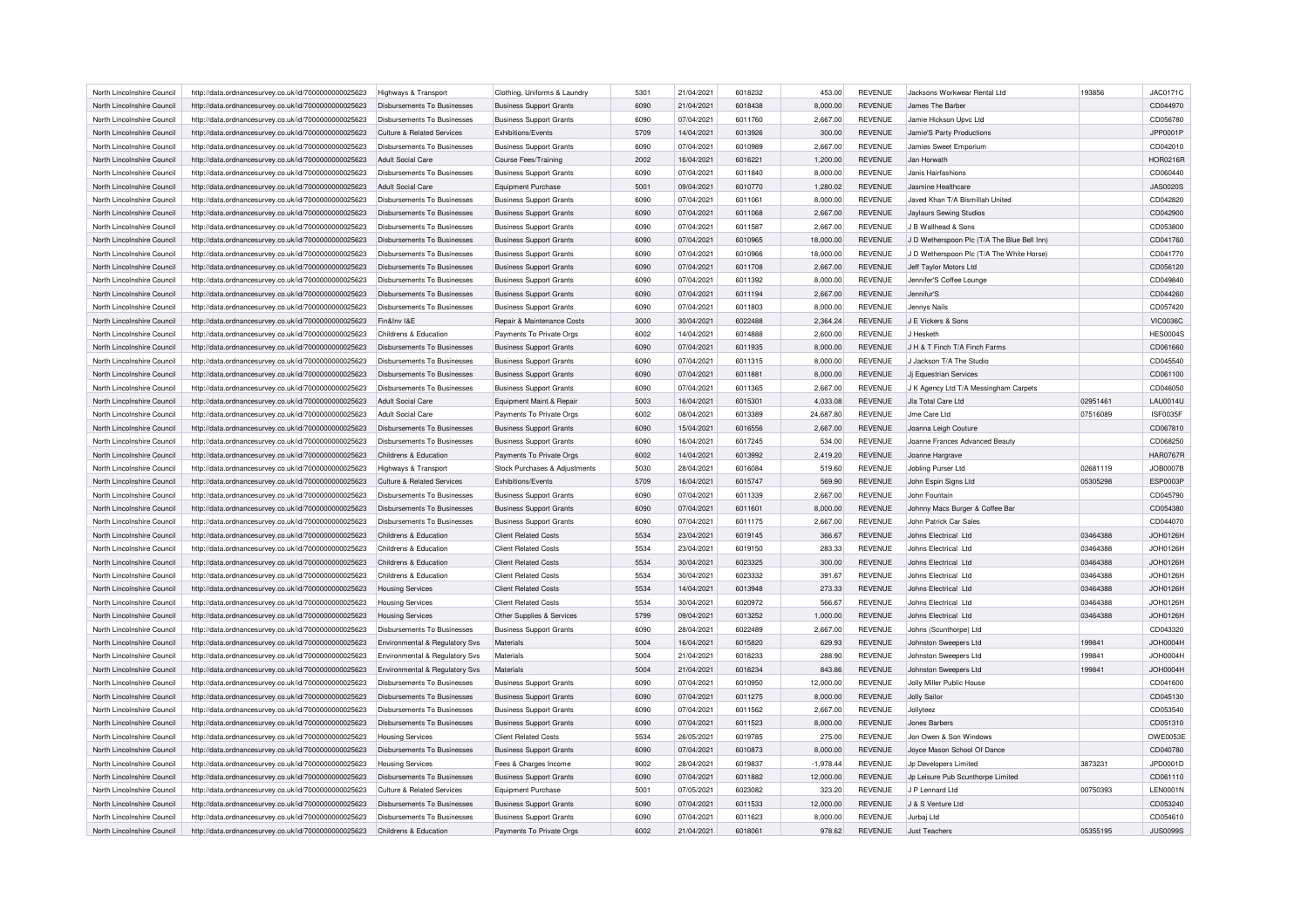| North Lincolnshire Council | http://data.ordnancesurvey.co.uk/id/7000000000025623 | Childrens & Education                 | Payments To Private Orgs       | 6002 | 21/04/2021 | 6018064 | 1,190.93  | <b>REVENUE</b> | <b>Just Teachers</b>                     | 05355195 | <b>JUS0099S</b> |
|----------------------------|------------------------------------------------------|---------------------------------------|--------------------------------|------|------------|---------|-----------|----------------|------------------------------------------|----------|-----------------|
| North Lincolnshire Council | http://data.ordnancesurvey.co.uk/id/7000000000025623 | Childrens & Education                 | Payments To Private Orgs       | 6002 | 30/04/2021 | 6023350 | 851.41    | <b>REVENUE</b> | <b>Just Teachers</b>                     | 05355195 | <b>JUS0099S</b> |
| North Lincolnshire Council | http://data.ordnancesurvey.co.uk/id/7000000000025623 | Disbursements To Businesses           | <b>Business Support Grants</b> | 6090 | 29/04/2021 | 6023148 | 1,468.00  | <b>REVENUE</b> | <b>Jvend</b>                             |          | CD054080        |
| North Lincolnshire Council | http://data.ordnancesurvey.co.uk/id/7000000000025623 | Disbursements To Businesses           | <b>Business Support Grants</b> | 6090 | 07/04/2021 | 6011883 | 8,000.00  | <b>REVENUE</b> | Jv Wright Limited                        |          | CD061120        |
| North Lincolnshire Council | http://data.ordnancesurvey.co.uk/id/7000000000025623 | Disbursements To Businesses           | <b>Business Support Grants</b> | 6090 | 28/04/2021 | 6022506 | 1,334.00  | <b>REVENUE</b> | Jwt Uk Ltd (Gearchange)                  |          | CD068660        |
| North Lincolnshire Council | http://data.ordnancesurvey.co.uk/id/7000000000025623 | <b>Disbursements To Businesses</b>    | <b>Business Support Grants</b> | 6090 | 28/04/2021 | 6022507 | 2,667.00  | <b>REVENUE</b> | Jwt Uk Ltd (Gearchange)                  |          | CD068660        |
| North Lincolnshire Council | http://data.ordnancesurvey.co.uk/id/7000000000025623 | Disbursements To Businesses           | <b>Business Support Grants</b> | 6090 | 28/04/2021 | 6022508 | 4,000.00  | <b>REVENUE</b> | Jwt Uk Ltd (Gearchange)                  |          | CD068660        |
| North Lincolnshire Council | http://data.ordnancesurvey.co.uk/id/7000000000025623 | Disbursements To Businesses           | <b>Business Support Grants</b> | 6090 | 28/04/2021 | 6022509 | 2,096.00  | <b>REVENUE</b> | Jwt Uk Ltd (Gearchange)                  |          | CD068660        |
| North Lincolnshire Council | http://data.ordnancesurvey.co.uk/id/7000000000025623 | Disbursements To Businesses           | <b>Business Support Grants</b> | 6090 | 28/04/2021 | 6022510 | 2,001.00  | <b>REVENUE</b> | Jwt Uk Ltd (Gearchange)                  |          | CD068660        |
| North Lincolnshire Council | http://data.ordnancesurvey.co.uk/id/7000000000025623 | Fin&Inv I&E                           | Provisions                     | 5201 | 21/04/2021 | 6018472 | 250.17    | <b>REVENUE</b> | J W Young (Butcher) Ltd                  | 01348637 | <b>JWY0001Y</b> |
| North Lincolnshire Council | http://data.ordnancesurvey.co.uk/id/7000000000025623 | <b>Disbursements To Businesses</b>    | <b>Business Support Grants</b> | 6090 | 07/04/2021 | 6011445 | 8,000.00  | <b>REVENUE</b> | K1 Barber (K1 Golden Scissors Ashby Ltd) |          | CD050440        |
| North Lincolnshire Council | http://data.ordnancesurvey.co.uk/id/7000000000025623 | Disbursements To Businesses           | <b>Business Support Grants</b> | 6090 | 07/04/2021 | 6011767 | 2,667.00  | <b>REVENUE</b> | K9 Beauty                                |          | CD056860        |
| North Lincolnshire Council | http://data.ordnancesurvey.co.uk/id/7000000000025623 | Childrens & Education                 | Other Professional Fees        | 5829 | 09/04/2021 | 6013479 | 633.32    | <b>REVENUE</b> | Karen Bee                                |          | BEE0016E        |
| North Lincolnshire Council |                                                      | Childrens & Education                 |                                | 6002 |            | 6014043 |           | <b>REVENUE</b> | Karen Tidmarsh                           |          |                 |
|                            | http://data.ordnancesurvey.co.uk/id/7000000000025623 |                                       | Payments To Private Orgs       |      | 14/04/2021 |         | 2,268.00  |                |                                          |          | TID0036D        |
| North Lincolnshire Council | http://data.ordnancesurvey.co.uk/id/7000000000025623 | Disbursements To Businesses           | <b>Business Support Grants</b> | 6090 | 07/04/2021 | 6010945 | 8,000.00  | <b>REVENUE</b> | Karolina Dynasty Ltd T/A Bengal Dynasty  |          | CD041550        |
| North Lincolnshire Council | http://data.ordnancesurvey.co.uk/id/7000000000025623 | <b>Disbursements To Businesses</b>    | <b>Business Support Grants</b> | 6090 | 07/04/2021 | 6011841 | 8,000.00  | <b>REVENUE</b> | Kathys Cafe                              |          | CD060450        |
| North Lincolnshire Council | http://data.ordnancesurvey.co.uk/id/7000000000025623 | Disbursements To Businesses           | <b>Business Support Grants</b> | 6090 | 07/04/2021 | 6011212 | 18,000.00 | <b>REVENUE</b> | Kbeverage Ltd                            |          | CD044470        |
| North Lincolnshire Council | http://data.ordnancesurvey.co.uk/id/7000000000025623 | Disbursements To Businesses           | <b>Business Support Grants</b> | 6090 | 07/04/2021 | 6011603 | 18,000.00 | <b>REVENUE</b> | Kbeverage Ltd T/A Starbucks (Drive Thru) |          | CD054400        |
| North Lincolnshire Council | http://data.ordnancesurvey.co.uk/id/7000000000025623 | Disbursements To Businesses           | <b>Business Support Grants</b> | 6090 | 07/04/2021 | 6011884 | 8,000.00  | <b>REVENUE</b> | Kd Barbers Limited T/A Kurdish Barbers   |          | CD061130        |
| North Lincolnshire Council | http://data.ordnancesurvey.co.uk/id/7000000000025623 | Corporate And Democratic Core         | Clothing, Uniforms & Laundry   | 5301 | 28/04/2021 | 6008712 | 327.25    | <b>REVENUE</b> | Kdg Work Wear Ltd                        | 4630104  | <b>KDG0001G</b> |
| North Lincolnshire Council | http://data.ordnancesurvey.co.uk/id/7000000000025623 | Disbursements To Businesses           | <b>Business Support Grants</b> | 6090 | 07/04/2021 | 6010898 | 8,000.00  | <b>REVENUE</b> | Keadby & Althorpe Working Mens           |          | CD041030        |
| North Lincolnshire Council | http://data.ordnancesurvey.co.uk/id/7000000000025623 | <b>Culture &amp; Related Services</b> | Other Supplies & Services      | 5799 | 21/04/2021 | 6018399 | 280.00    | <b>REVENUE</b> | Keith Bloor Security Services            |          | <b>BLO0020C</b> |
| North Lincolnshire Council | http://data.ordnancesurvey.co.uk/id/7000000000025623 | <b>Housing Services</b>               | Other Supplies & Services      | 5799 | 30/04/2021 | 6022665 | 2,100.00  | <b>REVENUE</b> | Kenneth Cousen                           |          | KEN0050N        |
| North Lincolnshire Council | http://data.ordnancesurvey.co.uk/id/7000000000025623 | <b>Disbursements To Businesses</b>    | <b>Business Support Grants</b> | 6090 | 07/04/2021 | 6011110 | 4,000.00  | <b>REVENUE</b> | Kevin Martin Ltd                         |          | CD043370        |
| North Lincolnshire Council | http://data.ordnancesurvey.co.uk/id/7000000000025623 | Disbursements To Businesses           | <b>Business Support Grants</b> | 6090 | 07/04/2021 | 6011084 | 2,667.00  | REVENUE        | Kevin'S Hoiser                           |          | CD043080        |
| North Lincolnshire Council | http://data.ordnancesurvey.co.uk/id/7000000000025623 | Culture & Related Services            | Stock Purchases & Adjustments  | 5030 | 30/04/2021 | 6019637 | 734.22    | <b>REVENUE</b> | Keycraft Ltd                             | SC466323 | <b>KEY0021Y</b> |
| North Lincolnshire Council | http://data.ordnancesurvey.co.uk/id/7000000000025623 | Highways & Transport                  | Stock Purchases & Adjustments  | 5030 | 30/04/2021 | 6018518 | 932.00    | <b>REVENUE</b> | Keyline Builders Merchants               | 42425    | <b>KEY0035Y</b> |
| North Lincolnshire Council | http://data.ordnancesurvey.co.uk/id/7000000000025623 | Childrens & Education                 | Payments To Private Orgs       | 6002 | 30/04/2021 | 6023351 | 2,923.08  | <b>REVENUE</b> | Keys Build-A Future                      |          | <b>KEY0111Y</b> |
| North Lincolnshire Council | http://data.ordnancesurvey.co.uk/id/7000000000025623 | Environmental & Regulatory Svs        | Other Supplies & Services      | 5799 | 16/04/2021 | 6015299 | 1,705.00  | <b>REVENUE</b> | Key Security (Uk) Ltd                    | 6168252  | <b>KEY0017Y</b> |
| North Lincolnshire Council | http://data.ordnancesurvey.co.uk/id/7000000000025623 | Highways & Transport                  | Other Professional Fees        | 5829 | 14/04/2021 | 6014948 | 620.00    | <b>REVENUE</b> | Key Security (Uk) Ltd                    | 6168252  | <b>KEY0017Y</b> |
| North Lincolnshire Council | http://data.ordnancesurvey.co.uk/id/7000000000025623 | Disbursements To Businesses           | <b>Business Support Grants</b> | 6090 | 07/04/2021 | 6011759 | 2,667.00  | REVENUE        | Keysmobile Ltd                           |          | CD056770        |
| North Lincolnshire Council | http://data.ordnancesurvey.co.uk/id/7000000000025623 | Childrens & Education                 | Payments To Private Orgs       | 6002 | 09/04/2021 | 6013573 | 77,440.00 | <b>REVENUE</b> | Keys Pce Ltd                             | 10660100 | <b>KEY0164Y</b> |
| North Lincolnshire Council | http://data.ordnancesurvey.co.uk/id/7000000000025623 | Childrens & Education                 | Payments To Private Orgs       | 6002 | 28/04/2021 | 6021229 | 11.264.00 | <b>REVENUE</b> | Keys Pce Ltd                             | 10660100 | <b>KEY0164Y</b> |
|                            |                                                      |                                       |                                |      |            |         |           |                |                                          | 10660100 | <b>KEY0164Y</b> |
| North Lincolnshire Council | http://data.ordnancesurvey.co.uk/id/7000000000025623 | Childrens & Education                 | Payments To Private Orgs       | 6002 | 28/04/2021 | 6021231 | 11,264.00 | <b>REVENUE</b> | Keys Pce Ltd                             |          |                 |
| North Lincolnshire Council | http://data.ordnancesurvey.co.uk/id/7000000000025623 | Childrens & Education                 | Payments To Private Orgs       | 6002 | 28/04/2021 | 6021232 | 8,960.00  | <b>REVENUE</b> | Keys Pce Ltd                             | 10660100 | <b>KEY0164Y</b> |
| North Lincolnshire Council | http://data.ordnancesurvey.co.uk/id/7000000000025623 | Childrens & Education                 | Payments To Private Orgs       | 6002 | 28/04/2021 | 6021377 | 11.264.00 | <b>REVENUE</b> | Keys Pce Ltd                             | 10660100 | <b>KEY0164Y</b> |
| North Lincolnshire Council | http://data.ordnancesurvey.co.uk/id/7000000000025623 | Childrens & Education                 | Payments To Private Orgs       | 6002 | 28/04/2021 | 6021379 | 9,600.00  | REVENUE        | Keys Pce Ltd                             | 10660100 | <b>KEY0164Y</b> |
| North Lincolnshire Council | http://data.ordnancesurvey.co.uk/id/7000000000025623 | Childrens & Education                 | Payments To Private Orgs       | 6002 | 28/04/2021 | 6021381 | 11,712.00 | <b>REVENUE</b> | Keys Pce Ltd                             | 10660100 | <b>KEY0164Y</b> |
| North Lincolnshire Council | http://data.ordnancesurvey.co.uk/id/7000000000025623 | Childrens & Education                 | Payments To Private Orgs       | 6002 | 28/04/2021 | 6021387 | 11,264.00 | <b>REVENUE</b> | Keys Pce Ltd                             | 10660100 | <b>KEY0164Y</b> |
| North Lincolnshire Council | http://data.ordnancesurvey.co.uk/id/7000000000025623 | Childrens & Education                 | Payments To Private Orgs       | 6002 | 28/04/2021 | 6021389 | 11,712.00 | <b>REVENUE</b> | <b>Keys Pce Ltd</b>                      | 10660100 | <b>KEY0164Y</b> |
| North Lincolnshire Council | http://data.ordnancesurvey.co.uk/id/7000000000025623 | Childrens & Education                 | Payments To Private Orgs       | 6002 | 28/04/2021 | 6021393 | 9,600.00  | <b>REVENUE</b> | Keys Pce Ltd                             | 10660100 | <b>KEY0164Y</b> |
| North Lincolnshire Council | http://data.ordnancesurvey.co.uk/id/7000000000025623 | Childrens & Education                 | Payments To Private Orgs       | 6002 | 28/04/2021 | 6021407 | 11,712.00 | <b>REVENUE</b> | Keys Pce Ltd                             | 10660100 | <b>KEY0164Y</b> |
| North Lincolnshire Council | http://data.ordnancesurvey.co.uk/id/7000000000025623 | Childrens & Education                 | Payments To Private Orgs       | 6002 | 28/04/2021 | 6021408 | 11,712.00 | REVENUE        | Keys Pce Ltd                             | 10660100 | <b>KEY0164Y</b> |
| North Lincolnshire Council | http://data.ordnancesurvey.co.uk/id/7000000000025623 | Childrens & Education                 | Payments To Private Orgs       | 6002 | 28/04/2021 | 6021410 | 11,712.00 | <b>REVENUE</b> | Keys Pce Ltd                             | 10660100 | <b>KEY0164Y</b> |
| North Lincolnshire Council | http://data.ordnancesurvey.co.uk/id/7000000000025623 | Childrens & Education                 | Payments To Private Orgs       | 6002 | 28/04/2021 | 6021412 | 8.896.00  | <b>REVENUE</b> | Keys Pce Ltd                             | 10660100 | <b>KEY0164Y</b> |
| North Lincolnshire Council | http://data.ordnancesurvey.co.uk/id/7000000000025623 | Childrens & Education                 | Payments To Private Orgs       | 6002 | 28/04/2021 | 6021413 | 11,264.00 | REVENUE        | Keys Pce Ltd                             | 10660100 | <b>KEY0164Y</b> |
| North Lincolnshire Council | http://data.ordnancesurvey.co.uk/id/7000000000025623 | Childrens & Education                 | Payments To Private Orgs       | 6002 | 28/04/2021 | 6021414 | 11,264.00 | <b>REVENUE</b> | Keys Pce Ltd                             | 10660100 | <b>KEY0164Y</b> |
| North Lincolnshire Council | http://data.ordnancesurvey.co.uk/id/7000000000025623 | Childrens & Education                 | Payments To Private Orgs       | 6002 | 28/04/2021 | 6021420 | 9,600.00  | <b>REVENUE</b> | Keys Pce Ltd                             | 10660100 | <b>KEY0164Y</b> |
| North Lincolnshire Council | http://data.ordnancesurvey.co.uk/id/7000000000025623 | Childrens & Education                 | Payments To Private Orgs       | 6002 | 28/04/2021 | 6021421 | 11,264.00 | REVENUE        | Keys Pce Ltd                             | 10660100 | <b>KEY0164Y</b> |
| North Lincolnshire Council | http://data.ordnancesurvey.co.uk/id/7000000000025623 | Childrens & Education                 | Payments To Private Orgs       | 6002 | 28/04/2021 | 6021423 | 11,264.00 | <b>REVENUE</b> | Keys Pce Ltd                             | 10660100 | <b>KEY0164Y</b> |
| North Lincolnshire Council | http://data.ordnancesurvey.co.uk/id/7000000000025623 | Disbursements To Businesses           | <b>Business Support Grants</b> | 6090 | 07/04/2021 | 6011015 | 2.667.00  | <b>REVENUE</b> | K Gowns Ltd                              |          | CD042310        |
| North Lincolnshire Council | http://data.ordnancesurvey.co.uk/id/7000000000025623 | Disbursements To Businesses           | <b>Business Support Grants</b> | 6090 | 07/04/2021 | 6011300 | 8,000.00  | <b>REVENUE</b> | K&H Food Limited                         |          | CD045380        |
| North Lincolnshire Council | http://data.ordnancesurvey.co.uk/id/7000000000025623 | <b>Disbursements To Businesses</b>    | <b>Business Support Grants</b> | 6090 | 07/04/2021 | 6010908 | 8,000.00  | REVENUE        | Khyber Restaurant                        |          | CD041140        |
| North Lincolnshire Council |                                                      | Childrens & Education                 |                                | 6002 | 14/04/2021 | 6014000 | 4.395.30  | <b>REVENUE</b> | Kidz Club                                |          | <b>KID0044D</b> |
|                            | http://data.ordnancesurvey.co.uk/id/7000000000025623 |                                       | Payments To Private Orgs       |      |            |         |           |                |                                          |          |                 |
| North Lincolnshire Council | http://data.ordnancesurvey.co.uk/id/7000000000025623 | Disbursements To Businesses           | <b>Business Support Grants</b> | 6090 | 07/04/2021 | 6011751 | 2,667.00  | <b>REVENUE</b> | Killingholme Animal Feeds                |          | CD056680        |
| North Lincolnshire Council | http://data.ordnancesurvey.co.uk/id/7000000000025623 | Disbursements To Businesses           | <b>Business Support Grants</b> | 6090 | 07/04/2021 | 6011366 | 8,000.00  | <b>REVENUE</b> | <b>Kilty Cuts</b>                        |          | CD046060        |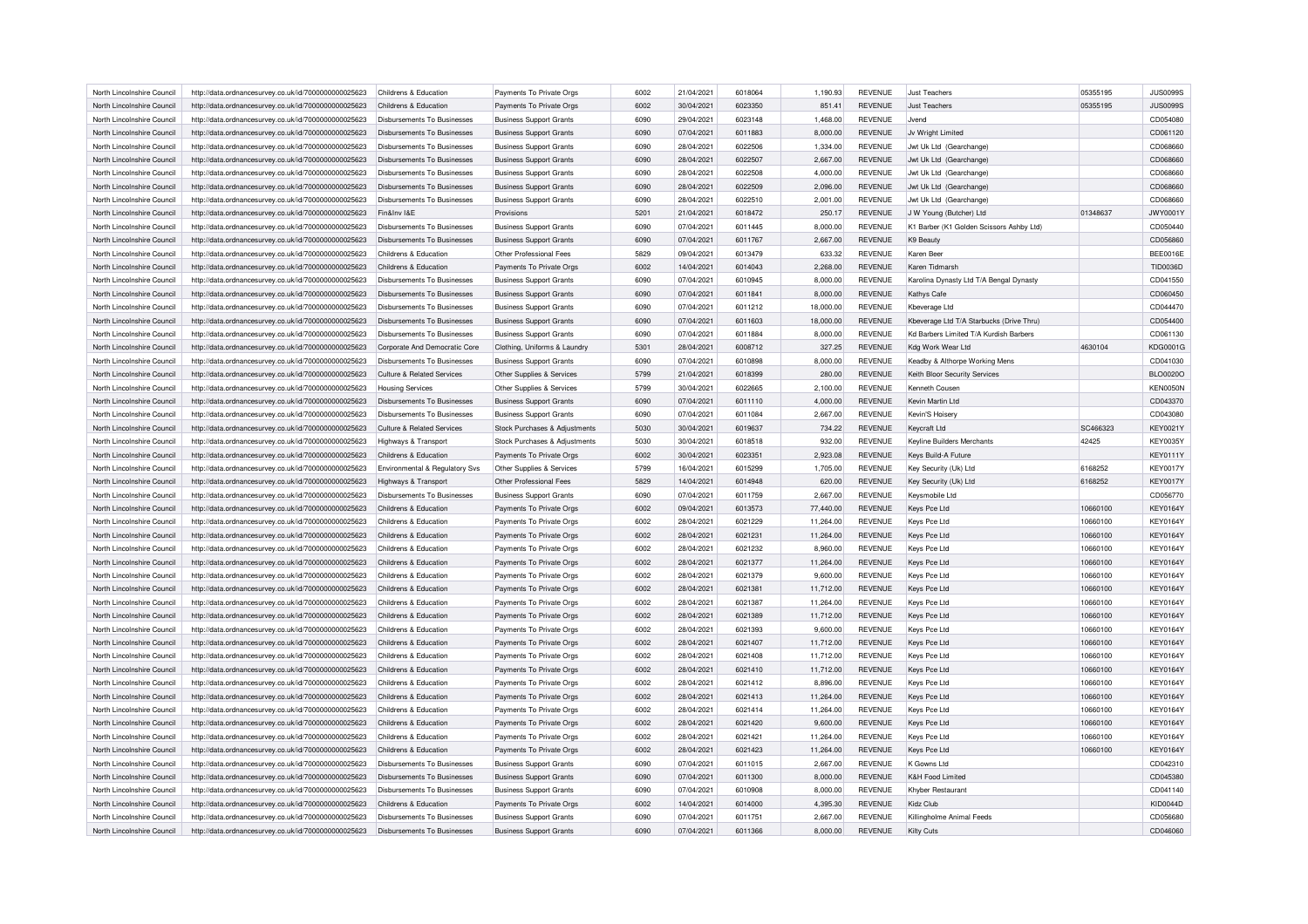| North Lincolnshire Council | http://data.ordnancesurvey.co.uk/id/7000000000025623 | Disbursements To Businesses           | <b>Business Support Grants</b> | 6090 | 07/04/2021 | 6010927 | 12,000.00   | <b>REVENUE</b> | Kimberley Performing Arts Centre        |          | CD041350        |
|----------------------------|------------------------------------------------------|---------------------------------------|--------------------------------|------|------------|---------|-------------|----------------|-----------------------------------------|----------|-----------------|
| North Lincolnshire Council | http://data.ordnancesurvey.co.uk/id/7000000000025623 | Disbursements To Businesses           | <b>Business Support Grants</b> | 6090 | 07/04/2021 | 6011842 | 8,000.00    | <b>REVENUE</b> | King Nail                               |          | CD060460        |
| North Lincolnshire Council | http://data.ordnancesurvey.co.uk/id/7000000000025623 | Disbursements To Businesses           | <b>Business Support Grants</b> | 6090 | 07/04/2021 | 6011804 | 8,000.00    | <b>REVENUE</b> | Kings Arms Hotel                        |          | CD057430        |
| North Lincolnshire Council | http://data.ordnancesurvey.co.uk/id/7000000000025623 | Environmental & Regulatory Svs        | Other Supplies & Services      | 5799 | 08/04/2021 | 6013482 | $-1,500.00$ | <b>REVENUE</b> | Kings Chambers                          |          | <b>KIN0321N</b> |
| North Lincolnshire Council | http://data.ordnancesurvey.co.uk/id/7000000000025623 | Non Distributed Costs                 | Other Professional Fees        | 5829 | 21/04/2021 | 6014833 | 750.00      | <b>REVENUE</b> | Kings Chambers                          |          | KIN0321N        |
| North Lincolnshire Council | http://data.ordnancesurvey.co.uk/id/7000000000025623 | Disbursements To Businesses           | <b>Business Support Grants</b> | 6090 | 07/04/2021 | 6011461 | 8,000.00    | <b>REVENUE</b> | King Street Barbers                     |          | CD050610        |
| North Lincolnshire Council | http://data.ordnancesurvey.co.uk/id/7000000000025623 | Childrens & Education                 | Payments To Private Orgs       | 6002 | 14/04/2021 | 601400  | 28,858.05   | <b>REVENUE</b> | Kingsway Consulting Ltd                 | 02808435 | <b>KIN0105N</b> |
| North Lincolnshire Council | http://data.ordnancesurvey.co.uk/id/7000000000025623 | <b>Disbursements To Businesses</b>    | <b>Business Support Grants</b> | 6090 | 07/04/2021 | 6010851 | 8,000.00    | <b>REVENUE</b> | King William Iv                         |          | CD040550        |
| North Lincolnshire Council | http://data.ordnancesurvey.co.uk/id/7000000000025623 | Disbursements To Businesses           | <b>Business Support Grants</b> | 6090 | 21/04/2021 | 6018442 | 2,096.00    | <b>REVENUE</b> | Kirks Korner Motel Ltd                  |          | CD056470        |
| North Lincolnshire Council | http://data.ordnancesurvey.co.uk/id/7000000000025623 | <b>Adult Social Care</b>              | Payments To Health Providers   | 6019 | 07/04/2021 | 6007908 | 2,624.72    | REVENUE        | Kirton Lindsey Surgery                  |          | <b>KIR0068R</b> |
| North Lincolnshire Council | http://data.ordnancesurvey.co.uk/id/7000000000025623 | Disbursements To Businesses           | <b>Business Support Grants</b> | 6090 | 07/04/2021 | 6011569 | 2,667.00    | <b>REVENUE</b> | Kitchen & Bedroom Creations             |          | CD053610        |
| North Lincolnshire Council |                                                      | Disbursements To Businesses           |                                | 6090 | 07/04/2021 | 6010975 |             | <b>REVENUE</b> | Klassics                                |          |                 |
|                            | http://data.ordnancesurvey.co.uk/id/7000000000025623 |                                       | <b>Business Support Grants</b> |      |            |         | 8,000.00    |                |                                         |          | CD041860        |
| North Lincolnshire Council | http://data.ordnancesurvey.co.uk/id/7000000000025623 | Disbursements To Businesses           | <b>Business Support Grants</b> | 6090 | 07/04/2021 | 6010820 | 8,000.00    | REVENUE        | Klumpe Ltd                              |          | CD040210        |
| North Lincolnshire Council | http://data.ordnancesurvey.co.uk/id/7000000000025623 | Childrens & Education                 | Payments To Private Orgs       | 6002 | 30/04/2021 | 6023352 | 4,900.00    | <b>REVENUE</b> | Kmec Scunthorpe                         |          | <b>KIP0010P</b> |
| North Lincolnshire Council | http://data.ordnancesurvey.co.uk/id/7000000000025623 | <b>Planning Services</b>              | Other Professional Fees        | 5829 | 07/04/2021 | 6010324 | 4,400.00    | <b>REVENUE</b> | Knapton Wright Ltd                      |          | <b>KNA0037A</b> |
| North Lincolnshire Council | http://data.ordnancesurvey.co.uk/id/7000000000025623 | Disbursements To Businesses           | <b>Business Support Grants</b> | 6090 | 07/04/2021 | 6011449 | 2,667.00    | <b>REVENUE</b> | Knights Electrocom Ltd                  |          | CD050480        |
| North Lincolnshire Council | http://data.ordnancesurvey.co.uk/id/7000000000025623 | <b>Disbursements To Businesses</b>    | <b>Business Support Grants</b> | 6090 | 07/04/2021 | 6011397 | 12,000.00   | <b>REVENUE</b> | Ko Ko Tree Ltd                          |          | CD049890        |
| North Lincolnshire Council | http://data.ordnancesurvey.co.uk/id/7000000000025623 | Disbursements To Businesses           | <b>Business Support Grants</b> | 6090 | 07/04/2021 | 6010911 | 8,000.00    | <b>REVENUE</b> | Koku-Ryu Martial Arts                   |          | CD041170        |
| North Lincolnshire Council | http://data.ordnancesurvey.co.uk/id/7000000000025623 | <b>Culture &amp; Related Services</b> | Other Supplies & Services      | 5799 | 21/04/2021 | 6001133 | 12,171.90   | <b>REVENUE</b> | Kompan Ltd                              | 01704623 | KOM0003M        |
| North Lincolnshire Council | http://data.ordnancesurvey.co.uk/id/7000000000025623 | <b>Culture &amp; Related Services</b> | Other Supplies & Services      | 5799 | 21/04/2021 | 6001137 | 4,000.00    | <b>REVENUE</b> | Kompan Ltd                              | 01704623 | <b>KOM0003M</b> |
| North Lincolnshire Council | http://data.ordnancesurvey.co.uk/id/7000000000025623 | Disbursements To Businesses           | <b>Business Support Grants</b> | 6090 | 07/04/2021 | 6011046 | 8,000.00    | <b>REVENUE</b> | Kool Kuts                               |          | CD042640        |
| North Lincolnshire Council | http://data.ordnancesurvey.co.uk/id/7000000000025623 | Disbursements To Businesses           | <b>Business Support Grants</b> | 6090 | 07/04/2021 | 6010855 | 8,000.00    | <b>REVENUE</b> | Korc Sport Ltd - Kirton Off Road Centre |          | CD040590        |
| North Lincolnshire Council | http://data.ordnancesurvey.co.uk/id/7000000000025623 | <b>Disbursements To Businesses</b>    | <b>Business Support Grants</b> | 6090 | 07/04/2021 | 6011386 | 8,000.00    | <b>REVENUE</b> | <b>Kriss Resturrant</b>                 |          | CD049780        |
| North Lincolnshire Council | http://data.ordnancesurvey.co.uk/id/7000000000025623 | <b>Disbursements To Businesses</b>    | <b>Business Support Grants</b> | 6090 | 07/04/2021 | 6011970 | 8,000.00    | <b>REVENUE</b> | Kts 21st Century Styles                 |          | CD068150        |
| North Lincolnshire Council | http://data.ordnancesurvey.co.uk/id/7000000000025623 | Corporate And Democratic Core         | <b>Legal Fees</b>              | 5823 | 09/04/2021 | 6013257 | 490.00      | <b>REVENUE</b> | Kylie Peach                             |          | PEA0199A        |
| North Lincolnshire Council | http://data.ordnancesurvey.co.uk/id/7000000000025623 | Fin&Inv I&F                           | Other Supplies & Services      | 5799 | 21/04/2021 | 6017311 | 2,352.26    | <b>REVENUE</b> | Labc                                    | 5531889  | LAB0042B        |
| North Lincolnshire Council | http://data.ordnancesurvey.co.uk/id/7000000000025623 | Disbursements To Businesses           | <b>Business Support Grants</b> | 6090 | 07/04/2021 | 6011206 | 4,000.00    | <b>REVENUE</b> | Ladha Bros (Uk) Ltd T/A Cex             |          | CD044410        |
|                            |                                                      | Disbursements To Businesses           |                                | 6090 | 07/04/2021 | 6010946 |             | <b>REVENUE</b> |                                         |          | CD041560        |
| North Lincolnshire Council | http://data.ordnancesurvey.co.uk/id/7000000000025623 |                                       | <b>Business Support Grants</b> |      |            |         | 8,000.00    | <b>REVENUE</b> | Ladha Enterprises Ltd<br>La Familia     |          |                 |
| North Lincolnshire Council | http://data.ordnancesurvey.co.uk/id/7000000000025623 | Disbursements To Businesses           | <b>Business Support Grants</b> | 6090 | 07/04/2021 | 6011642 | 8,000.00    |                |                                         |          | CD054800        |
| North Lincolnshire Council | http://data.ordnancesurvey.co.uk/id/7000000000025623 | Public Health                         | Materials                      | 5004 | 09/04/2021 | 6013475 | 1,000.80    | <b>REVENUE</b> | Langham                                 | 231734   | <b>LAN0155N</b> |
| North Lincolnshire Council | http://data.ordnancesurvey.co.uk/id/7000000000025623 | Disbursements To Businesses           | <b>Business Support Grants</b> | 6090 | 07/04/2021 | 6011400 | 8,000.00    | <b>REVENUE</b> | Larchwood Hotel                         |          | CD049920        |
| North Lincolnshire Council | http://data.ordnancesurvey.co.uk/id/7000000000025623 | Disbursements To Businesses           | <b>Business Support Grants</b> | 6090 | 07/04/2021 | 6010822 | 8,000.00    | <b>REVENUE</b> | Larkrise Farm Enterprises Limited       |          | CD040230        |
| North Lincolnshire Council | http://data.ordnancesurvey.co.uk/id/7000000000025623 | <b>Disbursements To Businesses</b>    | <b>Business Support Grants</b> | 6090 | 07/04/2021 | 6011434 | 8.000.00    | <b>REVENUE</b> | Lash Lady Scunthorpe                    |          | CD050300        |
| North Lincolnshire Council | http://data.ordnancesurvey.co.uk/id/7000000000025623 | Environmental & Regulatory Svs        | Payments To Private Orgs       | 6002 | 21/04/2021 | 6016234 | 1,110.00    | <b>REVENUE</b> | Las Metals                              |          | <b>LAS0020S</b> |
| North Lincolnshire Council | http://data.ordnancesurvey.co.uk/id/7000000000025623 | Environmental & Regulatory Svs        | Vehicle Hire                   | 4101 | 21/04/2021 | 6016224 | 1,870.00    | <b>REVENUE</b> | Las Metals                              |          | <b>LAS0020S</b> |
| North Lincolnshire Council | http://data.ordnancesurvey.co.uk/id/7000000000025623 | Disbursements To Businesses           | <b>Business Support Grants</b> | 6090 | 07/04/2021 | 6011413 | 8.000.00    | <b>REVENUE</b> | Lasun Fine Dining                       |          | CD050060        |
| North Lincolnshire Council | http://data.ordnancesurvey.co.uk/id/7000000000025623 | Childrens & Education                 | Payments To Private Orgs       | 6002 | 14/04/2021 | 6014003 | 1,800.60    | <b>REVENUE</b> | Laurens Little Learners                 |          | <b>LAU0005U</b> |
| North Lincolnshire Council | http://data.ordnancesurvey.co.uk/id/7000000000025623 | <b>Culture &amp; Related Services</b> | Other Supplies & Services      | 5799 | 14/04/2021 | 6014730 | 1,833.33    | <b>REVENUE</b> | Ld Golf Ltd                             | 10458739 | LDG0120G        |
| North Lincolnshire Council | http://data.ordnancesurvey.co.uk/id/7000000000025623 | Disbursements To Businesses           | <b>Business Support Grants</b> | 6090 | 07/04/2021 | 6011697 | 8,000.00    | <b>REVENUE</b> | Leanne Charlton School Of Dance         |          | CD055980        |
| North Lincolnshire Council | http://data.ordnancesurvey.co.uk/id/7000000000025623 | Childrens & Education                 | Payments To Private Orgs       | 6002 | 14/04/2021 | 6014048 | 2,419.20    | <b>REVENUE</b> | I eanne Webster                         |          | <b>WEB0058E</b> |
| North Lincolnshire Council | http://data.ordnancesurvey.co.uk/id/7000000000025623 | Childrens & Education                 | Payments To Private Orgs       | 6002 | 21/04/2021 | 6014005 | 14,966.55   | <b>REVENUE</b> | Leap Ahead Childcare (Nlincs) Ltd       |          | <b>LEA0299A</b> |
| North Lincolnshire Council | http://data.ordnancesurvey.co.uk/id/7000000000025623 | Childrens & Education                 | <b>Client Related Costs</b>    | 5534 | 07/05/2021 | 6023439 | 789.17      | <b>REVENUE</b> | Lebus Upholstery Ltd                    | 5563831  | LEB0001B        |
| North Lincolnshire Council | http://data.ordnancesurvey.co.uk/id/7000000000025623 | Disbursements To Businesses           | <b>Business Support Grants</b> | 6090 | 07/04/2021 | 6011140 | 2,667.00    | REVENUE        | Leena'S Leisure                         |          | CD043690        |
| North Lincolnshire Council | http://data.ordnancesurvey.co.uk/id/7000000000025623 | <b>Disbursements To Businesses</b>    | <b>Business Support Grants</b> | 6090 | 07/04/2021 | 6011198 | 2,667.00    | <b>REVENUE</b> | Leggotts Jewellers                      |          | CD044320        |
| North Lincolnshire Council | http://data.ordnancesurvey.co.uk/id/7000000000025623 | Disbursements To Businesses           | <b>Business Support Grants</b> | 6090 | 07/04/2021 | 6011965 | 2,667.00    | <b>REVENUE</b> | Leighton Haigh Race Services            |          | CD067280        |
|                            |                                                      |                                       |                                |      |            |         |             |                |                                         |          |                 |
| North Lincolnshire Council | http://data.ordnancesurvey.co.uk/id/7000000000025623 | Disbursements To Businesses           | <b>Business Support Grants</b> | 6090 | 07/04/2021 | 6011471 | 18,000.00   | <b>REVENUE</b> | Leisure Park Management Ltd             |          | CD050740        |
| North Lincolnshire Council | http://data.ordnancesurvey.co.uk/id/7000000000025623 | Disbursements To Businesses           | <b>Business Support Grants</b> | 6090 | 07/04/2021 | 6011265 | 8,000.00    | <b>REVENUE</b> | Lena Jenkins                            |          | CD045030        |
| North Lincolnshire Council | http://data.ordnancesurvey.co.uk/id/7000000000025623 | Disbursements To Businesses           | <b>Business Support Grants</b> | 6090 | 07/04/2021 | 6011805 | 2,667.00    | <b>REVENUE</b> | Les Hardwick-Grey Fine Furniture        |          | CD057440        |
| North Lincolnshire Council | http://data.ordnancesurvey.co.uk/id/7000000000025623 | Childrens & Education                 | Payments To Private Orgs       | 6002 | 14/04/2021 | 6013970 | 453.60      | REVENUE        | Lesley Campbell                         |          | CAM0130M        |
| North Lincolnshire Council | http://data.ordnancesurvey.co.uk/id/7000000000025623 | Childrens & Education                 | <b>Legal Fees</b>              | 5823 | 30/04/2021 | 6022980 | 424.00      | <b>REVENUE</b> | Lextox                                  |          | LEX0011X        |
| North Lincolnshire Council | http://data.ordnancesurvey.co.uk/id/7000000000025623 | Childrens & Education                 | Other Professional Fees        | 5829 | 09/04/2021 | 6013481 | 1.991.00    | <b>REVENUE</b> | Liam Fletcher                           |          | <b>FLE0167E</b> |
| North Lincolnshire Council | http://data.ordnancesurvey.co.uk/id/7000000000025623 | Culture, Env, Reg & Planning Cap      | Other Costs                    | A085 | 16/04/2021 | 6016079 | 21,776.00   | CAPITAL        | Life Fitness (Uk) Ltd                   | 2747223  | <b>LIF0002F</b> |
| North Lincolnshire Council | http://data.ordnancesurvey.co.uk/id/7000000000025623 | Culture, Env, Reg & Planning Cap      | Other Costs                    | A085 | 16/04/2021 | 6016080 | 21,776.00   | CAPITAL        | Life Fitness (Uk) Ltd                   | 2747223  | LIF0002F        |
| North Lincolnshire Council | http://data.ordnancesurvey.co.uk/id/7000000000025623 | Corporate And Democratic Core         | Other Supplies & Services      | 5799 | 30/04/2021 | 6023236 | 351.96      | <b>REVENUE</b> | Lifeways Group                          |          | <b>LIF0164F</b> |
| North Lincolnshire Council | http://data.ordnancesurvey.co.uk/id/7000000000025623 | Corporate And Democratic Core         | Other Supplies & Services      | 5799 | 30/04/2021 | 6023250 | 404.60      | <b>REVENUE</b> | Lifeways Group                          |          | <b>LIF0165F</b> |
| North Lincolnshire Council | http://data.ordnancesurvey.co.uk/id/7000000000025623 | <b>Disbursements To Businesses</b>    | <b>Business Support Grants</b> | 6090 | 07/04/2021 | 6011455 | 8,000.00    | <b>REVENUE</b> | Lighterlife Brigg                       |          | CD050550        |
|                            |                                                      |                                       |                                |      |            |         |             |                |                                         |          |                 |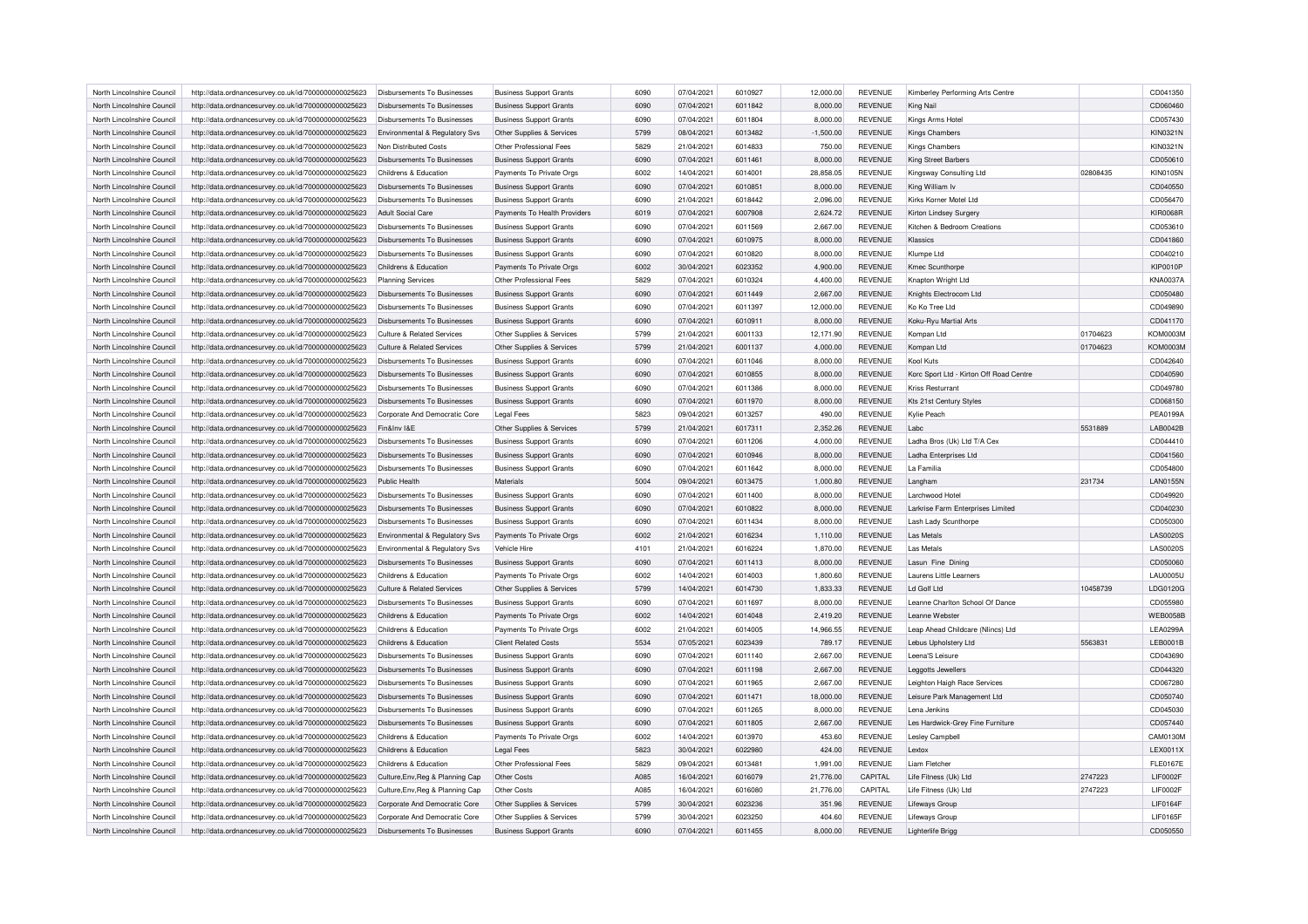| North Lincolnshire Council | http://data.ordnancesurvey.co.uk/id/7000000000025623 | Disbursements To Businesses        | <b>Business Support Grants</b> | 6090 | 07/04/2021 | 6011154 | 8,000.00  | <b>REVENUE</b> | Lincoln Gardens Community Association        |          | CD043840        |
|----------------------------|------------------------------------------------------|------------------------------------|--------------------------------|------|------------|---------|-----------|----------------|----------------------------------------------|----------|-----------------|
| North Lincolnshire Council | http://data.ordnancesurvey.co.uk/id/7000000000025623 | Childrens & Education              | Payments To Private Orgs       | 6002 | 14/04/2021 | 6014006 | 17,188.50 | <b>REVENUE</b> | Lincoln Gardens Pre School                   |          | <b>LIN0248N</b> |
| North Lincolnshire Council | http://data.ordnancesurvey.co.uk/id/7000000000025623 | Childrens & Education              | <b>Client Related Costs</b>    | 5534 | 14/04/2021 | 6014891 | 16.110.47 | <b>REVENUE</b> | Lincolnshire County Council                  |          | LIN0003N        |
| North Lincolnshire Council | http://data.ordnancesurvey.co.uk/id/7000000000025623 | Childrens & Education              | Payments To Other La'S         | 6003 | 07/04/2021 | 6010343 | 13,094.81 | <b>REVENUE</b> | Lincolnshire County Council                  |          | <b>LIN0003N</b> |
| North Lincolnshire Council | http://data.ordnancesurvey.co.uk/id/7000000000025623 | <b>Disbursements To Businesses</b> | <b>Business Support Grants</b> | 6090 | 07/04/2021 | 6011485 | 2,667.00  | <b>REVENUE</b> | Lincolnshire Office Solutions Ltd            |          | CD050900        |
| North Lincolnshire Council | http://data.ordnancesurvey.co.uk/id/7000000000025623 | <b>Disbursements To Businesses</b> | <b>Business Support Grants</b> | 6090 | 07/04/2021 | 6011608 | 12,000.00 | <b>REVENUE</b> | Lincolnshire Organics T/A The Pink Pig Farm  |          | CD054460        |
| North Lincolnshire Council | http://data.ordnancesurvey.co.uk/id/7000000000025623 | Disbursements To Businesses        | <b>Business Support Grants</b> | 6090 | 07/04/2021 | 6011435 | 2,667.00  | <b>REVENUE</b> | <b>Lincolnshire Tints</b>                    |          | CD050310        |
| North Lincolnshire Council | http://data.ordnancesurvey.co.uk/id/7000000000025623 | <b>Disbursements To Businesses</b> | <b>Business Support Grants</b> | 6090 | 23/04/2021 | 6019252 | 2,096.00  | <b>REVENUE</b> | Lincolnshire Wildlife Trust                  |          | CD068480        |
| North Lincolnshire Council | http://data.ordnancesurvey.co.uk/id/7000000000025623 | Environmental & Regulatory Svs     | Consultancy                    | 5830 | 07/04/2021 | 6010297 | 348.15    | <b>REVENUE</b> | Lincolnshire Wildlife Trust                  | 461863   | <b>LIN0026N</b> |
| North Lincolnshire Council | http://data.ordnancesurvey.co.uk/id/7000000000025623 | <b>Adult Social Care</b>           | Payments To Health Providers   | 6019 | 07/04/2021 | 6007910 | 599.00    | <b>REVENUE</b> | Lincs Community Health Services Nhst         |          | <b>LIN0384N</b> |
| North Lincolnshire Council | http://data.ordnancesurvey.co.uk/id/7000000000025623 | Adult Social Care                  | Payments To Health Providers   | 6019 | 07/04/2021 | 6007913 | 797.00    | <b>REVENUE</b> | Lincs Community Health Services Nhst         |          | <b>LIN0384N</b> |
| North Lincolnshire Council | http://data.ordnancesurvey.co.uk/id/7000000000025623 | Adult Social Care                  | Payments To Health Providers   | 6019 | 23/04/2021 | 6019061 | 1,068.00  | <b>REVENUE</b> | Lincs Community Health Services Nhst         |          | <b>LIN0384N</b> |
| North Lincolnshire Council | http://data.ordnancesurvey.co.uk/id/7000000000025623 | Disbursements To Businesses        | <b>Business Support Grants</b> | 6090 | 16/04/2021 | 6017241 | 1,468.00  | <b>REVENUE</b> | <b>Lincs Fashions</b>                        |          | CD054050        |
|                            |                                                      |                                    |                                |      | 30/04/2021 | 6021418 |           | <b>REVENUE</b> | Lincs Fm Group Ltd                           |          | <b>LIN0032N</b> |
| North Lincolnshire Council | http://data.ordnancesurvey.co.uk/id/7000000000025623 | Corporate And Democratic Core      | Gen Office Exp (Incl Postage)  | 5603 |            |         | 864.07    |                |                                              | 2602875  |                 |
| North Lincolnshire Council | http://data.ordnancesurvey.co.uk/id/7000000000025623 | Culture & Related Services         | Payments To Joint Units        | 6004 | 16/04/2021 | 6010779 | 45,045.00 | <b>REVENUE</b> | Lincs Inspire Ltd                            | 08293679 | <b>LIN0173N</b> |
| North Lincolnshire Council | http://data.ordnancesurvey.co.uk/id/7000000000025623 | Childrens & Education              | Payments To Private Orgs       | 6002 | 14/04/2021 | 6014054 | 6,617.70  | <b>REVENUE</b> | Linda Wood T/As Tiddly Peeps                 |          | WOO0052O        |
| North Lincolnshire Council | http://data.ordnancesurvey.co.uk/id/7000000000025623 | Disbursements To Businesses        | <b>Business Support Grants</b> | 6090 | 07/04/2021 | 6011388 | 12,000.00 | <b>REVENUE</b> | Lindholme Lakes Country Park Limited         |          | CD049800        |
| North Lincolnshire Council | http://data.ordnancesurvey.co.uk/id/7000000000025623 | <b>Disbursements To Businesses</b> | <b>Business Support Grants</b> | 6090 | 07/04/2021 | 6011231 | 4,000.00  | <b>REVENUE</b> | Lindsey Lodge Hospice Shop Barton            |          | CD044670        |
| North Lincolnshire Council | http://data.ordnancesurvey.co.uk/id/7000000000025623 | Disbursements To Businesses        | <b>Business Support Grants</b> | 6090 | 07/04/2021 | 6011176 | 2,667.00  | REVENUE        | <b>Lindsey Relay</b>                         |          | CD044080        |
| North Lincolnshire Council | http://data.ordnancesurvey.co.uk/id/7000000000025623 | Disbursements To Businesses        | <b>Business Support Grants</b> | 6090 | 07/04/2021 | 6011227 | 2.667.00  | <b>REVENUE</b> | Lindseys At Home                             |          | CD044630        |
| North Lincolnshire Council | http://data.ordnancesurvey.co.uk/id/7000000000025623 | Disbursements To Businesses        | <b>Business Support Grants</b> | 6090 | 07/04/2021 | 6011349 | 18,000.00 | REVENUE        | Lindseys Meet & Eat                          |          | CD045890        |
| North Lincolnshire Council | http://data.ordnancesurvey.co.uk/id/7000000000025623 | Disbursements To Businesses        | <b>Business Support Grants</b> | 6090 | 07/04/2021 | 6011234 | 2,667.00  | <b>REVENUE</b> | Lindseys Pre-Loved Boutique                  |          | CD044710        |
| North Lincolnshire Council | http://data.ordnancesurvey.co.uk/id/7000000000025623 | Disbursements To Businesses        | <b>Business Support Grants</b> | 6090 | 07/04/2021 | 6011233 | 2.667.00  | <b>REVENUE</b> | Lindsevs Pre-Loved Fashion & Gifts           |          | CD044700        |
| North Lincolnshire Council | http://data.ordnancesurvey.co.uk/id/7000000000025623 | <b>Disbursements To Businesses</b> | <b>Business Support Grants</b> | 6090 | 07/04/2021 | 6011232 | 4,000.00  | <b>REVENUE</b> | Lindseys Pre-Loved Fashion & Gifts Featuring |          | CD044680        |
| North Lincolnshire Council | http://data.ordnancesurvey.co.uk/id/7000000000025623 | <b>Disbursements To Businesses</b> | <b>Business Support Grants</b> | 6090 | 07/04/2021 | 6011230 | 2,667.00  | REVENUE        | Lindseys Vintage & Collectables Barton       |          | CD044660        |
| North Lincolnshire Council | http://data.ordnancesurvey.co.uk/id/7000000000025623 | Corporate And Democratic Core      | Other Professional Fees        | 5829 | 21/04/2021 | 6013655 | 13,500.00 | <b>REVENUE</b> | <b>Link Treasury Services Limited</b>        |          | <b>LIN0362N</b> |
| North Lincolnshire Council | http://data.ordnancesurvey.co.uk/id/7000000000025623 | <b>Disbursements To Businesses</b> | <b>Business Support Grants</b> | 6090 | 07/04/2021 | 6011581 | 2,667.00  | <b>REVENUE</b> | <b>Liquid Mist</b>                           |          | CD053740        |
| North Lincolnshire Council | http://data.ordnancesurvey.co.uk/id/7000000000025623 | Childrens & Education              | Payments To Private Orgs       | 6002 | 14/04/2021 | 6013960 | 718.20    | <b>REVENUE</b> | Lisa Backhouse                               |          | <b>BAC0163C</b> |
| North Lincolnshire Council | http://data.ordnancesurvey.co.uk/id/7000000000025623 | Childrens & Education              | Payments To Voluntary Orgs     | 6001 | 14/04/2021 | 6014008 | 36.878.58 | <b>REVENUE</b> | Little Acorns Pre-School                     |          | LIT0009T        |
| North Lincolnshire Council | http://data.ordnancesurvey.co.uk/id/7000000000025623 | Childrens & Education              | Payments To Private Orgs       | 6002 | 14/04/2021 | 6014004 | 18,227.70 | <b>REVENUE</b> | Little Cygnets Nursery                       |          | LCN0002N        |
| North Lincolnshire Council | http://data.ordnancesurvey.co.uk/id/7000000000025623 | Childrens & Education              | Payments To Private Orgs       | 6002 | 14/04/2021 | 6014011 | 21,682.62 | REVENUE        | Little Imps Playgroup                        |          | LIT0035T        |
| North Lincolnshire Council | http://data.ordnancesurvey.co.uk/id/7000000000025623 | Childrens & Education              | Payments To Private Orgs       | 6002 | 14/04/2021 | 6014016 | 6.430.94  | <b>REVENUE</b> | Little Learners                              |          | LIT0112T        |
|                            |                                                      |                                    |                                |      |            |         |           |                |                                              |          |                 |
| North Lincolnshire Council | http://data.ordnancesurvey.co.uk/id/7000000000025623 | Childrens & Education              | Payments To Private Orgs       | 6002 | 14/04/2021 | 6014012 | 29,920.06 | <b>REVENUE</b> | Little Owls Pre-School                       |          | LIT0041T        |
| North Lincolnshire Council | http://data.ordnancesurvey.co.uk/id/7000000000025623 | Childrens & Education              | Payments To Private Orgs       | 6002 | 14/04/2021 | 6014013 | 27,537.56 | <b>REVENUE</b> | Little Owls Pre-School                       |          | LIT0041T        |
| North Lincolnshire Council | http://data.ordnancesurvey.co.uk/id/7000000000025623 | Childrens & Education              | Payments To Private Orgs       | 6002 | 14/04/2021 | 6014014 | 41,424.12 | <b>REVENUE</b> | Little Owls Pre-School                       |          | LIT0041T        |
| North Lincolnshire Council | http://data.ordnancesurvey.co.uk/id/7000000000025623 | Childrens & Education              | Payments To Private Orgs       | 6002 | 28/04/2021 | 6021451 | 3,341.25  | <b>REVENUE</b> | Little Owls Pre-School                       |          | LIT0041T        |
| North Lincolnshire Council | http://data.ordnancesurvey.co.uk/id/7000000000025623 | Childrens & Education              | Payments To Private Orgs       | 6002 | 28/04/2021 | 6021452 | 1,603.80  | REVENUE        | Little Rascals Pre-School                    |          | LIT0011T        |
| North Lincolnshire Council | http://data.ordnancesurvey.co.uk/id/7000000000025623 | Childrens & Education              | Payments To Voluntary Orgs     | 6001 | 14/04/2021 | 6014010 | 27,173.61 | <b>REVENUE</b> | Little Rascals Pre-School                    |          | LIT0011T        |
| North Lincolnshire Council | http://data.ordnancesurvey.co.uk/id/7000000000025623 | Childrens & Education              | Payments To Private Orgs       | 6002 | 14/04/2021 | 6014009 | 45,133.47 | <b>REVENUE</b> | Little Tots Nursery                          |          | LIT0010T        |
| North Lincolnshire Council | http://data.ordnancesurvey.co.uk/id/7000000000025623 | Childrens & Education              | Payments To Private Orgs       | 6002 | 28/04/2021 | 6021453 | 5,025.24  | <b>REVENUE</b> | <b>Little Tots Nursery</b>                   |          | LIT0010T        |
| North Lincolnshire Council | http://data.ordnancesurvey.co.uk/id/7000000000025623 | Disbursements To Businesses        | <b>Business Support Grants</b> | 6090 | 07/04/2021 | 6010988 | 8,000.00  | <b>REVENUE</b> | Live, Love & Create                          |          | CD041990        |
| North Lincolnshire Council | http://data.ordnancesurvey.co.uk/id/7000000000025623 | Disbursements To Businesses        | <b>Business Support Grants</b> | 6090 | 07/04/2021 | 6011162 | 2,667.00  | REVENUE        | Lmag Ltd                                     |          | CD043930        |
| North Lincolnshire Council | http://data.ordnancesurvey.co.uk/id/7000000000025623 | Adult Social Care                  | Equipment Maint.& Repair       | 5003 | 07/04/2021 | 6009434 | 2,660.40  | REVENUE        | Lmb Ltd                                      | 4637736  | <b>LMB0001B</b> |
| North Lincolnshire Council | http://data.ordnancesurvey.co.uk/id/7000000000025623 | Adult Social Care                  | Equipment Maint.& Repair       | 5003 | 21/04/2021 | 6017373 | 1,075.00  | <b>REVENUE</b> | I mb I td                                    | 4637736  | LMB0001B        |
| North Lincolnshire Council | http://data.ordnancesurvey.co.uk/id/7000000000025623 | Adult Social Care                  | Equipment Maint.& Repair       | 5003 | 21/04/2021 | 6017374 | 1,075.00  | REVENUE        | Lmb Ltd                                      | 4637736  | LMB0001B        |
| North Lincolnshire Council | http://data.ordnancesurvey.co.uk/id/7000000000025623 | <b>Disbursements To Businesses</b> | <b>Business Support Grants</b> | 6090 | 07/04/2021 | 6011020 | 2,667.00  | <b>REVENUE</b> | London House Fashion                         |          | CD042360        |
| North Lincolnshire Council | http://data.ordnancesurvey.co.uk/id/7000000000025623 | Childrens & Education              | <b>Client Related Costs</b>    | 5534 | 16/04/2021 | 6015295 | 1,181.26  | REVENUE        | Longhurst & Havelock Homes                   | 30779R   | <b>LON0249N</b> |
| North Lincolnshire Council | http://data.ordnancesurvey.co.uk/id/7000000000025623 | Childrens & Education              | <b>Client Related Costs</b>    | 5534 | 16/04/2021 | 6015296 | 7,735.10  | REVENUE        | Longhurst & Havelock Homes                   | 30779R   | <b>LON0249N</b> |
| North Lincolnshire Council | http://data.ordnancesurvey.co.uk/id/7000000000025623 | Childrens & Education              | <b>Client Related Costs</b>    | 5534 | 16/04/2021 | 6015297 | 3,106.15  | <b>REVENUE</b> | Longhurst & Havelock Homes                   | 30779R   | <b>LON0249N</b> |
| North Lincolnshire Council | http://data.ordnancesurvey.co.uk/id/7000000000025623 | Childrens & Education              | <b>Client Related Costs</b>    | 5534 | 28/04/2021 | 6021345 | 3,106.15  | <b>REVENUE</b> | Longhurst & Havelock Homes                   | 30779R   | LON0249N        |
|                            |                                                      |                                    |                                |      |            |         |           |                |                                              |          |                 |
| North Lincolnshire Council | http://data.ordnancesurvey.co.uk/id/7000000000025623 | Childrens & Education              | <b>Client Related Costs</b>    | 5534 | 28/04/2021 | 6021346 | 7,735.10  | REVENUE        | Longhurst & Havelock Homes                   | 30779R   | <b>LON0249N</b> |
| North Lincolnshire Council | http://data.ordnancesurvey.co.uk/id/7000000000025623 | Childrens & Education              | <b>Client Related Costs</b>    | 5534 | 28/04/2021 | 6021347 | 1,181.26  | REVENUE        | Longhurst & Havelock Homes                   | 30779R   | <b>LON0249N</b> |
| North Lincolnshire Council | http://data.ordnancesurvey.co.uk/id/7000000000025623 | Disbursements To Businesses        | <b>Business Support Grants</b> | 6090 | 07/04/2021 | 6011806 | 2,667.00  | <b>REVENUE</b> | Loopy Loptus                                 |          | CD057450        |
| North Lincolnshire Council | http://data.ordnancesurvey.co.uk/id/7000000000025623 | Disbursements To Businesses        | <b>Business Support Grants</b> | 6090 | 07/04/2021 | 6011903 | 12,000.00 | <b>REVENUE</b> | <b>Lord Roberts</b>                          |          | CD061340        |
| North Lincolnshire Council | http://data.ordnancesurvey.co.uk/id/7000000000025623 | Disbursements To Businesses        | <b>Business Support Grants</b> | 6090 | 07/04/2021 | 6011631 | 8.000.00  | <b>REVENUE</b> | <b>Lords And Ladies Barber</b>               |          | CD054690        |
| North Lincolnshire Council | http://data.ordnancesurvey.co.uk/id/7000000000025623 | Childrens & Education              | Payments To Private Orgs       | 6002 | 14/04/2021 | 6013979 | 1.703.52  | <b>REVENUE</b> | Louise Erive                                 |          | ERI01001        |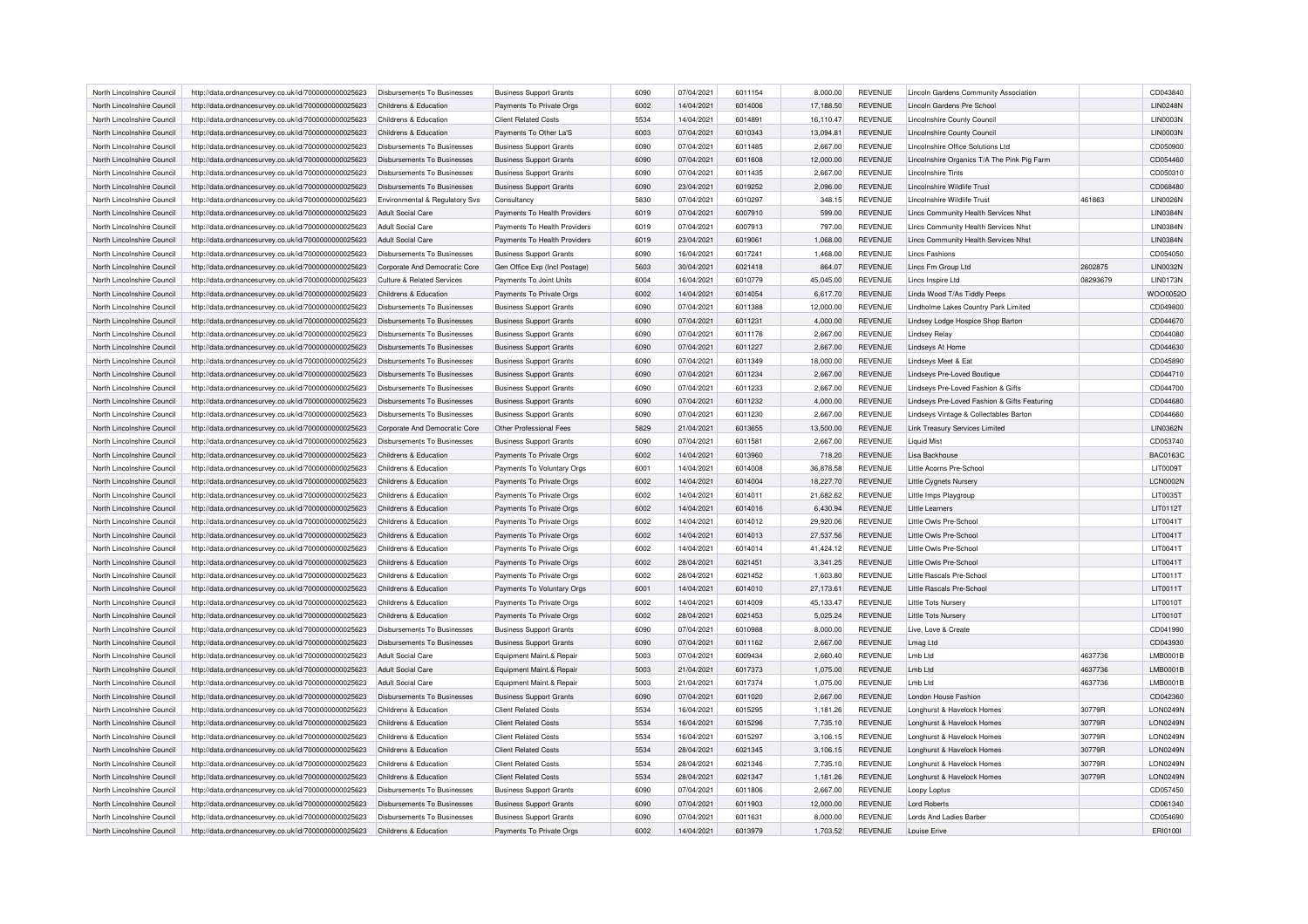| North Lincolnshire Council                               | http://data.ordnancesurvey.co.uk/id/7000000000025623 | Disbursements To Businesses        | <b>Business Support Grants</b> | 6090 | 07/04/2021               | 6011731 | 8,000.00  | <b>REVENUE</b>                   | Louise Rutherford T/A College Yard Cafe     |          | CD056480             |
|----------------------------------------------------------|------------------------------------------------------|------------------------------------|--------------------------------|------|--------------------------|---------|-----------|----------------------------------|---------------------------------------------|----------|----------------------|
| North Lincolnshire Council                               | http://data.ordnancesurvey.co.uk/id/7000000000025623 | Disbursements To Businesses        | <b>Business Support Grants</b> | 6090 | 07/04/2021               | 6010831 | 12,000.00 | <b>REVENUE</b>                   | Lucio'S Scunthorpe Ltd.                     |          | CD040330             |
| North Lincolnshire Council                               | http://data.ordnancesurvey.co.uk/id/7000000000025623 | Disbursements To Businesses        | <b>Business Support Grants</b> | 6090 | 07/04/2021               | 6011783 | 8,000.00  | <b>REVENUE</b>                   | Luck Lady                                   |          | CD057020             |
| North Lincolnshire Council                               | http://data.ordnancesurvey.co.uk/id/7000000000025623 | Disbursements To Businesses        | <b>Business Support Grants</b> | 6090 | 07/04/2021               | 6011428 | 2,667.00  | <b>REVENUE</b>                   | Lucky Tuppence Confectionery                |          | CD050240             |
| North Lincolnshire Council                               | http://data.ordnancesurvey.co.uk/id/7000000000025623 | <b>Disbursements To Businesses</b> | <b>Business Support Grants</b> | 6090 | 07/04/2021               | 6011906 | 2,667.00  | <b>REVENUE</b>                   | Lucy'S Dog Grooming                         |          | CD061370             |
| North Lincolnshire Council                               | http://data.ordnancesurvey.co.uk/id/7000000000025623 | Disbursements To Businesses        | <b>Business Support Grants</b> | 6090 | 07/04/2021               | 6011885 | 8,000.00  | <b>REVENUE</b>                   | Lucy'S Ltd                                  |          | CD061140             |
| North Lincolnshire Council                               | http://data.ordnancesurvey.co.uk/id/7000000000025623 | <b>Disbursements To Businesses</b> | <b>Business Support Grants</b> | 6090 | 07/04/2021               | 6011117 | 2,667.00  | <b>REVENUE</b>                   | Lullabys (Scunthorpe) Ltd                   |          | CD043440             |
| North Lincolnshire Council                               | http://data.ordnancesurvey.co.uk/id/7000000000025623 | Disbursements To Businesses        | <b>Business Support Grants</b> | 6090 | 07/04/2021               | 6011716 | 8,000.00  | <b>REVENUE</b>                   | Lupine Study Centre                         |          | CD056210             |
| North Lincolnshire Council                               | http://data.ordnancesurvey.co.uk/id/7000000000025623 | Disbursements To Businesses        | <b>Business Support Grants</b> | 6090 | 07/04/2021               | 6011685 | 2,667.00  | <b>REVENUE</b>                   | Luvmypad                                    |          | CD055650             |
| North Lincolnshire Council                               | http://data.ordnancesurvey.co.uk/id/7000000000025623 | Disbursements To Businesses        | <b>Business Support Grants</b> | 6090 | 07/04/2021               | 6011065 | 8,000.00  | <b>REVENUE</b>                   | Luxe Hair                                   |          | CD042870             |
| North Lincolnshire Council                               | http://data.ordnancesurvey.co.uk/id/7000000000025623 | <b>Disbursements To Businesses</b> | <b>Business Support Grants</b> | 6090 | 07/04/2021               | 6011886 | 2,667.00  | <b>REVENUE</b>                   | Lux Hot Tubs                                |          | CD061150             |
| North Lincolnshire Council                               | http://data.ordnancesurvey.co.uk/id/7000000000025623 | Disbursements To Businesses        | <b>Business Support Grants</b> | 6090 | 07/04/2021               | 6011561 | 2,667.00  | <b>REVENUE</b>                   | Lynns Grooming Parlour                      |          | CD053530             |
| North Lincolnshire Council                               | http://data.ordnancesurvey.co.uk/id/7000000000025623 | <b>Adult Social Care</b>           | <b>Equipment Purchase</b>      | 5001 | 16/04/2021               | 6015734 | 741.81    | <b>REVENUE</b>                   | Lyreco Uk Ltd                               | 442696   | <b>LYR0001R</b>      |
| North Lincolnshire Council                               | http://data.ordnancesurvey.co.uk/id/7000000000025623 | Adult Social Care                  | Gen Office Exp (Incl Postage)  | 5603 | 16/04/2021               | 6015732 | 309.13    | <b>REVENUE</b>                   | Lyreco Uk Ltd                               | 442696   | <b>LYR0001R</b>      |
| North Lincolnshire Council                               | http://data.ordnancesurvey.co.uk/id/7000000000025623 | Central Services To Public         | <b>Equipment Purchase</b>      | 5001 | 14/04/2021               | 6015061 | 3,708.00  | <b>REVENUE</b>                   | Lyreco Uk Ltd                               | 442696   | LYR0001R             |
| North Lincolnshire Council                               | http://data.ordnancesurvey.co.uk/id/7000000000025623 | Central Services To Public         | Gen Office Exp (Incl Postage)  | 5603 | 14/04/2021               | 6015072 | 373.34    | REVENUE                          | Lyreco Uk Ltd                               | 442696   | LYR0001R             |
| North Lincolnshire Council                               | http://data.ordnancesurvey.co.uk/id/7000000000025623 | Corporate And Democratic Core      | Gen Office Exp (Incl Postage)  | 5603 | 14/04/2021               | 6015015 | 259.14    | <b>REVENUE</b>                   | Lyreco Uk Ltd                               | 442696   | LYR0001R             |
| North Lincolnshire Council                               | http://data.ordnancesurvey.co.uk/id/7000000000025623 | Corporate And Democratic Core      | Gen Office Exp (Incl Postage)  | 5603 | 14/04/2021               | 6015028 | 349.91    | <b>REVENUE</b>                   | Lyreco Uk Ltd                               | 442696   | LYR0001R             |
| North Lincolnshire Council                               |                                                      | Disbursements To Businesses        |                                | 6090 | 07/04/2021               | 6011283 | 8,000.00  | <b>REVENUE</b>                   | Magna Charta                                |          | CD045210             |
| North Lincolnshire Council                               | http://data.ordnancesurvey.co.uk/id/7000000000025623 | Disbursements To Businesses        | <b>Business Support Grants</b> | 6090 | 01/04/2021               | 6009146 | 1,334.00  | <b>REVENUE</b>                   | Make It Perfect Weddings And Events         |          | CD068060             |
|                                                          | http://data.ordnancesurvey.co.uk/id/7000000000025623 |                                    | <b>Business Support Grants</b> |      |                          | 6009147 |           |                                  |                                             |          |                      |
| North Lincolnshire Council                               | http://data.ordnancesurvey.co.uk/id/7000000000025623 | Disbursements To Businesses        | <b>Business Support Grants</b> | 6090 | 01/04/2021               |         | 4,000.00  | <b>REVENUE</b>                   | Make It Perfect Weddings And Events         |          | CD068060             |
| North Lincolnshire Council                               | http://data.ordnancesurvey.co.uk/id/7000000000025623 | <b>Disbursements To Businesses</b> | <b>Business Support Grants</b> | 6090 | 01/04/2021               | 6009148 | 2,096.00  | <b>REVENUE</b>                   | Make It Perfect Weddings And Events         |          | CD068060             |
| North Lincolnshire Council                               | http://data.ordnancesurvey.co.uk/id/7000000000025623 | Disbursements To Businesses        | <b>Business Support Grants</b> | 6090 | 01/04/2021               | 6009149 | 2,001.00  | <b>REVENUE</b>                   | Make It Perfect Weddings And Events         |          | CD068060             |
| North Lincolnshire Council                               | http://data.ordnancesurvey.co.uk/id/7000000000025623 | <b>Disbursements To Businesses</b> | <b>Business Support Grants</b> | 6090 | 15/04/2021               | 6016579 | 2,667.00  | <b>REVENUE</b>                   | Make It Perfect Weddings And Events         |          | CD068060             |
| North Lincolnshire Council                               | http://data.ordnancesurvey.co.uk/id/7000000000025623 | <b>Disbursements To Businesses</b> | <b>Business Support Grants</b> | 6090 | 29/04/2021               | 6023154 | 1,027.00  | <b>REVENUE</b>                   | Mamaroxsam'S                                |          | CD068850             |
| North Lincolnshire Council                               | http://data.ordnancesurvey.co.uk/id/7000000000025623 | Disbursements To Businesses        | <b>Business Support Grants</b> | 6090 | 29/04/2021               | 6023155 | 980.00    | <b>REVENUE</b>                   | Mamaroxsam'S                                |          | CD068850             |
| North Lincolnshire Council                               | http://data.ordnancesurvey.co.uk/id/7000000000025623 | Highways & Transport               | <b>Equipment Purchase</b>      | 5001 | 28/04/2021               | 6016204 | 3,996.00  | <b>REVENUE</b>                   | Manchester Safety Services Ltd              | 01438951 | <b>MAN0127N</b>      |
| North Lincolnshire Council                               | http://data.ordnancesurvey.co.uk/id/7000000000025623 | Disbursements To Businesses        | <b>Business Support Grants</b> | 6090 | 07/04/2021               | 6011784 | 6,000.00  | <b>REVENUE</b>                   | M And L Dowse                               |          | CD057030             |
| North Lincolnshire Council                               | http://data.ordnancesurvey.co.uk/id/7000000000025623 | Adult Social Care                  | Equipment Maint.& Repair       | 5003 | 16/04/2021               | 6010752 | 318.90    | <b>REVENUE</b>                   | Mangar International Ltd                    | 1623146  | <b>MAN0037N</b>      |
| North Lincolnshire Council                               | http://data.ordnancesurvey.co.uk/id/7000000000025623 | <b>Disbursements To Businesses</b> | <b>Business Support Grants</b> | 6090 | 07/04/2021               | 6011173 | 8,000.00  | <b>REVENUE</b>                   | Mano'S Barbers                              |          | CD044050             |
| North Lincolnshire Council                               | http://data.ordnancesurvey.co.uk/id/7000000000025623 | <b>Disbursements To Businesses</b> | <b>Business Support Grants</b> | 6090 | 07/04/2021               | 6011807 | 2,667.00  | <b>REVENUE</b>                   | <b>Mantis Autos</b>                         |          | CD057460             |
| North Lincolnshire Council                               | http://data.ordnancesurvey.co.uk/id/7000000000025623 | Disbursements To Businesses        | <b>Business Support Grants</b> | 6090 | 07/04/2021               | 6011111 | 8.000.00  | <b>REVENUE</b>                   | Ma Productions                              |          | CD043380             |
| North Lincolnshire Council                               | http://data.ordnancesurvey.co.uk/id/7000000000025623 | Disbursements To Businesses        | <b>Business Support Grants</b> | 6090 | 16/04/2021               | 6017266 | 980.00    | <b>REVENUE</b>                   | Maqs Hackney Carriage                       |          | CD068360             |
| North Lincolnshire Council                               | http://data.ordnancesurvey.co.uk/id/7000000000025623 | <b>Disbursements To Businesses</b> | <b>Business Support Grants</b> | 6090 | 16/04/2021               | 6017267 | 1,027.00  | <b>REVENUE</b>                   | Maqs Hackney Carriage                       |          | CD068360             |
| North Lincolnshire Council                               | http://data.ordnancesurvey.co.uk/id/7000000000025623 | Childrens & Education              | Payments To Private Orgs       | 6002 | 14/04/2021               | 6013980 | 2,079.00  | <b>REVENUE</b>                   | Marie Fenwick                               |          | <b>FEN0095N</b>      |
| North Lincolnshire Council                               | http://data.ordnancesurvey.co.uk/id/7000000000025623 | <b>Disbursements To Businesses</b> | <b>Business Support Grants</b> | 6090 | 07/04/2021               | 6011473 | 8,000.00  | <b>REVENUE</b>                   | Marine Technologists Ltd                    |          | CD050760             |
| North Lincolnshire Council                               | http://data.ordnancesurvey.co.uk/id/7000000000025623 | <b>Disbursements To Businesses</b> | <b>Business Support Grants</b> | 6090 | 07/04/2021               | 6011295 | 8,000.00  | <b>REVENUE</b>                   | Maritime & Heritage Centre Of Exellence Cic |          | CD045330             |
| North Lincolnshire Council                               | http://data.ordnancesurvey.co.uk/id/7000000000025623 | <b>Housing Services</b>            | Other Supplies & Services      | 5799 | 14/04/2021               | 6014830 | 2,640.00  | <b>REVENUE</b>                   | Mark And Julie Wilkinson                    |          | WIL0521L             |
| North Lincolnshire Council                               | http://data.ordnancesurvey.co.uk/id/7000000000025623 | Childrens & Education              | <b>Client Related Costs</b>    | 5534 | 21/04/2021               | 6017361 | 3,300.00  | <b>REVENUE</b>                   | Mark Bake                                   |          | <b>MAR0968F</b>      |
| North Lincolnshire Council                               | http://data.ordnancesurvey.co.uk/id/7000000000025623 | <b>Disbursements To Businesses</b> | <b>Business Support Grants</b> | 6090 | 07/04/2021               | 6011427 | 2,667.00  | <b>REVENUE</b>                   | Mark Palme                                  |          | CD050230             |
| North Lincolnshire Council                               | http://data.ordnancesurvey.co.uk/id/7000000000025623 | Culture & Related Services         | Other Supplies & Services      | 5799 | 07/04/2021               | 6010283 | 1,000.00  | <b>REVENUE</b>                   | Mark Richardson                             |          | <b>RIC0267C</b>      |
| North Lincolnshire Council                               | http://data.ordnancesurvey.co.uk/id/7000000000025623 | Disbursements To Businesses        | <b>Business Support Grants</b> | 6090 | 07/04/2021               | 6010804 | 8,000.00  | REVENUE                          | Marks Gluten Free Treats                    |          | CD040050             |
| North Lincolnshire Council                               | http://data.ordnancesurvey.co.uk/id/7000000000025623 | <b>Disbursements To Businesses</b> | <b>Business Support Grants</b> | 6090 | 07/04/2021               | 6011436 | 8,000.00  | <b>REVENUE</b>                   | Marmaris Barbers Scunthorpe Limited         |          | CD050330             |
| North Lincolnshire Council                               | http://data.ordnancesurvey.co.uk/id/7000000000025623 | Disbursements To Businesses        | <b>Business Support Grants</b> | 6090 | 07/04/2021               | 6010960 | 8,000.00  | <b>REVENUE</b>                   | Marrowbone & Cleaver                        |          | CD041700             |
| North Lincolnshire Council                               | http://data.ordnancesurvey.co.uk/id/7000000000025623 | Disbursements To Businesses        | <b>Business Support Grants</b> | 6090 | 07/04/2021               | 6011571 | 6,000.00  | <b>REVENUE</b>                   | Marshall Motor Group Limited                |          | CD053630             |
| North Lincolnshire Council                               | http://data.ordnancesurvey.co.uk/id/7000000000025623 | Disbursements To Businesses        | <b>Business Support Grants</b> | 6090 | 07/04/2021               | 6011573 | 6,000.00  | <b>REVENUE</b>                   | Marshall Motor Group Limited                |          | CD053650             |
| North Lincolnshire Council                               | http://data.ordnancesurvey.co.uk/id/7000000000025623 | <b>Disbursements To Businesses</b> | <b>Business Support Grants</b> | 6090 | 21/04/2021               | 6018448 | 286.00    | <b>REVENUE</b>                   | Marshland Alpacas Campsite                  |          | CD068430             |
| North Lincolnshire Council                               | http://data.ordnancesurvey.co.uk/id/7000000000025623 | Disbursements To Businesses        | <b>Business Support Grants</b> | 6090 | 21/04/2021               | 6018449 | 667.00    | REVENUE                          | Marshland Alpacas Campsite                  |          | CD068430             |
| North Lincolnshire Council                               | http://data.ordnancesurvey.co.uk/id/7000000000025623 | <b>Disbursements To Businesses</b> | <b>Business Support Grants</b> | 6090 | 21/04/2021               | 6018450 | 667.00    | <b>REVENUE</b>                   | Marshland Alpacas Campsite                  |          | CD068430             |
| North Lincolnshire Council                               | http://data.ordnancesurvey.co.uk/id/7000000000025623 | Disbursements To Businesses        | <b>Business Support Grants</b> | 6090 | 21/04/2021               | 6018451 | 1,334.00  | <b>REVENUE</b>                   | Marshland Alpacas Campsite                  |          | CD068430             |
| North Lincolnshire Council                               |                                                      |                                    |                                | 6090 |                          | 6018452 |           |                                  |                                             |          |                      |
|                                                          | http://data.ordnancesurvey.co.uk/id/7000000000025623 | Disbursements To Businesses        | <b>Business Support Grants</b> | 6090 | 21/04/2021<br>21/04/2021 | 6018453 | 8,000.00  | <b>REVENUE</b><br><b>REVENUE</b> | Marshland Alpacas Campsite                  |          | CD068430<br>CD068430 |
| North Lincolnshire Council<br>North Lincolnshire Council | http://data.ordnancesurvey.co.uk/id/7000000000025623 | Disbursements To Businesses        | <b>Business Support Grants</b> | 6090 |                          | 6018454 | 4,000.00  | <b>REVENUE</b>                   | Marshland Alpacas Campsite                  |          |                      |
|                                                          | http://data.ordnancesurvey.co.uk/id/7000000000025623 | Disbursements To Businesses        | <b>Business Support Grants</b> |      | 21/04/2021               |         | 2,001.00  |                                  | Marshland Alpacas Campsite                  |          | CD068430             |
| North Lincolnshire Council                               | http://data.ordnancesurvey.co.uk/id/7000000000025623 | <b>Disbursements To Businesses</b> | <b>Business Support Grants</b> | 6090 | 21/04/2021               | 6018456 | 2,096.00  | <b>REVENUE</b>                   | Marshland Alpacas Campsite                  |          | CD068430             |
| North Lincolnshire Council                               | http://data.ordnancesurvey.co.uk/id/7000000000025623 | Disbursements To Businesses        | <b>Business Support Grants</b> | 6090 | 07/04/2021               | 6011105 | 4.000.00  | <b>REVENUE</b>                   | Martin Atkinson Specialist Cars Ltd         |          | CD043310             |
| North Lincolnshire Council                               | http://data.ordnancesurvey.co.uk/id/7000000000025623 | Childrens & Education              | Other Professional Fees        | 5829 | 09/04/2021               | 6013478 | 2.900.00  | <b>REVENUE</b>                   | Martin Clarridge                            |          | <b>CLA0690A</b>      |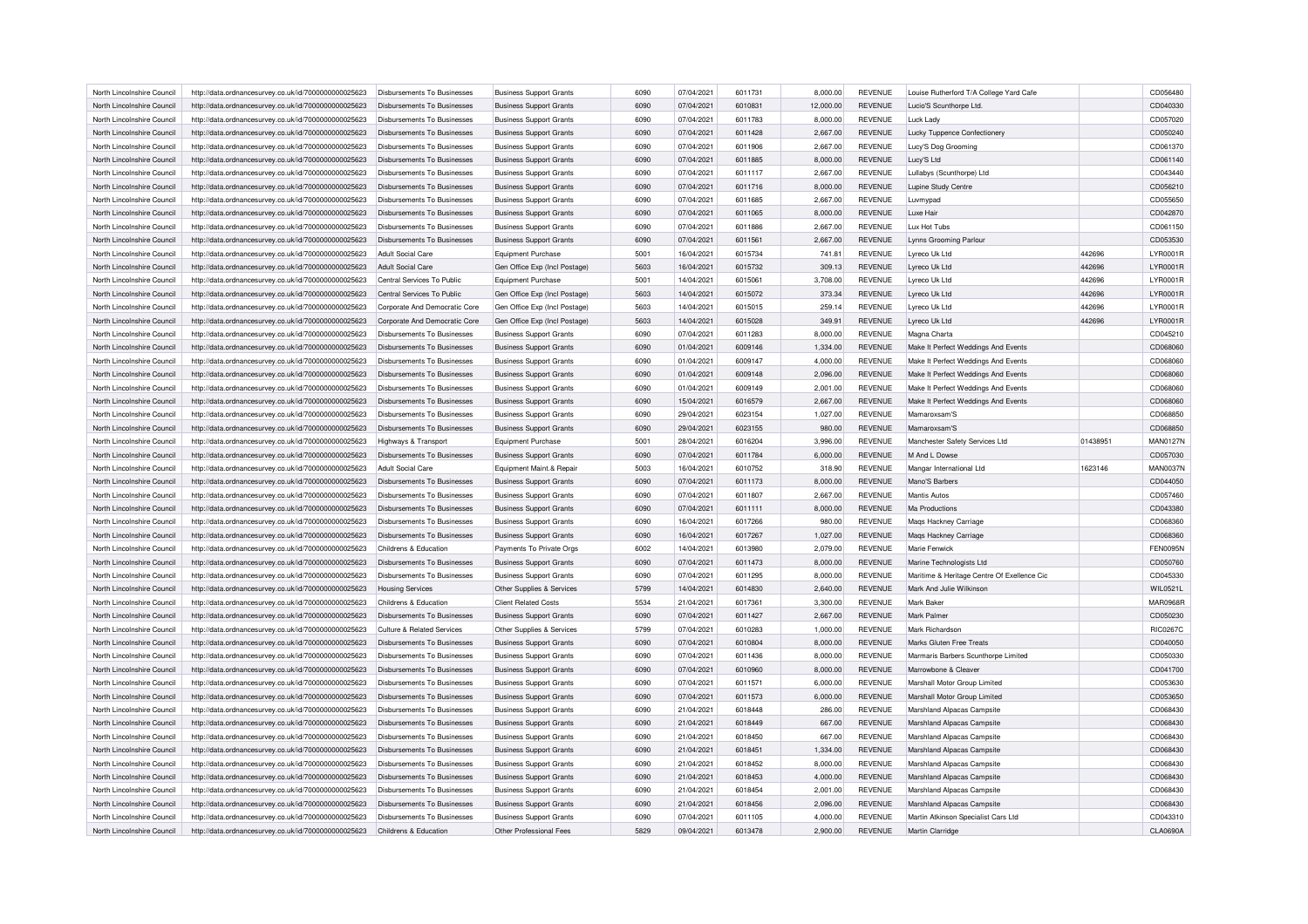| North Lincolnshire Council | http://data.ordnancesurvey.co.uk/id/7000000000025623 | Childrens & Education                 | <b>Client Related Costs</b>    | 5534        | 21/04/2021 | 6017354 | 3,180.00  | <b>REVENUE</b> | Martin & Co Lettings                     |          | MAR0346R        |
|----------------------------|------------------------------------------------------|---------------------------------------|--------------------------------|-------------|------------|---------|-----------|----------------|------------------------------------------|----------|-----------------|
| North Lincolnshire Council | http://data.ordnancesurvey.co.uk/id/7000000000025623 | Childrens & Education                 | <b>Client Related Costs</b>    | 5534        | 21/04/2021 | 6017355 | 2,110.00  | <b>REVENUE</b> | Martin & Co Lettings                     |          | MAR0346R        |
| North Lincolnshire Council | http://data.ordnancesurvey.co.uk/id/7000000000025623 | Childrens & Education                 | <b>Client Related Costs</b>    | 5534        | 21/04/2021 | 6017356 | 2,850.00  | <b>REVENUE</b> | Martin & Co Lettings                     |          | MAR0346R        |
| North Lincolnshire Council | http://data.ordnancesurvey.co.uk/id/7000000000025623 | <b>Culture &amp; Related Services</b> | Equipment Maint.& Repair       | 5003        | 23/04/2021 | 6019034 | 733.02    | <b>REVENUE</b> | Martin Smith                             |          | <b>SMI0166I</b> |
| North Lincolnshire Council | http://data.ordnancesurvey.co.uk/id/7000000000025623 | Culture & Related Services            | Materials                      | 5004        | 30/04/2021 | 6022865 | 7,173.83  | <b>REVENUE</b> | Martin Williams (Hull) Ltd               | 4756870  | <b>WIL0777L</b> |
| North Lincolnshire Council | http://data.ordnancesurvey.co.uk/id/7000000000025623 | Culture, Env, Reg & Planning Cap      | Consultants                    | A087        | 28/04/2021 | 6019395 | 241.00    | CAPITAL        | Mason Clark Associates                   | 02537113 | MAS0158S        |
| North Lincolnshire Council | http://data.ordnancesurvey.co.uk/id/7000000000025623 | Fin&Inv I&E                           | Repair & Maintenance Costs     | 3000        | 30/04/2021 | 6023041 | 2,005.25  | <b>REVENUE</b> | <b>Mason Clark Associates</b>            | 02537113 | MAS0158S        |
| North Lincolnshire Council | http://data.ordnancesurvey.co.uk/id/7000000000025623 | <b>Disbursements To Businesses</b>    | <b>Business Support Grants</b> | 6090        | 07/04/2021 | 6011843 | 8,000.00  | <b>REVENUE</b> | Masonic Hall                             |          | CD060470        |
| North Lincolnshire Council | http://data.ordnancesurvey.co.uk/id/7000000000025623 | Disbursements To Businesses           | <b>Business Support Grants</b> | 6090        | 07/04/2021 | 6011761 | 2,667.00  | <b>REVENUE</b> | Mast Digital (Uk) Ltd                    |          | CD056790        |
| North Lincolnshire Council | http://data.ordnancesurvey.co.uk/id/7000000000025623 | Disbursements To Businesses           | <b>Business Support Grants</b> | 6090        | 07/04/2021 | 6011762 | 2,667.00  | <b>REVENUE</b> | Mast Digital (Uk) Ltd                    |          | CD056800        |
| North Lincolnshire Council | http://data.ordnancesurvey.co.uk/id/7000000000025623 | Disbursements To Businesses           | <b>Business Support Grants</b> | 6090        | 15/04/2021 | 6016551 | 6,000.00  | <b>REVENUE</b> | Matalan Retail Ltd                       |          | CD067760        |
| North Lincolnshire Council | http://data.ordnancesurvey.co.uk/id/7000000000025623 | <b>Disbursements To Businesses</b>    | <b>Business Support Grants</b> | 6090        | 07/04/2021 | 6011182 | 2,667.00  | <b>REVENUE</b> | Material Gail                            |          | CD044140        |
| North Lincolnshire Council | http://data.ordnancesurvey.co.uk/id/7000000000025623 | Disbursements To Businesses           | <b>Business Support Grants</b> | 6090        | 15/04/2021 | 6016594 | 3,000.00  | <b>REVENUE</b> | Max Spielmann Ltd                        |          | CD068200        |
| North Lincolnshire Council | http://data.ordnancesurvey.co.uk/id/7000000000025623 | Disbursements To Businesses           | <b>Business Support Grants</b> | 6090        | 15/04/2021 | 6016595 | 2,000.00  | <b>REVENUE</b> | Max Spielmann Ltd                        |          | CD068200        |
| North Lincolnshire Council |                                                      | Disbursements To Businesses           |                                | 6090        | 15/04/2021 | 6016596 | 3,143.00  | <b>REVENUE</b> | Max Spielmann Ltd                        |          | CD068200        |
|                            | http://data.ordnancesurvey.co.uk/id/7000000000025623 |                                       | <b>Business Support Grants</b> |             |            |         |           |                |                                          |          |                 |
| North Lincolnshire Council | http://data.ordnancesurvey.co.uk/id/7000000000025623 | <b>Disbursements To Businesses</b>    | <b>Business Support Grants</b> | 6090        | 15/04/2021 | 6016597 | 6,000.00  | <b>REVENUE</b> | Max Spielmann Ltd                        |          | CD068200        |
| North Lincolnshire Council | http://data.ordnancesurvey.co.uk/id/7000000000025623 | Disbursements To Businesses           | <b>Business Support Grants</b> | 6090        | 15/04/2021 | 6016598 | 4,000.00  | <b>REVENUE</b> | Max Spielmann Ltd                        |          | CD068200        |
| North Lincolnshire Council | http://data.ordnancesurvey.co.uk/id/7000000000025623 | Childrens & Education                 | It Software-Maintenance        | 5053        | 21/04/2021 | 6014631 | 12,302.50 | <b>REVENUE</b> | Mayrise Limited                          | 1987036  | <b>MAY0060Y</b> |
| North Lincolnshire Council | http://data.ordnancesurvey.co.uk/id/7000000000025623 | Environmental & Regulatory Svs        | It Software-Maintenance        | 5053        | 21/04/2021 | 6014631 | 13,807.47 | <b>REVENUE</b> | Mayrise Limited                          | 1987036  | MAY0060Y        |
| North Lincolnshire Council | http://data.ordnancesurvey.co.uk/id/7000000000025623 | Disbursements To Businesses           | <b>Business Support Grants</b> | 6090        | 07/04/2021 | 6011314 | 8,000.00  | <b>REVENUE</b> | Mazies                                   |          | CD045530        |
| North Lincolnshire Council | http://data.ordnancesurvey.co.uk/id/7000000000025623 | Childrens & Education                 | <b>Client Related Costs</b>    | 5534        | 07/05/2021 | 6023328 | 275.00    | <b>REVENUE</b> | M B Electrical (Lincs) Ltd               |          | <b>MBE0002E</b> |
| North Lincolnshire Council | http://data.ordnancesurvey.co.uk/id/7000000000025623 | <b>Housing Services</b>               | <b>Client Related Costs</b>    | 5534        | 14/04/2021 | 6014691 | 625.00    | <b>REVENUE</b> | M B Electrical (Lincs) Ltd               |          | <b>MBE0002E</b> |
| North Lincolnshire Council | http://data.ordnancesurvey.co.uk/id/7000000000025623 | Disbursements To Businesses           | <b>Business Support Grants</b> | 6090        | 23/04/2021 | 6019260 | 2,001.00  | <b>REVENUE</b> | Mcdf                                     |          | CD068500        |
| North Lincolnshire Council | http://data.ordnancesurvey.co.uk/id/7000000000025623 | Disbursements To Businesses           | <b>Business Support Grants</b> | 6090        | 23/04/2021 | 6019261 | 4,000.00  | <b>REVENUE</b> | Modf                                     |          | CD068500        |
| North Lincolnshire Council | http://data.ordnancesurvey.co.uk/id/7000000000025623 | <b>Disbursements To Businesses</b>    | <b>Business Support Grants</b> | 6090        | 23/04/2021 | 6019262 | 467.00    | <b>REVENUE</b> | Mcdf                                     |          | CD068500        |
| North Lincolnshire Council | http://data.ordnancesurvey.co.uk/id/7000000000025623 | Disbursements To Businesses           | <b>Business Support Grants</b> | 6090        | 23/04/2021 | 6019263 | 2,096.00  | <b>REVENUE</b> | Mcdf                                     |          | CD068500        |
| North Lincolnshire Council | http://data.ordnancesurvey.co.uk/id/7000000000025623 | Disbursements To Businesses           | <b>Business Support Grants</b> | 6090        | 23/04/2021 | 6019264 | 1,334.00  | <b>REVENUE</b> | Modf                                     |          | CD068500        |
| North Lincolnshire Council | http://data.ordnancesurvey.co.uk/id/7000000000025623 | Disbursements To Businesses           | <b>Business Support Grants</b> | 6090        | 23/04/2021 | 6019265 | 467.00    | <b>REVENUE</b> | Mcdf                                     |          | CD068500        |
| North Lincolnshire Council | http://data.ordnancesurvey.co.uk/id/7000000000025623 | Disbursements To Businesses           | <b>Business Support Grants</b> | 6090        | 07/04/2021 | 6010973 | 8,000.00  | <b>REVENUE</b> | Mc Gourmet Ltd                           |          | CD041840        |
| North Lincolnshire Council | http://data.ordnancesurvey.co.uk/id/7000000000025623 | Culture, Env, Reg & Planning Cap      | Other Costs                    | <b>A085</b> | 09/04/2021 | 6010526 | 398.60    | CAPITAL        | Md Signs Limited                         | 07734254 | MDS0003S        |
| North Lincolnshire Council | http://data.ordnancesurvey.co.uk/id/7000000000025623 | Culture, Env, Reg & Planning Cap      | Other Costs                    | A085        | 09/04/2021 | 6010527 | 2,255.20  | CAPITAL        | Md Signs Limited                         | 07734254 | MDS0003S        |
| North Lincolnshire Council | http://data.ordnancesurvey.co.uk/id/7000000000025623 | Culture, Env, Reg & Planning Cap      | Other Costs                    | A085        | 14/04/2021 | 6013900 | 711.45    | CAPITAL        | Md Signs Limited                         | 07734254 | <b>MDS0003S</b> |
| North Lincolnshire Council | http://data.ordnancesurvey.co.uk/id/7000000000025623 | Corporate And Democratic Core         | It Software-Maintenance        | 5053        | 23/04/2021 | 6018544 | 300.00    | <b>REVENUE</b> | Meaco Measurement & Control Ltd          | 06571701 | <b>MEA0050A</b> |
| North Lincolnshire Council | http://data.ordnancesurvey.co.uk/id/7000000000025623 | <b>Disbursements To Businesses</b>    | <b>Business Support Grants</b> | 6090        | 07/04/2021 | 6011724 | 2,667.00  | <b>REVENUE</b> | Meadgate Limited                         |          | CD056300        |
| North Lincolnshire Council | http://data.ordnancesurvey.co.uk/id/7000000000025623 | Childrens & Education                 | Payments To Private Orgs       | 6002        | 21/04/2021 | 6018076 | 2,250.00  | <b>REVENUE</b> | Meeting New Horizons                     | 7605054  | <b>MNH0001H</b> |
| North Lincolnshire Council | http://data.ordnancesurvey.co.uk/id/7000000000025623 | Planning Services                     | Payments To Voluntary Orgs     | 6001        | 21/04/2021 | 6017371 | 28,910.00 | <b>REVENUE</b> | Meeting New Horizons Cic                 |          | MEE0006E        |
| North Lincolnshire Council | http://data.ordnancesurvey.co.uk/id/7000000000025623 | Disbursements To Businesses           | <b>Business Support Grants</b> | 6090        | 06/04/2021 | 6010270 | 1,334.00  | <b>REVENUE</b> | Megabet Uk Ltd                           |          | CD068130        |
| North Lincolnshire Council |                                                      | Disbursements To Businesses           |                                | 6090        | 06/04/2021 | 6010271 | 2,001.00  | <b>REVENUE</b> | Megabet Uk Ltd                           |          | CD068130        |
|                            | http://data.ordnancesurvey.co.uk/id/7000000000025623 |                                       | <b>Business Support Grants</b> |             |            |         |           |                |                                          |          |                 |
| North Lincolnshire Council | http://data.ordnancesurvey.co.uk/id/7000000000025623 | Disbursements To Businesses           | <b>Business Support Grants</b> | 6090        | 06/04/2021 | 6010272 | 2,096.00  | <b>REVENUE</b> | Megabet Uk Ltd                           |          | CD068130        |
| North Lincolnshire Council | http://data.ordnancesurvey.co.uk/id/7000000000025623 | Disbursements To Businesses           | <b>Business Support Grants</b> | 6090        | 06/04/2021 | 6010273 | 4,000.00  | <b>REVENUE</b> | Megabet Uk Ltd                           |          | CD068130        |
| North Lincolnshire Council | http://data.ordnancesurvey.co.uk/id/7000000000025623 | <b>Disbursements To Businesses</b>    | <b>Business Support Grants</b> | 6090        | 15/04/2021 | 6016585 | 2,667.00  | <b>REVENUE</b> | Megabet Uk Ltd                           |          | CD068130        |
| North Lincolnshire Council | http://data.ordnancesurvey.co.uk/id/7000000000025623 | Disbursements To Businesses           | <b>Business Support Grants</b> | 6090        | 07/04/2021 | 6010979 | 8,000.00  | <b>REVENUE</b> | Megna Curry Company (Scunthorpe) Limited |          | CD041900        |
| North Lincolnshire Council | http://data.ordnancesurvey.co.uk/id/7000000000025623 | <b>Disbursements To Businesses</b>    | <b>Business Support Grants</b> | 6090        | 16/04/2021 | 6017254 | 1,468.00  | <b>REVENUE</b> | Melanie Jones                            |          | CD068300        |
| North Lincolnshire Council | http://data.ordnancesurvey.co.uk/id/7000000000025623 | Disbursements To Businesses           | <b>Business Support Grants</b> | 6090        | 16/04/2021 | 6017255 | 1,401.00  | <b>REVENUE</b> | Melanie Jones                            |          | CD068300        |
| North Lincolnshire Council | http://data.ordnancesurvey.co.uk/id/7000000000025623 | Childrens & Education                 | Payments To Private Orgs       | 6002        | 14/04/2021 | 6014019 | 37,442.43 | <b>REVENUE</b> | Mels Totstop Day Nursery                 |          | MEL0044L        |
| North Lincolnshire Council | http://data.ordnancesurvey.co.uk/id/7000000000025623 | Childrens & Education                 | Payments To Private Orgs       | 6002        | 28/04/2021 | 6021454 | 1,692.90  | <b>REVENUE</b> | Mels Totstop Day Nursery                 |          | MEL0044L        |
| North Lincolnshire Council | http://data.ordnancesurvey.co.uk/id/7000000000025623 | Childrens & Education                 | Payments To Private Orgs       | 6002        | 30/04/2021 | 6023366 | 398.16    | <b>REVENUE</b> | Mels Totstop Day Nursery                 |          | MEL0044L        |
| North Lincolnshire Council | http://data.ordnancesurvey.co.uk/id/7000000000025623 | Disbursements To Businesses           | <b>Business Support Grants</b> | 6090        | 07/04/2021 | 6011304 | 8,000.00  | <b>REVENUE</b> | Memories Tea And Coffee Room             |          | CD045420        |
| North Lincolnshire Council | http://data.ordnancesurvey.co.uk/id/7000000000025623 | <b>Adult Social Care</b>              | Payments To Private Orgs       | 6002        | 09/04/2021 | 6013392 | 4,087.00  | <b>REVENUE</b> | Mencar                                   |          | MEN0244N        |
| North Lincolnshire Council | http://data.ordnancesurvey.co.uk/id/7000000000025623 | Childrens & Education                 | <b>Legal Fees</b>              | 5823        | 30/04/2021 | 6022982 | 320.00    | <b>REVENUE</b> | Mendes Investigation Services Ltd        | 7275364  | MEN0044N        |
| North Lincolnshire Council | http://data.ordnancesurvey.co.uk/id/7000000000025623 | Childrens & Education                 | <b>Legal Fees</b>              | 5823        | 30/04/2021 | 6022984 | 320.00    | <b>REVENUE</b> | Mendes Investigation Services Ltd        | 7275364  | MEN0044N        |
| North Lincolnshire Council | http://data.ordnancesurvey.co.uk/id/7000000000025623 | <b>Disbursements To Businesses</b>    | <b>Business Support Grants</b> | 6090        | 07/04/2021 | 6011955 | 8,000.00  | <b>REVENUE</b> | Messingham Parish Council                |          | CD067180        |
| North Lincolnshire Council | http://data.ordnancesurvey.co.uk/id/7000000000025623 | Disbursements To Businesses           | <b>Business Support Grants</b> | 6090        | 07/04/2021 | 6011743 | 8,000.00  | <b>REVENUE</b> | Messingham Playing Field Comm            |          | CD056600        |
| North Lincolnshire Council | http://data.ordnancesurvey.co.uk/id/7000000000025623 | <b>Disbursements To Businesses</b>    | <b>Business Support Grants</b> | 6090        | 07/04/2021 | 6011118 | 8,000.00  | <b>REVENUE</b> | Messingham Village Hall                  |          | CD043460        |
| North Lincolnshire Council | http://data.ordnancesurvey.co.uk/id/7000000000025623 | Disbursements To Businesses           | <b>Business Support Grants</b> | 6090        | 07/04/2021 | 6011537 | 8,000.00  | <b>REVENUE</b> | Messingham Zoo Ltd                       |          | CD053280        |
| North Lincolnshire Council | http://data.ordnancesurvey.co.uk/id/7000000000025623 | Disbursements To Businesses           | <b>Business Support Grants</b> | 6090        | 07/04/2021 | 6011143 | 2,667.00  | <b>REVENUE</b> | Metres To Miles Limited                  |          | CD043720        |
|                            |                                                      |                                       |                                |             |            |         |           |                |                                          |          |                 |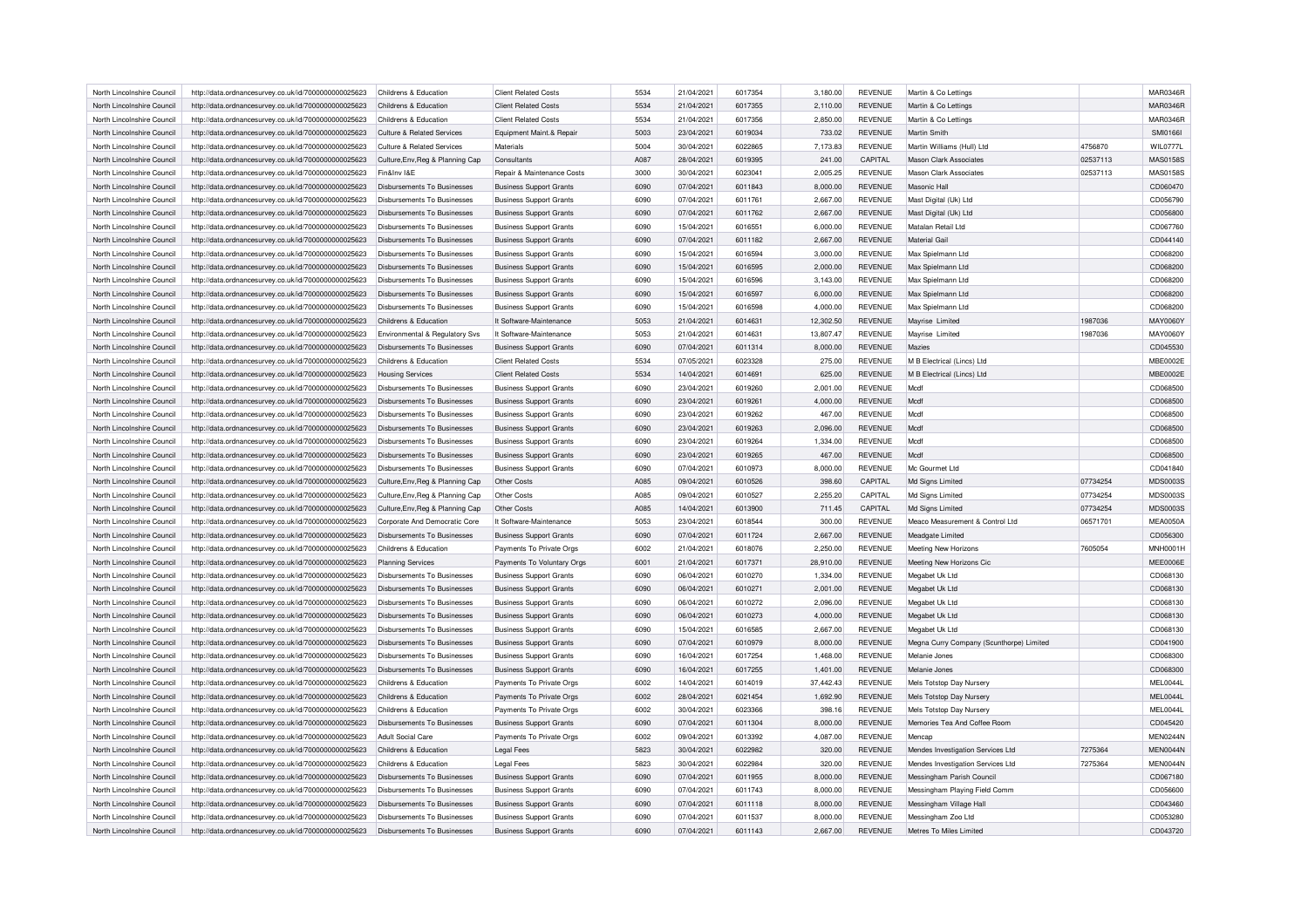| North Lincolnshire Council | http://data.ordnancesurvey.co.uk/id/7000000000025623 | Corporate And Democratic Core      | Licenses, Subs & Memberships   | 5510 | 23/04/2021 | 6019055 | 86,000.00      | <b>REVENUE</b> | Mhr International Uk Limited                  | 01852206 | MHR0001R        |
|----------------------------|------------------------------------------------------|------------------------------------|--------------------------------|------|------------|---------|----------------|----------------|-----------------------------------------------|----------|-----------------|
| North Lincolnshire Council | http://data.ordnancesurvey.co.uk/id/7000000000025623 | Corporate And Democratic Core      | Payments To Private Orgs       | 6002 | 23/04/2021 | 6019055 | $\overline{0}$ | <b>REVENUE</b> | Mhr International Uk Limited                  | 01852206 | <b>MHR0001R</b> |
| North Lincolnshire Council | http://data.ordnancesurvey.co.uk/id/7000000000025623 | Support Servs Capital              | <b>External Fees</b>           | A083 | 09/04/2021 | 6013243 | 1,080.00       | CAPITAL        | Mhr International Uk Limited                  | 01852206 | <b>MHR0001R</b> |
| North Lincolnshire Council | http://data.ordnancesurvey.co.uk/id/7000000000025623 | Support Servs Capital              | <b>External Fees</b>           | A083 | 09/04/2021 | 6013489 | 2,450.00       | CAPITAL        | Mhr International Uk Limited                  | 01852206 | MHR0001R        |
| North Lincolnshire Council | http://data.ordnancesurvey.co.uk/id/7000000000025623 | Support Servs Capital              | <b>External Fees</b>           | A083 | 09/04/2021 | 6013490 | 293.75         | CAPITAL        | Mhr International Uk Limited                  | 01852206 | <b>MHR0001R</b> |
| North Lincolnshire Council | http://data.ordnancesurvey.co.uk/id/7000000000025623 | Support Servs Capital              | <b>External Fees</b>           | A083 | 30/04/2021 | 6022653 | 40,327.00      | CAPITAL        | Mhr International Uk Limited                  | 01852206 | <b>MHR0001R</b> |
| North Lincolnshire Council | http://data.ordnancesurvey.co.uk/id/7000000000025623 | Disbursements To Businesses        | <b>Business Support Grants</b> | 6090 | 07/04/2021 | 6011498 | 2,667.00       | <b>REVENUE</b> | Michelle Terporter T/A Michelle'S Style Hub   |          | CD051040        |
| North Lincolnshire Council | http://data.ordnancesurvey.co.uk/id/7000000000025623 | Disbursements To Businesses        | <b>Business Support Grants</b> | 6090 | 07/04/2021 | 6011446 | 8,000.00       | <b>REVENUE</b> | Miller & Wallace Hairdressing Ltd             |          | CD050450        |
| North Lincolnshire Council | http://data.ordnancesurvey.co.uk/id/7000000000025623 | Disbursements To Businesses        | <b>Business Support Grants</b> | 6090 | 16/04/2021 | 6017252 | 1,401.00       | <b>REVENUE</b> | Minimelts 4uk Llp                             |          | CD068290        |
| North Lincolnshire Council | http://data.ordnancesurvey.co.uk/id/7000000000025623 | Disbursements To Businesses        | <b>Business Support Grants</b> | 6090 | 16/04/2021 | 6017253 | 1,468.00       | <b>REVENUE</b> | Minimelts 4uk Llp                             |          | CD068290        |
| North Lincolnshire Council | http://data.ordnancesurvey.co.uk/id/7000000000025623 | Childrens & Education              | Payments To Private Orgs       | 6002 | 09/04/2021 | 6010772 | 1,398.60       | <b>REVENUE</b> | Mini Monkeys Childminding                     |          | MIN0121N        |
| North Lincolnshire Council | http://data.ordnancesurvey.co.uk/id/7000000000025623 | Disbursements To Businesses        | <b>Business Support Grants</b> | 6090 | 07/04/2021 | 6011624 | 2,667.00       | <b>REVENUE</b> | Mirage Clothing                               |          | CD054620        |
| North Lincolnshire Council | http://data.ordnancesurvey.co.uk/id/7000000000025623 | <b>Disbursements To Businesses</b> | <b>Business Support Grants</b> | 6090 | 07/04/2021 | 6011765 | 2,667.00       | <b>REVENUE</b> | Miss Lexa'S Dog Grooming                      |          | CD056830        |
| North Lincolnshire Council | http://data.ordnancesurvey.co.uk/id/7000000000025623 | Corporate And Democratic Core      | <b>Legal Fees</b>              | 5823 | 09/04/2021 | 6013355 | 610.00         | <b>REVENUE</b> | Miss Naomi Madderson                          |          | MAD0062D        |
| North Lincolnshire Council | http://data.ordnancesurvey.co.uk/id/7000000000025623 | Corporate And Democratic Core      | <b>Legal Fees</b>              | 5823 | 09/04/2021 | 6013356 | 220.00         | <b>REVENUE</b> | Miss Naomi Madderson                          |          | MAD0062D        |
|                            |                                                      |                                    |                                |      |            |         |                |                |                                               |          | CD067980        |
| North Lincolnshire Council | http://data.ordnancesurvey.co.uk/id/7000000000025623 | Disbursements To Businesses        | <b>Business Support Grants</b> | 6090 | 01/04/2021 | 6009098 | 4,000.00       | <b>REVENUE</b> | Miss Patricia Fox T/A Vanity Fayre Hair Salon |          |                 |
| North Lincolnshire Council | http://data.ordnancesurvey.co.uk/id/7000000000025623 | Disbursements To Businesses        | <b>Business Support Grants</b> | 6090 | 01/04/2021 | 6009099 | 2,001.00       | <b>REVENUE</b> | Miss Patricia Fox T/A Vanity Fayre Hair Salon |          | CD067980        |
| North Lincolnshire Council | http://data.ordnancesurvey.co.uk/id/7000000000025623 | Disbursements To Businesses        | <b>Business Support Grants</b> | 6090 | 01/04/2021 | 6009100 | 2,096.00       | <b>REVENUE</b> | Miss Patricia Fox T/A Vanity Fayre Hair Salon |          | CD067980        |
| North Lincolnshire Council | http://data.ordnancesurvey.co.uk/id/7000000000025623 | <b>Disbursements To Businesses</b> | <b>Business Support Grants</b> | 6090 | 01/04/2021 | 6009101 | 1,334.00       | <b>REVENUE</b> | Miss Patricia Fox T/A Vanity Fayre Hair Salon |          | CD067980        |
| North Lincolnshire Council | http://data.ordnancesurvey.co.uk/id/7000000000025623 | Disbursements To Businesses        | <b>Business Support Grants</b> | 6090 | 15/04/2021 | 6016571 | 8,000.00       | <b>REVENUE</b> | Miss Patricia Fox T/A Vanity Fayre Hair Salon |          | CD067980        |
| North Lincolnshire Council | http://data.ordnancesurvey.co.uk/id/7000000000025623 | Corporate And Democratic Core      | <b>Legal Fees</b>              | 5823 | 09/04/2021 | 6010744 | 1,490.00       | <b>REVENUE</b> | Miss S L Fearon                               |          | <b>FEA0005A</b> |
| North Lincolnshire Council | http://data.ordnancesurvey.co.uk/id/7000000000025623 | Corporate And Democratic Core      | <b>Legal Fees</b>              | 5823 | 09/04/2021 | 6010769 | 610.00         | <b>REVENUE</b> | Miss S L Fearon                               |          | <b>FEA0005A</b> |
| North Lincolnshire Council | http://data.ordnancesurvey.co.uk/id/7000000000025623 | <b>Disbursements To Businesses</b> | <b>Business Support Grants</b> | 6090 | 07/04/2021 | 6011200 | 8,000.00       | <b>REVENUE</b> | Mister Snipz                                  |          | CD044350        |
| North Lincolnshire Council | http://data.ordnancesurvey.co.uk/id/7000000000025623 | Disbursements To Businesses        | <b>Business Support Grants</b> | 6090 | 07/04/2021 | 6010904 | 12,000.00      | <b>REVENUE</b> | M&J Pubs Ltd Beacon Hitel                     |          | CD041090        |
| North Lincolnshire Council | http://data.ordnancesurvey.co.uk/id/7000000000025623 | Disbursements To Businesses        | <b>Business Support Grants</b> | 6090 | 07/04/2021 | 6011945 | 2,667.00       | <b>REVENUE</b> | MI Discount Appliances Scunthorpe Ltd         |          | CD061770        |
| North Lincolnshire Council | http://data.ordnancesurvey.co.uk/id/7000000000025623 | Disbursements To Businesses        | <b>Business Support Grants</b> | 6090 | 07/04/2021 | 6011294 | 8,000.00       | <b>REVENUE</b> | MI Francis I td                               |          | CD045320        |
| North Lincolnshire Council | http://data.ordnancesurvey.co.uk/id/7000000000025623 | Environmental & Regulatory Svs     | Materials                      | 5004 | 21/04/2021 | 6018252 | 290.00         | <b>REVENUE</b> | M L Protective Coatings Ltd                   | 01773189 | <b>MLP0002P</b> |
| North Lincolnshire Council | http://data.ordnancesurvey.co.uk/id/7000000000025623 | Environmental & Regulatory Svs     | Materials                      | 5004 | 21/04/2021 | 6018253 | 320.00         | <b>REVENUE</b> | M L Protective Coatings Ltd                   | 01773189 | <b>MLP0002F</b> |
| North Lincolnshire Council | http://data.ordnancesurvey.co.uk/id/7000000000025623 | Environmental & Regulatory Svs     | Materials                      | 5004 | 21/04/2021 | 6018254 | 280.00         | <b>REVENUE</b> | M L Protective Coatings Ltd                   | 01773189 | <b>MLP0002P</b> |
| North Lincolnshire Council | http://data.ordnancesurvey.co.uk/id/7000000000025623 | Environmental & Regulatory Svs     | Materials                      | 5004 | 21/04/2021 | 6018255 | 280.00         | <b>REVENUE</b> | M L Protective Coatings Ltd                   | 01773189 | <b>MLP0002P</b> |
| North Lincolnshire Council | http://data.ordnancesurvey.co.uk/id/7000000000025623 | Disbursements To Businesses        | <b>Business Support Grants</b> | 6090 | 07/04/2021 | 6011967 | 2,667.00       | <b>REVENUE</b> | M&M Deal Deal Ltd                             |          | CD067300        |
| North Lincolnshire Council | http://data.ordnancesurvey.co.uk/id/7000000000025623 | Disbursements To Businesses        | <b>Business Support Grants</b> | 6090 | 07/04/2021 | 6011934 | 2,667.00       | <b>REVENUE</b> | Mmp(Brigg)Ltd                                 |          | CD061650        |
| North Lincolnshire Council | http://data.ordnancesurvey.co.uk/id/7000000000025623 | Disbursements To Businesses        | <b>Business Support Grants</b> | 6090 | 07/04/2021 | 6011205 | 2,667.00       | <b>REVENUE</b> | Mobile Dot Cam Limited                        |          | CD044400        |
| North Lincolnshire Council | http://data.ordnancesurvey.co.uk/id/7000000000025623 | <b>Disbursements To Businesses</b> | <b>Business Support Grants</b> | 6090 | 07/04/2021 | 6011442 | 4,000.00       | <b>REVENUE</b> | Mobile Traders Ltd                            |          | CD050390        |
| North Lincolnshire Council | http://data.ordnancesurvey.co.uk/id/7000000000025623 | Disbursements To Businesses        | <b>Business Support Grants</b> | 6090 | 07/04/2021 | 6011306 | 8,000.00       | <b>REVENUE</b> | Mojo Coffee Lounge                            |          | CD045440        |
| North Lincolnshire Council | http://data.ordnancesurvey.co.uk/id/7000000000025623 | Disbursements To Businesses        | <b>Business Support Grants</b> | 6090 | 07/04/2021 | 6011492 | 2,667.00       | <b>REVENUE</b> | Molly Browns                                  |          | CD050980        |
| North Lincolnshire Council |                                                      | Disbursements To Businesses        |                                | 6090 | 07/04/2021 | 6011773 | 2,667.00       | <b>REVENUE</b> | Montys Discount Carpets Ltd                   |          | CD056920        |
|                            | http://data.ordnancesurvey.co.uk/id/7000000000025623 |                                    | <b>Business Support Grants</b> |      |            |         |                |                |                                               |          | CD045730        |
| North Lincolnshire Council | http://data.ordnancesurvey.co.uk/id/7000000000025623 | Disbursements To Businesses        | <b>Business Support Grants</b> | 6090 | 07/04/2021 | 6011333 | 4,000.00       | <b>REVENUE</b> | Monument Garage Ltd                           |          |                 |
| North Lincolnshire Council | http://data.ordnancesurvey.co.uk/id/7000000000025623 | Childrens & Education              | Payments To Private Orgs       | 6002 | 14/04/2021 | 6014020 | 61,002.39      | <b>REVENUE</b> | Moorwell Miracles Ltd                         | 08852659 | MOO0120O        |
| North Lincolnshire Council | http://data.ordnancesurvey.co.uk/id/7000000000025623 | <b>Housing Services</b>            | Other Supplies & Services      | 5799 | 14/04/2021 | 6014857 | 3,640.00       | <b>REVENUE</b> | Mortz Property Management Ltd                 |          | <b>MOR0107R</b> |
| North Lincolnshire Council | http://data.ordnancesurvey.co.uk/id/7000000000025623 | Environmental & Regulatory Svs     | Materials                      | 5004 | 21/04/2021 | 6018258 | 243.83         | <b>REVENUE</b> | Motus Commercials                             | 00653665 | <b>MOT0070T</b> |
| North Lincolnshire Council | http://data.ordnancesurvey.co.uk/id/7000000000025623 | Disbursements To Businesses        | <b>Business Support Grants</b> | 6090 | 07/04/2021 | 6011887 | 4,000.00       | <b>REVENUE</b> | Motus Group (Uk) Ltd T/A Pentagon             |          | CD061160        |
| North Lincolnshire Council | http://data.ordnancesurvey.co.uk/id/7000000000025623 | Disbursements To Businesses        | <b>Business Support Grants</b> | 6090 | 07/04/2021 | 6010847 | 8,000.00       | <b>REVENUE</b> | Mowbrays                                      |          | CD040510        |
| North Lincolnshire Council | http://data.ordnancesurvey.co.uk/id/7000000000025623 | Disbursements To Businesses        | <b>Business Support Grants</b> | 6090 | 07/04/2021 | 6011594 | 2,667.00       | <b>REVENUE</b> | Mr Azad Mostafa Kder T/A Ultimate Car Wash    |          | CD053880        |
| North Lincolnshire Council | http://data.ordnancesurvey.co.uk/id/7000000000025623 | <b>Disbursements To Businesses</b> | <b>Business Support Grants</b> | 6090 | 07/04/2021 | 6011082 | 2,667.00       | REVENUE        | Mr Bahaman Saleh T/A Tech Shop                |          | CD043060        |
| North Lincolnshire Council | http://data.ordnancesurvey.co.uk/id/7000000000025623 | Highways & Transport               | Other Supplies & Services      | 5799 | 21/04/2021 | 6007447 | 675.00         | <b>REVENUE</b> | Mr B Clark                                    |          | CLA0030A        |
| North Lincolnshire Council | http://data.ordnancesurvey.co.uk/id/7000000000025623 | Highways & Transport               | Other Supplies & Services      | 5799 | 28/04/2021 | 6010349 | 675.00         | REVENUE        | Mr B Clark                                    |          | CLA0030A        |
| North Lincolnshire Council | http://data.ordnancesurvey.co.uk/id/7000000000025623 | Disbursements To Businesses        | <b>Business Support Grants</b> | 6090 | 07/04/2021 | 6011385 | 8,000.00       | REVENUE        | Mr Charles Moody T/A Barnetby Wold Farms      |          | CD049770        |
| North Lincolnshire Council | http://data.ordnancesurvey.co.uk/id/7000000000025623 | <b>Disbursements To Businesses</b> | <b>Business Support Grants</b> | 6090 | 07/04/2021 | 601108  | 2,667.00       | <b>REVENUE</b> | Mr Dilsha Saeed T/A Mac Auto Valeting         |          | CD043050        |
| North Lincolnshire Council | http://data.ordnancesurvey.co.uk/id/7000000000025623 | Disbursements To Businesses        | <b>Business Support Grants</b> | 6090 | 07/04/2021 | 6011649 | 4,000.00       | <b>REVENUE</b> | Mr D Radford/Ta L&D Hardware                  |          | CD054870        |
| North Lincolnshire Council | http://data.ordnancesurvey.co.uk/id/7000000000025623 | Disbursements To Businesses        | <b>Business Support Grants</b> | 6090 | 07/04/2021 | 6011844 | 8,000.00       | <b>REVENUE</b> | Mr Gerrad Farmer T/A Farmers Farm Shop        |          | CD060480        |
| North Lincolnshire Council | http://data.ordnancesurvey.co.uk/id/7000000000025623 | Disbursements To Businesses        | <b>Business Support Grants</b> | 6090 | 15/04/2021 | 6016537 | 8,000.00       | <b>REVENUE</b> | Mr Graham Daniels Ta Group Montage            |          | CD067620        |
| North Lincolnshire Council | http://data.ordnancesurvey.co.uk/id/7000000000025623 | Environmental & Regulatory Sys     | Other Supplies & Services      | 5799 | 16/04/2021 | 6016052 | 306.16         | <b>REVENUE</b> | Mr Howard Shaw                                |          | <b>PSB0002B</b> |
| North Lincolnshire Council | http://data.ordnancesurvey.co.uk/id/7000000000025623 | Disbursements To Businesses        | <b>Business Support Grants</b> | 6090 | 07/04/2021 | 6011747 | 2,667.00       | <b>REVENUE</b> | Mr Jamal Hussein Kak Abdullah                 |          | CD056640        |
| North Lincolnshire Council | http://data.ordnancesurvey.co.uk/id/7000000000025623 | Disbursements To Businesses        | <b>Business Support Grants</b> | 6090 | 07/04/2021 | 6011219 | 2.667.00       | REVENUE        | Mr James Bush T/A James Bush Cars             |          | CD044540        |
| North Lincolnshire Council | http://data.ordnancesurvey.co.uk/id/7000000000025623 | Disbursements To Businesses        | <b>Business Support Grants</b> | 6090 | 07/04/2021 | 6011653 | 8.000.00       | <b>REVENUE</b> | Mr John R Roe T/A Rose Farm Dairy             |          | CD054910        |
|                            |                                                      |                                    |                                |      |            |         |                |                |                                               |          |                 |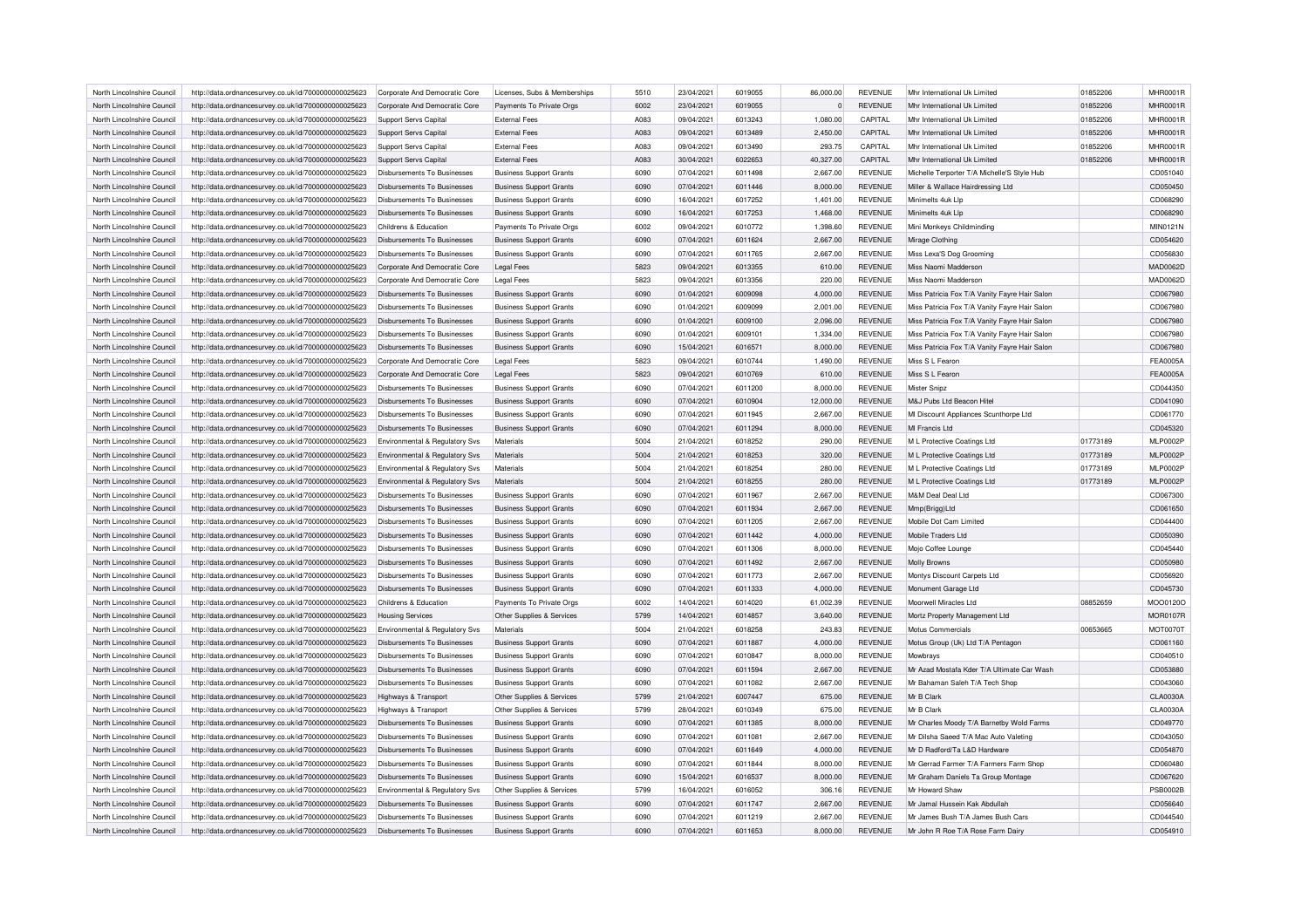| North Lincolnshire Council | http://data.ordnancesurvey.co.uk/id/7000000000025623 | Disbursements To Businesses        | <b>Business Support Grants</b> | 6090 | 07/04/2021 | 6011845 | 2,667.00  | <b>REVENUE</b> | Mr Ken Lewis Ta Rideright Motorcycle Training |          | CD060490        |
|----------------------------|------------------------------------------------------|------------------------------------|--------------------------------|------|------------|---------|-----------|----------------|-----------------------------------------------|----------|-----------------|
| North Lincolnshire Council | http://data.ordnancesurvey.co.uk/id/7000000000025623 | Corporate And Democratic Core      | Other Supplies & Services      | 5799 | 21/04/2021 | 6018298 | 752.70    | <b>REVENUE</b> | Mr Martin Walke                               |          | <b>WAL0113L</b> |
| North Lincolnshire Council | http://data.ordnancesurvey.co.uk/id/7000000000025623 | Disbursements To Businesses        | <b>Business Support Grants</b> | 6090 | 07/04/2021 | 6011888 | 8,000.00  | <b>REVENUE</b> | Mr Michael Hudson                             |          | CD061170        |
| North Lincolnshire Council | http://data.ordnancesurvey.co.uk/id/7000000000025623 | Disbursements To Businesses        | <b>Business Support Grants</b> | 6090 | 07/04/2021 | 6011846 | 4,000.00  | <b>REVENUE</b> | Mr Paul Mortimer T/A P And L Upholstery       |          | CD060500        |
| North Lincolnshire Council | http://data.ordnancesurvey.co.uk/id/7000000000025623 | Disbursements To Businesses        | <b>Business Support Grants</b> | 6090 | 07/04/2021 | 6011209 | 8,000.00  | <b>REVENUE</b> | Mr Peter Ward                                 |          | CD044440        |
| North Lincolnshire Council | http://data.ordnancesurvey.co.uk/id/7000000000025623 | <b>Disbursements To Businesses</b> | <b>Business Support Grants</b> | 6090 | 28/04/2021 | 6022534 | 467.00    | <b>REVENUE</b> | Mr Roger Bacon                                |          | CD068710        |
| North Lincolnshire Council | http://data.ordnancesurvey.co.uk/id/7000000000025623 | Disbursements To Businesses        | <b>Business Support Grants</b> | 6090 | 28/04/2021 | 6022535 | 2,001.00  | <b>REVENUE</b> | Mr Roger Bacon                                |          | CD068710        |
| North Lincolnshire Council | http://data.ordnancesurvey.co.uk/id/7000000000025623 | <b>Disbursements To Businesses</b> | <b>Business Support Grants</b> | 6090 | 28/04/2021 | 6022537 | 1,334.00  | <b>REVENUE</b> | Mr Roger Bacon                                |          | CD068710        |
| North Lincolnshire Council | http://data.ordnancesurvey.co.uk/id/7000000000025623 | Disbursements To Businesses        | <b>Business Support Grants</b> | 6090 | 28/04/2021 | 6022538 | 467.00    | <b>REVENUE</b> | Mr Roger Bacon                                |          | CD068710        |
| North Lincolnshire Council | http://data.ordnancesurvey.co.uk/id/7000000000025623 | <b>Disbursements To Businesses</b> | <b>Business Support Grants</b> | 6090 | 28/04/2021 | 6022539 | 8,000.00  | <b>REVENUE</b> | Mr Roger Bacon                                |          | CD068710        |
|                            |                                                      |                                    |                                |      |            | 6022540 |           |                |                                               |          | CD068710        |
| North Lincolnshire Council | http://data.ordnancesurvey.co.uk/id/7000000000025623 | Disbursements To Businesses        | <b>Business Support Grants</b> | 6090 | 28/04/2021 |         | 2,096.00  | <b>REVENUE</b> | Mr Roger Bacon                                |          |                 |
| North Lincolnshire Council | http://data.ordnancesurvey.co.uk/id/7000000000025623 | <b>Disbursements To Businesses</b> | <b>Business Support Grants</b> | 6090 | 28/04/2021 | 6022541 | 4,000.00  | <b>REVENUE</b> | Mr Roger Bacon                                |          | CD068710        |
| North Lincolnshire Council | http://data.ordnancesurvey.co.uk/id/7000000000025623 | Childrens & Education              | Payments To Private Orgs       | 6002 | 14/04/2021 | 6013995 | 2,872.80  | <b>REVENUE</b> | Mrs Alexandra Heighington                     |          | <b>HEI0036I</b> |
| North Lincolnshire Council | http://data.ordnancesurvey.co.uk/id/7000000000025623 | <b>Disbursements To Businesses</b> | <b>Business Support Grants</b> | 6090 | 07/04/2021 | 6010879 | 8,000.00  | <b>REVENUE</b> | Mrs Beryl Keane T/A Cafe Courtyard            |          | CD040840        |
| North Lincolnshire Council | http://data.ordnancesurvey.co.uk/id/7000000000025623 | Disbursements To Businesses        | <b>Business Support Grants</b> | 6090 | 07/04/2021 | 6011280 | 8,000.00  | <b>REVENUE</b> | Mrs Farhana Akther T/A Mint Lea               |          | CD045180        |
| North Lincolnshire Council | http://data.ordnancesurvey.co.uk/id/7000000000025623 | Childrens & Education              | Payments To Private Orgs       | 6002 | 14/04/2021 | 6014034 | 958.83    | <b>REVENUE</b> | Mrs G E Robinson                              |          | ROB0063B        |
| North Lincolnshire Council | http://data.ordnancesurvey.co.uk/id/7000000000025623 | Disbursements To Businesses        | <b>Business Support Grants</b> | 6090 | 15/04/2021 | 6016557 | 2,667.00  | <b>REVENUE</b> | Mr Shaun Chapman T/A Urban Campers            |          | CD067820        |
| North Lincolnshire Council | http://data.ordnancesurvey.co.uk/id/7000000000025623 | Disbursements To Businesses        | <b>Business Support Grants</b> | 6090 | 07/04/2021 | 6011479 | 8,000.00  | <b>REVENUE</b> | Mrs Susana Paiva T/A Caravela                 |          | CD050840        |
| North Lincolnshire Council | http://data.ordnancesurvey.co.uk/id/7000000000025623 | Disbursements To Businesses        | <b>Business Support Grants</b> | 6090 | 07/04/2021 | 6011634 | 2,667.00  | <b>REVENUE</b> | Mr Therm Ltd                                  |          | CD054720        |
| North Lincolnshire Council | http://data.ordnancesurvey.co.uk/id/7000000000025623 | Disbursements To Businesses        | <b>Business Support Grants</b> | 6090 | 07/04/2021 | 6011720 | 4.000.00  | <b>REVENUE</b> | Mr Tom Geddes T/A Total Autocare              |          | CD056250        |
| North Lincolnshire Council | http://data.ordnancesurvey.co.uk/id/7000000000025623 | Disbursements To Businesses        | <b>Business Support Grants</b> | 6090 | 07/04/2021 | 6011416 | 2,667.00  | <b>REVENUE</b> | Mr Wayne A Coulam                             |          | CD050090        |
| North Lincolnshire Council | http://data.ordnancesurvey.co.uk/id/7000000000025623 | Disbursements To Businesses        | <b>Business Support Grants</b> | 6090 | 07/04/2021 | 6010848 | 12,000.00 | <b>REVENUE</b> | Mulligans Sports Bar                          |          | CD040520        |
| North Lincolnshire Council | http://data.ordnancesurvey.co.uk/id/7000000000025623 | Childrens & Education              | <b>Equipment Purchase</b>      | 5001 | 28/04/2021 | 6021701 | 540.83    | <b>REVENUE</b> | Musicroom Lincoln                             | 01250515 | <b>MUS0152S</b> |
| North Lincolnshire Council | http://data.ordnancesurvey.co.uk/id/7000000000025623 | Disbursements To Businesses        | <b>Business Support Grants</b> | 6090 | 07/04/2021 | 6011163 | 8,000.00  | <b>REVENUE</b> | Nails 4 You 19 Ltd                            |          | CD043940        |
| North Lincolnshire Council | http://data.ordnancesurvey.co.uk/id/7000000000025623 | Childrens & Education              | Payments To Private Orgs       | 6002 | 14/04/2021 | 6014017 | 963.90    | <b>REVENUE</b> | Naomi Makings (Naomi'S Little Ducklings)      |          | <b>MAK0099k</b> |
| North Lincolnshire Council | http://data.ordnancesurvey.co.uk/id/7000000000025623 | <b>Disbursements To Businesses</b> | <b>Business Support Grants</b> | 6090 | 07/04/2021 | 6011549 | 12.000.00 | <b>REVENUE</b> | Naph Ltd - Nelthorpe Arms                     |          | CD053400        |
| North Lincolnshire Council | http://data.ordnancesurvey.co.uk/id/7000000000025623 | Childrens & Education              | Payments To Private Orgs       | 6002 | 14/04/2021 | 6014047 | 1,323.00  | <b>REVENUE</b> | Natalie Watson                                |          | WAT04301        |
| North Lincolnshire Council |                                                      | <b>Disbursements To Businesses</b> |                                | 6090 | 07/04/2021 | 6011250 | 2,667.00  | <b>REVENUE</b> | Nathaniel'S Jeweller & Goldsmith              |          | CD044870        |
|                            | http://data.ordnancesurvey.co.uk/id/7000000000025623 |                                    | <b>Business Support Grants</b> |      |            |         |           |                |                                               |          |                 |
| North Lincolnshire Council | http://data.ordnancesurvey.co.uk/id/7000000000025623 | Highways & Transport               | Materials                      | 5004 | 30/04/2021 | 6022838 | 214.42    | <b>REVENUE</b> | Nationwide Windscreen Services                | 5683242  | NAT0165T        |
| North Lincolnshire Council | http://data.ordnancesurvey.co.uk/id/7000000000025623 | <b>Disbursements To Businesses</b> | <b>Business Support Grants</b> | 6090 | 07/04/2021 | 6011210 | 2,667.00  | <b>REVENUE</b> | Natural Care                                  |          | CD044450        |
| North Lincolnshire Council | http://data.ordnancesurvey.co.uk/id/7000000000025623 | Adult Social Care                  | Payments To Private Orgs       | 6002 | 08/04/2021 | 6013394 | 3,660.00  | <b>REVENUE</b> | Navigo Extra Ltd                              |          | NAV0009\        |
| North Lincolnshire Council | http://data.ordnancesurvey.co.uk/id/7000000000025623 | Childrens & Education              | It Software-Maintenance        | 5053 | 21/04/2021 | 6017008 | 6.293.17  | <b>REVENUE</b> | N C E R Cic                                   |          | <b>NCE0002E</b> |
| North Lincolnshire Council | http://data.ordnancesurvey.co.uk/id/7000000000025623 | Childrens & Education              | <b>Examination Fees</b>        | 5730 | 16/04/2021 | 6016669 | 1,242.00  | <b>REVENUE</b> | Ncfe                                          | 2896700  | NCF0002F        |
| North Lincolnshire Council | http://data.ordnancesurvey.co.uk/id/7000000000025623 | Corporate And Democratic Core      | <b>Legal Fees</b>              | 5823 | 09/04/2021 | 6013256 | 570.00    | <b>REVENUE</b> | Neelam Mall                                   |          | <b>MAL0099L</b> |
| North Lincolnshire Council | http://data.ordnancesurvey.co.uk/id/7000000000025623 | Corporate And Democratic Core      | <b>Legal Fees</b>              | 5823 | 09/04/2021 | 6013260 | 619.17    | <b>REVENUE</b> | Neelam Mall                                   |          | <b>MAL0099L</b> |
| North Lincolnshire Council | http://data.ordnancesurvey.co.uk/id/7000000000025623 | <b>Disbursements To Businesses</b> | <b>Business Support Grants</b> | 6090 | 07/04/2021 | 6011511 | 2,667.00  | <b>REVENUE</b> | Neil Murray Motors                            |          | CD051170        |
| North Lincolnshire Council | http://data.ordnancesurvey.co.uk/id/7000000000025623 | Childrens & Education              | <b>Client Related Costs</b>    | 5534 | 14/04/2021 | 6013935 | 1,137.51  | <b>REVENUE</b> | N E Lincolnshire Women'S Aid                  |          | <b>WOM0055M</b> |
| North Lincolnshire Council | http://data.ordnancesurvey.co.uk/id/7000000000025623 | Childrens & Education              | <b>Client Related Costs</b>    | 5534 | 14/04/2021 | 6013936 | 1,516.68  | <b>REVENUE</b> | N E Lincolnshire Women'S Aid                  |          | <b>WOM0055M</b> |
| North Lincolnshire Council | http://data.ordnancesurvey.co.uk/id/7000000000025623 | Disbursements To Businesses        | <b>Business Support Grants</b> | 6090 | 07/04/2021 | 6011007 | 2,667.00  | <b>REVENUE</b> | Netbids Auction Ltd                           |          | CD042220        |
| North Lincolnshire Council | http://data.ordnancesurvey.co.uk/id/7000000000025623 | <b>Disbursements To Businesses</b> | <b>Business Support Grants</b> | 6090 | 07/04/2021 | 6011808 | 8,000.00  | <b>REVENUE</b> | Nethercop Fish Farm                           |          | CD057470        |
| North Lincolnshire Council | http://data.ordnancesurvey.co.uk/id/7000000000025623 | Childrens & Education              | Equipment Purchase             | 5001 | 14/04/2021 | 6014683 | 14,595.20 | REVENUE        | Nettl Of Scunthorpe                           | 4614225  | PRI0235I        |
| North Lincolnshire Council | http://data.ordnancesurvey.co.uk/id/7000000000025623 | Disbursements To Businesses        | <b>Business Support Grants</b> | 6090 | 07/04/2021 | 6011630 | 8,000.00  | REVENUE        | Never Forget Tattoo Co                        |          | CD054680        |
| North Lincolnshire Council | http://data.ordnancesurvey.co.uk/id/7000000000025623 | Disbursements To Businesses        | <b>Business Support Grants</b> | 6090 | 07/04/2021 | 6010957 | 8,000.00  | <b>REVENUE</b> | New Ashdown Club                              |          | CD041670        |
| North Lincolnshire Council | http://data.ordnancesurvey.co.uk/id/7000000000025623 | <b>Disbursements To Businesses</b> | <b>Business Support Grants</b> | 6090 | 07/04/2021 | 6011809 | 8,000.00  | <b>REVENUE</b> | New Beginnings                                |          | CD057480        |
| North Lincolnshire Council | http://data.ordnancesurvey.co.uk/id/7000000000025623 | Other Expenditure & Income         | Payments To Private Orgs       | 6002 | 09/04/2021 | 6013395 | 17,902.56 | REVENUE        | New Concept Care & Nursing Ltd                | 3892391  | <b>NEW0146W</b> |
| North Lincolnshire Council | http://data.ordnancesurvey.co.uk/id/7000000000025623 | <b>Disbursements To Businesses</b> | <b>Business Support Grants</b> | 6090 | 16/04/2021 | 6017256 | 1,401.00  | <b>REVENUE</b> | Newdowns Boarding Kennels And Cattery         |          | CD068310        |
| North Lincolnshire Council |                                                      |                                    |                                |      |            | 6017257 |           |                |                                               |          |                 |
|                            | http://data.ordnancesurvey.co.uk/id/7000000000025623 | <b>Disbursements To Businesses</b> | <b>Business Support Grants</b> | 6090 | 16/04/2021 |         | 1,468.00  | <b>REVENUE</b> | Newdowns Boarding Kennels And Cattery         |          | CD068310        |
| North Lincolnshire Council | http://data.ordnancesurvey.co.uk/id/7000000000025623 | Disbursements To Businesses        | <b>Business Support Grants</b> | 6090 | 06/04/2021 | 6010254 | 9,000.00  | REVENUE        | New Look                                      |          | CD068100        |
| North Lincolnshire Council | http://data.ordnancesurvey.co.uk/id/7000000000025623 | <b>Disbursements To Businesses</b> | <b>Business Support Grants</b> | 6090 | 06/04/2021 | 6010255 | 3,000.00  | <b>REVENUE</b> | New Look                                      |          | CD068100        |
| North Lincolnshire Council | http://data.ordnancesurvey.co.uk/id/7000000000025623 | <b>Disbursements To Businesses</b> | <b>Business Support Grants</b> | 6090 | 06/04/2021 | 6010256 | 4,500.00  | <b>REVENUE</b> | New Look                                      |          | CD068100        |
| North Lincolnshire Council | http://data.ordnancesurvey.co.uk/id/7000000000025623 | Disbursements To Businesses        | <b>Business Support Grants</b> | 6090 | 06/04/2021 | 6010257 | 4,714.00  | REVENUE        | New Look                                      |          | CD068100        |
| North Lincolnshire Council | http://data.ordnancesurvey.co.uk/id/7000000000025623 | Disbursements To Businesses        | <b>Business Support Grants</b> | 6090 | 15/04/2021 | 6016583 | 6,000.00  | <b>REVENUE</b> | New Look                                      |          | CD068100        |
| North Lincolnshire Council | http://data.ordnancesurvey.co.uk/id/7000000000025623 | <b>Disbursements To Businesses</b> | <b>Business Support Grants</b> | 6090 | 07/04/2021 | 6011266 | 8,000.00  | <b>REVENUE</b> | Newlook Hairdressers                          |          | CD045040        |
| North Lincolnshire Council | http://data.ordnancesurvey.co.uk/id/7000000000025623 | Culture & Related Services         | Books (Libraries+Schools Only) | 5005 | 21/04/2021 | 6018348 | 5,560.00  | <b>REVENUE</b> | News Bank                                     |          | <b>NEW0132W</b> |
| North Lincolnshire Council | http://data.ordnancesurvey.co.uk/id/7000000000025623 | Disbursements To Businesses        | <b>Business Support Grants</b> | 6090 | 07/04/2021 | 6011169 | 2.667.00  | <b>REVENUE</b> | Newstead Events Limited                       |          | CD044000        |
| North Lincolnshire Council | http://data.ordnancesurvey.co.uk/id/7000000000025623 | Disbursements To Businesses        | <b>Business Support Grants</b> | 6090 | 07/04/2021 | 6011313 | 2.667.00  | <b>REVENUE</b> | Newton Printing Services                      |          | CD045520        |
|                            |                                                      |                                    |                                |      |            |         |           |                |                                               |          |                 |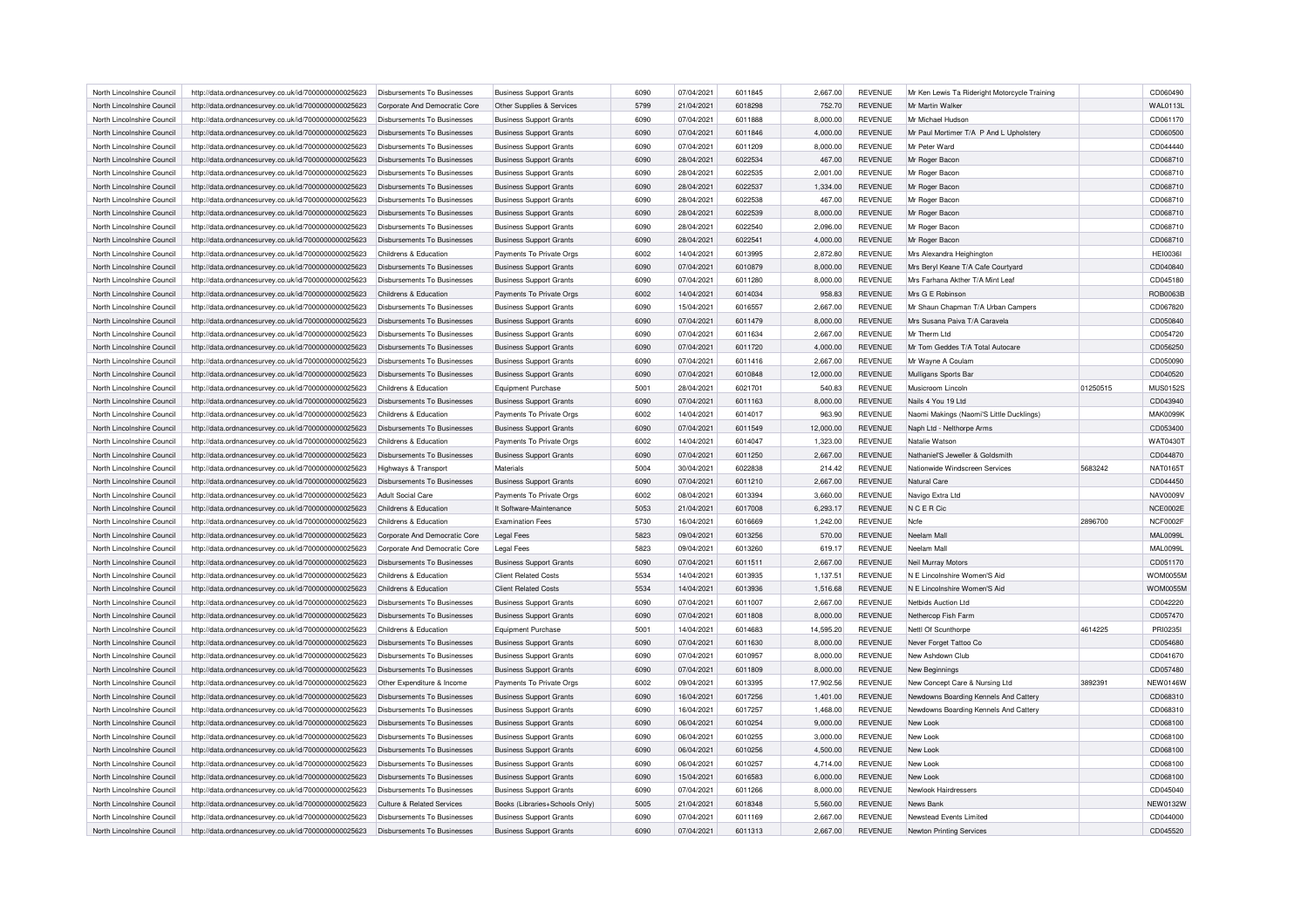| North Lincolnshire Council                               | http://data.ordnancesurvey.co.uk/id/7000000000025623                                                         | Adult Social Care                          | Cleaning Costs/ Materials                                      | 3301         | 28/04/2021               | 6019834            | 389.21               | <b>REVENUE</b>                   | Nexon Group                                                                        | 8560885 | GRE0002E                    |
|----------------------------------------------------------|--------------------------------------------------------------------------------------------------------------|--------------------------------------------|----------------------------------------------------------------|--------------|--------------------------|--------------------|----------------------|----------------------------------|------------------------------------------------------------------------------------|---------|-----------------------------|
| North Lincolnshire Council                               | http://data.ordnancesurvey.co.uk/id/7000000000025623                                                         | Adult Social Care                          | Cleaning Costs/ Materials                                      | 3301         | 30/04/2021               | 6022979            | 760.41               | <b>REVENUE</b>                   | Nexon Group                                                                        | 8560885 | GRE0002E                    |
| North Lincolnshire Council                               | http://data.ordnancesurvey.co.uk/id/7000000000025623                                                         | Disbursements To Businesses                | <b>Business Support Grants</b>                                 | 6090         | 07/04/2021               | 6011347            | 8.000.00             | <b>REVENUE</b>                   | Nexus Tattoo                                                                       |         | CD045870                    |
| North Lincolnshire Council                               | http://data.ordnancesurvey.co.uk/id/7000000000025623                                                         | <b>Disbursements To Businesses</b>         | <b>Business Support Grants</b>                                 | 6090         | 07/04/2021               | 6011484            | 2,667.00             | <b>REVENUE</b>                   | <b>Ngp Services</b>                                                                |         | CD050890                    |
| North Lincolnshire Council                               | http://data.ordnancesurvey.co.uk/id/7000000000025623                                                         | Disbursements To Businesses                | <b>Business Support Grants</b>                                 | 6090         | 15/04/2021               | 6016218            | 2,667.00             | <b>REVENUE</b>                   | Nick Blackburr                                                                     |         | CD067940                    |
| North Lincolnshire Council                               | http://data.ordnancesurvey.co.uk/id/7000000000025623                                                         | Disbursements To Businesses                | <b>Business Support Grants</b>                                 | 6090         | 15/04/2021               | 6016219            | $-1,334.00$          | <b>REVENUE</b>                   | Nick Blackburn                                                                     |         | CD067940                    |
| North Lincolnshire Council                               | http://data.ordnancesurvey.co.uk/id/7000000000025623                                                         | Childrens & Education                      | Payments To Private Orgs                                       | 6002         | 08/04/2021               | 6013430            | $-334.53$            | <b>REVENUE</b>                   | Nicola Pickett                                                                     |         | PIC0104C                    |
| North Lincolnshire Council                               | http://data.ordnancesurvey.co.uk/id/7000000000025623                                                         | Childrens & Education                      | <b>Advertising &amp; Publicity</b>                             | 5610         | 07/04/2021               | 6010522            | $-35.00$             | <b>REVENUE</b>                   | NIc-Adult Community Learning Imprest                                               |         | <b>NOR0285R</b>             |
| North Lincolnshire Council                               | http://data.ordnancesurvey.co.uk/id/7000000000025623                                                         | Childrens & Education                      | <b>Bank Charges</b>                                            | 5821         | 07/04/2021               | 6010522            | 2.13                 | <b>REVENUE</b>                   | NIc-Adult Community Learning Imprest                                               |         | NOR0285R                    |
| North Lincolnshire Council                               | http://data.ordnancesurvey.co.uk/id/7000000000025623                                                         | Childrens & Education                      | Cleaning Costs/ Materials                                      | 3301         | 07/04/2021               | 6010522            | 38.06                | <b>REVENUE</b>                   | NIc-Adult Community Learning Imprest                                               |         | <b>NOR0285F</b>             |
| North Lincolnshire Council                               | http://data.ordnancesurvey.co.uk/id/7000000000025623                                                         | Childrens & Education                      | Gen Office Exp (Incl Postage)                                  | 5603         | 07/04/2021               | 6010522            | 240.72               | <b>REVENUE</b>                   | NIc-Adult Community Learning Imprest                                               |         | <b>NOR0285R</b>             |
| North Lincolnshire Council                               | http://data.ordnancesurvey.co.uk/id/7000000000025623                                                         | Childrens & Education                      | Materials                                                      | 5004         | 07/04/2021               | 6010522            | 380.34               | <b>REVENUE</b>                   | NIc-Adult Community Learning Imprest                                               |         | NOR0285R                    |
| North Lincolnshire Council                               | http://data.ordnancesurvey.co.uk/id/7000000000025623                                                         | Childrens & Education                      | Other Supplies & Services                                      | 5799         | 07/04/2021               | 6010522            | 65.21                | <b>REVENUE</b>                   | Nic-Adult Community Learning Imprest                                               |         | <b>NOR0285R</b>             |
| North Lincolnshire Council                               | http://data.ordnancesurvey.co.uk/id/7000000000025623                                                         | Childrens & Education                      | Rail & Other Fares                                             | 4121         | 07/04/2021               | 6010522            | 91.50                | <b>REVENUE</b>                   | NIc-Adult Community Learning Imprest                                               |         | <b>NOR0285R</b>             |
| North Lincolnshire Council                               | http://data.ordnancesurvey.co.uk/id/7000000000025623                                                         | Childrens & Education                      | Repair & Maintenance Costs                                     | 3000         | 07/04/2021               | 6010522            | 3.33                 | <b>REVENUE</b>                   | Nic-Adult Community Learning Imprest                                               |         | <b>NOR0285R</b>             |
| North Lincolnshire Council                               | http://data.ordnancesurvey.co.uk/id/7000000000025623                                                         | <b>Adult Social Care</b>                   | <b>Client Transport Costs</b>                                  | 6092         | 01/04/2021               | 6009184            | 47.10                | <b>REVENUE</b>                   | NIc-Case Management & Cic Imprest                                                  |         | <b>NOR0235R</b>             |
| North Lincolnshire Council                               | http://data.ordnancesurvey.co.uk/id/7000000000025623                                                         | Childrens & Education                      | <b>Bank Charges</b>                                            | 5821         | 01/04/2021               | 6009184            | 15.74                | <b>REVENUE</b>                   | NIc-Case Management & Cic Imprest                                                  |         | <b>NOR0235R</b>             |
| North Lincolnshire Council                               | http://data.ordnancesurvey.co.uk/id/7000000000025623                                                         | Childrens & Education                      | <b>Client Related Costs</b>                                    | 5534         | 01/04/2021               | 6009184            | 963.63               | <b>REVENUE</b>                   | NIc-Case Management & Cic Imprest                                                  |         | NOR0235R                    |
|                                                          |                                                                                                              |                                            |                                                                |              |                          |                    |                      |                                  |                                                                                    |         |                             |
| North Lincolnshire Council<br>North Lincolnshire Council | http://data.ordnancesurvey.co.uk/id/7000000000025623<br>http://data.ordnancesurvey.co.uk/id/7000000000025623 | Childrens & Education<br>Adult Social Care | <b>Client Transport Costs</b><br><b>Client Transport Costs</b> | 6092<br>6092 | 01/04/2021<br>21/04/2021 | 6009184<br>6018369 | 33.05<br>62.90       | <b>REVENUE</b><br><b>REVENUE</b> | NIc-Case Management & Cic Imprest<br>Nic-Children And Community Resilience Imprest |         | NOR0235R<br><b>NOR2007R</b> |
|                                                          |                                                                                                              |                                            |                                                                | 5534         |                          |                    |                      |                                  |                                                                                    |         |                             |
| North Lincolnshire Council                               | http://data.ordnancesurvey.co.uk/id/7000000000025623                                                         | Childrens & Education                      | <b>Client Related Costs</b>                                    |              | 01/04/2021               | 6009183            | 474.45               | <b>REVENUE</b>                   | NIc-Children And Community Resilience Imprest                                      |         | <b>NOR2007R</b>             |
| North Lincolnshire Council                               | http://data.ordnancesurvey.co.uk/id/7000000000025623                                                         | Childrens & Education                      | <b>Client Related Costs</b>                                    | 5534         | 21/04/2021               | 6018369            | 2,530.15             | <b>REVENUE</b>                   | NIc-Children And Community Resilience Imprest                                      |         | <b>NOR2007R</b>             |
| North Lincolnshire Council                               | http://data.ordnancesurvey.co.uk/id/7000000000025623                                                         | Childrens & Education                      | <b>Client Transport Costs</b>                                  | 6092         | 01/04/2021               | 6009183            | 25.55                | <b>REVENUE</b>                   | Nic-Children And Community Resilience Imprest                                      |         | <b>NOR2007R</b>             |
| North Lincolnshire Council                               | http://data.ordnancesurvey.co.uk/id/7000000000025623                                                         | Childrens & Education                      | <b>Client Transport Costs</b>                                  | 6092         | 21/04/2021               | 6018369            | 24.00                | <b>REVENUE</b>                   | NIc-Children And Community Resilience Imprest                                      |         | <b>NOR2007R</b>             |
| North Lincolnshire Council                               | http://data.ordnancesurvey.co.uk/id/7000000000025623                                                         | Adult Social Care                          | <b>Client Related Costs</b>                                    | 5534         | 14/04/2021               | 6014750            | 20.00                | <b>REVENUE</b>                   | NIc-Csh Central Admin Imprest Cash                                                 |         | NOR0933R                    |
| North Lincolnshire Council                               | http://data.ordnancesurvey.co.uk/id/7000000000025623                                                         | Adult Social Care                          | Gen Office Exp (Incl Postage)                                  | 5603         | 14/04/2021               | 6014750            | 6.00                 | <b>REVENUE</b>                   | Nic-Csh Central Admin Imprest Cash                                                 |         | <b>NOR0933R</b>             |
| North Lincolnshire Council                               | http://data.ordnancesurvey.co.uk/id/7000000000025623                                                         | Adult Social Care                          | Other Supplies & Services                                      | 5799         | 14/04/2021               | 6014750            | 16.13                | <b>REVENUE</b>                   | NIc-Csh Central Admin Imprest Cash                                                 |         | NOR0933R                    |
| North Lincolnshire Council                               | http://data.ordnancesurvey.co.uk/id/7000000000025623                                                         | Childrens & Education                      | <b>Client Related Costs</b>                                    | 5534         | 14/04/2021               | 6014750            | 191.87               | <b>REVENUE</b>                   | NIc-Csh Central Admin Imprest Cash                                                 |         | NOR0933R                    |
| North Lincolnshire Council                               | http://data.ordnancesurvey.co.uk/id/7000000000025623                                                         | Childrens & Education                      | Equipment Purchase                                             | 5001         | 14/04/2021               | 6014750            | 93.15                | <b>REVENUE</b>                   | Nic-Csh Central Admin Imprest Cash                                                 |         | <b>NOR0933R</b>             |
| North Lincolnshire Council                               | http://data.ordnancesurvey.co.uk/id/7000000000025623                                                         | Childrens & Education                      | <b>Equipment Purchase</b>                                      | 5001         | 14/04/2021               | 6014750            | 75.00                | <b>REVENUE</b>                   | NIc-Csh Central Admin Imprest Cash                                                 |         | NOR0933R                    |
| North Lincolnshire Council                               | http://data.ordnancesurvey.co.uk/id/7000000000025623                                                         | Childrens & Education                      | Materials                                                      | 5004         | 14/04/2021               | 6014750            | $-44.37$             | <b>REVENUE</b>                   | NIc-Csh Central Admin Imprest Cash                                                 |         | NOR0933R                    |
| North Lincolnshire Council                               | http://data.ordnancesurvey.co.uk/id/7000000000025623                                                         | Childrens & Education                      | Provisions                                                     | 5201         | 14/04/2021               | 6014750            | 115.82               | <b>REVENUE</b>                   | Nic-Csh Central Admin Imprest Cash                                                 |         | <b>NOR0933R</b>             |
| North Lincolnshire Council                               | http://data.ordnancesurvey.co.uk/id/7000000000025623                                                         | Childrens & Education                      | Provisions                                                     | 5201         | 14/04/2021               | 6014750            | 146.83               | <b>REVENUE</b>                   | NIc-Csh Central Admin Imprest Cash                                                 |         | NOR0933R                    |
| North Lincolnshire Council                               | http://data.ordnancesurvey.co.uk/id/7000000000025623                                                         | Corporate And Democratic Core              | Other Supplies & Services                                      | 5799         | 14/04/2021               | 6014750            | 4.22                 | <b>REVENUE</b>                   | NIc-Csh Central Admin Imprest Cash                                                 |         | NOR0933R                    |
| North Lincolnshire Council                               | http://data.ordnancesurvey.co.uk/id/7000000000025623                                                         | Corporate And Democratic Core              | Rail & Other Fares                                             | 4121         | 14/04/2021               | 6014750            | 32.10                | <b>REVENUE</b>                   | NIc-Csh Central Admin Imprest Cash                                                 |         | NOR0933R                    |
| North Lincolnshire Council                               | http://data.ordnancesurvey.co.uk/id/7000000000025623                                                         | <b>Culture &amp; Related Services</b>      | <b>Equipment Purchase</b>                                      | 5001         | 14/04/2021               | 6014750            | 109.30               | <b>REVENUE</b>                   | NIc-Csh Central Admin Imprest Cash                                                 |         | NOR0933R                    |
| North Lincolnshire Council                               | http://data.ordnancesurvey.co.uk/id/7000000000025623                                                         | <b>Culture &amp; Related Services</b>      | Other Supplies & Services                                      | 5799         | 14/04/2021               | 6014750            | 60.84                | REVENUE                          | NIc-Csh Central Admin Imprest Cash                                                 |         | NOR0933R                    |
| North Lincolnshire Council                               | http://data.ordnancesurvey.co.uk/id/7000000000025623                                                         | Fin&Inv I&F                                | <b>Equipment Purchase</b>                                      | 5001         | 14/04/2021               | 6014750            | 42.09                | <b>REVENUE</b>                   | NIc-Csh Central Admin Imprest Cash                                                 |         | <b>NOR0933R</b>             |
| North Lincolnshire Council                               | http://data.ordnancesurvey.co.uk/id/7000000000025623                                                         | Highways & Transport                       | <b>Equipment Purchase</b>                                      | 5001         | 14/04/2021               | 6014750            | 3.00                 | <b>REVENUE</b>                   | Nic-Csh Central Admin Imprest Cash                                                 |         | NOR0933R                    |
| North Lincolnshire Council                               | http://data.ordnancesurvey.co.uk/id/7000000000025623                                                         | <b>Planning Services</b>                   | <b>Equipment Purchase</b>                                      | 5001         | 14/04/2021               | 6014750            | 87.64                | <b>REVENUE</b>                   | Nic-Csh Central Admin Imprest Cash                                                 |         | NOR0933R                    |
| North Lincolnshire Council                               | http://data.ordnancesurvey.co.uk/id/7000000000025623                                                         | Childrens & Education                      | <b>Client Related Costs</b>                                    | 5534         | 30/04/2021               | 6022953            | 386.10               | <b>REVENUE</b>                   | NIc- Kingfisher Lodge Card Account                                                 |         | <b>NOR0935R</b>             |
| North Lincolnshire Council                               | http://data.ordnancesurvey.co.uk/id/7000000000025623                                                         | Childrens & Education                      | Provisions                                                     | 5201         | 30/04/2021               | 6022953            | 539.26               | REVENUE                          | NIc- Kingfisher Lodge Card Account                                                 |         | NOR0935R                    |
| North Lincolnshire Council                               | http://data.ordnancesurvey.co.uk/id/7000000000025623                                                         | Adult Social Care                          | Payments To Private Orgs                                       | 6002         | 09/04/2021               | 6013396            | 13,140.00            | REVENUE                          | NI Group Limited                                                                   |         | <b>NLG0003G</b>             |
| North Lincolnshire Council                               | http://data.ordnancesurvey.co.uk/id/7000000000025623                                                         | Adult Social Care                          | Payments To Private Orgs                                       | 6002         | 14/04/2021               | 6014868            | 330.00               | <b>REVENUE</b>                   | NI Group Limited                                                                   |         | <b>NLG0003G</b>             |
| North Lincolnshire Council                               | http://data.ordnancesurvey.co.uk/id/7000000000025623                                                         | <b>Adult Social Care</b>                   | Payments To Private Orgs                                       | 6002         | 14/04/2021               | 6014869            | 330.00               | <b>REVENUE</b>                   | NI Group Limited                                                                   |         | <b>NLG0003G</b>             |
| North Lincolnshire Council                               | http://data.ordnancesurvey.co.uk/id/7000000000025623                                                         | Adult Social Care                          | Payments To Private Orgs                                       | 6002         | 14/04/2021               | 6014870            | 270.00               | <b>REVENUE</b>                   | NI Group Limited                                                                   |         | <b>NLG0003G</b>             |
| North Lincolnshire Council                               | http://data.ordnancesurvey.co.uk/id/7000000000025623                                                         | Adult Social Care                          | Payments To Private Orgs                                       | 6002         | 14/04/2021               | 6014871            | 553.50               | <b>REVENUE</b>                   | NI Group Limited                                                                   |         | <b>NLG0003G</b>             |
| North Lincolnshire Council                               | http://data.ordnancesurvey.co.uk/id/7000000000025623                                                         | Adult Social Care                          | Payments To Private Orgs                                       | 6002         | 14/04/2021               | 6014872            | 276.75               | <b>REVENUE</b>                   | NI Group Limited                                                                   |         | <b>NLG0003G</b>             |
| North Lincolnshire Council                               | http://data.ordnancesurvey.co.uk/id/7000000000025623                                                         | Adult Social Care                          | Payments To Private Orgs                                       | 6002         | 21/04/2021               | 6018073            | 276.75               | REVENUE                          | NI Group Limited                                                                   |         | <b>NLG0003G</b>             |
| North Lincolnshire Council                               | http://data.ordnancesurvey.co.uk/id/7000000000025623                                                         | Adult Social Care                          | <b>Bank Charges</b>                                            | 5821         | 21/04/2021               | 6018057            | 3.10                 | <b>REVENUE</b>                   | N Lincs Council-The Cygnets                                                        |         | <b>NOR0058R</b>             |
| North Lincolnshire Council                               | http://data.ordnancesurvey.co.uk/id/7000000000025623                                                         | Adult Social Care                          | <b>Client Related Costs</b>                                    | 5534         | 21/04/2021               | 6018057            | 54.98                | <b>REVENUE</b>                   | N Lincs Council-The Cygnets                                                        |         | NOR0058R                    |
| North Lincolnshire Council                               | http://data.ordnancesurvey.co.uk/id/7000000000025623                                                         | Adult Social Care                          | Gen Office Exp (Incl Postage)                                  | 5603         | 21/04/2021               | 6018057            | 10.03                | <b>REVENUE</b>                   | N Lincs Council-The Cygnets                                                        |         | <b>NOR0058R</b>             |
| North Lincolnshire Council                               | http://data.ordnancesurvey.co.uk/id/7000000000025623                                                         | Adult Social Care                          | Provisions                                                     | 5201         | 21/04/2021               | 6018057            | 714.58               | <b>REVENUE</b>                   | N Lincs Council-The Cygnets                                                        |         | <b>NOR0058R</b>             |
| North Lincolnshire Council                               |                                                                                                              | Disbursements To Businesses                |                                                                | 6090         | 15/04/2021               | 6016563            |                      | <b>REVENUE</b>                   |                                                                                    |         | CD067880                    |
| North Lincolnshire Council                               | http://data.ordnancesurvey.co.uk/id/7000000000025623                                                         | Disbursements To Businesses                | <b>Business Support Grants</b>                                 | 6090         | 07/04/2021               | 6011847            | 8,000.00<br>2.667.00 | <b>REVENUE</b>                   | NIt Training Services Ltd<br>No12 Chocolatie                                       |         | CD060510                    |
|                                                          | http://data.ordnancesurvey.co.uk/id/7000000000025623                                                         |                                            | <b>Business Support Grants</b>                                 |              |                          |                    |                      |                                  |                                                                                    |         | CD050580                    |
| North Lincolnshire Council                               | http://data.ordnancesurvey.co.uk/id/7000000000025623                                                         | Disbursements To Businesses                | <b>Business Support Grants</b>                                 | 6090         | 07/04/2021               | 6011458            | 2.667.00             | <b>REVENUE</b>                   | No.1 Diamond Fashion                                                               |         |                             |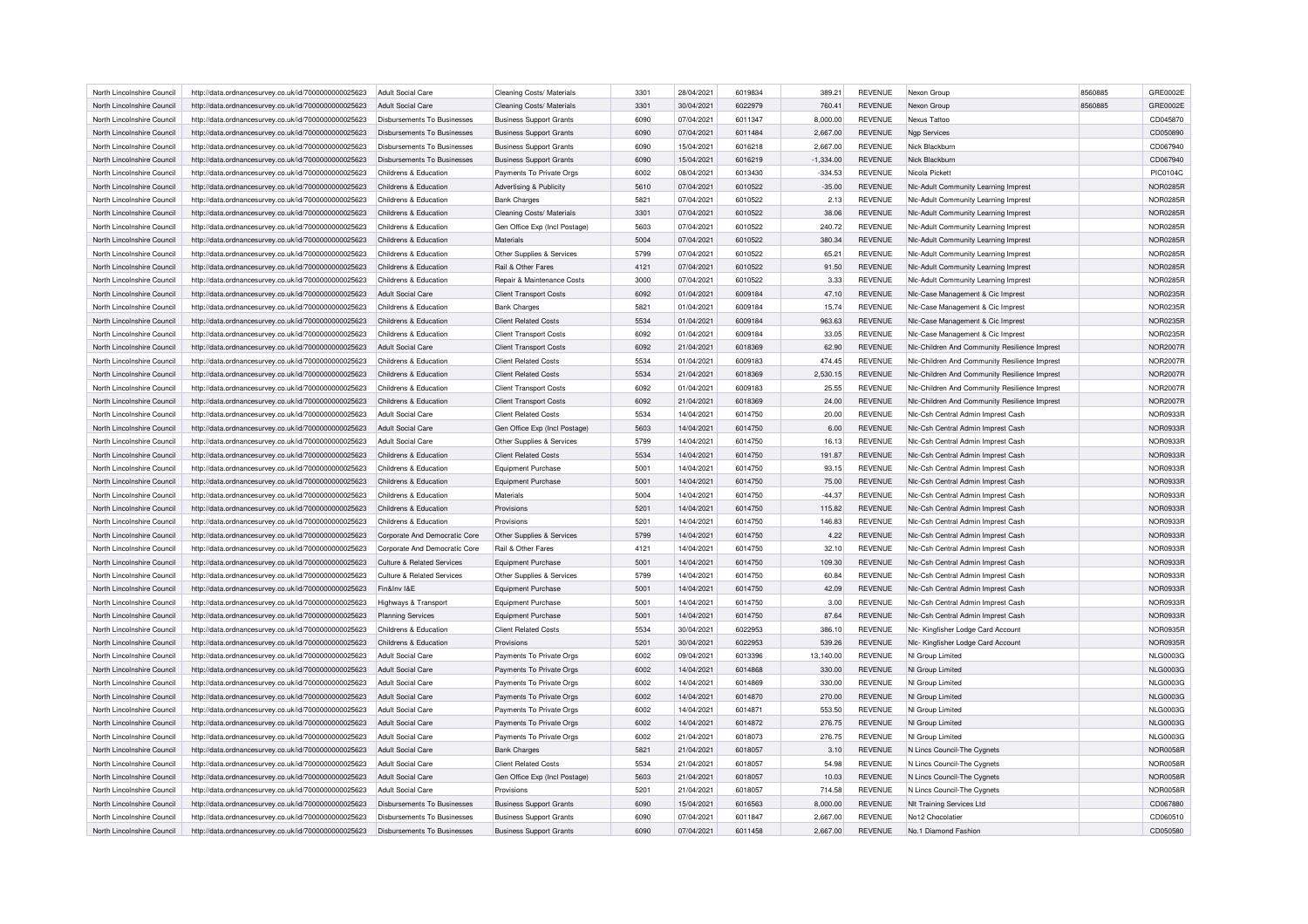| North Lincolnshire Council | http://data.ordnancesurvey.co.uk/id/7000000000025623 | Disbursements To Businesses           | <b>Business Support Grants</b>                | 6090 | 07/04/2021 | 6011164 | 8,000.00       | <b>REVENUE</b> | No.42 Hair And Beauty Ltd                   |          | CD043950        |
|----------------------------|------------------------------------------------------|---------------------------------------|-----------------------------------------------|------|------------|---------|----------------|----------------|---------------------------------------------|----------|-----------------|
| North Lincolnshire Council | http://data.ordnancesurvey.co.uk/id/7000000000025623 | Disbursements To Businesses           | <b>Business Support Grants</b>                | 6090 | 07/04/2021 | 6011719 | 8,000.00       | <b>REVENUE</b> | Noir Studio Limited                         |          | CD056240        |
| North Lincolnshire Council | http://data.ordnancesurvey.co.uk/id/7000000000025623 | Corporate And Democratic Core         | Other Supplies & Services                     | 5799 | 28/04/2021 | 6018299 | 702.50         | <b>REVENUE</b> | Noreen Wilkinson                            |          | WIL0530L        |
| North Lincolnshire Council | http://data.ordnancesurvey.co.uk/id/7000000000025623 | Childrens & Education                 | <b>Client Related Costs</b>                   | 5534 | 28/04/2021 | 6021348 | 2,700.00       | <b>REVENUE</b> | Normanby Hotel                              |          | <b>NOR0478F</b> |
| North Lincolnshire Council | http://data.ordnancesurvey.co.uk/id/7000000000025623 | <b>Housing Services</b>               | Other Supplies & Services                     | 5799 | 14/04/2021 | 6014991 | 3,954.00       | <b>REVENUE</b> | Normanby Hotel                              |          | <b>NOR0478R</b> |
| North Lincolnshire Council | http://data.ordnancesurvey.co.uk/id/7000000000025623 | <b>Housing Services</b>               | Other Supplies & Services                     | 5799 | 21/04/2021 | 6018314 | 3,928.00       | <b>REVENUE</b> | Normanby Hotel                              |          | <b>NOR0478R</b> |
| North Lincolnshire Council | http://data.ordnancesurvey.co.uk/id/7000000000025623 | <b>Housing Services</b>               | Other Supplies & Services                     | 5799 | 21/04/2021 | 6018345 | 4,232.00       | <b>REVENUE</b> | Normanby Hotel                              |          | <b>NOR0478F</b> |
| North Lincolnshire Council | http://data.ordnancesurvey.co.uk/id/7000000000025623 | <b>Housing Services</b>               | Other Supplies & Services                     | 5799 | 30/04/2021 | 6021376 | 3,526.00       | <b>REVENUE</b> | Normanby Hotel                              |          | <b>NOR0478R</b> |
| North Lincolnshire Council | http://data.ordnancesurvey.co.uk/id/7000000000025623 | Disbursements To Businesses           | <b>Business Support Grants</b>                | 6090 | 07/04/2021 | 6011615 | 8,000.00       | <b>REVENUE</b> | Normanby Park Riding School                 |          | CD054530        |
| North Lincolnshire Council | http://data.ordnancesurvey.co.uk/id/7000000000025623 | Disbursements To Businesses           | <b>Business Support Grants</b>                | 6090 | 07/04/2021 | 6010896 | 8,000.00       | <b>REVENUE</b> | Normanby Park Sport And Activity Club       |          | CD041010        |
| North Lincolnshire Council | http://data.ordnancesurvey.co.uk/id/7000000000025623 | <b>Adult Social Care</b>              | Payments To Health Providers                  | 6019 | 28/04/2021 | 6019059 | 2,096.84       | <b>REVENUE</b> | North East Lincolnshire Counci              |          | NOR0101R        |
| North Lincolnshire Council | http://data.ordnancesurvey.co.uk/id/7000000000025623 | Corporate And Democratic Core         | Other Supplies & Services                     | 5799 | 23/04/2021 | 6019003 | 8,434.00       | <b>REVENUE</b> | North East Lincolnshire Council             |          | <b>NOR0269R</b> |
| North Lincolnshire Council | http://data.ordnancesurvey.co.uk/id/7000000000025623 | Corporate And Democratic Core         | Payments To Other La'S                        | 6003 | 14/04/2021 | 6014864 | 53,500.00      | <b>REVENUE</b> | North East Lincolnshire Counci              |          | NOR0269F        |
| North Lincolnshire Council | http://data.ordnancesurvey.co.uk/id/7000000000025623 | Highways & Transport                  | Other Vehicle Costs                           | 4005 | 21/04/2021 | 6018259 | 1,744.00       | <b>REVENUE</b> | North East Lincolnshire Council             |          | <b>NOR0269R</b> |
|                            |                                                      |                                       |                                               | 6003 |            | 6014864 |                |                |                                             |          |                 |
| North Lincolnshire Council | http://data.ordnancesurvey.co.uk/id/7000000000025623 | Public Health                         | Payments To Other La'S                        |      | 14/04/2021 |         | 10,585.00      | <b>REVENUE</b> | North East Lincolnshire Council             |          | NOR0269F        |
| North Lincolnshire Council | http://data.ordnancesurvey.co.uk/id/7000000000025623 | <b>Disbursements To Businesses</b>    | <b>Business Support Grants</b>                | 6090 | 07/04/2021 | 6011507 | 2,667.00       | <b>REVENUE</b> | Northern Vintage Ltd                        |          | CD051130        |
| North Lincolnshire Council | http://data.ordnancesurvey.co.uk/id/7000000000025623 | Disbursements To Businesses           | <b>Business Support Grants</b>                | 6090 | 07/04/2021 | 6011181 | 2,667.00       | <b>REVENUE</b> | North Lincolnshire Caravans & Motorhomes    |          | CD044130        |
| North Lincolnshire Council | http://data.ordnancesurvey.co.uk/id/7000000000025623 | Childrens & Education                 | Payments To Health Providers                  | 6019 | 30/04/2021 | 6023360 | 19,961.00      | <b>REVENUE</b> | North Lincolnshire Ccg                      |          | <b>NOR0071R</b> |
| North Lincolnshire Council | http://data.ordnancesurvey.co.uk/id/7000000000025623 | Public Health                         | Payments To Health Providers                  | 6019 | 16/04/2021 | 6016173 | 540.00         | <b>REVENUE</b> | North Lincolnshire Ccg                      |          | <b>NOR0071R</b> |
| North Lincolnshire Council | http://data.ordnancesurvey.co.uk/id/7000000000025623 | Childrens & Education                 | Licences                                      | 4002 | 21/04/2021 | 6018361 | 167.50         | <b>REVENUE</b> | North Lincolnshire Council                  |          | <b>NOR0802R</b> |
| North Lincolnshire Council | http://data.ordnancesurvey.co.uk/id/7000000000025623 | Childrens & Education                 | Licences                                      | 4002 | 21/04/2021 | 6018361 | 207.50         | <b>REVENUE</b> | North Lincolnshire Council                  |          | <b>NOR0802R</b> |
| North Lincolnshire Council | http://data.ordnancesurvey.co.uk/id/7000000000025623 | <b>Culture &amp; Related Services</b> | Licences                                      | 4002 | 21/04/2021 | 6018361 | 535.00         | <b>REVENUE</b> | North Lincolnshire Council                  |          | <b>NOR0802F</b> |
| North Lincolnshire Council | http://data.ordnancesurvey.co.uk/id/7000000000025623 | Environmental & Regulatory Svs        | Licences                                      | 4002 | 21/04/2021 | 6018361 | 2,957.50       | <b>REVENUE</b> | North Lincolnshire Council                  |          | <b>NOR0802R</b> |
| North Lincolnshire Council | http://data.ordnancesurvey.co.uk/id/7000000000025623 | Environmental & Regulatory Svs        | Licences                                      | 4002 | 21/04/2021 | 6018361 | 167.50         | <b>REVENUE</b> | North Lincolnshire Council                  |          | <b>NOR0802R</b> |
| North Lincolnshire Council | http://data.ordnancesurvey.co.uk/id/7000000000025623 | <b>Highways &amp; Transport</b>       | <b>Bank Charges</b>                           | 5821 | 21/04/2021 | 6018361 | 1.72           | <b>REVENUE</b> | North Lincolnshire Council                  |          | <b>NOR0802F</b> |
| North Lincolnshire Council | http://data.ordnancesurvey.co.uk/id/7000000000025623 | Highways & Transport                  | Licences                                      | 4002 | 21/04/2021 | 6018361 | 1,072.50       | <b>REVENUE</b> | North Lincolnshire Council                  |          | <b>NOR0802R</b> |
| North Lincolnshire Council | http://data.ordnancesurvey.co.uk/id/7000000000025623 | <b>Housing Services</b>               | Other Supplies & Services                     | 5799 | 21/05/2021 | 6022632 | 3,900.00       | <b>REVENUE</b> | North Lincolnshire Council                  |          | <b>NOR0497R</b> |
| North Lincolnshire Council | http://data.ordnancesurvey.co.uk/id/7000000000025623 | Planning Services                     | Other Vehicle Costs                           | 4005 | 21/04/2021 | 6018361 | 286.72         | <b>REVENUE</b> | North Lincolnshire Council                  |          | <b>NOR0802F</b> |
| North Lincolnshire Council | http://data.ordnancesurvey.co.uk/id/7000000000025623 | Disbursements To Businesses           | <b>Business Support Grants</b>                | 6090 | 07/04/2021 | 6011048 | 8,000.00       | <b>REVENUE</b> | North Lincolnshire District Scout Council   |          | CD042660        |
| North Lincolnshire Council | http://data.ordnancesurvey.co.uk/id/7000000000025623 | <b>Disbursements To Businesses</b>    | <b>Business Support Grants</b>                | 6090 | 07/04/2021 | 6011810 | 2,667.00       | <b>REVENUE</b> | North Lincolnshire Guide Association        |          | CD057490        |
| North Lincolnshire Council | http://data.ordnancesurvey.co.uk/id/7000000000025623 | Disbursements To Businesses           | <b>Business Support Grants</b>                | 6090 | 15/04/2021 | 6016536 | 8,000.00       | <b>REVENUE</b> | North Lincolnshire Mind                     |          | CD067610        |
| North Lincolnshire Council | http://data.ordnancesurvey.co.uk/id/7000000000025623 | Disbursements To Businesses           | <b>Business Support Grants</b>                | 6090 | 07/04/2021 | 6011403 | 8,000.00       | <b>REVENUE</b> | North Lincs And Humberside Sailing Club     |          | CD049960        |
| North Lincolnshire Council | http://data.ordnancesurvey.co.uk/id/7000000000025623 | Disbursements To Businesses           | <b>Business Support Grants</b>                | 6090 | 07/04/2021 | 6011544 | 8,000.00       | <b>REVENUE</b> | Northmoor Fisheries                         |          | CD053350        |
| North Lincolnshire Council | http://data.ordnancesurvey.co.uk/id/7000000000025623 | <b>Planning Services</b>              | Repair & Maintenance Costs                    | 3000 | 30/04/2021 | 6023085 | 509.48         | <b>REVENUE</b> | North Point Uk Ltd                          | 4575195  | <b>NOR0683F</b> |
| North Lincolnshire Council | http://data.ordnancesurvey.co.uk/id/7000000000025623 | Disbursements To Businesses           | <b>Business Support Grants</b>                | 6090 | 07/04/2021 | 6011647 | 8,000.00       | <b>REVENUE</b> | Novello Uk Limited                          |          | CD054850        |
| North Lincolnshire Council | http://data.ordnancesurvey.co.uk/id/7000000000025623 | <b>Disbursements To Businesses</b>    | <b>Business Support Grants</b>                | 6090 | 07/04/2021 | 6010824 | 18,000.00      | <b>REVENUE</b> | Nowell Hotels Ltd - The Wortley House Hotel |          | CD040260        |
| North Lincolnshire Council | http://data.ordnancesurvey.co.uk/id/7000000000025623 | Disbursements To Businesses           | <b>Business Support Grants</b>                | 6090 | 07/04/2021 | 6011889 | 2,667.00       | <b>REVENUE</b> | N P Burrows Ltd                             |          | CD061180        |
| North Lincolnshire Council | http://data.ordnancesurvey.co.uk/id/7000000000025623 | Disbursements To Businesses           |                                               | 6090 | 07/04/2021 | 6011890 | 2,667.00       | <b>REVENUE</b> | N P Burrows Ltd                             |          | CD061190        |
|                            |                                                      |                                       | <b>Business Support Grants</b><br>Electricity |      | 16/04/2021 | 6016836 |                | <b>REVENUE</b> |                                             | 03653277 | <b>NPO0007C</b> |
| North Lincolnshire Council | http://data.ordnancesurvey.co.uk/id/7000000000025623 | Adult Social Care                     |                                               | 3102 |            |         | 609.38         |                | Npower Limited                              |          |                 |
| North Lincolnshire Council | http://data.ordnancesurvey.co.uk/id/7000000000025623 | <b>Adult Social Care</b>              | Electricity                                   | 3102 | 16/04/2021 | 6016859 | 1,217.26       | <b>REVENUE</b> | Noower Limited                              | 03653277 | NPO0007O        |
| North Lincolnshire Council | http://data.ordnancesurvey.co.uk/id/7000000000025623 | Childrens & Education                 | Electricity                                   | 3102 | 16/04/2021 | 6016739 | 463.32         | <b>REVENUE</b> | Nnower I imited                             | 03653277 | NPO0007O        |
| North Lincolnshire Council | http://data.ordnancesurvey.co.uk/id/7000000000025623 | Childrens & Education                 | Electricity                                   | 3102 | 16/04/2021 | 6016790 | 675.32         | <b>REVENUE</b> | Npower Limited                              | 03653277 | NPO0007O        |
| North Lincolnshire Council | http://data.ordnancesurvey.co.uk/id/7000000000025623 | Childrens & Education                 | Electricity                                   | 3102 | 16/04/2021 | 6016811 | 238.53         | <b>REVENUE</b> | Noower Limited                              | 03653277 | <b>NPO0007C</b> |
| North Lincolnshire Council | http://data.ordnancesurvey.co.uk/id/7000000000025623 | Childrens & Education                 | Electricity                                   | 3102 | 16/04/2021 | 6016812 | 240.84         | <b>REVENUE</b> | Npower Limited                              | 03653277 | NPO0007O        |
| North Lincolnshire Council | http://data.ordnancesurvey.co.uk/id/7000000000025623 | Childrens & Education                 | Electricity                                   | 3102 | 16/04/2021 | 6016813 | 222.20         | <b>REVENUE</b> | Npower Limited                              | 03653277 | NPO0007O        |
| North Lincolnshire Council | http://data.ordnancesurvey.co.uk/id/7000000000025623 | Childrens & Education                 | Electricity                                   | 3102 | 16/04/2021 | 6016814 | 296.01         | <b>REVENUE</b> | Noower Limited                              | 03653277 | <b>NPO0007C</b> |
| North Lincolnshire Council | http://data.ordnancesurvey.co.uk/id/7000000000025623 | Childrens & Education                 | Electricity                                   | 3102 | 16/04/2021 | 6016846 | $\overline{0}$ | <b>REVENUE</b> | Npower Limited                              | 03653277 | NPO0007O        |
| North Lincolnshire Council | http://data.ordnancesurvey.co.uk/id/7000000000025623 | Childrens & Education                 | Electricity                                   | 3102 | 16/04/2021 | 6016873 | 300.78         | <b>REVENUE</b> | Npower Limited                              | 03653277 | NPO0007O        |
| North Lincolnshire Council | http://data.ordnancesurvey.co.uk/id/7000000000025623 | Corporate And Democratic Core         | Electricity                                   | 3102 | 16/04/2021 | 6016854 | 347.44         | <b>REVENUE</b> | Noower Limited                              | 03653277 | <b>NPO0007C</b> |
| North Lincolnshire Council | http://data.ordnancesurvey.co.uk/id/7000000000025623 | Corporate And Democratic Core         | Electricity                                   | 3102 | 16/04/2021 | 6016867 | 7,560.26       | <b>REVENUE</b> | Npower Limited                              | 03653277 | NPO0007O        |
| North Lincolnshire Council | http://data.ordnancesurvey.co.uk/id/7000000000025623 | Corporate And Democratic Core         | Electricity                                   | 3102 | 16/04/2021 | 6016868 | 1,780.05       | <b>REVENUE</b> | Nnower I imited                             | 03653277 | NPO0007O        |
| North Lincolnshire Council | http://data.ordnancesurvey.co.uk/id/7000000000025623 | <b>Culture &amp; Related Services</b> | Electricity                                   | 3102 | 16/04/2021 | 6016719 | 223.74         | <b>REVENUE</b> | Npower Limited                              | 03653277 | <b>NPO0007C</b> |
| North Lincolnshire Council | http://data.ordnancesurvey.co.uk/id/7000000000025623 | <b>Culture &amp; Related Services</b> | Electricity                                   | 3102 | 16/04/2021 | 6016753 | 249.32         | <b>REVENUE</b> | Npower Limited                              | 03653277 | NPO0007O        |
| North Lincolnshire Council | http://data.ordnancesurvey.co.uk/id/7000000000025623 | <b>Culture &amp; Related Services</b> | Electricity                                   | 3102 | 16/04/2021 | 6016763 | 842.52         | <b>REVENUE</b> | Noower Limited                              | 03653277 | NPO0007O        |
| North Lincolnshire Council | http://data.ordnancesurvey.co.uk/id/7000000000025623 | Culture & Related Services            | Electricity                                   | 3102 | 16/04/2021 | 6016842 | 2,692.27       | <b>REVENUE</b> | Npower Limited                              | 03653277 | NPO0007O        |
| North Lincolnshire Council | http://data.ordnancesurvey.co.uk/id/7000000000025623 | Culture & Related Services            | Electricity                                   | 3102 | 16/04/2021 | 6016846 | 297.77         | <b>REVENUE</b> | Nnower I imited                             | 03653277 | NPO0007O        |
|                            |                                                      |                                       |                                               |      |            |         |                |                |                                             |          |                 |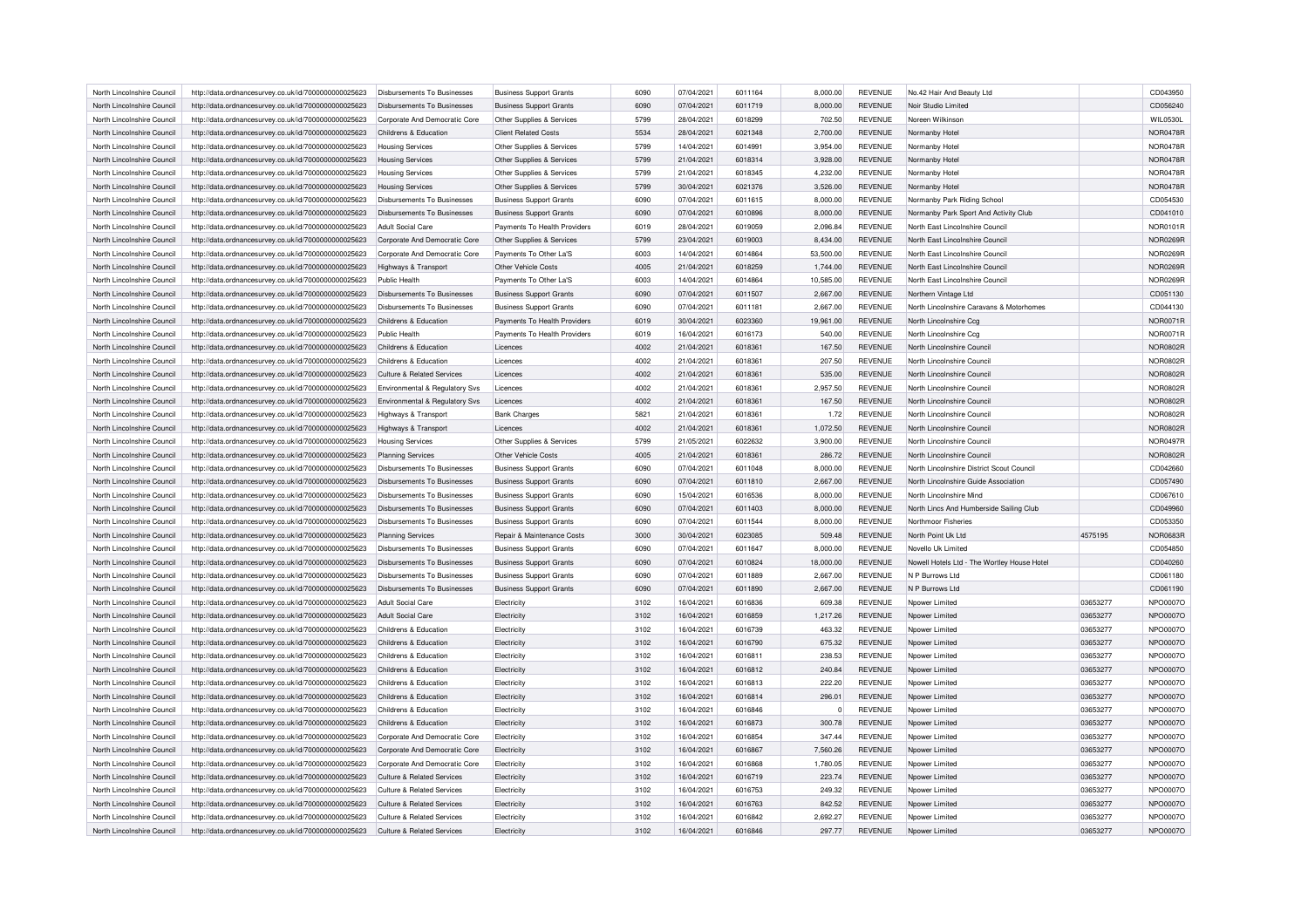| North Lincolnshire Council | http://data.ordnancesurvey.co.uk/id/7000000000025623 | Culture & Related Services                | Electricity                    | 3102 | 16/04/2021 | 6016856            | $-567.78$ | <b>REVENUE</b> | Npower Limited                  | 03653277             | NPO0007O        |
|----------------------------|------------------------------------------------------|-------------------------------------------|--------------------------------|------|------------|--------------------|-----------|----------------|---------------------------------|----------------------|-----------------|
| North Lincolnshire Council | http://data.ordnancesurvey.co.uk/id/7000000000025623 | Culture & Related Services                | Electricity                    | 3102 | 16/04/2021 | 6016861            | 5,318.30  | <b>REVENUE</b> | Npower Limited                  | 03653277             | NPO0007O        |
| North Lincolnshire Council | http://data.ordnancesurvey.co.uk/id/7000000000025623 | Culture & Related Services                | Electricity                    | 3102 | 16/04/2021 | 6016863            | 1.180.90  | <b>REVENUE</b> | Noower Limited                  | 03653277             | NPO0007O        |
| North Lincolnshire Council | http://data.ordnancesurvey.co.uk/id/7000000000025623 | Culture & Related Services                | Electricity                    | 3102 | 16/04/2021 | 6016864            | 2,462.85  | <b>REVENUE</b> | Noower Limited                  | 03653277             | NPO0007O        |
| North Lincolnshire Council | http://data.ordnancesurvey.co.uk/id/7000000000025623 | <b>Culture &amp; Related Services</b>     | Electricity                    | 3102 | 16/04/2021 | 6016865            | 1,947.12  | <b>REVENUE</b> | Noower Limited                  | 03653277             | NPO0007O        |
| North Lincolnshire Council | http://data.ordnancesurvey.co.uk/id/7000000000025623 | Culture & Related Services                | Electricity                    | 3102 | 16/04/2021 | 6016866            | 191.29    | <b>REVENUE</b> | Noower Limited                  | 03653277             | NPO0007O        |
| North Lincolnshire Council | http://data.ordnancesurvey.co.uk/id/7000000000025623 | <b>Culture &amp; Related Services</b>     | Electricity                    | 3102 | 16/04/2021 | 6016868            | 1,780.06  | <b>REVENUE</b> | Noower Limited                  | 03653277             | NPO0007O        |
| North Lincolnshire Council | http://data.ordnancesurvey.co.uk/id/7000000000025623 | <b>Culture &amp; Related Services</b>     | Electricity                    | 3102 | 16/04/2021 | 6016870            | 1,392.94  | <b>REVENUE</b> | Npower Limited                  | 03653277             | NPO0007O        |
| North Lincolnshire Council | http://data.ordnancesurvey.co.uk/id/7000000000025623 | <b>Culture &amp; Related Services</b>     | Electricity                    | 3102 | 16/04/2021 | 6016883            | 943.19    | <b>REVENUE</b> | Npower Limited                  | 03653277             | NPO0007O        |
| North Lincolnshire Council | http://data.ordnancesurvey.co.uk/id/7000000000025623 | <b>Culture &amp; Related Services</b>     | Electricity                    | 3102 | 16/04/2021 | 6016884            | 562.21    | <b>REVENUE</b> | Noower Limited                  | 03653277             | NPO0007O        |
| North Lincolnshire Council | http://data.ordnancesurvey.co.uk/id/7000000000025623 | <b>Culture &amp; Related Services</b>     | Electricity                    | 3102 | 16/04/2021 | 6016885            | 633.54    | <b>REVENUE</b> | Npower Limited                  | 03653277             | NPO0007O        |
| North Lincolnshire Council | http://data.ordnancesurvey.co.uk/id/7000000000025623 | <b>Culture &amp; Related Services</b>     | Electricity                    | 3102 | 16/04/2021 | 6016886            | 407.40    | <b>REVENUE</b> | Npower Limited                  | 03653277             | NPO0007O        |
| North Lincolnshire Council |                                                      |                                           | Electricity                    | 3102 | 16/04/2021 | 6016887            | 1,124.56  | <b>REVENUE</b> |                                 | 03653277             | NPO0007O        |
|                            | http://data.ordnancesurvey.co.uk/id/7000000000025623 | <b>Culture &amp; Related Services</b>     |                                |      |            |                    |           |                | Noower Limited                  |                      |                 |
| North Lincolnshire Council | http://data.ordnancesurvey.co.uk/id/7000000000025623 | Environmental & Regulatory Sys            | Electricity                    | 3102 | 16/04/2021 | 6016820            | 785.07    | <b>REVENUE</b> | Npower Limited                  | 03653277             | NPO0007O        |
| North Lincolnshire Council | http://data.ordnancesurvey.co.uk/id/7000000000025623 | Environmental & Regulatory Svs            | Electricity                    | 3102 | 16/04/2021 | 6016855            | 1.256.39  | <b>REVENUE</b> | Npower Limited                  | 03653277             | NPO0007O        |
| North Lincolnshire Council | http://data.ordnancesurvey.co.uk/id/7000000000025623 | <b>Environmental &amp; Regulatory Svs</b> | Electricity                    | 3102 | 16/04/2021 | 6016857            | 2,947.56  | <b>REVENUE</b> | Npower Limited                  | 03653277             | NPO0007O        |
| North Lincolnshire Council | http://data.ordnancesurvey.co.uk/id/7000000000025623 | Environmental & Regulatory Svs            | Electricity                    | 3102 | 16/04/2021 | 6016866            | 765.17    | <b>REVENUE</b> | Npower Limited                  | 03653277             | NPO0007O        |
| North Lincolnshire Council | http://data.ordnancesurvey.co.uk/id/7000000000025623 | Fin&Inv I&E                               | Electricity                    | 3102 | 14/04/2021 | 6014836            | 1,869.12  | <b>REVENUE</b> | Npower Limited                  | 03653277             | NPO0007O        |
| North Lincolnshire Council | http://data.ordnancesurvey.co.uk/id/7000000000025623 | Fin&Inv I&E                               | Electricity                    | 3102 | 14/04/2021 | 6014838            | 2,304.48  | <b>REVENUE</b> | Npower Limited                  | 03653277             | NPO0007O        |
| North Lincolnshire Council | http://data.ordnancesurvey.co.uk/id/7000000000025623 | Fin&Inv I&F                               | Electricity                    | 3102 | 14/04/2021 | 6014840            | 2,250.41  | <b>REVENUE</b> | Npower Limited                  | 03653277             | NPO0007O        |
| North Lincolnshire Council | http://data.ordnancesurvey.co.uk/id/7000000000025623 | Fin&Inv I&F                               | Electricity                    | 3102 | 14/04/2021 | 6014841            | 1,708.47  | <b>REVENUE</b> | Nnower I imited                 | 03653277             | NPO0007O        |
| North Lincolnshire Council | http://data.ordnancesurvey.co.uk/id/7000000000025623 | Fin&Inv I&E                               | Electricity                    | 3102 | 16/04/2021 | 6016784            | 502.77    | <b>REVENUE</b> | Npower Limited                  | 03653277             | NPO0007O        |
| North Lincolnshire Council | http://data.ordnancesurvey.co.uk/id/7000000000025623 | Fin&Inv I&F                               | Electricity                    | 3102 | 16/04/2021 | 6016789            | 274.94    | <b>REVENUE</b> | Npower Limited                  | 03653277             | NPO0007O        |
| North Lincolnshire Council | http://data.ordnancesurvey.co.uk/id/7000000000025623 | Fin&Inv I&F                               | Electricity                    | 3102 | 16/04/2021 | 6016789            | 129.38    | <b>REVENUE</b> | Nnower I imited                 | 03653277             | NPO0007O        |
| North Lincolnshire Council | http://data.ordnancesurvey.co.uk/id/7000000000025623 | Fin&Inv I&E                               | Electricity                    | 3102 | 16/04/2021 | 6016843            | 1,704.84  | <b>REVENUE</b> | Npower Limited                  | 03653277             | NPO0007O        |
| North Lincolnshire Council | http://data.ordnancesurvey.co.uk/id/7000000000025623 | Fin&Inv I&E                               | Electricity                    | 3102 | 16/04/2021 | 6016853            | 653.62    | <b>REVENUE</b> | Npower Limited                  | 03653277             | NPO0007O        |
| North Lincolnshire Council | http://data.ordnancesurvey.co.uk/id/7000000000025623 | Fin&Inv I&E                               | Electricity                    | 3102 | 16/04/2021 | 6016862            | 315.48    | <b>REVENUE</b> | Nnower I imited                 | 03653277             | NPO0007O        |
| North Lincolnshire Council | http://data.ordnancesurvey.co.uk/id/7000000000025623 | Fin&Inv I&E                               | Electricity                    | 3102 | 16/04/2021 | 6016875            | 269.81    | <b>REVENUE</b> | Npower Limited                  | 03653277             | NPO0007O        |
| North Lincolnshire Council | http://data.ordnancesurvey.co.uk/id/7000000000025623 | <b>Highways &amp; Transport</b>           | Electricity                    | 3102 | 16/04/2021 | 6016706            | 689.05    | <b>REVENUE</b> | Nnower I imited                 | 03653277             | NPO0007O        |
| North Lincolnshire Council | http://data.ordnancesurvey.co.uk/id/7000000000025623 | Highways & Transport                      | Electricity                    | 3102 | 16/04/2021 | 6016707            | 330.53    | <b>REVENUE</b> | Nnower I imited                 | 03653277             | NPO0007O        |
| North Lincolnshire Council | http://data.ordnancesurvey.co.uk/id/7000000000025623 | Highways & Transport                      | Electricity                    | 3102 | 16/04/2021 | 6016709            | 391.96    | <b>REVENUE</b> | Noower Limited                  | 03653277             | NPO0007O        |
| North Lincolnshire Council | http://data.ordnancesurvey.co.uk/id/7000000000025623 | <b>Highways &amp; Transport</b>           | Electricity                    | 3102 | 16/04/2021 | 6016710            | 1.147.67  | <b>REVENUE</b> | Nnower I imited                 | 03653277             | NPO0007O        |
| North Lincolnshire Council | http://data.ordnancesurvey.co.uk/id/7000000000025623 | Highways & Transport                      | Electricity                    | 3102 | 16/04/2021 | 6016711            | 1.447.05  | <b>REVENUE</b> | Nnower I imited                 | 03653277             | NPO0007O        |
| North Lincolnshire Council | http://data.ordnancesurvey.co.uk/id/7000000000025623 | Highways & Transport                      | Electricity                    | 3102 | 16/04/2021 | 6016712            | 35,395.92 | <b>REVENUE</b> | Noower Limited                  | 03653277             | NPO0007O        |
| North Lincolnshire Council | http://data.ordnancesurvey.co.uk/id/7000000000025623 | Highways & Transport                      | Electricity                    | 3102 | 16/04/2021 | 6016735            | 446.18    | <b>REVENUE</b> | Nnower I imited                 | 03653277             | NPO0007O        |
| North Lincolnshire Council | http://data.ordnancesurvey.co.uk/id/7000000000025623 | Highways & Transport                      | Electricity                    | 3102 | 16/04/2021 | 6016751            | 291.53    | <b>REVENUE</b> | Nnower I imited                 | 03653277             | NPO0007O        |
| North Lincolnshire Council | http://data.ordnancesurvey.co.uk/id/7000000000025623 | Highways & Transport                      | Electricity                    | 3102 | 16/04/2021 | 6016799            | 519.25    | <b>REVENUE</b> | Npower Limited                  | 03653277             | NPO0007O        |
| North Lincolnshire Council | http://data.ordnancesurvey.co.uk/id/7000000000025623 | Highways & Transport                      | Electricity                    | 3102 | 16/04/2021 | 6016844            | 1,842.99  | <b>REVENUE</b> | Npower Limited                  | 03653277             | NPO0007O        |
| North Lincolnshire Council | http://data.ordnancesurvey.co.uk/id/7000000000025623 | Highways & Transport                      | Electricity                    | 3102 | 16/04/2021 | 6016849            | 828.34    | <b>REVENUE</b> | Nnower I imited                 | 03653277             | NPO0007O        |
| North Lincolnshire Council | http://data.ordnancesurvey.co.uk/id/7000000000025623 | Highways & Transport                      | Electricity                    | 3102 | 16/04/2021 | 6016860            | 2,572.05  | <b>REVENUE</b> | Noower Limited                  | 03653277             | NPO0007O        |
| North Lincolnshire Council | http://data.ordnancesurvey.co.uk/id/7000000000025623 | Non Distributed Costs                     | Electricity                    | 3102 | 16/04/2021 | 6016708            | 451.62    | <b>REVENUE</b> | Npower Limited                  | 03653277             | NPO0007O        |
| North Lincolnshire Council | http://data.ordnancesurvey.co.uk/id/7000000000025623 | Non Distributed Costs                     | Electricity                    | 3102 | 16/04/2021 | 6016742            | 417.10    | <b>REVENUE</b> | Nnower I imited                 | 03653277             | NPO0007O        |
| North Lincolnshire Council | http://data.ordnancesurvey.co.uk/id/7000000000025623 | Non Distributed Costs                     | Electricity                    | 3102 | 16/04/2021 | 6016870            | 686.07    | <b>REVENUE</b> | Npower Limited                  | 03653277             | NPO0007O        |
|                            |                                                      |                                           |                                |      |            |                    |           |                |                                 |                      | NPO0007O        |
| North Lincolnshire Council | http://data.ordnancesurvey.co.uk/id/7000000000025623 | <b>Planning Services</b>                  | Electricity                    | 3102 | 16/04/2021 | 6016840<br>6016841 | 5,432.00  | <b>REVENUE</b> | Npower Limited                  | 03653277<br>03653277 |                 |
| North Lincolnshire Council | http://data.ordnancesurvey.co.uk/id/7000000000025623 | Planning Services                         | Electricity                    | 3102 | 16/04/2021 |                    | 7,702.94  | <b>REVENUE</b> | Nnower I imited                 |                      | NPO0007O        |
| North Lincolnshire Council | http://data.ordnancesurvey.co.uk/id/7000000000025623 | <b>Adult Social Care Capital</b>          | Other Costs                    | A085 | 21/04/2021 | 6017377            | 460.50    | CAPITAL        | Nrs Healthcare                  | 1948041              | <b>NOT0059T</b> |
| North Lincolnshire Council | http://data.ordnancesurvey.co.uk/id/7000000000025623 | Childrens & Education                     | It Software-Maintenance        | 5053 | 23/04/2021 | 6016918            | 6,900.00  | <b>REVENUE</b> | Ntt Data Business Solutions Ltd | 03689001             | <b>ITE0130E</b> |
| North Lincolnshire Council | http://data.ordnancesurvey.co.uk/id/7000000000025623 | Disbursements To Businesses               | <b>Business Support Grants</b> | 6090 | 07/04/2021 | 6011417            | 8,000.00  | <b>REVENUE</b> | Nuddock Wood Lake               |                      | CD050110        |
| North Lincolnshire Council | http://data.ordnancesurvey.co.uk/id/7000000000025623 | Public Health                             | Materials                      | 5004 | 09/04/2021 | 6013476            | 576.80    | <b>REVENUE</b> | Nymas                           |                      | <b>NYM0001M</b> |
| North Lincolnshire Council | http://data.ordnancesurvey.co.uk/id/7000000000025623 | <b>Adult Social Care</b>                  | Payments To Private Orgs       | 6002 | 14/04/2021 | 6015217            | 2,221.17  | <b>REVENUE</b> | Oakhills Residential Homes Ltd  | 05295728             | <b>OAK0300K</b> |
| North Lincolnshire Council | http://data.ordnancesurvey.co.uk/id/7000000000025623 | Disbursements To Businesses               | <b>Business Support Grants</b> | 6090 | 07/04/2021 | 6011848            | 2.667.00  | <b>REVENUE</b> | Oakleaf Cabinetmakers Ltd       |                      | CD060520        |
| North Lincolnshire Council | http://data.ordnancesurvey.co.uk/id/7000000000025623 | Disbursements To Businesses               | <b>Business Support Grants</b> | 6090 | 07/04/2021 | 6010841            | 12,000.00 | <b>REVENUE</b> | Oakley Equestrian               |                      | CD040440        |
| North Lincolnshire Council | http://data.ordnancesurvey.co.uk/id/7000000000025623 | <b>Disbursements To Businesses</b>        | <b>Business Support Grants</b> | 6090 | 28/04/2021 | 6022602            | 8,000.00  | <b>REVENUE</b> | Oak Tree Fishery Haxey          |                      | CD068830        |
| North Lincolnshire Council | http://data.ordnancesurvey.co.uk/id/7000000000025623 | Disbursements To Businesses               | <b>Business Support Grants</b> | 6090 | 07/04/2021 | 6010978            | 8.000.00  | <b>REVENUE</b> | Oaktree Lodge Holiday Let.      |                      | CD041890        |
| North Lincolnshire Council | http://data.ordnancesurvey.co.uk/id/7000000000025623 | Childrens & Education                     | Payments To Private Orgs       | 6002 | 07/04/2021 | 6010344            | 1,166.67  | <b>REVENUE</b> | Oasis Academy Immingham         |                      | <b>OAS0001S</b> |
| North Lincolnshire Council | http://data.ordnancesurvey.co.uk/id/7000000000025623 | Disbursements To Businesses               | <b>Business Support Grants</b> | 6090 | 07/04/2021 | 6011146            | 8,000.00  | <b>REVENUE</b> | Oasis Hair Design               |                      | CD043750        |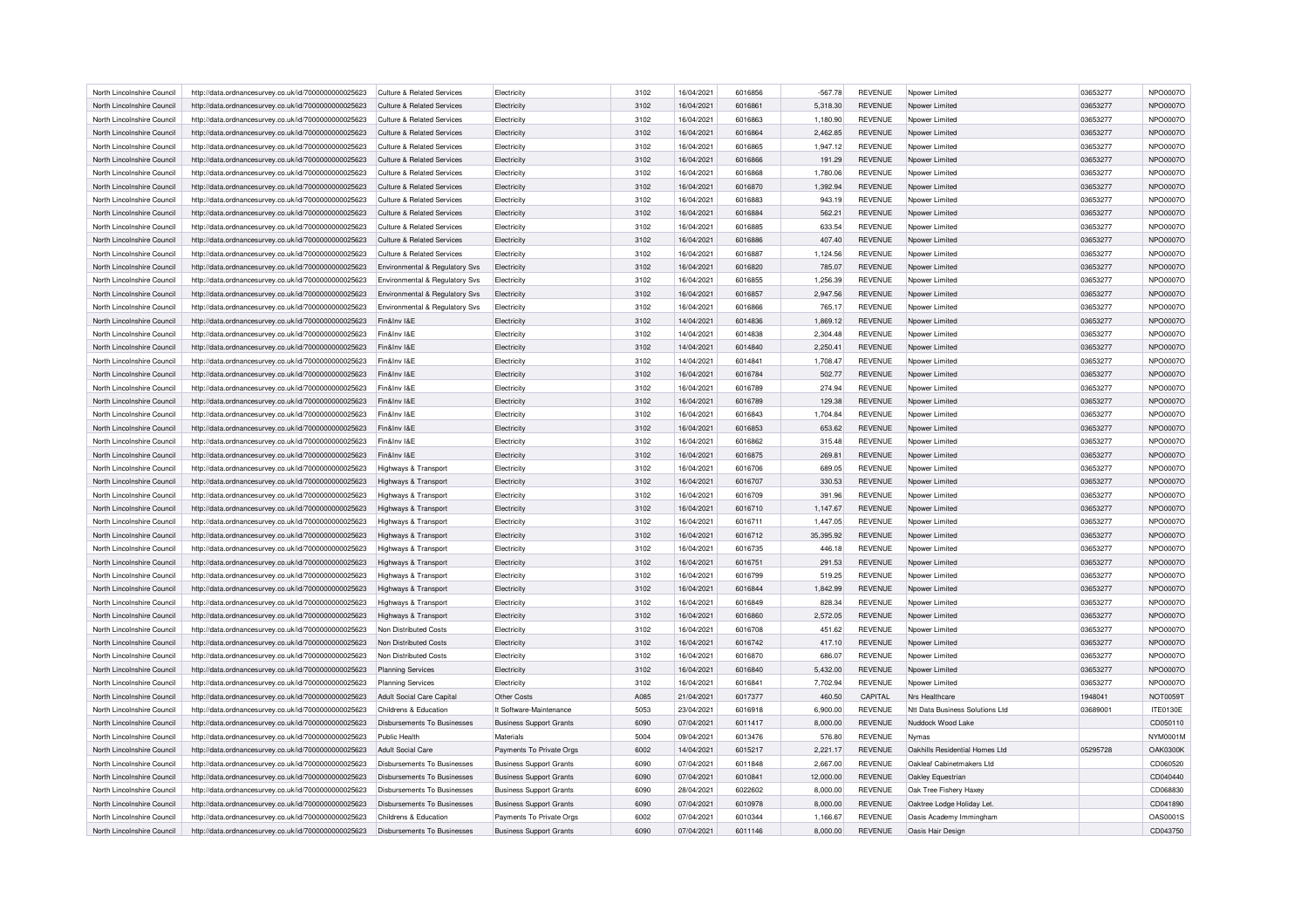| North Lincolnshire Council | http://data.ordnancesurvey.co.uk/id/7000000000025623 | Disbursements To Businesses        | <b>Business Support Grants</b> | 6090 | 07/04/2021               | 6011948 | 2,667.00             | <b>REVENUE</b> | Occassions                                |          | CD066990             |
|----------------------------|------------------------------------------------------|------------------------------------|--------------------------------|------|--------------------------|---------|----------------------|----------------|-------------------------------------------|----------|----------------------|
| North Lincolnshire Council | http://data.ordnancesurvey.co.uk/id/7000000000025623 | Childrens & Education              | <b>Client Related Costs</b>    | 5534 | 21/04/2021               | 6018029 | 2,059.00             | <b>REVENUE</b> | Ofsted                                    |          | OFS0001S             |
| North Lincolnshire Council | http://data.ordnancesurvey.co.uk/id/7000000000025623 | Childrens & Education              | <b>Client Related Costs</b>    | 5534 | 21/04/2021               | 6018030 | 3,216.00             | <b>REVENUE</b> | Ofsted                                    |          | OFS0001S             |
| North Lincolnshire Council | http://data.ordnancesurvey.co.uk/id/7000000000025623 | Disbursements To Businesses        | <b>Business Support Grants</b> | 6090 | 07/04/2021               | 6011432 | 2,667.00             | <b>REVENUE</b> | O'Keefe'S Emporium                        |          | CD050280             |
| North Lincolnshire Council | http://data.ordnancesurvey.co.uk/id/7000000000025623 | <b>Disbursements To Businesses</b> | <b>Business Support Grants</b> | 6090 | 07/04/2021               | 6011891 | 8,000.00             | <b>REVENUE</b> | Old Barn Bed & Breakfast                  |          | CD061200             |
| North Lincolnshire Council | http://data.ordnancesurvey.co.uk/id/7000000000025623 | Disbursements To Businesses        | <b>Business Support Grants</b> | 6090 | 07/04/2021               | 6011383 | 8,000.00             | <b>REVENUE</b> | Old Mill Brewery T/A Lord Nelson          |          | CD049750             |
| North Lincolnshire Council | http://data.ordnancesurvey.co.uk/id/7000000000025623 | Disbursements To Businesses        | <b>Business Support Grants</b> | 6090 | 28/04/2021               | 6022497 | 4,500.00             | <b>REVENUE</b> | Oldrid & Co. Ltd                          |          | CD068640             |
| North Lincolnshire Council | http://data.ordnancesurvey.co.uk/id/7000000000025623 | Disbursements To Businesses        | <b>Business Support Grants</b> | 6090 | 28/04/2021               | 6022498 | 9,000.00             | <b>REVENUE</b> | Oldrid & Co. Ltd                          |          | CD068640             |
| North Lincolnshire Council | http://data.ordnancesurvey.co.uk/id/7000000000025623 | Disbursements To Businesses        | <b>Business Support Grants</b> | 6090 | 28/04/2021               | 6022499 | 6,000.00             | <b>REVENUE</b> | Oldrid & Co. Ltd                          |          | CD068640             |
| North Lincolnshire Council | http://data.ordnancesurvey.co.uk/id/7000000000025623 | Disbursements To Businesses        | <b>Business Support Grants</b> | 6090 | 28/04/2021               | 6022500 | 3,000.00             | <b>REVENUE</b> | Oldrid & Co. Ltd                          |          | CD068640             |
| North Lincolnshire Council | http://data.ordnancesurvey.co.uk/id/7000000000025623 | Disbursements To Businesses        | <b>Business Support Grants</b> | 6090 | 28/04/2021               | 6022501 | 4,714.00             | <b>REVENUE</b> | Oldrid & Co. Ltd                          |          | CD068640             |
| North Lincolnshire Council | http://data.ordnancesurvey.co.uk/id/7000000000025623 | Disbursements To Businesses        | <b>Business Support Grants</b> | 6090 | 28/04/2021               | 6022516 | 2,096.00             | <b>REVENUE</b> | Olivers                                   |          | CD068680             |
| North Lincolnshire Council | http://data.ordnancesurvey.co.uk/id/7000000000025623 | Disbursements To Businesses        | <b>Business Support Grants</b> | 6090 | 28/04/2021               | 6022518 | 1,334.00             | <b>REVENUE</b> | Olivers                                   |          | CD068680             |
| North Lincolnshire Council | http://data.ordnancesurvey.co.uk/id/7000000000025623 | Disbursements To Businesses        | <b>Business Support Grants</b> | 6090 | 28/04/2021               | 6022519 | 8,000.00             | <b>REVENUE</b> | Olivers                                   |          | CD068680             |
| North Lincolnshire Council | http://data.ordnancesurvey.co.uk/id/7000000000025623 | Disbursements To Businesses        | <b>Business Support Grants</b> | 6090 | 28/04/2021               | 6022520 | 286.00               | <b>REVENUE</b> | Olivers                                   |          | CD068680             |
| North Lincolnshire Council | http://data.ordnancesurvey.co.uk/id/7000000000025623 | <b>Disbursements To Businesses</b> | <b>Business Support Grants</b> | 6090 | 28/04/2021               | 6022521 | 667.00               | <b>REVENUE</b> | Olivers                                   |          | CD068680             |
| North Lincolnshire Council | http://data.ordnancesurvey.co.uk/id/7000000000025623 | <b>Disbursements To Businesses</b> | <b>Business Support Grants</b> | 6090 | 28/04/2021               | 6022522 | 2,001.00             | <b>REVENUE</b> | Olivers                                   |          | CD068680             |
| North Lincolnshire Council | http://data.ordnancesurvey.co.uk/id/7000000000025623 | Disbursements To Businesses        | <b>Business Support Grants</b> | 6090 | 28/04/2021               | 6022523 | 667.00               | <b>REVENUE</b> | <b>Olivers</b>                            |          | CD068680             |
| North Lincolnshire Council | http://data.ordnancesurvey.co.uk/id/7000000000025623 | <b>Disbursements To Businesses</b> | <b>Business Support Grants</b> | 6090 | 28/04/2021               | 6022524 | 4,000.00             | <b>REVENUE</b> | Olivers                                   |          | CD068680             |
| North Lincolnshire Council | http://data.ordnancesurvey.co.uk/id/7000000000025623 | Disbursements To Businesses        | <b>Business Support Grants</b> | 6090 | 07/04/2021               | 6011090 | 8,000.00             | <b>REVENUE</b> | Oliver'S Of Messingham                    |          | CD043130             |
| North Lincolnshire Council |                                                      |                                    |                                | 5823 | 09/04/2021               | 6010765 |                      | <b>REVENUE</b> |                                           |          | <b>BEN0299N</b>      |
|                            | http://data.ordnancesurvey.co.uk/id/7000000000025623 | Corporate And Democratic Core      | Legal Fees                     | 5823 |                          | 6010768 | 450.00               |                | Olivia Bennyworth                         |          | <b>BEN0299N</b>      |
| North Lincolnshire Council | http://data.ordnancesurvey.co.uk/id/7000000000025623 | Corporate And Democratic Core      | <b>Legal Fees</b>              |      | 09/04/2021               |         | 596.67               | <b>REVENUE</b> | Olivia Bennyworth                         |          |                      |
| North Lincolnshire Council | http://data.ordnancesurvey.co.uk/id/7000000000025623 | Corporate And Democratic Core      | <b>Legal Fees</b>              | 5823 | 09/04/2021               | 6013217 | 450.00               | <b>REVENUE</b> | Olivia Bennyworth                         |          | <b>BEN0299N</b>      |
| North Lincolnshire Council | http://data.ordnancesurvey.co.uk/id/7000000000025623 | Corporate And Democratic Core      | Legal Fees                     | 5823 | 09/04/2021               | 6013218 | 556.67               | <b>REVENUE</b> | Olivia Bennyworth                         |          | <b>BEN0299N</b>      |
| North Lincolnshire Council | http://data.ordnancesurvey.co.uk/id/7000000000025623 | Corporate And Democratic Core      | <b>Legal Fees</b>              | 5823 | 09/04/2021               | 6013220 | 530.00               | <b>REVENUE</b> | Olivia Bennyworth                         |          | <b>BEN0299N</b>      |
| North Lincolnshire Council | http://data.ordnancesurvey.co.uk/id/7000000000025623 | Corporate And Democratic Core      | <b>Legal Fees</b>              | 5823 | 09/04/2021               | 6013221 | 630.00               | <b>REVENUE</b> | Olivia Bennyworth                         |          | <b>BEN0299N</b>      |
| North Lincolnshire Council | http://data.ordnancesurvey.co.uk/id/7000000000025623 | Corporate And Democratic Core      | <b>Legal Fees</b>              | 5823 | 09/04/2021               | 6013236 | 576.67               | <b>REVENUE</b> | Olivia Bennyworth                         |          | <b>BEN0299N</b>      |
| North Lincolnshire Council | http://data.ordnancesurvey.co.uk/id/7000000000025623 | Corporate And Democratic Core      | <b>Legal Fees</b>              | 5823 | 09/04/2021               | 6013237 | 610.00               | <b>REVENUE</b> | Olivia Bennyworth                         |          | <b>BEN0299N</b>      |
| North Lincolnshire Council | http://data.ordnancesurvey.co.uk/id/7000000000025623 | Corporate And Democratic Core      | <b>Legal Fees</b>              | 5823 | 09/04/2021               | 6013238 | 650.00               | <b>REVENUE</b> | Olivia Bennyworth                         |          | <b>BEN0299N</b>      |
| North Lincolnshire Council | http://data.ordnancesurvey.co.uk/id/7000000000025623 | Corporate And Democratic Core      | <b>Legal Fees</b>              | 5823 | 09/04/2021               | 6013239 | 550.00               | <b>REVENUE</b> | Olivia Bennyworth                         |          | <b>BEN0299N</b>      |
| North Lincolnshire Council | http://data.ordnancesurvey.co.uk/id/7000000000025623 | Corporate And Democratic Core      | <b>Legal Fees</b>              | 5823 | 09/04/2021               | 6013346 | 530.00               | <b>REVENUE</b> | Olivia Bennyworth                         |          | <b>BEN0299N</b>      |
| North Lincolnshire Council | http://data.ordnancesurvey.co.uk/id/7000000000025623 | Corporate And Democratic Core      | Legal Fees                     | 5823 | 16/04/2021               | 6016244 | 543.33               | <b>REVENUE</b> | Olivia Bennyworth                         |          | <b>BEN0299N</b>      |
| North Lincolnshire Council | http://data.ordnancesurvey.co.uk/id/7000000000025623 | <b>Disbursements To Businesses</b> | <b>Business Support Grants</b> | 6090 | 16/04/2021               | 6017248 | 1,468.00             | <b>REVENUE</b> | One Time Only By Kerry Limited            |          | CD068270             |
| North Lincolnshire Council | http://data.ordnancesurvey.co.uk/id/7000000000025623 | Disbursements To Businesses        | <b>Business Support Grants</b> | 6090 | 16/04/2021               | 6017249 | 1,401.00             | <b>REVENUE</b> | One Time Only By Kerry Limited            |          | CD068270             |
| North Lincolnshire Council | http://data.ordnancesurvey.co.uk/id/7000000000025623 | <b>Adult Social Care</b>           | Other Professional Fees        | 5829 | 09/04/2021               | 6010524 | 949.22               | <b>REVENUE</b> | Ongo                                      |          | ONG0120G             |
| North Lincolnshire Council | http://data.ordnancesurvey.co.uk/id/7000000000025623 | <b>Adult Social Care</b>           | Other Supplies & Services      | 5799 | 09/04/2021               | 6010523 | 348.80               | <b>REVENUE</b> | Ongo                                      |          | ONG0120G             |
| North Lincolnshire Council | http://data.ordnancesurvey.co.uk/id/7000000000025623 | <b>Adult Social Care</b>           | Other Supplies & Services      | 5799 | 09/04/2021               | 6010525 | 2,927.43             | <b>REVENUE</b> | Ongo                                      |          | <b>ONG0120G</b>      |
| North Lincolnshire Council | http://data.ordnancesurvey.co.uk/id/7000000000025623 | <b>Adult Social Care</b>           | Other Supplies & Services      | 5799 | 09/04/2021               | 6010736 | 489.92               | <b>REVENUE</b> | Ongo                                      | 11077107 | <b>ONG0300G</b>      |
| North Lincolnshire Council | http://data.ordnancesurvey.co.uk/id/7000000000025623 | <b>Adult Social Care</b>           | Other Supplies & Services      | 5799 | 09/04/2021               | 6010737 | 535.85               | <b>REVENUE</b> | Ongo                                      |          | <b>ONG0120G</b>      |
| North Lincolnshire Council | http://data.ordnancesurvey.co.uk/id/7000000000025623 | <b>Adult Social Care</b>           | Payments To Private Orgs       | 6002 | 16/04/2021               | 6015271 | 353.80               | <b>REVENUE</b> | Ongo                                      |          | <b>ONG0120G</b>      |
| North Lincolnshire Council | http://data.ordnancesurvey.co.uk/id/7000000000025623 | <b>Housing Services</b>            | <b>Client Related Costs</b>    | 5534 | 30/04/2021               | 6022629 | 3,798.20             | <b>REVENUE</b> | Ongo                                      | 11077107 | <b>ONG0300G</b>      |
| North Lincolnshire Council | http://data.ordnancesurvey.co.uk/id/7000000000025623 | <b>Planning Services</b>           | Other Supplies & Services      | 5799 | 16/04/2021               | 6015731 | 34,500.00            | <b>REVENUE</b> | Ongo Homes                                | 7639     | <b>ONG1165G</b>      |
| North Lincolnshire Council | http://data.ordnancesurvey.co.uk/id/7000000000025623 | <b>Adult Social Care</b>           | Payments To Private Orgs       | 6002 | 08/04/2021               | 6013390 | 10.15                | <b>REVENUE</b> | Ongo Recruitment Ltd                      |          | <b>ISF0039F</b>      |
| North Lincolnshire Council | http://data.ordnancesurvey.co.uk/id/7000000000025623 | Adult Social Care                  | Payments To Private Orgs       | 6002 | 08/04/2021               | 6013390 | 570.24               | <b>REVENUE</b> | Ongo Recruitment Ltd                      |          | ISF0039F             |
| North Lincolnshire Council | http://data.ordnancesurvey.co.uk/id/7000000000025623 | Adult Social Care                  | Payments To Private Orgs       | 6002 | 14/04/2021               | 6015058 | 2,135.42             | <b>REVENUE</b> | Ongo Recruitment Ltd                      | 4750128  | CRO0323O             |
| North Lincolnshire Council | http://data.ordnancesurvey.co.uk/id/7000000000025623 | <b>Adult Social Care</b>           | Payments To Private Orgs       | 6002 | 08/04/2021               | 6013387 | 4,627.00             | <b>REVENUE</b> | Options (Autism 2) Ltd                    |          | ISF0021F             |
| North Lincolnshire Council | http://data.ordnancesurvey.co.uk/id/7000000000025623 | Adult Social Care                  | Payments To Private Orgs       | 6002 | 09/04/2021               | 6013401 | $-1,000.40$          | <b>REVENUE</b> | Options Autism (2) Ltd                    | 4228353  | <b>YOU0005U</b>      |
| North Lincolnshire Council | http://data.ordnancesurvey.co.uk/id/7000000000025623 | Adult Social Care                  | Payments To Private Orgs       | 6002 | 09/04/2021               | 6013401 | 1,887.20             | <b>REVENUE</b> | Options Autism (2) Ltd                    | 4228353  | <b>YOU0005L</b>      |
| North Lincolnshire Council | http://data.ordnancesurvey.co.uk/id/7000000000025623 | Childrens & Education              | Payments To Private Orgs       | 6002 | 14/04/2021               | 6014021 | 21,049.20            | <b>REVENUE</b> | Orkidz Nursery                            |          | ORK0001k             |
| North Lincolnshire Council |                                                      | <b>Disbursements To Businesses</b> |                                | 6090 |                          | 6011044 |                      | <b>REVENUE</b> | Osh Gosh Gowns                            |          |                      |
| North Lincolnshire Council | http://data.ordnancesurvey.co.uk/id/7000000000025623 | Disbursements To Businesses        | <b>Business Support Grants</b> | 6090 | 07/04/2021<br>07/04/2021 | 6011352 | 2,667.00<br>2.667.00 | <b>REVENUE</b> | Osi Vans                                  |          | CD042610<br>CD045920 |
|                            | http://data.ordnancesurvey.co.uk/id/7000000000025623 |                                    | <b>Business Support Grants</b> |      |                          |         |                      |                |                                           |          |                      |
| North Lincolnshire Council | http://data.ordnancesurvey.co.uk/id/7000000000025623 | Disbursements To Businesses        | <b>Business Support Grants</b> | 6090 | 07/04/2021               | 6011557 | 2,667.00             | REVENUE        | Osman Rashid T/A Sponge Bob Hand Car Wash |          | CD053490             |
| North Lincolnshire Council | http://data.ordnancesurvey.co.uk/id/7000000000025623 | <b>Disbursements To Businesses</b> | <b>Business Support Grants</b> | 6090 | 07/04/2021               | 6011235 | 2,667.00             | REVENUE        | Osprey Furniture Ltd                      |          | CD044720             |
| North Lincolnshire Council | http://data.ordnancesurvey.co.uk/id/7000000000025623 | <b>Disbursements To Businesses</b> | <b>Business Support Grants</b> | 6090 | 07/04/2021               | 6010880 | 8.000.00             | <b>REVENUE</b> | Outcasts Cricket Club                     |          | CD040850             |
| North Lincolnshire Council | http://data.ordnancesurvey.co.uk/id/7000000000025623 | Disbursements To Businesses        | <b>Business Support Grants</b> | 6090 | 07/04/2021               | 6011326 | 2,667.00             | <b>REVENUE</b> | Outerwea                                  |          | CD045660             |
| North Lincolnshire Council | http://data.ordnancesurvey.co.uk/id/7000000000025623 | Disbursements To Businesses        | <b>Business Support Grants</b> | 6090 | 15/04/2021               | 6016540 | 2,667.00             | REVENUE        | Oxfam Gb                                  |          | CD067650             |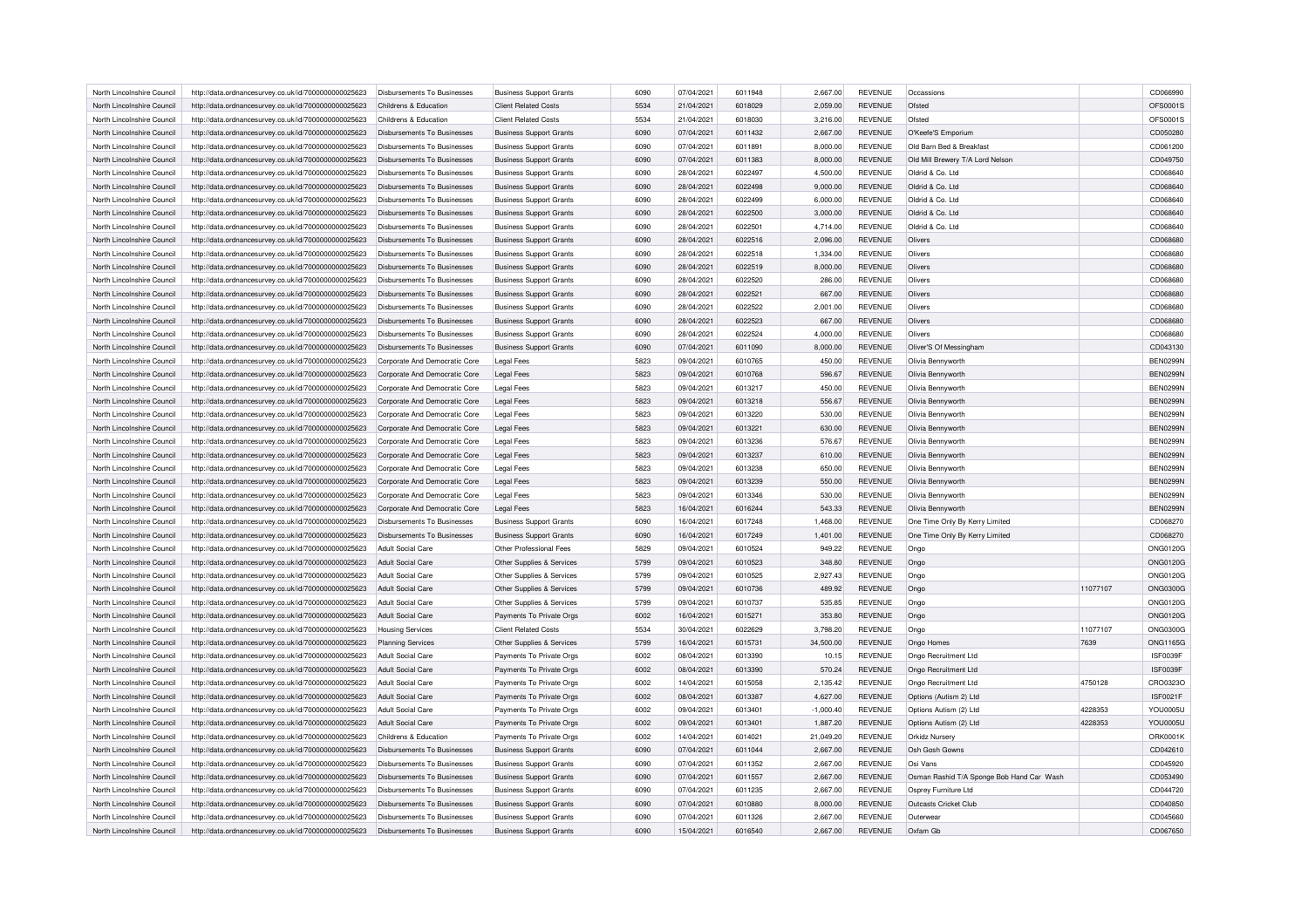| North Lincolnshire Council | http://data.ordnancesurvey.co.uk/id/7000000000025623 | Disbursements To Businesses           | <b>Business Support Grants</b> | 6090 | 15/04/2021 | 6016547 | 2,667.00  | <b>REVENUE</b> | Oxfam Gb                       |          | CD067720        |
|----------------------------|------------------------------------------------------|---------------------------------------|--------------------------------|------|------------|---------|-----------|----------------|--------------------------------|----------|-----------------|
| North Lincolnshire Council | http://data.ordnancesurvey.co.uk/id/7000000000025623 | Disbursements To Businesses           | <b>Business Support Grants</b> | 6090 | 07/04/2021 | 6011811 | 2,667.00  | <b>REVENUE</b> | <b>Oxford Motors</b>           |          | CD057500        |
| North Lincolnshire Council | http://data.ordnancesurvey.co.uk/id/7000000000025623 | Disbursements To Businesses           | <b>Business Support Grants</b> | 6090 | 07/04/2021 | 6011100 | 4,000.00  | <b>REVENUE</b> | Pa Autos                       |          | CD043230        |
| North Lincolnshire Council | http://data.ordnancesurvey.co.uk/id/7000000000025623 | Disbursements To Businesses           | <b>Business Support Grants</b> | 6090 | 07/04/2021 | 6010808 | 8,000.00  | <b>REVENUE</b> | Paintball Challenge Limited    |          | CD040090        |
| North Lincolnshire Council | http://data.ordnancesurvey.co.uk/id/7000000000025623 | Disbursements To Businesses           | <b>Business Support Grants</b> | 6090 | 07/04/2021 | 6011323 | 8,000.00  | <b>REVENUE</b> | Palm Studio                    |          | CD045620        |
| North Lincolnshire Council | http://data.ordnancesurvey.co.uk/id/7000000000025623 | Disbursements To Businesses           | <b>Business Support Grants</b> | 6090 | 07/04/2021 | 6011330 | 8,000.00  | <b>REVENUE</b> | Panache Hair Studio            |          | CD045700        |
| North Lincolnshire Council | http://data.ordnancesurvey.co.uk/id/7000000000025623 | Disbursements To Businesses           | <b>Business Support Grants</b> | 6090 | 07/04/2021 | 6011680 | 2,667.00  | <b>REVENUE</b> | Panda Cards                    |          | CD055560        |
| North Lincolnshire Council | http://data.ordnancesurvey.co.uk/id/7000000000025623 | Childrens & Education                 | Payments To Voluntary Orgs     | 6001 | 14/04/2021 | 6014024 | 10,890.18 | <b>REVENUE</b> | Panda Play Playgroup           |          | <b>PAN0016N</b> |
| North Lincolnshire Council | http://data.ordnancesurvey.co.uk/id/7000000000025623 | Public Health                         | Pay - Agency                   | 0131 | 07/04/2021 | 6007904 | 1,260.00  | <b>REVENUE</b> | Panoramic Associates I td      | 09573050 | <b>PAN0150N</b> |
| North Lincolnshire Council | http://data.ordnancesurvey.co.uk/id/7000000000025623 | Public Health                         | Pay - Agency                   | 0131 | 07/04/2021 | 6007926 | 1,260.00  | <b>REVENUE</b> | Panoramic Associates Ltd       | 09573050 | <b>PAN0150N</b> |
| North Lincolnshire Council | http://data.ordnancesurvey.co.uk/id/7000000000025623 | Public Health                         | Pay - Agency                   | 0131 | 09/04/2021 | 6013572 | 1,365.00  | <b>REVENUE</b> | Panoramic Associates I td      | 09573050 | <b>PAN0150N</b> |
| North Lincolnshire Council | http://data.ordnancesurvey.co.uk/id/7000000000025623 | Public Health                         | Pay - Agency                   | 0131 | 16/04/2021 | 6013574 | 1,260.00  | <b>REVENUE</b> | Panoramic Associates Ltd       | 09573050 | <b>PAN0150N</b> |
| North Lincolnshire Council | http://data.ordnancesurvey.co.uk/id/7000000000025623 | Disbursements To Businesses           | <b>Business Support Grants</b> | 6090 | 07/04/2021 | 6011517 | 8,000.00  | <b>REVENUE</b> | Paradise Beauty Parlour        |          | CD051250        |
|                            |                                                      | <b>Adult Social Care</b>              | Other Professional Fees        | 5829 |            | 6016085 |           | <b>REVENUE</b> |                                |          |                 |
| North Lincolnshire Council | http://data.ordnancesurvey.co.uk/id/7000000000025623 |                                       |                                |      | 16/04/2021 |         | 1,080.00  |                | Paragon Medical Ltd            |          | <b>HOP0053F</b> |
| North Lincolnshire Council | http://data.ordnancesurvey.co.uk/id/7000000000025623 | Adult Social Care                     | Other Professional Fees        | 5829 | 21/04/2021 | 6016091 | 1,080.00  | <b>REVENUE</b> | Paragon Medical Ltd            |          | <b>HOP0053F</b> |
| North Lincolnshire Council | http://data.ordnancesurvey.co.uk/id/7000000000025623 | <b>Adult Social Care</b>              | Other Professional Fees        | 5829 | 23/04/2021 | 6016179 | 1,104.00  | <b>REVENUE</b> | Paragon Medical Ltd            |          | <b>HOP0053F</b> |
| North Lincolnshire Council | http://data.ordnancesurvey.co.uk/id/7000000000025623 | <b>Adult Social Care</b>              | Other Professional Fees        | 5829 | 30/04/2021 | 6019322 | 1,082.40  | <b>REVENUE</b> | Paragon Medical Ltd            |          | <b>HOP0053P</b> |
| North Lincolnshire Council | http://data.ordnancesurvey.co.uk/id/7000000000025623 | Disbursements To Businesses           | <b>Business Support Grants</b> | 6090 | 23/04/2021 | 6019230 | 467.00    | <b>REVENUE</b> | Park Community Association     |          | CD068440        |
| North Lincolnshire Council | http://data.ordnancesurvey.co.uk/id/7000000000025623 | Disbursements To Businesses           | <b>Business Support Grants</b> | 6090 | 23/04/2021 | 6019233 | 4,000.00  | <b>REVENUE</b> | Park Community Association     |          | CD068440        |
| North Lincolnshire Council | http://data.ordnancesurvey.co.uk/id/7000000000025623 | <b>Disbursements To Businesses</b>    | <b>Business Support Grants</b> | 6090 | 23/04/2021 | 6019234 | 2,096.00  | <b>REVENUE</b> | Park Community Association     |          | CD068440        |
| North Lincolnshire Council | http://data.ordnancesurvey.co.uk/id/7000000000025623 | Disbursements To Businesses           | <b>Business Support Grants</b> | 6090 | 23/04/2021 | 6019235 | 467.00    | <b>REVENUE</b> | Park Community Association     |          | CD068440        |
| North Lincolnshire Council | http://data.ordnancesurvey.co.uk/id/7000000000025623 | <b>Disbursements To Businesses</b>    | <b>Business Support Grants</b> | 6090 | 23/04/2021 | 6019236 | 2,001.00  | <b>REVENUE</b> | Park Community Association     |          | CD068440        |
| North Lincolnshire Council | http://data.ordnancesurvey.co.uk/id/7000000000025623 | <b>Disbursements To Businesses</b>    | <b>Business Support Grants</b> | 6090 | 23/04/2021 | 6019237 | 1,334.00  | <b>REVENUE</b> | Park Community Association     |          | CD068440        |
| North Lincolnshire Council | http://data.ordnancesurvey.co.uk/id/7000000000025623 | <b>Disbursements To Businesses</b>    | <b>Business Support Grants</b> | 6090 | 07/04/2021 | 6011167 | 2,667.00  | <b>REVENUE</b> | Parkers Of Brigg Carpets       |          | CD043980        |
| North Lincolnshire Council | http://data.ordnancesurvey.co.uk/id/7000000000025623 | Disbursements To Businesses           | <b>Business Support Grants</b> | 6090 | 07/04/2021 | 6011619 | 8,000.00  | <b>REVENUE</b> | Parkies Wine Bar               |          | CD054570        |
| North Lincolnshire Council | http://data.ordnancesurvey.co.uk/id/7000000000025623 | Disbursements To Businesses           | <b>Business Support Grants</b> | 6090 | 15/04/2021 | 6016558 | 8,000.00  | <b>REVENUE</b> | Parkinson Arms                 |          | CD067830        |
| North Lincolnshire Council | http://data.ordnancesurvey.co.uk/id/7000000000025623 | Adult Social Care                     | Other Professional Fees        | 5829 | 07/05/2021 | 6023440 | 600.00    | <b>REVENUE</b> | Parklane Plowden Chambers      | 51726    | <b>PAR0599R</b> |
| North Lincolnshire Council | http://data.ordnancesurvey.co.uk/id/7000000000025623 | Disbursements To Businesses           | <b>Business Support Grants</b> | 6090 | 07/04/2021 | 6011480 | 8,000.00  | <b>REVENUE</b> | Park Lodge Guest House         |          | CD050850        |
| North Lincolnshire Council | http://data.ordnancesurvey.co.uk/id/7000000000025623 | <b>Highways &amp; Transport</b>       | Other Professional Fees        | 5829 | 14/04/2021 | 6014949 | 559.23    | <b>REVENUE</b> | Park Now Limited               | 3151938  | COB0031B        |
| North Lincolnshire Council | http://data.ordnancesurvey.co.uk/id/7000000000025623 | Disbursements To Businesses           | <b>Business Support Grants</b> | 6090 | 28/04/2021 | 6022560 | 2,667.00  | <b>REVENUE</b> | Part Exchange Cars Ltd         |          | CD068750        |
| North Lincolnshire Council | http://data.ordnancesurvey.co.uk/id/7000000000025623 | Disbursements To Businesses           | <b>Business Support Grants</b> | 6090 | 28/04/2021 | 6022561 | 4,000.00  | REVENUE        | Part Exchange Cars Ltd         |          | CD068750        |
| North Lincolnshire Council | http://data.ordnancesurvey.co.uk/id/7000000000025623 | Disbursements To Businesses           | <b>Business Support Grants</b> | 6090 | 28/04/2021 | 6022562 | 2,096.00  | <b>REVENUE</b> | Part Exchange Cars Ltd         |          | CD068750        |
| North Lincolnshire Council | http://data.ordnancesurvey.co.uk/id/7000000000025623 | Disbursements To Businesses           | <b>Business Support Grants</b> | 6090 | 28/04/2021 | 6022563 | 1,334.00  | <b>REVENUE</b> | Part Exchange Cars Ltd         |          | CD068750        |
| North Lincolnshire Council | http://data.ordnancesurvey.co.uk/id/7000000000025623 | Disbursements To Businesses           | <b>Business Support Grants</b> | 6090 | 28/04/2021 | 6022564 | 2,001.00  | <b>REVENUE</b> | Part Exchange Cars Ltd         |          | CD068750        |
| North Lincolnshire Council | http://data.ordnancesurvey.co.uk/id/7000000000025623 | <b>Disbursements To Businesses</b>    | <b>Business Support Grants</b> | 6090 | 07/04/2021 | 6010934 | 8,000.00  | <b>REVENUE</b> | Partners Tea Room              |          | CD041420        |
| North Lincolnshire Council | http://data.ordnancesurvey.co.uk/id/7000000000025623 | Disbursements To Businesses           | <b>Business Support Grants</b> | 6090 | 07/04/2021 | 6011926 | 2.667.00  | <b>REVENUE</b> | Pastimes                       |          | CD061570        |
| North Lincolnshire Council |                                                      | Disbursements To Businesses           |                                | 6090 | 07/04/2021 | 6011411 |           | <b>REVENUE</b> | Pasturewood Fisheries          |          | CD050040        |
|                            | http://data.ordnancesurvey.co.uk/id/7000000000025623 |                                       | <b>Business Support Grants</b> |      |            |         | 8,000.00  |                |                                |          |                 |
| North Lincolnshire Council | http://data.ordnancesurvey.co.uk/id/7000000000025623 | <b>Culture &amp; Related Services</b> | Exhibitions/Events             | 5709 | 23/04/2021 | 6019049 | 13,150.00 | <b>REVENUE</b> | Paul Barkworth                 |          | BAR0999R        |
| North Lincolnshire Council | http://data.ordnancesurvey.co.uk/id/7000000000025623 | Disbursements To Businesses           | <b>Business Support Grants</b> | 6090 | 07/04/2021 | 6011207 | 12,000.00 | <b>REVENUE</b> | Paul Gordon Limited            |          | CD044420        |
| North Lincolnshire Council | http://data.ordnancesurvey.co.uk/id/7000000000025623 | Disbursements To Businesses           | <b>Business Support Grants</b> | 6090 | 15/04/2021 | 6016599 | 8,000.00  | <b>REVENUE</b> | Payman Holdings Ltd            |          | CD068210        |
| North Lincolnshire Council | http://data.ordnancesurvey.co.uk/id/7000000000025623 | Culture, Env, Reg & Planning Cap      | <b>Building/Construction</b>   | A082 | 16/04/2021 | 6015321 | 48,448.23 | CAPITAL        | Pbs Construction (N.E) Ltd     |          | <b>PBS0003S</b> |
| North Lincolnshire Council | http://data.ordnancesurvey.co.uk/id/7000000000025623 | <b>Disbursements To Businesses</b>    | <b>Business Support Grants</b> | 6090 | 07/04/2021 | 6011010 | 12,000.00 | <b>REVENUE</b> | Pcscuk Ltd                     |          | CD042250        |
| North Lincolnshire Council | http://data.ordnancesurvey.co.uk/id/7000000000025623 | Disbursements To Businesses           | <b>Business Support Grants</b> | 6090 | 07/04/2021 | 6011394 | 12,000.00 | REVENUE        | Pearl City                     |          | CD049860        |
| North Lincolnshire Council | http://data.ordnancesurvey.co.uk/id/7000000000025623 | Childrens & Education                 | Materials                      | 5004 | 30/04/2021 | 6021422 | 317.75    | <b>REVENUE</b> | Pearson Education              | 872828   | <b>PEA0019A</b> |
| North Lincolnshire Council | http://data.ordnancesurvey.co.uk/id/7000000000025623 | Childrens & Education                 | Payments To Private Orgs       | 6002 | 14/04/2021 | 6014027 | 28,796.52 | <b>REVENUE</b> | Peekaboo Day Nursery           |          | <b>PEE0011E</b> |
| North Lincolnshire Council | http://data.ordnancesurvey.co.uk/id/7000000000025623 | Childrens & Education                 | Payments To Private Orgs       | 6002 | 28/04/2021 | 6021455 | 2,272.05  | REVENUE        | Peekaboo Day Nursery           |          | <b>PEE0011E</b> |
| North Lincolnshire Council | http://data.ordnancesurvey.co.uk/id/7000000000025623 | Non Distributed Costs                 | Consultancy                    | 5830 | 14/04/2021 | 6014946 | 2,843.18  | <b>REVENUE</b> | Pell Frischman Consultants Ltd | 1777946  | <b>PEL0004L</b> |
| North Lincolnshire Council | http://data.ordnancesurvey.co.uk/id/7000000000025623 | Disbursements To Businesses           | <b>Business Support Grants</b> | 6090 | 07/04/2021 | 6011114 | 2,667.00  | <b>REVENUE</b> | Penhox                         |          | CD043410        |
| North Lincolnshire Council | http://data.ordnancesurvey.co.uk/id/7000000000025623 | Adult Social Care                     | Fees & Charges Income          | 9002 | 28/04/2021 | 6020761 | $-275.68$ | REVENUE        | Penderels Trust                |          | DP32973         |
| North Lincolnshire Council | http://data.ordnancesurvey.co.uk/id/7000000000025623 | Adult Social Care                     | Fees & Charges Income          | 9002 | 28/04/2021 | 6020820 | $-122.56$ | <b>REVENUE</b> | Penderels Trust                |          | DP4284          |
| North Lincolnshire Council | http://data.ordnancesurvey.co.uk/id/7000000000025623 | Corporate And Democratic Core         | Recruitment Costs And Dbs      | 2004 | 28/04/2021 | 6019777 | 2.045.00  | <b>REVENUE</b> | Penna Plc                      | 1918150  | <b>BAR0253R</b> |
| North Lincolnshire Council | http://data.ordnancesurvey.co.uk/id/7000000000025623 | Disbursements To Businesses           | <b>Business Support Grants</b> | 6090 | 07/04/2021 | 6011425 | 8,000.00  | <b>REVENUE</b> | Penny Lane                     |          | CD050200        |
| North Lincolnshire Council | http://data.ordnancesurvey.co.uk/id/7000000000025623 | Corporate And Democratic Core         | Recruitment Costs And Dbs      | 2004 | 23/04/2021 | 6019070 | 5,436.79  | REVENUE        | People Asset Management Ltd    | 5199107  | PEO0120O        |
| North Lincolnshire Council | http://data.ordnancesurvey.co.uk/id/7000000000025623 | Childrens & Education                 | <b>Legal Fees</b>              | 5823 | 16/04/2021 | 6016909 | 611.00    | <b>REVENUE</b> | <b>Pepperells Solicitors</b>   |          | <b>PEP0066P</b> |
| North Lincolnshire Council | http://data.ordnancesurvey.co.uk/id/7000000000025623 | Disbursements To Businesses           | <b>Business Support Grants</b> | 6090 | 07/04/2021 | 6010890 | 8,000.00  | <b>REVENUE</b> | Perfect Posture Pilates        |          | CD040950        |
| North Lincolnshire Council | http://data.ordnancesurvey.co.uk/id/7000000000025623 | Disbursements To Businesses           | <b>Business Support Grants</b> | 6090 | 07/04/2021 | 6011757 | 2,667.00  | <b>REVENUE</b> | Perfect Seconds                |          | CD056750        |
|                            |                                                      |                                       |                                |      |            |         |           |                |                                |          |                 |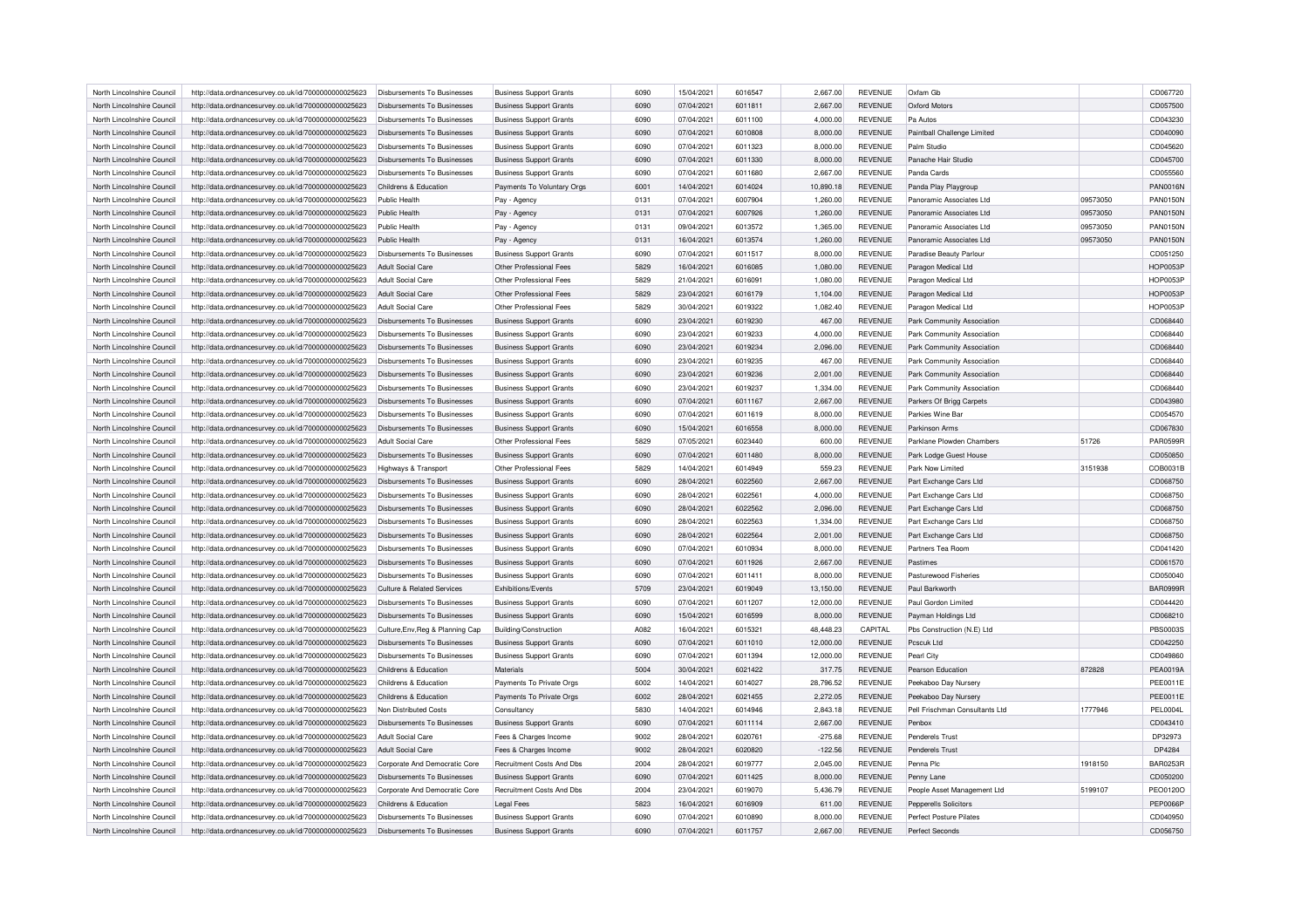| North Lincolnshire Council | http://data.ordnancesurvey.co.uk/id/7000000000025623 | Adult Social Care Capital             | Other Costs                           | A085 | 21/04/2021 | 6009428 | 628.00    | CAPITAL        | Performance Health International Ltd        | 4374752  | <b>ABI0005I</b> |
|----------------------------|------------------------------------------------------|---------------------------------------|---------------------------------------|------|------------|---------|-----------|----------------|---------------------------------------------|----------|-----------------|
| North Lincolnshire Council | http://data.ordnancesurvey.co.uk/id/7000000000025623 | <b>Disbursements To Businesses</b>    | <b>Business Support Grants</b>        | 6090 | 16/04/2021 | 6017250 | 1,468.00  | <b>REVENUE</b> | Permanent Make-Up & Beauty By Gosh          |          | CD068280        |
| North Lincolnshire Council | http://data.ordnancesurvey.co.uk/id/7000000000025623 | Disbursements To Businesses           | <b>Business Support Grants</b>        | 6090 | 16/04/2021 | 6017251 | 1,401.00  | <b>REVENUE</b> | Permanent Make-Up & Beauty By Gosh          |          | CD068280        |
| North Lincolnshire Council | http://data.ordnancesurvey.co.uk/id/7000000000025623 | <b>Disbursements To Businesses</b>    | <b>Business Support Grants</b>        | 6090 | 07/04/2021 | 6011949 | 8,000.00  | <b>REVENUE</b> | Perrys Sports Bowls Club                    |          | CD067120        |
| North Lincolnshire Council | http://data.ordnancesurvey.co.uk/id/7000000000025623 | Highways & Transport                  | Other Professional Fees               | 5829 | 16/04/2021 | 6014947 | 1,075.00  | <b>REVENUE</b> | Pestx I td                                  | 04233814 | <b>PES0003S</b> |
| North Lincolnshire Council | http://data.ordnancesurvey.co.uk/id/7000000000025623 | Childrens & Education                 | <b>Client Related Costs</b>           | 5534 | 21/04/2021 | 6017350 | 2,850.00  | <b>REVENUE</b> | Peter & Amanda Mallinson                    |          | <b>MAL0068L</b> |
| North Lincolnshire Council | http://data.ordnancesurvey.co.uk/id/7000000000025623 | Childrens & Education                 | <b>Client Related Costs</b>           | 5534 | 21/04/2021 | 6017352 | 575.00    | <b>REVENUE</b> | Peter & Amanda Mallinson                    |          | <b>MAL0068L</b> |
| North Lincolnshire Council | http://data.ordnancesurvey.co.uk/id/7000000000025623 | Childrens & Education                 | <b>Client Related Costs</b>           | 5534 | 21/04/2021 | 6017363 | 1,430.82  | <b>REVENUE</b> | Peter & Amanda Mallinson                    |          | <b>MAL0068L</b> |
| North Lincolnshire Council | http://data.ordnancesurvey.co.uk/id/7000000000025623 | Disbursements To Businesses           | <b>Business Support Grants</b>        | 6090 | 16/04/2021 | 6017246 | 1,401.00  | <b>REVENUE</b> | Peter Gosling                               |          | CD068260        |
| North Lincolnshire Council | http://data.ordnancesurvey.co.uk/id/7000000000025623 | Disbursements To Businesses           | <b>Business Support Grants</b>        | 6090 | 16/04/2021 | 6017247 | 1,468.00  | <b>REVENUE</b> | Peter Gosling                               |          | CD068260        |
| North Lincolnshire Council | http://data.ordnancesurvey.co.uk/id/7000000000025623 | <b>Disbursements To Businesses</b>    | <b>Business Support Grants</b>        | 6090 | 23/04/2021 | 6019298 | 8,000.00  | <b>REVENUE</b> | P&G Elite Investments Ltd                   |          | CD068620        |
| North Lincolnshire Council | http://data.ordnancesurvey.co.uk/id/7000000000025623 | Fin&Inv I&F                           | Repair & Maintenance Costs            | 3000 | 16/04/2021 | 6015331 | 928.00    | <b>REVENUE</b> | Phil Jarratt                                |          | <b>JAR0097R</b> |
| North Lincolnshire Council | http://data.ordnancesurvey.co.uk/id/7000000000025623 | Disbursements To Businesses           |                                       | 6090 | 07/04/2021 | 6011939 | 2,667.00  | <b>REVENUE</b> | Phillip Smith Hardwood And Laminate         |          | CD061710        |
|                            |                                                      |                                       | <b>Business Support Grants</b>        |      | 07/04/2021 | 6011721 |           | <b>REVENUE</b> | Phil Presswood Specialist Cars Ltd          |          | CD056260        |
| North Lincolnshire Council | http://data.ordnancesurvey.co.uk/id/7000000000025623 | <b>Disbursements To Businesses</b>    | <b>Business Support Grants</b>        | 6090 |            |         | 2,667.00  |                |                                             |          |                 |
| North Lincolnshire Council | http://data.ordnancesurvey.co.uk/id/7000000000025623 | Corporate And Democratic Core         | It Software-Purchase                  | 5051 | 21/04/2021 | 6017326 | 317.89    | <b>REVENUE</b> | Phoenix Software Ltd                        | 2548628  | SOF0026F        |
| North Lincolnshire Council | http://data.ordnancesurvey.co.uk/id/7000000000025623 | Corporate And Democratic Core         | It Software-Purchase                  | 5051 | 23/04/2021 | 6019090 | 637.03    | <b>REVENUE</b> | Phoenix Software Ltd                        | 2548628  | SOF0026F        |
| North Lincolnshire Council | http://data.ordnancesurvey.co.uk/id/7000000000025623 | Disbursements To Businesses           | <b>Business Support Grants</b>        | 6090 | 07/04/2021 | 6011524 | 2,667.00  | <b>REVENUE</b> | Phone Bar Ltd                               |          | CD051320        |
| North Lincolnshire Council | http://data.ordnancesurvey.co.uk/id/7000000000025623 | <b>Disbursements To Businesses</b>    | <b>Business Support Grants</b>        | 6090 | 07/04/2021 | 6011489 | 2,667.00  | <b>REVENUE</b> | Pickerings                                  |          | CD050940        |
| North Lincolnshire Council | http://data.ordnancesurvey.co.uk/id/7000000000025623 | Adult Social Care                     | Equipment Maint.& Repair              | 5003 | 05/05/2021 | 6019832 | 267.03    | <b>REVENUE</b> | Pickerings Europe Ltd                       | 3217853  | PIC0003C        |
| North Lincolnshire Council | http://data.ordnancesurvey.co.uk/id/7000000000025623 | Non Distributed Costs                 | <b>Benair &amp; Maintenance Costs</b> | 3000 | 30/04/2021 | 6023121 | 260.68    | <b>REVENUE</b> | Pickerings Europe Ltd                       | 3217853  | <b>PIC0003C</b> |
| North Lincolnshire Council | http://data.ordnancesurvey.co.uk/id/7000000000025623 | Disbursements To Businesses           | <b>Business Support Grants</b>        | 6090 | 07/04/2021 | 6011812 | 8,000.00  | <b>REVENUE</b> | Pig & Whistle                               |          | CD057510        |
| North Lincolnshire Council | http://data.ordnancesurvey.co.uk/id/7000000000025623 | <b>Disbursements To Businesses</b>    | <b>Business Support Grants</b>        | 6090 | 07/04/2021 | 6011062 | 2,667.00  | <b>REVENUE</b> | Pink Flamingos 20th Century Design Ltd      |          | CD042840        |
| North Lincolnshire Council | http://data.ordnancesurvey.co.uk/id/7000000000025623 | Disbursements To Businesses           | <b>Business Support Grants</b>        | 6090 | 07/04/2021 | 6011505 | 2,667.00  | <b>REVENUE</b> | Pip Frear Ltd                               |          | CD051110        |
| North Lincolnshire Council | http://data.ordnancesurvey.co.uk/id/7000000000025623 | Disbursements To Businesses           | <b>Business Support Grants</b>        | 6090 | 07/04/2021 | 6010956 | 18,000.00 | <b>REVENUE</b> | Pizza Hut Restaurant                        |          | CD041660        |
| North Lincolnshire Council | http://data.ordnancesurvey.co.uk/id/7000000000025623 | Disbursements To Businesses           | <b>Business Support Grants</b>        | 6090 | 07/04/2021 | 6011136 | 2,667.00  | <b>REVENUE</b> | Plasketts                                   |          | CD043650        |
| North Lincolnshire Council | http://data.ordnancesurvey.co.uk/id/7000000000025623 | Disbursements To Businesses           | <b>Business Support Grants</b>        | 6090 | 07/04/2021 | 6010940 | 8,000.00  | <b>REVENUE</b> | Play Avenue Ltd                             |          | CD041480        |
| North Lincolnshire Council | http://data.ordnancesurvey.co.uk/id/7000000000025623 | Disbursements To Businesses           | <b>Business Support Grants</b>        | 6090 | 07/04/2021 | 6011528 | 8,000.00  | <b>REVENUE</b> | P&L O'Reilly Ltd                            |          | CD051360        |
| North Lincolnshire Council | http://data.ordnancesurvey.co.uk/id/7000000000025623 | <b>Disbursements To Businesses</b>    | <b>Business Support Grants</b>        | 6090 | 07/04/2021 | 6011651 | 8,000.00  | <b>REVENUE</b> | PI&Sj Dunn                                  |          | CD054890        |
| North Lincolnshire Council | http://data.ordnancesurvey.co.uk/id/7000000000025623 | Disbursements To Businesses           | <b>Business Support Grants</b>        | 6090 | 07/04/2021 | 6011091 | 2.667.00  | <b>REVENUE</b> | Polly-Jo Accessories Ltd Trading As Vanilla |          | CD043140        |
| North Lincolnshire Council | http://data.ordnancesurvey.co.uk/id/7000000000025623 | Disbursements To Businesses           | <b>Business Support Grants</b>        | 6090 | 07/04/2021 | 6010832 | 8,000.00  | <b>REVENUE</b> | Pooleys Bar                                 |          | CD040350        |
| North Lincolnshire Council | http://data.ordnancesurvey.co.uk/id/7000000000025623 | Culture & Related Services            | Equipment Maint.& Repair              | 5003 | 30/04/2021 | 6023124 | 841.00    | <b>REVENUE</b> | Poolside Leisure                            |          | PO000020        |
| North Lincolnshire Council | http://data.ordnancesurvey.co.uk/id/7000000000025623 | Culture & Related Services            | Repair & Maintenance Costs            | 3000 | 30/04/2021 | 6023128 | 951.37    | <b>REVENUE</b> | Poolside Leisure                            |          | PO000020        |
| North Lincolnshire Council | http://data.ordnancesurvey.co.uk/id/7000000000025623 | Culture & Related Services            | Repair & Maintenance Costs            | 3000 | 30/04/2021 | 6023130 | 1,658.91  | <b>REVENUE</b> | Poolside Leisure                            |          | PO000020        |
| North Lincolnshire Council | http://data.ordnancesurvey.co.uk/id/7000000000025623 | Culture & Related Services            | Repair & Maintenance Costs            | 3000 | 30/04/2021 | 6023131 | 370.88    | <b>REVENUE</b> | Poolside Leisure                            |          | PO000020        |
| North Lincolnshire Council | http://data.ordnancesurvey.co.uk/id/7000000000025623 | <b>Culture &amp; Related Services</b> | Repair & Maintenance Costs            | 3000 | 30/04/2021 | 6023133 | 250.12    | <b>REVENUE</b> | Poolside Leisure                            |          | PO000020        |
|                            |                                                      |                                       |                                       | 6090 |            | 6010907 |           | <b>REVENUE</b> |                                             |          |                 |
| North Lincolnshire Council | http://data.ordnancesurvey.co.uk/id/7000000000025623 | <b>Disbursements To Businesses</b>    | <b>Business Support Grants</b>        |      | 07/04/2021 |         | 12,000.00 |                | Portcullis Pub Co Limited                   |          | CD041130        |
| North Lincolnshire Council | http://data.ordnancesurvey.co.uk/id/7000000000025623 | Childrens & Education                 | <b>Client Related Costs</b>           | 5534 | 14/04/2021 | 6014863 | 1,295.00  | <b>REVENUE</b> | Post-Adoption Centre                        |          | <b>POS0056S</b> |
| North Lincolnshire Council | http://data.ordnancesurvey.co.uk/id/7000000000025623 | Childrens & Education                 | <b>Client Related Costs</b>           | 5534 | 07/05/2021 | 6023415 | 6,208.00  | <b>REVENUE</b> | Post-Adoption Centre                        |          | POS0056S        |
| North Lincolnshire Council | http://data.ordnancesurvey.co.uk/id/7000000000025623 | Disbursements To Businesses           | <b>Business Support Grants</b>        | 6090 | 07/04/2021 | 6011701 | 2,667.00  | <b>REVENUE</b> | Potters Auction Saleroom Ltd                |          | CD056030        |
| North Lincolnshire Council | http://data.ordnancesurvey.co.uk/id/7000000000025623 | Highways & Transport                  | Other Supplies & Services             | 5799 | 21/04/2021 | 6013440 | 3,200.00  | <b>REVENUE</b> | Power Data Associates                       |          | POW1099W        |
| North Lincolnshire Council | http://data.ordnancesurvey.co.uk/id/7000000000025623 | Non Distributed Costs                 | Other Professional Fees               | 5829 | 28/04/2021 | 6019753 | 250.00    | REVENUE        | Pph Commercial                              |          | <b>PPH0005H</b> |
| North Lincolnshire Council | http://data.ordnancesurvey.co.uk/id/7000000000025623 | Childrens & Education                 | <b>Client Related Costs</b>           | 5534 | 21/04/2021 | 6017362 | 6,900.00  | <b>REVENUE</b> | Predictive Green Ltd                        |          | PRE0114E        |
| North Lincolnshire Council | http://data.ordnancesurvey.co.uk/id/7000000000025623 | Disbursements To Businesses           | <b>Business Support Grants</b>        | 6090 | 07/04/2021 | 6011354 | 4,000.00  | <b>REVENUE</b> | Premier Communications Limited              |          | CD045940        |
| North Lincolnshire Council | http://data.ordnancesurvey.co.uk/id/7000000000025623 | <b>Disbursements To Businesses</b>    | <b>Business Support Grants</b>        | 6090 | 07/04/2021 | 6010910 | 12,000.00 | <b>REVENUE</b> | Premier Pitch - Hornsby Storage Ltd         |          | CD041160        |
| North Lincolnshire Council | http://data.ordnancesurvey.co.uk/id/7000000000025623 | Corporate And Democratic Core         | Materials                             | 5004 | 30/04/2021 | 6023136 | 275.83    | REVENUE        | Premier Roofing And Services Ltd            | 4577119  | PRE0164E        |
| North Lincolnshire Council | http://data.ordnancesurvey.co.uk/id/7000000000025623 | <b>Culture &amp; Related Services</b> | Repair & Maintenance Costs            | 3000 | 21/04/2021 | 6016254 | 96.62     | <b>REVENUE</b> | Premier Roofing And Services Ltd            | 4577119  | <b>PRE0164E</b> |
| North Lincolnshire Council | http://data.ordnancesurvey.co.uk/id/7000000000025623 | Environmental & Regulatory Svs        | Repair & Maintenance Costs            | 3000 | 21/04/2021 | 6016254 | 256.07    | <b>REVENUE</b> | Premier Roofing And Services Ltd            | 4577119  | <b>PRE0164E</b> |
| North Lincolnshire Council | http://data.ordnancesurvey.co.uk/id/7000000000025623 | Disbursements To Businesses           | <b>Business Support Grants</b>        | 6090 | 07/04/2021 | 6011186 | 8,000.00  | <b>REVENUE</b> | Premier Tanning                             |          | CD044180        |
| North Lincolnshire Council | http://data.ordnancesurvey.co.uk/id/7000000000025623 | Childrens & Education                 | <b>Client Related Costs</b>           | 5534 | 07/04/2021 | 6009460 | 450.50    | <b>REVENUE</b> | Pre-School Learning Alliance                |          | <b>PRE0172E</b> |
| North Lincolnshire Council | http://data.ordnancesurvey.co.uk/id/7000000000025623 | Childrens & Education                 | <b>Client Related Costs</b>           | 5534 | 07/04/2021 | 6009467 | 330.46    | <b>REVENUE</b> | Pre-School Learning Alliance                |          | <b>PRE0172E</b> |
| North Lincolnshire Council | http://data.ordnancesurvey.co.uk/id/7000000000025623 | Childrens & Education                 | Payments To Voluntary Orgs            | 6001 | 14/04/2021 | 6014030 | 44,067.68 | <b>REVENUE</b> | Pre-School Learning Alliance                |          | <b>PRE0172E</b> |
| North Lincolnshire Council | http://data.ordnancesurvey.co.uk/id/7000000000025623 | Disbursements To Businesses           | <b>Business Support Grants</b>        | 6090 | 07/04/2021 | 6011269 | 12,000.00 | <b>REVENUE</b> | Prestar I to                                |          | CD045070        |
| North Lincolnshire Council | http://data.ordnancesurvey.co.uk/id/7000000000025623 | Disbursements To Businesses           | <b>Business Support Grants</b>        | 6090 | 07/04/2021 | 6011060 | 2,667.00  | <b>REVENUE</b> | Pride & Joy Motor Group                     |          | CD042810        |
| North Lincolnshire Council | http://data.ordnancesurvey.co.uk/id/7000000000025623 | Disbursements To Businesses           | <b>Business Support Grants</b>        | 6090 | 07/04/2021 | 6011116 | 2,667.00  | <b>REVENUE</b> | Prima Donna                                 |          | CD043430        |
| North Lincolnshire Council | http://data.ordnancesurvey.co.uk/id/7000000000025623 | Disbursements To Businesses           | <b>Business Support Grants</b>        | 6090 | 23/04/2021 | 6019292 | 2.096.00  | <b>REVENUE</b> | <b>Primal Customs</b>                       |          | CD068600        |
| North Lincolnshire Council | http://data.ordnancesurvey.co.uk/id/7000000000025623 | Disbursements To Businesses           |                                       | 6090 | 07/04/2021 | 6011777 | 8.000.00  | <b>REVENUE</b> | Primal Physique                             |          | CD056960        |
|                            |                                                      |                                       | <b>Business Support Grants</b>        |      |            |         |           |                |                                             |          |                 |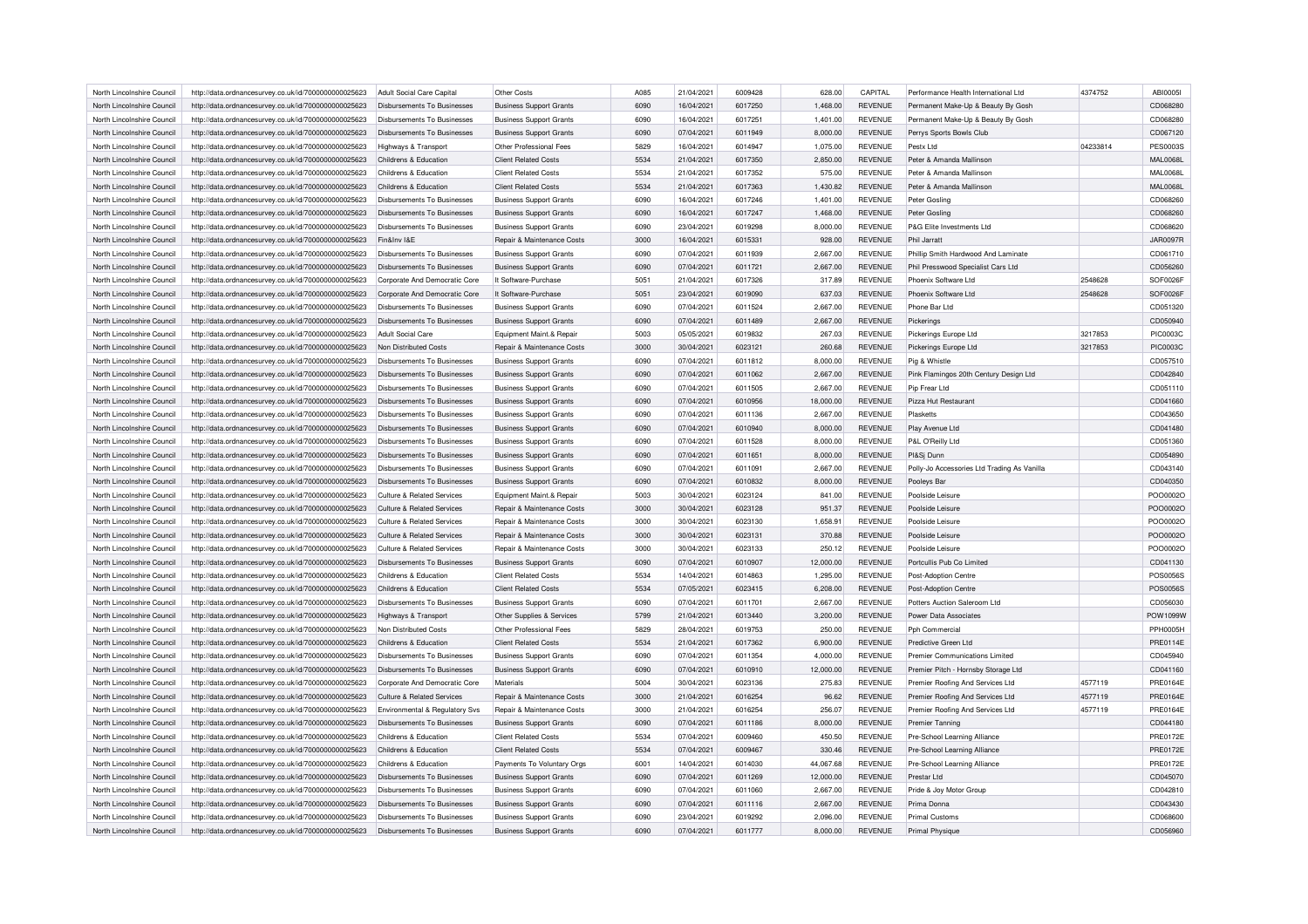| North Lincolnshire Council                               | http://data.ordnancesurvey.co.uk/id/7000000000025623 | Childrens & Education              | Pay - Agency                             | 0131 | 07/04/2021 | 6009468 | 1,796.25  | <b>REVENUE</b> | Principal Resourcing Ltd                | 5159515  | PRI01011        |
|----------------------------------------------------------|------------------------------------------------------|------------------------------------|------------------------------------------|------|------------|---------|-----------|----------------|-----------------------------------------|----------|-----------------|
| North Lincolnshire Council                               | http://data.ordnancesurvey.co.uk/id/7000000000025623 | Childrens & Education              | Pay - Agency                             | 0131 | 14/04/2021 | 6013542 | 1,523.25  | <b>REVENUE</b> | Principal Resourcing Ltd                | 5159515  | PRI01011        |
| North Lincolnshire Council                               | http://data.ordnancesurvey.co.uk/id/7000000000025623 | Childrens & Education              | Pay - Agency                             | 0131 | 28/04/2021 | 6018088 | 431.25    | <b>REVENUE</b> | Principal Resourcing Ltd                | 5159515  | PRI0101I        |
| North Lincolnshire Council                               | http://data.ordnancesurvey.co.uk/id/7000000000025623 | Childrens & Education              | Pay - Agency                             | 0131 | 05/05/2021 | 6023365 | 1,796.25  | <b>REVENUE</b> | Principal Resourcing Ltd                | 5159515  | PRI01011        |
| North Lincolnshire Council                               | http://data.ordnancesurvey.co.uk/id/7000000000025623 | Disbursements To Businesses        | <b>Business Support Grants</b>           | 6090 | 15/04/2021 | 6016565 | 2,667.00  | <b>REVENUE</b> | Prinknow Trading Limited                |          | CD067910        |
| North Lincolnshire Council                               | http://data.ordnancesurvey.co.uk/id/7000000000025623 | Central Services To Public         | Gen Office Exp (Incl Postage)            | 5603 | 14/04/2021 | 6015071 | 2,269.00  | <b>REVENUE</b> | Print Image Network Ltd                 | 4009079  | PRI03451        |
| North Lincolnshire Council                               | http://data.ordnancesurvey.co.uk/id/7000000000025623 | Central Services To Public         | Gen Office Exp (Incl Postage             | 5603 | 30/04/2021 | 6023086 | 8,337.47  | <b>REVENUE</b> | Print Image Network Ltd                 | 4009079  | PRI03451        |
| North Lincolnshire Council                               | http://data.ordnancesurvey.co.uk/id/7000000000025623 | <b>Housing Services</b>            | Other Supplies & Services                | 5799 | 21/04/2021 | 6018336 | 2,015.00  | <b>REVENUE</b> | Priory Guest House                      |          | PRI0246I        |
| North Lincolnshire Council                               | http://data.ordnancesurvey.co.uk/id/7000000000025623 | Childrens & Education              | Payments To Private Orgs                 | 6002 | 28/04/2021 | 6021456 | 4,169.88  | <b>REVENUE</b> | Priory Lane Pre-School                  |          | <b>LAN0081N</b> |
| North Lincolnshire Council                               | http://data.ordnancesurvey.co.uk/id/7000000000025623 | Childrens & Education              | Payments To Voluntary Orgs               | 6001 | 14/04/2021 | 6014002 | 22,045.50 | REVENUE        | Priory Lane Pre-School                  |          | <b>LAN0081N</b> |
| North Lincolnshire Council                               | http://data.ordnancesurvey.co.uk/id/7000000000025623 | <b>Planning Services</b>           | Other Supplies & Services                | 5799 | 16/04/2021 | 6015335 | 389.00    | <b>REVENUE</b> | Professional Development Group          |          | GOV0123V        |
| North Lincolnshire Council                               | http://data.ordnancesurvey.co.uk/id/7000000000025623 | <b>Adult Social Care</b>           | Payments To Private Orgs                 | 6002 | 30/04/2021 | 6022966 | 1,737.12  | <b>REVENUE</b> | Progress Housing Group Ltd              | 28685R   | PRO0320O        |
|                                                          |                                                      |                                    |                                          | 5001 | 07/04/2021 | 6010328 | 489.00    | REVENUE        |                                         |          | PRO0554C        |
| North Lincolnshire Council<br>North Lincolnshire Council | http://data.ordnancesurvey.co.uk/id/7000000000025623 | <b>Planning Services</b>           | <b>Equipment Purchase</b>                | 5799 | 07/04/2021 | 6010328 | $\Omega$  | <b>REVENUE</b> | Pro-Optocam                             |          | PRO0554O        |
|                                                          | http://data.ordnancesurvey.co.uk/id/7000000000025623 | <b>Planning Services</b>           | Other Supplies & Services                |      |            |         |           |                | Pro-Optocam                             |          |                 |
| North Lincolnshire Council                               | http://data.ordnancesurvey.co.uk/id/7000000000025623 | Highways & Transport               | Equipment Maint.& Repair                 | 5003 | 21/04/2021 | 6010351 | 611.99    | <b>REVENUE</b> | Proteus Equipment Ltd                   |          | PRO0461O        |
| North Lincolnshire Council                               | http://data.ordnancesurvey.co.uk/id/7000000000025623 | Disbursements To Businesses        | <b>Business Support Grants</b>           | 6090 | 07/04/2021 | 6011439 | 8,000.00  | <b>REVENUE</b> | Pure Beauty                             |          | CD050360        |
| North Lincolnshire Council                               | http://data.ordnancesurvey.co.uk/id/7000000000025623 | <b>Disbursements To Businesses</b> | <b>Business Support Grants</b>           | 6090 | 07/04/2021 | 6011574 | 8,000.00  | <b>REVENUE</b> | Pure Health                             |          | CD053660        |
| North Lincolnshire Council                               | http://data.ordnancesurvey.co.uk/id/7000000000025623 | Fin&Inv I&F                        | <b>Cleaning Services &amp; Contracts</b> | 3311 | 09/04/2021 | 6013463 | 1,186.25  | <b>REVENUE</b> | Pure Water Cleaning Contractors Ltd     | 11361613 | <b>PUR0010F</b> |
| North Lincolnshire Council                               | http://data.ordnancesurvey.co.uk/id/7000000000025623 | <b>Disbursements To Businesses</b> | <b>Business Support Grants</b>           | 6090 | 07/04/2021 | 6011625 | 2,667.00  | REVENUE        | Purple Hayze Alternative Gifts          |          | CD054630        |
| North Lincolnshire Council                               | http://data.ordnancesurvey.co.uk/id/7000000000025623 | Corporate And Democratic Core      | Equipment Hire/Rent                      | 5002 | 14/04/2021 | 6014690 | 4,130.39  | <b>REVENUE</b> | Quadient Uk Limited                     | 2658324  | <b>NEO0001O</b> |
| North Lincolnshire Council                               | http://data.ordnancesurvey.co.uk/id/7000000000025623 | Corporate And Democratic Core      | Gen Office Exp (Incl Postage)            | 5603 | 14/04/2021 | 6014690 | $\Omega$  | <b>REVENUE</b> | Quadient Uk Limited                     | 2658324  | NEO0001O        |
| North Lincolnshire Council                               | http://data.ordnancesurvey.co.uk/id/7000000000025623 | Corporate And Democratic Core      | Gen Office Exp (Incl Postage)            | 5603 | 25/06/2021 | 6023437 | $-399.60$ | <b>REVENUE</b> | Quadient Uk Limited                     | 2658324  | NEO0001O        |
| North Lincolnshire Council                               | http://data.ordnancesurvey.co.uk/id/7000000000025623 | <b>Disbursements To Businesses</b> | <b>Business Support Grants</b>           | 6090 | 06/04/2021 | 6010258 | 2,001.00  | <b>REVENUE</b> | Quality Bathrooms Of Scunthorpe Limited |          | CD068110        |
| North Lincolnshire Council                               | http://data.ordnancesurvey.co.uk/id/7000000000025623 | Disbursements To Businesses        | <b>Business Support Grants</b>           | 6090 | 06/04/2021 | 6010259 | 1,334.00  | <b>REVENUE</b> | Quality Bathrooms Of Scunthorpe Limited |          | CD068110        |
| North Lincolnshire Council                               | http://data.ordnancesurvey.co.uk/id/7000000000025623 | <b>Disbursements To Businesses</b> | <b>Business Support Grants</b>           | 6090 | 06/04/2021 | 6010260 | 2,096.00  | <b>REVENUE</b> | Quality Bathrooms Of Scunthorpe Limited |          | CD068110        |
| North Lincolnshire Council                               | http://data.ordnancesurvey.co.uk/id/7000000000025623 | <b>Disbursements To Businesses</b> | <b>Business Support Grants</b>           | 6090 | 06/04/2021 | 6010261 | 4,000.00  | <b>REVENUE</b> | Quality Bathrooms Of Scunthorpe Limited |          | CD068110        |
| North Lincolnshire Council                               | http://data.ordnancesurvey.co.uk/id/7000000000025623 | <b>Disbursements To Businesses</b> | <b>Business Support Grants</b>           | 6090 | 07/04/2021 | 6011722 | 2,667.00  | <b>REVENUE</b> | Quality Bathrooms Of Scunthorpe Limited |          | CD056270        |
| North Lincolnshire Council                               | http://data.ordnancesurvey.co.uk/id/7000000000025623 | <b>Adult Social Care</b>           | It Software-Purchase                     | 5051 | 16/04/2021 | 6016165 | 4,741.76  | <b>REVENUE</b> | Quality Education Solutions Ltd T/A Qes | 4700102  | QES0001S        |
| North Lincolnshire Council                               | http://data.ordnancesurvey.co.uk/id/7000000000025623 | <b>Disbursements To Businesses</b> | <b>Business Support Grants</b>           | 6090 | 07/04/2021 | 6011121 | 8,000.00  | <b>REVENUE</b> | Queen Bee                               |          | CD043490        |
| North Lincolnshire Council                               | http://data.ordnancesurvey.co.uk/id/7000000000025623 | <b>Disbursements To Businesses</b> | <b>Business Support Grants</b>           | 6090 | 07/04/2021 | 6011813 | 8,000.00  | <b>REVENUE</b> | Queen Bess                              |          | CD057520        |
| North Lincolnshire Council                               | http://data.ordnancesurvey.co.uk/id/7000000000025623 | Disbursements To Businesses        | <b>Business Support Grants</b>           | 6090 | 07/04/2021 | 6011430 | 8,000.00  | REVENUE        | Queen Nail                              |          | CD050260        |
| North Lincolnshire Council                               | http://data.ordnancesurvey.co.uk/id/7000000000025623 | <b>Disbursements To Businesses</b> | <b>Business Support Grants</b>           | 6090 | 07/04/2021 | 6011487 | 8,000.00  | <b>REVENUE</b> | Queen Of Arts                           |          | CD050920        |
| North Lincolnshire Council                               |                                                      |                                    |                                          | 6090 |            | 6011658 |           |                | Queens Head Hotel                       |          |                 |
|                                                          | http://data.ordnancesurvey.co.uk/id/7000000000025623 | <b>Disbursements To Businesses</b> | <b>Business Support Grants</b>           |      | 07/04/2021 |         | 12,000.00 | <b>REVENUE</b> |                                         |          | CD055210        |
| North Lincolnshire Council                               | http://data.ordnancesurvey.co.uk/id/7000000000025623 | Disbursements To Businesses        | <b>Business Support Grants</b>           | 6090 | 07/04/2021 | 6010917 | 12,000.00 | REVENUE        | Queen Street School Preservation Trust  |          | CD041230        |
| North Lincolnshire Council                               | http://data.ordnancesurvey.co.uk/id/7000000000025623 | Disbursements To Businesses        | <b>Business Support Grants</b>           | 6090 | 07/04/2021 | 6010918 | 8,000.00  | <b>REVENUE</b> | Queen Street School Preservation Trust  |          | CD041240        |
| North Lincolnshire Council                               | http://data.ordnancesurvey.co.uk/id/7000000000025623 | <b>Disbursements To Businesses</b> | <b>Business Support Grants</b>           | 6090 | 07/04/2021 | 6011641 | 8,000.00  | <b>REVENUE</b> | Quintessential Hair                     |          | CD054790        |
| North Lincolnshire Council                               | http://data.ordnancesurvey.co.uk/id/7000000000025623 | Disbursements To Businesses        | <b>Business Support Grants</b>           | 6090 | 07/04/2021 | 6011509 | 8,000.00  | REVENUE        | Quorum                                  |          | CD051150        |
| North Lincolnshire Council                               | http://data.ordnancesurvey.co.uk/id/7000000000025623 | Childrens & Education              | Payments To Private Orgs                 | 6002 | 14/04/2021 | 6013971 | 1,512.00  | <b>REVENUE</b> | Rachel Carter-Smith                     |          | CAR0224R        |
| North Lincolnshire Council                               | http://data.ordnancesurvey.co.uk/id/7000000000025623 | <b>Disbursements To Businesses</b> | <b>Business Support Grants</b>           | 6090 | 16/04/2021 | 6017240 | 1,468.00  | <b>REVENUE</b> | <b>Rachel Horner Ltd</b>                |          | CD048090        |
| North Lincolnshire Council                               | http://data.ordnancesurvey.co.uk/id/7000000000025623 | Childrens & Education              | Payments To Private Orgs                 | 6002 | 14/04/2021 | 6014029 | 5,348.70  | <b>REVENUE</b> | Rachel Popovski                         |          | POP0165P        |
| North Lincolnshire Council                               | http://data.ordnancesurvey.co.uk/id/7000000000025623 | <b>Disbursements To Businesses</b> | <b>Business Support Grants</b>           | 6090 | 07/04/2021 | 6011033 | 2,667.00  | <b>REVENUE</b> | Radley & Appleby Coach Holidays Ltd     |          | CD042500        |
| North Lincolnshire Council                               | http://data.ordnancesurvey.co.uk/id/7000000000025623 | <b>Disbursements To Businesses</b> | <b>Business Support Grants</b>           | 6090 | 07/04/2021 | 6011753 | 2,667.00  | <b>REVENUE</b> | Rahat Fashion                           |          | CD056700        |
| North Lincolnshire Council                               | http://data.ordnancesurvey.co.uk/id/7000000000025623 | Disbursements To Businesses        | <b>Business Support Grants</b>           | 6090 | 07/04/2021 | 6011309 | 8,000.00  | <b>REVENUE</b> | Rahmans (Scunthorpe) Limited            |          | CD045470        |
| North Lincolnshire Council                               | http://data.ordnancesurvey.co.uk/id/7000000000025623 | Childrens & Education              | Payments To Private Orgs                 | 6002 | 14/04/2021 | 6014041 | 43,674.34 | <b>REVENUE</b> | Rainbow Kindergarten Barton             |          | STO0060O        |
| North Lincolnshire Council                               | http://data.ordnancesurvey.co.uk/id/7000000000025623 | Disbursements To Businesses        | <b>Business Support Grants</b>           | 6090 | 07/04/2021 | 6011552 | 12,000.00 | <b>REVENUE</b> | Ral Limited                             |          | CD053430        |
| North Lincolnshire Council                               | http://data.ordnancesurvey.co.uk/id/7000000000025623 | <b>Disbursements To Businesses</b> | <b>Business Support Grants</b>           | 6090 | 07/04/2021 | 6011815 | 8,000.00  | <b>REVENUE</b> | Ral Limited                             |          | CD057540        |
| North Lincolnshire Council                               | http://data.ordnancesurvey.co.uk/id/7000000000025623 | <b>Disbursements To Businesses</b> | <b>Business Support Grants</b>           | 6090 | 28/04/2021 | 6022511 | 3,000.00  | REVENUE        | Ral Limited                             |          | CD068670        |
| North Lincolnshire Council                               | http://data.ordnancesurvey.co.uk/id/7000000000025623 | Disbursements To Businesses        |                                          | 6090 | 28/04/2021 | 6022512 | 3,143.00  | <b>REVENUE</b> | Ral Limited                             |          | CD068670        |
| North Lincolnshire Council                               | http://data.ordnancesurvey.co.uk/id/7000000000025623 | Disbursements To Businesses        | <b>Business Support Grants</b>           | 6090 | 28/04/2021 | 6022513 | 6,000.00  | REVENUE        | Ral Limited                             |          | CD068670        |
|                                                          |                                                      |                                    | <b>Business Support Grants</b>           |      |            |         |           |                |                                         |          |                 |
| North Lincolnshire Council                               | http://data.ordnancesurvey.co.uk/id/7000000000025623 | <b>Disbursements To Businesses</b> | <b>Business Support Grants</b>           | 6090 | 28/04/2021 | 6022514 | 12,000.00 | <b>REVENUE</b> | <b>Ral Limited</b>                      |          | CD068670        |
| North Lincolnshire Council                               | http://data.ordnancesurvey.co.uk/id/7000000000025623 | <b>Disbursements To Businesses</b> | <b>Business Support Grants</b>           | 6090 | 28/04/2021 | 6022515 | 2,000.00  | <b>REVENUE</b> | <b>Ral Limited</b>                      |          | CD068670        |
| North Lincolnshire Council                               | http://data.ordnancesurvey.co.uk/id/7000000000025623 | <b>Disbursements To Businesses</b> | <b>Business Support Grants</b>           | 6090 | 07/04/2021 | 6011022 | 2,667.00  | <b>REVENUE</b> | R A Mason Cars Ltd                      |          | CD042380        |
| North Lincolnshire Council                               | http://data.ordnancesurvey.co.uk/id/7000000000025623 | Disbursements To Businesses        | <b>Business Support Grants</b>           | 6090 | 07/04/2021 | 6011174 | 8,000.00  | REVENUE        | Raven Hair Design                       |          | CD044060        |
| North Lincolnshire Council                               | http://data.ordnancesurvey.co.uk/id/7000000000025623 | <b>Disbursements To Businesses</b> | <b>Business Support Grants</b>           | 6090 | 12/05/2021 | 6022502 | 2,096.00  | <b>REVENUE</b> | Ray Coulson T/A Barton Carpets & Vinyls |          | CD068650        |
| North Lincolnshire Council                               | http://data.ordnancesurvey.co.uk/id/7000000000025623 | <b>Disbursements To Businesses</b> | <b>Business Support Grants</b>           | 6090 | 12/05/2021 | 6022503 | 4,000.00  | REVENUE        | Ray Coulson T/A Barton Carpets & Vinyls |          | CD068650        |
| North Lincolnshire Council                               | http://data.ordnancesurvey.co.uk/id/7000000000025623 | Disbursements To Businesses        | <b>Business Support Grants</b>           | 6090 | 12/05/2021 | 6022504 | 1,334.00  | <b>REVENUE</b> | Ray Coulson T/A Barton Carpets & Vinyls |          | CD068650        |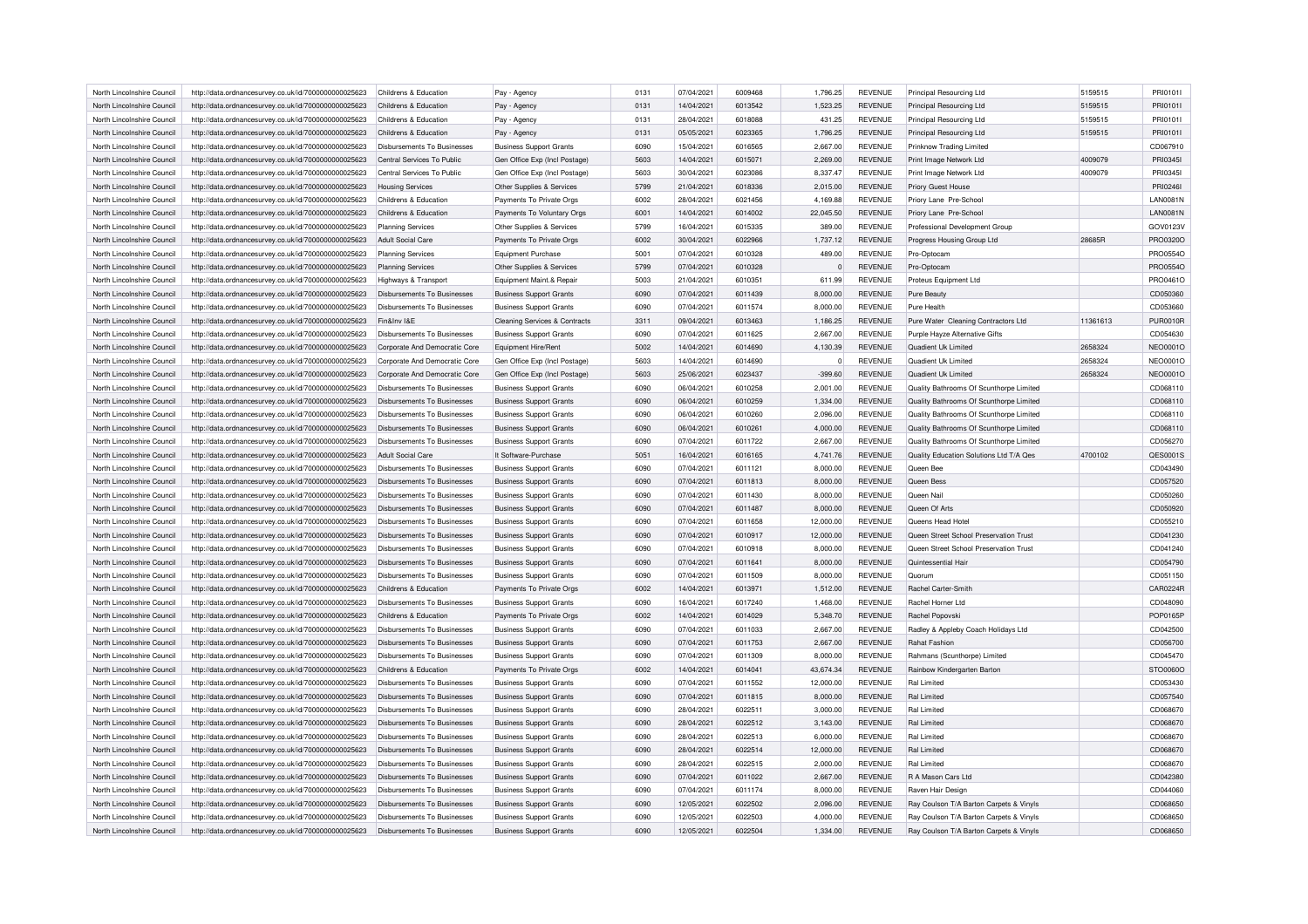| North Lincolnshire Council                               | http://data.ordnancesurvey.co.uk/id/7000000000025623 | Disbursements To Businesses                      | <b>Business Support Grants</b>                                      | 6090         | 12/05/2021               | 6022505            | 2,001.00           | <b>REVENUE</b>                   | Ray Coulson T/A Barton Carpets & Vinyls                       |          | CD068650             |
|----------------------------------------------------------|------------------------------------------------------|--------------------------------------------------|---------------------------------------------------------------------|--------------|--------------------------|--------------------|--------------------|----------------------------------|---------------------------------------------------------------|----------|----------------------|
| North Lincolnshire Council                               | http://data.ordnancesurvey.co.uk/id/7000000000025623 | Disbursements To Businesses                      | <b>Business Support Grants</b>                                      | 6090         | 16/04/2021               | 6017271            | 980.00             | <b>REVENUE</b>                   | Raza T Rahman T/A Taxi Driver                                 |          | CD068390             |
| North Lincolnshire Council                               | http://data.ordnancesurvey.co.uk/id/7000000000025623 | Disbursements To Businesses                      | <b>Business Support Grants</b>                                      | 6090         | 16/04/2021               | 6017272            | 1,027.00           | <b>REVENUE</b>                   | Raza T Rahman T/A Taxi Driver                                 |          | CD068390             |
| North Lincolnshire Council                               | http://data.ordnancesurvey.co.uk/id/7000000000025623 | Disbursements To Businesses                      | <b>Business Support Grants</b>                                      | 6090         | 07/04/2021               | 6011947            | 8,000.00           | <b>REVENUE</b>                   | R & C Bars Ltd                                                |          | CD066980             |
| North Lincolnshire Council                               | http://data.ordnancesurvey.co.uk/id/7000000000025623 | Disbursements To Businesses                      | <b>Business Support Grants</b>                                      | 6090         | 07/04/2021               | 6011814            | 2,667.00           | <b>REVENUE</b>                   | R C Edley Car Breakers                                        |          | CD057530             |
| North Lincolnshire Council                               | http://data.ordnancesurvey.co.uk/id/7000000000025623 | <b>Adult Social Care</b>                         | Payments To Health Providers                                        | 6019         | 07/04/2021               | 6007906            | 47,333.32          | <b>REVENUE</b>                   | Rdash Ft                                                      |          | RDA0003A             |
| North Lincolnshire Council                               | http://data.ordnancesurvey.co.uk/id/7000000000025623 | <b>Adult Social Care</b>                         | Payments To Health Providers                                        | 6019         | 23/04/2021               | 6019058            | 210,832.30         | <b>REVENUE</b>                   | Rdash F                                                       |          | <b>RDA0003A</b>      |
| North Lincolnshire Council                               | http://data.ordnancesurvey.co.uk/id/7000000000025623 | <b>Planning Services</b>                         | <b>Advertising &amp; Publicity</b>                                  | 5610         | 28/04/2021               | 6019771            | 233.60             | <b>REVENUE</b>                   | Reach Publishing Ltd                                          | 82548    | <b>REA0038A</b>      |
| North Lincolnshire Council                               | http://data.ordnancesurvey.co.uk/id/7000000000025623 | <b>Planning Services</b>                         | Advertising & Publicity                                             | 5610         | 28/04/2021               | 6019774            | 321.20             | <b>REVENUE</b>                   | Reach Publishing Ltd                                          | 82548    | <b>REA0038A</b>      |
| North Lincolnshire Council                               | http://data.ordnancesurvey.co.uk/id/7000000000025623 | <b>Planning Services</b>                         | Advertising & Publicity                                             | 5610         | 28/04/2021               | 6019775            | 233.60             | <b>REVENUE</b>                   | Reach Publishing Ltd                                          | 82548    | <b>REA0038A</b>      |
| North Lincolnshire Council                               | http://data.ordnancesurvey.co.uk/id/7000000000025623 | <b>Planning Services</b>                         | Advertising & Publicity                                             | 5610         | 30/04/2021               | 6022661            | 292.00             | <b>REVENUE</b>                   | Reach Publishing Services Limited                             | 8339522  | <b>REA0058A</b>      |
| North Lincolnshire Council                               | http://data.ordnancesurvey.co.uk/id/7000000000025623 | Highways & Transport                             | Equipment Purchase                                                  | 5001         | 21/04/2021               | 6018264            | 2,742.12           | <b>REVENUE</b>                   | Reactec Ltd                                                   | SC221428 | <b>REA0023A</b>      |
| North Lincolnshire Council                               | http://data.ordnancesurvey.co.uk/id/7000000000025623 | Adult Social Care                                | Payments To Private Orgs                                            | 6002         | 09/04/2021               | 6013375            | 25,881.08          | <b>REVENUE</b>                   | React Homecare Ltd                                            |          | CLA0252A             |
| North Lincolnshire Council                               | http://data.ordnancesurvey.co.uk/id/7000000000025623 | <b>Adult Social Care</b>                         | Payments To Private Orgs                                            | 6002         | 09/04/2021               | 6013375            | 579.04             | <b>REVENUE</b>                   | React Homecare Ltd                                            |          | <b>CLA0252A</b>      |
| North Lincolnshire Council                               | http://data.ordnancesurvey.co.uk/id/7000000000025623 | Other Expenditure & Income                       | Payments To Private Orgs                                            | 6002         | 09/04/2021               | 6013375            | 264.64             | <b>REVENUE</b>                   | React Homecare Ltd                                            |          | <b>CLA0252A</b>      |
| North Lincolnshire Council                               | http://data.ordnancesurvey.co.uk/id/7000000000025623 | Childrens & Education                            | Vehicle Hire                                                        | 4101         | 30/04/2021               | 6022840            | 492.86             | <b>REVENUE</b>                   | Ready Rent A Car                                              | 2177268  | <b>REA0004A</b>      |
| North Lincolnshire Council                               | http://data.ordnancesurvey.co.uk/id/7000000000025623 | Environmental & Regulatory Svs                   | Vehicle Hire                                                        | 4101         | 30/04/2021               | 6022842            | 315.68             | <b>REVENUE</b>                   | Ready Rent A Car                                              | 2177268  | <b>REA0004A</b>      |
| North Lincolnshire Council                               |                                                      |                                                  | Other Vehicle Costs                                                 | 4005         | 30/04/2021               | 6022841            |                    | <b>REVENUE</b>                   | Ready Rent A Car                                              | 2177268  | <b>REA0004A</b>      |
|                                                          | http://data.ordnancesurvey.co.uk/id/7000000000025623 | Highways & Transport                             |                                                                     |              |                          |                    | 380.00             |                                  |                                                               |          |                      |
| North Lincolnshire Council<br>North Lincolnshire Council | http://data.ordnancesurvey.co.uk/id/7000000000025623 | Disbursements To Businesses<br>Adult Social Care | <b>Business Support Grants</b><br><b>Direct Payments To Clients</b> | 6090<br>6012 | 07/04/2021<br>01/04/2021 | 6011620<br>6009080 | 12,000.00          | <b>REVENUE</b><br><b>REVENUE</b> | Real Steel Scunthorpe Ltd/Ta Elite Fitness<br><b>REDACTED</b> |          | CD054580             |
|                                                          | http://data.ordnancesurvey.co.uk/id/7000000000025623 |                                                  |                                                                     |              |                          |                    | 2,170.95           |                                  |                                                               |          | REDACTED             |
| North Lincolnshire Council                               | http://data.ordnancesurvey.co.uk/id/7000000000025623 | Adult Social Care                                | Direct Payments To Clients                                          | 6012         | 01/04/2021               | 6009082            | 500.00             | <b>REVENUE</b>                   | REDACTED                                                      |          | REDACTED             |
| North Lincolnshire Council                               | http://data.ordnancesurvey.co.uk/id/7000000000025623 | <b>Adult Social Care</b>                         | Direct Payments To Clients                                          | 6012         | 07/04/2021               | 6009482            | 2,379.67           | <b>REVENUE</b>                   | REDACTED                                                      |          | REDACTED             |
| North Lincolnshire Council                               | http://data.ordnancesurvey.co.uk/id/7000000000025623 | Adult Social Care                                | <b>Direct Payments To Clients</b>                                   | 6012         | 07/04/2021               | 6009483            | 1,741.80           | <b>REVENUE</b>                   | REDACTED                                                      |          | REDACTED             |
| North Lincolnshire Council                               | http://data.ordnancesurvey.co.uk/id/7000000000025623 | <b>Adult Social Care</b>                         | <b>Direct Payments To Clients</b>                                   | 6012         | 14/04/2021               | 6013952            | 800.00             | <b>REVENUE</b>                   | REDACTED                                                      |          | REDACTED             |
| North Lincolnshire Council                               | http://data.ordnancesurvey.co.uk/id/7000000000025623 | Adult Social Care                                | <b>Direct Payments To Clients</b>                                   | 6012         | 14/04/2021               | 6013953            | 1,200.00           | <b>REVENUE</b>                   | REDACTED                                                      |          | REDACTED             |
| North Lincolnshire Council                               | http://data.ordnancesurvey.co.uk/id/7000000000025623 | Adult Social Care                                | Direct Payments To Clients                                          | 6012         | 14/04/2021               | 6014722            | 1,000.00           | <b>REVENUE</b>                   | <b>REDACTED</b>                                               |          | REDACTED             |
| North Lincolnshire Council                               | http://data.ordnancesurvey.co.uk/id/7000000000025623 | Adult Social Care                                | Direct Payments To Clients                                          | 6012         | 14/04/2021               | 6014728            | 250.00             | <b>REVENUE</b>                   | REDACTED                                                      |          | REDACTED             |
| North Lincolnshire Council                               | http://data.ordnancesurvey.co.uk/id/7000000000025623 | <b>Adult Social Care</b>                         | Direct Payments To Clients                                          | 6012         | 14/04/2021               | 6014855            | 1,146.46           | <b>REVENUE</b>                   | REDACTED                                                      |          | REDACTED             |
| North Lincolnshire Council                               | http://data.ordnancesurvey.co.uk/id/7000000000025623 | Adult Social Care                                | <b>Direct Payments To Clients</b>                                   | 6012         | 16/04/2021               | 6016220            | 9,441.98           | <b>REVENUE</b>                   | <b>REDACTED</b>                                               |          | REDACTED             |
| North Lincolnshire Council                               | http://data.ordnancesurvey.co.uk/id/7000000000025623 | <b>Adult Social Care</b>                         | Direct Payments To Clients                                          | 6012         | 16/04/2021               | 6016256            | 1,230.43           | <b>REVENUE</b>                   | REDACTED                                                      |          | REDACTED             |
| North Lincolnshire Council                               | http://data.ordnancesurvey.co.uk/id/7000000000025623 | <b>Adult Social Care</b>                         | Direct Payments To Clients                                          | 6012         | 16/04/2021               | 6016259            | 1,539.45           | <b>REVENUE</b>                   | REDACTED                                                      |          | REDACTED             |
| North Lincolnshire Council                               | http://data.ordnancesurvey.co.uk/id/7000000000025623 | Adult Social Care                                | <b>Direct Payments To Clients</b>                                   | 6012         | 16/04/2021               | 6016520            | 750.00             | <b>REVENUE</b>                   | <b>REDACTED</b>                                               |          | REDACTED             |
| North Lincolnshire Council                               | http://data.ordnancesurvey.co.uk/id/7000000000025623 | Adult Social Care                                | Direct Payments To Clients                                          | 6012         | 16/04/2021               | 6016521            | 750.00             | <b>REVENUE</b>                   | REDACTED                                                      |          | REDACTED             |
| North Lincolnshire Council                               | http://data.ordnancesurvey.co.uk/id/7000000000025623 | <b>Adult Social Care</b>                         | Direct Payments To Clients                                          | 6012         | 16/04/2021               | 6016522            | 750.00             | <b>REVENUE</b>                   | REDACTED                                                      |          | REDACTED             |
| North Lincolnshire Council                               | http://data.ordnancesurvey.co.uk/id/7000000000025623 | Adult Social Care                                | <b>Direct Payments To Clients</b>                                   | 6012         | 16/04/2021               | 6016523            | 500.00             | <b>REVENUE</b>                   | <b>REDACTED</b>                                               |          | REDACTED             |
| North Lincolnshire Council                               | http://data.ordnancesurvey.co.uk/id/7000000000025623 | Adult Social Care                                | <b>Direct Payments To Clients</b>                                   | 6012         | 16/04/2021               | 6016524            | 500.00             | <b>REVENUE</b>                   | REDACTED                                                      |          | REDACTED             |
| North Lincolnshire Council                               | http://data.ordnancesurvey.co.uk/id/7000000000025623 | Adult Social Care                                | Direct Payments To Clients                                          | 6012         | 21/04/2021               | 6018031            | 500.00             | <b>REVENUE</b>                   | REDACTED                                                      |          | REDACTED             |
| North Lincolnshire Council                               | http://data.ordnancesurvey.co.uk/id/7000000000025623 | <b>Adult Social Care</b>                         | Direct Payments To Clients                                          | 6012         | 21/04/2021               | 6018033            | 750.00             | <b>REVENUE</b>                   | <b>REDACTED</b>                                               |          | REDACTED             |
| North Lincolnshire Council                               | http://data.ordnancesurvey.co.uk/id/7000000000025623 | Adult Social Care                                | <b>Direct Payments To Clients</b>                                   | 6012         | 23/04/2021               | 6018869            | 661.88             | <b>REVENUE</b>                   | REDACTED                                                      |          | REDACTED             |
| North Lincolnshire Council                               | http://data.ordnancesurvey.co.uk/id/7000000000025623 | <b>Adult Social Care</b>                         | Direct Payments To Clients                                          | 6012         | 28/04/2021               | 6020477            | 374.97             | <b>REVENUE</b>                   | REDACTED                                                      |          | REDACTED             |
| North Lincolnshire Council                               | http://data.ordnancesurvey.co.uk/id/7000000000025623 | Adult Social Care                                | Direct Payments To Clients                                          | 6012         | 28/04/2021               | 6020485            | 1,261.48           | <b>REVENUE</b>                   | <b>REDACTED</b>                                               |          | REDACTED             |
| North Lincolnshire Council                               | http://data.ordnancesurvey.co.uk/id/7000000000025623 | <b>Adult Social Care</b>                         | Direct Payments To Clients                                          | 6012         | 28/04/2021               | 6020487            | 1,200.00           | <b>REVENUE</b>                   | REDACTED                                                      |          | REDACTED             |
| North Lincolnshire Council                               | http://data.ordnancesurvey.co.uk/id/7000000000025623 | Adult Social Care                                | <b>Direct Payments To Clients</b>                                   | 6012         | 28/04/2021               | 6020488            | 1,004.80           | <b>REVENUE</b>                   | REDACTED                                                      |          | REDACTED             |
| North Lincolnshire Council                               | http://data.ordnancesurvey.co.uk/id/7000000000025623 | Adult Social Care                                | <b>Direct Payments To Clients</b>                                   | 6012         | 28/04/2021               | 6020489            | 420.76             | <b>REVENUE</b>                   | <b>REDACTED</b>                                               |          | REDACTED             |
| North Lincolnshire Council                               | http://data.ordnancesurvey.co.uk/id/7000000000025623 | Adult Social Care                                | Direct Payments To Clients                                          | 6012         | 28/04/2021               | 6020490            | 584.00             | <b>REVENUE</b>                   | REDACTED                                                      |          | REDACTED             |
| North Lincolnshire Council                               | http://data.ordnancesurvey.co.uk/id/7000000000025623 | <b>Adult Social Care</b>                         | Direct Payments To Clients                                          | 6012         | 28/04/2021               | 6020491            | 2,610.00           | <b>REVENUE</b>                   | REDACTED                                                      |          | REDACTED             |
| North Lincolnshire Council                               | http://data.ordnancesurvey.co.uk/id/7000000000025623 | Adult Social Care                                | <b>Direct Payments To Clients</b>                                   | 6012         | 28/04/2021               | 6020492            | 1,182.52           | <b>REVENUE</b>                   | <b>REDACTED</b>                                               |          | REDACTED             |
| North Lincolnshire Council                               | http://data.ordnancesurvey.co.uk/id/7000000000025623 | Adult Social Care                                | <b>Direct Payments To Clients</b>                                   | 6012         | 28/04/2021               | 6020493            | 1,124.00           | <b>REVENUE</b>                   | REDACTED                                                      |          | REDACTED             |
| North Lincolnshire Council                               | http://data.ordnancesurvey.co.uk/id/7000000000025623 |                                                  | Direct Payments To Clients                                          | 6012         | 28/04/2021               | 6020494            | 540.00             | <b>REVENUE</b>                   | REDACTED                                                      |          | REDACTED             |
| North Lincolnshire Council                               |                                                      | Adult Social Care<br>Adult Social Care           |                                                                     | 6012         |                          | 6020495            |                    | <b>REVENUE</b>                   | <b>REDACTED</b>                                               |          |                      |
| North Lincolnshire Council                               | http://data.ordnancesurvey.co.uk/id/7000000000025623 | Adult Social Care                                | Direct Payments To Clients                                          | 6012         | 28/04/2021<br>28/04/2021 | 6020496            | 1,311.04<br>792.28 | <b>REVENUE</b>                   | <b>REDACTED</b>                                               |          | REDACTED<br>REDACTED |
|                                                          | http://data.ordnancesurvey.co.uk/id/7000000000025623 |                                                  | Direct Payments To Clients                                          |              |                          |                    |                    |                                  |                                                               |          |                      |
| North Lincolnshire Council                               | http://data.ordnancesurvey.co.uk/id/7000000000025623 | <b>Adult Social Care</b>                         | Direct Payments To Clients                                          | 6012         | 28/04/2021               | 6020499            | 1,288.00           | <b>REVENUE</b>                   | REDACTED                                                      |          | REDACTED             |
| North Lincolnshire Council                               | http://data.ordnancesurvey.co.uk/id/7000000000025623 | Adult Social Care                                | <b>Direct Payments To Clients</b>                                   | 6012         | 28/04/2021               | 6020500            | 491.56             | <b>REVENUE</b>                   | REDACTED                                                      |          | REDACTED             |
| North Lincolnshire Council                               | http://data.ordnancesurvey.co.uk/id/7000000000025623 | Adult Social Care                                | <b>Direct Payments To Clients</b>                                   | 6012         | 28/04/2021               | 6020501            | 2.028.88           | <b>REVENUE</b>                   | <b>REDACTED</b>                                               |          | REDACTED             |
| North Lincolnshire Council                               | http://data.ordnancesurvey.co.uk/id/7000000000025623 | Adult Social Care                                | <b>Direct Payments To Clients</b>                                   | 6012         | 28/04/2021               | 6020502            | 700.00             | <b>REVENUE</b>                   | REDACTED                                                      |          | REDACTED             |
| North Lincolnshire Council                               | http://data.ordnancesurvey.co.uk/id/7000000000025623 | Adult Social Care                                | <b>Direct Payments To Clients</b>                                   | 6012         | 28/04/2021               | 6020503            | 907.52             | <b>REVENUE</b>                   | REDACTED                                                      |          | REDACTED             |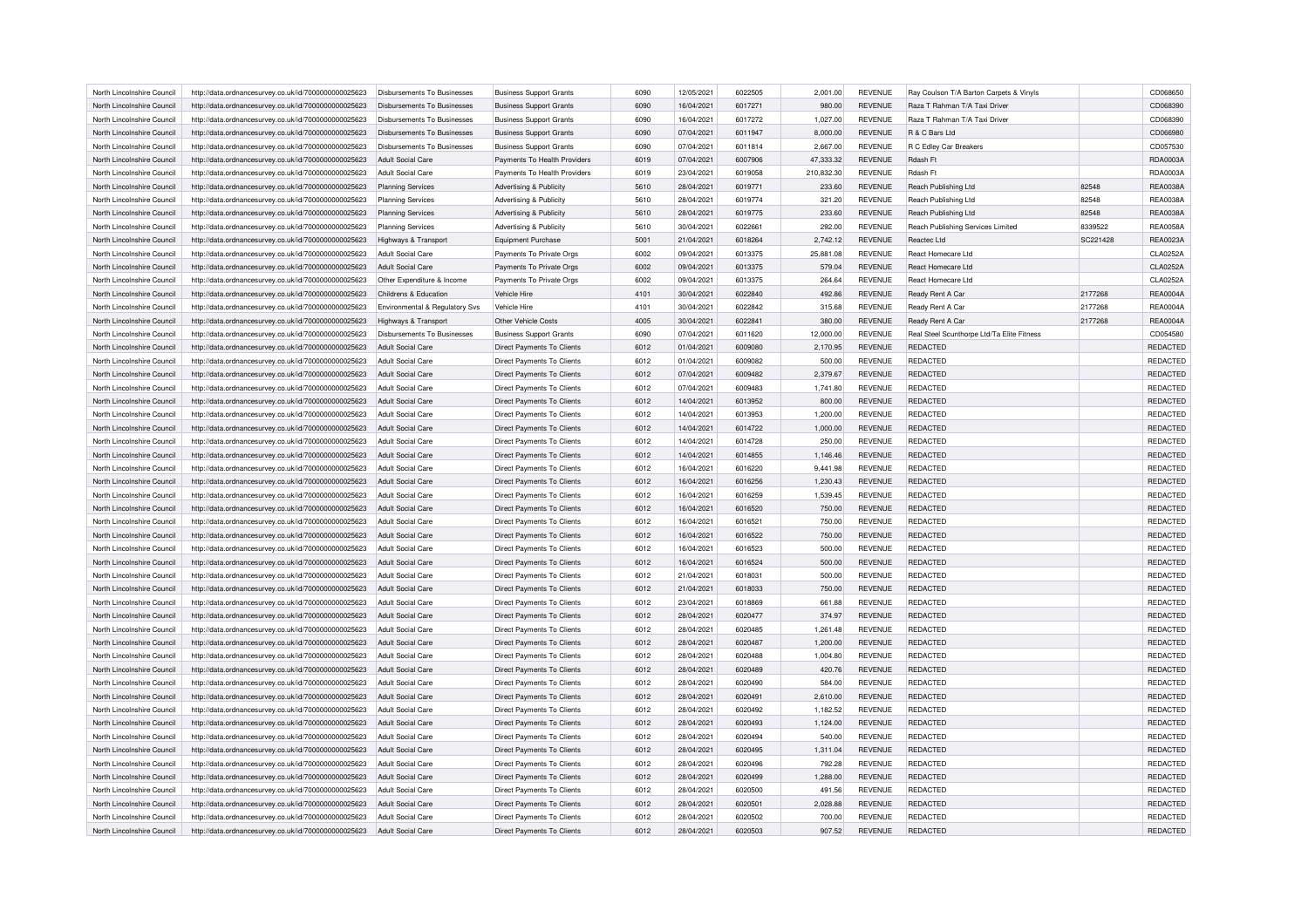| North Lincolnshire Council | http://data.ordnancesurvey.co.uk/id/7000000000025623 | Adult Social Care        | Direct Payments To Clients        | 6012 | 28/04/2021 | 6020504 | 1,332.00 | <b>REVENUE</b> | <b>REDACTED</b> | <b>REDACTED</b> |
|----------------------------|------------------------------------------------------|--------------------------|-----------------------------------|------|------------|---------|----------|----------------|-----------------|-----------------|
| North Lincolnshire Council | http://data.ordnancesurvey.co.uk/id/7000000000025623 | Adult Social Care        | <b>Direct Payments To Clients</b> | 6012 | 28/04/2021 | 6020505 | 1,064.00 | <b>REVENUE</b> | <b>REDACTED</b> | <b>REDACTED</b> |
| North Lincolnshire Council | http://data.ordnancesurvey.co.uk/id/7000000000025623 | Adult Social Care        | Direct Payments To Clients        | 6012 | 28/04/2021 | 6020506 | 1,166.96 | <b>REVENUE</b> | <b>REDACTED</b> | <b>REDACTED</b> |
| North Lincolnshire Council | http://data.ordnancesurvey.co.uk/id/7000000000025623 | Adult Social Care        | <b>Direct Payments To Clients</b> | 6012 | 28/04/2021 | 6020507 | 2,058.72 | <b>REVENUE</b> | <b>REDACTED</b> | REDACTED        |
| North Lincolnshire Council | http://data.ordnancesurvey.co.uk/id/7000000000025623 | <b>Adult Social Care</b> | <b>Direct Payments To Clients</b> | 6012 | 28/04/2021 | 6020508 | 800.00   | <b>REVENUE</b> | <b>REDACTED</b> | <b>REDACTED</b> |
| North Lincolnshire Council | http://data.ordnancesurvey.co.uk/id/7000000000025623 | Adult Social Care        | Direct Payments To Clients        | 6012 | 28/04/2021 | 6020509 | 1,536.00 | <b>REVENUE</b> | <b>REDACTED</b> | REDACTED        |
| North Lincolnshire Council | http://data.ordnancesurvey.co.uk/id/7000000000025623 | <b>Adult Social Care</b> | Direct Payments To Clients        | 6012 | 28/04/2021 | 6020510 | 756.00   | <b>REVENUE</b> | REDACTED        | REDACTED        |
| North Lincolnshire Council | http://data.ordnancesurvey.co.uk/id/7000000000025623 | Adult Social Care        | <b>Direct Payments To Clients</b> | 6012 | 28/04/2021 | 6020511 | 1,023.60 | <b>REVENUE</b> | <b>REDACTED</b> | REDACTED        |
| North Lincolnshire Council | http://data.ordnancesurvey.co.uk/id/7000000000025623 | Adult Social Care        | <b>Direct Payments To Clients</b> | 6012 | 28/04/2021 | 6020512 | 956.12   | <b>REVENUE</b> | <b>REDACTED</b> | <b>REDACTED</b> |
| North Lincolnshire Council | http://data.ordnancesurvey.co.uk/id/7000000000025623 | <b>Adult Social Care</b> | Direct Payments To Clients        | 6012 | 28/04/2021 | 6020513 | 829.52   | <b>REVENUE</b> | REDACTED        | REDACTED        |
| North Lincolnshire Council | http://data.ordnancesurvey.co.uk/id/7000000000025623 | Adult Social Care        | <b>Direct Payments To Clients</b> | 6012 | 28/04/2021 | 6020515 | 1,372.20 | <b>REVENUE</b> | <b>REDACTED</b> | <b>REDACTED</b> |
| North Lincolnshire Council | http://data.ordnancesurvey.co.uk/id/7000000000025623 | <b>Adult Social Care</b> | <b>Direct Payments To Clients</b> | 6012 | 28/04/2021 | 6020516 | 841.60   | <b>REVENUE</b> | <b>REDACTED</b> | REDACTED        |
| North Lincolnshire Council | http://data.ordnancesurvey.co.uk/id/7000000000025623 | <b>Adult Social Care</b> | Direct Payments To Clients        | 6012 | 28/04/2021 | 6020517 | 1,596.04 | <b>REVENUE</b> | REDACTED        | <b>REDACTED</b> |
| North Lincolnshire Council | http://data.ordnancesurvey.co.uk/id/7000000000025623 | Adult Social Care        | Direct Payments To Clients        | 6012 | 28/04/2021 | 6020518 | 1,584.08 | <b>REVENUE</b> | REDACTED        | REDACTED        |
| North Lincolnshire Council | http://data.ordnancesurvey.co.uk/id/7000000000025623 | Adult Social Care        | <b>Direct Payments To Clients</b> | 6012 | 28/04/2021 | 6020519 | 1,594.00 | <b>REVENUE</b> | <b>REDACTED</b> | <b>REDACTED</b> |
| North Lincolnshire Council | http://data.ordnancesurvey.co.uk/id/7000000000025623 | <b>Adult Social Care</b> | <b>Direct Payments To Clients</b> | 6012 | 28/04/2021 | 6020520 | 729.64   | <b>REVENUE</b> | <b>REDACTED</b> | REDACTED        |
| North Lincolnshire Council | http://data.ordnancesurvey.co.uk/id/7000000000025623 | <b>Adult Social Care</b> | Direct Payments To Clients        | 6012 | 28/04/2021 | 6020521 | 600.00   | <b>REVENUE</b> | REDACTED        | <b>REDACTED</b> |
|                            |                                                      |                          |                                   |      |            |         |          |                |                 |                 |
| North Lincolnshire Council | http://data.ordnancesurvey.co.uk/id/7000000000025623 | <b>Adult Social Care</b> | Direct Payments To Clients        | 6012 | 28/04/2021 | 6020522 | 1,180.72 | <b>REVENUE</b> | REDACTED        | REDACTED        |
| North Lincolnshire Council | http://data.ordnancesurvey.co.uk/id/7000000000025623 | <b>Adult Social Care</b> | <b>Direct Payments To Clients</b> | 6012 | 28/04/2021 | 6020523 | 1,706.00 | <b>REVENUE</b> | <b>REDACTED</b> | <b>REDACTED</b> |
| North Lincolnshire Council | http://data.ordnancesurvey.co.uk/id/7000000000025623 | <b>Adult Social Care</b> | <b>Direct Payments To Clients</b> | 6012 | 28/04/2021 | 6020525 | 600.00   | <b>REVENUE</b> | <b>REDACTED</b> | REDACTED        |
| North Lincolnshire Council | http://data.ordnancesurvey.co.uk/id/7000000000025623 | <b>Adult Social Care</b> | Direct Payments To Clients        | 6012 | 28/04/2021 | 6020526 | 1,048.00 | <b>REVENUE</b> | <b>REDACTED</b> | <b>REDACTED</b> |
| North Lincolnshire Council | http://data.ordnancesurvey.co.uk/id/7000000000025623 | <b>Adult Social Care</b> | <b>Direct Payments To Clients</b> | 6012 | 28/04/2021 | 6020527 | 1,536.56 | <b>REVENUE</b> | <b>REDACTED</b> | REDACTED        |
| North Lincolnshire Council | http://data.ordnancesurvey.co.uk/id/7000000000025623 | <b>Adult Social Care</b> | <b>Direct Payments To Clients</b> | 6012 | 28/04/2021 | 6020528 | 800.76   | <b>REVENUE</b> | <b>REDACTED</b> | <b>REDACTED</b> |
| North Lincolnshire Council | http://data.ordnancesurvey.co.uk/id/7000000000025623 | Adult Social Care        | Direct Payments To Clients        | 6012 | 28/04/2021 | 6020529 | 600.00   | <b>REVENUE</b> | <b>REDACTED</b> | REDACTED        |
| North Lincolnshire Council | http://data.ordnancesurvey.co.uk/id/7000000000025623 | <b>Adult Social Care</b> | Direct Payments To Clients        | 6012 | 28/04/2021 | 6020530 | 1,603.68 | <b>REVENUE</b> | REDACTED        | REDACTED        |
| North Lincolnshire Council | http://data.ordnancesurvey.co.uk/id/7000000000025623 | Adult Social Care        | <b>Direct Payments To Clients</b> | 6012 | 28/04/2021 | 6020531 | 1,671.84 | <b>REVENUE</b> | <b>REDACTED</b> | REDACTED        |
| North Lincolnshire Council | http://data.ordnancesurvey.co.uk/id/7000000000025623 | Adult Social Care        | <b>Direct Payments To Clients</b> | 6012 | 28/04/2021 | 6020532 | 1,063.88 | <b>REVENUE</b> | <b>REDACTED</b> | <b>REDACTED</b> |
| North Lincolnshire Council | http://data.ordnancesurvey.co.uk/id/7000000000025623 | <b>Adult Social Care</b> | Direct Payments To Clients        | 6012 | 28/04/2021 | 6020533 | 280.00   | <b>REVENUE</b> | REDACTED        | REDACTED        |
| North Lincolnshire Council | http://data.ordnancesurvey.co.uk/id/7000000000025623 | Adult Social Care        | <b>Direct Payments To Clients</b> | 6012 | 28/04/2021 | 6020534 | 1,320.00 | <b>REVENUE</b> | <b>REDACTED</b> | REDACTED        |
| North Lincolnshire Council | http://data.ordnancesurvey.co.uk/id/7000000000025623 | <b>Adult Social Care</b> | <b>Direct Payments To Clients</b> | 6012 | 28/04/2021 | 6020535 | 1,143.68 | <b>REVENUE</b> | <b>REDACTED</b> | REDACTED        |
| North Lincolnshire Council | http://data.ordnancesurvey.co.uk/id/7000000000025623 | <b>Adult Social Care</b> | Direct Payments To Clients        | 6012 | 28/04/2021 | 6020536 | 2,370.52 | <b>REVENUE</b> | <b>REDACTED</b> | REDACTED        |
| North Lincolnshire Council | http://data.ordnancesurvey.co.uk/id/7000000000025623 | Adult Social Care        | Direct Payments To Clients        | 6012 | 28/04/2021 | 6020537 | 373.44   | <b>REVENUE</b> | REDACTED        | REDACTED        |
| North Lincolnshire Council | http://data.ordnancesurvey.co.uk/id/7000000000025623 | Adult Social Care        | <b>Direct Payments To Clients</b> | 6012 | 28/04/2021 | 6020538 | 1.488.32 | <b>REVENUE</b> | <b>REDACTED</b> | <b>REDACTED</b> |
| North Lincolnshire Council | http://data.ordnancesurvey.co.uk/id/7000000000025623 | <b>Adult Social Care</b> | Direct Payments To Clients        | 6012 | 28/04/2021 | 6020539 | 2,080.00 | <b>REVENUE</b> | <b>REDACTED</b> | REDACTED        |
| North Lincolnshire Council | http://data.ordnancesurvey.co.uk/id/7000000000025623 | <b>Adult Social Care</b> | Direct Payments To Clients        | 6012 | 28/04/2021 | 6020540 | 877.00   | <b>REVENUE</b> | REDACTED        | REDACTED        |
| North Lincolnshire Council | http://data.ordnancesurvey.co.uk/id/7000000000025623 | <b>Adult Social Care</b> | <b>Direct Payments To Clients</b> | 6012 | 28/04/2021 | 6020541 | 594.00   | <b>REVENUE</b> | <b>REDACTED</b> | <b>REDACTED</b> |
| North Lincolnshire Council | http://data.ordnancesurvey.co.uk/id/7000000000025623 | <b>Adult Social Care</b> | Direct Payments To Clients        | 6012 | 28/04/2021 | 6020542 | 1,356.68 | <b>REVENUE</b> | <b>REDACTED</b> | REDACTED        |
| North Lincolnshire Council | http://data.ordnancesurvey.co.uk/id/7000000000025623 | <b>Adult Social Care</b> | Direct Payments To Clients        | 6012 | 28/04/2021 | 6020543 | 1,006.68 | <b>REVENUE</b> | <b>REDACTED</b> | REDACTED        |
|                            |                                                      |                          |                                   |      |            | 6020544 |          | <b>REVENUE</b> | <b>REDACTED</b> | REDACTED        |
| North Lincolnshire Council | http://data.ordnancesurvey.co.uk/id/7000000000025623 | <b>Adult Social Care</b> | Direct Payments To Clients        | 6012 | 28/04/2021 |         | 1,302.48 |                |                 |                 |
| North Lincolnshire Council | http://data.ordnancesurvey.co.uk/id/7000000000025623 | <b>Adult Social Care</b> | <b>Direct Payments To Clients</b> | 6012 | 28/04/2021 | 6020545 | 510.88   | <b>REVENUE</b> | <b>REDACTED</b> | REDACTED        |
| North Lincolnshire Council | http://data.ordnancesurvey.co.uk/id/7000000000025623 | <b>Adult Social Care</b> | Direct Payments To Clients        | 6012 | 28/04/2021 | 6020547 | 659.20   | <b>REVENUE</b> | <b>REDACTED</b> | REDACTED        |
| North Lincolnshire Council | http://data.ordnancesurvey.co.uk/id/7000000000025623 | Adult Social Care        | Direct Payments To Clients        | 6012 | 28/04/2021 | 6020548 | 1,846.28 | <b>REVENUE</b> | <b>REDACTED</b> | REDACTED        |
| North Lincolnshire Council | http://data.ordnancesurvey.co.uk/id/7000000000025623 | <b>Adult Social Care</b> | Direct Payments To Clients        | 6012 | 28/04/2021 | 6020549 | 848.96   | <b>REVENUE</b> | REDACTED        | REDACTED        |
| North Lincolnshire Council | http://data.ordnancesurvey.co.uk/id/7000000000025623 | Adult Social Care        | <b>Direct Payments To Clients</b> | 6012 | 28/04/2021 | 6020550 | 600.00   | <b>REVENUE</b> | <b>REDACTED</b> | REDACTED        |
| North Lincolnshire Council | http://data.ordnancesurvey.co.uk/id/7000000000025623 | Adult Social Care        | <b>Direct Payments To Clients</b> | 6012 | 28/04/2021 | 6020551 | 1.564.96 | <b>REVENUE</b> | <b>REDACTED</b> | <b>REDACTED</b> |
| North Lincolnshire Council | http://data.ordnancesurvey.co.uk/id/7000000000025623 | <b>Adult Social Care</b> | Direct Payments To Clients        | 6012 | 28/04/2021 | 6020552 | 892.80   | <b>REVENUE</b> | REDACTED        | REDACTED        |
| North Lincolnshire Council | http://data.ordnancesurvey.co.uk/id/7000000000025623 | <b>Adult Social Care</b> | <b>Direct Payments To Clients</b> | 6012 | 28/04/2021 | 6020553 | 1,000.00 | <b>REVENUE</b> | <b>REDACTED</b> | REDACTED        |
| North Lincolnshire Council | http://data.ordnancesurvey.co.uk/id/7000000000025623 | Adult Social Care        | <b>Direct Payments To Clients</b> | 6012 | 28/04/2021 | 6020554 | 3,827.04 | <b>REVENUE</b> | <b>REDACTED</b> | <b>REDACTED</b> |
| North Lincolnshire Council | http://data.ordnancesurvey.co.uk/id/7000000000025623 | <b>Adult Social Care</b> | Direct Payments To Clients        | 6012 | 28/04/2021 | 6020555 | 3,360.00 | <b>REVENUE</b> | <b>REDACTED</b> | REDACTED        |
| North Lincolnshire Council | http://data.ordnancesurvey.co.uk/id/7000000000025623 | Adult Social Care        | Direct Payments To Clients        | 6012 | 28/04/2021 | 6020556 | 637.56   | <b>REVENUE</b> | REDACTED        | REDACTED        |
| North Lincolnshire Council | http://data.ordnancesurvey.co.uk/id/7000000000025623 | Adult Social Care        | <b>Direct Payments To Clients</b> | 6012 | 28/04/2021 | 6020557 | 441.60   | <b>REVENUE</b> | <b>REDACTED</b> | <b>REDACTED</b> |
| North Lincolnshire Council | http://data.ordnancesurvey.co.uk/id/7000000000025623 | <b>Adult Social Care</b> | Direct Payments To Clients        | 6012 | 28/04/2021 | 6020558 | 1,809.24 | <b>REVENUE</b> | <b>REDACTED</b> | REDACTED        |
| North Lincolnshire Council | http://data.ordnancesurvey.co.uk/id/7000000000025623 | <b>Adult Social Care</b> | Direct Payments To Clients        | 6012 | 28/04/2021 | 6020559 | 1,055.68 | <b>REVENUE</b> | REDACTED        | REDACTED        |
| North Lincolnshire Council | http://data.ordnancesurvey.co.uk/id/7000000000025623 | <b>Adult Social Care</b> | <b>Direct Payments To Clients</b> | 6012 | 28/04/2021 | 6020560 | 1.235.68 | <b>REVENUE</b> | <b>REDACTED</b> | <b>REDACTED</b> |
| North Lincolnshire Council | http://data.ordnancesurvey.co.uk/id/7000000000025623 | <b>Adult Social Care</b> | Direct Payments To Clients        | 6012 | 28/04/2021 | 6020561 | 2,900.00 | <b>REVENUE</b> | <b>REDACTED</b> | <b>REDACTED</b> |
| North Lincolnshire Council | http://data.ordnancesurvey.co.uk/id/7000000000025623 | <b>Adult Social Care</b> | <b>Direct Payments To Clients</b> | 6012 | 28/04/2021 | 6020562 | 949.20   | <b>REVENUE</b> | <b>REDACTED</b> | <b>REDACTED</b> |
|                            |                                                      |                          |                                   |      |            |         |          |                |                 |                 |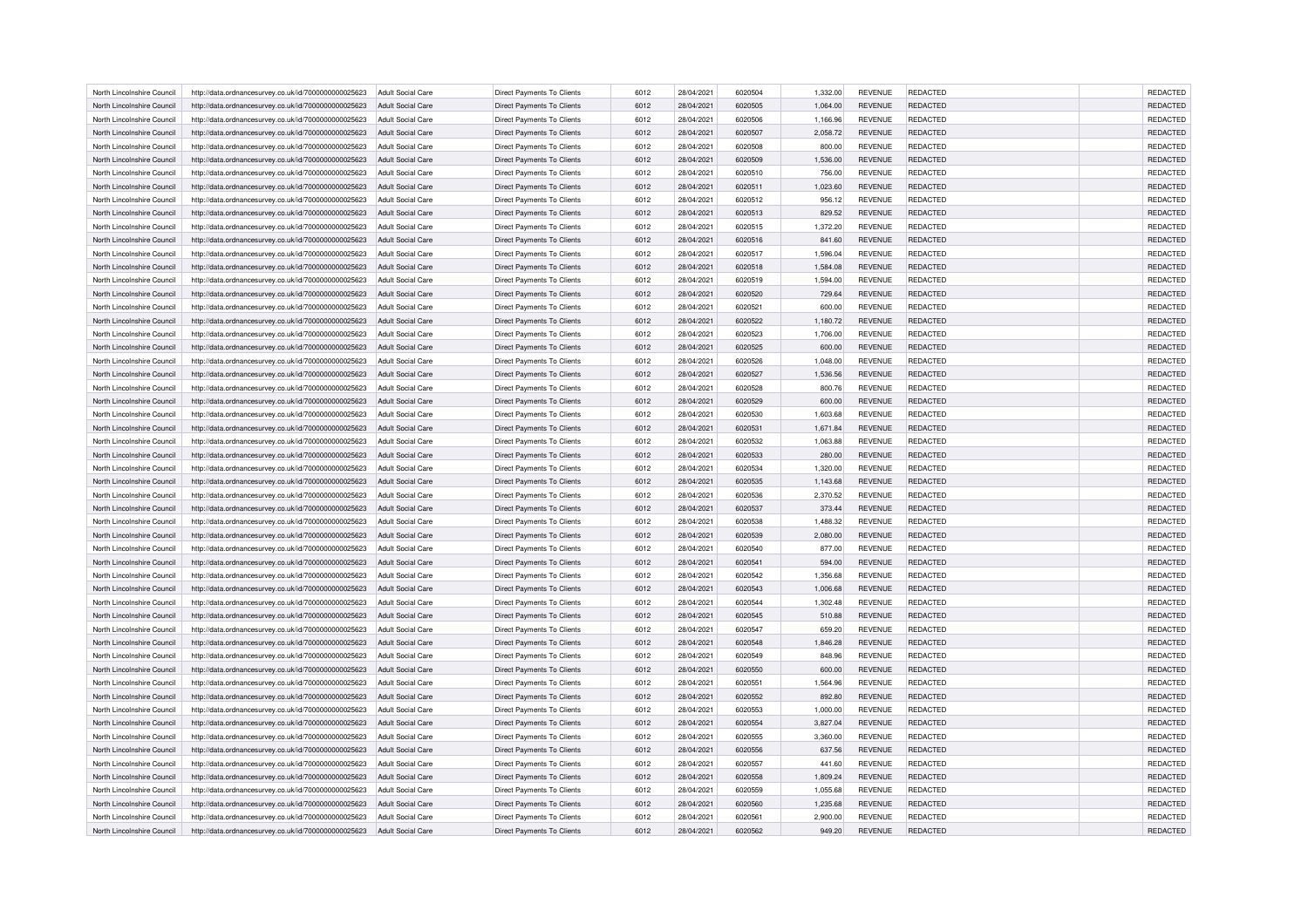| North Lincolnshire Council | http://data.ordnancesurvey.co.uk/id/7000000000025623 | Adult Social Care        | Direct Payments To Clients        | 6012 | 28/04/2021 | 6020563 | 760.00    | <b>REVENUE</b> | <b>REDACTED</b> | <b>REDACTED</b> |
|----------------------------|------------------------------------------------------|--------------------------|-----------------------------------|------|------------|---------|-----------|----------------|-----------------|-----------------|
| North Lincolnshire Council | http://data.ordnancesurvey.co.uk/id/7000000000025623 | Adult Social Care        | <b>Direct Payments To Clients</b> | 6012 | 28/04/2021 | 6020564 | 1,519.32  | <b>REVENUE</b> | <b>REDACTED</b> | <b>REDACTED</b> |
| North Lincolnshire Council | http://data.ordnancesurvey.co.uk/id/7000000000025623 | Adult Social Care        | Direct Payments To Clients        | 6012 | 28/04/2021 | 6020565 | 759.36    | <b>REVENUE</b> | <b>REDACTED</b> | REDACTED        |
| North Lincolnshire Council | http://data.ordnancesurvey.co.uk/id/7000000000025623 | Adult Social Care        | <b>Direct Payments To Clients</b> | 6012 | 28/04/2021 | 6020566 | 1,641.96  | <b>REVENUE</b> | <b>REDACTED</b> | REDACTED        |
| North Lincolnshire Council | http://data.ordnancesurvey.co.uk/id/7000000000025623 | <b>Adult Social Care</b> | <b>Direct Payments To Clients</b> | 6012 | 28/04/2021 | 6020567 | 1,178.44  | <b>REVENUE</b> | <b>REDACTED</b> | REDACTED        |
| North Lincolnshire Council | http://data.ordnancesurvey.co.uk/id/7000000000025623 | Adult Social Care        | Direct Payments To Clients        | 6012 | 28/04/2021 | 6020568 | 809.64    | <b>REVENUE</b> | <b>REDACTED</b> | REDACTED        |
| North Lincolnshire Council | http://data.ordnancesurvey.co.uk/id/7000000000025623 | <b>Adult Social Care</b> | Direct Payments To Clients        | 6012 | 28/04/2021 | 6020569 | 1,322.40  | <b>REVENUE</b> | REDACTED        | REDACTED        |
| North Lincolnshire Council | http://data.ordnancesurvey.co.uk/id/7000000000025623 | Adult Social Care        | <b>Direct Payments To Clients</b> | 6012 | 28/04/2021 | 6020570 | 1,282.92  | <b>REVENUE</b> | <b>REDACTED</b> | REDACTED        |
| North Lincolnshire Council | http://data.ordnancesurvey.co.uk/id/7000000000025623 | Adult Social Care        | <b>Direct Payments To Clients</b> | 6012 | 28/04/2021 | 6020571 | 12,937.68 | <b>REVENUE</b> | <b>REDACTED</b> | REDACTED        |
| North Lincolnshire Council | http://data.ordnancesurvey.co.uk/id/7000000000025623 | <b>Adult Social Care</b> | Direct Payments To Clients        | 6012 | 28/04/2021 | 6020572 | 2,634.04  | <b>REVENUE</b> | <b>REDACTED</b> | REDACTED        |
| North Lincolnshire Council | http://data.ordnancesurvey.co.uk/id/7000000000025623 | Adult Social Care        | <b>Direct Payments To Clients</b> | 6012 | 28/04/2021 | 6020573 | 1,680.00  | <b>REVENUE</b> | <b>REDACTED</b> | REDACTED        |
| North Lincolnshire Council | http://data.ordnancesurvey.co.uk/id/7000000000025623 | <b>Adult Social Care</b> | <b>Direct Payments To Clients</b> | 6012 | 28/04/2021 | 6020574 | 1,249.60  | <b>REVENUE</b> | <b>REDACTED</b> | REDACTED        |
| North Lincolnshire Council | http://data.ordnancesurvey.co.uk/id/7000000000025623 | <b>Adult Social Care</b> | Direct Payments To Clients        | 6012 | 28/04/2021 | 6020575 | 987.68    | <b>REVENUE</b> | REDACTED        | REDACTED        |
| North Lincolnshire Council | http://data.ordnancesurvey.co.uk/id/7000000000025623 | <b>Adult Social Care</b> | Direct Payments To Clients        | 6012 | 28/04/2021 | 6020576 | 921.44    | <b>REVENUE</b> | REDACTED        | REDACTED        |
| North Lincolnshire Council | http://data.ordnancesurvey.co.uk/id/7000000000025623 | <b>Adult Social Care</b> | <b>Direct Payments To Clients</b> | 6012 | 28/04/2021 | 6020578 | 2,100.00  | <b>REVENUE</b> | <b>REDACTED</b> | REDACTED        |
| North Lincolnshire Council | http://data.ordnancesurvey.co.uk/id/7000000000025623 | <b>Adult Social Care</b> | <b>Direct Payments To Clients</b> | 6012 | 28/04/2021 | 6020579 | 1,082.36  | <b>REVENUE</b> | <b>REDACTED</b> | REDACTED        |
| North Lincolnshire Council | http://data.ordnancesurvey.co.uk/id/7000000000025623 | <b>Adult Social Care</b> | Direct Payments To Clients        | 6012 | 28/04/2021 | 6020580 | 2,800.00  | <b>REVENUE</b> | REDACTED        | REDACTED        |
| North Lincolnshire Council |                                                      |                          |                                   | 6012 |            | 6020581 |           |                |                 |                 |
|                            | http://data.ordnancesurvey.co.uk/id/7000000000025623 | <b>Adult Social Care</b> | Direct Payments To Clients        |      | 28/04/2021 |         | 2,716.56  | <b>REVENUE</b> | <b>REDACTED</b> | REDACTED        |
| North Lincolnshire Council | http://data.ordnancesurvey.co.uk/id/7000000000025623 | <b>Adult Social Care</b> | <b>Direct Payments To Clients</b> | 6012 | 28/04/2021 | 6020582 | 857.16    | <b>REVENUE</b> | <b>REDACTED</b> | REDACTED        |
| North Lincolnshire Council | http://data.ordnancesurvey.co.uk/id/7000000000025623 | <b>Adult Social Care</b> | <b>Direct Payments To Clients</b> | 6012 | 28/04/2021 | 6020583 | 560.00    | <b>REVENUE</b> | <b>REDACTED</b> | REDACTED        |
| North Lincolnshire Council | http://data.ordnancesurvey.co.uk/id/7000000000025623 | <b>Adult Social Care</b> | Direct Payments To Clients        | 6012 | 28/04/2021 | 6020584 | 715.76    | <b>REVENUE</b> | <b>REDACTED</b> | REDACTED        |
| North Lincolnshire Council | http://data.ordnancesurvey.co.uk/id/7000000000025623 | <b>Adult Social Care</b> | <b>Direct Payments To Clients</b> | 6012 | 28/04/2021 | 6020586 | 1,676.00  | <b>REVENUE</b> | <b>REDACTED</b> | REDACTED        |
| North Lincolnshire Council | http://data.ordnancesurvey.co.uk/id/7000000000025623 | <b>Adult Social Care</b> | <b>Direct Payments To Clients</b> | 6012 | 28/04/2021 | 6020587 | 1,470.56  | <b>REVENUE</b> | <b>REDACTED</b> | REDACTED        |
| North Lincolnshire Council | http://data.ordnancesurvey.co.uk/id/7000000000025623 | Adult Social Care        | Direct Payments To Clients        | 6012 | 28/04/2021 | 6020588 | 1,945.48  | <b>REVENUE</b> | <b>REDACTED</b> | REDACTED        |
| North Lincolnshire Council | http://data.ordnancesurvey.co.uk/id/7000000000025623 | <b>Adult Social Care</b> | Direct Payments To Clients        | 6012 | 28/04/2021 | 6020589 | 1,039.14  | <b>REVENUE</b> | REDACTED        | REDACTED        |
| North Lincolnshire Council | http://data.ordnancesurvey.co.uk/id/7000000000025623 | Adult Social Care        | <b>Direct Payments To Clients</b> | 6012 | 28/04/2021 | 6020590 | 791.72    | <b>REVENUE</b> | <b>REDACTED</b> | <b>REDACTED</b> |
| North Lincolnshire Council | http://data.ordnancesurvey.co.uk/id/7000000000025623 | Adult Social Care        | <b>Direct Payments To Clients</b> | 6012 | 28/04/2021 | 6020592 | 361.44    | <b>REVENUE</b> | <b>REDACTED</b> | <b>REDACTED</b> |
| North Lincolnshire Council | http://data.ordnancesurvey.co.uk/id/7000000000025623 | <b>Adult Social Care</b> | Direct Payments To Clients        | 6012 | 28/04/2021 | 6020593 | 842.24    | <b>REVENUE</b> | <b>REDACTED</b> | REDACTED        |
| North Lincolnshire Council | http://data.ordnancesurvey.co.uk/id/7000000000025623 | Adult Social Care        | <b>Direct Payments To Clients</b> | 6012 | 28/04/2021 | 6020594 | 2,600.00  | <b>REVENUE</b> | <b>REDACTED</b> | <b>REDACTED</b> |
| North Lincolnshire Council | http://data.ordnancesurvey.co.uk/id/7000000000025623 | <b>Adult Social Care</b> | <b>Direct Payments To Clients</b> | 6012 | 28/04/2021 | 6020595 | 827.00    | <b>REVENUE</b> | <b>REDACTED</b> | <b>REDACTED</b> |
| North Lincolnshire Council | http://data.ordnancesurvey.co.uk/id/7000000000025623 | <b>Adult Social Care</b> | Direct Payments To Clients        | 6012 | 28/04/2021 | 6020597 | 916.60    | <b>REVENUE</b> | <b>REDACTED</b> | <b>REDACTED</b> |
| North Lincolnshire Council | http://data.ordnancesurvey.co.uk/id/7000000000025623 | Adult Social Care        | Direct Payments To Clients        | 6012 | 28/04/2021 | 6020598 | 1,640.59  | <b>REVENUE</b> | REDACTED        | REDACTED        |
| North Lincolnshire Council | http://data.ordnancesurvey.co.uk/id/7000000000025623 | Adult Social Care        | <b>Direct Payments To Clients</b> | 6012 | 28/04/2021 | 6020599 | 1,516.24  | <b>REVENUE</b> | <b>REDACTED</b> | <b>REDACTED</b> |
| North Lincolnshire Council | http://data.ordnancesurvey.co.uk/id/7000000000025623 | <b>Adult Social Care</b> | Direct Payments To Clients        | 6012 | 28/04/2021 | 6020600 | 770.20    | <b>REVENUE</b> | <b>REDACTED</b> | REDACTED        |
| North Lincolnshire Council | http://data.ordnancesurvey.co.uk/id/7000000000025623 | <b>Adult Social Care</b> | Direct Payments To Clients        | 6012 | 28/04/2021 | 6020601 | 460.00    | <b>REVENUE</b> | REDACTED        | REDACTED        |
| North Lincolnshire Council | http://data.ordnancesurvey.co.uk/id/7000000000025623 | <b>Adult Social Care</b> | <b>Direct Payments To Clients</b> | 6012 | 28/04/2021 | 6020602 | 3,151.76  | <b>REVENUE</b> | <b>REDACTED</b> | REDACTED        |
| North Lincolnshire Council | http://data.ordnancesurvey.co.uk/id/7000000000025623 | <b>Adult Social Care</b> | Direct Payments To Clients        | 6012 | 28/04/2021 | 6020603 | 3,080.28  | <b>REVENUE</b> | <b>REDACTED</b> | <b>REDACTED</b> |
| North Lincolnshire Council | http://data.ordnancesurvey.co.uk/id/7000000000025623 | <b>Adult Social Care</b> | Direct Payments To Clients        | 6012 | 28/04/2021 | 6020604 | 840.00    | <b>REVENUE</b> | <b>REDACTED</b> | <b>REDACTED</b> |
|                            |                                                      |                          |                                   |      |            | 6020605 |           |                | <b>REDACTED</b> | <b>REDACTED</b> |
| North Lincolnshire Council | http://data.ordnancesurvey.co.uk/id/7000000000025623 | <b>Adult Social Care</b> | Direct Payments To Clients        | 6012 | 28/04/2021 |         | 747.72    | <b>REVENUE</b> |                 |                 |
| North Lincolnshire Council | http://data.ordnancesurvey.co.uk/id/7000000000025623 | <b>Adult Social Care</b> | <b>Direct Payments To Clients</b> | 6012 | 28/04/2021 | 6020606 | 3,988.20  | <b>REVENUE</b> | <b>REDACTED</b> | <b>REDACTED</b> |
| North Lincolnshire Council | http://data.ordnancesurvey.co.uk/id/7000000000025623 | <b>Adult Social Care</b> | Direct Payments To Clients        | 6012 | 28/04/2021 | 6020607 | 1,172.00  | <b>REVENUE</b> | <b>REDACTED</b> | <b>REDACTED</b> |
| North Lincolnshire Council | http://data.ordnancesurvey.co.uk/id/7000000000025623 | Adult Social Care        | Direct Payments To Clients        | 6012 | 28/04/2021 | 6020608 | 1,618.40  | <b>REVENUE</b> | <b>REDACTED</b> | <b>REDACTED</b> |
| North Lincolnshire Council | http://data.ordnancesurvey.co.uk/id/7000000000025623 | <b>Adult Social Care</b> | Direct Payments To Clients        | 6012 | 28/04/2021 | 6020609 | 2,438.68  | <b>REVENUE</b> | REDACTED        | REDACTED        |
| North Lincolnshire Council | http://data.ordnancesurvey.co.uk/id/7000000000025623 | Adult Social Care        | <b>Direct Payments To Clients</b> | 6012 | 28/04/2021 | 6020610 | 2,720.00  | <b>REVENUE</b> | <b>REDACTED</b> | <b>REDACTED</b> |
| North Lincolnshire Council | http://data.ordnancesurvey.co.uk/id/7000000000025623 | Adult Social Care        | <b>Direct Payments To Clients</b> | 6012 | 28/04/2021 | 6020611 | 627.20    | <b>REVENUE</b> | <b>REDACTED</b> | <b>REDACTED</b> |
| North Lincolnshire Council | http://data.ordnancesurvey.co.uk/id/7000000000025623 | <b>Adult Social Care</b> | Direct Payments To Clients        | 6012 | 28/04/2021 | 6020612 | 1,505.76  | <b>REVENUE</b> | REDACTED        | REDACTED        |
| North Lincolnshire Council | http://data.ordnancesurvey.co.uk/id/7000000000025623 | <b>Adult Social Care</b> | <b>Direct Payments To Clients</b> | 6012 | 28/04/2021 | 6020613 | 456.00    | <b>REVENUE</b> | <b>REDACTED</b> | REDACTED        |
| North Lincolnshire Council | http://data.ordnancesurvey.co.uk/id/7000000000025623 | Adult Social Care        | <b>Direct Payments To Clients</b> | 6012 | 28/04/2021 | 6020614 | 411.44    | <b>REVENUE</b> | <b>REDACTED</b> | REDACTED        |
| North Lincolnshire Council | http://data.ordnancesurvey.co.uk/id/7000000000025623 | <b>Adult Social Care</b> | Direct Payments To Clients        | 6012 | 28/04/2021 | 6020615 | 11,808.00 | <b>REVENUE</b> | REDACTED        | <b>REDACTED</b> |
| North Lincolnshire Council | http://data.ordnancesurvey.co.uk/id/7000000000025623 | Adult Social Care        | Direct Payments To Clients        | 6012 | 28/04/2021 | 6020616 | 1,180.00  | <b>REVENUE</b> | REDACTED        | REDACTED        |
| North Lincolnshire Council | http://data.ordnancesurvey.co.uk/id/7000000000025623 | Adult Social Care        | <b>Direct Payments To Clients</b> | 6012 | 28/04/2021 | 6020617 | 1,678.48  | <b>REVENUE</b> | <b>REDACTED</b> | <b>REDACTED</b> |
| North Lincolnshire Council | http://data.ordnancesurvey.co.uk/id/7000000000025623 | <b>Adult Social Care</b> | Direct Payments To Clients        | 6012 | 28/04/2021 | 6020618 | 2,150.56  | <b>REVENUE</b> | <b>REDACTED</b> | REDACTED        |
| North Lincolnshire Council | http://data.ordnancesurvey.co.uk/id/7000000000025623 | <b>Adult Social Care</b> | Direct Payments To Clients        | 6012 | 28/04/2021 | 6020619 | 856.72    | <b>REVENUE</b> | REDACTED        | REDACTED        |
| North Lincolnshire Council | http://data.ordnancesurvey.co.uk/id/7000000000025623 | <b>Adult Social Care</b> | <b>Direct Payments To Clients</b> | 6012 | 28/04/2021 | 6020620 | 828.00    | <b>REVENUE</b> | <b>REDACTED</b> | REDACTED        |
| North Lincolnshire Council | http://data.ordnancesurvey.co.uk/id/7000000000025623 | <b>Adult Social Care</b> | Direct Payments To Clients        | 6012 | 28/04/2021 | 1980908 | 1,344.00  | <b>REVENUE</b> | <b>REDACTED</b> | <b>REDACTED</b> |
| North Lincolnshire Council | http://data.ordnancesurvey.co.uk/id/7000000000025623 | <b>Adult Social Care</b> | <b>Direct Payments To Clients</b> | 6012 | 28/04/2021 | 6020622 | 2,555.96  | <b>REVENUE</b> | <b>REDACTED</b> | <b>REDACTED</b> |
|                            |                                                      |                          |                                   |      |            |         |           |                |                 |                 |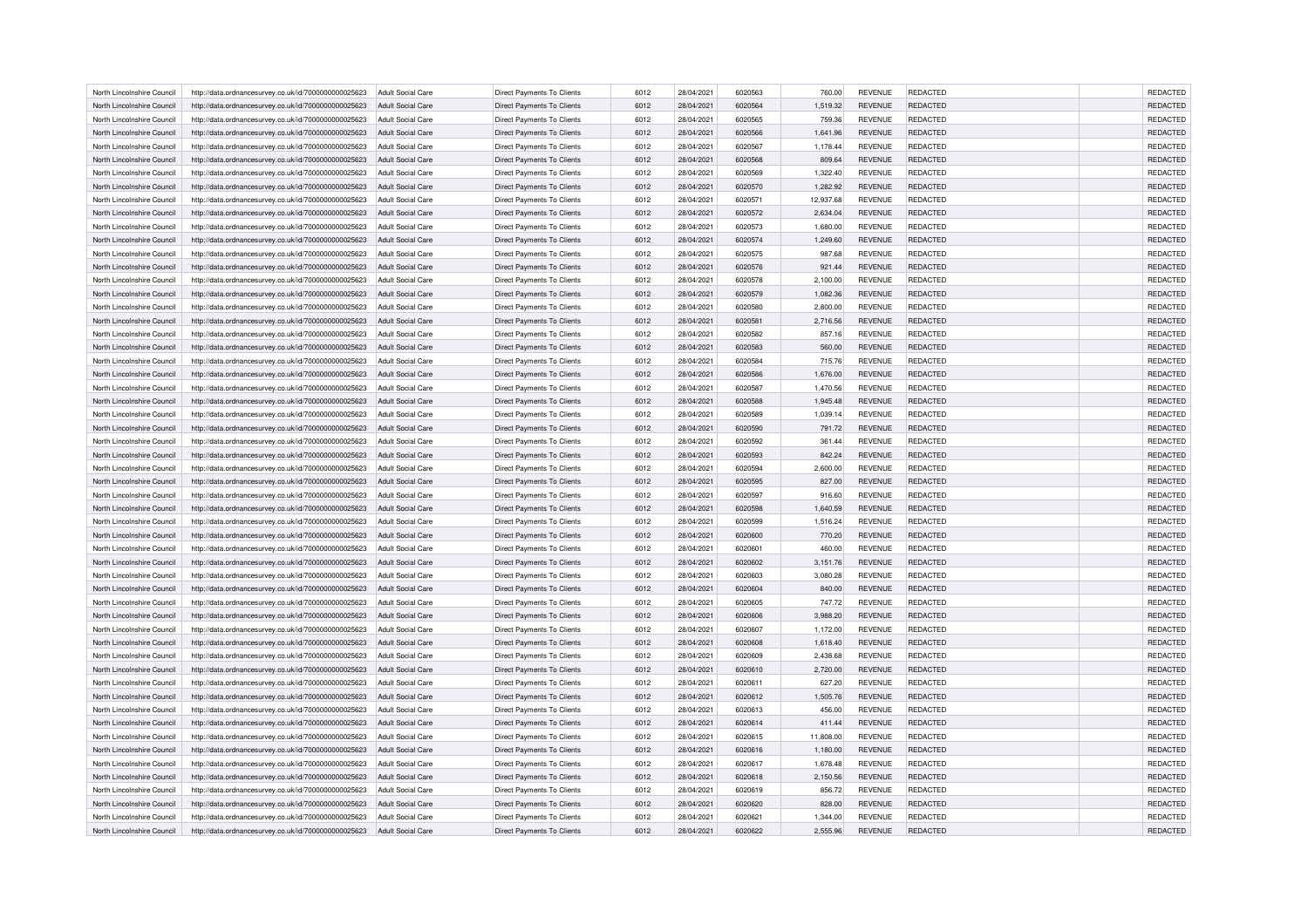| North Lincolnshire Council                               | http://data.ordnancesurvey.co.uk/id/7000000000025623                                                         | <b>Adult Social Care</b>                      | Direct Payments To Clients                                      | 6012         | 28/04/2021               | 6020623            | 2,090.00             | <b>REVENUE</b>                   | <b>REDACTED</b>             | <b>REDACTED</b>             |
|----------------------------------------------------------|--------------------------------------------------------------------------------------------------------------|-----------------------------------------------|-----------------------------------------------------------------|--------------|--------------------------|--------------------|----------------------|----------------------------------|-----------------------------|-----------------------------|
| North Lincolnshire Council                               | http://data.ordnancesurvey.co.uk/id/7000000000025623                                                         | Adult Social Care                             | Direct Payments To Clients                                      | 6012         | 28/04/2021               | 6020624            | 2,254.28             | <b>REVENUE</b>                   | <b>REDACTED</b>             | <b>REDACTED</b>             |
| North Lincolnshire Council                               | http://data.ordnancesurvey.co.uk/id/7000000000025623                                                         | Adult Social Care                             | <b>Direct Payments To Clients</b>                               | 6012         | 28/04/2021               | 6020625            | 1.878.36             | <b>REVENUE</b>                   | <b>REDACTED</b>             | REDACTED                    |
| North Lincolnshire Council                               | http://data.ordnancesurvey.co.uk/id/7000000000025623                                                         | Adult Social Care                             | Direct Payments To Clients                                      | 6012         | 28/04/2021               | 6020626            | 760.00               | <b>REVENUE</b>                   | <b>REDACTED</b>             | REDACTED                    |
| North Lincolnshire Council                               | http://data.ordnancesurvey.co.uk/id/7000000000025623                                                         | <b>Adult Social Care</b>                      | Direct Payments To Clients                                      | 6012         | 28/04/2021               | 6020627            | 1,205.12             | <b>REVENUE</b>                   | REDACTED                    | REDACTED                    |
| North Lincolnshire Council                               | http://data.ordnancesurvey.co.uk/id/7000000000025623                                                         | Adult Social Care                             | <b>Direct Payments To Clients</b>                               | 6012         | 28/04/2021               | 6020628            | 560.00               | <b>REVENUE</b>                   | <b>REDACTED</b>             | <b>REDACTED</b>             |
| North Lincolnshire Council                               | http://data.ordnancesurvey.co.uk/id/7000000000025623                                                         | <b>Adult Social Care</b>                      | Direct Payments To Clients                                      | 6012         | 28/04/2021               | 6020629            | 2,351.20             | <b>REVENUE</b>                   | <b>REDACTED</b>             | <b>REDACTED</b>             |
| North Lincolnshire Council                               | http://data.ordnancesurvey.co.uk/id/7000000000025623                                                         | Adult Social Care                             | <b>Direct Payments To Clients</b>                               | 6012         | 28/04/2021               | 6020631            | 576.24               | <b>REVENUE</b>                   | REDACTED                    | <b>REDACTED</b>             |
| North Lincolnshire Council                               | http://data.ordnancesurvey.co.uk/id/7000000000025623                                                         | <b>Adult Social Care</b>                      | Direct Payments To Clients                                      | 6012         | 28/04/2021               | 6020632            | 1,040.00             | <b>REVENUE</b>                   | REDACTED                    | <b>REDACTED</b>             |
| North Lincolnshire Council                               | http://data.ordnancesurvey.co.uk/id/7000000000025623                                                         | <b>Adult Social Care</b>                      | <b>Direct Payments To Clients</b>                               | 6012         | 28/04/2021               | 6020633            | 828.00               | <b>REVENUE</b>                   | <b>REDACTED</b>             | REDACTED                    |
| North Lincolnshire Council                               | http://data.ordnancesurvey.co.uk/id/7000000000025623                                                         | <b>Adult Social Care</b>                      | <b>Direct Payments To Clients</b>                               | 6012         | 28/04/2021               | 6020634            | 1,557.60             | <b>REVENUE</b>                   | REDACTED                    | <b>REDACTED</b>             |
| North Lincolnshire Council                               | http://data.ordnancesurvey.co.uk/id/7000000000025623                                                         | Adult Social Care                             | <b>Direct Payments To Clients</b>                               | 6012         | 28/04/2021               | 6020635            | 384.00               | <b>REVENUE</b>                   | <b>REDACTED</b>             | <b>REDACTED</b>             |
| North Lincolnshire Council                               |                                                                                                              | <b>Adult Social Care</b>                      | Direct Payments To Clients                                      | 6012         | 28/04/2021               | 6020636            | 1,410.20             | <b>REVENUE</b>                   | <b>REDACTED</b>             | REDACTED                    |
| North Lincolnshire Council                               | http://data.ordnancesurvey.co.uk/id/7000000000025623<br>http://data.ordnancesurvey.co.uk/id/7000000000025623 | <b>Adult Social Care</b>                      | <b>Direct Payments To Clients</b>                               | 6012         | 28/04/2021               | 6020637            | 1,380.00             | <b>REVENUE</b>                   | REDACTED                    | <b>REDACTED</b>             |
|                                                          |                                                                                                              |                                               |                                                                 |              |                          |                    |                      |                                  |                             |                             |
| North Lincolnshire Council                               | http://data.ordnancesurvey.co.uk/id/7000000000025623                                                         | Adult Social Care                             | <b>Direct Payments To Clients</b>                               | 6012         | 28/04/2021               | 6020638            | 1,248.00             | <b>REVENUE</b>                   | REDACTED                    | <b>REDACTED</b>             |
| North Lincolnshire Council                               | http://data.ordnancesurvey.co.uk/id/7000000000025623                                                         | <b>Adult Social Care</b>                      | Direct Payments To Clients                                      | 6012         | 28/04/2021               | 6020639            | 1,069.20             | <b>REVENUE</b>                   | <b>REDACTED</b>             | REDACTED                    |
| North Lincolnshire Council                               | http://data.ordnancesurvey.co.uk/id/7000000000025623                                                         | <b>Adult Social Care</b>                      | Direct Payments To Clients                                      | 6012         | 28/04/2021               | 6020640            | 1,000.00             | <b>REVENUE</b>                   | REDACTED                    | REDACTED                    |
| North Lincolnshire Council                               | http://data.ordnancesurvey.co.uk/id/7000000000025623                                                         | <b>Adult Social Care</b>                      | <b>Direct Payments To Clients</b>                               | 6012         | 28/04/2021               | 6020641            | 3,399.80             | <b>REVENUE</b>                   | <b>REDACTED</b>             | <b>REDACTED</b>             |
| North Lincolnshire Council                               | http://data.ordnancesurvey.co.uk/id/7000000000025623                                                         | <b>Adult Social Care</b>                      | Direct Payments To Clients                                      | 6012         | 28/04/2021               | 6020642            | 2,846.00             | <b>REVENUE</b>                   | REDACTED                    | REDACTED                    |
| North Lincolnshire Council                               | http://data.ordnancesurvey.co.uk/id/7000000000025623                                                         | <b>Adult Social Care</b>                      | Direct Payments To Clients                                      | 6012         | 28/04/2021               | 6020643            | 1,394.72             | <b>REVENUE</b>                   | REDACTED                    | REDACTED                    |
| North Lincolnshire Council                               | http://data.ordnancesurvey.co.uk/id/7000000000025623                                                         | Adult Social Care                             | <b>Direct Payments To Clients</b>                               | 6012         | 28/04/2021               | 6020644            | 1,291.24             | <b>REVENUE</b>                   | <b>REDACTED</b>             | <b>REDACTED</b>             |
| North Lincolnshire Council                               | http://data.ordnancesurvey.co.uk/id/7000000000025623                                                         | <b>Adult Social Care</b>                      | Direct Payments To Clients                                      | 6012         | 28/04/2021               | 6020645            | 1,199.24             | <b>REVENUE</b>                   | REDACTED                    | <b>REDACTED</b>             |
| North Lincolnshire Council                               | http://data.ordnancesurvey.co.uk/id/7000000000025623                                                         | <b>Adult Social Care</b>                      | Direct Payments To Clients                                      | 6012         | 28/04/2021               | 6020646            | 1,080.00             | <b>REVENUE</b>                   | REDACTED                    | REDACTED                    |
| North Lincolnshire Council                               | http://data.ordnancesurvey.co.uk/id/7000000000025623                                                         | <b>Adult Social Care</b>                      | <b>Direct Payments To Clients</b>                               | 6012         | 28/04/2021               | 6020647            | 280.00               | <b>REVENUE</b>                   | <b>REDACTED</b>             | REDACTED                    |
| North Lincolnshire Council                               | http://data.ordnancesurvey.co.uk/id/7000000000025623                                                         | <b>Adult Social Care</b>                      | Direct Payments To Clients                                      | 6012         | 28/04/2021               | 6020648            | 2,355.28             | <b>REVENUE</b>                   | <b>REDACTED</b>             | <b>REDACTED</b>             |
| North Lincolnshire Council                               | http://data.ordnancesurvey.co.uk/id/7000000000025623                                                         | <b>Adult Social Care</b>                      | Direct Payments To Clients                                      | 6012         | 28/04/2021               | 6020649            | 3,145.52             | <b>REVENUE</b>                   | REDACTED                    | REDACTED                    |
| North Lincolnshire Council                               | http://data.ordnancesurvey.co.uk/id/7000000000025623                                                         | Adult Social Care                             | Direct Payments To Clients                                      | 6012         | 28/04/2021               | 6020650            | 1.251.80             | <b>REVENUE</b>                   | <b>REDACTED</b>             | REDACTED                    |
| North Lincolnshire Council                               | http://data.ordnancesurvey.co.uk/id/7000000000025623                                                         | Adult Social Care                             | Direct Payments To Clients                                      | 6012         | 28/04/2021               | 602065             | 2,333.79             | <b>REVENUE</b>                   | REDACTED                    | <b>REDACTED</b>             |
| North Lincolnshire Council                               | http://data.ordnancesurvey.co.uk/id/7000000000025623                                                         | <b>Adult Social Care</b>                      | Direct Payments To Clients                                      | 6012         | 28/04/2021               | 6020652            | 952.80               | <b>REVENUE</b>                   | REDACTED                    | <b>REDACTED</b>             |
| North Lincolnshire Council                               | http://data.ordnancesurvey.co.uk/id/7000000000025623                                                         | Adult Social Care                             | Direct Payments To Clients                                      | 6012         | 28/04/2021               | 6020653            | 1,240.00             | <b>REVENUE</b>                   | <b>REDACTED</b>             | REDACTED                    |
| North Lincolnshire Council                               | http://data.ordnancesurvey.co.uk/id/7000000000025623                                                         | <b>Adult Social Care</b>                      | Direct Payments To Clients                                      | 6012         | 28/04/2021               | 6020654            | 1,013.20             | <b>REVENUE</b>                   | <b>REDACTED</b>             | <b>REDACTED</b>             |
| North Lincolnshire Council                               | http://data.ordnancesurvey.co.uk/id/7000000000025623                                                         | <b>Adult Social Care</b>                      | <b>Direct Payments To Clients</b>                               | 6012         | 28/04/2021               | 6020655            | 951.32               | <b>REVENUE</b>                   | REDACTED                    | REDACTED                    |
| North Lincolnshire Council                               | http://data.ordnancesurvey.co.uk/id/7000000000025623                                                         | <b>Adult Social Care</b>                      | <b>Direct Payments To Clients</b>                               | 6012         | 28/04/2021               | 6020656            | 906.92               | <b>REVENUE</b>                   | <b>REDACTED</b>             | <b>REDACTED</b>             |
| North Lincolnshire Council                               | http://data.ordnancesurvey.co.uk/id/7000000000025623                                                         | <b>Adult Social Care</b>                      | <b>Direct Payments To Clients</b>                               | 6012         | 28/04/2021               | 6020657            | 5,394.00             | <b>REVENUE</b>                   | <b>REDACTED</b>             | <b>REDACTED</b>             |
| North Lincolnshire Council                               | http://data.ordnancesurvey.co.uk/id/7000000000025623                                                         | <b>Adult Social Care</b>                      | <b>Direct Payments To Clients</b>                               | 6012         | 28/04/2021               | 6020658            | 689.04               | <b>REVENUE</b>                   | REDACTED                    | <b>REDACTED</b>             |
| North Lincolnshire Council                               | http://data.ordnancesurvey.co.uk/id/7000000000025623                                                         | <b>Adult Social Care</b>                      | Direct Payments To Clients                                      | 6012         | 28/04/2021               | 6020659            | 580.00               | <b>REVENUE</b>                   | <b>REDACTED</b>             | REDACTED                    |
| North Lincolnshire Council                               | http://data.ordnancesurvey.co.uk/id/7000000000025623                                                         | <b>Adult Social Care</b>                      | Direct Payments To Clients                                      | 6012         | 28/04/2021               | 6020660            | 3,076.44             | <b>REVENUE</b>                   | REDACTED                    | REDACTED                    |
| North Lincolnshire Council                               | http://data.ordnancesurvey.co.uk/id/7000000000025623                                                         | <b>Adult Social Care</b>                      | <b>Direct Payments To Clients</b>                               | 6012         | 28/04/2021               | 6020661            | 2,373.28             | <b>REVENUE</b>                   | <b>REDACTED</b>             | REDACTED                    |
| North Lincolnshire Council                               | http://data.ordnancesurvey.co.uk/id/7000000000025623                                                         | Adult Social Care                             | <b>Direct Payments To Clients</b>                               | 6012         | 28/04/2021               | 6020662            | 928.00               | <b>REVENUE</b>                   | <b>REDACTED</b>             | <b>REDACTED</b>             |
| North Lincolnshire Council                               | http://data.ordnancesurvey.co.uk/id/7000000000025623                                                         | <b>Adult Social Care</b>                      | Direct Payments To Clients                                      | 6012         | 28/04/2021               | 6020663            | 1,113.60             | <b>REVENUE</b>                   | REDACTED                    | REDACTED                    |
| North Lincolnshire Council                               | http://data.ordnancesurvey.co.uk/id/7000000000025623                                                         | Adult Social Care                             | <b>Direct Payments To Clients</b>                               | 6012         | 28/04/2021               | 6020664            | 2,191.88             | <b>REVENUE</b>                   | <b>REDACTED</b>             | <b>REDACTED</b>             |
| North Lincolnshire Council                               | http://data.ordnancesurvey.co.uk/id/7000000000025623                                                         | <b>Adult Social Care</b>                      | <b>Direct Payments To Clients</b>                               | 6012         | 28/04/2021               | 6020665            | 560.00               | <b>REVENUE</b>                   | <b>REDACTED</b>             | REDACTED                    |
| North Lincolnshire Council                               | http://data.ordnancesurvey.co.uk/id/7000000000025623                                                         | <b>Adult Social Care</b>                      | Direct Payments To Clients                                      | 6012         | 28/04/2021               | 6020666            | 1,042.00             | <b>REVENUE</b>                   | REDACTED                    | REDACTED                    |
| North Lincolnshire Council                               | http://data.ordnancesurvey.co.uk/id/7000000000025623                                                         | <b>Adult Social Care</b>                      | Direct Payments To Clients                                      | 6012         | 28/04/2021               | 6020668            | 1,084.64             | <b>REVENUE</b>                   | <b>REDACTED</b>             | REDACTED                    |
| North Lincolnshire Council                               | http://data.ordnancesurvey.co.uk/id/7000000000025623                                                         | Adult Social Care                             | <b>Direct Payments To Clients</b>                               | 6012         | 28/04/2021               | 6020669            | 464.00               | <b>REVENUE</b>                   | <b>REDACTED</b>             | <b>REDACTED</b>             |
| North Lincolnshire Council                               | http://data.ordnancesurvey.co.uk/id/7000000000025623                                                         | <b>Adult Social Care</b>                      | Direct Payments To Clients                                      | 6012         | 28/04/2021               | 6020670            | 570.24               | <b>REVENUE</b>                   | REDACTED                    | REDACTED                    |
|                                                          |                                                                                                              |                                               |                                                                 |              |                          |                    |                      |                                  |                             |                             |
| North Lincolnshire Council<br>North Lincolnshire Council | http://data.ordnancesurvey.co.uk/id/7000000000025623<br>http://data.ordnancesurvey.co.uk/id/7000000000025623 | <b>Adult Social Care</b><br>Adult Social Care | Direct Payments To Clients<br><b>Direct Payments To Clients</b> | 6012<br>6012 | 28/04/2021<br>28/04/2021 | 6020671<br>6020672 | 1,785.28<br>1,425.60 | <b>REVENUE</b><br><b>REVENUE</b> | REDACTED<br><b>REDACTED</b> | REDACTED<br><b>REDACTED</b> |
|                                                          |                                                                                                              |                                               |                                                                 | 6012         |                          |                    |                      | <b>REVENUE</b>                   | <b>REDACTED</b>             | <b>REDACTED</b>             |
| North Lincolnshire Council                               | http://data.ordnancesurvey.co.uk/id/7000000000025623                                                         | Adult Social Care                             | Direct Payments To Clients                                      |              | 28/04/2021               | 6020673            | 1,889.04             |                                  |                             |                             |
| North Lincolnshire Council                               | http://data.ordnancesurvey.co.uk/id/7000000000025623                                                         | <b>Adult Social Care</b>                      | Direct Payments To Clients                                      | 6012         | 28/04/2021               | 6020674            | 4,136.92             | <b>REVENUE</b>                   | REDACTED                    | REDACTED                    |
| North Lincolnshire Council                               | http://data.ordnancesurvey.co.uk/id/7000000000025623                                                         | Adult Social Care                             | <b>Direct Payments To Clients</b>                               | 6012         | 28/04/2021               | 6020675            | 2.547.16             | <b>REVENUE</b>                   | <b>REDACTED</b>             | <b>REDACTED</b>             |
| North Lincolnshire Council                               | http://data.ordnancesurvey.co.uk/id/7000000000025623                                                         | Adult Social Care                             | Direct Payments To Clients                                      | 6012         | 28/04/2021               | 6020676            | 278.40               | <b>REVENUE</b>                   | <b>REDACTED</b>             | REDACTED                    |
| North Lincolnshire Council                               | http://data.ordnancesurvey.co.uk/id/7000000000025623                                                         | Adult Social Care                             | <b>Direct Payments To Clients</b>                               | 6012         | 28/04/2021               | 6020677            | 960.00               | <b>REVENUE</b>                   | REDACTED                    | REDACTED                    |
| North Lincolnshire Council                               | http://data.ordnancesurvey.co.uk/id/7000000000025623                                                         | <b>Adult Social Care</b>                      | Direct Payments To Clients                                      | 6012         | 28/04/2021               | 6020678            | 2,328.00             | <b>REVENUE</b>                   | <b>REDACTED</b>             | REDACTED                    |
| North Lincolnshire Council                               | http://data.ordnancesurvey.co.uk/id/7000000000025623                                                         | <b>Adult Social Care</b>                      | Direct Payments To Clients                                      | 6012         | 28/04/2021               | 6020679            | 335.56               | <b>REVENUE</b>                   | <b>REDACTED</b>             | <b>REDACTED</b>             |
| North Lincolnshire Council                               | http://data.ordnancesurvey.co.uk/id/7000000000025623                                                         | <b>Adult Social Care</b>                      | <b>Direct Payments To Clients</b>                               | 6012         | 28/04/2021               | 6020680            | 871.36               | <b>REVENUE</b>                   | <b>REDACTED</b>             | <b>REDACTED</b>             |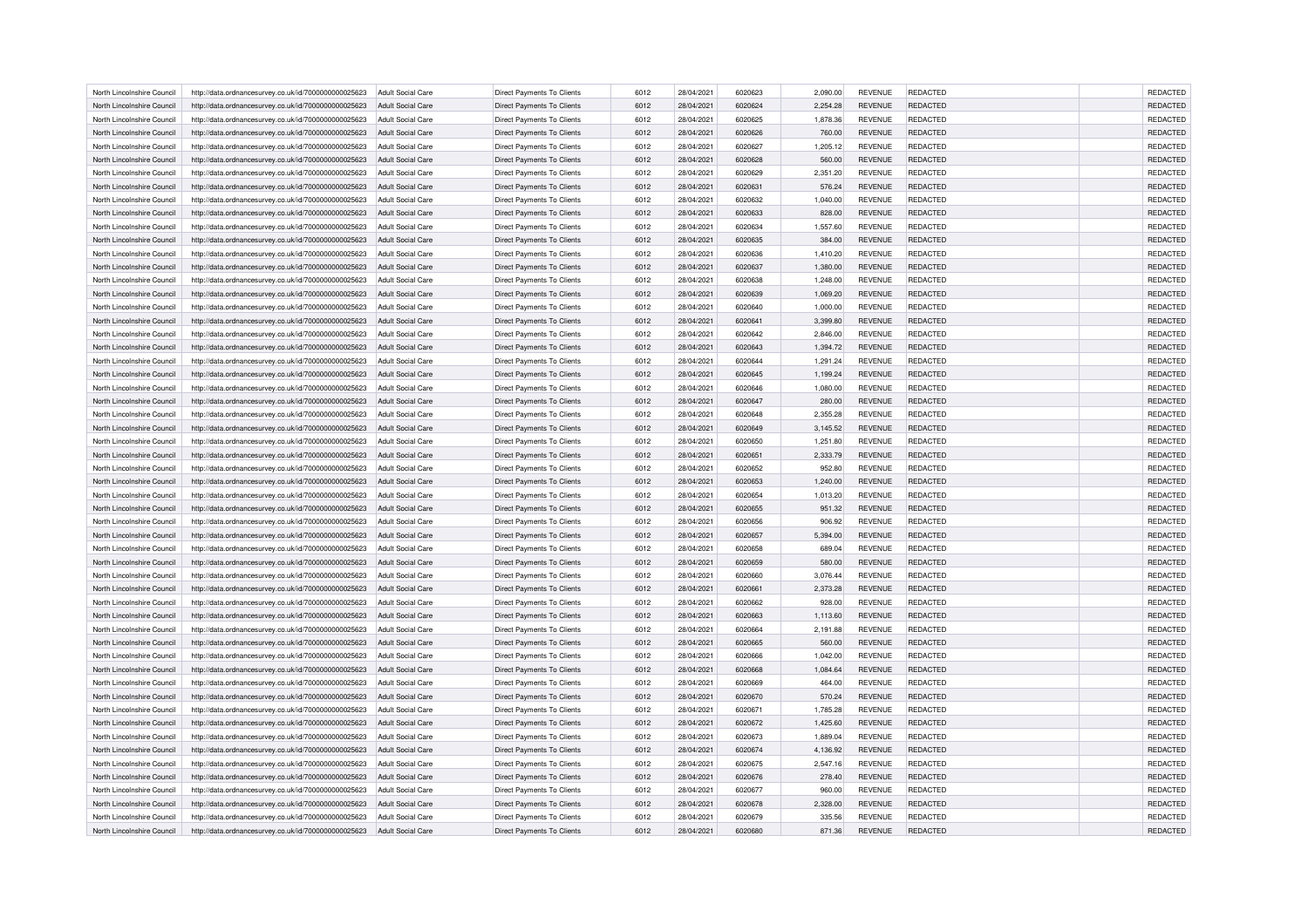| North Lincolnshire Council                               | http://data.ordnancesurvey.co.uk/id/7000000000025623                                                         | <b>Adult Social Care</b>                             | Direct Payments To Clients                                      | 6012         | 28/04/2021               | 6020681            | 1,670.52             | <b>REVENUE</b>                   | <b>REDACTED</b>             | <b>REDACTED</b>             |
|----------------------------------------------------------|--------------------------------------------------------------------------------------------------------------|------------------------------------------------------|-----------------------------------------------------------------|--------------|--------------------------|--------------------|----------------------|----------------------------------|-----------------------------|-----------------------------|
| North Lincolnshire Council                               | http://data.ordnancesurvey.co.uk/id/7000000000025623                                                         | Adult Social Care                                    | Direct Payments To Clients                                      | 6012         | 28/04/2021               | 6020682            | 1,021.72             | <b>REVENUE</b>                   | <b>REDACTED</b>             | <b>REDACTED</b>             |
| North Lincolnshire Council                               | http://data.ordnancesurvey.co.uk/id/7000000000025623                                                         | Adult Social Care                                    | <b>Direct Payments To Clients</b>                               | 6012         | 28/04/2021               | 6020683            | 694.68               | <b>REVENUE</b>                   | <b>REDACTED</b>             | REDACTED                    |
| North Lincolnshire Council                               | http://data.ordnancesurvey.co.uk/id/7000000000025623                                                         | Adult Social Care                                    | Direct Payments To Clients                                      | 6012         | 28/04/2021               | 6020684            | 427.68               | <b>REVENUE</b>                   | <b>REDACTED</b>             | REDACTED                    |
| North Lincolnshire Council                               | http://data.ordnancesurvey.co.uk/id/7000000000025623                                                         | <b>Adult Social Care</b>                             | Direct Payments To Clients                                      | 6012         | 28/04/2021               | 6020685            | 1,290.24             | <b>REVENUE</b>                   | REDACTED                    | REDACTED                    |
| North Lincolnshire Council                               | http://data.ordnancesurvey.co.uk/id/7000000000025623                                                         | Adult Social Care                                    | <b>Direct Payments To Clients</b>                               | 6012         | 28/04/2021               | 6020686            | 1,576.96             | <b>REVENUE</b>                   | <b>REDACTED</b>             | REDACTED                    |
| North Lincolnshire Council                               | http://data.ordnancesurvey.co.uk/id/7000000000025623                                                         | <b>Adult Social Care</b>                             | Direct Payments To Clients                                      | 6012         | 28/04/2021               | 6020687            | 1,059.84             | <b>REVENUE</b>                   | <b>REDACTED</b>             | <b>REDACTED</b>             |
| North Lincolnshire Council                               | http://data.ordnancesurvey.co.uk/id/7000000000025623                                                         | Adult Social Care                                    | <b>Direct Payments To Clients</b>                               | 6012         | 28/04/2021               | 6020688            | 1,048.00             | <b>REVENUE</b>                   | REDACTED                    | REDACTED                    |
| North Lincolnshire Council                               | http://data.ordnancesurvey.co.uk/id/7000000000025623                                                         | <b>Adult Social Care</b>                             | Direct Payments To Clients                                      | 6012         | 28/04/2021               | 6020689            | 1,234.84             | <b>REVENUE</b>                   | REDACTED                    | <b>REDACTED</b>             |
| North Lincolnshire Council                               | http://data.ordnancesurvey.co.uk/id/7000000000025623                                                         | <b>Adult Social Care</b>                             | <b>Direct Payments To Clients</b>                               | 6012         | 28/04/2021               | 6020691            | 496.20               | <b>REVENUE</b>                   | <b>REDACTED</b>             | REDACTED                    |
| North Lincolnshire Council                               | http://data.ordnancesurvey.co.uk/id/7000000000025623                                                         | <b>Adult Social Care</b>                             | <b>Direct Payments To Clients</b>                               | 6012         | 28/04/2021               | 6020692            | 3,880.36             | <b>REVENUE</b>                   | REDACTED                    | <b>REDACTED</b>             |
| North Lincolnshire Council                               | http://data.ordnancesurvey.co.uk/id/7000000000025623                                                         | Adult Social Care                                    | <b>Direct Payments To Clients</b>                               | 6012         | 28/04/2021               | 6020693            | 2,320.00             | <b>REVENUE</b>                   | <b>REDACTED</b>             | REDACTED                    |
| North Lincolnshire Council                               |                                                                                                              |                                                      | Direct Payments To Clients                                      | 6012         | 28/04/2021               | 6020694            | 2,592.00             | <b>REVENUE</b>                   | <b>REDACTED</b>             | REDACTED                    |
| North Lincolnshire Council                               | http://data.ordnancesurvey.co.uk/id/7000000000025623<br>http://data.ordnancesurvey.co.uk/id/7000000000025623 | <b>Adult Social Care</b><br><b>Adult Social Care</b> | <b>Direct Payments To Clients</b>                               | 6012         | 28/04/2021               | 6020695            | 2,260.72             | <b>REVENUE</b>                   | <b>REDACTED</b>             | REDACTED                    |
|                                                          |                                                                                                              |                                                      |                                                                 |              |                          |                    |                      |                                  |                             |                             |
| North Lincolnshire Council                               | http://data.ordnancesurvey.co.uk/id/7000000000025623                                                         | Adult Social Care                                    | <b>Direct Payments To Clients</b>                               | 6012         | 28/04/2021               | 6020696            | 2,547.16             | <b>REVENUE</b>                   | REDACTED                    | <b>REDACTED</b>             |
| North Lincolnshire Council                               | http://data.ordnancesurvey.co.uk/id/7000000000025623                                                         | <b>Adult Social Care</b>                             | Direct Payments To Clients                                      | 6012         | 28/04/2021               | 6020697            | 1,120.32             | <b>REVENUE</b>                   | <b>REDACTED</b>             | REDACTED                    |
| North Lincolnshire Council                               | http://data.ordnancesurvey.co.uk/id/7000000000025623                                                         | <b>Adult Social Care</b>                             | Direct Payments To Clients                                      | 6012         | 28/04/2021               | 6020698            | 1,467.32             | <b>REVENUE</b>                   | REDACTED                    | REDACTED                    |
| North Lincolnshire Council                               | http://data.ordnancesurvey.co.uk/id/7000000000025623                                                         | <b>Adult Social Care</b>                             | <b>Direct Payments To Clients</b>                               | 6012         | 28/04/2021               | 6020699            | 870.88               | <b>REVENUE</b>                   | <b>REDACTED</b>             | <b>REDACTED</b>             |
| North Lincolnshire Council                               | http://data.ordnancesurvey.co.uk/id/7000000000025623                                                         | <b>Adult Social Care</b>                             | Direct Payments To Clients                                      | 6012         | 28/04/2021               | 6020700            | 261.40               | <b>REVENUE</b>                   | REDACTED                    | REDACTED                    |
| North Lincolnshire Council                               | http://data.ordnancesurvey.co.uk/id/7000000000025623                                                         | <b>Adult Social Care</b>                             | Direct Payments To Clients                                      | 6012         | 28/04/2021               | 6020701            | 847.76               | <b>REVENUE</b>                   | <b>REDACTED</b>             | REDACTED                    |
| North Lincolnshire Council                               | http://data.ordnancesurvey.co.uk/id/7000000000025623                                                         | Adult Social Care                                    | <b>Direct Payments To Clients</b>                               | 6012         | 28/04/2021               | 6020702            | 672.00               | <b>REVENUE</b>                   | <b>REDACTED</b>             | REDACTED                    |
| North Lincolnshire Council                               | http://data.ordnancesurvey.co.uk/id/7000000000025623                                                         | <b>Adult Social Care</b>                             | Direct Payments To Clients                                      | 6012         | 28/04/2021               | 6020703            | 540.00               | <b>REVENUE</b>                   | <b>REDACTED</b>             | REDACTED                    |
| North Lincolnshire Council                               | http://data.ordnancesurvey.co.uk/id/7000000000025623                                                         | <b>Adult Social Care</b>                             | Direct Payments To Clients                                      | 6012         | 28/04/2021               | 6020704            | 655.20               | <b>REVENUE</b>                   | REDACTED                    | REDACTED                    |
| North Lincolnshire Council                               | http://data.ordnancesurvey.co.uk/id/7000000000025623                                                         | <b>Adult Social Care</b>                             | <b>Direct Payments To Clients</b>                               | 6012         | 28/04/2021               | 6020705            | 781.04               | <b>REVENUE</b>                   | <b>REDACTED</b>             | <b>REDACTED</b>             |
| North Lincolnshire Council                               | http://data.ordnancesurvey.co.uk/id/7000000000025623                                                         | <b>Adult Social Care</b>                             | Direct Payments To Clients                                      | 6012         | 28/04/2021               | 6020706            | 4,136.92             | <b>REVENUE</b>                   | <b>REDACTED</b>             | REDACTED                    |
| North Lincolnshire Council                               | http://data.ordnancesurvey.co.uk/id/7000000000025623                                                         | <b>Adult Social Care</b>                             | Direct Payments To Clients                                      | 6012         | 28/04/2021               | 6020707            | 1,307.04             | <b>REVENUE</b>                   | REDACTED                    | REDACTED                    |
| North Lincolnshire Council                               | http://data.ordnancesurvey.co.uk/id/7000000000025623                                                         | Adult Social Care                                    | <b>Direct Payments To Clients</b>                               | 6012         | 28/04/2021               | 6020708            | 1.089.20             | <b>REVENUE</b>                   | <b>REDACTED</b>             | REDACTED                    |
| North Lincolnshire Council                               | http://data.ordnancesurvey.co.uk/id/7000000000025623                                                         | Adult Social Care                                    | Direct Payments To Clients                                      | 6012         | 28/04/2021               | 6020709            | 3,043.36             | <b>REVENUE</b>                   | REDACTED                    | REDACTED                    |
| North Lincolnshire Council                               | http://data.ordnancesurvey.co.uk/id/7000000000025623                                                         | <b>Adult Social Care</b>                             | Direct Payments To Clients                                      | 6012         | 28/04/2021               | 6020710            | 827.00               | <b>REVENUE</b>                   | REDACTED                    | REDACTED                    |
| North Lincolnshire Council                               | http://data.ordnancesurvey.co.uk/id/7000000000025623                                                         | Adult Social Care                                    | Direct Payments To Clients                                      | 6012         | 28/04/2021               | 6020711            | 1,607.76             | <b>REVENUE</b>                   | <b>REDACTED</b>             | REDACTED                    |
| North Lincolnshire Council                               | http://data.ordnancesurvey.co.uk/id/7000000000025623                                                         | <b>Adult Social Care</b>                             | Direct Payments To Clients                                      | 6012         | 28/04/2021               | 6020712            | 2,546.88             | <b>REVENUE</b>                   | <b>REDACTED</b>             | REDACTED                    |
| North Lincolnshire Council                               | http://data.ordnancesurvey.co.uk/id/7000000000025623                                                         | <b>Adult Social Care</b>                             | <b>Direct Payments To Clients</b>                               | 6012         | 28/04/2021               | 6020713            | 3,684.33             | <b>REVENUE</b>                   | REDACTED                    | REDACTED                    |
| North Lincolnshire Council                               | http://data.ordnancesurvey.co.uk/id/7000000000025623                                                         | <b>Adult Social Care</b>                             | <b>Direct Payments To Clients</b>                               | 6012         | 28/04/2021               | 6020714            | 2,789.44             | <b>REVENUE</b>                   | <b>REDACTED</b>             | REDACTED                    |
| North Lincolnshire Council                               | http://data.ordnancesurvey.co.uk/id/7000000000025623                                                         | <b>Adult Social Care</b>                             | <b>Direct Payments To Clients</b>                               | 6012         | 28/04/2021               | 6020715            | 1,104.76             | <b>REVENUE</b>                   | <b>REDACTED</b>             | REDACTED                    |
| North Lincolnshire Council                               | http://data.ordnancesurvey.co.uk/id/7000000000025623                                                         | <b>Adult Social Care</b>                             | <b>Direct Payments To Clients</b>                               | 6012         | 28/04/2021               | 6020716            | 1,058.56             | <b>REVENUE</b>                   | REDACTED                    | REDACTED                    |
| North Lincolnshire Council                               | http://data.ordnancesurvey.co.uk/id/7000000000025623                                                         | <b>Adult Social Care</b>                             | <b>Direct Payments To Clients</b>                               | 6012         | 28/04/2021               | 6020717            | 976.52               | <b>REVENUE</b>                   | <b>REDACTED</b>             | REDACTED                    |
| North Lincolnshire Council                               | http://data.ordnancesurvey.co.uk/id/7000000000025623                                                         | <b>Adult Social Care</b>                             | Direct Payments To Clients                                      | 6012         | 28/04/2021               | 6020718            | 1,724.80             | <b>REVENUE</b>                   | <b>REDACTED</b>             | REDACTED                    |
| North Lincolnshire Council                               | http://data.ordnancesurvey.co.uk/id/7000000000025623                                                         | <b>Adult Social Care</b>                             | <b>Direct Payments To Clients</b>                               | 6012         | 28/04/2021               | 6020719            | 3,827.28             | <b>REVENUE</b>                   | <b>REDACTED</b>             | REDACTED                    |
| North Lincolnshire Council                               | http://data.ordnancesurvey.co.uk/id/7000000000025623                                                         | Adult Social Care                                    | <b>Direct Payments To Clients</b>                               | 6012         | 28/04/2021               | 6020720            | 458.28               | <b>REVENUE</b>                   | <b>REDACTED</b>             | REDACTED                    |
| North Lincolnshire Council                               | http://data.ordnancesurvey.co.uk/id/7000000000025623                                                         | <b>Adult Social Care</b>                             | Direct Payments To Clients                                      | 6012         | 28/04/2021               | 6020721            | 2,122.40             | <b>REVENUE</b>                   | <b>REDACTED</b>             | REDACTED                    |
| North Lincolnshire Council                               | http://data.ordnancesurvey.co.uk/id/7000000000025623                                                         | Adult Social Care                                    | <b>Direct Payments To Clients</b>                               | 6012         | 28/04/2021               | 6020722            | 3,056.64             | <b>REVENUE</b>                   | <b>REDACTED</b>             | REDACTED                    |
| North Lincolnshire Council                               | http://data.ordnancesurvey.co.uk/id/7000000000025623                                                         | <b>Adult Social Care</b>                             | <b>Direct Payments To Clients</b>                               | 6012         | 28/04/2021               | 6020723            | 3,010.40             | <b>REVENUE</b>                   | <b>REDACTED</b>             | REDACTED                    |
| North Lincolnshire Council                               | http://data.ordnancesurvey.co.uk/id/7000000000025623                                                         | <b>Adult Social Care</b>                             | Direct Payments To Clients                                      | 6012         | 28/04/2021               | 6020724            | 2,801.80             | <b>REVENUE</b>                   | REDACTED                    | REDACTED                    |
| North Lincolnshire Council                               | http://data.ordnancesurvey.co.uk/id/7000000000025623                                                         | <b>Adult Social Care</b>                             | Direct Payments To Clients                                      | 6012         | 28/04/2021               | 6020725            | 746.88               | <b>REVENUE</b>                   | <b>REDACTED</b>             | REDACTED                    |
| North Lincolnshire Council                               | http://data.ordnancesurvey.co.uk/id/7000000000025623                                                         | Adult Social Care                                    | <b>Direct Payments To Clients</b>                               | 6012         | 28/04/2021               | 6020726            | 519.20               | <b>REVENUE</b>                   | <b>REDACTED</b>             | <b>REDACTED</b>             |
| North Lincolnshire Council                               | http://data.ordnancesurvey.co.uk/id/7000000000025623                                                         |                                                      | Direct Payments To Clients                                      | 6012         | 28/04/2021               | 6020727            | 1,210.56             | <b>REVENUE</b>                   | REDACTED                    | REDACTED                    |
|                                                          |                                                                                                              | <b>Adult Social Care</b>                             |                                                                 |              |                          |                    |                      |                                  |                             |                             |
| North Lincolnshire Council<br>North Lincolnshire Council | http://data.ordnancesurvey.co.uk/id/7000000000025623<br>http://data.ordnancesurvey.co.uk/id/7000000000025623 | <b>Adult Social Care</b><br>Adult Social Care        | Direct Payments To Clients<br><b>Direct Payments To Clients</b> | 6012<br>6012 | 28/04/2021<br>28/04/2021 | 6020728<br>6020729 | 3,960.00<br>2.550.64 | <b>REVENUE</b><br><b>REVENUE</b> | REDACTED<br><b>REDACTED</b> | REDACTED<br><b>REDACTED</b> |
|                                                          |                                                                                                              |                                                      |                                                                 |              |                          |                    |                      |                                  |                             |                             |
| North Lincolnshire Council                               | http://data.ordnancesurvey.co.uk/id/7000000000025623                                                         | Adult Social Care                                    | Direct Payments To Clients                                      | 6012         | 28/04/2021               | 6020730            | 4,467.32             | <b>REVENUE</b>                   | <b>REDACTED</b>             | REDACTED                    |
| North Lincolnshire Council                               | http://data.ordnancesurvey.co.uk/id/7000000000025623                                                         | <b>Adult Social Care</b>                             | Direct Payments To Clients                                      | 6012         | 28/04/2021               | 6020731            | 483.24               | <b>REVENUE</b>                   | <b>REDACTED</b>             | REDACTED                    |
| North Lincolnshire Council                               | http://data.ordnancesurvey.co.uk/id/7000000000025623                                                         | Adult Social Care                                    | <b>Direct Payments To Clients</b>                               | 6012         | 28/04/2021               | 6020732            | 2.148.64             | <b>REVENUE</b>                   | <b>REDACTED</b>             | REDACTED                    |
| North Lincolnshire Council                               | http://data.ordnancesurvey.co.uk/id/7000000000025623                                                         | Adult Social Care                                    | Direct Payments To Clients                                      | 6012         | 28/04/2021               | 6020734            | 497.64               | <b>REVENUE</b>                   | <b>REDACTED</b>             | REDACTED                    |
| North Lincolnshire Council                               | http://data.ordnancesurvey.co.uk/id/7000000000025623                                                         | Adult Social Care                                    | <b>Direct Payments To Clients</b>                               | 6012         | 28/04/2021               | 6020735            | 694.68               | <b>REVENUE</b>                   | REDACTED                    | REDACTED                    |
| North Lincolnshire Council                               | http://data.ordnancesurvey.co.uk/id/7000000000025623                                                         | <b>Adult Social Care</b>                             | <b>Direct Payments To Clients</b>                               | 6012         | 28/04/2021               | 6020736            | 1,160.00             | <b>REVENUE</b>                   | <b>REDACTED</b>             | REDACTED                    |
| North Lincolnshire Council                               | http://data.ordnancesurvey.co.uk/id/7000000000025623                                                         | <b>Adult Social Care</b>                             | Direct Payments To Clients                                      | 6012         | 28/04/2021               | 6020737            | 485.12               | <b>REVENUE</b>                   | <b>REDACTED</b>             | <b>REDACTED</b>             |
| North Lincolnshire Council                               | http://data.ordnancesurvey.co.uk/id/7000000000025623                                                         | <b>Adult Social Care</b>                             | <b>Direct Payments To Clients</b>                               | 6012         | 28/04/2021               | 6020738            | 520.00               | <b>REVENUE</b>                   | <b>REDACTED</b>             | <b>REDACTED</b>             |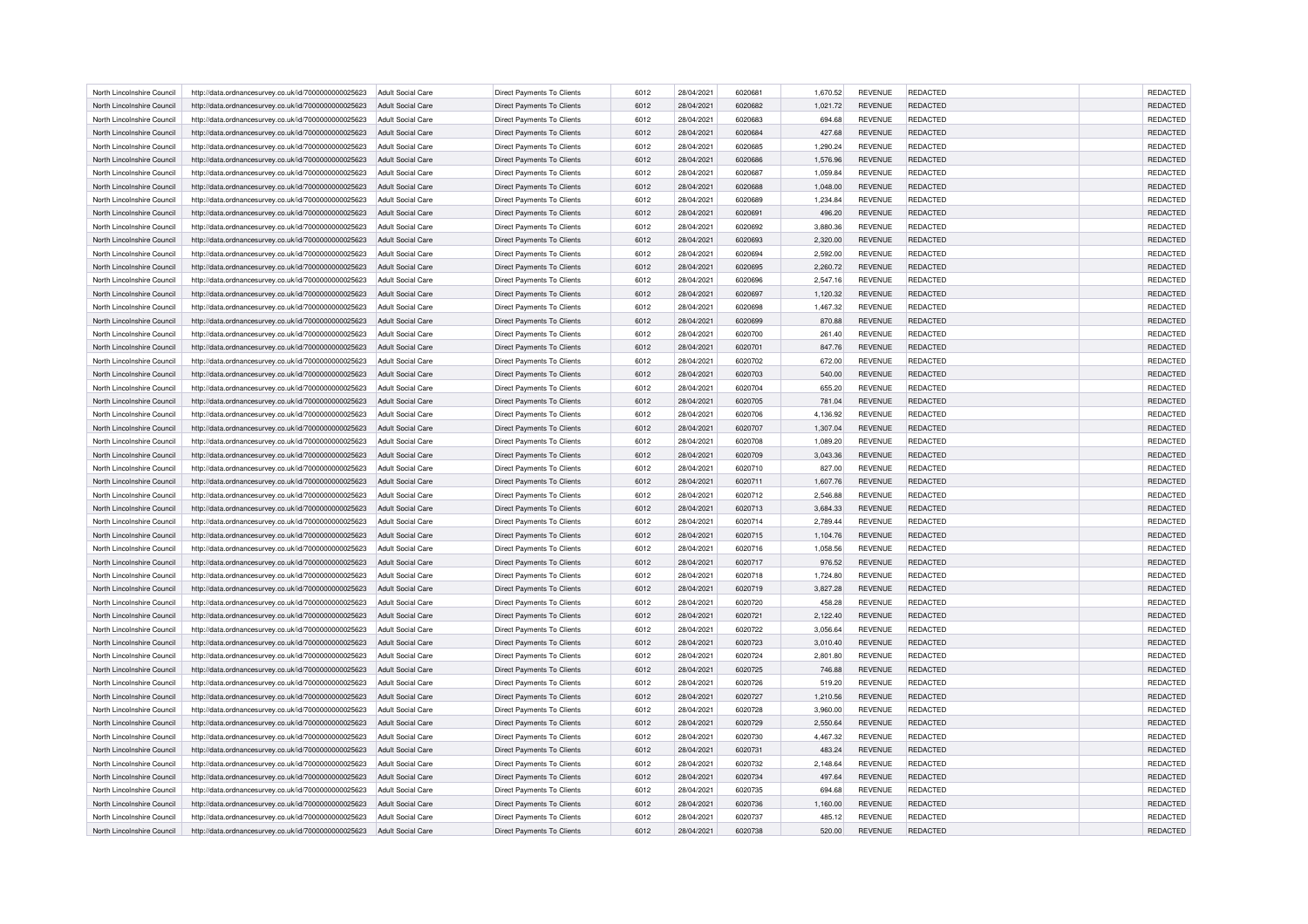| North Lincolnshire Council | http://data.ordnancesurvey.co.uk/id/7000000000025623 | Adult Social Care        | Direct Payments To Clients        | 6012 | 28/04/2021 | 6020739 | 970.04    | <b>REVENUE</b> | <b>REDACTED</b> | <b>REDACTED</b> |
|----------------------------|------------------------------------------------------|--------------------------|-----------------------------------|------|------------|---------|-----------|----------------|-----------------|-----------------|
| North Lincolnshire Council | http://data.ordnancesurvey.co.uk/id/7000000000025623 | Adult Social Care        | <b>Direct Payments To Clients</b> | 6012 | 28/04/2021 | 6020740 | 1,336.80  | <b>REVENUE</b> | <b>REDACTED</b> | <b>REDACTED</b> |
| North Lincolnshire Council | http://data.ordnancesurvey.co.uk/id/7000000000025623 | Adult Social Care        | Direct Payments To Clients        | 6012 | 28/04/2021 | 6020741 | 1,765.28  | <b>REVENUE</b> | <b>REDACTED</b> | REDACTED        |
| North Lincolnshire Council | http://data.ordnancesurvey.co.uk/id/7000000000025623 | Adult Social Care        | <b>Direct Payments To Clients</b> | 6012 | 28/04/2021 | 6020742 | 1,200.40  | <b>REVENUE</b> | <b>REDACTED</b> | REDACTED        |
| North Lincolnshire Council | http://data.ordnancesurvey.co.uk/id/7000000000025623 | <b>Adult Social Care</b> | <b>Direct Payments To Clients</b> | 6012 | 28/04/2021 | 6020743 | 476.00    | <b>REVENUE</b> | <b>REDACTED</b> | REDACTED        |
| North Lincolnshire Council | http://data.ordnancesurvey.co.uk/id/7000000000025623 | Adult Social Care        | Direct Payments To Clients        | 6012 | 28/04/2021 | 6020744 | 400.00    | <b>REVENUE</b> | <b>REDACTED</b> | REDACTED        |
| North Lincolnshire Council | http://data.ordnancesurvey.co.uk/id/7000000000025623 | <b>Adult Social Care</b> | Direct Payments To Clients        | 6012 | 28/04/2021 | 6020745 | 13,332.00 | <b>REVENUE</b> | REDACTED        | REDACTED        |
| North Lincolnshire Council | http://data.ordnancesurvey.co.uk/id/7000000000025623 | Adult Social Care        | <b>Direct Payments To Clients</b> | 6012 | 28/04/2021 | 6020746 | 2,135.96  | <b>REVENUE</b> | <b>REDACTED</b> | REDACTED        |
| North Lincolnshire Council | http://data.ordnancesurvey.co.uk/id/7000000000025623 | Adult Social Care        | <b>Direct Payments To Clients</b> | 6012 | 28/04/2021 | 6020747 | 1,287.00  | <b>REVENUE</b> | <b>REDACTED</b> | <b>REDACTED</b> |
| North Lincolnshire Council | http://data.ordnancesurvey.co.uk/id/7000000000025623 | <b>Adult Social Care</b> | Direct Payments To Clients        | 6012 | 28/04/2021 | 6020748 | 1,058.44  | <b>REVENUE</b> | <b>REDACTED</b> | REDACTED        |
| North Lincolnshire Council | http://data.ordnancesurvey.co.uk/id/7000000000025623 | Adult Social Care        | <b>Direct Payments To Clients</b> | 6012 | 28/04/2021 | 6020749 | 800.00    | <b>REVENUE</b> | <b>REDACTED</b> | <b>REDACTED</b> |
| North Lincolnshire Council | http://data.ordnancesurvey.co.uk/id/7000000000025623 | <b>Adult Social Care</b> | <b>Direct Payments To Clients</b> | 6012 | 28/04/2021 | 6020750 | 1,388.96  | <b>REVENUE</b> | <b>REDACTED</b> | REDACTED        |
| North Lincolnshire Council | http://data.ordnancesurvey.co.uk/id/7000000000025623 | <b>Adult Social Care</b> | Direct Payments To Clients        | 6012 | 28/04/2021 | 6020752 | 3,077.64  | <b>REVENUE</b> | REDACTED        | <b>REDACTED</b> |
| North Lincolnshire Council | http://data.ordnancesurvey.co.uk/id/7000000000025623 | <b>Adult Social Care</b> | Direct Payments To Clients        | 6012 | 28/04/2021 | 6020753 | 744.00    | <b>REVENUE</b> | <b>REDACTED</b> | REDACTED        |
| North Lincolnshire Council | http://data.ordnancesurvey.co.uk/id/7000000000025623 | Adult Social Care        | <b>Direct Payments To Clients</b> | 6012 | 28/04/2021 | 6020754 | 3,490.88  | <b>REVENUE</b> | <b>REDACTED</b> | <b>REDACTED</b> |
| North Lincolnshire Council | http://data.ordnancesurvey.co.uk/id/7000000000025623 | <b>Adult Social Care</b> | <b>Direct Payments To Clients</b> | 6012 | 28/04/2021 | 6020755 | 2,547.16  | <b>REVENUE</b> | <b>REDACTED</b> | REDACTED        |
| North Lincolnshire Council | http://data.ordnancesurvey.co.uk/id/7000000000025623 | <b>Adult Social Care</b> | Direct Payments To Clients        | 6012 | 28/04/2021 | 6020756 | 680.00    | <b>REVENUE</b> | REDACTED        | <b>REDACTED</b> |
|                            |                                                      |                          |                                   |      |            |         |           |                |                 |                 |
| North Lincolnshire Council | http://data.ordnancesurvey.co.uk/id/7000000000025623 | <b>Adult Social Care</b> | Direct Payments To Clients        | 6012 | 28/04/2021 | 6020758 | 1,000.00  | <b>REVENUE</b> | <b>REDACTED</b> | REDACTED        |
| North Lincolnshire Council | http://data.ordnancesurvey.co.uk/id/7000000000025623 | <b>Adult Social Care</b> | <b>Direct Payments To Clients</b> | 6012 | 28/04/2021 | 6020759 | 820.40    | <b>REVENUE</b> | <b>REDACTED</b> | <b>REDACTED</b> |
| North Lincolnshire Council | http://data.ordnancesurvey.co.uk/id/7000000000025623 | <b>Adult Social Care</b> | <b>Direct Payments To Clients</b> | 6012 | 28/04/2021 | 6020760 | 694.68    | <b>REVENUE</b> | <b>REDACTED</b> | REDACTED        |
| North Lincolnshire Council | http://data.ordnancesurvey.co.uk/id/7000000000025623 | <b>Adult Social Care</b> | Direct Payments To Clients        | 6012 | 28/04/2021 | 6020761 | 1,856.44  | <b>REVENUE</b> | <b>REDACTED</b> | <b>REDACTED</b> |
| North Lincolnshire Council | http://data.ordnancesurvey.co.uk/id/7000000000025623 | <b>Adult Social Care</b> | <b>Direct Payments To Clients</b> | 6012 | 28/04/2021 | 6020762 | 789.16    | <b>REVENUE</b> | <b>REDACTED</b> | REDACTED        |
| North Lincolnshire Council | http://data.ordnancesurvey.co.uk/id/7000000000025623 | <b>Adult Social Care</b> | <b>Direct Payments To Clients</b> | 6012 | 28/04/2021 | 6020763 | 606.40    | <b>REVENUE</b> | <b>REDACTED</b> | <b>REDACTED</b> |
| North Lincolnshire Council | http://data.ordnancesurvey.co.uk/id/7000000000025623 | Adult Social Care        | <b>Direct Payments To Clients</b> | 6012 | 28/04/2021 | 6020764 | 382.80    | <b>REVENUE</b> | <b>REDACTED</b> | REDACTED        |
| North Lincolnshire Council | http://data.ordnancesurvey.co.uk/id/7000000000025623 | <b>Adult Social Care</b> | Direct Payments To Clients        | 6012 | 28/04/2021 | 6020765 | 306.24    | <b>REVENUE</b> | REDACTED        | REDACTED        |
| North Lincolnshire Council | http://data.ordnancesurvey.co.uk/id/7000000000025623 | Adult Social Care        | <b>Direct Payments To Clients</b> | 6012 | 28/04/2021 | 6020766 | 617.40    | <b>REVENUE</b> | <b>REDACTED</b> | REDACTED        |
| North Lincolnshire Council | http://data.ordnancesurvey.co.uk/id/7000000000025623 | Adult Social Care        | <b>Direct Payments To Clients</b> | 6012 | 28/04/2021 | 6020767 | 2,436.00  | <b>REVENUE</b> | <b>REDACTED</b> | <b>REDACTED</b> |
| North Lincolnshire Council | http://data.ordnancesurvey.co.uk/id/7000000000025623 | <b>Adult Social Care</b> | Direct Payments To Clients        | 6012 | 28/04/2021 | 6020768 | 828.00    | <b>REVENUE</b> | REDACTED        | REDACTED        |
| North Lincolnshire Council | http://data.ordnancesurvey.co.uk/id/7000000000025623 | Adult Social Care        | <b>Direct Payments To Clients</b> | 6012 | 28/04/2021 | 6020769 | 600.00    | <b>REVENUE</b> | <b>REDACTED</b> | <b>REDACTED</b> |
| North Lincolnshire Council | http://data.ordnancesurvey.co.uk/id/7000000000025623 | <b>Adult Social Care</b> | <b>Direct Payments To Clients</b> | 6012 | 28/04/2021 | 6020770 | 560.00    | <b>REVENUE</b> | <b>REDACTED</b> | REDACTED        |
| North Lincolnshire Council | http://data.ordnancesurvey.co.uk/id/7000000000025623 | <b>Adult Social Care</b> | Direct Payments To Clients        | 6012 | 28/04/2021 | 6020773 | 1,160.80  | <b>REVENUE</b> | <b>REDACTED</b> | <b>REDACTED</b> |
| North Lincolnshire Council | http://data.ordnancesurvey.co.uk/id/7000000000025623 | Adult Social Care        | Direct Payments To Clients        | 6012 | 28/04/2021 | 6020774 | 2,437.12  | <b>REVENUE</b> | <b>REDACTED</b> | REDACTED        |
| North Lincolnshire Council | http://data.ordnancesurvey.co.uk/id/7000000000025623 | Adult Social Care        | <b>Direct Payments To Clients</b> | 6012 | 28/04/2021 | 6020775 | 1.234.88  | <b>REVENUE</b> | <b>REDACTED</b> | <b>REDACTED</b> |
| North Lincolnshire Council | http://data.ordnancesurvey.co.uk/id/7000000000025623 | <b>Adult Social Care</b> | Direct Payments To Clients        | 6012 | 28/04/2021 | 6020777 | 1,392.00  | <b>REVENUE</b> | <b>REDACTED</b> | REDACTED        |
| North Lincolnshire Council | http://data.ordnancesurvey.co.uk/id/7000000000025623 | <b>Adult Social Care</b> | Direct Payments To Clients        | 6012 | 28/04/2021 | 6020778 | 640.00    | <b>REVENUE</b> | REDACTED        | REDACTED        |
| North Lincolnshire Council | http://data.ordnancesurvey.co.uk/id/7000000000025623 | <b>Adult Social Care</b> | <b>Direct Payments To Clients</b> | 6012 | 28/04/2021 | 6020781 | 1.042.00  | <b>REVENUE</b> | <b>REDACTED</b> | REDACTED        |
| North Lincolnshire Council | http://data.ordnancesurvey.co.uk/id/7000000000025623 | <b>Adult Social Care</b> | Direct Payments To Clients        | 6012 | 28/04/2021 | 6020782 | 637.60    | <b>REVENUE</b> | <b>REDACTED</b> | <b>REDACTED</b> |
| North Lincolnshire Council | http://data.ordnancesurvey.co.uk/id/7000000000025623 | <b>Adult Social Care</b> | Direct Payments To Clients        | 6012 | 28/04/2021 | 6020783 | 714.20    | <b>REVENUE</b> | <b>REDACTED</b> | REDACTED        |
| North Lincolnshire Council | http://data.ordnancesurvey.co.uk/id/7000000000025623 | <b>Adult Social Care</b> | Direct Payments To Clients        | 6012 | 28/04/2021 | 6020785 | 3,080.00  | <b>REVENUE</b> | <b>REDACTED</b> | <b>REDACTED</b> |
| North Lincolnshire Council | http://data.ordnancesurvey.co.uk/id/7000000000025623 | <b>Adult Social Care</b> | <b>Direct Payments To Clients</b> | 6012 | 28/04/2021 | 6020786 | 1,680.00  | <b>REVENUE</b> | <b>REDACTED</b> | REDACTED        |
| North Lincolnshire Council | http://data.ordnancesurvey.co.uk/id/7000000000025623 | <b>Adult Social Care</b> | Direct Payments To Clients        | 6012 | 28/04/2021 | 6020787 | 448.00    | <b>REVENUE</b> | <b>REDACTED</b> | <b>REDACTED</b> |
| North Lincolnshire Council |                                                      |                          |                                   |      |            |         |           |                |                 |                 |
|                            | http://data.ordnancesurvey.co.uk/id/7000000000025623 | Adult Social Care        | Direct Payments To Clients        | 6012 | 28/04/2021 | 6020788 | 4,215.20  | <b>REVENUE</b> | <b>REDACTED</b> | REDACTED        |
| North Lincolnshire Council | http://data.ordnancesurvey.co.uk/id/7000000000025623 | <b>Adult Social Care</b> | Direct Payments To Clients        | 6012 | 28/04/2021 | 6020789 | 507.68    | <b>REVENUE</b> | REDACTED        | REDACTED        |
| North Lincolnshire Council | http://data.ordnancesurvey.co.uk/id/7000000000025623 | Adult Social Care        | <b>Direct Payments To Clients</b> | 6012 | 28/04/2021 | 6020790 | 1,004.40  | <b>REVENUE</b> | <b>REDACTED</b> | REDACTED        |
| North Lincolnshire Council | http://data.ordnancesurvey.co.uk/id/7000000000025623 | Adult Social Care        | <b>Direct Payments To Clients</b> | 6012 | 28/04/2021 | 6020793 | 464.40    | <b>REVENUE</b> | <b>REDACTED</b> | <b>REDACTED</b> |
| North Lincolnshire Council | http://data.ordnancesurvey.co.uk/id/7000000000025623 | <b>Adult Social Care</b> | Direct Payments To Clients        | 6012 | 28/04/2021 | 6020794 | 1,120.00  | <b>REVENUE</b> | REDACTED        | REDACTED        |
| North Lincolnshire Council | http://data.ordnancesurvey.co.uk/id/7000000000025623 | Adult Social Care        | <b>Direct Payments To Clients</b> | 6012 | 28/04/2021 | 6020795 | 669.48    | <b>REVENUE</b> | <b>REDACTED</b> | REDACTED        |
| North Lincolnshire Council | http://data.ordnancesurvey.co.uk/id/7000000000025623 | Adult Social Care        | <b>Direct Payments To Clients</b> | 6012 | 28/04/2021 | 6020796 | 894.92    | <b>REVENUE</b> | <b>REDACTED</b> | <b>REDACTED</b> |
| North Lincolnshire Council | http://data.ordnancesurvey.co.uk/id/7000000000025623 | <b>Adult Social Care</b> | Direct Payments To Clients        | 6012 | 28/04/2021 | 6020797 | 956.40    | <b>REVENUE</b> | <b>REDACTED</b> | REDACTED        |
| North Lincolnshire Council | http://data.ordnancesurvey.co.uk/id/7000000000025623 | Adult Social Care        | Direct Payments To Clients        | 6012 | 28/04/2021 | 6020798 | 1,152.00  | <b>REVENUE</b> | <b>REDACTED</b> | REDACTED        |
| North Lincolnshire Council | http://data.ordnancesurvey.co.uk/id/7000000000025623 | Adult Social Care        | <b>Direct Payments To Clients</b> | 6012 | 28/04/2021 | 6020799 | 3.400.68  | <b>REVENUE</b> | <b>REDACTED</b> | <b>REDACTED</b> |
| North Lincolnshire Council | http://data.ordnancesurvey.co.uk/id/7000000000025623 | <b>Adult Social Care</b> | Direct Payments To Clients        | 6012 | 28/04/2021 | 6020800 | 1,108.20  | <b>REVENUE</b> | <b>REDACTED</b> | REDACTED        |
| North Lincolnshire Council | http://data.ordnancesurvey.co.uk/id/7000000000025623 | Adult Social Care        | Direct Payments To Clients        | 6012 | 28/04/2021 | 6020802 | 803.88    | <b>REVENUE</b> | REDACTED        | REDACTED        |
| North Lincolnshire Council | http://data.ordnancesurvey.co.uk/id/7000000000025623 | <b>Adult Social Care</b> | <b>Direct Payments To Clients</b> | 6012 | 28/04/2021 | 6020803 | 534.60    | <b>REVENUE</b> | <b>REDACTED</b> | <b>REDACTED</b> |
| North Lincolnshire Council | http://data.ordnancesurvey.co.uk/id/7000000000025623 | <b>Adult Social Care</b> | Direct Payments To Clients        | 6012 | 28/04/2021 | 6020804 | 1,249.60  | <b>REVENUE</b> | <b>REDACTED</b> | <b>REDACTED</b> |
| North Lincolnshire Council | http://data.ordnancesurvey.co.uk/id/7000000000025623 | <b>Adult Social Care</b> | <b>Direct Payments To Clients</b> | 6012 | 28/04/2021 | 6020805 | 578.92    | <b>REVENUE</b> | <b>REDACTED</b> | <b>REDACTED</b> |
|                            |                                                      |                          |                                   |      |            |         |           |                |                 |                 |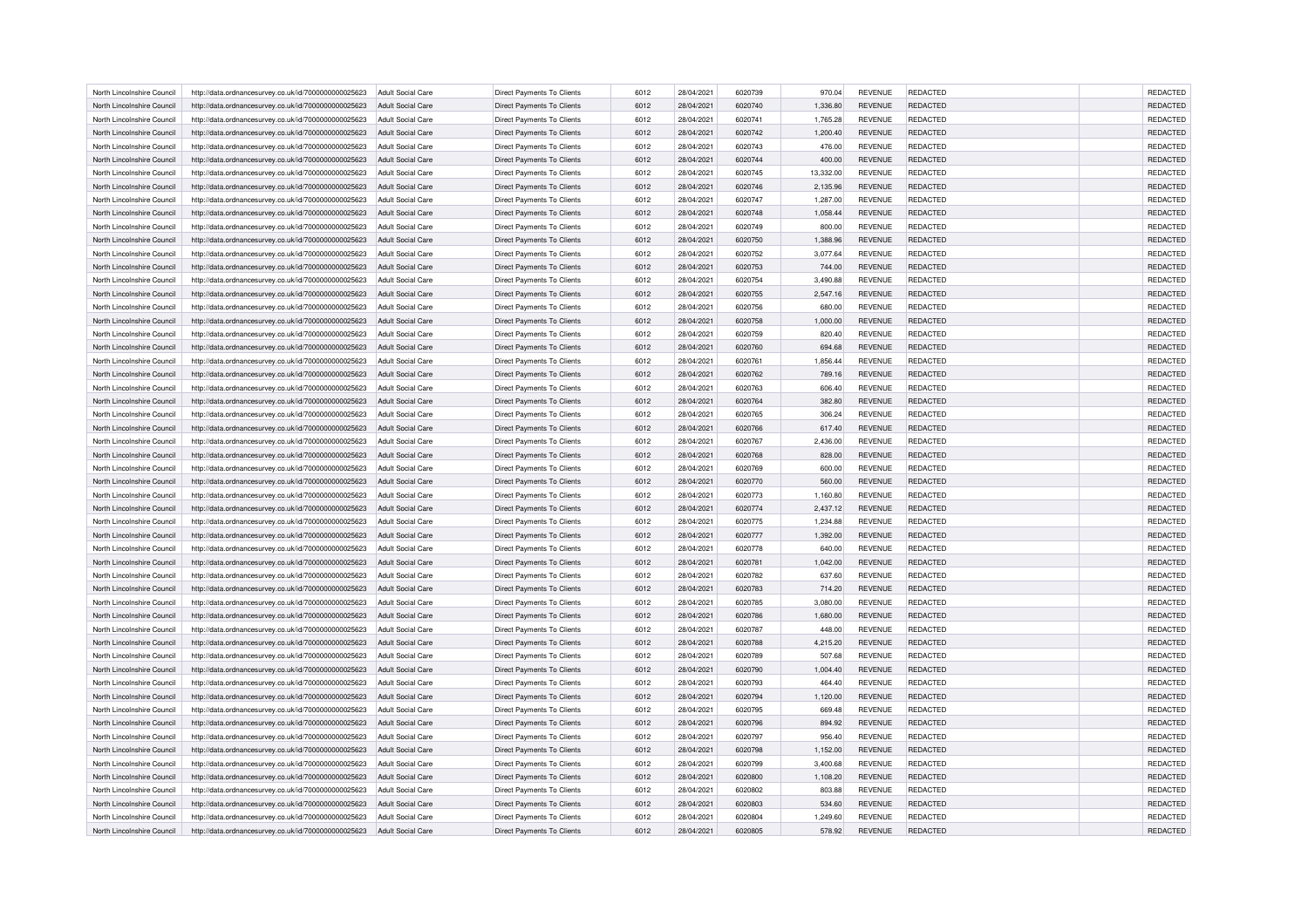| North Lincolnshire Council | http://data.ordnancesurvey.co.uk/id/7000000000025623 | Adult Social Care        | Direct Payments To Clients        | 6012 | 28/04/2021 | 6020806 | 1,127.20  | <b>REVENUE</b> | <b>REDACTED</b> | <b>REDACTED</b> |
|----------------------------|------------------------------------------------------|--------------------------|-----------------------------------|------|------------|---------|-----------|----------------|-----------------|-----------------|
| North Lincolnshire Council | http://data.ordnancesurvey.co.uk/id/7000000000025623 | Adult Social Care        | <b>Direct Payments To Clients</b> | 6012 | 28/04/2021 | 6020807 | 1,226.40  | <b>REVENUE</b> | <b>REDACTED</b> | <b>REDACTED</b> |
| North Lincolnshire Council | http://data.ordnancesurvey.co.uk/id/7000000000025623 | Adult Social Care        | Direct Payments To Clients        | 6012 | 28/04/2021 | 6020808 | 8,358.88  | <b>REVENUE</b> | <b>REDACTED</b> | REDACTED        |
| North Lincolnshire Council | http://data.ordnancesurvey.co.uk/id/7000000000025623 | Adult Social Care        | <b>Direct Payments To Clients</b> | 6012 | 28/04/2021 | 6020809 | 724.00    | <b>REVENUE</b> | <b>REDACTED</b> | REDACTED        |
| North Lincolnshire Council | http://data.ordnancesurvey.co.uk/id/7000000000025623 | <b>Adult Social Care</b> | <b>Direct Payments To Clients</b> | 6012 | 28/04/2021 | 6020810 | 1,004.80  | <b>REVENUE</b> | <b>REDACTED</b> | REDACTED        |
| North Lincolnshire Council | http://data.ordnancesurvey.co.uk/id/7000000000025623 | Adult Social Care        | Direct Payments To Clients        | 6012 | 28/04/2021 | 602081  | 1,192.48  | <b>REVENUE</b> | <b>REDACTED</b> | REDACTED        |
| North Lincolnshire Council | http://data.ordnancesurvey.co.uk/id/7000000000025623 | <b>Adult Social Care</b> | Direct Payments To Clients        | 6012 | 28/04/2021 | 6020812 | 1,306.12  | <b>REVENUE</b> | REDACTED        | REDACTED        |
| North Lincolnshire Council | http://data.ordnancesurvey.co.uk/id/7000000000025623 | Adult Social Care        | <b>Direct Payments To Clients</b> | 6012 | 28/04/2021 | 6020813 | 1,893.80  | <b>REVENUE</b> | <b>REDACTED</b> | REDACTED        |
| North Lincolnshire Council | http://data.ordnancesurvey.co.uk/id/7000000000025623 | Adult Social Care        | <b>Direct Payments To Clients</b> | 6012 | 28/04/2021 | 6020814 | 2,612.96  | <b>REVENUE</b> | <b>REDACTED</b> | <b>REDACTED</b> |
| North Lincolnshire Council | http://data.ordnancesurvey.co.uk/id/7000000000025623 | <b>Adult Social Care</b> | Direct Payments To Clients        | 6012 | 28/04/2021 | 6020815 | 1,017.16  | <b>REVENUE</b> | REDACTED        | REDACTED        |
| North Lincolnshire Council | http://data.ordnancesurvey.co.uk/id/7000000000025623 | Adult Social Care        | <b>Direct Payments To Clients</b> | 6012 | 28/04/2021 | 6020816 | 611.60    | <b>REVENUE</b> | <b>REDACTED</b> | REDACTED        |
| North Lincolnshire Council | http://data.ordnancesurvey.co.uk/id/7000000000025623 | <b>Adult Social Care</b> | <b>Direct Payments To Clients</b> | 6012 | 28/04/2021 | 6020817 | 799.76    | <b>REVENUE</b> | <b>REDACTED</b> | REDACTED        |
| North Lincolnshire Council | http://data.ordnancesurvey.co.uk/id/7000000000025623 | <b>Adult Social Care</b> | Direct Payments To Clients        | 6012 | 28/04/2021 | 6020818 | 2,419.80  | <b>REVENUE</b> | REDACTED        | <b>REDACTED</b> |
| North Lincolnshire Council | http://data.ordnancesurvey.co.uk/id/7000000000025623 | <b>Adult Social Care</b> | Direct Payments To Clients        | 6012 | 28/04/2021 | 6020820 | 2,634.04  | <b>REVENUE</b> | REDACTED        | REDACTED        |
| North Lincolnshire Council | http://data.ordnancesurvey.co.uk/id/7000000000025623 | Adult Social Care        | <b>Direct Payments To Clients</b> | 6012 | 28/04/2021 | 6020821 | 2,634.04  | <b>REVENUE</b> | <b>REDACTED</b> | <b>REDACTED</b> |
| North Lincolnshire Council | http://data.ordnancesurvey.co.uk/id/7000000000025623 | <b>Adult Social Care</b> | <b>Direct Payments To Clients</b> | 6012 | 28/04/2021 | 6020822 | 2,634.04  | <b>REVENUE</b> | <b>REDACTED</b> | <b>REDACTED</b> |
| North Lincolnshire Council | http://data.ordnancesurvey.co.uk/id/7000000000025623 | <b>Adult Social Care</b> | Direct Payments To Clients        | 6012 | 28/04/2021 | 6020823 | 880.00    | <b>REVENUE</b> | REDACTED        | <b>REDACTED</b> |
|                            |                                                      |                          |                                   |      |            |         |           |                |                 |                 |
| North Lincolnshire Council | http://data.ordnancesurvey.co.uk/id/7000000000025623 | <b>Adult Social Care</b> | Direct Payments To Clients        | 6012 | 28/04/2021 | 6020824 | 3,955.56  | <b>REVENUE</b> | REDACTED        | REDACTED        |
| North Lincolnshire Council | http://data.ordnancesurvey.co.uk/id/7000000000025623 | <b>Adult Social Care</b> | <b>Direct Payments To Clients</b> | 6012 | 28/04/2021 | 6020825 | 1,464.44  | <b>REVENUE</b> | <b>REDACTED</b> | <b>REDACTED</b> |
| North Lincolnshire Council | http://data.ordnancesurvey.co.uk/id/7000000000025623 | <b>Adult Social Care</b> | <b>Direct Payments To Clients</b> | 6012 | 28/04/2021 | 6020826 | 1,194.80  | <b>REVENUE</b> | <b>REDACTED</b> | <b>REDACTED</b> |
| North Lincolnshire Council | http://data.ordnancesurvey.co.uk/id/7000000000025623 | <b>Adult Social Care</b> | Direct Payments To Clients        | 6012 | 28/04/2021 | 6020827 | 945.64    | <b>REVENUE</b> | <b>REDACTED</b> | <b>REDACTED</b> |
| North Lincolnshire Council | http://data.ordnancesurvey.co.uk/id/7000000000025623 | <b>Adult Social Care</b> | <b>Direct Payments To Clients</b> | 6012 | 28/04/2021 | 6020828 | 1,944.88  | <b>REVENUE</b> | <b>REDACTED</b> | <b>REDACTED</b> |
| North Lincolnshire Council | http://data.ordnancesurvey.co.uk/id/7000000000025623 | <b>Adult Social Care</b> | <b>Direct Payments To Clients</b> | 6012 | 28/04/2021 | 6020829 | 2,049.00  | <b>REVENUE</b> | <b>REDACTED</b> | <b>REDACTED</b> |
| North Lincolnshire Council | http://data.ordnancesurvey.co.uk/id/7000000000025623 | Adult Social Care        | Direct Payments To Clients        | 6012 | 28/04/2021 | 6020830 | 1,358.28  | <b>REVENUE</b> | <b>REDACTED</b> | <b>REDACTED</b> |
| North Lincolnshire Council | http://data.ordnancesurvey.co.uk/id/7000000000025623 | <b>Adult Social Care</b> | Direct Payments To Clients        | 6012 | 28/04/2021 | 6020831 | 1,961.24  | <b>REVENUE</b> | REDACTED        | REDACTED        |
| North Lincolnshire Council | http://data.ordnancesurvey.co.uk/id/7000000000025623 | Adult Social Care        | <b>Direct Payments To Clients</b> | 6012 | 28/04/2021 | 6020832 | 2,028.00  | <b>REVENUE</b> | <b>REDACTED</b> | REDACTED        |
| North Lincolnshire Council | http://data.ordnancesurvey.co.uk/id/7000000000025623 | Adult Social Care        | <b>Direct Payments To Clients</b> | 6012 | 28/04/2021 | 6020833 | 852.00    | <b>REVENUE</b> | <b>REDACTED</b> | <b>REDACTED</b> |
| North Lincolnshire Council | http://data.ordnancesurvey.co.uk/id/7000000000025623 | <b>Adult Social Care</b> | Direct Payments To Clients        | 6012 | 28/04/2021 | 6020834 | 296.00    | <b>REVENUE</b> | REDACTED        | REDACTED        |
| North Lincolnshire Council | http://data.ordnancesurvey.co.uk/id/7000000000025623 | Adult Social Care        | <b>Direct Payments To Clients</b> | 6012 | 28/04/2021 | 6020835 | 3,339.36  | <b>REVENUE</b> | <b>REDACTED</b> | <b>REDACTED</b> |
| North Lincolnshire Council | http://data.ordnancesurvey.co.uk/id/7000000000025623 | <b>Adult Social Care</b> | <b>Direct Payments To Clients</b> | 6012 | 28/04/2021 | 6020836 | 600.00    | <b>REVENUE</b> | <b>REDACTED</b> | REDACTED        |
| North Lincolnshire Council | http://data.ordnancesurvey.co.uk/id/7000000000025623 | <b>Adult Social Care</b> | Direct Payments To Clients        | 6012 | 28/04/2021 | 6020837 | 975.52    | <b>REVENUE</b> | <b>REDACTED</b> | <b>REDACTED</b> |
| North Lincolnshire Council | http://data.ordnancesurvey.co.uk/id/7000000000025623 | Adult Social Care        | Direct Payments To Clients        | 6012 | 28/04/2021 | 6020838 | 730.80    | <b>REVENUE</b> | REDACTED        | REDACTED        |
| North Lincolnshire Council | http://data.ordnancesurvey.co.uk/id/7000000000025623 | Adult Social Care        | <b>Direct Payments To Clients</b> | 6012 | 28/04/2021 | 6020839 | 2.586.56  | <b>REVENUE</b> | <b>REDACTED</b> | <b>REDACTED</b> |
| North Lincolnshire Council | http://data.ordnancesurvey.co.uk/id/7000000000025623 | <b>Adult Social Care</b> | Direct Payments To Clients        | 6012 | 28/04/2021 | 6020840 | 397.60    | <b>REVENUE</b> | <b>REDACTED</b> | REDACTED        |
| North Lincolnshire Council | http://data.ordnancesurvey.co.uk/id/7000000000025623 | <b>Adult Social Care</b> | Direct Payments To Clients        | 6012 | 28/04/2021 | 6020841 | 1,461.60  | <b>REVENUE</b> | REDACTED        | REDACTED        |
| North Lincolnshire Council | http://data.ordnancesurvey.co.uk/id/7000000000025623 | <b>Adult Social Care</b> | <b>Direct Payments To Clients</b> | 6012 | 28/04/2021 | 6020842 | 640.00    | <b>REVENUE</b> | <b>REDACTED</b> | REDACTED        |
| North Lincolnshire Council | http://data.ordnancesurvey.co.uk/id/7000000000025623 | <b>Adult Social Care</b> | Direct Payments To Clients        | 6012 | 28/04/2021 | 6020844 | 1,411.56  | <b>REVENUE</b> | <b>REDACTED</b> | <b>REDACTED</b> |
| North Lincolnshire Council | http://data.ordnancesurvey.co.uk/id/7000000000025623 | <b>Adult Social Care</b> | <b>Direct Payments To Clients</b> | 6012 | 28/04/2021 | 6020845 | 913.84    | <b>REVENUE</b> | <b>REDACTED</b> | REDACTED        |
|                            |                                                      |                          |                                   |      |            | 6020846 |           |                | <b>REDACTED</b> | <b>REDACTED</b> |
| North Lincolnshire Council | http://data.ordnancesurvey.co.uk/id/7000000000025623 | <b>Adult Social Care</b> | Direct Payments To Clients        | 6012 | 28/04/2021 |         | 5,067.68  | <b>REVENUE</b> |                 |                 |
| North Lincolnshire Council | http://data.ordnancesurvey.co.uk/id/7000000000025623 | <b>Adult Social Care</b> | <b>Direct Payments To Clients</b> | 6012 | 28/04/2021 | 6020847 | 2,340.48  | <b>REVENUE</b> | <b>REDACTED</b> | REDACTED        |
| North Lincolnshire Council | http://data.ordnancesurvey.co.uk/id/7000000000025623 | <b>Adult Social Care</b> | Direct Payments To Clients        | 6012 | 28/04/2021 | 6020848 | 737.68    | <b>REVENUE</b> | <b>REDACTED</b> | <b>REDACTED</b> |
| North Lincolnshire Council | http://data.ordnancesurvey.co.uk/id/7000000000025623 | Adult Social Care        | Direct Payments To Clients        | 6012 | 28/04/2021 | 6020850 | 1,160.48  | <b>REVENUE</b> | <b>REDACTED</b> | REDACTED        |
| North Lincolnshire Council | http://data.ordnancesurvey.co.uk/id/7000000000025623 | <b>Adult Social Care</b> | Direct Payments To Clients        | 6012 | 28/04/2021 | 6020851 | 1,380.00  | <b>REVENUE</b> | REDACTED        | REDACTED        |
| North Lincolnshire Council | http://data.ordnancesurvey.co.uk/id/7000000000025623 | Adult Social Care        | <b>Direct Payments To Clients</b> | 6012 | 28/04/2021 | 6020852 | 2,000.88  | <b>REVENUE</b> | <b>REDACTED</b> | REDACTED        |
| North Lincolnshire Council | http://data.ordnancesurvey.co.uk/id/7000000000025623 | Adult Social Care        | <b>Direct Payments To Clients</b> | 6012 | 28/04/2021 | 6020853 | 560.00    | <b>REVENUE</b> | <b>REDACTED</b> | <b>REDACTED</b> |
| North Lincolnshire Council | http://data.ordnancesurvey.co.uk/id/7000000000025623 | <b>Adult Social Care</b> | Direct Payments To Clients        | 6012 | 28/04/2021 | 6020854 | 963.28    | <b>REVENUE</b> | REDACTED        | REDACTED        |
| North Lincolnshire Council | http://data.ordnancesurvey.co.uk/id/7000000000025623 | <b>Adult Social Care</b> | <b>Direct Payments To Clients</b> | 6012 | 28/04/2021 | 6020855 | 1,440.60  | <b>REVENUE</b> | <b>REDACTED</b> | REDACTED        |
| North Lincolnshire Council | http://data.ordnancesurvey.co.uk/id/7000000000025623 | Adult Social Care        | <b>Direct Payments To Clients</b> | 6012 | 28/04/2021 | 6020856 | 1,873.85  | <b>REVENUE</b> | <b>REDACTED</b> | <b>REDACTED</b> |
| North Lincolnshire Council | http://data.ordnancesurvey.co.uk/id/7000000000025623 | <b>Adult Social Care</b> | Direct Payments To Clients        | 6012 | 28/04/2021 | 6020857 | 783.60    | <b>REVENUE</b> | <b>REDACTED</b> | REDACTED        |
| North Lincolnshire Council | http://data.ordnancesurvey.co.uk/id/7000000000025623 | Adult Social Care        | Direct Payments To Clients        | 6012 | 28/04/2021 | 6020858 | 1,376.64  | <b>REVENUE</b> | REDACTED        | REDACTED        |
| North Lincolnshire Council | http://data.ordnancesurvey.co.uk/id/7000000000025623 | Adult Social Care        | <b>Direct Payments To Clients</b> | 6012 | 28/04/2021 | 6020859 | 3.784.79  | <b>REVENUE</b> | <b>REDACTED</b> | <b>REDACTED</b> |
| North Lincolnshire Council | http://data.ordnancesurvey.co.uk/id/7000000000025623 | <b>Adult Social Care</b> | Direct Payments To Clients        | 6012 | 28/04/2021 | 6021193 | 750.00    | <b>REVENUE</b> | <b>REDACTED</b> | REDACTED        |
| North Lincolnshire Council | http://data.ordnancesurvey.co.uk/id/7000000000025623 | Adult Social Care        | Direct Payments To Clients        | 6012 | 28/04/2021 | 6021194 | 365.71    | <b>REVENUE</b> | REDACTED        | REDACTED        |
| North Lincolnshire Council | http://data.ordnancesurvey.co.uk/id/7000000000025623 | <b>Adult Social Care</b> | <b>Direct Payments To Clients</b> | 6012 | 30/04/2021 | 6023278 | 750.00    | <b>REVENUE</b> | <b>REDACTED</b> | <b>REDACTED</b> |
| North Lincolnshire Council | http://data.ordnancesurvey.co.uk/id/7000000000025623 | <b>Adult Social Care</b> | Direct Payments To Clients        | 6012 | 30/04/2021 | 6023302 | 15,755.00 | <b>REVENUE</b> | <b>REDACTED</b> | <b>REDACTED</b> |
| North Lincolnshire Council | http://data.ordnancesurvey.co.uk/id/7000000000025623 | <b>Adult Social Care</b> | <b>Direct Payments To Clients</b> | 6012 | 30/04/2021 | 6023370 | 8,186.76  | <b>REVENUE</b> | <b>REDACTED</b> | <b>REDACTED</b> |
|                            |                                                      |                          |                                   |      |            |         |           |                |                 |                 |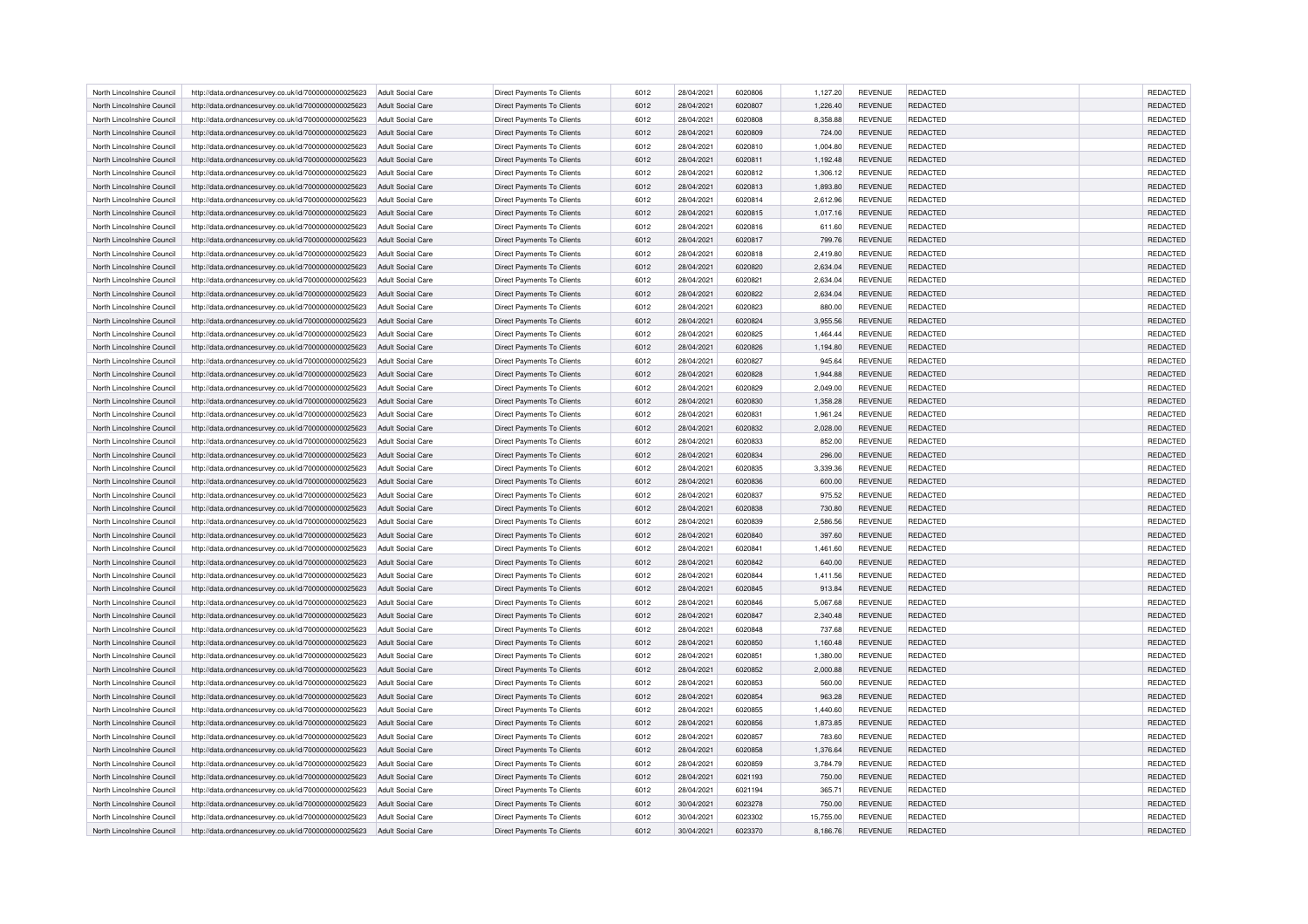| North Lincolnshire Council | http://data.ordnancesurvey.co.uk/id/7000000000025623                                                         | <b>Adult Social Care</b>                      | Direct Payments To Clients                     | 6012 | 30/04/2021 | 6023373 | 500.00    | <b>REVENUE</b> | <b>REDACTED</b> | <b>REDACTED</b> |
|----------------------------|--------------------------------------------------------------------------------------------------------------|-----------------------------------------------|------------------------------------------------|------|------------|---------|-----------|----------------|-----------------|-----------------|
| North Lincolnshire Council | http://data.ordnancesurvey.co.uk/id/7000000000025623                                                         | Adult Social Care                             | <b>Direct Payments To Clients</b>              | 6012 | 30/04/2021 | 6023374 | 750.00    | <b>REVENUE</b> | <b>REDACTED</b> | <b>REDACTED</b> |
| North Lincolnshire Council | http://data.ordnancesurvey.co.uk/id/7000000000025623                                                         | Adult Social Care                             | Direct Payments To Clients                     | 6012 | 30/04/2021 | 6023375 | 500.00    | <b>REVENUE</b> | <b>REDACTED</b> | REDACTED        |
| North Lincolnshire Council | http://data.ordnancesurvey.co.uk/id/7000000000025623                                                         | Adult Social Care                             | Fees & Charges Income                          | 9002 | 28/04/2021 | 6020485 | $-99.72$  | <b>REVENUE</b> | <b>REDACTED</b> | REDACTED        |
| North Lincolnshire Council | http://data.ordnancesurvey.co.uk/id/7000000000025623                                                         | <b>Adult Social Care</b>                      | Fees & Charges Income                          | 9002 | 28/04/2021 | 6020487 | $-198.56$ | <b>REVENUE</b> | REDACTED        | REDACTED        |
| North Lincolnshire Council | http://data.ordnancesurvey.co.uk/id/7000000000025623                                                         | Adult Social Care                             | Fees & Charges Income                          | 9002 | 28/04/2021 | 6020488 | $-379.76$ | <b>REVENUE</b> | <b>REDACTED</b> | REDACTED        |
| North Lincolnshire Council | http://data.ordnancesurvey.co.uk/id/7000000000025623                                                         | <b>Adult Social Care</b>                      | Fees & Charges Income                          | 9002 | 28/04/2021 | 6020490 | $-119.28$ | <b>REVENUE</b> | <b>REDACTED</b> | REDACTED        |
| North Lincolnshire Council | http://data.ordnancesurvey.co.uk/id/7000000000025623                                                         | Adult Social Care                             | Fees & Charges Income                          | 9002 | 28/04/2021 | 6020491 | $-198.56$ | <b>REVENUE</b> | REDACTED        | REDACTED        |
| North Lincolnshire Council | http://data.ordnancesurvey.co.uk/id/7000000000025623                                                         | <b>Adult Social Care</b>                      | Fees & Charges Income                          | 9002 | 28/04/2021 | 6020492 | $-138.96$ | <b>REVENUE</b> | REDACTED        | REDACTED        |
| North Lincolnshire Council | http://data.ordnancesurvey.co.uk/id/7000000000025623                                                         | <b>Adult Social Care</b>                      | Fees & Charges Income                          | 9002 | 28/04/2021 | 6020493 | $-122.56$ | <b>REVENUE</b> | <b>REDACTED</b> | REDACTED        |
| North Lincolnshire Council | http://data.ordnancesurvey.co.uk/id/7000000000025623                                                         | Adult Social Care                             | Fees & Charges Income                          | 9002 | 28/04/2021 | 6020494 | $-122.56$ | <b>REVENUE</b> | REDACTED        | REDACTED        |
| North Lincolnshire Council | http://data.ordnancesurvey.co.uk/id/7000000000025623                                                         | Adult Social Care                             | Fees & Charges Income                          | 9002 | 28/04/2021 | 6020495 | $-274.36$ | <b>REVENUE</b> | <b>REDACTED</b> | REDACTED        |
| North Lincolnshire Council |                                                                                                              |                                               |                                                | 9002 | 28/04/2021 | 6020496 | $-122.56$ | <b>REVENUE</b> | <b>REDACTED</b> | REDACTED        |
| North Lincolnshire Council | http://data.ordnancesurvey.co.uk/id/7000000000025623<br>http://data.ordnancesurvey.co.uk/id/7000000000025623 | <b>Adult Social Care</b><br>Adult Social Care | Fees & Charges Income<br>Fees & Charges Income | 9002 | 28/04/2021 | 6020499 | $-122.56$ | <b>REVENUE</b> | REDACTED        | REDACTED        |
|                            |                                                                                                              |                                               |                                                |      |            |         |           |                |                 |                 |
| North Lincolnshire Council | http://data.ordnancesurvey.co.uk/id/7000000000025623                                                         | Adult Social Care                             | Fees & Charges Income                          | 9002 | 28/04/2021 | 6020500 | $-122.56$ | <b>REVENUE</b> | REDACTED        | REDACTED        |
| North Lincolnshire Council | http://data.ordnancesurvey.co.uk/id/7000000000025623                                                         | <b>Adult Social Care</b>                      | Fees & Charges Income                          | 9002 | 28/04/2021 | 6020502 | $-122.56$ | <b>REVENUE</b> | <b>REDACTED</b> | REDACTED        |
| North Lincolnshire Council | http://data.ordnancesurvey.co.uk/id/7000000000025623                                                         | <b>Adult Social Care</b>                      | Fees & Charges Income                          | 9002 | 28/04/2021 | 6020503 | $-187.68$ | <b>REVENUE</b> | REDACTED        | REDACTED        |
| North Lincolnshire Council | http://data.ordnancesurvey.co.uk/id/7000000000025623                                                         | <b>Adult Social Care</b>                      | Fees & Charges Income                          | 9002 | 28/04/2021 | 6020505 | $-122.56$ | <b>REVENUE</b> | <b>REDACTED</b> | <b>REDACTED</b> |
| North Lincolnshire Council | http://data.ordnancesurvey.co.uk/id/7000000000025623                                                         | <b>Adult Social Care</b>                      | Fees & Charges Income                          | 9002 | 28/04/2021 | 6020506 | $-122.56$ | REVENUE        | <b>REDACTED</b> | REDACTED        |
| North Lincolnshire Council | http://data.ordnancesurvey.co.uk/id/7000000000025623                                                         | <b>Adult Social Care</b>                      | Fees & Charges Income                          | 9002 | 28/04/2021 | 6020507 | $-122.56$ | <b>REVENUE</b> | REDACTED        | REDACTED        |
| North Lincolnshire Council | http://data.ordnancesurvey.co.uk/id/7000000000025623                                                         | Adult Social Care                             | Fees & Charges Income                          | 9002 | 28/04/2021 | 6020508 | $-123.00$ | <b>REVENUE</b> | <b>REDACTED</b> | REDACTED        |
| North Lincolnshire Council | http://data.ordnancesurvey.co.uk/id/7000000000025623                                                         | Adult Social Care                             | Fees & Charges Income                          | 9002 | 28/04/2021 | 6020509 | $-122.56$ | <b>REVENUE</b> | <b>REDACTED</b> | REDACTED        |
| North Lincolnshire Council | http://data.ordnancesurvey.co.uk/id/7000000000025623                                                         | <b>Adult Social Care</b>                      | Fees & Charges Income                          | 9002 | 28/04/2021 | 6020510 | $-56.96$  | <b>REVENUE</b> | REDACTED        | REDACTED        |
| North Lincolnshire Council | http://data.ordnancesurvey.co.uk/id/7000000000025623                                                         | Adult Social Care                             | Fees & Charges Income                          | 9002 | 28/04/2021 | 6020511 | $-363.76$ | <b>REVENUE</b> | <b>REDACTED</b> | <b>REDACTED</b> |
| North Lincolnshire Council | http://data.ordnancesurvey.co.uk/id/7000000000025623                                                         | <b>Adult Social Care</b>                      | Fees & Charges Income                          | 9002 | 28/04/2021 | 6020512 | $-98.56$  | <b>REVENUE</b> | <b>REDACTED</b> | REDACTED        |
| North Lincolnshire Council | http://data.ordnancesurvey.co.uk/id/7000000000025623                                                         | <b>Adult Social Care</b>                      | Fees & Charges Income                          | 9002 | 28/04/2021 | 6020513 | $-122.56$ | <b>REVENUE</b> | REDACTED        | REDACTED        |
| North Lincolnshire Council | http://data.ordnancesurvey.co.uk/id/7000000000025623                                                         | Adult Social Care                             | Fees & Charges Income                          | 9002 | 28/04/2021 | 6020515 | $-21.80$  | <b>REVENUE</b> | <b>REDACTED</b> | REDACTED        |
| North Lincolnshire Council | http://data.ordnancesurvey.co.uk/id/7000000000025623                                                         | Adult Social Care                             | Fees & Charges Income                          | 9002 | 28/04/2021 | 6020519 | $-120.32$ | <b>REVENUE</b> | <b>REDACTED</b> | REDACTED        |
| North Lincolnshire Council | http://data.ordnancesurvey.co.uk/id/7000000000025623                                                         | <b>Adult Social Care</b>                      | Fees & Charges Income                          | 9002 | 28/04/2021 | 6020522 | $-365.16$ | <b>REVENUE</b> | REDACTED        | REDACTED        |
| North Lincolnshire Council | http://data.ordnancesurvey.co.uk/id/7000000000025623                                                         | Adult Social Care                             | Fees & Charges Income                          | 9002 | 28/04/2021 | 6020523 | $-122.56$ | <b>REVENUE</b> | <b>REDACTED</b> | REDACTED        |
| North Lincolnshire Council | http://data.ordnancesurvey.co.uk/id/7000000000025623                                                         | <b>Adult Social Care</b>                      | Fees & Charges Income                          | 9002 | 28/04/2021 | 6020525 | $-139.24$ | <b>REVENUE</b> | <b>REDACTED</b> | REDACTED        |
| North Lincolnshire Council | http://data.ordnancesurvey.co.uk/id/7000000000025623                                                         | Adult Social Care                             | Fees & Charges Income                          | 9002 | 28/04/2021 | 6020526 | $-57.36$  | <b>REVENUE</b> | REDACTED        | REDACTED        |
| North Lincolnshire Council | http://data.ordnancesurvey.co.uk/id/7000000000025623                                                         | <b>Adult Social Care</b>                      | Fees & Charges Income                          | 9002 | 28/04/2021 | 6020527 | $-122.56$ | <b>REVENUE</b> | REDACTED        | REDACTED        |
| North Lincolnshire Council | http://data.ordnancesurvey.co.uk/id/7000000000025623                                                         | Adult Social Care                             | Fees & Charges Income                          | 9002 | 28/04/2021 | 6020528 | $-198.56$ | <b>REVENUE</b> | <b>REDACTED</b> | REDACTED        |
| North Lincolnshire Council | http://data.ordnancesurvey.co.uk/id/7000000000025623                                                         | Adult Social Care                             | Fees & Charges Income                          | 9002 | 28/04/2021 | 6020529 | $-122.56$ | <b>REVENUE</b> | REDACTED        | REDACTED        |
| North Lincolnshire Council | http://data.ordnancesurvey.co.uk/id/7000000000025623                                                         | <b>Adult Social Care</b>                      | Fees & Charges Income                          | 9002 | 28/04/2021 | 6020530 | $-198.56$ | <b>REVENUE</b> | <b>REDACTED</b> | REDACTED        |
| North Lincolnshire Council | http://data.ordnancesurvey.co.uk/id/7000000000025623                                                         | <b>Adult Social Care</b>                      | Fees & Charges Income                          | 9002 | 28/04/2021 | 6020531 | $-109.36$ | <b>REVENUE</b> | <b>REDACTED</b> | REDACTED        |
| North Lincolnshire Council | http://data.ordnancesurvey.co.uk/id/7000000000025623                                                         | <b>Adult Social Care</b>                      | Fees & Charges Income                          | 9002 | 28/04/2021 | 6020532 | $-56.96$  | <b>REVENUE</b> | <b>REDACTED</b> | REDACTED        |
| North Lincolnshire Council | http://data.ordnancesurvey.co.uk/id/7000000000025623                                                         | Adult Social Care                             | Fees & Charges Income                          | 9002 | 28/04/2021 | 6020534 | $-122.56$ | <b>REVENUE</b> | <b>REDACTED</b> | <b>REDACTED</b> |
| North Lincolnshire Council | http://data.ordnancesurvey.co.uk/id/7000000000025623                                                         | <b>Adult Social Care</b>                      | Fees & Charges Income                          | 9002 | 28/04/2021 | 6020535 | $-122.56$ | <b>REVENUE</b> | <b>REDACTED</b> | REDACTED        |
| North Lincolnshire Council | http://data.ordnancesurvey.co.uk/id/7000000000025623                                                         | <b>Adult Social Care</b>                      | Fees & Charges Income                          | 9002 | 28/04/2021 | 6020536 | $-198.56$ | <b>REVENUE</b> | <b>REDACTED</b> | REDACTED        |
| North Lincolnshire Council | http://data.ordnancesurvey.co.uk/id/7000000000025623                                                         | Adult Social Care                             | Fees & Charges Income                          | 9002 | 28/04/2021 | 6020537 | $-122.56$ | <b>REVENUE</b> | <b>REDACTED</b> | REDACTED        |
| North Lincolnshire Council | http://data.ordnancesurvey.co.uk/id/7000000000025623                                                         | <b>Adult Social Care</b>                      | Fees & Charges Income                          | 9002 | 28/04/2021 | 6020538 | $-346.44$ | <b>REVENUE</b> | REDACTED        | REDACTED        |
| North Lincolnshire Council | http://data.ordnancesurvey.co.uk/id/7000000000025623                                                         | <b>Adult Social Care</b>                      | Fees & Charges Income                          | 9002 | 28/04/2021 | 6020539 | $-379.76$ | <b>REVENUE</b> | <b>REDACTED</b> | REDACTED        |
| North Lincolnshire Council | http://data.ordnancesurvey.co.uk/id/7000000000025623                                                         | Adult Social Care                             | Fees & Charges Income                          | 9002 | 28/04/2021 | 6020540 | $-127.36$ | <b>REVENUE</b> | <b>REDACTED</b> | <b>REDACTED</b> |
|                            |                                                                                                              |                                               |                                                |      |            |         |           |                |                 |                 |
| North Lincolnshire Council | http://data.ordnancesurvey.co.uk/id/7000000000025623                                                         | Adult Social Care                             | Fees & Charges Income                          | 9002 | 28/04/2021 | 6020541 | $-113.72$ | <b>REVENUE</b> | REDACTED        | REDACTED        |
| North Lincolnshire Council | http://data.ordnancesurvey.co.uk/id/7000000000025623                                                         | <b>Adult Social Care</b>                      | Fees & Charges Income                          | 9002 | 28/04/2021 | 6020542 | $-122.56$ | <b>REVENUE</b> | REDACTED        | REDACTED        |
| North Lincolnshire Council | http://data.ordnancesurvey.co.uk/id/7000000000025623                                                         | Adult Social Care                             | Fees & Charges Income                          | 9002 | 28/04/2021 | 6020543 | 1.035.97  | <b>REVENUE</b> | <b>REDACTED</b> | <b>REDACTED</b> |
| North Lincolnshire Council | http://data.ordnancesurvey.co.uk/id/7000000000025623                                                         | <b>Adult Social Care</b>                      | Fees & Charges Income                          | 9002 | 28/04/2021 | 6020544 | $-364.72$ | <b>REVENUE</b> | <b>REDACTED</b> | <b>REDACTED</b> |
| North Lincolnshire Council | http://data.ordnancesurvey.co.uk/id/7000000000025623                                                         | <b>Adult Social Care</b>                      | Fees & Charges Income                          | 9002 | 28/04/2021 | 6020545 | $-85.04$  | <b>REVENUE</b> | REDACTED        | REDACTED        |
| North Lincolnshire Council | http://data.ordnancesurvey.co.uk/id/7000000000025623                                                         | Adult Social Care                             | Fees & Charges Income                          | 9002 | 28/04/2021 | 6020547 | $-104.56$ | <b>REVENUE</b> | <b>REDACTED</b> | <b>REDACTED</b> |
| North Lincolnshire Council | http://data.ordnancesurvey.co.uk/id/7000000000025623                                                         | Adult Social Care                             | Fees & Charges Income                          | 9002 | 28/04/2021 | 6020549 | $-41.12$  | <b>REVENUE</b> | <b>REDACTED</b> | <b>REDACTED</b> |
| North Lincolnshire Council | http://data.ordnancesurvey.co.uk/id/7000000000025623                                                         | Adult Social Care                             | Fees & Charges Income                          | 9002 | 28/04/2021 | 6020550 | $-122.56$ | <b>REVENUE</b> | REDACTED        | REDACTED        |
| North Lincolnshire Council | http://data.ordnancesurvey.co.uk/id/7000000000025623                                                         | <b>Adult Social Care</b>                      | Fees & Charges Income                          | 9002 | 28/04/2021 | 6020551 | $-341.76$ | <b>REVENUE</b> | <b>REDACTED</b> | REDACTED        |
| North Lincolnshire Council | http://data.ordnancesurvey.co.uk/id/7000000000025623                                                         | <b>Adult Social Care</b>                      | Fees & Charges Income                          | 9002 | 28/04/2021 | 6020552 | $-352.76$ | <b>REVENUE</b> | <b>REDACTED</b> | <b>REDACTED</b> |
| North Lincolnshire Council | http://data.ordnancesurvey.co.uk/id/7000000000025623                                                         | Adult Social Care                             | Fees & Charges Income                          | 9002 | 28/04/2021 | 6020556 | $-122.56$ | <b>REVENUE</b> | <b>REDACTED</b> | <b>REDACTED</b> |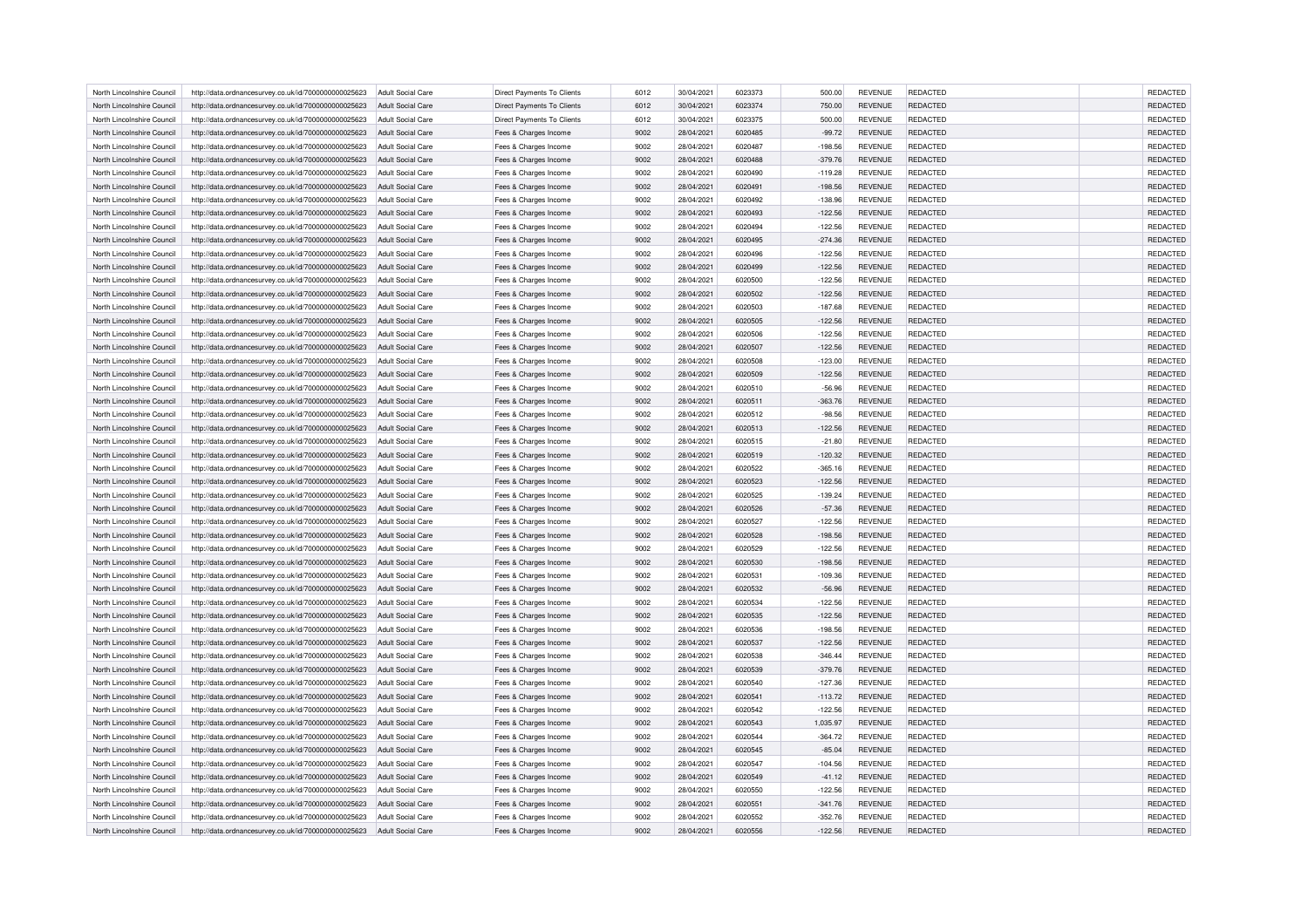| North Lincolnshire Council | http://data.ordnancesurvey.co.uk/id/7000000000025623 | <b>Adult Social Care</b> | Fees & Charges Income | 9002 | 28/04/2021 | 6020560 | $-122.56$ | <b>REVENUE</b> | <b>REDACTED</b> | <b>REDACTED</b> |
|----------------------------|------------------------------------------------------|--------------------------|-----------------------|------|------------|---------|-----------|----------------|-----------------|-----------------|
| North Lincolnshire Council | http://data.ordnancesurvey.co.uk/id/7000000000025623 | Adult Social Care        | Fees & Charges Income | 9002 | 28/04/2021 | 6020561 | $-379.76$ | <b>REVENUE</b> | <b>REDACTED</b> | <b>REDACTED</b> |
| North Lincolnshire Council | http://data.ordnancesurvey.co.uk/id/7000000000025623 | <b>Adult Social Care</b> | Fees & Charges Income | 9002 | 28/04/2021 | 6020562 | $-49.52$  | <b>REVENUE</b> | <b>REDACTED</b> | <b>REDACTED</b> |
| North Lincolnshire Council | http://data.ordnancesurvey.co.uk/id/7000000000025623 | <b>Adult Social Care</b> | Fees & Charges Income | 9002 | 28/04/2021 | 6020563 | $-77.92$  | <b>REVENUE</b> | <b>REDACTED</b> | REDACTED        |
| North Lincolnshire Council | http://data.ordnancesurvey.co.uk/id/7000000000025623 | <b>Adult Social Care</b> | Fees & Charges Income | 9002 | 28/04/2021 | 6020564 | $-318.04$ | <b>REVENUE</b> | <b>REDACTED</b> | <b>REDACTED</b> |
| North Lincolnshire Council | http://data.ordnancesurvey.co.uk/id/7000000000025623 | Adult Social Care        | Fees & Charges Income | 9002 | 28/04/2021 | 6020565 | $-198.56$ | <b>REVENUE</b> | <b>REDACTED</b> | REDACTED        |
| North Lincolnshire Council | http://data.ordnancesurvey.co.uk/id/7000000000025623 | <b>Adult Social Care</b> | Fees & Charges Income | 9002 | 28/04/2021 | 6020568 | $-103.88$ | <b>REVENUE</b> | REDACTED        | REDACTED        |
| North Lincolnshire Council | http://data.ordnancesurvey.co.uk/id/7000000000025623 | Adult Social Care        | Fees & Charges Income | 9002 | 28/04/2021 | 6020569 | $-322.92$ | <b>REVENUE</b> | <b>REDACTED</b> | REDACTED        |
| North Lincolnshire Council | http://data.ordnancesurvey.co.uk/id/7000000000025623 | Adult Social Care        | Fees & Charges Income | 9002 | 28/04/2021 | 6020570 | $-57.36$  | <b>REVENUE</b> | <b>REDACTED</b> | <b>REDACTED</b> |
| North Lincolnshire Council | http://data.ordnancesurvey.co.uk/id/7000000000025623 | <b>Adult Social Care</b> | Fees & Charges Income | 9002 | 28/04/2021 | 6020571 | $-198.56$ | REVENUE        | REDACTED        | REDACTED        |
| North Lincolnshire Council | http://data.ordnancesurvey.co.uk/id/7000000000025623 | Adult Social Care        | Fees & Charges Income | 9002 | 28/04/2021 | 6020572 | $-122.56$ | <b>REVENUE</b> | <b>REDACTED</b> | <b>REDACTED</b> |
| North Lincolnshire Council | http://data.ordnancesurvey.co.uk/id/7000000000025623 | Adult Social Care        | Fees & Charges Income | 9002 | 28/04/2021 | 6020573 | $-122.56$ | <b>REVENUE</b> | <b>REDACTED</b> | REDACTED        |
| North Lincolnshire Council | http://data.ordnancesurvey.co.uk/id/7000000000025623 | <b>Adult Social Care</b> | Fees & Charges Income | 9002 | 28/04/2021 | 6020574 | $-57.36$  | <b>REVENUE</b> | REDACTED        | <b>REDACTED</b> |
| North Lincolnshire Council | http://data.ordnancesurvey.co.uk/id/7000000000025623 | Adult Social Care        | Fees & Charges Income | 9002 | 28/04/2021 | 6020575 | $-122.56$ | <b>REVENUE</b> | <b>REDACTED</b> | REDACTED        |
| North Lincolnshire Council | http://data.ordnancesurvey.co.uk/id/7000000000025623 | Adult Social Care        | Fees & Charges Income | 9002 | 28/04/2021 | 6020576 | $-198.56$ | <b>REVENUE</b> | <b>REDACTED</b> | <b>REDACTED</b> |
| North Lincolnshire Council | http://data.ordnancesurvey.co.uk/id/7000000000025623 | <b>Adult Social Care</b> | Fees & Charges Income | 9002 | 28/04/2021 | 6020579 | $-85.64$  | <b>REVENUE</b> | <b>REDACTED</b> | REDACTED        |
| North Lincolnshire Council | http://data.ordnancesurvey.co.uk/id/7000000000025623 | <b>Adult Social Care</b> | Fees & Charges Income | 9002 | 28/04/2021 | 6020580 | $-183.96$ | <b>REVENUE</b> | REDACTED        | <b>REDACTED</b> |
| North Lincolnshire Council | http://data.ordnancesurvey.co.uk/id/7000000000025623 | <b>Adult Social Care</b> | Fees & Charges Income | 9002 | 28/04/2021 | 6020581 | $-130.44$ | <b>REVENUE</b> | <b>REDACTED</b> | REDACTED        |
| North Lincolnshire Council | http://data.ordnancesurvey.co.uk/id/7000000000025623 | <b>Adult Social Care</b> | Fees & Charges Income | 9002 | 28/04/2021 | 6020582 | $-286.40$ | <b>REVENUE</b> | <b>REDACTED</b> | <b>REDACTED</b> |
|                            |                                                      |                          |                       |      |            |         |           |                |                 |                 |
| North Lincolnshire Council | http://data.ordnancesurvey.co.uk/id/7000000000025623 | <b>Adult Social Care</b> | Fees & Charges Income | 9002 | 28/04/2021 | 6020583 | $-47.56$  | <b>REVENUE</b> | <b>REDACTED</b> | REDACTED        |
| North Lincolnshire Council | http://data.ordnancesurvey.co.uk/id/7000000000025623 | <b>Adult Social Care</b> | Fees & Charges Income | 9002 | 28/04/2021 | 6020584 | $-244.80$ | <b>REVENUE</b> | <b>REDACTED</b> | REDACTED        |
| North Lincolnshire Council | http://data.ordnancesurvey.co.uk/id/7000000000025623 | <b>Adult Social Care</b> | Fees & Charges Income | 9002 | 28/04/2021 | 6020586 | $-105.48$ | <b>REVENUE</b> | <b>REDACTED</b> | REDACTED        |
| North Lincolnshire Council | http://data.ordnancesurvey.co.uk/id/7000000000025623 | <b>Adult Social Care</b> | Fees & Charges Income | 9002 | 28/04/2021 | 6020587 | $-107.96$ | <b>REVENUE</b> | <b>REDACTED</b> | REDACTED        |
| North Lincolnshire Council | http://data.ordnancesurvey.co.uk/id/7000000000025623 | Adult Social Care        | Fees & Charges Income | 9002 | 28/04/2021 | 6020588 | $-323.40$ | <b>REVENUE</b> | <b>REDACTED</b> | REDACTED        |
| North Lincolnshire Council | http://data.ordnancesurvey.co.uk/id/7000000000025623 | <b>Adult Social Care</b> | Fees & Charges Income | 9002 | 28/04/2021 | 6020589 | $-332.84$ | <b>REVENUE</b> | REDACTED        | REDACTED        |
| North Lincolnshire Council | http://data.ordnancesurvey.co.uk/id/7000000000025623 | <b>Adult Social Care</b> | Fees & Charges Income | 9002 | 28/04/2021 | 6020590 | $-136.60$ | <b>REVENUE</b> | <b>REDACTED</b> | REDACTED        |
| North Lincolnshire Council | http://data.ordnancesurvey.co.uk/id/7000000000025623 | Adult Social Care        | Fees & Charges Income | 9002 | 28/04/2021 | 6020593 | $-25.92$  | <b>REVENUE</b> | <b>REDACTED</b> | <b>REDACTED</b> |
| North Lincolnshire Council | http://data.ordnancesurvey.co.uk/id/7000000000025623 | <b>Adult Social Care</b> | Fees & Charges Income | 9002 | 28/04/2021 | 6020594 | $-74.20$  | REVENUE        | REDACTED        | REDACTED        |
| North Lincolnshire Council | http://data.ordnancesurvey.co.uk/id/7000000000025623 | Adult Social Care        | Fees & Charges Income | 9002 | 28/04/2021 | 6020595 | $-332.84$ | <b>REVENUE</b> | <b>REDACTED</b> | REDACTED        |
| North Lincolnshire Council | http://data.ordnancesurvey.co.uk/id/7000000000025623 | Adult Social Care        | Fees & Charges Income | 9002 | 28/04/2021 | 6020599 | $-312.80$ | <b>REVENUE</b> | <b>REDACTED</b> | REDACTED        |
| North Lincolnshire Council | http://data.ordnancesurvey.co.uk/id/7000000000025623 | <b>Adult Social Care</b> | Fees & Charges Income | 9002 | 28/04/2021 | 6020604 | $-280.56$ | REVENUE        | <b>REDACTED</b> | REDACTED        |
| North Lincolnshire Council | http://data.ordnancesurvey.co.uk/id/7000000000025623 | <b>Adult Social Care</b> | Fees & Charges Income | 9002 | 28/04/2021 | 6020605 | $-122.56$ | <b>REVENUE</b> | REDACTED        | REDACTED        |
| North Lincolnshire Council | http://data.ordnancesurvey.co.uk/id/7000000000025623 | Adult Social Care        | Fees & Charges Income | 9002 | 28/04/2021 | 6020606 | $-52.20$  | <b>REVENUE</b> | <b>REDACTED</b> | <b>REDACTED</b> |
| North Lincolnshire Council | http://data.ordnancesurvey.co.uk/id/7000000000025623 | Adult Social Care        | Fees & Charges Income | 9002 | 28/04/2021 | 6020607 | $-122.56$ | <b>REVENUE</b> | <b>REDACTED</b> | REDACTED        |
| North Lincolnshire Council | http://data.ordnancesurvey.co.uk/id/7000000000025623 | <b>Adult Social Care</b> | Fees & Charges Income | 9002 | 28/04/2021 | 6020609 | $-299.20$ | <b>REVENUE</b> | REDACTED        | REDACTED        |
| North Lincolnshire Council | http://data.ordnancesurvey.co.uk/id/7000000000025623 | <b>Adult Social Care</b> | Fees & Charges Income | 9002 | 28/04/2021 | 6020610 | $-198.56$ | <b>REVENUE</b> | <b>REDACTED</b> | REDACTED        |
| North Lincolnshire Council | http://data.ordnancesurvey.co.uk/id/7000000000025623 | <b>Adult Social Care</b> | Fees & Charges Income | 9002 | 28/04/2021 | 6020611 | $-122.56$ | <b>REVENUE</b> | <b>REDACTED</b> | <b>REDACTED</b> |
| North Lincolnshire Council | http://data.ordnancesurvey.co.uk/id/7000000000025623 | <b>Adult Social Care</b> | Fees & Charges Income | 9002 | 28/04/2021 | 6020612 | $-323.40$ | <b>REVENUE</b> | <b>REDACTED</b> | REDACTED        |
| North Lincolnshire Council |                                                      | <b>Adult Social Care</b> | Fees & Charges Income | 9002 | 28/04/2021 | 6020613 | $-198.56$ | <b>REVENUE</b> | <b>REDACTED</b> | <b>REDACTED</b> |
|                            | http://data.ordnancesurvey.co.uk/id/7000000000025623 |                          |                       | 9002 |            | 6020617 |           |                |                 | <b>REDACTED</b> |
| North Lincolnshire Council | http://data.ordnancesurvey.co.uk/id/7000000000025623 | <b>Adult Social Care</b> | Fees & Charges Income |      | 28/04/2021 |         | $-321.00$ | <b>REVENUE</b> | <b>REDACTED</b> |                 |
| North Lincolnshire Council | http://data.ordnancesurvey.co.uk/id/7000000000025623 | <b>Adult Social Care</b> | Fees & Charges Income | 9002 | 28/04/2021 | 6020618 | $-177.48$ | <b>REVENUE</b> | <b>REDACTED</b> | <b>REDACTED</b> |
| North Lincolnshire Council | http://data.ordnancesurvey.co.uk/id/7000000000025623 | Adult Social Care        | Fees & Charges Income | 9002 | 28/04/2021 | 6020619 | $-119.32$ | <b>REVENUE</b> | <b>REDACTED</b> | <b>REDACTED</b> |
| North Lincolnshire Council | http://data.ordnancesurvey.co.uk/id/7000000000025623 | <b>Adult Social Care</b> | Fees & Charges Income | 9002 | 28/04/2021 | 6020620 | $-198.56$ | <b>REVENUE</b> | REDACTED        | REDACTED        |
| North Lincolnshire Council | http://data.ordnancesurvey.co.uk/id/7000000000025623 | Adult Social Care        | Fees & Charges Income | 9002 | 28/04/2021 | 6020622 | $-69.16$  | <b>REVENUE</b> | <b>REDACTED</b> | <b>REDACTED</b> |
| North Lincolnshire Council | http://data.ordnancesurvey.co.uk/id/7000000000025623 | Adult Social Care        | Fees & Charges Income | 9002 | 28/04/2021 | 6020623 | $-198.56$ | <b>REVENUE</b> | <b>REDACTED</b> | <b>REDACTED</b> |
| North Lincolnshire Council | http://data.ordnancesurvey.co.uk/id/7000000000025623 | <b>Adult Social Care</b> | Fees & Charges Income | 9002 | 28/04/2021 | 6020624 | $-30.24$  | REVENUE        | REDACTED        | REDACTED        |
| North Lincolnshire Council | http://data.ordnancesurvey.co.uk/id/7000000000025623 | Adult Social Care        | Fees & Charges Income | 9002 | 28/04/2021 | 6020626 | $-37.84$  | <b>REVENUE</b> | <b>REDACTED</b> | REDACTED        |
| North Lincolnshire Council | http://data.ordnancesurvey.co.uk/id/7000000000025623 | Adult Social Care        | Fees & Charges Income | 9002 | 28/04/2021 | 6020627 | $-87.16$  | <b>REVENUE</b> | <b>REDACTED</b> | <b>REDACTED</b> |
| North Lincolnshire Council | http://data.ordnancesurvey.co.uk/id/7000000000025623 | <b>Adult Social Care</b> | Fees & Charges Income | 9002 | 28/04/2021 | 6020628 | $-271.12$ | <b>REVENUE</b> | <b>REDACTED</b> | <b>REDACTED</b> |
| North Lincolnshire Council | http://data.ordnancesurvey.co.uk/id/7000000000025623 | Adult Social Care        | Fees & Charges Income | 9002 | 28/04/2021 | 6020634 | $-198.56$ | <b>REVENUE</b> | <b>REDACTED</b> | REDACTED        |
| North Lincolnshire Council | http://data.ordnancesurvey.co.uk/id/7000000000025623 | Adult Social Care        | Fees & Charges Income | 9002 | 28/04/2021 | 6020636 | $-33.44$  | <b>REVENUE</b> | <b>REDACTED</b> | <b>REDACTED</b> |
| North Lincolnshire Council | http://data.ordnancesurvey.co.uk/id/7000000000025623 | Adult Social Care        | Fees & Charges Income | 9002 | 28/04/2021 | 6020638 | $-295.92$ | <b>REVENUE</b> | <b>REDACTED</b> | <b>REDACTED</b> |
| North Lincolnshire Council | http://data.ordnancesurvey.co.uk/id/7000000000025623 | Adult Social Care        | Fees & Charges Income | 9002 | 28/04/2021 | 6020641 | $-58.48$  | <b>REVENUE</b> | REDACTED        | REDACTED        |
| North Lincolnshire Council | http://data.ordnancesurvey.co.uk/id/7000000000025623 | <b>Adult Social Care</b> | Fees & Charges Income | 9002 | 28/04/2021 | 6020646 | $-397.20$ | <b>REVENUE</b> | <b>REDACTED</b> | <b>REDACTED</b> |
| North Lincolnshire Council | http://data.ordnancesurvey.co.uk/id/7000000000025623 | <b>Adult Social Care</b> | Fees & Charges Income | 9002 | 28/04/2021 | 6020648 | $-123.88$ | <b>REVENUE</b> | <b>REDACTED</b> | <b>REDACTED</b> |
| North Lincolnshire Council | http://data.ordnancesurvey.co.uk/id/7000000000025623 | Adult Social Care        | Fees & Charges Income | 9002 | 28/04/2021 | 6020650 | $-161.32$ | <b>REVENUE</b> | <b>REDACTED</b> | <b>REDACTED</b> |
|                            |                                                      |                          |                       |      |            |         |           |                |                 |                 |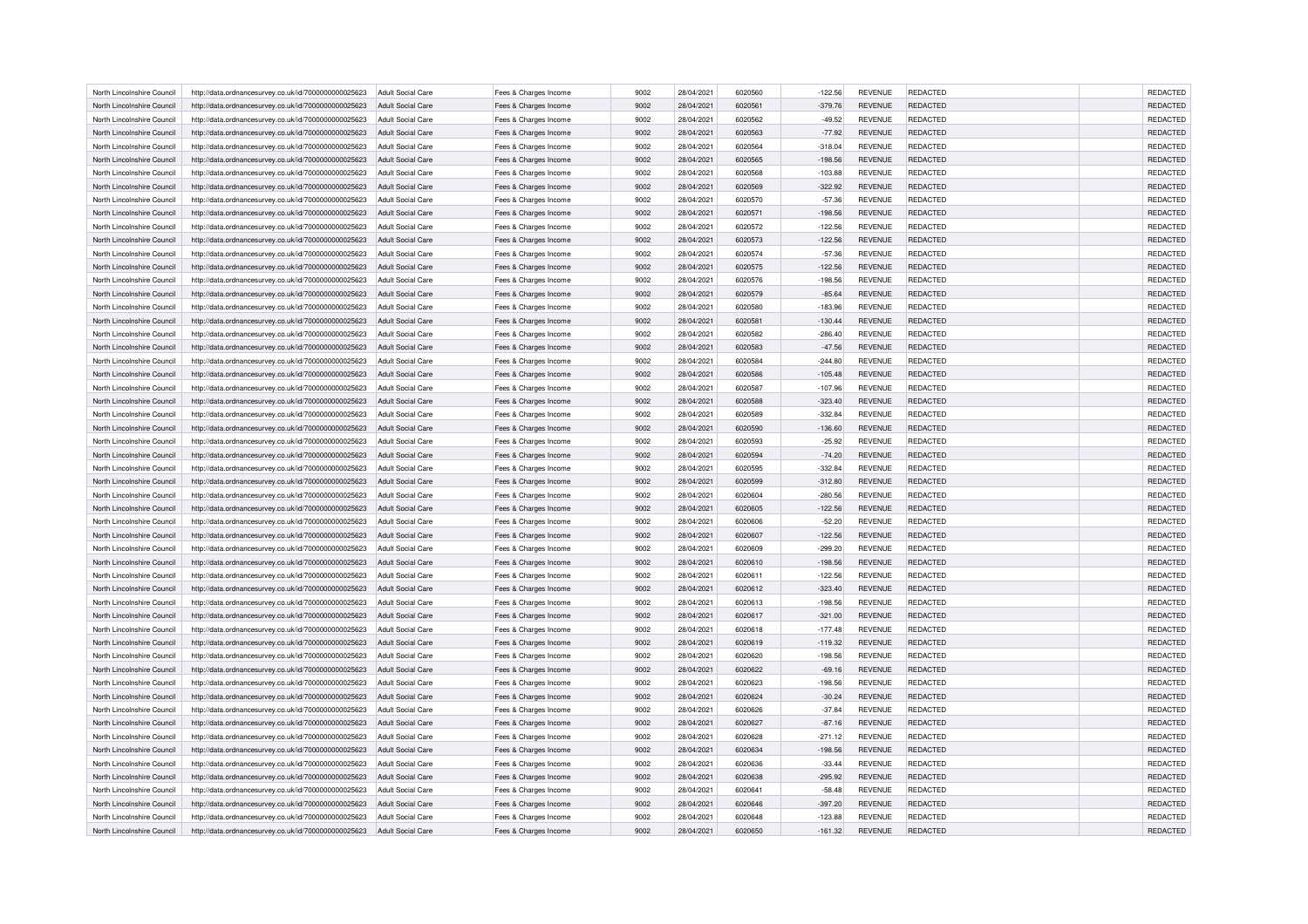| North Lincolnshire Council | http://data.ordnancesurvey.co.uk/id/7000000000025623 | <b>Adult Social Care</b> | Fees & Charges Income | 9002         | 28/04/2021 | 6020651 | $-104.80$ | <b>REVENUE</b> | <b>REDACTED</b> | <b>REDACTED</b>                    |
|----------------------------|------------------------------------------------------|--------------------------|-----------------------|--------------|------------|---------|-----------|----------------|-----------------|------------------------------------|
| North Lincolnshire Council | http://data.ordnancesurvey.co.uk/id/7000000000025623 | Adult Social Care        | Fees & Charges Income | 9002         | 28/04/2021 | 6020652 | $-122.56$ | <b>REVENUE</b> | <b>REDACTED</b> | <b>REDACTED</b>                    |
| North Lincolnshire Council | http://data.ordnancesurvey.co.uk/id/7000000000025623 | <b>Adult Social Care</b> | Fees & Charges Income | 9002         | 28/04/2021 | 6020653 | $-232.28$ | <b>REVENUE</b> | <b>REDACTED</b> | REDACTED                           |
| North Lincolnshire Council | http://data.ordnancesurvey.co.uk/id/7000000000025623 | <b>Adult Social Care</b> | Fees & Charges Income | 9002         | 28/04/2021 | 6020654 | $-166.36$ | <b>REVENUE</b> | <b>REDACTED</b> | REDACTED                           |
| North Lincolnshire Council | http://data.ordnancesurvey.co.uk/id/7000000000025623 | <b>Adult Social Care</b> | Fees & Charges Income | 9002         | 28/04/2021 | 6020655 | $-192.48$ | <b>REVENUE</b> | <b>REDACTED</b> | REDACTED                           |
| North Lincolnshire Council | http://data.ordnancesurvey.co.uk/id/7000000000025623 | Adult Social Care        | Fees & Charges Income | 9002         | 28/04/2021 | 6020656 | $-22.76$  | <b>REVENUE</b> | <b>REDACTED</b> | REDACTED                           |
| North Lincolnshire Council | http://data.ordnancesurvey.co.uk/id/7000000000025623 | <b>Adult Social Care</b> | Fees & Charges Income | 9002         | 28/04/2021 | 6020657 | $-0.36$   | <b>REVENUE</b> | REDACTED        | REDACTED                           |
| North Lincolnshire Council | http://data.ordnancesurvey.co.uk/id/7000000000025623 | Adult Social Care        | Fees & Charges Income | 9002         | 28/04/2021 | 6020658 | $-122.56$ | <b>REVENUE</b> | <b>REDACTED</b> | REDACTED                           |
| North Lincolnshire Council | http://data.ordnancesurvey.co.uk/id/7000000000025623 | Adult Social Care        | Fees & Charges Income | 9002         | 28/04/2021 | 6020660 | $-284.44$ | <b>REVENUE</b> | <b>REDACTED</b> | REDACTED                           |
| North Lincolnshire Council | http://data.ordnancesurvey.co.uk/id/7000000000025623 | <b>Adult Social Care</b> | Fees & Charges Income | 9002         | 28/04/2021 | 6020661 | $-292.16$ | REVENUE        | REDACTED        | REDACTED                           |
| North Lincolnshire Council | http://data.ordnancesurvey.co.uk/id/7000000000025623 | Adult Social Care        | Fees & Charges Income | 9002         | 28/04/2021 | 6020666 | $-301.28$ | <b>REVENUE</b> | <b>REDACTED</b> | REDACTED                           |
| North Lincolnshire Council | http://data.ordnancesurvey.co.uk/id/7000000000025623 | Adult Social Care        | Fees & Charges Income | 9002         | 28/04/2021 | 6020671 | $-135.00$ | <b>REVENUE</b> | <b>REDACTED</b> | REDACTED                           |
| North Lincolnshire Council | http://data.ordnancesurvey.co.uk/id/7000000000025623 | <b>Adult Social Care</b> | Fees & Charges Income | 9002         | 28/04/2021 | 6020674 | $-122.56$ | <b>REVENUE</b> | REDACTED        | <b>REDACTED</b>                    |
|                            |                                                      |                          |                       |              |            |         |           |                |                 |                                    |
| North Lincolnshire Council | http://data.ordnancesurvey.co.uk/id/7000000000025623 | Adult Social Care        | Fees & Charges Income | 9002         | 28/04/2021 | 6020677 | $-415.40$ | <b>REVENUE</b> | REDACTED        | REDACTED                           |
| North Lincolnshire Council | http://data.ordnancesurvey.co.uk/id/7000000000025623 | Adult Social Care        | Fees & Charges Income | 9002         | 28/04/2021 | 6020678 | $-229.12$ | <b>REVENUE</b> | <b>REDACTED</b> | <b>REDACTED</b>                    |
| North Lincolnshire Council | http://data.ordnancesurvey.co.uk/id/7000000000025623 | <b>Adult Social Care</b> | Fees & Charges Income | 9002         | 28/04/2021 | 6020681 | $-94.20$  | <b>REVENUE</b> | <b>REDACTED</b> | REDACTED                           |
| North Lincolnshire Council | http://data.ordnancesurvey.co.uk/id/7000000000025623 | <b>Adult Social Care</b> | Fees & Charges Income | 9002         | 28/04/2021 | 6020686 | $-228.24$ | <b>REVENUE</b> | REDACTED        | <b>REDACTED</b>                    |
| North Lincolnshire Council | http://data.ordnancesurvey.co.uk/id/7000000000025623 | <b>Adult Social Care</b> | Fees & Charges Income | 9002         | 28/04/2021 | 6020687 | $-191.60$ | <b>REVENUE</b> | <b>REDACTED</b> | REDACTED                           |
| North Lincolnshire Council | http://data.ordnancesurvey.co.uk/id/7000000000025623 | <b>Adult Social Care</b> | Fees & Charges Income | 9002         | 28/04/2021 | 6020688 | $-122.56$ | <b>REVENUE</b> | <b>REDACTED</b> | <b>REDACTED</b>                    |
| North Lincolnshire Council | http://data.ordnancesurvey.co.uk/id/7000000000025623 | <b>Adult Social Care</b> | Fees & Charges Income | 9002         | 28/04/2021 | 6020691 | $-100.20$ | <b>REVENUE</b> | <b>REDACTED</b> | REDACTED                           |
| North Lincolnshire Council | http://data.ordnancesurvey.co.uk/id/7000000000025623 | <b>Adult Social Care</b> | Fees & Charges Income | 9002         | 28/04/2021 | 5020695 | $-676.20$ | <b>REVENUE</b> | <b>REDACTED</b> | <b>REDACTED</b>                    |
| North Lincolnshire Council | http://data.ordnancesurvey.co.uk/id/7000000000025623 | <b>Adult Social Care</b> | Fees & Charges Income | 9002         | 28/04/2021 | 6020696 | $-232.52$ | <b>REVENUE</b> | <b>REDACTED</b> | REDACTED                           |
| North Lincolnshire Council | http://data.ordnancesurvey.co.uk/id/7000000000025623 | <b>Adult Social Care</b> | Fees & Charges Income | 9002         | 28/04/2021 | 6020698 | $-232.28$ | <b>REVENUE</b> | <b>REDACTED</b> | <b>REDACTED</b>                    |
| North Lincolnshire Council | http://data.ordnancesurvey.co.uk/id/7000000000025623 | Adult Social Care        | Fees & Charges Income | 9002         | 28/04/2021 | 6020701 | $-180.20$ | <b>REVENUE</b> | <b>REDACTED</b> | REDACTED                           |
| North Lincolnshire Council | http://data.ordnancesurvey.co.uk/id/7000000000025623 | <b>Adult Social Care</b> | Fees & Charges Income | 9002         | 28/04/2021 | 6020702 | $-122.56$ | <b>REVENUE</b> | REDACTED        | REDACTED                           |
| North Lincolnshire Council | http://data.ordnancesurvey.co.uk/id/7000000000025623 | Adult Social Care        | Fees & Charges Income | 9002         | 28/04/2021 | 6020705 | $-65.92$  | <b>REVENUE</b> | <b>REDACTED</b> | REDACTED                           |
| North Lincolnshire Council | http://data.ordnancesurvey.co.uk/id/7000000000025623 | Adult Social Care        | Fees & Charges Income | 9002         | 28/04/2021 | 6020706 | $-217.24$ | <b>REVENUE</b> | <b>REDACTED</b> | <b>REDACTED</b>                    |
| North Lincolnshire Council | http://data.ordnancesurvey.co.uk/id/7000000000025623 | <b>Adult Social Care</b> | Fees & Charges Income | 9002         | 28/04/2021 | 6020708 | $-583.44$ | REVENUE        | REDACTED        | REDACTED                           |
| North Lincolnshire Council | http://data.ordnancesurvey.co.uk/id/7000000000025623 | Adult Social Care        | Fees & Charges Income | 9002         | 28/04/2021 | 6020709 | $-216.52$ | <b>REVENUE</b> | <b>REDACTED</b> | REDACTED                           |
| North Lincolnshire Council | http://data.ordnancesurvey.co.uk/id/7000000000025623 | Adult Social Care        | Fees & Charges Income | 9002         | 28/04/2021 | 6020710 | $-53.64$  | <b>REVENUE</b> | <b>REDACTED</b> | REDACTED                           |
| North Lincolnshire Council | http://data.ordnancesurvey.co.uk/id/7000000000025623 |                          |                       | 9002         | 28/04/2021 | 6020712 | $-196.00$ | REVENUE        | <b>REDACTED</b> | REDACTED                           |
|                            |                                                      | <b>Adult Social Care</b> | Fees & Charges Income |              |            |         |           |                |                 |                                    |
| North Lincolnshire Council | http://data.ordnancesurvey.co.uk/id/7000000000025623 | <b>Adult Social Care</b> | Fees & Charges Income | 9002         | 28/04/2021 | 6020715 | $-66.20$  | <b>REVENUE</b> | REDACTED        | REDACTED                           |
| North Lincolnshire Council | http://data.ordnancesurvey.co.uk/id/7000000000025623 | Adult Social Care        | Fees & Charges Income | 9002         | 28/04/2021 | 6020716 | $-330.96$ | <b>REVENUE</b> | <b>REDACTED</b> | <b>REDACTED</b>                    |
| North Lincolnshire Council | http://data.ordnancesurvey.co.uk/id/7000000000025623 | <b>Adult Social Care</b> | Fees & Charges Income | 9002         | 28/04/2021 | 6020718 | $-442.96$ | <b>REVENUE</b> | <b>REDACTED</b> | REDACTED                           |
| North Lincolnshire Council | http://data.ordnancesurvey.co.uk/id/7000000000025623 | <b>Adult Social Care</b> | Fees & Charges Income | 9002         | 28/04/2021 | 6020719 | $-124.88$ | <b>REVENUE</b> | REDACTED        | REDACTED                           |
| North Lincolnshire Council | http://data.ordnancesurvey.co.uk/id/7000000000025623 | <b>Adult Social Care</b> | Fees & Charges Income | 9002         | 28/04/2021 | 6020720 | $-58.00$  | <b>REVENUE</b> | <b>REDACTED</b> | REDACTED                           |
| North Lincolnshire Council | http://data.ordnancesurvey.co.uk/id/7000000000025623 | <b>Adult Social Care</b> | Fees & Charges Income | 9002         | 28/04/2021 | 6020722 | $-73.96$  | <b>REVENUE</b> | <b>REDACTED</b> | <b>REDACTED</b>                    |
| North Lincolnshire Council | http://data.ordnancesurvey.co.uk/id/7000000000025623 | <b>Adult Social Care</b> | Fees & Charges Income | 9002         | 28/04/2021 | 6020723 | $-203.36$ | <b>REVENUE</b> | <b>REDACTED</b> | REDACTED                           |
| North Lincolnshire Council | http://data.ordnancesurvey.co.uk/id/7000000000025623 | <b>Adult Social Care</b> | Fees & Charges Income | 9002         | 28/04/2021 | 6020725 | $-56.12$  | <b>REVENUE</b> | <b>REDACTED</b> | <b>REDACTED</b>                    |
| North Lincolnshire Council | http://data.ordnancesurvey.co.uk/id/7000000000025623 | <b>Adult Social Care</b> | Fees & Charges Income | 9002         | 28/04/2021 | 6020726 | $-122.56$ | <b>REVENUE</b> | <b>REDACTED</b> | REDACTED                           |
| North Lincolnshire Council | http://data.ordnancesurvey.co.uk/id/7000000000025623 | <b>Adult Social Care</b> | Fees & Charges Income | 9002         | 28/04/2021 | 6020727 | $-104.80$ | <b>REVENUE</b> | <b>REDACTED</b> | <b>REDACTED</b>                    |
| North Lincolnshire Council | http://data.ordnancesurvey.co.uk/id/7000000000025623 | Adult Social Care        | Fees & Charges Income | 9002         | 28/04/2021 | 6020728 | $-262.04$ | <b>REVENUE</b> | <b>REDACTED</b> | REDACTED                           |
| North Lincolnshire Council | http://data.ordnancesurvey.co.uk/id/7000000000025623 | <b>Adult Social Care</b> | Fees & Charges Income | 9002         | 28/04/2021 | 6020730 | $-80.92$  | <b>REVENUE</b> | REDACTED        | REDACTED                           |
| North Lincolnshire Council | http://data.ordnancesurvey.co.uk/id/7000000000025623 | Adult Social Care        | Fees & Charges Income | 9002         | 28/04/2021 | 6020734 | $-30.12$  | <b>REVENUE</b> | <b>REDACTED</b> | <b>REDACTED</b>                    |
| North Lincolnshire Council | http://data.ordnancesurvey.co.uk/id/7000000000025623 | Adult Social Care        | Fees & Charges Income | 9002         | 28/04/2021 | 6020735 | $-262.76$ | <b>REVENUE</b> | <b>REDACTED</b> | <b>REDACTED</b>                    |
| North Lincolnshire Council | http://data.ordnancesurvey.co.uk/id/7000000000025623 | <b>Adult Social Care</b> | Fees & Charges Income | 9002         | 28/04/2021 | 6020736 | $-129.40$ | <b>REVENUE</b> | REDACTED        | REDACTED                           |
| North Lincolnshire Council | http://data.ordnancesurvey.co.uk/id/7000000000025623 | Adult Social Care        | Fees & Charges Income | 9002         | 28/04/2021 | 6020737 | $-218.84$ | <b>REVENUE</b> | <b>REDACTED</b> | REDACTED                           |
| North Lincolnshire Council | http://data.ordnancesurvey.co.uk/id/7000000000025623 | Adult Social Care        | Fees & Charges Income | 9002         | 28/04/2021 | 6020738 | $-87.16$  | <b>REVENUE</b> | <b>REDACTED</b> | <b>REDACTED</b>                    |
| North Lincolnshire Council | http://data.ordnancesurvey.co.uk/id/7000000000025623 | <b>Adult Social Care</b> | Fees & Charges Income | 9002         | 28/04/2021 | 6020739 | $-457.56$ | REVENUE        | <b>REDACTED</b> | <b>REDACTED</b>                    |
| North Lincolnshire Council | http://data.ordnancesurvey.co.uk/id/7000000000025623 | Adult Social Care        | Fees & Charges Income | 9002         | 28/04/2021 | 6020742 | $-304.24$ | <b>REVENUE</b> | <b>REDACTED</b> | REDACTED                           |
| North Lincolnshire Council | http://data.ordnancesurvey.co.uk/id/7000000000025623 | Adult Social Care        | Fees & Charges Income | 9002         | 28/04/2021 | 6020745 | $-338.24$ | <b>REVENUE</b> | <b>REDACTED</b> | <b>REDACTED</b>                    |
| North Lincolnshire Council | http://data.ordnancesurvey.co.uk/id/7000000000025623 | Adult Social Care        | Fees & Charges Income | 9002         | 28/04/2021 | 6020746 | $-392.28$ | <b>REVENUE</b> | <b>REDACTED</b> | <b>REDACTED</b>                    |
| North Lincolnshire Council | http://data.ordnancesurvey.co.uk/id/7000000000025623 | Adult Social Care        |                       | 9002         | 28/04/2021 | 6020747 |           | <b>REVENUE</b> | REDACTED        | REDACTED                           |
|                            |                                                      |                          | Fees & Charges Income |              |            |         | $-103.20$ |                |                 |                                    |
| North Lincolnshire Council | http://data.ordnancesurvey.co.uk/id/7000000000025623 | <b>Adult Social Care</b> | Fees & Charges Income | 9002<br>9002 | 28/04/2021 | 6020752 | $-945.84$ | <b>REVENUE</b> | <b>REDACTED</b> | <b>REDACTED</b><br><b>REDACTED</b> |
| North Lincolnshire Council | http://data.ordnancesurvey.co.uk/id/7000000000025623 | <b>Adult Social Care</b> | Fees & Charges Income |              | 28/04/2021 | 6020753 | $-334.96$ | <b>REVENUE</b> | <b>REDACTED</b> |                                    |
| North Lincolnshire Council | http://data.ordnancesurvey.co.uk/id/7000000000025623 | Adult Social Care        | Fees & Charges Income | 9002         | 28/04/2021 | 6020755 | $-841.52$ | <b>REVENUE</b> | <b>REDACTED</b> | <b>REDACTED</b>                    |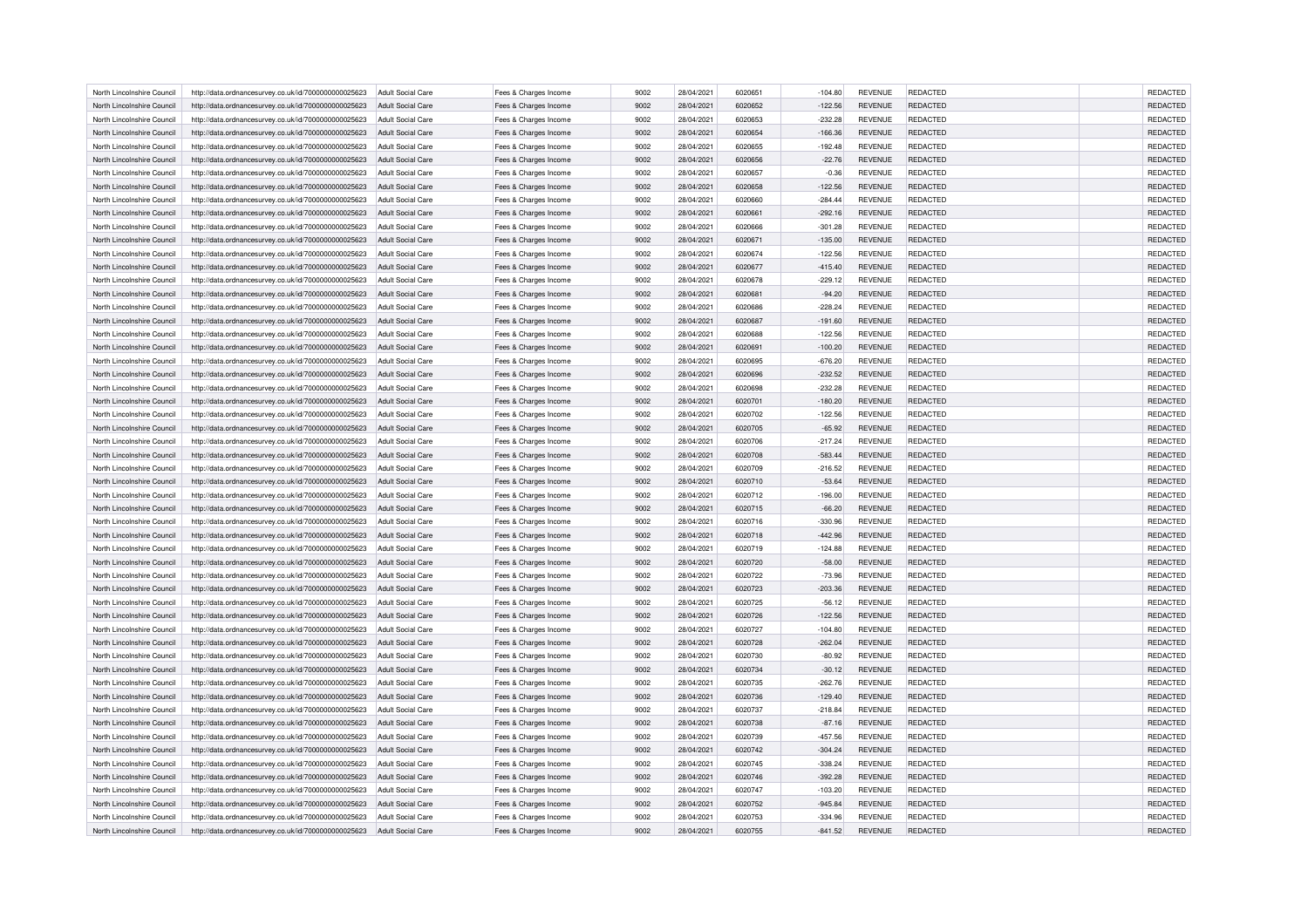| North Lincolnshire Council | http://data.ordnancesurvey.co.uk/id/7000000000025623 | <b>Adult Social Care</b> | Fees & Charges Income | 9002 | 28/04/2021 | 6020756 | $-114.16$ | <b>REVENUE</b> | <b>REDACTED</b> | <b>REDACTED</b> |
|----------------------------|------------------------------------------------------|--------------------------|-----------------------|------|------------|---------|-----------|----------------|-----------------|-----------------|
| North Lincolnshire Council | http://data.ordnancesurvey.co.uk/id/7000000000025623 | Adult Social Care        | Fees & Charges Income | 9002 | 28/04/2021 | 6020759 | $-207.60$ | <b>REVENUE</b> | <b>REDACTED</b> | <b>REDACTED</b> |
| North Lincolnshire Council | http://data.ordnancesurvey.co.uk/id/7000000000025623 | <b>Adult Social Care</b> | Fees & Charges Income | 9002 | 28/04/2021 | 6020760 | $-125.00$ | <b>REVENUE</b> | <b>REDACTED</b> | REDACTED        |
| North Lincolnshire Council | http://data.ordnancesurvey.co.uk/id/7000000000025623 | <b>Adult Social Care</b> | Fees & Charges Income | 9002 | 28/04/2021 | 6020762 | $-1.40$   | <b>REVENUE</b> | <b>REDACTED</b> | REDACTED        |
| North Lincolnshire Council | http://data.ordnancesurvey.co.uk/id/7000000000025623 | <b>Adult Social Care</b> | Fees & Charges Income | 9002 | 28/04/2021 | 6020763 | $-113.76$ | <b>REVENUE</b> | <b>REDACTED</b> | REDACTED        |
| North Lincolnshire Council | http://data.ordnancesurvey.co.uk/id/7000000000025623 | Adult Social Care        | Fees & Charges Income | 9002 | 28/04/2021 | 6020764 | $-103.88$ | <b>REVENUE</b> | <b>REDACTED</b> | REDACTED        |
| North Lincolnshire Council | http://data.ordnancesurvey.co.uk/id/7000000000025623 | <b>Adult Social Care</b> | Fees & Charges Income | 9002 | 28/04/2021 | 6020766 | $-320.84$ | <b>REVENUE</b> | REDACTED        | REDACTED        |
| North Lincolnshire Council | http://data.ordnancesurvey.co.uk/id/7000000000025623 | Adult Social Care        | Fees & Charges Income | 9002 | 28/04/2021 | 6020774 | $-290.72$ | <b>REVENUE</b> | <b>REDACTED</b> | REDACTED        |
| North Lincolnshire Council | http://data.ordnancesurvey.co.uk/id/7000000000025623 | Adult Social Care        | Fees & Charges Income | 9002 | 28/04/2021 | 6020777 | $-175.76$ | <b>REVENUE</b> | <b>REDACTED</b> | REDACTED        |
| North Lincolnshire Council | http://data.ordnancesurvey.co.uk/id/7000000000025623 | <b>Adult Social Care</b> | Fees & Charges Income | 9002 | 28/04/2021 | 6020781 | $-493.80$ | REVENUE        | REDACTED        | REDACTED        |
| North Lincolnshire Council | http://data.ordnancesurvey.co.uk/id/7000000000025623 | Adult Social Care        | Fees & Charges Income | 9002 | 28/04/2021 | 6020782 | $-121.28$ | <b>REVENUE</b> | <b>REDACTED</b> | REDACTED        |
| North Lincolnshire Council | http://data.ordnancesurvey.co.uk/id/7000000000025623 | Adult Social Care        | Fees & Charges Income | 9002 | 28/04/2021 | 6020785 | $-104.76$ | <b>REVENUE</b> | <b>REDACTED</b> | REDACTED        |
| North Lincolnshire Council | http://data.ordnancesurvey.co.uk/id/7000000000025623 | <b>Adult Social Care</b> | Fees & Charges Income | 9002 | 28/04/2021 | 6020788 | $-122.56$ | <b>REVENUE</b> | REDACTED        | <b>REDACTED</b> |
| North Lincolnshire Council | http://data.ordnancesurvey.co.uk/id/7000000000025623 | <b>Adult Social Care</b> | Fees & Charges Income | 9002 | 28/04/2021 | 6020789 | $-61.76$  | <b>REVENUE</b> | REDACTED        | REDACTED        |
| North Lincolnshire Council | http://data.ordnancesurvey.co.uk/id/7000000000025623 | Adult Social Care        | Fees & Charges Income | 9002 | 28/04/2021 | 6020795 | $-332.84$ | <b>REVENUE</b> | <b>REDACTED</b> | <b>REDACTED</b> |
| North Lincolnshire Council | http://data.ordnancesurvey.co.uk/id/7000000000025623 | <b>Adult Social Care</b> | Fees & Charges Income | 9002 | 28/04/2021 | 6020797 | $-105.76$ | <b>REVENUE</b> | <b>REDACTED</b> | REDACTED        |
| North Lincolnshire Council | http://data.ordnancesurvey.co.uk/id/7000000000025623 | <b>Adult Social Care</b> | Fees & Charges Income | 9002 | 28/04/2021 | 6020799 | $-57.36$  | <b>REVENUE</b> | REDACTED        | <b>REDACTED</b> |
|                            |                                                      |                          |                       |      |            |         |           |                |                 |                 |
| North Lincolnshire Council | http://data.ordnancesurvey.co.uk/id/7000000000025623 | <b>Adult Social Care</b> | Fees & Charges Income | 9002 | 28/04/2021 | 6020806 | $-319.16$ | REVENUE        | REDACTED        | REDACTED        |
| North Lincolnshire Council | http://data.ordnancesurvey.co.uk/id/7000000000025623 | <b>Adult Social Care</b> | Fees & Charges Income | 9002 | 28/04/2021 | 6020807 | $-167.40$ | <b>REVENUE</b> | <b>REDACTED</b> | <b>REDACTED</b> |
| North Lincolnshire Council | http://data.ordnancesurvey.co.uk/id/7000000000025623 | <b>Adult Social Care</b> | Fees & Charges Income | 9002 | 28/04/2021 | 6020808 | $-352.00$ | <b>REVENUE</b> | <b>REDACTED</b> | REDACTED        |
| North Lincolnshire Council | http://data.ordnancesurvey.co.uk/id/7000000000025623 | <b>Adult Social Care</b> | Fees & Charges Income | 9002 | 28/04/2021 | 6020809 | $-127.36$ | <b>REVENUE</b> | <b>REDACTED</b> | <b>REDACTED</b> |
| North Lincolnshire Council | http://data.ordnancesurvey.co.uk/id/7000000000025623 | <b>Adult Social Care</b> | Fees & Charges Income | 9002 | 28/04/2021 | 6020810 | $-122.56$ | <b>REVENUE</b> | <b>REDACTED</b> | REDACTED        |
| North Lincolnshire Council | http://data.ordnancesurvey.co.uk/id/7000000000025623 | <b>Adult Social Care</b> | Fees & Charges Income | 9002 | 28/04/2021 | 6020811 | $-57.04$  | <b>REVENUE</b> | <b>REDACTED</b> | <b>REDACTED</b> |
| North Lincolnshire Council | http://data.ordnancesurvey.co.uk/id/7000000000025623 | Adult Social Care        | Fees & Charges Income | 9002 | 28/04/2021 | 6020812 | $-74.60$  | <b>REVENUE</b> | <b>REDACTED</b> | REDACTED        |
| North Lincolnshire Council | http://data.ordnancesurvey.co.uk/id/7000000000025623 | <b>Adult Social Care</b> | Fees & Charges Income | 9002 | 28/04/2021 | 6020813 | $-56.96$  | <b>REVENUE</b> | REDACTED        | REDACTED        |
| North Lincolnshire Council | http://data.ordnancesurvey.co.uk/id/7000000000025623 | Adult Social Care        | Fees & Charges Income | 9002 | 28/04/2021 | 6020816 | $-122.56$ | <b>REVENUE</b> | <b>REDACTED</b> | REDACTED        |
| North Lincolnshire Council | http://data.ordnancesurvey.co.uk/id/7000000000025623 | Adult Social Care        | Fees & Charges Income | 9002 | 28/04/2021 | 6020817 | $-122.56$ | <b>REVENUE</b> | <b>REDACTED</b> | <b>REDACTED</b> |
| North Lincolnshire Council | http://data.ordnancesurvey.co.uk/id/7000000000025623 | <b>Adult Social Care</b> | Fees & Charges Income | 9002 | 28/04/2021 | 6020818 | $-55.24$  | REVENUE        | REDACTED        | REDACTED        |
| North Lincolnshire Council | http://data.ordnancesurvey.co.uk/id/7000000000025623 | Adult Social Care        | Fees & Charges Income | 9002 | 28/04/2021 | 6020821 | $-122.56$ | <b>REVENUE</b> | <b>REDACTED</b> | REDACTED        |
| North Lincolnshire Council | http://data.ordnancesurvey.co.uk/id/7000000000025623 | Adult Social Care        | Fees & Charges Income | 9002 | 28/04/2021 | 6020822 | $-122.56$ | <b>REVENUE</b> | <b>REDACTED</b> | REDACTED        |
| North Lincolnshire Council | http://data.ordnancesurvey.co.uk/id/7000000000025623 | <b>Adult Social Care</b> | Fees & Charges Income | 9002 | 28/04/2021 | 6020823 | $-122.56$ | REVENUE        | <b>REDACTED</b> | REDACTED        |
| North Lincolnshire Council | http://data.ordnancesurvey.co.uk/id/7000000000025623 | <b>Adult Social Care</b> | Fees & Charges Income | 9002 | 28/04/2021 | 6020824 | $-284.24$ | <b>REVENUE</b> | REDACTED        | REDACTED        |
| North Lincolnshire Council | http://data.ordnancesurvey.co.uk/id/7000000000025623 | Adult Social Care        | Fees & Charges Income | 9002 | 28/04/2021 | 6020825 | $-56.96$  | <b>REVENUE</b> | <b>REDACTED</b> | <b>REDACTED</b> |
| North Lincolnshire Council | http://data.ordnancesurvey.co.uk/id/7000000000025623 | Adult Social Care        | Fees & Charges Income | 9002 | 28/04/2021 | 6020826 | $-119.28$ | <b>REVENUE</b> | <b>REDACTED</b> | REDACTED        |
| North Lincolnshire Council | http://data.ordnancesurvey.co.uk/id/7000000000025623 | <b>Adult Social Care</b> |                       | 9002 | 28/04/2021 | 6020827 |           | <b>REVENUE</b> | REDACTED        |                 |
|                            |                                                      |                          | Fees & Charges Income |      |            |         | $-122.56$ |                |                 | REDACTED        |
| North Lincolnshire Council | http://data.ordnancesurvey.co.uk/id/7000000000025623 | <b>Adult Social Care</b> | Fees & Charges Income | 9002 | 28/04/2021 | 6020828 | $-372.64$ | <b>REVENUE</b> | <b>REDACTED</b> | REDACTED        |
| North Lincolnshire Council | http://data.ordnancesurvey.co.uk/id/7000000000025623 | <b>Adult Social Care</b> | Fees & Charges Income | 9002 | 28/04/2021 | 6020829 | $-103.88$ | <b>REVENUE</b> | <b>REDACTED</b> | <b>REDACTED</b> |
| North Lincolnshire Council | http://data.ordnancesurvey.co.uk/id/7000000000025623 | <b>Adult Social Care</b> | Fees & Charges Income | 9002 | 28/04/2021 | 6020830 | $-122.56$ | <b>REVENUE</b> | <b>REDACTED</b> | REDACTED        |
| North Lincolnshire Council | http://data.ordnancesurvey.co.uk/id/7000000000025623 | <b>Adult Social Care</b> | Fees & Charges Income | 9002 | 28/04/2021 | 6020831 | $-122.56$ | <b>REVENUE</b> | <b>REDACTED</b> | <b>REDACTED</b> |
| North Lincolnshire Council | http://data.ordnancesurvey.co.uk/id/7000000000025623 | <b>Adult Social Care</b> | Fees & Charges Income | 9002 | 28/04/2021 | 6020832 | $-12.44$  | <b>REVENUE</b> | <b>REDACTED</b> | REDACTED        |
| North Lincolnshire Council | http://data.ordnancesurvey.co.uk/id/7000000000025623 | <b>Adult Social Care</b> | Fees & Charges Income | 9002 | 28/04/2021 | 6020833 | $-122.56$ | <b>REVENUE</b> | <b>REDACTED</b> | <b>REDACTED</b> |
| North Lincolnshire Council | http://data.ordnancesurvey.co.uk/id/7000000000025623 | Adult Social Care        | Fees & Charges Income | 9002 | 28/04/2021 | 6020835 | $-51.60$  | <b>REVENUE</b> | <b>REDACTED</b> | REDACTED        |
| North Lincolnshire Council | http://data.ordnancesurvey.co.uk/id/7000000000025623 | <b>Adult Social Care</b> | Fees & Charges Income | 9002 | 28/04/2021 | 6020837 | $-122.56$ | <b>REVENUE</b> | REDACTED        | REDACTED        |
| North Lincolnshire Council | http://data.ordnancesurvey.co.uk/id/7000000000025623 | Adult Social Care        | Fees & Charges Income | 9002 | 28/04/2021 | 6020838 | $-119.28$ | <b>REVENUE</b> | <b>REDACTED</b> | <b>REDACTED</b> |
| North Lincolnshire Council | http://data.ordnancesurvey.co.uk/id/7000000000025623 | Adult Social Care        | Fees & Charges Income | 9002 | 28/04/2021 | 6020839 | $-62.16$  | <b>REVENUE</b> | REDACTED        | <b>REDACTED</b> |
| North Lincolnshire Council | http://data.ordnancesurvey.co.uk/id/7000000000025623 | <b>Adult Social Care</b> | Fees & Charges Income | 9002 | 28/04/2021 | 6020840 | $-84.12$  | REVENUE        | REDACTED        | REDACTED        |
| North Lincolnshire Council | http://data.ordnancesurvey.co.uk/id/7000000000025623 | Adult Social Care        | Fees & Charges Income | 9002 | 28/04/2021 | 6020841 | $-42.24$  | <b>REVENUE</b> | <b>REDACTED</b> | REDACTED        |
| North Lincolnshire Council | http://data.ordnancesurvey.co.uk/id/7000000000025623 | Adult Social Care        | Fees & Charges Income | 9002 | 28/04/2021 | 6020842 | $-322.76$ | <b>REVENUE</b> | <b>REDACTED</b> | <b>REDACTED</b> |
| North Lincolnshire Council | http://data.ordnancesurvey.co.uk/id/7000000000025623 | <b>Adult Social Care</b> | Fees & Charges Income | 9002 | 28/04/2021 | 6020844 | $-119.28$ | <b>REVENUE</b> | <b>REDACTED</b> | <b>REDACTED</b> |
| North Lincolnshire Council | http://data.ordnancesurvey.co.uk/id/7000000000025623 | Adult Social Care        | Fees & Charges Income | 9002 | 28/04/2021 | 6020845 | $-54.76$  | <b>REVENUE</b> | <b>REDACTED</b> | REDACTED        |
| North Lincolnshire Council | http://data.ordnancesurvey.co.uk/id/7000000000025623 | Adult Social Care        | Fees & Charges Income | 9002 | 28/04/2021 | 6020846 | $-82.00$  | <b>REVENUE</b> | <b>REDACTED</b> | <b>REDACTED</b> |
| North Lincolnshire Council | http://data.ordnancesurvey.co.uk/id/7000000000025623 | Adult Social Care        | Fees & Charges Income | 9002 | 28/04/2021 | 6020847 | $-323.40$ | <b>REVENUE</b> | <b>REDACTED</b> | <b>REDACTED</b> |
| North Lincolnshire Council | http://data.ordnancesurvey.co.uk/id/7000000000025623 | Adult Social Care        | Fees & Charges Income | 9002 | 28/04/2021 | 6020850 | $-122.56$ | <b>REVENUE</b> | REDACTED        | REDACTED        |
| North Lincolnshire Council |                                                      | <b>Adult Social Care</b> |                       | 9002 | 28/04/2021 | 6020852 | $-210.48$ | <b>REVENUE</b> | <b>REDACTED</b> | <b>REDACTED</b> |
|                            | http://data.ordnancesurvey.co.uk/id/7000000000025623 |                          | Fees & Charges Income | 9002 |            | 6020853 |           |                |                 |                 |
| North Lincolnshire Council | http://data.ordnancesurvey.co.uk/id/7000000000025623 | <b>Adult Social Care</b> | Fees & Charges Income |      | 28/04/2021 |         | $-122.56$ | <b>REVENUE</b> | <b>REDACTED</b> | <b>REDACTED</b> |
| North Lincolnshire Council | http://data.ordnancesurvey.co.uk/id/7000000000025623 | Adult Social Care        | Fees & Charges Income | 9002 | 28/04/2021 | 6020854 | $-122.56$ | <b>REVENUE</b> | <b>REDACTED</b> | <b>REDACTED</b> |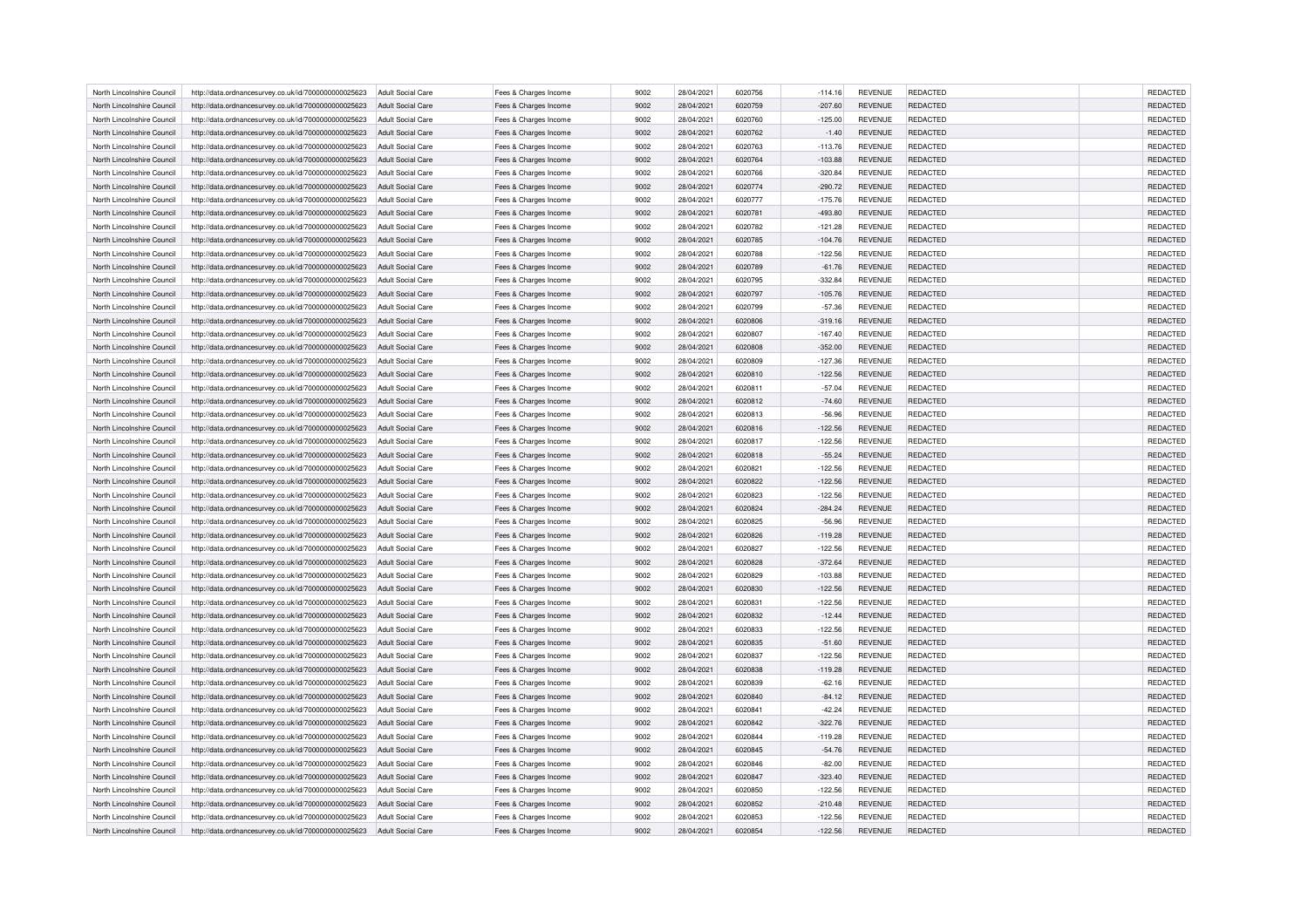| North Lincolnshire Council | http://data.ordnancesurvey.co.uk/id/7000000000025623 | Adult Social Care        | Fees & Charges Income    | 9002 | 28/04/2021 | 6020855 | $-198.56$ | <b>REVENUE</b> | <b>REDACTED</b> |          | <b>REDACTED</b> |
|----------------------------|------------------------------------------------------|--------------------------|--------------------------|------|------------|---------|-----------|----------------|-----------------|----------|-----------------|
| North Lincolnshire Council | http://data.ordnancesurvey.co.uk/id/7000000000025623 | Adult Social Care        | Fees & Charges Income    | 9002 | 28/04/2021 | 6020856 | $-21.12$  | <b>REVENUE</b> | <b>REDACTED</b> |          | REDACTED        |
| North Lincolnshire Council | http://data.ordnancesurvey.co.uk/id/7000000000025623 | Adult Social Care        | Fees & Charges Income    | 9002 | 28/04/2021 | 6020857 | $-237.04$ | <b>REVENUE</b> | <b>REDACTED</b> |          | REDACTED        |
| North Lincolnshire Council | http://data.ordnancesurvey.co.uk/id/7000000000025623 | Adult Social Care        | Fees & Charges Income    | 9002 | 28/04/2021 | 6020858 | $-198.56$ | <b>REVENUE</b> | <b>REDACTED</b> |          | REDACTED        |
| North Lincolnshire Council | http://data.ordnancesurvey.co.uk/id/7000000000025623 | Adult Social Care        | Payments To Other La'S   | 6003 | 14/04/2021 | 6015257 | 2,483.55  | <b>REVENUE</b> | REDACTED        |          | REDACTED        |
| North Lincolnshire Council | http://data.ordnancesurvey.co.uk/id/7000000000025623 | Adult Social Care        | Payments To Other La'S   | 6003 | 14/04/2021 | 6015258 | 3,221.65  | <b>REVENUE</b> | <b>REDACTED</b> |          | REDACTED        |
| North Lincolnshire Council | http://data.ordnancesurvey.co.uk/id/7000000000025623 | <b>Adult Social Care</b> | Payments To Private Orgs | 6002 | 09/04/2021 | 6013365 | 25,317.68 | <b>REVENUE</b> | <b>REDACTED</b> | 08596756 | <b>REDACTED</b> |
| North Lincolnshire Council | http://data.ordnancesurvey.co.uk/id/7000000000025623 | Adult Social Care        | Payments To Private Orgs | 6002 | 09/04/2021 | 6013365 | 20,115.80 | <b>REVENUE</b> | <b>REDACTED</b> | 08596756 | REDACTED        |
| North Lincolnshire Council | http://data.ordnancesurvey.co.uk/id/7000000000025623 | <b>Adult Social Care</b> | Payments To Private Orgs | 6002 | 09/04/2021 | 6013367 | 557.92    | <b>REVENUE</b> | <b>REDACTED</b> |          | <b>REDACTED</b> |
| North Lincolnshire Council | http://data.ordnancesurvey.co.uk/id/7000000000025623 | <b>Adult Social Care</b> | Payments To Private Orgs | 6002 | 09/04/2021 | 6013374 | 73,675.93 | <b>REVENUE</b> | <b>REDACTED</b> |          | REDACTED        |
| North Lincolnshire Council | http://data.ordnancesurvey.co.uk/id/7000000000025623 | Adult Social Care        | Payments To Private Orgs | 6002 | 09/04/2021 | 6013374 | 44,316.43 | <b>REVENUE</b> | REDACTED        |          | <b>REDACTED</b> |
| North Lincolnshire Council | http://data.ordnancesurvey.co.uk/id/7000000000025623 | Adult Social Care        | Payments To Private Orgs | 6002 | 09/04/2021 | 6013378 | 2,907.28  | <b>REVENUE</b> | <b>REDACTED</b> |          | REDACTED        |
| North Lincolnshire Council | http://data.ordnancesurvey.co.uk/id/7000000000025623 | <b>Adult Social Care</b> | Payments To Private Orgs | 6002 | 09/04/2021 | 6013379 | 920.96    | <b>REVENUE</b> | <b>REDACTED</b> | 07128156 | <b>REDACTED</b> |
| North Lincolnshire Council | http://data.ordnancesurvey.co.uk/id/7000000000025623 | Adult Social Care        | Payments To Private Orgs | 6002 | 09/04/2021 | 6013379 | 2,881.78  | <b>REVENUE</b> | <b>REDACTED</b> | 07128156 | REDACTED        |
| North Lincolnshire Council | http://data.ordnancesurvey.co.uk/id/7000000000025623 | Adult Social Care        | Payments To Private Orgs | 6002 | 09/04/2021 | 6013381 | 20,910.29 | <b>REVENUE</b> | <b>REDACTED</b> | 27662    | <b>REDACTED</b> |
|                            |                                                      |                          |                          |      |            |         |           |                |                 |          |                 |
| North Lincolnshire Council | http://data.ordnancesurvey.co.uk/id/7000000000025623 | <b>Adult Social Care</b> | Payments To Private Orgs | 6002 | 09/04/2021 | 6013391 | 11,910.12 | <b>REVENUE</b> | <b>REDACTED</b> | 07516089 | REDACTED        |
| North Lincolnshire Council | http://data.ordnancesurvey.co.uk/id/7000000000025623 | <b>Adult Social Care</b> | Payments To Private Orgs | 6002 | 09/04/2021 | 6013393 | 7,335.60  | <b>REVENUE</b> | REDACTED        |          | REDACTED        |
| North Lincolnshire Council | http://data.ordnancesurvey.co.uk/id/7000000000025623 | <b>Adult Social Care</b> | Payments To Private Orgs | 6002 | 09/04/2021 | 6013397 | 585.20    | <b>REVENUE</b> | <b>REDACTED</b> | 04228353 | <b>REDACTED</b> |
| North Lincolnshire Council | http://data.ordnancesurvey.co.uk/id/7000000000025623 | <b>Adult Social Care</b> | Payments To Private Orgs | 6002 | 09/04/2021 | 6013398 | 8,710.48  | REVENUE        | REDACTED        |          | REDACTED        |
| North Lincolnshire Council | http://data.ordnancesurvey.co.uk/id/7000000000025623 | Adult Social Care        | Payments To Private Orgs | 6002 | 14/04/2021 | 6014733 | 47,600.00 | <b>REVENUE</b> | REDACTED        |          | REDACTED        |
| North Lincolnshire Council | http://data.ordnancesurvey.co.uk/id/7000000000025623 | Adult Social Care        | Payments To Private Orgs | 6002 | 14/04/2021 | 6015138 | 3,547.92  | <b>REVENUE</b> | <b>REDACTED</b> |          | <b>REDACTED</b> |
| North Lincolnshire Council | http://data.ordnancesurvey.co.uk/id/7000000000025623 | Adult Social Care        | Payments To Private Orgs | 6002 | 14/04/2021 | 6015139 | 4,602.36  | <b>REVENUE</b> | REDACTED        |          | REDACTED        |
| North Lincolnshire Council | http://data.ordnancesurvey.co.uk/id/7000000000025623 | <b>Adult Social Care</b> | Payments To Private Orgs | 6002 | 14/04/2021 | 6015141 | 2,306.15  | <b>REVENUE</b> | REDACTED        |          | REDACTED        |
| North Lincolnshire Council | http://data.ordnancesurvey.co.uk/id/7000000000025623 | Adult Social Care        | Payments To Private Orgs | 6002 | 14/04/2021 | 6015142 | 2.991.53  | <b>REVENUE</b> | <b>REDACTED</b> |          | <b>REDACTED</b> |
| North Lincolnshire Council | http://data.ordnancesurvey.co.uk/id/7000000000025623 | <b>Adult Social Care</b> | Payments To Private Orgs | 6002 | 14/04/2021 | 6015144 | 1,925.01  | <b>REVENUE</b> | <b>REDACTED</b> |          | <b>REDACTED</b> |
| North Lincolnshire Council | http://data.ordnancesurvey.co.uk/id/7000000000025623 | Adult Social Care        | Payments To Private Orgs | 6002 | 14/04/2021 | 6015146 | 10,643.77 | <b>REVENUE</b> | REDACTED        |          | REDACTED        |
| North Lincolnshire Council | http://data.ordnancesurvey.co.uk/id/7000000000025623 | Adult Social Care        | Payments To Private Orgs | 6002 | 14/04/2021 | 6015147 | 13,807.08 | <b>REVENUE</b> | <b>REDACTED</b> |          | REDACTED        |
| North Lincolnshire Council | http://data.ordnancesurvey.co.uk/id/7000000000025623 | Adult Social Care        | Payments To Private Orgs | 6002 | 14/04/2021 | 6015148 | 9,204.72  | <b>REVENUE</b> | REDACTED        |          | REDACTED        |
| North Lincolnshire Council | http://data.ordnancesurvey.co.uk/id/7000000000025623 | Adult Social Care        | Payments To Private Orgs | 6002 | 14/04/2021 | 6015149 | 7,095.85  | <b>REVENUE</b> | REDACTED        |          | REDACTED        |
| North Lincolnshire Council | http://data.ordnancesurvey.co.uk/id/7000000000025623 | Adult Social Care        | Payments To Private Orgs | 6002 | 14/04/2021 | 6015150 | 5,321.88  | <b>REVENUE</b> | <b>REDACTED</b> |          | REDACTED        |
| North Lincolnshire Council | http://data.ordnancesurvey.co.uk/id/7000000000025623 | <b>Adult Social Care</b> | Payments To Private Orgs | 6002 | 14/04/2021 | 6015151 | 6,903.54  | <b>REVENUE</b> | <b>REDACTED</b> |          | <b>REDACTED</b> |
| North Lincolnshire Council | http://data.ordnancesurvey.co.uk/id/7000000000025623 | Adult Social Care        | Payments To Private Orgs | 6002 | 14/04/2021 | 6015152 | 532.19    | <b>REVENUE</b> | REDACTED        |          | REDACTED        |
| North Lincolnshire Council | http://data.ordnancesurvey.co.uk/id/7000000000025623 | <b>Adult Social Care</b> | Payments To Private Orgs | 6002 | 14/04/2021 | 6015153 | 690.35    | <b>REVENUE</b> | <b>REDACTED</b> |          | <b>REDACTED</b> |
| North Lincolnshire Council | http://data.ordnancesurvey.co.uk/id/7000000000025623 | Adult Social Care        | Payments To Private Orgs | 6002 | 14/04/2021 | 6015154 | 11,175.96 | <b>REVENUE</b> | <b>REDACTED</b> | 01952719 | REDACTED        |
| North Lincolnshire Council | http://data.ordnancesurvey.co.uk/id/7000000000025623 | Adult Social Care        | Payments To Private Orgs | 6002 | 14/04/2021 | 6015155 | 14,497.43 | <b>REVENUE</b> | <b>REDACTED</b> | 01952719 | <b>REDACTED</b> |
| North Lincolnshire Council | http://data.ordnancesurvey.co.uk/id/7000000000025623 | Adult Social Care        | Payments To Private Orgs | 6002 | 14/04/2021 | 6015156 | 12,417.73 | <b>REVENUE</b> | <b>REDACTED</b> |          | REDACTED        |
| North Lincolnshire Council | http://data.ordnancesurvey.co.uk/id/7000000000025623 | <b>Adult Social Care</b> | Payments To Private Orgs | 6002 | 14/04/2021 | 6015157 | 16,108.26 | REVENUE        | REDACTED        |          | REDACTED        |
| North Lincolnshire Council | http://data.ordnancesurvey.co.uk/id/7000000000025623 | Adult Social Care        | Payments To Private Orgs | 6002 | 14/04/2021 | 6015161 | 3,902.72  | <b>REVENUE</b> | <b>REDACTED</b> |          | REDACTED        |
| North Lincolnshire Council | http://data.ordnancesurvey.co.uk/id/7000000000025623 | <b>Adult Social Care</b> | Payments To Private Orgs | 6002 | 14/04/2021 | 6015162 | 5,062.60  | <b>REVENUE</b> | REDACTED        |          | <b>REDACTED</b> |
| North Lincolnshire Council | http://data.ordnancesurvey.co.uk/id/7000000000025623 | <b>Adult Social Care</b> | Payments To Private Orgs | 6002 | 14/04/2021 | 6015163 | 10,466.37 | <b>REVENUE</b> | <b>REDACTED</b> |          | REDACTED        |
| North Lincolnshire Council | http://data.ordnancesurvey.co.uk/id/7000000000025623 | <b>Adult Social Care</b> | Payments To Private Orgs | 6002 | 14/04/2021 | 6015164 | 13,576.96 | <b>REVENUE</b> | <b>REDACTED</b> |          | <b>REDACTED</b> |
| North Lincolnshire Council | http://data.ordnancesurvey.co.uk/id/7000000000025623 | Adult Social Care        | Payments To Private Orgs | 6002 | 14/04/2021 | 6015165 | 7,824.01  | <b>REVENUE</b> | <b>REDACTED</b> |          | REDACTED        |
| North Lincolnshire Council | http://data.ordnancesurvey.co.uk/id/7000000000025623 | <b>Adult Social Care</b> | Payments To Private Orgs | 6002 | 14/04/2021 | 6015166 | 6,031.47  | REVENUE        | REDACTED        |          | REDACTED        |
| North Lincolnshire Council | http://data.ordnancesurvey.co.uk/id/7000000000025623 | Adult Social Care        | Payments To Private Orgs | 6002 | 14/04/2021 | 6015168 | 5,849.08  | <b>REVENUE</b> | <b>REDACTED</b> |          | REDACTED        |
| North Lincolnshire Council | http://data.ordnancesurvey.co.uk/id/7000000000025623 | Adult Social Care        | Payments To Private Orgs | 6002 | 14/04/2021 | 6015169 | 7.593.89  | <b>REVENUE</b> | <b>REDACTED</b> |          | <b>REDACTED</b> |
| North Lincolnshire Council | http://data.ordnancesurvey.co.uk/id/7000000000025623 | Adult Social Care        | Payments To Private Orgs | 6002 | 14/04/2021 | 6015170 | 5,854.07  | <b>REVENUE</b> | REDACTED        |          | REDACTED        |
| North Lincolnshire Council | http://data.ordnancesurvey.co.uk/id/7000000000025623 | Adult Social Care        | Payments To Private Orgs | 6002 | 14/04/2021 | 6015172 | 6,903.54  | <b>REVENUE</b> | <b>REDACTED</b> |          | REDACTED        |
| North Lincolnshire Council | http://data.ordnancesurvey.co.uk/id/7000000000025623 | Adult Social Care        | Payments To Private Orgs | 6002 | 14/04/2021 | 6015173 | 5,321.88  | <b>REVENUE</b> | <b>REDACTED</b> |          | REDACTED        |
| North Lincolnshire Council | http://data.ordnancesurvey.co.uk/id/7000000000025623 | <b>Adult Social Care</b> | Payments To Private Orgs | 6002 | 14/04/2021 | 6015174 | 9,934.18  | <b>REVENUE</b> | <b>REDACTED</b> |          | REDACTED        |
| North Lincolnshire Council | http://data.ordnancesurvey.co.uk/id/7000000000025623 | Adult Social Care        | Payments To Private Orgs | 6002 | 14/04/2021 | 6015175 | 12,886.61 | <b>REVENUE</b> | REDACTED        |          | REDACTED        |
| North Lincolnshire Council | http://data.ordnancesurvey.co.uk/id/7000000000025623 | Adult Social Care        | Payments To Private Orgs | 6002 | 14/04/2021 | 6015176 | 3.627.91  | <b>REVENUE</b> | <b>REDACTED</b> | 07128156 | REDACTED        |
| North Lincolnshire Council | http://data.ordnancesurvey.co.uk/id/7000000000025623 | Adult Social Care        | Payments To Private Orgs | 6002 | 14/04/2021 | 6015178 | 3,221.65  | <b>REVENUE</b> | REDACTED        |          | REDACTED        |
| North Lincolnshire Council | http://data.ordnancesurvey.co.uk/id/7000000000025623 | Adult Social Care        | Payments To Private Orgs | 6002 | 14/04/2021 | 6015179 | 2,483.55  | <b>REVENUE</b> | <b>REDACTED</b> |          | REDACTED        |
| North Lincolnshire Council | http://data.ordnancesurvey.co.uk/id/7000000000025623 | <b>Adult Social Care</b> | Payments To Private Orgs | 6002 | 14/04/2021 | 6015180 | 2,761.42  | <b>REVENUE</b> | <b>REDACTED</b> |          | REDACTED        |
| North Lincolnshire Council | http://data.ordnancesurvey.co.uk/id/7000000000025623 | <b>Adult Social Care</b> | Payments To Private Orgs | 6002 | 14/04/2021 | 6015181 | 2,128.75  | <b>REVENUE</b> | <b>REDACTED</b> |          | REDACTED        |
| North Lincolnshire Council | http://data.ordnancesurvey.co.uk/id/7000000000025623 | <b>Adult Social Care</b> | Payments To Private Orgs | 6002 | 14/04/2021 | 6015182 | 8,974.60  | <b>REVENUE</b> | <b>REDACTED</b> |          | <b>REDACTED</b> |
|                            |                                                      |                          |                          |      |            |         |           |                |                 |          |                 |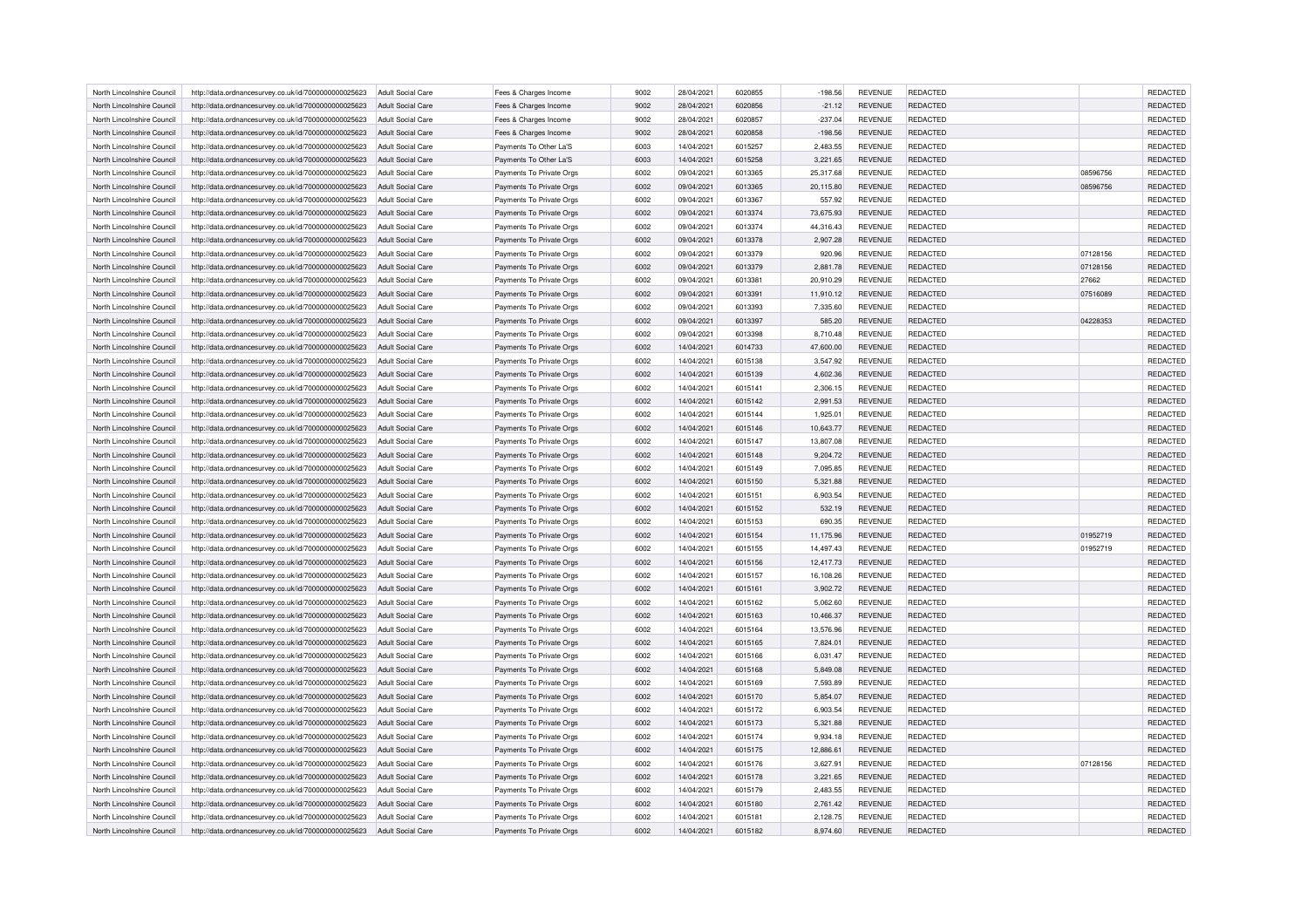| North Lincolnshire Council | http://data.ordnancesurvey.co.uk/id/7000000000025623 | Adult Social Care        | Payments To Private Orgs | 6002 | 14/04/2021 | 6015183 | 6,918.45  | <b>REVENUE</b> | <b>REDACTED</b> |          | <b>REDACTED</b> |
|----------------------------|------------------------------------------------------|--------------------------|--------------------------|------|------------|---------|-----------|----------------|-----------------|----------|-----------------|
| North Lincolnshire Council | http://data.ordnancesurvey.co.uk/id/7000000000025623 | Adult Social Care        | Payments To Private Orgs | 6002 | 14/04/2021 | 6015184 | 4,832.48  | <b>REVENUE</b> | <b>REDACTED</b> |          | <b>REDACTED</b> |
| North Lincolnshire Council | http://data.ordnancesurvey.co.uk/id/7000000000025623 | Adult Social Care        | Payments To Private Orgs | 6002 | 14/04/2021 | 6015185 | 3,725.32  | <b>REVENUE</b> | <b>REDACTED</b> |          | <b>REDACTED</b> |
| North Lincolnshire Council | http://data.ordnancesurvey.co.uk/id/7000000000025623 | Adult Social Care        | Payments To Private Orgs | 6002 | 14/04/2021 | 6015186 | 3,547.92  | <b>REVENUE</b> | <b>REDACTED</b> | 27662    | REDACTED        |
| North Lincolnshire Council | http://data.ordnancesurvey.co.uk/id/7000000000025623 | <b>Adult Social Care</b> | Payments To Private Orgs | 6002 | 14/04/2021 | 6015187 | 5,499.28  | <b>REVENUE</b> | <b>REDACTED</b> | 27662    | <b>REDACTED</b> |
| North Lincolnshire Council | http://data.ordnancesurvey.co.uk/id/7000000000025623 | Adult Social Care        | Payments To Private Orgs | 6002 | 14/04/2021 | 6015188 | 4,602.36  | <b>REVENUE</b> | <b>REDACTED</b> | 27662    | REDACTED        |
| North Lincolnshire Council | http://data.ordnancesurvey.co.uk/id/7000000000025623 | <b>Adult Social Care</b> | Payments To Private Orgs | 6002 | 14/04/2021 | 6015189 | 7,133.66  | <b>REVENUE</b> | REDACTED        | 27662    | REDACTED        |
| North Lincolnshire Council | http://data.ordnancesurvey.co.uk/id/7000000000025623 | Adult Social Care        | Payments To Private Orgs | 6002 | 14/04/2021 | 6015190 | 8,514.37  | <b>REVENUE</b> | <b>REDACTED</b> |          | REDACTED        |
| North Lincolnshire Council | http://data.ordnancesurvey.co.uk/id/7000000000025623 | Adult Social Care        | Payments To Private Orgs | 6002 | 14/04/2021 | 6015191 | 6,563.66  | <b>REVENUE</b> | <b>REDACTED</b> |          | <b>REDACTED</b> |
| North Lincolnshire Council |                                                      |                          |                          | 6002 | 14/04/2021 | 6015192 |           |                | REDACTED        |          | REDACTED        |
|                            | http://data.ordnancesurvey.co.uk/id/7000000000025623 | <b>Adult Social Care</b> | Payments To Private Orgs |      |            |         | 5,752.95  | <b>REVENUE</b> |                 |          |                 |
| North Lincolnshire Council | http://data.ordnancesurvey.co.uk/id/7000000000025623 | <b>Adult Social Care</b> | Payments To Private Orgs | 6002 | 14/04/2021 | 6015193 | 4,434.90  | <b>REVENUE</b> | <b>REDACTED</b> |          | <b>REDACTED</b> |
| North Lincolnshire Council | http://data.ordnancesurvey.co.uk/id/7000000000025623 | Adult Social Care        | Payments To Private Orgs | 6002 | 14/04/2021 | 6015194 | 5,321.88  | <b>REVENUE</b> | <b>REDACTED</b> |          | REDACTED        |
| North Lincolnshire Council | http://data.ordnancesurvey.co.uk/id/7000000000025623 | <b>Adult Social Care</b> | Payments To Private Orgs | 6002 | 14/04/2021 | 6015195 | 6,903.54  | <b>REVENUE</b> | REDACTED        |          | REDACTED        |
| North Lincolnshire Council | http://data.ordnancesurvey.co.uk/id/7000000000025623 | Adult Social Care        | Payments To Private Orgs | 6002 | 14/04/2021 | 6015196 | 3,193.13  | <b>REVENUE</b> | <b>REDACTED</b> |          | REDACTED        |
| North Lincolnshire Council | http://data.ordnancesurvey.co.uk/id/7000000000025623 | <b>Adult Social Care</b> | Payments To Private Orgs | 6002 | 14/04/2021 | 6015197 | 4,142.12  | <b>REVENUE</b> | <b>REDACTED</b> |          | <b>REDACTED</b> |
| North Lincolnshire Council | http://data.ordnancesurvey.co.uk/id/7000000000025623 | <b>Adult Social Care</b> | Payments To Private Orgs | 6002 | 14/04/2021 | 6015198 | 4,434.90  | <b>REVENUE</b> | <b>REDACTED</b> |          | <b>REDACTED</b> |
| North Lincolnshire Council | http://data.ordnancesurvey.co.uk/id/7000000000025623 | <b>Adult Social Care</b> | Payments To Private Orgs | 6002 | 14/04/2021 | 6015199 | 5,752.95  | <b>REVENUE</b> | REDACTED        |          | <b>REDACTED</b> |
| North Lincolnshire Council | http://data.ordnancesurvey.co.uk/id/7000000000025623 | Adult Social Care        | Payments To Private Orgs | 6002 | 14/04/2021 | 6015200 | 5,522.83  | <b>REVENUE</b> | REDACTED        |          | REDACTED        |
| North Lincolnshire Council | http://data.ordnancesurvey.co.uk/id/7000000000025623 | <b>Adult Social Care</b> | Payments To Private Orgs | 6002 | 14/04/2021 | 6015201 | 4,257.51  | <b>REVENUE</b> | <b>REDACTED</b> |          | REDACTED        |
| North Lincolnshire Council | http://data.ordnancesurvey.co.uk/id/7000000000025623 | Adult Social Care        | Payments To Private Orgs | 6002 | 14/04/2021 | 6015202 | 4,612.30  | <b>REVENUE</b> | <b>REDACTED</b> |          | REDACTED        |
| North Lincolnshire Council | http://data.ordnancesurvey.co.uk/id/7000000000025623 | Adult Social Care        | Payments To Private Orgs | 6002 | 14/04/2021 | 6015203 | 5,983.07  | <b>REVENUE</b> | <b>REDACTED</b> |          | REDACTED        |
| North Lincolnshire Council | http://data.ordnancesurvey.co.uk/id/7000000000025623 | <b>Adult Social Care</b> | Payments To Private Orgs | 6002 | 14/04/2021 | 6015204 | 1,184.62  | <b>REVENUE</b> | <b>REDACTED</b> | 07516089 | REDACTED        |
|                            |                                                      |                          |                          |      | 14/04/2021 | 6015205 |           | <b>REVENUE</b> | <b>REDACTED</b> |          | REDACTED        |
| North Lincolnshire Council | http://data.ordnancesurvey.co.uk/id/7000000000025623 | <b>Adult Social Care</b> | Payments To Private Orgs | 6002 |            |         | 7,363.78  |                |                 |          |                 |
| North Lincolnshire Council | http://data.ordnancesurvey.co.uk/id/7000000000025623 | Adult Social Care        | Payments To Private Orgs | 6002 | 14/04/2021 | 6015206 | 5,676.68  | <b>REVENUE</b> | <b>REDACTED</b> |          | REDACTED        |
| North Lincolnshire Council | http://data.ordnancesurvey.co.uk/id/7000000000025623 | <b>Adult Social Care</b> | Payments To Private Orgs | 6002 | 14/04/2021 | 6015207 | 6,563.66  | <b>REVENUE</b> | REDACTED        | 02262217 | REDACTED        |
| North Lincolnshire Council | http://data.ordnancesurvey.co.uk/id/7000000000025623 | Adult Social Care        | Payments To Private Orgs | 6002 | 14/04/2021 | 6015208 | 8,514.37  | <b>REVENUE</b> | <b>REDACTED</b> | 02262217 | REDACTED        |
| North Lincolnshire Council | http://data.ordnancesurvey.co.uk/id/7000000000025623 | Adult Social Care        | Payments To Private Orgs | 6002 | 14/04/2021 | 6015209 | 4,257.51  | <b>REVENUE</b> | <b>REDACTED</b> |          | REDACTED        |
| North Lincolnshire Council | http://data.ordnancesurvey.co.uk/id/7000000000025623 | Adult Social Care        | Payments To Private Orgs | 6002 | 14/04/2021 | 6015210 | 5,522.83  | <b>REVENUE</b> | REDACTED        |          | REDACTED        |
| North Lincolnshire Council | http://data.ordnancesurvey.co.uk/id/7000000000025623 | <b>Adult Social Care</b> | Payments To Private Orgs | 6002 | 14/04/2021 | 6015211 | 9,895.07  | <b>REVENUE</b> | <b>REDACTED</b> |          | REDACTED        |
| North Lincolnshire Council | http://data.ordnancesurvey.co.uk/id/7000000000025623 | Adult Social Care        | Payments To Private Orgs | 6002 | 14/04/2021 | 6015212 | 7,628.03  | <b>REVENUE</b> | <b>REDACTED</b> |          | REDACTED        |
| North Lincolnshire Council | http://data.ordnancesurvey.co.uk/id/7000000000025623 | <b>Adult Social Care</b> | Payments To Private Orgs | 6002 | 14/04/2021 | 6015213 | 7,095.85  | <b>REVENUE</b> | REDACTED        | 03745258 | REDACTED        |
| North Lincolnshire Council | http://data.ordnancesurvey.co.uk/id/7000000000025623 | Adult Social Care        | Payments To Private Orgs | 6002 | 14/04/2021 | 6015214 | 9,204.72  | <b>REVENUE</b> | <b>REDACTED</b> | 03745258 | REDACTED        |
| North Lincolnshire Council | http://data.ordnancesurvey.co.uk/id/7000000000025623 | Adult Social Care        | Payments To Private Orgs | 6002 | 14/04/2021 | 6015215 | 4.789.70  | <b>REVENUE</b> | <b>REDACTED</b> |          | REDACTED        |
| North Lincolnshire Council | http://data.ordnancesurvey.co.uk/id/7000000000025623 | Adult Social Care        | Payments To Private Orgs | 6002 | 14/04/2021 | 6015216 | 6,213.19  | <b>REVENUE</b> | REDACTED        |          | REDACTED        |
| North Lincolnshire Council | http://data.ordnancesurvey.co.uk/id/7000000000025623 | <b>Adult Social Care</b> | Payments To Private Orgs | 6002 | 14/04/2021 | 6015218 | 1,064.38  | <b>REVENUE</b> | REDACTED        |          | REDACTED        |
| North Lincolnshire Council | http://data.ordnancesurvey.co.uk/id/7000000000025623 | Adult Social Care        | Payments To Private Orgs | 6002 | 14/04/2021 | 6015219 | 1.380.71  | <b>REVENUE</b> | <b>REDACTED</b> |          | REDACTED        |
| North Lincolnshire Council | http://data.ordnancesurvey.co.uk/id/7000000000025623 | <b>Adult Social Care</b> | Payments To Private Orgs | 6002 | 14/04/2021 | 6015220 | 6,918.45  | <b>REVENUE</b> | <b>REDACTED</b> |          | REDACTED        |
| North Lincolnshire Council | http://data.ordnancesurvey.co.uk/id/7000000000025623 | Adult Social Care        | Payments To Private Orgs | 6002 | 14/04/2021 | 6015221 | 8,974.60  | <b>REVENUE</b> | <b>REDACTED</b> |          | REDACTED        |
|                            |                                                      |                          |                          |      |            |         |           |                |                 |          |                 |
| North Lincolnshire Council | http://data.ordnancesurvey.co.uk/id/7000000000025623 | <b>Adult Social Care</b> | Payments To Private Orgs | 6002 | 14/04/2021 | 6015222 | 11,966.14 | <b>REVENUE</b> | <b>REDACTED</b> |          | REDACTED        |
| North Lincolnshire Council | http://data.ordnancesurvey.co.uk/id/7000000000025623 | <b>Adult Social Care</b> | Payments To Private Orgs | 6002 | 14/04/2021 | 6015223 | 9,224.60  | <b>REVENUE</b> | <b>REDACTED</b> |          | REDACTED        |
| North Lincolnshire Council | http://data.ordnancesurvey.co.uk/id/7000000000025623 | <b>Adult Social Care</b> | Payments To Private Orgs | 6002 | 14/04/2021 | 6015224 | 2,665.40  | <b>REVENUE</b> | <b>REDACTED</b> |          | REDACTED        |
| North Lincolnshire Council | http://data.ordnancesurvey.co.uk/id/7000000000025623 | Adult Social Care        | Payments To Private Orgs | 6002 | 14/04/2021 | 6015225 | 33,597.23 | <b>REVENUE</b> | <b>REDACTED</b> | 02779611 | REDACTED        |
| North Lincolnshire Council | http://data.ordnancesurvey.co.uk/id/7000000000025623 | <b>Adult Social Care</b> | Payments To Private Orgs | 6002 | 14/04/2021 | 6015226 | 5,062.60  | <b>REVENUE</b> | REDACTED        | 02779611 | REDACTED        |
| North Lincolnshire Council | http://data.ordnancesurvey.co.uk/id/7000000000025623 | Adult Social Care        | Payments To Private Orgs | 6002 | 14/04/2021 | 6015227 | 4,832.48  | <b>REVENUE</b> | <b>REDACTED</b> | 02779611 | REDACTED        |
| North Lincolnshire Council | http://data.ordnancesurvey.co.uk/id/7000000000025623 | Adult Social Care        | Payments To Private Orgs | 6002 | 14/04/2021 | 6015228 | 3,370.53  | <b>REVENUE</b> | <b>REDACTED</b> | 02779611 | <b>REDACTED</b> |
| North Lincolnshire Council | http://data.ordnancesurvey.co.uk/id/7000000000025623 | Adult Social Care        | Payments To Private Orgs | 6002 | 14/04/2021 | 6015229 | 3,193.13  | <b>REVENUE</b> | REDACTED        | 02779611 | REDACTED        |
| North Lincolnshire Council | http://data.ordnancesurvey.co.uk/id/7000000000025623 | <b>Adult Social Care</b> | Payments To Private Orgs | 6002 | 14/04/2021 | 6015230 | 2,483.55  | <b>REVENUE</b> | <b>REDACTED</b> | 02779611 | REDACTED        |
| North Lincolnshire Council | http://data.ordnancesurvey.co.uk/id/7000000000025623 | Adult Social Care        | Payments To Private Orgs | 6002 | 14/04/2021 | 6015231 | 25,899.84 | <b>REVENUE</b> | <b>REDACTED</b> | 02779611 | REDACTED        |
| North Lincolnshire Council | http://data.ordnancesurvey.co.uk/id/7000000000025623 | <b>Adult Social Care</b> | Payments To Private Orgs | 6002 | 14/04/2021 | 6015232 | 3,725.32  | <b>REVENUE</b> | REDACTED        | 02779611 | REDACTED        |
| North Lincolnshire Council | http://data.ordnancesurvey.co.uk/id/7000000000025623 | Adult Social Care        | Payments To Private Orgs | 6002 | 14/04/2021 | 6015233 | 3,902.72  | <b>REVENUE</b> | <b>REDACTED</b> | 02779611 | REDACTED        |
| North Lincolnshire Council | http://data.ordnancesurvey.co.uk/id/7000000000025623 | Adult Social Care        | Payments To Private Orgs | 6002 | 14/04/2021 | 6015234 | 4.372.24  | <b>REVENUE</b> | <b>REDACTED</b> | 02779611 | <b>REDACTED</b> |
| North Lincolnshire Council |                                                      |                          | Payments To Private Orgs | 6002 | 14/04/2021 | 6015235 | 4,142.12  | <b>REVENUE</b> | REDACTED        | 02779611 | REDACTED        |
|                            | http://data.ordnancesurvey.co.uk/id/7000000000025623 | Adult Social Care        |                          |      |            |         |           |                |                 |          |                 |
| North Lincolnshire Council | http://data.ordnancesurvey.co.uk/id/7000000000025623 | Adult Social Care        | Payments To Private Orgs | 6002 | 14/04/2021 | 6015236 | 3,221.65  | <b>REVENUE</b> | <b>REDACTED</b> | 02779611 | REDACTED        |
| North Lincolnshire Council | http://data.ordnancesurvey.co.uk/id/7000000000025623 | <b>Adult Social Care</b> | Payments To Private Orgs | 6002 | 14/04/2021 | 6015239 | 6.031.47  | <b>REVENUE</b> | <b>REDACTED</b> | 4738023  | REDACTED        |
| North Lincolnshire Council | http://data.ordnancesurvey.co.uk/id/7000000000025623 | Adult Social Care        | Payments To Private Orgs | 6002 | 14/04/2021 | 6015240 | 7,824.01  | <b>REVENUE</b> | <b>REDACTED</b> | 4738023  | <b>REDACTED</b> |
| North Lincolnshire Council | http://data.ordnancesurvey.co.uk/id/7000000000025623 | <b>Adult Social Care</b> | Payments To Private Orgs | 6002 | 14/04/2021 | 6015241 | 920.47    | <b>REVENUE</b> | <b>REDACTED</b> | 04228353 | REDACTED        |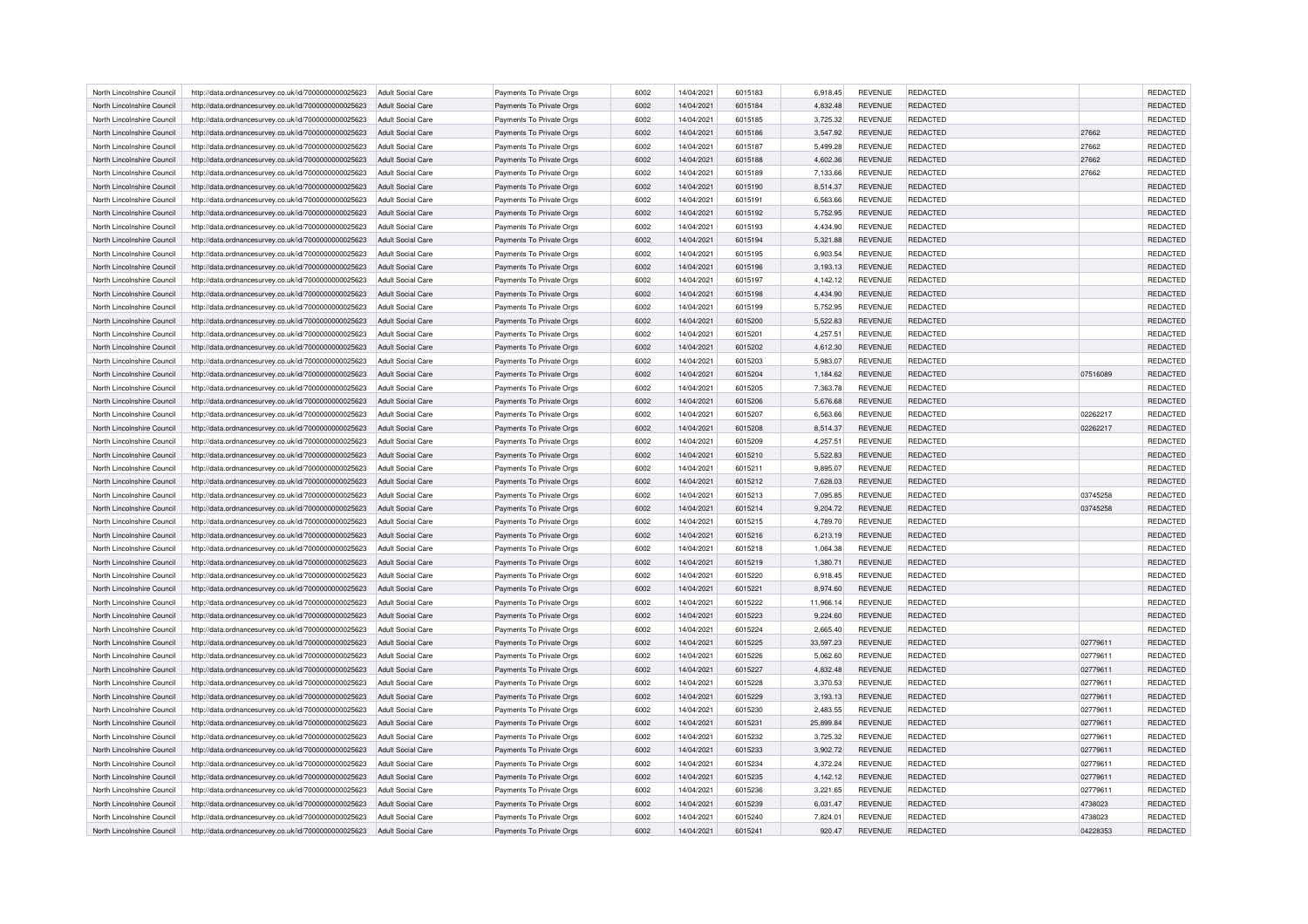| North Lincolnshire Council | http://data.ordnancesurvey.co.uk/id/7000000000025623 | Adult Social Care        | Payments To Private Orgs | 6002 | 14/04/2021 | 6015242 | 2,301.18    | <b>REVENUE</b> | REDACTED        | 04228353 | <b>REDACTED</b> |
|----------------------------|------------------------------------------------------|--------------------------|--------------------------|------|------------|---------|-------------|----------------|-----------------|----------|-----------------|
| North Lincolnshire Council | http://data.ordnancesurvey.co.uk/id/7000000000025623 | Adult Social Care        | Payments To Private Orgs | 6002 | 14/04/2021 | 6015243 | 1,773.96    | <b>REVENUE</b> | <b>REDACTED</b> | 04228353 | REDACTED        |
| North Lincolnshire Council | http://data.ordnancesurvey.co.uk/id/7000000000025623 | Adult Social Care        | Payments To Private Orgs | 6002 | 14/04/2021 | 6015244 | 709.58      | <b>REVENUE</b> | <b>REDACTED</b> | 04228353 | REDACTED        |
| North Lincolnshire Council | http://data.ordnancesurvey.co.uk/id/7000000000025623 | Adult Social Care        | Payments To Private Orgs | 6002 | 14/04/2021 | 6015245 | 2,531.30    | <b>REVENUE</b> | <b>REDACTED</b> | 04228353 | REDACTED        |
| North Lincolnshire Council | http://data.ordnancesurvey.co.uk/id/7000000000025623 | Adult Social Care        | Payments To Private Orgs | 6002 | 14/04/2021 | 6015246 | 1,951.36    | <b>REVENUE</b> | REDACTED        | 04228353 | REDACTED        |
| North Lincolnshire Council | http://data.ordnancesurvey.co.uk/id/7000000000025623 | Adult Social Care        | Payments To Private Orgs | 6002 | 14/04/2021 | 6015247 | 5,144.49    | <b>REVENUE</b> | <b>REDACTED</b> | 04228353 | REDACTED        |
| North Lincolnshire Council | http://data.ordnancesurvey.co.uk/id/7000000000025623 | Adult Social Care        | Payments To Private Orgs | 6002 | 14/04/2021 | 6015248 | 6,673.42    | <b>REVENUE</b> | <b>REDACTED</b> | 04228353 | REDACTED        |
| North Lincolnshire Council | http://data.ordnancesurvey.co.uk/id/7000000000025623 | Adult Social Care        | Payments To Private Orgs | 6002 | 14/04/2021 | 6015249 | 17,719.09   | <b>REVENUE</b> | <b>REDACTED</b> |          | REDACTED        |
| North Lincolnshire Council | http://data.ordnancesurvey.co.uk/id/7000000000025623 | <b>Adult Social Care</b> | Payments To Private Orgs | 6002 | 14/04/2021 | 6015250 | 13,659.50   | <b>REVENUE</b> | <b>REDACTED</b> |          | REDACTED        |
| North Lincolnshire Council | http://data.ordnancesurvey.co.uk/id/7000000000025623 | <b>Adult Social Care</b> | Payments To Private Orgs | 6002 | 14/04/2021 | 6015251 | 5,321.88    | <b>REVENUE</b> | REDACTED        |          | REDACTED        |
| North Lincolnshire Council | http://data.ordnancesurvey.co.uk/id/7000000000025623 | Adult Social Care        | Payments To Private Orgs | 6002 | 14/04/2021 | 6015252 | 6,903.54    | <b>REVENUE</b> | <b>REDACTED</b> |          | REDACTED        |
| North Lincolnshire Council | http://data.ordnancesurvey.co.uk/id/7000000000025623 | Adult Social Care        | Payments To Private Orgs | 6002 | 14/04/2021 | 6015253 | 4,080.11    | <b>REVENUE</b> | <b>REDACTED</b> |          | REDACTED        |
| North Lincolnshire Council | http://data.ordnancesurvey.co.uk/id/7000000000025623 | <b>Adult Social Care</b> | Payments To Private Orgs | 6002 | 14/04/2021 | 6015254 | 5,292.71    | <b>REVENUE</b> | <b>REDACTED</b> |          | REDACTED        |
| North Lincolnshire Council | http://data.ordnancesurvey.co.uk/id/7000000000025623 | Adult Social Care        | Payments To Private Orgs | 6002 | 14/04/2021 | 6015255 | 7,982.83    | <b>REVENUE</b> | <b>REDACTED</b> |          | REDACTED        |
|                            |                                                      |                          |                          |      |            |         |             |                |                 |          |                 |
| North Lincolnshire Council | http://data.ordnancesurvey.co.uk/id/7000000000025623 | <b>Adult Social Care</b> | Payments To Private Orgs | 6002 | 14/04/2021 | 6015256 | 10,355.31   | <b>REVENUE</b> | <b>REDACTED</b> |          | <b>REDACTED</b> |
| North Lincolnshire Council | http://data.ordnancesurvey.co.uk/id/7000000000025623 | <b>Adult Social Care</b> | Payments To Private Orgs | 6002 | 14/04/2021 | 6015259 | 6,031.47    | <b>REVENUE</b> | <b>REDACTED</b> | 05794940 | REDACTED        |
| North Lincolnshire Council | http://data.ordnancesurvey.co.uk/id/7000000000025623 | <b>Adult Social Care</b> | Payments To Private Orgs | 6002 | 14/04/2021 | 6015260 | 7,824.01    | <b>REVENUE</b> | REDACTED        | 05794940 | REDACTED        |
| North Lincolnshire Council | http://data.ordnancesurvey.co.uk/id/7000000000025623 | Adult Social Care        | Payments To Private Orgs | 6002 | 14/04/2021 | 6015261 | 19,329.91   | <b>REVENUE</b> | <b>REDACTED</b> |          | <b>REDACTED</b> |
| North Lincolnshire Council | http://data.ordnancesurvey.co.uk/id/7000000000025623 | <b>Adult Social Care</b> | Payments To Private Orgs | 6002 | 14/04/2021 | 6015262 | 14,901.28   | <b>REVENUE</b> | REDACTED        |          | REDACTED        |
| North Lincolnshire Council | http://data.ordnancesurvey.co.uk/id/7000000000025623 | Adult Social Care        | Payments To Private Orgs | 6002 | 14/04/2021 | 6015263 | 8,974.60    | <b>REVENUE</b> | <b>REDACTED</b> |          | REDACTED        |
| North Lincolnshire Council | http://data.ordnancesurvey.co.uk/id/7000000000025623 | Adult Social Care        | Payments To Private Orgs | 6002 | 14/04/2021 | 6015264 | 6,918.45    | <b>REVENUE</b> | <b>REDACTED</b> |          | <b>REDACTED</b> |
| North Lincolnshire Council | http://data.ordnancesurvey.co.uk/id/7000000000025623 | Adult Social Care        | Payments To Private Orgs | 6002 | 14/04/2021 | 6015265 | 6,918.45    | <b>REVENUE</b> | REDACTED        |          | REDACTED        |
| North Lincolnshire Council | http://data.ordnancesurvey.co.uk/id/7000000000025623 | <b>Adult Social Care</b> | Payments To Private Orgs | 6002 | 14/04/2021 | 6015266 | 8,974.60    | <b>REVENUE</b> | REDACTED        |          | REDACTED        |
| North Lincolnshire Council | http://data.ordnancesurvey.co.uk/id/7000000000025623 | Adult Social Care        | Payments To Private Orgs | 6002 | 14/04/2021 | 6015267 | 7.824.01    | <b>REVENUE</b> | <b>REDACTED</b> |          | <b>REDACTED</b> |
| North Lincolnshire Council | http://data.ordnancesurvey.co.uk/id/7000000000025623 | <b>Adult Social Care</b> | Payments To Private Orgs | 6002 | 14/04/2021 | 6015268 | 6,031.47    | <b>REVENUE</b> | <b>REDACTED</b> |          | REDACTED        |
| North Lincolnshire Council | http://data.ordnancesurvey.co.uk/id/7000000000025623 | Adult Social Care        | Payments To Private Orgs | 6002 | 15/04/2021 | 6016263 | 6,260.00    | <b>REVENUE</b> | REDACTED        |          | REDACTED        |
| North Lincolnshire Council | http://data.ordnancesurvey.co.uk/id/7000000000025623 | Adult Social Care        | Payments To Private Orgs | 6002 | 15/04/2021 | 6016264 | 11.915.52   | <b>REVENUE</b> | <b>REDACTED</b> |          | REDACTED        |
| North Lincolnshire Council | http://data.ordnancesurvey.co.uk/id/7000000000025623 | Adult Social Care        | Payments To Private Orgs | 6002 | 15/04/2021 | 6016265 | 36,491.80   | <b>REVENUE</b> | REDACTED        |          | REDACTED        |
| North Lincolnshire Council | http://data.ordnancesurvey.co.uk/id/7000000000025623 | Adult Social Care        | Payments To Private Orgs | 6002 | 15/04/2021 | 6016265 | 5,747.60    | <b>REVENUE</b> | <b>REDACTED</b> |          | REDACTED        |
| North Lincolnshire Council | http://data.ordnancesurvey.co.uk/id/7000000000025623 | Adult Social Care        | Payments To Private Orgs | 6002 | 15/04/2021 | 6016266 | $-1,314.41$ | <b>REVENUE</b> | <b>REDACTED</b> |          | REDACTED        |
| North Lincolnshire Council | http://data.ordnancesurvey.co.uk/id/7000000000025623 | <b>Adult Social Care</b> | Payments To Private Orgs | 6002 | 15/04/2021 | 6016267 | 2,110.48    | <b>REVENUE</b> | <b>REDACTED</b> | 11881882 | REDACTED        |
| North Lincolnshire Council | http://data.ordnancesurvey.co.uk/id/7000000000025623 | Adult Social Care        | Payments To Private Orgs | 6002 | 15/04/2021 | 6016268 | 2,113.92    | <b>REVENUE</b> | REDACTED        |          | REDACTED        |
| North Lincolnshire Council | http://data.ordnancesurvey.co.uk/id/7000000000025623 | Adult Social Care        | Payments To Private Orgs | 6002 | 15/04/2021 | 6016268 | 71,722.29   | <b>REVENUE</b> | <b>REDACTED</b> |          | REDACTED        |
| North Lincolnshire Council | http://data.ordnancesurvey.co.uk/id/7000000000025623 | Adult Social Care        | Payments To Private Orgs | 6002 | 15/04/2021 | 6016269 | 1,358.94    | <b>REVENUE</b> | <b>REDACTED</b> |          | REDACTED        |
| North Lincolnshire Council | http://data.ordnancesurvey.co.uk/id/7000000000025623 | Adult Social Care        | Payments To Private Orgs | 6002 | 15/04/2021 | 6016271 | 38,654.54   | <b>REVENUE</b> | <b>REDACTED</b> |          | REDACTED        |
| North Lincolnshire Council | http://data.ordnancesurvey.co.uk/id/7000000000025623 | Adult Social Care        | Payments To Private Orgs | 6002 | 15/04/2021 | 6016273 | 13,493.84   | <b>REVENUE</b> | <b>REDACTED</b> |          | REDACTED        |
| North Lincolnshire Council | http://data.ordnancesurvey.co.uk/id/7000000000025623 | <b>Adult Social Care</b> | Payments To Private Orgs | 6002 | 15/04/2021 | 6016275 | 8,131.04    | <b>REVENUE</b> | REDACTED        |          | REDACTED        |
| North Lincolnshire Council | http://data.ordnancesurvey.co.uk/id/7000000000025623 | Adult Social Care        | Payments To Private Orgs | 6002 | 15/04/2021 | 6016276 | 2,272.00    | <b>REVENUE</b> | <b>REDACTED</b> |          | REDACTED        |
| North Lincolnshire Council | http://data.ordnancesurvey.co.uk/id/7000000000025623 | <b>Adult Social Care</b> | Payments To Private Orgs | 6002 | 15/04/2021 | 6016277 | 3,368.80    | <b>REVENUE</b> | <b>REDACTED</b> |          | REDACTED        |
| North Lincolnshire Council | http://data.ordnancesurvey.co.uk/id/7000000000025623 | <b>Adult Social Care</b> | Payments To Private Orgs | 6002 | 15/04/2021 | 6016278 | 47,275.86   | <b>REVENUE</b> | <b>REDACTED</b> | 01952719 | REDACTED        |
| North Lincolnshire Council | http://data.ordnancesurvey.co.uk/id/7000000000025623 | <b>Adult Social Care</b> | Payments To Private Orgs | 6002 | 15/04/2021 | 6016279 | $-520.48$   | <b>REVENUE</b> | <b>REDACTED</b> | 01952719 | REDACTED        |
| North Lincolnshire Council | http://data.ordnancesurvey.co.uk/id/7000000000025623 | Adult Social Care        | Payments To Private Orgs | 6002 | 15/04/2021 | 6016280 | 2,882.32    | <b>REVENUE</b> | <b>REDACTED</b> |          | REDACTED        |
| North Lincolnshire Council | http://data.ordnancesurvey.co.uk/id/7000000000025623 | <b>Adult Social Care</b> | Payments To Private Orgs | 6002 | 15/04/2021 | 6016281 | 2,008.00    | REVENUE        | REDACTED        |          | REDACTED        |
| North Lincolnshire Council | http://data.ordnancesurvey.co.uk/id/7000000000025623 | Adult Social Care        | Payments To Private Orgs | 6002 | 15/04/2021 | 6016282 | 5,187.71    | <b>REVENUE</b> | <b>REDACTED</b> |          | REDACTED        |
| North Lincolnshire Council | http://data.ordnancesurvey.co.uk/id/7000000000025623 | Adult Social Care        | Payments To Private Orgs | 6002 | 15/04/2021 | 6016283 | 2.254.80    | <b>REVENUE</b> | <b>REDACTED</b> | 02111989 | <b>REDACTED</b> |
|                            |                                                      |                          |                          | 6002 |            |         |             |                |                 |          | REDACTED        |
| North Lincolnshire Council | http://data.ordnancesurvey.co.uk/id/7000000000025623 | Adult Social Care        | Payments To Private Orgs |      | 15/04/2021 | 6016284 | 14,997.44   | <b>REVENUE</b> | REDACTED        |          |                 |
| North Lincolnshire Council | http://data.ordnancesurvey.co.uk/id/7000000000025623 | Adult Social Care        | Payments To Private Orgs | 6002 | 15/04/2021 | 6016286 | 30,285.28   | <b>REVENUE</b> | REDACTED        |          | REDACTED        |
| North Lincolnshire Council | http://data.ordnancesurvey.co.uk/id/7000000000025623 | Adult Social Care        | Payments To Private Orgs | 6002 | 15/04/2021 | 6016287 | 18,369.76   | <b>REVENUE</b> | <b>REDACTED</b> |          | REDACTED        |
| North Lincolnshire Council | http://data.ordnancesurvey.co.uk/id/7000000000025623 | <b>Adult Social Care</b> | Payments To Private Orgs | 6002 | 15/04/2021 | 6016288 | $-780.18$   | <b>REVENUE</b> | <b>REDACTED</b> |          | REDACTED        |
| North Lincolnshire Council | http://data.ordnancesurvey.co.uk/id/7000000000025623 | Adult Social Care        | Payments To Private Orgs | 6002 | 15/04/2021 | 6016289 | 780.18      | <b>REVENUE</b> | <b>REDACTED</b> |          | REDACTED        |
| North Lincolnshire Council | http://data.ordnancesurvey.co.uk/id/7000000000025623 | Adult Social Care        | Payments To Private Orgs | 6002 | 15/04/2021 | 6016290 | 35.946.56   | <b>REVENUE</b> | <b>REDACTED</b> |          | REDACTED        |
| North Lincolnshire Council | http://data.ordnancesurvey.co.uk/id/7000000000025623 | Adult Social Care        | Payments To Private Orgs | 6002 | 15/04/2021 | 6016291 | 7,898.08    | <b>REVENUE</b> | REDACTED        |          | REDACTED        |
| North Lincolnshire Council | http://data.ordnancesurvey.co.uk/id/7000000000025623 | Adult Social Care        | Payments To Private Orgs | 6002 | 15/04/2021 | 6016292 | 2,069.48    | <b>REVENUE</b> | <b>REDACTED</b> | 27662R   | REDACTED        |
| North Lincolnshire Council | http://data.ordnancesurvey.co.uk/id/7000000000025623 | <b>Adult Social Care</b> | Payments To Private Orgs | 6002 | 15/04/2021 | 6016293 | 8,386.00    | <b>REVENUE</b> | <b>REDACTED</b> |          | REDACTED        |
| North Lincolnshire Council | http://data.ordnancesurvey.co.uk/id/7000000000025623 | Adult Social Care        | Payments To Private Orgs | 6002 | 15/04/2021 | 6016294 | 33,269.76   | <b>REVENUE</b> | REDACTED        |          | <b>REDACTED</b> |
| North Lincolnshire Council | http://data.ordnancesurvey.co.uk/id/7000000000025623 | <b>Adult Social Care</b> | Payments To Private Orgs | 6002 | 15/04/2021 | 6016295 | 297.42      | <b>REVENUE</b> | <b>REDACTED</b> |          | REDACTED        |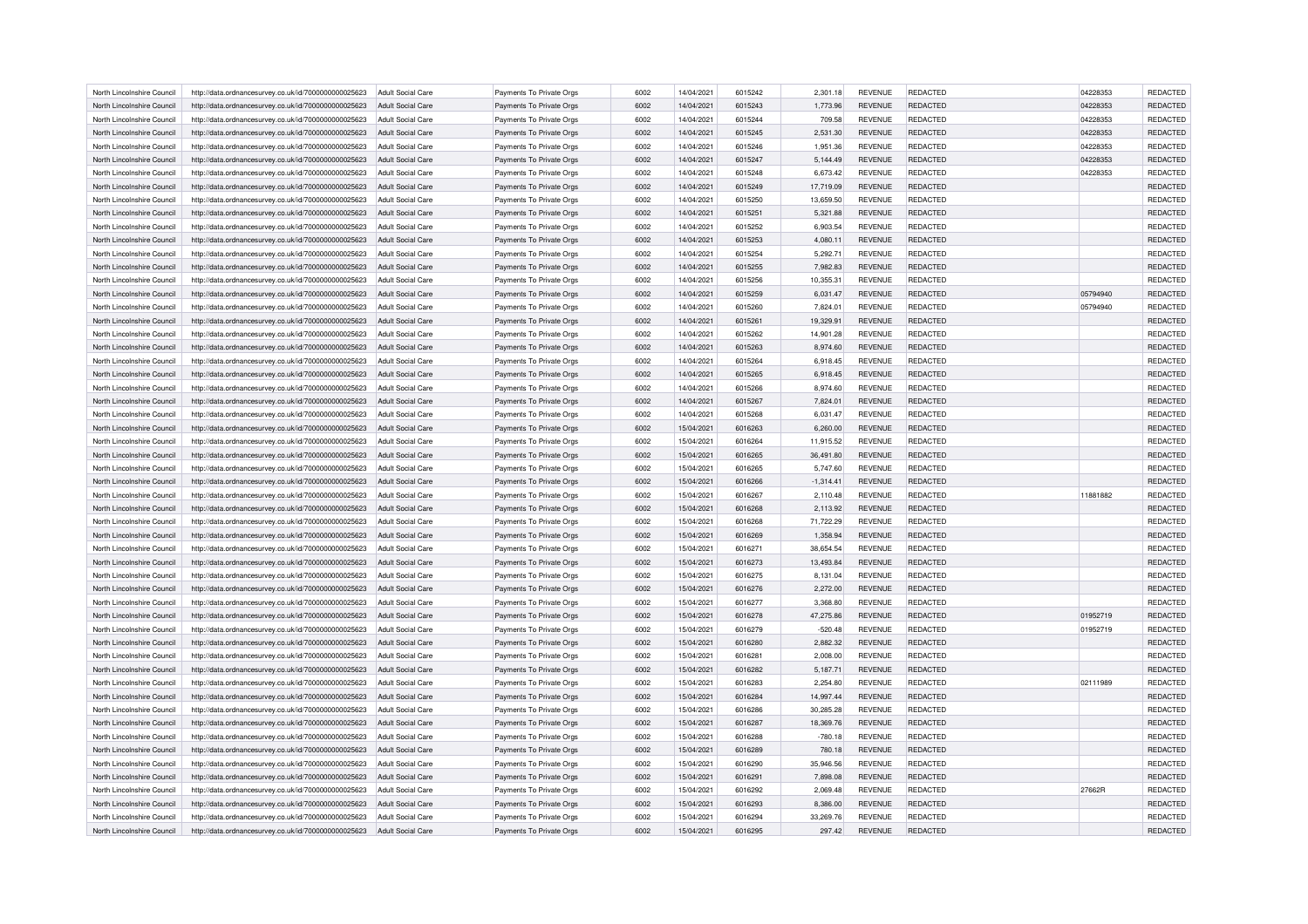| North Lincolnshire Council                               | http://data.ordnancesurvey.co.uk/id/7000000000025623                                                         | Adult Social Care                      | Payments To Private Orgs                             | 6002 | 15/04/2021 | 6016296 | 1,835.20              | <b>REVENUE</b> | REDACTED        | 03553864 | REDACTED |
|----------------------------------------------------------|--------------------------------------------------------------------------------------------------------------|----------------------------------------|------------------------------------------------------|------|------------|---------|-----------------------|----------------|-----------------|----------|----------|
| North Lincolnshire Council                               | http://data.ordnancesurvey.co.uk/id/7000000000025623                                                         | Adult Social Care                      | Payments To Private Orgs                             | 6002 | 15/04/2021 | 6016297 | 53,248.00             | <b>REVENUE</b> | REDACTED        |          | REDACTED |
| North Lincolnshire Council                               | http://data.ordnancesurvey.co.uk/id/7000000000025623                                                         | Adult Social Care                      | Payments To Private Oras                             | 6002 | 15/04/2021 | 6016298 | $-477.62$             | <b>REVENUE</b> | <b>REDACTED</b> |          | REDACTED |
| North Lincolnshire Council                               | http://data.ordnancesurvey.co.uk/id/7000000000025623                                                         | Adult Social Care                      | Payments To Private Orgs                             | 6002 | 15/04/2021 | 6016299 | 2,084.00              | <b>REVENUE</b> | REDACTED        |          | REDACTED |
| North Lincolnshire Council                               | http://data.ordnancesurvey.co.uk/id/7000000000025623                                                         | Adult Social Care                      | Payments To Private Orgs                             | 6002 | 15/04/2021 | 6016300 | 5,226.60              | <b>REVENUE</b> | REDACTED        |          | REDACTED |
| North Lincolnshire Council                               | http://data.ordnancesurvey.co.uk/id/7000000000025623                                                         | Adult Social Care                      | Payments To Private Orgs                             | 6002 | 15/04/2021 | 6016301 | 11,610.84             | <b>REVENUE</b> | REDACTED        |          | REDACTED |
| North Lincolnshire Council                               | http://data.ordnancesurvey.co.uk/id/7000000000025623                                                         | Adult Social Care                      | Payments To Private Orgs                             | 6002 | 15/04/2021 | 6016302 | 5,314.96              | <b>REVENUE</b> | REDACTED        |          | REDACTED |
| North Lincolnshire Council                               | http://data.ordnancesurvey.co.uk/id/7000000000025623                                                         | <b>Adult Social Care</b>               | Payments To Private Orgs                             | 6002 | 15/04/2021 | 6016303 | 21,339.20             | <b>REVENUE</b> | REDACTED        |          | REDACTED |
| North Lincolnshire Council                               | http://data.ordnancesurvey.co.uk/id/7000000000025623                                                         | Adult Social Care                      | Payments To Private Orgs                             | 6002 | 15/04/2021 | 6016304 | 25,114.06             | <b>REVENUE</b> | REDACTED        |          | REDACTED |
| North Lincolnshire Council                               | http://data.ordnancesurvey.co.uk/id/7000000000025623                                                         | Adult Social Care                      | Payments To Private Orgs                             | 6002 | 15/04/2021 | 6016307 | 2,069.48              | <b>REVENUE</b> | REDACTED        |          | REDACTED |
| North Lincolnshire Council                               | http://data.ordnancesurvey.co.uk/id/7000000000025623                                                         | Adult Social Care                      | Payments To Private Orgs                             | 6002 | 15/04/2021 | 6016308 | 16,559.72             | <b>REVENUE</b> | REDACTED        |          | REDACTED |
| North Lincolnshire Council                               | http://data.ordnancesurvey.co.uk/id/7000000000025623                                                         | Adult Social Care                      | Payments To Private Orgs                             | 6002 | 15/04/2021 | 6016309 | 3,867.87              | <b>REVENUE</b> | REDACTED        |          | REDACTED |
|                                                          |                                                                                                              |                                        |                                                      | 6002 | 15/04/2021 | 6016310 |                       | <b>REVENUE</b> | REDACTED        |          | REDACTED |
| North Lincolnshire Council<br>North Lincolnshire Council | http://data.ordnancesurvey.co.uk/id/7000000000025623<br>http://data.ordnancesurvey.co.uk/id/7000000000025623 | Adult Social Care<br>Adult Social Care | Payments To Private Orgs<br>Payments To Private Orgs | 6002 | 15/04/2021 | 6016311 | 4,500.00<br>11,794.60 | <b>REVENUE</b> | REDACTED        |          | REDACTED |
|                                                          |                                                                                                              |                                        |                                                      |      |            |         |                       |                |                 |          |          |
| North Lincolnshire Council                               | http://data.ordnancesurvey.co.uk/id/7000000000025623                                                         | Adult Social Care                      | Payments To Private Orgs                             | 6002 | 15/04/2021 | 6016312 | 4,545.52              | <b>REVENUE</b> | <b>REDACTED</b> |          | REDACTED |
| North Lincolnshire Council                               | http://data.ordnancesurvey.co.uk/id/7000000000025623                                                         | <b>Adult Social Care</b>               | Payments To Private Orgs                             | 6002 | 15/04/2021 | 6016313 | 42,524.12             | <b>REVENUE</b> | REDACTED        | 27662    | REDACTED |
| North Lincolnshire Council                               | http://data.ordnancesurvey.co.uk/id/7000000000025623                                                         | <b>Adult Social Care</b>               | Payments To Private Orgs                             | 6002 | 15/04/2021 | 6016314 | 1,342.64              | <b>REVENUE</b> | REDACTED        | 27662    | REDACTED |
| North Lincolnshire Council                               | http://data.ordnancesurvey.co.uk/id/7000000000025623                                                         | Adult Social Care                      | Payments To Private Orgs                             | 6002 | 15/04/2021 | 6016315 | 2,290.20              | <b>REVENUE</b> | REDACTED        | 27662    | REDACTED |
| North Lincolnshire Council                               | http://data.ordnancesurvey.co.uk/id/7000000000025623                                                         | Adult Social Care                      | Payments To Private Orgs                             | 6002 | 15/04/2021 | 6016315 | 62,066.71             | <b>REVENUE</b> | REDACTED        | 27662    | REDACTED |
| North Lincolnshire Council                               | http://data.ordnancesurvey.co.uk/id/7000000000025623                                                         | <b>Adult Social Care</b>               | Payments To Private Orgs                             | 6002 | 15/04/2021 | 6016316 | 2,277.52              | <b>REVENUE</b> | REDACTED        | 27662    | REDACTED |
| North Lincolnshire Council                               | http://data.ordnancesurvey.co.uk/id/7000000000025623                                                         | Adult Social Care                      | Payments To Private Orgs                             | 6002 | 15/04/2021 | 6016318 | 6.823.68              | <b>REVENUE</b> | <b>REDACTED</b> |          | REDACTED |
| North Lincolnshire Council                               | http://data.ordnancesurvey.co.uk/id/7000000000025623                                                         | <b>Adult Social Care</b>               | Payments To Private Orgs                             | 6002 | 15/04/2021 | 6016318 | 38,078.00             | <b>REVENUE</b> | REDACTED        |          | REDACTED |
| North Lincolnshire Council                               | http://data.ordnancesurvey.co.uk/id/7000000000025623                                                         | Adult Social Care                      | Payments To Private Orgs                             | 6002 | 15/04/2021 | 6016319 | 21,490.49             | <b>REVENUE</b> | REDACTED        |          | REDACTED |
| North Lincolnshire Council                               | http://data.ordnancesurvey.co.uk/id/7000000000025623                                                         | Adult Social Care                      | Payments To Private Orgs                             | 6002 | 15/04/2021 | 6016320 | $-922.03$             | <b>REVENUE</b> | REDACTED        |          | REDACTED |
| North Lincolnshire Council                               | http://data.ordnancesurvey.co.uk/id/7000000000025623                                                         | Adult Social Care                      | Payments To Private Orgs                             | 6002 | 15/04/2021 | 6016321 | 12,299.52             | <b>REVENUE</b> | REDACTED        |          | REDACTED |
| North Lincolnshire Council                               | http://data.ordnancesurvey.co.uk/id/7000000000025623                                                         | Adult Social Care                      | Payments To Private Orgs                             | 6002 | 15/04/2021 | 6016322 | 292.85                | <b>REVENUE</b> | REDACTED        |          | REDACTED |
| North Lincolnshire Council                               | http://data.ordnancesurvey.co.uk/id/7000000000025623                                                         | Adult Social Care                      | Payments To Private Orgs                             | 6002 | 15/04/2021 | 6016323 | 12.107.60             | <b>REVENUE</b> | <b>REDACTED</b> |          | REDACTED |
| North Lincolnshire Council                               | http://data.ordnancesurvey.co.uk/id/7000000000025623                                                         | Adult Social Care                      | Payments To Private Orgs                             | 6002 | 15/04/2021 | 6016325 | 37,789.80             | <b>REVENUE</b> | REDACTED        |          | REDACTED |
| North Lincolnshire Council                               | http://data.ordnancesurvey.co.uk/id/7000000000025623                                                         | Adult Social Care                      | Payments To Private Orgs                             | 6002 | 15/04/2021 | 6016326 | 12,812.00             | <b>REVENUE</b> | REDACTED        |          | REDACTED |
| North Lincolnshire Council                               | http://data.ordnancesurvey.co.uk/id/7000000000025623                                                         | Adult Social Care                      | Payments To Private Orgs                             | 6002 | 15/04/2021 | 6016327 | $-585.69$             | <b>REVENUE</b> | REDACTED        |          | REDACTED |
| North Lincolnshire Council                               | http://data.ordnancesurvey.co.uk/id/7000000000025623                                                         | Adult Social Care                      | Payments To Private Orgs                             | 6002 | 15/04/2021 | 6016328 | 14,943.52             | <b>REVENUE</b> | REDACTED        |          | REDACTED |
| North Lincolnshire Council                               | http://data.ordnancesurvey.co.uk/id/7000000000025623                                                         | Adult Social Care                      | Payments To Private Orgs                             | 6002 | 15/04/2021 | 6016330 | 2,152.36              | <b>REVENUE</b> | REDACTED        |          | REDACTED |
| North Lincolnshire Council                               | http://data.ordnancesurvey.co.uk/id/7000000000025623                                                         | Adult Social Care                      | Payments To Private Orgs                             | 6002 | 15/04/2021 | 6016331 | 20,699.20             | <b>REVENUE</b> | REDACTED        |          | REDACTED |
| North Lincolnshire Council                               | http://data.ordnancesurvey.co.uk/id/7000000000025623                                                         | Adult Social Care                      | Payments To Private Orgs                             | 6002 | 15/04/2021 | 6016332 | 4,800.00              | <b>REVENUE</b> | REDACTED        | 5049402  | REDACTED |
| North Lincolnshire Council                               | http://data.ordnancesurvey.co.uk/id/7000000000025623                                                         | Adult Social Care                      | Payments To Private Orgs                             | 6002 | 15/04/2021 | 6016333 | 3,850.00              | <b>REVENUE</b> | REDACTED        |          | REDACTED |
| North Lincolnshire Council                               | http://data.ordnancesurvey.co.uk/id/7000000000025623                                                         | Adult Social Care                      | Payments To Private Orgs                             | 6002 | 15/04/2021 | 6016334 | 7,229.44              | <b>REVENUE</b> | REDACTED        | 04126127 | REDACTED |
| North Lincolnshire Council                               | http://data.ordnancesurvey.co.uk/id/7000000000025623                                                         | Adult Social Care                      | Payments To Private Orgs                             | 6002 | 15/04/2021 | 6016335 | 3,188.00              | <b>REVENUE</b> | REDACTED        |          | REDACTED |
| North Lincolnshire Council                               | http://data.ordnancesurvey.co.uk/id/7000000000025623                                                         | Adult Social Care                      | Payments To Private Orgs                             | 6002 | 15/04/2021 | 6016336 | 20,508.60             | <b>REVENUE</b> | <b>REDACTED</b> | 02262217 | REDACTED |
| North Lincolnshire Council                               | http://data.ordnancesurvey.co.uk/id/7000000000025623                                                         | Adult Social Care                      | Payments To Private Orgs                             | 6002 | 15/04/2021 | 6016336 | 9,486.52              | <b>REVENUE</b> | REDACTED        | 02262217 | REDACTED |
| North Lincolnshire Council                               | http://data.ordnancesurvey.co.uk/id/7000000000025623                                                         | <b>Adult Social Care</b>               | Payments To Private Orgs                             | 6002 | 15/04/2021 | 6016337 | 2,049.92              | <b>REVENUE</b> | REDACTED        |          | REDACTED |
| North Lincolnshire Council                               | http://data.ordnancesurvey.co.uk/id/7000000000025623                                                         | <b>Adult Social Care</b>               | Payments To Private Orgs                             | 6002 | 15/04/2021 | 6016337 | 16,599.36             | <b>REVENUE</b> | <b>REDACTED</b> |          | REDACTED |
| North Lincolnshire Council                               | http://data.ordnancesurvey.co.uk/id/7000000000025623                                                         | Adult Social Care                      | Payments To Private Orgs                             | 6002 | 15/04/2021 | 6016338 | 33,445.23             | <b>REVENUE</b> | REDACTED        |          | REDACTED |
| North Lincolnshire Council                               | http://data.ordnancesurvey.co.uk/id/7000000000025623                                                         | Adult Social Care                      | Payments To Private Orgs                             | 6002 | 15/04/2021 | 6016339 | 1,811.93              | <b>REVENUE</b> | REDACTED        |          | REDACTED |
| North Lincolnshire Council                               | http://data.ordnancesurvey.co.uk/id/7000000000025623                                                         | Adult Social Care                      | Payments To Private Orgs                             | 6002 | 15/04/2021 | 6016340 | 151.00                | <b>REVENUE</b> | <b>REDACTED</b> |          | REDACTED |
| North Lincolnshire Council                               | http://data.ordnancesurvey.co.uk/id/7000000000025623                                                         | Adult Social Care                      | Payments To Private Orgs                             | 6002 | 15/04/2021 | 6016341 | $-830.47$             | <b>REVENUE</b> | <b>REDACTED</b> |          | REDACTED |
|                                                          |                                                                                                              |                                        |                                                      | 6002 |            |         |                       |                |                 |          |          |
| North Lincolnshire Council                               | http://data.ordnancesurvey.co.uk/id/7000000000025623                                                         | <b>Adult Social Care</b>               | Payments To Private Orgs                             |      | 15/04/2021 | 6016342 | 4,551.84              | <b>REVENUE</b> | REDACTED        |          | REDACTED |
| North Lincolnshire Council                               | http://data.ordnancesurvey.co.uk/id/7000000000025623                                                         | Adult Social Care                      | Payments To Private Orgs                             | 6002 | 15/04/2021 | 6016343 | 2,316.16              | <b>REVENUE</b> | REDACTED        |          | REDACTED |
| North Lincolnshire Council                               | http://data.ordnancesurvey.co.uk/id/7000000000025623                                                         | Adult Social Care                      | Payments To Private Orgs                             | 6002 | 15/04/2021 | 6016344 | 2.523.00              | <b>REVENUE</b> | <b>REDACTED</b> |          | REDACTED |
| North Lincolnshire Council                               | http://data.ordnancesurvey.co.uk/id/7000000000025623                                                         | Adult Social Care                      | Payments To Private Orgs                             | 6002 | 15/04/2021 | 6016345 | 22,463.20             | <b>REVENUE</b> | REDACTED        | 03745258 | REDACTED |
| North Lincolnshire Council                               | http://data.ordnancesurvey.co.uk/id/7000000000025623                                                         | Adult Social Care                      | Payments To Private Orgs                             | 6002 | 15/04/2021 | 6016346 | 922.03                | <b>REVENUE</b> | REDACTED        | 03745258 | REDACTED |
| North Lincolnshire Council                               | http://data.ordnancesurvey.co.uk/id/7000000000025623                                                         | Adult Social Care                      | Payments To Private Orgs                             | 6002 | 15/04/2021 | 6016347 | 354.63                | <b>REVENUE</b> | <b>REDACTED</b> | 03745258 | REDACTED |
| North Lincolnshire Council                               | http://data.ordnancesurvey.co.uk/id/7000000000025623                                                         | Adult Social Care                      | Payments To Private Orgs                             | 6002 | 15/04/2021 | 6016348 | 30,684.45             | <b>REVENUE</b> | REDACTED        |          | REDACTED |
| North Lincolnshire Council                               | http://data.ordnancesurvey.co.uk/id/7000000000025623                                                         | Adult Social Care                      | Payments To Private Orgs                             | 6002 | 15/04/2021 | 6016349 | 10,779.72             | <b>REVENUE</b> | REDACTED        |          | REDACTED |
| North Lincolnshire Council                               | http://data.ordnancesurvey.co.uk/id/7000000000025623                                                         | Adult Social Care                      | Payments To Private Orgs                             | 6002 | 15/04/2021 | 6016350 | 22,005.00             | <b>REVENUE</b> | REDACTED        |          | REDACTED |
| North Lincolnshire Council                               | http://data.ordnancesurvey.co.uk/id/7000000000025623                                                         | Adult Social Care                      | Payments To Private Orgs                             | 6002 | 15/04/2021 | 6016351 | $-1,063.89$           | <b>REVENUE</b> | REDACTED        |          | REDACTED |
| North Lincolnshire Council                               | http://data.ordnancesurvey.co.uk/id/7000000000025623                                                         | Adult Social Care                      | Payments To Private Orgs                             | 6002 | 15/04/2021 | 6016352 | 30,556.20             | <b>REVENUE</b> | REDACTED        |          | REDACTED |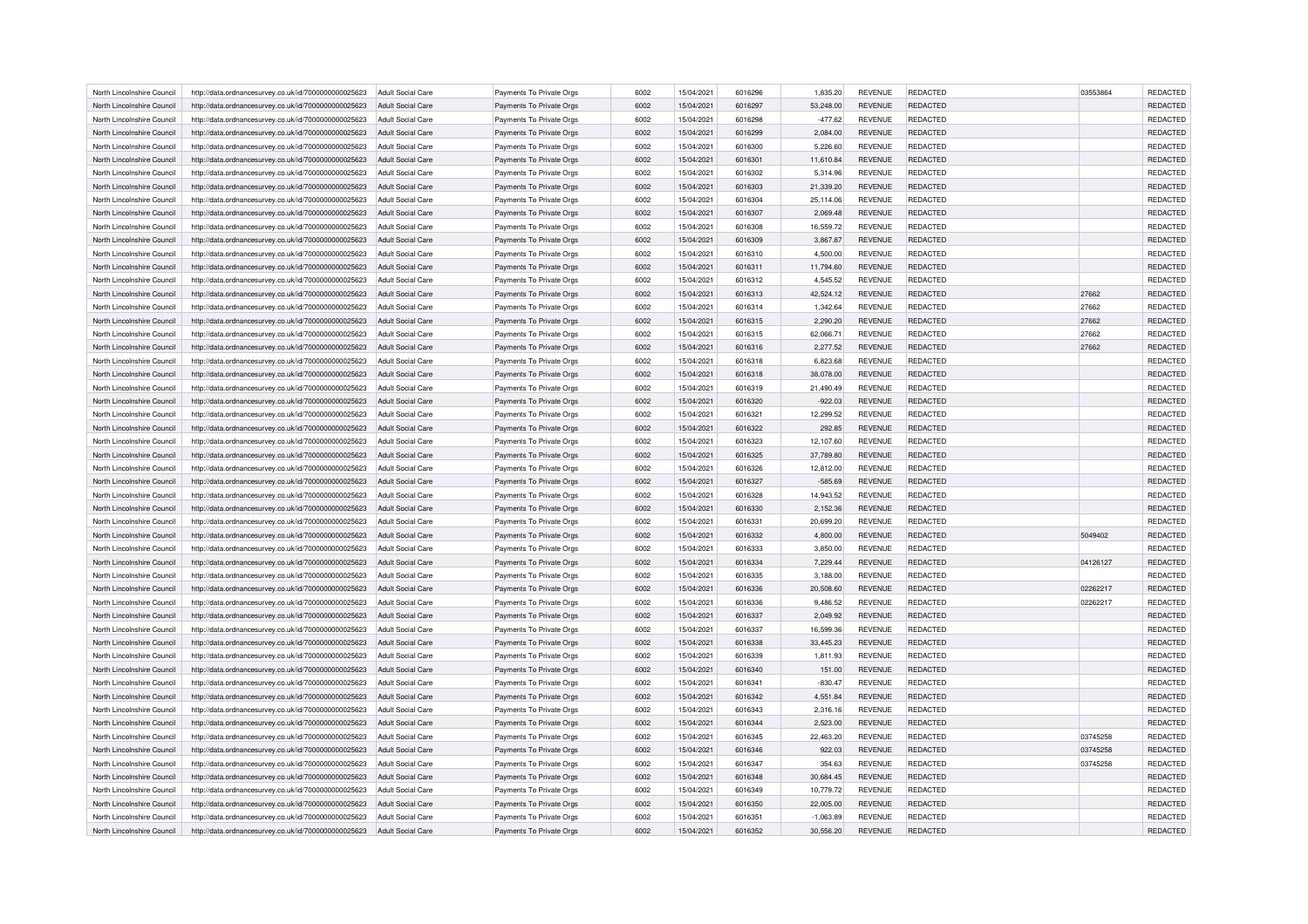| North Lincolnshire Council | http://data.ordnancesurvey.co.uk/id/7000000000025623                                                         | Adult Social Care                             | Payments To Private Orgs                             | 6002 | 15/04/2021 | 6016353 | $-1,773.14$ | <b>REVENUE</b> | <b>REDACTED</b> |          | <b>REDACTED</b> |
|----------------------------|--------------------------------------------------------------------------------------------------------------|-----------------------------------------------|------------------------------------------------------|------|------------|---------|-------------|----------------|-----------------|----------|-----------------|
| North Lincolnshire Council | http://data.ordnancesurvey.co.uk/id/7000000000025623                                                         | Adult Social Care                             | Payments To Private Orgs                             | 6002 | 15/04/2021 | 6016354 | 23,825.00   | <b>REVENUE</b> | <b>REDACTED</b> |          | REDACTED        |
| North Lincolnshire Council | http://data.ordnancesurvey.co.uk/id/7000000000025623                                                         | Adult Social Care                             | Payments To Private Oras                             | 6002 | 15/04/2021 | 6016356 | 20.033.49   | <b>REVENUE</b> | <b>REDACTED</b> |          | REDACTED        |
| North Lincolnshire Council | http://data.ordnancesurvey.co.uk/id/7000000000025623                                                         | Adult Social Care                             | Payments To Private Orgs                             | 6002 | 15/04/2021 | 6016357 | 8,511.04    | <b>REVENUE</b> | <b>REDACTED</b> |          | REDACTED        |
| North Lincolnshire Council | http://data.ordnancesurvey.co.uk/id/7000000000025623                                                         | Adult Social Care                             | Payments To Private Orgs                             | 6002 | 15/04/2021 | 6016358 | 6,848.00    | <b>REVENUE</b> | REDACTED        |          | REDACTED        |
| North Lincolnshire Council | http://data.ordnancesurvey.co.uk/id/7000000000025623                                                         | Adult Social Care                             | Payments To Private Orgs                             | 6002 | 15/04/2021 | 6016359 | 2,090.20    | <b>REVENUE</b> | <b>REDACTED</b> | 02779611 | REDACTED        |
| North Lincolnshire Council | http://data.ordnancesurvey.co.uk/id/7000000000025623                                                         | Adult Social Care                             | Payments To Private Orgs                             | 6002 | 15/04/2021 | 6016359 | 37, 144. 12 | <b>REVENUE</b> | <b>REDACTED</b> | 02779611 | REDACTED        |
| North Lincolnshire Council | http://data.ordnancesurvey.co.uk/id/7000000000025623                                                         | Adult Social Care                             | Payments To Private Orgs                             | 6002 | 15/04/2021 | 6016360 | 66,805.81   | <b>REVENUE</b> | <b>REDACTED</b> | 02779611 | REDACTED        |
| North Lincolnshire Council | http://data.ordnancesurvey.co.uk/id/7000000000025623                                                         | <b>Adult Social Care</b>                      | Payments To Private Orgs                             | 6002 | 15/04/2021 | 6016360 | 2,313.92    | <b>REVENUE</b> | <b>REDACTED</b> | 02779611 | REDACTED        |
| North Lincolnshire Council | http://data.ordnancesurvey.co.uk/id/7000000000025623                                                         | <b>Adult Social Care</b>                      | Payments To Private Orgs                             | 6002 | 15/04/2021 | 6016361 | $-4,076.85$ | <b>REVENUE</b> | REDACTED        | 02779611 | REDACTED        |
| North Lincolnshire Council | http://data.ordnancesurvey.co.uk/id/7000000000025623                                                         | Adult Social Care                             | Payments To Private Orgs                             | 6002 | 15/04/2021 | 6016362 | 6,197.28    | <b>REVENUE</b> | <b>REDACTED</b> | 02779611 | REDACTED        |
| North Lincolnshire Council | http://data.ordnancesurvey.co.uk/id/7000000000025623                                                         | Adult Social Care                             | Payments To Private Orgs                             | 6002 | 15/04/2021 | 6016362 | 25,460.44   | <b>REVENUE</b> | <b>REDACTED</b> | 02779611 | REDACTED        |
| North Lincolnshire Council |                                                                                                              |                                               |                                                      | 6002 | 15/04/2021 | 6016364 | 2,069.48    | <b>REVENUE</b> | <b>REDACTED</b> | 02779611 | REDACTED        |
| North Lincolnshire Council | http://data.ordnancesurvey.co.uk/id/7000000000025623<br>http://data.ordnancesurvey.co.uk/id/7000000000025623 | <b>Adult Social Care</b><br>Adult Social Care | Payments To Private Orgs<br>Payments To Private Orgs | 6002 | 15/04/2021 | 6016364 | 14,127.40   | <b>REVENUE</b> | <b>REDACTED</b> | 02779611 | REDACTED        |
|                            |                                                                                                              |                                               |                                                      |      |            |         |             |                |                 |          |                 |
| North Lincolnshire Council | http://data.ordnancesurvey.co.uk/id/7000000000025623                                                         | Adult Social Care                             | Payments To Private Orgs                             | 6002 | 15/04/2021 | 6016365 | 38,729.72   | <b>REVENUE</b> | <b>REDACTED</b> | 02779611 | REDACTED        |
| North Lincolnshire Council | http://data.ordnancesurvey.co.uk/id/7000000000025623                                                         | <b>Adult Social Care</b>                      | Payments To Private Orgs                             | 6002 | 15/04/2021 | 6016365 | 2,183.12    | <b>REVENUE</b> | REDACTED        | 02779611 | REDACTED        |
| North Lincolnshire Council | http://data.ordnancesurvey.co.uk/id/7000000000025623                                                         | <b>Adult Social Care</b>                      | Payments To Private Orgs                             | 6002 | 15/04/2021 | 6016366 | 8,360.80    | <b>REVENUE</b> | REDACTED        | 02779611 | REDACTED        |
| North Lincolnshire Council | http://data.ordnancesurvey.co.uk/id/7000000000025623                                                         | <b>Adult Social Care</b>                      | Payments To Private Orgs                             | 6002 | 15/04/2021 | 6016366 | 2,090.20    | <b>REVENUE</b> | <b>REDACTED</b> | 02779611 | <b>REDACTED</b> |
| North Lincolnshire Council | http://data.ordnancesurvey.co.uk/id/7000000000025623                                                         | <b>Adult Social Care</b>                      | Payments To Private Orgs                             | 6002 | 15/04/2021 | 6016367 | 6,270.60    | <b>REVENUE</b> | REDACTED        | 02779611 | REDACTED        |
| North Lincolnshire Council | http://data.ordnancesurvey.co.uk/id/7000000000025623                                                         | Adult Social Care                             | Payments To Private Orgs                             | 6002 | 15/04/2021 | 6016368 | 8,360.80    | <b>REVENUE</b> | <b>REDACTED</b> | 02779611 | REDACTED        |
| North Lincolnshire Council | http://data.ordnancesurvey.co.uk/id/7000000000025623                                                         | Adult Social Care                             | Payments To Private Orgs                             | 6002 | 15/04/2021 | 6016371 | 2.084.00    | <b>REVENUE</b> | <b>REDACTED</b> | 02779611 | <b>REDACTED</b> |
| North Lincolnshire Council | http://data.ordnancesurvey.co.uk/id/7000000000025623                                                         | <b>Adult Social Care</b>                      | Payments To Private Orgs                             | 6002 | 15/04/2021 | 6016374 | 1,611.92    | <b>REVENUE</b> | REDACTED        |          | REDACTED        |
| North Lincolnshire Council | http://data.ordnancesurvey.co.uk/id/7000000000025623                                                         | <b>Adult Social Care</b>                      | Payments To Private Orgs                             | 6002 | 15/04/2021 | 6016375 | 42,304.32   | <b>REVENUE</b> | REDACTED        |          | REDACTED        |
| North Lincolnshire Council | http://data.ordnancesurvey.co.uk/id/7000000000025623                                                         | Adult Social Care                             | Payments To Private Orgs                             | 6002 | 15/04/2021 | 6016376 | 4.468.31    | <b>REVENUE</b> | <b>REDACTED</b> |          | <b>REDACTED</b> |
| North Lincolnshire Council | http://data.ordnancesurvey.co.uk/id/7000000000025623                                                         | <b>Adult Social Care</b>                      | Payments To Private Orgs                             | 6002 | 15/04/2021 | 6016377 | 29,836.07   | <b>REVENUE</b> | <b>REDACTED</b> |          | REDACTED        |
| North Lincolnshire Council | http://data.ordnancesurvey.co.uk/id/7000000000025623                                                         | Adult Social Care                             | Payments To Private Orgs                             | 6002 | 15/04/2021 | 6016377 | 8,865.71    | <b>REVENUE</b> | REDACTED        |          | REDACTED        |
| North Lincolnshire Council | http://data.ordnancesurvey.co.uk/id/7000000000025623                                                         | Adult Social Care                             | Payments To Private Orgs                             | 6002 | 15/04/2021 | 6016378 | 39.150.99   | <b>REVENUE</b> | <b>REDACTED</b> | 06048328 | REDACTED        |
| North Lincolnshire Council | http://data.ordnancesurvey.co.uk/id/7000000000025623                                                         | Adult Social Care                             | Payments To Private Orgs                             | 6002 | 15/04/2021 | 6016380 | $-354.63$   | <b>REVENUE</b> | REDACTED        | 06048328 | REDACTED        |
| North Lincolnshire Council | http://data.ordnancesurvey.co.uk/id/7000000000025623                                                         | Adult Social Care                             | Payments To Private Orgs                             | 6002 | 15/04/2021 | 6016381 | 24,599.04   | <b>REVENUE</b> | <b>REDACTED</b> | 4738023  | REDACTED        |
| North Lincolnshire Council | http://data.ordnancesurvey.co.uk/id/7000000000025623                                                         | Adult Social Care                             | Payments To Private Orgs                             | 6002 | 15/04/2021 | 6016382 | 3,400.00    | <b>REVENUE</b> | <b>REDACTED</b> |          | REDACTED        |
| North Lincolnshire Council | http://data.ordnancesurvey.co.uk/id/7000000000025623                                                         | <b>Adult Social Care</b>                      | Payments To Private Orgs                             | 6002 | 15/04/2021 | 6016383 | 14,353.00   | <b>REVENUE</b> | <b>REDACTED</b> | 04228353 | REDACTED        |
| North Lincolnshire Council | http://data.ordnancesurvey.co.uk/id/7000000000025623                                                         | Adult Social Care                             | Payments To Private Orgs                             | 6002 | 15/04/2021 | 6016385 | 35,875.65   | <b>REVENUE</b> | REDACTED        |          | REDACTED        |
| North Lincolnshire Council | http://data.ordnancesurvey.co.uk/id/7000000000025623                                                         | Adult Social Care                             | Payments To Private Orgs                             | 6002 | 15/04/2021 | 6016386 | $-425.55$   | <b>REVENUE</b> | <b>REDACTED</b> |          | REDACTED        |
| North Lincolnshire Council | http://data.ordnancesurvey.co.uk/id/7000000000025623                                                         | Adult Social Care                             | Payments To Private Orgs                             | 6002 | 15/04/2021 | 6016387 | 19,504.57   | <b>REVENUE</b> | REDACTED        |          | REDACTED        |
| North Lincolnshire Council | http://data.ordnancesurvey.co.uk/id/7000000000025623                                                         | Adult Social Care                             | Payments To Private Orgs                             | 6002 | 15/04/2021 | 6016388 | $-922.03$   | <b>REVENUE</b> | <b>REDACTED</b> |          | REDACTED        |
| North Lincolnshire Council | http://data.ordnancesurvey.co.uk/id/7000000000025623                                                         | Adult Social Care                             | Payments To Private Orgs                             | 6002 | 15/04/2021 | 6016389 | 2,770.56    | <b>REVENUE</b> | <b>REDACTED</b> |          | REDACTED        |
| North Lincolnshire Council | http://data.ordnancesurvey.co.uk/id/7000000000025623                                                         | <b>Adult Social Care</b>                      | Payments To Private Orgs                             | 6002 | 15/04/2021 | 6016390 | 19,859.20   | REVENUE        | REDACTED        |          | REDACTED        |
| North Lincolnshire Council | http://data.ordnancesurvey.co.uk/id/7000000000025623                                                         | Adult Social Care                             | Payments To Private Orgs                             | 6002 | 15/04/2021 | 6016391 | 2,168.00    | <b>REVENUE</b> | <b>REDACTED</b> |          | REDACTED        |
| North Lincolnshire Council | http://data.ordnancesurvey.co.uk/id/7000000000025623                                                         | <b>Adult Social Care</b>                      | Payments To Private Orgs                             | 6002 | 15/04/2021 | 6016392 | 2,113.92    | <b>REVENUE</b> | <b>REDACTED</b> |          | REDACTED        |
| North Lincolnshire Council | http://data.ordnancesurvey.co.uk/id/7000000000025623                                                         | <b>Adult Social Care</b>                      | Payments To Private Orgs                             | 6002 | 15/04/2021 | 6016392 | 45,430.92   | <b>REVENUE</b> | REDACTED        |          | REDACTED        |
| North Lincolnshire Council | http://data.ordnancesurvey.co.uk/id/7000000000025623                                                         | <b>Adult Social Care</b>                      | Payments To Private Orgs                             | 6002 | 15/04/2021 | 6016394 | 2,760.84    | <b>REVENUE</b> | <b>REDACTED</b> |          | REDACTED        |
| North Lincolnshire Council | http://data.ordnancesurvey.co.uk/id/7000000000025623                                                         | Adult Social Care                             | Payments To Private Orgs                             | 6002 | 15/04/2021 | 6016395 | 12,396.24   | <b>REVENUE</b> | <b>REDACTED</b> |          | REDACTED        |
| North Lincolnshire Council | http://data.ordnancesurvey.co.uk/id/7000000000025623                                                         | <b>Adult Social Care</b>                      | Payments To Private Orgs                             | 6002 | 15/04/2021 | 6016396 | 33,898.21   | REVENUE        | REDACTED        | 05794940 | REDACTED        |
| North Lincolnshire Council | http://data.ordnancesurvey.co.uk/id/7000000000025623                                                         | Adult Social Care                             | Payments To Private Orgs                             | 6002 | 15/04/2021 | 6016398 | 4,380.00    | <b>REVENUE</b> | <b>REDACTED</b> |          | REDACTED        |
| North Lincolnshire Council | http://data.ordnancesurvey.co.uk/id/7000000000025623                                                         | Adult Social Care                             | Payments To Private Orgs                             | 6002 | 15/04/2021 | 6016399 | 2.322.16    | <b>REVENUE</b> | <b>REDACTED</b> |          | REDACTED        |
| North Lincolnshire Council | http://data.ordnancesurvey.co.uk/id/7000000000025623                                                         | Adult Social Care                             | Payments To Private Orgs                             | 6002 | 15/04/2021 | 6016401 | 922.03      | <b>REVENUE</b> | REDACTED        |          | REDACTED        |
| North Lincolnshire Council | http://data.ordnancesurvey.co.uk/id/7000000000025623                                                         | Adult Social Care                             | Payments To Private Orgs                             | 6002 | 15/04/2021 | 6016402 | 83,912.17   | <b>REVENUE</b> | <b>REDACTED</b> |          | REDACTED        |
| North Lincolnshire Council | http://data.ordnancesurvey.co.uk/id/7000000000025623                                                         | Adult Social Care                             | Payments To Private Orgs                             | 6002 | 15/04/2021 | 6016403 | 28.899.36   | <b>REVENUE</b> | <b>REDACTED</b> |          | <b>REDACTED</b> |
| North Lincolnshire Council | http://data.ordnancesurvey.co.uk/id/7000000000025623                                                         | <b>Adult Social Care</b>                      | Payments To Private Orgs                             | 6002 | 15/04/2021 | 6016403 | 1,985.92    | <b>REVENUE</b> | <b>REDACTED</b> |          | REDACTED        |
| North Lincolnshire Council | http://data.ordnancesurvey.co.uk/id/7000000000025623                                                         | Adult Social Care                             | Payments To Private Orgs                             | 6002 | 15/04/2021 | 6016404 | 7,195.04    | <b>REVENUE</b> | <b>REDACTED</b> |          | REDACTED        |
| North Lincolnshire Council | http://data.ordnancesurvey.co.uk/id/7000000000025623                                                         | Adult Social Care                             | Payments To Private Orgs                             | 6002 | 15/04/2021 | 6016406 | 4.138.96    | <b>REVENUE</b> | <b>REDACTED</b> | 02779611 | REDACTED        |
| North Lincolnshire Council | http://data.ordnancesurvey.co.uk/id/7000000000025623                                                         | Adult Social Care                             | Payments To Private Orgs                             | 6002 | 15/04/2021 | 6016407 | 24,965.85   | <b>REVENUE</b> | REDACTED        |          | REDACTED        |
| North Lincolnshire Council | http://data.ordnancesurvey.co.uk/id/7000000000025623                                                         | Adult Social Care                             | Payments To Private Orgs                             | 6002 | 15/04/2021 | 6016408 | $-4,326.47$ | <b>REVENUE</b> | <b>REDACTED</b> |          | REDACTED        |
| North Lincolnshire Council | http://data.ordnancesurvey.co.uk/id/7000000000025623                                                         | <b>Adult Social Care</b>                      | Payments To Private Orgs                             | 6002 | 15/04/2021 | 6016409 | 3,191.66    | <b>REVENUE</b> | <b>REDACTED</b> |          | REDACTED        |
|                            |                                                                                                              |                                               |                                                      | 6002 | 15/04/2021 | 6016410 |             | <b>REVENUE</b> | <b>REDACTED</b> |          | <b>REDACTED</b> |
| North Lincolnshire Council | http://data.ordnancesurvey.co.uk/id/7000000000025623                                                         | Adult Social Care                             | Payments To Private Orgs                             |      |            |         | 2,110.48    |                |                 |          |                 |
| North Lincolnshire Council | http://data.ordnancesurvey.co.uk/id/7000000000025623                                                         | <b>Adult Social Care</b>                      | Payments To Private Orgs                             | 6002 | 15/04/2021 | 6016411 | 36,766.45   | <b>REVENUE</b> | <b>REDACTED</b> |          | REDACTED        |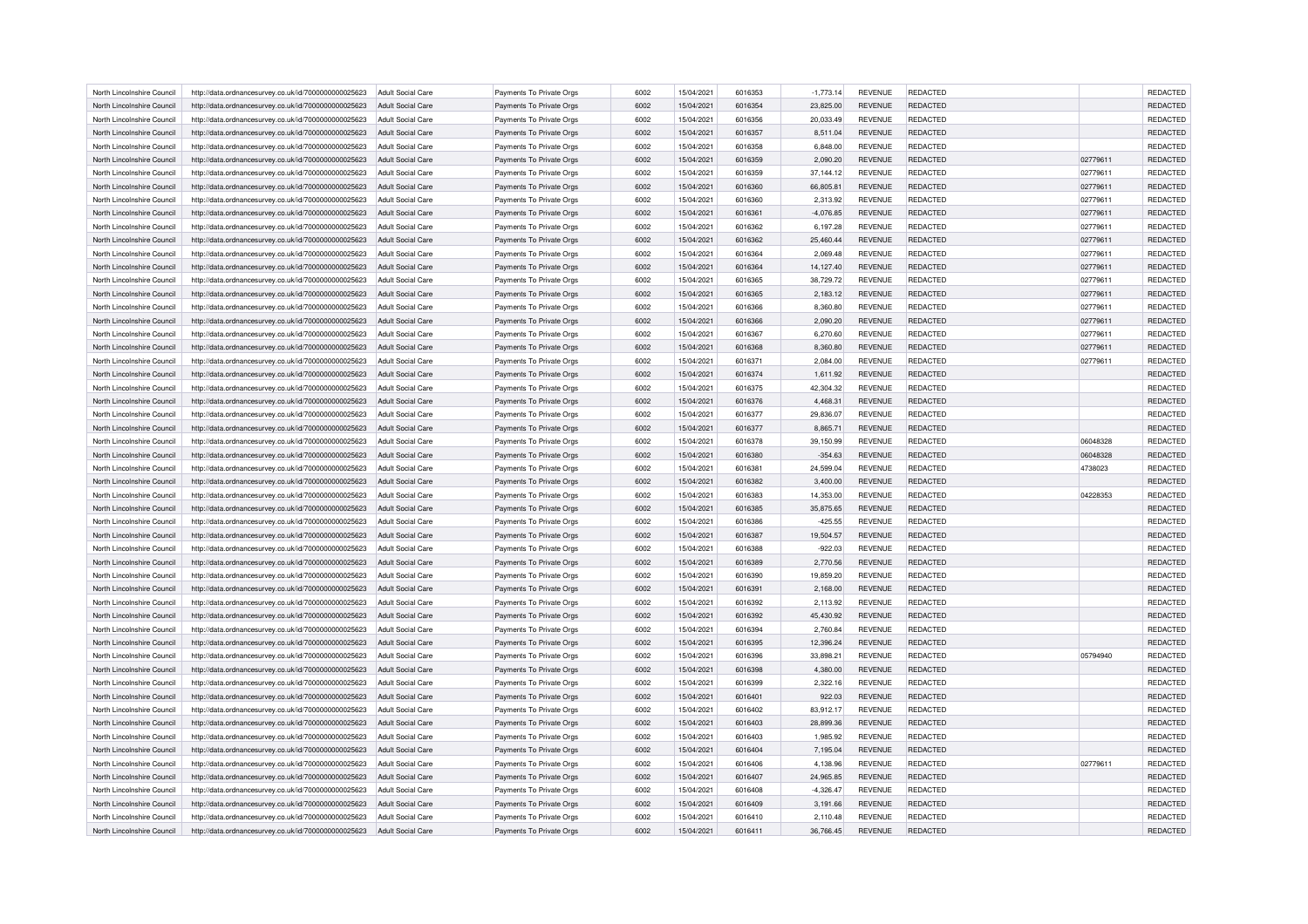| North Lincolnshire Council | http://data.ordnancesurvey.co.uk/id/7000000000025623 | Adult Social Care        | Payments To Private Orgs       | 6002 | 15/04/2021 | 6016412 | 439.26       | <b>REVENUE</b> | <b>REDACTED</b> |          | <b>REDACTED</b> |
|----------------------------|------------------------------------------------------|--------------------------|--------------------------------|------|------------|---------|--------------|----------------|-----------------|----------|-----------------|
| North Lincolnshire Council | http://data.ordnancesurvey.co.uk/id/7000000000025623 | Adult Social Care        | Payments To Private Orgs       | 6002 | 15/04/2021 | 6016414 | 5,000.00     | <b>REVENUE</b> | <b>REDACTED</b> |          | <b>REDACTED</b> |
| North Lincolnshire Council | http://data.ordnancesurvey.co.uk/id/7000000000025623 | Adult Social Care        | Payments To Private Orgs       | 6002 | 19/04/2021 | 6017386 | 8,337.62     | <b>REVENUE</b> | <b>REDACTED</b> |          | <b>REDACTED</b> |
| North Lincolnshire Council | http://data.ordnancesurvey.co.uk/id/7000000000025623 | Adult Social Care        | Payments To Private Orgs       | 6002 | 19/04/2021 | 6017387 | 10,815.55    | <b>REVENUE</b> | <b>REDACTED</b> |          | REDACTED        |
| North Lincolnshire Council | http://data.ordnancesurvey.co.uk/id/7000000000025623 | <b>Adult Social Care</b> | Payments To Private Orgs       | 6002 | 19/04/2021 | 6015237 | 8,337.62     | <b>REVENUE</b> | <b>REDACTED</b> | 06048328 | <b>REDACTED</b> |
| North Lincolnshire Council | http://data.ordnancesurvey.co.uk/id/7000000000025623 | Adult Social Care        | Payments To Private Orgs       | 6002 | 19/04/2021 | 6017392 | $-8,337.62$  | <b>REVENUE</b> | <b>REDACTED</b> | 06048328 | REDACTED        |
| North Lincolnshire Council | http://data.ordnancesurvey.co.uk/id/7000000000025623 | <b>Adult Social Care</b> | Payments To Private Orgs       | 6002 | 19/04/2021 | 6015238 | 10,815.55    | <b>REVENUE</b> | <b>REDACTED</b> | 06048328 | REDACTED        |
| North Lincolnshire Council | http://data.ordnancesurvey.co.uk/id/7000000000025623 | Adult Social Care        | Payments To Private Orgs       | 6002 | 19/04/2021 | 6017393 | $-10,815.55$ | <b>REVENUE</b> | <b>REDACTED</b> | 06048328 | REDACTED        |
| North Lincolnshire Council | http://data.ordnancesurvey.co.uk/id/7000000000025623 | Adult Social Care        | Payments To Private Orgs       | 6002 | 21/04/2021 | 6018082 | 649.63       | <b>REVENUE</b> | <b>REDACTED</b> | 07128156 | <b>REDACTED</b> |
|                            |                                                      |                          |                                | 6002 |            | 6023347 |              |                | <b>REDACTED</b> |          | REDACTED        |
| North Lincolnshire Council | http://data.ordnancesurvey.co.uk/id/7000000000025623 | <b>Adult Social Care</b> | Payments To Private Orgs       |      | 29/04/2021 |         | 4,066.74     | <b>REVENUE</b> |                 |          |                 |
| North Lincolnshire Council | http://data.ordnancesurvey.co.uk/id/7000000000025623 | Adult Social Care        | <b>Residential Care Income</b> | 9078 | 15/04/2021 | 6016264 | $-3.534.68$  | <b>REVENUE</b> | <b>REDACTED</b> |          | <b>REDACTED</b> |
| North Lincolnshire Council | http://data.ordnancesurvey.co.uk/id/7000000000025623 | Adult Social Care        | <b>Residential Care Income</b> | 9078 | 15/04/2021 | 6016265 | $-1,272.22$  | <b>REVENUE</b> | <b>REDACTED</b> |          | REDACTED        |
| North Lincolnshire Council | http://data.ordnancesurvey.co.uk/id/7000000000025623 | <b>Adult Social Care</b> | Residential Care Income        | 9078 | 15/04/2021 | 6016268 | $-423.00$    | <b>REVENUE</b> | REDACTED        |          | REDACTED        |
| North Lincolnshire Council | http://data.ordnancesurvey.co.uk/id/7000000000025623 | <b>Adult Social Care</b> | Residential Care Income        | 9078 | 15/04/2021 | 6016268 | $-18,698.82$ | <b>REVENUE</b> | <b>REDACTED</b> |          | REDACTED        |
| North Lincolnshire Council | http://data.ordnancesurvey.co.uk/id/7000000000025623 | <b>Adult Social Care</b> | Residential Care Income        | 9078 | 15/04/2021 | 6016271 | $-10,069.83$ | <b>REVENUE</b> | <b>REDACTED</b> |          | REDACTED        |
| North Lincolnshire Council | http://data.ordnancesurvey.co.uk/id/7000000000025623 | <b>Adult Social Care</b> | Residential Care Income        | 9078 | 15/04/2021 | 6016273 | $-10,406.46$ | <b>REVENUE</b> | <b>REDACTED</b> |          | <b>REDACTED</b> |
| North Lincolnshire Council | http://data.ordnancesurvey.co.uk/id/7000000000025623 | <b>Adult Social Care</b> | Residential Care Income        | 9078 | 15/04/2021 | 6016274 | 3,965.46     | <b>REVENUE</b> | REDACTED        |          | REDACTED        |
| North Lincolnshire Council | http://data.ordnancesurvey.co.uk/id/7000000000025623 | Adult Social Care        | <b>Residential Care Income</b> | 9078 | 15/04/2021 | 6016278 | $-12,459.69$ | <b>REVENUE</b> | <b>REDACTED</b> | 01952719 | REDACTED        |
| North Lincolnshire Council | http://data.ordnancesurvey.co.uk/id/7000000000025623 | <b>Adult Social Care</b> | Residential Care Income        | 9078 | 15/04/2021 | 6016279 | 99.28        | <b>REVENUE</b> | <b>REDACTED</b> | 01952719 | REDACTED        |
| North Lincolnshire Council | http://data.ordnancesurvey.co.uk/id/7000000000025623 | Adult Social Care        | Residential Care Income        | 9078 | 15/04/2021 | 6016284 | $-6,962.64$  | <b>REVENUE</b> | <b>REDACTED</b> |          | REDACTED        |
| North Lincolnshire Council | http://data.ordnancesurvey.co.uk/id/7000000000025623 | Adult Social Care        | Residential Care Income        | 9078 | 15/04/2021 | 6016286 | $-9,319.28$  | <b>REVENUE</b> | <b>REDACTED</b> |          | REDACTED        |
| North Lincolnshire Council | http://data.ordnancesurvey.co.uk/id/7000000000025623 | <b>Adult Social Care</b> | Residential Care Income        | 9078 | 15/04/2021 | 6016287 | $-2,450.40$  | <b>REVENUE</b> | <b>REDACTED</b> |          | REDACTED        |
|                            |                                                      |                          | <b>Residential Care Income</b> | 9078 |            |         | $-9,521.52$  | <b>REVENUE</b> | <b>REDACTED</b> |          | REDACTED        |
| North Lincolnshire Council | http://data.ordnancesurvey.co.uk/id/7000000000025623 | <b>Adult Social Care</b> |                                |      | 15/04/2021 | 6016290 |              |                |                 |          |                 |
| North Lincolnshire Council | http://data.ordnancesurvey.co.uk/id/7000000000025623 | Adult Social Care        | <b>Residential Care Income</b> | 9078 | 15/04/2021 | 6016294 | $-8,279.28$  | <b>REVENUE</b> | <b>REDACTED</b> |          | REDACTED        |
| North Lincolnshire Council | http://data.ordnancesurvey.co.uk/id/7000000000025623 | <b>Adult Social Care</b> | Residential Care Income        | 9078 | 15/04/2021 | 6016297 | $-20,776.33$ | <b>REVENUE</b> | REDACTED        |          | REDACTED        |
| North Lincolnshire Council | http://data.ordnancesurvey.co.uk/id/7000000000025623 | Adult Social Care        | <b>Residential Care Income</b> | 9078 | 15/04/2021 | 6016299 | $-414.20$    | <b>REVENUE</b> | <b>REDACTED</b> |          | REDACTED        |
| North Lincolnshire Council | http://data.ordnancesurvey.co.uk/id/7000000000025623 | Adult Social Care        | Residential Care Income        | 9078 | 15/04/2021 | 6016303 | $-5.823.64$  | <b>REVENUE</b> | <b>REDACTED</b> |          | <b>REDACTED</b> |
| North Lincolnshire Council | http://data.ordnancesurvey.co.uk/id/7000000000025623 | Adult Social Care        | Residential Care Income        | 9078 | 15/04/2021 | 6016304 | $-8,538.20$  | <b>REVENUE</b> | <b>REDACTED</b> |          | REDACTED        |
| North Lincolnshire Council | http://data.ordnancesurvey.co.uk/id/7000000000025623 | Adult Social Care        | Residential Care Income        | 9078 | 15/04/2021 | 6016313 | $-7,741.20$  | <b>REVENUE</b> | <b>REDACTED</b> | 27662    | REDACTED        |
| North Lincolnshire Council | http://data.ordnancesurvey.co.uk/id/7000000000025623 | Adult Social Care        | Residential Care Income        | 9078 | 15/04/2021 | 6016315 | $-569.40$    | <b>REVENUE</b> | <b>REDACTED</b> | 27662    | REDACTED        |
| North Lincolnshire Council | http://data.ordnancesurvey.co.uk/id/7000000000025623 | <b>Adult Social Care</b> | Residential Care Income        | 9078 | 15/04/2021 | 6016315 | $-8,014.24$  | <b>REVENUE</b> | REDACTED        | 27662    | REDACTED        |
| North Lincolnshire Council | http://data.ordnancesurvey.co.uk/id/7000000000025623 | Adult Social Care        | Residential Care Income        | 9078 | 15/04/2021 | 6016318 | $-1,461.76$  | <b>REVENUE</b> | <b>REDACTED</b> |          | REDACTED        |
| North Lincolnshire Council | http://data.ordnancesurvey.co.uk/id/7000000000025623 | Adult Social Care        | Residential Care Income        | 9078 | 15/04/2021 | 6016318 | $-1.058.60$  | <b>REVENUE</b> | <b>REDACTED</b> |          | <b>REDACTED</b> |
| North Lincolnshire Council | http://data.ordnancesurvey.co.uk/id/7000000000025623 | Adult Social Care        | Residential Care Income        | 9078 | 15/04/2021 | 6016319 | $-5,153.79$  | <b>REVENUE</b> | REDACTED        |          | REDACTED        |
| North Lincolnshire Council | http://data.ordnancesurvey.co.uk/id/7000000000025623 | <b>Adult Social Care</b> | Residential Care Income        | 9078 | 15/04/2021 | 6016321 | $-6,888.96$  | <b>REVENUE</b> | REDACTED        |          | REDACTED        |
| North Lincolnshire Council | http://data.ordnancesurvey.co.uk/id/7000000000025623 | Adult Social Care        | Residential Care Income        | 9078 | 15/04/2021 | 6016323 | $-7.161.86$  | <b>REVENUE</b> | <b>REDACTED</b> |          | <b>REDACTED</b> |
| North Lincolnshire Council | http://data.ordnancesurvey.co.uk/id/7000000000025623 | Adult Social Care        | Residential Care Income        | 9078 | 15/04/2021 | 6016325 | $-5,495.32$  | <b>REVENUE</b> | <b>REDACTED</b> |          | REDACTED        |
| North Lincolnshire Council | http://data.ordnancesurvey.co.uk/id/7000000000025623 | Adult Social Care        | Residential Care Income        | 9078 | 15/04/2021 | 6016326 | $-4,000.78$  | <b>REVENUE</b> | <b>REDACTED</b> |          | REDACTED        |
| North Lincolnshire Council | http://data.ordnancesurvey.co.uk/id/7000000000025623 | <b>Adult Social Care</b> | Residential Care Income        | 9078 | 15/04/2021 | 6016328 | $-5,514.33$  | <b>REVENUE</b> | <b>REDACTED</b> |          | REDACTED        |
| North Lincolnshire Council | http://data.ordnancesurvey.co.uk/id/7000000000025623 | <b>Adult Social Care</b> | Residential Care Income        | 9078 | 15/04/2021 | 6016331 | $-6,633.96$  | <b>REVENUE</b> | <b>REDACTED</b> |          | <b>REDACTED</b> |
| North Lincolnshire Council | http://data.ordnancesurvey.co.uk/id/7000000000025623 | <b>Adult Social Care</b> | Residential Care Income        | 9078 | 15/04/2021 | 6016334 | $-257.40$    | <b>REVENUE</b> | <b>REDACTED</b> | 04126127 | REDACTED        |
| North Lincolnshire Council |                                                      | Adult Social Care        | <b>Residential Care Income</b> | 9078 | 15/04/2021 | 6016336 | $-3,180.60$  | <b>REVENUE</b> | <b>REDACTED</b> | 02262217 | REDACTED        |
|                            | http://data.ordnancesurvey.co.uk/id/7000000000025623 |                          |                                |      |            |         |              |                |                 |          |                 |
| North Lincolnshire Council | http://data.ordnancesurvey.co.uk/id/7000000000025623 | <b>Adult Social Care</b> | Residential Care Income        | 9078 | 15/04/2021 | 6016336 | $-887.60$    | <b>REVENUE</b> | REDACTED        | 02262217 | REDACTED        |
| North Lincolnshire Council | http://data.ordnancesurvey.co.uk/id/7000000000025623 | Adult Social Care        | <b>Residential Care Income</b> | 9078 | 15/04/2021 | 6016337 | $-1, 112.84$ | <b>REVENUE</b> | <b>REDACTED</b> |          | REDACTED        |
| North Lincolnshire Council | http://data.ordnancesurvey.co.uk/id/7000000000025623 | Adult Social Care        | Residential Care Income        | 9078 | 15/04/2021 | 6016337 | $-5,319.08$  | <b>REVENUE</b> | <b>REDACTED</b> |          | <b>REDACTED</b> |
| North Lincolnshire Council | http://data.ordnancesurvey.co.uk/id/7000000000025623 | Adult Social Care        | Residential Care Income        | 9078 | 15/04/2021 | 6016338 | $-11,678.19$ | <b>REVENUE</b> | REDACTED        |          | REDACTED        |
| North Lincolnshire Council | http://data.ordnancesurvey.co.uk/id/7000000000025623 | Adult Social Care        | Residential Care Income        | 9078 | 15/04/2021 | 6016340 | 177.47       | <b>REVENUE</b> | <b>REDACTED</b> |          | REDACTED        |
| North Lincolnshire Council | http://data.ordnancesurvey.co.uk/id/7000000000025623 | Adult Social Care        | Residential Care Income        | 9078 | 15/04/2021 | 6016345 | $-7.835.84$  | <b>REVENUE</b> | <b>REDACTED</b> | 03745258 | REDACTED        |
| North Lincolnshire Council | http://data.ordnancesurvey.co.uk/id/7000000000025623 | <b>Adult Social Care</b> | Residential Care Income        | 9078 | 15/04/2021 | 6016348 | $-10,786.44$ | <b>REVENUE</b> | <b>REDACTED</b> |          | REDACTED        |
| North Lincolnshire Council | http://data.ordnancesurvey.co.uk/id/7000000000025623 | Adult Social Care        | Residential Care Income        | 9078 | 15/04/2021 | 6016350 | $-8,726.54$  | <b>REVENUE</b> | <b>REDACTED</b> |          | REDACTED        |
| North Lincolnshire Council | http://data.ordnancesurvey.co.uk/id/7000000000025623 | Adult Social Care        | Residential Care Income        | 9078 | 15/04/2021 | 6016352 | $-2.771.08$  | <b>REVENUE</b> | <b>REDACTED</b> |          | <b>REDACTED</b> |
| North Lincolnshire Council | http://data.ordnancesurvey.co.uk/id/7000000000025623 | Adult Social Care        | Residential Care Income        | 9078 | 15/04/2021 | 6016355 | $-265.95$    | <b>REVENUE</b> | REDACTED        |          | REDACTED        |
| North Lincolnshire Council | http://data.ordnancesurvey.co.uk/id/7000000000025623 | Adult Social Care        | Residential Care Income        | 9078 | 15/04/2021 | 6016356 | $-1,891.35$  | <b>REVENUE</b> | <b>REDACTED</b> |          | REDACTED        |
| North Lincolnshire Council | http://data.ordnancesurvey.co.uk/id/7000000000025623 | <b>Adult Social Care</b> | Residential Care Income        | 9078 | 15/04/2021 | 6016358 | $-443.12$    | <b>REVENUE</b> | <b>REDACTED</b> |          | REDACTED        |
| North Lincolnshire Council | http://data.ordnancesurvey.co.uk/id/7000000000025623 | Adult Social Care        | Residential Care Income        | 9078 | 15/04/2021 | 6016359 | $-5,510.40$  | <b>REVENUE</b> | <b>REDACTED</b> | 02779611 | <b>REDACTED</b> |
| North Lincolnshire Council | http://data.ordnancesurvey.co.uk/id/7000000000025623 | <b>Adult Social Care</b> | Residential Care Income        | 9078 | 15/04/2021 | 6016359 | $-569.40$    | <b>REVENUE</b> | <b>REDACTED</b> | 02779611 | REDACTED        |
|                            |                                                      |                          |                                |      |            |         |              |                |                 |          |                 |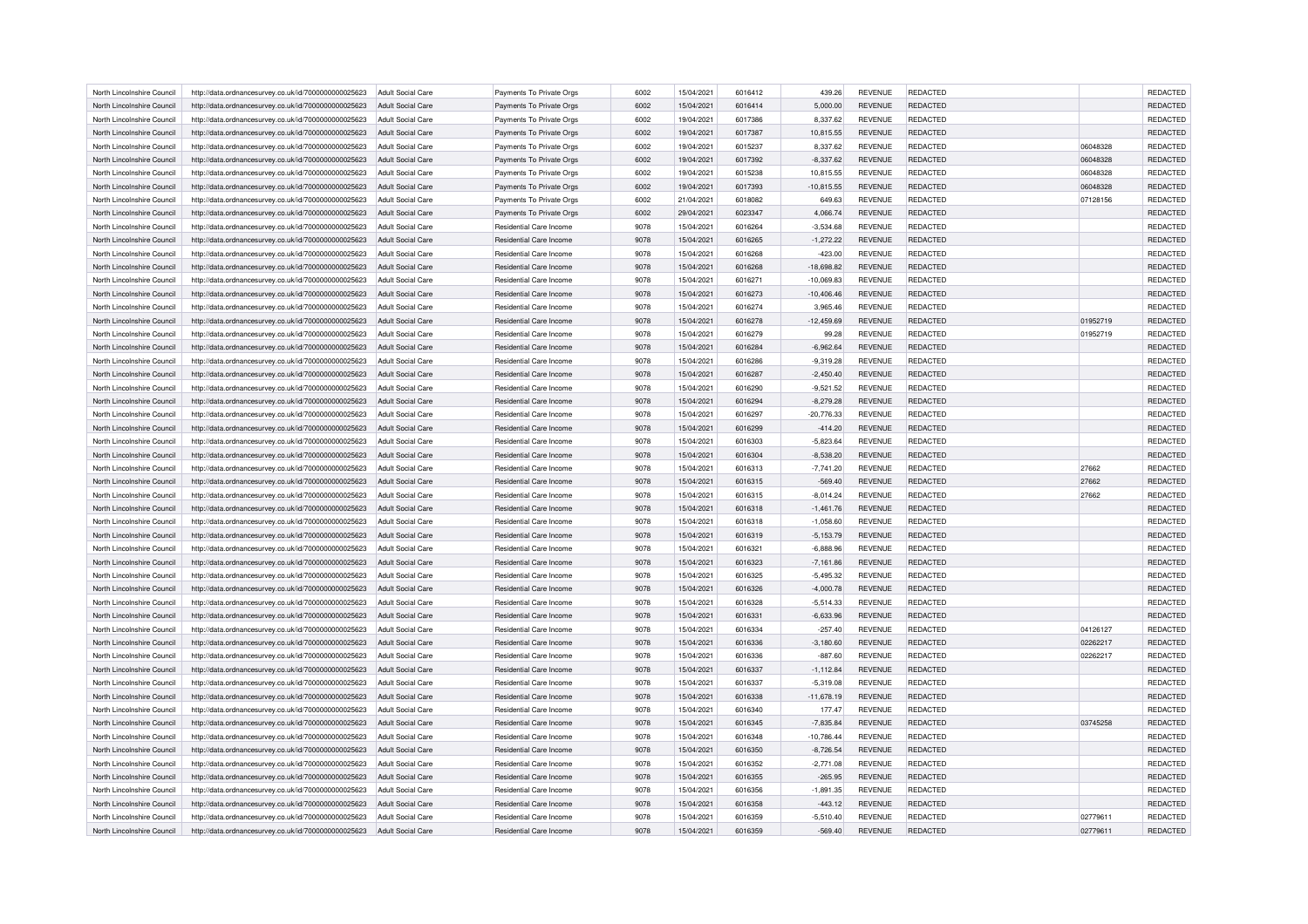| North Lincolnshire Council | http://data.ordnancesurvey.co.uk/id/7000000000025623 | Adult Social Care          | Residential Care Income             | 9078                | 15/04/2021 | 6016360 | $-16,640.12$ | <b>REVENUE</b> | <b>REDACTED</b> | 02779611 | <b>REDACTED</b> |
|----------------------------|------------------------------------------------------|----------------------------|-------------------------------------|---------------------|------------|---------|--------------|----------------|-----------------|----------|-----------------|
| North Lincolnshire Council | http://data.ordnancesurvey.co.uk/id/7000000000025623 | Adult Social Care          | Residential Care Income             | 9078                | 15/04/2021 | 6016360 | $-2,313.92$  | <b>REVENUE</b> | <b>REDACTED</b> | 02779611 | REDACTED        |
| North Lincolnshire Council | http://data.ordnancesurvey.co.uk/id/7000000000025623 | Adult Social Care          | Residential Care Income             | 9078                | 15/04/2021 | 6016361 | 1.708.17     | <b>REVENUE</b> | <b>REDACTED</b> | 02779611 | REDACTED        |
| North Lincolnshire Council | http://data.ordnancesurvey.co.uk/id/7000000000025623 | Adult Social Care          | <b>Residential Care Income</b>      | 9078                | 15/04/2021 | 6016362 | $-4,709.12$  | <b>REVENUE</b> | <b>REDACTED</b> | 02779611 | REDACTED        |
| North Lincolnshire Council | http://data.ordnancesurvey.co.uk/id/7000000000025623 | Adult Social Care          | Residential Care Income             | 9078                | 15/04/2021 | 6016362 | $-2,836.64$  | <b>REVENUE</b> | REDACTED        | 02779611 | REDACTED        |
| North Lincolnshire Council | http://data.ordnancesurvey.co.uk/id/7000000000025623 | Adult Social Care          | Residential Care Income             | 9078                | 15/04/2021 | 6016364 | $-828.40$    | <b>REVENUE</b> | <b>REDACTED</b> | 02779611 | REDACTED        |
| North Lincolnshire Council | http://data.ordnancesurvey.co.uk/id/7000000000025623 | Adult Social Care          | Residential Care Income             | 9078                | 15/04/2021 | 6016364 | $-378.20$    | <b>REVENUE</b> | <b>REDACTED</b> | 02779611 | REDACTED        |
| North Lincolnshire Council | http://data.ordnancesurvey.co.uk/id/7000000000025623 | Adult Social Care          | Residential Care Income             | 9078                | 15/04/2021 | 6016365 | $-3,307.40$  | <b>REVENUE</b> | <b>REDACTED</b> | 02779611 | REDACTED        |
| North Lincolnshire Council | http://data.ordnancesurvey.co.uk/id/7000000000025623 | <b>Adult Social Care</b>   | Residential Care Income             | 9078                | 15/04/2021 | 6016366 | $-541.40$    | <b>REVENUE</b> | <b>REDACTED</b> | 02779611 | REDACTED        |
| North Lincolnshire Council | http://data.ordnancesurvey.co.uk/id/7000000000025623 | <b>Adult Social Care</b>   | <b>Residential Care Income</b>      | 9078                | 15/04/2021 | 6016366 | $-808.40$    | <b>REVENUE</b> | REDACTED        | 02779611 | REDACTED        |
| North Lincolnshire Council | http://data.ordnancesurvey.co.uk/id/7000000000025623 | Adult Social Care          | Residential Care Income             | 9078                | 15/04/2021 | 6016367 | $-1,413.56$  | <b>REVENUE</b> | REDACTED        | 02779611 | REDACTED        |
| North Lincolnshire Council | http://data.ordnancesurvey.co.uk/id/7000000000025623 | Adult Social Care          | Residential Care Income             | 9078                | 15/04/2021 | 6016368 | $-1,242.60$  | <b>REVENUE</b> | <b>REDACTED</b> | 02779611 | REDACTED        |
| North Lincolnshire Council | http://data.ordnancesurvey.co.uk/id/7000000000025623 | <b>Adult Social Care</b>   | Residential Care Income             | 9078                | 15/04/2021 | 6016376 | $-1,397.68$  | <b>REVENUE</b> | <b>REDACTED</b> |          | REDACTED        |
| North Lincolnshire Council | http://data.ordnancesurvey.co.uk/id/7000000000025623 | Adult Social Care          | Residential Care Income             | 9078                | 15/04/2021 | 6016378 | $-12,877.09$ | <b>REVENUE</b> | <b>REDACTED</b> | 06048328 | REDACTED        |
|                            |                                                      |                            |                                     |                     |            |         |              |                |                 |          |                 |
| North Lincolnshire Council | http://data.ordnancesurvey.co.uk/id/7000000000025623 | Adult Social Care          | Residential Care Income             | 9078                | 15/04/2021 | 6016381 | $-7,252.72$  | <b>REVENUE</b> | <b>REDACTED</b> | 4738023  | REDACTED        |
| North Lincolnshire Council | http://data.ordnancesurvey.co.uk/id/7000000000025623 | <b>Adult Social Care</b>   | Residential Care Income             | 9078                | 15/04/2021 | 6016383 | $-758.00$    | <b>REVENUE</b> | REDACTED        | 04228353 | REDACTED        |
| North Lincolnshire Council | http://data.ordnancesurvey.co.uk/id/7000000000025623 | <b>Adult Social Care</b>   | <b>Residential Care Income</b>      | 9078                | 15/04/2021 | 6016385 | $-11,001.62$ | <b>REVENUE</b> | REDACTED        |          | REDACTED        |
| North Lincolnshire Council | http://data.ordnancesurvey.co.uk/id/7000000000025623 | <b>Adult Social Care</b>   | <b>Residential Care Income</b>      | 9078                | 15/04/2021 | 6016387 | $-3,756.68$  | <b>REVENUE</b> | <b>REDACTED</b> |          | <b>REDACTED</b> |
| North Lincolnshire Council | http://data.ordnancesurvey.co.uk/id/7000000000025623 | <b>Adult Social Care</b>   | Residential Care Income             | 9078                | 15/04/2021 | 6016388 | 239.00       | <b>REVENUE</b> | REDACTED        |          | REDACTED        |
| North Lincolnshire Council | http://data.ordnancesurvey.co.uk/id/7000000000025623 | Adult Social Care          | Residential Care Income             | 9078                | 15/04/2021 | 6016389 | $-423.00$    | <b>REVENUE</b> | <b>REDACTED</b> |          | REDACTED        |
| North Lincolnshire Council | http://data.ordnancesurvey.co.uk/id/7000000000025623 | Adult Social Care          | Residential Care Income             | 9078                | 15/04/2021 | 6016390 | $-8.669.56$  | <b>REVENUE</b> | <b>REDACTED</b> |          | <b>REDACTED</b> |
| North Lincolnshire Council | http://data.ordnancesurvey.co.uk/id/7000000000025623 | <b>Adult Social Care</b>   | Residential Care Income             | 9078                | 15/04/2021 | 6016392 | $-16,561.90$ | <b>REVENUE</b> | REDACTED        |          | REDACTED        |
| North Lincolnshire Council | http://data.ordnancesurvey.co.uk/id/7000000000025623 | <b>Adult Social Care</b>   | Residential Care Income             | 9078                | 15/04/2021 | 6016392 | $-423.00$    | <b>REVENUE</b> | REDACTED        |          | REDACTED        |
| North Lincolnshire Council | http://data.ordnancesurvey.co.uk/id/7000000000025623 | Adult Social Care          | Residential Care Income             | 9078                | 15/04/2021 | 6016396 | $-10.517.96$ | <b>REVENUE</b> | <b>REDACTED</b> | 05794940 | <b>REDACTED</b> |
| North Lincolnshire Council | http://data.ordnancesurvey.co.uk/id/7000000000025623 | <b>Adult Social Care</b>   | Residential Care Income             | 9078                | 15/04/2021 | 6016397 | $-297.00$    | <b>REVENUE</b> | <b>REDACTED</b> | 05794940 | <b>REDACTED</b> |
| North Lincolnshire Council | http://data.ordnancesurvey.co.uk/id/7000000000025623 | Adult Social Care          | Residential Care Income             | 9078                | 15/04/2021 | 6016402 | $-27,511.04$ | <b>REVENUE</b> | REDACTED        |          | REDACTED        |
| North Lincolnshire Council | http://data.ordnancesurvey.co.uk/id/7000000000025623 | Adult Social Care          | Residential Care Income             | 9078                | 15/04/2021 | 6016403 | $-9.559.61$  | <b>REVENUE</b> | <b>REDACTED</b> |          | REDACTED        |
| North Lincolnshire Council | http://data.ordnancesurvey.co.uk/id/7000000000025623 | Adult Social Care          | Residential Care Income             | 9078                | 15/04/2021 | 6016403 | $-414.20$    | <b>REVENUE</b> | REDACTED        |          | REDACTED        |
| North Lincolnshire Council | http://data.ordnancesurvey.co.uk/id/7000000000025623 | Adult Social Care          | Residential Care Income             | 9078                | 15/04/2021 | 6016407 | $-6,428.56$  | <b>REVENUE</b> | <b>REDACTED</b> |          | REDACTED        |
| North Lincolnshire Council | http://data.ordnancesurvey.co.uk/id/7000000000025623 | Adult Social Care          | Residential Care Income             | 9078                | 15/04/2021 | 6016408 | 1,240.48     | <b>REVENUE</b> | <b>REDACTED</b> |          | REDACTED        |
| North Lincolnshire Council | http://data.ordnancesurvey.co.uk/id/7000000000025623 | Adult Social Care          | Residential Care Income             | 9078                | 15/04/2021 | 6016411 | $-8,465.03$  | <b>REVENUE</b> | <b>REDACTED</b> |          | <b>REDACTED</b> |
| North Lincolnshire Council | http://data.ordnancesurvey.co.uk/id/7000000000025623 | Central Services To Public | <b>Test And Trace Discretionary</b> | 6093                | 01/04/2021 | 6009400 | 500.00       | <b>REVENUE</b> | REDACTED        |          | REDACTED        |
| North Lincolnshire Council | http://data.ordnancesurvey.co.uk/id/7000000000025623 | Central Services To Public | Test And Trace Discretionary        | 6093                | 06/04/2021 | 6010308 | 500.00       | <b>REVENUE</b> | <b>REDACTED</b> |          | <b>REDACTED</b> |
| North Lincolnshire Council | http://data.ordnancesurvey.co.uk/id/7000000000025623 | Central Services To Public | <b>Test And Trace Discretionary</b> | 6093                | 06/04/2021 | 6010310 | 500.00       | <b>REVENUE</b> | <b>REDACTED</b> |          | REDACTED        |
| North Lincolnshire Council | http://data.ordnancesurvey.co.uk/id/7000000000025623 | Central Services To Public | Test And Trace Discretionary        | 6093                | 07/04/2021 | 6010758 | 500.00       | <b>REVENUE</b> | <b>REDACTED</b> |          | <b>REDACTED</b> |
| North Lincolnshire Council | http://data.ordnancesurvey.co.uk/id/7000000000025623 | Central Services To Public | Test And Trace Discretionary        | 6093                | 08/04/2021 | 6013496 | 500.00       | <b>REVENUE</b> | <b>REDACTED</b> |          | <b>REDACTED</b> |
| North Lincolnshire Council | http://data.ordnancesurvey.co.uk/id/7000000000025623 | Central Services To Public | <b>Test And Trace Discretionary</b> | 6093                | 08/04/2021 | 6013498 | 500.00       | <b>REVENUE</b> | REDACTED        |          | REDACTED        |
| North Lincolnshire Council | http://data.ordnancesurvey.co.uk/id/7000000000025623 | Central Services To Public | Test And Trace Discretionary        | 6093                | 08/04/2021 | 6013499 | 500.00       | <b>REVENUE</b> | <b>REDACTED</b> |          | <b>REDACTED</b> |
| North Lincolnshire Council | http://data.ordnancesurvey.co.uk/id/7000000000025623 | Central Services To Public | <b>Test And Trace Discretionary</b> | 6093                | 08/04/2021 | 6013501 | 500.00       | <b>REVENUE</b> | <b>REDACTED</b> |          | <b>REDACTED</b> |
| North Lincolnshire Council | http://data.ordnancesurvey.co.uk/id/7000000000025623 | Central Services To Public | <b>Test And Trace Discretionary</b> | 6093                | 09/04/2021 | 6013906 | 500.00       | <b>REVENUE</b> | REDACTED        |          | REDACTED        |
| North Lincolnshire Council | http://data.ordnancesurvey.co.uk/id/7000000000025623 | Central Services To Public | Test And Trace Discretionary        | 6093                | 09/04/2021 | 6013908 | 500.00       | <b>REVENUE</b> | <b>REDACTED</b> |          | <b>REDACTED</b> |
| North Lincolnshire Council | http://data.ordnancesurvey.co.uk/id/7000000000025623 | Central Services To Public | Test And Trace Discretionary        | 6093                | 09/04/2021 | 6013910 | 500.00       | <b>REVENUE</b> | <b>REDACTED</b> |          | REDACTED        |
| North Lincolnshire Council | http://data.ordnancesurvey.co.uk/id/7000000000025623 | Central Services To Public | Test And Trace Discretionary        | 6093                | 12/04/2021 | 6014766 | 500.00       | <b>REVENUE</b> | REDACTED        |          | REDACTED        |
| North Lincolnshire Council | http://data.ordnancesurvey.co.uk/id/7000000000025623 | Central Services To Public | Test And Trace Discretionary        | 6093                | 12/04/2021 | 6014767 | 500.00       | <b>REVENUE</b> | <b>REDACTED</b> |          | REDACTED        |
| North Lincolnshire Council | http://data.ordnancesurvey.co.uk/id/7000000000025623 | Central Services To Public | <b>Test And Trace Discretionary</b> | 6093                | 12/04/2021 | 6014770 | 500.00       | <b>REVENUE</b> | <b>REDACTED</b> |          | <b>REDACTED</b> |
| North Lincolnshire Council | http://data.ordnancesurvey.co.uk/id/7000000000025623 | Central Services To Public | <b>Test And Trace Discretionary</b> | 6093                | 12/04/2021 | 6014771 | 500.00       | <b>REVENUE</b> | REDACTED        |          | REDACTED        |
| North Lincolnshire Council | http://data.ordnancesurvey.co.uk/id/7000000000025623 | Central Services To Public | Test And Trace Discretionary        | 6093                | 14/04/2021 | 6015864 | 500.00       | <b>REVENUE</b> | REDACTED        |          | REDACTED        |
| North Lincolnshire Council | http://data.ordnancesurvey.co.uk/id/7000000000025623 | Central Services To Public | <b>Test And Trace Discretionary</b> | 6093                | 15/04/2021 | 6016261 | 500.00       | <b>REVENUE</b> | <b>REDACTED</b> |          | <b>REDACTED</b> |
| North Lincolnshire Council | http://data.ordnancesurvey.co.uk/id/7000000000025623 | Central Services To Public | <b>Test And Trace Discretionary</b> | 6093                | 16/04/2021 | 6017312 | 500.00       | <b>REVENUE</b> | <b>REDACTED</b> |          | <b>REDACTED</b> |
| North Lincolnshire Council | http://data.ordnancesurvey.co.uk/id/7000000000025623 | Central Services To Public | <b>Test And Trace Discretionary</b> | 6093                | 16/04/2021 | 6017313 | 500.00       | <b>REVENUE</b> | <b>REDACTED</b> |          | REDACTED        |
| North Lincolnshire Council | http://data.ordnancesurvey.co.uk/id/7000000000025623 | Central Services To Public | <b>Test And Trace Discretionary</b> | 6093                | 19/04/2021 | 6018047 | 500.00       | <b>REVENUE</b> | <b>REDACTED</b> |          | REDACTED        |
| North Lincolnshire Council |                                                      | Central Services To Public | <b>Test And Trace Discretionary</b> | 6093                | 19/04/2021 | 6018048 | 500.00       | <b>REVENUE</b> | REDACTED        |          | REDACTED        |
|                            | http://data.ordnancesurvey.co.uk/id/7000000000025623 |                            |                                     |                     |            |         |              |                |                 |          |                 |
| North Lincolnshire Council | http://data.ordnancesurvey.co.uk/id/7000000000025623 | Central Services To Public | Test And Trace Discretionary        | 6093<br><b>CP03</b> | 20/04/2021 | 6018373 | 500.00       | <b>REVENUE</b> | <b>REDACTED</b> |          | REDACTED        |
| North Lincolnshire Council | http://data.ordnancesurvey.co.uk/id/7000000000025623 | Central Services To Public | Test And Trace Discretionary        | 6093                | 21/04/2021 | 6018808 | 500.00       | <b>REVENUE</b> | <b>REDACTED</b> |          | REDACTED        |
| North Lincolnshire Council | http://data.ordnancesurvey.co.uk/id/7000000000025623 | Central Services To Public | <b>Test And Trace Discretionary</b> |                     | 27/04/2021 | 6021271 | 500.00       | <b>REVENUE</b> | <b>REDACTED</b> |          | <b>REDACTED</b> |
| North Lincolnshire Council | http://data.ordnancesurvey.co.uk/id/7000000000025623 | Central Services To Public | <b>Test And Trace Discretionary</b> | 6093                | 28/04/2021 | 6022472 | 500.00       | <b>REVENUE</b> | <b>REDACTED</b> |          | REDACTED        |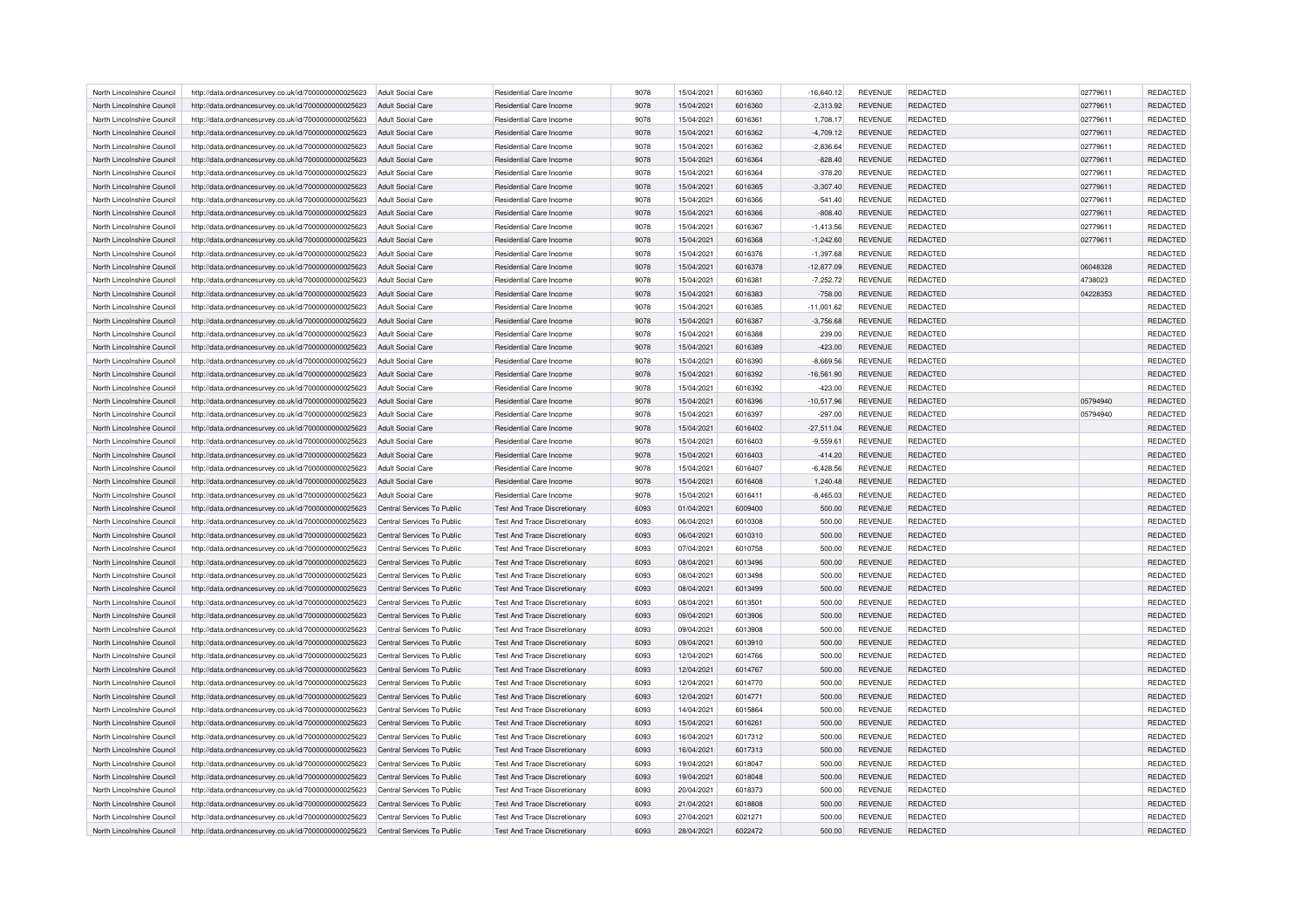| North Lincolnshire Council | http://data.ordnancesurvey.co.uk/id/7000000000025623 | Central Services To Public | Test And Trace Discretionary        | 6093 | 29/04/2021 | 6023237 | 500.00           | <b>REVENUE</b> | <b>REDACTED</b> | <b>REDACTED</b>      |
|----------------------------|------------------------------------------------------|----------------------------|-------------------------------------|------|------------|---------|------------------|----------------|-----------------|----------------------|
| North Lincolnshire Council | http://data.ordnancesurvey.co.uk/id/7000000000025623 | Central Services To Public | Test And Trace Discretionary        | 6093 | 29/04/2021 | 6023239 | 500.00           | <b>REVENUE</b> | <b>REDACTED</b> | <b>REDACTED</b>      |
| North Lincolnshire Council | http://data.ordnancesurvey.co.uk/id/7000000000025623 | Central Services To Public | <b>Test And Trace Discretionary</b> | 6093 | 30/04/2021 | 6023794 | 500.00           | <b>REVENUE</b> | <b>REDACTED</b> | <b>REDACTED</b>      |
| North Lincolnshire Council | http://data.ordnancesurvey.co.uk/id/7000000000025623 | Central Services To Public | <b>Test And Trace Mandatory</b>     | 6091 | 01/04/2021 | 6009401 | 500.00           | <b>REVENUE</b> | <b>REDACTED</b> | REDACTED             |
| North Lincolnshire Council | http://data.ordnancesurvey.co.uk/id/7000000000025623 | Central Services To Public | <b>Test And Trace Mandatory</b>     | 6091 | 01/04/2021 | 6009402 | 500.00           | <b>REVENUE</b> | <b>REDACTED</b> | <b>REDACTED</b>      |
| North Lincolnshire Council | http://data.ordnancesurvey.co.uk/id/7000000000025623 | Central Services To Public | <b>Test And Trace Mandatory</b>     | 6091 | 01/04/2021 | 6009403 | 500.00           | <b>REVENUE</b> | <b>REDACTED</b> | REDACTED             |
| North Lincolnshire Council | http://data.ordnancesurvey.co.uk/id/7000000000025623 | Central Services To Public | <b>Test And Trace Mandatory</b>     | 6091 | 06/04/2021 | 6010312 | 500.00           | <b>REVENUE</b> | REDACTED        | REDACTED             |
| North Lincolnshire Council | http://data.ordnancesurvey.co.uk/id/7000000000025623 | Central Services To Public | <b>Test And Trace Mandatory</b>     | 6091 | 07/04/2021 | 6010755 | 500.00           | <b>REVENUE</b> | <b>REDACTED</b> | REDACTED             |
| North Lincolnshire Council | http://data.ordnancesurvey.co.uk/id/7000000000025623 | Central Services To Public | <b>Test And Trace Mandatory</b>     | 6091 | 07/04/2021 | 6010756 | 500.00           | <b>REVENUE</b> | <b>REDACTED</b> | <b>REDACTED</b>      |
| North Lincolnshire Council | http://data.ordnancesurvey.co.uk/id/7000000000025623 | Central Services To Public | <b>Test And Trace Mandatory</b>     | 6091 | 07/04/2021 | 6010757 | 500.00           | <b>REVENUE</b> | <b>REDACTED</b> | REDACTED             |
| North Lincolnshire Council | http://data.ordnancesurvey.co.uk/id/7000000000025623 | Central Services To Public | <b>Test And Trace Mandatory</b>     | 6091 | 08/04/2021 | 6013497 | 500.00           | <b>REVENUE</b> | <b>REDACTED</b> | REDACTED             |
| North Lincolnshire Council | http://data.ordnancesurvey.co.uk/id/7000000000025623 | Central Services To Public | <b>Test And Trace Mandatory</b>     | 6091 | 08/04/2021 | 6013500 | 500.00           | <b>REVENUE</b> | <b>REDACTED</b> | REDACTED             |
| North Lincolnshire Council | http://data.ordnancesurvey.co.uk/id/7000000000025623 | Central Services To Public | <b>Test And Trace Mandatory</b>     | 6091 | 09/04/2021 | 6013907 | 500.00           | <b>REVENUE</b> | REDACTED        | REDACTED             |
| North Lincolnshire Council | http://data.ordnancesurvey.co.uk/id/7000000000025623 | Central Services To Public | <b>Test And Trace Mandatory</b>     | 6091 | 09/04/2021 | 6013909 | 500.00           | <b>REVENUE</b> | <b>REDACTED</b> | REDACTED             |
| North Lincolnshire Council | http://data.ordnancesurvey.co.uk/id/7000000000025623 | Central Services To Public | <b>Test And Trace Mandatory</b>     | 6091 | 12/04/2021 | 6014768 | 500.00           | <b>REVENUE</b> | <b>REDACTED</b> | <b>REDACTED</b>      |
| North Lincolnshire Council | http://data.ordnancesurvey.co.uk/id/7000000000025623 | Central Services To Public | <b>Test And Trace Mandatory</b>     | 6091 | 12/04/2021 | 6014769 | 500.00           | <b>REVENUE</b> | <b>REDACTED</b> | <b>REDACTED</b>      |
| North Lincolnshire Council | http://data.ordnancesurvey.co.uk/id/7000000000025623 | Central Services To Public | <b>Test And Trace Mandatory</b>     | 6091 | 13/04/2021 | 6015003 | 500.00           | <b>REVENUE</b> | REDACTED        | <b>REDACTED</b>      |
|                            |                                                      |                            |                                     |      |            |         |                  |                |                 |                      |
| North Lincolnshire Council | http://data.ordnancesurvey.co.uk/id/7000000000025623 | Central Services To Public | <b>Test And Trace Mandatory</b>     | 6091 | 13/04/2021 | 6015004 | 500.00           | <b>REVENUE</b> | <b>REDACTED</b> | REDACTED             |
| North Lincolnshire Council | http://data.ordnancesurvey.co.uk/id/7000000000025623 | Central Services To Public | <b>Test And Trace Mandatory</b>     | 6091 | 13/04/2021 | 6015005 | 500.00           | <b>REVENUE</b> | <b>REDACTED</b> | REDACTED             |
| North Lincolnshire Council | http://data.ordnancesurvey.co.uk/id/7000000000025623 | Central Services To Public | <b>Test And Trace Mandatory</b>     | 6091 | 15/04/2021 | 6016262 | 500.00           | <b>REVENUE</b> | <b>REDACTED</b> | REDACTED             |
| North Lincolnshire Council | http://data.ordnancesurvey.co.uk/id/7000000000025623 | Central Services To Public | <b>Test And Trace Mandatory</b>     | 6091 | 20/04/2021 | 6018370 | 500.00           | <b>REVENUE</b> | <b>REDACTED</b> | REDACTED             |
| North Lincolnshire Council | http://data.ordnancesurvey.co.uk/id/7000000000025623 | Central Services To Public | <b>Test And Trace Mandatory</b>     | 6091 | 21/04/2021 | 6018807 | 500.00           | <b>REVENUE</b> | <b>REDACTED</b> | REDACTED             |
| North Lincolnshire Council | http://data.ordnancesurvey.co.uk/id/7000000000025623 | Central Services To Public | <b>Test And Trace Mandatory</b>     | 6091 | 21/04/2021 | 6018809 | 500.00           | <b>REVENUE</b> | <b>REDACTED</b> | REDACTED             |
| North Lincolnshire Council | http://data.ordnancesurvey.co.uk/id/7000000000025623 | Central Services To Public | <b>Test And Trace Mandatory</b>     | 6091 | 22/04/2021 | 6019094 | 500.00           | <b>REVENUE</b> | <b>REDACTED</b> | REDACTED             |
| North Lincolnshire Council | http://data.ordnancesurvey.co.uk/id/7000000000025623 | Central Services To Public | <b>Test And Trace Mandatory</b>     | 6091 | 22/04/2021 | 6019095 | 500.00           | <b>REVENUE</b> | REDACTED        | REDACTED             |
| North Lincolnshire Council | http://data.ordnancesurvey.co.uk/id/7000000000025623 | Central Services To Public | <b>Test And Trace Mandatory</b>     | 6091 | 26/04/2021 | 6020870 | 500.00           | <b>REVENUE</b> | <b>REDACTED</b> | REDACTED             |
| North Lincolnshire Council | http://data.ordnancesurvey.co.uk/id/7000000000025623 | Central Services To Public | <b>Test And Trace Mandatory</b>     | 6091 | 27/04/2021 | 6021269 | 500.00           | <b>REVENUE</b> | <b>REDACTED</b> | REDACTED             |
| North Lincolnshire Council | http://data.ordnancesurvey.co.uk/id/7000000000025623 | Central Services To Public | <b>Test And Trace Mandatory</b>     | 6091 | 28/04/2021 | 6022471 | 500.00           | <b>REVENUE</b> | <b>REDACTED</b> | REDACTED             |
| North Lincolnshire Council | http://data.ordnancesurvey.co.uk/id/7000000000025623 | Central Services To Public | <b>Test And Trace Mandatory</b>     | 6091 | 28/04/2021 | 6022473 | 500.00           | <b>REVENUE</b> | <b>REDACTED</b> | REDACTED             |
| North Lincolnshire Council | http://data.ordnancesurvey.co.uk/id/7000000000025623 | Central Services To Public | <b>Test And Trace Mandatory</b>     | 6091 | 29/04/2021 | 6023238 | 500.00           | <b>REVENUE</b> | <b>REDACTED</b> | REDACTED             |
| North Lincolnshire Council | http://data.ordnancesurvey.co.uk/id/7000000000025623 | Central Services To Public | <b>Test And Trace Mandatory</b>     | 6091 | 29/04/2021 | 6023240 | 500.00           | <b>REVENUE</b> | <b>REDACTED</b> | REDACTED             |
| North Lincolnshire Council | http://data.ordnancesurvey.co.uk/id/7000000000025623 | Central Services To Public | <b>Test And Trace Mandatory</b>     | 6091 | 29/04/2021 | 6023241 | 500.00           | <b>REVENUE</b> | REDACTED        | REDACTED             |
| North Lincolnshire Council | http://data.ordnancesurvey.co.uk/id/7000000000025623 | Central Services To Public | <b>Test And Trace Mandatory</b>     | 6091 | 29/04/2021 | 6023242 | 500.00           | <b>REVENUE</b> | <b>REDACTED</b> | REDACTED             |
| North Lincolnshire Council | http://data.ordnancesurvey.co.uk/id/7000000000025623 | Childrens & Education      | <b>B Out Basic Allowance</b>        | 5520 | 06/04/2021 | 6009627 | 675.70           | <b>REVENUE</b> | REDACTED        | REDACTED             |
| North Lincolnshire Council |                                                      | Childrens & Education      | <b>B Out Basic Allowance</b>        | 5520 | 06/04/2021 | 6009630 |                  | <b>REVENUE</b> | REDACTED        |                      |
| North Lincolnshire Council | http://data.ordnancesurvey.co.uk/id/7000000000025623 | Childrens & Education      | <b>B Out Basic Allowance</b>        | 5520 | 06/04/2021 | 6009631 | 175.10<br>422.48 | <b>REVENUE</b> | <b>REDACTED</b> | REDACTED<br>REDACTED |
|                            | http://data.ordnancesurvey.co.uk/id/7000000000025623 |                            |                                     |      |            |         |                  |                |                 |                      |
| North Lincolnshire Council | http://data.ordnancesurvey.co.uk/id/7000000000025623 | Childrens & Education      | <b>B</b> Out Basic Allowance        | 5520 | 06/04/2021 | 6009633 | 386.08           | <b>REVENUE</b> | <b>REDACTED</b> | REDACTED             |
| North Lincolnshire Council | http://data.ordnancesurvey.co.uk/id/7000000000025623 | Childrens & Education      | <b>B Out Basic Allowance</b>        | 5520 | 06/04/2021 | 6009634 | 726.15           | <b>REVENUE</b> | <b>REDACTED</b> | <b>REDACTED</b>      |
| North Lincolnshire Council | http://data.ordnancesurvey.co.uk/id/7000000000025623 | Childrens & Education      | <b>B Out Basic Allowance</b>        | 5520 | 06/04/2021 | 6009637 | 386.08           | <b>REVENUE</b> | <b>REDACTED</b> | REDACTED             |
| North Lincolnshire Council | http://data.ordnancesurvey.co.uk/id/7000000000025623 | Childrens & Education      | <b>B Out Basic Allowance</b>        | 5520 | 06/04/2021 | 6009639 | 571.11           | <b>REVENUE</b> | <b>REDACTED</b> | <b>REDACTED</b>      |
| North Lincolnshire Council | http://data.ordnancesurvey.co.uk/id/7000000000025623 | Childrens & Education      | <b>B Out Basic Allowance</b>        | 5520 | 06/04/2021 | 6009641 | 375.95           | <b>REVENUE</b> | <b>REDACTED</b> | <b>REDACTED</b>      |
| North Lincolnshire Council | http://data.ordnancesurvey.co.uk/id/7000000000025623 | Childrens & Education      | <b>B Out Basic Allowance</b>        | 5520 | 06/04/2021 | 6009643 | 386.08           | <b>REVENUE</b> | <b>REDACTED</b> | REDACTED             |
| North Lincolnshire Council | http://data.ordnancesurvey.co.uk/id/7000000000025623 | Childrens & Education      | <b>B Out Basic Allowance</b>        | 5520 | 06/04/2021 | 6009644 | 854.90           | <b>REVENUE</b> | REDACTED        | REDACTED             |
| North Lincolnshire Council | http://data.ordnancesurvey.co.uk/id/7000000000025623 | Childrens & Education      | <b>B Out Basic Allowance</b>        | 5520 | 06/04/2021 | 6009647 | 459.16           | <b>REVENUE</b> | <b>REDACTED</b> | REDACTED             |
| North Lincolnshire Council | http://data.ordnancesurvey.co.uk/id/7000000000025623 | Childrens & Education      | <b>B Out Basic Allowance</b>        | 5520 | 06/04/2021 | 6009649 | 532.05           | <b>REVENUE</b> | <b>REDACTED</b> | <b>REDACTED</b>      |
| North Lincolnshire Council | http://data.ordnancesurvey.co.uk/id/7000000000025623 | Childrens & Education      | <b>B Out Basic Allowance</b>        | 5520 | 06/04/2021 | 6009656 | 384.05           | REVENUE        | REDACTED        | REDACTED             |
| North Lincolnshire Council | http://data.ordnancesurvey.co.uk/id/7000000000025623 | Childrens & Education      | <b>B Out Basic Allowance</b>        | 5520 | 06/04/2021 | 6009657 | 559.53           | <b>REVENUE</b> | <b>REDACTED</b> | REDACTED             |
| North Lincolnshire Council | http://data.ordnancesurvey.co.uk/id/7000000000025623 | Childrens & Education      | <b>B Out Basic Allowance</b>        | 5520 | 06/04/2021 | 6009659 | 312.07           | <b>REVENUE</b> | <b>REDACTED</b> | <b>REDACTED</b>      |
| North Lincolnshire Council | http://data.ordnancesurvey.co.uk/id/7000000000025623 | Childrens & Education      | <b>B Out Basic Allowance</b>        | 5520 | 06/04/2021 | 6009660 | 889.92           | <b>REVENUE</b> | <b>REDACTED</b> | REDACTED             |
| North Lincolnshire Council | http://data.ordnancesurvey.co.uk/id/7000000000025623 | Childrens & Education      | <b>B Out Basic Allowance</b>        | 5520 | 06/04/2021 | 6009663 | 222.48           | <b>REVENUE</b> | REDACTED        | REDACTED             |
| North Lincolnshire Council | http://data.ordnancesurvey.co.uk/id/7000000000025623 | Childrens & Education      | <b>B Out Basic Allowance</b>        | 5520 | 06/04/2021 | 6009669 | 448.14           | <b>REVENUE</b> | <b>REDACTED</b> | <b>REDACTED</b>      |
| North Lincolnshire Council | http://data.ordnancesurvey.co.uk/id/7000000000025623 | Childrens & Education      | <b>B Out Basic Allowance</b>        | 5520 | 06/04/2021 | 6009670 | 682.27           | <b>REVENUE</b> | REDACTED        | REDACTED             |
| North Lincolnshire Council | http://data.ordnancesurvey.co.uk/id/7000000000025623 | Childrens & Education      | <b>B Out Basic Allowance</b>        | 5520 | 06/04/2021 | 6009672 | 318.00           | <b>REVENUE</b> | <b>REDACTED</b> | REDACTED             |
| North Lincolnshire Council | http://data.ordnancesurvey.co.uk/id/7000000000025623 | Childrens & Education      | <b>B Out Basic Allowance</b>        | 5520 | 06/04/2021 | 6009676 | 287.00           | <b>REVENUE</b> | <b>REDACTED</b> | <b>REDACTED</b>      |
|                            |                                                      |                            | <b>B Out Basic Allowance</b>        | 5520 | 06/04/2021 | 6009679 |                  | <b>REVENUE</b> | <b>REDACTED</b> | <b>REDACTED</b>      |
| North Lincolnshire Council | http://data.ordnancesurvey.co.uk/id/7000000000025623 | Childrens & Education      |                                     |      |            |         | 283.00           |                |                 |                      |
| North Lincolnshire Council | http://data.ordnancesurvey.co.uk/id/7000000000025623 | Childrens & Education      | <b>B Out Basic Allowance</b>        | 5520 | 06/04/2021 | 6009681 | 240.68           | <b>REVENUE</b> | <b>REDACTED</b> | REDACTED             |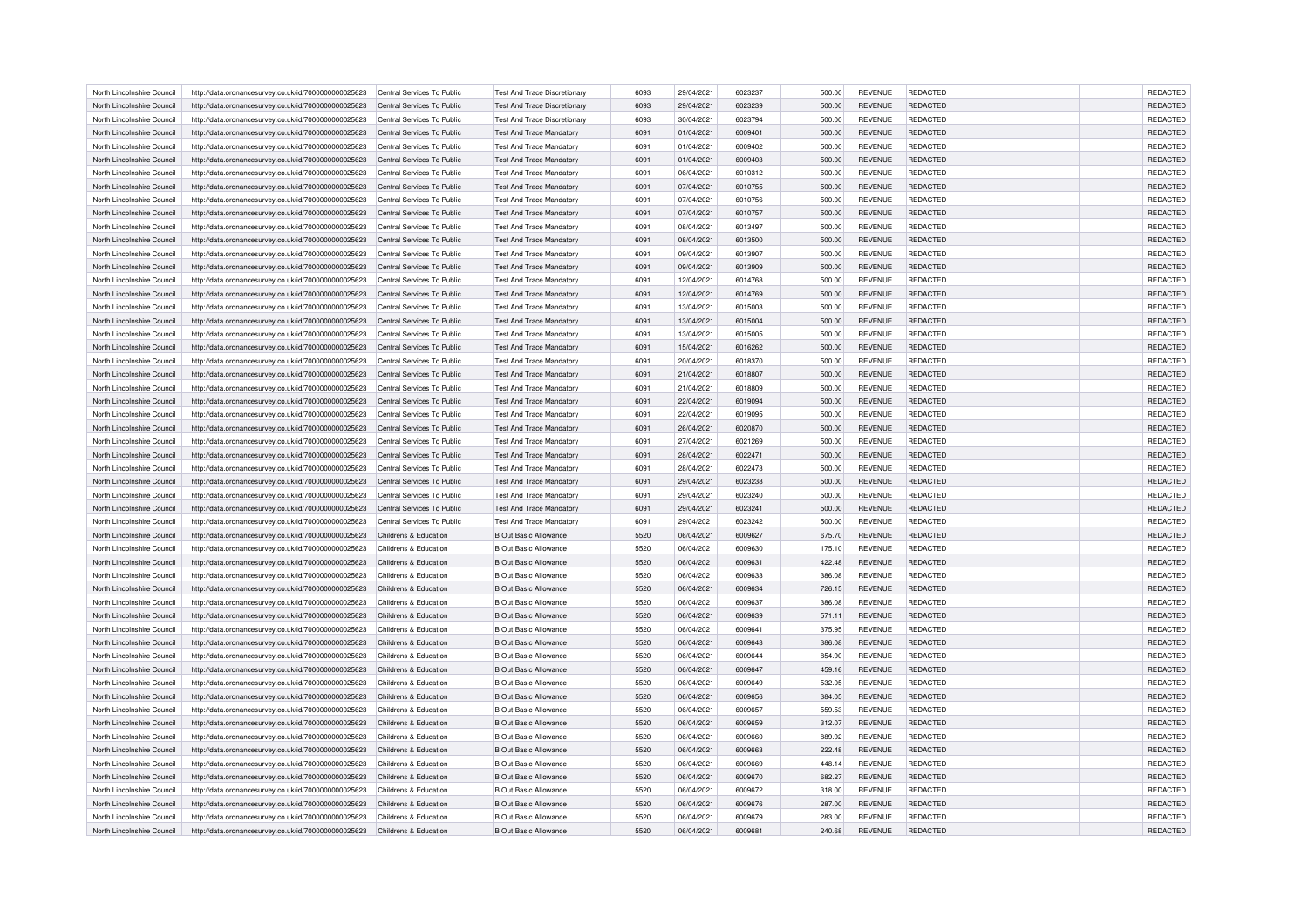| North Lincolnshire Council | http://data.ordnancesurvey.co.uk/id/7000000000025623                                                         | Childrens & Education | <b>B Out Basic Allowance</b> | 5520 | 06/04/2021 | 6009682 | 483.00   | <b>REVENUE</b> | <b>REDACTED</b> | <b>REDACTED</b> |
|----------------------------|--------------------------------------------------------------------------------------------------------------|-----------------------|------------------------------|------|------------|---------|----------|----------------|-----------------|-----------------|
| North Lincolnshire Council | http://data.ordnancesurvey.co.uk/id/7000000000025623                                                         | Childrens & Education | <b>B Out Basic Allowance</b> | 5520 | 06/04/2021 | 6009685 | 287.00   | <b>REVENUE</b> | <b>REDACTED</b> | <b>REDACTED</b> |
| North Lincolnshire Council | http://data.ordnancesurvey.co.uk/id/7000000000025623                                                         | Childrens & Education | <b>B Out Basic Allowance</b> | 5520 | 06/04/2021 | 6009687 | 341.69   | <b>REVENUE</b> | <b>REDACTED</b> | REDACTED        |
| North Lincolnshire Council | http://data.ordnancesurvey.co.uk/id/7000000000025623                                                         | Childrens & Education | <b>B Out Basic Allowance</b> | 5520 | 06/04/2021 | 6009689 | 409.26   | <b>REVENUE</b> | <b>REDACTED</b> | REDACTED        |
| North Lincolnshire Council | http://data.ordnancesurvey.co.uk/id/7000000000025623                                                         | Childrens & Education | <b>B Out Basic Allowance</b> | 5520 | 06/04/2021 | 6009693 | 274.10   | <b>REVENUE</b> | REDACTED        | REDACTED        |
| North Lincolnshire Council | http://data.ordnancesurvey.co.uk/id/7000000000025623                                                         | Childrens & Education | <b>B Out Basic Allowance</b> | 5520 | 06/04/2021 | 6009694 | 1,129.60 | <b>REVENUE</b> | <b>REDACTED</b> | REDACTED        |
| North Lincolnshire Council | http://data.ordnancesurvey.co.uk/id/7000000000025623                                                         | Childrens & Education | <b>B Out Basic Allowance</b> | 5520 | 06/04/2021 | 6009697 | 265.74   | <b>REVENUE</b> | <b>REDACTED</b> | REDACTED        |
| North Lincolnshire Council | http://data.ordnancesurvey.co.uk/id/7000000000025623                                                         | Childrens & Education | <b>B Out Basic Allowance</b> | 5520 | 06/04/2021 | 6009699 | 655.58   | <b>REVENUE</b> | <b>REDACTED</b> | <b>REDACTED</b> |
| North Lincolnshire Council | http://data.ordnancesurvey.co.uk/id/7000000000025623                                                         | Childrens & Education | <b>B Out Basic Allowance</b> | 5520 | 06/04/2021 | 6009702 | 667.44   | <b>REVENUE</b> | <b>REDACTED</b> | REDACTED        |
| North Lincolnshire Council | http://data.ordnancesurvey.co.uk/id/7000000000025623                                                         | Childrens & Education | <b>B Out Basic Allowance</b> | 5520 | 06/04/2021 | 6009708 | 397.58   | <b>REVENUE</b> | <b>REDACTED</b> | REDACTED        |
| North Lincolnshire Council | http://data.ordnancesurvey.co.uk/id/7000000000025623                                                         | Childrens & Education | <b>B Out Basic Allowance</b> | 5520 | 06/04/2021 | 6009710 | 885.80   | <b>REVENUE</b> | <b>REDACTED</b> | <b>REDACTED</b> |
| North Lincolnshire Council | http://data.ordnancesurvey.co.uk/id/7000000000025623                                                         | Childrens & Education | <b>B Out Basic Allowance</b> | 5520 | 06/04/2021 | 6009712 | 265.74   | <b>REVENUE</b> | <b>REDACTED</b> | <b>REDACTED</b> |
| North Lincolnshire Council |                                                                                                              | Childrens & Education | <b>B Out Basic Allowance</b> | 5520 | 06/04/2021 | 6009720 | 885.80   | <b>REVENUE</b> | <b>REDACTED</b> | REDACTED        |
| North Lincolnshire Council | http://data.ordnancesurvey.co.uk/id/7000000000025623<br>http://data.ordnancesurvey.co.uk/id/7000000000025623 | Childrens & Education | <b>B Out Basic Allowance</b> | 5520 | 06/04/2021 | 6009722 | 253.20   | <b>REVENUE</b> | <b>REDACTED</b> | <b>REDACTED</b> |
|                            |                                                                                                              |                       |                              |      |            |         |          |                |                 |                 |
| North Lincolnshire Council | http://data.ordnancesurvey.co.uk/id/7000000000025623                                                         | Childrens & Education | <b>B Out Basic Allowance</b> | 5520 | 06/04/2021 | 6009723 | 710.70   | <b>REVENUE</b> | <b>REDACTED</b> | REDACTED        |
| North Lincolnshire Council | http://data.ordnancesurvey.co.uk/id/7000000000025623                                                         | Childrens & Education | <b>B Out Basic Allowance</b> | 5520 | 06/04/2021 | 6009727 | 265.74   | <b>REVENUE</b> | <b>REDACTED</b> | REDACTED        |
| North Lincolnshire Council | http://data.ordnancesurvey.co.uk/id/7000000000025623                                                         | Childrens & Education | <b>B Out Basic Allowance</b> | 5520 | 06/04/2021 | 6009728 | 252.10   | <b>REVENUE</b> | REDACTED        | REDACTED        |
| North Lincolnshire Council | http://data.ordnancesurvey.co.uk/id/7000000000025623                                                         | Childrens & Education | <b>B Out Basic Allowance</b> | 5520 | 06/04/2021 | 6009730 | 265.74   | <b>REVENUE</b> | <b>REDACTED</b> | <b>REDACTED</b> |
| North Lincolnshire Council | http://data.ordnancesurvey.co.uk/id/7000000000025623                                                         | Childrens & Education | <b>B Out Basic Allowance</b> | 5520 | 06/04/2021 | 6009732 | 444.96   | REVENUE        | REDACTED        | REDACTED        |
| North Lincolnshire Council | http://data.ordnancesurvey.co.uk/id/7000000000025623                                                         | Childrens & Education | <b>B Out Basic Allowance</b> | 5520 | 06/04/2021 | 6009734 | 314.00   | <b>REVENUE</b> | REDACTED        | REDACTED        |
| North Lincolnshire Council | http://data.ordnancesurvey.co.uk/id/7000000000025623                                                         | Childrens & Education | <b>B Out Basic Allowance</b> | 5520 | 06/04/2021 | 6009735 | 394.05   | <b>REVENUE</b> | <b>REDACTED</b> | <b>REDACTED</b> |
| North Lincolnshire Council | http://data.ordnancesurvey.co.uk/id/7000000000025623                                                         | Childrens & Education | <b>B Out Basic Allowance</b> | 5520 | 06/04/2021 | 6009740 | 296.66   | <b>REVENUE</b> | REDACTED        | REDACTED        |
| North Lincolnshire Council | http://data.ordnancesurvey.co.uk/id/7000000000025623                                                         | Childrens & Education | <b>B Out Basic Allowance</b> | 5520 | 06/04/2021 | 6009743 | 399.00   | <b>REVENUE</b> | REDACTED        | REDACTED        |
| North Lincolnshire Council | http://data.ordnancesurvey.co.uk/id/7000000000025623                                                         | Childrens & Education | <b>B Out Basic Allowance</b> | 5520 | 06/04/2021 | 6009745 | 1,210.26 | <b>REVENUE</b> | <b>REDACTED</b> | <b>REDACTED</b> |
| North Lincolnshire Council | http://data.ordnancesurvey.co.uk/id/7000000000025623                                                         | Childrens & Education | <b>B Out Basic Allowance</b> | 5520 | 06/04/2021 | 6009746 | 322.39   | <b>REVENUE</b> | <b>REDACTED</b> | <b>REDACTED</b> |
| North Lincolnshire Council | http://data.ordnancesurvey.co.uk/id/7000000000025623                                                         | Childrens & Education | <b>B Out Basic Allowance</b> | 5520 | 06/04/2021 | 6009748 | 434.69   | <b>REVENUE</b> | REDACTED        | REDACTED        |
| North Lincolnshire Council | http://data.ordnancesurvey.co.uk/id/7000000000025623                                                         | Childrens & Education | <b>B Out Basic Allowance</b> | 5520 | 06/04/2021 | 6009755 | 265.74   | <b>REVENUE</b> | <b>REDACTED</b> | REDACTED        |
| North Lincolnshire Council | http://data.ordnancesurvey.co.uk/id/7000000000025623                                                         | Childrens & Education | <b>B Out Basic Allowance</b> | 5520 | 06/04/2021 | 6009758 | 349.00   | <b>REVENUE</b> | REDACTED        | REDACTED        |
| North Lincolnshire Council | http://data.ordnancesurvey.co.uk/id/7000000000025623                                                         | Childrens & Education | <b>B Out Basic Allowance</b> | 5520 | 06/04/2021 | 6009761 | 953.96   | <b>REVENUE</b> | <b>REDACTED</b> | <b>REDACTED</b> |
| North Lincolnshire Council | http://data.ordnancesurvey.co.uk/id/7000000000025623                                                         | Childrens & Education | <b>B Out Basic Allowance</b> | 5520 | 06/04/2021 | 6009764 | 222.48   | <b>REVENUE</b> | <b>REDACTED</b> | REDACTED        |
| North Lincolnshire Council | http://data.ordnancesurvey.co.uk/id/7000000000025623                                                         | Childrens & Education | <b>B Out Basic Allowance</b> | 5520 | 06/04/2021 | 6009765 | 222.48   | <b>REVENUE</b> | <b>REDACTED</b> | REDACTED        |
| North Lincolnshire Council | http://data.ordnancesurvey.co.uk/id/7000000000025623                                                         | Childrens & Education | <b>B Out Basic Allowance</b> | 5520 | 06/04/2021 | 6009773 | 265.74   | <b>REVENUE</b> | REDACTED        | REDACTED        |
| North Lincolnshire Council | http://data.ordnancesurvey.co.uk/id/7000000000025623                                                         | Childrens & Education | <b>B Out Basic Allowance</b> | 5520 | 06/04/2021 | 6009774 | 325.74   | <b>REVENUE</b> | <b>REDACTED</b> | REDACTED        |
| North Lincolnshire Council | http://data.ordnancesurvey.co.uk/id/7000000000025623                                                         | Childrens & Education | <b>B Out Basic Allowance</b> | 5520 | 06/04/2021 | 6009778 | 287.00   | <b>REVENUE</b> | <b>REDACTED</b> | REDACTED        |
| North Lincolnshire Council | http://data.ordnancesurvey.co.uk/id/7000000000025623                                                         | Childrens & Education | <b>B Out Basic Allowance</b> | 5520 | 06/04/2021 | 6009779 | 265.74   | <b>REVENUE</b> | <b>REDACTED</b> | <b>REDACTED</b> |
| North Lincolnshire Council | http://data.ordnancesurvey.co.uk/id/7000000000025623                                                         | Childrens & Education | <b>B Out Basic Allowance</b> | 5520 | 06/04/2021 | 6009780 | 386.88   | <b>REVENUE</b> | <b>REDACTED</b> | REDACTED        |
| North Lincolnshire Council | http://data.ordnancesurvey.co.uk/id/7000000000025623                                                         | Childrens & Education | <b>B Out Basic Allowance</b> | 5520 | 06/04/2021 | 6009785 | 620.06   | REVENUE        | REDACTED        | REDACTED        |
| North Lincolnshire Council | http://data.ordnancesurvey.co.uk/id/7000000000025623                                                         | Childrens & Education | <b>B Out Basic Allowance</b> | 5520 | 06/04/2021 | 6009789 | 265.74   | <b>REVENUE</b> | <b>REDACTED</b> | <b>REDACTED</b> |
| North Lincolnshire Council | http://data.ordnancesurvey.co.uk/id/7000000000025623                                                         | Childrens & Education | <b>B Out Basic Allowance</b> | 5520 | 06/04/2021 | 6009790 | 342.82   | <b>REVENUE</b> | <b>REDACTED</b> | <b>REDACTED</b> |
| North Lincolnshire Council | http://data.ordnancesurvey.co.uk/id/7000000000025623                                                         | Childrens & Education | <b>B Out Basic Allowance</b> | 5520 | 06/04/2021 | 6009792 | 222.48   | <b>REVENUE</b> | REDACTED        | REDACTED        |
| North Lincolnshire Council | http://data.ordnancesurvey.co.uk/id/7000000000025623                                                         | Childrens & Education | <b>B Out Basic Allowance</b> | 5520 | 06/04/2021 | 6009793 | 1,218.49 | <b>REVENUE</b> | <b>REDACTED</b> | <b>REDACTED</b> |
| North Lincolnshire Council | http://data.ordnancesurvey.co.uk/id/7000000000025623                                                         | Childrens & Education | <b>B Out Basic Allowance</b> | 5520 | 06/04/2021 | 6009794 | 663.32   | <b>REVENUE</b> | <b>REDACTED</b> | REDACTED        |
| North Lincolnshire Council | http://data.ordnancesurvey.co.uk/id/7000000000025623                                                         | Childrens & Education | <b>B Out Basic Allowance</b> | 5520 | 06/04/2021 | 6009797 | 282.00   | REVENUE        | REDACTED        | REDACTED        |
| North Lincolnshire Council | http://data.ordnancesurvey.co.uk/id/7000000000025623                                                         | Childrens & Education | <b>B Out Basic Allowance</b> | 5520 | 06/04/2021 | 6009802 | 355.58   | <b>REVENUE</b> | <b>REDACTED</b> | REDACTED        |
| North Lincolnshire Council | http://data.ordnancesurvey.co.uk/id/7000000000025623                                                         | Childrens & Education | <b>B Out Basic Allowance</b> | 5520 | 06/04/2021 | 6009807 | 286.34   | <b>REVENUE</b> | <b>REDACTED</b> | <b>REDACTED</b> |
|                            |                                                                                                              |                       |                              | 5520 |            | 6009809 |          |                |                 | REDACTED        |
| North Lincolnshire Council | http://data.ordnancesurvey.co.uk/id/7000000000025623                                                         | Childrens & Education | <b>B Out Basic Allowance</b> |      | 06/04/2021 |         | 572.68   | <b>REVENUE</b> | REDACTED        |                 |
| North Lincolnshire Council | http://data.ordnancesurvey.co.uk/id/7000000000025623                                                         | Childrens & Education | <b>B Out Basic Allowance</b> | 5520 | 06/04/2021 | 6009810 | 597.58   | <b>REVENUE</b> | REDACTED        | REDACTED        |
| North Lincolnshire Council | http://data.ordnancesurvey.co.uk/id/7000000000025623                                                         | Childrens & Education | <b>B Out Basic Allowance</b> | 5520 | 06/04/2021 | 6009818 | 419.21   | <b>REVENUE</b> | <b>REDACTED</b> | <b>REDACTED</b> |
| North Lincolnshire Council | http://data.ordnancesurvey.co.uk/id/7000000000025623                                                         | Childrens & Education | <b>B Out Basic Allowance</b> | 5520 | 06/04/2021 | 6009819 | 667.44   | <b>REVENUE</b> | <b>REDACTED</b> | <b>REDACTED</b> |
| North Lincolnshire Council | http://data.ordnancesurvey.co.uk/id/7000000000025623                                                         | Childrens & Education | <b>B Out Basic Allowance</b> | 5520 | 06/04/2021 | 6009820 | 307.97   | <b>REVENUE</b> | <b>REDACTED</b> | REDACTED        |
| North Lincolnshire Council | http://data.ordnancesurvey.co.uk/id/7000000000025623                                                         | Childrens & Education | <b>B Out Basic Allowance</b> | 5520 | 06/04/2021 | 6009821 | 531.48   | <b>REVENUE</b> | <b>REDACTED</b> | <b>REDACTED</b> |
| North Lincolnshire Council | http://data.ordnancesurvey.co.uk/id/7000000000025623                                                         | Childrens & Education | <b>B Out Basic Allowance</b> | 5520 | 06/04/2021 | 6009824 | 888.22   | <b>REVENUE</b> | REDACTED        | <b>REDACTED</b> |
| North Lincolnshire Council | http://data.ordnancesurvey.co.uk/id/7000000000025623                                                         | Childrens & Education | <b>B Out Basic Allowance</b> | 5520 | 06/04/2021 | 6009825 | 753.96   | <b>REVENUE</b> | REDACTED        | REDACTED        |
| North Lincolnshire Council | http://data.ordnancesurvey.co.uk/id/7000000000025623                                                         | Childrens & Education | <b>B Out Basic Allowance</b> | 5520 | 06/04/2021 | 6009826 | 300.76   | <b>REVENUE</b> | <b>REDACTED</b> | <b>REDACTED</b> |
| North Lincolnshire Council | http://data.ordnancesurvey.co.uk/id/7000000000025623                                                         | Childrens & Education | <b>B Out Basic Allowance</b> | 5520 | 06/04/2021 | 6009827 | 488.22   | <b>REVENUE</b> | <b>REDACTED</b> | <b>REDACTED</b> |
| North Lincolnshire Council | http://data.ordnancesurvey.co.uk/id/7000000000025623                                                         | Childrens & Education | <b>B Out Basic Allowance</b> | 5520 | 06/04/2021 | 6009831 | 397.58   | <b>REVENUE</b> | <b>REDACTED</b> | <b>REDACTED</b> |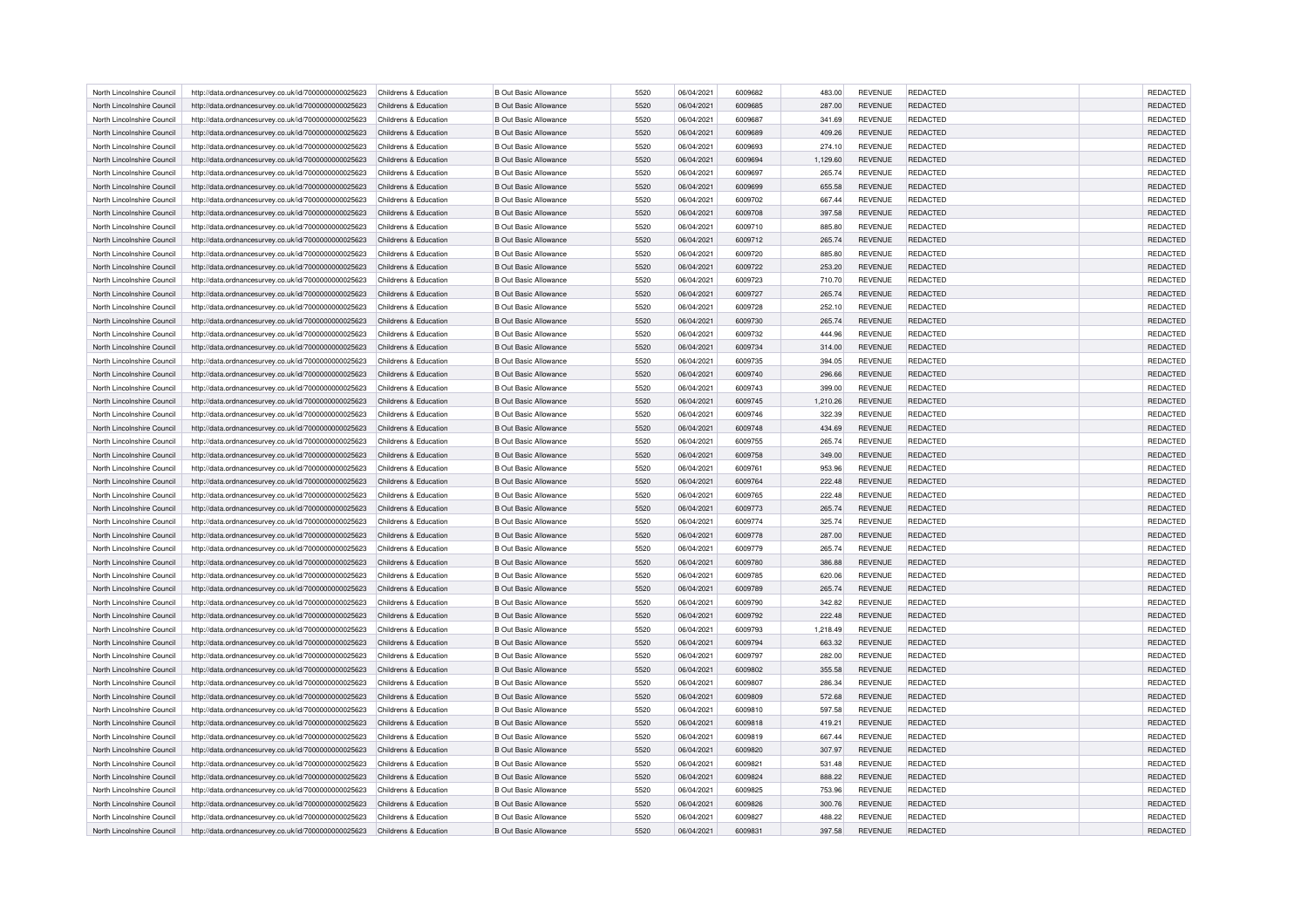| North Lincolnshire Council | http://data.ordnancesurvey.co.uk/id/7000000000025623                                                         | Childrens & Education | <b>B Out Basic Allowance</b> | 5520 | 06/04/2021 | 6009833 | 525.30 | <b>REVENUE</b> | <b>REDACTED</b> | <b>REDACTED</b>                    |
|----------------------------|--------------------------------------------------------------------------------------------------------------|-----------------------|------------------------------|------|------------|---------|--------|----------------|-----------------|------------------------------------|
| North Lincolnshire Council | http://data.ordnancesurvey.co.uk/id/7000000000025623                                                         | Childrens & Education | <b>B Out Basic Allowance</b> | 5520 | 06/04/2021 | 6009835 | 240.42 | <b>REVENUE</b> | <b>REDACTED</b> | <b>REDACTED</b>                    |
| North Lincolnshire Council | http://data.ordnancesurvey.co.uk/id/7000000000025623                                                         | Childrens & Education | <b>B Out Basic Allowance</b> | 5520 | 06/04/2021 | 6009837 | 287.00 | <b>REVENUE</b> | <b>REDACTED</b> | REDACTED                           |
| North Lincolnshire Council | http://data.ordnancesurvey.co.uk/id/7000000000025623                                                         | Childrens & Education | <b>B Out Basic Allowance</b> | 5520 | 06/04/2021 | 6009840 | 414.05 | <b>REVENUE</b> | <b>REDACTED</b> | REDACTED                           |
| North Lincolnshire Council | http://data.ordnancesurvey.co.uk/id/7000000000025623                                                         | Childrens & Education | <b>B Out Basic Allowance</b> | 5520 | 06/04/2021 | 6009841 | 508.10 | <b>REVENUE</b> | REDACTED        | REDACTED                           |
| North Lincolnshire Council | http://data.ordnancesurvey.co.uk/id/7000000000025623                                                         | Childrens & Education | <b>B Out Basic Allowance</b> | 5520 | 06/04/2021 | 6009842 | 797.22 | <b>REVENUE</b> | <b>REDACTED</b> | REDACTED                           |
| North Lincolnshire Council | http://data.ordnancesurvey.co.uk/id/7000000000025623                                                         | Childrens & Education | <b>B Out Basic Allowance</b> | 5520 | 06/04/2021 | 6009844 | 299.10 | <b>REVENUE</b> | <b>REDACTED</b> | REDACTED                           |
| North Lincolnshire Council | http://data.ordnancesurvey.co.uk/id/7000000000025623                                                         | Childrens & Education | <b>B Out Basic Allowance</b> | 5520 | 06/04/2021 | 6009853 | 300.76 | <b>REVENUE</b> | <b>REDACTED</b> | <b>REDACTED</b>                    |
| North Lincolnshire Council | http://data.ordnancesurvey.co.uk/id/7000000000025623                                                         | Childrens & Education | <b>B Out Basic Allowance</b> | 5520 | 06/04/2021 | 6009854 | 263.30 | <b>REVENUE</b> | <b>REDACTED</b> | <b>REDACTED</b>                    |
| North Lincolnshire Council | http://data.ordnancesurvey.co.uk/id/7000000000025623                                                         | Childrens & Education | <b>B Out Basic Allowance</b> | 5520 | 06/04/2021 | 6009859 | 440.84 | <b>REVENUE</b> | <b>REDACTED</b> | REDACTED                           |
| North Lincolnshire Council | http://data.ordnancesurvey.co.uk/id/7000000000025623                                                         | Childrens & Education | <b>B Out Basic Allowance</b> | 5520 | 06/04/2021 | 6009860 | 199.82 | <b>REVENUE</b> | <b>REDACTED</b> | <b>REDACTED</b>                    |
| North Lincolnshire Council | http://data.ordnancesurvey.co.uk/id/7000000000025623                                                         | Childrens & Education | <b>B Out Basic Allowance</b> | 5520 | 06/04/2021 | 6009861 | 620.06 | <b>REVENUE</b> | <b>REDACTED</b> | <b>REDACTED</b>                    |
| North Lincolnshire Council |                                                                                                              | Childrens & Education | <b>B Out Basic Allowance</b> | 5520 | 06/04/2021 | 6009863 | 286.34 | <b>REVENUE</b> | <b>REDACTED</b> | REDACTED                           |
| North Lincolnshire Council | http://data.ordnancesurvey.co.uk/id/7000000000025623<br>http://data.ordnancesurvey.co.uk/id/7000000000025623 | Childrens & Education | <b>B Out Basic Allowance</b> | 5520 | 06/04/2021 | 6009864 | 444.96 | <b>REVENUE</b> | <b>REDACTED</b> | <b>REDACTED</b>                    |
|                            |                                                                                                              |                       |                              |      |            |         |        |                |                 |                                    |
| North Lincolnshire Council | http://data.ordnancesurvey.co.uk/id/7000000000025623                                                         | Childrens & Education | <b>B Out Basic Allowance</b> | 5520 | 06/04/2021 | 6009867 | 265.74 | <b>REVENUE</b> | <b>REDACTED</b> | <b>REDACTED</b>                    |
| North Lincolnshire Council | http://data.ordnancesurvey.co.uk/id/7000000000025623                                                         | Childrens & Education | <b>B Out Basic Allowance</b> | 5520 | 06/04/2021 | 6009868 | 286.34 | <b>REVENUE</b> | <b>REDACTED</b> | REDACTED                           |
| North Lincolnshire Council | http://data.ordnancesurvey.co.uk/id/7000000000025623                                                         | Childrens & Education | <b>B Out Basic Allowance</b> | 5520 | 06/04/2021 | 6009869 | 271.92 | <b>REVENUE</b> | REDACTED        | REDACTED                           |
| North Lincolnshire Council | http://data.ordnancesurvey.co.uk/id/7000000000025623                                                         | Childrens & Education | <b>B Out Basic Allowance</b> | 5520 | 06/04/2021 | 6009870 | 531.49 | <b>REVENUE</b> | <b>REDACTED</b> | <b>REDACTED</b>                    |
| North Lincolnshire Council | http://data.ordnancesurvey.co.uk/id/7000000000025623                                                         | Childrens & Education | <b>B Out Basic Allowance</b> | 5520 | 06/04/2021 | 6009871 | 265.74 | REVENUE        | REDACTED        | REDACTED                           |
| North Lincolnshire Council | http://data.ordnancesurvey.co.uk/id/7000000000025623                                                         | Childrens & Education | <b>B Out Basic Allowance</b> | 5520 | 06/04/2021 | 6009873 | 350.20 | <b>REVENUE</b> | <b>REDACTED</b> | REDACTED                           |
| North Lincolnshire Council | http://data.ordnancesurvey.co.uk/id/7000000000025623                                                         | Childrens & Education | <b>B Out Basic Allowance</b> | 5520 | 06/04/2021 | 6009879 | 350.20 | <b>REVENUE</b> | <b>REDACTED</b> | <b>REDACTED</b>                    |
| North Lincolnshire Council | http://data.ordnancesurvey.co.uk/id/7000000000025623                                                         | Childrens & Education | <b>B Out Basic Allowance</b> | 5520 | 06/04/2021 | 6009883 | 251.34 | <b>REVENUE</b> | REDACTED        | REDACTED                           |
| North Lincolnshire Council | http://data.ordnancesurvey.co.uk/id/7000000000025623                                                         | Childrens & Education | <b>B Out Basic Allowance</b> | 5520 | 06/04/2021 | 6009890 | 265.74 | <b>REVENUE</b> | REDACTED        | REDACTED                           |
| North Lincolnshire Council | http://data.ordnancesurvey.co.uk/id/7000000000025623                                                         | Childrens & Education | <b>B Out Basic Allowance</b> | 5520 | 06/04/2021 | 6009891 | 335.78 | <b>REVENUE</b> | <b>REDACTED</b> | <b>REDACTED</b>                    |
| North Lincolnshire Council | http://data.ordnancesurvey.co.uk/id/7000000000025623                                                         | Childrens & Education | <b>B Out Basic Allowance</b> | 5520 | 06/04/2021 | 6009894 | 572.68 | <b>REVENUE</b> | <b>REDACTED</b> | <b>REDACTED</b>                    |
| North Lincolnshire Council | http://data.ordnancesurvey.co.uk/id/7000000000025623                                                         | Childrens & Education | <b>B Out Basic Allowance</b> | 5520 | 06/04/2021 | 6009896 | 294.10 | <b>REVENUE</b> | REDACTED        | REDACTED                           |
| North Lincolnshire Council | http://data.ordnancesurvey.co.uk/id/7000000000025623                                                         | Childrens & Education | <b>B Out Basic Allowance</b> | 5520 | 06/04/2021 | 6009898 | 572.68 | <b>REVENUE</b> | <b>REDACTED</b> | REDACTED                           |
| North Lincolnshire Council | http://data.ordnancesurvey.co.uk/id/7000000000025623                                                         | Childrens & Education | <b>B Out Basic Allowance</b> | 5520 | 06/04/2021 | 6009901 | 267.76 | <b>REVENUE</b> | REDACTED        | REDACTED                           |
| North Lincolnshire Council | http://data.ordnancesurvey.co.uk/id/7000000000025623                                                         | Childrens & Education | <b>B Out Basic Allowance</b> | 5520 | 06/04/2021 | 6009907 | 271.92 | <b>REVENUE</b> | REDACTED        | <b>REDACTED</b>                    |
| North Lincolnshire Council | http://data.ordnancesurvey.co.uk/id/7000000000025623                                                         | Childrens & Education | <b>B Out Basic Allowance</b> | 5520 | 06/04/2021 | 6009908 | 335.78 | <b>REVENUE</b> | <b>REDACTED</b> | REDACTED                           |
| North Lincolnshire Council | http://data.ordnancesurvey.co.uk/id/7000000000025623                                                         | Childrens & Education | <b>B Out Basic Allowance</b> | 5520 | 06/04/2021 | 6009909 | 300.76 | <b>REVENUE</b> | <b>REDACTED</b> | REDACTED                           |
| North Lincolnshire Council | http://data.ordnancesurvey.co.uk/id/7000000000025623                                                         | Childrens & Education | <b>B Out Basic Allowance</b> | 5520 | 06/04/2021 | 6009910 | 271.92 | <b>REVENUE</b> | REDACTED        | REDACTED                           |
| North Lincolnshire Council | http://data.ordnancesurvey.co.uk/id/7000000000025623                                                         | Childrens & Education | <b>B Out Basic Allowance</b> | 5520 | 06/04/2021 | 6009912 | 310.77 | <b>REVENUE</b> | <b>REDACTED</b> | REDACTED                           |
| North Lincolnshire Council | http://data.ordnancesurvey.co.uk/id/7000000000025623                                                         | Childrens & Education | <b>B Out Basic Allowance</b> | 5520 | 12/04/2021 | 6014057 | 675.70 | <b>REVENUE</b> | <b>REDACTED</b> | REDACTED                           |
| North Lincolnshire Council | http://data.ordnancesurvey.co.uk/id/7000000000025623                                                         | Childrens & Education | <b>B Out Basic Allowance</b> | 5520 | 12/04/2021 | 6014060 | 175.10 | <b>REVENUE</b> | <b>REDACTED</b> | <b>REDACTED</b>                    |
| North Lincolnshire Council | http://data.ordnancesurvey.co.uk/id/7000000000025623                                                         | Childrens & Education | <b>B Out Basic Allowance</b> | 5520 | 12/04/2021 | 6014061 | 422.48 | <b>REVENUE</b> | <b>REDACTED</b> | REDACTED                           |
| North Lincolnshire Council | http://data.ordnancesurvey.co.uk/id/7000000000025623                                                         | Childrens & Education | <b>B Out Basic Allowance</b> | 5520 | 12/04/2021 | 6014063 | 386.08 | REVENUE        | REDACTED        | REDACTED                           |
| North Lincolnshire Council | http://data.ordnancesurvey.co.uk/id/7000000000025623                                                         | Childrens & Education | <b>B Out Basic Allowance</b> | 5520 | 12/04/2021 | 6014064 | 726.15 | <b>REVENUE</b> | <b>REDACTED</b> | <b>REDACTED</b>                    |
| North Lincolnshire Council | http://data.ordnancesurvey.co.uk/id/7000000000025623                                                         | Childrens & Education | <b>B Out Basic Allowance</b> | 5520 | 12/04/2021 | 6014069 | 571.11 | <b>REVENUE</b> | <b>REDACTED</b> | <b>REDACTED</b>                    |
| North Lincolnshire Council | http://data.ordnancesurvey.co.uk/id/7000000000025623                                                         | Childrens & Education | <b>B Out Basic Allowance</b> | 5520 | 12/04/2021 | 6014071 | 375.95 | <b>REVENUE</b> | REDACTED        | REDACTED                           |
| North Lincolnshire Council | http://data.ordnancesurvey.co.uk/id/7000000000025623                                                         | Childrens & Education | <b>B Out Basic Allowance</b> | 5520 | 12/04/2021 | 6014073 | 536.17 | <b>REVENUE</b> | <b>REDACTED</b> | <b>REDACTED</b>                    |
| North Lincolnshire Council | http://data.ordnancesurvey.co.uk/id/7000000000025623                                                         | Childrens & Education | <b>B Out Basic Allowance</b> | 5520 | 12/04/2021 | 6014074 | 885.80 | <b>REVENUE</b> | <b>REDACTED</b> | <b>REDACTED</b>                    |
| North Lincolnshire Council | http://data.ordnancesurvey.co.uk/id/7000000000025623                                                         | Childrens & Education | <b>B Out Basic Allowance</b> | 5520 | 12/04/2021 | 6014077 | 459.16 | REVENUE        | REDACTED        | REDACTED                           |
| North Lincolnshire Council | http://data.ordnancesurvey.co.uk/id/7000000000025623                                                         | Childrens & Education | <b>B Out Basic Allowance</b> | 5520 | 12/04/2021 | 6014079 | 532.05 | <b>REVENUE</b> | <b>REDACTED</b> | REDACTED                           |
| North Lincolnshire Council | http://data.ordnancesurvey.co.uk/id/7000000000025623                                                         | Childrens & Education | <b>B Out Basic Allowance</b> | 5520 | 12/04/2021 | 6014086 | 384.05 | <b>REVENUE</b> | <b>REDACTED</b> | <b>REDACTED</b>                    |
| North Lincolnshire Council | http://data.ordnancesurvey.co.uk/id/7000000000025623                                                         | Childrens & Education | <b>B Out Basic Allowance</b> | 5520 | 12/04/2021 | 6014087 | 559.53 | <b>REVENUE</b> | REDACTED        | REDACTED                           |
| North Lincolnshire Council | http://data.ordnancesurvey.co.uk/id/7000000000025623                                                         | Childrens & Education | <b>B Out Basic Allowance</b> | 5520 | 12/04/2021 | 6014089 | 312.07 | <b>REVENUE</b> | REDACTED        | REDACTED                           |
| North Lincolnshire Council | http://data.ordnancesurvey.co.uk/id/7000000000025623                                                         | Childrens & Education | <b>B Out Basic Allowance</b> | 5520 | 12/04/2021 | 6014090 | 889.92 | <b>REVENUE</b> | <b>REDACTED</b> | <b>REDACTED</b>                    |
| North Lincolnshire Council | http://data.ordnancesurvey.co.uk/id/7000000000025623                                                         | Childrens & Education | <b>B Out Basic Allowance</b> | 5520 | 12/04/2021 | 6014093 | 222.48 | <b>REVENUE</b> | <b>REDACTED</b> | <b>REDACTED</b>                    |
| North Lincolnshire Council | http://data.ordnancesurvey.co.uk/id/7000000000025623                                                         | Childrens & Education | <b>B Out Basic Allowance</b> | 5520 | 12/04/2021 | 6014099 | 448.14 | <b>REVENUE</b> | <b>REDACTED</b> | REDACTED                           |
| North Lincolnshire Council | http://data.ordnancesurvey.co.uk/id/7000000000025623                                                         | Childrens & Education | <b>B Out Basic Allowance</b> | 5520 | 12/04/2021 | 6014100 | 948.01 | <b>REVENUE</b> | <b>REDACTED</b> | <b>REDACTED</b>                    |
| North Lincolnshire Council |                                                                                                              | Childrens & Education | <b>B Out Basic Allowance</b> | 5520 | 12/04/2021 | 6014102 |        | <b>REVENUE</b> | REDACTED        | <b>REDACTED</b>                    |
|                            | http://data.ordnancesurvey.co.uk/id/7000000000025623                                                         |                       |                              |      |            |         | 318.00 |                |                 |                                    |
| North Lincolnshire Council | http://data.ordnancesurvey.co.uk/id/7000000000025623                                                         | Childrens & Education | <b>B Out Basic Allowance</b> | 5520 | 12/04/2021 | 6014106 | 287.00 | <b>REVENUE</b> | REDACTED        | REDACTED                           |
| North Lincolnshire Council | http://data.ordnancesurvey.co.uk/id/7000000000025623                                                         | Childrens & Education | <b>B Out Basic Allowance</b> | 5520 | 12/04/2021 | 6014109 | 283.00 | <b>REVENUE</b> | <b>REDACTED</b> | <b>REDACTED</b><br><b>REDACTED</b> |
| North Lincolnshire Council | http://data.ordnancesurvey.co.uk/id/7000000000025623                                                         | Childrens & Education | <b>B Out Basic Allowance</b> | 5520 | 12/04/2021 | 6014111 | 206.30 | <b>REVENUE</b> | <b>REDACTED</b> |                                    |
| North Lincolnshire Council | http://data.ordnancesurvey.co.uk/id/7000000000025623                                                         | Childrens & Education | <b>B Out Basic Allowance</b> | 5520 | 12/04/2021 | 6014112 | 483.00 | <b>REVENUE</b> | <b>REDACTED</b> | <b>REDACTED</b>                    |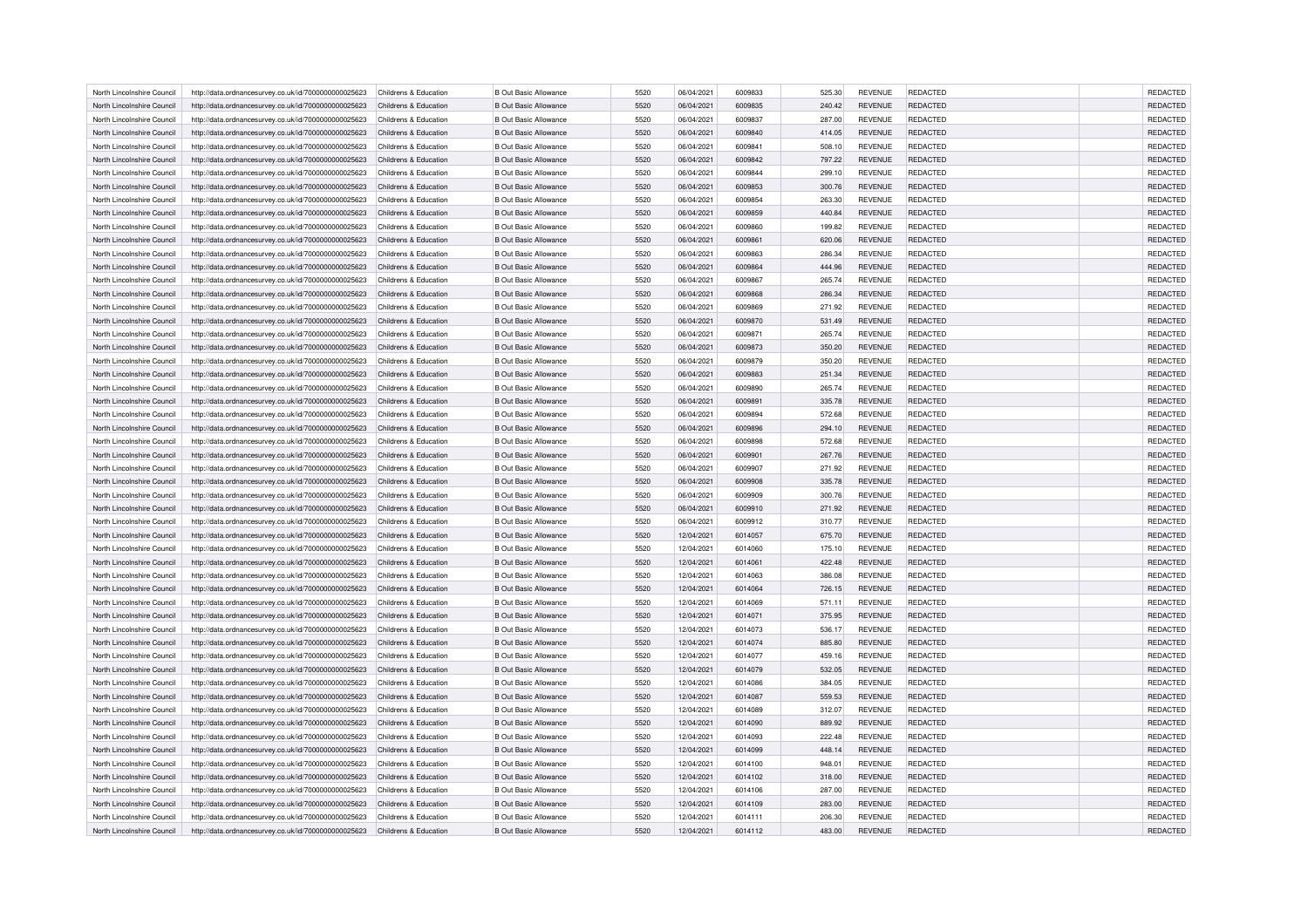| North Lincolnshire Council | http://data.ordnancesurvey.co.uk/id/7000000000025623                                                         | Childrens & Education | <b>B Out Basic Allowance</b> | 5520 | 12/04/2021 | 6014115 | 287.00   | <b>REVENUE</b> | <b>REDACTED</b> | <b>REDACTED</b> |
|----------------------------|--------------------------------------------------------------------------------------------------------------|-----------------------|------------------------------|------|------------|---------|----------|----------------|-----------------|-----------------|
| North Lincolnshire Council | http://data.ordnancesurvey.co.uk/id/7000000000025623                                                         | Childrens & Education | <b>B Out Basic Allowance</b> | 5520 | 12/04/2021 | 6014117 | 341.69   | <b>REVENUE</b> | <b>REDACTED</b> | <b>REDACTED</b> |
| North Lincolnshire Council | http://data.ordnancesurvey.co.uk/id/7000000000025623                                                         | Childrens & Education | <b>B Out Basic Allowance</b> | 5520 | 12/04/2021 | 6014119 | 409.26   | <b>REVENUE</b> | <b>REDACTED</b> | REDACTED        |
| North Lincolnshire Council | http://data.ordnancesurvey.co.uk/id/7000000000025623                                                         | Childrens & Education | <b>B Out Basic Allowance</b> | 5520 | 12/04/2021 | 6014123 | 274.10   | <b>REVENUE</b> | <b>REDACTED</b> | REDACTED        |
| North Lincolnshire Council | http://data.ordnancesurvey.co.uk/id/7000000000025623                                                         | Childrens & Education | <b>B Out Basic Allowance</b> | 5520 | 12/04/2021 | 6014124 | 1,141.96 | <b>REVENUE</b> | REDACTED        | REDACTED        |
| North Lincolnshire Council | http://data.ordnancesurvey.co.uk/id/7000000000025623                                                         | Childrens & Education | <b>B Out Basic Allowance</b> | 5520 | 12/04/2021 | 6014127 | 265.74   | <b>REVENUE</b> | <b>REDACTED</b> | REDACTED        |
| North Lincolnshire Council | http://data.ordnancesurvey.co.uk/id/7000000000025623                                                         | Childrens & Education | <b>B Out Basic Allowance</b> | 5520 | 12/04/2021 | 6014129 | 655.58   | <b>REVENUE</b> | <b>REDACTED</b> | REDACTED        |
| North Lincolnshire Council | http://data.ordnancesurvey.co.uk/id/7000000000025623                                                         | Childrens & Education | <b>B Out Basic Allowance</b> | 5520 | 12/04/2021 | 6014132 | 667.44   | <b>REVENUE</b> | <b>REDACTED</b> | <b>REDACTED</b> |
| North Lincolnshire Council | http://data.ordnancesurvey.co.uk/id/7000000000025623                                                         | Childrens & Education | <b>B Out Basic Allowance</b> | 5520 | 12/04/2021 | 6014138 | 397.58   | <b>REVENUE</b> | <b>REDACTED</b> | REDACTED        |
| North Lincolnshire Council | http://data.ordnancesurvey.co.uk/id/7000000000025623                                                         | Childrens & Education | <b>B Out Basic Allowance</b> | 5520 | 12/04/2021 | 6014140 | 663.32   | <b>REVENUE</b> | <b>REDACTED</b> | REDACTED        |
| North Lincolnshire Council | http://data.ordnancesurvey.co.uk/id/7000000000025623                                                         | Childrens & Education | <b>B Out Basic Allowance</b> | 5520 | 12/04/2021 | 6014142 | 329.31   | <b>REVENUE</b> | REDACTED        | <b>REDACTED</b> |
| North Lincolnshire Council | http://data.ordnancesurvey.co.uk/id/7000000000025623                                                         | Childrens & Education | <b>B Out Basic Allowance</b> | 5520 | 12/04/2021 | 6014150 | 854.02   | <b>REVENUE</b> | <b>REDACTED</b> | <b>REDACTED</b> |
| North Lincolnshire Council |                                                                                                              | Childrens & Education | <b>B Out Basic Allowance</b> | 5520 | 12/04/2021 | 6014152 | 253.20   | <b>REVENUE</b> | <b>REDACTED</b> | REDACTED        |
| North Lincolnshire Council | http://data.ordnancesurvey.co.uk/id/7000000000025623<br>http://data.ordnancesurvey.co.uk/id/7000000000025623 | Childrens & Education | <b>B Out Basic Allowance</b> | 5520 | 12/04/2021 | 6014153 | 710.70   | <b>REVENUE</b> | <b>REDACTED</b> | <b>REDACTED</b> |
|                            |                                                                                                              |                       |                              |      |            |         |          |                |                 |                 |
| North Lincolnshire Council | http://data.ordnancesurvey.co.uk/id/7000000000025623                                                         | Childrens & Education | <b>B Out Basic Allowance</b> | 5520 | 12/04/2021 | 6014157 | 265.74   | <b>REVENUE</b> | <b>REDACTED</b> | <b>REDACTED</b> |
| North Lincolnshire Council | http://data.ordnancesurvey.co.uk/id/7000000000025623                                                         | Childrens & Education | <b>B Out Basic Allowance</b> | 5520 | 12/04/2021 | 6014158 | 252.10   | <b>REVENUE</b> | <b>REDACTED</b> | REDACTED        |
| North Lincolnshire Council | http://data.ordnancesurvey.co.uk/id/7000000000025623                                                         | Childrens & Education | <b>B Out Basic Allowance</b> | 5520 | 12/04/2021 | 6014160 | 265.74   | <b>REVENUE</b> | REDACTED        | REDACTED        |
| North Lincolnshire Council | http://data.ordnancesurvey.co.uk/id/7000000000025623                                                         | Childrens & Education | <b>B Out Basic Allowance</b> | 5520 | 12/04/2021 | 6014162 | 444.96   | <b>REVENUE</b> | <b>REDACTED</b> | <b>REDACTED</b> |
| North Lincolnshire Council | http://data.ordnancesurvey.co.uk/id/7000000000025623                                                         | Childrens & Education | <b>B Out Basic Allowance</b> | 5520 | 12/04/2021 | 6014164 | 314.00   | REVENUE        | REDACTED        | REDACTED        |
| North Lincolnshire Council | http://data.ordnancesurvey.co.uk/id/7000000000025623                                                         | Childrens & Education | <b>B Out Basic Allowance</b> | 5520 | 12/04/2021 | 6014165 | 394.05   | <b>REVENUE</b> | <b>REDACTED</b> | REDACTED        |
| North Lincolnshire Council | http://data.ordnancesurvey.co.uk/id/7000000000025623                                                         | Childrens & Education | <b>B Out Basic Allowance</b> | 5520 | 12/04/2021 | 6014170 | 296.66   | <b>REVENUE</b> | <b>REDACTED</b> | <b>REDACTED</b> |
| North Lincolnshire Council | http://data.ordnancesurvey.co.uk/id/7000000000025623                                                         | Childrens & Education | <b>B Out Basic Allowance</b> | 5520 | 12/04/2021 | 6014173 | 399.00   | <b>REVENUE</b> | REDACTED        | REDACTED        |
| North Lincolnshire Council | http://data.ordnancesurvey.co.uk/id/7000000000025623                                                         | Childrens & Education | <b>B Out Basic Allowance</b> | 5520 | 12/04/2021 | 6014175 | 1,476.00 | <b>REVENUE</b> | REDACTED        | REDACTED        |
| North Lincolnshire Council | http://data.ordnancesurvey.co.uk/id/7000000000025623                                                         | Childrens & Education | <b>B Out Basic Allowance</b> | 5520 | 12/04/2021 | 6014176 | 322.39   | <b>REVENUE</b> | <b>REDACTED</b> | <b>REDACTED</b> |
| North Lincolnshire Council | http://data.ordnancesurvey.co.uk/id/7000000000025623                                                         | Childrens & Education | <b>B Out Basic Allowance</b> | 5520 | 12/04/2021 | 6014178 | 434.69   | <b>REVENUE</b> | <b>REDACTED</b> | <b>REDACTED</b> |
| North Lincolnshire Council | http://data.ordnancesurvey.co.uk/id/7000000000025623                                                         | Childrens & Education | <b>B Out Basic Allowance</b> | 5520 | 12/04/2021 | 6014185 | 265.74   | <b>REVENUE</b> | REDACTED        | REDACTED        |
| North Lincolnshire Council | http://data.ordnancesurvey.co.uk/id/7000000000025623                                                         | Childrens & Education | <b>B Out Basic Allowance</b> | 5520 | 12/04/2021 | 6014188 | 349.00   | <b>REVENUE</b> | <b>REDACTED</b> | REDACTED        |
| North Lincolnshire Council | http://data.ordnancesurvey.co.uk/id/7000000000025623                                                         | Childrens & Education | <b>B Out Basic Allowance</b> | 5520 | 12/04/2021 | 6014191 | 953.96   | <b>REVENUE</b> | REDACTED        | REDACTED        |
| North Lincolnshire Council | http://data.ordnancesurvey.co.uk/id/7000000000025623                                                         | Childrens & Education | <b>B Out Basic Allowance</b> | 5520 | 12/04/2021 | 6014194 | 667.44   | <b>REVENUE</b> | <b>REDACTED</b> | <b>REDACTED</b> |
| North Lincolnshire Council | http://data.ordnancesurvey.co.uk/id/7000000000025623                                                         | Childrens & Education | <b>B Out Basic Allowance</b> | 5520 | 12/04/2021 | 6014195 | 222.48   | <b>REVENUE</b> | <b>REDACTED</b> | REDACTED        |
| North Lincolnshire Council | http://data.ordnancesurvey.co.uk/id/7000000000025623                                                         | Childrens & Education | <b>B Out Basic Allowance</b> | 5520 | 12/04/2021 | 6014203 | 265.74   | <b>REVENUE</b> | <b>REDACTED</b> | REDACTED        |
| North Lincolnshire Council | http://data.ordnancesurvey.co.uk/id/7000000000025623                                                         | Childrens & Education | <b>B Out Basic Allowance</b> | 5520 | 12/04/2021 | 6014204 | 325.74   | <b>REVENUE</b> | REDACTED        | REDACTED        |
| North Lincolnshire Council | http://data.ordnancesurvey.co.uk/id/7000000000025623                                                         | Childrens & Education | <b>B Out Basic Allowance</b> | 5520 | 12/04/2021 | 6014208 | 287.00   | <b>REVENUE</b> | <b>REDACTED</b> | REDACTED        |
| North Lincolnshire Council | http://data.ordnancesurvey.co.uk/id/7000000000025623                                                         | Childrens & Education | <b>B Out Basic Allowance</b> | 5520 | 12/04/2021 | 6014209 | 386.88   | <b>REVENUE</b> | <b>REDACTED</b> | REDACTED        |
| North Lincolnshire Council | http://data.ordnancesurvey.co.uk/id/7000000000025623                                                         | Childrens & Education | <b>B Out Basic Allowance</b> | 5520 | 12/04/2021 | 6014214 | 620.06   | <b>REVENUE</b> | <b>REDACTED</b> | <b>REDACTED</b> |
| North Lincolnshire Council | http://data.ordnancesurvey.co.uk/id/7000000000025623                                                         | Childrens & Education | <b>B Out Basic Allowance</b> | 5520 | 12/04/2021 | 6014218 | 265.74   | <b>REVENUE</b> | <b>REDACTED</b> | REDACTED        |
| North Lincolnshire Council | http://data.ordnancesurvey.co.uk/id/7000000000025623                                                         | Childrens & Education | <b>B Out Basic Allowance</b> | 5520 | 12/04/2021 | 6014219 | 342.82   | REVENUE        | REDACTED        | REDACTED        |
| North Lincolnshire Council | http://data.ordnancesurvey.co.uk/id/7000000000025623                                                         | Childrens & Education | <b>B Out Basic Allowance</b> | 5520 | 12/04/2021 | 6014221 | 222.48   | <b>REVENUE</b> | <b>REDACTED</b> | <b>REDACTED</b> |
| North Lincolnshire Council | http://data.ordnancesurvey.co.uk/id/7000000000025623                                                         | Childrens & Education | <b>B Out Basic Allowance</b> | 5520 | 12/04/2021 | 6014222 | 773.53   | <b>REVENUE</b> | <b>REDACTED</b> | <b>REDACTED</b> |
| North Lincolnshire Council | http://data.ordnancesurvey.co.uk/id/7000000000025623                                                         | Childrens & Education | <b>B Out Basic Allowance</b> | 5520 | 12/04/2021 | 6014223 | 440.84   | <b>REVENUE</b> | REDACTED        | REDACTED        |
| North Lincolnshire Council | http://data.ordnancesurvey.co.uk/id/7000000000025623                                                         | Childrens & Education | <b>B Out Basic Allowance</b> | 5520 | 12/04/2021 | 6014226 | 282.00   | <b>REVENUE</b> | <b>REDACTED</b> | REDACTED        |
| North Lincolnshire Council | http://data.ordnancesurvey.co.uk/id/7000000000025623                                                         | Childrens & Education | <b>B Out Basic Allowance</b> | 5520 | 12/04/2021 | 6014231 | 355.58   | <b>REVENUE</b> | <b>REDACTED</b> | <b>REDACTED</b> |
| North Lincolnshire Council | http://data.ordnancesurvey.co.uk/id/7000000000025623                                                         | Childrens & Education | <b>B Out Basic Allowance</b> | 5520 | 12/04/2021 | 6014236 | 286.34   | REVENUE        | REDACTED        | REDACTED        |
| North Lincolnshire Council | http://data.ordnancesurvey.co.uk/id/7000000000025623                                                         | Childrens & Education | <b>B Out Basic Allowance</b> | 5520 | 12/04/2021 | 6014238 | 572.68   | <b>REVENUE</b> | <b>REDACTED</b> | REDACTED        |
| North Lincolnshire Council | http://data.ordnancesurvey.co.uk/id/7000000000025623                                                         | Childrens & Education | <b>B Out Basic Allowance</b> | 5520 | 12/04/2021 | 6014239 | 597.58   | <b>REVENUE</b> | <b>REDACTED</b> | <b>REDACTED</b> |
| North Lincolnshire Council | http://data.ordnancesurvey.co.uk/id/7000000000025623                                                         | Childrens & Education | <b>B Out Basic Allowance</b> | 5520 | 12/04/2021 | 6014243 | 488.22   | <b>REVENUE</b> | REDACTED        | REDACTED        |
| North Lincolnshire Council | http://data.ordnancesurvey.co.uk/id/7000000000025623                                                         | Childrens & Education | <b>B Out Basic Allowance</b> | 5520 | 12/04/2021 | 6014247 | 419.21   | <b>REVENUE</b> | REDACTED        | REDACTED        |
| North Lincolnshire Council | http://data.ordnancesurvey.co.uk/id/7000000000025623                                                         | Childrens & Education | <b>B Out Basic Allowance</b> | 5520 | 12/04/2021 | 6014248 | 2.002.32 | <b>REVENUE</b> | <b>REDACTED</b> | <b>REDACTED</b> |
|                            |                                                                                                              |                       |                              | 5520 |            |         |          | <b>REVENUE</b> | <b>REDACTED</b> | <b>REDACTED</b> |
| North Lincolnshire Council | http://data.ordnancesurvey.co.uk/id/7000000000025623                                                         | Childrens & Education | <b>B Out Basic Allowance</b> |      | 12/04/2021 | 6014249 | 307.97   |                |                 |                 |
| North Lincolnshire Council | http://data.ordnancesurvey.co.uk/id/7000000000025623                                                         | Childrens & Education | <b>B Out Basic Allowance</b> | 5520 | 12/04/2021 | 6014253 | 888.22   | <b>REVENUE</b> | <b>REDACTED</b> | REDACTED        |
| North Lincolnshire Council | http://data.ordnancesurvey.co.uk/id/7000000000025623                                                         | Childrens & Education | <b>B Out Basic Allowance</b> | 5520 | 12/04/2021 | 6014254 | 2.561.88 | <b>REVENUE</b> | <b>REDACTED</b> | <b>REDACTED</b> |
| North Lincolnshire Council | http://data.ordnancesurvey.co.uk/id/7000000000025623                                                         | Childrens & Education | <b>B Out Basic Allowance</b> | 5520 | 12/04/2021 | 6014255 | 300.76   | <b>REVENUE</b> | REDACTED        | <b>REDACTED</b> |
| North Lincolnshire Council | http://data.ordnancesurvey.co.uk/id/7000000000025623                                                         | Childrens & Education | <b>B Out Basic Allowance</b> | 5520 | 12/04/2021 | 6014256 | 488.22   | <b>REVENUE</b> | REDACTED        | REDACTED        |
| North Lincolnshire Council | http://data.ordnancesurvey.co.uk/id/7000000000025623                                                         | Childrens & Education | <b>B Out Basic Allowance</b> | 5520 | 12/04/2021 | 6014260 | 397.58   | <b>REVENUE</b> | <b>REDACTED</b> | REDACTED        |
| North Lincolnshire Council | http://data.ordnancesurvey.co.uk/id/7000000000025623                                                         | Childrens & Education | <b>B Out Basic Allowance</b> | 5520 | 12/04/2021 | 6014262 | 700.40   | <b>REVENUE</b> | <b>REDACTED</b> | <b>REDACTED</b> |
| North Lincolnshire Council | http://data.ordnancesurvey.co.uk/id/7000000000025623                                                         | Childrens & Education | <b>B Out Basic Allowance</b> | 5520 | 12/04/2021 | 6014264 | 240.42   | <b>REVENUE</b> | <b>REDACTED</b> | <b>REDACTED</b> |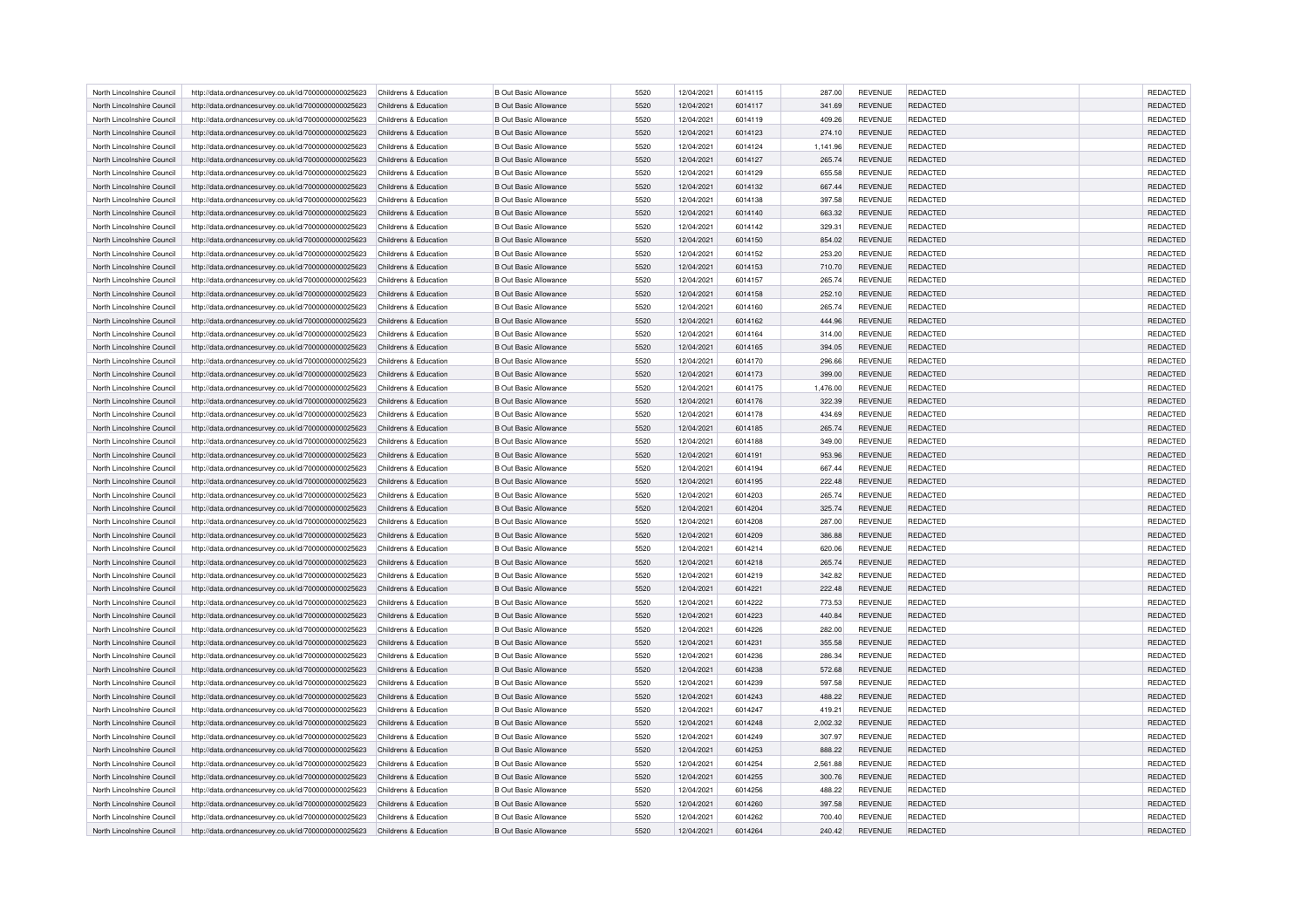| North Lincolnshire Council | http://data.ordnancesurvey.co.uk/id/7000000000025623                                                         | Childrens & Education | <b>B Out Basic Allowance</b> | 5520 | 12/04/2021 | 6014265 | 287.00   | <b>REVENUE</b> | <b>REDACTED</b> | <b>REDACTED</b> |
|----------------------------|--------------------------------------------------------------------------------------------------------------|-----------------------|------------------------------|------|------------|---------|----------|----------------|-----------------|-----------------|
| North Lincolnshire Council | http://data.ordnancesurvey.co.uk/id/7000000000025623                                                         | Childrens & Education | <b>B Out Basic Allowance</b> | 5520 | 12/04/2021 | 6014268 | 414.05   | <b>REVENUE</b> | <b>REDACTED</b> | <b>REDACTED</b> |
| North Lincolnshire Council | http://data.ordnancesurvey.co.uk/id/7000000000025623                                                         | Childrens & Education | <b>B Out Basic Allowance</b> | 5520 | 12/04/2021 | 6014269 | 508.10   | <b>REVENUE</b> | <b>REDACTED</b> | REDACTED        |
| North Lincolnshire Council | http://data.ordnancesurvey.co.uk/id/7000000000025623                                                         | Childrens & Education | <b>B Out Basic Allowance</b> | 5520 | 12/04/2021 | 6014270 | 265.74   | <b>REVENUE</b> | <b>REDACTED</b> | REDACTED        |
| North Lincolnshire Council | http://data.ordnancesurvey.co.uk/id/7000000000025623                                                         | Childrens & Education | <b>B Out Basic Allowance</b> | 5520 | 12/04/2021 | 6014272 | 299.10   | <b>REVENUE</b> | REDACTED        | REDACTED        |
| North Lincolnshire Council | http://data.ordnancesurvey.co.uk/id/7000000000025623                                                         | Childrens & Education | <b>B Out Basic Allowance</b> | 5520 | 12/04/2021 | 6014281 | 300.76   | <b>REVENUE</b> | <b>REDACTED</b> | REDACTED        |
| North Lincolnshire Council | http://data.ordnancesurvey.co.uk/id/7000000000025623                                                         | Childrens & Education | <b>B Out Basic Allowance</b> | 5520 | 12/04/2021 | 6014282 | 263.30   | <b>REVENUE</b> | <b>REDACTED</b> | REDACTED        |
| North Lincolnshire Council | http://data.ordnancesurvey.co.uk/id/7000000000025623                                                         | Childrens & Education | <b>B Out Basic Allowance</b> | 5520 | 12/04/2021 | 6014287 | 440.84   | <b>REVENUE</b> | <b>REDACTED</b> | <b>REDACTED</b> |
| North Lincolnshire Council | http://data.ordnancesurvey.co.uk/id/7000000000025623                                                         | Childrens & Education | <b>B Out Basic Allowance</b> | 5520 | 12/04/2021 | 6014288 | 199.82   | <b>REVENUE</b> | <b>REDACTED</b> | REDACTED        |
| North Lincolnshire Council | http://data.ordnancesurvey.co.uk/id/7000000000025623                                                         | Childrens & Education | <b>B Out Basic Allowance</b> | 5520 | 12/04/2021 | 6014289 | 620.06   | <b>REVENUE</b> | <b>REDACTED</b> | REDACTED        |
| North Lincolnshire Council | http://data.ordnancesurvey.co.uk/id/7000000000025623                                                         | Childrens & Education | <b>B Out Basic Allowance</b> | 5520 | 12/04/2021 | 6014291 | 286.34   | <b>REVENUE</b> | REDACTED        | <b>REDACTED</b> |
| North Lincolnshire Council | http://data.ordnancesurvey.co.uk/id/7000000000025623                                                         | Childrens & Education | <b>B Out Basic Allowance</b> | 5520 | 12/04/2021 | 6014292 | 444.96   | <b>REVENUE</b> | <b>REDACTED</b> | REDACTED        |
| North Lincolnshire Council |                                                                                                              | Childrens & Education | <b>B Out Basic Allowance</b> | 5520 | 12/04/2021 | 6014295 | 265.74   | <b>REVENUE</b> | <b>REDACTED</b> | REDACTED        |
| North Lincolnshire Council | http://data.ordnancesurvey.co.uk/id/7000000000025623<br>http://data.ordnancesurvey.co.uk/id/7000000000025623 | Childrens & Education | <b>B Out Basic Allowance</b> | 5520 | 12/04/2021 | 6014296 | 227.78   | <b>REVENUE</b> | <b>REDACTED</b> | REDACTED        |
|                            |                                                                                                              |                       |                              |      |            |         |          |                |                 |                 |
| North Lincolnshire Council | http://data.ordnancesurvey.co.uk/id/7000000000025623                                                         | Childrens & Education | <b>B Out Basic Allowance</b> | 5520 | 12/04/2021 | 6014297 | 286.34   | <b>REVENUE</b> | <b>REDACTED</b> | REDACTED        |
| North Lincolnshire Council | http://data.ordnancesurvey.co.uk/id/7000000000025623                                                         | Childrens & Education | <b>B Out Basic Allowance</b> | 5520 | 12/04/2021 | 6014298 | 271.92   | <b>REVENUE</b> | REDACTED        | REDACTED        |
| North Lincolnshire Council | http://data.ordnancesurvey.co.uk/id/7000000000025623                                                         | Childrens & Education | <b>B Out Basic Allowance</b> | 5520 | 12/04/2021 | 6014299 | 620.06   | <b>REVENUE</b> | REDACTED        | REDACTED        |
| North Lincolnshire Council | http://data.ordnancesurvey.co.uk/id/7000000000025623                                                         | Childrens & Education | <b>B Out Basic Allowance</b> | 5520 | 12/04/2021 | 6014300 | 265.74   | <b>REVENUE</b> | <b>REDACTED</b> | REDACTED        |
| North Lincolnshire Council | http://data.ordnancesurvey.co.uk/id/7000000000025623                                                         | Childrens & Education | <b>B Out Basic Allowance</b> | 5520 | 12/04/2021 | 6014302 | 350.20   | REVENUE        | REDACTED        | REDACTED        |
| North Lincolnshire Council | http://data.ordnancesurvey.co.uk/id/7000000000025623                                                         | Childrens & Education | <b>B Out Basic Allowance</b> | 5520 | 12/04/2021 | 6014308 | 350.20   | <b>REVENUE</b> | REDACTED        | <b>REDACTED</b> |
| North Lincolnshire Council | http://data.ordnancesurvey.co.uk/id/7000000000025623                                                         | Childrens & Education | <b>B Out Basic Allowance</b> | 5520 | 12/04/2021 | 6014312 | 251.34   | <b>REVENUE</b> | <b>REDACTED</b> | REDACTED        |
| North Lincolnshire Council | http://data.ordnancesurvey.co.uk/id/7000000000025623                                                         | Childrens & Education | <b>B Out Basic Allowance</b> | 5520 | 12/04/2021 | 6014313 | 451.14   | <b>REVENUE</b> | REDACTED        | REDACTED        |
| North Lincolnshire Council | http://data.ordnancesurvey.co.uk/id/7000000000025623                                                         | Childrens & Education | <b>B Out Basic Allowance</b> | 5520 | 12/04/2021 | 6014316 | 150.38   | <b>REVENUE</b> | REDACTED        | REDACTED        |
| North Lincolnshire Council | http://data.ordnancesurvey.co.uk/id/7000000000025623                                                         | Childrens & Education | <b>B Out Basic Allowance</b> | 5520 | 12/04/2021 | 6014319 | 265.74   | <b>REVENUE</b> | <b>REDACTED</b> | <b>REDACTED</b> |
| North Lincolnshire Council | http://data.ordnancesurvey.co.uk/id/7000000000025623                                                         | Childrens & Education | <b>B Out Basic Allowance</b> | 5520 | 12/04/2021 | 6014322 | 153.47   | <b>REVENUE</b> | <b>REDACTED</b> | REDACTED        |
| North Lincolnshire Council | http://data.ordnancesurvey.co.uk/id/7000000000025623                                                         | Childrens & Education | <b>B Out Basic Allowance</b> | 5520 | 12/04/2021 | 6014323 | 419.21   | <b>REVENUE</b> | REDACTED        | REDACTED        |
| North Lincolnshire Council | http://data.ordnancesurvey.co.uk/id/7000000000025623                                                         | Childrens & Education | <b>B Out Basic Allowance</b> | 5520 | 12/04/2021 | 6014325 | 294.10   | <b>REVENUE</b> | <b>REDACTED</b> | REDACTED        |
| North Lincolnshire Council | http://data.ordnancesurvey.co.uk/id/7000000000025623                                                         | Childrens & Education | <b>B Out Basic Allowance</b> | 5520 | 12/04/2021 | 6014326 | 150.38   | <b>REVENUE</b> | REDACTED        | REDACTED        |
| North Lincolnshire Council | http://data.ordnancesurvey.co.uk/id/7000000000025623                                                         | Childrens & Education | <b>B Out Basic Allowance</b> | 5520 | 12/04/2021 | 6014327 | 572.68   | <b>REVENUE</b> | REDACTED        | REDACTED        |
| North Lincolnshire Council | http://data.ordnancesurvey.co.uk/id/7000000000025623                                                         | Childrens & Education | <b>B Out Basic Allowance</b> | 5520 | 12/04/2021 | 6014331 | 267.76   | <b>REVENUE</b> | <b>REDACTED</b> | REDACTED        |
| North Lincolnshire Council | http://data.ordnancesurvey.co.uk/id/7000000000025623                                                         | Childrens & Education | <b>B Out Basic Allowance</b> | 5520 | 12/04/2021 | 6014337 | 271.92   | <b>REVENUE</b> | <b>REDACTED</b> | REDACTED        |
| North Lincolnshire Council | http://data.ordnancesurvey.co.uk/id/7000000000025623                                                         | Childrens & Education | <b>B Out Basic Allowance</b> | 5520 | 12/04/2021 | 6014338 | 335.78   | <b>REVENUE</b> | REDACTED        | REDACTED        |
| North Lincolnshire Council | http://data.ordnancesurvey.co.uk/id/7000000000025623                                                         | Childrens & Education | <b>B Out Basic Allowance</b> | 5520 | 12/04/2021 | 6014339 | 451.14   | <b>REVENUE</b> | <b>REDACTED</b> | REDACTED        |
| North Lincolnshire Council | http://data.ordnancesurvey.co.uk/id/7000000000025623                                                         | Childrens & Education | <b>B Out Basic Allowance</b> | 5520 | 12/04/2021 | 6014340 | 271.92   | <b>REVENUE</b> | <b>REDACTED</b> | REDACTED        |
| North Lincolnshire Council | http://data.ordnancesurvey.co.uk/id/7000000000025623                                                         | Childrens & Education | <b>B Out Basic Allowance</b> | 5520 | 19/04/2021 | 6017395 | 675.70   | <b>REVENUE</b> | <b>REDACTED</b> | REDACTED        |
| North Lincolnshire Council | http://data.ordnancesurvey.co.uk/id/7000000000025623                                                         | Childrens & Education | <b>B Out Basic Allowance</b> | 5520 | 19/04/2021 | 6017399 | 422.48   | <b>REVENUE</b> | <b>REDACTED</b> | REDACTED        |
| North Lincolnshire Council | http://data.ordnancesurvey.co.uk/id/7000000000025623                                                         | Childrens & Education | <b>B Out Basic Allowance</b> | 5520 | 19/04/2021 | 6017401 | 386.08   | REVENUE        | REDACTED        | REDACTED        |
| North Lincolnshire Council | http://data.ordnancesurvey.co.uk/id/7000000000025623                                                         | Childrens & Education | <b>B Out Basic Allowance</b> | 5520 | 19/04/2021 | 6017402 | 726.15   | <b>REVENUE</b> | <b>REDACTED</b> | <b>REDACTED</b> |
| North Lincolnshire Council | http://data.ordnancesurvey.co.uk/id/7000000000025623                                                         | Childrens & Education | <b>B Out Basic Allowance</b> | 5520 | 19/04/2021 | 6017407 | 793.59   | <b>REVENUE</b> | <b>REDACTED</b> | <b>REDACTED</b> |
| North Lincolnshire Council | http://data.ordnancesurvey.co.uk/id/7000000000025623                                                         | Childrens & Education | <b>B Out Basic Allowance</b> | 5520 | 19/04/2021 | 6017409 | 375.95   | <b>REVENUE</b> | REDACTED        | REDACTED        |
| North Lincolnshire Council | http://data.ordnancesurvey.co.uk/id/7000000000025623                                                         | Childrens & Education | <b>B Out Basic Allowance</b> | 5520 | 19/04/2021 | 6017411 | 386.08   | <b>REVENUE</b> | <b>REDACTED</b> | <b>REDACTED</b> |
| North Lincolnshire Council | http://data.ordnancesurvey.co.uk/id/7000000000025623                                                         | Childrens & Education | <b>B Out Basic Allowance</b> | 5520 | 19/04/2021 | 6017412 | 885.80   | <b>REVENUE</b> | <b>REDACTED</b> | <b>REDACTED</b> |
| North Lincolnshire Council | http://data.ordnancesurvey.co.uk/id/7000000000025623                                                         | Childrens & Education | <b>B Out Basic Allowance</b> | 5520 | 19/04/2021 | 6017415 | 459.16   | REVENUE        | REDACTED        | REDACTED        |
| North Lincolnshire Council | http://data.ordnancesurvey.co.uk/id/7000000000025623                                                         | Childrens & Education | <b>B Out Basic Allowance</b> | 5520 | 19/04/2021 | 6017417 | 532.05   | <b>REVENUE</b> | <b>REDACTED</b> | REDACTED        |
| North Lincolnshire Council | http://data.ordnancesurvey.co.uk/id/7000000000025623                                                         | Childrens & Education | <b>B Out Basic Allowance</b> | 5520 | 19/04/2021 | 6017424 | 384.05   | <b>REVENUE</b> | <b>REDACTED</b> | <b>REDACTED</b> |
| North Lincolnshire Council | http://data.ordnancesurvey.co.uk/id/7000000000025623                                                         | Childrens & Education | <b>B Out Basic Allowance</b> | 5520 | 19/04/2021 | 6017425 | 559.53   | <b>REVENUE</b> | REDACTED        | REDACTED        |
| North Lincolnshire Council | http://data.ordnancesurvey.co.uk/id/7000000000025623                                                         | Childrens & Education | <b>B Out Basic Allowance</b> | 5520 | 19/04/2021 | 6017427 | 312.07   | <b>REVENUE</b> | REDACTED        | REDACTED        |
| North Lincolnshire Council | http://data.ordnancesurvey.co.uk/id/7000000000025623                                                         | Childrens & Education | <b>B Out Basic Allowance</b> | 5520 | 19/04/2021 | 6017428 | 889.92   | <b>REVENUE</b> | <b>REDACTED</b> | <b>REDACTED</b> |
| North Lincolnshire Council | http://data.ordnancesurvey.co.uk/id/7000000000025623                                                         | Childrens & Education | <b>B Out Basic Allowance</b> | 5520 | 19/04/2021 | 6017437 | 448.14   | <b>REVENUE</b> | <b>REDACTED</b> | <b>REDACTED</b> |
| North Lincolnshire Council | http://data.ordnancesurvey.co.uk/id/7000000000025623                                                         | Childrens & Education | <b>B Out Basic Allowance</b> | 5520 | 19/04/2021 | 6017438 | 1,980.71 | <b>REVENUE</b> | <b>REDACTED</b> | REDACTED        |
| North Lincolnshire Council | http://data.ordnancesurvey.co.uk/id/7000000000025623                                                         | Childrens & Education | <b>B Out Basic Allowance</b> | 5520 | 19/04/2021 | 6017440 | 318.00   | <b>REVENUE</b> | <b>REDACTED</b> | <b>REDACTED</b> |
| North Lincolnshire Council | http://data.ordnancesurvey.co.uk/id/7000000000025623                                                         | Childrens & Education | <b>B Out Basic Allowance</b> | 5520 | 19/04/2021 | 6017444 | 287.00   | <b>REVENUE</b> | REDACTED        | <b>REDACTED</b> |
| North Lincolnshire Council | http://data.ordnancesurvey.co.uk/id/7000000000025623                                                         | Childrens & Education | <b>B Out Basic Allowance</b> | 5520 | 19/04/2021 | 6017447 | 283.00   | <b>REVENUE</b> | REDACTED        | REDACTED        |
| North Lincolnshire Council | http://data.ordnancesurvey.co.uk/id/7000000000025623                                                         | Childrens & Education | <b>B Out Basic Allowance</b> | 5520 | 19/04/2021 | 6017449 | 483.00   | <b>REVENUE</b> | <b>REDACTED</b> | <b>REDACTED</b> |
| North Lincolnshire Council | http://data.ordnancesurvey.co.uk/id/7000000000025623                                                         | Childrens & Education | <b>B Out Basic Allowance</b> | 5520 | 19/04/2021 | 6017452 | 287.00   | <b>REVENUE</b> | <b>REDACTED</b> | <b>REDACTED</b> |
|                            |                                                                                                              |                       |                              |      |            |         |          |                |                 | <b>REDACTED</b> |
| North Lincolnshire Council | http://data.ordnancesurvey.co.uk/id/7000000000025623                                                         | Childrens & Education | <b>B Out Basic Allowance</b> | 5520 | 19/04/2021 | 6017454 | 341.69   | <b>REVENUE</b> | <b>REDACTED</b> |                 |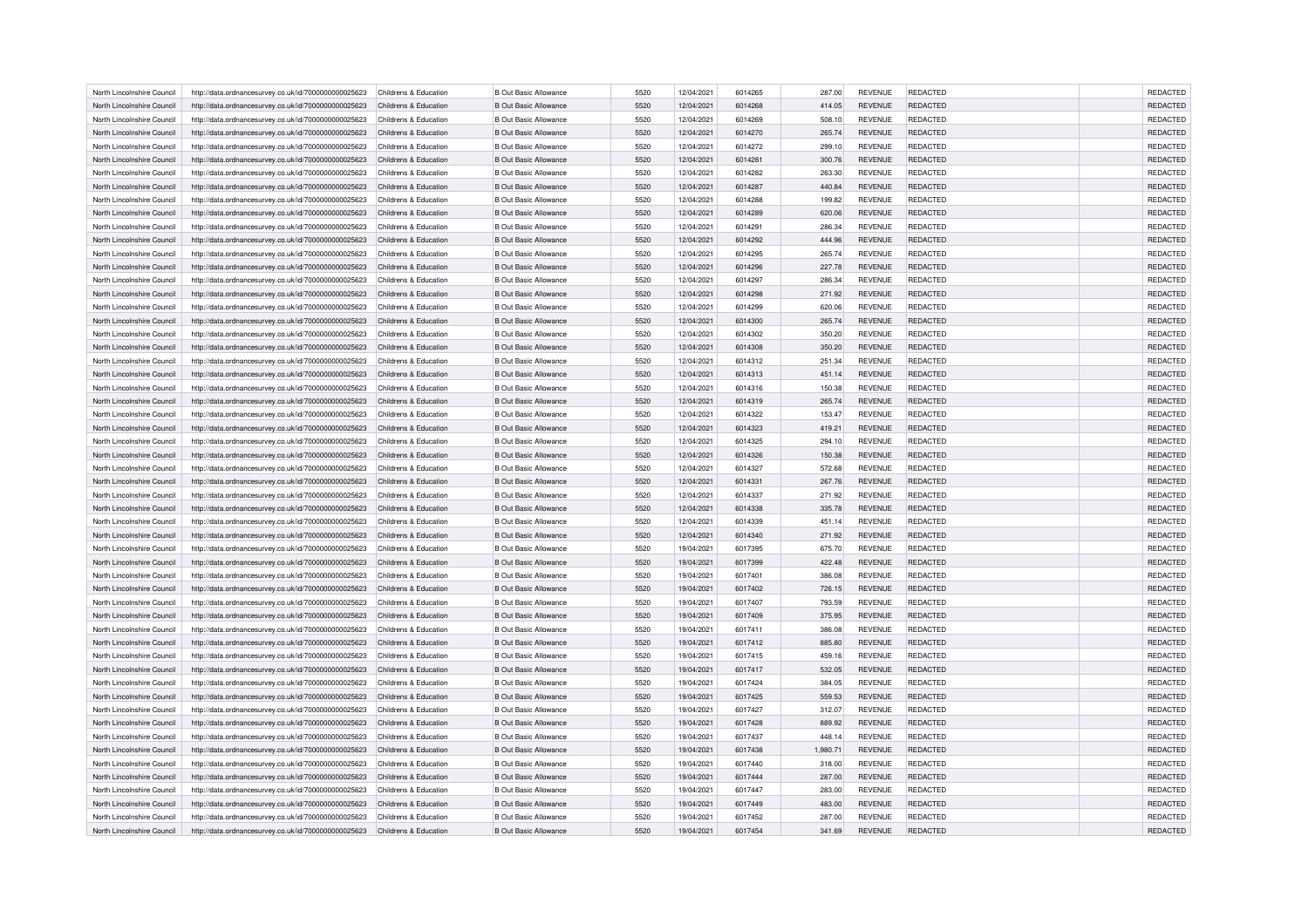| North Lincolnshire Council | http://data.ordnancesurvey.co.uk/id/7000000000025623 | Childrens & Education | <b>B Out Basic Allowance</b> | 5520 | 19/04/2021 | 6017456 | 409.26   | <b>REVENUE</b> | <b>REDACTED</b> | <b>REDACTED</b> |
|----------------------------|------------------------------------------------------|-----------------------|------------------------------|------|------------|---------|----------|----------------|-----------------|-----------------|
| North Lincolnshire Council | http://data.ordnancesurvey.co.uk/id/7000000000025623 | Childrens & Education | <b>B Out Basic Allowance</b> | 5520 | 19/04/2021 | 6017460 | 274.10   | <b>REVENUE</b> | <b>REDACTED</b> | REDACTED        |
| North Lincolnshire Council | http://data.ordnancesurvey.co.uk/id/7000000000025623 | Childrens & Education | <b>B Out Basic Allowance</b> | 5520 | 19/04/2021 | 6017461 | 1.141.96 | <b>REVENUE</b> | <b>REDACTED</b> | REDACTED        |
| North Lincolnshire Council | http://data.ordnancesurvey.co.uk/id/7000000000025623 | Childrens & Education | <b>B Out Basic Allowance</b> | 5520 | 19/04/2021 | 6017464 | 265.74   | <b>REVENUE</b> | <b>REDACTED</b> | REDACTED        |
| North Lincolnshire Council | http://data.ordnancesurvey.co.uk/id/7000000000025623 | Childrens & Education | <b>B Out Basic Allowance</b> | 5520 | 19/04/2021 | 6017469 | 667.44   | <b>REVENUE</b> | <b>REDACTED</b> | REDACTED        |
| North Lincolnshire Council | http://data.ordnancesurvey.co.uk/id/7000000000025623 | Childrens & Education | <b>B Out Basic Allowance</b> | 5520 | 19/04/2021 | 6017475 | 397.58   | <b>REVENUE</b> | <b>REDACTED</b> | REDACTED        |
| North Lincolnshire Council | http://data.ordnancesurvey.co.uk/id/7000000000025623 | Childrens & Education | <b>B Out Basic Allowance</b> | 5520 | 19/04/2021 | 6017477 | 663.32   | <b>REVENUE</b> | REDACTED        | REDACTED        |
| North Lincolnshire Council | http://data.ordnancesurvey.co.uk/id/7000000000025623 | Childrens & Education | <b>B Out Basic Allowance</b> | 5520 | 19/04/2021 | 6017479 | 392.88   | <b>REVENUE</b> | <b>REDACTED</b> | REDACTED        |
| North Lincolnshire Council | http://data.ordnancesurvey.co.uk/id/7000000000025623 | Childrens & Education | <b>B Out Basic Allowance</b> | 5520 | 19/04/2021 | 6017487 | 2,800.72 | <b>REVENUE</b> | <b>REDACTED</b> | REDACTED        |
| North Lincolnshire Council | http://data.ordnancesurvey.co.uk/id/7000000000025623 | Childrens & Education | <b>B Out Basic Allowance</b> | 5520 | 19/04/2021 | 6017489 | 253.20   | REVENUE        | <b>REDACTED</b> | REDACTED        |
| North Lincolnshire Council | http://data.ordnancesurvey.co.uk/id/7000000000025623 | Childrens & Education | <b>B Out Basic Allowance</b> | 5520 | 19/04/2021 | 6017490 | 710.70   | <b>REVENUE</b> | <b>REDACTED</b> | <b>REDACTED</b> |
| North Lincolnshire Council | http://data.ordnancesurvey.co.uk/id/7000000000025623 | Childrens & Education | <b>B Out Basic Allowance</b> | 5520 | 19/04/2021 | 6017494 | 265.74   | <b>REVENUE</b> | <b>REDACTED</b> | <b>REDACTED</b> |
| North Lincolnshire Council |                                                      |                       | <b>B Out Basic Allowance</b> | 5520 | 19/04/2021 | 6017495 |          | <b>REVENUE</b> | REDACTED        | <b>REDACTED</b> |
|                            | http://data.ordnancesurvey.co.uk/id/7000000000025623 | Childrens & Education |                              |      |            |         | 252.10   |                |                 |                 |
| North Lincolnshire Council | http://data.ordnancesurvey.co.uk/id/7000000000025623 | Childrens & Education | <b>B Out Basic Allowance</b> | 5520 | 19/04/2021 | 6017499 | 570.03   | <b>REVENUE</b> | <b>REDACTED</b> | <b>REDACTED</b> |
| North Lincolnshire Council | http://data.ordnancesurvey.co.uk/id/7000000000025623 | Childrens & Education | <b>B Out Basic Allowance</b> | 5520 | 19/04/2021 | 6017501 | 314.00   | <b>REVENUE</b> | <b>REDACTED</b> | REDACTED        |
| North Lincolnshire Council | http://data.ordnancesurvey.co.uk/id/7000000000025623 | Childrens & Education | <b>B Out Basic Allowance</b> | 5520 | 19/04/2021 | 6017502 | 394.05   | <b>REVENUE</b> | <b>REDACTED</b> | REDACTED        |
| North Lincolnshire Council | http://data.ordnancesurvey.co.uk/id/7000000000025623 | Childrens & Education | <b>B Out Basic Allowance</b> | 5520 | 19/04/2021 | 6017507 | 296.66   | <b>REVENUE</b> | REDACTED        | <b>REDACTED</b> |
| North Lincolnshire Council | http://data.ordnancesurvey.co.uk/id/7000000000025623 | Childrens & Education | <b>B Out Basic Allowance</b> | 5520 | 19/04/2021 | 6017510 | 399.00   | <b>REVENUE</b> | <b>REDACTED</b> | REDACTED        |
| North Lincolnshire Council | http://data.ordnancesurvey.co.uk/id/7000000000025623 | Childrens & Education | <b>B Out Basic Allowance</b> | 5520 | 19/04/2021 | 6017512 | 1,210.26 | <b>REVENUE</b> | <b>REDACTED</b> | <b>REDACTED</b> |
| North Lincolnshire Council | http://data.ordnancesurvey.co.uk/id/7000000000025623 | Childrens & Education | <b>B Out Basic Allowance</b> | 5520 | 19/04/2021 | 6017513 | 322.39   | <b>REVENUE</b> | <b>REDACTED</b> | <b>REDACTED</b> |
| North Lincolnshire Council | http://data.ordnancesurvey.co.uk/id/7000000000025623 | Childrens & Education | <b>B Out Basic Allowance</b> | 5520 | 19/04/2021 | 6017515 | 434.69   | <b>REVENUE</b> | <b>REDACTED</b> | <b>REDACTED</b> |
| North Lincolnshire Council | http://data.ordnancesurvey.co.uk/id/7000000000025623 | Childrens & Education | <b>B Out Basic Allowance</b> | 5520 | 19/04/2021 | 6017523 | 702.90   | <b>REVENUE</b> | <b>REDACTED</b> | <b>REDACTED</b> |
| North Lincolnshire Council | http://data.ordnancesurvey.co.uk/id/7000000000025623 | Childrens & Education | <b>B Out Basic Allowance</b> | 5520 | 19/04/2021 | 6017526 | 349.00   | <b>REVENUE</b> | <b>REDACTED</b> | <b>REDACTED</b> |
| North Lincolnshire Council | http://data.ordnancesurvey.co.uk/id/7000000000025623 | Childrens & Education | <b>B Out Basic Allowance</b> | 5520 | 19/04/2021 | 6017528 | 222.48   | <b>REVENUE</b> | <b>REDACTED</b> | <b>REDACTED</b> |
| North Lincolnshire Council | http://data.ordnancesurvey.co.uk/id/7000000000025623 | Childrens & Education | <b>B Out Basic Allowance</b> | 5520 | 19/04/2021 | 6017529 | 657.32   | <b>REVENUE</b> | REDACTED        | REDACTED        |
| North Lincolnshire Council | http://data.ordnancesurvey.co.uk/id/7000000000025623 | Childrens & Education | <b>B Out Basic Allowance</b> | 5520 | 19/04/2021 | 6017532 | 222.48   | <b>REVENUE</b> | <b>REDACTED</b> | <b>REDACTED</b> |
| North Lincolnshire Council | http://data.ordnancesurvey.co.uk/id/7000000000025623 | Childrens & Education | <b>B Out Basic Allowance</b> | 5520 | 19/04/2021 | 6017533 | 222.48   | <b>REVENUE</b> | <b>REDACTED</b> | REDACTED        |
| North Lincolnshire Council | http://data.ordnancesurvey.co.uk/id/7000000000025623 | Childrens & Education | <b>B Out Basic Allowance</b> | 5520 | 19/04/2021 | 6017541 | 265.74   | REVENUE        | <b>REDACTED</b> | REDACTED        |
| North Lincolnshire Council | http://data.ordnancesurvey.co.uk/id/7000000000025623 | Childrens & Education | <b>B Out Basic Allowance</b> | 5520 | 19/04/2021 | 6017542 | 325.74   | <b>REVENUE</b> | <b>REDACTED</b> | REDACTED        |
| North Lincolnshire Council | http://data.ordnancesurvey.co.uk/id/7000000000025623 | Childrens & Education | <b>B Out Basic Allowance</b> | 5520 | 19/04/2021 | 6017546 | 287.00   | <b>REVENUE</b> | <b>REDACTED</b> | REDACTED        |
| North Lincolnshire Council | http://data.ordnancesurvey.co.uk/id/7000000000025623 | Childrens & Education | <b>B Out Basic Allowance</b> | 5520 | 19/04/2021 | 6017547 |          | REVENUE        | <b>REDACTED</b> | REDACTED        |
|                            |                                                      |                       |                              |      |            |         | 386.88   |                |                 |                 |
| North Lincolnshire Council | http://data.ordnancesurvey.co.uk/id/7000000000025623 | Childrens & Education | <b>B Out Basic Allowance</b> | 5520 | 19/04/2021 | 6017552 | 620.06   | <b>REVENUE</b> | REDACTED        | REDACTED        |
| North Lincolnshire Council | http://data.ordnancesurvey.co.uk/id/7000000000025623 | Childrens & Education | <b>B Out Basic Allowance</b> | 5520 | 19/04/2021 | 6017556 | 265.74   | <b>REVENUE</b> | <b>REDACTED</b> | REDACTED        |
| North Lincolnshire Council | http://data.ordnancesurvey.co.uk/id/7000000000025623 | Childrens & Education | <b>B Out Basic Allowance</b> | 5520 | 19/04/2021 | 6017557 | 342.82   | <b>REVENUE</b> | REDACTED        | REDACTED        |
| North Lincolnshire Council | http://data.ordnancesurvey.co.uk/id/7000000000025623 | Childrens & Education | <b>B Out Basic Allowance</b> | 5520 | 19/04/2021 | 6017559 | 222.48   | <b>REVENUE</b> | REDACTED        | REDACTED        |
| North Lincolnshire Council | http://data.ordnancesurvey.co.uk/id/7000000000025623 | Childrens & Education | <b>B Out Basic Allowance</b> | 5520 | 19/04/2021 | 6017560 | 782.80   | <b>REVENUE</b> | <b>REDACTED</b> | REDACTED        |
| North Lincolnshire Council | http://data.ordnancesurvey.co.uk/id/7000000000025623 | Childrens & Education | <b>B Out Basic Allowance</b> | 5520 | 19/04/2021 | 6017561 | 440.84   | <b>REVENUE</b> | <b>REDACTED</b> | <b>REDACTED</b> |
| North Lincolnshire Council | http://data.ordnancesurvey.co.uk/id/7000000000025623 | Childrens & Education | <b>B Out Basic Allowance</b> | 5520 | 19/04/2021 | 6017564 | 282.00   | <b>REVENUE</b> | <b>REDACTED</b> | <b>REDACTED</b> |
| North Lincolnshire Council | http://data.ordnancesurvey.co.uk/id/7000000000025623 | Childrens & Education | <b>B Out Basic Allowance</b> | 5520 | 19/04/2021 | 6017569 | 355.58   | <b>REVENUE</b> | <b>REDACTED</b> | REDACTED        |
| North Lincolnshire Council | http://data.ordnancesurvey.co.uk/id/7000000000025623 | Childrens & Education | <b>B Out Basic Allowance</b> | 5520 | 19/04/2021 | 6017574 | 286.34   | <b>REVENUE</b> | <b>REDACTED</b> | <b>REDACTED</b> |
| North Lincolnshire Council | http://data.ordnancesurvey.co.uk/id/7000000000025623 | Childrens & Education | <b>B Out Basic Allowance</b> | 5520 | 19/04/2021 | 6017576 | 572.68   | <b>REVENUE</b> | <b>REDACTED</b> | REDACTED        |
| North Lincolnshire Council | http://data.ordnancesurvey.co.uk/id/7000000000025623 | Childrens & Education | <b>B Out Basic Allowance</b> | 5520 | 19/04/2021 | 6017577 | 597.58   | <b>REVENUE</b> | <b>REDACTED</b> | <b>REDACTED</b> |
| North Lincolnshire Council | http://data.ordnancesurvey.co.uk/id/7000000000025623 | Childrens & Education | <b>B Out Basic Allowance</b> | 5520 | 19/04/2021 | 6017585 | 419.21   | <b>REVENUE</b> | REDACTED        | REDACTED        |
| North Lincolnshire Council | http://data.ordnancesurvey.co.uk/id/7000000000025623 | Childrens & Education | <b>B Out Basic Allowance</b> | 5520 | 19/04/2021 | 6017586 | 667.44   | <b>REVENUE</b> | <b>REDACTED</b> | <b>REDACTED</b> |
| North Lincolnshire Council | http://data.ordnancesurvey.co.uk/id/7000000000025623 | Childrens & Education | <b>B Out Basic Allowance</b> | 5520 | 19/04/2021 | 6017587 | 307.97   | <b>REVENUE</b> | <b>REDACTED</b> | <b>REDACTED</b> |
| North Lincolnshire Council | http://data.ordnancesurvey.co.uk/id/7000000000025623 | Childrens & Education | <b>B Out Basic Allowance</b> | 5520 | 19/04/2021 | 6017588 | 379.63   | REVENUE        | REDACTED        | REDACTED        |
| North Lincolnshire Council | http://data.ordnancesurvey.co.uk/id/7000000000025623 | Childrens & Education | <b>B Out Basic Allowance</b> | 5520 | 19/04/2021 | 6017591 | 888.22   | <b>REVENUE</b> | <b>REDACTED</b> | REDACTED        |
| North Lincolnshire Council | http://data.ordnancesurvey.co.uk/id/7000000000025623 | Childrens & Education | <b>B Out Basic Allowance</b> | 5520 | 19/04/2021 | 6017592 | 753.96   | <b>REVENUE</b> | <b>REDACTED</b> | <b>REDACTED</b> |
| North Lincolnshire Council | http://data.ordnancesurvey.co.uk/id/7000000000025623 | Childrens & Education | <b>B Out Basic Allowance</b> | 5520 | 19/04/2021 | 6017593 | 300.76   | REVENUE        | <b>REDACTED</b> | <b>REDACTED</b> |
| North Lincolnshire Council | http://data.ordnancesurvey.co.uk/id/7000000000025623 | Childrens & Education | <b>B Out Basic Allowance</b> | 5520 | 19/04/2021 | 6017594 | 488.22   | <b>REVENUE</b> | <b>REDACTED</b> | REDACTED        |
| North Lincolnshire Council | http://data.ordnancesurvey.co.uk/id/7000000000025623 | Childrens & Education | <b>B Out Basic Allowance</b> | 5520 | 19/04/2021 | 6017597 | 397.58   | <b>REVENUE</b> | <b>REDACTED</b> | <b>REDACTED</b> |
| North Lincolnshire Council | http://data.ordnancesurvey.co.uk/id/7000000000025623 | Childrens & Education | <b>B Out Basic Allowance</b> | 5520 | 19/04/2021 | 6017599 | 525.30   | <b>REVENUE</b> | REDACTED        | <b>REDACTED</b> |
| North Lincolnshire Council | http://data.ordnancesurvey.co.uk/id/7000000000025623 | Childrens & Education | <b>B Out Basic Allowance</b> | 5520 | 19/04/2021 | 6017601 | 240.42   | <b>REVENUE</b> | REDACTED        | REDACTED        |
| North Lincolnshire Council |                                                      | Childrens & Education | <b>B Out Basic Allowance</b> | 5520 | 19/04/2021 | 6017602 | 287.00   | <b>REVENUE</b> | <b>REDACTED</b> | <b>REDACTED</b> |
|                            | http://data.ordnancesurvey.co.uk/id/7000000000025623 |                       |                              | 5520 |            | 6017605 |          | <b>REVENUE</b> |                 | <b>REDACTED</b> |
| North Lincolnshire Council | http://data.ordnancesurvey.co.uk/id/7000000000025623 | Childrens & Education | <b>B Out Basic Allowance</b> |      | 19/04/2021 |         | 414.05   |                | <b>REDACTED</b> |                 |
| North Lincolnshire Council | http://data.ordnancesurvey.co.uk/id/7000000000025623 | Childrens & Education | <b>B Out Basic Allowance</b> | 5520 | 19/04/2021 | 6017606 | 508.10   | <b>REVENUE</b> | <b>REDACTED</b> | <b>REDACTED</b> |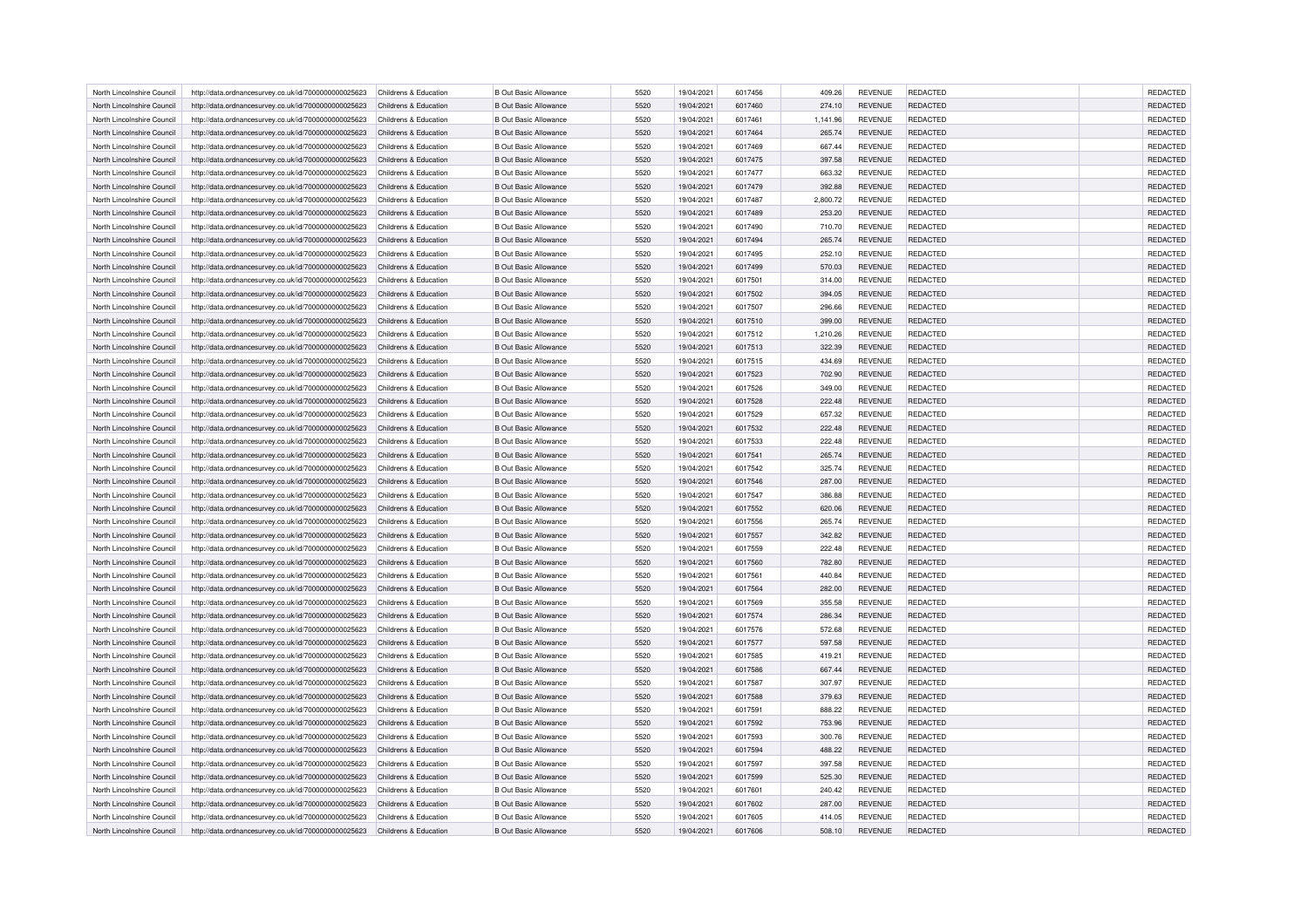| North Lincolnshire Council | http://data.ordnancesurvey.co.uk/id/7000000000025623 | Childrens & Education | <b>B Out Basic Allowance</b> | 5520 | 19/04/2021 | 6017607 | 265.74   | <b>REVENUE</b> | <b>REDACTED</b> | <b>REDACTED</b> |
|----------------------------|------------------------------------------------------|-----------------------|------------------------------|------|------------|---------|----------|----------------|-----------------|-----------------|
| North Lincolnshire Council | http://data.ordnancesurvey.co.uk/id/7000000000025623 | Childrens & Education | <b>B Out Basic Allowance</b> | 5520 | 19/04/2021 | 6017609 | 299.10   | <b>REVENUE</b> | <b>REDACTED</b> | <b>REDACTED</b> |
| North Lincolnshire Council | http://data.ordnancesurvey.co.uk/id/7000000000025623 | Childrens & Education | <b>B Out Basic Allowance</b> | 5520 | 19/04/2021 | 6017618 | 300.76   | <b>REVENUE</b> | <b>REDACTED</b> | REDACTED        |
| North Lincolnshire Council | http://data.ordnancesurvey.co.uk/id/7000000000025623 | Childrens & Education | <b>B Out Basic Allowance</b> | 5520 | 19/04/2021 | 6017619 | 263.30   | <b>REVENUE</b> | <b>REDACTED</b> | REDACTED        |
| North Lincolnshire Council | http://data.ordnancesurvey.co.uk/id/7000000000025623 | Childrens & Education | <b>B Out Basic Allowance</b> | 5520 | 19/04/2021 | 6017624 | 440.84   | <b>REVENUE</b> | <b>REDACTED</b> | REDACTED        |
| North Lincolnshire Council | http://data.ordnancesurvey.co.uk/id/7000000000025623 | Childrens & Education | <b>B Out Basic Allowance</b> | 5520 | 19/04/2021 | 6017625 | 199.82   | <b>REVENUE</b> | <b>REDACTED</b> | REDACTED        |
| North Lincolnshire Council | http://data.ordnancesurvey.co.uk/id/7000000000025623 | Childrens & Education | <b>B Out Basic Allowance</b> | 5520 | 19/04/2021 | 6017626 | 620.06   | <b>REVENUE</b> | REDACTED        | REDACTED        |
| North Lincolnshire Council | http://data.ordnancesurvey.co.uk/id/7000000000025623 | Childrens & Education | <b>B Out Basic Allowance</b> | 5520 | 19/04/2021 | 6017628 | 286.34   | <b>REVENUE</b> | <b>REDACTED</b> | REDACTED        |
| North Lincolnshire Council | http://data.ordnancesurvey.co.uk/id/7000000000025623 | Childrens & Education | <b>B Out Basic Allowance</b> | 5520 | 19/04/2021 | 6017629 | 444.96   | <b>REVENUE</b> | <b>REDACTED</b> | REDACTED        |
| North Lincolnshire Council | http://data.ordnancesurvey.co.uk/id/7000000000025623 | Childrens & Education | <b>B Out Basic Allowance</b> | 5520 | 19/04/2021 | 6017633 | 265.74   | REVENUE        | REDACTED        | REDACTED        |
| North Lincolnshire Council | http://data.ordnancesurvey.co.uk/id/7000000000025623 | Childrens & Education | <b>B Out Basic Allowance</b> | 5520 | 19/04/2021 | 6017634 | 286.34   | <b>REVENUE</b> | <b>REDACTED</b> | REDACTED        |
| North Lincolnshire Council | http://data.ordnancesurvey.co.uk/id/7000000000025623 | Childrens & Education | <b>B Out Basic Allowance</b> | 5520 | 19/04/2021 | 6017635 | 407.88   | <b>REVENUE</b> | <b>REDACTED</b> | REDACTED        |
| North Lincolnshire Council | http://data.ordnancesurvey.co.uk/id/7000000000025623 | Childrens & Education | <b>B Out Basic Allowance</b> | 5520 | 19/04/2021 | 6017636 | 795.16   | <b>REVENUE</b> | REDACTED        | REDACTED        |
|                            |                                                      |                       |                              |      |            |         |          |                |                 |                 |
| North Lincolnshire Council | http://data.ordnancesurvey.co.uk/id/7000000000025623 | Childrens & Education | <b>B Out Basic Allowance</b> | 5520 | 19/04/2021 | 6017639 | 350.20   | <b>REVENUE</b> | <b>REDACTED</b> | <b>REDACTED</b> |
| North Lincolnshire Council | http://data.ordnancesurvey.co.uk/id/7000000000025623 | Childrens & Education | <b>B Out Basic Allowance</b> | 5520 | 19/04/2021 | 6017645 | 350.20   | <b>REVENUE</b> | <b>REDACTED</b> | REDACTED        |
| North Lincolnshire Council | http://data.ordnancesurvey.co.uk/id/7000000000025623 | Childrens & Education | <b>B Out Basic Allowance</b> | 5520 | 19/04/2021 | 6017648 | 251.22   | <b>REVENUE</b> | <b>REDACTED</b> | <b>REDACTED</b> |
| North Lincolnshire Council | http://data.ordnancesurvey.co.uk/id/7000000000025623 | Childrens & Education | <b>B Out Basic Allowance</b> | 5520 | 19/04/2021 | 6017649 | 251.34   | <b>REVENUE</b> | REDACTED        | <b>REDACTED</b> |
| North Lincolnshire Council | http://data.ordnancesurvey.co.uk/id/7000000000025623 | Childrens & Education | <b>B Out Basic Allowance</b> | 5520 | 19/04/2021 | 6017652 | 271.92   | <b>REVENUE</b> | <b>REDACTED</b> | REDACTED        |
| North Lincolnshire Council | http://data.ordnancesurvey.co.uk/id/7000000000025623 | Childrens & Education | <b>B Out Basic Allowance</b> | 5520 | 19/04/2021 | 6017657 | 797.22   | <b>REVENUE</b> | <b>REDACTED</b> | REDACTED        |
| North Lincolnshire Council | http://data.ordnancesurvey.co.uk/id/7000000000025623 | Childrens & Education | <b>B Out Basic Allowance</b> | 5520 | 19/04/2021 | 6017661 | 419.21   | <b>REVENUE</b> | <b>REDACTED</b> | REDACTED        |
| North Lincolnshire Council | http://data.ordnancesurvey.co.uk/id/7000000000025623 | Childrens & Education | <b>B Out Basic Allowance</b> | 5520 | 19/04/2021 | 6017663 | 294.10   | <b>REVENUE</b> | <b>REDACTED</b> | REDACTED        |
| North Lincolnshire Council | http://data.ordnancesurvey.co.uk/id/7000000000025623 | Childrens & Education | <b>B Out Basic Allowance</b> | 5520 | 19/04/2021 | 6017666 | 572.68   | <b>REVENUE</b> | <b>REDACTED</b> | REDACTED        |
| North Lincolnshire Council | http://data.ordnancesurvey.co.uk/id/7000000000025623 | Childrens & Education | <b>B Out Basic Allowance</b> | 5520 | 19/04/2021 | 6017671 | 267.76   | <b>REVENUE</b> | <b>REDACTED</b> | REDACTED        |
| North Lincolnshire Council | http://data.ordnancesurvey.co.uk/id/7000000000025623 | Childrens & Education | <b>B Out Basic Allowance</b> | 5520 | 19/04/2021 | 6017677 | 271.92   | <b>REVENUE</b> | <b>REDACTED</b> | REDACTED        |
| North Lincolnshire Council | http://data.ordnancesurvey.co.uk/id/7000000000025623 | Childrens & Education | <b>B Out Basic Allowance</b> | 5520 | 19/04/2021 | 6017678 | 335.78   | <b>REVENUE</b> | REDACTED        | REDACTED        |
| North Lincolnshire Council | http://data.ordnancesurvey.co.uk/id/7000000000025623 | Childrens & Education | <b>B Out Basic Allowance</b> | 5520 | 19/04/2021 | 6017679 | 300.76   | <b>REVENUE</b> | <b>REDACTED</b> | REDACTED        |
| North Lincolnshire Council | http://data.ordnancesurvey.co.uk/id/7000000000025623 | Childrens & Education | <b>B Out Basic Allowance</b> | 5520 | 19/04/2021 | 6017680 | 271.92   | <b>REVENUE</b> | <b>REDACTED</b> | <b>REDACTED</b> |
| North Lincolnshire Council | http://data.ordnancesurvey.co.uk/id/7000000000025623 | Childrens & Education | <b>B Out Basic Allowance</b> | 5520 | 26/04/2021 | 6019845 | 675.70   | <b>REVENUE</b> | REDACTED        | REDACTED        |
| North Lincolnshire Council | http://data.ordnancesurvey.co.uk/id/7000000000025623 | Childrens & Education | <b>B Out Basic Allowance</b> | 5520 | 26/04/2021 | 6019848 | 175.10   | <b>REVENUE</b> | <b>REDACTED</b> | REDACTED        |
| North Lincolnshire Council | http://data.ordnancesurvey.co.uk/id/7000000000025623 | Childrens & Education | <b>B Out Basic Allowance</b> | 5520 | 26/04/2021 | 6019849 | 422.48   | <b>REVENUE</b> | <b>REDACTED</b> | REDACTED        |
| North Lincolnshire Council | http://data.ordnancesurvey.co.uk/id/7000000000025623 | Childrens & Education | <b>B Out Basic Allowance</b> | 5520 | 26/04/2021 | 6019851 | 386.08   | REVENUE        | <b>REDACTED</b> | REDACTED        |
| North Lincolnshire Council | http://data.ordnancesurvey.co.uk/id/7000000000025623 | Childrens & Education | <b>B Out Basic Allowance</b> | 5520 | 26/04/2021 | 6019852 | 726.15   | <b>REVENUE</b> | REDACTED        | REDACTED        |
| North Lincolnshire Council | http://data.ordnancesurvey.co.uk/id/7000000000025623 | Childrens & Education | <b>B Out Basic Allowance</b> | 5520 | 26/04/2021 | 6019856 | 576.65   | <b>REVENUE</b> | <b>REDACTED</b> | <b>REDACTED</b> |
|                            |                                                      |                       |                              | 5520 |            |         |          |                |                 |                 |
| North Lincolnshire Council | http://data.ordnancesurvey.co.uk/id/7000000000025623 | Childrens & Education | <b>B Out Basic Allowance</b> |      | 26/04/2021 | 6019857 | 571.11   | <b>REVENUE</b> | REDACTED        | REDACTED        |
| North Lincolnshire Council | http://data.ordnancesurvey.co.uk/id/7000000000025623 | Childrens & Education | <b>B Out Basic Allowance</b> | 5520 | 26/04/2021 | 6019859 | 375.95   | <b>REVENUE</b> | REDACTED        | REDACTED        |
| North Lincolnshire Council | http://data.ordnancesurvey.co.uk/id/7000000000025623 | Childrens & Education | <b>B Out Basic Allowance</b> | 5520 | 26/04/2021 | 6019861 | 536.17   | <b>REVENUE</b> | <b>REDACTED</b> | REDACTED        |
| North Lincolnshire Council | http://data.ordnancesurvey.co.uk/id/7000000000025623 | Childrens & Education | <b>B Out Basic Allowance</b> | 5520 | 26/04/2021 | 6019862 | 885.80   | <b>REVENUE</b> | <b>REDACTED</b> | <b>REDACTED</b> |
| North Lincolnshire Council | http://data.ordnancesurvey.co.uk/id/7000000000025623 | Childrens & Education | <b>B Out Basic Allowance</b> | 5520 | 26/04/2021 | 6019865 | 459.16   | <b>REVENUE</b> | <b>REDACTED</b> | <b>REDACTED</b> |
| North Lincolnshire Council | http://data.ordnancesurvey.co.uk/id/7000000000025623 | Childrens & Education | <b>B Out Basic Allowance</b> | 5520 | 26/04/2021 | 6019867 | 532.05   | <b>REVENUE</b> | <b>REDACTED</b> | <b>REDACTED</b> |
| North Lincolnshire Council | http://data.ordnancesurvey.co.uk/id/7000000000025623 | Childrens & Education | <b>B Out Basic Allowance</b> | 5520 | 26/04/2021 | 6019869 | 327.95   | <b>REVENUE</b> | <b>REDACTED</b> | <b>REDACTED</b> |
| North Lincolnshire Council | http://data.ordnancesurvey.co.uk/id/7000000000025623 | Childrens & Education | <b>B Out Basic Allowance</b> | 5520 | 26/04/2021 | 6019874 | 384.05   | <b>REVENUE</b> | <b>REDACTED</b> | <b>REDACTED</b> |
| North Lincolnshire Council | http://data.ordnancesurvey.co.uk/id/7000000000025623 | Childrens & Education | <b>B Out Basic Allowance</b> | 5520 | 26/04/2021 | 6019875 | 559.53   | <b>REVENUE</b> | <b>REDACTED</b> | <b>REDACTED</b> |
| North Lincolnshire Council | http://data.ordnancesurvey.co.uk/id/7000000000025623 | Childrens & Education | <b>B Out Basic Allowance</b> | 5520 | 26/04/2021 | 6019877 | 312.07   | <b>REVENUE</b> | REDACTED        | REDACTED        |
| North Lincolnshire Council | http://data.ordnancesurvey.co.uk/id/7000000000025623 | Childrens & Education | <b>B Out Basic Allowance</b> | 5520 | 26/04/2021 | 6019878 | 889.92   | <b>REVENUE</b> | <b>REDACTED</b> | <b>REDACTED</b> |
| North Lincolnshire Council | http://data.ordnancesurvey.co.uk/id/7000000000025623 | Childrens & Education | <b>B Out Basic Allowance</b> | 5520 | 26/04/2021 | 6019887 | 448.14   | <b>REVENUE</b> | <b>REDACTED</b> | <b>REDACTED</b> |
| North Lincolnshire Council | http://data.ordnancesurvey.co.uk/id/7000000000025623 | Childrens & Education | <b>B Out Basic Allowance</b> | 5520 | 26/04/2021 | 6019888 | 682.27   | <b>REVENUE</b> | REDACTED        | REDACTED        |
| North Lincolnshire Council | http://data.ordnancesurvey.co.uk/id/7000000000025623 | Childrens & Education | <b>B Out Basic Allowance</b> | 5520 | 26/04/2021 | 6019890 | 318.00   | <b>REVENUE</b> | <b>REDACTED</b> | REDACTED        |
| North Lincolnshire Council | http://data.ordnancesurvey.co.uk/id/7000000000025623 | Childrens & Education | <b>B Out Basic Allowance</b> | 5520 | 26/04/2021 | 6019894 | 287.00   | <b>REVENUE</b> | <b>REDACTED</b> | <b>REDACTED</b> |
| North Lincolnshire Council | http://data.ordnancesurvey.co.uk/id/7000000000025623 | Childrens & Education | <b>B Out Basic Allowance</b> | 5520 | 26/04/2021 | 6019897 | 283.00   | REVENUE        | <b>REDACTED</b> | <b>REDACTED</b> |
| North Lincolnshire Council | http://data.ordnancesurvey.co.uk/id/7000000000025623 | Childrens & Education | <b>B Out Basic Allowance</b> | 5520 | 26/04/2021 | 6019899 | 483.00   | <b>REVENUE</b> | <b>REDACTED</b> | REDACTED        |
| North Lincolnshire Council | http://data.ordnancesurvey.co.uk/id/7000000000025623 | Childrens & Education | <b>B Out Basic Allowance</b> | 5520 | 26/04/2021 | 6019902 | 287.00   | <b>REVENUE</b> | <b>REDACTED</b> | <b>REDACTED</b> |
| North Lincolnshire Council | http://data.ordnancesurvey.co.uk/id/7000000000025623 | Childrens & Education | <b>B Out Basic Allowance</b> | 5520 | 26/04/2021 | 6019904 | 341.69   | <b>REVENUE</b> | REDACTED        | <b>REDACTED</b> |
| North Lincolnshire Council | http://data.ordnancesurvey.co.uk/id/7000000000025623 | Childrens & Education | <b>B Out Basic Allowance</b> | 5520 | 26/04/2021 | 6019906 | 409.26   | <b>REVENUE</b> | REDACTED        | REDACTED        |
| North Lincolnshire Council | http://data.ordnancesurvey.co.uk/id/7000000000025623 | Childrens & Education | <b>B Out Basic Allowance</b> | 5520 | 26/04/2021 | 6019909 | 667.44   | <b>REVENUE</b> | <b>REDACTED</b> | <b>REDACTED</b> |
| North Lincolnshire Council | http://data.ordnancesurvey.co.uk/id/7000000000025623 | Childrens & Education | <b>B Out Basic Allowance</b> | 5520 | 26/04/2021 | 6019910 | 274.10   | <b>REVENUE</b> | <b>REDACTED</b> | <b>REDACTED</b> |
| North Lincolnshire Council | http://data.ordnancesurvey.co.uk/id/7000000000025623 | Childrens & Education | <b>B Out Basic Allowance</b> | 5520 | 26/04/2021 | 6019911 | 1,141.96 | <b>REVENUE</b> | <b>REDACTED</b> | <b>REDACTED</b> |
|                            |                                                      |                       |                              |      |            |         |          |                |                 |                 |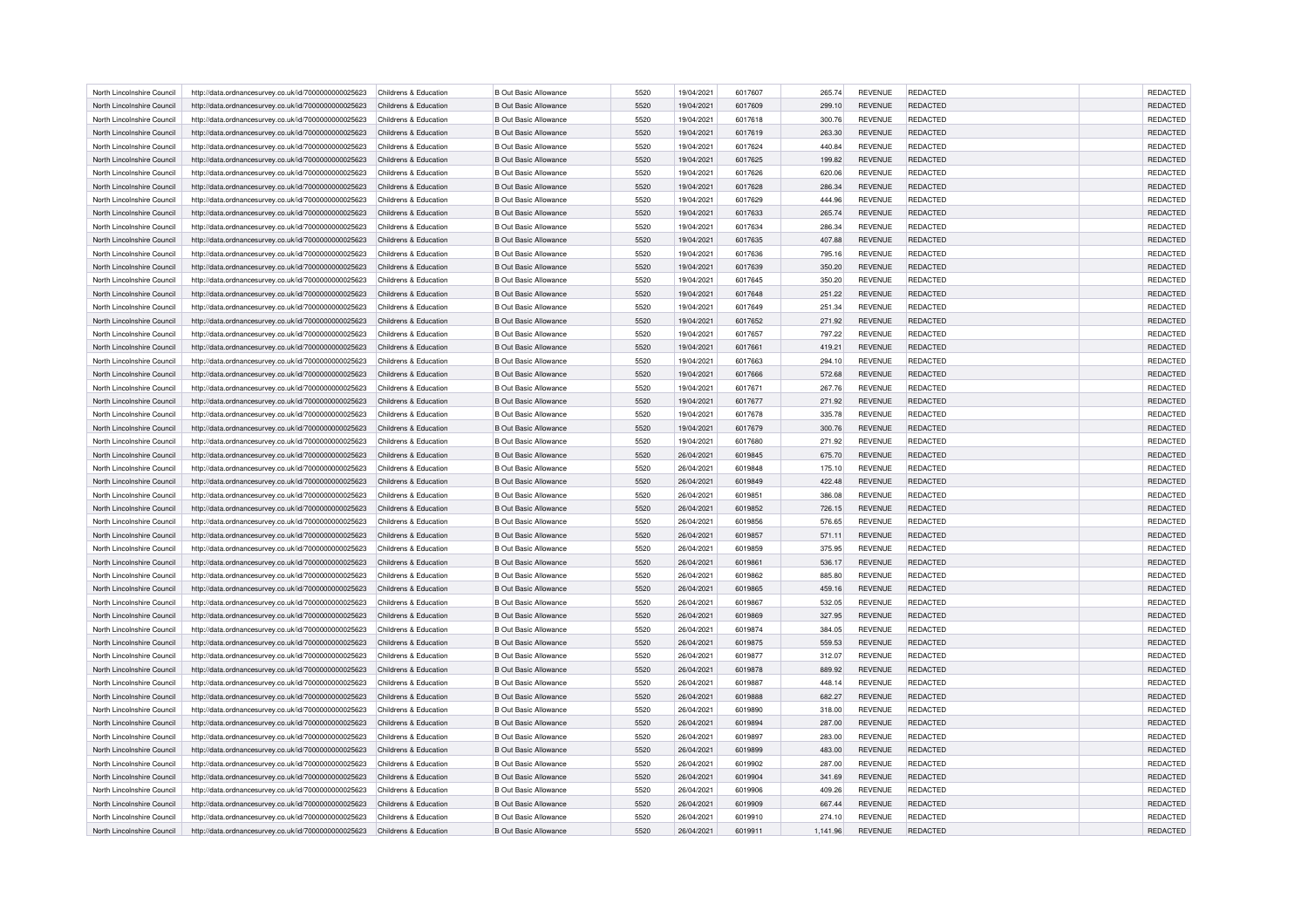| North Lincolnshire Council | http://data.ordnancesurvey.co.uk/id/7000000000025623 | Childrens & Education | <b>B Out Basic Allowance</b> | 5520 | 26/04/2021 | 6019914 | 265.74   | <b>REVENUE</b> | <b>REDACTED</b> | <b>REDACTED</b> |
|----------------------------|------------------------------------------------------|-----------------------|------------------------------|------|------------|---------|----------|----------------|-----------------|-----------------|
| North Lincolnshire Council | http://data.ordnancesurvey.co.uk/id/7000000000025623 | Childrens & Education | <b>B Out Basic Allowance</b> | 5520 | 26/04/2021 | 6019919 | 889.92   | <b>REVENUE</b> | <b>REDACTED</b> | <b>REDACTED</b> |
| North Lincolnshire Council | http://data.ordnancesurvey.co.uk/id/7000000000025623 | Childrens & Education | <b>B Out Basic Allowance</b> | 5520 | 26/04/2021 | 6019924 | 397.58   | <b>REVENUE</b> | <b>REDACTED</b> | <b>REDACTED</b> |
| North Lincolnshire Council | http://data.ordnancesurvey.co.uk/id/7000000000025623 | Childrens & Education | <b>B Out Basic Allowance</b> | 5520 | 26/04/2021 | 6019926 | 663.32   | <b>REVENUE</b> | <b>REDACTED</b> | REDACTED        |
| North Lincolnshire Council | http://data.ordnancesurvey.co.uk/id/7000000000025623 | Childrens & Education | <b>B Out Basic Allowance</b> | 5520 | 26/04/2021 | 6019928 | 265.74   | <b>REVENUE</b> | <b>REDACTED</b> | <b>REDACTED</b> |
| North Lincolnshire Council | http://data.ordnancesurvey.co.uk/id/7000000000025623 | Childrens & Education | <b>B Out Basic Allowance</b> | 5520 | 26/04/2021 | 6019936 | 885.80   | <b>REVENUE</b> | <b>REDACTED</b> | REDACTED        |
| North Lincolnshire Council | http://data.ordnancesurvey.co.uk/id/7000000000025623 | Childrens & Education | <b>B Out Basic Allowance</b> | 5520 | 26/04/2021 | 6019938 | 253.20   | <b>REVENUE</b> | REDACTED        | REDACTED        |
| North Lincolnshire Council | http://data.ordnancesurvey.co.uk/id/7000000000025623 | Childrens & Education | <b>B Out Basic Allowance</b> | 5520 | 26/04/2021 | 6019939 | 710.70   | <b>REVENUE</b> | <b>REDACTED</b> | REDACTED        |
| North Lincolnshire Council | http://data.ordnancesurvey.co.uk/id/7000000000025623 | Childrens & Education | <b>B Out Basic Allowance</b> | 5520 | 26/04/2021 | 6019943 | 252.10   | <b>REVENUE</b> | <b>REDACTED</b> | <b>REDACTED</b> |
| North Lincolnshire Council | http://data.ordnancesurvey.co.uk/id/7000000000025623 | Childrens & Education | <b>B Out Basic Allowance</b> | 5520 | 26/04/2021 | 6019947 | 444.96   | REVENUE        | REDACTED        | REDACTED        |
| North Lincolnshire Council | http://data.ordnancesurvey.co.uk/id/7000000000025623 | Childrens & Education | <b>B Out Basic Allowance</b> | 5520 | 26/04/2021 | 6019949 | 314.00   | <b>REVENUE</b> | <b>REDACTED</b> | <b>REDACTED</b> |
| North Lincolnshire Council | http://data.ordnancesurvey.co.uk/id/7000000000025623 | Childrens & Education | <b>B Out Basic Allowance</b> | 5520 | 26/04/2021 | 6019950 | 394.05   | <b>REVENUE</b> | <b>REDACTED</b> | REDACTED        |
| North Lincolnshire Council |                                                      |                       | <b>B Out Basic Allowance</b> | 5520 | 26/04/2021 | 6019952 |          | <b>REVENUE</b> | REDACTED        | <b>REDACTED</b> |
|                            | http://data.ordnancesurvey.co.uk/id/7000000000025623 | Childrens & Education |                              |      |            |         | 153.47   |                |                 |                 |
| North Lincolnshire Council | http://data.ordnancesurvey.co.uk/id/7000000000025623 | Childrens & Education | <b>B Out Basic Allowance</b> | 5520 | 26/04/2021 | 6019955 | 296.66   | <b>REVENUE</b> | <b>REDACTED</b> | REDACTED        |
| North Lincolnshire Council | http://data.ordnancesurvey.co.uk/id/7000000000025623 | Childrens & Education | <b>B Out Basic Allowance</b> | 5520 | 26/04/2021 | 6019959 | 399.00   | <b>REVENUE</b> | <b>REDACTED</b> | REDACTED        |
| North Lincolnshire Council | http://data.ordnancesurvey.co.uk/id/7000000000025623 | Childrens & Education | <b>B Out Basic Allowance</b> | 5520 | 26/04/2021 | 6019961 | 1,210.26 | <b>REVENUE</b> | <b>REDACTED</b> | <b>REDACTED</b> |
| North Lincolnshire Council | http://data.ordnancesurvey.co.uk/id/7000000000025623 | Childrens & Education | <b>B Out Basic Allowance</b> | 5520 | 26/04/2021 | 6019962 | 494.40   | <b>REVENUE</b> | REDACTED        | <b>REDACTED</b> |
| North Lincolnshire Council | http://data.ordnancesurvey.co.uk/id/7000000000025623 | Childrens & Education | <b>B Out Basic Allowance</b> | 5520 | 26/04/2021 | 6019964 | 434.69   | <b>REVENUE</b> | <b>REDACTED</b> | REDACTED        |
| North Lincolnshire Council | http://data.ordnancesurvey.co.uk/id/7000000000025623 | Childrens & Education | <b>B Out Basic Allowance</b> | 5520 | 26/04/2021 | 6019971 | 265.74   | <b>REVENUE</b> | <b>REDACTED</b> | <b>REDACTED</b> |
| North Lincolnshire Council | http://data.ordnancesurvey.co.uk/id/7000000000025623 | Childrens & Education | <b>B Out Basic Allowance</b> | 5520 | 26/04/2021 | 6019974 | 349.00   | <b>REVENUE</b> | <b>REDACTED</b> | REDACTED        |
| North Lincolnshire Council | http://data.ordnancesurvey.co.uk/id/7000000000025623 | Childrens & Education | <b>B Out Basic Allowance</b> | 5520 | 26/04/2021 | 6019977 | 741.26   | <b>REVENUE</b> | <b>REDACTED</b> | <b>REDACTED</b> |
| North Lincolnshire Council | http://data.ordnancesurvey.co.uk/id/7000000000025623 | Childrens & Education | <b>B Out Basic Allowance</b> | 5520 | 26/04/2021 | 6019980 | 222.48   | <b>REVENUE</b> | <b>REDACTED</b> | REDACTED        |
| North Lincolnshire Council | http://data.ordnancesurvey.co.uk/id/7000000000025623 | Childrens & Education | <b>B Out Basic Allowance</b> | 5520 | 26/04/2021 | 6019981 | 222.48   | <b>REVENUE</b> | <b>REDACTED</b> | <b>REDACTED</b> |
| North Lincolnshire Council | http://data.ordnancesurvey.co.uk/id/7000000000025623 | Childrens & Education | <b>B Out Basic Allowance</b> | 5520 | 26/04/2021 | 6019989 | 265.74   | <b>REVENUE</b> | <b>REDACTED</b> | REDACTED        |
| North Lincolnshire Council | http://data.ordnancesurvey.co.uk/id/7000000000025623 | Childrens & Education | <b>B Out Basic Allowance</b> | 5520 | 26/04/2021 | 6019990 | 325.74   | <b>REVENUE</b> | REDACTED        | REDACTED        |
| North Lincolnshire Council | http://data.ordnancesurvey.co.uk/id/7000000000025623 | Childrens & Education | <b>B Out Basic Allowance</b> | 5520 | 26/04/2021 | 6019994 | 287.00   | <b>REVENUE</b> | <b>REDACTED</b> | REDACTED        |
| North Lincolnshire Council | http://data.ordnancesurvey.co.uk/id/7000000000025623 | Childrens & Education | <b>B Out Basic Allowance</b> | 5520 | 26/04/2021 | 6019995 | 386.88   | <b>REVENUE</b> | <b>REDACTED</b> | <b>REDACTED</b> |
| North Lincolnshire Council | http://data.ordnancesurvey.co.uk/id/7000000000025623 | Childrens & Education | <b>B Out Basic Allowance</b> | 5520 | 26/04/2021 | 6020000 | 620.06   | <b>REVENUE</b> | <b>REDACTED</b> | REDACTED        |
| North Lincolnshire Council | http://data.ordnancesurvey.co.uk/id/7000000000025623 | Childrens & Education | <b>B Out Basic Allowance</b> | 5520 | 26/04/2021 | 6020004 | 265.74   | <b>REVENUE</b> | <b>REDACTED</b> | REDACTED        |
| North Lincolnshire Council | http://data.ordnancesurvey.co.uk/id/7000000000025623 | Childrens & Education | <b>B Out Basic Allowance</b> | 5520 | 26/04/2021 | 6020005 | 787.78   | <b>REVENUE</b> | <b>REDACTED</b> | REDACTED        |
| North Lincolnshire Council | http://data.ordnancesurvey.co.uk/id/7000000000025623 | Childrens & Education | <b>B Out Basic Allowance</b> | 5520 | 26/04/2021 | 6020007 | 222.48   | REVENUE        | <b>REDACTED</b> | REDACTED        |
| North Lincolnshire Council | http://data.ordnancesurvey.co.uk/id/7000000000025623 | Childrens & Education | <b>B Out Basic Allowance</b> | 5520 | 26/04/2021 | 6020008 | 795.16   | <b>REVENUE</b> | <b>REDACTED</b> | REDACTED        |
| North Lincolnshire Council | http://data.ordnancesurvey.co.uk/id/7000000000025623 | Childrens & Education | <b>B Out Basic Allowance</b> | 5520 | 26/04/2021 | 6020009 | 440.84   | <b>REVENUE</b> | <b>REDACTED</b> | <b>REDACTED</b> |
|                            |                                                      |                       |                              | 5520 |            |         |          |                |                 |                 |
| North Lincolnshire Council | http://data.ordnancesurvey.co.uk/id/7000000000025623 | Childrens & Education | <b>B Out Basic Allowance</b> |      | 26/04/2021 | 6020012 | 282.00   | <b>REVENUE</b> | REDACTED        | REDACTED        |
| North Lincolnshire Council | http://data.ordnancesurvey.co.uk/id/7000000000025623 | Childrens & Education | <b>B Out Basic Allowance</b> | 5520 | 26/04/2021 | 6020017 | 355.58   | <b>REVENUE</b> | REDACTED        | REDACTED        |
| North Lincolnshire Council | http://data.ordnancesurvey.co.uk/id/7000000000025623 | Childrens & Education | <b>B Out Basic Allowance</b> | 5520 | 26/04/2021 | 6020022 | 286.34   | <b>REVENUE</b> | <b>REDACTED</b> | REDACTED        |
| North Lincolnshire Council | http://data.ordnancesurvey.co.uk/id/7000000000025623 | Childrens & Education | <b>B Out Basic Allowance</b> | 5520 | 26/04/2021 | 6020024 | 572.68   | <b>REVENUE</b> | <b>REDACTED</b> | <b>REDACTED</b> |
| North Lincolnshire Council | http://data.ordnancesurvey.co.uk/id/7000000000025623 | Childrens & Education | <b>B Out Basic Allowance</b> | 5520 | 26/04/2021 | 6020025 | 597.58   | <b>REVENUE</b> | <b>REDACTED</b> | <b>REDACTED</b> |
| North Lincolnshire Council | http://data.ordnancesurvey.co.uk/id/7000000000025623 | Childrens & Education | <b>B Out Basic Allowance</b> | 5520 | 26/04/2021 | 6020032 | 419.21   | <b>REVENUE</b> | <b>REDACTED</b> | <b>REDACTED</b> |
| North Lincolnshire Council | http://data.ordnancesurvey.co.uk/id/7000000000025623 | Childrens & Education | <b>B Out Basic Allowance</b> | 5520 | 26/04/2021 | 6020033 | 667.44   | <b>REVENUE</b> | <b>REDACTED</b> | REDACTED        |
| North Lincolnshire Council | http://data.ordnancesurvey.co.uk/id/7000000000025623 | Childrens & Education | <b>B Out Basic Allowance</b> | 5520 | 26/04/2021 | 6020034 | 307.97   | <b>REVENUE</b> | <b>REDACTED</b> | <b>REDACTED</b> |
| North Lincolnshire Council | http://data.ordnancesurvey.co.uk/id/7000000000025623 | Childrens & Education | <b>B Out Basic Allowance</b> | 5520 | 26/04/2021 | 6020035 | 531.48   | <b>REVENUE</b> | <b>REDACTED</b> | REDACTED        |
| North Lincolnshire Council | http://data.ordnancesurvey.co.uk/id/7000000000025623 | Childrens & Education | <b>B Out Basic Allowance</b> | 5520 | 26/04/2021 | 6020038 | 888.22   | <b>REVENUE</b> | REDACTED        | REDACTED        |
| North Lincolnshire Council | http://data.ordnancesurvey.co.uk/id/7000000000025623 | Childrens & Education | <b>B Out Basic Allowance</b> | 5520 | 26/04/2021 | 6020039 | 753.96   | <b>REVENUE</b> | <b>REDACTED</b> | <b>REDACTED</b> |
| North Lincolnshire Council | http://data.ordnancesurvey.co.uk/id/7000000000025623 | Childrens & Education | <b>B Out Basic Allowance</b> | 5520 | 26/04/2021 | 6020040 | 300.76   | <b>REVENUE</b> | <b>REDACTED</b> | <b>REDACTED</b> |
| North Lincolnshire Council | http://data.ordnancesurvey.co.uk/id/7000000000025623 | Childrens & Education | <b>B Out Basic Allowance</b> | 5520 | 26/04/2021 | 6020041 | 1,464.66 | REVENUE        | REDACTED        | REDACTED        |
| North Lincolnshire Council | http://data.ordnancesurvey.co.uk/id/7000000000025623 | Childrens & Education | <b>B Out Basic Allowance</b> | 5520 | 26/04/2021 | 6020044 | 397.58   | <b>REVENUE</b> | <b>REDACTED</b> | REDACTED        |
| North Lincolnshire Council | http://data.ordnancesurvey.co.uk/id/7000000000025623 | Childrens & Education | <b>B Out Basic Allowance</b> | 5520 | 26/04/2021 | 6020046 | 525.30   | <b>REVENUE</b> | <b>REDACTED</b> | <b>REDACTED</b> |
| North Lincolnshire Council | http://data.ordnancesurvey.co.uk/id/7000000000025623 | Childrens & Education | <b>B Out Basic Allowance</b> | 5520 | 26/04/2021 | 6020048 | 240.42   | REVENUE        | <b>REDACTED</b> | <b>REDACTED</b> |
| North Lincolnshire Council | http://data.ordnancesurvey.co.uk/id/7000000000025623 | Childrens & Education | <b>B Out Basic Allowance</b> | 5520 | 26/04/2021 | 6020050 | 287.00   | <b>REVENUE</b> | <b>REDACTED</b> | REDACTED        |
| North Lincolnshire Council | http://data.ordnancesurvey.co.uk/id/7000000000025623 | Childrens & Education | <b>B Out Basic Allowance</b> | 5520 | 26/04/2021 | 6020053 | 414.05   | <b>REVENUE</b> | <b>REDACTED</b> | <b>REDACTED</b> |
| North Lincolnshire Council | http://data.ordnancesurvey.co.uk/id/7000000000025623 | Childrens & Education | <b>B Out Basic Allowance</b> | 5520 | 26/04/2021 | 6020054 | 508.10   | <b>REVENUE</b> | REDACTED        | <b>REDACTED</b> |
| North Lincolnshire Council | http://data.ordnancesurvey.co.uk/id/7000000000025623 | Childrens & Education | <b>B Out Basic Allowance</b> | 5520 | 26/04/2021 | 6020055 | 265.74   | <b>REVENUE</b> | REDACTED        | REDACTED        |
| North Lincolnshire Council | http://data.ordnancesurvey.co.uk/id/7000000000025623 | Childrens & Education | <b>B Out Basic Allowance</b> | 5520 | 26/04/2021 | 6020057 | 299.10   | <b>REVENUE</b> | <b>REDACTED</b> | <b>REDACTED</b> |
| North Lincolnshire Council | http://data.ordnancesurvey.co.uk/id/7000000000025623 | Childrens & Education | <b>B Out Basic Allowance</b> | 5520 | 26/04/2021 | 6020066 | 300.76   | <b>REVENUE</b> | <b>REDACTED</b> | <b>REDACTED</b> |
| North Lincolnshire Council | http://data.ordnancesurvey.co.uk/id/7000000000025623 | Childrens & Education | <b>B Out Basic Allowance</b> | 5520 | 26/04/2021 | 6020067 | 263.30   | <b>REVENUE</b> | <b>REDACTED</b> | <b>REDACTED</b> |
|                            |                                                      |                       |                              |      |            |         |          |                |                 |                 |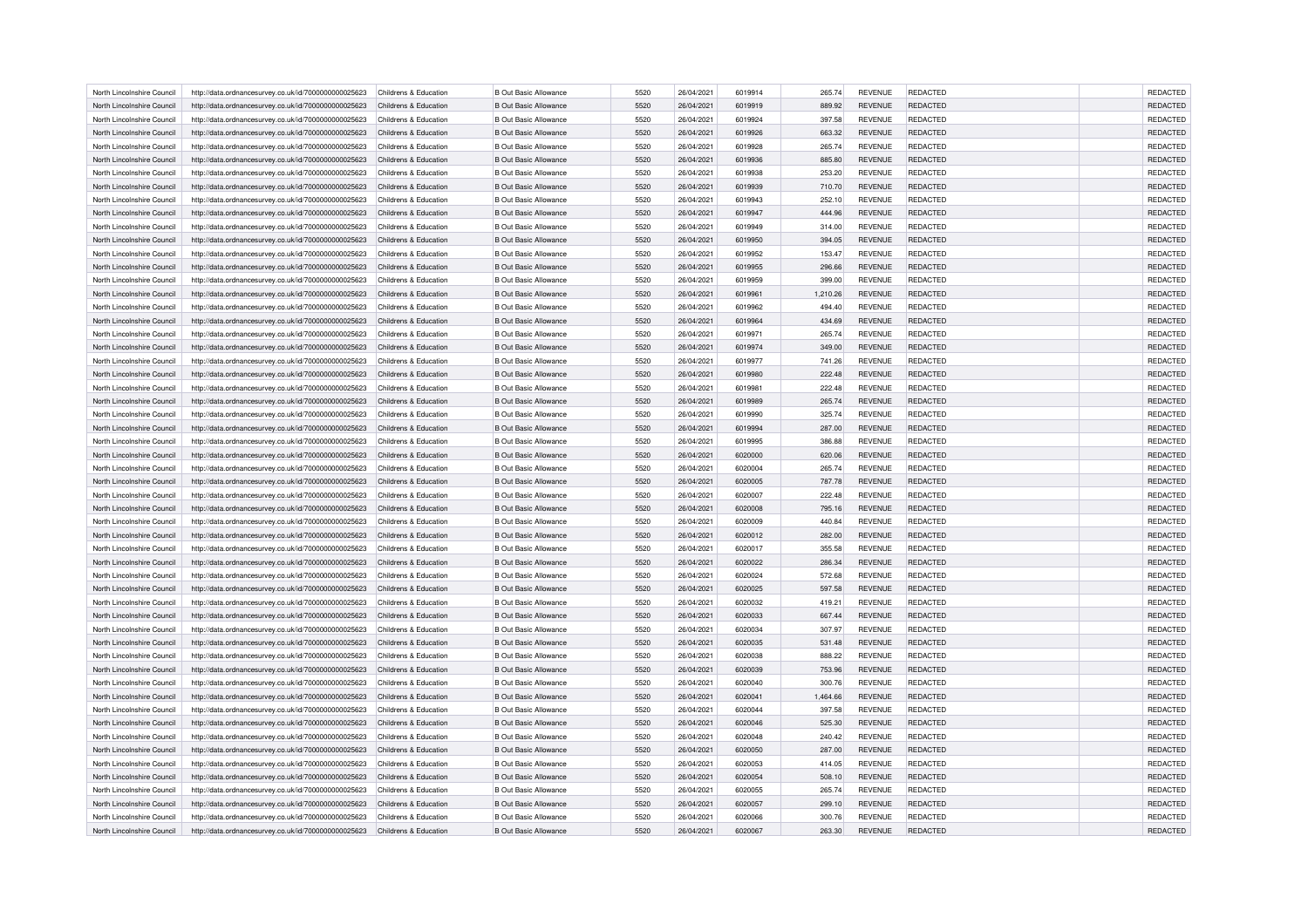| North Lincolnshire Council | http://data.ordnancesurvey.co.uk/id/7000000000025623                                                         | Childrens & Education | <b>B Out Basic Allowance</b> | 5520 | 26/04/2021 | 6020072 | 440.84 | <b>REVENUE</b> | <b>REDACTED</b> | <b>REDACTED</b> |
|----------------------------|--------------------------------------------------------------------------------------------------------------|-----------------------|------------------------------|------|------------|---------|--------|----------------|-----------------|-----------------|
| North Lincolnshire Council | http://data.ordnancesurvey.co.uk/id/7000000000025623                                                         | Childrens & Education | <b>B Out Basic Allowance</b> | 5520 | 26/04/2021 | 6020073 | 199.82 | <b>REVENUE</b> | <b>REDACTED</b> | <b>REDACTED</b> |
| North Lincolnshire Council | http://data.ordnancesurvey.co.uk/id/7000000000025623                                                         | Childrens & Education | <b>B Out Basic Allowance</b> | 5520 | 26/04/2021 | 6020074 | 620.06 | <b>REVENUE</b> | <b>REDACTED</b> | REDACTED        |
| North Lincolnshire Council | http://data.ordnancesurvey.co.uk/id/7000000000025623                                                         | Childrens & Education | <b>B Out Basic Allowance</b> | 5520 | 26/04/2021 | 6020076 | 286.34 | <b>REVENUE</b> | <b>REDACTED</b> | REDACTED        |
| North Lincolnshire Council | http://data.ordnancesurvey.co.uk/id/7000000000025623                                                         | Childrens & Education | <b>B Out Basic Allowance</b> | 5520 | 26/04/2021 | 6020077 | 444.96 | <b>REVENUE</b> | REDACTED        | REDACTED        |
| North Lincolnshire Council | http://data.ordnancesurvey.co.uk/id/7000000000025623                                                         | Childrens & Education | <b>B Out Basic Allowance</b> | 5520 | 26/04/2021 | 6020080 | 265.74 | <b>REVENUE</b> | <b>REDACTED</b> | <b>REDACTED</b> |
| North Lincolnshire Council | http://data.ordnancesurvey.co.uk/id/7000000000025623                                                         | Childrens & Education | <b>B Out Basic Allowance</b> | 5520 | 26/04/2021 | 602008  | 286.34 | <b>REVENUE</b> | <b>REDACTED</b> | <b>REDACTED</b> |
| North Lincolnshire Council | http://data.ordnancesurvey.co.uk/id/7000000000025623                                                         | Childrens & Education | <b>B Out Basic Allowance</b> | 5520 | 26/04/2021 | 6020082 | 271.92 | <b>REVENUE</b> | <b>REDACTED</b> | <b>REDACTED</b> |
| North Lincolnshire Council | http://data.ordnancesurvey.co.uk/id/7000000000025623                                                         | Childrens & Education | <b>B Out Basic Allowance</b> | 5520 | 26/04/2021 | 6020083 | 620.06 | <b>REVENUE</b> | <b>REDACTED</b> | <b>REDACTED</b> |
| North Lincolnshire Council | http://data.ordnancesurvey.co.uk/id/7000000000025623                                                         | Childrens & Education | <b>B Out Basic Allowance</b> | 5520 | 26/04/2021 | 6020086 | 350.20 | <b>REVENUE</b> | <b>REDACTED</b> | REDACTED        |
| North Lincolnshire Council | http://data.ordnancesurvey.co.uk/id/7000000000025623                                                         | Childrens & Education | <b>B Out Basic Allowance</b> | 5520 | 26/04/2021 | 6020090 | 175.10 | <b>REVENUE</b> | REDACTED        | <b>REDACTED</b> |
| North Lincolnshire Council | http://data.ordnancesurvey.co.uk/id/7000000000025623                                                         | Childrens & Education | <b>B Out Basic Allowance</b> | 5520 | 26/04/2021 | 6020092 | 350.20 | <b>REVENUE</b> | <b>REDACTED</b> | <b>REDACTED</b> |
| North Lincolnshire Council |                                                                                                              | Childrens & Education | <b>B Out Basic Allowance</b> | 5520 | 26/04/2021 | 6020096 | 251.34 | <b>REVENUE</b> | <b>REDACTED</b> | REDACTED        |
| North Lincolnshire Council | http://data.ordnancesurvey.co.uk/id/7000000000025623<br>http://data.ordnancesurvey.co.uk/id/7000000000025623 | Childrens & Education | <b>B Out Basic Allowance</b> | 5520 | 26/04/2021 | 6020104 | 265.74 | <b>REVENUE</b> | <b>REDACTED</b> | <b>REDACTED</b> |
|                            |                                                                                                              |                       |                              |      |            |         |        |                |                 |                 |
| North Lincolnshire Council | http://data.ordnancesurvey.co.uk/id/7000000000025623                                                         | Childrens & Education | <b>B Out Basic Allowance</b> | 5520 | 26/04/2021 | 6020108 | 419.21 | <b>REVENUE</b> | <b>REDACTED</b> | <b>REDACTED</b> |
| North Lincolnshire Council | http://data.ordnancesurvey.co.uk/id/7000000000025623                                                         | Childrens & Education | <b>B Out Basic Allowance</b> | 5520 | 26/04/2021 | 6020110 | 294.10 | <b>REVENUE</b> | REDACTED        | REDACTED        |
| North Lincolnshire Council | http://data.ordnancesurvey.co.uk/id/7000000000025623                                                         | Childrens & Education | <b>B Out Basic Allowance</b> | 5520 | 26/04/2021 | 6020112 | 572.68 | <b>REVENUE</b> | REDACTED        | REDACTED        |
| North Lincolnshire Council | http://data.ordnancesurvey.co.uk/id/7000000000025623                                                         | Childrens & Education | <b>B Out Basic Allowance</b> | 5520 | 26/04/2021 | 6020117 | 267.76 | <b>REVENUE</b> | <b>REDACTED</b> | <b>REDACTED</b> |
| North Lincolnshire Council | http://data.ordnancesurvey.co.uk/id/7000000000025623                                                         | Childrens & Education | <b>B Out Basic Allowance</b> | 5520 | 26/04/2021 | 6020123 | 271.92 | <b>REVENUE</b> | REDACTED        | REDACTED        |
| North Lincolnshire Council | http://data.ordnancesurvey.co.uk/id/7000000000025623                                                         | Childrens & Education | <b>B Out Basic Allowance</b> | 5520 | 26/04/2021 | 6020124 | 335.78 | <b>REVENUE</b> | <b>REDACTED</b> | REDACTED        |
| North Lincolnshire Council | http://data.ordnancesurvey.co.uk/id/7000000000025623                                                         | Childrens & Education | <b>B Out Basic Allowance</b> | 5520 | 26/04/2021 | 6020125 | 349.61 | <b>REVENUE</b> | <b>REDACTED</b> | <b>REDACTED</b> |
| North Lincolnshire Council | http://data.ordnancesurvey.co.uk/id/7000000000025623                                                         | Childrens & Education | <b>B Out Basic Allowance</b> | 5520 | 26/04/2021 | 6020126 | 300.76 | <b>REVENUE</b> | REDACTED        | <b>REDACTED</b> |
| North Lincolnshire Council | http://data.ordnancesurvey.co.uk/id/7000000000025623                                                         | Childrens & Education | <b>B Out Basic Allowance</b> | 5520 | 26/04/2021 | 6020127 | 271.92 | <b>REVENUE</b> | REDACTED        | REDACTED        |
| North Lincolnshire Council | http://data.ordnancesurvey.co.uk/id/7000000000025623                                                         | Childrens & Education | <b>Client Related Costs</b>  | 5534 | 06/04/2021 | 6009627 | 22.31  | <b>REVENUE</b> | <b>REDACTED</b> | REDACTED        |
| North Lincolnshire Council | http://data.ordnancesurvey.co.uk/id/7000000000025623                                                         | Childrens & Education | <b>Client Related Costs</b>  | 5534 | 06/04/2021 | 6009630 | 80.00  | <b>REVENUE</b> | <b>REDACTED</b> | <b>REDACTED</b> |
| North Lincolnshire Council | http://data.ordnancesurvey.co.uk/id/7000000000025623                                                         | Childrens & Education | <b>Client Related Costs</b>  | 5534 | 06/04/2021 | 6009631 | 22.31  | <b>REVENUE</b> | REDACTED        | REDACTED        |
| North Lincolnshire Council | http://data.ordnancesurvey.co.uk/id/7000000000025623                                                         | Childrens & Education | <b>Client Related Costs</b>  | 5534 | 06/04/2021 | 6009633 | 2.31   | <b>REVENUE</b> | <b>REDACTED</b> | REDACTED        |
| North Lincolnshire Council | http://data.ordnancesurvey.co.uk/id/7000000000025623                                                         | Childrens & Education | <b>Client Related Costs</b>  | 5534 | 06/04/2021 | 6009634 | 22.31  | <b>REVENUE</b> | REDACTED        | <b>REDACTED</b> |
| North Lincolnshire Council | http://data.ordnancesurvey.co.uk/id/7000000000025623                                                         | Childrens & Education | <b>Client Related Costs</b>  | 5534 | 06/04/2021 | 6009639 | 210.00 | <b>REVENUE</b> | REDACTED        | <b>REDACTED</b> |
| North Lincolnshire Council | http://data.ordnancesurvey.co.uk/id/7000000000025623                                                         | Childrens & Education | <b>Client Related Costs</b>  | 5534 | 06/04/2021 | 6009641 | 42.31  | <b>REVENUE</b> | <b>REDACTED</b> | REDACTED        |
| North Lincolnshire Council | http://data.ordnancesurvey.co.uk/id/7000000000025623                                                         | Childrens & Education | <b>Client Related Costs</b>  | 5534 | 06/04/2021 | 6009643 | 111.43 | <b>REVENUE</b> | <b>REDACTED</b> | REDACTED        |
| North Lincolnshire Council | http://data.ordnancesurvey.co.uk/id/7000000000025623                                                         | Childrens & Education | <b>Client Related Costs</b>  | 5534 | 06/04/2021 | 6009644 | 262.31 | <b>REVENUE</b> | REDACTED        | REDACTED        |
| North Lincolnshire Council | http://data.ordnancesurvey.co.uk/id/7000000000025623                                                         | Childrens & Education | <b>Client Related Costs</b>  | 5534 | 06/04/2021 | 6009657 | 60.00  | <b>REVENUE</b> | <b>REDACTED</b> | <b>REDACTED</b> |
| North Lincolnshire Council | http://data.ordnancesurvey.co.uk/id/7000000000025623                                                         | Childrens & Education | <b>Client Related Costs</b>  | 5534 | 06/04/2021 | 6009660 | 120.00 | <b>REVENUE</b> | <b>REDACTED</b> | REDACTED        |
| North Lincolnshire Council | http://data.ordnancesurvey.co.uk/id/7000000000025623                                                         | Childrens & Education | <b>Client Related Costs</b>  | 5534 | 06/04/2021 | 6009663 | 60.00  | <b>REVENUE</b> | <b>REDACTED</b> | <b>REDACTED</b> |
| North Lincolnshire Council | http://data.ordnancesurvey.co.uk/id/7000000000025623                                                         | Childrens & Education | <b>Client Related Costs</b>  | 5534 | 06/04/2021 | 6009670 | 40.00  | <b>REVENUE</b> | <b>REDACTED</b> | REDACTED        |
| North Lincolnshire Council | http://data.ordnancesurvey.co.uk/id/7000000000025623                                                         | Childrens & Education | <b>Client Related Costs</b>  | 5534 | 06/04/2021 | 6009681 | 53.50  | REVENUE        | REDACTED        | REDACTED        |
| North Lincolnshire Council | http://data.ordnancesurvey.co.uk/id/7000000000025623                                                         | Childrens & Education | <b>Client Related Costs</b>  | 5534 | 06/04/2021 | 6009694 | 290.00 | <b>REVENUE</b> | <b>REDACTED</b> | <b>REDACTED</b> |
| North Lincolnshire Council | http://data.ordnancesurvey.co.uk/id/7000000000025623                                                         | Childrens & Education | <b>Client Related Costs</b>  | 5534 | 06/04/2021 | 6009702 | 50.00  | <b>REVENUE</b> | <b>REDACTED</b> | <b>REDACTED</b> |
| North Lincolnshire Council | http://data.ordnancesurvey.co.uk/id/7000000000025623                                                         | Childrens & Education | <b>Client Related Costs</b>  | 5534 | 06/04/2021 | 6009710 | 130.00 | <b>REVENUE</b> | REDACTED        | REDACTED        |
| North Lincolnshire Council | http://data.ordnancesurvey.co.uk/id/7000000000025623                                                         | Childrens & Education | <b>Client Related Costs</b>  | 5534 | 06/04/2021 | 6009720 | 180.00 | <b>REVENUE</b> | <b>REDACTED</b> | <b>REDACTED</b> |
| North Lincolnshire Council | http://data.ordnancesurvey.co.uk/id/7000000000025623                                                         | Childrens & Education | <b>Client Related Costs</b>  | 5534 | 06/04/2021 | 6009723 | 190.00 | <b>REVENUE</b> | <b>REDACTED</b> | REDACTED        |
| North Lincolnshire Council | http://data.ordnancesurvey.co.uk/id/7000000000025623                                                         | Childrens & Education | <b>Client Related Costs</b>  | 5534 | 06/04/2021 | 6009732 | 140.00 | REVENUE        | REDACTED        | REDACTED        |
| North Lincolnshire Council | http://data.ordnancesurvey.co.uk/id/7000000000025623                                                         | Childrens & Education | <b>Client Related Costs</b>  | 5534 | 06/04/2021 | 6009745 | 220.00 | <b>REVENUE</b> | <b>REDACTED</b> | REDACTED        |
| North Lincolnshire Council | http://data.ordnancesurvey.co.uk/id/7000000000025623                                                         | Childrens & Education | <b>Client Related Costs</b>  | 5534 | 06/04/2021 | 6009755 | 47.54  | <b>REVENUE</b> | <b>REDACTED</b> | <b>REDACTED</b> |
| North Lincolnshire Council | http://data.ordnancesurvey.co.uk/id/7000000000025623                                                         | Childrens & Education | <b>Client Related Costs</b>  | 5534 | 06/04/2021 | 6009761 | 120.00 | <b>REVENUE</b> | REDACTED        | REDACTED        |
| North Lincolnshire Council | http://data.ordnancesurvey.co.uk/id/7000000000025623                                                         | Childrens & Education | <b>Client Related Costs</b>  | 5534 | 06/04/2021 | 6009764 | 80.00  | <b>REVENUE</b> | REDACTED        | REDACTED        |
| North Lincolnshire Council | http://data.ordnancesurvey.co.uk/id/7000000000025623                                                         | Childrens & Education | <b>Client Related Costs</b>  | 5534 | 06/04/2021 | 6009765 | 60.00  | <b>REVENUE</b> | <b>REDACTED</b> | <b>REDACTED</b> |
| North Lincolnshire Council | http://data.ordnancesurvey.co.uk/id/7000000000025623                                                         | Childrens & Education | <b>Client Related Costs</b>  | 5534 | 06/04/2021 | 6009785 | 300.00 | <b>REVENUE</b> | <b>REDACTED</b> | <b>REDACTED</b> |
| North Lincolnshire Council | http://data.ordnancesurvey.co.uk/id/7000000000025623                                                         | Childrens & Education | <b>Client Related Costs</b>  | 5534 | 06/04/2021 | 6009789 | 82.31  | <b>REVENUE</b> | <b>REDACTED</b> | REDACTED        |
| North Lincolnshire Council | http://data.ordnancesurvey.co.uk/id/7000000000025623                                                         | Childrens & Education | <b>Client Related Costs</b>  | 5534 | 06/04/2021 | 6009790 | 68.02  | <b>REVENUE</b> | <b>REDACTED</b> | <b>REDACTED</b> |
| North Lincolnshire Council | http://data.ordnancesurvey.co.uk/id/7000000000025623                                                         | Childrens & Education | <b>Client Related Costs</b>  | 5534 | 06/04/2021 | 6009792 | 122.31 | <b>REVENUE</b> | REDACTED        | <b>REDACTED</b> |
| North Lincolnshire Council | http://data.ordnancesurvey.co.uk/id/7000000000025623                                                         | Childrens & Education | <b>Client Related Costs</b>  | 5534 | 06/04/2021 | 6009793 | 182.31 | <b>REVENUE</b> | <b>REDACTED</b> | REDACTED        |
| North Lincolnshire Council | http://data.ordnancesurvey.co.uk/id/7000000000025623                                                         | Childrens & Education | <b>Client Related Costs</b>  | 5534 | 06/04/2021 | 6009794 | 300.00 | <b>REVENUE</b> | <b>REDACTED</b> | <b>REDACTED</b> |
| North Lincolnshire Council | http://data.ordnancesurvey.co.uk/id/7000000000025623                                                         | Childrens & Education | <b>Client Related Costs</b>  | 5534 | 06/04/2021 | 6009809 | 310.00 | <b>REVENUE</b> | <b>REDACTED</b> | <b>REDACTED</b> |
|                            |                                                                                                              |                       |                              | 5534 |            |         |        |                |                 | REDACTED        |
| North Lincolnshire Council | http://data.ordnancesurvey.co.uk/id/7000000000025623                                                         | Childrens & Education | <b>Client Related Costs</b>  |      | 06/04/2021 | 6009819 | 150.00 | <b>REVENUE</b> | <b>REDACTED</b> |                 |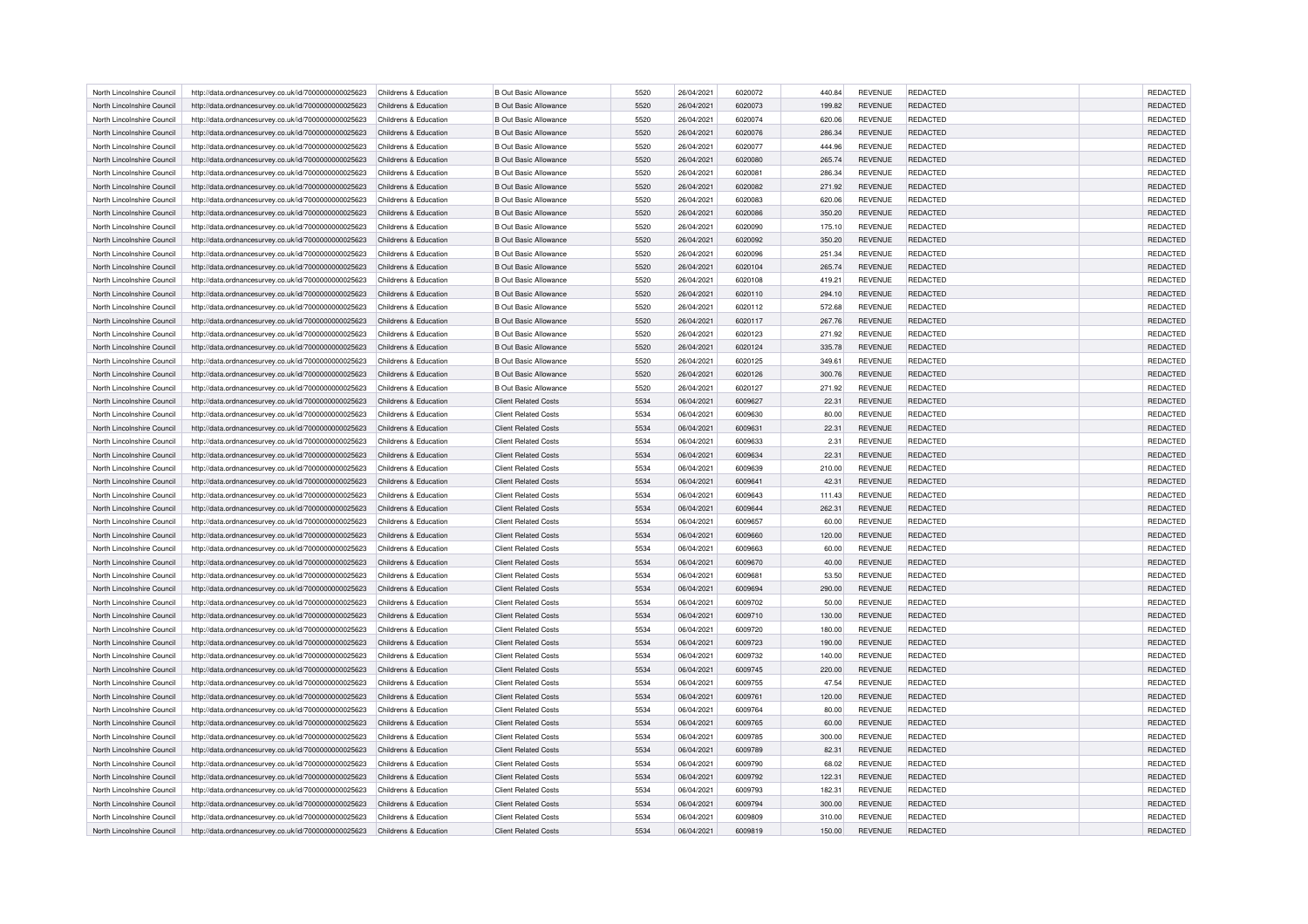| North Lincolnshire Council                               | http://data.ordnancesurvey.co.uk/id/7000000000025623                                                         | Childrens & Education                          | <b>Client Related Costs</b>                                | 5534 | 06/04/2021               | 6009821            | 160.00         | <b>REVENUE</b>                   | <b>REDACTED</b> | <b>REDACTED</b> |
|----------------------------------------------------------|--------------------------------------------------------------------------------------------------------------|------------------------------------------------|------------------------------------------------------------|------|--------------------------|--------------------|----------------|----------------------------------|-----------------|-----------------|
| North Lincolnshire Council                               | http://data.ordnancesurvey.co.uk/id/7000000000025623                                                         | Childrens & Education                          | <b>Client Related Costs</b>                                | 5534 | 06/04/2021               | 6009825            | 160.00         | <b>REVENUE</b>                   | <b>REDACTED</b> | REDACTED        |
| North Lincolnshire Council                               | http://data.ordnancesurvey.co.uk/id/7000000000025623                                                         | Childrens & Education                          | <b>Client Related Costs</b>                                | 5534 | 06/04/2021               | 6009826            | 20.00          | <b>REVENUE</b>                   | <b>REDACTED</b> | <b>REDACTED</b> |
| North Lincolnshire Council                               | http://data.ordnancesurvey.co.uk/id/7000000000025623                                                         | Childrens & Education                          | <b>Client Related Costs</b>                                | 5534 | 06/04/2021               | 6009827            | 45.71          | <b>REVENUE</b>                   | <b>REDACTED</b> | <b>REDACTED</b> |
| North Lincolnshire Council                               | http://data.ordnancesurvey.co.uk/id/7000000000025623                                                         | Childrens & Education                          | <b>Client Related Costs</b>                                | 5534 | 06/04/2021               | 6009831            | 60.00          | <b>REVENUE</b>                   | <b>REDACTED</b> | <b>REDACTED</b> |
| North Lincolnshire Council                               | http://data.ordnancesurvey.co.uk/id/7000000000025623                                                         | Childrens & Education                          | <b>Client Related Costs</b>                                | 5534 | 06/04/2021               | 6009835            | 200.00         | <b>REVENUE</b>                   | <b>REDACTED</b> | <b>REDACTED</b> |
| North Lincolnshire Council                               | http://data.ordnancesurvey.co.uk/id/7000000000025623                                                         | Childrens & Education                          | <b>Client Related Costs</b>                                | 5534 | 06/04/2021               | 6009842            | 116.00         | <b>REVENUE</b>                   | <b>REDACTED</b> | REDACTED        |
| North Lincolnshire Council                               | http://data.ordnancesurvey.co.uk/id/7000000000025623                                                         | Childrens & Education                          | <b>Client Related Costs</b>                                | 5534 | 06/04/2021               | 6009853            | 20.00          | <b>REVENUE</b>                   | <b>REDACTED</b> | <b>REDACTED</b> |
| North Lincolnshire Council                               | http://data.ordnancesurvey.co.uk/id/7000000000025623                                                         | Childrens & Education                          | <b>Client Related Costs</b>                                | 5534 | 06/04/2021               | 6009859            | 40.00          | <b>REVENUE</b>                   | <b>REDACTED</b> | <b>REDACTED</b> |
| North Lincolnshire Council                               | http://data.ordnancesurvey.co.uk/id/7000000000025623                                                         | Childrens & Education                          | <b>Client Related Costs</b>                                | 5534 | 06/04/2021               | 6009860            | 80.00          | <b>REVENUE</b>                   | REDACTED        | REDACTED        |
| North Lincolnshire Council                               | http://data.ordnancesurvey.co.uk/id/7000000000025623                                                         | Childrens & Education                          | <b>Client Related Costs</b>                                | 5534 | 06/04/2021               | 6009861            | 150.00         | <b>REVENUE</b>                   | <b>REDACTED</b> | <b>REDACTED</b> |
| North Lincolnshire Council                               | http://data.ordnancesurvey.co.uk/id/7000000000025623                                                         | Childrens & Education                          | <b>Client Related Costs</b>                                | 5534 | 06/04/2021               | 6009867            | 20.00          | <b>REVENUE</b>                   | <b>REDACTED</b> | <b>REDACTED</b> |
| North Lincolnshire Council                               | http://data.ordnancesurvey.co.uk/id/7000000000025623                                                         | Childrens & Education                          | <b>Client Related Costs</b>                                | 5534 | 06/04/2021               | 6009870            | 85.72          | <b>REVENUE</b>                   | REDACTED        | <b>REDACTED</b> |
| North Lincolnshire Council                               | http://data.ordnancesurvey.co.uk/id/7000000000025623                                                         | Childrens & Education                          | <b>Client Related Costs</b>                                | 5534 | 06/04/2021               | 6009871            | 80.00          | <b>REVENUE</b>                   | <b>REDACTED</b> | <b>REDACTED</b> |
| North Lincolnshire Council                               | http://data.ordnancesurvey.co.uk/id/7000000000025623                                                         | Childrens & Education                          | <b>Client Related Costs</b>                                | 5534 | 06/04/2021               | 6009890            | 28.57          | <b>REVENUE</b>                   | <b>REDACTED</b> | <b>REDACTED</b> |
| North Lincolnshire Council                               | http://data.ordnancesurvey.co.uk/id/7000000000025623                                                         | Childrens & Education                          | <b>Client Related Costs</b>                                | 5534 | 06/04/2021               | 6009891            | 160.70         | <b>REVENUE</b>                   | <b>REDACTED</b> | REDACTED        |
| North Lincolnshire Council                               | http://data.ordnancesurvey.co.uk/id/7000000000025623                                                         | Childrens & Education                          | <b>Client Related Costs</b>                                | 5534 | 06/04/2021               | 6009898            | 57.15          | <b>REVENUE</b>                   | REDACTED        | <b>REDACTED</b> |
|                                                          |                                                                                                              |                                                |                                                            |      |                          |                    |                |                                  |                 |                 |
| North Lincolnshire Council                               | http://data.ordnancesurvey.co.uk/id/7000000000025623                                                         | Childrens & Education                          | <b>Client Related Costs</b>                                | 5534 | 12/04/2021               | 6014057            | 22.31          | <b>REVENUE</b>                   | REDACTED        | REDACTED        |
| North Lincolnshire Council                               | http://data.ordnancesurvey.co.uk/id/7000000000025623                                                         | Childrens & Education                          | <b>Client Related Costs</b>                                | 5534 | 12/04/2021               | 6014060            | 80.00          | <b>REVENUE</b>                   | <b>REDACTED</b> | <b>REDACTED</b> |
| North Lincolnshire Council                               | http://data.ordnancesurvey.co.uk/id/7000000000025623                                                         | Childrens & Education                          | <b>Client Related Costs</b>                                | 5534 | 12/04/2021               | 6014061            | 22.31          | <b>REVENUE</b>                   | <b>REDACTED</b> | <b>REDACTED</b> |
| North Lincolnshire Council                               | http://data.ordnancesurvey.co.uk/id/7000000000025623                                                         | Childrens & Education                          | <b>Client Related Costs</b>                                | 5534 | 12/04/2021               | 6014063            | 139.45         | <b>REVENUE</b>                   | <b>REDACTED</b> | <b>REDACTED</b> |
| North Lincolnshire Council                               | http://data.ordnancesurvey.co.uk/id/7000000000025623                                                         | Childrens & Education                          | <b>Client Related Costs</b>                                | 5534 | 12/04/2021               | 6014064            | 22.31          | <b>REVENUE</b>                   | <b>REDACTED</b> | <b>REDACTED</b> |
| North Lincolnshire Council                               | http://data.ordnancesurvey.co.uk/id/7000000000025623                                                         | Childrens & Education                          | <b>Client Related Costs</b>                                | 5534 | 12/04/2021               | 6014069            | 210.00         | <b>REVENUE</b>                   | <b>REDACTED</b> | <b>REDACTED</b> |
| North Lincolnshire Council                               | http://data.ordnancesurvey.co.uk/id/7000000000025623                                                         | Childrens & Education                          | <b>Client Related Costs</b>                                | 5534 | 12/04/2021               | 6014071            | 42.31          | <b>REVENUE</b>                   | <b>REDACTED</b> | <b>REDACTED</b> |
| North Lincolnshire Council                               | http://data.ordnancesurvey.co.uk/id/7000000000025623                                                         | Childrens & Education                          | <b>Client Related Costs</b>                                | 5534 | 12/04/2021               | 6014073            | 677.19         | <b>REVENUE</b>                   | REDACTED        | REDACTED        |
| North Lincolnshire Council                               | http://data.ordnancesurvey.co.uk/id/7000000000025623                                                         | Childrens & Education                          | <b>Client Related Costs</b>                                | 5534 | 12/04/2021               | 6014074            | 262.31         | <b>REVENUE</b>                   | <b>REDACTED</b> | <b>REDACTED</b> |
| North Lincolnshire Council                               | http://data.ordnancesurvey.co.uk/id/7000000000025623                                                         | Childrens & Education                          | <b>Client Related Costs</b>                                | 5534 | 12/04/2021               | 6014087            | 60.00          | <b>REVENUE</b>                   | <b>REDACTED</b> | <b>REDACTED</b> |
| North Lincolnshire Council                               | http://data.ordnancesurvey.co.uk/id/7000000000025623                                                         | Childrens & Education                          | <b>Client Related Costs</b>                                | 5534 | 12/04/2021               | 6014090            | 144.99         | <b>REVENUE</b>                   | <b>REDACTED</b> | REDACTED        |
| North Lincolnshire Council                               | http://data.ordnancesurvey.co.uk/id/7000000000025623                                                         | Childrens & Education                          | <b>Client Related Costs</b>                                | 5534 | 12/04/2021               | 6014093            | 60.00          | <b>REVENUE</b>                   | <b>REDACTED</b> | <b>REDACTED</b> |
| North Lincolnshire Council                               | http://data.ordnancesurvey.co.uk/id/7000000000025623                                                         | Childrens & Education                          | <b>Client Related Costs</b>                                | 5534 | 12/04/2021               | 6014100            | 40.00          | <b>REVENUE</b>                   | <b>REDACTED</b> | <b>REDACTED</b> |
| North Lincolnshire Council                               | http://data.ordnancesurvey.co.uk/id/7000000000025623                                                         | Childrens & Education                          | <b>Client Related Costs</b>                                | 5534 | 12/04/2021               | 6014111            | 69.66          | <b>REVENUE</b>                   | <b>REDACTED</b> | <b>REDACTED</b> |
| North Lincolnshire Council                               | http://data.ordnancesurvey.co.uk/id/7000000000025623                                                         | Childrens & Education                          | <b>Client Related Costs</b>                                | 5534 | 12/04/2021               | 6014124            | 290.00         | <b>REVENUE</b>                   | <b>REDACTED</b> | REDACTED        |
| North Lincolnshire Council                               | http://data.ordnancesurvey.co.uk/id/7000000000025623                                                         | Childrens & Education                          | <b>Client Related Costs</b>                                | 5534 | 12/04/2021               | 6014132            | 50.00          | <b>REVENUE</b>                   | <b>REDACTED</b> | <b>REDACTED</b> |
| North Lincolnshire Council                               | http://data.ordnancesurvey.co.uk/id/7000000000025623                                                         | Childrens & Education                          | <b>Client Related Costs</b>                                | 5534 | 12/04/2021               | 6014140            | 130.00         | <b>REVENUE</b>                   | REDACTED        | REDACTED        |
| North Lincolnshire Council                               | http://data.ordnancesurvey.co.uk/id/7000000000025623                                                         | Childrens & Education                          | <b>Client Related Costs</b>                                | 5534 | 12/04/2021               | 6014142            | 28.57          | <b>REVENUE</b>                   | REDACTED        | REDACTED        |
| North Lincolnshire Council                               | http://data.ordnancesurvey.co.uk/id/7000000000025623                                                         | Childrens & Education                          | <b>Client Related Costs</b>                                | 5534 | 12/04/2021               | 6014150            | 165.71         | <b>REVENUE</b>                   | <b>REDACTED</b> | <b>REDACTED</b> |
| North Lincolnshire Council                               | http://data.ordnancesurvey.co.uk/id/7000000000025623                                                         | Childrens & Education                          | <b>Client Related Costs</b>                                | 5534 | 12/04/2021               | 6014153            | 190.00         | <b>REVENUE</b>                   | <b>REDACTED</b> | REDACTED        |
| North Lincolnshire Council                               | http://data.ordnancesurvey.co.uk/id/7000000000025623                                                         | Childrens & Education                          | <b>Client Related Costs</b>                                | 5534 | 12/04/2021               | 6014162            | 140.00         | <b>REVENUE</b>                   | <b>REDACTED</b> | REDACTED        |
| North Lincolnshire Council                               | http://data.ordnancesurvey.co.uk/id/7000000000025623                                                         | Childrens & Education                          | <b>Client Related Costs</b>                                | 5534 | 12/04/2021               | 6014175            | 220.00         | <b>REVENUE</b>                   | <b>REDACTED</b> | REDACTED        |
| North Lincolnshire Council                               | http://data.ordnancesurvey.co.uk/id/7000000000025623                                                         | Childrens & Education                          | <b>Client Related Costs</b>                                | 5534 | 12/04/2021               | 6014178            | 30.00          | <b>REVENUE</b>                   | <b>REDACTED</b> | REDACTED        |
| North Lincolnshire Council                               | http://data.ordnancesurvey.co.uk/id/7000000000025623                                                         | Childrens & Education                          | <b>Client Related Costs</b>                                | 5534 | 12/04/2021               | 6014185            | 20.00          | <b>REVENUE</b>                   | <b>REDACTED</b> | REDACTED        |
| North Lincolnshire Council                               | http://data.ordnancesurvey.co.uk/id/7000000000025623                                                         | Childrens & Education                          | <b>Client Related Costs</b>                                | 5534 | 12/04/2021               | 6014191            | 85.71          | <b>REVENUE</b>                   | <b>REDACTED</b> | REDACTED        |
|                                                          |                                                                                                              |                                                |                                                            | 5534 |                          |                    |                |                                  | REDACTED        | REDACTED        |
| North Lincolnshire Council<br>North Lincolnshire Council | http://data.ordnancesurvey.co.uk/id/7000000000025623<br>http://data.ordnancesurvey.co.uk/id/7000000000025623 | Childrens & Education<br>Childrens & Education | <b>Client Related Costs</b><br><b>Client Related Costs</b> | 5534 | 12/04/2021<br>12/04/2021 | 6014194<br>6014195 | 80.00<br>60.00 | <b>REVENUE</b><br><b>REVENUE</b> | <b>REDACTED</b> | REDACTED        |
| North Lincolnshire Council                               |                                                                                                              | Childrens & Education                          | <b>Client Related Costs</b>                                | 5534 | 12/04/2021               | 6014214            | 300.00         | <b>REVENUE</b>                   | <b>REDACTED</b> | <b>REDACTED</b> |
|                                                          | http://data.ordnancesurvey.co.uk/id/7000000000025623                                                         |                                                |                                                            |      |                          |                    |                |                                  |                 |                 |
| North Lincolnshire Council                               | http://data.ordnancesurvey.co.uk/id/7000000000025623                                                         | Childrens & Education                          | <b>Client Related Costs</b>                                | 5534 | 12/04/2021               | 6014218            | 82.31          | <b>REVENUE</b>                   | REDACTED        | REDACTED        |
| North Lincolnshire Council                               | http://data.ordnancesurvey.co.uk/id/7000000000025623                                                         | Childrens & Education                          | <b>Client Related Costs</b>                                | 5534 | 12/04/2021               | 6014219            | 22.31          | <b>REVENUE</b>                   | <b>REDACTED</b> | REDACTED        |
| North Lincolnshire Council                               | http://data.ordnancesurvey.co.uk/id/7000000000025623                                                         | Childrens & Education                          | <b>Client Related Costs</b>                                | 5534 | 12/04/2021               | 6014221            | 122.31         | <b>REVENUE</b>                   | <b>REDACTED</b> | <b>REDACTED</b> |
| North Lincolnshire Council                               | http://data.ordnancesurvey.co.uk/id/7000000000025623                                                         | Childrens & Education                          | <b>Client Related Costs</b>                                | 5534 | 12/04/2021               | 6014222            | 182.31         | <b>REVENUE</b>                   | <b>REDACTED</b> | REDACTED        |
| North Lincolnshire Council                               | http://data.ordnancesurvey.co.uk/id/7000000000025623                                                         | Childrens & Education                          | <b>Client Related Costs</b>                                | 5534 | 12/04/2021               | 6014223            | 300.00         | <b>REVENUE</b>                   | <b>REDACTED</b> | REDACTED        |
| North Lincolnshire Council                               | http://data.ordnancesurvey.co.uk/id/7000000000025623                                                         | Childrens & Education                          | <b>Client Related Costs</b>                                | 5534 | 12/04/2021               | 6014231            | 140.00         | <b>REVENUE</b>                   | <b>REDACTED</b> | <b>REDACTED</b> |
| North Lincolnshire Council                               | http://data.ordnancesurvey.co.uk/id/7000000000025623                                                         | Childrens & Education                          | <b>Client Related Costs</b>                                | 5534 | 12/04/2021               | 6014238            | 110.00         | <b>REVENUE</b>                   | REDACTED        | REDACTED        |
| North Lincolnshire Council                               | http://data.ordnancesurvey.co.uk/id/7000000000025623                                                         | Childrens & Education                          | <b>Client Related Costs</b>                                | 5534 | 12/04/2021               | 6014248            | 150.00         | <b>REVENUE</b>                   | <b>REDACTED</b> | REDACTED        |
| North Lincolnshire Council                               | http://data.ordnancesurvey.co.uk/id/7000000000025623                                                         | Childrens & Education                          | <b>Client Related Costs</b>                                | 5534 | 12/04/2021               | 6014254            | 160.00         | <b>REVENUE</b>                   | <b>REDACTED</b> | <b>REDACTED</b> |
| North Lincolnshire Council                               | http://data.ordnancesurvey.co.uk/id/7000000000025623                                                         | Childrens & Education                          | <b>Client Related Costs</b>                                | 5534 | 12/04/2021               | 6014255            | 20.00          | <b>REVENUE</b>                   | <b>REDACTED</b> | <b>REDACTED</b> |
| North Lincolnshire Council                               | http://data.ordnancesurvey.co.uk/id/7000000000025623                                                         | Childrens & Education                          | <b>Client Related Costs</b>                                | 5534 | 12/04/2021               | 6014256            | 151.43         | <b>REVENUE</b>                   | <b>REDACTED</b> | REDACTED        |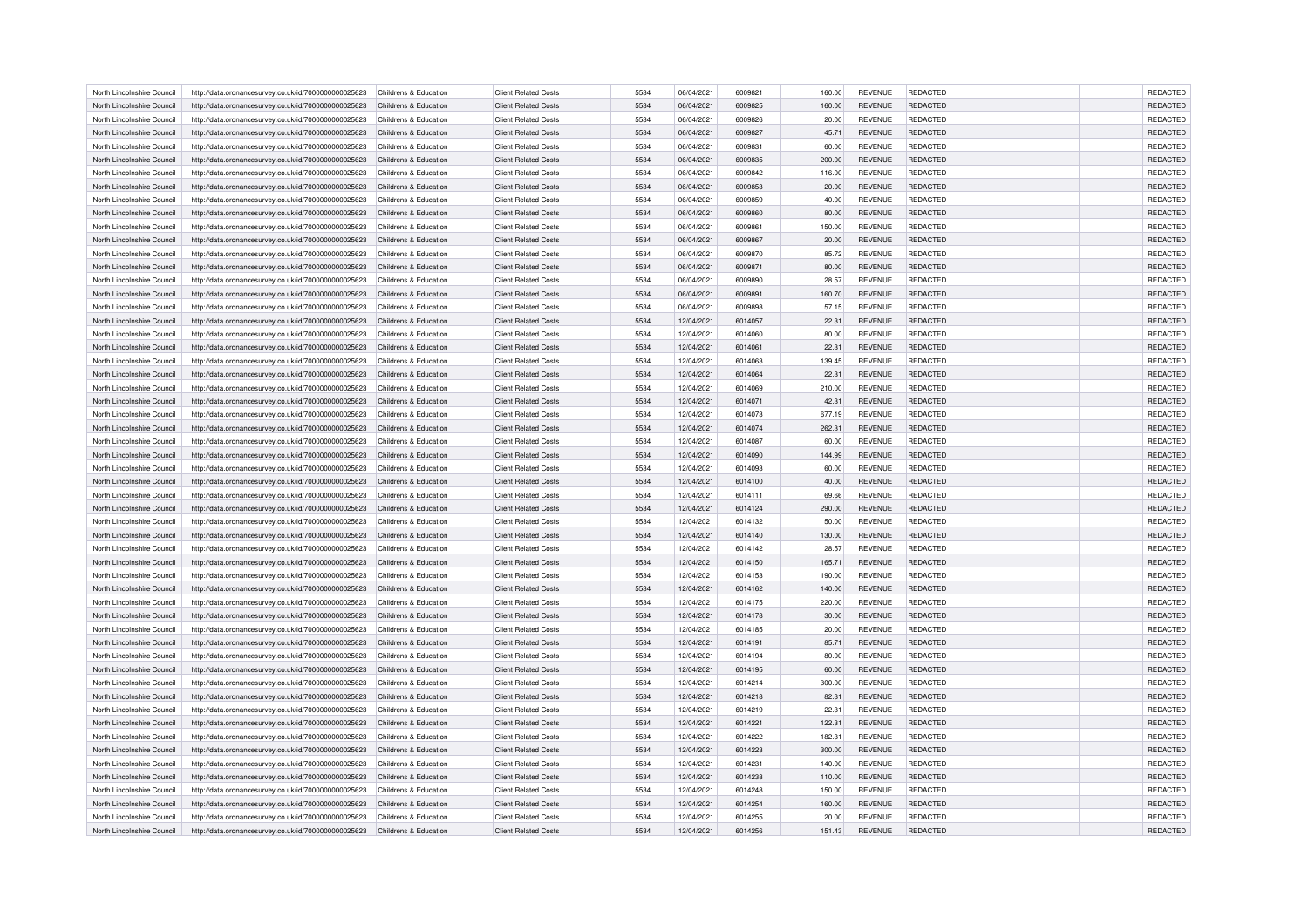| North Lincolnshire Council | http://data.ordnancesurvey.co.uk/id/7000000000025623 | Childrens & Education | <b>Client Related Costs</b> | 5534 | 12/04/2021 | 6014260 | 60.00    | <b>REVENUE</b> | <b>REDACTED</b> | <b>REDACTED</b> |
|----------------------------|------------------------------------------------------|-----------------------|-----------------------------|------|------------|---------|----------|----------------|-----------------|-----------------|
| North Lincolnshire Council | http://data.ordnancesurvey.co.uk/id/7000000000025623 | Childrens & Education | <b>Client Related Costs</b> | 5534 | 12/04/2021 | 6014264 | 200.00   | <b>REVENUE</b> | <b>REDACTED</b> | REDACTED        |
| North Lincolnshire Council | http://data.ordnancesurvey.co.uk/id/7000000000025623 | Childrens & Education | <b>Client Related Costs</b> | 5534 | 12/04/2021 | 6014270 | 60.00    | <b>REVENUE</b> | <b>REDACTED</b> | REDACTED        |
| North Lincolnshire Council | http://data.ordnancesurvey.co.uk/id/7000000000025623 | Childrens & Education | <b>Client Related Costs</b> | 5534 | 12/04/2021 | 6014281 | 30.23    | <b>REVENUE</b> | <b>REDACTED</b> | REDACTED        |
| North Lincolnshire Council | http://data.ordnancesurvey.co.uk/id/7000000000025623 | Childrens & Education | <b>Client Related Costs</b> | 5534 | 12/04/2021 | 6014287 | 42.85    | <b>REVENUE</b> | <b>REDACTED</b> | REDACTED        |
| North Lincolnshire Council | http://data.ordnancesurvey.co.uk/id/7000000000025623 | Childrens & Education | <b>Client Related Costs</b> | 5534 | 12/04/2021 | 6014288 | 80.00    | <b>REVENUE</b> | <b>REDACTED</b> | REDACTED        |
| North Lincolnshire Council | http://data.ordnancesurvey.co.uk/id/7000000000025623 | Childrens & Education | <b>Client Related Costs</b> | 5534 | 12/04/2021 | 6014289 | 150.00   | <b>REVENUE</b> | REDACTED        | REDACTED        |
| North Lincolnshire Council | http://data.ordnancesurvey.co.uk/id/7000000000025623 | Childrens & Education | <b>Client Related Costs</b> | 5534 | 12/04/2021 | 6014295 | 20.00    | <b>REVENUE</b> | <b>REDACTED</b> | REDACTED        |
| North Lincolnshire Council | http://data.ordnancesurvey.co.uk/id/7000000000025623 | Childrens & Education | <b>Client Related Costs</b> | 5534 | 12/04/2021 | 6014296 | 80.00    | <b>REVENUE</b> | <b>REDACTED</b> | <b>REDACTED</b> |
| North Lincolnshire Council | http://data.ordnancesurvey.co.uk/id/7000000000025623 | Childrens & Education | <b>Client Related Costs</b> | 5534 | 12/04/2021 | 6014299 | 100.00   | <b>REVENUE</b> | <b>REDACTED</b> | REDACTED        |
| North Lincolnshire Council | http://data.ordnancesurvey.co.uk/id/7000000000025623 | Childrens & Education | <b>Client Related Costs</b> | 5534 | 12/04/2021 | 6014300 | 80.00    | <b>REVENUE</b> | <b>REDACTED</b> | <b>REDACTED</b> |
| North Lincolnshire Council | http://data.ordnancesurvey.co.uk/id/7000000000025623 | Childrens & Education | <b>Client Related Costs</b> | 5534 | 12/04/2021 | 6014313 | 367.60   | <b>REVENUE</b> | <b>REDACTED</b> | REDACTED        |
| North Lincolnshire Council | http://data.ordnancesurvey.co.uk/id/7000000000025623 | Childrens & Education | <b>Client Related Costs</b> | 5534 | 12/04/2021 | 6014316 | 40.00    | <b>REVENUE</b> | REDACTED        | <b>REDACTED</b> |
|                            |                                                      | Childrens & Education | <b>Client Related Costs</b> | 5534 |            | 6014327 |          | <b>REVENUE</b> | <b>REDACTED</b> |                 |
| North Lincolnshire Council | http://data.ordnancesurvey.co.uk/id/7000000000025623 |                       |                             |      | 12/04/2021 |         | 152.55   |                |                 | <b>REDACTED</b> |
| North Lincolnshire Council | http://data.ordnancesurvey.co.uk/id/7000000000025623 | Childrens & Education | <b>Client Related Costs</b> | 5534 | 19/04/2021 | 6017395 | 182.31   | <b>REVENUE</b> | <b>REDACTED</b> | <b>REDACTED</b> |
| North Lincolnshire Council | http://data.ordnancesurvey.co.uk/id/7000000000025623 | Childrens & Education | <b>Client Related Costs</b> | 5534 | 19/04/2021 | 6017399 | 22.31    | <b>REVENUE</b> | <b>REDACTED</b> | REDACTED        |
| North Lincolnshire Council | http://data.ordnancesurvey.co.uk/id/7000000000025623 | Childrens & Education | <b>Client Related Costs</b> | 5534 | 19/04/2021 | 6017401 | 62.31    | <b>REVENUE</b> | REDACTED        | <b>REDACTED</b> |
| North Lincolnshire Council | http://data.ordnancesurvey.co.uk/id/7000000000025623 | Childrens & Education | <b>Client Related Costs</b> | 5534 | 19/04/2021 | 6017402 | 693.74   | <b>REVENUE</b> | <b>REDACTED</b> | REDACTED        |
| North Lincolnshire Council | http://data.ordnancesurvey.co.uk/id/7000000000025623 | Childrens & Education | <b>Client Related Costs</b> | 5534 | 19/04/2021 | 6017407 | 210.00   | <b>REVENUE</b> | <b>REDACTED</b> | <b>REDACTED</b> |
| North Lincolnshire Council | http://data.ordnancesurvey.co.uk/id/7000000000025623 | Childrens & Education | <b>Client Related Costs</b> | 5534 | 19/04/2021 | 6017409 | 156.60   | <b>REVENUE</b> | <b>REDACTED</b> | REDACTED        |
| North Lincolnshire Council | http://data.ordnancesurvey.co.uk/id/7000000000025623 | Childrens & Education | <b>Client Related Costs</b> | 5534 | 19/04/2021 | 6017411 | 60.00    | <b>REVENUE</b> | <b>REDACTED</b> | <b>REDACTED</b> |
| North Lincolnshire Council | http://data.ordnancesurvey.co.uk/id/7000000000025623 | Childrens & Education | <b>Client Related Costs</b> | 5534 | 19/04/2021 | 6017412 | 262.31   | <b>REVENUE</b> | <b>REDACTED</b> | REDACTED        |
| North Lincolnshire Council | http://data.ordnancesurvey.co.uk/id/7000000000025623 | Childrens & Education | <b>Client Related Costs</b> | 5534 | 19/04/2021 | 6017425 | 60.00    | <b>REVENUE</b> | <b>REDACTED</b> | <b>REDACTED</b> |
| North Lincolnshire Council | http://data.ordnancesurvey.co.uk/id/7000000000025623 | Childrens & Education | <b>Client Related Costs</b> | 5534 | 19/04/2021 | 6017428 | 120.00   | <b>REVENUE</b> | <b>REDACTED</b> | REDACTED        |
| North Lincolnshire Council | http://data.ordnancesurvey.co.uk/id/7000000000025623 | Childrens & Education | <b>Client Related Costs</b> | 5534 | 19/04/2021 | 6017438 | 40.00    | <b>REVENUE</b> | REDACTED        | REDACTED        |
| North Lincolnshire Council | http://data.ordnancesurvey.co.uk/id/7000000000025623 | Childrens & Education | <b>Client Related Costs</b> | 5534 | 19/04/2021 | 6017461 | 290.00   | <b>REVENUE</b> | <b>REDACTED</b> | <b>REDACTED</b> |
| North Lincolnshire Council | http://data.ordnancesurvey.co.uk/id/7000000000025623 | Childrens & Education | <b>Client Related Costs</b> | 5534 | 19/04/2021 | 6017469 | 50.00    | <b>REVENUE</b> | <b>REDACTED</b> | <b>REDACTED</b> |
| North Lincolnshire Council | http://data.ordnancesurvey.co.uk/id/7000000000025623 | Childrens & Education | <b>Client Related Costs</b> | 5534 | 19/04/2021 | 6017477 | 130.00   | <b>REVENUE</b> | <b>REDACTED</b> | REDACTED        |
| North Lincolnshire Council | http://data.ordnancesurvey.co.uk/id/7000000000025623 | Childrens & Education | <b>Client Related Costs</b> | 5534 | 19/04/2021 | 6017479 | 28.57    | <b>REVENUE</b> | <b>REDACTED</b> | <b>REDACTED</b> |
| North Lincolnshire Council | http://data.ordnancesurvey.co.uk/id/7000000000025623 | Childrens & Education | <b>Client Related Costs</b> | 5534 | 19/04/2021 | 6017487 | 165.71   | <b>REVENUE</b> | <b>REDACTED</b> | <b>REDACTED</b> |
| North Lincolnshire Council | http://data.ordnancesurvey.co.uk/id/7000000000025623 | Childrens & Education | <b>Client Related Costs</b> | 5534 | 19/04/2021 | 6017490 | 190.00   | <b>REVENUE</b> | <b>REDACTED</b> | <b>REDACTED</b> |
| North Lincolnshire Council | http://data.ordnancesurvey.co.uk/id/7000000000025623 | Childrens & Education | <b>Client Related Costs</b> | 5534 | 19/04/2021 | 6017499 | 140.00   | <b>REVENUE</b> | <b>REDACTED</b> | REDACTED        |
| North Lincolnshire Council | http://data.ordnancesurvey.co.uk/id/7000000000025623 | Childrens & Education | <b>Client Related Costs</b> | 5534 | 19/04/2021 | 6017512 | 220.00   | <b>REVENUE</b> | <b>REDACTED</b> | <b>REDACTED</b> |
|                            |                                                      |                       |                             | 5534 |            |         |          |                |                 |                 |
| North Lincolnshire Council | http://data.ordnancesurvey.co.uk/id/7000000000025623 | Childrens & Education | <b>Client Related Costs</b> |      | 19/04/2021 | 6017523 | 20.00    | <b>REVENUE</b> | REDACTED        | REDACTED        |
| North Lincolnshire Council | http://data.ordnancesurvey.co.uk/id/7000000000025623 | Childrens & Education | <b>Client Related Costs</b> | 5534 | 19/04/2021 | 6017528 | 141.50   | <b>REVENUE</b> | REDACTED        | REDACTED        |
| North Lincolnshire Council | http://data.ordnancesurvey.co.uk/id/7000000000025623 | Childrens & Education | <b>Client Related Costs</b> | 5534 | 19/04/2021 | 6017529 | $-42.86$ | <b>REVENUE</b> | <b>REDACTED</b> | REDACTED        |
| North Lincolnshire Council | http://data.ordnancesurvey.co.uk/id/7000000000025623 | Childrens & Education | <b>Client Related Costs</b> | 5534 | 19/04/2021 | 6017532 | 80.00    | <b>REVENUE</b> | <b>REDACTED</b> | <b>REDACTED</b> |
| North Lincolnshire Council | http://data.ordnancesurvey.co.uk/id/7000000000025623 | Childrens & Education | <b>Client Related Costs</b> | 5534 | 19/04/2021 | 6017533 | 60.00    | <b>REVENUE</b> | <b>REDACTED</b> | REDACTED        |
| North Lincolnshire Council | http://data.ordnancesurvey.co.uk/id/7000000000025623 | Childrens & Education | <b>Client Related Costs</b> | 5534 | 19/04/2021 | 6017541 | 94.00    | <b>REVENUE</b> | <b>REDACTED</b> | <b>REDACTED</b> |
| North Lincolnshire Council | http://data.ordnancesurvey.co.uk/id/7000000000025623 | Childrens & Education | <b>Client Related Costs</b> | 5534 | 19/04/2021 | 6017552 | 300.00   | <b>REVENUE</b> | <b>REDACTED</b> | REDACTED        |
| North Lincolnshire Council | http://data.ordnancesurvey.co.uk/id/7000000000025623 | Childrens & Education | <b>Client Related Costs</b> | 5534 | 19/04/2021 | 6017556 | 82.31    | <b>REVENUE</b> | <b>REDACTED</b> | <b>REDACTED</b> |
| North Lincolnshire Council | http://data.ordnancesurvey.co.uk/id/7000000000025623 | Childrens & Education | <b>Client Related Costs</b> | 5534 | 19/04/2021 | 6017557 | 216.60   | <b>REVENUE</b> | <b>REDACTED</b> | <b>REDACTED</b> |
| North Lincolnshire Council | http://data.ordnancesurvey.co.uk/id/7000000000025623 | Childrens & Education | <b>Client Related Costs</b> | 5534 | 19/04/2021 | 6017559 | 122.31   | <b>REVENUE</b> | REDACTED        | REDACTED        |
| North Lincolnshire Council | http://data.ordnancesurvey.co.uk/id/7000000000025623 | Childrens & Education | <b>Client Related Costs</b> | 5534 | 19/04/2021 | 6017560 | 182.31   | <b>REVENUE</b> | <b>REDACTED</b> | <b>REDACTED</b> |
| North Lincolnshire Council | http://data.ordnancesurvey.co.uk/id/7000000000025623 | Childrens & Education | <b>Client Related Costs</b> | 5534 | 19/04/2021 | 6017561 | 300.00   | <b>REVENUE</b> | <b>REDACTED</b> | <b>REDACTED</b> |
| North Lincolnshire Council | http://data.ordnancesurvey.co.uk/id/7000000000025623 | Childrens & Education | <b>Client Related Costs</b> | 5534 | 19/04/2021 | 6017569 | 34.29    | <b>REVENUE</b> | REDACTED        | REDACTED        |
| North Lincolnshire Council | http://data.ordnancesurvey.co.uk/id/7000000000025623 | Childrens & Education | <b>Client Related Costs</b> | 5534 | 19/04/2021 | 6017576 | 110.00   | <b>REVENUE</b> | <b>REDACTED</b> | REDACTED        |
| North Lincolnshire Council | http://data.ordnancesurvey.co.uk/id/7000000000025623 | Childrens & Education | <b>Client Related Costs</b> | 5534 | 19/04/2021 | 6017586 | 150.00   | <b>REVENUE</b> | <b>REDACTED</b> | REDACTED        |
| North Lincolnshire Council | http://data.ordnancesurvey.co.uk/id/7000000000025623 | Childrens & Education | <b>Client Related Costs</b> | 5534 | 19/04/2021 | 6017588 | 94.29    | <b>REVENUE</b> | <b>REDACTED</b> | <b>REDACTED</b> |
| North Lincolnshire Council | http://data.ordnancesurvey.co.uk/id/7000000000025623 | Childrens & Education | <b>Client Related Costs</b> | 5534 | 19/04/2021 | 6017592 | 160.00   | <b>REVENUE</b> | <b>REDACTED</b> | REDACTED        |
| North Lincolnshire Council | http://data.ordnancesurvey.co.uk/id/7000000000025623 | Childrens & Education | <b>Client Related Costs</b> | 5534 | 19/04/2021 | 6017593 | 20.00    | <b>REVENUE</b> | <b>REDACTED</b> | <b>REDACTED</b> |
| North Lincolnshire Council |                                                      | Childrens & Education | <b>Client Related Costs</b> | 5534 |            | 6017594 |          | <b>REVENUE</b> | REDACTED        | <b>REDACTED</b> |
|                            | http://data.ordnancesurvey.co.uk/id/7000000000025623 |                       |                             |      | 19/04/2021 |         | 214.29   |                |                 |                 |
| North Lincolnshire Council | http://data.ordnancesurvey.co.uk/id/7000000000025623 | Childrens & Education | <b>Client Related Costs</b> | 5534 | 19/04/2021 | 6017597 | 60.00    | <b>REVENUE</b> | <b>REDACTED</b> | REDACTED        |
| North Lincolnshire Council | http://data.ordnancesurvey.co.uk/id/7000000000025623 | Childrens & Education | <b>Client Related Costs</b> | 5534 | 19/04/2021 | 6017601 | 200.00   | <b>REVENUE</b> | <b>REDACTED</b> | REDACTED        |
| North Lincolnshire Council | http://data.ordnancesurvey.co.uk/id/7000000000025623 | Childrens & Education | <b>Client Related Costs</b> | 5534 | 19/04/2021 | 6017607 | 60.00    | <b>REVENUE</b> | <b>REDACTED</b> | <b>REDACTED</b> |
| North Lincolnshire Council | http://data.ordnancesurvey.co.uk/id/7000000000025623 | Childrens & Education | <b>Client Related Costs</b> | 5534 | 19/04/2021 | 6017618 | 20.00    | <b>REVENUE</b> | <b>REDACTED</b> | REDACTED        |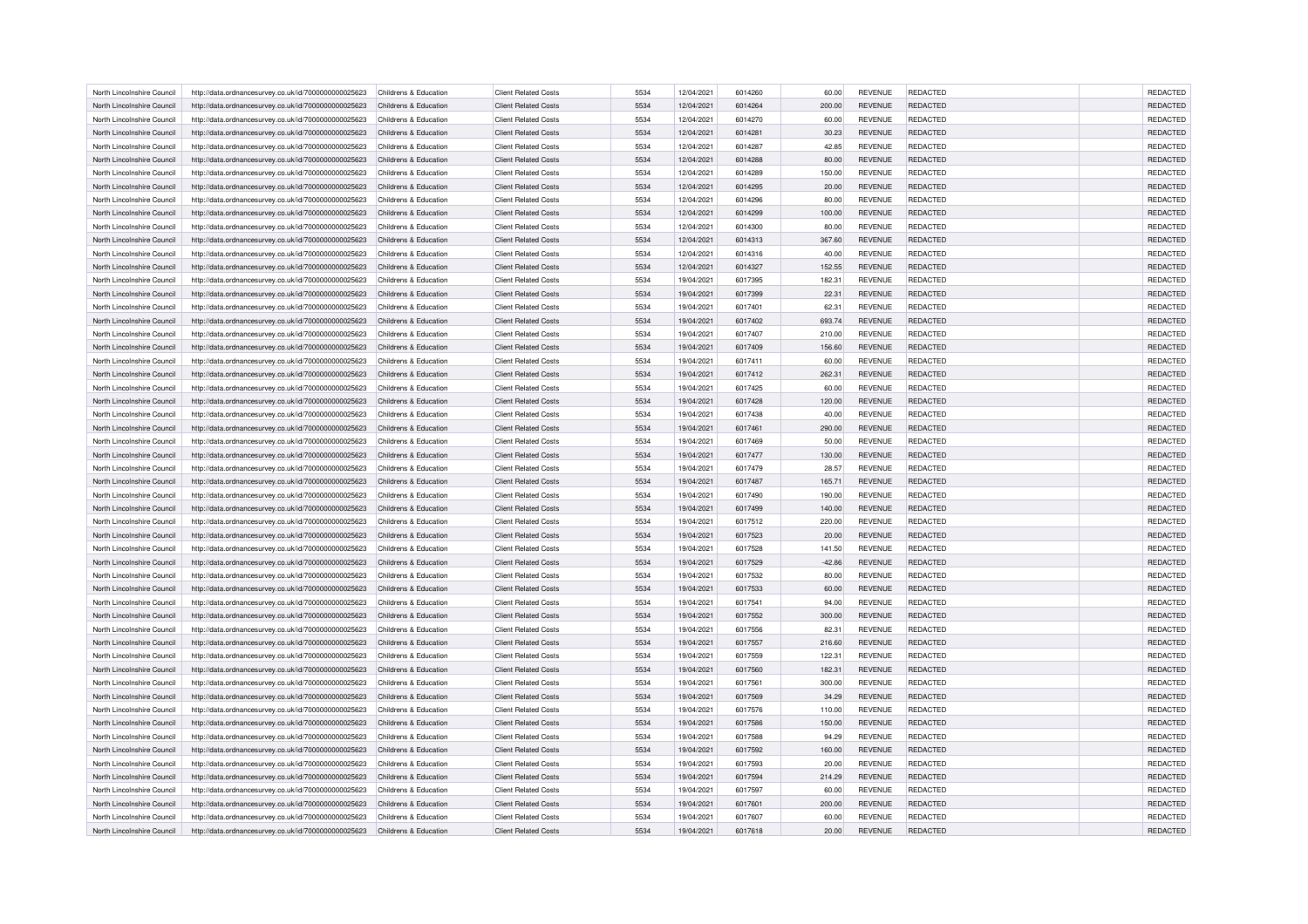| North Lincolnshire Council | http://data.ordnancesurvey.co.uk/id/7000000000025623 | Childrens & Education | <b>Client Related Costs</b> | 5534 | 19/04/2021 | 6017624 | 60.00    | <b>REVENUE</b> | <b>REDACTED</b> | <b>REDACTED</b> |
|----------------------------|------------------------------------------------------|-----------------------|-----------------------------|------|------------|---------|----------|----------------|-----------------|-----------------|
| North Lincolnshire Council | http://data.ordnancesurvey.co.uk/id/7000000000025623 | Childrens & Education | <b>Client Related Costs</b> | 5534 | 19/04/2021 | 6017625 | 80.00    | <b>REVENUE</b> | <b>REDACTED</b> | REDACTED        |
| North Lincolnshire Council | http://data.ordnancesurvey.co.uk/id/7000000000025623 | Childrens & Education | <b>Client Related Costs</b> | 5534 | 19/04/2021 | 6017626 | 64.28    | <b>REVENUE</b> | <b>REDACTED</b> | <b>REDACTED</b> |
| North Lincolnshire Council | http://data.ordnancesurvey.co.uk/id/7000000000025623 | Childrens & Education | <b>Client Related Costs</b> | 5534 | 19/04/2021 | 6017632 | 501.76   | <b>REVENUE</b> | <b>REDACTED</b> | <b>REDACTED</b> |
| North Lincolnshire Council | http://data.ordnancesurvey.co.uk/id/7000000000025623 | Childrens & Education | <b>Client Related Costs</b> | 5534 | 19/04/2021 | 6017633 | 20.00    | <b>REVENUE</b> | <b>REDACTED</b> | <b>REDACTED</b> |
| North Lincolnshire Council | http://data.ordnancesurvey.co.uk/id/7000000000025623 | Childrens & Education | <b>Client Related Costs</b> | 5534 | 19/04/2021 | 6017636 | 100.00   | <b>REVENUE</b> | <b>REDACTED</b> | <b>REDACTED</b> |
| North Lincolnshire Council | http://data.ordnancesurvey.co.uk/id/7000000000025623 | Childrens & Education | <b>Client Related Costs</b> | 5534 | 21/04/2021 | 6017357 | 2,542.86 | <b>REVENUE</b> | REDACTED        | REDACTED        |
| North Lincolnshire Council | http://data.ordnancesurvey.co.uk/id/7000000000025623 | Childrens & Education | <b>Client Related Costs</b> | 5534 | 26/04/2021 | 6019845 | 62.31    | <b>REVENUE</b> | <b>REDACTED</b> | <b>REDACTED</b> |
| North Lincolnshire Council | http://data.ordnancesurvey.co.uk/id/7000000000025623 | Childrens & Education | <b>Client Related Costs</b> | 5534 | 26/04/2021 | 6019848 | 137.14   | <b>REVENUE</b> | <b>REDACTED</b> | <b>REDACTED</b> |
| North Lincolnshire Council | http://data.ordnancesurvey.co.uk/id/7000000000025623 | Childrens & Education | <b>Client Related Costs</b> | 5534 | 26/04/2021 | 6019849 | 22.31    | <b>REVENUE</b> | REDACTED        | REDACTED        |
| North Lincolnshire Council | http://data.ordnancesurvey.co.uk/id/7000000000025623 | Childrens & Education | <b>Client Related Costs</b> | 5534 | 26/04/2021 | 6019851 | 62.31    | <b>REVENUE</b> | <b>REDACTED</b> | <b>REDACTED</b> |
| North Lincolnshire Council | http://data.ordnancesurvey.co.uk/id/7000000000025623 | Childrens & Education | <b>Client Related Costs</b> | 5534 | 26/04/2021 | 6019852 | 82.31    | <b>REVENUE</b> | <b>REDACTED</b> | <b>REDACTED</b> |
| North Lincolnshire Council | http://data.ordnancesurvey.co.uk/id/7000000000025623 | Childrens & Education | <b>Client Related Costs</b> | 5534 | 26/04/2021 | 6019856 | 234.28   | <b>REVENUE</b> | REDACTED        | <b>REDACTED</b> |
| North Lincolnshire Council | http://data.ordnancesurvey.co.uk/id/7000000000025623 | Childrens & Education | <b>Client Related Costs</b> | 5534 | 26/04/2021 | 6019857 | 230.00   | <b>REVENUE</b> | <b>REDACTED</b> | REDACTED        |
|                            |                                                      |                       |                             |      |            |         |          |                |                 |                 |
| North Lincolnshire Council | http://data.ordnancesurvey.co.uk/id/7000000000025623 | Childrens & Education | <b>Client Related Costs</b> | 5534 | 26/04/2021 | 6019859 | 82.31    | <b>REVENUE</b> | <b>REDACTED</b> | <b>REDACTED</b> |
| North Lincolnshire Council | http://data.ordnancesurvey.co.uk/id/7000000000025623 | Childrens & Education | <b>Client Related Costs</b> | 5534 | 26/04/2021 | 6019861 | 145.71   | <b>REVENUE</b> | <b>REDACTED</b> | REDACTED        |
| North Lincolnshire Council | http://data.ordnancesurvey.co.uk/id/7000000000025623 | Childrens & Education | <b>Client Related Costs</b> | 5534 | 26/04/2021 | 6019862 | 262.31   | <b>REVENUE</b> | REDACTED        | <b>REDACTED</b> |
| North Lincolnshire Council | http://data.ordnancesurvey.co.uk/id/7000000000025623 | Childrens & Education | <b>Client Related Costs</b> | 5534 | 26/04/2021 | 6019875 | 60.00    | <b>REVENUE</b> | <b>REDACTED</b> | REDACTED        |
| North Lincolnshire Council | http://data.ordnancesurvey.co.uk/id/7000000000025623 | Childrens & Education | <b>Client Related Costs</b> | 5534 | 26/04/2021 | 6019878 | 120.00   | <b>REVENUE</b> | <b>REDACTED</b> | <b>REDACTED</b> |
| North Lincolnshire Council | http://data.ordnancesurvey.co.uk/id/7000000000025623 | Childrens & Education | <b>Client Related Costs</b> | 5534 | 26/04/2021 | 6019888 | 40.00    | <b>REVENUE</b> | <b>REDACTED</b> | REDACTED        |
| North Lincolnshire Council | http://data.ordnancesurvey.co.uk/id/7000000000025623 | Childrens & Education | <b>Client Related Costs</b> | 5534 | 26/04/2021 | 6019909 | 300.00   | <b>REVENUE</b> | <b>REDACTED</b> | <b>REDACTED</b> |
| North Lincolnshire Council | http://data.ordnancesurvey.co.uk/id/7000000000025623 | Childrens & Education | <b>Client Related Costs</b> | 5534 | 26/04/2021 | 6019911 | 290.00   | <b>REVENUE</b> | <b>REDACTED</b> | REDACTED        |
| North Lincolnshire Council | http://data.ordnancesurvey.co.uk/id/7000000000025623 | Childrens & Education | <b>Client Related Costs</b> | 5534 | 26/04/2021 | 6019919 | 50.00    | <b>REVENUE</b> | <b>REDACTED</b> | <b>REDACTED</b> |
| North Lincolnshire Council | http://data.ordnancesurvey.co.uk/id/7000000000025623 | Childrens & Education | <b>Client Related Costs</b> | 5534 | 26/04/2021 | 6019926 | 130.00   | <b>REVENUE</b> | <b>REDACTED</b> | REDACTED        |
| North Lincolnshire Council | http://data.ordnancesurvey.co.uk/id/7000000000025623 | Childrens & Education | <b>Client Related Costs</b> | 5534 | 26/04/2021 | 6019936 | 180.00   | <b>REVENUE</b> | REDACTED        | REDACTED        |
| North Lincolnshire Council | http://data.ordnancesurvey.co.uk/id/7000000000025623 | Childrens & Education | <b>Client Related Costs</b> | 5534 | 26/04/2021 | 6019939 | 640.00   | <b>REVENUE</b> | <b>REDACTED</b> | REDACTED        |
| North Lincolnshire Council | http://data.ordnancesurvey.co.uk/id/7000000000025623 | Childrens & Education | <b>Client Related Costs</b> | 5534 | 26/04/2021 | 6019947 | 140.00   | <b>REVENUE</b> | <b>REDACTED</b> | <b>REDACTED</b> |
| North Lincolnshire Council | http://data.ordnancesurvey.co.uk/id/7000000000025623 | Childrens & Education | <b>Client Related Costs</b> | 5534 | 26/04/2021 | 6019958 | 700.00   | <b>REVENUE</b> | <b>REDACTED</b> | REDACTED        |
| North Lincolnshire Council | http://data.ordnancesurvey.co.uk/id/7000000000025623 | Childrens & Education | <b>Client Related Costs</b> | 5534 | 26/04/2021 | 6019961 | 220.00   | <b>REVENUE</b> | <b>REDACTED</b> | <b>REDACTED</b> |
| North Lincolnshire Council | http://data.ordnancesurvey.co.uk/id/7000000000025623 | Childrens & Education | <b>Client Related Costs</b> | 5534 | 26/04/2021 | 6019964 | 30.00    | <b>REVENUE</b> | <b>REDACTED</b> | REDACTED        |
|                            |                                                      |                       |                             |      |            |         |          |                |                 |                 |
| North Lincolnshire Council | http://data.ordnancesurvey.co.uk/id/7000000000025623 | Childrens & Education | <b>Client Related Costs</b> | 5534 | 26/04/2021 | 6019971 | 20.00    | <b>REVENUE</b> | <b>REDACTED</b> | <b>REDACTED</b> |
| North Lincolnshire Council | http://data.ordnancesurvey.co.uk/id/7000000000025623 | Childrens & Education | <b>Client Related Costs</b> | 5534 | 26/04/2021 | 6019977 | 57.14    | <b>REVENUE</b> | <b>REDACTED</b> | REDACTED        |
| North Lincolnshire Council | http://data.ordnancesurvey.co.uk/id/7000000000025623 | Childrens & Education | <b>Client Related Costs</b> | 5534 | 26/04/2021 | 6019980 | 80.00    | <b>REVENUE</b> | <b>REDACTED</b> | <b>REDACTED</b> |
| North Lincolnshire Council | http://data.ordnancesurvey.co.uk/id/7000000000025623 | Childrens & Education | <b>Client Related Costs</b> | 5534 | 26/04/2021 | 6019981 | 60.00    | <b>REVENUE</b> | REDACTED        | REDACTED        |
| North Lincolnshire Council | http://data.ordnancesurvey.co.uk/id/7000000000025623 | Childrens & Education | <b>Client Related Costs</b> | 5534 | 26/04/2021 | 6020000 | 300.00   | <b>REVENUE</b> | REDACTED        | REDACTED        |
| North Lincolnshire Council | http://data.ordnancesurvey.co.uk/id/7000000000025623 | Childrens & Education | <b>Client Related Costs</b> | 5534 | 26/04/2021 | 6020004 | 82.31    | <b>REVENUE</b> | <b>REDACTED</b> | REDACTED        |
| North Lincolnshire Council | http://data.ordnancesurvey.co.uk/id/7000000000025623 | Childrens & Education | <b>Client Related Costs</b> | 5534 | 26/04/2021 | 6020005 | 102.31   | <b>REVENUE</b> | <b>REDACTED</b> | <b>REDACTED</b> |
| North Lincolnshire Council | http://data.ordnancesurvey.co.uk/id/7000000000025623 | Childrens & Education | <b>Client Related Costs</b> | 5534 | 26/04/2021 | 6020007 | 122.31   | <b>REVENUE</b> | <b>REDACTED</b> | <b>REDACTED</b> |
| North Lincolnshire Council | http://data.ordnancesurvey.co.uk/id/7000000000025623 | Childrens & Education | <b>Client Related Costs</b> | 5534 | 26/04/2021 | 6020008 | 182.31   | <b>REVENUE</b> | <b>REDACTED</b> | <b>REDACTED</b> |
| North Lincolnshire Council | http://data.ordnancesurvey.co.uk/id/7000000000025623 | Childrens & Education | <b>Client Related Costs</b> | 5534 | 26/04/2021 | 6020009 | 300.00   | <b>REVENUE</b> | <b>REDACTED</b> | <b>REDACTED</b> |
| North Lincolnshire Council | http://data.ordnancesurvey.co.uk/id/7000000000025623 | Childrens & Education | <b>Client Related Costs</b> | 5534 | 26/04/2021 | 6020017 | 40.00    | <b>REVENUE</b> | <b>REDACTED</b> | <b>REDACTED</b> |
| North Lincolnshire Council | http://data.ordnancesurvey.co.uk/id/7000000000025623 | Childrens & Education | <b>Client Related Costs</b> | 5534 | 26/04/2021 | 6020024 | 110.00   | <b>REVENUE</b> | <b>REDACTED</b> | REDACTED        |
| North Lincolnshire Council | http://data.ordnancesurvey.co.uk/id/7000000000025623 | Childrens & Education | <b>Client Related Costs</b> | 5534 | 26/04/2021 | 6020033 | 150.00   | <b>REVENUE</b> | REDACTED        | REDACTED        |
| North Lincolnshire Council | http://data.ordnancesurvey.co.uk/id/7000000000025623 | Childrens & Education | <b>Client Related Costs</b> | 5534 | 26/04/2021 | 6020035 | 140.00   | <b>REVENUE</b> | <b>REDACTED</b> | REDACTED        |
| North Lincolnshire Council | http://data.ordnancesurvey.co.uk/id/7000000000025623 | Childrens & Education | <b>Client Related Costs</b> | 5534 | 26/04/2021 | 6020038 | 379.71   | <b>REVENUE</b> | <b>REDACTED</b> | <b>REDACTED</b> |
| North Lincolnshire Council | http://data.ordnancesurvey.co.uk/id/7000000000025623 | Childrens & Education | <b>Client Related Costs</b> | 5534 | 26/04/2021 | 6020039 | 160.00   | <b>REVENUE</b> | REDACTED        | REDACTED        |
|                            |                                                      |                       |                             |      |            |         |          |                |                 |                 |
| North Lincolnshire Council | http://data.ordnancesurvey.co.uk/id/7000000000025623 | Childrens & Education | <b>Client Related Costs</b> | 5534 | 26/04/2021 | 6020040 | 20.00    | <b>REVENUE</b> | <b>REDACTED</b> | REDACTED        |
| North Lincolnshire Council | http://data.ordnancesurvey.co.uk/id/7000000000025623 | Childrens & Education | <b>Client Related Costs</b> | 5534 | 26/04/2021 | 6020041 | 100.00   | <b>REVENUE</b> | <b>REDACTED</b> | <b>REDACTED</b> |
| North Lincolnshire Council | http://data.ordnancesurvey.co.uk/id/7000000000025623 | Childrens & Education | <b>Client Related Costs</b> | 5534 | 26/04/2021 | 6020044 | 60.00    | <b>REVENUE</b> | <b>REDACTED</b> | <b>REDACTED</b> |
| North Lincolnshire Council | http://data.ordnancesurvey.co.uk/id/7000000000025623 | Childrens & Education | <b>Client Related Costs</b> | 5534 | 26/04/2021 | 6020048 | 532.14   | <b>REVENUE</b> | <b>REDACTED</b> | REDACTED        |
| North Lincolnshire Council | http://data.ordnancesurvey.co.uk/id/7000000000025623 | Childrens & Education | <b>Client Related Costs</b> | 5534 | 26/04/2021 | 6020055 | 60.00    | <b>REVENUE</b> | <b>REDACTED</b> | <b>REDACTED</b> |
| North Lincolnshire Council | http://data.ordnancesurvey.co.uk/id/7000000000025623 | Childrens & Education | <b>Client Related Costs</b> | 5534 | 26/04/2021 | 6020072 | 60.00    | <b>REVENUE</b> | REDACTED        | <b>REDACTED</b> |
| North Lincolnshire Council | http://data.ordnancesurvey.co.uk/id/7000000000025623 | Childrens & Education | <b>Client Related Costs</b> | 5534 | 26/04/2021 | 6020073 | 80.00    | <b>REVENUE</b> | <b>REDACTED</b> | REDACTED        |
| North Lincolnshire Council | http://data.ordnancesurvey.co.uk/id/7000000000025623 | Childrens & Education | <b>Client Related Costs</b> | 5534 | 26/04/2021 | 6020077 | 20.00    | <b>REVENUE</b> | <b>REDACTED</b> | REDACTED        |
| North Lincolnshire Council | http://data.ordnancesurvey.co.uk/id/7000000000025623 | Childrens & Education | <b>Client Related Costs</b> | 5534 | 26/04/2021 | 6020080 | 30.00    | <b>REVENUE</b> | <b>REDACTED</b> | <b>REDACTED</b> |
| North Lincolnshire Council | http://data.ordnancesurvey.co.uk/id/7000000000025623 | Childrens & Education | <b>Client Related Costs</b> | 5534 | 26/04/2021 | 6020083 | 100.00   | <b>REVENUE</b> | <b>REDACTED</b> | REDACTED        |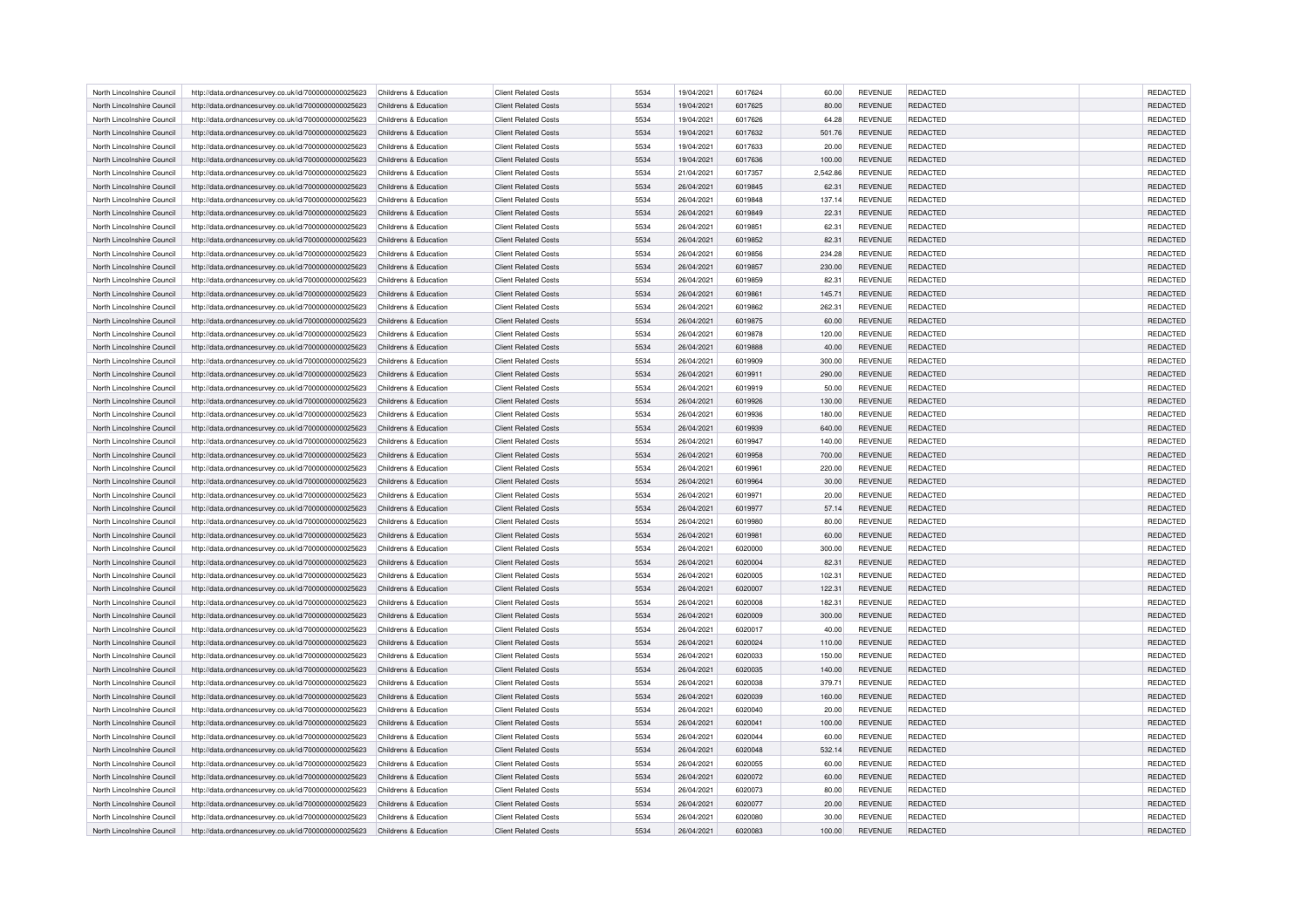| North Lincolnshire Council | http://data.ordnancesurvey.co.uk/id/7000000000025623                                                         | Childrens & Education         | <b>Client Related Costs</b>       | 5534          | 29/04/2021 | 6023032 | 350.00    | <b>REVENUE</b> | <b>REDACTED</b> |          | <b>REDACTED</b> |
|----------------------------|--------------------------------------------------------------------------------------------------------------|-------------------------------|-----------------------------------|---------------|------------|---------|-----------|----------------|-----------------|----------|-----------------|
| North Lincolnshire Council | http://data.ordnancesurvey.co.uk/id/7000000000025623                                                         | Childrens & Education         | <b>Client Transport Costs</b>     | 6092          | 06/04/2021 | 6009793 | 675.00    | <b>REVENUE</b> | <b>REDACTED</b> |          | REDACTED        |
| North Lincolnshire Council | http://data.ordnancesurvey.co.uk/id/7000000000025623                                                         | Childrens & Education         | <b>Client Transport Costs</b>     | 6092          | 06/04/2021 | 6009825 | 1.063.80  | <b>REVENUE</b> | <b>REDACTED</b> |          | REDACTED        |
| North Lincolnshire Council | http://data.ordnancesurvey.co.uk/id/7000000000025623                                                         | Childrens & Education         | <b>Client Transport Costs</b>     | 6092          | 06/04/2021 | 6009842 | 228.56    | <b>REVENUE</b> | <b>REDACTED</b> |          | <b>REDACTED</b> |
| North Lincolnshire Council | http://data.ordnancesurvey.co.uk/id/7000000000025623                                                         | Childrens & Education         | <b>Client Transport Costs</b>     | 6092          | 06/04/2021 | 6009890 | 108.00    | <b>REVENUE</b> | REDACTED        |          | REDACTED        |
| North Lincolnshire Council | http://data.ordnancesurvey.co.uk/id/7000000000025623                                                         | Childrens & Education         | <b>Client Transport Costs</b>     | 6092          | 12/04/2021 | 6014153 | 1,129.50  | <b>REVENUE</b> | <b>REDACTED</b> |          | <b>REDACTED</b> |
| North Lincolnshire Council | http://data.ordnancesurvey.co.uk/id/7000000000025623                                                         | Childrens & Education         | <b>Client Transport Costs</b>     | 6092          | 12/04/2021 | 6014296 | 150.75    | <b>REVENUE</b> | <b>REDACTED</b> |          | <b>REDACTED</b> |
| North Lincolnshire Council | http://data.ordnancesurvey.co.uk/id/7000000000025623                                                         | Childrens & Education         | <b>Client Transport Costs</b>     | 6092          | 12/04/2021 | 6014316 | 521.64    | <b>REVENUE</b> | <b>REDACTED</b> |          | <b>REDACTED</b> |
| North Lincolnshire Council | http://data.ordnancesurvey.co.uk/id/7000000000025623                                                         | Childrens & Education         | <b>Client Transport Costs</b>     | 6092          | 12/04/2021 | 6014322 | 252.80    | <b>REVENUE</b> | <b>REDACTED</b> |          | <b>REDACTED</b> |
| North Lincolnshire Council | http://data.ordnancesurvey.co.uk/id/7000000000025623                                                         | Childrens & Education         | <b>Client Transport Costs</b>     | 6092          | 12/04/2021 | 6014326 | 256.00    | <b>REVENUE</b> | <b>REDACTED</b> |          | REDACTED        |
| North Lincolnshire Council | http://data.ordnancesurvey.co.uk/id/7000000000025623                                                         | Childrens & Education         | <b>Client Transport Costs</b>     | 6092          | 19/04/2021 | 6017618 | 79.20     | <b>REVENUE</b> | REDACTED        |          | <b>REDACTED</b> |
| North Lincolnshire Council | http://data.ordnancesurvey.co.uk/id/7000000000025623                                                         | Childrens & Education         | <b>Client Transport Costs</b>     | 6092          | 19/04/2021 | 6017632 | 327.30    | <b>REVENUE</b> | <b>REDACTED</b> |          | <b>REDACTED</b> |
| North Lincolnshire Council |                                                                                                              | Childrens & Education         | <b>Client Transport Costs</b>     | 6092          | 19/04/2021 | 6017645 | 149.40    | <b>REVENUE</b> | <b>REDACTED</b> |          | REDACTED        |
| North Lincolnshire Council | http://data.ordnancesurvey.co.uk/id/7000000000025623<br>http://data.ordnancesurvey.co.uk/id/7000000000025623 | Childrens & Education         | <b>Client Transport Costs</b>     | 6092          | 19/04/2021 | 6017679 | 187.20    | <b>REVENUE</b> | <b>REDACTED</b> |          | <b>REDACTED</b> |
|                            |                                                                                                              |                               |                                   |               |            |         |           |                |                 |          |                 |
| North Lincolnshire Council | http://data.ordnancesurvey.co.uk/id/7000000000025623                                                         | Childrens & Education         | <b>Client Transport Costs</b>     | 6092          | 21/04/2021 | 6017366 | 496.80    | <b>REVENUE</b> | <b>REDACTED</b> |          | <b>REDACTED</b> |
| North Lincolnshire Council | http://data.ordnancesurvey.co.uk/id/7000000000025623                                                         | Childrens & Education         | <b>Client Transport Costs</b>     | 6092          | 21/04/2021 | 6017368 | 1,045.86  | <b>REVENUE</b> | <b>REDACTED</b> |          | REDACTED        |
| North Lincolnshire Council | http://data.ordnancesurvey.co.uk/id/7000000000025623                                                         | Childrens & Education         | <b>Client Transport Costs</b>     | 6092          | 21/04/2021 | 6017369 | 832.05    | <b>REVENUE</b> | REDACTED        |          | REDACTED        |
| North Lincolnshire Council | http://data.ordnancesurvey.co.uk/id/7000000000025623                                                         | Childrens & Education         | <b>Client Transport Costs</b>     | 6092          | 26/04/2021 | 6019952 | 158.40    | <b>REVENUE</b> | <b>REDACTED</b> |          | <b>REDACTED</b> |
| North Lincolnshire Council | http://data.ordnancesurvey.co.uk/id/7000000000025623                                                         | Childrens & Education         | <b>Client Transport Costs</b>     | 6092          | 26/04/2021 | 6019989 | 36.90     | <b>REVENUE</b> | REDACTED        |          | REDACTED        |
| North Lincolnshire Council | http://data.ordnancesurvey.co.uk/id/7000000000025623                                                         | Childrens & Education         | <b>Client Transport Costs</b>     | 6092          | 26/04/2021 | 6020048 | 295.07    | <b>REVENUE</b> | REDACTED        |          | REDACTED        |
| North Lincolnshire Council | http://data.ordnancesurvey.co.uk/id/7000000000025623                                                         | Childrens & Education         | <b>Client Transport Costs</b>     | 6092          | 26/04/2021 | 6020090 | 462.60    | <b>REVENUE</b> | <b>REDACTED</b> |          | <b>REDACTED</b> |
| North Lincolnshire Council | http://data.ordnancesurvey.co.uk/id/7000000000025623                                                         | Childrens & Education         | Direct Payments To Clients        | 6012          | 09/04/2021 | 6013545 | 270.00    | <b>REVENUE</b> | REDACTED        | 7605054  | <b>REDACTED</b> |
| North Lincolnshire Council | http://data.ordnancesurvey.co.uk/id/7000000000025623                                                         | Childrens & Education         | Direct Payments To Clients        | 6012          | 23/04/2021 | 6018845 | 490.00    | <b>REVENUE</b> | REDACTED        |          | REDACTED        |
| North Lincolnshire Council | http://data.ordnancesurvey.co.uk/id/7000000000025623                                                         | Childrens & Education         | <b>Direct Payments To Clients</b> | 6012          | 23/04/2021 | 6018846 | 980.00    | <b>REVENUE</b> | <b>REDACTED</b> | 05398529 | REDACTED        |
| North Lincolnshire Council | http://data.ordnancesurvey.co.uk/id/7000000000025623                                                         | Childrens & Education         | Direct Payments To Clients        | 6012          | 23/04/2021 | 6018847 | 490.00    | <b>REVENUE</b> | <b>REDACTED</b> |          | <b>REDACTED</b> |
| North Lincolnshire Council | http://data.ordnancesurvey.co.uk/id/7000000000025623                                                         | Childrens & Education         | Direct Payments To Clients        | 6012          | 23/04/2021 | 6018848 | 490.00    | <b>REVENUE</b> | REDACTED        | 08737412 | REDACTED        |
| North Lincolnshire Council | http://data.ordnancesurvey.co.uk/id/7000000000025623                                                         | Childrens & Education         | <b>Direct Payments To Clients</b> | 6012          | 23/04/2021 | 6018849 | 890.00    | <b>REVENUE</b> | <b>REDACTED</b> |          | REDACTED        |
| North Lincolnshire Council | http://data.ordnancesurvey.co.uk/id/7000000000025623                                                         | Childrens & Education         | Direct Payments To Clients        | 6012          | 28/04/2021 | 6020470 | 882.00    | <b>REVENUE</b> | REDACTED        | 7605054  | <b>REDACTED</b> |
| North Lincolnshire Council | http://data.ordnancesurvey.co.uk/id/7000000000025623                                                         | Childrens & Education         | Direct Payments To Clients        | 6012          | 28/04/2021 | 6021358 | 324.00    | <b>REVENUE</b> | REDACTED        |          | REDACTED        |
| North Lincolnshire Council | http://data.ordnancesurvey.co.uk/id/7000000000025623                                                         | Childrens & Education         | Direct Payments To Clients        | 6012          | 28/04/2021 | 6021360 | 252.00    | <b>REVENUE</b> | <b>REDACTED</b> |          | REDACTED        |
| North Lincolnshire Council | http://data.ordnancesurvey.co.uk/id/7000000000025623                                                         | Childrens & Education         | Direct Payments To Clients        | 6012          | 28/04/2021 | 6021362 | 270.00    | <b>REVENUE</b> | <b>REDACTED</b> |          | <b>REDACTED</b> |
| North Lincolnshire Council | http://data.ordnancesurvey.co.uk/id/7000000000025623                                                         | Childrens & Education         | <b>Direct Payments To Clients</b> | 6012          | 28/04/2021 | 6021363 | 1,260.00  | <b>REVENUE</b> | REDACTED        |          | REDACTED        |
| North Lincolnshire Council | http://data.ordnancesurvey.co.uk/id/7000000000025623                                                         | Childrens & Education         | <b>Direct Payments To Clients</b> | 6012          | 28/04/2021 | 6021370 | 324.00    | <b>REVENUE</b> | <b>REDACTED</b> |          | <b>REDACTED</b> |
| North Lincolnshire Council | http://data.ordnancesurvey.co.uk/id/7000000000025623                                                         | Childrens & Education         | Payments To Private Orgs          | 6002          | 14/04/2021 | 6013965 | 3,636.90  | <b>REVENUE</b> | <b>REDACTED</b> |          | REDACTED        |
| North Lincolnshire Council | http://data.ordnancesurvey.co.uk/id/7000000000025623                                                         | Childrens & Education         | Payments To Private Orgs          | 6002          | 14/04/2021 | 6013985 | 21,851.10 | <b>REVENUE</b> | <b>REDACTED</b> | 10865826 | <b>REDACTED</b> |
| North Lincolnshire Council | http://data.ordnancesurvey.co.uk/id/7000000000025623                                                         | Childrens & Education         | Payments To Private Orgs          | 6002          | 14/04/2021 | 6014023 | 2,268.00  | <b>REVENUE</b> | <b>REDACTED</b> |          | REDACTED        |
| North Lincolnshire Council | http://data.ordnancesurvey.co.uk/id/7000000000025623                                                         | Childrens & Education         | Payments To Private Orgs          | 6002          | 14/04/2021 | 6014031 | 3,006.18  | REVENUE        | REDACTED        |          | REDACTED        |
| North Lincolnshire Council | http://data.ordnancesurvey.co.uk/id/7000000000025623                                                         | Childrens & Education         | Payments To Private Orgs          | 6002          | 14/04/2021 | 6014032 | 718.20    | <b>REVENUE</b> | <b>REDACTED</b> |          | <b>REDACTED</b> |
| North Lincolnshire Council | http://data.ordnancesurvey.co.uk/id/7000000000025623                                                         | Childrens & Education         | Payments To Private Orgs          | 6002          | 14/04/2021 | 6014033 | 511.56    | <b>REVENUE</b> | <b>REDACTED</b> |          | <b>REDACTED</b> |
| North Lincolnshire Council | http://data.ordnancesurvey.co.uk/id/7000000000025623                                                         | Childrens & Education         | Payments To Private Orgs          | 6002          | 14/04/2021 | 6014035 | 11,115.90 | <b>REVENUE</b> | REDACTED        |          | REDACTED        |
| North Lincolnshire Council | http://data.ordnancesurvey.co.uk/id/7000000000025623                                                         | Childrens & Education         | Payments To Private Orgs          | 6002          | 14/04/2021 | 6014038 | 945.00    | <b>REVENUE</b> | <b>REDACTED</b> |          | <b>REDACTED</b> |
| North Lincolnshire Council | http://data.ordnancesurvey.co.uk/id/7000000000025623                                                         | Childrens & Education         | Payments To Private Orgs          | 6002          | 14/04/2021 | 6014039 | 3,860.22  | <b>REVENUE</b> | <b>REDACTED</b> |          | REDACTED        |
| North Lincolnshire Council | http://data.ordnancesurvey.co.uk/id/7000000000025623                                                         | Childrens & Education         | Payments To Private Orgs          | 6002          | 14/04/2021 | 6014040 | 5,483.70  | REVENUE        | REDACTED        |          | REDACTED        |
| North Lincolnshire Council | http://data.ordnancesurvey.co.uk/id/7000000000025623                                                         | Childrens & Education         | Payments To Private Orgs          | 6002          | 14/04/2021 | 6014049 | 2,144.10  | <b>REVENUE</b> | <b>REDACTED</b> |          | REDACTED        |
| North Lincolnshire Council | http://data.ordnancesurvey.co.uk/id/7000000000025623                                                         | Childrens & Education         | Payments To Private Orgs          | 6002          | 14/04/2021 | 6015044 | 390.00    | <b>REVENUE</b> | <b>REDACTED</b> |          | <b>REDACTED</b> |
|                            |                                                                                                              |                               |                                   |               |            |         |           |                |                 |          |                 |
| North Lincolnshire Council | http://data.ordnancesurvey.co.uk/id/7000000000025623                                                         | Childrens & Education         | Payments To Private Orgs          | 6002          | 23/04/2021 | 6019176 | 2,600.00  | <b>REVENUE</b> | REDACTED        |          | REDACTED        |
| North Lincolnshire Council | http://data.ordnancesurvey.co.uk/id/7000000000025623                                                         | Childrens & Education         | Payments To Private Orgs          | 6002          | 23/04/2021 | 6019177 | 2,600.00  | <b>REVENUE</b> | <b>REDACTED</b> |          | REDACTED        |
| North Lincolnshire Council | http://data.ordnancesurvey.co.uk/id/7000000000025623                                                         | Childrens & Education         | Payments To Private Orgs          | 6002          | 23/04/2021 | 6019181 | 900.00    | <b>REVENUE</b> | <b>REDACTED</b> |          | <b>REDACTED</b> |
| North Lincolnshire Council | http://data.ordnancesurvey.co.uk/id/7000000000025623                                                         | Childrens & Education         | Payments To Private Orgs          | 6002          | 23/04/2021 | 6019183 | 2,600.00  | <b>REVENUE</b> | <b>REDACTED</b> |          | REDACTED        |
| North Lincolnshire Council | http://data.ordnancesurvey.co.uk/id/7000000000025623                                                         | Childrens & Education         | Payments To Private Orgs          | 6002          | 23/04/2021 | 6019186 | 900.00    | <b>REVENUE</b> | REDACTED        |          | REDACTED        |
| North Lincolnshire Council | http://data.ordnancesurvey.co.uk/id/7000000000025623                                                         | Childrens & Education         | Payments To Private Orgs          | 6002          | 23/04/2021 | 6019187 | 1.200.00  | <b>REVENUE</b> | <b>REDACTED</b> |          | REDACTED        |
| North Lincolnshire Council | http://data.ordnancesurvey.co.uk/id/7000000000025623                                                         | Childrens & Education         | Payments To Private Orgs          | 6002          | 28/04/2021 | 6021228 | 780.00    | <b>REVENUE</b> | REDACTED        |          | REDACTED        |
| North Lincolnshire Council | http://data.ordnancesurvey.co.uk/id/7000000000025623                                                         | Childrens & Education         | Payments To Private Orgs          | 6002          | 28/04/2021 | 6021424 | 292.50    | <b>REVENUE</b> | <b>REDACTED</b> |          | REDACTED        |
| North Lincolnshire Council | http://data.ordnancesurvey.co.uk/id/7000000000025623                                                         | Corporate And Democratic Core | Licenses, Subs & Memberships      | 5510          | 09/04/2021 | 6013245 | 1,600.00  | <b>REVENUE</b> | <b>REDACTED</b> |          | REDACTED        |
| North Lincolnshire Council | http://data.ordnancesurvey.co.uk/id/7000000000025623                                                         | Corporate And Democratic Core | Other Incidental Travel Costs     | 4311          | 16/04/2021 | 6016076 | 378.00    | <b>REVENUE</b> | <b>REDACTED</b> |          | <b>REDACTED</b> |
| North Lincolnshire Council | http://data.ordnancesurvey.co.uk/id/7000000000025623                                                         | Council Tax Payers Account    | Refunds                           | <b>REFUND</b> | 06/04/2021 | 6009488 | 621.83    |                | <b>REDACTED</b> |          | REDACTED        |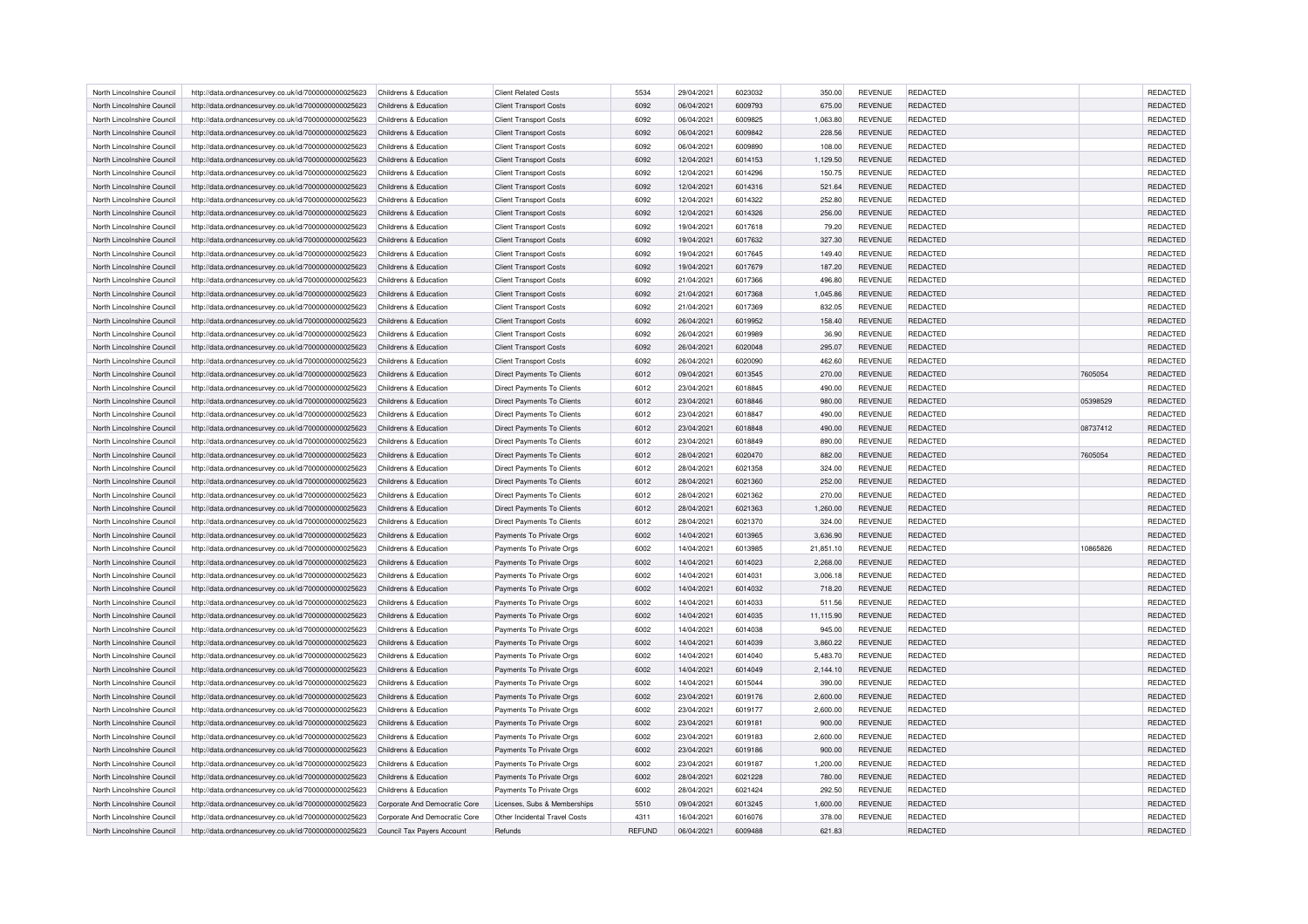| North Lincolnshire Council                               | http://data.ordnancesurvey.co.uk/id/7000000000025623 | Council Tax Payers Account       | Refunds                   | <b>REFUND</b> | 06/04/2021 | 6009493            | 1,160.82           |         | <b>REDACTED</b> | <b>REDACTED</b> |
|----------------------------------------------------------|------------------------------------------------------|----------------------------------|---------------------------|---------------|------------|--------------------|--------------------|---------|-----------------|-----------------|
| North Lincolnshire Council                               | http://data.ordnancesurvey.co.uk/id/7000000000025623 | Council Tax Payers Account       | Refunds                   | <b>REFUND</b> | 06/04/2021 | 6009503            | 255.10             |         | <b>REDACTED</b> | REDACTED        |
| North Lincolnshire Council                               | http://data.ordnancesurvey.co.uk/id/7000000000025623 | Council Tax Payers Account       | Refunds                   | <b>REFUND</b> | 06/04/2021 | 6009507            | 1.073.32           |         | <b>REDACTED</b> | REDACTED        |
| North Lincolnshire Council                               | http://data.ordnancesurvey.co.uk/id/7000000000025623 | Council Tax Payers Account       | Refunds                   | <b>REFUND</b> | 06/04/2021 | 6009509            | 275.14             |         | REDACTED        | <b>REDACTED</b> |
| North Lincolnshire Council                               | http://data.ordnancesurvey.co.uk/id/7000000000025623 | Council Tax Payers Account       | Refunds                   | <b>REFUND</b> | 06/04/2021 | 6009510            | 353.93             |         | <b>REDACTED</b> | REDACTED        |
| North Lincolnshire Council                               | http://data.ordnancesurvey.co.uk/id/7000000000025623 | Council Tax Payers Account       | Refunds                   | <b>REFUND</b> | 06/04/2021 | 6009515            | 306.19             |         | <b>REDACTED</b> | REDACTED        |
| North Lincolnshire Council                               | http://data.ordnancesurvey.co.uk/id/7000000000025623 | Council Tax Payers Account       | Refunds                   | <b>REFUND</b> | 06/04/2021 | 6009528            | 820.73             |         | REDACTED        | REDACTED        |
| North Lincolnshire Council                               | http://data.ordnancesurvey.co.uk/id/7000000000025623 | Council Tax Payers Account       | Refunds                   | <b>REFUND</b> | 08/04/2021 | 6013275            | 486.00             |         | <b>REDACTED</b> | REDACTED        |
| North Lincolnshire Council                               | http://data.ordnancesurvey.co.uk/id/7000000000025623 | Council Tax Payers Account       | Refunds                   | <b>REFUND</b> | 08/04/2021 | 6013280            | 445.42             |         | <b>REDACTED</b> | REDACTED        |
| North Lincolnshire Council                               | http://data.ordnancesurvey.co.uk/id/7000000000025623 | Council Tax Payers Account       | Refunds                   | <b>REFUND</b> | 08/04/2021 | 6013292            | 3,905.09           |         | REDACTED        | REDACTED        |
| North Lincolnshire Council                               | http://data.ordnancesurvey.co.uk/id/7000000000025623 | Council Tax Pavers Account       | Refunds                   | <b>REFUND</b> | 08/04/2021 | 6013298            | 298.36             |         | <b>REDACTED</b> | REDACTED        |
| North Lincolnshire Council                               | http://data.ordnancesurvey.co.uk/id/7000000000025623 | Council Tax Payers Account       | Refunds                   | <b>REFUND</b> | 08/04/2021 | 6013300            | 390.91             |         | <b>REDACTED</b> | <b>REDACTED</b> |
|                                                          |                                                      |                                  |                           |               |            | 6013307            |                    |         | REDACTED        | REDACTED        |
| North Lincolnshire Council                               | http://data.ordnancesurvey.co.uk/id/7000000000025623 | Council Tax Payers Account       | Refunds                   | <b>REFUND</b> | 08/04/2021 |                    | 1,367.72<br>390.85 |         |                 |                 |
| North Lincolnshire Council                               | http://data.ordnancesurvey.co.uk/id/7000000000025623 | Council Tax Payers Account       | Refunds                   | <b>REFUND</b> | 12/04/2021 | 6014641            |                    |         | <b>REDACTED</b> | REDACTED        |
| North Lincolnshire Council                               | http://data.ordnancesurvey.co.uk/id/7000000000025623 | Council Tax Payers Account       | Refunds                   | REFUND        | 15/04/2021 | 6016104            | 328.90             |         | <b>REDACTED</b> | <b>REDACTED</b> |
| North Lincolnshire Council                               | http://data.ordnancesurvey.co.uk/id/7000000000025623 | Council Tax Payers Account       | Refunds                   | <b>REFUND</b> | 15/04/2021 | 6016107            | 325.92             |         | REDACTED        | REDACTED        |
| North Lincolnshire Council                               | http://data.ordnancesurvey.co.uk/id/7000000000025623 | Council Tax Payers Account       | Refunds                   | REFUND        | 15/04/2021 | 6016108            | 597.93             |         | <b>REDACTED</b> | REDACTED        |
| North Lincolnshire Council                               | http://data.ordnancesurvey.co.uk/id/7000000000025623 | Council Tax Payers Account       | Refunds                   | <b>REFUND</b> | 15/04/2021 | 6016110            | 758.27             |         | <b>REDACTED</b> | <b>REDACTED</b> |
| North Lincolnshire Council                               | http://data.ordnancesurvey.co.uk/id/7000000000025623 | Council Tax Payers Account       | Refunds                   | <b>REFUND</b> | 15/04/2021 | 6016113            | 434.40             |         | REDACTED        | REDACTED        |
| North Lincolnshire Council                               | http://data.ordnancesurvey.co.uk/id/7000000000025623 | Council Tax Payers Account       | Refunds                   | <b>REFUND</b> | 15/04/2021 | 6016124            | 367.73             |         | <b>REDACTED</b> | REDACTED        |
| North Lincolnshire Council                               | http://data.ordnancesurvey.co.uk/id/7000000000025623 | Council Tax Payers Account       | Refunds                   | REFUND        | 15/04/2021 | 6016125            | 327.70             |         | <b>REDACTED</b> | REDACTED        |
| North Lincolnshire Council                               | http://data.ordnancesurvey.co.uk/id/7000000000025623 | Council Tax Payers Account       | Refunds                   | <b>REFUND</b> | 19/04/2021 | 6017973            | 1,936.90           |         | REDACTED        | REDACTED        |
| North Lincolnshire Council                               | http://data.ordnancesurvey.co.uk/id/7000000000025623 | Council Tax Payers Account       | Refunds                   | <b>REFUND</b> | 19/04/2021 | 6017976            | 306.33             |         | <b>REDACTED</b> | REDACTED        |
| North Lincolnshire Council                               | http://data.ordnancesurvey.co.uk/id/7000000000025623 | Council Tax Payers Account       | Refunds                   | <b>REFUND</b> | 19/04/2021 | 6017977            | 292.46             |         | <b>REDACTED</b> | <b>REDACTED</b> |
| North Lincolnshire Council                               | http://data.ordnancesurvey.co.uk/id/7000000000025623 | Council Tax Payers Account       | Refunds                   | <b>REFUND</b> | 19/04/2021 | 6017979            | 506.37             |         | REDACTED        | REDACTED        |
| North Lincolnshire Council                               | http://data.ordnancesurvey.co.uk/id/7000000000025623 | Council Tax Payers Account       | Refunds                   | <b>REFUND</b> | 19/04/2021 | 6017983            | 532.08             |         | <b>REDACTED</b> | REDACTED        |
| North Lincolnshire Council                               | http://data.ordnancesurvey.co.uk/id/7000000000025623 | Council Tax Payers Account       | Refunds                   | <b>REFUND</b> | 19/04/2021 | 6017990            | 270.79             |         | <b>REDACTED</b> | REDACTED        |
| North Lincolnshire Council                               | http://data.ordnancesurvey.co.uk/id/7000000000025623 | Council Tax Payers Account       | Refunds                   | <b>REFUND</b> | 19/04/2021 | 6017992            | 326.05             |         | REDACTED        | REDACTED        |
| North Lincolnshire Council                               | http://data.ordnancesurvey.co.uk/id/7000000000025623 | Council Tax Payers Account       | Refunds                   | <b>REFUND</b> | 19/04/2021 | 6017993            | 430.23             |         | <b>REDACTED</b> | REDACTED        |
| North Lincolnshire Council                               | http://data.ordnancesurvey.co.uk/id/7000000000025623 | Council Tax Payers Account       | Refunds                   | <b>REFUND</b> | 19/04/2021 | 6017994            | 262.64             |         | <b>REDACTED</b> | REDACTED        |
| North Lincolnshire Council                               | http://data.ordnancesurvey.co.uk/id/7000000000025623 | Council Tax Payers Account       | Refunds                   | REFUND        | 19/04/2021 | 6017997            | 331.46             |         | REDACTED        | REDACTED        |
| North Lincolnshire Council                               | http://data.ordnancesurvey.co.uk/id/7000000000025623 | Council Tax Payers Account       | Refunds                   | <b>REFUND</b> | 22/04/2021 | 6018910            | 391.24             |         | <b>REDACTED</b> | REDACTED        |
| North Lincolnshire Council                               | http://data.ordnancesurvey.co.uk/id/7000000000025623 | Council Tax Payers Account       | Refunds                   | <b>REFUND</b> | 22/04/2021 | 6018915            | 696.28             |         | <b>REDACTED</b> | REDACTED        |
| North Lincolnshire Council                               | http://data.ordnancesurvey.co.uk/id/7000000000025623 | Council Tax Payers Account       | Refunds                   | <b>REFUND</b> | 22/04/2021 | 6018916            | 2.582.54           |         | REDACTED        | REDACTED        |
| North Lincolnshire Council                               | http://data.ordnancesurvey.co.uk/id/7000000000025623 | Council Tax Pavers Account       | Refunds                   | <b>REFUND</b> | 22/04/2021 | 6018928            | 368.73             |         | <b>REDACTED</b> | REDACTED        |
| North Lincolnshire Council                               | http://data.ordnancesurvey.co.uk/id/7000000000025623 | Council Tax Payers Account       | Refunds                   | <b>REFUND</b> | 22/04/2021 | 6018929            | 263.34             |         | <b>REDACTED</b> | REDACTED        |
| North Lincolnshire Council                               | http://data.ordnancesurvey.co.uk/id/7000000000025623 | Council Tax Payers Account       | Refunds                   | <b>REFUND</b> | 22/04/2021 | 6018931            | 434.87             |         | REDACTED        | REDACTED        |
| North Lincolnshire Council                               | http://data.ordnancesurvey.co.uk/id/7000000000025623 | Council Tax Payers Account       | Refunds                   | <b>REFUND</b> | 22/04/2021 | 6018932            | 496.52             |         | <b>REDACTED</b> | <b>REDACTED</b> |
| North Lincolnshire Council                               | http://data.ordnancesurvey.co.uk/id/7000000000025623 | Council Tax Payers Account       | Refunds                   | REFUND        | 22/04/2021 | 6018933            | 417.53             |         | <b>REDACTED</b> | <b>REDACTED</b> |
| North Lincolnshire Council                               | http://data.ordnancesurvey.co.uk/id/7000000000025623 | Council Tax Payers Account       | Refunds                   | <b>REFUND</b> | 22/04/2021 | 6018937            | 429.64             |         | REDACTED        | REDACTED        |
| North Lincolnshire Council                               | http://data.ordnancesurvey.co.uk/id/7000000000025623 | Council Tax Payers Account       | Refunds                   | REFUND        | 22/04/2021 | 6018939            | 1,350.64           |         | <b>REDACTED</b> | <b>REDACTED</b> |
| North Lincolnshire Council                               | http://data.ordnancesurvey.co.uk/id/7000000000025623 | Council Tax Payers Account       | Refunds                   | <b>REFUND</b> | 22/04/2021 | 6018940            | 309.35             |         | <b>REDACTED</b> | <b>REDACTED</b> |
|                                                          |                                                      |                                  |                           |               |            |                    |                    |         |                 |                 |
| North Lincolnshire Council<br>North Lincolnshire Council | http://data.ordnancesurvey.co.uk/id/7000000000025623 | Council Tax Payers Account       | Refunds                   | <b>REFUND</b> | 22/04/2021 | 6018946<br>6020418 | 366.61             |         | REDACTED        | REDACTED        |
|                                                          | http://data.ordnancesurvey.co.uk/id/7000000000025623 | Council Tax Payers Account       | Refunds                   | <b>REFUND</b> | 26/04/2021 |                    | 717.41             |         | <b>REDACTED</b> | REDACTED        |
| North Lincolnshire Council                               | http://data.ordnancesurvey.co.uk/id/7000000000025623 | Council Tax Payers Account       | Refunds                   | <b>REFUND</b> | 26/04/2021 | 6020427            | 923.66             |         | <b>REDACTED</b> | <b>REDACTED</b> |
| North Lincolnshire Council                               | http://data.ordnancesurvey.co.uk/id/7000000000025623 | Council Tax Payers Account       | Refunds                   | <b>REFUND</b> | 26/04/2021 | 6020435            | 328.46             |         | REDACTED        | REDACTED        |
| North Lincolnshire Council                               | http://data.ordnancesurvey.co.uk/id/7000000000025623 | Council Tax Payers Account       | Refunds                   | <b>REFUND</b> | 26/04/2021 | 6020436            | 456.72             |         | REDACTED        | REDACTED        |
| North Lincolnshire Council                               | http://data.ordnancesurvey.co.uk/id/7000000000025623 | Council Tax Payers Account       | Refunds                   | <b>REFUND</b> | 29/04/2021 | 6022866            | 280.58             |         | <b>REDACTED</b> | <b>REDACTED</b> |
| North Lincolnshire Council                               | http://data.ordnancesurvey.co.uk/id/7000000000025623 | Council Tax Payers Account       | Refunds                   | <b>REFUND</b> | 29/04/2021 | 6022878            | 259.64             |         | REDACTED        | REDACTED        |
| North Lincolnshire Council                               | http://data.ordnancesurvey.co.uk/id/7000000000025623 | Council Tax Payers Account       | Refunds                   | <b>REFUND</b> | 29/04/2021 | 6022879            | 320.74             |         | <b>REDACTED</b> | REDACTED        |
| North Lincolnshire Council                               | http://data.ordnancesurvey.co.uk/id/7000000000025623 | Council Tax Payers Account       | Refunds                   | <b>REFUND</b> | 29/04/2021 | 6022884            | 420.11             |         | <b>REDACTED</b> | REDACTED        |
| North Lincolnshire Council                               | http://data.ordnancesurvey.co.uk/id/7000000000025623 | Council Tax Payers Account       | Refunds                   | <b>REFUND</b> | 29/04/2021 | 6022892            | 337.74             |         | REDACTED        | REDACTED        |
| North Lincolnshire Council                               | http://data.ordnancesurvey.co.uk/id/7000000000025623 | Council Tax Payers Account       | Refunds                   | <b>REFUND</b> | 29/04/2021 | 6022894            | 2,262.82           |         | <b>REDACTED</b> | REDACTED        |
| North Lincolnshire Council                               | http://data.ordnancesurvey.co.uk/id/7000000000025623 | Council Tax Payers Account       | Refunds                   | <b>REFUND</b> | 29/04/2021 | 6022897            | 1,244.59           |         | <b>REDACTED</b> | REDACTED        |
| North Lincolnshire Council                               | http://data.ordnancesurvey.co.uk/id/7000000000025623 | Council Tax Payers Account       | Refunds                   | <b>REFUND</b> | 29/04/2021 | 6022907            | 6,601.83           |         | <b>REDACTED</b> | <b>REDACTED</b> |
| North Lincolnshire Council                               | http://data.ordnancesurvey.co.uk/id/7000000000025623 | Culture, Env, Reg & Planning Cap | <b>Improvement Grants</b> | A088          | 09/04/2021 | 6010539            | 1,561.10           | CAPITAL | <b>REDACTED</b> | <b>REDACTED</b> |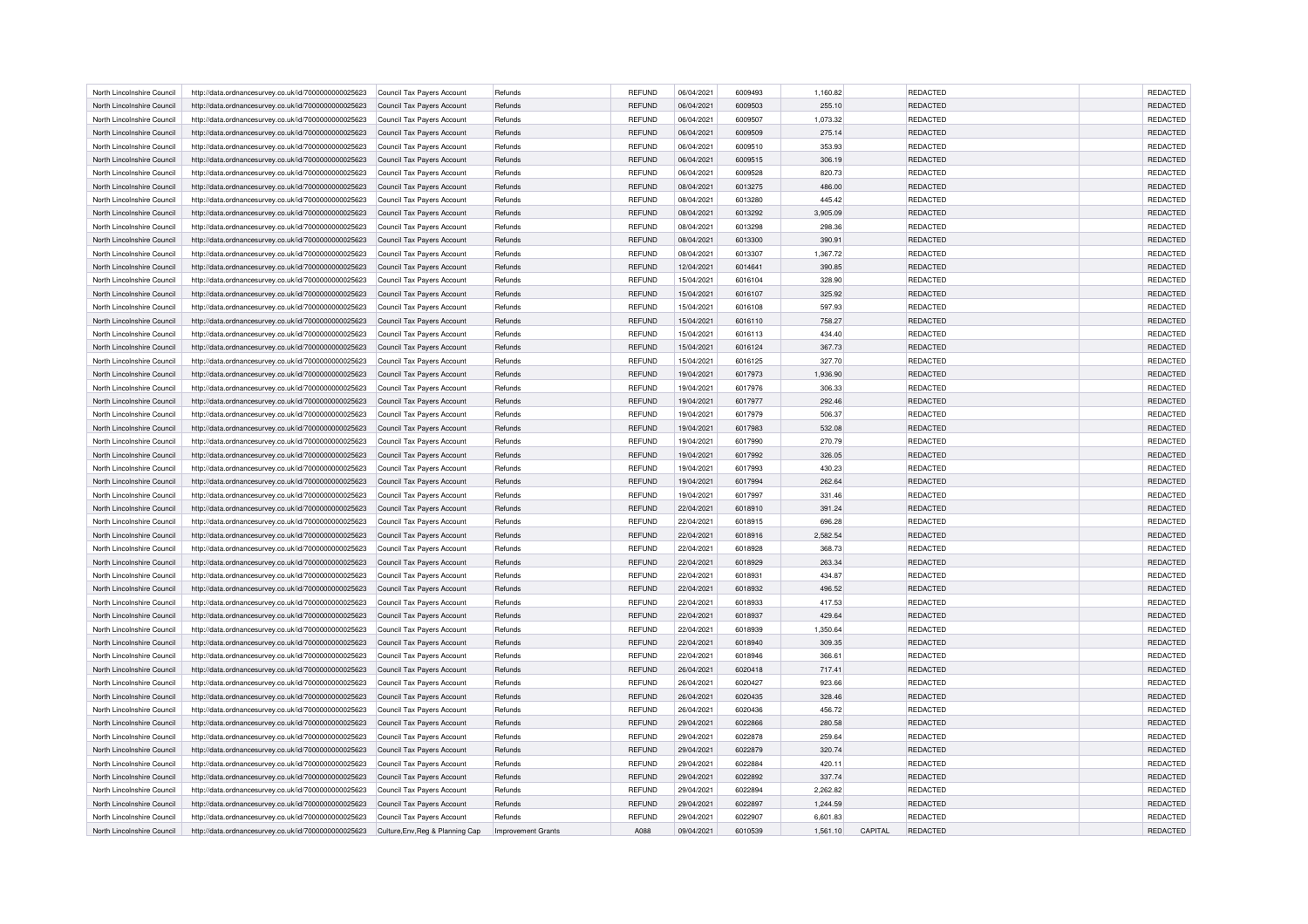| North Lincolnshire Council | http://data.ordnancesurvey.co.uk/id/7000000000025623 | Culture, Env, Reg & Planning Cap      | <b>Improvement Grants</b>     | A088          | 09/04/2021 | 6013536 | 379.00     | CAPITAL        | <b>REDACTED</b> |          | <b>REDACTED</b> |
|----------------------------|------------------------------------------------------|---------------------------------------|-------------------------------|---------------|------------|---------|------------|----------------|-----------------|----------|-----------------|
| North Lincolnshire Council | http://data.ordnancesurvey.co.uk/id/7000000000025623 | Culture, Env, Reg & Planning Cap      | <b>Improvement Grants</b>     | A088          | 21/04/2021 | 6010720 | 5,150.00   | CAPITAL        | <b>REDACTED</b> |          | REDACTED        |
| North Lincolnshire Council | http://data.ordnancesurvey.co.uk/id/7000000000025623 | Culture, Env, Reg & Planning Cap      | <b>Improvement Grants</b>     | A088          | 28/04/2021 | 6020869 | 4,804.00   | CAPITAL        | REDACTED        |          | <b>REDACTED</b> |
| North Lincolnshire Council | http://data.ordnancesurvey.co.uk/id/7000000000025623 | <b>Culture &amp; Related Services</b> | <b>Exhibitions/Events</b>     | 5709          | 07/05/2021 | 6023316 | 328.00     | <b>REVENUE</b> | REDACTED        |          | REDACTED        |
| North Lincolnshire Council | http://data.ordnancesurvey.co.uk/id/7000000000025623 | <b>Culture &amp; Related Services</b> | Other Professional Fees       | 5829          | 14/04/2021 | 6013925 | 250.00     | <b>REVENUE</b> | REDACTED        |          | <b>REDACTED</b> |
| North Lincolnshire Council | http://data.ordnancesurvey.co.uk/id/7000000000025623 | <b>Housing Services</b>               | Gen Office Exp (Incl Postage) | 5603          | 16/04/2021 | 6016205 | 450.06     | <b>REVENUE</b> | REDACTED        |          | REDACTED        |
|                            |                                                      |                                       |                               |               |            |         |            |                |                 |          |                 |
| North Lincolnshire Council | http://data.ordnancesurvey.co.uk/id/7000000000025623 | <b>Housing Services</b>               | Gen Office Exp (Incl Postage) | 5603          | 23/04/2021 | 6019054 | 1,050.00   | <b>REVENUE</b> | REDACTED        |          | REDACTED        |
| North Lincolnshire Council | http://data.ordnancesurvey.co.uk/id/7000000000025623 | Nndr Payers Account                   | Refunds                       | <b>REFUND</b> | 09/04/2021 | 6013593 | 22,778.96  |                | <b>REDACTED</b> |          | REDACTED        |
| North Lincolnshire Council | http://data.ordnancesurvey.co.uk/id/7000000000025623 | Nndr Payers Account                   | Refunds                       | REFUND        | 09/04/2021 | 6013594 | 10,332.00  |                | <b>REDACTED</b> |          | <b>REDACTED</b> |
| North Lincolnshire Council | http://data.ordnancesurvey.co.uk/id/7000000000025623 | Nndr Payers Account                   | Refunds                       | REFUND        | 09/04/2021 | 6013595 | 1,367.39   |                | REDACTED        |          | REDACTED        |
| North Lincolnshire Council | http://data.ordnancesurvey.co.uk/id/7000000000025623 | Nndr Payers Account                   | Refunds                       | REFUND        | 09/04/2021 | 6013596 | 4,541.00   |                | <b>REDACTED</b> |          | <b>REDACTED</b> |
| North Lincolnshire Council | http://data.ordnancesurvey.co.uk/id/7000000000025623 | Nndr Payers Account                   | Refunds                       | <b>REFUND</b> | 09/04/2021 | 6013597 | 8,397.75   |                | REDACTED        |          | REDACTED        |
| North Lincolnshire Council | http://data.ordnancesurvey.co.uk/id/7000000000025623 | Nndr Payers Account                   | Refunds                       | REFUND        | 09/04/2021 | 6013598 | 587.80     |                | REDACTED        |          | REDACTED        |
| North Lincolnshire Council | http://data.ordnancesurvey.co.uk/id/7000000000025623 | Nndr Payers Account                   | Refunds                       | REFUND        | 09/04/2021 | 6013600 | 4,499.33   |                | <b>REDACTED</b> |          | <b>REDACTED</b> |
| North Lincolnshire Council | http://data.ordnancesurvey.co.uk/id/7000000000025623 | Nndr Payers Account                   | Refunds                       | REFUND        | 09/04/2021 | 6013601 | 3,446.87   |                | <b>REDACTED</b> |          | <b>REDACTED</b> |
| North Lincolnshire Council | http://data.ordnancesurvey.co.uk/id/7000000000025623 | Nndr Payers Account                   | Refunds                       | <b>REFUND</b> | 09/04/2021 | 6013602 | 166,007.24 |                | REDACTED        |          | REDACTED        |
| North Lincolnshire Council | http://data.ordnancesurvey.co.uk/id/7000000000025623 | Nndr Payers Account                   | Refunds                       | REFUND        | 09/04/2021 | 6013603 | 495.46     |                | <b>REDACTED</b> |          | REDACTED        |
| North Lincolnshire Council | http://data.ordnancesurvey.co.uk/id/7000000000025623 | Nndr Payers Account                   | Refunds                       | <b>REFUND</b> | 09/04/2021 | 6013604 | 2,730.05   |                | <b>REDACTED</b> |          | <b>REDACTED</b> |
| North Lincolnshire Council | http://data.ordnancesurvey.co.uk/id/7000000000025623 | Nndr Payers Account                   | Refunds                       | REFUND        | 09/04/2021 | 6013605 | 294.35     |                | REDACTED        |          | REDACTED        |
| North Lincolnshire Council | http://data.ordnancesurvey.co.uk/id/7000000000025623 | Nndr Payers Account                   | Refunds                       | <b>REFUND</b> | 09/04/2021 | 6013606 | 349.44     |                | <b>REDACTED</b> |          | REDACTED        |
| North Lincolnshire Council | http://data.ordnancesurvey.co.uk/id/7000000000025623 | Nndr Payers Account                   | Refunds                       | REFUND        | 09/04/2021 | 6013607 | 15,708.32  |                | <b>REDACTED</b> |          | REDACTED        |
| North Lincolnshire Council | http://data.ordnancesurvey.co.uk/id/7000000000025623 | Nndr Payers Account                   | Refunds                       | <b>REFUND</b> | 09/04/2021 | 6013609 | 1,021.92   |                | REDACTED        |          | REDACTED        |
| North Lincolnshire Council | http://data.ordnancesurvey.co.uk/id/7000000000025623 | Nndr Payers Account                   | Refunds                       | REFUND        | 09/04/2021 | 6013610 | 5,687.42   |                | <b>REDACTED</b> |          | <b>REDACTED</b> |
| North Lincolnshire Council | http://data.ordnancesurvey.co.uk/id/7000000000025623 | Nndr Payers Account                   | Refunds                       | REFUND        | 09/04/2021 | 6013614 | 1,464.47   |                | REDACTED        |          | REDACTED        |
| North Lincolnshire Council | http://data.ordnancesurvey.co.uk/id/7000000000025623 | Nndr Payers Account                   | Refunds                       | REFUND        | 09/04/2021 | 6013615 | 22,204.92  |                | REDACTED        |          | REDACTED        |
| North Lincolnshire Council | http://data.ordnancesurvey.co.uk/id/7000000000025623 | <b>Nndr Payers Account</b>            | Refunds                       | <b>REFUND</b> | 09/04/2021 | 6013616 | 369.57     |                | <b>REDACTED</b> |          | REDACTED        |
| North Lincolnshire Council |                                                      |                                       | Refunds                       |               |            | 6013617 |            |                |                 |          |                 |
|                            | http://data.ordnancesurvey.co.uk/id/7000000000025623 | Nndr Payers Account                   |                               | REFUND        | 09/04/2021 |         | 66,683.69  |                | <b>REDACTED</b> |          | <b>REDACTED</b> |
| North Lincolnshire Council | http://data.ordnancesurvey.co.uk/id/7000000000025623 | Nndr Payers Account                   | Refunds                       | REFUND        | 09/04/2021 | 6013618 | 10,332.00  |                | REDACTED        |          | REDACTED        |
| North Lincolnshire Council | http://data.ordnancesurvey.co.uk/id/7000000000025623 | Nndr Payers Account                   | Refunds                       | REFUND        | 09/04/2021 | 6013619 | 9,526.34   |                | <b>REDACTED</b> |          | <b>REDACTED</b> |
| North Lincolnshire Council | http://data.ordnancesurvey.co.uk/id/7000000000025623 | Nndr Payers Account                   | Refunds                       | <b>REFUND</b> | 09/04/2021 | 6013620 | 1,452.00   |                | REDACTED        |          | REDACTED        |
| North Lincolnshire Council | http://data.ordnancesurvey.co.uk/id/7000000000025623 | Nndr Payers Account                   | Refunds                       | REFUND        | 09/04/2021 | 6013621 | 27,611.10  |                | REDACTED        |          | REDACTED        |
| North Lincolnshire Council | http://data.ordnancesurvey.co.uk/id/7000000000025623 | Nndr Payers Account                   | Refunds                       | REFUND        | 16/04/2021 | 6016910 | 4,337.89   |                | <b>REDACTED</b> |          | REDACTED        |
| North Lincolnshire Council | http://data.ordnancesurvey.co.uk/id/7000000000025623 | Nndr Payers Account                   | Refunds                       | <b>REFUND</b> | 16/04/2021 | 6016911 | 6.031.06   |                | <b>REDACTED</b> |          | REDACTED        |
| North Lincolnshire Council | http://data.ordnancesurvey.co.uk/id/7000000000025623 | Nndr Payers Account                   | Refunds                       | REFUND        | 16/04/2021 | 6016912 | 4,586.00   |                | REDACTED        |          | REDACTED        |
| North Lincolnshire Council | http://data.ordnancesurvey.co.uk/id/7000000000025623 | Nndr Payers Account                   | Refunds                       | REFUND        | 23/04/2021 | 6019330 | 40,131.50  |                | <b>REDACTED</b> |          | REDACTED        |
| North Lincolnshire Council | http://data.ordnancesurvey.co.uk/id/7000000000025623 | Nndr Payers Account                   | Refunds                       | <b>REFUND</b> | 23/04/2021 | 6019331 | 5.493.83   |                | <b>REDACTED</b> |          | REDACTED        |
| North Lincolnshire Council | http://data.ordnancesurvey.co.uk/id/7000000000025623 | Nndr Payers Account                   | Refunds                       | REFUND        | 23/04/2021 | 6019332 | 97,238.77  |                | REDACTED        |          | REDACTED        |
| North Lincolnshire Council | http://data.ordnancesurvey.co.uk/id/7000000000025623 | <b>Nndr Payers Account</b>            | Refunds                       | <b>REFUND</b> | 23/04/2021 | 6019333 | 1,047.00   |                | <b>REDACTED</b> |          | REDACTED        |
| North Lincolnshire Council | http://data.ordnancesurvey.co.uk/id/7000000000025623 | Nndr Payers Account                   | Refunds                       | REFUND        | 23/04/2021 | 6019334 | 92,302.76  |                | <b>REDACTED</b> |          | <b>REDACTED</b> |
| North Lincolnshire Council | http://data.ordnancesurvey.co.uk/id/7000000000025623 | Nndr Payers Account                   | Refunds                       | <b>REFUND</b> | 30/04/2021 | 6023417 | 2,050.68   |                | <b>REDACTED</b> |          | REDACTED        |
| North Lincolnshire Council | http://data.ordnancesurvey.co.uk/id/7000000000025623 | Nndr Payers Account                   | Refunds                       | REFUND        | 30/04/2021 | 6023418 | 1,092.25   |                | <b>REDACTED</b> |          | <b>REDACTED</b> |
| North Lincolnshire Council | http://data.ordnancesurvey.co.uk/id/7000000000025623 | Nndr Payers Account                   | Refunds                       | REFUND        | 30/04/2021 | 6023419 | 3,294.41   |                | REDACTED        |          | REDACTED        |
| North Lincolnshire Council | http://data.ordnancesurvey.co.uk/id/7000000000025623 | Nndr Payers Account                   | Refunds                       | REFUND        | 30/04/2021 | 6023421 | 4,829.36   |                | REDACTED        |          | REDACTED        |
| North Lincolnshire Council | http://data.ordnancesurvey.co.uk/id/7000000000025623 | <b>Nndr Payers Account</b>            | Refunds                       | <b>REFUND</b> | 30/04/2021 | 6023423 | 2,312.41   |                | <b>REDACTED</b> |          | REDACTED        |
| North Lincolnshire Council | http://data.ordnancesurvey.co.uk/id/7000000000025623 | Nndr Payers Account                   | Refunds                       | REFUND        | 30/04/2021 | 6023425 | 876.26     |                | <b>REDACTED</b> |          | <b>REDACTED</b> |
| North Lincolnshire Council | http://data.ordnancesurvey.co.uk/id/7000000000025623 | Nndr Payers Account                   | Refunds                       | REFUND        | 19/05/2021 | 6013611 | 2,152.00   |                | REDACTED        |          | REDACTED        |
| North Lincolnshire Council | http://data.ordnancesurvey.co.uk/id/7000000000025623 | Non Distributed Costs                 | Other Supplies & Services     | 5799          | 23/04/2021 | 6019073 | 495.00     | <b>REVENUE</b> | <b>REDACTED</b> |          | REDACTED        |
| North Lincolnshire Council | http://data.ordnancesurvey.co.uk/id/7000000000025623 |                                       | Payments To Private Orgs      | 6002          | 09/04/2021 | 6013365 | 18,071.28  | <b>REVENUE</b> | REDACTED        | 08596756 | <b>REDACTED</b> |
|                            |                                                      | Other Expenditure & Income            |                               |               |            |         |            |                |                 |          |                 |
| North Lincolnshire Council | http://data.ordnancesurvey.co.uk/id/7000000000025623 | Other Expenditure & Income            | Payments To Private Orgs      | 6002          | 09/04/2021 | 6013374 | 14,686.05  | <b>REVENUE</b> | REDACTED        |          | REDACTED        |
| North Lincolnshire Council | http://data.ordnancesurvey.co.uk/id/7000000000025623 | Other Expenditure & Income            | Payments To Private Orgs      | 6002          | 09/04/2021 | 6013381 | 3,704.96   | <b>REVENUE</b> | REDACTED        | 27662    | REDACTED        |
| North Lincolnshire Council | http://data.ordnancesurvey.co.uk/id/7000000000025623 | Other Expenditure & Income            | Payments To Private Orgs      | 6002          | 15/04/2021 | 6016317 | 1,095.60   | <b>REVENUE</b> | <b>REDACTED</b> |          | <b>REDACTED</b> |
| North Lincolnshire Council | http://data.ordnancesurvey.co.uk/id/7000000000025623 | Other Expenditure & Income            | Payments To Private Orgs      | 6002          | 21/04/2021 | 6018096 | 460.00     | <b>REVENUE</b> | REDACTED        |          | REDACTED        |
| North Lincolnshire Council | http://data.ordnancesurvey.co.uk/id/7000000000025623 | Other Expenditure & Income            | Payments To Private Orgs      | 6002          | 21/04/2021 | 6018097 | 480.00     | <b>REVENUE</b> | REDACTED        |          | REDACTED        |
| North Lincolnshire Council | http://data.ordnancesurvey.co.uk/id/7000000000025623 | Other Expenditure & Income            | Payments To Private Orgs      | 6002          | 21/04/2021 | 6018099 | 800.00     | <b>REVENUE</b> | <b>REDACTED</b> |          | <b>REDACTED</b> |
| North Lincolnshire Council | http://data.ordnancesurvey.co.uk/id/7000000000025623 | Other Expenditure & Income            | Payments To Private Orgs      | 6002          | 23/04/2021 | 6018890 | 1,000.00   | <b>REVENUE</b> | <b>REDACTED</b> |          | <b>REDACTED</b> |
| North Lincolnshire Council | http://data.ordnancesurvey.co.uk/id/7000000000025623 | Public Health                         | <b>Agency Costs</b>           | 6005          | 21/04/2021 | 6014988 | 259.06     | <b>REVENUE</b> | <b>REDACTED</b> |          | <b>REDACTED</b> |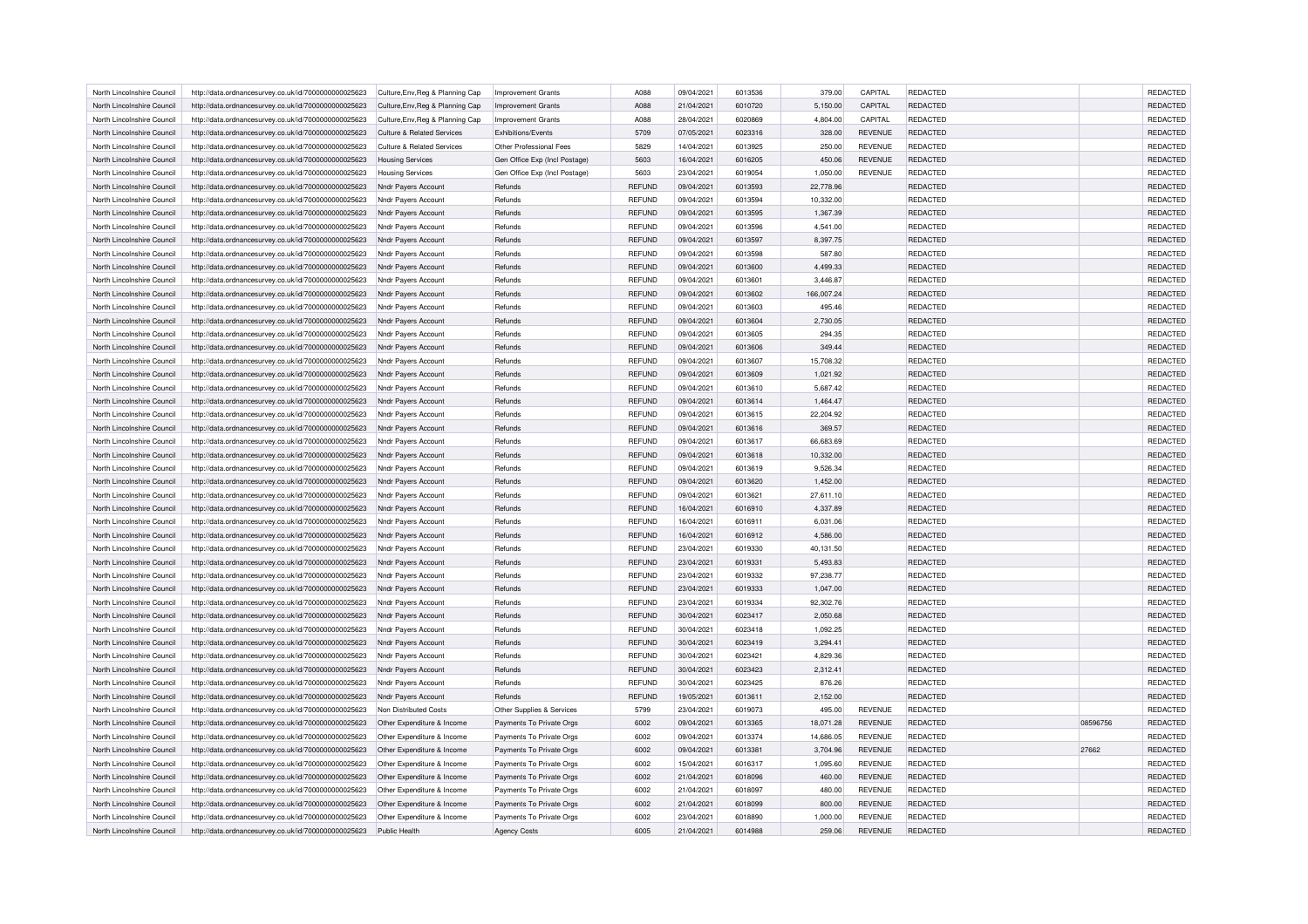| North Lincolnshire Council | http://data.ordnancesurvey.co.uk/id/7000000000025623 | Public Health                         | <b>Agency Costs</b>                | 6005 | 28/04/2021 | 6017305 | 459.55    | <b>REVENUE</b> | <b>REDACTED</b>                            |          | REDACTED        |
|----------------------------|------------------------------------------------------|---------------------------------------|------------------------------------|------|------------|---------|-----------|----------------|--------------------------------------------|----------|-----------------|
| North Lincolnshire Council | http://data.ordnancesurvey.co.uk/id/7000000000025623 | Public Health                         | Direct Payments To Clients         | 6012 | 16/04/2021 | 6016239 | 6,900.00  | <b>REVENUE</b> | <b>REDACTED</b>                            |          | REDACTED        |
| North Lincolnshire Council | http://data.ordnancesurvey.co.uk/id/7000000000025623 | Public Health                         | Provisions                         | 5201 | 09/04/2021 | 6013347 | 355.87    | <b>REVENUE</b> | <b>REDACTED</b>                            |          | REDACTED        |
| North Lincolnshire Council | http://data.ordnancesurvey.co.uk/id/7000000000025623 | <b>Planning Services</b>              | Payments To Voluntary Orgs         | 6001 | 09/04/2021 | 6013533 | 250.05    | <b>REVENUE</b> | Redbourne Parish Council                   |          | <b>RED0001D</b> |
| North Lincolnshire Council | http://data.ordnancesurvey.co.uk/id/7000000000025623 | Corporate And Democratic Core         | Equipment Hire/Rent                | 5002 | 21/04/2021 | 6017367 | 739.10    | <b>REVENUE</b> | Redcentric Solutions Ltd                   | 08322856 | <b>RED0136D</b> |
| North Lincolnshire Council | http://data.ordnancesurvey.co.uk/id/7000000000025623 | Corporate And Democratic Core         | It Hardware-Maintenance            | 5052 | 30/04/2021 | 6019088 | 301.93    | <b>REVENUE</b> | Redcentric Solutions Ltd                   | 08322856 | RED0136D        |
| North Lincolnshire Council | http://data.ordnancesurvey.co.uk/id/7000000000025623 | Childrens & Education                 | <b>Client Related Costs</b>        | 5534 | 28/04/2021 | 6021411 | 2,400.00  | <b>REVENUE</b> | <b>Reed Employment Ltd</b>                 | 06903140 | <b>REE0192E</b> |
| North Lincolnshire Council | http://data.ordnancesurvey.co.uk/id/7000000000025623 | Childrens & Education                 | <b>Legal Fees</b>                  | 5823 | 30/04/2021 | 6022985 | 210.00    | <b>REVENUE</b> | Reflective Minds Ltd                       |          | <b>REF0032F</b> |
| North Lincolnshire Council | http://data.ordnancesurvey.co.uk/id/7000000000025623 | Childrens & Education                 | <b>Legal Fees</b>                  | 5823 | 30/04/2021 | 6022987 | 852.30    | <b>REVENUE</b> | Reflective Minds Ltd                       |          | <b>REF0032F</b> |
| North Lincolnshire Council | http://data.ordnancesurvey.co.uk/id/7000000000025623 | Environmental & Regulatory Svs        | Payments To Private Orgs           | 6002 | 21/04/2021 | 6018343 | 1,910.60  | <b>REVENUE</b> | Refood Uk Ltd                              | 06561170 | REF0100F        |
| North Lincolnshire Council | http://data.ordnancesurvey.co.uk/id/7000000000025623 | Disbursements To Businesses           | <b>Business Support Grants</b>     | 6090 | 28/04/2021 | 6022588 | 1,334.00  | <b>REVENUE</b> | <b>Regent Motocross</b>                    |          | CD068800        |
| North Lincolnshire Council | http://data.ordnancesurvey.co.uk/id/7000000000025623 | Disbursements To Businesses           | <b>Business Support Grants</b>     | 6090 | 28/04/2021 | 6022589 | 4,000.00  | <b>REVENUE</b> | <b>Regent Motocross</b>                    |          | CD068800        |
| North Lincolnshire Council | http://data.ordnancesurvey.co.uk/id/7000000000025623 | Disbursements To Businesses           | <b>Business Support Grants</b>     | 6090 | 28/04/2021 | 6022590 | 2,001.00  | <b>REVENUE</b> | <b>Regent Motocross</b>                    |          | CD068800        |
| North Lincolnshire Council | http://data.ordnancesurvey.co.uk/id/7000000000025623 | Disbursements To Businesses           | <b>Business Support Grants</b>     | 6090 | 28/04/2021 | 6022591 | 2.096.00  | <b>REVENUE</b> | <b>Regent Motocross</b>                    |          | CD068800        |
|                            |                                                      |                                       |                                    |      |            |         |           |                |                                            |          |                 |
| North Lincolnshire Council | http://data.ordnancesurvey.co.uk/id/7000000000025623 | Disbursements To Businesses           | <b>Business Support Grants</b>     | 6090 | 07/04/2021 | 6011586 | 8,000.00  | <b>REVENUE</b> | Remonds Barber Shop                        |          | CD053790        |
| North Lincolnshire Council | http://data.ordnancesurvey.co.uk/id/7000000000025623 | <b>Disbursements To Businesses</b>    | <b>Business Support Grants</b>     | 6090 | 07/04/2021 | 6011423 | 8,000.00  | <b>REVENUE</b> | Renaissance Beauty Therapies               |          | CD050180        |
| North Lincolnshire Council | http://data.ordnancesurvey.co.uk/id/7000000000025623 | Disbursements To Businesses           | <b>Business Support Grants</b>     | 6090 | 07/04/2021 | 6011012 | 2,667.00  | <b>REVENUE</b> | Renshaw & Sons                             |          | CD042270        |
| North Lincolnshire Council | http://data.ordnancesurvey.co.uk/id/7000000000025623 | Environmental & Regulatory Svs        | Payments To Private Orgs           | 6002 | 05/05/2021 | 6020923 | 300.00    | <b>REVENUE</b> | Repic Ltd                                  | 05016750 | <b>REP0165P</b> |
| North Lincolnshire Council | http://data.ordnancesurvey.co.uk/id/7000000000025623 | <b>Culture &amp; Related Services</b> | Equipment Maint.& Repair           | 5003 | 14/04/2021 | 6014739 | 415.83    | <b>REVENUE</b> | Replay Maintenance Ltd                     | 2559199  | <b>REP0018P</b> |
| North Lincolnshire Council | http://data.ordnancesurvey.co.uk/id/7000000000025623 | Disbursements To Businesses           | <b>Business Support Grants</b>     | 6090 | 07/04/2021 | 6010906 | 12,000.00 | <b>REVENUE</b> | <b>Beso24 Fitness Centre Ltd</b>           |          | CD041120        |
| North Lincolnshire Council | http://data.ordnancesurvey.co.uk/id/7000000000025623 | Disbursements To Businesses           | <b>Business Support Grants</b>     | 6090 | 07/04/2021 | 6010814 | 12,000.00 | <b>REVENUE</b> | Retro Bar                                  |          | CD040150        |
| North Lincolnshire Council | http://data.ordnancesurvey.co.uk/id/7000000000025623 | <b>Disbursements To Businesses</b>    | <b>Business Support Grants</b>     | 6090 | 07/04/2021 | 6011938 | 2,667.00  | <b>REVENUE</b> | <b>Retro Refits</b>                        |          | CD061700        |
| North Lincolnshire Council | http://data.ordnancesurvey.co.uk/id/7000000000025623 | Disbursements To Businesses           | <b>Business Support Grants</b>     | 6090 | 07/04/2021 | 6011088 | 2,667.00  | REVENUE        | Rgsp Ltd                                   |          | CD043120        |
| North Lincolnshire Council | http://data.ordnancesurvey.co.uk/id/7000000000025623 | Disbursements To Businesses           | <b>Business Support Grants</b>     | 6090 | 07/04/2021 | 6011106 | 2,667.00  | <b>REVENUE</b> | Ribbonsnbows                               |          | CD043330        |
| North Lincolnshire Council | http://data.ordnancesurvey.co.uk/id/7000000000025623 | Environmental & Regulatory Svs        | <b>Course Fees/Training</b>        | 2002 | 23/04/2021 | 6015070 | 2,077.00  | <b>REVENUE</b> | Ricardo-Aea I to                           | 8229264  | <b>AEA0004A</b> |
| North Lincolnshire Council | http://data.ordnancesurvey.co.uk/id/7000000000025623 | Disbursements To Businesses           | <b>Business Support Grants</b>     | 6090 | 23/04/2021 | 6019253 | 2,667.00  | <b>REVENUE</b> | Richard Hough Ta Trevor Husband Motots     |          | CD068490        |
| North Lincolnshire Council | http://data.ordnancesurvey.co.uk/id/7000000000025623 | Disbursements To Businesses           | <b>Business Support Grants</b>     | 6090 | 23/04/2021 | 6019254 | 1,334.00  | <b>REVENUE</b> | Richard Hough Ta Trevor Husband Motots     |          | CD068490        |
| North Lincolnshire Council | http://data.ordnancesurvey.co.uk/id/7000000000025623 | <b>Disbursements To Businesses</b>    | <b>Business Support Grants</b>     | 6090 | 23/04/2021 | 6019255 | 4,000.00  | <b>REVENUE</b> | Richard Hough Ta Trevor Husband Motots     |          | CD068490        |
| North Lincolnshire Council | http://data.ordnancesurvey.co.uk/id/7000000000025623 | Disbursements To Businesses           | <b>Business Support Grants</b>     | 6090 | 23/04/2021 | 6019256 | 2,096.00  | <b>REVENUE</b> | Richard Hough Ta Trevor Husband Motots     |          | CD068490        |
| North Lincolnshire Council | http://data.ordnancesurvey.co.uk/id/7000000000025623 | Disbursements To Businesses           | <b>Business Support Grants</b>     | 6090 | 23/04/2021 | 6019257 | 2,001.00  | <b>REVENUE</b> | Richard Hough Ta Trevor Husband Motots     |          | CD068490        |
| North Lincolnshire Council | http://data.ordnancesurvey.co.uk/id/7000000000025623 | <b>Disbursements To Businesses</b>    | <b>Business Support Grants</b>     | 6090 | 07/04/2021 | 6011454 | 2,667.00  | <b>REVENUE</b> | <b>Richtoy Motorsport Ltd</b>              |          | CD050540        |
| North Lincolnshire Council | http://data.ordnancesurvey.co.uk/id/7000000000025623 | Disbursements To Businesses           | <b>Business Support Grants</b>     | 6090 | 07/04/2021 | 6011628 | 2,667.00  | <b>REVENUE</b> | <b>Richtoy Motorsport Ltd</b>              |          | CD054660        |
| North Lincolnshire Council | http://data.ordnancesurvey.co.uk/id/7000000000025623 | Non Distributed Costs                 | Advertising & Publicity            | 5610 | 09/04/2021 | 6013261 | 450.00    | <b>REVENUE</b> | <b>Rightmove Group Limited</b>             | 03997679 | RIG0015G        |
| North Lincolnshire Council | http://data.ordnancesurvey.co.uk/id/7000000000025623 | Non Distributed Costs                 | <b>Advertising &amp; Publicity</b> | 5610 | 09/04/2021 | 6013262 | 450.00    | <b>REVENUE</b> | <b>Rightmove Group Limited</b>             | 03997679 | RIG0015G        |
| North Lincolnshire Council | http://data.ordnancesurvey.co.uk/id/7000000000025623 | Culture & Related Services            | Provisions                         | 5201 | 21/04/2021 | 6014741 | 399.46    | <b>REVENUE</b> | Rijo Ingredients Ltd                       |          | RIJ0032J        |
|                            |                                                      |                                       |                                    |      |            |         |           |                |                                            |          |                 |
| North Lincolnshire Council | http://data.ordnancesurvey.co.uk/id/7000000000025623 | Disbursements To Businesses           | <b>Business Support Grants</b>     | 6090 | 07/04/2021 | 6011201 | 8,000.00  | <b>REVENUE</b> | Rio                                        |          | CD044360        |
| North Lincolnshire Council | http://data.ordnancesurvey.co.uk/id/7000000000025623 | Culture & Related Services            | Materials                          | 5004 | 30/04/2021 | 6022843 | 6,797.40  | <b>REVENUE</b> | <b>Ripon Farm Services</b>                 | 9373430  | <b>RFS0001S</b> |
| North Lincolnshire Council | http://data.ordnancesurvey.co.uk/id/7000000000025623 | Disbursements To Businesses           | <b>Business Support Grants</b>     | 6090 | 07/04/2021 | 6011735 | 8,000.00  | <b>REVENUE</b> | <b>River Don Tavern</b>                    |          | CD056520        |
| North Lincolnshire Council | http://data.ordnancesurvey.co.uk/id/7000000000025623 | Public Health                         | Payments To Health Providers       | 6019 | 07/04/2021 | 6007905 | 1,940.00  | <b>REVENUE</b> | Riverside Surgery                          |          | PRO0009C        |
| North Lincolnshire Council | http://data.ordnancesurvey.co.uk/id/7000000000025623 | Environmental & Regulatory Svs        | Vehicle Hire                       | 4101 | 21/04/2021 | 6018265 | 2,240.00  | <b>REVENUE</b> | Riverside Truck Rental Ltd                 | 3190863  | <b>RIV0019V</b> |
| North Lincolnshire Council | http://data.ordnancesurvey.co.uk/id/7000000000025623 | Environmental & Regulatory Svs        | Vehicle Hire                       | 4101 | 21/04/2021 | 6018266 | 326.00    | <b>REVENUE</b> | Riverside Truck Rental I td                | 3190863  | RIV0019V        |
| North Lincolnshire Council | http://data.ordnancesurvey.co.uk/id/7000000000025623 | <b>Disbursements To Businesses</b>    | <b>Business Support Grants</b>     | 6090 | 07/04/2021 | 6011245 | 2,667.00  | <b>REVENUE</b> | R K Autoparts Karolino Zebrowska           |          | CD044820        |
| North Lincolnshire Council | http://data.ordnancesurvey.co.uk/id/7000000000025623 | <b>Culture &amp; Related Services</b> | Materials                          | 5004 | 14/04/2021 | 6014738 | 355.81    | <b>REVENUE</b> | Riss Uk Enterprises Ltd T/A Riss Uk Shop   | 2559199  | <b>RLS0006S</b> |
| North Lincolnshire Council | http://data.ordnancesurvey.co.uk/id/7000000000025623 | Disbursements To Businesses           | <b>Business Support Grants</b>     | 6090 | 07/04/2021 | 6011633 | 2,667.00  | <b>REVENUE</b> | <b>Rmb Accident Repairs</b>                |          | CD054710        |
| North Lincolnshire Council | http://data.ordnancesurvey.co.uk/id/7000000000025623 | Highways & Transport                  | Other Supplies & Services          | 5799 | 21/04/2021 | 6008708 | 1,500.00  | <b>REVENUE</b> | Roadcone Ltd                               | 12607435 | <b>TRA0299A</b> |
| North Lincolnshire Council | http://data.ordnancesurvey.co.uk/id/7000000000025623 | Highways & Transport                  | Other Supplies & Services          | 5799 | 28/04/2021 | 6020918 | 5,585.00  | <b>REVENUE</b> | Roadcone Ltd                               | 12607435 | <b>TRA0299A</b> |
| North Lincolnshire Council | http://data.ordnancesurvey.co.uk/id/7000000000025623 | Highways & Transport                  | Other Supplies & Services          | 5799 | 16/04/2021 | 6010766 | 405.00    | <b>REVENUE</b> | Roadway Uk (Tm) Ltd                        | 09294199 | ROA0015A        |
| North Lincolnshire Council | http://data.ordnancesurvey.co.uk/id/7000000000025623 | Disbursements To Businesses           | <b>Business Support Grants</b>     | 6090 | 07/04/2021 | 6011402 | 8,000.00  | REVENUE        | Robert Neasham Limited T/A South Park Cafe |          | CD049950        |
| North Lincolnshire Council | http://data.ordnancesurvey.co.uk/id/7000000000025623 | Disbursements To Businesses           | <b>Business Support Grants</b>     | 6090 | 07/04/2021 | 6011429 | 8,000.00  | <b>REVENUE</b> | Robinson'S Hair And Tanning Ltd            |          | CD050250        |
| North Lincolnshire Council | http://data.ordnancesurvey.co.uk/id/7000000000025623 | <b>Housing Services</b>               | Fees & Charges Income              | 9002 | 28/04/2021 | 6019842 | $-700.00$ | <b>REVENUE</b> | Rolec Energy Ltd                           | 10031908 | <b>ROL0032L</b> |
| North Lincolnshire Council | http://data.ordnancesurvey.co.uk/id/7000000000025623 | Disbursements To Businesses           | <b>Business Support Grants</b>     | 6090 | 07/04/2021 | 6011609 | 8,000.00  | <b>REVENUE</b> | Rookery Farm Guest House                   |          | CD054470        |
| North Lincolnshire Council | http://data.ordnancesurvey.co.uk/id/7000000000025623 | <b>Disbursements To Businesses</b>    | <b>Business Support Grants</b>     | 6090 | 23/04/2021 | 6019283 | 2,096.00  | <b>REVENUE</b> | Roomtel I td                               |          | CD068540        |
| North Lincolnshire Council | http://data.ordnancesurvey.co.uk/id/7000000000025623 | Disbursements To Businesses           | <b>Business Support Grants</b>     | 6090 | 07/04/2021 | 6010998 | 2,667.00  | <b>REVENUE</b> | Rosea Bridal                               |          | CD042120        |
| North Lincolnshire Council | http://data.ordnancesurvey.co.uk/id/7000000000025623 | Disbursements To Businesses           | <b>Business Support Grants</b>     | 6090 | 07/04/2021 | 6011317 | 2,667.00  | REVENUE        | Rosy & Tilly                               |          | CD045560        |
| North Lincolnshire Council |                                                      |                                       |                                    | 6090 | 07/04/2021 | 6011271 |           | <b>REVENUE</b> | Roxton                                     |          | CD045090        |
|                            | http://data.ordnancesurvey.co.uk/id/7000000000025623 | Disbursements To Businesses           | <b>Business Support Grants</b>     |      |            |         | 8,000.00  |                |                                            |          |                 |
| North Lincolnshire Council | http://data.ordnancesurvey.co.uk/id/7000000000025623 | Disbursements To Businesses           | <b>Business Support Grants</b>     | 6090 | 07/04/2021 | 6011816 | 8.000.00  | <b>REVENUE</b> | Rozhgar Mahmood                            |          | CD057550        |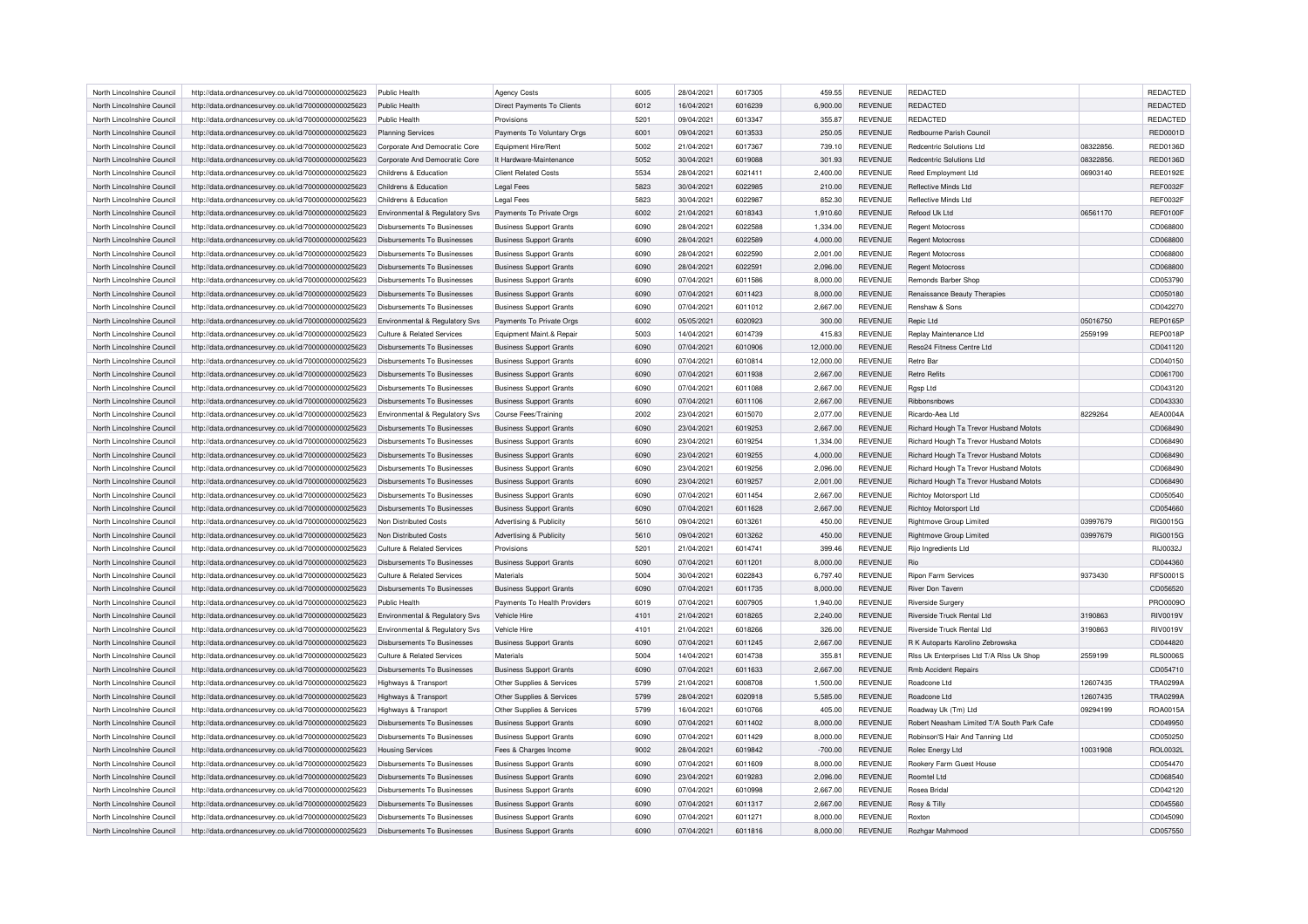| North Lincolnshire Council                               | http://data.ordnancesurvey.co.uk/id/7000000000025623 | Disbursements To Businesses                                | <b>Business Support Grants</b> | 6090 | 07/04/2021 | 6011568 | 8,000.00    | <b>REVENUE</b> | R&R Hair Design                             |          | CD053600        |
|----------------------------------------------------------|------------------------------------------------------|------------------------------------------------------------|--------------------------------|------|------------|---------|-------------|----------------|---------------------------------------------|----------|-----------------|
| North Lincolnshire Council                               | http://data.ordnancesurvey.co.uk/id/7000000000025623 | Culture & Related Services                                 | <b>Exhibitions/Fvents</b>      | 5709 | 05/05/2021 | 6020943 | 1,390.00    | <b>REVENUE</b> | <b>B &amp; B Studio</b>                     |          | <b>RRS0001S</b> |
| North Lincolnshire Council                               | http://data.ordnancesurvey.co.uk/id/7000000000025623 | Disbursements To Businesses                                | <b>Business Support Grants</b> | 6090 | 07/04/2021 | 601192  | 2,667.00    | REVENUE        | Rspca North Lincs & Humber                  |          | CD061520        |
| North Lincolnshire Council                               | http://data.ordnancesurvey.co.uk/id/7000000000025623 | Disbursements To Businesses                                | <b>Business Support Grants</b> | 6090 | 07/04/2021 | 6011923 | 2,667.00    | <b>REVENUE</b> | Rspca North Lincs & Humber                  |          | CD061540        |
| North Lincolnshire Council                               | http://data.ordnancesurvey.co.uk/id/7000000000025623 | Disbursements To Businesses                                | <b>Business Support Grants</b> | 6090 | 07/04/2021 | 6011717 | 8,000.00    | <b>REVENUE</b> | <b>Rtr</b>                                  |          | CD056220        |
| North Lincolnshire Council                               | http://data.ordnancesurvey.co.uk/id/7000000000025623 | Disbursements To Businesses                                | <b>Business Support Grants</b> | 6090 | 07/04/2021 | 6011849 | 2,667.00    | <b>REVENUE</b> | Ruby Rose Floristry                         |          | CD060530        |
| North Lincolnshire Council                               | http://data.ordnancesurvey.co.uk/id/7000000000025623 | Disbursements To Businesses                                | <b>Business Support Grants</b> | 6090 | 28/04/2021 | 6022542 | 250.00      | REVENUE        | Running Horse                               |          | CD068720        |
| North Lincolnshire Council                               | http://data.ordnancesurvey.co.uk/id/7000000000025623 | <b>Disbursements To Businesses</b>                         | <b>Business Support Grants</b> | 6090 | 28/04/2021 | 6022543 | 12,000.00   | <b>REVENUE</b> | Running Horse                               |          | CD068720        |
| North Lincolnshire Council                               | http://data.ordnancesurvey.co.uk/id/7000000000025623 | Disbursements To Businesses                                | <b>Business Support Grants</b> | 6090 | 28/04/2021 | 6022544 | 2,000.00    | <b>REVENUE</b> | Running Horse                               |          | CD068720        |
|                                                          |                                                      |                                                            |                                | 6090 | 28/04/2021 | 6022545 |             | <b>REVENUE</b> |                                             |          | CD068720        |
| North Lincolnshire Council<br>North Lincolnshire Council | http://data.ordnancesurvey.co.uk/id/7000000000025623 | Disbursements To Businesses<br>Disbursements To Businesses | <b>Business Support Grants</b> | 6090 |            | 6022546 | 1,000.00    | <b>REVENUE</b> | <b>Running Horse</b>                        |          |                 |
|                                                          | http://data.ordnancesurvey.co.uk/id/7000000000025623 |                                                            | <b>Business Support Grants</b> |      | 28/04/2021 |         | 1,000.00    |                | <b>Running Horse</b>                        |          | CD068720        |
| North Lincolnshire Council                               | http://data.ordnancesurvey.co.uk/id/7000000000025623 | Disbursements To Businesses                                | <b>Business Support Grants</b> | 6090 | 28/04/2021 | 6022547 | 429.00      | <b>REVENUE</b> | Running Horse                               |          | CD068720        |
| North Lincolnshire Council                               | http://data.ordnancesurvey.co.uk/id/7000000000025623 | Disbursements To Businesses                                | <b>Business Support Grants</b> | 6090 | 28/04/2021 | 6022548 | 3,000.00    | REVENUE        | <b>Running Horse</b>                        |          | CD068720        |
| North Lincolnshire Council                               | http://data.ordnancesurvey.co.uk/id/7000000000025623 | Disbursements To Businesses                                | <b>Business Support Grants</b> | 6090 | 28/04/2021 | 6022549 | 3,143.00    | <b>REVENUE</b> | <b>Running Horse</b>                        |          | CD068720        |
| North Lincolnshire Council                               | http://data.ordnancesurvey.co.uk/id/7000000000025623 | Disbursements To Businesses                                | <b>Business Support Grants</b> | 6090 | 28/04/2021 | 6022550 | 6,000.00    | <b>REVENUE</b> | <b>Running Horse</b>                        |          | CD068720        |
| North Lincolnshire Council                               | http://data.ordnancesurvey.co.uk/id/7000000000025623 | <b>Disbursements To Businesses</b>                         | <b>Business Support Grants</b> | 6090 | 07/04/2021 | 6011289 | 12,000.00   | <b>REVENUE</b> | Rushby Dance & Fitness Centre               |          | CD045270        |
| North Lincolnshire Council                               | http://data.ordnancesurvey.co.uk/id/7000000000025623 | Culture & Related Services                                 | Equipment Hire/Rent            | 5002 | 05/05/2021 | 6018041 | 551.00      | <b>REVENUE</b> | Russell Groundcare                          | 178738   | <b>RUS0130S</b> |
| North Lincolnshire Council                               | http://data.ordnancesurvey.co.uk/id/7000000000025623 | <b>Culture &amp; Related Services</b>                      | Equipment Hire/Rent            | 5002 | 05/05/2021 | 6018043 | 638.00      | <b>REVENUE</b> | <b>Russell Groundcare</b>                   | 178738   | RUS01305        |
| North Lincolnshire Council                               | http://data.ordnancesurvey.co.uk/id/7000000000025623 | <b>Culture &amp; Related Services</b>                      | Equipment Hire/Rent            | 5002 | 05/05/2021 | 6018044 | 667.00      | <b>REVENUE</b> | <b>Russell Groundcare</b>                   | 178738   | <b>RUS0130S</b> |
| North Lincolnshire Council                               | http://data.ordnancesurvey.co.uk/id/7000000000025623 | Culture & Related Services                                 | Equipment Hire/Rent            | 5002 | 05/05/2021 | 6018062 | $-1,189.00$ | <b>REVENUE</b> | Russell Groundcare                          | 178738   | <b>RUS0130S</b> |
| North Lincolnshire Council                               | http://data.ordnancesurvey.co.uk/id/7000000000025623 | Culture & Related Services                                 | <b>Equipment Hire/Rent</b>     | 5002 | 05/05/2021 | 6018063 | $-2,175.00$ | <b>REVENUE</b> | <b>Russell Groundcare</b>                   | 178738   | <b>RUS01305</b> |
| North Lincolnshire Council                               | http://data.ordnancesurvey.co.uk/id/7000000000025623 | <b>Disbursements To Businesses</b>                         | <b>Business Support Grants</b> | 6090 | 07/04/2021 | 6011584 | 2,667.00    | <b>REVENUE</b> | <b>Rw&amp;M Car Sales</b>                   |          | CD053770        |
| North Lincolnshire Council                               | http://data.ordnancesurvey.co.uk/id/7000000000025623 | <b>Disbursements To Businesses</b>                         | <b>Business Support Grants</b> | 6090 | 07/04/2021 | 6011393 | 8,000.00    | <b>REVENUE</b> | Sadies Tea Room                             |          | CD049850        |
| North Lincolnshire Council                               | http://data.ordnancesurvey.co.uk/id/7000000000025623 | Environmental & Regulatory Svs                             | Payments To Private Orgs       | 6002 | 07/04/2021 | 6010309 | 2,765.00    | <b>REVENUE</b> | S A Greenfield                              |          | GRA0228A        |
| North Lincolnshire Council                               | http://data.ordnancesurvey.co.uk/id/7000000000025623 | Environmental & Regulatory Svs                             | Payments To Private Orgs       | 6002 | 09/04/2021 | 6013241 | 1,250.00    | <b>REVENUE</b> | S A Greenfield                              |          | GRA0228A        |
|                                                          |                                                      |                                                            |                                |      |            | 6014858 |             |                |                                             |          |                 |
| North Lincolnshire Council                               | http://data.ordnancesurvey.co.uk/id/7000000000025623 | Childrens & Education                                      | <b>Client Related Costs</b>    | 5534 | 14/04/2021 |         | 341.79      | <b>REVENUE</b> | Sainsbury'S Argos Ltd                       | 03234511 | ARG0003G        |
| North Lincolnshire Council                               | http://data.ordnancesurvey.co.uk/id/7000000000025623 | Childrens & Education                                      | Other Supplies & Services      | 5799 | 30/04/2021 | 6022667 | 237.28      | REVENUE        | Sainsbury'S Argos Ltd                       | 03234511 | ARG0010G        |
| North Lincolnshire Council                               | http://data.ordnancesurvey.co.uk/id/7000000000025623 | <b>Culture &amp; Related Services</b>                      | <b>Equipment Purchase</b>      | 5001 | 30/04/2021 | 6022667 | 190.80      | <b>REVENUE</b> | Sainsbury'S Argos Ltd                       | 03234511 | ARG0010G        |
| North Lincolnshire Council                               | http://data.ordnancesurvey.co.uk/id/7000000000025623 | Disbursements To Businesses                                | <b>Business Support Grants</b> | 6090 | 07/04/2021 | 6010734 | 8,000.00    | <b>REVENUE</b> | Saman Saleh Rashid T/A Ashby Top Cut Barber |          | CD056850        |
| North Lincolnshire Council                               | http://data.ordnancesurvey.co.uk/id/7000000000025623 | Disbursements To Businesses                                | <b>Business Support Grants</b> | 6090 | 07/04/2021 | 6010735 | $-1,334.00$ | <b>REVENUE</b> | Saman Saleh Rashid T/A Ashby Top Cut Barber |          | CD056850        |
| North Lincolnshire Council                               | http://data.ordnancesurvey.co.uk/id/7000000000025623 | Culture & Related Services                                 | Provisions                     | 5201 | 30/04/2021 | 6020480 | 834.58      | REVENUE        | Samba Catering                              |          | SAM0099M        |
| North Lincolnshire Council                               | http://data.ordnancesurvey.co.uk/id/7000000000025623 | Culture & Related Services                                 | Provisions                     | 5201 | 30/04/2021 | 6021323 | 532.13      | <b>REVENUE</b> | Samba Catering                              |          | <b>SAM0099M</b> |
| North Lincolnshire Council                               | http://data.ordnancesurvey.co.uk/id/7000000000025623 | Culture & Related Services                                 | Provisions                     | 5201 | 30/04/2021 | 6021327 | 343.51      | <b>REVENUE</b> | Samba Catering                              |          | <b>SAM0099N</b> |
| North Lincolnshire Council                               | http://data.ordnancesurvey.co.uk/id/7000000000025623 | Culture & Related Services                                 | Provisions                     | 5201 | 05/05/2021 | 6021223 | 324.81      | <b>REVENUE</b> | Samba Catering                              |          | <b>SAM0099M</b> |
| North Lincolnshire Council                               | http://data.ordnancesurvey.co.uk/id/7000000000025623 | Disbursements To Businesses                                | <b>Business Support Grants</b> | 6090 | 01/04/2021 | 6009126 | 2,096.00    | <b>REVENUE</b> | Sams Hairdressers                           |          | CD068030        |
| North Lincolnshire Council                               | http://data.ordnancesurvey.co.uk/id/7000000000025623 | Disbursements To Businesses                                | <b>Business Support Grants</b> | 6090 | 01/04/2021 | 6009127 | 4,000.00    | <b>REVENUE</b> | Sams Hairdressers                           |          | CD068030        |
| North Lincolnshire Council                               | http://data.ordnancesurvey.co.uk/id/7000000000025623 | Disbursements To Businesses                                | <b>Business Support Grants</b> | 6090 | 01/04/2021 | 6009128 | 1,334.00    | <b>REVENUE</b> | Sams Hairdressers                           |          | CD068030        |
| North Lincolnshire Council                               | http://data.ordnancesurvey.co.uk/id/7000000000025623 | Disbursements To Businesses                                | <b>Business Support Grants</b> | 6090 | 01/04/2021 | 6009129 | 2,001.00    | <b>REVENUE</b> | Sams Hairdressers                           |          | CD068030        |
| North Lincolnshire Council                               | http://data.ordnancesurvey.co.uk/id/7000000000025623 | Disbursements To Businesses                                | <b>Business Support Grants</b> | 6090 | 15/04/2021 | 6016576 | 8,000.00    | <b>REVENUE</b> | Sams Hairdressers                           |          | CD068030        |
|                                                          |                                                      |                                                            |                                |      |            |         |             |                |                                             |          | CD068560        |
| North Lincolnshire Council                               | http://data.ordnancesurvey.co.uk/id/7000000000025623 | <b>Disbursements To Businesses</b>                         | <b>Business Support Grants</b> | 6090 | 23/04/2021 | 6019285 | 1,334.00    | <b>REVENUE</b> | Sandtoft Trade Centre                       |          |                 |
| North Lincolnshire Council                               | http://data.ordnancesurvey.co.uk/id/7000000000025623 | Disbursements To Businesses                                | <b>Business Support Grants</b> | 6090 | 23/04/2021 | 6019286 | 2,096.00    | <b>REVENUE</b> | Sandtoft Trade Centre                       |          | CD068560        |
| North Lincolnshire Council                               | http://data.ordnancesurvey.co.uk/id/7000000000025623 | <b>Disbursements To Businesses</b>                         | <b>Business Support Grants</b> | 6090 | 23/04/2021 | 6019287 | 2,001.00    | <b>REVENUE</b> | Sandtoft Trade Centre                       |          | CD068560        |
| North Lincolnshire Council                               | http://data.ordnancesurvey.co.uk/id/7000000000025623 | Disbursements To Businesses                                | <b>Business Support Grants</b> | 6090 | 23/04/2021 | 6019288 | 4,000.00    | <b>REVENUE</b> | Sandtoft Trade Centre                       |          | CD068560        |
| North Lincolnshire Council                               | http://data.ordnancesurvey.co.uk/id/7000000000025623 | Disbursements To Businesses                                | <b>Business Support Grants</b> | 6090 | 07/04/2021 | 6011850 | 2,667.00    | <b>REVENUE</b> | Sandtoft Trade Centre Ltd                   |          | CD060540        |
| North Lincolnshire Council                               | http://data.ordnancesurvey.co.uk/id/7000000000025623 | Disbursements To Businesses                                | <b>Business Support Grants</b> | 6090 | 07/04/2021 | 6011293 | 12,000.00   | <b>REVENUE</b> | Sandtoft Transport Centre Ltd               |          | CD045310        |
| North Lincolnshire Council                               | http://data.ordnancesurvey.co.uk/id/7000000000025623 | <b>Disbursements To Businesses</b>                         | <b>Business Support Grants</b> | 6090 | 07/04/2021 | 6011817 | 8,000.00    | <b>REVENUE</b> | Sandtoft Ultralights                        |          | CD057560        |
| North Lincolnshire Council                               | http://data.ordnancesurvey.co.uk/id/7000000000025623 | <b>Disbursements To Businesses</b>                         | <b>Business Support Grants</b> | 6090 | 07/04/2021 | 6011851 | 8,000.00    | <b>REVENUE</b> | Sangar Mahmoodi T/A Amad'S Barbers          |          | CD060550        |
| North Lincolnshire Council                               | http://data.ordnancesurvey.co.uk/id/7000000000025623 | Disbursements To Businesses                                | <b>Business Support Grants</b> | 6090 | 07/04/2021 | 6010944 | 18,000.00   | <b>REVENUE</b> | San Pietro Restaurants Ltd                  |          | CD041520        |
| North Lincolnshire Council                               | http://data.ordnancesurvey.co.uk/id/7000000000025623 | Childrens & Education                                      | Payments To Private Orgs       | 6002 | 14/04/2021 | 6014037 | 2,948.40    | <b>REVENUE</b> | Sarah Scott Childminding                    |          | SCO0130O        |
| North Lincolnshire Council                               | http://data.ordnancesurvey.co.uk/id/7000000000025623 | Disbursements To Businesses                                | <b>Business Support Grants</b> | 6090 | 07/04/2021 | 6010887 | 18,000.00   | <b>REVENUE</b> | Sarah'S Family Dining                       |          | CD040920        |
| North Lincolnshire Council                               | http://data.ordnancesurvey.co.uk/id/7000000000025623 | Disbursements To Businesses                                | <b>Business Support Grants</b> | 6090 | 07/04/2021 | 6011086 | 8,000.00    | <b>REVENUE</b> | Sarah'S Retreat                             |          | CD043100        |
| North Lincolnshire Council                               | http://data.ordnancesurvey.co.uk/id/7000000000025623 | <b>Disbursements To Businesses</b>                         | <b>Business Support Grants</b> | 6090 | 07/04/2021 | 6011331 | 8,000.00    | <b>REVENUE</b> | Saw Inc Tattoo Studio                       |          | CD045710        |
| North Lincolnshire Council                               | http://data.ordnancesurvey.co.uk/id/7000000000025623 | Disbursements To Businesses                                | <b>Business Support Grants</b> | 6090 | 07/04/2021 | 6011196 | 8,000.00    | REVENUE        | S B Hairdressing                            |          | CD044300        |
| North Lincolnshire Council                               | http://data.ordnancesurvey.co.uk/id/7000000000025623 | Disbursements To Businesses                                | <b>Business Support Grants</b> | 6090 | 07/04/2021 | 6011270 | 12,000.00   | <b>REVENUE</b> | Scalinis Scunthorpe                         |          | CD045080        |
| North Lincolnshire Council                               | http://data.ordnancesurvey.co.uk/id/7000000000025623 | Disbursements To Businesses                                | <b>Business Support Grants</b> | 6090 | 07/04/2021 | 6011730 | 8.000.00    | REVENUE        | Scarlett'S (Lincs) Ltd                      |          | CD056400        |
| North Lincolnshire Council                               |                                                      |                                                            |                                | 6001 | 09/04/2021 | 6013536 | 20.00       | <b>REVENUE</b> | Scawby Parish Council                       |          | <b>SCA0009A</b> |
|                                                          | http://data.ordnancesurvey.co.uk/id/7000000000025623 | <b>Planning Services</b>                                   | Payments To Voluntary Orgs     |      |            |         |             |                |                                             |          |                 |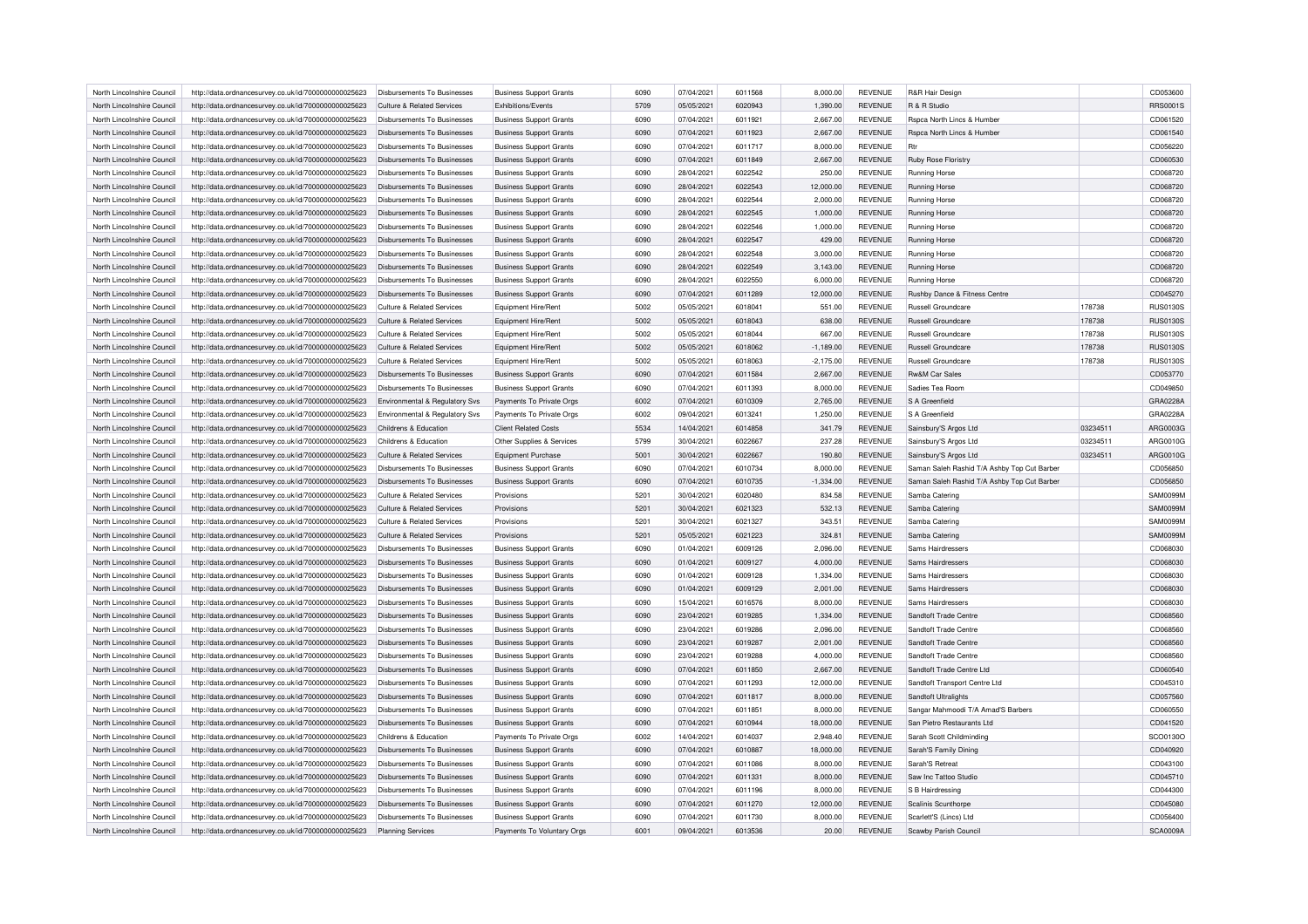| North Lincolnshire Council | http://data.ordnancesurvey.co.uk/id/7000000000025623 | Disbursements To Businesses        | <b>Business Support Grants</b> | 6090 | 07/04/2021 | 6011893 | 8,000.00  | <b>REVENUE</b> | Scawby Village Hall                           |         | CD061230        |
|----------------------------|------------------------------------------------------|------------------------------------|--------------------------------|------|------------|---------|-----------|----------------|-----------------------------------------------|---------|-----------------|
| North Lincolnshire Council | http://data.ordnancesurvey.co.uk/id/7000000000025623 | Disbursements To Businesses        | <b>Business Support Grants</b> | 6090 | 07/04/2021 | 6011368 | 12,000.00 | <b>REVENUE</b> | Schnapps Bar                                  |         | CD049580        |
| North Lincolnshire Council | http://data.ordnancesurvey.co.uk/id/7000000000025623 | Disbursements To Businesses        | <b>Business Support Grants</b> | 6090 | 07/04/2021 | 6011155 | 8,000.00  | <b>REVENUE</b> | Scissor Box Ltd                               |         | CD043860        |
| North Lincolnshire Council | http://data.ordnancesurvey.co.uk/id/7000000000025623 | Disbursements To Businesses        | <b>Business Support Grants</b> | 6090 | 07/04/2021 | 6011818 | 8,000.00  | <b>REVENUE</b> | <b>Scissor Sisters</b>                        |         | CD057570        |
| North Lincolnshire Council | http://data.ordnancesurvey.co.uk/id/7000000000025623 | Fin&Inv I&E                        | Flectricity                    | 3102 | 09/04/2021 | 6010775 | 1,455.20  | <b>REVENUE</b> | Scottish Hydro Electric                       |         | SCO0197O        |
| North Lincolnshire Council | http://data.ordnancesurvey.co.uk/id/7000000000025623 | Fin&Inv I&E                        | Electricity                    | 3102 | 09/04/2021 | 6010786 | 567.86    | <b>REVENUE</b> | Scottish Hydro Electric                       |         | SCO0197O        |
| North Lincolnshire Council | http://data.ordnancesurvey.co.uk/id/7000000000025623 | Fin&Inv I&E                        | Electricity                    | 3102 | 14/04/2021 | 6014632 | 3,860.89  | <b>REVENUE</b> | Scottish Hydro Electric                       |         | SCO0197O        |
| North Lincolnshire Council | http://data.ordnancesurvey.co.uk/id/7000000000025623 | Disbursements To Businesses        | <b>Business Support Grants</b> | 6090 | 07/04/2021 | 6011555 | 2.667.00  | <b>REVENUE</b> | Scruffy Mutts Grooming Barton                 |         | CD053470        |
| North Lincolnshire Council | http://data.ordnancesurvey.co.uk/id/7000000000025623 | Disbursements To Businesses        | <b>Business Support Grants</b> | 6090 | 07/04/2021 | 6011580 | 8,000.00  | <b>REVENUE</b> | Scunny Barbers                                |         | CD053730        |
| North Lincolnshire Council | http://data.ordnancesurvey.co.uk/id/7000000000025623 | <b>Disbursements To Businesses</b> | <b>Business Support Grants</b> | 6090 | 07/04/2021 | 6011223 | 2,667.00  | <b>REVENUE</b> | Scunny Car Wash                               |         | CD044580        |
| North Lincolnshire Council | http://data.ordnancesurvey.co.uk/id/7000000000025623 | Disbursements To Businesses        | <b>Business Support Grants</b> | 6090 | 07/04/2021 | 6010827 | 18,000.00 | <b>REVENUE</b> | Scunthorpe Bowl                               |         | CD040290        |
| North Lincolnshire Council | http://data.ordnancesurvey.co.uk/id/7000000000025623 | Disbursements To Businesses        | <b>Business Support Grants</b> | 6090 | 23/04/2021 | 6019238 | 2,096.00  | <b>REVENUE</b> | Scunthorpe Bowls Club                         |         | CD068450        |
| North Lincolnshire Council | http://data.ordnancesurvey.co.uk/id/7000000000025623 | Disbursements To Businesses        |                                | 6090 | 07/04/2021 | 6010924 | 8,000.00  | <b>REVENUE</b> |                                               |         | CD041300        |
|                            |                                                      |                                    | <b>Business Support Grants</b> |      |            |         |           |                | Scunthorpe Boxing Club                        |         |                 |
| North Lincolnshire Council | http://data.ordnancesurvey.co.uk/id/7000000000025623 | <b>Disbursements To Businesses</b> | <b>Business Support Grants</b> | 6090 | 07/04/2021 | 6011621 | 8,000.00  | <b>REVENUE</b> | Scunthorpe Bridge Association                 |         | CD054590        |
| North Lincolnshire Council | http://data.ordnancesurvey.co.uk/id/7000000000025623 | Disbursements To Businesses        | <b>Business Support Grants</b> | 6090 | 07/04/2021 | 6011684 | 2,667.00  | REVENUE        | Scunthorpe Carpet Contractors                 |         | CD055630        |
| North Lincolnshire Council | http://data.ordnancesurvey.co.uk/id/7000000000025623 | <b>Disbursements To Businesses</b> | <b>Business Support Grants</b> | 6090 | 01/04/2021 | 6009158 | 2,096.00  | REVENUE        | Scunthorpe Centurions Cio                     |         | CD068090        |
| North Lincolnshire Council | http://data.ordnancesurvey.co.uk/id/7000000000025623 | <b>Disbursements To Businesses</b> | <b>Business Support Grants</b> | 6090 | 01/04/2021 | 6009160 | 467.00    | <b>REVENUE</b> | Scunthorpe Centurions Cio                     |         | CD068090        |
| North Lincolnshire Council | http://data.ordnancesurvey.co.uk/id/7000000000025623 | <b>Disbursements To Businesses</b> | <b>Business Support Grants</b> | 6090 | 01/04/2021 | 6009161 | 4,000.00  | <b>REVENUE</b> | Scunthorpe Centurions Cio                     |         | CD068090        |
| North Lincolnshire Council | http://data.ordnancesurvey.co.uk/id/7000000000025623 | Disbursements To Businesses        | <b>Business Support Grants</b> | 6090 | 01/04/2021 | 6009162 | 467.00    | <b>REVENUE</b> | Scunthorpe Centurions Cio                     |         | CD068090        |
| North Lincolnshire Council | http://data.ordnancesurvey.co.uk/id/7000000000025623 | Disbursements To Businesses        | <b>Business Support Grants</b> | 6090 | 01/04/2021 | 6009163 | 2.001.00  | <b>REVENUE</b> | Scunthorne Centurions Cio                     |         | CD068090        |
| North Lincolnshire Council | http://data.ordnancesurvey.co.uk/id/7000000000025623 | Disbursements To Businesses        | <b>Business Support Grants</b> | 6090 | 15/04/2021 | 6016582 | 8,000.00  | <b>REVENUE</b> | Scunthorpe Centurions Cio                     |         | CD068090        |
| North Lincolnshire Council | http://data.ordnancesurvey.co.uk/id/7000000000025623 | Disbursements To Businesses        | <b>Business Support Grants</b> | 6090 | 07/04/2021 | 6011463 | 8,000.00  | <b>REVENUE</b> | Scunthorpe Cheerleading Academy               |         | CD050630        |
| North Lincolnshire Council | http://data.ordnancesurvey.co.uk/id/7000000000025623 | <b>Disbursements To Businesses</b> | <b>Business Support Grants</b> | 6090 | 07/04/2021 | 6011157 | 2,667.00  | <b>REVENUE</b> | Scunthorne Computers                          |         | CD043880        |
| North Lincolnshire Council | http://data.ordnancesurvey.co.uk/id/7000000000025623 | Environmental & Regulatory Svs     | Other Supplies & Services      | 5799 | 14/04/2021 | 6014684 | 467.91    | <b>REVENUE</b> | Scunthorpe & District Citizens Advice Bureau  |         | <b>SCU0018U</b> |
| North Lincolnshire Council | http://data.ordnancesurvey.co.uk/id/7000000000025623 | <b>Disbursements To Businesses</b> | <b>Business Support Grants</b> | 6090 | 07/04/2021 | 6011556 | 2,667.00  | <b>REVENUE</b> | Scunthorpe Entertainer Ltd                    |         | CD053480        |
| North Lincolnshire Council | http://data.ordnancesurvey.co.uk/id/7000000000025623 | <b>Disbursements To Businesses</b> | <b>Business Support Grants</b> | 6090 | 07/04/2021 | 6011943 | 8,000.00  | <b>REVENUE</b> | Scunthorpe Group Of Hospitals                 |         | CD061750        |
| North Lincolnshire Council | http://data.ordnancesurvey.co.uk/id/7000000000025623 | Disbursements To Businesses        | <b>Business Support Grants</b> | 6090 | 07/04/2021 | 6011911 | 2,667.00  | <b>REVENUE</b> | Scunthorpe Hot Tub Hire                       |         | CD061420        |
| North Lincolnshire Council | http://data.ordnancesurvey.co.uk/id/7000000000025623 | Environmental & Regulatory Svs     | Repair & Maintenance Costs     | 3000 | 21/04/2021 | 6018424 | 4,579.60  | <b>REVENUE</b> | Scunthorpe Industrial Doors                   |         | <b>SCU0299L</b> |
| North Lincolnshire Council | http://data.ordnancesurvey.co.uk/id/7000000000025623 | <b>Disbursements To Businesses</b> | <b>Business Support Grants</b> | 6090 | 07/04/2021 | 6011513 | 6,000.00  | <b>REVENUE</b> | Scunthorpe John Roe Ltd                       |         | CD051200        |
| North Lincolnshire Council | http://data.ordnancesurvey.co.uk/id/7000000000025623 | Disbursements To Businesses        | <b>Business Support Grants</b> | 6090 | 07/04/2021 | 6011381 | 8,000.00  | <b>REVENUE</b> | Scunthorpe Market Cafe Ltd                    |         | CD049730        |
| North Lincolnshire Council | http://data.ordnancesurvey.co.uk/id/7000000000025623 | Disbursements To Businesses        | <b>Business Support Grants</b> | 6090 | 07/04/2021 | 6010874 | 8,000.00  | <b>REVENUE</b> | Scunthorpe Polish Social Centre Ltd           |         | CD040790        |
| North Lincolnshire Council | http://data.ordnancesurvey.co.uk/id/7000000000025623 | <b>Disbursements To Businesses</b> | <b>Business Support Grants</b> | 6090 | 07/04/2021 | 6011307 | 12,000.00 | <b>REVENUE</b> | Scunthorpe Raceway Ltd                        |         | CD045450        |
| North Lincolnshire Council | http://data.ordnancesurvey.co.uk/id/7000000000025623 | Disbursements To Businesses        | <b>Business Support Grants</b> | 6090 | 07/04/2021 | 6011676 | 8,000.00  | <b>REVENUE</b> | Scunthorpe Raob Club                          |         | CD055430        |
|                            |                                                      |                                    |                                |      |            |         |           |                |                                               |         |                 |
| North Lincolnshire Council | http://data.ordnancesurvey.co.uk/id/7000000000025623 | Disbursements To Businesses        | <b>Business Support Grants</b> | 6090 | 07/04/2021 | 6011291 | 8,000.00  | <b>REVENUE</b> | Scunthorpe Rugby Union Football Club Limited  |         | CD045290        |
| North Lincolnshire Council | http://data.ordnancesurvey.co.uk/id/7000000000025623 | Disbursements To Businesses        | <b>Business Support Grants</b> | 6090 | 07/04/2021 | 6011819 | 8,000.00  | <b>REVENUE</b> | Scunthorpe Sea Cadets                         |         | CD057580        |
| North Lincolnshire Council | http://data.ordnancesurvey.co.uk/id/7000000000025623 | Disbursements To Businesses        | <b>Business Support Grants</b> | 6090 | 07/04/2021 | 6011709 | 2,667.00  | <b>REVENUE</b> | Scunthorpe Sewing And Knitting Machine Centre |         | CD056140        |
| North Lincolnshire Council | http://data.ordnancesurvey.co.uk/id/7000000000025623 | Disbursements To Businesses        | <b>Business Support Grants</b> | 6090 | 07/04/2021 | 6011540 | 12,000.00 | REVENUE        | Scunthorpe Sports Club                        |         | CD053310        |
| North Lincolnshire Council | http://data.ordnancesurvey.co.uk/id/7000000000025623 | <b>Disbursements To Businesses</b> | <b>Business Support Grants</b> | 6090 | 07/04/2021 | 6011074 | 2,667.00  | <b>REVENUE</b> | Scunthorpe Tackle Centre Ltd                  |         | CD042980        |
| North Lincolnshire Council | http://data.ordnancesurvey.co.uk/id/7000000000025623 | Disbursements To Businesses        | <b>Business Support Grants</b> | 6090 | 07/04/2021 | 6011739 | 18,000.00 | <b>REVENUE</b> | Scunthorpe United Football Club Limited       |         | CD056560        |
| North Lincolnshire Council | http://data.ordnancesurvey.co.uk/id/7000000000025623 | <b>Disbursements To Businesses</b> | <b>Business Support Grants</b> | 6090 | 07/04/2021 | 6011785 | 2,667.00  | <b>REVENUE</b> | Second Chance                                 |         | CD057040        |
| North Lincolnshire Council | http://data.ordnancesurvey.co.uk/id/7000000000025623 | Disbursements To Businesses        | <b>Business Support Grants</b> | 6090 | 07/04/2021 | 6011345 | 2,667.00  | <b>REVENUE</b> | Second Chance Treasures                       |         | CD045850        |
| North Lincolnshire Council | http://data.ordnancesurvey.co.uk/id/7000000000025623 | Disbursements To Businesses        | <b>Business Support Grants</b> | 6090 | 07/04/2021 | 6011940 | 2,667.00  | <b>REVENUE</b> | Second-Hand Store                             |         | CD061720        |
| North Lincolnshire Council | http://data.ordnancesurvey.co.uk/id/7000000000025623 | Disbursements To Businesses        | <b>Business Support Grants</b> | 6090 | 07/04/2021 | 6011134 | 8,000.00  | <b>REVENUE</b> | Secrets Beauty Spa                            |         | CD043630        |
| North Lincolnshire Council | http://data.ordnancesurvey.co.uk/id/7000000000025623 | Corporate And Democratic Core      | Other Professional Fees        | 5829 | 21/04/2021 | 6017017 | 247.20    | <b>REVENUE</b> | Security Plus Limited                         | 1325489 | <b>SEC0017C</b> |
| North Lincolnshire Council | http://data.ordnancesurvey.co.uk/id/7000000000025623 | Corporate And Democratic Core      | Other Professional Fees        | 5829 | 21/04/2021 | 6017370 | 334.80    | <b>REVENUE</b> | Security Plus Limited                         | 1325489 | <b>SEC0017C</b> |
| North Lincolnshire Council | http://data.ordnancesurvey.co.uk/id/7000000000025623 | Disbursements To Businesses        | <b>Business Support Grants</b> | 6090 | 16/04/2021 | 6017243 | 1,468.00  | REVENUE        | Sei Bella Beauty                              |         | CD054130        |
| North Lincolnshire Council | http://data.ordnancesurvey.co.uk/id/7000000000025623 | <b>Disbursements To Businesses</b> | <b>Business Support Grants</b> | 6090 | 07/04/2021 | 6011159 | 2,667.00  | <b>REVENUE</b> | Select Cars Grimsby Limited                   |         | CD043900        |
| North Lincolnshire Council | http://data.ordnancesurvey.co.uk/id/7000000000025623 | Disbursements To Businesses        | <b>Business Support Grants</b> | 6090 | 07/04/2021 | 6011894 | 6,000.00  | <b>REVENUE</b> | Sense                                         |         | CD061240        |
| North Lincolnshire Council | http://data.ordnancesurvey.co.uk/id/7000000000025623 | Highways & Transport               | Materials                      | 5004 | 30/04/2021 | 6022834 | 329.62    | REVENUE        | Sentex Trading Ltd                            | 4572423 | FRI00041        |
| North Lincolnshire Council | http://data.ordnancesurvey.co.uk/id/7000000000025623 | Disbursements To Businesses        | <b>Business Support Grants</b> | 6090 | 07/04/2021 | 6011820 | 2,667.00  | <b>REVENUE</b> | Serendipity Home Furnishings                  |         | CD057590        |
| North Lincolnshire Council | http://data.ordnancesurvey.co.uk/id/7000000000025623 | Disbursements To Businesses        | <b>Business Support Grants</b> | 6090 | 07/04/2021 | 6011158 | 8.000.00  | <b>REVENUE</b> | Serene Beaute                                 |         | CD043890        |
| North Lincolnshire Council | http://data.ordnancesurvey.co.uk/id/7000000000025623 | Disbursements To Businesses        | <b>Business Support Grants</b> | 6090 | 07/04/2021 | 6011526 | 8,000.00  | <b>REVENUE</b> | Serenity Beauty Clinic                        |         | CD051340        |
| North Lincolnshire Council | http://data.ordnancesurvey.co.uk/id/7000000000025623 | Disbursements To Businesses        |                                | 6090 | 07/04/2021 | 6011279 | 12,000.00 | <b>REVENUE</b> | Severals Ventures Ltd                         |         | CD045170        |
| North Lincolnshire Council |                                                      | <b>Disbursements To Businesses</b> | <b>Business Support Grants</b> | 6090 | 07/04/2021 | 6011954 | 2.667.00  | <b>REVENUE</b> | Sew Easie                                     |         | CD067170        |
|                            | http://data.ordnancesurvey.co.uk/id/7000000000025623 |                                    | <b>Business Support Grants</b> |      |            |         |           |                |                                               |         |                 |
| North Lincolnshire Council | http://data.ordnancesurvey.co.uk/id/7000000000025623 | Disbursements To Businesses        | <b>Business Support Grants</b> | 6090 | 07/04/2021 | 6011726 | 2,667.00  | <b>REVENUE</b> | Sewlincs                                      |         | CD056320        |
| North Lincolnshire Council | http://data.ordnancesurvey.co.uk/id/7000000000025623 | Disbursements To Businesses        | <b>Business Support Grants</b> | 6090 | 07/04/2021 | 6010731 | 4,000.00  | <b>REVENUE</b> | S&G Clearance                                 |         | CD056340        |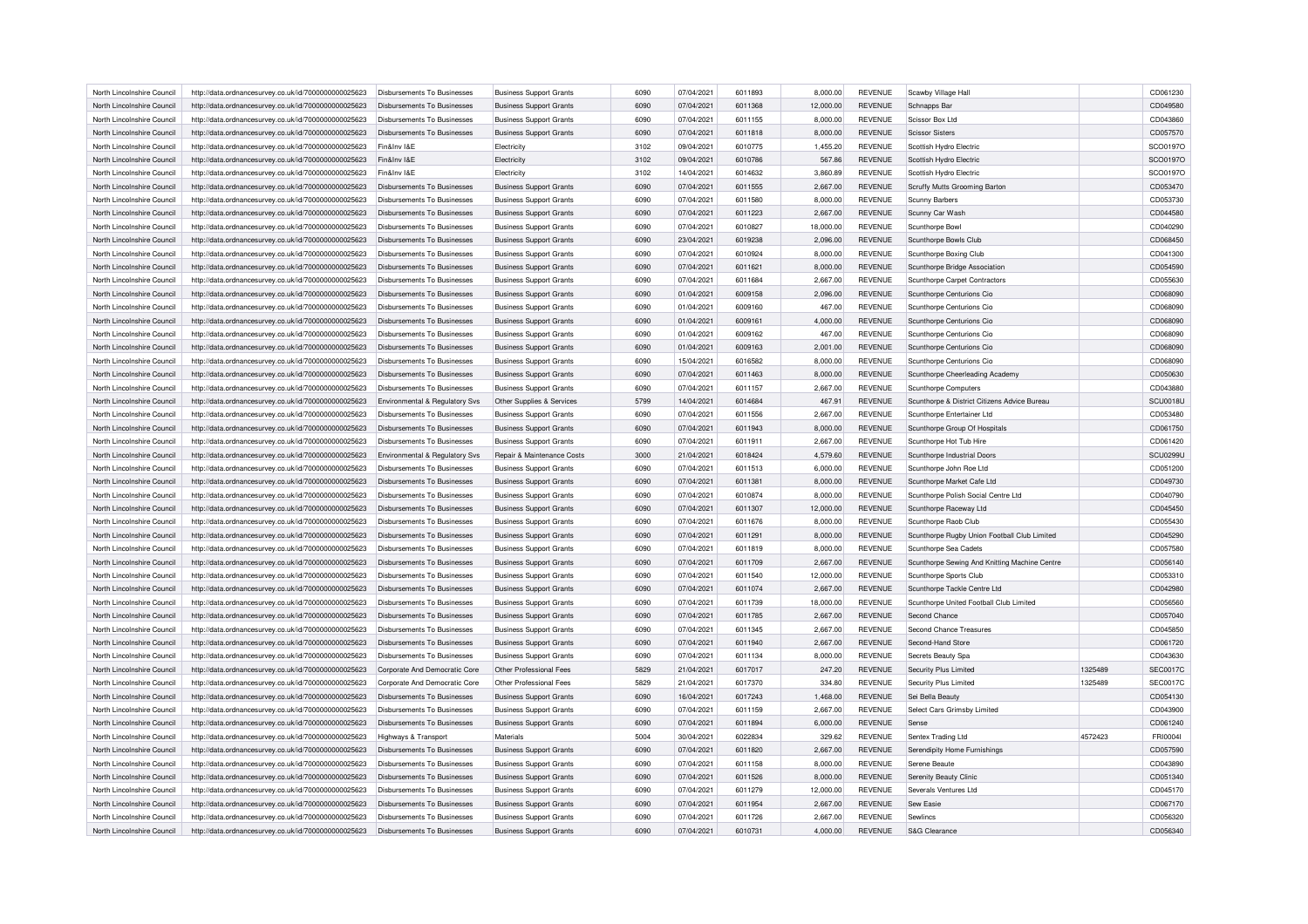| North Lincolnshire Council | http://data.ordnancesurvey.co.uk/id/7000000000025623                                                         | Disbursements To Businesses        | <b>Business Support Grants</b> | 6090 | 07/04/2021 | 6010732 | $-2,000.00$ | <b>REVENUE</b> | S&G Clearance                      |          | CD056340        |
|----------------------------|--------------------------------------------------------------------------------------------------------------|------------------------------------|--------------------------------|------|------------|---------|-------------|----------------|------------------------------------|----------|-----------------|
| North Lincolnshire Council | http://data.ordnancesurvey.co.uk/id/7000000000025623                                                         | Disbursements To Businesses        | <b>Business Support Grants</b> | 6090 | 07/04/2021 | 6011135 | 2,667.00    | <b>REVENUE</b> | Shahs Schoolwear Specialists       |          | CD043640        |
| North Lincolnshire Council | http://data.ordnancesurvey.co.uk/id/7000000000025623                                                         | Disbursements To Businesses        | <b>Business Support Grants</b> | 6090 | 07/04/2021 | 6011725 | 8,000.00    | <b>REVENUE</b> | Shakti Tattoo                      |          | CD056310        |
| North Lincolnshire Council | http://data.ordnancesurvey.co.uk/id/7000000000025623                                                         | Disbursements To Businesses        | <b>Business Support Grants</b> | 6090 | 07/04/2021 | 6010897 | 8,000.00    | <b>REVENUE</b> | Shape Changers                     |          | CD041020        |
| North Lincolnshire Council | http://data.ordnancesurvey.co.uk/id/7000000000025623                                                         | Disbursements To Businesses        | <b>Business Support Grants</b> | 6090 | 07/04/2021 | 6011666 | 8,000.00    | <b>REVENUE</b> | Shape Changers Brigg               |          | CD055310        |
| North Lincolnshire Council | http://data.ordnancesurvey.co.uk/id/7000000000025623                                                         | Disbursements To Businesses        | <b>Business Support Grants</b> | 6090 | 07/04/2021 | 6011958 | 8,000.00    | <b>REVENUE</b> | Shawbriggs Farm                    |          | CD067210        |
| North Lincolnshire Council | http://data.ordnancesurvey.co.uk/id/7000000000025623                                                         | Childrens & Education              | <b>Client Transport Costs</b>  | 6092 | 09/04/2021 | 6013255 | 635.00      | <b>REVENUE</b> | Shelley'S Taxis Ltd                | 7169676  | <b>SHE0127E</b> |
| North Lincolnshire Council | http://data.ordnancesurvey.co.uk/id/7000000000025623                                                         | Disbursements To Businesses        | <b>Business Support Grants</b> | 6090 | 28/04/2021 | 6022490 | 8.000.00    | <b>REVENUE</b> | Shepherds Place Farm               |          | CD053460        |
| North Lincolnshire Council | http://data.ordnancesurvey.co.uk/id/7000000000025623                                                         | Childrens & Education              | Home To School Transport       | 4201 | 14/04/2021 | 6014950 | 330.00      | <b>REVENUE</b> | Sherwood Travel                    |          | SHE0170E        |
| North Lincolnshire Council | http://data.ordnancesurvey.co.uk/id/7000000000025623                                                         | Childrens & Education              | Home To School Transport       | 4201 | 14/04/2021 | 6014955 | 330.00      | <b>REVENUE</b> | Sherwood Travel                    |          | SHE0170E        |
| North Lincolnshire Council | http://data.ordnancesurvey.co.uk/id/7000000000025623                                                         | Childrens & Education              | Home To School Transport       | 4201 | 14/04/2021 | 6014956 | 330.00      | <b>REVENUE</b> | Sherwood Travel                    |          | SHE0170E        |
| North Lincolnshire Council | http://data.ordnancesurvey.co.uk/id/7000000000025623                                                         | Childrens & Education              | Home To School Transport       | 4201 | 14/04/2021 | 6014957 | 330.00      | <b>REVENUE</b> | Sherwood Travel                    |          | SHE0170E        |
| North Lincolnshire Council | http://data.ordnancesurvey.co.uk/id/7000000000025623                                                         | Childrens & Education              | Home To School Transport       | 4201 | 14/04/2021 | 6014958 | 330.00      | <b>REVENUE</b> | Sherwood Travel                    |          | SHE0170E        |
| North Lincolnshire Council | http://data.ordnancesurvey.co.uk/id/7000000000025623                                                         | Childrens & Education              | Home To School Transport       | 4201 | 16/04/2021 | 6016519 | 15,120.00   | <b>REVENUE</b> | Sherwood Travel                    |          | SHE0170E        |
| North Lincolnshire Council | http://data.ordnancesurvey.co.uk/id/7000000000025623                                                         | Highways & Transport               | Equipment Hire/Rent            | 5002 | 21/04/2021 | 6013438 | 3,300.00    | <b>REVENUE</b> | Shift Traffic Events Ltd           | 9157684  | SHI01651        |
| North Lincolnshire Council | http://data.ordnancesurvey.co.uk/id/7000000000025623                                                         | Childrens & Education              | <b>Client Related Costs</b>    | 5534 | 14/04/2021 | 6014877 | 535.00      | <b>REVENUE</b> | Shining Little Stars T/A           |          | LIT0060T        |
| North Lincolnshire Council | http://data.ordnancesurvey.co.uk/id/7000000000025623                                                         | Childrens & Education              | <b>Client Related Costs</b>    | 5534 | 14/04/2021 | 6014878 | 747.00      | <b>REVENUE</b> | Shining Little Stars T/A           |          | LIT0060T        |
| North Lincolnshire Council | http://data.ordnancesurvey.co.uk/id/7000000000025623                                                         | Childrens & Education              | Payments To Private Orgs       | 6002 | 14/04/2021 | 6014015 | 29,754.00   | <b>REVENUE</b> | Shining Little Stars T/A           |          | LIT0060T        |
| North Lincolnshire Council |                                                                                                              | Childrens & Education              | Payments To Private Orgs       | 6002 | 28/04/2021 | 6021449 | 1,042.47    | REVENUE        | Shining Little Stars T/A           |          | <b>LIT0060T</b> |
| North Lincolnshire Council | http://data.ordnancesurvey.co.uk/id/7000000000025623<br>http://data.ordnancesurvey.co.uk/id/7000000000025623 | Disbursements To Businesses        | <b>Business Support Grants</b> | 6090 | 07/04/2021 | 6010840 | 8.000.00    | <b>REVENUE</b> | Shipleys Curiositeas               |          | CD040430        |
|                            |                                                                                                              |                                    |                                | 6090 |            | 6009122 |             | <b>REVENUE</b> |                                    |          | CD068020        |
| North Lincolnshire Council | http://data.ordnancesurvey.co.uk/id/7000000000025623                                                         | Disbursements To Businesses        | <b>Business Support Grants</b> |      | 01/04/2021 |         | 2,000.00    |                | Shoe Zone Retail Limited           |          |                 |
| North Lincolnshire Council | http://data.ordnancesurvey.co.uk/id/7000000000025623                                                         | Disbursements To Businesses        | <b>Business Support Grants</b> | 6090 | 01/04/2021 | 6009123 | 6,000.00    | <b>REVENUE</b> | Shoe Zone Retail Limited           |          | CD068020        |
| North Lincolnshire Council | http://data.ordnancesurvey.co.uk/id/7000000000025623                                                         | Disbursements To Businesses        | <b>Business Support Grants</b> | 6090 | 01/04/2021 | 6009124 | 3,143.00    | REVENUE        | Shoe Zone Retail Limited           |          | CD068020        |
| North Lincolnshire Council | http://data.ordnancesurvey.co.uk/id/7000000000025623                                                         | <b>Disbursements To Businesses</b> | <b>Business Support Grants</b> | 6090 | 01/04/2021 | 6009125 | 3,000.00    | <b>REVENUE</b> | Shoe Zone Retail Limited           |          | CD068020        |
| North Lincolnshire Council | http://data.ordnancesurvey.co.uk/id/7000000000025623                                                         | Disbursements To Businesses        | <b>Business Support Grants</b> | 6090 | 15/04/2021 | 6016575 | 4,000.00    | REVENUE        | Shoe Zone Retail Limited           |          | CD068020        |
| North Lincolnshire Council | http://data.ordnancesurvey.co.uk/id/7000000000025623                                                         | <b>Disbursements To Businesses</b> | <b>Business Support Grants</b> | 6090 | 07/04/2021 | 6011852 | 8,000.00    | <b>REVENUE</b> | Shopdisk Ltd T/A Scalinis Fish Bar |          | CD060560        |
| North Lincolnshire Council | http://data.ordnancesurvey.co.uk/id/7000000000025623                                                         | Disbursements To Businesses        | <b>Business Support Grants</b> | 6090 | 07/04/2021 | 6010826 | 8,000.00    | <b>REVENUE</b> | Showmans Limited                   |          | CD040280        |
| North Lincolnshire Council | http://data.ordnancesurvey.co.uk/id/7000000000025623                                                         | Environmental & Regulatory Svs     | Payments To Private Orgs       | 6002 | 28/04/2021 | 6020939 | 753.90      | <b>REVENUE</b> | Shredall (East Midlands) Ltd       | 03317730 | SHR0005F        |
| North Lincolnshire Council | http://data.ordnancesurvey.co.uk/id/7000000000025623                                                         | Disbursements To Businesses        | <b>Business Support Grants</b> | 6090 | 07/04/2021 | 6010845 | 18,000.00   | <b>REVENUE</b> | Sidetarget Ltd/Stephen Swallow     |          | CD040490        |
| North Lincolnshire Council | http://data.ordnancesurvey.co.uk/id/7000000000025623                                                         | Highways & Transport               | Stock Purchases & Adjustments  | 5030 | 16/04/2021 | 6016974 | 459.26      | <b>REVENUE</b> | <b>Signpost Solutions Ltd</b>      | 04594308 | SIG0057G        |
| North Lincolnshire Council | http://data.ordnancesurvey.co.uk/id/7000000000025623                                                         | Disbursements To Businesses        | <b>Business Support Grants</b> | 6090 | 07/04/2021 | 6010875 | 8,000.00    | <b>REVENUE</b> | Silver Birches Caravan Park        |          | CD040800        |
| North Lincolnshire Council | http://data.ordnancesurvey.co.uk/id/7000000000025623                                                         | Adult Social Care Capital          | <b>Building/Construction</b>   | A082 | 28/04/2021 | 6018411 | 5,875.00    | CAPITAL        | Simon Blakemore                    |          | <b>BLA0350A</b> |
| North Lincolnshire Council | http://data.ordnancesurvey.co.uk/id/7000000000025623                                                         | Disbursements To Businesses        | <b>Business Support Grants</b> | 6090 | 07/04/2021 | 6011497 | 2,667.00    | <b>REVENUE</b> | Simplicity Photography By Alex     |          | CD051030        |
| North Lincolnshire Council | http://data.ordnancesurvey.co.uk/id/7000000000025623                                                         | Adult Social Care Capital          | Other Costs                    | A085 | 07/04/2021 | 6009436 | 1,215.00    | CAPITAL        | Simply Med                         |          | <b>SIM0082M</b> |
| North Lincolnshire Council | http://data.ordnancesurvey.co.uk/id/7000000000025623                                                         | Disbursements To Businesses        | <b>Business Support Grants</b> | 6090 | 07/04/2021 | 6011566 | 2,667.00    | <b>REVENUE</b> | Sims Florists Ltd                  |          | CD053580        |
| North Lincolnshire Council | http://data.ordnancesurvey.co.uk/id/7000000000025623                                                         | Disbursements To Businesses        | <b>Business Support Grants</b> | 6090 | 07/04/2021 | 6011431 | 2,667.00    | <b>REVENUE</b> | Sims Flowers Of Messingham Ltd     |          | CD050270        |
| North Lincolnshire Council | http://data.ordnancesurvey.co.uk/id/7000000000025623                                                         | Disbursements To Businesses        | <b>Business Support Grants</b> | 6090 | 07/04/2021 | 6011098 | 8,000.00    | <b>REVENUE</b> | Sinful Ink                         |          | CD043210        |
| North Lincolnshire Council | http://data.ordnancesurvey.co.uk/id/7000000000025623                                                         | <b>Disbursements To Businesses</b> | <b>Business Support Grants</b> | 6090 | 07/04/2021 | 6011748 | 2,667.00    | <b>REVENUE</b> | Sinnerz Motor Engineers Limited    |          | CD056650        |
| North Lincolnshire Council | http://data.ordnancesurvey.co.uk/id/7000000000025623                                                         | Disbursements To Businesses        | <b>Business Support Grants</b> | 6090 | 07/04/2021 | 6011892 | 2,667.00    | <b>REVENUE</b> | S J D Computers Limited            |          | CD061220        |
| North Lincolnshire Council | http://data.ordnancesurvey.co.uk/id/7000000000025623                                                         | <b>Disbursements To Businesses</b> | <b>Business Support Grants</b> | 6090 | 07/04/2021 | 6010936 | 8,000.00    | <b>REVENUE</b> | Si Fitness                         |          | CD041440        |
| North Lincolnshire Council | http://data.ordnancesurvey.co.uk/id/7000000000025623                                                         | <b>Disbursements To Businesses</b> | <b>Business Support Grants</b> | 6090 | 07/04/2021 | 6011627 | 2,667.00    | <b>REVENUE</b> | Sip Commerce Ltd                   |          | CD054650        |
| North Lincolnshire Council | http://data.ordnancesurvey.co.uk/id/7000000000025623                                                         | <b>Disbursements To Businesses</b> | <b>Business Support Grants</b> | 6090 | 07/04/2021 | 6010801 | 8,000.00    | <b>REVENUE</b> | Skelton Dance Academy              |          | CD040010        |
| North Lincolnshire Council | http://data.ordnancesurvey.co.uk/id/7000000000025623                                                         | <b>Disbursements To Businesses</b> | <b>Business Support Grants</b> | 6090 | 07/04/2021 | 6011541 | 8,000.00    | <b>REVENUE</b> | Skidom Water Sports Club           |          | CD053320        |
| North Lincolnshire Council | http://data.ordnancesurvey.co.uk/id/7000000000025623                                                         | <b>Disbursements To Businesses</b> | <b>Business Support Grants</b> | 6090 | 15/04/2021 | 6016600 | 8,000.00    | <b>REVENUE</b> | <b>Skin Deep</b>                   |          | CD068220        |
| North Lincolnshire Council | http://data.ordnancesurvey.co.uk/id/7000000000025623                                                         | Disbursements To Businesses        | <b>Business Support Grants</b> | 6090 | 07/04/2021 | 6011960 | 2,667.00    | <b>REVENUE</b> | Slate House Farm Car Boot          |          | CD067230        |
| North Lincolnshire Council | http://data.ordnancesurvey.co.uk/id/7000000000025623                                                         | Disbursements To Businesses        | <b>Business Support Grants</b> | 6090 | 07/04/2021 | 6011895 | 4,000.00    | REVENUE        | Smart Cell I td                    |          | CD061250        |
| North Lincolnshire Council | http://data.ordnancesurvey.co.uk/id/7000000000025623                                                         | Disbursements To Businesses        | <b>Business Support Grants</b> | 6090 | 07/04/2021 | 6011328 | 2,667.00    | <b>REVENUE</b> | Smd Services                       |          | CD045680        |
| North Lincolnshire Council | http://data.ordnancesurvey.co.uk/id/7000000000025623                                                         | Corporate And Democratic Core      | Clothing, Uniforms & Laundry   | 5301 | 16/04/2021 | 6007749 | 428.00      | <b>REVENUE</b> | Smi Group                          | 07644080 | <b>SMI09601</b> |
| North Lincolnshire Council | http://data.ordnancesurvey.co.uk/id/7000000000025623                                                         | Corporate And Democratic Core      | Clothing, Uniforms & Laundry   | 5301 | 28/04/2021 | 5993296 | 249.50      | REVENUE        | Smi Group                          | 07644080 | <b>SMI09601</b> |
| North Lincolnshire Council | http://data.ordnancesurvey.co.uk/id/7000000000025623                                                         | Environmental & Regulatory Svs     | Clothing, Uniforms & Laundry   | 5301 | 21/04/2021 | 6016185 | 320.01      | <b>REVENUE</b> | Smi Group                          | 07644080 | <b>SMI0960I</b> |
| North Lincolnshire Council | http://data.ordnancesurvey.co.uk/id/7000000000025623                                                         | Environmental & Regulatory Svs     | Clothing, Uniforms & Laundry   | 5301 | 21/04/2021 | 6016190 | 338.56      | <b>REVENUE</b> | Smi Group                          | 07644080 | SMI09601        |
| North Lincolnshire Council | http://data.ordnancesurvey.co.uk/id/7000000000025623                                                         | Environmental & Regulatory Svs     | Clothing, Uniforms & Laundry   | 5301 | 21/04/2021 | 6016209 | 300.55      | <b>REVENUE</b> | Smi Group                          | 07644080 | <b>SMI09601</b> |
| North Lincolnshire Council | http://data.ordnancesurvey.co.uk/id/7000000000025623                                                         | Environmental & Regulatory Svs     | Clothing, Uniforms & Laundry   | 5301 | 21/04/2021 | 6016213 | 440.26      | REVENUE        | Smi Group                          | 07644080 | <b>SMI09601</b> |
| North Lincolnshire Council | http://data.ordnancesurvey.co.uk/id/7000000000025623                                                         | Environmental & Regulatory Svs     | Clothing, Uniforms & Laundry   | 5301 | 21/04/2021 | 6016240 | 269.00      | <b>REVENUE</b> | Smi Group                          | 07644080 | <b>SMI09601</b> |
| North Lincolnshire Council |                                                                                                              | Non Distributed Costs              |                                | 5799 | 16/04/2021 | 6016245 | 545.30      | REVENUE        | Smi Group                          | 07644080 | SMI09601        |
| North Lincolnshire Council | http://data.ordnancesurvey.co.uk/id/7000000000025623<br>http://data.ordnancesurvey.co.uk/id/7000000000025623 | <b>Disbursements To Businesses</b> | Other Supplies & Services      | 6090 | 07/04/2021 | 6011692 | 2,667.00    | <b>REVENUE</b> | Smith & Stocks Doors Ltd           |          | CD055720        |
|                            |                                                                                                              |                                    | <b>Business Support Grants</b> |      |            |         |             |                |                                    |          |                 |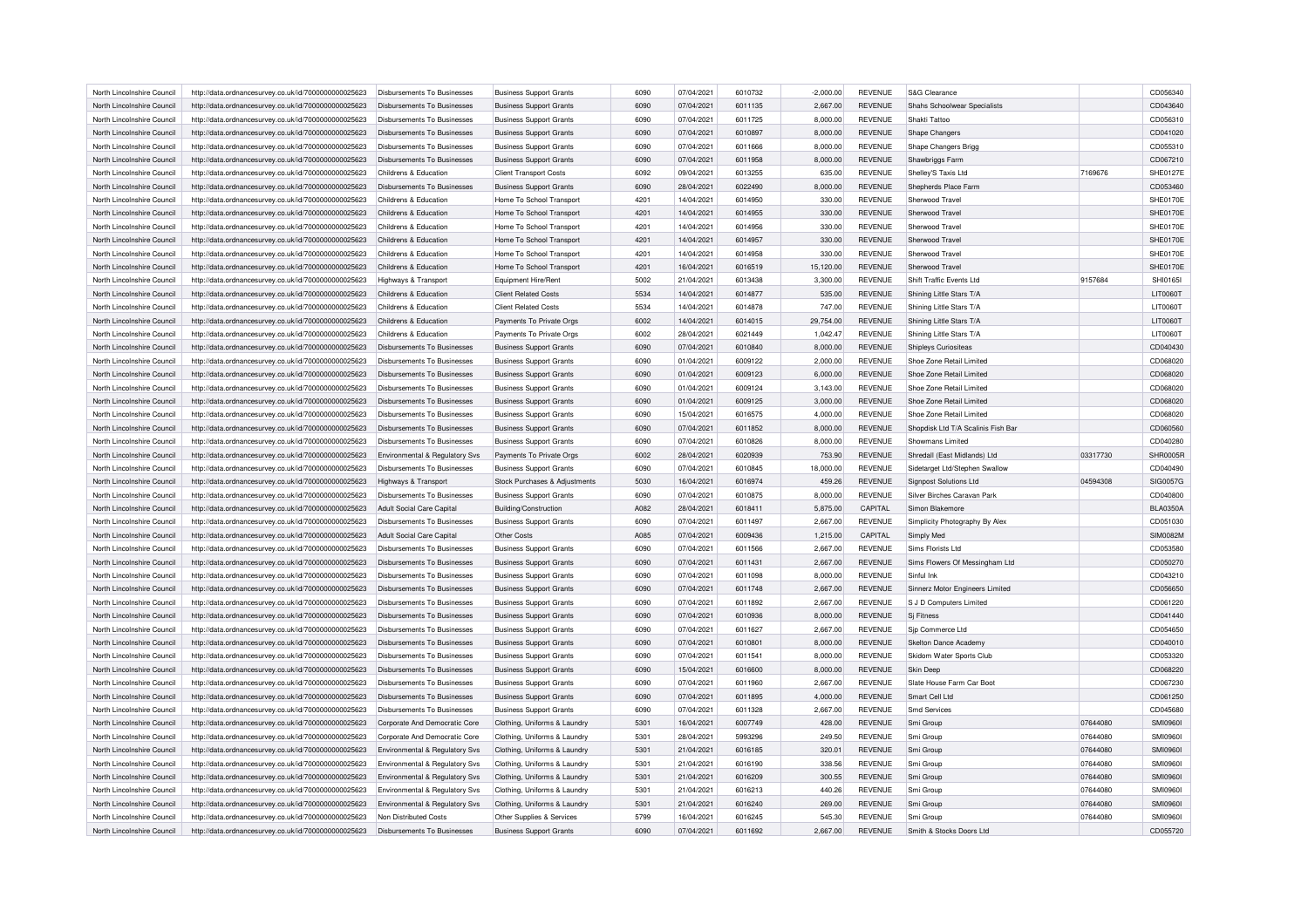| North Lincolnshire Council | http://data.ordnancesurvey.co.uk/id/7000000000025623 | Disbursements To Businesses                   | <b>Business Support Grants</b>                                      | 6090 | 07/04/2021               | 6011282            | 8,000.00  | <b>REVENUE</b>            | Smokey Joe'S                                 |          | CD045200        |
|----------------------------|------------------------------------------------------|-----------------------------------------------|---------------------------------------------------------------------|------|--------------------------|--------------------|-----------|---------------------------|----------------------------------------------|----------|-----------------|
| North Lincolnshire Council | http://data.ordnancesurvey.co.uk/id/7000000000025623 | Disbursements To Businesses                   | <b>Business Support Grants</b>                                      | 6090 | 07/04/2021               | 6011335            | 8,000.00  | <b>REVENUE</b>            | Smrc At Grange Farm Community Centre         |          | CD045750        |
| North Lincolnshire Council | http://data.ordnancesurvey.co.uk/id/7000000000025623 | Disbursements To Businesses                   | <b>Business Support Grants</b>                                      | 6090 | 07/04/2021               | 6010811            | 8,000.00  | <b>REVENUE</b>            | Snack Attack (Scunthorpe) Ltd                |          | CD040120        |
| North Lincolnshire Council | http://data.ordnancesurvey.co.uk/id/7000000000025623 | Disbursements To Businesses                   | <b>Business Support Grants</b>                                      | 6090 | 07/04/2021               | 6010833            | 8,000.00  | <b>REVENUE</b>            | Snack Shack                                  |          | CD040360        |
| North Lincolnshire Council | http://data.ordnancesurvey.co.uk/id/7000000000025623 | Disbursements To Businesses                   | <b>Business Support Grants</b>                                      | 6090 | 07/04/2021               | 6011311            | 8,000.00  | <b>REVENUE</b>            | Snake In The Dark Barbers                    |          | CD045490        |
| North Lincolnshire Council | http://data.ordnancesurvey.co.uk/id/7000000000025623 | Corporate And Democratic Core                 | Fees & Charges Income                                               | 9002 | 14/04/2021               | 6015012            | 300.06    | <b>REVENUE</b>            | Sodexo Motivation Solutions Ltd              | 2680629  | P&M0002M        |
| North Lincolnshire Council | http://data.ordnancesurvey.co.uk/id/7000000000025623 | Childrens & Education                         | It Software-Maintenance                                             | 5053 | 07/04/2021               | 6009426            | 6,132.00  | <b>REVENUE</b>            | Softbox Ltd                                  | 02559880 | SOF0006F        |
| North Lincolnshire Council | http://data.ordnancesurvey.co.uk/id/7000000000025623 | Childrens & Education                         | Rents                                                               | 3201 | 30/04/2021               | 6023346            | 9,250.00  | <b>REVENUE</b>            | Solid Structures Ltd                         |          | SOL0072L        |
| North Lincolnshire Council | http://data.ordnancesurvey.co.uk/id/7000000000025623 | Childrens & Education                         | Payments To Private Orgs                                            | 6002 | 14/04/2021               | 6014737            | 240.00    | <b>REVENUE</b>            | Solutions Pledge2learn                       | 12454511 | <b>PLE0041E</b> |
| North Lincolnshire Council | http://data.ordnancesurvey.co.uk/id/7000000000025623 | Childrens & Education                         | Payments To Private Orgs                                            | 6002 | 07/05/2021               | 6023304            | 2,706.00  | <b>REVENUE</b>            | Solutions Pledge2learn                       | 12454511 | <b>PLE0041E</b> |
| North Lincolnshire Council | http://data.ordnancesurvey.co.uk/id/7000000000025623 | Disbursements To Businesses                   | <b>Business Support Grants</b>                                      | 6090 | 07/04/2021               | 6011138            | 2.667.00  | <b>REVENUE</b>            | Something Old Something New                  |          | CD043670        |
| North Lincolnshire Council | http://data.ordnancesurvey.co.uk/id/7000000000025623 | Childrens & Education                         | Payments To Private Orgs                                            | 6002 | 14/04/2021               | 6013966            | 7.414.65  | <b>REVENUE</b>            | Sophie Brownless                             |          | BRO0218O        |
| North Lincolnshire Council | http://data.ordnancesurvey.co.uk/id/7000000000025623 | Disbursements To Businesses                   | <b>Business Support Grants</b>                                      | 6090 | 07/04/2021               | 6011351            | 8,000.00  | <b>REVENUE</b>            | Sorelle                                      |          | CD045910        |
| North Lincolnshire Council | http://data.ordnancesurvey.co.uk/id/7000000000025623 | Childrens & Education                         | Payments To Private Orgs                                            | 6002 | 30/04/2021               | 6023355            | 2,616.40  | <b>REVENUE</b>            | South Axholme Academy                        | 07814150 | SOU0071U        |
| North Lincolnshire Council | http://data.ordnancesurvey.co.uk/id/7000000000025623 | Disbursements To Businesses                   | <b>Business Support Grants</b>                                      | 6090 | 07/04/2021               | 6010812            | 12,000.00 | <b>REVENUE</b>            | South Axholme Community Swimming             |          | CD040130        |
| North Lincolnshire Council | http://data.ordnancesurvey.co.uk/id/7000000000025623 | <b>Adult Social Care</b>                      | Payments To Health Providers                                        | 6019 | 23/04/2021               | 6019063            | 911.77    | <b>REVENUE</b>            | South Axholme Practice                       |          | SOU0151U        |
| North Lincolnshire Council | http://data.ordnancesurvey.co.uk/id/7000000000025623 | <b>Disbursements To Businesses</b>            | <b>Business Support Grants</b>                                      | 6090 | 07/04/2021               | 6011920            | 2,667.00  | <b>REVENUE</b>            | Southbank Carpet Warehouse                   |          | CD061510        |
| North Lincolnshire Council | http://data.ordnancesurvey.co.uk/id/7000000000025623 | Disbursements To Businesses                   | <b>Business Support Grants</b>                                      | 6090 | 07/04/2021               | 6011546            | 8,000.00  | <b>REVENUE</b>            | Southbank Properties                         |          | CD053370        |
| North Lincolnshire Council | http://data.ordnancesurvey.co.uk/id/7000000000025623 | <b>Disbursements To Businesses</b>            | <b>Business Support Grants</b>                                      | 6090 | 07/04/2021               | 6011738            | 8,000.00  | <b>REVENUE</b>            | South Ferriby Parish Council                 |          | CD056550        |
| North Lincolnshire Council | http://data.ordnancesurvey.co.uk/id/7000000000025623 | Childrens & Education                         |                                                                     | 6001 | 14/04/2021               | 6013981            | 11,356.50 | <b>REVENUE</b>            | South Ferriby Pre-School                     |          | <b>FER0023R</b> |
|                            |                                                      |                                               | Payments To Voluntary Orgs                                          |      |                          |                    |           |                           |                                              |          |                 |
| North Lincolnshire Council | http://data.ordnancesurvey.co.uk/id/7000000000025623 | Disbursements To Businesses                   | <b>Business Support Grants</b>                                      | 6090 | 07/04/2021               | 6011415            | 8,000.00  | REVENUE                   | South Ferriby Village Hall                   |          | CD050080        |
| North Lincolnshire Council | http://data.ordnancesurvey.co.uk/id/7000000000025623 | Disbursements To Businesses                   | <b>Business Support Grants</b>                                      | 6090 | 07/04/2021               | 6011821            | 2.667.00  | <b>REVENUE</b>            | South Park Furniture                         |          | CD057600        |
| North Lincolnshire Council | http://data.ordnancesurvey.co.uk/id/7000000000025623 | Disbursements To Businesses                   | <b>Business Support Grants</b>                                      | 6090 | 07/04/2021               | 6011853            | 2,667.00  | <b>REVENUE</b>            | Spa Care Uk Ltd                              |          | CD060570        |
| North Lincolnshire Council | http://data.ordnancesurvey.co.uk/id/7000000000025623 | Culture & Related Services                    | Equipment Purchase                                                  | 5001 | 28/04/2021               | 5983202            | 532.90    | <b>REVENUE</b>            | Spaldings Limited                            | 1558147  | SPA0024A        |
| North Lincolnshire Council | http://data.ordnancesurvey.co.uk/id/7000000000025623 | <b>Disbursements To Businesses</b>            | <b>Business Support Grants</b>                                      | 6090 | 07/04/2021               | 6010921            | 8,000.00  | REVENUE                   | Spark Gymnastics Academy Ltd                 |          | CD041270        |
| North Lincolnshire Council | http://data.ordnancesurvey.co.uk/id/7000000000025623 | Fin&Inv I&E                                   | Catering Equipment & Materials                                      | 5210 | 09/04/2021               | 6013464            | 305.76    | <b>REVENUE</b>            | Spa Vending Ltd                              | 6883273  | SPA0027A        |
| North Lincolnshire Council | http://data.ordnancesurvey.co.uk/id/7000000000025623 | Disbursements To Businesses                   | <b>Business Support Grants</b>                                      | 6090 | 07/04/2021               | 6011755            | 2,667.00  | <b>REVENUE</b>            | Speedway Garage Gunness Ltd                  |          | CD056720        |
| North Lincolnshire Council | http://data.ordnancesurvey.co.uk/id/7000000000025623 | Culture & Related Services                    | Books (Libraries+Schools Only)                                      | 5005 | 16/04/2021               | 6016057            | 314.10    | <b>REVENUE</b>            | Spellzone Ltd                                | 6884807  | SPE0287E        |
| North Lincolnshire Council | http://data.ordnancesurvey.co.uk/id/7000000000025623 | Disbursements To Businesses                   | <b>Business Support Grants</b>                                      | 6090 | 07/04/2021               | 6011896            | 18,000.00 | <b>REVENUE</b>            | Spirit Pub Company Limited                   |          | CD061260        |
| North Lincolnshire Council | http://data.ordnancesurvey.co.uk/id/7000000000025623 | <b>Disbursements To Businesses</b>            | <b>Business Support Grants</b>                                      | 6090 | 07/04/2021               | 6011770            | 2,667.00  | <b>REVENUE</b>            | Splashrooms Ltd                              |          | CD056890        |
| North Lincolnshire Council | http://data.ordnancesurvey.co.uk/id/7000000000025623 | Disbursements To Businesses                   | <b>Business Support Grants</b>                                      | 6090 | 07/04/2021               | 6011771            | 4,000.00  | <b>REVENUE</b>            | Splashrooms Ltd                              |          | CD056900        |
| North Lincolnshire Council | http://data.ordnancesurvey.co.uk/id/7000000000025623 | <b>Disbursements To Businesses</b>            | <b>Business Support Grants</b>                                      | 6090 | 15/04/2021               | 6016548            | 4,000.00  | <b>REVENUE</b>            | Sportswift Limited                           |          | CD067730        |
| North Lincolnshire Council | http://data.ordnancesurvey.co.uk/id/7000000000025623 | Disbursements To Businesses                   | <b>Business Support Grants</b>                                      | 6090 | 15/04/2021               | 6016552            | 2,667.00  | <b>REVENUE</b>            | Sportswift Limited                           |          | CD067770        |
| North Lincolnshire Council | http://data.ordnancesurvey.co.uk/id/7000000000025623 | <b>Disbursements To Businesses</b>            | <b>Business Support Grants</b>                                      | 6090 | 15/04/2021               | 6016553            | 4,000.00  | <b>REVENUE</b>            | Sportswift Limited                           |          | CD067780        |
| North Lincolnshire Council | http://data.ordnancesurvey.co.uk/id/7000000000025623 | <b>Disbursements To Businesses</b>            | <b>Business Support Grants</b>                                      | 6090 | 29/04/2021               | 6023151            | 1,401.00  | <b>REVENUE</b>            | S.P.T Lincolnshire And Yorkshire Ltd         |          | CD068840        |
| North Lincolnshire Council | http://data.ordnancesurvey.co.uk/id/7000000000025623 | Disbursements To Businesses                   | <b>Business Support Grants</b>                                      | 6090 | 29/04/2021               | 6023152            | 934.00    | <b>REVENUE</b>            | S.P.T Lincolnshire And Yorkshire Ltd         |          | CD068840        |
| North Lincolnshire Council | http://data.ordnancesurvey.co.uk/id/7000000000025623 | Disbursements To Businesses                   | <b>Business Support Grants</b>                                      | 6090 | 29/04/2021               | 6023153            | 1,468.00  | <b>REVENUE</b>            | S.P.T Lincolnshire And Yorkshire Ltd         |          | CD068840        |
| North Lincolnshire Council | http://data.ordnancesurvey.co.uk/id/7000000000025623 | Environmental & Regulatory Svs                | Other Professional Fees                                             | 5829 | 21/04/2021               | 6018337            | 1,585.89  | <b>REVENUE</b>            | Srcl Ltd (Mediaburst)                        | 03226910 | WHI0238I        |
| North Lincolnshire Council | http://data.ordnancesurvey.co.uk/id/7000000000025623 | Childrens & Education                         | Payments To Private Orgs                                            | 6002 | 14/04/2021               | 6014050            | 1,930.50  | <b>REVENUE</b>            | <b>Stacey White</b>                          |          | WHI0511I        |
| North Lincolnshire Council | http://data.ordnancesurvey.co.uk/id/7000000000025623 | Childrens & Education                         | Home To School Transport                                            | 4201 | 14/04/2021               | 6014952            | 4,482.00  | <b>REVENUE</b>            | <b>Stagecoach Services Limited</b>           | 2818654  | <b>LIN0118N</b> |
| North Lincolnshire Council | http://data.ordnancesurvey.co.uk/id/7000000000025623 | Highways & Transport                          | <b>Concessionary Fares</b>                                          | 6010 | 09/04/2021               | 6013522            | 79,450.00 | <b>REVENUE</b>            | Stagecoach Services Limited                  | 2818654  | <b>LIN0118N</b> |
| North Lincolnshire Council | http://data.ordnancesurvey.co.uk/id/7000000000025623 | Disbursements To Businesses                   | <b>Business Support Grants</b>                                      | 6090 | 07/04/2021               | 6011504            | 2,667.00  | <b>REVENUE</b>            | St Andrew'S Hospice Limited                  |          | CD051100        |
| North Lincolnshire Council | http://data.ordnancesurvey.co.uk/id/7000000000025623 | Disbursements To Businesses                   | <b>Business Support Grants</b>                                      | 6090 | 07/04/2021               | 6010943            | 18,000.00 | REVENUE                   | Star Holdings (Humber) Limited               |          | CD041510        |
| North Lincolnshire Council | http://data.ordnancesurvey.co.uk/id/7000000000025623 | Disbursements To Businesses                   | <b>Business Support Grants</b>                                      | 6090 | 07/04/2021               | 6011595            | 8.000.00  | <b>REVENUE</b>            | <b>Starkeys Cafe</b>                         |          | CD053900        |
| North Lincolnshire Council | http://data.ordnancesurvey.co.uk/id/7000000000025623 | Disbursements To Businesses                   | <b>Business Support Grants</b>                                      | 6090 | 07/04/2021               | 6011261            | 2,667.00  | REVENUE                   | Star Stores Memorabilia                      |          | CD044990        |
| North Lincolnshire Council | http://data.ordnancesurvey.co.uk/id/7000000000025623 | Childrens & Education                         | Payments To Private Orgs                                            | 6002 | 14/04/2021               | 6015046            | 25,083.33 | <b>REVENUE</b>            | St Bede'S Catholic Voluntary Academy         | 07973953 | <b>STB0020B</b> |
| North Lincolnshire Council | http://data.ordnancesurvey.co.uk/id/7000000000025623 | Childrens & Education                         | Payments To Private Orgs                                            | 6002 | 14/04/2021               | 6015045            | 6,766.67  | <b>REVENUE</b>            | St. Bernadette'S Catholic Prim, Vol. Academy |          | STB0030B        |
| North Lincolnshire Council | http://data.ordnancesurvey.co.uk/id/7000000000025623 | Childrens & Education                         | Payments To Private Orgs                                            | 6002 | 28/04/2021               | 6021458            | 1,871.10  | <b>REVENUE</b>            | St. Bernadette'S Catholic Prim. Vol. Academy |          | STB0030B        |
| North Lincolnshire Council | http://data.ordnancesurvey.co.uk/id/7000000000025623 | <b>Disbursements To Businesses</b>            | <b>Business Support Grants</b>                                      | 6090 | 07/04/2021               | 6010996            | 2,667.00  | REVENUE                   | Steel Workers Limited                        |          | CD042090        |
| North Lincolnshire Council | http://data.ordnancesurvey.co.uk/id/7000000000025623 | <b>Disbursements To Businesses</b>            | <b>Business Support Grants</b>                                      | 6090 | 07/04/2021               | 6011258            | 8,000.00  | <b>REVENUE</b>            | Steeper Physical Therapy Services Ltd        |          | CD044950        |
| North Lincolnshire Council | http://data.ordnancesurvey.co.uk/id/7000000000025623 | Disbursements To Businesses                   | <b>Business Support Grants</b>                                      | 6090 | 07/04/2021               | 6011530            | 12,000.00 | <b>REVENUE</b>            | Stephen Blenkiron T/A Butchers Arms          |          | CD053210        |
| North Lincolnshire Council | http://data.ordnancesurvey.co.uk/id/7000000000025623 | Childrens & Education                         | Payments To Private Orgs                                            | 6002 | 14/04/2021               | 6014036            | 23,250.11 | <b>REVENUE</b>            | Stepping Stones Of Scawby                    |          | <b>SCA0139A</b> |
| North Lincolnshire Council | http://data.ordnancesurvey.co.uk/id/7000000000025623 | Childrens & Education                         | Repair & Maintenance Costs                                          | 3000 | 21/04/2021               | 6016255            | 242.62    | REVENUE                   | Steve Ball Joinery Ltd                       | 3682402  | <b>BAL0025L</b> |
| North Lincolnshire Council |                                                      | Culture & Related Services                    | Repair & Maintenance Costs                                          | 3000 | 21/04/2021               | 6016255            | 507.66    | <b>REVENUE</b>            |                                              | 3682402  | <b>BAL0025L</b> |
|                            | http://data.ordnancesurvey.co.uk/id/7000000000025623 |                                               |                                                                     | 3000 |                          |                    |           |                           | Steve Ball Joinery Ltd                       | 3682402  | <b>BAL0025L</b> |
| North Lincolnshire Council | http://data.ordnancesurvey.co.uk/id/7000000000025623 | Environmental & Regulatory Svs<br>Fin&Inv I&F | Repair & Maintenance Costs<br><b>Benair &amp; Maintenance Costs</b> | 3000 | 21/04/2021<br>21/04/2021 | 6016255<br>6016255 | 296.82    | REVENUE<br><b>REVENUE</b> | Steve Ball Joinery Ltd                       | 3682402  | <b>BAL0025L</b> |
| North Lincolnshire Council | http://data.ordnancesurvey.co.uk/id/7000000000025623 |                                               |                                                                     |      |                          |                    | 711.60    |                           | Steve Ball Joinery Ltd                       |          |                 |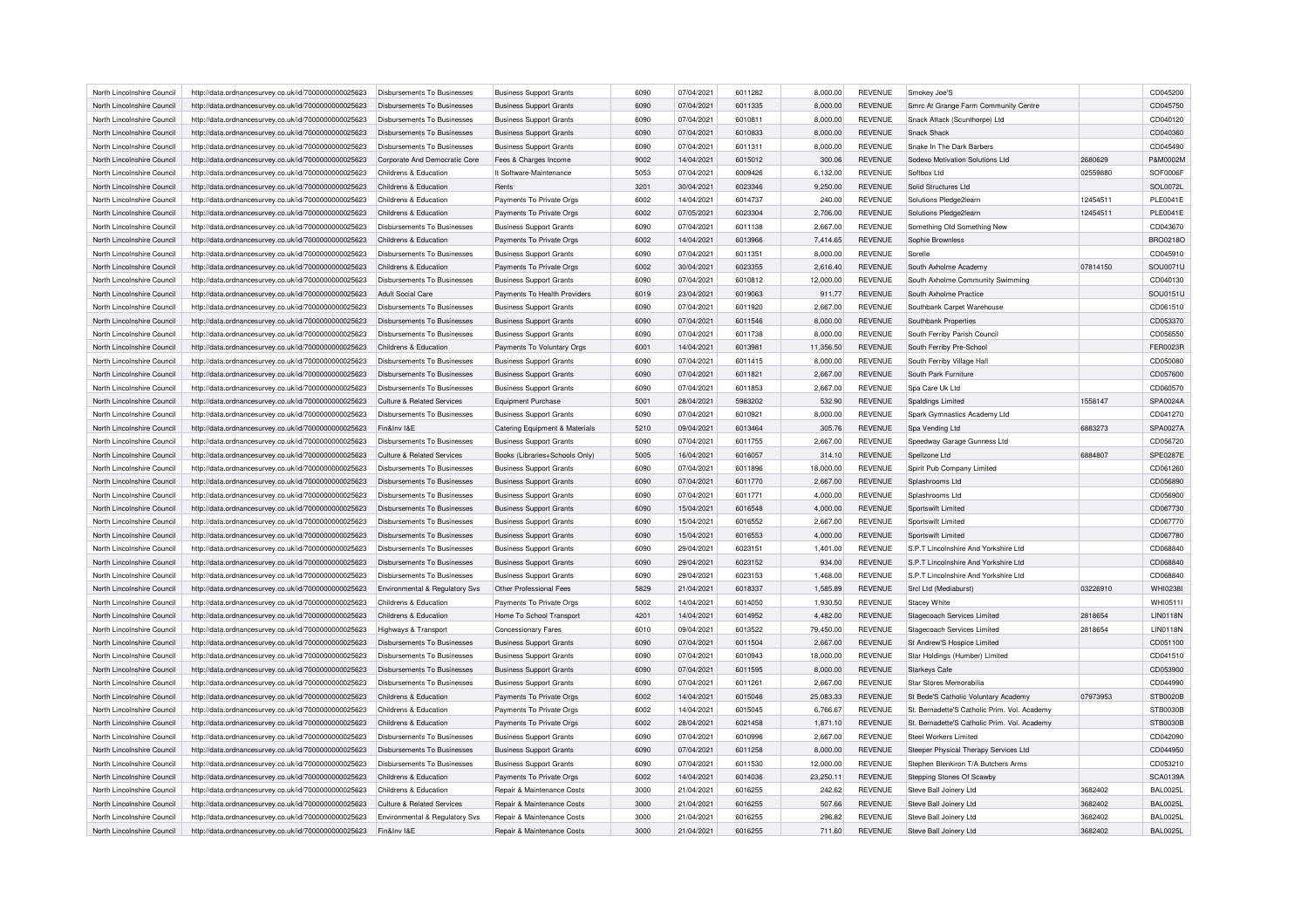| North Lincolnshire Council | http://data.ordnancesurvey.co.uk/id/7000000000025623                                                         | Disbursements To Businesses        | <b>Business Support Grants</b>                       | 6090 | 07/04/2021 | 6011095 | 8,000.00  | <b>REVENUE</b> | Steve Barkers Hair Care For Men       |          | CD043180        |
|----------------------------|--------------------------------------------------------------------------------------------------------------|------------------------------------|------------------------------------------------------|------|------------|---------|-----------|----------------|---------------------------------------|----------|-----------------|
| North Lincolnshire Council | http://data.ordnancesurvey.co.uk/id/7000000000025623                                                         | Disbursements To Businesses        | <b>Business Support Grants</b>                       | 6090 | 07/04/2021 | 6011456 | 2,667.00  | <b>REVENUE</b> | Steve Martin Motors Ltd               |          | CD050560        |
| North Lincolnshire Council | http://data.ordnancesurvey.co.uk/id/7000000000025623                                                         | Corporate And Democratic Core      | Licenses, Subs & Memberships                         | 5510 | 30/04/2021 | 6023108 | 2,500.00  | <b>REVENUE</b> | Stonewall Equality Ltd                | 02412299 | STO0196C        |
| North Lincolnshire Council | http://data.ordnancesurvey.co.uk/id/7000000000025623                                                         | Childrens & Education              | Payments To Private Orgs                             | 6002 | 28/04/2021 | 6021459 | 918.20    | <b>REVENUE</b> | St Pauls Pre-School                   |          | STP0001F        |
| North Lincolnshire Council | http://data.ordnancesurvey.co.uk/id/7000000000025623                                                         | Childrens & Education              | Payments To Voluntary Orgs                           | 6001 | 14/04/2021 | 6014042 | 9,820.62  | <b>REVENUE</b> | St Pauls Pre-School                   |          | STP0001P        |
| North Lincolnshire Council | http://data.ordnancesurvey.co.uk/id/7000000000025623                                                         | Disbursements To Businesses        | <b>Business Support Grants</b>                       | 6090 | 29/04/2021 | 6023156 | 934.00    | <b>REVENUE</b> | St Paul'S Preschool Ashby             |          | CD068860        |
| North Lincolnshire Council | http://data.ordnancesurvey.co.uk/id/7000000000025623                                                         | <b>Disbursements To Businesses</b> | <b>Business Support Grants</b>                       | 6090 | 29/04/2021 | 6023157 | 1,401.00  | <b>REVENUE</b> | St Paul'S Preschool Ashby             |          | CD068860        |
| North Lincolnshire Council | http://data.ordnancesurvey.co.uk/id/7000000000025623                                                         | Disbursements To Businesses        | <b>Business Support Grants</b>                       | 6090 | 29/04/2021 | 6023158 | 1,468.00  | <b>REVENUE</b> | St Paul'S Preschool Ashby             |          | CD068860        |
| North Lincolnshire Council | http://data.ordnancesurvey.co.uk/id/7000000000025623                                                         | Disbursements To Businesses        | <b>Business Support Grants</b>                       | 6090 | 07/04/2021 | 6010834 | 8,000.00  | <b>REVENUE</b> | Stronger Together Crossfit            |          | CD040370        |
| North Lincolnshire Council | http://data.ordnancesurvey.co.uk/id/7000000000025623                                                         | Disbursements To Businesses        | <b>Business Support Grants</b>                       | 6090 | 07/04/2021 | 6011028 | 8,000.00  | <b>REVENUE</b> | Stuart'S Gents Hairdressers           |          | CD042450        |
| North Lincolnshire Council | http://data.ordnancesurvey.co.uk/id/7000000000025623                                                         | Disbursements To Businesses        | <b>Business Support Grants</b>                       | 6090 | 07/04/2021 | 6011715 | 2,667.00  | <b>REVENUE</b> | Studio 4                              |          | CD056200        |
| North Lincolnshire Council | http://data.ordnancesurvey.co.uk/id/7000000000025623                                                         | Disbursements To Businesses        | <b>Business Support Grants</b>                       | 6090 | 07/04/2021 | 6011474 | 8,000.00  | <b>REVENUE</b> | Studio 7 Theatre Arts                 |          | CD050770        |
| North Lincolnshire Council | http://data.ordnancesurvey.co.uk/id/7000000000025623                                                         | Disbursements To Businesses        | <b>Business Support Grants</b>                       | 6090 | 07/04/2021 | 6011560 | 8,000.00  | <b>REVENUE</b> | Style Envy                            |          | CD053520        |
| North Lincolnshire Council | http://data.ordnancesurvey.co.uk/id/7000000000025623                                                         | Disbursements To Businesses        | <b>Business Support Grants</b>                       | 6090 | 07/04/2021 | 6011714 | 8,000.00  | <b>REVENUE</b> | Styles At 26                          |          | CD056190        |
| North Lincolnshire Council | http://data.ordnancesurvey.co.uk/id/7000000000025623                                                         | Disbursements To Businesses        | <b>Business Support Grants</b>                       | 6090 | 07/04/2021 | 6011682 | 8,000.00  | <b>REVENUE</b> | Style & Serenity                      |          | CD055590        |
| North Lincolnshire Council | http://data.ordnancesurvey.co.uk/id/7000000000025623                                                         | <b>Disbursements To Businesses</b> | <b>Business Support Grants</b>                       | 6090 | 07/04/2021 | 6011953 | 2,667.00  | <b>REVENUE</b> | Sue Ryder                             |          | CD067160        |
| North Lincolnshire Council | http://data.ordnancesurvey.co.uk/id/7000000000025623                                                         | Disbursements To Businesses        | <b>Business Support Grants</b>                       | 6090 | 07/04/2021 | 6011957 | 4,000.00  | <b>REVENUE</b> | Sue Ryder (6172)                      |          | CD067200        |
| North Lincolnshire Council |                                                                                                              | <b>Disbursements To Businesses</b> |                                                      | 6090 | 07/04/2021 | 6010971 |           | <b>REVENUE</b> | Sugar Crush Limited                   |          | CD041820        |
| North Lincolnshire Council | http://data.ordnancesurvey.co.uk/id/7000000000025623                                                         | <b>Disbursements To Businesses</b> | <b>Business Support Grants</b>                       | 6090 | 07/04/2021 | 6011208 | 8,000.00  | <b>REVENUE</b> |                                       |          | CD044430        |
|                            | http://data.ordnancesurvey.co.uk/id/7000000000025623                                                         |                                    | <b>Business Support Grants</b>                       |      |            |         | 8,000.00  |                | Sunbed-Shop Studio B1                 |          |                 |
| North Lincolnshire Council | http://data.ordnancesurvey.co.uk/id/7000000000025623                                                         | Disbursements To Businesses        | <b>Business Support Grants</b>                       | 6090 | 07/04/2021 | 6011399 | 8,000.00  | <b>REVENUE</b> | Sunnyside Touring Caravan Park        |          | CD049910        |
| North Lincolnshire Council | http://data.ordnancesurvey.co.uk/id/7000000000025623                                                         | Disbursements To Businesses        | <b>Business Support Grants</b>                       | 6090 | 07/04/2021 | 6011443 | 8,000.00  | <b>REVENUE</b> | Sunspot Hair And Beauty               |          | CD050410        |
| North Lincolnshire Council | http://data.ordnancesurvey.co.uk/id/7000000000025623                                                         | <b>Disbursements To Businesses</b> | <b>Business Support Grants</b>                       | 6090 | 07/04/2021 | 6011178 | 8,000.00  | <b>REVENUE</b> | Super Nails North Ltd                 |          | CD044100        |
| North Lincolnshire Council | http://data.ordnancesurvey.co.uk/id/7000000000025623                                                         | <b>Disbursements To Businesses</b> | <b>Business Support Grants</b>                       | 6090 | 15/04/2021 | 6016601 | 8,000.00  | <b>REVENUE</b> | Super Pizza                           |          | CD068230        |
| North Lincolnshire Council | http://data.ordnancesurvey.co.uk/id/7000000000025623                                                         | Disbursements To Businesses        | <b>Business Support Grants</b>                       | 6090 | 07/04/2021 | 6011588 | 2,667.00  | <b>REVENUE</b> | Supreme Support                       |          | CD053810        |
| North Lincolnshire Council | http://data.ordnancesurvey.co.uk/id/7000000000025623                                                         | <b>Adult Social Care</b>           | Payments To Private Orgs                             | 6002 | 09/04/2021 | 6013399 | 3,360.00  | <b>REVENUE</b> | Sure Group                            |          | SUR0099F        |
| North Lincolnshire Council | http://data.ordnancesurvey.co.uk/id/7000000000025623                                                         | Disbursements To Businesses        | <b>Business Support Grants</b>                       | 6090 | 07/04/2021 | 6011698 | 8,000.00  | <b>REVENUE</b> | Surrey Lodge Alpaca Farm              |          | CD055990        |
| North Lincolnshire Council | http://data.ordnancesurvey.co.uk/id/7000000000025623                                                         | Childrens & Education              | Payments To Private Orgs                             | 6002 | 14/04/2021 | 6014007 | 2,709.50  | <b>REVENUE</b> | Susan Ling                            |          | <b>LIN0358N</b> |
| North Lincolnshire Council | http://data.ordnancesurvey.co.uk/id/7000000000025623                                                         | Disbursements To Businesses        | <b>Business Support Grants</b>                       | 6090 | 07/04/2021 | 6011302 | 12,000.00 | <b>REVENUE</b> | Sutton Arms (Scawby) Ltd              |          | CD045400        |
| North Lincolnshire Council | http://data.ordnancesurvey.co.uk/id/7000000000025623                                                         | <b>Disbursements To Businesses</b> | <b>Business Support Grants</b>                       | 6090 | 07/04/2021 | 6010972 | 8,000.00  | <b>REVENUE</b> | Sweet House Bakery                    |          | CD041830        |
| North Lincolnshire Council | http://data.ordnancesurvey.co.uk/id/7000000000025623                                                         | Disbursements To Businesses        | <b>Business Support Grants</b>                       | 6090 | 07/04/2021 | 6011928 | 8,000.00  | <b>REVENUE</b> | Sycamore Cottage Campsite             |          | CD061590        |
| North Lincolnshire Council | http://data.ordnancesurvey.co.uk/id/7000000000025623                                                         | <b>Disbursements To Businesses</b> | <b>Business Support Grants</b>                       | 6090 | 07/04/2021 | 6011238 | 4,000.00  | <b>REVENUE</b> | Symbolglen Ltd T/A The Bed Shop       |          | CD044750        |
| North Lincolnshire Council | http://data.ordnancesurvey.co.uk/id/7000000000025623                                                         | Corporate And Democratic Core      | Gen Office Exp (Incl Postage)                        | 5603 | 30/04/2021 | 6021338 | 334.00    | <b>REVENUE</b> | Systematic Print Management Ltd       | 3890167  | SYS0015S        |
| North Lincolnshire Council | http://data.ordnancesurvey.co.uk/id/7000000000025623                                                         | <b>Disbursements To Businesses</b> | <b>Business Support Grants</b>                       | 6090 | 07/04/2021 | 6011108 | 2,667.00  | <b>REVENUE</b> | T/A Al Amin Store                     |          | CD043350        |
| North Lincolnshire Council | http://data.ordnancesurvey.co.uk/id/7000000000025623                                                         | Disbursements To Businesses        | <b>Business Support Grants</b>                       | 6090 | 07/04/2021 | 6011257 | 2,667.00  | <b>REVENUE</b> | <b>T A Auctions</b>                   |          | CD044940        |
| North Lincolnshire Council | http://data.ordnancesurvey.co.uk/id/7000000000025623                                                         | <b>Disbursements To Businesses</b> | <b>Business Support Grants</b>                       | 6090 | 07/04/2021 | 6011382 | 8,000.00  | <b>REVENUE</b> | <b>Taheras Hal</b>                    |          | CD049740        |
| North Lincolnshire Council | http://data.ordnancesurvey.co.uk/id/7000000000025623                                                         | Disbursements To Businesses        | <b>Business Support Grants</b>                       | 6090 | 07/04/2021 | 6011433 | 8,000.00  | <b>REVENUE</b> | <b>Take A Gander</b>                  |          | CD050290        |
| North Lincolnshire Council | http://data.ordnancesurvey.co.uk/id/7000000000025623                                                         | Disbursements To Businesses        | <b>Business Support Grants</b>                       | 6090 | 07/04/2021 | 6010895 | 8,000.00  | <b>REVENUE</b> | Tamaradox Bar And Cafe Ltd            |          | CD041000        |
| North Lincolnshire Council | http://data.ordnancesurvey.co.uk/id/7000000000025623                                                         | Disbursements To Businesses        | <b>Business Support Grants</b>                       | 6090 | 07/04/2021 | 6011119 | 2,667.00  | <b>REVENUE</b> | T/A Mirwan'S Mobile Style             |          | CD043470        |
| North Lincolnshire Council | http://data.ordnancesurvey.co.uk/id/7000000000025623                                                         | Disbursements To Businesses        | <b>Business Support Grants</b>                       | 6090 | 07/04/2021 | 6011025 | 8,000.00  | <b>REVENUE</b> | Tan N Tone                            |          | CD042420        |
| North Lincolnshire Council | http://data.ordnancesurvey.co.uk/id/7000000000025623                                                         | <b>Disbursements To Businesses</b> | <b>Business Support Grants</b>                       | 6090 | 07/04/2021 | 6011357 | 8,000.00  | <b>REVENUE</b> | Tantini                               |          | CD045970        |
| North Lincolnshire Council | http://data.ordnancesurvey.co.uk/id/7000000000025623                                                         | Disbursements To Businesses        | <b>Business Support Grants</b>                       | 6090 | 07/04/2021 | 6011322 | 8,000.00  | <b>REVENUE</b> | Tat                                   |          | CD045610        |
| North Lincolnshire Council | http://data.ordnancesurvey.co.uk/id/7000000000025623                                                         | <b>Disbursements To Businesses</b> | <b>Business Support Grants</b>                       | 6090 | 07/04/2021 | 6010853 | 8,000.00  | <b>REVENUE</b> | <b>Taylors Barbershop</b>             |          | CD040570        |
| North Lincolnshire Council | http://data.ordnancesurvey.co.uk/id/7000000000025623                                                         | <b>Disbursements To Businesses</b> | <b>Business Support Grants</b>                       | 6090 | 07/04/2021 | 6011897 | 2,667.00  | <b>REVENUE</b> | Tch Recovery Ltd                      |          | CD061270        |
| North Lincolnshire Council | http://data.ordnancesurvey.co.uk/id/7000000000025623                                                         | Disbursements To Businesses        | <b>Business Support Grants</b>                       | 6090 | 07/04/2021 | 6011822 | 2,667.00  | <b>REVENUE</b> | <b>Td Motor Services Ltd</b>          |          | CD057610        |
| North Lincolnshire Council | http://data.ordnancesurvey.co.uk/id/7000000000025623                                                         | Disbursements To Businesses        | <b>Business Support Grants</b>                       | 6090 | 07/04/2021 | 6010983 | 8,000.00  | <b>REVENUE</b> | Te@6tearooms                          |          | CD041940        |
| North Lincolnshire Council | http://data.ordnancesurvey.co.uk/id/7000000000025623                                                         | Childrens & Education              | <b>Agency Costs</b>                                  | 6005 | 30/04/2021 | 6021446 | 948.68    | <b>REVENUE</b> | <b>Teaching Personnel Ltd</b>         | 3225158  | <b>BAR0135R</b> |
| North Lincolnshire Council | http://data.ordnancesurvey.co.uk/id/7000000000025623                                                         | Childrens & Education              | <b>Agency Costs</b>                                  | 6005 | 30/04/2021 | 6021450 | 711.51    | <b>REVENUE</b> | <b>Teaching Personnel Ltd</b>         | 3225158  | <b>BAR0135R</b> |
| North Lincolnshire Council |                                                                                                              | Childrens & Education              |                                                      | 6002 | 21/04/2021 | 6018090 | 1,732.43  | <b>REVENUE</b> | <b>Teach Lincs Ltd</b>                | 11073615 | <b>TEA0048A</b> |
| North Lincolnshire Council | http://data.ordnancesurvey.co.uk/id/7000000000025623<br>http://data.ordnancesurvey.co.uk/id/7000000000025623 | Childrens & Education              | Payments To Private Orgs<br>Payments To Private Orgs | 6002 | 21/04/2021 | 6018091 | 2,571.00  | <b>REVENUE</b> | <b>Teach Lincs Ltd</b>                | 11073615 | <b>TEA0048A</b> |
|                            |                                                                                                              |                                    |                                                      |      |            |         |           |                |                                       |          |                 |
| North Lincolnshire Council | http://data.ordnancesurvey.co.uk/id/7000000000025623                                                         | Childrens & Education              | Payments To Private Orgs                             | 6002 | 21/04/2021 | 6018092 | 2,477.00  | REVENUE        | <b>Teach Lincs Ltd</b>                | 11073615 | <b>TEA0048A</b> |
| North Lincolnshire Council | http://data.ordnancesurvey.co.uk/id/7000000000025623                                                         | Childrens & Education              | Payments To Private Orgs                             | 6002 | 21/04/2021 | 6018093 | 1,735.26  | <b>REVENUE</b> | <b>Teach Lincs Ltd</b>                | 11073615 | <b>TEA0048A</b> |
| North Lincolnshire Council | http://data.ordnancesurvey.co.uk/id/7000000000025623                                                         | Childrens & Education              | Payments To Private Orgs                             | 6002 | 30/04/2021 | 6023356 | 1,041.16  | REVENUE        | <b>Teach Lincs Ltd</b>                | 11073615 | <b>TEA0048A</b> |
| North Lincolnshire Council | http://data.ordnancesurvey.co.uk/id/7000000000025623                                                         | Childrens & Education              | Payments To Private Orgs                             | 6002 | 30/04/2021 | 6023357 | 1,756.00  | REVENUE        | <b>Teach Lincs Ltd</b>                | 11073615 | <b>TEA0048A</b> |
| North Lincolnshire Council | http://data.ordnancesurvey.co.uk/id/7000000000025623                                                         | Disbursements To Businesses        | <b>Business Support Grants</b>                       | 6090 | 07/04/2021 | 6011854 | 8,000.00  | REVENUE        | Teasdales Bakers Limited- Barton Cafe |          | CD060580        |
| North Lincolnshire Council | http://data.ordnancesurvey.co.uk/id/7000000000025623                                                         | <b>Disbursements To Businesses</b> | <b>Business Support Grants</b>                       | 6090 | 07/04/2021 | 6011855 | 8,000.00  | <b>REVENUE</b> | Teasdales Bakers Ltd Kirton Cafe      |          | CD060590        |
| North Lincolnshire Council | http://data.ordnancesurvey.co.uk/id/7000000000025623                                                         | Environmental & Regulatory Svs     | Materials                                            | 5004 | 21/04/2021 | 6015000 | 361.80    | REVENUE        | Teleshore (Uk) Ltd                    | 36901545 | <b>TEL0036L</b> |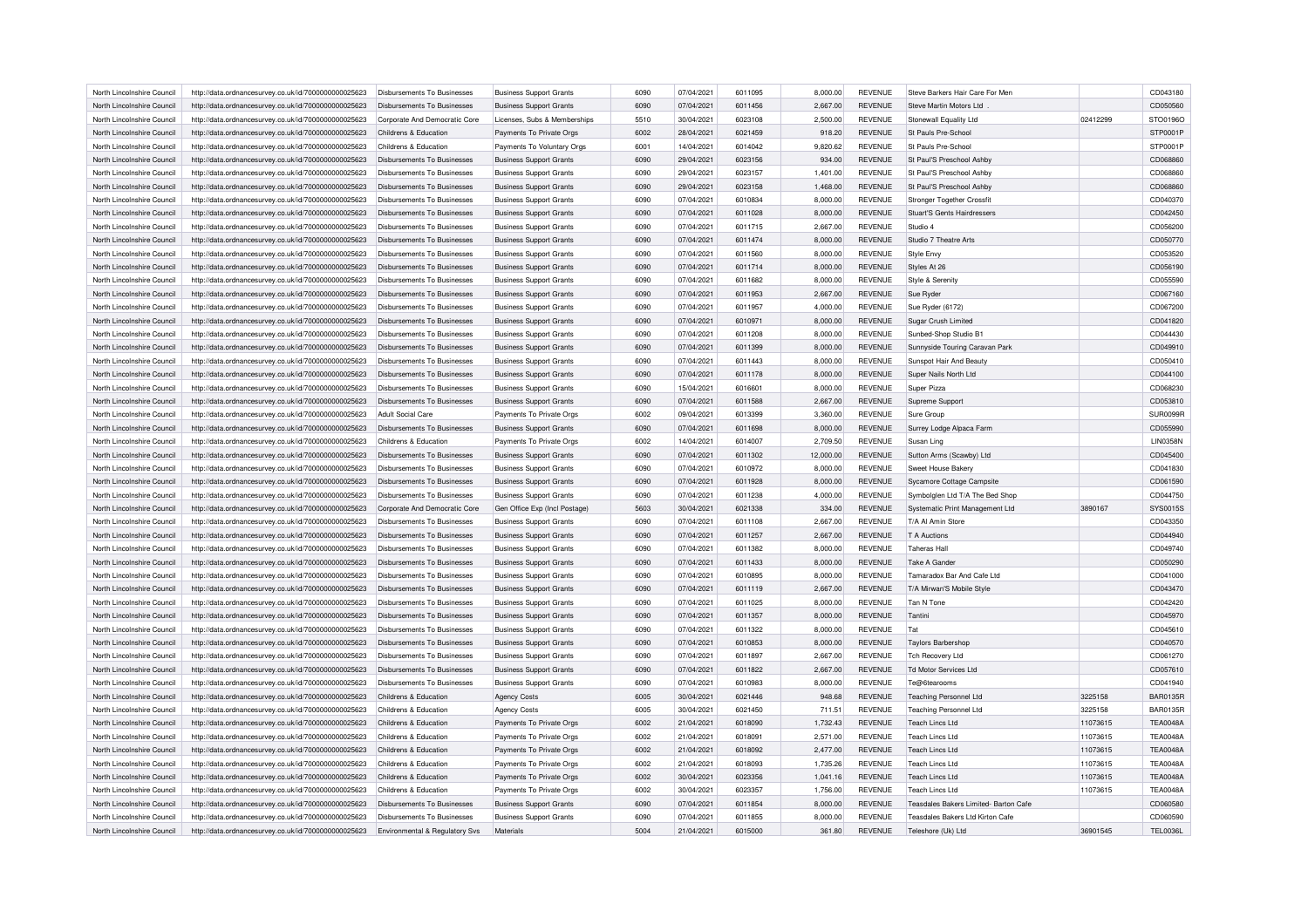| North Lincolnshire Council | http://data.ordnancesurvey.co.uk/id/7000000000025623 | Environmental & Regulatory Svs     | Materials                      | 5004 | 28/04/2021               | 6018267 | 2,643.73  | <b>REVENUE</b> | Terberg Matec Uk Ltd                         | 3404297  | <b>TER0017R</b>      |
|----------------------------|------------------------------------------------------|------------------------------------|--------------------------------|------|--------------------------|---------|-----------|----------------|----------------------------------------------|----------|----------------------|
| North Lincolnshire Council | http://data.ordnancesurvey.co.uk/id/7000000000025623 | Childrens & Education              | <b>Client Related Costs</b>    | 5534 | 23/04/2021               | 6019156 | 341.67    | <b>REVENUE</b> | T Gibala & Son                               |          | GIB0037B             |
| North Lincolnshire Council | http://data.ordnancesurvey.co.uk/id/7000000000025623 | <b>Housing Services</b>            | <b>Client Related Costs</b>    | 5534 | 28/04/2021               | 6021406 | 595.83    | <b>REVENUE</b> | T Gibala & Son                               |          | GIB0037B             |
| North Lincolnshire Council | http://data.ordnancesurvey.co.uk/id/7000000000025623 | Childrens & Education              | <b>Client Related Costs</b>    | 5534 | 30/04/2021               | 6023362 | 265.50    | <b>REVENUE</b> | The Ark Family Centre                        |          | ARK0120K             |
| North Lincolnshire Council | http://data.ordnancesurvey.co.uk/id/7000000000025623 | Childrens & Education              | Payments To Private Orgs       | 6002 | 14/04/2021               | 6013959 | 49,041.81 | <b>REVENUE</b> | The Ark Family Centre                        |          | ARK0120K             |
| North Lincolnshire Council | http://data.ordnancesurvey.co.uk/id/7000000000025623 | Childrens & Education              | Payments To Private Orgs       | 6002 | 28/04/2021               | 6021743 | 1,924.56  | <b>REVENUE</b> | The Ark Family Centre                        |          | ARK0120K             |
| North Lincolnshire Council | http://data.ordnancesurvey.co.uk/id/7000000000025623 | Disbursements To Businesses        | <b>Business Support Grants</b> | 6090 | 07/04/2021               | 6011823 | 2,667.00  | <b>REVENUE</b> | The Autoshop Scunthorpe Ltd                  |          | CD057620             |
| North Lincolnshire Council | http://data.ordnancesurvey.co.uk/id/7000000000025623 | <b>Disbursements To Businesses</b> | <b>Business Support Grants</b> | 6090 | 07/04/2021               | 6011520 | 8,000.00  | <b>REVENUE</b> | The Barbers                                  |          | CD051280             |
| North Lincolnshire Council | http://data.ordnancesurvey.co.uk/id/7000000000025623 | Disbursements To Businesses        | <b>Business Support Grants</b> | 6090 | 07/04/2021               | 6011054 | 8,000.00  | <b>REVENUE</b> | The Barber Shop                              |          | CD042720             |
| North Lincolnshire Council | http://data.ordnancesurvey.co.uk/id/7000000000025623 | <b>Disbursements To Businesses</b> | <b>Business Support Grants</b> | 6090 | 07/04/2021               | 6011070 | 8,000.00  | <b>REVENUE</b> | The Barber Shop Epworth                      |          | CD042930             |
| North Lincolnshire Council | http://data.ordnancesurvey.co.uk/id/7000000000025623 | <b>Disbursements To Businesses</b> | <b>Business Support Grants</b> | 6090 | 07/04/2021               | 6011272 | 8,000.00  | <b>REVENUE</b> | The Barn                                     |          | CD045100             |
| North Lincolnshire Council |                                                      | <b>Disbursements To Businesses</b> |                                | 6090 | 07/04/2021               | 6011605 |           | <b>REVENUE</b> | The Baths Hall                               |          |                      |
|                            | http://data.ordnancesurvey.co.uk/id/7000000000025623 |                                    | <b>Business Support Grants</b> |      |                          |         | 18,000.00 |                |                                              |          | CD054430             |
| North Lincolnshire Council | http://data.ordnancesurvey.co.uk/id/7000000000025623 | Disbursements To Businesses        | <b>Business Support Grants</b> | 6090 | 07/04/2021               | 6010984 | 12,000.00 | <b>REVENUE</b> | The Bay Horse Inn                            |          | CD041950             |
| North Lincolnshire Council | http://data.ordnancesurvey.co.uk/id/7000000000025623 | <b>Disbursements To Businesses</b> | <b>Business Support Grants</b> | 6090 | 07/04/2021               | 6011225 | 8,000.00  | <b>REVENUE</b> | The Beauty Parlour                           |          | CD044600             |
| North Lincolnshire Council | http://data.ordnancesurvey.co.uk/id/7000000000025623 | Disbursements To Businesses        | <b>Business Support Grants</b> | 6090 | 07/04/2021               | 6011355 | 8,000.00  | <b>REVENUE</b> | The Beauty Shop                              |          | CD045950             |
| North Lincolnshire Council | http://data.ordnancesurvey.co.uk/id/7000000000025623 | <b>Adult Social Care</b>           | Payments To Health Providers   | 6019 | 16/04/2021               | 6016167 | 362.61    | <b>REVENUE</b> | The Birches Medical Practice                 |          | <b>BIR0224R</b>      |
| North Lincolnshire Council | http://data.ordnancesurvey.co.uk/id/7000000000025623 | Disbursements To Businesses        | <b>Business Support Grants</b> | 6090 | 07/04/2021               | 6010854 | 12,000.00 | <b>REVENUE</b> | The Bird In The Barley                       |          | CD040580             |
| North Lincolnshire Council | http://data.ordnancesurvey.co.uk/id/7000000000025623 | Disbursements To Businesses        | <b>Business Support Grants</b> | 6090 | 07/04/2021               | 6011856 | 12,000.00 | <b>REVENUE</b> | The Black Door Spirit Company Ltd            |          | CD060600             |
| North Lincolnshire Council | http://data.ordnancesurvey.co.uk/id/7000000000025623 | Disbursements To Businesses        | <b>Business Support Grants</b> | 6090 | 07/04/2021               | 6011037 | 8,000.00  | <b>REVENUE</b> | The Black Room Rehearsal Studios             |          | CD042540             |
| North Lincolnshire Council | http://data.ordnancesurvey.co.uk/id/7000000000025623 | Disbursements To Businesses        | <b>Business Support Grants</b> | 6090 | 07/04/2021               | 6011064 | 2,667.00  | <b>REVENUE</b> | The Brigg Travel Company                     |          | CD042860             |
| North Lincolnshire Council | http://data.ordnancesurvey.co.uk/id/7000000000025623 | Disbursements To Businesses        | <b>Business Support Grants</b> | 6090 | 07/04/2021               | 6011694 | 8,000.00  | <b>REVENUE</b> | The Britannia Inn                            |          | CD055950             |
| North Lincolnshire Council | http://data.ordnancesurvey.co.uk/id/7000000000025623 | Disbursements To Businesses        | <b>Business Support Grants</b> | 6090 | 07/04/2021               | 6011014 | 2,667.00  | <b>REVENUE</b> | The Button Box                               |          | CD042300             |
| North Lincolnshire Council | http://data.ordnancesurvey.co.uk/id/7000000000025623 | Disbursements To Businesses        | <b>Business Support Grants</b> | 6090 | 07/04/2021               | 6010982 | 8.000.00  | <b>REVENUE</b> | The Carpenters Arms                          |          | CD041930             |
| North Lincolnshire Council | http://data.ordnancesurvey.co.uk/id/7000000000025623 | <b>Disbursements To Businesses</b> | <b>Business Support Grants</b> | 6090 | 07/04/2021               | 6011137 | 8,000.00  | <b>REVENUE</b> | The Cat With The Tat                         |          | CD043660             |
| North Lincolnshire Council | http://data.ordnancesurvey.co.uk/id/7000000000025623 | <b>Disbursements To Businesses</b> | <b>Business Support Grants</b> | 6090 | 07/04/2021               | 6011824 | 8,000.00  | <b>REVENUE</b> | The Cocked Ha                                |          | CD057630             |
| North Lincolnshire Council | http://data.ordnancesurvey.co.uk/id/7000000000025623 | Disbursements To Businesses        | <b>Business Support Grants</b> | 6090 | 07/04/2021               | 6011750 | 2.667.00  | <b>REVENUE</b> | The Collectors Emporium                      |          | CD056670             |
| North Lincolnshire Council | http://data.ordnancesurvey.co.uk/id/7000000000025623 | Environmental & Regulatory Svs     | Other Professional Fees        | 5829 | 14/04/2021               | 601473  | 526.00    | <b>REVENUE</b> | The Columbaria Company                       | 890557   | COL0332L             |
| North Lincolnshire Council | http://data.ordnancesurvey.co.uk/id/7000000000025623 | Environmental & Regulatory Svs     | Other Professional Fees        | 5829 | 28/04/2021               | 6021336 | 456.00    | <b>REVENUE</b> | The Columbaria Company                       | 890557   | COL0332L             |
| North Lincolnshire Council | http://data.ordnancesurvey.co.uk/id/7000000000025623 | Disbursements To Businesses        | <b>Business Support Grants</b> | 6090 | 07/04/2021               | 6011898 | 12.000.00 | <b>REVENUE</b> | The Craft Union Pub Company Ltd              |          | CD061280             |
|                            |                                                      |                                    |                                |      |                          |         |           |                |                                              |          |                      |
| North Lincolnshire Council | http://data.ordnancesurvey.co.uk/id/7000000000025623 | Adult Social Care                  | Payments To Private Orgs       | 6002 | 09/04/2021               | 6013377 | 2,160.00  | <b>REVENUE</b> | The Croft Community (Camphill Village Trust) |          | CVT0001T             |
| North Lincolnshire Council | http://data.ordnancesurvey.co.uk/id/7000000000025623 | Disbursements To Businesses        | <b>Business Support Grants</b> | 6090 | 07/04/2021               | 6010817 | 8,000.00  | <b>REVENUE</b> | The Crooked Billet                           |          | CD040180             |
| North Lincolnshire Council | http://data.ordnancesurvey.co.uk/id/7000000000025623 | Disbursements To Businesses        | <b>Business Support Grants</b> | 6090 | 07/04/2021               | 6010876 | 12.000.00 | <b>REVENUE</b> | The Crown                                    |          | CD040810             |
| North Lincolnshire Council | http://data.ordnancesurvey.co.uk/id/7000000000025623 | Disbursements To Businesses        | <b>Business Support Grants</b> | 6090 | 07/04/2021               | 6010891 | 12,000.00 | <b>REVENUE</b> | The Crown Inn                                |          | CD040960             |
| North Lincolnshire Council | http://data.ordnancesurvey.co.uk/id/7000000000025623 | <b>Disbursements To Businesses</b> | <b>Business Support Grants</b> | 6090 | 07/04/2021               | 6011011 | 8,000.00  | <b>REVENUE</b> | The Crows Nest Barbers                       |          | CD042260             |
| North Lincolnshire Council | http://data.ordnancesurvey.co.uk/id/7000000000025623 | Disbursements To Businesses        | <b>Business Support Grants</b> | 6090 | 07/04/2021               | 6011296 | 8,000.00  | <b>REVENUE</b> | The Deli & Diner                             |          | CD045340             |
| North Lincolnshire Council | http://data.ordnancesurvey.co.uk/id/7000000000025623 | <b>Disbursements To Businesses</b> | <b>Business Support Grants</b> | 6090 | 07/04/2021               | 6011510 | 2,667.00  | <b>REVENUE</b> | The Design Orchard                           |          | CD051160             |
| North Lincolnshire Council | http://data.ordnancesurvey.co.uk/id/7000000000025623 | Public Health                      | Materials                      | 5004 | 14/04/2021               | 6010244 | 16,517.81 | <b>REVENUE</b> | The Dollywood Foundation Of The Uk           |          | <b>DOL0032L</b>      |
| North Lincolnshire Council | http://data.ordnancesurvey.co.uk/id/7000000000025623 | Disbursements To Businesses        | <b>Business Support Grants</b> | 6090 | 07/04/2021               | 6011695 | 8,000.00  | <b>REVENUE</b> | The Dying Gladiator                          |          | CD055960             |
| North Lincolnshire Council | http://data.ordnancesurvey.co.uk/id/7000000000025623 | Disbursements To Businesses        | <b>Business Support Grants</b> | 6090 | 07/04/2021               | 6010809 | 8,000.00  | <b>REVENUE</b> | The Elliott Suite                            |          | CD040100             |
| North Lincolnshire Council | http://data.ordnancesurvey.co.uk/id/7000000000025623 | <b>Disbursements To Businesses</b> | <b>Business Support Grants</b> | 6090 | 23/04/2021               | 6019266 | 2,001.00  | <b>REVENUE</b> | The English Heritage Trust                   |          | CD068510             |
| North Lincolnshire Council | http://data.ordnancesurvey.co.uk/id/7000000000025623 | Disbursements To Businesses        | <b>Business Support Grants</b> | 6090 | 23/04/2021               | 6019267 | 1,334.00  | <b>REVENUE</b> | The English Heritage Trust                   |          | CD068510             |
| North Lincolnshire Council | http://data.ordnancesurvey.co.uk/id/7000000000025623 | Disbursements To Businesses        | <b>Business Support Grants</b> | 6090 | 23/04/2021               | 6019270 | 467.00    | REVENUE        | The English Heritage Trust                   |          | CD068510             |
| North Lincolnshire Council | http://data.ordnancesurvey.co.uk/id/7000000000025623 | Disbursements To Businesses        | <b>Business Support Grants</b> | 6090 | 23/04/2021               | 6019271 | 467.00    | <b>REVENUE</b> | The English Heritage Trust                   |          | CD068510             |
| North Lincolnshire Council | http://data.ordnancesurvey.co.uk/id/7000000000025623 | <b>Disbursements To Businesses</b> | <b>Business Support Grants</b> | 6090 | 23/04/2021               | 6019272 | 4,000.00  | <b>REVENUE</b> | The English Heritage Trust                   |          | CD068510             |
| North Lincolnshire Council | http://data.ordnancesurvey.co.uk/id/7000000000025623 | Disbursements To Businesses        | <b>Business Support Grants</b> | 6090 | 23/04/2021               | 6019273 | 2,096.00  | REVENUE        | The English Heritage Trust                   |          | CD068510             |
| North Lincolnshire Council | http://data.ordnancesurvey.co.uk/id/7000000000025623 | <b>Disbursements To Businesses</b> | <b>Business Support Grants</b> | 6090 | 23/04/2021               | 6019274 | 2,001.00  | <b>REVENUE</b> | The English Heritage Trust                   |          | CD068520             |
| North Lincolnshire Council | http://data.ordnancesurvey.co.uk/id/7000000000025623 | Disbursements To Businesses        | <b>Business Support Grants</b> | 6090 | 23/04/2021               | 6019275 | 2,096.00  | REVENUE        | The English Heritage Trust                   |          | CD068520             |
| North Lincolnshire Council |                                                      |                                    |                                | 6090 |                          | 6019276 |           |                |                                              |          |                      |
|                            | http://data.ordnancesurvey.co.uk/id/7000000000025623 | Disbursements To Businesses        | <b>Business Support Grants</b> | 6090 | 23/04/2021<br>23/04/2021 | 6019278 | 467.00    | REVENUE        | The English Heritage Trust                   |          | CD068520<br>CD068520 |
| North Lincolnshire Council | http://data.ordnancesurvey.co.uk/id/7000000000025623 | Disbursements To Businesses        | <b>Business Support Grants</b> |      |                          |         | 1,334.00  | <b>REVENUE</b> | The English Heritage Trust                   |          |                      |
| North Lincolnshire Council | http://data.ordnancesurvey.co.uk/id/7000000000025623 | <b>Disbursements To Businesses</b> | <b>Business Support Grants</b> | 6090 | 23/04/2021               | 6019279 | 4,000.00  | <b>REVENUE</b> | The English Heritage Trust                   |          | CD068520             |
| North Lincolnshire Council | http://data.ordnancesurvey.co.uk/id/7000000000025623 | Disbursements To Businesses        | <b>Business Support Grants</b> | 6090 | 23/04/2021               | 6019281 | 467.00    | REVENUE        | The English Heritage Trust                   |          | CD068520             |
| North Lincolnshire Council | http://data.ordnancesurvey.co.uk/id/7000000000025623 | Disbursements To Businesses        | <b>Business Support Grants</b> | 6090 | 07/04/2021               | 6011654 | 4,000.00  | <b>REVENUE</b> | The Entertainer                              |          | CD054920             |
| North Lincolnshire Council | http://data.ordnancesurvey.co.uk/id/7000000000025623 | Disbursements To Businesses        | <b>Business Support Grants</b> | 6090 | 07/04/2021               | 6011376 | 8,000.00  | <b>REVENUE</b> | The Epworth Tap                              |          | CD049680             |
| North Lincolnshire Council | http://data.ordnancesurvey.co.uk/id/7000000000025623 | Fin&Inv I&E                        | Gen Office Exp (Incl Postage)  | 5603 | 28/04/2021               | 6021351 | 3,414.00  | <b>REVENUE</b> | The Essential Partnership Ltd                | 7933055  | ESS0130S             |
| North Lincolnshire Council | http://data.ordnancesurvey.co.uk/id/7000000000025623 | Fin&Inv I&F                        | Other Supplies & Services      | 5799 | 28/04/2021               | 6021351 | 0         | <b>REVENUE</b> | The Essential Partnership Ltd                | 7933055  | <b>ESS0130S</b>      |
| North Lincolnshire Council | http://data.ordnancesurvey.co.uk/id/7000000000025623 | Other Expenditure & Income         | <b>Client Related Costs</b>    | 5534 | 16/04/2021               | 6015333 | 2.470.00  | <b>REVENUE</b> | The Family Place Ltd                         | 08666044 | <b>FAM0080M</b>      |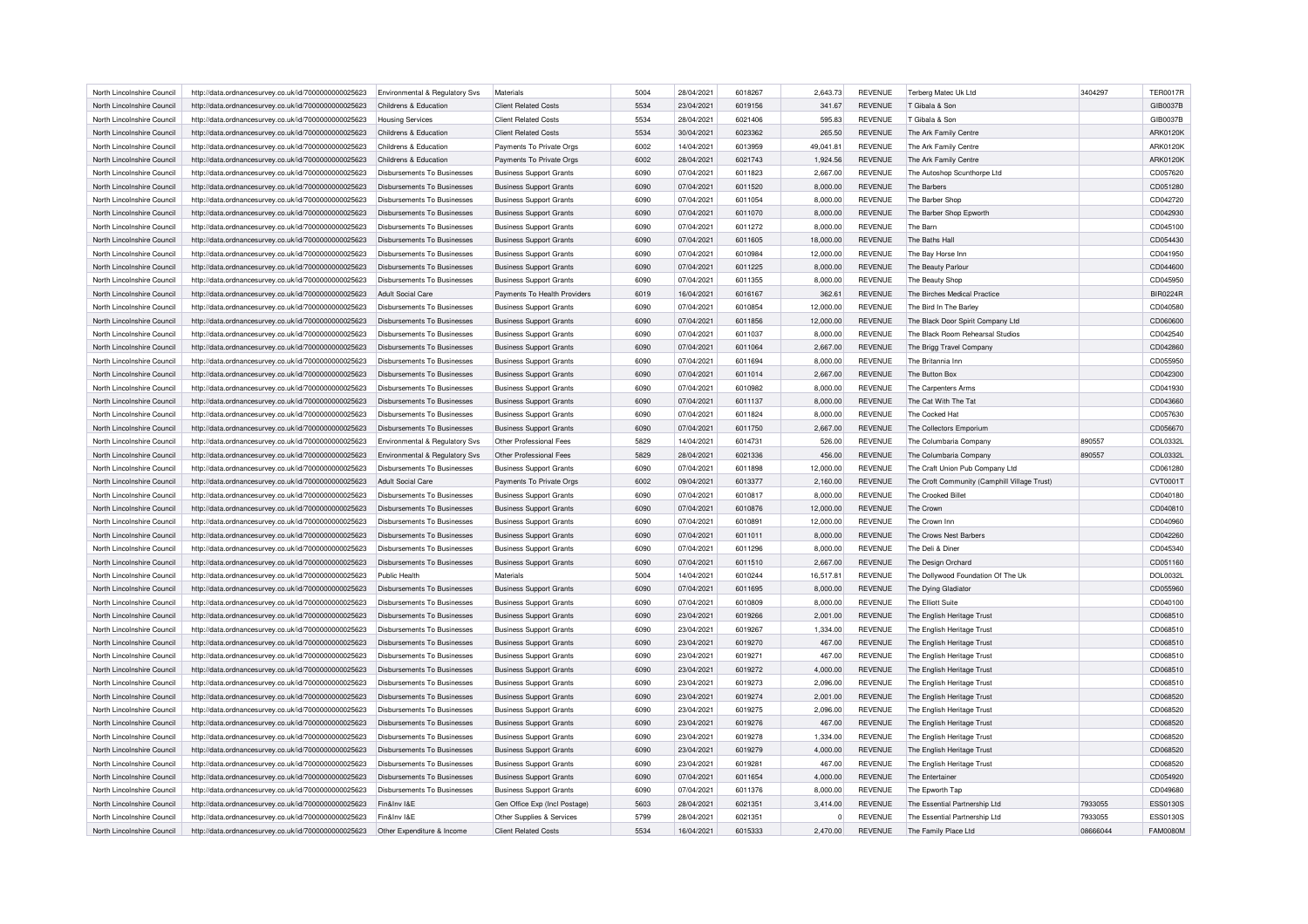| North Lincolnshire Council | http://data.ordnancesurvey.co.uk/id/7000000000025623 | Disbursements To Businesses        | <b>Business Support Grants</b> | 6090 | 07/04/2021 | 6011729 | 8,000.00    | <b>REVENUE</b> | The Fig Tree                            |          | CD056360        |
|----------------------------|------------------------------------------------------|------------------------------------|--------------------------------|------|------------|---------|-------------|----------------|-----------------------------------------|----------|-----------------|
| North Lincolnshire Council | http://data.ordnancesurvey.co.uk/id/7000000000025623 | Disbursements To Businesses        | <b>Business Support Grants</b> | 6090 | 07/04/2021 | 6011441 | 2,667.00    | <b>REVENUE</b> | The Flower Garden                       |          | CD050380        |
| North Lincolnshire Council | http://data.ordnancesurvey.co.uk/id/7000000000025623 | Disbursements To Businesses        | <b>Business Support Grants</b> | 6090 | 07/04/2021 | 6011706 | 8,000.00    | <b>REVENUE</b> | The Forge Project                       |          | CD056100        |
| North Lincolnshire Council | http://data.ordnancesurvey.co.uk/id/7000000000025623 | <b>Disbursements To Businesses</b> | <b>Business Support Grants</b> | 6090 | 07/04/2021 | 6011669 | 8,000.00    | <b>REVENUE</b> | The Fox Inn                             |          | CD055360        |
| North Lincolnshire Council | http://data.ordnancesurvey.co.uk/id/7000000000025623 | Disbursements To Businesses        | <b>Business Support Grants</b> | 6090 | 07/04/2021 | 6011249 | 2,667.00    | <b>REVENUE</b> | The Gallery                             |          | CD044860        |
| North Lincolnshire Council | http://data.ordnancesurvey.co.uk/id/7000000000025623 | Disbursements To Businesses        | <b>Business Support Grants</b> | 6090 | 07/04/2021 | 6010977 | 12,000.00   | <b>REVENUE</b> | The George Hogg Ltd                     |          | CD041880        |
| North Lincolnshire Council | http://data.ordnancesurvey.co.uk/id/7000000000025623 | Disbursements To Businesses        | <b>Business Support Grants</b> | 6090 | 07/04/2021 | 6010929 | 8,000.00    | REVENUE        | The George Hote                         |          | CD041370        |
| North Lincolnshire Council | http://data.ordnancesurvey.co.uk/id/7000000000025623 | <b>Disbursements To Businesses</b> | <b>Business Support Grants</b> | 6090 | 07/04/2021 | 6011652 | 12,000.00   | <b>REVENUE</b> | The George Inn                          |          | CD054900        |
| North Lincolnshire Council | http://data.ordnancesurvey.co.uk/id/7000000000025623 | Disbursements To Businesses        | <b>Business Support Grants</b> | 6090 | 07/04/2021 | 6011373 | 8,000.00    | <b>REVENUE</b> | The Guest House                         |          | CD049650        |
| North Lincolnshire Council | http://data.ordnancesurvey.co.uk/id/7000000000025623 | Disbursements To Businesses        | <b>Business Support Grants</b> | 6090 | 07/04/2021 | 6011599 | 8,000.00    | <b>REVENUE</b> | The Guest House                         |          | CD054360        |
| North Lincolnshire Council | http://data.ordnancesurvey.co.uk/id/7000000000025623 | Disbursements To Businesses        | <b>Business Support Grants</b> | 6090 | 07/04/2021 | 6011240 | 8,000.00    | <b>REVENUE</b> | The Hair Lounge                         |          | CD044770        |
|                            |                                                      |                                    |                                |      |            |         |             |                |                                         |          |                 |
| North Lincolnshire Council | http://data.ordnancesurvey.co.uk/id/7000000000025623 | Disbursements To Businesses        | <b>Business Support Grants</b> | 6090 | 07/04/2021 | 6011486 | 8,000.00    | <b>REVENUE</b> | The Hair Lounge                         |          | CD050910        |
| North Lincolnshire Council | http://data.ordnancesurvey.co.uk/id/7000000000025623 | Disbursements To Businesses        | <b>Business Support Grants</b> | 6090 | 07/04/2021 | 6011563 | 8,000.00    | <b>REVENUE</b> | The Hair Shop                           |          | CD053550        |
| North Lincolnshire Council | http://data.ordnancesurvey.co.uk/id/7000000000025623 | Disbursements To Businesses        | <b>Business Support Grants</b> | 6090 | 07/04/2021 | 6010870 | 12.000.00   | <b>REVENUE</b> | The Haven Inn (2017) Ltd                |          | CD040740        |
| North Lincolnshire Council | http://data.ordnancesurvey.co.uk/id/7000000000025623 | Environmental & Regulatory Svs     | <b>Equipment Purchase</b>      | 5001 | 30/04/2021 | 6009010 | 922.80      | <b>REVENUE</b> | The Helping Hand Co Ledbury Ltd         | 2172956  | HEL0001L        |
| North Lincolnshire Council | http://data.ordnancesurvey.co.uk/id/7000000000025623 | Environmental & Regulatory Svs     | Materials                      | 5004 | 14/04/2021 | 6010759 | 845.90      | <b>REVENUE</b> | The Helping Hand Co Ledbury Ltd         | 2172956  | <b>HEL0001L</b> |
| North Lincolnshire Council | http://data.ordnancesurvey.co.uk/id/7000000000025623 | Environmental & Regulatory Svs     | Materials                      | 5004 | 28/04/2021 | 6008997 | 692.10      | <b>REVENUE</b> | The Helping Hand Co Ledbury Ltd         | 2172956  | <b>HEL0001L</b> |
| North Lincolnshire Council | http://data.ordnancesurvey.co.uk/id/7000000000025623 | <b>Disbursements To Businesses</b> | <b>Business Support Grants</b> | 6090 | 07/04/2021 | 6010932 | 8,000.00    | <b>REVENUE</b> | The House At The Shires Lodge           |          | CD041400        |
| North Lincolnshire Council | http://data.ordnancesurvey.co.uk/id/7000000000025623 | Disbursements To Businesses        | <b>Business Support Grants</b> | 6090 | 07/04/2021 | 6011519 | 8,000.00    | <b>REVENUE</b> | The House Of Beauty                     |          | CD051270        |
| North Lincolnshire Council | http://data.ordnancesurvey.co.uk/id/7000000000025623 | Disbursements To Businesses        | <b>Business Support Grants</b> | 6090 | 07/04/2021 | 6011069 | 8,000.00    | <b>REVENUE</b> | The Hungry Fisherman                    |          | CD042910        |
| North Lincolnshire Council | http://data.ordnancesurvey.co.uk/id/7000000000025623 | Disbursements To Businesses        | <b>Business Support Grants</b> | 6090 | 07/04/2021 | 6011374 | 12,000.00   | <b>REVENUE</b> | The Huntsman                            |          | CD049660        |
| North Lincolnshire Council | http://data.ordnancesurvey.co.uk/id/7000000000025623 | <b>Disbursements To Businesses</b> | <b>Business Support Grants</b> | 6090 | 07/04/2021 | 6011718 | 8,000.00    | <b>REVENUE</b> | The Institute For White Goods Engineers |          | CD056230        |
| North Lincolnshire Council | http://data.ordnancesurvey.co.uk/id/7000000000025623 | <b>Disbursements To Businesses</b> | <b>Business Support Grants</b> | 6090 | 07/04/2021 | 6010987 | 2,667.00    | <b>REVENUE</b> | The Junk Shop                           |          | CD041980        |
| North Lincolnshire Council | http://data.ordnancesurvey.co.uk/id/7000000000025623 | Childrens & Education              | <b>Course Fees/Training</b>    | 2002 | 21/04/2021 | 6018070 | 520.00      | <b>REVENUE</b> | The Knowledge Exchange Group Ltd        | 08808447 | KNO0015O        |
| North Lincolnshire Council | http://data.ordnancesurvey.co.uk/id/7000000000025623 | Disbursements To Businesses        | <b>Business Support Grants</b> | 6090 | 07/04/2021 | 6011260 | 2,667.00    | <b>REVENUE</b> | The Lash Addict                         |          | CD044980        |
| North Lincolnshire Council |                                                      | Disbursements To Businesses        |                                | 6090 | 07/04/2021 | 6010941 | 12,000.00   | <b>REVENUE</b> |                                         |          | CD041490        |
|                            | http://data.ordnancesurvey.co.uk/id/7000000000025623 |                                    | <b>Business Support Grants</b> |      |            |         |             |                | The Lincolnshire Golf Academy Limited   |          |                 |
| North Lincolnshire Council | http://data.ordnancesurvey.co.uk/id/7000000000025623 | Disbursements To Businesses        | <b>Business Support Grants</b> | 6090 | 07/04/2021 | 6010823 | 8,000.00    | <b>REVENUE</b> | The Loco                                |          | CD040250        |
| North Lincolnshire Council | http://data.ordnancesurvey.co.uk/id/7000000000025623 | <b>Disbursements To Businesses</b> | <b>Business Support Grants</b> | 6090 | 07/04/2021 | 6011189 | 8,000.00    | <b>REVENUE</b> | The Looking Glass Salon Ltd             |          | CD044210        |
| North Lincolnshire Council | http://data.ordnancesurvey.co.uk/id/7000000000025623 | Disbursements To Businesses        | <b>Business Support Grants</b> | 6090 | 07/04/2021 | 6010938 | 8,000.00    | <b>REVENUE</b> | The Mary Rose                           |          | CD041460        |
| North Lincolnshire Council | http://data.ordnancesurvey.co.uk/id/7000000000025623 | Disbursements To Businesses        | <b>Business Support Grants</b> | 6090 | 28/04/2021 | 6022645 | $-2,635.00$ | <b>REVENUE</b> | The Moat House                          |          | CD054410        |
| North Lincolnshire Council | http://data.ordnancesurvey.co.uk/id/7000000000025623 | Disbursements To Businesses        | <b>Business Support Grants</b> | 6090 | 07/04/2021 | 6010861 | 8,000.00    | <b>REVENUE</b> | The Music & Dance Journey               |          | CD040650        |
| North Lincolnshire Council | http://data.ordnancesurvey.co.uk/id/7000000000025623 | <b>Disbursements To Businesses</b> | <b>Business Support Grants</b> | 6090 | 07/04/2021 | 6010951 | 8,000.00    | <b>REVENUE</b> | The Nags Head Wootton Limited           |          | CD041610        |
| North Lincolnshire Council | http://data.ordnancesurvey.co.uk/id/7000000000025623 | Culture & Related Services         | Licenses, Subs & Memberships   | 5510 | 14/04/2021 | 6010249 | 240.00      | <b>REVENUE</b> | The National Maritime Museum            |          | <b>NAT0737T</b> |
| North Lincolnshire Council | http://data.ordnancesurvey.co.uk/id/7000000000025623 | Disbursements To Businesses        | <b>Business Support Grants</b> | 6090 | 07/04/2021 | 6010985 | 8,000.00    | <b>REVENUE</b> | The New Brumby Gymnastics Club          |          | CD041960        |
| North Lincolnshire Council | http://data.ordnancesurvey.co.uk/id/7000000000025623 | Disbursements To Businesses        | <b>Business Support Grants</b> | 6090 | 07/04/2021 | 6011005 | 8,000.00    | <b>REVENUE</b> | The Nigel Brown Cookery Academy         |          | CD042200        |
| North Lincolnshire Council | http://data.ordnancesurvey.co.uk/id/7000000000025623 | Disbursements To Businesses        | <b>Business Support Grants</b> | 6090 | 07/04/2021 | 6011606 | 12,000.00   | <b>REVENUE</b> | The Noodleboy Limited                   |          | CD054440        |
| North Lincolnshire Council | http://data.ordnancesurvey.co.uk/id/7000000000025623 | Disbursements To Businesses        | <b>Business Support Grants</b> | 6090 | 07/04/2021 | 6011278 | 8,000.00    | <b>REVENUE</b> | The Old Mill (The Smugglers Ltd)        |          | CD045160        |
| North Lincolnshire Council | http://data.ordnancesurvey.co.uk/id/7000000000025623 | Disbursements To Businesses        | <b>Business Support Grants</b> | 6090 | 07/04/2021 | 6011404 | 8,000.00    | <b>REVENUE</b> | The Old Parsonage                       |          | CD049970        |
| North Lincolnshire Council | http://data.ordnancesurvey.co.uk/id/7000000000025623 | Disbursements To Businesses        | <b>Business Support Grants</b> | 6090 | 07/04/2021 | 6011165 | 2,667.00    | <b>REVENUE</b> | The Old School Antiques Centre Ltd      |          | CD043960        |
| North Lincolnshire Council | http://data.ordnancesurvey.co.uk/id/7000000000025623 | <b>Disbursements To Businesses</b> | <b>Business Support Grants</b> | 6090 | 07/04/2021 | 6011596 | 8,000.00    | <b>REVENUE</b> | The Old School Deli Ltd                 |          | CD054330        |
|                            |                                                      |                                    |                                |      |            |         |             |                |                                         |          |                 |
| North Lincolnshire Council | http://data.ordnancesurvey.co.uk/id/7000000000025623 | Disbursements To Businesses        | <b>Business Support Grants</b> | 6090 | 07/04/2021 | 6011297 | 8,000.00    | <b>REVENUE</b> | The Paddocks Tearoom                    |          | CD045350        |
| North Lincolnshire Council | http://data.ordnancesurvey.co.uk/id/7000000000025623 | <b>Disbursements To Businesses</b> | <b>Business Support Grants</b> | 6090 | 07/04/2021 | 6010976 | 8,000.00    | <b>REVENUE</b> | The Pantry (Messingham) Ltd             |          | CD041870        |
| North Lincolnshire Council | http://data.ordnancesurvey.co.uk/id/7000000000025623 | Disbursements To Businesses        | <b>Business Support Grants</b> | 6090 | 07/04/2021 | 6011437 | 2,667.00    | <b>REVENUE</b> | The Perfume Stall                       |          | CD050340        |
| North Lincolnshire Council | http://data.ordnancesurvey.co.uk/id/7000000000025623 | Disbursements To Businesses        | <b>Business Support Grants</b> | 6090 | 07/04/2021 | 6011380 | 8,000.00    | <b>REVENUE</b> | The Phoenix Cafe                        |          | CD049720        |
| North Lincolnshire Council | http://data.ordnancesurvey.co.uk/id/7000000000025623 | Disbursements To Businesses        | <b>Business Support Grants</b> | 6090 | 07/04/2021 | 6011286 | 8,000.00    | <b>REVENUE</b> | The Portly Pig Bistro                   |          | CD045240        |
| North Lincolnshire Council | http://data.ordnancesurvey.co.uk/id/7000000000025623 | Disbursements To Businesses        | <b>Business Support Grants</b> | 6090 | 07/04/2021 | 6011769 | 2,667.00    | <b>REVENUE</b> | The Pud Store                           |          | CD056880        |
| North Lincolnshire Council | http://data.ordnancesurvey.co.uk/id/7000000000025623 | <b>Disbursements To Businesses</b> | <b>Business Support Grants</b> | 6090 | 07/04/2021 | 6011493 | 2,667.00    | <b>REVENUE</b> | The Rabbit Hole Independent Bookshop    |          | CD050990        |
| North Lincolnshire Council | http://data.ordnancesurvey.co.uk/id/7000000000025623 | Disbursements To Businesses        | <b>Business Support Grants</b> | 6090 | 07/04/2021 | 6010919 | 8,000.00    | <b>REVENUE</b> | The Raj                                 |          | CD041250        |
| North Lincolnshire Council | http://data.ordnancesurvey.co.uk/id/7000000000025623 | Disbursements To Businesses        | <b>Business Support Grants</b> | 6090 | 07/04/2021 | 6010931 | 12,000.00   | <b>REVENUE</b> | The Red Lion                            |          | CD041390        |
| North Lincolnshire Council | http://data.ordnancesurvey.co.uk/id/7000000000025623 | Disbursements To Businesses        | <b>Business Support Grants</b> | 6090 | 07/04/2021 | 6010953 | 12,000.00   | <b>REVENUE</b> | The Red Lion                            |          | CD041630        |
| North Lincolnshire Council | http://data.ordnancesurvey.co.uk/id/7000000000025623 | Disbursements To Businesses        | <b>Business Support Grants</b> | 6090 | 07/04/2021 | 6010889 | 8,000.00    | REVENUE        | The Red Lion Ltd                        |          | CD040940        |
| North Lincolnshire Council | http://data.ordnancesurvey.co.uk/id/7000000000025623 | Disbursements To Businesses        | <b>Business Support Grants</b> | 6090 | 07/04/2021 | 6010912 | 12,000.00   | <b>REVENUE</b> | The Red Lion Redbourne                  |          | CD041180        |
| North Lincolnshire Council | http://data.ordnancesurvey.co.uk/id/7000000000025623 | Disbursements To Businesses        | <b>Business Support Grants</b> | 6090 | 07/04/2021 | 6010952 | 12,000.00   | <b>REVENUE</b> | The Reindeer Inn                        |          | CD041620        |
| North Lincolnshire Council | http://data.ordnancesurvey.co.uk/id/7000000000025623 | Disbursements To Businesses        | <b>Business Support Grants</b> | 6090 | 28/04/2021 | 6022525 | 1,334.00    | <b>REVENUE</b> | The Revolution                          |          | CD068690        |
| North Lincolnshire Council |                                                      |                                    |                                | 6090 | 28/04/2021 | 6022526 | 2.096.00    | REVENUE        | The Revolution                          |          | CD068690        |
|                            | http://data.ordnancesurvey.co.uk/id/7000000000025623 | Disbursements To Businesses        | <b>Business Support Grants</b> |      |            |         |             |                |                                         |          |                 |
| North Lincolnshire Council | http://data.ordnancesurvey.co.uk/id/7000000000025623 | Disbursements To Businesses        | <b>Business Support Grants</b> | 6090 | 28/04/2021 | 6022527 | 2.001.00    | <b>REVENUE</b> | The Revolution                          |          | CD068690        |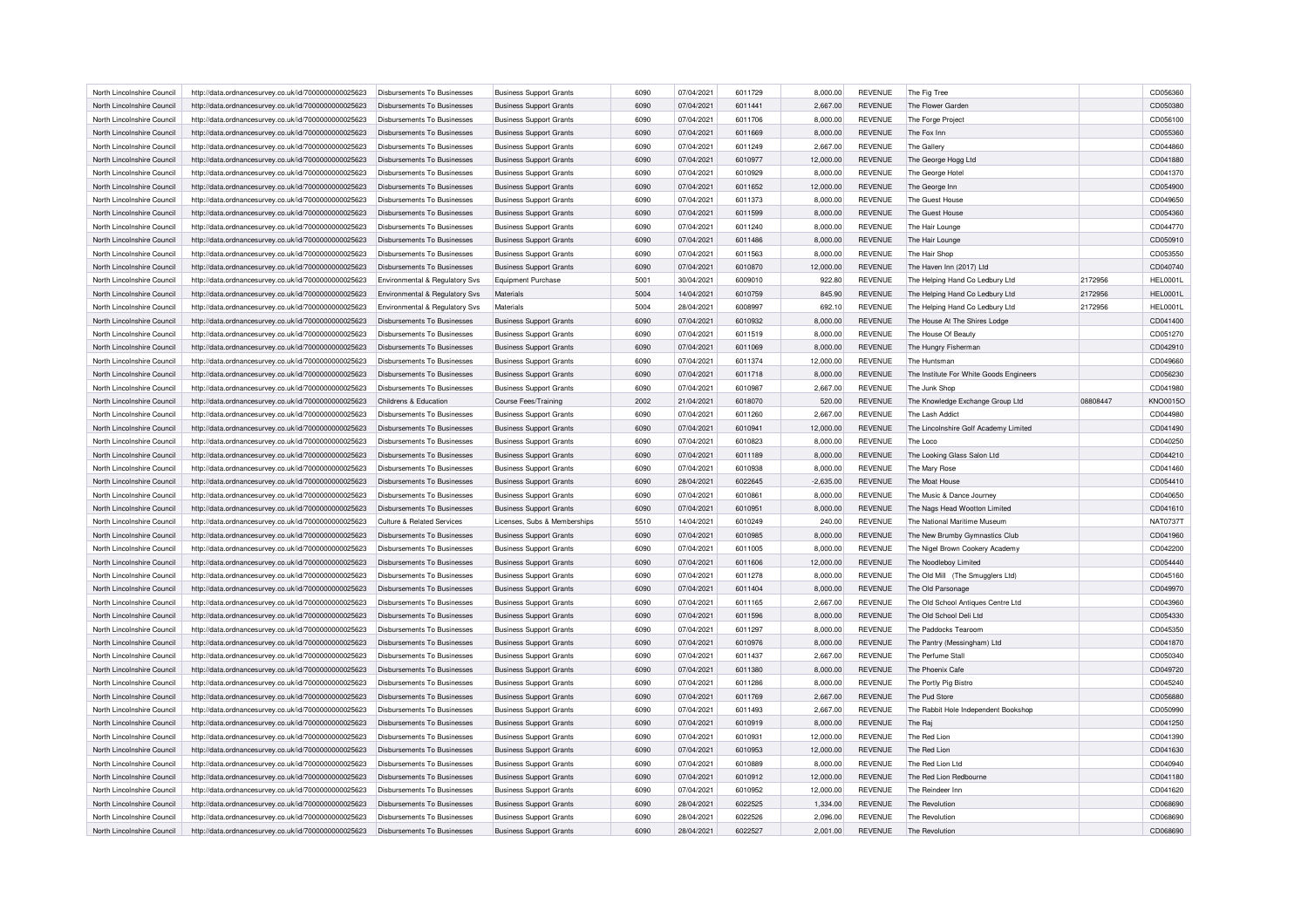| 28/04/2021<br>6022528<br>4,000.00<br><b>REVENUE</b><br>North Lincolnshire Council<br>http://data.ordnancesurvey.co.uk/id/7000000000025623<br>Disbursements To Businesses<br><b>Business Support Grants</b><br>6090<br>The Revolution<br>6022529<br>North Lincolnshire Council<br>http://data.ordnancesurvey.co.uk/id/7000000000025623<br>6090<br>28/04/2021<br>8,000.00<br><b>REVENUE</b><br>The Revolution<br>Disbursements To Businesses<br><b>Business Support Grants</b><br>North Lincolnshire Council<br>http://data.ordnancesurvey.co.uk/id/7000000000025623<br>Disbursements To Businesses<br><b>Business Support Grants</b><br>6090<br>07/04/2021<br>6011600<br>8,000.00<br><b>REVENUE</b><br>The Royal Oak<br>07/04/2021<br>6011512<br>North Lincolnshire Council<br>http://data.ordnancesurvey.co.uk/id/7000000000025623<br>Disbursements To Businesses<br><b>Business Support Grants</b><br>6090<br>8,000.00<br><b>REVENUE</b><br>The Salor<br>North Lincolnshire Council<br>6090<br>07/04/2021<br>6011516<br>8,000.00<br><b>REVENUE</b><br>http://data.ordnancesurvey.co.uk/id/7000000000025623<br>Disbursements To Businesses<br>The Salor<br><b>Business Support Grants</b><br>6016542<br>North Lincolnshire Council<br>http://data.ordnancesurvey.co.uk/id/7000000000025623<br>Disbursements To Businesses<br><b>Business Support Grants</b><br>6090<br>15/04/2021<br>2,667.00<br><b>REVENUE</b><br>The Salvation Army<br>07/04/2021<br>8,000.00<br>The (Scunthorpe) Little Theatre Club<br>North Lincolnshire Council<br>http://data.ordnancesurvey.co.uk/id/7000000000025623<br>Disbursements To Businesses<br><b>Business Support Grants</b><br>6090<br>6011702<br>REVENUE<br>North Lincolnshire Council<br>6090<br>07/04/2021<br>6011305<br>8,000.00<br><b>REVENUE</b><br>http://data.ordnancesurvey.co.uk/id/7000000000025623<br><b>Disbursements To Businesses</b><br><b>Business Support Grants</b><br>The Secret Garden Tearoom<br>07/04/2021<br>6010930<br>12,000.00<br><b>REVENUE</b><br>The Shires<br>North Lincolnshire Council<br>http://data.ordnancesurvey.co.uk/id/7000000000025623<br>Disbursements To Businesses<br><b>Business Support Grants</b><br>6090<br>15/04/2021<br>6016602<br>8,000.00<br><b>REVENUE</b><br>North Lincolnshire Council<br>http://data.ordnancesurvey.co.uk/id/7000000000025623<br>Disbursements To Businesses<br><b>Business Support Grants</b><br>6090<br>The Sloop Inn<br>North Lincolnshire Council<br>6090<br>07/04/2021<br>6011899<br>8,000.00<br><b>REVENUE</b><br>The Stables Restaurant<br>http://data.ordnancesurvey.co.uk/id/7000000000025623<br>Disbursements To Businesses<br><b>Business Support Grants</b><br>6090<br>07/04/2021<br>6011664<br><b>REVENUE</b><br>The Station<br>North Lincolnshire Council<br>http://data.ordnancesurvey.co.uk/id/7000000000025623<br>Disbursements To Businesses<br><b>Business Support Grants</b><br>8,000.00<br>North Lincolnshire Council<br>07/04/2021<br>8,000.00<br><b>REVENUE</b><br>The Steel Rooms Limited<br>http://data.ordnancesurvey.co.uk/id/7000000000025623<br>Disbursements To Businesses<br><b>Business Support Grants</b><br>6090<br>6010829<br>North Lincolnshire Council<br>http://data.ordnancesurvey.co.uk/id/7000000000025623<br>6090<br>07/04/2021<br>6011825<br>8.000.00<br><b>REVENUE</b><br>The Surma<br>Disbursements To Businesses<br><b>Business Support Grants</b><br>North Lincolnshire Council<br>http://data.ordnancesurvey.co.uk/id/7000000000025623<br>Disbursements To Businesses<br><b>Business Support Grants</b><br>6090<br>07/04/2021<br>6011672<br>8,000.00<br><b>REVENUE</b><br>The Talbot Inn<br>North Lincolnshire Council<br>http://data.ordnancesurvey.co.uk/id/7000000000025623<br>It Software-Purchase<br>5051<br>28/04/2021<br>6021332<br>20,698.00<br><b>REVENUE</b><br>The Technology Forge Ltd<br><b>TEC0065</b><br>Planning Services<br>6090<br>07/04/2021<br>6010836<br>8,000.00<br><b>REVENUE</b><br>North Lincolnshire Council<br>http://data.ordnancesurvey.co.uk/id/7000000000025623<br>Disbursements To Businesses<br><b>Business Support Grants</b><br>The Terrace (Kirton) Ltd<br>North Lincolnshire Council<br>http://data.ordnancesurvey.co.uk/id/7000000000025623<br><b>Disbursements To Businesses</b><br><b>Business Support Grants</b><br>6090<br>07/04/2021<br>6011467<br>12,000.00<br><b>REVENUE</b><br>The Tom Wood Pub Company<br>North Lincolnshire Council<br>http://data.ordnancesurvey.co.uk/id/7000000000025623<br>Disbursements To Businesses<br><b>Business Support Grants</b><br>6090<br>07/04/2021<br>6010729<br>8,000.00<br>REVENUE<br>The Trichologist Salon Barton Ltd<br>6010730<br>North Lincolnshire Council<br>6090<br>07/04/2021<br>$-1,334.00$<br><b>REVENUE</b><br>The Trichologist Salon Barton Ltd<br>http://data.ordnancesurvey.co.uk/id/7000000000025623<br>Disbursements To Businesses<br><b>Business Support Grants</b><br>6011190<br>North Lincolnshire Council<br>http://data.ordnancesurvey.co.uk/id/7000000000025623<br>Disbursements To Businesses<br><b>Business Support Grants</b><br>6090<br>07/04/2021<br>8,000.00<br><b>REVENUE</b><br>The Trichologist Salon Ltd<br>North Lincolnshire Council<br>http://data.ordnancesurvey.co.uk/id/7000000000025623<br><b>Disbursements To Businesses</b><br><b>Business Support Grants</b><br>6090<br>07/04/2021<br>6011340<br>8,000.00<br><b>REVENUE</b><br>The Trim Inn<br>6013591<br>North Lincolnshire Council<br>http://data.ordnancesurvey.co.uk/id/7000000000025623<br>Payments To Private Orgs<br>6002<br>09/04/2021<br>3,200.00<br><b>REVENUE</b><br>The Vale Academy<br>Childrens & Education<br>North Lincolnshire Council<br>http://data.ordnancesurvey.co.uk/id/7000000000025623<br>Disbursements To Businesses<br><b>Business Support Grants</b><br>6090<br>07/04/2021<br>6011078<br>2,667.00<br><b>REVENUE</b><br>The Wardrobe<br>North Lincolnshire Council<br>http://data.ordnancesurvey.co.uk/id/7000000000025623<br>Disbursements To Businesses<br><b>Business Support Grants</b><br>6090<br>07/04/2021<br>6011589<br>2,667.00<br><b>REVENUE</b><br>The Water Room<br>6011334<br>North Lincolnshire Council<br>http://data.ordnancesurvey.co.uk/id/7000000000025623<br>6090<br>07/04/2021<br>8,000.00<br><b>REVENUE</b><br>The Well<br>Disbursements To Businesses<br><b>Business Support Grants</b><br>07/04/2021<br>6011287<br><b>REVENUE</b><br>The West End Club<br>North Lincolnshire Council<br>http://data.ordnancesurvey.co.uk/id/7000000000025623<br>Disbursements To Businesses<br><b>Business Support Grants</b><br>6090<br>8,000.00<br>07/04/2021<br>North Lincolnshire Council<br>http://data.ordnancesurvey.co.uk/id/7000000000025623<br><b>Disbursements To Businesses</b><br><b>Business Support Grants</b><br>6090<br>6010954<br>8,000.00<br><b>REVENUE</b><br>The Wheatsheat<br>North Lincolnshire Council<br>6090<br>07/04/2021<br>6010925<br>12,000.00<br><b>REVENUE</b><br>The Wheatsheaf (Hibaldstow) Ltd<br>http://data.ordnancesurvey.co.uk/id/7000000000025623<br>Disbursements To Businesses<br><b>Business Support Grants</b><br>6011284<br><b>REVENUE</b><br>North Lincolnshire Council<br>http://data.ordnancesurvey.co.uk/id/7000000000025623<br>Disbursements To Businesses<br><b>Business Support Grants</b><br>6090<br>07/04/2021<br>12,000.00<br>The Whistle And Flute<br>North Lincolnshire Council<br>07/04/2021<br>8,000.00<br><b>REVENUE</b><br>http://data.ordnancesurvey.co.uk/id/7000000000025623<br>Disbursements To Businesses<br><b>Business Support Grants</b><br>6090<br>6011267<br>The Willows Beauty Salon<br>North Lincolnshire Council<br>6090<br>15/04/2021<br>6016549<br><b>REVENUE</b><br>http://data.ordnancesurvey.co.uk/id/7000000000025623<br><b>Disbursements To Businesses</b><br>6,000.00<br>The Works Stores Ltd<br><b>Business Support Grants</b><br>6090<br>07/04/2021<br>6011264<br>8,000.00<br><b>REVENUE</b><br>North Lincolnshire Council<br>http://data.ordnancesurvey.co.uk/id/7000000000025623<br>Disbursements To Businesses<br><b>Business Support Grants</b><br>The Worldly Barber<br>5829<br>14/04/2021<br>6014822<br>3569494<br>North Lincolnshire Council<br>http://data.ordnancesurvey.co.uk/id/7000000000025623<br>Environmental & Regulatory Svs<br>Other Professional Fees<br>630.00<br>REVENUE<br>The Yahoo Company<br>North Lincolnshire Council<br>Other Professional Fees<br>5829<br>14/04/2021<br>6014827<br>1,020.00<br><b>REVENUE</b><br>http://data.ordnancesurvey.co.uk/id/7000000000025623<br>Environmental & Regulatory Svs<br>The Yahoo Company<br>3569494<br>07/04/2021<br>6010948<br><b>REVENUE</b><br>The Zen Den Yoga Studio Ltd<br>North Lincolnshire Council<br>http://data.ordnancesurvey.co.uk/id/7000000000025623<br>Disbursements To Businesses<br><b>Business Support Grants</b><br>6090<br>8,000.00<br>North Lincolnshire Council<br>07/04/2021<br>6010828<br>8,000.00<br><b>REVENUE</b><br>http://data.ordnancesurvey.co.uk/id/7000000000025623<br>Disbursements To Businesses<br><b>Business Support Grants</b><br>6090<br>Thirteen Doors Ltd<br>07/04/2021<br>6011579<br><b>REVENUE</b><br>North Lincolnshire Council<br><b>Business Support Grants</b><br>6090<br>4,000.00<br>Thomas Bell & Sons Ltd<br>http://data.ordnancesurvey.co.uk/id/7000000000025623<br>Disbursements To Businesses<br>North Lincolnshire Council<br>http://data.ordnancesurvey.co.uk/id/7000000000025623<br>Adult Social Care<br><b>Legal Fees</b><br>5823<br>30/04/2021<br>6023101<br>350.00<br><b>REVENUE</b><br><b>Thompsons Solicitors</b><br>North Lincolnshire Council<br>http://data.ordnancesurvey.co.uk/id/7000000000025623<br><b>Disbursements To Businesses</b><br><b>Business Support Grants</b><br>6090<br>07/04/2021<br>6010821<br>8,000.00<br><b>REVENUE</b><br>Thornton Hunt Inn<br>6090<br>07/04/2021<br>6011481<br><b>REVENUE</b><br>Thorpe Meadows Equestrian Ltd<br>North Lincolnshire Council<br>http://data.ordnancesurvey.co.uk/id/7000000000025623<br>Disbursements To Businesses<br><b>Business Support Grants</b><br>8,000.00<br>6011604<br>North Lincolnshire Council<br>http://data.ordnancesurvey.co.uk/id/7000000000025623<br><b>Disbursements To Businesses</b><br><b>Business Support Grants</b><br>6090<br>07/04/2021<br>8,000.00<br><b>REVENUE</b><br>Three Horse Shoes<br>North Lincolnshire Council<br>http://data.ordnancesurvey.co.uk/id/7000000000025623<br>Disbursements To Businesses<br><b>Business Support Grants</b><br>6090<br>07/04/2021<br>6011364<br>2,667.00<br><b>REVENUE</b><br>Tick Tock Terrys & Son<br>6090<br>07/04/2021<br>6011184<br><b>REVENUE</b><br>North Lincolnshire Council<br>http://data.ordnancesurvey.co.uk/id/7000000000025623<br>Disbursements To Businesses<br><b>Business Support Grants</b><br>8,000.00<br>Tiger Eye Makeup Studio<br>North Lincolnshire Council<br>http://data.ordnancesurvey.co.uk/id/7000000000025623<br>Disbursements To Businesses<br><b>Business Support Grants</b><br>6090<br>07/04/2021<br>6010838<br>8,000.00<br><b>REVENUE</b><br>Tiggy'S Tea Room<br>North Lincolnshire Council<br>http://data.ordnancesurvey.co.uk/id/7000000000025623<br><b>Disbursements To Businesses</b><br><b>Business Support Grants</b><br>6090<br>07/04/2021<br>6011107<br>8,000.00<br><b>REVENUE</b><br>Time For You<br>6022854<br>North Lincolnshire Council<br>5003<br>05/05/2021<br>657.76<br><b>REVENUE</b><br>Timeplan Fuel Solutions Ltd<br>http://data.ordnancesurvey.co.uk/id/7000000000025623<br>Equipment Maint.& Repair<br>Highways & Transport<br>6011501<br>North Lincolnshire Council<br>http://data.ordnancesurvey.co.uk/id/7000000000025623<br>Disbursements To Businesses<br><b>Business Support Grants</b><br>6090<br>07/04/2021<br>2,667.00<br><b>REVENUE</b><br><b>Tinytots Store</b><br>04708520<br>North Lincolnshire Council<br>http://data.ordnancesurvey.co.uk/id/7000000000025623<br>Environmental & Regulatory Svs<br><b>Equipment Purchase</b><br>5001<br>28/04/2021<br>6020899<br>1,006.00<br><b>REVENUE</b><br>T & J Fletcher Limited<br>6020902<br>North Lincolnshire Council<br>5001<br>28/04/2021<br>1,222.60<br><b>REVENUE</b><br>T & J Fletcher Limited<br>04708520<br>http://data.ordnancesurvey.co.uk/id/7000000000025623<br>Environmental & Regulatory Svs<br><b>Equipment Purchase</b><br>6020905<br><b>REVENUE</b><br>T & J Fletcher Limited<br>04708520<br>North Lincolnshire Council<br>http://data.ordnancesurvey.co.uk/id/7000000000025623<br>Environmental & Regulatory Svs<br><b>Equipment Purchase</b><br>5001<br>28/04/2021<br>1,688.36<br>28/04/2021<br>6020907<br>04708520<br>North Lincolnshire Council<br>http://data.ordnancesurvey.co.uk/id/7000000000025623<br>Environmental & Regulatory Svs<br><b>Equipment Purchase</b><br>5001<br>1,208.20<br><b>REVENUE</b><br>T & J Fletcher Limited<br>6015824<br>865.32<br>REVENUE<br>North Lincolnshire Council<br>http://data.ordnancesurvey.co.uk/id/7000000000025623<br>Adult Social Care<br>Vehicle Hire<br>4101<br>16/04/2021<br>Tjs Hire Co (Humberside) Ltd<br>1364047<br>6015835<br>North Lincolnshire Council<br>http://data.ordnancesurvey.co.uk/id/7000000000025623<br>Adult Social Care<br>Vehicle Hire<br>4101<br>16/04/2021<br>756.00<br><b>REVENUE</b><br>Tjs Hire Co (Humberside) Ltd<br>1364047 |                                                                                                                                                                                                                                      | CD068690<br>CD068690<br>CD054370<br>CD051190 |
|-----------------------------------------------------------------------------------------------------------------------------------------------------------------------------------------------------------------------------------------------------------------------------------------------------------------------------------------------------------------------------------------------------------------------------------------------------------------------------------------------------------------------------------------------------------------------------------------------------------------------------------------------------------------------------------------------------------------------------------------------------------------------------------------------------------------------------------------------------------------------------------------------------------------------------------------------------------------------------------------------------------------------------------------------------------------------------------------------------------------------------------------------------------------------------------------------------------------------------------------------------------------------------------------------------------------------------------------------------------------------------------------------------------------------------------------------------------------------------------------------------------------------------------------------------------------------------------------------------------------------------------------------------------------------------------------------------------------------------------------------------------------------------------------------------------------------------------------------------------------------------------------------------------------------------------------------------------------------------------------------------------------------------------------------------------------------------------------------------------------------------------------------------------------------------------------------------------------------------------------------------------------------------------------------------------------------------------------------------------------------------------------------------------------------------------------------------------------------------------------------------------------------------------------------------------------------------------------------------------------------------------------------------------------------------------------------------------------------------------------------------------------------------------------------------------------------------------------------------------------------------------------------------------------------------------------------------------------------------------------------------------------------------------------------------------------------------------------------------------------------------------------------------------------------------------------------------------------------------------------------------------------------------------------------------------------------------------------------------------------------------------------------------------------------------------------------------------------------------------------------------------------------------------------------------------------------------------------------------------------------------------------------------------------------------------------------------------------------------------------------------------------------------------------------------------------------------------------------------------------------------------------------------------------------------------------------------------------------------------------------------------------------------------------------------------------------------------------------------------------------------------------------------------------------------------------------------------------------------------------------------------------------------------------------------------------------------------------------------------------------------------------------------------------------------------------------------------------------------------------------------------------------------------------------------------------------------------------------------------------------------------------------------------------------------------------------------------------------------------------------------------------------------------------------------------------------------------------------------------------------------------------------------------------------------------------------------------------------------------------------------------------------------------------------------------------------------------------------------------------------------------------------------------------------------------------------------------------------------------------------------------------------------------------------------------------------------------------------------------------------------------------------------------------------------------------------------------------------------------------------------------------------------------------------------------------------------------------------------------------------------------------------------------------------------------------------------------------------------------------------------------------------------------------------------------------------------------------------------------------------------------------------------------------------------------------------------------------------------------------------------------------------------------------------------------------------------------------------------------------------------------------------------------------------------------------------------------------------------------------------------------------------------------------------------------------------------------------------------------------------------------------------------------------------------------------------------------------------------------------------------------------------------------------------------------------------------------------------------------------------------------------------------------------------------------------------------------------------------------------------------------------------------------------------------------------------------------------------------------------------------------------------------------------------------------------------------------------------------------------------------------------------------------------------------------------------------------------------------------------------------------------------------------------------------------------------------------------------------------------------------------------------------------------------------------------------------------------------------------------------------------------------------------------------------------------------------------------------------------------------------------------------------------------------------------------------------------------------------------------------------------------------------------------------------------------------------------------------------------------------------------------------------------------------------------------------------------------------------------------------------------------------------------------------------------------------------------------------------------------------------------------------------------------------------------------------------------------------------------------------------------------------------------------------------------------------------------------------------------------------------------------------------------------------------------------------------------------------------------------------------------------------------------------------------------------------------------------------------------------------------------------------------------------------------------------------------------------------------------------------------------------------------------------------------------------------------------------------------------------------------------------------------------------------------------------------------------------------------------------------------------------------------------------------------------------------------------------------------------------------------------------------------------------------------------------------------------------------------------------------------------------------------------------------------------------------------------------------------------------------------------------------------------------------------------------------------------------------------------------------------------------------------------------------------------------------------------------------------------------------------------------------------------------------------------------------------------------------------------------------------------------------------------------------------------------------------------------------------------------------------------------------------------------------------------------------------------------------------------------------------------------------------------------------------------------------------------------------------------------------------------------------------------------------------------------------------------------------------------------------------------------------------------------------------------------------------------------------------------------------------------------------------------------------------------------------------------------------------------------------------------------------------------------------------------------------------------------------------------------------------------------------------------------------------------------------------------------------------------------------------------------------------------------------------------------------------------------------------------------------------------------------------------------------------------------------------------------------------------------------------------------------------------------------------------------------------------------------------------------------------------------------------------------------------------------------------------------------------------------------------------------------------------------------------------------------------------------------------------------------------------------------------------------------------------------------------------------------------------------------------------------------------------------------------------------------------------------------------------------------------------------------------------------------------------------------------------------------------------------------------------------------------------------------------------------------------------------------------------------------------------------------------------------------------------------------------------------------------------------------------------------------------------------------------------------------------------------------------------------------------------------------------------------------------------------------------------------------------------------------------------------------------------------------------------------------------------------------------------------------------------------------------------------------------------------------------------------------------------------------------------------------------------------------------------------------------------------------------------------------------------------------------------------------------------------------------------------------------------------------------------------------------------------------------------------------------------------------------------------------------------------------------------------------------------------------------------------------------------------------------------------------------------------------------------------------------------------------------------------------------------------------------------------------------------------------------------------------------------------------------------------------------------------------------------------------------------------------------------------------------------------------------------------------------------------------------------------------------------------|--------------------------------------------------------------------------------------------------------------------------------------------------------------------------------------------------------------------------------------|----------------------------------------------|
|                                                                                                                                                                                                                                                                                                                                                                                                                                                                                                                                                                                                                                                                                                                                                                                                                                                                                                                                                                                                                                                                                                                                                                                                                                                                                                                                                                                                                                                                                                                                                                                                                                                                                                                                                                                                                                                                                                                                                                                                                                                                                                                                                                                                                                                                                                                                                                                                                                                                                                                                                                                                                                                                                                                                                                                                                                                                                                                                                                                                                                                                                                                                                                                                                                                                                                                                                                                                                                                                                                                                                                                                                                                                                                                                                                                                                                                                                                                                                                                                                                                                                                                                                                                                                                                                                                                                                                                                                                                                                                                                                                                                                                                                                                                                                                                                                                                                                                                                                                                                                                                                                                                                                                                                                                                                                                                                                                                                                                                                                                                                                                                                                                                                                                                                                                                                                                                                                                                                                                                                                                                                                                                                                                                                                                                                                                                                                                                                                                                                                                                                                                                                                                                                                                                                                                                                                                                                                                                                                                                                                                                                                                                                                                                                                                                                                                                                                                                                                                                                                                                                                                                                                                                                                                                                                                                                                                                                                                                                                                                                                                                                                                                                                                                                                                                                                                                                                                                                                                                                                                                                                                                                                                                                                                                                                                                                                                                                                                                                                                                                                                                                                                                                                                                                                                                                                                                                                                                                                                                                                                                                                                                                                                                                                                                                                                                                                                                                                                                                                                                                                                                                                                                                                                                                                                                                                                                                                                                                                                                                                                                                                                                                                                                                                                                                                                                                                                                                                                                                                                                                                                                                                                                                                                                                                                                                                                                                                                                                                                                                                                                                                                                                                                                                                                                                                                                                                                                                                                                                                                                                                                                                                                                                                                                                                                                                                                                                                                                                                                                                                                                                                                                                                                                                                                                                                                                                                                                                                                                                                                                                                                                                                                                                                                                                                                                                                                                                                                 |                                                                                                                                                                                                                                      |                                              |
|                                                                                                                                                                                                                                                                                                                                                                                                                                                                                                                                                                                                                                                                                                                                                                                                                                                                                                                                                                                                                                                                                                                                                                                                                                                                                                                                                                                                                                                                                                                                                                                                                                                                                                                                                                                                                                                                                                                                                                                                                                                                                                                                                                                                                                                                                                                                                                                                                                                                                                                                                                                                                                                                                                                                                                                                                                                                                                                                                                                                                                                                                                                                                                                                                                                                                                                                                                                                                                                                                                                                                                                                                                                                                                                                                                                                                                                                                                                                                                                                                                                                                                                                                                                                                                                                                                                                                                                                                                                                                                                                                                                                                                                                                                                                                                                                                                                                                                                                                                                                                                                                                                                                                                                                                                                                                                                                                                                                                                                                                                                                                                                                                                                                                                                                                                                                                                                                                                                                                                                                                                                                                                                                                                                                                                                                                                                                                                                                                                                                                                                                                                                                                                                                                                                                                                                                                                                                                                                                                                                                                                                                                                                                                                                                                                                                                                                                                                                                                                                                                                                                                                                                                                                                                                                                                                                                                                                                                                                                                                                                                                                                                                                                                                                                                                                                                                                                                                                                                                                                                                                                                                                                                                                                                                                                                                                                                                                                                                                                                                                                                                                                                                                                                                                                                                                                                                                                                                                                                                                                                                                                                                                                                                                                                                                                                                                                                                                                                                                                                                                                                                                                                                                                                                                                                                                                                                                                                                                                                                                                                                                                                                                                                                                                                                                                                                                                                                                                                                                                                                                                                                                                                                                                                                                                                                                                                                                                                                                                                                                                                                                                                                                                                                                                                                                                                                                                                                                                                                                                                                                                                                                                                                                                                                                                                                                                                                                                                                                                                                                                                                                                                                                                                                                                                                                                                                                                                                                                                                                                                                                                                                                                                                                                                                                                                                                                                                                                                                 |                                                                                                                                                                                                                                      |                                              |
|                                                                                                                                                                                                                                                                                                                                                                                                                                                                                                                                                                                                                                                                                                                                                                                                                                                                                                                                                                                                                                                                                                                                                                                                                                                                                                                                                                                                                                                                                                                                                                                                                                                                                                                                                                                                                                                                                                                                                                                                                                                                                                                                                                                                                                                                                                                                                                                                                                                                                                                                                                                                                                                                                                                                                                                                                                                                                                                                                                                                                                                                                                                                                                                                                                                                                                                                                                                                                                                                                                                                                                                                                                                                                                                                                                                                                                                                                                                                                                                                                                                                                                                                                                                                                                                                                                                                                                                                                                                                                                                                                                                                                                                                                                                                                                                                                                                                                                                                                                                                                                                                                                                                                                                                                                                                                                                                                                                                                                                                                                                                                                                                                                                                                                                                                                                                                                                                                                                                                                                                                                                                                                                                                                                                                                                                                                                                                                                                                                                                                                                                                                                                                                                                                                                                                                                                                                                                                                                                                                                                                                                                                                                                                                                                                                                                                                                                                                                                                                                                                                                                                                                                                                                                                                                                                                                                                                                                                                                                                                                                                                                                                                                                                                                                                                                                                                                                                                                                                                                                                                                                                                                                                                                                                                                                                                                                                                                                                                                                                                                                                                                                                                                                                                                                                                                                                                                                                                                                                                                                                                                                                                                                                                                                                                                                                                                                                                                                                                                                                                                                                                                                                                                                                                                                                                                                                                                                                                                                                                                                                                                                                                                                                                                                                                                                                                                                                                                                                                                                                                                                                                                                                                                                                                                                                                                                                                                                                                                                                                                                                                                                                                                                                                                                                                                                                                                                                                                                                                                                                                                                                                                                                                                                                                                                                                                                                                                                                                                                                                                                                                                                                                                                                                                                                                                                                                                                                                                                                                                                                                                                                                                                                                                                                                                                                                                                                                                                                                 |                                                                                                                                                                                                                                      |                                              |
|                                                                                                                                                                                                                                                                                                                                                                                                                                                                                                                                                                                                                                                                                                                                                                                                                                                                                                                                                                                                                                                                                                                                                                                                                                                                                                                                                                                                                                                                                                                                                                                                                                                                                                                                                                                                                                                                                                                                                                                                                                                                                                                                                                                                                                                                                                                                                                                                                                                                                                                                                                                                                                                                                                                                                                                                                                                                                                                                                                                                                                                                                                                                                                                                                                                                                                                                                                                                                                                                                                                                                                                                                                                                                                                                                                                                                                                                                                                                                                                                                                                                                                                                                                                                                                                                                                                                                                                                                                                                                                                                                                                                                                                                                                                                                                                                                                                                                                                                                                                                                                                                                                                                                                                                                                                                                                                                                                                                                                                                                                                                                                                                                                                                                                                                                                                                                                                                                                                                                                                                                                                                                                                                                                                                                                                                                                                                                                                                                                                                                                                                                                                                                                                                                                                                                                                                                                                                                                                                                                                                                                                                                                                                                                                                                                                                                                                                                                                                                                                                                                                                                                                                                                                                                                                                                                                                                                                                                                                                                                                                                                                                                                                                                                                                                                                                                                                                                                                                                                                                                                                                                                                                                                                                                                                                                                                                                                                                                                                                                                                                                                                                                                                                                                                                                                                                                                                                                                                                                                                                                                                                                                                                                                                                                                                                                                                                                                                                                                                                                                                                                                                                                                                                                                                                                                                                                                                                                                                                                                                                                                                                                                                                                                                                                                                                                                                                                                                                                                                                                                                                                                                                                                                                                                                                                                                                                                                                                                                                                                                                                                                                                                                                                                                                                                                                                                                                                                                                                                                                                                                                                                                                                                                                                                                                                                                                                                                                                                                                                                                                                                                                                                                                                                                                                                                                                                                                                                                                                                                                                                                                                                                                                                                                                                                                                                                                                                                                                                 |                                                                                                                                                                                                                                      |                                              |
|                                                                                                                                                                                                                                                                                                                                                                                                                                                                                                                                                                                                                                                                                                                                                                                                                                                                                                                                                                                                                                                                                                                                                                                                                                                                                                                                                                                                                                                                                                                                                                                                                                                                                                                                                                                                                                                                                                                                                                                                                                                                                                                                                                                                                                                                                                                                                                                                                                                                                                                                                                                                                                                                                                                                                                                                                                                                                                                                                                                                                                                                                                                                                                                                                                                                                                                                                                                                                                                                                                                                                                                                                                                                                                                                                                                                                                                                                                                                                                                                                                                                                                                                                                                                                                                                                                                                                                                                                                                                                                                                                                                                                                                                                                                                                                                                                                                                                                                                                                                                                                                                                                                                                                                                                                                                                                                                                                                                                                                                                                                                                                                                                                                                                                                                                                                                                                                                                                                                                                                                                                                                                                                                                                                                                                                                                                                                                                                                                                                                                                                                                                                                                                                                                                                                                                                                                                                                                                                                                                                                                                                                                                                                                                                                                                                                                                                                                                                                                                                                                                                                                                                                                                                                                                                                                                                                                                                                                                                                                                                                                                                                                                                                                                                                                                                                                                                                                                                                                                                                                                                                                                                                                                                                                                                                                                                                                                                                                                                                                                                                                                                                                                                                                                                                                                                                                                                                                                                                                                                                                                                                                                                                                                                                                                                                                                                                                                                                                                                                                                                                                                                                                                                                                                                                                                                                                                                                                                                                                                                                                                                                                                                                                                                                                                                                                                                                                                                                                                                                                                                                                                                                                                                                                                                                                                                                                                                                                                                                                                                                                                                                                                                                                                                                                                                                                                                                                                                                                                                                                                                                                                                                                                                                                                                                                                                                                                                                                                                                                                                                                                                                                                                                                                                                                                                                                                                                                                                                                                                                                                                                                                                                                                                                                                                                                                                                                                                                                                 |                                                                                                                                                                                                                                      | CD051240                                     |
|                                                                                                                                                                                                                                                                                                                                                                                                                                                                                                                                                                                                                                                                                                                                                                                                                                                                                                                                                                                                                                                                                                                                                                                                                                                                                                                                                                                                                                                                                                                                                                                                                                                                                                                                                                                                                                                                                                                                                                                                                                                                                                                                                                                                                                                                                                                                                                                                                                                                                                                                                                                                                                                                                                                                                                                                                                                                                                                                                                                                                                                                                                                                                                                                                                                                                                                                                                                                                                                                                                                                                                                                                                                                                                                                                                                                                                                                                                                                                                                                                                                                                                                                                                                                                                                                                                                                                                                                                                                                                                                                                                                                                                                                                                                                                                                                                                                                                                                                                                                                                                                                                                                                                                                                                                                                                                                                                                                                                                                                                                                                                                                                                                                                                                                                                                                                                                                                                                                                                                                                                                                                                                                                                                                                                                                                                                                                                                                                                                                                                                                                                                                                                                                                                                                                                                                                                                                                                                                                                                                                                                                                                                                                                                                                                                                                                                                                                                                                                                                                                                                                                                                                                                                                                                                                                                                                                                                                                                                                                                                                                                                                                                                                                                                                                                                                                                                                                                                                                                                                                                                                                                                                                                                                                                                                                                                                                                                                                                                                                                                                                                                                                                                                                                                                                                                                                                                                                                                                                                                                                                                                                                                                                                                                                                                                                                                                                                                                                                                                                                                                                                                                                                                                                                                                                                                                                                                                                                                                                                                                                                                                                                                                                                                                                                                                                                                                                                                                                                                                                                                                                                                                                                                                                                                                                                                                                                                                                                                                                                                                                                                                                                                                                                                                                                                                                                                                                                                                                                                                                                                                                                                                                                                                                                                                                                                                                                                                                                                                                                                                                                                                                                                                                                                                                                                                                                                                                                                                                                                                                                                                                                                                                                                                                                                                                                                                                                                                                                 |                                                                                                                                                                                                                                      | CD067670                                     |
|                                                                                                                                                                                                                                                                                                                                                                                                                                                                                                                                                                                                                                                                                                                                                                                                                                                                                                                                                                                                                                                                                                                                                                                                                                                                                                                                                                                                                                                                                                                                                                                                                                                                                                                                                                                                                                                                                                                                                                                                                                                                                                                                                                                                                                                                                                                                                                                                                                                                                                                                                                                                                                                                                                                                                                                                                                                                                                                                                                                                                                                                                                                                                                                                                                                                                                                                                                                                                                                                                                                                                                                                                                                                                                                                                                                                                                                                                                                                                                                                                                                                                                                                                                                                                                                                                                                                                                                                                                                                                                                                                                                                                                                                                                                                                                                                                                                                                                                                                                                                                                                                                                                                                                                                                                                                                                                                                                                                                                                                                                                                                                                                                                                                                                                                                                                                                                                                                                                                                                                                                                                                                                                                                                                                                                                                                                                                                                                                                                                                                                                                                                                                                                                                                                                                                                                                                                                                                                                                                                                                                                                                                                                                                                                                                                                                                                                                                                                                                                                                                                                                                                                                                                                                                                                                                                                                                                                                                                                                                                                                                                                                                                                                                                                                                                                                                                                                                                                                                                                                                                                                                                                                                                                                                                                                                                                                                                                                                                                                                                                                                                                                                                                                                                                                                                                                                                                                                                                                                                                                                                                                                                                                                                                                                                                                                                                                                                                                                                                                                                                                                                                                                                                                                                                                                                                                                                                                                                                                                                                                                                                                                                                                                                                                                                                                                                                                                                                                                                                                                                                                                                                                                                                                                                                                                                                                                                                                                                                                                                                                                                                                                                                                                                                                                                                                                                                                                                                                                                                                                                                                                                                                                                                                                                                                                                                                                                                                                                                                                                                                                                                                                                                                                                                                                                                                                                                                                                                                                                                                                                                                                                                                                                                                                                                                                                                                                                                                                                 |                                                                                                                                                                                                                                      | CD056040                                     |
|                                                                                                                                                                                                                                                                                                                                                                                                                                                                                                                                                                                                                                                                                                                                                                                                                                                                                                                                                                                                                                                                                                                                                                                                                                                                                                                                                                                                                                                                                                                                                                                                                                                                                                                                                                                                                                                                                                                                                                                                                                                                                                                                                                                                                                                                                                                                                                                                                                                                                                                                                                                                                                                                                                                                                                                                                                                                                                                                                                                                                                                                                                                                                                                                                                                                                                                                                                                                                                                                                                                                                                                                                                                                                                                                                                                                                                                                                                                                                                                                                                                                                                                                                                                                                                                                                                                                                                                                                                                                                                                                                                                                                                                                                                                                                                                                                                                                                                                                                                                                                                                                                                                                                                                                                                                                                                                                                                                                                                                                                                                                                                                                                                                                                                                                                                                                                                                                                                                                                                                                                                                                                                                                                                                                                                                                                                                                                                                                                                                                                                                                                                                                                                                                                                                                                                                                                                                                                                                                                                                                                                                                                                                                                                                                                                                                                                                                                                                                                                                                                                                                                                                                                                                                                                                                                                                                                                                                                                                                                                                                                                                                                                                                                                                                                                                                                                                                                                                                                                                                                                                                                                                                                                                                                                                                                                                                                                                                                                                                                                                                                                                                                                                                                                                                                                                                                                                                                                                                                                                                                                                                                                                                                                                                                                                                                                                                                                                                                                                                                                                                                                                                                                                                                                                                                                                                                                                                                                                                                                                                                                                                                                                                                                                                                                                                                                                                                                                                                                                                                                                                                                                                                                                                                                                                                                                                                                                                                                                                                                                                                                                                                                                                                                                                                                                                                                                                                                                                                                                                                                                                                                                                                                                                                                                                                                                                                                                                                                                                                                                                                                                                                                                                                                                                                                                                                                                                                                                                                                                                                                                                                                                                                                                                                                                                                                                                                                                                                                 |                                                                                                                                                                                                                                      | CD045430                                     |
|                                                                                                                                                                                                                                                                                                                                                                                                                                                                                                                                                                                                                                                                                                                                                                                                                                                                                                                                                                                                                                                                                                                                                                                                                                                                                                                                                                                                                                                                                                                                                                                                                                                                                                                                                                                                                                                                                                                                                                                                                                                                                                                                                                                                                                                                                                                                                                                                                                                                                                                                                                                                                                                                                                                                                                                                                                                                                                                                                                                                                                                                                                                                                                                                                                                                                                                                                                                                                                                                                                                                                                                                                                                                                                                                                                                                                                                                                                                                                                                                                                                                                                                                                                                                                                                                                                                                                                                                                                                                                                                                                                                                                                                                                                                                                                                                                                                                                                                                                                                                                                                                                                                                                                                                                                                                                                                                                                                                                                                                                                                                                                                                                                                                                                                                                                                                                                                                                                                                                                                                                                                                                                                                                                                                                                                                                                                                                                                                                                                                                                                                                                                                                                                                                                                                                                                                                                                                                                                                                                                                                                                                                                                                                                                                                                                                                                                                                                                                                                                                                                                                                                                                                                                                                                                                                                                                                                                                                                                                                                                                                                                                                                                                                                                                                                                                                                                                                                                                                                                                                                                                                                                                                                                                                                                                                                                                                                                                                                                                                                                                                                                                                                                                                                                                                                                                                                                                                                                                                                                                                                                                                                                                                                                                                                                                                                                                                                                                                                                                                                                                                                                                                                                                                                                                                                                                                                                                                                                                                                                                                                                                                                                                                                                                                                                                                                                                                                                                                                                                                                                                                                                                                                                                                                                                                                                                                                                                                                                                                                                                                                                                                                                                                                                                                                                                                                                                                                                                                                                                                                                                                                                                                                                                                                                                                                                                                                                                                                                                                                                                                                                                                                                                                                                                                                                                                                                                                                                                                                                                                                                                                                                                                                                                                                                                                                                                                                                                                                 |                                                                                                                                                                                                                                      | CD041380                                     |
|                                                                                                                                                                                                                                                                                                                                                                                                                                                                                                                                                                                                                                                                                                                                                                                                                                                                                                                                                                                                                                                                                                                                                                                                                                                                                                                                                                                                                                                                                                                                                                                                                                                                                                                                                                                                                                                                                                                                                                                                                                                                                                                                                                                                                                                                                                                                                                                                                                                                                                                                                                                                                                                                                                                                                                                                                                                                                                                                                                                                                                                                                                                                                                                                                                                                                                                                                                                                                                                                                                                                                                                                                                                                                                                                                                                                                                                                                                                                                                                                                                                                                                                                                                                                                                                                                                                                                                                                                                                                                                                                                                                                                                                                                                                                                                                                                                                                                                                                                                                                                                                                                                                                                                                                                                                                                                                                                                                                                                                                                                                                                                                                                                                                                                                                                                                                                                                                                                                                                                                                                                                                                                                                                                                                                                                                                                                                                                                                                                                                                                                                                                                                                                                                                                                                                                                                                                                                                                                                                                                                                                                                                                                                                                                                                                                                                                                                                                                                                                                                                                                                                                                                                                                                                                                                                                                                                                                                                                                                                                                                                                                                                                                                                                                                                                                                                                                                                                                                                                                                                                                                                                                                                                                                                                                                                                                                                                                                                                                                                                                                                                                                                                                                                                                                                                                                                                                                                                                                                                                                                                                                                                                                                                                                                                                                                                                                                                                                                                                                                                                                                                                                                                                                                                                                                                                                                                                                                                                                                                                                                                                                                                                                                                                                                                                                                                                                                                                                                                                                                                                                                                                                                                                                                                                                                                                                                                                                                                                                                                                                                                                                                                                                                                                                                                                                                                                                                                                                                                                                                                                                                                                                                                                                                                                                                                                                                                                                                                                                                                                                                                                                                                                                                                                                                                                                                                                                                                                                                                                                                                                                                                                                                                                                                                                                                                                                                                                                                                 |                                                                                                                                                                                                                                      | CD068240                                     |
|                                                                                                                                                                                                                                                                                                                                                                                                                                                                                                                                                                                                                                                                                                                                                                                                                                                                                                                                                                                                                                                                                                                                                                                                                                                                                                                                                                                                                                                                                                                                                                                                                                                                                                                                                                                                                                                                                                                                                                                                                                                                                                                                                                                                                                                                                                                                                                                                                                                                                                                                                                                                                                                                                                                                                                                                                                                                                                                                                                                                                                                                                                                                                                                                                                                                                                                                                                                                                                                                                                                                                                                                                                                                                                                                                                                                                                                                                                                                                                                                                                                                                                                                                                                                                                                                                                                                                                                                                                                                                                                                                                                                                                                                                                                                                                                                                                                                                                                                                                                                                                                                                                                                                                                                                                                                                                                                                                                                                                                                                                                                                                                                                                                                                                                                                                                                                                                                                                                                                                                                                                                                                                                                                                                                                                                                                                                                                                                                                                                                                                                                                                                                                                                                                                                                                                                                                                                                                                                                                                                                                                                                                                                                                                                                                                                                                                                                                                                                                                                                                                                                                                                                                                                                                                                                                                                                                                                                                                                                                                                                                                                                                                                                                                                                                                                                                                                                                                                                                                                                                                                                                                                                                                                                                                                                                                                                                                                                                                                                                                                                                                                                                                                                                                                                                                                                                                                                                                                                                                                                                                                                                                                                                                                                                                                                                                                                                                                                                                                                                                                                                                                                                                                                                                                                                                                                                                                                                                                                                                                                                                                                                                                                                                                                                                                                                                                                                                                                                                                                                                                                                                                                                                                                                                                                                                                                                                                                                                                                                                                                                                                                                                                                                                                                                                                                                                                                                                                                                                                                                                                                                                                                                                                                                                                                                                                                                                                                                                                                                                                                                                                                                                                                                                                                                                                                                                                                                                                                                                                                                                                                                                                                                                                                                                                                                                                                                                                                                                 |                                                                                                                                                                                                                                      | CD061290                                     |
|                                                                                                                                                                                                                                                                                                                                                                                                                                                                                                                                                                                                                                                                                                                                                                                                                                                                                                                                                                                                                                                                                                                                                                                                                                                                                                                                                                                                                                                                                                                                                                                                                                                                                                                                                                                                                                                                                                                                                                                                                                                                                                                                                                                                                                                                                                                                                                                                                                                                                                                                                                                                                                                                                                                                                                                                                                                                                                                                                                                                                                                                                                                                                                                                                                                                                                                                                                                                                                                                                                                                                                                                                                                                                                                                                                                                                                                                                                                                                                                                                                                                                                                                                                                                                                                                                                                                                                                                                                                                                                                                                                                                                                                                                                                                                                                                                                                                                                                                                                                                                                                                                                                                                                                                                                                                                                                                                                                                                                                                                                                                                                                                                                                                                                                                                                                                                                                                                                                                                                                                                                                                                                                                                                                                                                                                                                                                                                                                                                                                                                                                                                                                                                                                                                                                                                                                                                                                                                                                                                                                                                                                                                                                                                                                                                                                                                                                                                                                                                                                                                                                                                                                                                                                                                                                                                                                                                                                                                                                                                                                                                                                                                                                                                                                                                                                                                                                                                                                                                                                                                                                                                                                                                                                                                                                                                                                                                                                                                                                                                                                                                                                                                                                                                                                                                                                                                                                                                                                                                                                                                                                                                                                                                                                                                                                                                                                                                                                                                                                                                                                                                                                                                                                                                                                                                                                                                                                                                                                                                                                                                                                                                                                                                                                                                                                                                                                                                                                                                                                                                                                                                                                                                                                                                                                                                                                                                                                                                                                                                                                                                                                                                                                                                                                                                                                                                                                                                                                                                                                                                                                                                                                                                                                                                                                                                                                                                                                                                                                                                                                                                                                                                                                                                                                                                                                                                                                                                                                                                                                                                                                                                                                                                                                                                                                                                                                                                                                                                 |                                                                                                                                                                                                                                      | CD055270                                     |
|                                                                                                                                                                                                                                                                                                                                                                                                                                                                                                                                                                                                                                                                                                                                                                                                                                                                                                                                                                                                                                                                                                                                                                                                                                                                                                                                                                                                                                                                                                                                                                                                                                                                                                                                                                                                                                                                                                                                                                                                                                                                                                                                                                                                                                                                                                                                                                                                                                                                                                                                                                                                                                                                                                                                                                                                                                                                                                                                                                                                                                                                                                                                                                                                                                                                                                                                                                                                                                                                                                                                                                                                                                                                                                                                                                                                                                                                                                                                                                                                                                                                                                                                                                                                                                                                                                                                                                                                                                                                                                                                                                                                                                                                                                                                                                                                                                                                                                                                                                                                                                                                                                                                                                                                                                                                                                                                                                                                                                                                                                                                                                                                                                                                                                                                                                                                                                                                                                                                                                                                                                                                                                                                                                                                                                                                                                                                                                                                                                                                                                                                                                                                                                                                                                                                                                                                                                                                                                                                                                                                                                                                                                                                                                                                                                                                                                                                                                                                                                                                                                                                                                                                                                                                                                                                                                                                                                                                                                                                                                                                                                                                                                                                                                                                                                                                                                                                                                                                                                                                                                                                                                                                                                                                                                                                                                                                                                                                                                                                                                                                                                                                                                                                                                                                                                                                                                                                                                                                                                                                                                                                                                                                                                                                                                                                                                                                                                                                                                                                                                                                                                                                                                                                                                                                                                                                                                                                                                                                                                                                                                                                                                                                                                                                                                                                                                                                                                                                                                                                                                                                                                                                                                                                                                                                                                                                                                                                                                                                                                                                                                                                                                                                                                                                                                                                                                                                                                                                                                                                                                                                                                                                                                                                                                                                                                                                                                                                                                                                                                                                                                                                                                                                                                                                                                                                                                                                                                                                                                                                                                                                                                                                                                                                                                                                                                                                                                                                                                 |                                                                                                                                                                                                                                      | CD040310                                     |
|                                                                                                                                                                                                                                                                                                                                                                                                                                                                                                                                                                                                                                                                                                                                                                                                                                                                                                                                                                                                                                                                                                                                                                                                                                                                                                                                                                                                                                                                                                                                                                                                                                                                                                                                                                                                                                                                                                                                                                                                                                                                                                                                                                                                                                                                                                                                                                                                                                                                                                                                                                                                                                                                                                                                                                                                                                                                                                                                                                                                                                                                                                                                                                                                                                                                                                                                                                                                                                                                                                                                                                                                                                                                                                                                                                                                                                                                                                                                                                                                                                                                                                                                                                                                                                                                                                                                                                                                                                                                                                                                                                                                                                                                                                                                                                                                                                                                                                                                                                                                                                                                                                                                                                                                                                                                                                                                                                                                                                                                                                                                                                                                                                                                                                                                                                                                                                                                                                                                                                                                                                                                                                                                                                                                                                                                                                                                                                                                                                                                                                                                                                                                                                                                                                                                                                                                                                                                                                                                                                                                                                                                                                                                                                                                                                                                                                                                                                                                                                                                                                                                                                                                                                                                                                                                                                                                                                                                                                                                                                                                                                                                                                                                                                                                                                                                                                                                                                                                                                                                                                                                                                                                                                                                                                                                                                                                                                                                                                                                                                                                                                                                                                                                                                                                                                                                                                                                                                                                                                                                                                                                                                                                                                                                                                                                                                                                                                                                                                                                                                                                                                                                                                                                                                                                                                                                                                                                                                                                                                                                                                                                                                                                                                                                                                                                                                                                                                                                                                                                                                                                                                                                                                                                                                                                                                                                                                                                                                                                                                                                                                                                                                                                                                                                                                                                                                                                                                                                                                                                                                                                                                                                                                                                                                                                                                                                                                                                                                                                                                                                                                                                                                                                                                                                                                                                                                                                                                                                                                                                                                                                                                                                                                                                                                                                                                                                                                                                                                 |                                                                                                                                                                                                                                      | CD057650                                     |
|                                                                                                                                                                                                                                                                                                                                                                                                                                                                                                                                                                                                                                                                                                                                                                                                                                                                                                                                                                                                                                                                                                                                                                                                                                                                                                                                                                                                                                                                                                                                                                                                                                                                                                                                                                                                                                                                                                                                                                                                                                                                                                                                                                                                                                                                                                                                                                                                                                                                                                                                                                                                                                                                                                                                                                                                                                                                                                                                                                                                                                                                                                                                                                                                                                                                                                                                                                                                                                                                                                                                                                                                                                                                                                                                                                                                                                                                                                                                                                                                                                                                                                                                                                                                                                                                                                                                                                                                                                                                                                                                                                                                                                                                                                                                                                                                                                                                                                                                                                                                                                                                                                                                                                                                                                                                                                                                                                                                                                                                                                                                                                                                                                                                                                                                                                                                                                                                                                                                                                                                                                                                                                                                                                                                                                                                                                                                                                                                                                                                                                                                                                                                                                                                                                                                                                                                                                                                                                                                                                                                                                                                                                                                                                                                                                                                                                                                                                                                                                                                                                                                                                                                                                                                                                                                                                                                                                                                                                                                                                                                                                                                                                                                                                                                                                                                                                                                                                                                                                                                                                                                                                                                                                                                                                                                                                                                                                                                                                                                                                                                                                                                                                                                                                                                                                                                                                                                                                                                                                                                                                                                                                                                                                                                                                                                                                                                                                                                                                                                                                                                                                                                                                                                                                                                                                                                                                                                                                                                                                                                                                                                                                                                                                                                                                                                                                                                                                                                                                                                                                                                                                                                                                                                                                                                                                                                                                                                                                                                                                                                                                                                                                                                                                                                                                                                                                                                                                                                                                                                                                                                                                                                                                                                                                                                                                                                                                                                                                                                                                                                                                                                                                                                                                                                                                                                                                                                                                                                                                                                                                                                                                                                                                                                                                                                                                                                                                                                                                 |                                                                                                                                                                                                                                      |                                              |
|                                                                                                                                                                                                                                                                                                                                                                                                                                                                                                                                                                                                                                                                                                                                                                                                                                                                                                                                                                                                                                                                                                                                                                                                                                                                                                                                                                                                                                                                                                                                                                                                                                                                                                                                                                                                                                                                                                                                                                                                                                                                                                                                                                                                                                                                                                                                                                                                                                                                                                                                                                                                                                                                                                                                                                                                                                                                                                                                                                                                                                                                                                                                                                                                                                                                                                                                                                                                                                                                                                                                                                                                                                                                                                                                                                                                                                                                                                                                                                                                                                                                                                                                                                                                                                                                                                                                                                                                                                                                                                                                                                                                                                                                                                                                                                                                                                                                                                                                                                                                                                                                                                                                                                                                                                                                                                                                                                                                                                                                                                                                                                                                                                                                                                                                                                                                                                                                                                                                                                                                                                                                                                                                                                                                                                                                                                                                                                                                                                                                                                                                                                                                                                                                                                                                                                                                                                                                                                                                                                                                                                                                                                                                                                                                                                                                                                                                                                                                                                                                                                                                                                                                                                                                                                                                                                                                                                                                                                                                                                                                                                                                                                                                                                                                                                                                                                                                                                                                                                                                                                                                                                                                                                                                                                                                                                                                                                                                                                                                                                                                                                                                                                                                                                                                                                                                                                                                                                                                                                                                                                                                                                                                                                                                                                                                                                                                                                                                                                                                                                                                                                                                                                                                                                                                                                                                                                                                                                                                                                                                                                                                                                                                                                                                                                                                                                                                                                                                                                                                                                                                                                                                                                                                                                                                                                                                                                                                                                                                                                                                                                                                                                                                                                                                                                                                                                                                                                                                                                                                                                                                                                                                                                                                                                                                                                                                                                                                                                                                                                                                                                                                                                                                                                                                                                                                                                                                                                                                                                                                                                                                                                                                                                                                                                                                                                                                                                                                                                 |                                                                                                                                                                                                                                      | CD055390                                     |
|                                                                                                                                                                                                                                                                                                                                                                                                                                                                                                                                                                                                                                                                                                                                                                                                                                                                                                                                                                                                                                                                                                                                                                                                                                                                                                                                                                                                                                                                                                                                                                                                                                                                                                                                                                                                                                                                                                                                                                                                                                                                                                                                                                                                                                                                                                                                                                                                                                                                                                                                                                                                                                                                                                                                                                                                                                                                                                                                                                                                                                                                                                                                                                                                                                                                                                                                                                                                                                                                                                                                                                                                                                                                                                                                                                                                                                                                                                                                                                                                                                                                                                                                                                                                                                                                                                                                                                                                                                                                                                                                                                                                                                                                                                                                                                                                                                                                                                                                                                                                                                                                                                                                                                                                                                                                                                                                                                                                                                                                                                                                                                                                                                                                                                                                                                                                                                                                                                                                                                                                                                                                                                                                                                                                                                                                                                                                                                                                                                                                                                                                                                                                                                                                                                                                                                                                                                                                                                                                                                                                                                                                                                                                                                                                                                                                                                                                                                                                                                                                                                                                                                                                                                                                                                                                                                                                                                                                                                                                                                                                                                                                                                                                                                                                                                                                                                                                                                                                                                                                                                                                                                                                                                                                                                                                                                                                                                                                                                                                                                                                                                                                                                                                                                                                                                                                                                                                                                                                                                                                                                                                                                                                                                                                                                                                                                                                                                                                                                                                                                                                                                                                                                                                                                                                                                                                                                                                                                                                                                                                                                                                                                                                                                                                                                                                                                                                                                                                                                                                                                                                                                                                                                                                                                                                                                                                                                                                                                                                                                                                                                                                                                                                                                                                                                                                                                                                                                                                                                                                                                                                                                                                                                                                                                                                                                                                                                                                                                                                                                                                                                                                                                                                                                                                                                                                                                                                                                                                                                                                                                                                                                                                                                                                                                                                                                                                                                                                                                 |                                                                                                                                                                                                                                      | <b>TEC0065C</b>                              |
|                                                                                                                                                                                                                                                                                                                                                                                                                                                                                                                                                                                                                                                                                                                                                                                                                                                                                                                                                                                                                                                                                                                                                                                                                                                                                                                                                                                                                                                                                                                                                                                                                                                                                                                                                                                                                                                                                                                                                                                                                                                                                                                                                                                                                                                                                                                                                                                                                                                                                                                                                                                                                                                                                                                                                                                                                                                                                                                                                                                                                                                                                                                                                                                                                                                                                                                                                                                                                                                                                                                                                                                                                                                                                                                                                                                                                                                                                                                                                                                                                                                                                                                                                                                                                                                                                                                                                                                                                                                                                                                                                                                                                                                                                                                                                                                                                                                                                                                                                                                                                                                                                                                                                                                                                                                                                                                                                                                                                                                                                                                                                                                                                                                                                                                                                                                                                                                                                                                                                                                                                                                                                                                                                                                                                                                                                                                                                                                                                                                                                                                                                                                                                                                                                                                                                                                                                                                                                                                                                                                                                                                                                                                                                                                                                                                                                                                                                                                                                                                                                                                                                                                                                                                                                                                                                                                                                                                                                                                                                                                                                                                                                                                                                                                                                                                                                                                                                                                                                                                                                                                                                                                                                                                                                                                                                                                                                                                                                                                                                                                                                                                                                                                                                                                                                                                                                                                                                                                                                                                                                                                                                                                                                                                                                                                                                                                                                                                                                                                                                                                                                                                                                                                                                                                                                                                                                                                                                                                                                                                                                                                                                                                                                                                                                                                                                                                                                                                                                                                                                                                                                                                                                                                                                                                                                                                                                                                                                                                                                                                                                                                                                                                                                                                                                                                                                                                                                                                                                                                                                                                                                                                                                                                                                                                                                                                                                                                                                                                                                                                                                                                                                                                                                                                                                                                                                                                                                                                                                                                                                                                                                                                                                                                                                                                                                                                                                                                                                                 |                                                                                                                                                                                                                                      | CD040390                                     |
|                                                                                                                                                                                                                                                                                                                                                                                                                                                                                                                                                                                                                                                                                                                                                                                                                                                                                                                                                                                                                                                                                                                                                                                                                                                                                                                                                                                                                                                                                                                                                                                                                                                                                                                                                                                                                                                                                                                                                                                                                                                                                                                                                                                                                                                                                                                                                                                                                                                                                                                                                                                                                                                                                                                                                                                                                                                                                                                                                                                                                                                                                                                                                                                                                                                                                                                                                                                                                                                                                                                                                                                                                                                                                                                                                                                                                                                                                                                                                                                                                                                                                                                                                                                                                                                                                                                                                                                                                                                                                                                                                                                                                                                                                                                                                                                                                                                                                                                                                                                                                                                                                                                                                                                                                                                                                                                                                                                                                                                                                                                                                                                                                                                                                                                                                                                                                                                                                                                                                                                                                                                                                                                                                                                                                                                                                                                                                                                                                                                                                                                                                                                                                                                                                                                                                                                                                                                                                                                                                                                                                                                                                                                                                                                                                                                                                                                                                                                                                                                                                                                                                                                                                                                                                                                                                                                                                                                                                                                                                                                                                                                                                                                                                                                                                                                                                                                                                                                                                                                                                                                                                                                                                                                                                                                                                                                                                                                                                                                                                                                                                                                                                                                                                                                                                                                                                                                                                                                                                                                                                                                                                                                                                                                                                                                                                                                                                                                                                                                                                                                                                                                                                                                                                                                                                                                                                                                                                                                                                                                                                                                                                                                                                                                                                                                                                                                                                                                                                                                                                                                                                                                                                                                                                                                                                                                                                                                                                                                                                                                                                                                                                                                                                                                                                                                                                                                                                                                                                                                                                                                                                                                                                                                                                                                                                                                                                                                                                                                                                                                                                                                                                                                                                                                                                                                                                                                                                                                                                                                                                                                                                                                                                                                                                                                                                                                                                                                                                                 |                                                                                                                                                                                                                                      | CD050690                                     |
|                                                                                                                                                                                                                                                                                                                                                                                                                                                                                                                                                                                                                                                                                                                                                                                                                                                                                                                                                                                                                                                                                                                                                                                                                                                                                                                                                                                                                                                                                                                                                                                                                                                                                                                                                                                                                                                                                                                                                                                                                                                                                                                                                                                                                                                                                                                                                                                                                                                                                                                                                                                                                                                                                                                                                                                                                                                                                                                                                                                                                                                                                                                                                                                                                                                                                                                                                                                                                                                                                                                                                                                                                                                                                                                                                                                                                                                                                                                                                                                                                                                                                                                                                                                                                                                                                                                                                                                                                                                                                                                                                                                                                                                                                                                                                                                                                                                                                                                                                                                                                                                                                                                                                                                                                                                                                                                                                                                                                                                                                                                                                                                                                                                                                                                                                                                                                                                                                                                                                                                                                                                                                                                                                                                                                                                                                                                                                                                                                                                                                                                                                                                                                                                                                                                                                                                                                                                                                                                                                                                                                                                                                                                                                                                                                                                                                                                                                                                                                                                                                                                                                                                                                                                                                                                                                                                                                                                                                                                                                                                                                                                                                                                                                                                                                                                                                                                                                                                                                                                                                                                                                                                                                                                                                                                                                                                                                                                                                                                                                                                                                                                                                                                                                                                                                                                                                                                                                                                                                                                                                                                                                                                                                                                                                                                                                                                                                                                                                                                                                                                                                                                                                                                                                                                                                                                                                                                                                                                                                                                                                                                                                                                                                                                                                                                                                                                                                                                                                                                                                                                                                                                                                                                                                                                                                                                                                                                                                                                                                                                                                                                                                                                                                                                                                                                                                                                                                                                                                                                                                                                                                                                                                                                                                                                                                                                                                                                                                                                                                                                                                                                                                                                                                                                                                                                                                                                                                                                                                                                                                                                                                                                                                                                                                                                                                                                                                                                                                                 |                                                                                                                                                                                                                                      | CD061300                                     |
|                                                                                                                                                                                                                                                                                                                                                                                                                                                                                                                                                                                                                                                                                                                                                                                                                                                                                                                                                                                                                                                                                                                                                                                                                                                                                                                                                                                                                                                                                                                                                                                                                                                                                                                                                                                                                                                                                                                                                                                                                                                                                                                                                                                                                                                                                                                                                                                                                                                                                                                                                                                                                                                                                                                                                                                                                                                                                                                                                                                                                                                                                                                                                                                                                                                                                                                                                                                                                                                                                                                                                                                                                                                                                                                                                                                                                                                                                                                                                                                                                                                                                                                                                                                                                                                                                                                                                                                                                                                                                                                                                                                                                                                                                                                                                                                                                                                                                                                                                                                                                                                                                                                                                                                                                                                                                                                                                                                                                                                                                                                                                                                                                                                                                                                                                                                                                                                                                                                                                                                                                                                                                                                                                                                                                                                                                                                                                                                                                                                                                                                                                                                                                                                                                                                                                                                                                                                                                                                                                                                                                                                                                                                                                                                                                                                                                                                                                                                                                                                                                                                                                                                                                                                                                                                                                                                                                                                                                                                                                                                                                                                                                                                                                                                                                                                                                                                                                                                                                                                                                                                                                                                                                                                                                                                                                                                                                                                                                                                                                                                                                                                                                                                                                                                                                                                                                                                                                                                                                                                                                                                                                                                                                                                                                                                                                                                                                                                                                                                                                                                                                                                                                                                                                                                                                                                                                                                                                                                                                                                                                                                                                                                                                                                                                                                                                                                                                                                                                                                                                                                                                                                                                                                                                                                                                                                                                                                                                                                                                                                                                                                                                                                                                                                                                                                                                                                                                                                                                                                                                                                                                                                                                                                                                                                                                                                                                                                                                                                                                                                                                                                                                                                                                                                                                                                                                                                                                                                                                                                                                                                                                                                                                                                                                                                                                                                                                                                                                                 |                                                                                                                                                                                                                                      | CD061300                                     |
|                                                                                                                                                                                                                                                                                                                                                                                                                                                                                                                                                                                                                                                                                                                                                                                                                                                                                                                                                                                                                                                                                                                                                                                                                                                                                                                                                                                                                                                                                                                                                                                                                                                                                                                                                                                                                                                                                                                                                                                                                                                                                                                                                                                                                                                                                                                                                                                                                                                                                                                                                                                                                                                                                                                                                                                                                                                                                                                                                                                                                                                                                                                                                                                                                                                                                                                                                                                                                                                                                                                                                                                                                                                                                                                                                                                                                                                                                                                                                                                                                                                                                                                                                                                                                                                                                                                                                                                                                                                                                                                                                                                                                                                                                                                                                                                                                                                                                                                                                                                                                                                                                                                                                                                                                                                                                                                                                                                                                                                                                                                                                                                                                                                                                                                                                                                                                                                                                                                                                                                                                                                                                                                                                                                                                                                                                                                                                                                                                                                                                                                                                                                                                                                                                                                                                                                                                                                                                                                                                                                                                                                                                                                                                                                                                                                                                                                                                                                                                                                                                                                                                                                                                                                                                                                                                                                                                                                                                                                                                                                                                                                                                                                                                                                                                                                                                                                                                                                                                                                                                                                                                                                                                                                                                                                                                                                                                                                                                                                                                                                                                                                                                                                                                                                                                                                                                                                                                                                                                                                                                                                                                                                                                                                                                                                                                                                                                                                                                                                                                                                                                                                                                                                                                                                                                                                                                                                                                                                                                                                                                                                                                                                                                                                                                                                                                                                                                                                                                                                                                                                                                                                                                                                                                                                                                                                                                                                                                                                                                                                                                                                                                                                                                                                                                                                                                                                                                                                                                                                                                                                                                                                                                                                                                                                                                                                                                                                                                                                                                                                                                                                                                                                                                                                                                                                                                                                                                                                                                                                                                                                                                                                                                                                                                                                                                                                                                                                                                                 |                                                                                                                                                                                                                                      | CD044220                                     |
|                                                                                                                                                                                                                                                                                                                                                                                                                                                                                                                                                                                                                                                                                                                                                                                                                                                                                                                                                                                                                                                                                                                                                                                                                                                                                                                                                                                                                                                                                                                                                                                                                                                                                                                                                                                                                                                                                                                                                                                                                                                                                                                                                                                                                                                                                                                                                                                                                                                                                                                                                                                                                                                                                                                                                                                                                                                                                                                                                                                                                                                                                                                                                                                                                                                                                                                                                                                                                                                                                                                                                                                                                                                                                                                                                                                                                                                                                                                                                                                                                                                                                                                                                                                                                                                                                                                                                                                                                                                                                                                                                                                                                                                                                                                                                                                                                                                                                                                                                                                                                                                                                                                                                                                                                                                                                                                                                                                                                                                                                                                                                                                                                                                                                                                                                                                                                                                                                                                                                                                                                                                                                                                                                                                                                                                                                                                                                                                                                                                                                                                                                                                                                                                                                                                                                                                                                                                                                                                                                                                                                                                                                                                                                                                                                                                                                                                                                                                                                                                                                                                                                                                                                                                                                                                                                                                                                                                                                                                                                                                                                                                                                                                                                                                                                                                                                                                                                                                                                                                                                                                                                                                                                                                                                                                                                                                                                                                                                                                                                                                                                                                                                                                                                                                                                                                                                                                                                                                                                                                                                                                                                                                                                                                                                                                                                                                                                                                                                                                                                                                                                                                                                                                                                                                                                                                                                                                                                                                                                                                                                                                                                                                                                                                                                                                                                                                                                                                                                                                                                                                                                                                                                                                                                                                                                                                                                                                                                                                                                                                                                                                                                                                                                                                                                                                                                                                                                                                                                                                                                                                                                                                                                                                                                                                                                                                                                                                                                                                                                                                                                                                                                                                                                                                                                                                                                                                                                                                                                                                                                                                                                                                                                                                                                                                                                                                                                                                                                                 |                                                                                                                                                                                                                                      | CD045800                                     |
|                                                                                                                                                                                                                                                                                                                                                                                                                                                                                                                                                                                                                                                                                                                                                                                                                                                                                                                                                                                                                                                                                                                                                                                                                                                                                                                                                                                                                                                                                                                                                                                                                                                                                                                                                                                                                                                                                                                                                                                                                                                                                                                                                                                                                                                                                                                                                                                                                                                                                                                                                                                                                                                                                                                                                                                                                                                                                                                                                                                                                                                                                                                                                                                                                                                                                                                                                                                                                                                                                                                                                                                                                                                                                                                                                                                                                                                                                                                                                                                                                                                                                                                                                                                                                                                                                                                                                                                                                                                                                                                                                                                                                                                                                                                                                                                                                                                                                                                                                                                                                                                                                                                                                                                                                                                                                                                                                                                                                                                                                                                                                                                                                                                                                                                                                                                                                                                                                                                                                                                                                                                                                                                                                                                                                                                                                                                                                                                                                                                                                                                                                                                                                                                                                                                                                                                                                                                                                                                                                                                                                                                                                                                                                                                                                                                                                                                                                                                                                                                                                                                                                                                                                                                                                                                                                                                                                                                                                                                                                                                                                                                                                                                                                                                                                                                                                                                                                                                                                                                                                                                                                                                                                                                                                                                                                                                                                                                                                                                                                                                                                                                                                                                                                                                                                                                                                                                                                                                                                                                                                                                                                                                                                                                                                                                                                                                                                                                                                                                                                                                                                                                                                                                                                                                                                                                                                                                                                                                                                                                                                                                                                                                                                                                                                                                                                                                                                                                                                                                                                                                                                                                                                                                                                                                                                                                                                                                                                                                                                                                                                                                                                                                                                                                                                                                                                                                                                                                                                                                                                                                                                                                                                                                                                                                                                                                                                                                                                                                                                                                                                                                                                                                                                                                                                                                                                                                                                                                                                                                                                                                                                                                                                                                                                                                                                                                                                                                                                                 |                                                                                                                                                                                                                                      | <b>VAL0003L</b>                              |
|                                                                                                                                                                                                                                                                                                                                                                                                                                                                                                                                                                                                                                                                                                                                                                                                                                                                                                                                                                                                                                                                                                                                                                                                                                                                                                                                                                                                                                                                                                                                                                                                                                                                                                                                                                                                                                                                                                                                                                                                                                                                                                                                                                                                                                                                                                                                                                                                                                                                                                                                                                                                                                                                                                                                                                                                                                                                                                                                                                                                                                                                                                                                                                                                                                                                                                                                                                                                                                                                                                                                                                                                                                                                                                                                                                                                                                                                                                                                                                                                                                                                                                                                                                                                                                                                                                                                                                                                                                                                                                                                                                                                                                                                                                                                                                                                                                                                                                                                                                                                                                                                                                                                                                                                                                                                                                                                                                                                                                                                                                                                                                                                                                                                                                                                                                                                                                                                                                                                                                                                                                                                                                                                                                                                                                                                                                                                                                                                                                                                                                                                                                                                                                                                                                                                                                                                                                                                                                                                                                                                                                                                                                                                                                                                                                                                                                                                                                                                                                                                                                                                                                                                                                                                                                                                                                                                                                                                                                                                                                                                                                                                                                                                                                                                                                                                                                                                                                                                                                                                                                                                                                                                                                                                                                                                                                                                                                                                                                                                                                                                                                                                                                                                                                                                                                                                                                                                                                                                                                                                                                                                                                                                                                                                                                                                                                                                                                                                                                                                                                                                                                                                                                                                                                                                                                                                                                                                                                                                                                                                                                                                                                                                                                                                                                                                                                                                                                                                                                                                                                                                                                                                                                                                                                                                                                                                                                                                                                                                                                                                                                                                                                                                                                                                                                                                                                                                                                                                                                                                                                                                                                                                                                                                                                                                                                                                                                                                                                                                                                                                                                                                                                                                                                                                                                                                                                                                                                                                                                                                                                                                                                                                                                                                                                                                                                                                                                                                                                 |                                                                                                                                                                                                                                      | CD043020                                     |
|                                                                                                                                                                                                                                                                                                                                                                                                                                                                                                                                                                                                                                                                                                                                                                                                                                                                                                                                                                                                                                                                                                                                                                                                                                                                                                                                                                                                                                                                                                                                                                                                                                                                                                                                                                                                                                                                                                                                                                                                                                                                                                                                                                                                                                                                                                                                                                                                                                                                                                                                                                                                                                                                                                                                                                                                                                                                                                                                                                                                                                                                                                                                                                                                                                                                                                                                                                                                                                                                                                                                                                                                                                                                                                                                                                                                                                                                                                                                                                                                                                                                                                                                                                                                                                                                                                                                                                                                                                                                                                                                                                                                                                                                                                                                                                                                                                                                                                                                                                                                                                                                                                                                                                                                                                                                                                                                                                                                                                                                                                                                                                                                                                                                                                                                                                                                                                                                                                                                                                                                                                                                                                                                                                                                                                                                                                                                                                                                                                                                                                                                                                                                                                                                                                                                                                                                                                                                                                                                                                                                                                                                                                                                                                                                                                                                                                                                                                                                                                                                                                                                                                                                                                                                                                                                                                                                                                                                                                                                                                                                                                                                                                                                                                                                                                                                                                                                                                                                                                                                                                                                                                                                                                                                                                                                                                                                                                                                                                                                                                                                                                                                                                                                                                                                                                                                                                                                                                                                                                                                                                                                                                                                                                                                                                                                                                                                                                                                                                                                                                                                                                                                                                                                                                                                                                                                                                                                                                                                                                                                                                                                                                                                                                                                                                                                                                                                                                                                                                                                                                                                                                                                                                                                                                                                                                                                                                                                                                                                                                                                                                                                                                                                                                                                                                                                                                                                                                                                                                                                                                                                                                                                                                                                                                                                                                                                                                                                                                                                                                                                                                                                                                                                                                                                                                                                                                                                                                                                                                                                                                                                                                                                                                                                                                                                                                                                                                                                                                 |                                                                                                                                                                                                                                      | CD053820                                     |
|                                                                                                                                                                                                                                                                                                                                                                                                                                                                                                                                                                                                                                                                                                                                                                                                                                                                                                                                                                                                                                                                                                                                                                                                                                                                                                                                                                                                                                                                                                                                                                                                                                                                                                                                                                                                                                                                                                                                                                                                                                                                                                                                                                                                                                                                                                                                                                                                                                                                                                                                                                                                                                                                                                                                                                                                                                                                                                                                                                                                                                                                                                                                                                                                                                                                                                                                                                                                                                                                                                                                                                                                                                                                                                                                                                                                                                                                                                                                                                                                                                                                                                                                                                                                                                                                                                                                                                                                                                                                                                                                                                                                                                                                                                                                                                                                                                                                                                                                                                                                                                                                                                                                                                                                                                                                                                                                                                                                                                                                                                                                                                                                                                                                                                                                                                                                                                                                                                                                                                                                                                                                                                                                                                                                                                                                                                                                                                                                                                                                                                                                                                                                                                                                                                                                                                                                                                                                                                                                                                                                                                                                                                                                                                                                                                                                                                                                                                                                                                                                                                                                                                                                                                                                                                                                                                                                                                                                                                                                                                                                                                                                                                                                                                                                                                                                                                                                                                                                                                                                                                                                                                                                                                                                                                                                                                                                                                                                                                                                                                                                                                                                                                                                                                                                                                                                                                                                                                                                                                                                                                                                                                                                                                                                                                                                                                                                                                                                                                                                                                                                                                                                                                                                                                                                                                                                                                                                                                                                                                                                                                                                                                                                                                                                                                                                                                                                                                                                                                                                                                                                                                                                                                                                                                                                                                                                                                                                                                                                                                                                                                                                                                                                                                                                                                                                                                                                                                                                                                                                                                                                                                                                                                                                                                                                                                                                                                                                                                                                                                                                                                                                                                                                                                                                                                                                                                                                                                                                                                                                                                                                                                                                                                                                                                                                                                                                                                                                                                 |                                                                                                                                                                                                                                      | CD045740                                     |
|                                                                                                                                                                                                                                                                                                                                                                                                                                                                                                                                                                                                                                                                                                                                                                                                                                                                                                                                                                                                                                                                                                                                                                                                                                                                                                                                                                                                                                                                                                                                                                                                                                                                                                                                                                                                                                                                                                                                                                                                                                                                                                                                                                                                                                                                                                                                                                                                                                                                                                                                                                                                                                                                                                                                                                                                                                                                                                                                                                                                                                                                                                                                                                                                                                                                                                                                                                                                                                                                                                                                                                                                                                                                                                                                                                                                                                                                                                                                                                                                                                                                                                                                                                                                                                                                                                                                                                                                                                                                                                                                                                                                                                                                                                                                                                                                                                                                                                                                                                                                                                                                                                                                                                                                                                                                                                                                                                                                                                                                                                                                                                                                                                                                                                                                                                                                                                                                                                                                                                                                                                                                                                                                                                                                                                                                                                                                                                                                                                                                                                                                                                                                                                                                                                                                                                                                                                                                                                                                                                                                                                                                                                                                                                                                                                                                                                                                                                                                                                                                                                                                                                                                                                                                                                                                                                                                                                                                                                                                                                                                                                                                                                                                                                                                                                                                                                                                                                                                                                                                                                                                                                                                                                                                                                                                                                                                                                                                                                                                                                                                                                                                                                                                                                                                                                                                                                                                                                                                                                                                                                                                                                                                                                                                                                                                                                                                                                                                                                                                                                                                                                                                                                                                                                                                                                                                                                                                                                                                                                                                                                                                                                                                                                                                                                                                                                                                                                                                                                                                                                                                                                                                                                                                                                                                                                                                                                                                                                                                                                                                                                                                                                                                                                                                                                                                                                                                                                                                                                                                                                                                                                                                                                                                                                                                                                                                                                                                                                                                                                                                                                                                                                                                                                                                                                                                                                                                                                                                                                                                                                                                                                                                                                                                                                                                                                                                                                                                                                 |                                                                                                                                                                                                                                      | CD045250                                     |
|                                                                                                                                                                                                                                                                                                                                                                                                                                                                                                                                                                                                                                                                                                                                                                                                                                                                                                                                                                                                                                                                                                                                                                                                                                                                                                                                                                                                                                                                                                                                                                                                                                                                                                                                                                                                                                                                                                                                                                                                                                                                                                                                                                                                                                                                                                                                                                                                                                                                                                                                                                                                                                                                                                                                                                                                                                                                                                                                                                                                                                                                                                                                                                                                                                                                                                                                                                                                                                                                                                                                                                                                                                                                                                                                                                                                                                                                                                                                                                                                                                                                                                                                                                                                                                                                                                                                                                                                                                                                                                                                                                                                                                                                                                                                                                                                                                                                                                                                                                                                                                                                                                                                                                                                                                                                                                                                                                                                                                                                                                                                                                                                                                                                                                                                                                                                                                                                                                                                                                                                                                                                                                                                                                                                                                                                                                                                                                                                                                                                                                                                                                                                                                                                                                                                                                                                                                                                                                                                                                                                                                                                                                                                                                                                                                                                                                                                                                                                                                                                                                                                                                                                                                                                                                                                                                                                                                                                                                                                                                                                                                                                                                                                                                                                                                                                                                                                                                                                                                                                                                                                                                                                                                                                                                                                                                                                                                                                                                                                                                                                                                                                                                                                                                                                                                                                                                                                                                                                                                                                                                                                                                                                                                                                                                                                                                                                                                                                                                                                                                                                                                                                                                                                                                                                                                                                                                                                                                                                                                                                                                                                                                                                                                                                                                                                                                                                                                                                                                                                                                                                                                                                                                                                                                                                                                                                                                                                                                                                                                                                                                                                                                                                                                                                                                                                                                                                                                                                                                                                                                                                                                                                                                                                                                                                                                                                                                                                                                                                                                                                                                                                                                                                                                                                                                                                                                                                                                                                                                                                                                                                                                                                                                                                                                                                                                                                                                                                                                 |                                                                                                                                                                                                                                      | CD041640                                     |
|                                                                                                                                                                                                                                                                                                                                                                                                                                                                                                                                                                                                                                                                                                                                                                                                                                                                                                                                                                                                                                                                                                                                                                                                                                                                                                                                                                                                                                                                                                                                                                                                                                                                                                                                                                                                                                                                                                                                                                                                                                                                                                                                                                                                                                                                                                                                                                                                                                                                                                                                                                                                                                                                                                                                                                                                                                                                                                                                                                                                                                                                                                                                                                                                                                                                                                                                                                                                                                                                                                                                                                                                                                                                                                                                                                                                                                                                                                                                                                                                                                                                                                                                                                                                                                                                                                                                                                                                                                                                                                                                                                                                                                                                                                                                                                                                                                                                                                                                                                                                                                                                                                                                                                                                                                                                                                                                                                                                                                                                                                                                                                                                                                                                                                                                                                                                                                                                                                                                                                                                                                                                                                                                                                                                                                                                                                                                                                                                                                                                                                                                                                                                                                                                                                                                                                                                                                                                                                                                                                                                                                                                                                                                                                                                                                                                                                                                                                                                                                                                                                                                                                                                                                                                                                                                                                                                                                                                                                                                                                                                                                                                                                                                                                                                                                                                                                                                                                                                                                                                                                                                                                                                                                                                                                                                                                                                                                                                                                                                                                                                                                                                                                                                                                                                                                                                                                                                                                                                                                                                                                                                                                                                                                                                                                                                                                                                                                                                                                                                                                                                                                                                                                                                                                                                                                                                                                                                                                                                                                                                                                                                                                                                                                                                                                                                                                                                                                                                                                                                                                                                                                                                                                                                                                                                                                                                                                                                                                                                                                                                                                                                                                                                                                                                                                                                                                                                                                                                                                                                                                                                                                                                                                                                                                                                                                                                                                                                                                                                                                                                                                                                                                                                                                                                                                                                                                                                                                                                                                                                                                                                                                                                                                                                                                                                                                                                                                                                                                 |                                                                                                                                                                                                                                      | CD041310                                     |
|                                                                                                                                                                                                                                                                                                                                                                                                                                                                                                                                                                                                                                                                                                                                                                                                                                                                                                                                                                                                                                                                                                                                                                                                                                                                                                                                                                                                                                                                                                                                                                                                                                                                                                                                                                                                                                                                                                                                                                                                                                                                                                                                                                                                                                                                                                                                                                                                                                                                                                                                                                                                                                                                                                                                                                                                                                                                                                                                                                                                                                                                                                                                                                                                                                                                                                                                                                                                                                                                                                                                                                                                                                                                                                                                                                                                                                                                                                                                                                                                                                                                                                                                                                                                                                                                                                                                                                                                                                                                                                                                                                                                                                                                                                                                                                                                                                                                                                                                                                                                                                                                                                                                                                                                                                                                                                                                                                                                                                                                                                                                                                                                                                                                                                                                                                                                                                                                                                                                                                                                                                                                                                                                                                                                                                                                                                                                                                                                                                                                                                                                                                                                                                                                                                                                                                                                                                                                                                                                                                                                                                                                                                                                                                                                                                                                                                                                                                                                                                                                                                                                                                                                                                                                                                                                                                                                                                                                                                                                                                                                                                                                                                                                                                                                                                                                                                                                                                                                                                                                                                                                                                                                                                                                                                                                                                                                                                                                                                                                                                                                                                                                                                                                                                                                                                                                                                                                                                                                                                                                                                                                                                                                                                                                                                                                                                                                                                                                                                                                                                                                                                                                                                                                                                                                                                                                                                                                                                                                                                                                                                                                                                                                                                                                                                                                                                                                                                                                                                                                                                                                                                                                                                                                                                                                                                                                                                                                                                                                                                                                                                                                                                                                                                                                                                                                                                                                                                                                                                                                                                                                                                                                                                                                                                                                                                                                                                                                                                                                                                                                                                                                                                                                                                                                                                                                                                                                                                                                                                                                                                                                                                                                                                                                                                                                                                                                                                                                                                 |                                                                                                                                                                                                                                      | CD045220                                     |
|                                                                                                                                                                                                                                                                                                                                                                                                                                                                                                                                                                                                                                                                                                                                                                                                                                                                                                                                                                                                                                                                                                                                                                                                                                                                                                                                                                                                                                                                                                                                                                                                                                                                                                                                                                                                                                                                                                                                                                                                                                                                                                                                                                                                                                                                                                                                                                                                                                                                                                                                                                                                                                                                                                                                                                                                                                                                                                                                                                                                                                                                                                                                                                                                                                                                                                                                                                                                                                                                                                                                                                                                                                                                                                                                                                                                                                                                                                                                                                                                                                                                                                                                                                                                                                                                                                                                                                                                                                                                                                                                                                                                                                                                                                                                                                                                                                                                                                                                                                                                                                                                                                                                                                                                                                                                                                                                                                                                                                                                                                                                                                                                                                                                                                                                                                                                                                                                                                                                                                                                                                                                                                                                                                                                                                                                                                                                                                                                                                                                                                                                                                                                                                                                                                                                                                                                                                                                                                                                                                                                                                                                                                                                                                                                                                                                                                                                                                                                                                                                                                                                                                                                                                                                                                                                                                                                                                                                                                                                                                                                                                                                                                                                                                                                                                                                                                                                                                                                                                                                                                                                                                                                                                                                                                                                                                                                                                                                                                                                                                                                                                                                                                                                                                                                                                                                                                                                                                                                                                                                                                                                                                                                                                                                                                                                                                                                                                                                                                                                                                                                                                                                                                                                                                                                                                                                                                                                                                                                                                                                                                                                                                                                                                                                                                                                                                                                                                                                                                                                                                                                                                                                                                                                                                                                                                                                                                                                                                                                                                                                                                                                                                                                                                                                                                                                                                                                                                                                                                                                                                                                                                                                                                                                                                                                                                                                                                                                                                                                                                                                                                                                                                                                                                                                                                                                                                                                                                                                                                                                                                                                                                                                                                                                                                                                                                                                                                                                                                 |                                                                                                                                                                                                                                      | CD045050                                     |
|                                                                                                                                                                                                                                                                                                                                                                                                                                                                                                                                                                                                                                                                                                                                                                                                                                                                                                                                                                                                                                                                                                                                                                                                                                                                                                                                                                                                                                                                                                                                                                                                                                                                                                                                                                                                                                                                                                                                                                                                                                                                                                                                                                                                                                                                                                                                                                                                                                                                                                                                                                                                                                                                                                                                                                                                                                                                                                                                                                                                                                                                                                                                                                                                                                                                                                                                                                                                                                                                                                                                                                                                                                                                                                                                                                                                                                                                                                                                                                                                                                                                                                                                                                                                                                                                                                                                                                                                                                                                                                                                                                                                                                                                                                                                                                                                                                                                                                                                                                                                                                                                                                                                                                                                                                                                                                                                                                                                                                                                                                                                                                                                                                                                                                                                                                                                                                                                                                                                                                                                                                                                                                                                                                                                                                                                                                                                                                                                                                                                                                                                                                                                                                                                                                                                                                                                                                                                                                                                                                                                                                                                                                                                                                                                                                                                                                                                                                                                                                                                                                                                                                                                                                                                                                                                                                                                                                                                                                                                                                                                                                                                                                                                                                                                                                                                                                                                                                                                                                                                                                                                                                                                                                                                                                                                                                                                                                                                                                                                                                                                                                                                                                                                                                                                                                                                                                                                                                                                                                                                                                                                                                                                                                                                                                                                                                                                                                                                                                                                                                                                                                                                                                                                                                                                                                                                                                                                                                                                                                                                                                                                                                                                                                                                                                                                                                                                                                                                                                                                                                                                                                                                                                                                                                                                                                                                                                                                                                                                                                                                                                                                                                                                                                                                                                                                                                                                                                                                                                                                                                                                                                                                                                                                                                                                                                                                                                                                                                                                                                                                                                                                                                                                                                                                                                                                                                                                                                                                                                                                                                                                                                                                                                                                                                                                                                                                                                                                                                 |                                                                                                                                                                                                                                      | CD067740                                     |
|                                                                                                                                                                                                                                                                                                                                                                                                                                                                                                                                                                                                                                                                                                                                                                                                                                                                                                                                                                                                                                                                                                                                                                                                                                                                                                                                                                                                                                                                                                                                                                                                                                                                                                                                                                                                                                                                                                                                                                                                                                                                                                                                                                                                                                                                                                                                                                                                                                                                                                                                                                                                                                                                                                                                                                                                                                                                                                                                                                                                                                                                                                                                                                                                                                                                                                                                                                                                                                                                                                                                                                                                                                                                                                                                                                                                                                                                                                                                                                                                                                                                                                                                                                                                                                                                                                                                                                                                                                                                                                                                                                                                                                                                                                                                                                                                                                                                                                                                                                                                                                                                                                                                                                                                                                                                                                                                                                                                                                                                                                                                                                                                                                                                                                                                                                                                                                                                                                                                                                                                                                                                                                                                                                                                                                                                                                                                                                                                                                                                                                                                                                                                                                                                                                                                                                                                                                                                                                                                                                                                                                                                                                                                                                                                                                                                                                                                                                                                                                                                                                                                                                                                                                                                                                                                                                                                                                                                                                                                                                                                                                                                                                                                                                                                                                                                                                                                                                                                                                                                                                                                                                                                                                                                                                                                                                                                                                                                                                                                                                                                                                                                                                                                                                                                                                                                                                                                                                                                                                                                                                                                                                                                                                                                                                                                                                                                                                                                                                                                                                                                                                                                                                                                                                                                                                                                                                                                                                                                                                                                                                                                                                                                                                                                                                                                                                                                                                                                                                                                                                                                                                                                                                                                                                                                                                                                                                                                                                                                                                                                                                                                                                                                                                                                                                                                                                                                                                                                                                                                                                                                                                                                                                                                                                                                                                                                                                                                                                                                                                                                                                                                                                                                                                                                                                                                                                                                                                                                                                                                                                                                                                                                                                                                                                                                                                                                                                                                                                 |                                                                                                                                                                                                                                      | CD045020                                     |
|                                                                                                                                                                                                                                                                                                                                                                                                                                                                                                                                                                                                                                                                                                                                                                                                                                                                                                                                                                                                                                                                                                                                                                                                                                                                                                                                                                                                                                                                                                                                                                                                                                                                                                                                                                                                                                                                                                                                                                                                                                                                                                                                                                                                                                                                                                                                                                                                                                                                                                                                                                                                                                                                                                                                                                                                                                                                                                                                                                                                                                                                                                                                                                                                                                                                                                                                                                                                                                                                                                                                                                                                                                                                                                                                                                                                                                                                                                                                                                                                                                                                                                                                                                                                                                                                                                                                                                                                                                                                                                                                                                                                                                                                                                                                                                                                                                                                                                                                                                                                                                                                                                                                                                                                                                                                                                                                                                                                                                                                                                                                                                                                                                                                                                                                                                                                                                                                                                                                                                                                                                                                                                                                                                                                                                                                                                                                                                                                                                                                                                                                                                                                                                                                                                                                                                                                                                                                                                                                                                                                                                                                                                                                                                                                                                                                                                                                                                                                                                                                                                                                                                                                                                                                                                                                                                                                                                                                                                                                                                                                                                                                                                                                                                                                                                                                                                                                                                                                                                                                                                                                                                                                                                                                                                                                                                                                                                                                                                                                                                                                                                                                                                                                                                                                                                                                                                                                                                                                                                                                                                                                                                                                                                                                                                                                                                                                                                                                                                                                                                                                                                                                                                                                                                                                                                                                                                                                                                                                                                                                                                                                                                                                                                                                                                                                                                                                                                                                                                                                                                                                                                                                                                                                                                                                                                                                                                                                                                                                                                                                                                                                                                                                                                                                                                                                                                                                                                                                                                                                                                                                                                                                                                                                                                                                                                                                                                                                                                                                                                                                                                                                                                                                                                                                                                                                                                                                                                                                                                                                                                                                                                                                                                                                                                                                                                                                                                                                                                 |                                                                                                                                                                                                                                      | <b>WES0387S</b>                              |
|                                                                                                                                                                                                                                                                                                                                                                                                                                                                                                                                                                                                                                                                                                                                                                                                                                                                                                                                                                                                                                                                                                                                                                                                                                                                                                                                                                                                                                                                                                                                                                                                                                                                                                                                                                                                                                                                                                                                                                                                                                                                                                                                                                                                                                                                                                                                                                                                                                                                                                                                                                                                                                                                                                                                                                                                                                                                                                                                                                                                                                                                                                                                                                                                                                                                                                                                                                                                                                                                                                                                                                                                                                                                                                                                                                                                                                                                                                                                                                                                                                                                                                                                                                                                                                                                                                                                                                                                                                                                                                                                                                                                                                                                                                                                                                                                                                                                                                                                                                                                                                                                                                                                                                                                                                                                                                                                                                                                                                                                                                                                                                                                                                                                                                                                                                                                                                                                                                                                                                                                                                                                                                                                                                                                                                                                                                                                                                                                                                                                                                                                                                                                                                                                                                                                                                                                                                                                                                                                                                                                                                                                                                                                                                                                                                                                                                                                                                                                                                                                                                                                                                                                                                                                                                                                                                                                                                                                                                                                                                                                                                                                                                                                                                                                                                                                                                                                                                                                                                                                                                                                                                                                                                                                                                                                                                                                                                                                                                                                                                                                                                                                                                                                                                                                                                                                                                                                                                                                                                                                                                                                                                                                                                                                                                                                                                                                                                                                                                                                                                                                                                                                                                                                                                                                                                                                                                                                                                                                                                                                                                                                                                                                                                                                                                                                                                                                                                                                                                                                                                                                                                                                                                                                                                                                                                                                                                                                                                                                                                                                                                                                                                                                                                                                                                                                                                                                                                                                                                                                                                                                                                                                                                                                                                                                                                                                                                                                                                                                                                                                                                                                                                                                                                                                                                                                                                                                                                                                                                                                                                                                                                                                                                                                                                                                                                                                                                                                                                 |                                                                                                                                                                                                                                      | <b>WES0387S</b>                              |
|                                                                                                                                                                                                                                                                                                                                                                                                                                                                                                                                                                                                                                                                                                                                                                                                                                                                                                                                                                                                                                                                                                                                                                                                                                                                                                                                                                                                                                                                                                                                                                                                                                                                                                                                                                                                                                                                                                                                                                                                                                                                                                                                                                                                                                                                                                                                                                                                                                                                                                                                                                                                                                                                                                                                                                                                                                                                                                                                                                                                                                                                                                                                                                                                                                                                                                                                                                                                                                                                                                                                                                                                                                                                                                                                                                                                                                                                                                                                                                                                                                                                                                                                                                                                                                                                                                                                                                                                                                                                                                                                                                                                                                                                                                                                                                                                                                                                                                                                                                                                                                                                                                                                                                                                                                                                                                                                                                                                                                                                                                                                                                                                                                                                                                                                                                                                                                                                                                                                                                                                                                                                                                                                                                                                                                                                                                                                                                                                                                                                                                                                                                                                                                                                                                                                                                                                                                                                                                                                                                                                                                                                                                                                                                                                                                                                                                                                                                                                                                                                                                                                                                                                                                                                                                                                                                                                                                                                                                                                                                                                                                                                                                                                                                                                                                                                                                                                                                                                                                                                                                                                                                                                                                                                                                                                                                                                                                                                                                                                                                                                                                                                                                                                                                                                                                                                                                                                                                                                                                                                                                                                                                                                                                                                                                                                                                                                                                                                                                                                                                                                                                                                                                                                                                                                                                                                                                                                                                                                                                                                                                                                                                                                                                                                                                                                                                                                                                                                                                                                                                                                                                                                                                                                                                                                                                                                                                                                                                                                                                                                                                                                                                                                                                                                                                                                                                                                                                                                                                                                                                                                                                                                                                                                                                                                                                                                                                                                                                                                                                                                                                                                                                                                                                                                                                                                                                                                                                                                                                                                                                                                                                                                                                                                                                                                                                                                                                                                                                 |                                                                                                                                                                                                                                      | CD041580                                     |
|                                                                                                                                                                                                                                                                                                                                                                                                                                                                                                                                                                                                                                                                                                                                                                                                                                                                                                                                                                                                                                                                                                                                                                                                                                                                                                                                                                                                                                                                                                                                                                                                                                                                                                                                                                                                                                                                                                                                                                                                                                                                                                                                                                                                                                                                                                                                                                                                                                                                                                                                                                                                                                                                                                                                                                                                                                                                                                                                                                                                                                                                                                                                                                                                                                                                                                                                                                                                                                                                                                                                                                                                                                                                                                                                                                                                                                                                                                                                                                                                                                                                                                                                                                                                                                                                                                                                                                                                                                                                                                                                                                                                                                                                                                                                                                                                                                                                                                                                                                                                                                                                                                                                                                                                                                                                                                                                                                                                                                                                                                                                                                                                                                                                                                                                                                                                                                                                                                                                                                                                                                                                                                                                                                                                                                                                                                                                                                                                                                                                                                                                                                                                                                                                                                                                                                                                                                                                                                                                                                                                                                                                                                                                                                                                                                                                                                                                                                                                                                                                                                                                                                                                                                                                                                                                                                                                                                                                                                                                                                                                                                                                                                                                                                                                                                                                                                                                                                                                                                                                                                                                                                                                                                                                                                                                                                                                                                                                                                                                                                                                                                                                                                                                                                                                                                                                                                                                                                                                                                                                                                                                                                                                                                                                                                                                                                                                                                                                                                                                                                                                                                                                                                                                                                                                                                                                                                                                                                                                                                                                                                                                                                                                                                                                                                                                                                                                                                                                                                                                                                                                                                                                                                                                                                                                                                                                                                                                                                                                                                                                                                                                                                                                                                                                                                                                                                                                                                                                                                                                                                                                                                                                                                                                                                                                                                                                                                                                                                                                                                                                                                                                                                                                                                                                                                                                                                                                                                                                                                                                                                                                                                                                                                                                                                                                                                                                                                                                                                 |                                                                                                                                                                                                                                      | CD040300                                     |
|                                                                                                                                                                                                                                                                                                                                                                                                                                                                                                                                                                                                                                                                                                                                                                                                                                                                                                                                                                                                                                                                                                                                                                                                                                                                                                                                                                                                                                                                                                                                                                                                                                                                                                                                                                                                                                                                                                                                                                                                                                                                                                                                                                                                                                                                                                                                                                                                                                                                                                                                                                                                                                                                                                                                                                                                                                                                                                                                                                                                                                                                                                                                                                                                                                                                                                                                                                                                                                                                                                                                                                                                                                                                                                                                                                                                                                                                                                                                                                                                                                                                                                                                                                                                                                                                                                                                                                                                                                                                                                                                                                                                                                                                                                                                                                                                                                                                                                                                                                                                                                                                                                                                                                                                                                                                                                                                                                                                                                                                                                                                                                                                                                                                                                                                                                                                                                                                                                                                                                                                                                                                                                                                                                                                                                                                                                                                                                                                                                                                                                                                                                                                                                                                                                                                                                                                                                                                                                                                                                                                                                                                                                                                                                                                                                                                                                                                                                                                                                                                                                                                                                                                                                                                                                                                                                                                                                                                                                                                                                                                                                                                                                                                                                                                                                                                                                                                                                                                                                                                                                                                                                                                                                                                                                                                                                                                                                                                                                                                                                                                                                                                                                                                                                                                                                                                                                                                                                                                                                                                                                                                                                                                                                                                                                                                                                                                                                                                                                                                                                                                                                                                                                                                                                                                                                                                                                                                                                                                                                                                                                                                                                                                                                                                                                                                                                                                                                                                                                                                                                                                                                                                                                                                                                                                                                                                                                                                                                                                                                                                                                                                                                                                                                                                                                                                                                                                                                                                                                                                                                                                                                                                                                                                                                                                                                                                                                                                                                                                                                                                                                                                                                                                                                                                                                                                                                                                                                                                                                                                                                                                                                                                                                                                                                                                                                                                                                                                                                 |                                                                                                                                                                                                                                      | CD053710                                     |
|                                                                                                                                                                                                                                                                                                                                                                                                                                                                                                                                                                                                                                                                                                                                                                                                                                                                                                                                                                                                                                                                                                                                                                                                                                                                                                                                                                                                                                                                                                                                                                                                                                                                                                                                                                                                                                                                                                                                                                                                                                                                                                                                                                                                                                                                                                                                                                                                                                                                                                                                                                                                                                                                                                                                                                                                                                                                                                                                                                                                                                                                                                                                                                                                                                                                                                                                                                                                                                                                                                                                                                                                                                                                                                                                                                                                                                                                                                                                                                                                                                                                                                                                                                                                                                                                                                                                                                                                                                                                                                                                                                                                                                                                                                                                                                                                                                                                                                                                                                                                                                                                                                                                                                                                                                                                                                                                                                                                                                                                                                                                                                                                                                                                                                                                                                                                                                                                                                                                                                                                                                                                                                                                                                                                                                                                                                                                                                                                                                                                                                                                                                                                                                                                                                                                                                                                                                                                                                                                                                                                                                                                                                                                                                                                                                                                                                                                                                                                                                                                                                                                                                                                                                                                                                                                                                                                                                                                                                                                                                                                                                                                                                                                                                                                                                                                                                                                                                                                                                                                                                                                                                                                                                                                                                                                                                                                                                                                                                                                                                                                                                                                                                                                                                                                                                                                                                                                                                                                                                                                                                                                                                                                                                                                                                                                                                                                                                                                                                                                                                                                                                                                                                                                                                                                                                                                                                                                                                                                                                                                                                                                                                                                                                                                                                                                                                                                                                                                                                                                                                                                                                                                                                                                                                                                                                                                                                                                                                                                                                                                                                                                                                                                                                                                                                                                                                                                                                                                                                                                                                                                                                                                                                                                                                                                                                                                                                                                                                                                                                                                                                                                                                                                                                                                                                                                                                                                                                                                                                                                                                                                                                                                                                                                                                                                                                                                                                                                                                 |                                                                                                                                                                                                                                      | <b>THO0267C</b>                              |
|                                                                                                                                                                                                                                                                                                                                                                                                                                                                                                                                                                                                                                                                                                                                                                                                                                                                                                                                                                                                                                                                                                                                                                                                                                                                                                                                                                                                                                                                                                                                                                                                                                                                                                                                                                                                                                                                                                                                                                                                                                                                                                                                                                                                                                                                                                                                                                                                                                                                                                                                                                                                                                                                                                                                                                                                                                                                                                                                                                                                                                                                                                                                                                                                                                                                                                                                                                                                                                                                                                                                                                                                                                                                                                                                                                                                                                                                                                                                                                                                                                                                                                                                                                                                                                                                                                                                                                                                                                                                                                                                                                                                                                                                                                                                                                                                                                                                                                                                                                                                                                                                                                                                                                                                                                                                                                                                                                                                                                                                                                                                                                                                                                                                                                                                                                                                                                                                                                                                                                                                                                                                                                                                                                                                                                                                                                                                                                                                                                                                                                                                                                                                                                                                                                                                                                                                                                                                                                                                                                                                                                                                                                                                                                                                                                                                                                                                                                                                                                                                                                                                                                                                                                                                                                                                                                                                                                                                                                                                                                                                                                                                                                                                                                                                                                                                                                                                                                                                                                                                                                                                                                                                                                                                                                                                                                                                                                                                                                                                                                                                                                                                                                                                                                                                                                                                                                                                                                                                                                                                                                                                                                                                                                                                                                                                                                                                                                                                                                                                                                                                                                                                                                                                                                                                                                                                                                                                                                                                                                                                                                                                                                                                                                                                                                                                                                                                                                                                                                                                                                                                                                                                                                                                                                                                                                                                                                                                                                                                                                                                                                                                                                                                                                                                                                                                                                                                                                                                                                                                                                                                                                                                                                                                                                                                                                                                                                                                                                                                                                                                                                                                                                                                                                                                                                                                                                                                                                                                                                                                                                                                                                                                                                                                                                                                                                                                                                                                                                 |                                                                                                                                                                                                                                      | CD040220                                     |
|                                                                                                                                                                                                                                                                                                                                                                                                                                                                                                                                                                                                                                                                                                                                                                                                                                                                                                                                                                                                                                                                                                                                                                                                                                                                                                                                                                                                                                                                                                                                                                                                                                                                                                                                                                                                                                                                                                                                                                                                                                                                                                                                                                                                                                                                                                                                                                                                                                                                                                                                                                                                                                                                                                                                                                                                                                                                                                                                                                                                                                                                                                                                                                                                                                                                                                                                                                                                                                                                                                                                                                                                                                                                                                                                                                                                                                                                                                                                                                                                                                                                                                                                                                                                                                                                                                                                                                                                                                                                                                                                                                                                                                                                                                                                                                                                                                                                                                                                                                                                                                                                                                                                                                                                                                                                                                                                                                                                                                                                                                                                                                                                                                                                                                                                                                                                                                                                                                                                                                                                                                                                                                                                                                                                                                                                                                                                                                                                                                                                                                                                                                                                                                                                                                                                                                                                                                                                                                                                                                                                                                                                                                                                                                                                                                                                                                                                                                                                                                                                                                                                                                                                                                                                                                                                                                                                                                                                                                                                                                                                                                                                                                                                                                                                                                                                                                                                                                                                                                                                                                                                                                                                                                                                                                                                                                                                                                                                                                                                                                                                                                                                                                                                                                                                                                                                                                                                                                                                                                                                                                                                                                                                                                                                                                                                                                                                                                                                                                                                                                                                                                                                                                                                                                                                                                                                                                                                                                                                                                                                                                                                                                                                                                                                                                                                                                                                                                                                                                                                                                                                                                                                                                                                                                                                                                                                                                                                                                                                                                                                                                                                                                                                                                                                                                                                                                                                                                                                                                                                                                                                                                                                                                                                                                                                                                                                                                                                                                                                                                                                                                                                                                                                                                                                                                                                                                                                                                                                                                                                                                                                                                                                                                                                                                                                                                                                                                                                                                 |                                                                                                                                                                                                                                      |                                              |
|                                                                                                                                                                                                                                                                                                                                                                                                                                                                                                                                                                                                                                                                                                                                                                                                                                                                                                                                                                                                                                                                                                                                                                                                                                                                                                                                                                                                                                                                                                                                                                                                                                                                                                                                                                                                                                                                                                                                                                                                                                                                                                                                                                                                                                                                                                                                                                                                                                                                                                                                                                                                                                                                                                                                                                                                                                                                                                                                                                                                                                                                                                                                                                                                                                                                                                                                                                                                                                                                                                                                                                                                                                                                                                                                                                                                                                                                                                                                                                                                                                                                                                                                                                                                                                                                                                                                                                                                                                                                                                                                                                                                                                                                                                                                                                                                                                                                                                                                                                                                                                                                                                                                                                                                                                                                                                                                                                                                                                                                                                                                                                                                                                                                                                                                                                                                                                                                                                                                                                                                                                                                                                                                                                                                                                                                                                                                                                                                                                                                                                                                                                                                                                                                                                                                                                                                                                                                                                                                                                                                                                                                                                                                                                                                                                                                                                                                                                                                                                                                                                                                                                                                                                                                                                                                                                                                                                                                                                                                                                                                                                                                                                                                                                                                                                                                                                                                                                                                                                                                                                                                                                                                                                                                                                                                                                                                                                                                                                                                                                                                                                                                                                                                                                                                                                                                                                                                                                                                                                                                                                                                                                                                                                                                                                                                                                                                                                                                                                                                                                                                                                                                                                                                                                                                                                                                                                                                                                                                                                                                                                                                                                                                                                                                                                                                                                                                                                                                                                                                                                                                                                                                                                                                                                                                                                                                                                                                                                                                                                                                                                                                                                                                                                                                                                                                                                                                                                                                                                                                                                                                                                                                                                                                                                                                                                                                                                                                                                                                                                                                                                                                                                                                                                                                                                                                                                                                                                                                                                                                                                                                                                                                                                                                                                                                                                                                                                                                                                 |                                                                                                                                                                                                                                      | CD050860<br>CD054420                         |
|                                                                                                                                                                                                                                                                                                                                                                                                                                                                                                                                                                                                                                                                                                                                                                                                                                                                                                                                                                                                                                                                                                                                                                                                                                                                                                                                                                                                                                                                                                                                                                                                                                                                                                                                                                                                                                                                                                                                                                                                                                                                                                                                                                                                                                                                                                                                                                                                                                                                                                                                                                                                                                                                                                                                                                                                                                                                                                                                                                                                                                                                                                                                                                                                                                                                                                                                                                                                                                                                                                                                                                                                                                                                                                                                                                                                                                                                                                                                                                                                                                                                                                                                                                                                                                                                                                                                                                                                                                                                                                                                                                                                                                                                                                                                                                                                                                                                                                                                                                                                                                                                                                                                                                                                                                                                                                                                                                                                                                                                                                                                                                                                                                                                                                                                                                                                                                                                                                                                                                                                                                                                                                                                                                                                                                                                                                                                                                                                                                                                                                                                                                                                                                                                                                                                                                                                                                                                                                                                                                                                                                                                                                                                                                                                                                                                                                                                                                                                                                                                                                                                                                                                                                                                                                                                                                                                                                                                                                                                                                                                                                                                                                                                                                                                                                                                                                                                                                                                                                                                                                                                                                                                                                                                                                                                                                                                                                                                                                                                                                                                                                                                                                                                                                                                                                                                                                                                                                                                                                                                                                                                                                                                                                                                                                                                                                                                                                                                                                                                                                                                                                                                                                                                                                                                                                                                                                                                                                                                                                                                                                                                                                                                                                                                                                                                                                                                                                                                                                                                                                                                                                                                                                                                                                                                                                                                                                                                                                                                                                                                                                                                                                                                                                                                                                                                                                                                                                                                                                                                                                                                                                                                                                                                                                                                                                                                                                                                                                                                                                                                                                                                                                                                                                                                                                                                                                                                                                                                                                                                                                                                                                                                                                                                                                                                                                                                                                                                                                 |                                                                                                                                                                                                                                      |                                              |
|                                                                                                                                                                                                                                                                                                                                                                                                                                                                                                                                                                                                                                                                                                                                                                                                                                                                                                                                                                                                                                                                                                                                                                                                                                                                                                                                                                                                                                                                                                                                                                                                                                                                                                                                                                                                                                                                                                                                                                                                                                                                                                                                                                                                                                                                                                                                                                                                                                                                                                                                                                                                                                                                                                                                                                                                                                                                                                                                                                                                                                                                                                                                                                                                                                                                                                                                                                                                                                                                                                                                                                                                                                                                                                                                                                                                                                                                                                                                                                                                                                                                                                                                                                                                                                                                                                                                                                                                                                                                                                                                                                                                                                                                                                                                                                                                                                                                                                                                                                                                                                                                                                                                                                                                                                                                                                                                                                                                                                                                                                                                                                                                                                                                                                                                                                                                                                                                                                                                                                                                                                                                                                                                                                                                                                                                                                                                                                                                                                                                                                                                                                                                                                                                                                                                                                                                                                                                                                                                                                                                                                                                                                                                                                                                                                                                                                                                                                                                                                                                                                                                                                                                                                                                                                                                                                                                                                                                                                                                                                                                                                                                                                                                                                                                                                                                                                                                                                                                                                                                                                                                                                                                                                                                                                                                                                                                                                                                                                                                                                                                                                                                                                                                                                                                                                                                                                                                                                                                                                                                                                                                                                                                                                                                                                                                                                                                                                                                                                                                                                                                                                                                                                                                                                                                                                                                                                                                                                                                                                                                                                                                                                                                                                                                                                                                                                                                                                                                                                                                                                                                                                                                                                                                                                                                                                                                                                                                                                                                                                                                                                                                                                                                                                                                                                                                                                                                                                                                                                                                                                                                                                                                                                                                                                                                                                                                                                                                                                                                                                                                                                                                                                                                                                                                                                                                                                                                                                                                                                                                                                                                                                                                                                                                                                                                                                                                                                                                                                 |                                                                                                                                                                                                                                      | CD046040                                     |
|                                                                                                                                                                                                                                                                                                                                                                                                                                                                                                                                                                                                                                                                                                                                                                                                                                                                                                                                                                                                                                                                                                                                                                                                                                                                                                                                                                                                                                                                                                                                                                                                                                                                                                                                                                                                                                                                                                                                                                                                                                                                                                                                                                                                                                                                                                                                                                                                                                                                                                                                                                                                                                                                                                                                                                                                                                                                                                                                                                                                                                                                                                                                                                                                                                                                                                                                                                                                                                                                                                                                                                                                                                                                                                                                                                                                                                                                                                                                                                                                                                                                                                                                                                                                                                                                                                                                                                                                                                                                                                                                                                                                                                                                                                                                                                                                                                                                                                                                                                                                                                                                                                                                                                                                                                                                                                                                                                                                                                                                                                                                                                                                                                                                                                                                                                                                                                                                                                                                                                                                                                                                                                                                                                                                                                                                                                                                                                                                                                                                                                                                                                                                                                                                                                                                                                                                                                                                                                                                                                                                                                                                                                                                                                                                                                                                                                                                                                                                                                                                                                                                                                                                                                                                                                                                                                                                                                                                                                                                                                                                                                                                                                                                                                                                                                                                                                                                                                                                                                                                                                                                                                                                                                                                                                                                                                                                                                                                                                                                                                                                                                                                                                                                                                                                                                                                                                                                                                                                                                                                                                                                                                                                                                                                                                                                                                                                                                                                                                                                                                                                                                                                                                                                                                                                                                                                                                                                                                                                                                                                                                                                                                                                                                                                                                                                                                                                                                                                                                                                                                                                                                                                                                                                                                                                                                                                                                                                                                                                                                                                                                                                                                                                                                                                                                                                                                                                                                                                                                                                                                                                                                                                                                                                                                                                                                                                                                                                                                                                                                                                                                                                                                                                                                                                                                                                                                                                                                                                                                                                                                                                                                                                                                                                                                                                                                                                                                                                                                 |                                                                                                                                                                                                                                      | CD044160                                     |
|                                                                                                                                                                                                                                                                                                                                                                                                                                                                                                                                                                                                                                                                                                                                                                                                                                                                                                                                                                                                                                                                                                                                                                                                                                                                                                                                                                                                                                                                                                                                                                                                                                                                                                                                                                                                                                                                                                                                                                                                                                                                                                                                                                                                                                                                                                                                                                                                                                                                                                                                                                                                                                                                                                                                                                                                                                                                                                                                                                                                                                                                                                                                                                                                                                                                                                                                                                                                                                                                                                                                                                                                                                                                                                                                                                                                                                                                                                                                                                                                                                                                                                                                                                                                                                                                                                                                                                                                                                                                                                                                                                                                                                                                                                                                                                                                                                                                                                                                                                                                                                                                                                                                                                                                                                                                                                                                                                                                                                                                                                                                                                                                                                                                                                                                                                                                                                                                                                                                                                                                                                                                                                                                                                                                                                                                                                                                                                                                                                                                                                                                                                                                                                                                                                                                                                                                                                                                                                                                                                                                                                                                                                                                                                                                                                                                                                                                                                                                                                                                                                                                                                                                                                                                                                                                                                                                                                                                                                                                                                                                                                                                                                                                                                                                                                                                                                                                                                                                                                                                                                                                                                                                                                                                                                                                                                                                                                                                                                                                                                                                                                                                                                                                                                                                                                                                                                                                                                                                                                                                                                                                                                                                                                                                                                                                                                                                                                                                                                                                                                                                                                                                                                                                                                                                                                                                                                                                                                                                                                                                                                                                                                                                                                                                                                                                                                                                                                                                                                                                                                                                                                                                                                                                                                                                                                                                                                                                                                                                                                                                                                                                                                                                                                                                                                                                                                                                                                                                                                                                                                                                                                                                                                                                                                                                                                                                                                                                                                                                                                                                                                                                                                                                                                                                                                                                                                                                                                                                                                                                                                                                                                                                                                                                                                                                                                                                                                                                                                 |                                                                                                                                                                                                                                      | CD040410                                     |
|                                                                                                                                                                                                                                                                                                                                                                                                                                                                                                                                                                                                                                                                                                                                                                                                                                                                                                                                                                                                                                                                                                                                                                                                                                                                                                                                                                                                                                                                                                                                                                                                                                                                                                                                                                                                                                                                                                                                                                                                                                                                                                                                                                                                                                                                                                                                                                                                                                                                                                                                                                                                                                                                                                                                                                                                                                                                                                                                                                                                                                                                                                                                                                                                                                                                                                                                                                                                                                                                                                                                                                                                                                                                                                                                                                                                                                                                                                                                                                                                                                                                                                                                                                                                                                                                                                                                                                                                                                                                                                                                                                                                                                                                                                                                                                                                                                                                                                                                                                                                                                                                                                                                                                                                                                                                                                                                                                                                                                                                                                                                                                                                                                                                                                                                                                                                                                                                                                                                                                                                                                                                                                                                                                                                                                                                                                                                                                                                                                                                                                                                                                                                                                                                                                                                                                                                                                                                                                                                                                                                                                                                                                                                                                                                                                                                                                                                                                                                                                                                                                                                                                                                                                                                                                                                                                                                                                                                                                                                                                                                                                                                                                                                                                                                                                                                                                                                                                                                                                                                                                                                                                                                                                                                                                                                                                                                                                                                                                                                                                                                                                                                                                                                                                                                                                                                                                                                                                                                                                                                                                                                                                                                                                                                                                                                                                                                                                                                                                                                                                                                                                                                                                                                                                                                                                                                                                                                                                                                                                                                                                                                                                                                                                                                                                                                                                                                                                                                                                                                                                                                                                                                                                                                                                                                                                                                                                                                                                                                                                                                                                                                                                                                                                                                                                                                                                                                                                                                                                                                                                                                                                                                                                                                                                                                                                                                                                                                                                                                                                                                                                                                                                                                                                                                                                                                                                                                                                                                                                                                                                                                                                                                                                                                                                                                                                                                                                                                                                 |                                                                                                                                                                                                                                      | CD043340                                     |
|                                                                                                                                                                                                                                                                                                                                                                                                                                                                                                                                                                                                                                                                                                                                                                                                                                                                                                                                                                                                                                                                                                                                                                                                                                                                                                                                                                                                                                                                                                                                                                                                                                                                                                                                                                                                                                                                                                                                                                                                                                                                                                                                                                                                                                                                                                                                                                                                                                                                                                                                                                                                                                                                                                                                                                                                                                                                                                                                                                                                                                                                                                                                                                                                                                                                                                                                                                                                                                                                                                                                                                                                                                                                                                                                                                                                                                                                                                                                                                                                                                                                                                                                                                                                                                                                                                                                                                                                                                                                                                                                                                                                                                                                                                                                                                                                                                                                                                                                                                                                                                                                                                                                                                                                                                                                                                                                                                                                                                                                                                                                                                                                                                                                                                                                                                                                                                                                                                                                                                                                                                                                                                                                                                                                                                                                                                                                                                                                                                                                                                                                                                                                                                                                                                                                                                                                                                                                                                                                                                                                                                                                                                                                                                                                                                                                                                                                                                                                                                                                                                                                                                                                                                                                                                                                                                                                                                                                                                                                                                                                                                                                                                                                                                                                                                                                                                                                                                                                                                                                                                                                                                                                                                                                                                                                                                                                                                                                                                                                                                                                                                                                                                                                                                                                                                                                                                                                                                                                                                                                                                                                                                                                                                                                                                                                                                                                                                                                                                                                                                                                                                                                                                                                                                                                                                                                                                                                                                                                                                                                                                                                                                                                                                                                                                                                                                                                                                                                                                                                                                                                                                                                                                                                                                                                                                                                                                                                                                                                                                                                                                                                                                                                                                                                                                                                                                                                                                                                                                                                                                                                                                                                                                                                                                                                                                                                                                                                                                                                                                                                                                                                                                                                                                                                                                                                                                                                                                                                                                                                                                                                                                                                                                                                                                                                                                                                                                                                                                 |                                                                                                                                                                                                                                      | <b>TIM0035M</b>                              |
|                                                                                                                                                                                                                                                                                                                                                                                                                                                                                                                                                                                                                                                                                                                                                                                                                                                                                                                                                                                                                                                                                                                                                                                                                                                                                                                                                                                                                                                                                                                                                                                                                                                                                                                                                                                                                                                                                                                                                                                                                                                                                                                                                                                                                                                                                                                                                                                                                                                                                                                                                                                                                                                                                                                                                                                                                                                                                                                                                                                                                                                                                                                                                                                                                                                                                                                                                                                                                                                                                                                                                                                                                                                                                                                                                                                                                                                                                                                                                                                                                                                                                                                                                                                                                                                                                                                                                                                                                                                                                                                                                                                                                                                                                                                                                                                                                                                                                                                                                                                                                                                                                                                                                                                                                                                                                                                                                                                                                                                                                                                                                                                                                                                                                                                                                                                                                                                                                                                                                                                                                                                                                                                                                                                                                                                                                                                                                                                                                                                                                                                                                                                                                                                                                                                                                                                                                                                                                                                                                                                                                                                                                                                                                                                                                                                                                                                                                                                                                                                                                                                                                                                                                                                                                                                                                                                                                                                                                                                                                                                                                                                                                                                                                                                                                                                                                                                                                                                                                                                                                                                                                                                                                                                                                                                                                                                                                                                                                                                                                                                                                                                                                                                                                                                                                                                                                                                                                                                                                                                                                                                                                                                                                                                                                                                                                                                                                                                                                                                                                                                                                                                                                                                                                                                                                                                                                                                                                                                                                                                                                                                                                                                                                                                                                                                                                                                                                                                                                                                                                                                                                                                                                                                                                                                                                                                                                                                                                                                                                                                                                                                                                                                                                                                                                                                                                                                                                                                                                                                                                                                                                                                                                                                                                                                                                                                                                                                                                                                                                                                                                                                                                                                                                                                                                                                                                                                                                                                                                                                                                                                                                                                                                                                                                                                                                                                                                                                                                                 |                                                                                                                                                                                                                                      | CD051070                                     |
|                                                                                                                                                                                                                                                                                                                                                                                                                                                                                                                                                                                                                                                                                                                                                                                                                                                                                                                                                                                                                                                                                                                                                                                                                                                                                                                                                                                                                                                                                                                                                                                                                                                                                                                                                                                                                                                                                                                                                                                                                                                                                                                                                                                                                                                                                                                                                                                                                                                                                                                                                                                                                                                                                                                                                                                                                                                                                                                                                                                                                                                                                                                                                                                                                                                                                                                                                                                                                                                                                                                                                                                                                                                                                                                                                                                                                                                                                                                                                                                                                                                                                                                                                                                                                                                                                                                                                                                                                                                                                                                                                                                                                                                                                                                                                                                                                                                                                                                                                                                                                                                                                                                                                                                                                                                                                                                                                                                                                                                                                                                                                                                                                                                                                                                                                                                                                                                                                                                                                                                                                                                                                                                                                                                                                                                                                                                                                                                                                                                                                                                                                                                                                                                                                                                                                                                                                                                                                                                                                                                                                                                                                                                                                                                                                                                                                                                                                                                                                                                                                                                                                                                                                                                                                                                                                                                                                                                                                                                                                                                                                                                                                                                                                                                                                                                                                                                                                                                                                                                                                                                                                                                                                                                                                                                                                                                                                                                                                                                                                                                                                                                                                                                                                                                                                                                                                                                                                                                                                                                                                                                                                                                                                                                                                                                                                                                                                                                                                                                                                                                                                                                                                                                                                                                                                                                                                                                                                                                                                                                                                                                                                                                                                                                                                                                                                                                                                                                                                                                                                                                                                                                                                                                                                                                                                                                                                                                                                                                                                                                                                                                                                                                                                                                                                                                                                                                                                                                                                                                                                                                                                                                                                                                                                                                                                                                                                                                                                                                                                                                                                                                                                                                                                                                                                                                                                                                                                                                                                                                                                                                                                                                                                                                                                                                                                                                                                                                                                                 |                                                                                                                                                                                                                                      | <b>FLE0073E</b>                              |
|                                                                                                                                                                                                                                                                                                                                                                                                                                                                                                                                                                                                                                                                                                                                                                                                                                                                                                                                                                                                                                                                                                                                                                                                                                                                                                                                                                                                                                                                                                                                                                                                                                                                                                                                                                                                                                                                                                                                                                                                                                                                                                                                                                                                                                                                                                                                                                                                                                                                                                                                                                                                                                                                                                                                                                                                                                                                                                                                                                                                                                                                                                                                                                                                                                                                                                                                                                                                                                                                                                                                                                                                                                                                                                                                                                                                                                                                                                                                                                                                                                                                                                                                                                                                                                                                                                                                                                                                                                                                                                                                                                                                                                                                                                                                                                                                                                                                                                                                                                                                                                                                                                                                                                                                                                                                                                                                                                                                                                                                                                                                                                                                                                                                                                                                                                                                                                                                                                                                                                                                                                                                                                                                                                                                                                                                                                                                                                                                                                                                                                                                                                                                                                                                                                                                                                                                                                                                                                                                                                                                                                                                                                                                                                                                                                                                                                                                                                                                                                                                                                                                                                                                                                                                                                                                                                                                                                                                                                                                                                                                                                                                                                                                                                                                                                                                                                                                                                                                                                                                                                                                                                                                                                                                                                                                                                                                                                                                                                                                                                                                                                                                                                                                                                                                                                                                                                                                                                                                                                                                                                                                                                                                                                                                                                                                                                                                                                                                                                                                                                                                                                                                                                                                                                                                                                                                                                                                                                                                                                                                                                                                                                                                                                                                                                                                                                                                                                                                                                                                                                                                                                                                                                                                                                                                                                                                                                                                                                                                                                                                                                                                                                                                                                                                                                                                                                                                                                                                                                                                                                                                                                                                                                                                                                                                                                                                                                                                                                                                                                                                                                                                                                                                                                                                                                                                                                                                                                                                                                                                                                                                                                                                                                                                                                                                                                                                                                                                                                 |                                                                                                                                                                                                                                      | <b>FLE0073E</b>                              |
|                                                                                                                                                                                                                                                                                                                                                                                                                                                                                                                                                                                                                                                                                                                                                                                                                                                                                                                                                                                                                                                                                                                                                                                                                                                                                                                                                                                                                                                                                                                                                                                                                                                                                                                                                                                                                                                                                                                                                                                                                                                                                                                                                                                                                                                                                                                                                                                                                                                                                                                                                                                                                                                                                                                                                                                                                                                                                                                                                                                                                                                                                                                                                                                                                                                                                                                                                                                                                                                                                                                                                                                                                                                                                                                                                                                                                                                                                                                                                                                                                                                                                                                                                                                                                                                                                                                                                                                                                                                                                                                                                                                                                                                                                                                                                                                                                                                                                                                                                                                                                                                                                                                                                                                                                                                                                                                                                                                                                                                                                                                                                                                                                                                                                                                                                                                                                                                                                                                                                                                                                                                                                                                                                                                                                                                                                                                                                                                                                                                                                                                                                                                                                                                                                                                                                                                                                                                                                                                                                                                                                                                                                                                                                                                                                                                                                                                                                                                                                                                                                                                                                                                                                                                                                                                                                                                                                                                                                                                                                                                                                                                                                                                                                                                                                                                                                                                                                                                                                                                                                                                                                                                                                                                                                                                                                                                                                                                                                                                                                                                                                                                                                                                                                                                                                                                                                                                                                                                                                                                                                                                                                                                                                                                                                                                                                                                                                                                                                                                                                                                                                                                                                                                                                                                                                                                                                                                                                                                                                                                                                                                                                                                                                                                                                                                                                                                                                                                                                                                                                                                                                                                                                                                                                                                                                                                                                                                                                                                                                                                                                                                                                                                                                                                                                                                                                                                                                                                                                                                                                                                                                                                                                                                                                                                                                                                                                                                                                                                                                                                                                                                                                                                                                                                                                                                                                                                                                                                                                                                                                                                                                                                                                                                                                                                                                                                                                                                                                                 |                                                                                                                                                                                                                                      | <b>FLE0073E</b>                              |
|                                                                                                                                                                                                                                                                                                                                                                                                                                                                                                                                                                                                                                                                                                                                                                                                                                                                                                                                                                                                                                                                                                                                                                                                                                                                                                                                                                                                                                                                                                                                                                                                                                                                                                                                                                                                                                                                                                                                                                                                                                                                                                                                                                                                                                                                                                                                                                                                                                                                                                                                                                                                                                                                                                                                                                                                                                                                                                                                                                                                                                                                                                                                                                                                                                                                                                                                                                                                                                                                                                                                                                                                                                                                                                                                                                                                                                                                                                                                                                                                                                                                                                                                                                                                                                                                                                                                                                                                                                                                                                                                                                                                                                                                                                                                                                                                                                                                                                                                                                                                                                                                                                                                                                                                                                                                                                                                                                                                                                                                                                                                                                                                                                                                                                                                                                                                                                                                                                                                                                                                                                                                                                                                                                                                                                                                                                                                                                                                                                                                                                                                                                                                                                                                                                                                                                                                                                                                                                                                                                                                                                                                                                                                                                                                                                                                                                                                                                                                                                                                                                                                                                                                                                                                                                                                                                                                                                                                                                                                                                                                                                                                                                                                                                                                                                                                                                                                                                                                                                                                                                                                                                                                                                                                                                                                                                                                                                                                                                                                                                                                                                                                                                                                                                                                                                                                                                                                                                                                                                                                                                                                                                                                                                                                                                                                                                                                                                                                                                                                                                                                                                                                                                                                                                                                                                                                                                                                                                                                                                                                                                                                                                                                                                                                                                                                                                                                                                                                                                                                                                                                                                                                                                                                                                                                                                                                                                                                                                                                                                                                                                                                                                                                                                                                                                                                                                                                                                                                                                                                                                                                                                                                                                                                                                                                                                                                                                                                                                                                                                                                                                                                                                                                                                                                                                                                                                                                                                                                                                                                                                                                                                                                                                                                                                                                                                                                                                                                                                 |                                                                                                                                                                                                                                      | <b>FLE0073E</b>                              |
|                                                                                                                                                                                                                                                                                                                                                                                                                                                                                                                                                                                                                                                                                                                                                                                                                                                                                                                                                                                                                                                                                                                                                                                                                                                                                                                                                                                                                                                                                                                                                                                                                                                                                                                                                                                                                                                                                                                                                                                                                                                                                                                                                                                                                                                                                                                                                                                                                                                                                                                                                                                                                                                                                                                                                                                                                                                                                                                                                                                                                                                                                                                                                                                                                                                                                                                                                                                                                                                                                                                                                                                                                                                                                                                                                                                                                                                                                                                                                                                                                                                                                                                                                                                                                                                                                                                                                                                                                                                                                                                                                                                                                                                                                                                                                                                                                                                                                                                                                                                                                                                                                                                                                                                                                                                                                                                                                                                                                                                                                                                                                                                                                                                                                                                                                                                                                                                                                                                                                                                                                                                                                                                                                                                                                                                                                                                                                                                                                                                                                                                                                                                                                                                                                                                                                                                                                                                                                                                                                                                                                                                                                                                                                                                                                                                                                                                                                                                                                                                                                                                                                                                                                                                                                                                                                                                                                                                                                                                                                                                                                                                                                                                                                                                                                                                                                                                                                                                                                                                                                                                                                                                                                                                                                                                                                                                                                                                                                                                                                                                                                                                                                                                                                                                                                                                                                                                                                                                                                                                                                                                                                                                                                                                                                                                                                                                                                                                                                                                                                                                                                                                                                                                                                                                                                                                                                                                                                                                                                                                                                                                                                                                                                                                                                                                                                                                                                                                                                                                                                                                                                                                                                                                                                                                                                                                                                                                                                                                                                                                                                                                                                                                                                                                                                                                                                                                                                                                                                                                                                                                                                                                                                                                                                                                                                                                                                                                                                                                                                                                                                                                                                                                                                                                                                                                                                                                                                                                                                                                                                                                                                                                                                                                                                                                                                                                                                                                                                                 |                                                                                                                                                                                                                                      | <b>TJS0001S</b>                              |
|                                                                                                                                                                                                                                                                                                                                                                                                                                                                                                                                                                                                                                                                                                                                                                                                                                                                                                                                                                                                                                                                                                                                                                                                                                                                                                                                                                                                                                                                                                                                                                                                                                                                                                                                                                                                                                                                                                                                                                                                                                                                                                                                                                                                                                                                                                                                                                                                                                                                                                                                                                                                                                                                                                                                                                                                                                                                                                                                                                                                                                                                                                                                                                                                                                                                                                                                                                                                                                                                                                                                                                                                                                                                                                                                                                                                                                                                                                                                                                                                                                                                                                                                                                                                                                                                                                                                                                                                                                                                                                                                                                                                                                                                                                                                                                                                                                                                                                                                                                                                                                                                                                                                                                                                                                                                                                                                                                                                                                                                                                                                                                                                                                                                                                                                                                                                                                                                                                                                                                                                                                                                                                                                                                                                                                                                                                                                                                                                                                                                                                                                                                                                                                                                                                                                                                                                                                                                                                                                                                                                                                                                                                                                                                                                                                                                                                                                                                                                                                                                                                                                                                                                                                                                                                                                                                                                                                                                                                                                                                                                                                                                                                                                                                                                                                                                                                                                                                                                                                                                                                                                                                                                                                                                                                                                                                                                                                                                                                                                                                                                                                                                                                                                                                                                                                                                                                                                                                                                                                                                                                                                                                                                                                                                                                                                                                                                                                                                                                                                                                                                                                                                                                                                                                                                                                                                                                                                                                                                                                                                                                                                                                                                                                                                                                                                                                                                                                                                                                                                                                                                                                                                                                                                                                                                                                                                                                                                                                                                                                                                                                                                                                                                                                                                                                                                                                                                                                                                                                                                                                                                                                                                                                                                                                                                                                                                                                                                                                                                                                                                                                                                                                                                                                                                                                                                                                                                                                                                                                                                                                                                                                                                                                                                                                                                                                                                                                                                                                 |                                                                                                                                                                                                                                      | <b>TJS0001S</b>                              |
| 4101<br>16/04/2021<br>6015832<br><b>REVENUE</b><br>1364047<br>North Lincolnshire Council<br>http://data.ordnancesurvey.co.uk/id/7000000000025623<br>Childrens & Education<br>Vehicle Hire<br>708.57<br>Tis Hire Co (Humberside) Ltd                                                                                                                                                                                                                                                                                                                                                                                                                                                                                                                                                                                                                                                                                                                                                                                                                                                                                                                                                                                                                                                                                                                                                                                                                                                                                                                                                                                                                                                                                                                                                                                                                                                                                                                                                                                                                                                                                                                                                                                                                                                                                                                                                                                                                                                                                                                                                                                                                                                                                                                                                                                                                                                                                                                                                                                                                                                                                                                                                                                                                                                                                                                                                                                                                                                                                                                                                                                                                                                                                                                                                                                                                                                                                                                                                                                                                                                                                                                                                                                                                                                                                                                                                                                                                                                                                                                                                                                                                                                                                                                                                                                                                                                                                                                                                                                                                                                                                                                                                                                                                                                                                                                                                                                                                                                                                                                                                                                                                                                                                                                                                                                                                                                                                                                                                                                                                                                                                                                                                                                                                                                                                                                                                                                                                                                                                                                                                                                                                                                                                                                                                                                                                                                                                                                                                                                                                                                                                                                                                                                                                                                                                                                                                                                                                                                                                                                                                                                                                                                                                                                                                                                                                                                                                                                                                                                                                                                                                                                                                                                                                                                                                                                                                                                                                                                                                                                                                                                                                                                                                                                                                                                                                                                                                                                                                                                                                                                                                                                                                                                                                                                                                                                                                                                                                                                                                                                                                                                                                                                                                                                                                                                                                                                                                                                                                                                                                                                                                                                                                                                                                                                                                                                                                                                                                                                                                                                                                                                                                                                                                                                                                                                                                                                                                                                                                                                                                                                                                                                                                                                                                                                                                                                                                                                                                                                                                                                                                                                                                                                                                                                                                                                                                                                                                                                                                                                                                                                                                                                                                                                                                                                                                                                                                                                                                                                                                                                                                                                                                                                                                                                                                                                                                                                                                                                                                                                                                                                                                                                                                                                                                                                                                                                             |                                                                                                                                                                                                                                      | <b>TJS0001S</b>                              |
|                                                                                                                                                                                                                                                                                                                                                                                                                                                                                                                                                                                                                                                                                                                                                                                                                                                                                                                                                                                                                                                                                                                                                                                                                                                                                                                                                                                                                                                                                                                                                                                                                                                                                                                                                                                                                                                                                                                                                                                                                                                                                                                                                                                                                                                                                                                                                                                                                                                                                                                                                                                                                                                                                                                                                                                                                                                                                                                                                                                                                                                                                                                                                                                                                                                                                                                                                                                                                                                                                                                                                                                                                                                                                                                                                                                                                                                                                                                                                                                                                                                                                                                                                                                                                                                                                                                                                                                                                                                                                                                                                                                                                                                                                                                                                                                                                                                                                                                                                                                                                                                                                                                                                                                                                                                                                                                                                                                                                                                                                                                                                                                                                                                                                                                                                                                                                                                                                                                                                                                                                                                                                                                                                                                                                                                                                                                                                                                                                                                                                                                                                                                                                                                                                                                                                                                                                                                                                                                                                                                                                                                                                                                                                                                                                                                                                                                                                                                                                                                                                                                                                                                                                                                                                                                                                                                                                                                                                                                                                                                                                                                                                                                                                                                                                                                                                                                                                                                                                                                                                                                                                                                                                                                                                                                                                                                                                                                                                                                                                                                                                                                                                                                                                                                                                                                                                                                                                                                                                                                                                                                                                                                                                                                                                                                                                                                                                                                                                                                                                                                                                                                                                                                                                                                                                                                                                                                                                                                                                                                                                                                                                                                                                                                                                                                                                                                                                                                                                                                                                                                                                                                                                                                                                                                                                                                                                                                                                                                                                                                                                                                                                                                                                                                                                                                                                                                                                                                                                                                                                                                                                                                                                                                                                                                                                                                                                                                                                                                                                                                                                                                                                                                                                                                                                                                                                                                                                                                                                                                                                                                                                                                                                                                                                                                                                                                                                                                                                                 | North Lincolnshire Council<br>http://data.ordnancesurvey.co.uk/id/7000000000025623<br>Other Vehicle Costs<br>4005<br>16/04/2021<br>6015826<br>819.29<br><b>REVENUE</b><br>Culture & Related Services<br>Tis Hire Co (Humberside) Ltd | 1364047<br><b>TJS0001S</b>                   |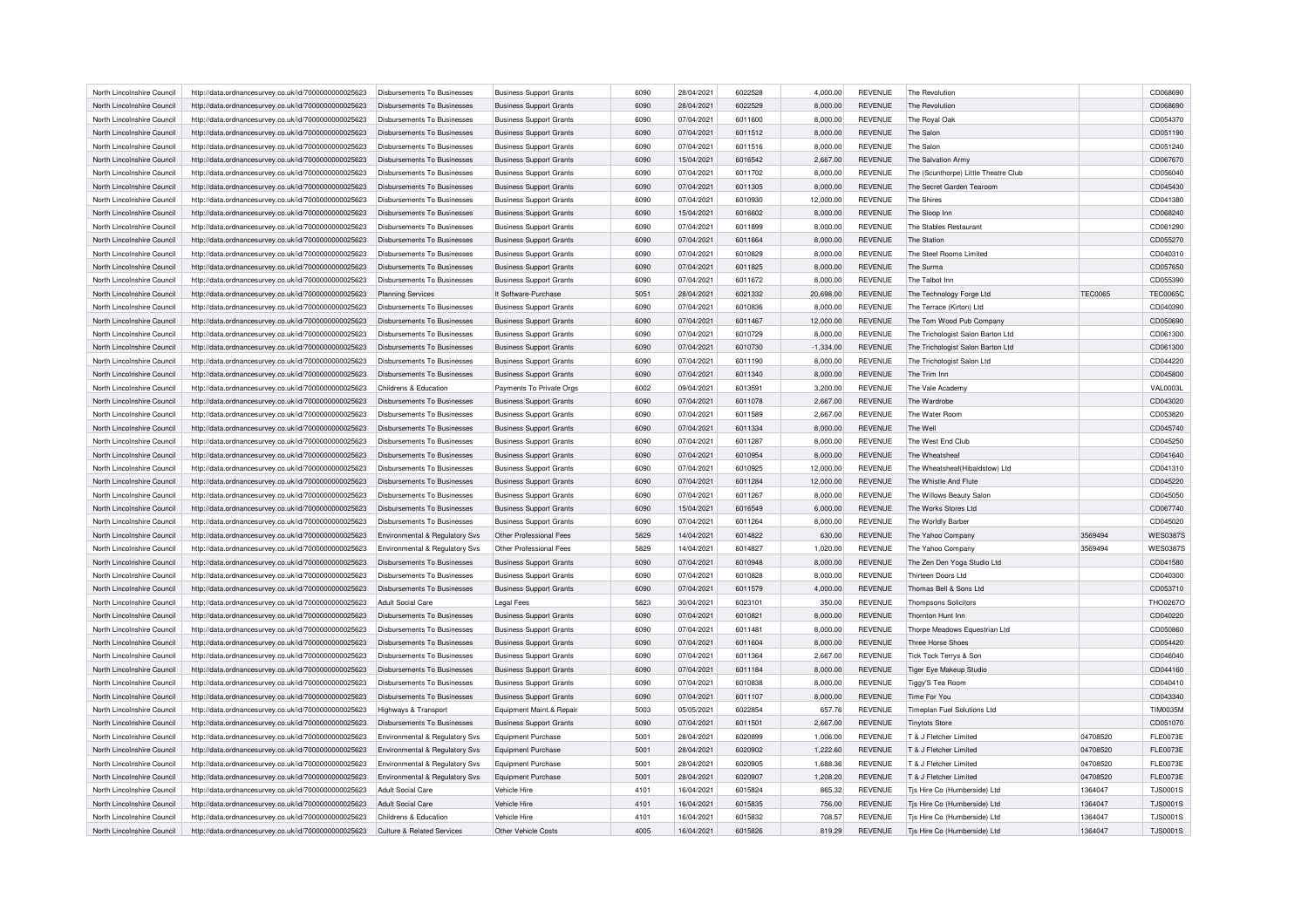| North Lincolnshire Council | http://data.ordnancesurvey.co.uk/id/7000000000025623 | Culture & Related Services            | Other Vehicle Costs            | 4005 | 16/04/2021 | 6015829 | 797.14    | <b>REVENUE</b> | Tis Hire Co (Humberside) Ltd           | 1364047  | <b>TJS0001S</b> |
|----------------------------|------------------------------------------------------|---------------------------------------|--------------------------------|------|------------|---------|-----------|----------------|----------------------------------------|----------|-----------------|
| North Lincolnshire Council | http://data.ordnancesurvey.co.uk/id/7000000000025623 | Culture & Related Services            | Other Vehicle Costs            | 4005 | 16/04/2021 | 6015834 | 740.00    | <b>REVENUE</b> | Tjs Hire Co (Humberside) Ltd           | 1364047  | <b>TJS0001S</b> |
| North Lincolnshire Council | http://data.ordnancesurvey.co.uk/id/7000000000025623 | Culture & Related Services            | Vehicle Hire                   | 4101 | 16/04/2021 | 6015830 | 797.14    | <b>REVENUE</b> | Tjs Hire Co (Humberside) Ltd           | 1364047  | <b>TJS0001S</b> |
| North Lincolnshire Council | http://data.ordnancesurvey.co.uk/id/7000000000025623 | <b>Culture &amp; Related Services</b> | <b>Vehicle Repairs</b>         | 4004 | 16/04/2021 | 6015836 | 982.44    | <b>REVENUE</b> | Tjs Hire Co (Humberside) Ltd           | 1364047  | <b>TJS0001S</b> |
| North Lincolnshire Council | http://data.ordnancesurvey.co.uk/id/7000000000025623 | Environmental & Regulatory Svs        | Vehicle Hire                   | 4101 | 16/04/2021 | 6015827 | 908.57    | <b>REVENUE</b> | Tjs Hire Co (Humberside) Ltd           | 1364047  | <b>TJS0001S</b> |
| North Lincolnshire Council | http://data.ordnancesurvey.co.uk/id/7000000000025623 | Fin&Inv I&F                           | Other Vehicle Costs            | 4005 | 16/04/2021 | 6015831 | 531.43    | <b>REVENUE</b> | Tjs Hire Co (Humberside) Ltd           | 1364047  | <b>TJS0001S</b> |
| North Lincolnshire Council | http://data.ordnancesurvey.co.uk/id/7000000000025623 | Highways & Transport                  | Other Vehicle Costs            | 4005 | 30/04/2021 | 6022856 | 529.47    | <b>REVENUE</b> | Tjs Hire Co (Humberside) Ltd           | 1364047  | <b>TJS0001S</b> |
| North Lincolnshire Council | http://data.ordnancesurvey.co.uk/id/7000000000025623 | Highways & Transport                  | Vehicle Hire                   | 4101 | 16/04/2021 | 6015825 | 913.00    | <b>REVENUE</b> | Tjs Hire Co (Humberside) Ltd           | 1364047  | <b>TJS0001S</b> |
| North Lincolnshire Council | http://data.ordnancesurvey.co.uk/id/7000000000025623 | Highways & Transport                  | Vehicle Hire                   | 4101 | 16/04/2021 | 6015828 | 531.43    | <b>REVENUE</b> | Tjs Hire Co (Humberside) Ltd           | 1364047  | <b>TJS0001S</b> |
| North Lincolnshire Council | http://data.ordnancesurvey.co.uk/id/7000000000025623 | Highways & Transport                  | Vehicle Hire                   | 4101 | 16/04/2021 | 6015833 | 837.00    | <b>REVENUE</b> | Tjs Hire Co (Humberside) Ltd           | 1364047  | <b>TJS0001S</b> |
|                            |                                                      |                                       |                                | 4101 | 07/05/2021 | 6022855 |           | <b>REVENUE</b> |                                        |          | <b>TJS0001S</b> |
| North Lincolnshire Council | http://data.ordnancesurvey.co.uk/id/7000000000025623 | Highways & Transport                  | Vehicle Hire                   |      |            |         | 815.91    |                | Tjs Hire Co (Humberside) Ltd           | 1364047  |                 |
| North Lincolnshire Council | http://data.ordnancesurvey.co.uk/id/7000000000025623 | Disbursements To Businesses           | <b>Business Support Grants</b> | 6090 | 15/04/2021 | 6016543 | 6,000.00  | <b>REVENUE</b> | Tjx Uk                                 |          | CD067680        |
| North Lincolnshire Council | http://data.ordnancesurvey.co.uk/id/7000000000025623 | Disbursements To Businesses           | <b>Business Support Grants</b> | 6090 | 07/04/2021 | 6011963 | 2,667.00  | <b>REVENUE</b> | Tmy Automotive                         |          | CD067260        |
| North Lincolnshire Council | http://data.ordnancesurvey.co.uk/id/7000000000025623 | <b>Disbursements To Businesses</b>    | <b>Business Support Grants</b> | 6090 | 28/04/2021 | 6022593 | 2,001.00  | <b>REVENUE</b> | Tom And Jessica Regis                  |          | CD068810        |
| North Lincolnshire Council | http://data.ordnancesurvey.co.uk/id/7000000000025623 | Disbursements To Businesses           | <b>Business Support Grants</b> | 6090 | 28/04/2021 | 6022594 | 8,000.00  | <b>REVENUE</b> | Tom And Jessica Regis                  |          | CD068810        |
| North Lincolnshire Council | http://data.ordnancesurvey.co.uk/id/7000000000025623 | Disbursements To Businesses           | <b>Business Support Grants</b> | 6090 | 28/04/2021 | 6022595 | 286.00    | <b>REVENUE</b> | Tom And Jessica Regis                  |          | CD068810        |
| North Lincolnshire Council | http://data.ordnancesurvey.co.uk/id/7000000000025623 | Disbursements To Businesses           | <b>Business Support Grants</b> | 6090 | 28/04/2021 | 6022596 | 667.00    | <b>REVENUE</b> | Tom And Jessica Regis                  |          | CD068810        |
| North Lincolnshire Council | http://data.ordnancesurvey.co.uk/id/7000000000025623 | <b>Disbursements To Businesses</b>    | <b>Business Support Grants</b> | 6090 | 28/04/2021 | 6022597 | 667.00    | <b>REVENUE</b> | Tom And Jessica Regis                  |          | CD068810        |
| North Lincolnshire Council | http://data.ordnancesurvey.co.uk/id/7000000000025623 | Disbursements To Businesses           | <b>Business Support Grants</b> | 6090 | 28/04/2021 | 6022598 | 4,000.00  | <b>REVENUE</b> | Tom And Jessica Regis                  |          | CD068810        |
| North Lincolnshire Council | http://data.ordnancesurvey.co.uk/id/7000000000025623 | Disbursements To Businesses           | <b>Business Support Grants</b> | 6090 | 28/04/2021 | 6022599 | 2.096.00  | <b>REVENUE</b> | Tom And Jessica Regis                  |          | CD068810        |
| North Lincolnshire Council | http://data.ordnancesurvey.co.uk/id/7000000000025623 | Disbursements To Businesses           | <b>Business Support Grants</b> | 6090 | 28/04/2021 | 6022600 | 1,334.00  | <b>REVENUE</b> | Tom And Jessica Regis                  |          | CD068810        |
| North Lincolnshire Council | http://data.ordnancesurvey.co.uk/id/7000000000025623 | Disbursements To Businesses           | <b>Business Support Grants</b> | 6090 | 07/04/2021 | 6011132 | 2,667.00  | <b>REVENUE</b> | Tom Dennis Imaging                     |          | CD043610        |
| North Lincolnshire Council | http://data.ordnancesurvey.co.uk/id/7000000000025623 | Disbursements To Businesses           | <b>Business Support Grants</b> | 6090 | 07/04/2021 | 6011857 | 2.667.00  | <b>REVENUE</b> | Tony1motors Ltd                        |          | CD060610        |
| North Lincolnshire Council | http://data.ordnancesurvey.co.uk/id/7000000000025623 | <b>Disbursements To Businesses</b>    | <b>Business Support Grants</b> | 6090 | 07/04/2021 | 6011629 | 8,000.00  | <b>REVENUE</b> | <b>Tonys Barbers</b>                   |          | CD054670        |
| North Lincolnshire Council | http://data.ordnancesurvey.co.uk/id/7000000000025623 | <b>Disbursements To Businesses</b>    | <b>Business Support Grants</b> | 6090 | 07/04/2021 | 6011452 | 8,000.00  | <b>REVENUE</b> | <b>Top Cut Barbers</b>                 |          | CD050520        |
| North Lincolnshire Council | http://data.ordnancesurvey.co.uk/id/7000000000025623 | Corporate And Democratic Core         | It Software-Maintenance        | 5053 | 14/04/2021 | 6014823 | 35,640.00 | <b>REVENUE</b> | Tondesk Uk Ltd                         |          | <b>TOP0100P</b> |
|                            |                                                      |                                       |                                |      |            |         |           |                |                                        |          |                 |
| North Lincolnshire Council | http://data.ordnancesurvey.co.uk/id/7000000000025623 | Disbursements To Businesses           | <b>Business Support Grants</b> | 6090 | 07/04/2021 | 6011900 | 2,667.00  | <b>REVENUE</b> | Top Knots K9 Beauticians               |          | CD061310        |
| North Lincolnshire Council | http://data.ordnancesurvey.co.uk/id/7000000000025623 | Disbursements To Businesses           | <b>Business Support Grants</b> | 6090 | 07/04/2021 | 6011901 | 8,000.00  | <b>REVENUE</b> | Torne Bank Fishery                     |          | CD061320        |
| North Lincolnshire Council | http://data.ordnancesurvey.co.uk/id/7000000000025623 | Culture & Related Services            | Foujoment Purchase             | 5001 | 27/04/2021 | 6021217 | 355.66    | <b>REVENUE</b> | Torne Vallev Ltd                       | 1057235  | <b>TOR0063F</b> |
| North Lincolnshire Council | http://data.ordnancesurvey.co.uk/id/7000000000025623 | <b>Disbursements To Businesses</b>    | <b>Business Support Grants</b> | 6090 | 07/04/2021 | 6011535 | 8,000.00  | <b>REVENUE</b> | <b>Torto Cafe</b>                      |          | CD053260        |
| North Lincolnshire Council | http://data.ordnancesurvey.co.uk/id/7000000000025623 | <b>Adult Social Care</b>              | It Hardware - Purchase         | 5050 | 23/04/2021 | 6014756 | 5,366.00  | <b>REVENUE</b> | <b>Total Computer Networks Ltd</b>     | 04858126 | <b>TOT0031T</b> |
| North Lincolnshire Council | http://data.ordnancesurvey.co.uk/id/7000000000025623 | Childrens & Education                 | It Hardware - Purchase         | 5050 | 28/04/2021 | 6017322 | 610.00    | <b>REVENUE</b> | <b>Total Computer Networks Ltd</b>     | 04858126 | TOT0031T        |
| North Lincolnshire Council | http://data.ordnancesurvey.co.uk/id/7000000000025623 | Corporate And Democratic Core         | It Hardware - Purchase         | 5050 | 23/04/2021 | 6014760 | 312.00    | <b>REVENUE</b> | <b>Total Computer Networks Ltd</b>     | 04858126 | <b>TOT0031T</b> |
| North Lincolnshire Council | http://data.ordnancesurvey.co.uk/id/7000000000025623 | Culture, Env, Reg & Planning Cap      | It Equipment                   | A098 | 28/04/2021 | 6017331 | 665.00    | CAPITAL        | <b>Total Computer Networks Ltd</b>     | 04858126 | <b>TOT0031T</b> |
| North Lincolnshire Council | http://data.ordnancesurvey.co.uk/id/7000000000025623 | Culture, Env, Reg & Planning Cap      | It Equipment                   | A098 | 30/04/2021 | 6019820 | 257.20    | CAPITAL        | <b>Total Computer Networks Ltd</b>     | 04858126 | <b>TOT0031T</b> |
| North Lincolnshire Council | http://data.ordnancesurvey.co.uk/id/7000000000025623 | <b>Planning Services</b>              | It Hardware - Purchase         | 5050 | 30/04/2021 | 6023329 | 23,100.00 | <b>REVENUE</b> | <b>Total Computer Networks Ltd</b>     | 04858126 | <b>TOT0031T</b> |
| North Lincolnshire Council | http://data.ordnancesurvey.co.uk/id/7000000000025623 | Support Servs Capital                 | It Equipment                   | A098 | 16/04/2021 | 6010366 | 20,100.00 | CAPITAL        | <b>Total Computer Networks Ltd</b>     | 04858126 | <b>TOT0031T</b> |
| North Lincolnshire Council | http://data.ordnancesurvey.co.uk/id/7000000000025623 | Support Servs Capital                 | It Equipment                   | A098 | 21/04/2021 | 6014751 | 5,750.00  | CAPITAL        | <b>Total Computer Networks Ltd</b>     | 04858126 | TOT0031T        |
| North Lincolnshire Council | http://data.ordnancesurvey.co.uk/id/7000000000025623 | Support Servs Capital                 | It Equipment                   | A098 | 23/04/2021 | 6017324 | 616.80    | CAPITAL        | <b>Total Computer Networks Ltd</b>     | 04858126 | <b>TOT0031T</b> |
| North Lincolnshire Council | http://data.ordnancesurvey.co.uk/id/7000000000025623 | Support Servs Capital                 | It Equipment                   | A098 | 28/04/2021 | 6017327 | 12,120.00 | CAPITAL        | <b>Total Computer Networks Ltd</b>     | 04858126 | <b>TOT0031T</b> |
|                            |                                                      |                                       |                                |      |            |         |           |                |                                        |          |                 |
| North Lincolnshire Council | http://data.ordnancesurvey.co.uk/id/7000000000025623 | Support Servs Capital                 | It Equipment                   | A098 | 07/05/2021 | 6021350 | 3,200.00  | CAPITAL        | <b>Total Computer Networks Ltd</b>     | 04858126 | TOT0031T        |
| North Lincolnshire Council | http://data.ordnancesurvey.co.uk/id/7000000000025623 | Fin&Inv I&E                           | Electricity                    | 3102 | 14/04/2021 | 6014917 | 3,143.54  | REVENUE        | Total Gas & Power Ltd                  | 2172239  | ELF0001F        |
| North Lincolnshire Council | http://data.ordnancesurvey.co.uk/id/7000000000025623 | <b>Disbursements To Businesses</b>    | <b>Business Support Grants</b> | 6090 | 07/04/2021 | 6011053 | 8,000.00  | REVENUE        | <b>Totally Polished Beauty Limited</b> |          | CD042710        |
| North Lincolnshire Council | http://data.ordnancesurvey.co.uk/id/7000000000025623 | Disbursements To Businesses           | <b>Business Support Grants</b> | 6090 | 07/04/2021 | 6011968 | 2,667.00  | <b>REVENUE</b> | Towbarman Leisure Services             |          | CD067310        |
| North Lincolnshire Council | http://data.ordnancesurvey.co.uk/id/7000000000025623 | Adult Social Care                     | Repair & Maintenance Costs     | 3000 | 21/04/2021 | 6016258 | 133.83    | REVENUE        | Townsend Flec. Serv. - Mechanical      |          | <b>TOW0600W</b> |
| North Lincolnshire Council | http://data.ordnancesurvey.co.uk/id/7000000000025623 | Children & Education Capital          | <b>Building/Construction</b>   | A082 | 30/04/2021 | 6023171 | 7,282.39  | CAPITAL        | Townsend Elec. Serv. - Mechanical      |          | <b>TOW0600W</b> |
| North Lincolnshire Council | http://data.ordnancesurvey.co.uk/id/7000000000025623 | Corporate And Democratic Core         | Repair & Maintenance Costs     | 3000 | 21/04/2021 | 6016258 | 56.16     | <b>REVENUE</b> | Townsend Flec. Serv. - Mechanical      |          | <b>TOW0600W</b> |
| North Lincolnshire Council | http://data.ordnancesurvey.co.uk/id/7000000000025623 | Culture & Related Services            | Repair & Maintenance Costs     | 3000 | 21/04/2021 | 6016258 | 586.62    | <b>REVENUE</b> | Townsend Elec. Serv. - Mechanical      |          | <b>TOW0600W</b> |
| North Lincolnshire Council | http://data.ordnancesurvey.co.uk/id/7000000000025623 | Culture & Related Services            | Repair & Maintenance Costs     | 3000 | 30/04/2021 | 6023159 | 261.61    | <b>REVENUE</b> | Townsend Elec. Serv. - Mechanical      |          | <b>TOW0600W</b> |
| North Lincolnshire Council | http://data.ordnancesurvey.co.uk/id/7000000000025623 | Environmental & Regulatory Svs        | Repair & Maintenance Costs     | 3000 | 21/04/2021 | 6016258 | 78.04     | <b>REVENUE</b> | Townsend Elec. Serv. - Mechanical      |          | <b>TOW0600W</b> |
| North Lincolnshire Council | http://data.ordnancesurvey.co.uk/id/7000000000025623 | Highways & Transport                  | Repair & Maintenance Costs     | 3000 | 21/04/2021 | 6016258 | 76.96     | REVENUE        | Townsend Elec. Serv. - Mechanical      |          | <b>TOW0600W</b> |
| North Lincolnshire Council | http://data.ordnancesurvey.co.uk/id/7000000000025623 | Childrens & Education                 | Repair & Maintenance Costs     | 3000 | 30/04/2021 | 6023176 | 491.40    | <b>REVENUE</b> | <b>Townsend Electrical Services</b>    |          | <b>TOW0097W</b> |
| North Lincolnshire Council | http://data.ordnancesurvey.co.uk/id/7000000000025623 | Culture & Related Services            | Equipment Maint.& Repair       | 5003 | 30/04/2021 | 6023175 | 265.20    | <b>REVENUE</b> | <b>Townsend Electrical Services</b>    |          | <b>TOW0097W</b> |
| North Lincolnshire Council | http://data.ordnancesurvey.co.uk/id/7000000000025623 | Environmental & Regulatory Svs        | Repair & Maintenance Costs     | 3000 | 21/04/2021 | 6016257 | 124.31    | <b>REVENUE</b> | <b>Townsend Electrical Services</b>    |          | TOW0097W        |
| North Lincolnshire Council | http://data.ordnancesurvey.co.uk/id/7000000000025623 | Disbursements To Businesses           | <b>Business Support Grants</b> | 6090 | 07/04/2021 | 6011133 | 8.000.00  | <b>REVENUE</b> | <b>Toxic Bunny</b>                     |          | CD043620        |
| North Lincolnshire Council |                                                      | Childrens & Education                 | Payments To Private Orgs       | 6002 | 14/04/2021 | 6014044 | 28,418.20 | <b>REVENUE</b> |                                        |          | <b>TOY0009Y</b> |
|                            | http://data.ordnancesurvey.co.uk/id/7000000000025623 |                                       |                                |      |            |         |           |                | <b>Toy Box Nursery</b>                 |          |                 |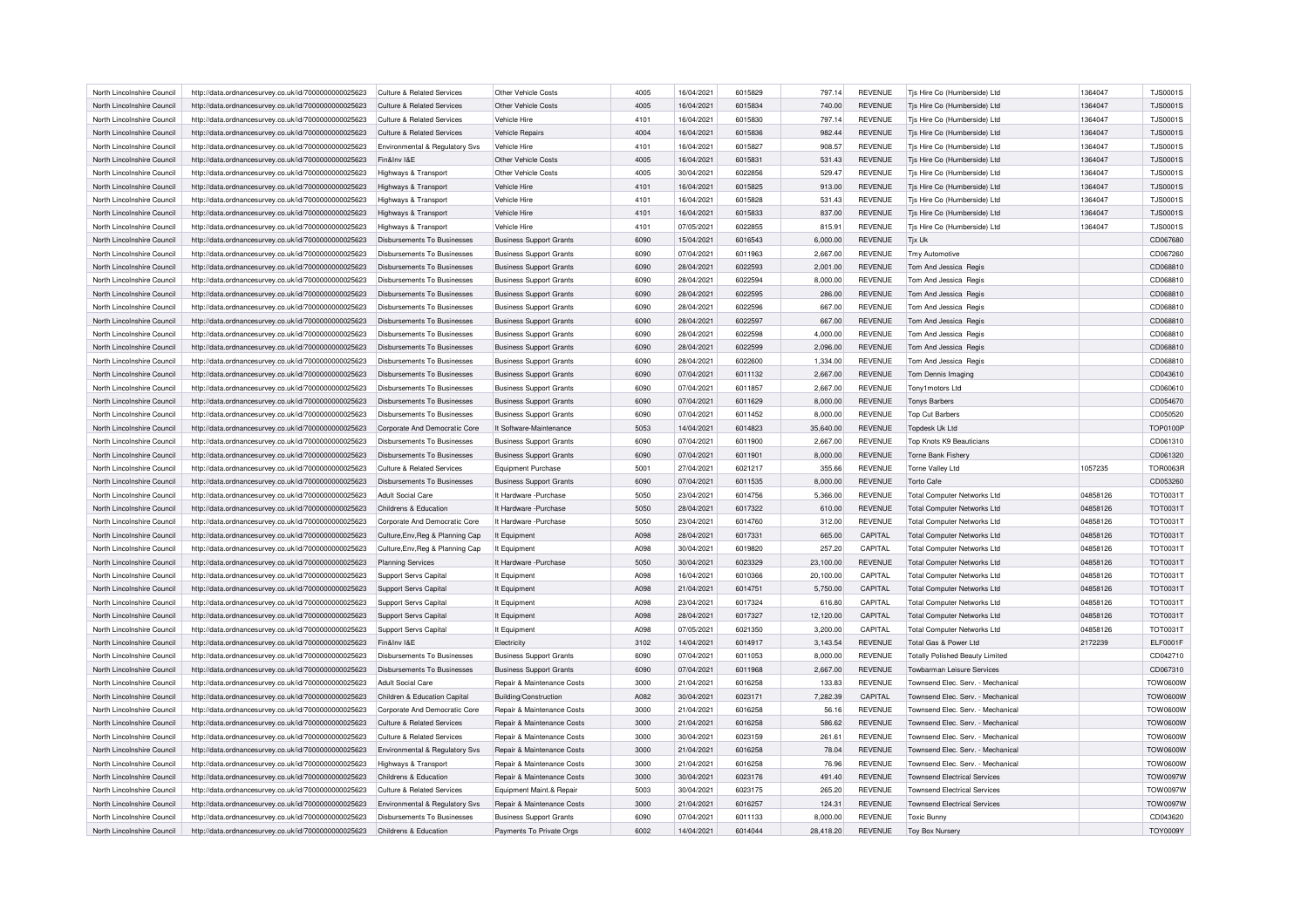| North Lincolnshire Council | http://data.ordnancesurvey.co.uk/id/7000000000025623 | Childrens & Education                 | Payments To Private Orgs                 | 6002 | 28/04/2021 | 6021745            | 6,147.90   | <b>REVENUE</b> | Toy Box Nursery                         |          | <b>TOY0009Y</b>      |
|----------------------------|------------------------------------------------------|---------------------------------------|------------------------------------------|------|------------|--------------------|------------|----------------|-----------------------------------------|----------|----------------------|
| North Lincolnshire Council | http://data.ordnancesurvey.co.uk/id/7000000000025623 | Disbursements To Businesses           | <b>Business Support Grants</b>           | 6090 | 07/04/2021 | 6011686            | 2,667.00   | <b>REVENUE</b> | Toy Man                                 |          | CD055660             |
| North Lincolnshire Council | http://data.ordnancesurvey.co.uk/id/7000000000025623 | Childrens & Education                 | Payments To Private Orgs                 | 6002 | 14/04/2021 | 6014045            | 567.00     | <b>REVENUE</b> | <b>Tracy Girling</b>                    |          | <b>TRG0001G</b>      |
| North Lincolnshire Council | http://data.ordnancesurvey.co.uk/id/7000000000025623 | <b>Culture &amp; Related Services</b> | Exhibitions/Events                       | 5709 | 05/05/2021 | 6020472            | 2,000.00   | <b>REVENUE</b> | <b>Tracy Satchwill</b>                  |          | <b>SAT0064T</b>      |
| North Lincolnshire Council | http://data.ordnancesurvey.co.uk/id/7000000000025623 | Childrens & Education                 | Payments To Private Orgs                 | 6002 | 21/04/2021 | 6018074            | 396.00     | <b>REVENUE</b> | <b>Tradewind Recruitment Ltd</b>        | 4105705  | <b>TRA0203A</b>      |
| North Lincolnshire Council | http://data.ordnancesurvey.co.uk/id/7000000000025623 | Childrens & Education                 | Payments To Private Orgs                 | 6002 | 21/04/2021 | 6018087            | 495.00     | <b>REVENUE</b> | <b>Tradewind Recruitment Ltd</b>        | 4105705  | <b>TRA0203A</b>      |
|                            |                                                      |                                       |                                          | 6002 |            |                    |            |                |                                         | 4105705  | <b>TRA0203A</b>      |
| North Lincolnshire Council | http://data.ordnancesurvey.co.uk/id/7000000000025623 | Childrens & Education                 | Payments To Private Orgs                 |      | 21/04/2021 | 6018089<br>6011144 | 396.00     | <b>REVENUE</b> | <b>Tradewind Recruitment Ltd</b>        |          |                      |
| North Lincolnshire Council | http://data.ordnancesurvey.co.uk/id/7000000000025623 | <b>Disbursements To Businesses</b>    | <b>Business Support Grants</b>           | 6090 | 07/04/2021 |                    | 12,000.00  | <b>REVENUE</b> | Tranquil Spa (Hull) Limited             |          | CD043730             |
| North Lincolnshire Council | http://data.ordnancesurvey.co.uk/id/7000000000025623 | <b>Culture &amp; Related Services</b> | Course Fees/Training                     | 2002 | 21/04/2021 | 6014875            | 225.00     | <b>REVENUE</b> | Transoft Solutions (Uk) Ltd             | 03472486 | <b>KEY0008Y</b>      |
| North Lincolnshire Council | http://data.ordnancesurvey.co.uk/id/7000000000025623 | Environmental & Regulatory Svs        | Payments To Private Orgs                 | 6002 | 21/04/2021 | 6018325            | 514.29     | <b>REVENUE</b> | Transwaste Recycling And Aggregates Ltd | 3863280  | <b>TRA0252A</b>      |
| North Lincolnshire Council | http://data.ordnancesurvey.co.uk/id/7000000000025623 | Environmental & Regulatory Svs        | Payments To Private Orgs                 | 6002 | 21/04/2021 | 6018371            | 349,272.00 | <b>REVENUE</b> | Transwaste Recycling And Aggregates Ltd | 3863280  | <b>TRA0252A</b>      |
| North Lincolnshire Council | http://data.ordnancesurvey.co.uk/id/7000000000025623 | Environmental & Regulatory Svs        | Payments To Private Orgs                 | 6002 | 21/04/2021 | 6018372            | 161,917.92 | <b>REVENUE</b> | Transwaste Recycling And Aggregates Ltd | 3863280  | <b>TRA0252A</b>      |
| North Lincolnshire Council | http://data.ordnancesurvey.co.uk/id/7000000000025623 | Disbursements To Businesses           | <b>Business Support Grants</b>           | 6090 | 06/04/2021 | 6010262            | 9,000.00   | <b>REVENUE</b> | <b>Travelodge Hotels Limited</b>        |          | CD068120             |
| North Lincolnshire Council | http://data.ordnancesurvey.co.uk/id/7000000000025623 | <b>Disbursements To Businesses</b>    | <b>Business Support Grants</b>           | 6090 | 06/04/2021 | 6010263            | 3,000.00   | <b>REVENUE</b> | <b>Travelodge Hotels Limited</b>        |          | CD068120             |
| North Lincolnshire Council | http://data.ordnancesurvey.co.uk/id/7000000000025623 | <b>Disbursements To Businesses</b>    | <b>Business Support Grants</b>           | 6090 | 06/04/2021 | 6010264            | 4,714.00   | <b>REVENUE</b> | Travelodge Hotels Limited               |          | CD068120             |
| North Lincolnshire Council | http://data.ordnancesurvey.co.uk/id/7000000000025623 | Disbursements To Businesses           | <b>Business Support Grants</b>           | 6090 | 06/04/2021 | 6010265            | 643.00     | <b>REVENUE</b> | <b>Travelodge Hotels Limited</b>        |          | CD068120             |
| North Lincolnshire Council | http://data.ordnancesurvey.co.uk/id/7000000000025623 | Disbursements To Businesses           | <b>Business Support Grants</b>           | 6090 | 06/04/2021 | 6010266            | 375.00     | <b>REVENUE</b> | Travelodge Hotels Limited               |          | CD068120             |
| North Lincolnshire Council | http://data.ordnancesurvey.co.uk/id/7000000000025623 | <b>Disbursements To Businesses</b>    | <b>Business Support Grants</b>           | 6090 | 06/04/2021 | 6010267            | 4,500.00   | <b>REVENUE</b> | <b>Travelodge Hotels Limited</b>        |          | CD068120             |
| North Lincolnshire Council | http://data.ordnancesurvey.co.uk/id/7000000000025623 | <b>Disbursements To Businesses</b>    | <b>Business Support Grants</b>           | 6090 | 06/04/2021 | 6010268            | 1,500.00   | <b>REVENUE</b> | <b>Travelodge Hotels Limited</b>        |          | CD068120             |
| North Lincolnshire Council | http://data.ordnancesurvey.co.uk/id/7000000000025623 | Disbursements To Businesses           | <b>Business Support Grants</b>           | 6090 | 06/04/2021 | 6010269            | 1,500.00   | <b>REVENUE</b> | <b>Travelodge Hotels Limited</b>        |          | CD068120             |
| North Lincolnshire Council | http://data.ordnancesurvey.co.uk/id/7000000000025623 | <b>Disbursements To Businesses</b>    | <b>Business Support Grants</b>           | 6090 | 15/04/2021 | 6016584            | 18,000.00  | <b>REVENUE</b> | <b>Travelodge Hotels Limited</b>        |          | CD068120             |
| North Lincolnshire Council | http://data.ordnancesurvey.co.uk/id/7000000000025623 | <b>Disbursements To Businesses</b>    | <b>Business Support Grants</b>           | 6090 | 07/04/2021 | 6010992            | 8,000.00   | <b>REVENUE</b> | <b>Trends Hair Studio</b>               |          | CD042050             |
| North Lincolnshire Council | http://data.ordnancesurvey.co.uk/id/7000000000025623 | <b>Disbursements To Businesses</b>    | <b>Business Support Grants</b>           | 6090 | 07/04/2021 | 6011226            | 8,000.00   | <b>REVENUE</b> | Trendy Hair Salon                       |          | CD044610             |
| North Lincolnshire Council | http://data.ordnancesurvey.co.uk/id/7000000000025623 | <b>Disbursements To Businesses</b>    | <b>Business Support Grants</b>           | 6090 | 07/04/2021 | 6011551            | 8,000.00   | <b>REVENUE</b> | <b>Trenta Pizza</b>                     |          | CD053420             |
| North Lincolnshire Council | http://data.ordnancesurvey.co.uk/id/7000000000025623 | <b>Disbursements To Businesses</b>    | <b>Business Support Grants</b>           | 6090 | 07/04/2021 | 6010877            | 8,000.00   | <b>REVENUE</b> | <b>Trent Valley Gliding Club</b>        |          | CD040820             |
| North Lincolnshire Council | http://data.ordnancesurvey.co.uk/id/7000000000025623 | <b>Disbursements To Businesses</b>    | <b>Business Support Grants</b>           | 6090 | 07/04/2021 | 6011256            | 8,000.00   | <b>REVENUE</b> | <b>Tresses Hair Design</b>              |          | CD044930             |
| North Lincolnshire Council |                                                      | Disbursements To Businesses           |                                          | 6090 |            | 6011013            |            | <b>REVENUE</b> | Tuckers Ice Cream Ltd                   |          |                      |
|                            | http://data.ordnancesurvey.co.uk/id/7000000000025623 |                                       | <b>Business Support Grants</b>           | 6090 | 15/04/2021 |                    | 2,667.00   |                |                                         |          | CD042280<br>CD042560 |
| North Lincolnshire Council | http://data.ordnancesurvey.co.uk/id/7000000000025623 | <b>Disbursements To Businesses</b>    | <b>Business Support Grants</b>           |      | 07/04/2021 | 6011039            | 8,000.00   | <b>REVENUE</b> | <b>Tudor Hair Salon</b>                 |          |                      |
| North Lincolnshire Council | http://data.ordnancesurvey.co.uk/id/7000000000025623 | <b>Disbursements To Businesses</b>    | <b>Business Support Grants</b>           | 6090 | 07/04/2021 | 6011858            | 4,000.00   | <b>REVENUE</b> | Tui Uk Retail Ltd                       |          | CD060620             |
| North Lincolnshire Council | http://data.ordnancesurvey.co.uk/id/7000000000025623 | Adult Social Care                     | <b>Cleaning Services &amp; Contracts</b> | 3311 | 28/04/2021 | 6018086            | 312.00     | <b>REVENUE</b> | <b>Tulip Healthcare</b>                 | 5633972  | <b>TUL0004L</b>      |
| North Lincolnshire Council | http://data.ordnancesurvey.co.uk/id/7000000000025623 | <b>Disbursements To Businesses</b>    | <b>Business Support Grants</b>           | 6090 | 07/04/2021 | 6011147            | 2,667.00   | <b>REVENUE</b> | Turner & Pooch Dog Grooming             |          | CD043770             |
| North Lincolnshire Council | http://data.ordnancesurvey.co.uk/id/7000000000025623 | Adult Social Care                     | Provisions                               | 5201 | 09/04/2021 | 6013452            | 443.86     | <b>REVENUE</b> | Turner Price Ltd                        | 02732141 | <b>TUR0245R</b>      |
| North Lincolnshire Council | http://data.ordnancesurvey.co.uk/id/7000000000025623 | <b>Adult Social Care</b>              | Provisions                               | 5201 | 23/04/2021 | 6019382            | 300.09     | <b>REVENUE</b> | Turner Price I td                       | 02732141 | <b>TUR0245R</b>      |
| North Lincolnshire Council | http://data.ordnancesurvey.co.uk/id/7000000000025623 | <b>Adult Social Care</b>              | Provisions                               | 5201 | 28/04/2021 | 6019380            | 362.12     | <b>REVENUE</b> | <b>Turner Price Ltd</b>                 | 02732141 | <b>TUR0245R</b>      |
| North Lincolnshire Council | http://data.ordnancesurvey.co.uk/id/7000000000025623 | <b>Adult Social Care</b>              | Provisions                               | 5201 | 28/04/2021 | 6019385            | 409.31     | <b>REVENUE</b> | Turner Price Ltd                        | 02732141 | <b>TUR0245R</b>      |
| North Lincolnshire Council | http://data.ordnancesurvey.co.uk/id/7000000000025623 | Adult Social Care                     | Provisions                               | 5201 | 30/04/2021 | 6022976            | 384.18     | <b>REVENUE</b> | <b>Turner Price Ltd</b>                 | 02732141 | <b>TUR0245R</b>      |
| North Lincolnshire Council | http://data.ordnancesurvey.co.uk/id/7000000000025623 | Culture & Related Services            | Provisions                               | 5201 | 14/04/2021 | 6013930            | 628.25     | <b>REVENUE</b> | Turner Price Ltd                        | 02732141 | <b>TUR0245R</b>      |
| North Lincolnshire Council | http://data.ordnancesurvey.co.uk/id/7000000000025623 | Culture & Related Services            | Provisions                               | 5201 | 14/04/2021 | 6013931            | 411.35     | <b>REVENUE</b> | Turner Price Ltd                        | 02732141 | <b>TUR0245R</b>      |
| North Lincolnshire Council | http://data.ordnancesurvey.co.uk/id/7000000000025623 | <b>Culture &amp; Related Services</b> | Provisions                               | 5201 | 28/04/2021 | 6018341            | 250.75     | <b>REVENUE</b> | <b>Turner Price Ltd</b>                 | 02732141 | <b>TUR0245R</b>      |
| North Lincolnshire Council | http://data.ordnancesurvey.co.uk/id/7000000000025623 | <b>Culture &amp; Related Services</b> | Provisions                               | 5201 | 28/04/2021 | 6019117            | 399.85     | <b>REVENUE</b> | Turner Price Ltd                        | 02732141 | <b>TUR0245R</b>      |
| North Lincolnshire Council | http://data.ordnancesurvey.co.uk/id/7000000000025623 | Culture & Related Services            | Provisions                               | 5201 | 30/04/2021 | 6021225            | 545.96     | <b>REVENUE</b> | <b>Turner Price Ltd</b>                 | 02732141 | <b>TUR0245R</b>      |
| North Lincolnshire Council | http://data.ordnancesurvey.co.uk/id/7000000000025623 | Fin&Inv I&E                           | Provisions                               | 5201 | 07/04/2021 | 6010473            | 316.79     | <b>REVENUE</b> | <b>Turner Price Ltd</b>                 | 02732141 | <b>TUR0245R</b>      |
| North Lincolnshire Council | http://data.ordnancesurvey.co.uk/id/7000000000025623 | Fin&Inv I&E                           | Provisions                               | 5201 | 07/04/2021 | 6010482            | 277.59     | <b>REVENUE</b> | <b>Turner Price Ltd</b>                 | 02732141 | <b>TUR0245R</b>      |
| North Lincolnshire Council | http://data.ordnancesurvey.co.uk/id/7000000000025623 | Fin&Inv I&E                           | Provisions                               | 5201 | 07/04/2021 | 6010489            | 251.23     | <b>REVENUE</b> | <b>Turner Price Ltd</b>                 | 02732141 | <b>TUR0245R</b>      |
| North Lincolnshire Council | http://data.ordnancesurvey.co.uk/id/7000000000025623 | Fin&Inv I&E                           | Provisions                               | 5201 | 07/04/2021 | 6010492            | 599.69     | <b>REVENUE</b> | Turner Price Ltd                        | 02732141 | <b>TUR0245R</b>      |
| North Lincolnshire Council | http://data.ordnancesurvey.co.uk/id/7000000000025623 | Fin&Inv I&E                           | Provisions                               | 5201 | 21/04/2021 | 6018478            | 364.03     | <b>REVENUE</b> | <b>Turner Price Ltd</b>                 | 02732141 | <b>TUR0245R</b>      |
| North Lincolnshire Council | http://data.ordnancesurvey.co.uk/id/7000000000025623 | Fin&Inv I&E                           | Provisions                               | 5201 | 21/04/2021 | 6018482            | 283.72     | <b>REVENUE</b> | <b>Turner Price Ltd</b>                 | 02732141 | <b>TUR0245R</b>      |
| North Lincolnshire Council |                                                      | Fin&Inv I&E                           | Provisions                               | 5201 | 28/04/2021 | 6021134            | 378.43     | <b>REVENUE</b> | Turner Price Ltd                        | 02732141 | <b>TUR0245R</b>      |
| North Lincolnshire Council | http://data.ordnancesurvey.co.uk/id/7000000000025623 | Fin&Inv I&E                           | Provisions                               | 5201 | 28/04/2021 | 6021137            | 306.88     | <b>REVENUE</b> | <b>Turner Price Ltd</b>                 | 02732141 | <b>TUR0245R</b>      |
|                            | http://data.ordnancesurvey.co.uk/id/7000000000025623 |                                       |                                          |      |            |                    |            |                |                                         |          |                      |
| North Lincolnshire Council | http://data.ordnancesurvey.co.uk/id/7000000000025623 | Fin&Inv I&E                           | Provisions                               | 5201 | 28/04/2021 | 6021139            | 248.64     | <b>REVENUE</b> | <b>Turner Price Ltd</b>                 | 02732141 | <b>TUR0245R</b>      |
| North Lincolnshire Council | http://data.ordnancesurvey.co.uk/id/7000000000025623 | Fin&Inv I&E                           | Provisions                               | 5201 | 28/04/2021 | 6021140            | 666.85     | <b>REVENUE</b> | <b>Turner Price Ltd</b>                 | 02732141 | <b>TUR0245R</b>      |
| North Lincolnshire Council | http://data.ordnancesurvey.co.uk/id/7000000000025623 | Fin&Inv I&E                           | Provisions                               | 5201 | 28/04/2021 | 6021144            | 316.51     | <b>REVENUE</b> | <b>Turner Price Ltd</b>                 | 02732141 | <b>TUR0245R</b>      |
| North Lincolnshire Council | http://data.ordnancesurvey.co.uk/id/7000000000025623 | Fin&Inv I&E                           | Provisions                               | 5201 | 28/04/2021 | 6021149            | 265.37     | <b>REVENUE</b> | Turner Price Ltd                        | 02732141 | <b>TUR0245R</b>      |
| North Lincolnshire Council | http://data.ordnancesurvey.co.uk/id/7000000000025623 | Fin&Inv I&E                           | Provisions                               | 5201 | 28/04/2021 | 6021150            | 427.86     | <b>REVENUE</b> | <b>Turner Price Ltd</b>                 | 02732141 | <b>TUR0245R</b>      |
| North Lincolnshire Council | http://data.ordnancesurvey.co.uk/id/7000000000025623 | Fin&Inv I&E                           | Provisions                               | 5201 | 28/04/2021 | 6021153            | 376.45     | <b>REVENUE</b> | <b>Turner Price Ltd</b>                 | 02732141 | <b>TUR0245R</b>      |
| North Lincolnshire Council | http://data.ordnancesurvey.co.uk/id/7000000000025623 | Fin&Inv I&E                           | Provisions                               | 5201 | 28/04/2021 | 6021160            | 230.02     | <b>REVENUE</b> | <b>Turner Price Ltd</b>                 | 02732141 | <b>TUR0245R</b>      |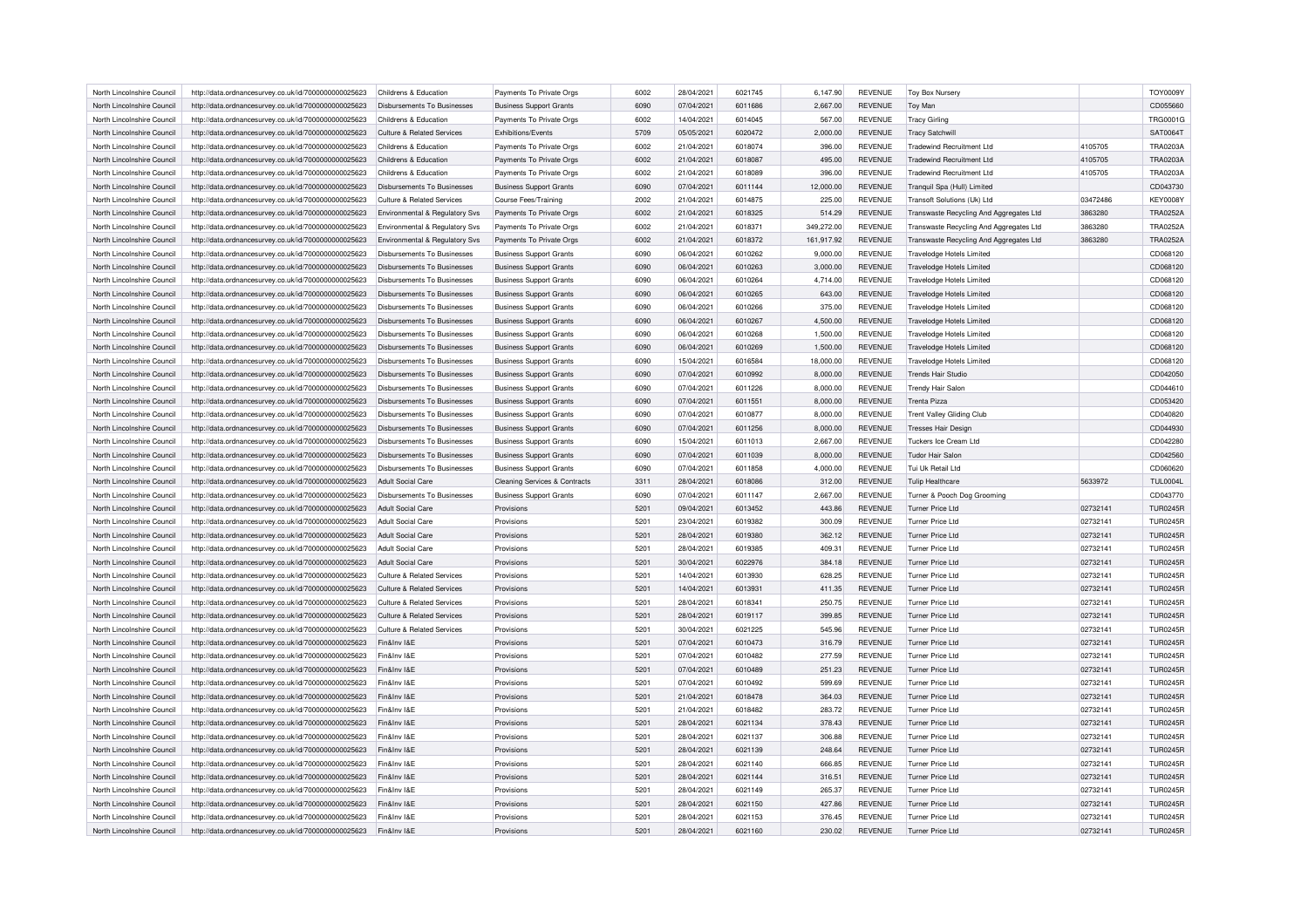| North Lincolnshire Council | http://data.ordnancesurvey.co.uk/id/7000000000025623 | Fin&Inv I&E                           | Provisions                     | 5201 | 28/04/2021 | 6021163 | 271.19      | <b>REVENUE</b> | <b>Turner Price Ltd</b>          | 02732141 | <b>TUR0245R</b> |
|----------------------------|------------------------------------------------------|---------------------------------------|--------------------------------|------|------------|---------|-------------|----------------|----------------------------------|----------|-----------------|
| North Lincolnshire Council | http://data.ordnancesurvey.co.uk/id/7000000000025623 | Fin&Inv I&E                           | Provisions                     | 5201 | 28/04/2021 | 6021164 | 358.57      | <b>REVENUE</b> | <b>Turner Price Ltd</b>          | 02732141 | <b>TUR0245R</b> |
| North Lincolnshire Council | http://data.ordnancesurvey.co.uk/id/7000000000025623 | Fin&Inv I&E                           | Provisions                     | 5201 | 28/04/2021 | 6021169 | 318.99      | <b>REVENUE</b> | <b>Turner Price Ltd</b>          | 02732141 | <b>TUR0245R</b> |
| North Lincolnshire Council | http://data.ordnancesurvey.co.uk/id/7000000000025623 | Fin&Inv I&E                           | Provisions                     | 5201 | 28/04/2021 | 6021175 | 285.31      | <b>REVENUE</b> | <b>Turner Price Ltd</b>          | 02732141 | <b>TUR0245R</b> |
| North Lincolnshire Council | http://data.ordnancesurvey.co.uk/id/7000000000025623 | Fin&Inv I&E                           | Provisions                     | 5201 | 28/04/2021 | 6021186 | 263.93      | <b>REVENUE</b> | <b>Turner Price Ltd</b>          | 02732141 | <b>TUR0245R</b> |
| North Lincolnshire Council | http://data.ordnancesurvey.co.uk/id/7000000000025623 | Childrens & Education                 | <b>Client Related Costs</b>    | 5534 | 16/04/2021 | 6015303 | 5,016.61    | <b>REVENUE</b> | <b>Tvt Investments Limited</b>   |          | <b>LAN0021N</b> |
| North Lincolnshire Council | http://data.ordnancesurvey.co.uk/id/7000000000025623 | Childrens & Education                 | <b>Client Related Costs</b>    | 5534 | 30/04/2021 | 6020874 | 3,120.00    | <b>REVENUE</b> | <b>Tvt Investments Limited</b>   |          | <b>LAN0021N</b> |
| North Lincolnshire Council | http://data.ordnancesurvey.co.uk/id/7000000000025623 | Childrens & Education                 | <b>Client Related Costs</b>    | 5534 | 30/04/2021 | 6020875 | 3,120.00    | <b>REVENUE</b> | Tyt Investments I imited         |          | <b>LAN0021N</b> |
| North Lincolnshire Council | http://data.ordnancesurvey.co.uk/id/7000000000025623 | Childrens & Education                 | <b>Client Related Costs</b>    | 5534 | 30/04/2021 | 6020887 | 3,120.00    | <b>REVENUE</b> | <b>Tvt Investments Limited</b>   |          | <b>LAN0021N</b> |
| North Lincolnshire Council | http://data.ordnancesurvey.co.uk/id/7000000000025623 | Childrens & Education                 | <b>Client Related Costs</b>    | 5534 | 30/04/2021 | 6020888 | 3,120.00    | <b>REVENUE</b> | Tyt Investments I imited         |          | <b>LAN0021N</b> |
| North Lincolnshire Council | http://data.ordnancesurvey.co.uk/id/7000000000025623 | Childrens & Education                 | <b>Client Related Costs</b>    | 5534 | 30/04/2021 | 6020890 | 3,120.00    | <b>REVENUE</b> | Tyt Investments I imited         |          | <b>LAN0021N</b> |
| North Lincolnshire Council | http://data.ordnancesurvey.co.uk/id/7000000000025623 | Childrens & Education                 | <b>Client Related Costs</b>    | 5534 | 30/04/2021 | 6020895 | 3,120.00    | <b>REVENUE</b> | Tyt Investments I imited         |          | <b>LAN0021N</b> |
| North Lincolnshire Council | http://data.ordnancesurvey.co.uk/id/7000000000025623 | <b>Housing Services</b>               | Other Supplies & Services      | 5799 | 09/04/2021 | 6013263 | 3,193.36    | REVENUE        | <b>Tvt Investments Limited</b>   |          | <b>LAN0021N</b> |
| North Lincolnshire Council | http://data.ordnancesurvey.co.uk/id/7000000000025623 | <b>Housing Services</b>               | Other Supplies & Services      | 5799 | 09/04/2021 | 6013264 | 1,481.34    | <b>REVENUE</b> | Tyt Investments I imited         |          | <b>LAN0021N</b> |
|                            |                                                      |                                       |                                |      |            |         |             |                |                                  |          |                 |
| North Lincolnshire Council | http://data.ordnancesurvey.co.uk/id/7000000000025623 | Disbursements To Businesses           | <b>Business Support Grants</b> | 6090 | 01/04/2021 | 6009154 | 4,000.00    | <b>REVENUE</b> | Twenty20 Hair And Beauty         |          | CD068080        |
| North Lincolnshire Council | http://data.ordnancesurvey.co.uk/id/7000000000025623 | <b>Disbursements To Businesses</b>    | <b>Business Support Grants</b> | 6090 | 01/04/2021 | 6009155 | 1,334.00    | <b>REVENUE</b> | Twenty20 Hair And Beauty         |          | CD068080        |
| North Lincolnshire Council | http://data.ordnancesurvey.co.uk/id/7000000000025623 | Disbursements To Businesses           | <b>Business Support Grants</b> | 6090 | 01/04/2021 | 6009156 | 2,001.00    | <b>REVENUE</b> | Twenty20 Hair And Beauty         |          | CD068080        |
| North Lincolnshire Council | http://data.ordnancesurvey.co.uk/id/7000000000025623 | Disbursements To Businesses           | <b>Business Support Grants</b> | 6090 | 01/04/2021 | 6009157 | 2,096.00    | <b>REVENUE</b> | Twenty20 Hair And Beauty         |          | CD068080        |
| North Lincolnshire Council | http://data.ordnancesurvey.co.uk/id/7000000000025623 | Disbursements To Businesses           | <b>Business Support Grants</b> | 6090 | 15/04/2021 | 6016581 | 8,000.00    | <b>REVENUE</b> | Twenty20 Hair And Beauty         |          | CD068080        |
| North Lincolnshire Council | http://data.ordnancesurvey.co.uk/id/7000000000025623 | Culture & Related Services            | Fuel                           | 4001 | 09/04/2021 | 6013436 | 315.29      | <b>REVENUE</b> | Uk Fuels Ltd                     | 2212080  | <b>UKF0001F</b> |
| North Lincolnshire Council | http://data.ordnancesurvey.co.uk/id/7000000000025623 | Highways & Transport                  | Fuel                           | 4001 | 09/04/2021 | 6013436 | 42.10       | <b>REVENUE</b> | Uk Fuels Ltd                     | 2212080  | <b>UKF0001F</b> |
| North Lincolnshire Council | http://data.ordnancesurvey.co.uk/id/7000000000025623 | Disbursements To Businesses           | <b>Business Support Grants</b> | 6090 | 07/04/2021 | 6011343 | 2,667.00    | <b>REVENUE</b> | Ukvape Ltd                       |          | CD045830        |
| North Lincolnshire Council | http://data.ordnancesurvey.co.uk/id/7000000000025623 | <b>Disbursements To Businesses</b>    | <b>Business Support Grants</b> | 6090 | 07/04/2021 | 6010882 | 8,000.00    | <b>REVENUE</b> | Ulceby Lodge Bed And Breakfast   |          | CD040870        |
| North Lincolnshire Council | http://data.ordnancesurvey.co.uk/id/7000000000025623 | Planning Services                     | Payments To Voluntary Orgs     | 6001 | 09/04/2021 | 6013537 | 400.00      | <b>REVENUE</b> | <b>Ulceby Parish Council</b>     |          | <b>ULC0001C</b> |
| North Lincolnshire Council | http://data.ordnancesurvey.co.uk/id/7000000000025623 | Childrens & Education                 | Payments To Voluntary Orgs     | 6001 | 14/04/2021 | 6014046 | 10,670.40   | <b>REVENUE</b> | Ulceby Pre-School Playgroup      |          | <b>ULC0009C</b> |
| North Lincolnshire Council | http://data.ordnancesurvey.co.uk/id/7000000000025623 | <b>Disbursements To Businesses</b>    | <b>Business Support Grants</b> | 6090 | 07/04/2021 | 6011496 | 2,667.00    | <b>REVENUE</b> | <b>Ulterior Fine Furnishers</b>  |          | CD051020        |
| North Lincolnshire Council | http://data.ordnancesurvey.co.uk/id/7000000000025623 | Disbursements To Businesses           | <b>Business Support Grants</b> | 6090 | 07/04/2021 | 6010738 | 2,667.00    | <b>REVENUE</b> | Ultimate Cbd Limited             |          | CD057660        |
| North Lincolnshire Council | http://data.ordnancesurvey.co.uk/id/7000000000025623 | Disbursements To Businesses           | <b>Business Support Grants</b> | 6090 | 07/04/2021 | 6010740 | $-1,334.00$ | <b>REVENUE</b> | Ultimate Cbd Limited             |          | CD057660        |
| North Lincolnshire Council | http://data.ordnancesurvey.co.uk/id/7000000000025623 | <b>Disbursements To Businesses</b>    | <b>Business Support Grants</b> | 6090 | 07/04/2021 | 6010800 | 8,000.00    | <b>REVENUE</b> | Ultimate Taekwondo Lincolnshire  |          | CD040000        |
| North Lincolnshire Council | http://data.ordnancesurvey.co.uk/id/7000000000025623 | Corporate And Democratic Core         | Fees & Charges Income          | 9002 | 14/04/2021 | 6014918 | $-234.10$   | REVENUE        | Unison                           |          | <b>UNI00031</b> |
| North Lincolnshire Council | http://data.ordnancesurvey.co.uk/id/7000000000025623 | <b>Culture &amp; Related Services</b> | Materials                      | 5004 | 23/04/2021 | 6019126 | 334.93      | <b>REVENUE</b> | <b>Univar Limited</b>            | 24134696 | UNI0291         |
|                            |                                                      |                                       | Materials                      |      | 30/04/2021 | 6023109 |             | <b>REVENUE</b> | <b>Univar Limited</b>            |          | UNI0291I        |
| North Lincolnshire Council | http://data.ordnancesurvey.co.uk/id/7000000000025623 | <b>Culture &amp; Related Services</b> |                                | 5004 |            |         | 390.96      |                |                                  | 24134696 |                 |
| North Lincolnshire Council | http://data.ordnancesurvey.co.uk/id/7000000000025623 | Environmental & Regulatory Svs        | Materials                      | 5004 | 16/04/2021 | 6015839 | 315.42      | <b>REVENUE</b> | Universal Hose Ltd T/A Hydraquip | 4937556  | <b>UNI0098I</b> |
| North Lincolnshire Council | http://data.ordnancesurvey.co.uk/id/7000000000025623 | Environmental & Regulatory Svs        | Materials                      | 5004 | 16/04/2021 | 6015841 | 233.91      | <b>REVENUE</b> | Universal Hose Ltd T/A Hydraquip | 4937556  | <b>UNI0098</b>  |
| North Lincolnshire Council | http://data.ordnancesurvey.co.uk/id/7000000000025623 | Environmental & Regulatory Svs        | Materials                      | 5004 | 30/04/2021 | 6022857 | 228.55      | <b>REVENUE</b> | Universal Hose Ltd T/A Hydraquip | 4937556  | <b>UNI0098I</b> |
| North Lincolnshire Council | http://data.ordnancesurvey.co.uk/id/7000000000025623 | Environmental & Regulatory Svs        | Materials                      | 5004 | 30/04/2021 | 6022858 | 215.51      | <b>REVENUE</b> | Universal Hose Ltd T/A Hydraquip | 4937556  | <b>UNI0098I</b> |
| North Lincolnshire Council | http://data.ordnancesurvey.co.uk/id/7000000000025623 | Environmental & Regulatory Svs        | Materials                      | 5004 | 30/04/2021 | 6022862 | 279.76      | REVENUE        | Universal Hose Ltd T/A Hydraquip | 4937556  | <b>UNI0098I</b> |
| North Lincolnshire Council | http://data.ordnancesurvey.co.uk/id/7000000000025623 | <b>Highways &amp; Transport</b>       | Materials                      | 5004 | 21/04/2021 | 6018268 | 215.79      | <b>REVENUE</b> | Universal Hose Ltd T/A Hydraguip | 4937556  | <b>UNI0098I</b> |
| North Lincolnshire Council | http://data.ordnancesurvey.co.uk/id/7000000000025623 | Childrens & Education                 | <b>Client Related Costs</b>    | 5534 | 16/04/2021 | 6015329 | 4,120.00    | <b>REVENUE</b> | Utilita Energy Ltd               |          | UTI0023I        |
| North Lincolnshire Council | http://data.ordnancesurvey.co.uk/id/7000000000025623 | <b>Disbursements To Businesses</b>    | <b>Business Support Grants</b> | 6090 | 07/04/2021 | 6011712 | 2,667.00    | <b>REVENUE</b> | Utopia Soft Furnishings          |          | CD056170        |
| North Lincolnshire Council | http://data.ordnancesurvey.co.uk/id/7000000000025623 | Disbursements To Businesses           | <b>Business Support Grants</b> | 6090 | 28/04/2021 | 6022583 | 2,096.00    | <b>REVENUE</b> | Vagnostics                       |          | CD068790        |
| North Lincolnshire Council | http://data.ordnancesurvey.co.uk/id/7000000000025623 | Disbursements To Businesses           | <b>Business Support Grants</b> | 6090 | 28/04/2021 | 6022584 | 2,001.00    | <b>REVENUE</b> | Vagnostics                       |          | CD068790        |
| North Lincolnshire Council | http://data.ordnancesurvey.co.uk/id/7000000000025623 | Disbursements To Businesses           | <b>Business Support Grants</b> | 6090 | 28/04/2021 | 6022585 | 1,334.00    | <b>REVENUE</b> | Vagnostics                       |          | CD068790        |
| North Lincolnshire Council | http://data.ordnancesurvey.co.uk/id/7000000000025623 | <b>Disbursements To Businesses</b>    | <b>Business Support Grants</b> | 6090 | 28/04/2021 | 6022586 | 2,667.00    | <b>REVENUE</b> | Vagnostics                       |          | CD068790        |
| North Lincolnshire Council | http://data.ordnancesurvey.co.uk/id/7000000000025623 | Disbursements To Businesses           | <b>Business Support Grants</b> | 6090 | 28/04/2021 | 6022587 | 4,000.00    | <b>REVENUE</b> | Vagnostics                       |          | CD068790        |
| North Lincolnshire Council | http://data.ordnancesurvey.co.uk/id/7000000000025623 | <b>Disbursements To Businesses</b>    | <b>Business Support Grants</b> | 6090 | 07/04/2021 | 6011312 | 2,667.00    | <b>REVENUE</b> | Valentino'S Carpets & Vinyls Ltd |          | CD045510        |
| North Lincolnshire Council | http://data.ordnancesurvey.co.uk/id/7000000000025623 | Disbursements To Businesses           | <b>Business Support Grants</b> | 6090 | 07/04/2021 | 6011101 | 2,667.00    | <b>REVENUE</b> | Valley Carpets Direct Ltd        |          | CD043250        |
| North Lincolnshire Council |                                                      | Disbursements To Businesses           |                                | 6090 | 07/04/2021 | 6011786 | 2,667.00    | <b>REVENUE</b> | Valley Carpets Direct Ltd        |          | CD057050        |
|                            | http://data.ordnancesurvey.co.uk/id/7000000000025623 |                                       | <b>Business Support Grants</b> |      |            |         |             |                |                                  |          |                 |
| North Lincolnshire Council | http://data.ordnancesurvey.co.uk/id/7000000000025623 | Adult Social Care                     | Gen Office Exp (Incl Postage   | 5603 | 09/04/2021 | 6013654 | 648.15      | REVENUE        | Valtech Ltd                      | 3127414  | VAL0046L        |
| North Lincolnshire Council | http://data.ordnancesurvey.co.uk/id/7000000000025623 | <b>Disbursements To Businesses</b>    | <b>Business Support Grants</b> | 6090 | 07/04/2021 | 6011092 | 2,667.00    | <b>REVENUE</b> | Vanilla Too.                     |          | CD043150        |
| North Lincolnshire Council | http://data.ordnancesurvey.co.uk/id/7000000000025623 | Disbursements To Businesses           | <b>Business Support Grants</b> | 6090 | 07/04/2021 | 6011448 | 4,000.00    | <b>REVENUE</b> | Vapourhub Limited                |          | CD050470        |
| North Lincolnshire Council | http://data.ordnancesurvey.co.uk/id/7000000000025623 | Disbursements To Businesses           | <b>Business Support Grants</b> | 6090 | 07/04/2021 | 6011348 | 8,000.00    | <b>REVENUE</b> | Veer Beauty                      |          | CD045880        |
| North Lincolnshire Council | http://data.ordnancesurvey.co.uk/id/7000000000025623 | <b>Disbursements To Businesses</b>    | <b>Business Support Grants</b> | 6090 | 07/04/2021 | 6011728 | 8,000.00    | <b>REVENUE</b> | Vegvisir Group Ltd               |          | CD056350        |
| North Lincolnshire Council | http://data.ordnancesurvey.co.uk/id/7000000000025623 | Culture & Related Services            | Provisions                     | 5201 | 14/04/2021 | 6013927 | 554.35      | <b>REVENUE</b> | <b>Vending Enterprises</b>       | 00978024 | <b>VEN0002N</b> |
| North Lincolnshire Council | http://data.ordnancesurvey.co.uk/id/7000000000025623 | Culture & Related Services            | Provisions                     | 5201 | 07/05/2021 | 6021333 | 460.60      | REVENUE        | <b>Vending Enterprises</b>       | 00978024 | <b>VEN0002N</b> |
| North Lincolnshire Council | http://data.ordnancesurvey.co.uk/id/7000000000025623 | Fin&Inv I&F                           | Equipment Hire/Rent            | 5002 | 21/04/2021 | 6018483 | 401.67      | <b>REVENUE</b> | <b>Vending Enterprises</b>       | 00978024 | <b>VEN0002N</b> |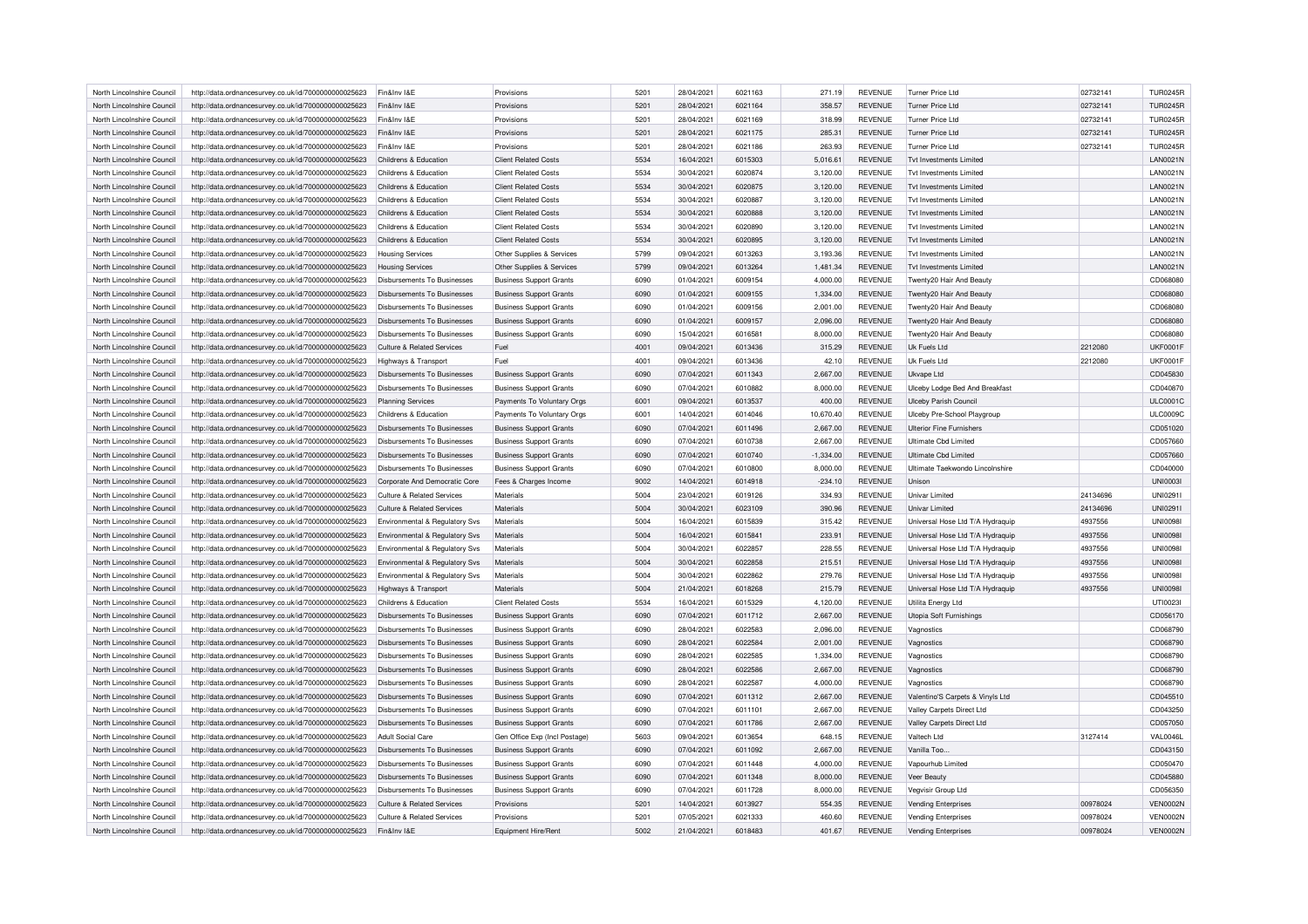| North Lincolnshire Council                               | http://data.ordnancesurvey.co.uk/id/7000000000025623 | Culture & Related Services                                     | Equipment Hire/Rent            | 5002         | 28/04/2021               | 6019128            | 458.50             | <b>REVENUE</b>                   | Verifone Services Uk & Ireland Ltd    | 2747866   | VER0006R        |
|----------------------------------------------------------|------------------------------------------------------|----------------------------------------------------------------|--------------------------------|--------------|--------------------------|--------------------|--------------------|----------------------------------|---------------------------------------|-----------|-----------------|
| North Lincolnshire Council                               | http://data.ordnancesurvey.co.uk/id/7000000000025623 | Highways & Transport                                           | Equipment Maint.& Repair       | 5003         | 21/04/2021               | 6018271            | 325.37             | <b>REVENUE</b>                   | Versalift Distributers (Uk)Ltd        |           | <b>VER0023R</b> |
| North Lincolnshire Council                               | http://data.ordnancesurvey.co.uk/id/7000000000025623 | Highways & Transport                                           | Equipment Maint.& Repair       | 5003         | 21/04/2021               | 6018272            | 330.68             | <b>REVENUE</b>                   | Versalift Distributers (Uk)Ltd        |           | <b>VER0023R</b> |
| North Lincolnshire Council                               | http://data.ordnancesurvey.co.uk/id/7000000000025623 | Highways & Transport                                           | Equipment Maint.& Repair       | 5003         | 21/04/2021               | 6018273            | 349.90             | <b>REVENUE</b>                   | Versalift Distributers (Uk)Ltd        |           | VER0023R        |
| North Lincolnshire Council                               | http://data.ordnancesurvey.co.uk/id/7000000000025623 | Highways & Transport                                           | Equipment Maint.& Repair       | 5003         | 21/04/2021               | 6018274            | 322.22             | <b>REVENUE</b>                   | Versalift Distributers (Uk)Ltd        |           | <b>VER0023R</b> |
| North Lincolnshire Council                               | http://data.ordnancesurvey.co.uk/id/7000000000025623 | Childrens & Education                                          | Payments To Private Orgs       | 6002         | 14/04/2021               | 6014022            | 756.00             | <b>REVENUE</b>                   | Vicky Lee                             |           | <b>OWE0036E</b> |
| North Lincolnshire Council                               | http://data.ordnancesurvey.co.uk/id/7000000000025623 | Disbursements To Businesses                                    | <b>Business Support Grants</b> | 6090         | 07/04/2021               | 6011421            | 2,667.00           | <b>REVENUE</b>                   | Victoria Gray Photography             |           | CD050150        |
| North Lincolnshire Council                               | http://data.ordnancesurvey.co.uk/id/7000000000025623 | <b>Disbursements To Businesses</b>                             | <b>Business Support Grants</b> | 6090         | 07/04/2021               | 6010885            | 8,000.00           | <b>REVENUE</b>                   | Victory Club (Barton On Humber) Ltd   |           | CD040900        |
| North Lincolnshire Council                               | http://data.ordnancesurvey.co.uk/id/7000000000025623 | Environmental & Regulatory Svs                                 | Equipment Maint.& Repair       | 5003         | 21/04/2021               | 6018051            | 13,575.17          | <b>REVENUE</b>                   | Videcom Security Ltd                  | 427189924 | VID0021D        |
| North Lincolnshire Council                               | http://data.ordnancesurvey.co.uk/id/7000000000025623 | Disbursements To Businesses                                    | <b>Business Support Grants</b> | 6090         | 07/04/2021               | 6011029            | 2,667.00           | <b>REVENUE</b>                   | <b>Viking Autos</b>                   |           | CD042460        |
| North Lincolnshire Council                               | http://data.ordnancesurvey.co.uk/id/7000000000025623 | Childrens & Education                                          | <b>Client Related Costs</b>    | 5534         | 09/04/2021               | 6010790            | 394.64             | <b>REVENUE</b>                   | Viking Hardware Ltd                   | 03016279  | <b>VIK0007K</b> |
| North Lincolnshire Council                               | http://data.ordnancesurvey.co.uk/id/7000000000025623 | <b>Housing Services</b>                                        | <b>Client Related Costs</b>    | 5534         | 14/04/2021               | 6014995            | 418.68             | <b>REVENUE</b>                   | Viking Hardware Ltd                   | 03016279  | <b>VIK0007K</b> |
| North Lincolnshire Council                               | http://data.ordnancesurvey.co.uk/id/7000000000025623 | <b>Housing Services</b>                                        | <b>Client Related Costs</b>    | 5534         | 28/04/2021               | 6021751            | 514.73             | <b>REVENUE</b>                   | Viking Hardware Ltd                   | 03016279  | <b>VIK0007K</b> |
| North Lincolnshire Council                               | http://data.ordnancesurvey.co.uk/id/7000000000025623 | <b>Housing Services</b>                                        | Other Supplies & Services      | 5799         | 09/04/2021               | 6013492            | 836.15             | <b>REVENUE</b>                   | Viking Hardware Ltd                   | 03016279  | <b>VIK0007K</b> |
| North Lincolnshire Council                               | http://data.ordnancesurvey.co.uk/id/7000000000025623 | <b>Housing Services</b>                                        | Other Supplies & Services      | 5799         | 09/04/2021               | 6013494            | 249.58             | <b>REVENUE</b>                   | Viking Hardware Ltd                   | 03016279  | <b>VIK0007K</b> |
|                                                          |                                                      |                                                                |                                | 6090         | 07/04/2021               | 6011859            |                    | <b>REVENUE</b>                   |                                       |           | CD060630        |
| North Lincolnshire Council                               | http://data.ordnancesurvey.co.uk/id/7000000000025623 | Disbursements To Businesses                                    | <b>Business Support Grants</b> |              |                          |                    | 8,000.00           |                                  | Village Hall, Barrow Upon Humber      |           |                 |
| North Lincolnshire Council<br>North Lincolnshire Council | http://data.ordnancesurvey.co.uk/id/7000000000025623 | <b>Disbursements To Businesses</b><br><b>Adult Social Care</b> | <b>Business Support Grants</b> | 6090<br>0131 | 07/04/2021<br>09/04/2021 | 6011236<br>6013223 | 2,667.00<br>900.00 | <b>REVENUE</b><br><b>REVENUE</b> | Vinyl Jewels<br>Vision Rehabilitation | 9144893   | CD044730        |
|                                                          | http://data.ordnancesurvey.co.uk/id/7000000000025623 |                                                                | Pay - Agency                   |              |                          |                    |                    |                                  |                                       |           | <b>VIS0163S</b> |
| North Lincolnshire Council                               | http://data.ordnancesurvey.co.uk/id/7000000000025623 | <b>Adult Social Care</b>                                       | Pay - Agency                   | 0131         | 09/04/2021               | 6013224            | 916.52             | REVENUE                          | Vision Rehabilitation                 | 9144893   | <b>VIS0163S</b> |
| North Lincolnshire Council                               | http://data.ordnancesurvey.co.uk/id/7000000000025623 | <b>Adult Social Care</b>                                       | Pay - Agency                   | 0131         | 09/04/2021               | 6013547            | 315.00             | <b>REVENUE</b>                   | Vision Rehabilitation                 | 9144893   | <b>VIS0163S</b> |
| North Lincolnshire Council                               | http://data.ordnancesurvey.co.uk/id/7000000000025623 | <b>Adult Social Care</b>                                       | Pay - Agency                   | 0131         | 09/04/2021               | 6013549            | 900.00             | <b>REVENUE</b>                   | Vision Rehabilitation                 | 9144893   | <b>VIS0163S</b> |
| North Lincolnshire Council                               | http://data.ordnancesurvey.co.uk/id/7000000000025623 | Adult Social Care                                              | Pay - Agency                   | 0131         | 09/04/2021               | 6013550            | 900.00             | <b>REVENUE</b>                   | Vision Rehabilitation                 | 9144893   | <b>VIS0163S</b> |
| North Lincolnshire Council                               | http://data.ordnancesurvey.co.uk/id/7000000000025623 | Adult Social Care                                              | Pay - Agency                   | 0131         | 09/04/2021               | 6013551            | 980.64             | <b>REVENUE</b>                   | Vision Rehabilitation                 | 9144893   | <b>VIS0163S</b> |
| North Lincolnshire Council                               | http://data.ordnancesurvey.co.uk/id/7000000000025623 | Adult Social Care                                              | Pay - Agency                   | 0131         | 09/04/2021               | 6013552            | 1,009.80           | <b>REVENUE</b>                   | Vision Rehabilitation                 | 9144893   | <b>VIS0163S</b> |
| North Lincolnshire Council                               | http://data.ordnancesurvey.co.uk/id/7000000000025623 | <b>Adult Social Care</b>                                       | Pay - Agency                   | 0131         | 09/04/2021               | 6013555            | 938.35             | <b>REVENUE</b>                   | Vision Rehabilitation                 | 9144893   | <b>VIS0163S</b> |
| North Lincolnshire Council                               | http://data.ordnancesurvey.co.uk/id/7000000000025623 | Adult Social Care                                              | Pay - Agency                   | 0131         | 09/04/2021               | 6013556            | 900.00             | <b>REVENUE</b>                   | Vision Rehabilitation                 | 9144893   | <b>VIS0163S</b> |
| North Lincolnshire Council                               | http://data.ordnancesurvey.co.uk/id/7000000000025623 | <b>Adult Social Care</b>                                       | Pay - Agency                   | 0131         | 14/04/2021               | 6013548            | 750.15             | <b>REVENUE</b>                   | Vision Rehabilitation                 | 9144893   | <b>VIS0163S</b> |
| North Lincolnshire Council                               | http://data.ordnancesurvey.co.uk/id/7000000000025623 | <b>Adult Social Care</b>                                       | Pay - Agency                   | 0131         | 28/04/2021               | 6021314            | 1,111.43           | <b>REVENUE</b>                   | Vision Rehabilitation                 | 9144893   | <b>VIS0163S</b> |
| North Lincolnshire Council                               | http://data.ordnancesurvey.co.uk/id/7000000000025623 | Adult Social Care                                              | Pay - Agency                   | 0131         | 28/04/2021               | 6021316            | 900.00             | <b>REVENUE</b>                   | Vision Rehabilitation                 | 9144893   | <b>VIS0163S</b> |
| North Lincolnshire Council                               | http://data.ordnancesurvey.co.uk/id/7000000000025623 | Adult Social Care                                              | Pay - Agency                   | 0131         | 05/05/2021               | 6022964            | 1,295.12           | <b>REVENUE</b>                   | Vision Rehabilitation                 | 9144893   | <b>VIS0163S</b> |
| North Lincolnshire Council                               | http://data.ordnancesurvey.co.uk/id/7000000000025623 | Disbursements To Businesses                                    | <b>Business Support Grants</b> | 6090         | 11/05/2021               | 6011268            | 2,667.00           | <b>REVENUE</b>                   | Vita Nova                             |           | CD045060        |
| North Lincolnshire Council                               | http://data.ordnancesurvey.co.uk/id/7000000000025623 | Public Health                                                  | Pay - Agency                   | 0131         | 07/04/2021               | 6007923            | 630.00             | <b>REVENUE</b>                   | <b>Vivid Resourcing</b>               | 08067630  | VIV006V         |
| North Lincolnshire Council                               | http://data.ordnancesurvey.co.uk/id/7000000000025623 | Public Health                                                  | Pay - Agency                   | 0131         | 07/04/2021               | 6007924            | 675.00             | <b>REVENUE</b>                   | <b>Vivid Resourcing</b>               | 08067630  | VIV006V         |
| North Lincolnshire Council                               | http://data.ordnancesurvey.co.uk/id/7000000000025623 | Public Health                                                  | Pay - Agency                   | 0131         | 23/04/2021               | 6019067            | 540.00             | <b>REVENUE</b>                   | <b>Vivid Resourcing</b>               | 08067630  | VIV006V         |
| North Lincolnshire Council                               | http://data.ordnancesurvey.co.uk/id/7000000000025623 | Public Health                                                  | Pay - Agency                   | 0131         | 28/04/2021               | 6019066            | 450.00             | <b>REVENUE</b>                   | <b>Vivid Resourcing</b>               | 08067630  | VIV006V         |
| North Lincolnshire Council                               | http://data.ordnancesurvey.co.uk/id/7000000000025623 | Childrens & Education                                          | <b>Client Related Costs</b>    | 5534         | 14/04/2021               | 6013937            | 1,014.10           | <b>REVENUE</b>                   | Vodafone Ltd                          | 1471587   | VOD0060D        |
| North Lincolnshire Council                               | http://data.ordnancesurvey.co.uk/id/7000000000025623 | Corporate And Democratic Core                                  | It Software-Maintenance        | 5053         | 30/04/2021               | 6022986            | 1,355.74           | <b>REVENUE</b>                   | Vodafone Uk                           | 1471587   | <b>VOD0016D</b> |
| North Lincolnshire Council                               | http://data.ordnancesurvey.co.uk/id/7000000000025623 | Corporate And Democratic Core                                  | <b>Telephone Rent/Calls</b>    | 5403         | 30/04/2021               | 6022951            | 5,976.38           | <b>REVENUE</b>                   | Vodafone Uk                           | 1471587   | VOD0016D        |
| North Lincolnshire Council                               | http://data.ordnancesurvey.co.uk/id/7000000000025623 | <b>Disbursements To Businesses</b>                             | <b>Business Support Grants</b> | 6090         | 07/04/2021               | 6011826            | 18,000.00          | <b>REVENUE</b>                   | Vue Entertainment Limited             |           | CD057670        |
| North Lincolnshire Council                               | http://data.ordnancesurvey.co.uk/id/7000000000025623 | Disbursements To Businesses                                    | <b>Business Support Grants</b> | 6090         | 07/04/2021               | 6011166            | 2,667.00           | <b>REVENUE</b>                   | Wa Betts Jewellers                    |           | CD043970        |
| North Lincolnshire Council                               | http://data.ordnancesurvey.co.uk/id/7000000000025623 | <b>Disbursements To Businesses</b>                             | <b>Business Support Grants</b> | 6090         | 07/04/2021               | 6011499            | 2,667.00           | <b>REVENUE</b>                   | W A Clarke                            |           | CD051050        |
| North Lincolnshire Council                               | http://data.ordnancesurvey.co.uk/id/7000000000025623 | Disbursements To Businesses                                    | <b>Business Support Grants</b> | 6090         | 07/04/2021               | 6011776            | 2,667.00           | <b>REVENUE</b>                   | Wags'N'Tails                          |           | CD056950        |
| North Lincolnshire Council                               | http://data.ordnancesurvey.co.uk/id/7000000000025623 | Disbursements To Businesses                                    | <b>Business Support Grants</b> | 6090         | 07/04/2021               | 6011242            | 2,667.00           | <b>REVENUE</b>                   | Wakenhill Limited T/A Direct Carpets  |           | CD044790        |
| North Lincolnshire Council                               | http://data.ordnancesurvey.co.uk/id/7000000000025623 | Disbursements To Businesses                                    | <b>Business Support Grants</b> | 6090         | 07/04/2021               | 6010993            | 8,000.00           | <b>REVENUE</b>                   | <b>Walcot Hall Estate</b>             |           | CD042060        |
| North Lincolnshire Council                               | http://data.ordnancesurvey.co.uk/id/7000000000025623 | <b>Disbursements To Businesses</b>                             | <b>Business Support Grants</b> | 6090         | 07/04/2021               | 6010835            | 8,000.00           | <b>REVENUE</b>                   | <b>Walkers Bar Limited</b>            |           | CD040380        |
| North Lincolnshire Council                               | http://data.ordnancesurvey.co.uk/id/7000000000025623 | Disbursements To Businesses                                    | <b>Business Support Grants</b> | 6090         | 07/04/2021               | 6011067            | 2,667.00           | <b>REVENUE</b>                   | <b>Walkers Construction Ltd</b>       |           | CD042890        |
| North Lincolnshire Council                               | http://data.ordnancesurvey.co.uk/id/7000000000025623 | Childrens & Education                                          | <b>Client Related Costs</b>    | 5534         | 28/04/2021               | 6018349            | 2,270.83           | <b>REVENUE</b>                   | Walshe'S Property Ltd                 |           | <b>WAL0473L</b> |
| North Lincolnshire Council                               | http://data.ordnancesurvey.co.uk/id/7000000000025623 | Childrens & Education                                          | <b>Client Related Costs</b>    | 5534         | 28/04/2021               | 6018350            | 3,020.83           | <b>REVENUE</b>                   | Walshe'S Property Ltd                 |           | WAL0473L        |
| North Lincolnshire Council                               | http://data.ordnancesurvey.co.uk/id/7000000000025623 | <b>Housing Services</b>                                        | Other Supplies & Services      | 5799         | 16/04/2021               | 6014829            | 6,499.80           | <b>REVENUE</b>                   | Walshe'S Property Ltd                 |           | <b>WAL0473L</b> |
| North Lincolnshire Council                               | http://data.ordnancesurvey.co.uk/id/7000000000025623 | Disbursements To Businesses                                    | <b>Business Support Grants</b> | 6090         | 07/04/2021               | 6011679            | 2,667.00           | <b>REVENUE</b>                   | <b>Wanda'S Books</b>                  |           | CD055550        |
| North Lincolnshire Council                               | http://data.ordnancesurvey.co.uk/id/7000000000025623 | <b>Disbursements To Businesses</b>                             | <b>Business Support Grants</b> | 6090         | 07/04/2021               | 6011215            | 2,667.00           | <b>REVENUE</b>                   | Wardrobe                              |           | CD044500        |
| North Lincolnshire Council                               |                                                      | Disbursements To Businesses                                    |                                | 6090         | 23/04/2021               | 6019239            | 6,000.00           | <b>REVENUE</b>                   |                                       |           | CD068460        |
|                                                          | http://data.ordnancesurvey.co.uk/id/7000000000025623 |                                                                | <b>Business Support Grants</b> |              |                          |                    |                    |                                  | Warren James Jewellers Ltd            |           |                 |
| North Lincolnshire Council                               | http://data.ordnancesurvey.co.uk/id/7000000000025623 | Disbursements To Businesses                                    | <b>Business Support Grants</b> | 6090         | 23/04/2021               | 6019240            | 3,000.00           | <b>REVENUE</b>                   | Warren James Jewellers Ltd            |           | CD068460        |
| North Lincolnshire Council                               | http://data.ordnancesurvey.co.uk/id/7000000000025623 | Disbursements To Businesses                                    | <b>Business Support Grants</b> | 6090         | 23/04/2021               | 6019241            | 3,143.00           | <b>REVENUE</b>                   | Warren James Jewellers Ltd            |           | CD068460        |
| North Lincolnshire Council                               | http://data.ordnancesurvey.co.uk/id/7000000000025623 | Disbursements To Businesses                                    | <b>Business Support Grants</b> | 6090         | 23/04/2021               | 6019242            | 2.000.00           | <b>REVENUE</b>                   | Warren James Jewellers Ltd            |           | CD068460        |
| North Lincolnshire Council                               | http://data.ordnancesurvey.co.uk/id/7000000000025623 | Disbursements To Businesses                                    | <b>Business Support Grants</b> | 6090         | 07/04/2021               | 6011367            | 8,000.00           | <b>REVENUE</b>                   | Warrior'S Gym                         |           | CD049570        |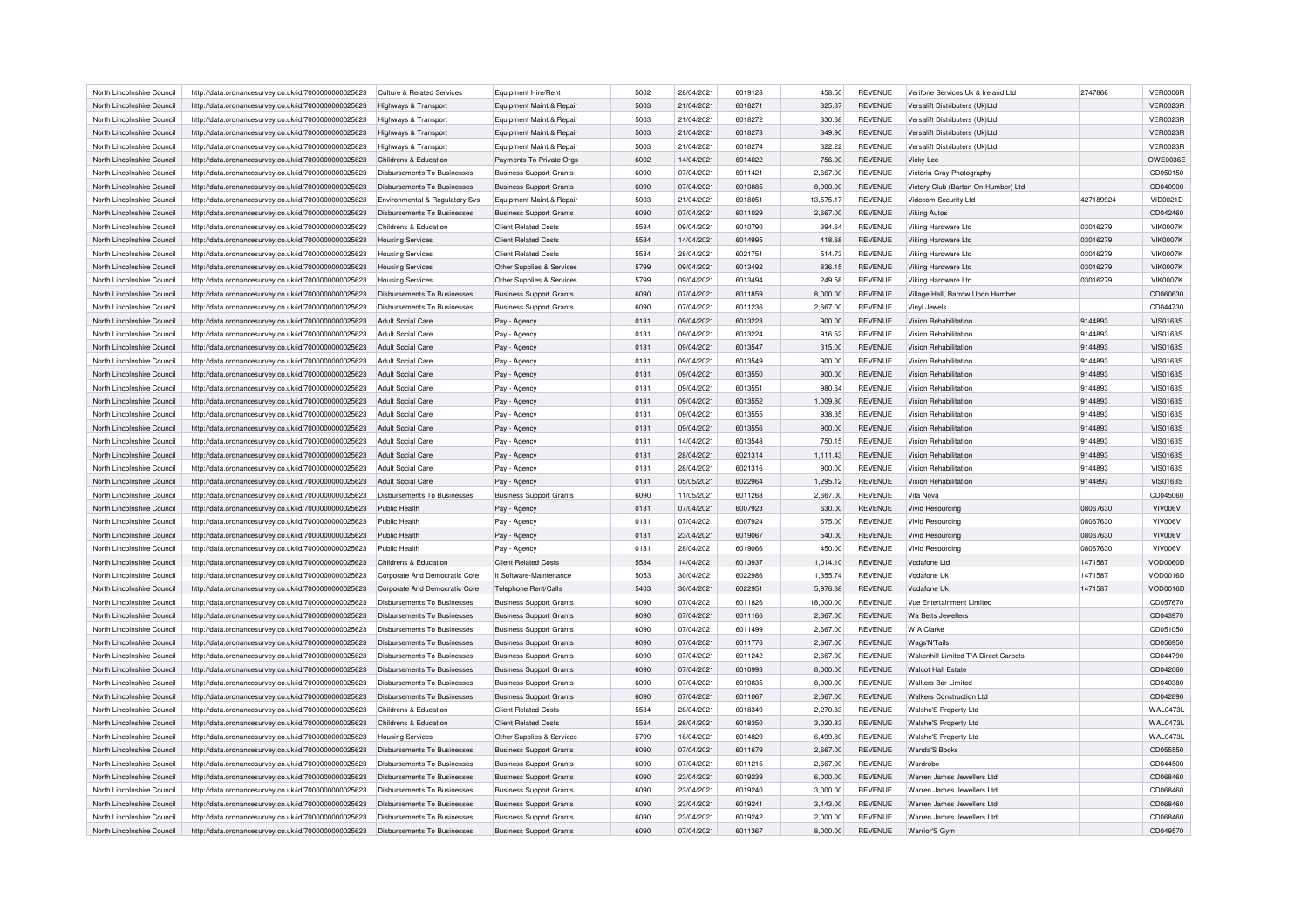| North Lincolnshire Council                               | http://data.ordnancesurvey.co.uk/id/7000000000025623 | Childrens & Education                 | It Software-Maintenance        | 5053 | 28/04/2021 | 6020922 | 2,704.00    | <b>REVENUE</b> | <b>Warwickshire County Council</b>                |          | <b>WAR0152R</b> |
|----------------------------------------------------------|------------------------------------------------------|---------------------------------------|--------------------------------|------|------------|---------|-------------|----------------|---------------------------------------------------|----------|-----------------|
| North Lincolnshire Council                               | http://data.ordnancesurvey.co.uk/id/7000000000025623 | Environmental & Regulatory Svs        | Vehicle Hire                   | 4101 | 21/04/2021 | 6018275 | 1,840.00    | <b>REVENUE</b> | Warwick Ward (Machinery Ltd)                      | 00988708 | <b>WAR0038R</b> |
| North Lincolnshire Council                               | http://data.ordnancesurvey.co.uk/id/7000000000025623 | Environmental & Regulatory Svs        | Vehicle Hire                   | 4101 | 21/04/2021 | 6018276 | 1,600.00    | REVENUE        | Warwick Ward (Machinery Ltd)                      | 00988708 | <b>WAR0038R</b> |
| North Lincolnshire Council                               | http://data.ordnancesurvey.co.uk/id/7000000000025623 | Disbursements To Businesses           | <b>Business Support Grants</b> | 6090 | 07/04/2021 | 6011440 | 2,667.00    | <b>REVENUE</b> | Wash4less                                         |          | CD050370        |
| North Lincolnshire Council                               | http://data.ordnancesurvey.co.uk/id/7000000000025623 | Disbursements To Businesses           | <b>Business Support Grants</b> | 6090 | 07/04/2021 | 6011024 | 2,667.00    | <b>REVENUE</b> | <b>Wasp Sports Supplies Limited</b>               |          | CD042410        |
| North Lincolnshire Council                               | http://data.ordnancesurvey.co.uk/id/7000000000025623 | Highways & Transport Capital          | Other Costs                    | A085 | 16/04/2021 | 6016038 | 9,600.00    | CAPITAL        | Waterman Infrastucture & Env. Ltd                 | 3269195  | <b>WAT0630T</b> |
| North Lincolnshire Council                               | http://data.ordnancesurvey.co.uk/id/7000000000025623 | Disbursements To Businesses           | <b>Business Support Grants</b> | 6090 | 07/04/2021 | 6011531 | 8,000.00    | <b>REVENUE</b> | Water Margin Restaurant                           |          | CD053220        |
| North Lincolnshire Council                               | http://data.ordnancesurvey.co.uk/id/7000000000025623 | Disbursements To Businesses           | <b>Business Support Grants</b> | 6090 | 07/04/2021 | 6010856 | 8,000.00    | <b>REVENUE</b> | Waterside Artists Co-Operative                    |          | CD040600        |
| North Lincolnshire Council                               | http://data.ordnancesurvey.co.uk/id/7000000000025623 | Disbursements To Businesses           | <b>Business Support Grants</b> | 6090 | 07/04/2021 | 6010857 | 8,000.00    | <b>REVENUE</b> | Waterside Artists Co-Operative                    |          | CD040610        |
|                                                          |                                                      | Disbursements To Businesses           |                                | 6090 | 07/04/2021 | 6010858 | 8,000.00    | <b>REVENUE</b> |                                                   |          | CD040620        |
| North Lincolnshire Council<br>North Lincolnshire Council | http://data.ordnancesurvey.co.uk/id/7000000000025623 | Adult Social Care                     | <b>Business Support Grants</b> | 6019 |            | 6010205 | 900.00      | <b>REVENUE</b> | Waterside Artists Co-Operative<br>We Are With You | 2580377  |                 |
|                                                          | http://data.ordnancesurvey.co.uk/id/7000000000025623 |                                       | Payments To Health Providers   |      | 07/04/2021 |         |             |                |                                                   |          | ADD0031D        |
| North Lincolnshire Council                               | http://data.ordnancesurvey.co.uk/id/7000000000025623 | Corporate And Democratic Core         | Other Supplies & Services      | 5799 | 23/04/2021 | 6019118 | 546.00      | <b>REVENUE</b> | Wendy Shelbourn                                   |          | SHE0105E        |
| North Lincolnshire Council                               | http://data.ordnancesurvey.co.uk/id/7000000000025623 | <b>Disbursements To Businesses</b>    | <b>Business Support Grants</b> | 6090 | 07/04/2021 | 6011902 | 2,667.00    | <b>REVENUE</b> | <b>Wesley Antiques</b>                            |          | CD061330        |
| North Lincolnshire Council                               | http://data.ordnancesurvey.co.uk/id/7000000000025623 | Disbursements To Businesses           | <b>Business Support Grants</b> | 6090 | 07/04/2021 | 6011827 | 12.000.00   | <b>REVENUE</b> | <b>Westcliff Community Centre</b>                 |          | CD057680        |
| North Lincolnshire Council                               | http://data.ordnancesurvey.co.uk/id/7000000000025623 | Public Health                         | Payments To Health Providers   | 6019 | 09/04/2021 | 6013579 | 280.00      | <b>REVENUE</b> | West Common Lane Teaching Practice                |          | <b>WES0101S</b> |
| North Lincolnshire Council                               | http://data.ordnancesurvey.co.uk/id/7000000000025623 | Corporate And Democratic Core         | Licenses, Subs & Memberships   | 5510 | 28/04/2021 | 6021409 | 4,323.00    | <b>REVENUE</b> | West Devon Borough Council                        |          | <b>WDB0001B</b> |
| North Lincolnshire Council                               | http://data.ordnancesurvey.co.uk/id/7000000000025623 | Disbursements To Businesses           | <b>Business Support Grants</b> | 6090 | 07/04/2021 | 6011673 | 8,000.00    | <b>REVENUE</b> | <b>Westlands Social Club</b>                      |          | CD055400        |
| North Lincolnshire Council                               | http://data.ordnancesurvey.co.uk/id/7000000000025623 | <b>Planning Services</b>              | <b>Course Fees/Training</b>    | 2002 | 28/04/2021 | 6019787 | 292.50      | <b>REVENUE</b> | Westminster Insight                               |          | <b>WES0164S</b> |
| North Lincolnshire Council                               | http://data.ordnancesurvey.co.uk/id/7000000000025623 | Disbursements To Businesses           | <b>Business Support Grants</b> | 6090 | 07/04/2021 | 6011405 | 8,000.00    | <b>REVENUE</b> | Westwoodside Playing Field Association            |          | CD049980        |
| North Lincolnshire Council                               | http://data.ordnancesurvey.co.uk/id/7000000000025623 | Disbursements To Businesses           | <b>Business Support Grants</b> | 6090 | 15/04/2021 | 6016539 | 8,000.00    | <b>REVENUE</b> | Westwoodside Village Hall                         |          | CD067640        |
| North Lincolnshire Council                               | http://data.ordnancesurvey.co.uk/id/7000000000025623 | Disbursements To Businesses           | <b>Business Support Grants</b> | 6090 | 07/04/2021 | 6011772 | 2,667.00    | <b>REVENUE</b> | Wet Noses Dog Spa                                 |          | CD056910        |
| North Lincolnshire Council                               | http://data.ordnancesurvey.co.uk/id/7000000000025623 | <b>Culture &amp; Related Services</b> | Books (Libraries+Schools Only) | 5005 | 23/04/2021 | 6019321 | 418.84      | <b>REVENUE</b> | W F Howes Ltd                                     | 366219   | <b>WFH0001H</b> |
| North Lincolnshire Council                               | http://data.ordnancesurvey.co.uk/id/7000000000025623 | Culture & Related Services            | Books (Libraries+Schools Only) | 5005 | 30/04/2021 | 6023197 | 386.04      | <b>REVENUE</b> | W F Howes I td                                    | 366219   | <b>WFH0001H</b> |
| North Lincolnshire Council                               | http://data.ordnancesurvey.co.uk/id/7000000000025623 | Disbursements To Businesses           | <b>Business Support Grants</b> | 6090 | 23/04/2021 | 6019293 | 2,096.00    | <b>REVENUE</b> | Whats In The Attic                                |          | CD068610        |
| North Lincolnshire Council                               | http://data.ordnancesurvey.co.uk/id/7000000000025623 | Disbursements To Businesses           | <b>Business Support Grants</b> | 6090 | 23/04/2021 | 6019294 | 1,334.00    | <b>REVENUE</b> | Whats In The Attic                                |          | CD068610        |
| North Lincolnshire Council                               |                                                      | Disbursements To Businesses           |                                | 6090 | 23/04/2021 | 6019295 | 2,001.00    | <b>REVENUE</b> | Whats In The Attic                                |          | CD068610        |
|                                                          | http://data.ordnancesurvey.co.uk/id/7000000000025623 |                                       | <b>Business Support Grants</b> |      |            |         |             |                |                                                   |          |                 |
| North Lincolnshire Council                               | http://data.ordnancesurvey.co.uk/id/7000000000025623 | Disbursements To Businesses           | <b>Business Support Grants</b> | 6090 | 23/04/2021 | 6019296 | 2,667.00    | <b>REVENUE</b> | Whats In The Attic                                |          | CD068610        |
| North Lincolnshire Council                               | http://data.ordnancesurvey.co.uk/id/7000000000025623 | <b>Disbursements To Businesses</b>    | <b>Business Support Grants</b> | 6090 | 23/04/2021 | 6019297 | 4,000.00    | <b>REVENUE</b> | Whats In The Attic                                |          | CD068610        |
| North Lincolnshire Council                               | http://data.ordnancesurvey.co.uk/id/7000000000025623 | Disbursements To Businesses           | <b>Business Support Grants</b> | 6090 | 07/04/2021 | 6010961 | 12,000.00   | <b>REVENUE</b> | White Bear Inn                                    |          | CD041710        |
| North Lincolnshire Council                               | http://data.ordnancesurvey.co.uk/id/7000000000025623 | Disbursements To Businesses           | <b>Business Support Grants</b> | 6090 | 07/04/2021 | 6010970 | 12,000.00   | <b>REVENUE</b> | White Hart                                        |          | CD041810        |
| North Lincolnshire Council                               | http://data.ordnancesurvey.co.uk/id/7000000000025623 | Disbursements To Businesses           | <b>Business Support Grants</b> | 6090 | 07/04/2021 | 6011274 | 8,000.00    | REVENUE        | White Hart Owstonferry Ltd                        |          | CD045120        |
| North Lincolnshire Council                               | http://data.ordnancesurvey.co.uk/id/7000000000025623 | Disbursements To Businesses           | <b>Business Support Grants</b> | 6090 | 07/04/2021 | 6011468 | 8,000.00    | <b>REVENUE</b> | White Swan Hotel                                  |          | CD050700        |
| North Lincolnshire Council                               | http://data.ordnancesurvey.co.uk/id/7000000000025623 | Disbursements To Businesses           | <b>Business Support Grants</b> | 6090 | 07/04/2021 | 6011617 | 8,000.00    | <b>REVENUE</b> | <b>Wicked Bar</b>                                 |          | CD054550        |
| North Lincolnshire Council                               | http://data.ordnancesurvey.co.uk/id/7000000000025623 | <b>Adult Social Care</b>              | <b>Legal Fees</b>              | 5823 | 30/04/2021 | 6022993 | 385.00      | <b>REVENUE</b> | <b>Wilberforce Chambers</b>                       |          | <b>CLE0090E</b> |
| North Lincolnshire Council                               | http://data.ordnancesurvey.co.uk/id/7000000000025623 | Cornorate And Democratic Core         | <b>Legal Fees</b>              | 5823 | 14/04/2021 | 6014686 | 350.00      | <b>REVENUE</b> | Wilberforce Chambers                              |          | <b>CLE0090E</b> |
| North Lincolnshire Council                               | http://data.ordnancesurvey.co.uk/id/7000000000025623 | Corporate And Democratic Core         | <b>Legal Fees</b>              | 5823 | 14/04/2021 | 6014687 | 556.67      | <b>REVENUE</b> | Wilberforce Chambers                              |          | <b>CLE0090E</b> |
| North Lincolnshire Council                               | http://data.ordnancesurvey.co.uk/id/7000000000025623 | Disbursements To Businesses           | <b>Business Support Grants</b> | 6090 | 07/04/2021 | 6010974 | 8,000.00    | REVENUE        | William Blyth Ltd The Old Tile                    |          | CD041850        |
| North Lincolnshire Council                               | http://data.ordnancesurvey.co.uk/id/7000000000025623 | Childrens & Education                 | Payments To Private Orgs       | 6002 | 28/04/2021 | 6021426 | 20,897.00   | <b>REVENUE</b> | William Henry Smith School                        | 529132   | <b>WIL0326L</b> |
| North Lincolnshire Council                               | http://data.ordnancesurvey.co.uk/id/7000000000025623 | Disbursements To Businesses           | <b>Business Support Grants</b> | 6090 | 07/04/2021 | 6011553 | 4,000.00    | <b>REVENUE</b> | William Hill Organization Ltd                     |          | CD053440        |
| North Lincolnshire Council                               | http://data.ordnancesurvey.co.uk/id/7000000000025623 | <b>Disbursements To Businesses</b>    | <b>Business Support Grants</b> | 6090 | 07/04/2021 | 6011554 | 2,667.00    | <b>REVENUE</b> | William Hill Organization Ltd                     |          | CD053450        |
| North Lincolnshire Council                               | http://data.ordnancesurvey.co.uk/id/7000000000025623 | Disbursements To Businesses           | <b>Business Support Grants</b> | 6090 | 07/04/2021 | 6010991 | 8,000.00    | <b>REVENUE</b> | <b>Willowbank Fisheries</b>                       |          | CD042030        |
| North Lincolnshire Council                               | http://data.ordnancesurvey.co.uk/id/7000000000025623 | Adult Social Care                     | Payments To Private Orgs       | 6002 | 09/04/2021 | 6013400 | 68,947.07   | <b>REVENUE</b> | Willow Homecare & Support Services Ltd            | 4779959  | WIL0855L        |
|                                                          |                                                      |                                       |                                |      |            |         |             |                |                                                   |          |                 |
| North Lincolnshire Council                               | http://data.ordnancesurvey.co.uk/id/7000000000025623 | Adult Social Care                     | Payments To Private Orgs       | 6002 | 09/04/2021 | 6013400 | 8,145.34    | REVENUE        | Willow Homecare & Support Services Ltd            | 4779959  | <b>WIL0855L</b> |
| North Lincolnshire Council                               | http://data.ordnancesurvey.co.uk/id/7000000000025623 | Other Expenditure & Income            | Payments To Private Orgs       | 6002 | 09/04/2021 | 6013400 | $-3,108.30$ | <b>REVENUE</b> | Willow Homecare & Support Services Ltd            | 4779959  | <b>WIL0855L</b> |
| North Lincolnshire Council                               | http://data.ordnancesurvey.co.uk/id/7000000000025623 | Disbursements To Businesses           | <b>Business Support Grants</b> | 6090 | 07/04/2021 | 6011860 | 2,667.00    | <b>REVENUE</b> | Willows Wonder Hut                                |          | CD060640        |
| North Lincolnshire Council                               | http://data.ordnancesurvey.co.uk/id/7000000000025623 | <b>Disbursements To Businesses</b>    | <b>Business Support Grants</b> | 6090 | 07/04/2021 | 6011045 | 2,667.00    | <b>REVENUE</b> | Willsecure Systems Ltd.                           |          | CD042630        |
| North Lincolnshire Council                               | http://data.ordnancesurvey.co.uk/id/7000000000025623 | <b>Disbursements To Businesses</b>    | <b>Business Support Grants</b> | 6090 | 28/04/2021 | 6022492 | 4,714.00    | REVENUE        | Wilson & Co (Motor Sales) Ltd - Scunthorpe        |          | CD068630        |
| North Lincolnshire Council                               | http://data.ordnancesurvey.co.uk/id/7000000000025623 | Disbursements To Businesses           | <b>Business Support Grants</b> | 6090 | 28/04/2021 | 6022493 | 4,500.00    | <b>REVENUE</b> | Wilson & Co (Motor Sales) Ltd - Scunthorpe        |          | CD068630        |
| North Lincolnshire Council                               | http://data.ordnancesurvey.co.uk/id/7000000000025623 | Disbursements To Businesses           | <b>Business Support Grants</b> | 6090 | 28/04/2021 | 6022494 | 6,000.00    | REVENUE        | Wilson & Co (Motor Sales) Ltd - Scunthorpe        |          | CD068630        |
| North Lincolnshire Council                               | http://data.ordnancesurvey.co.uk/id/7000000000025623 | Disbursements To Businesses           | <b>Business Support Grants</b> | 6090 | 28/04/2021 | 6022495 | 3,000.00    | <b>REVENUE</b> | Wilson & Co (Motor Sales) Ltd - Scunthorpe        |          | CD068630        |
| North Lincolnshire Council                               | http://data.ordnancesurvey.co.uk/id/7000000000025623 | Disbursements To Businesses           | <b>Business Support Grants</b> | 6090 | 28/04/2021 | 6022496 | 9,000.00    | <b>REVENUE</b> | Wilson & Co (Motor Sales) Ltd - Scunthorpe        |          | CD068630        |
| North Lincolnshire Council                               | http://data.ordnancesurvey.co.uk/id/7000000000025623 | <b>Disbursements To Businesses</b>    | <b>Business Support Grants</b> | 6090 | 07/04/2021 | 6011644 | 6,000.00    | <b>REVENUE</b> | <b>Wilsons Furnishers Limited</b>                 |          | CD054820        |
| North Lincolnshire Council                               | http://data.ordnancesurvey.co.uk/id/7000000000025623 | Disbursements To Businesses           | <b>Business Support Grants</b> | 6090 | 07/04/2021 | 6011645 | 4,000.00    | <b>REVENUE</b> | Wilsons Furnishers Limited                        |          | CD054830        |
| North Lincolnshire Council                               | http://data.ordnancesurvey.co.uk/id/7000000000025623 | Disbursements To Businesses           | <b>Business Support Grants</b> | 6090 | 15/04/2021 | 6016544 | 8,000.00    | <b>REVENUE</b> | <b>Wilton Productions</b>                         |          | CD067690        |
| North Lincolnshire Council                               | http://data.ordnancesurvey.co.uk/id/7000000000025623 | Disbursements To Businesses           | <b>Business Support Grants</b> | 6090 | 07/04/2021 | 6011218 | 2.667.00    | <b>REVENUE</b> | Windmill Kitchens (Lincolsnshire) Ltd             |          | CD044530        |
| North Lincolnshire Council                               | http://data.ordnancesurvey.co.uk/id/7000000000025623 | Disbursements To Businesses           | <b>Business Support Grants</b> | 6090 | 07/04/2021 | 6010864 | 12.000.00   | <b>REVENUE</b> | Window Kirton Ltd                                 |          | CD040680        |
|                                                          |                                                      |                                       |                                |      |            |         |             |                |                                                   |          |                 |